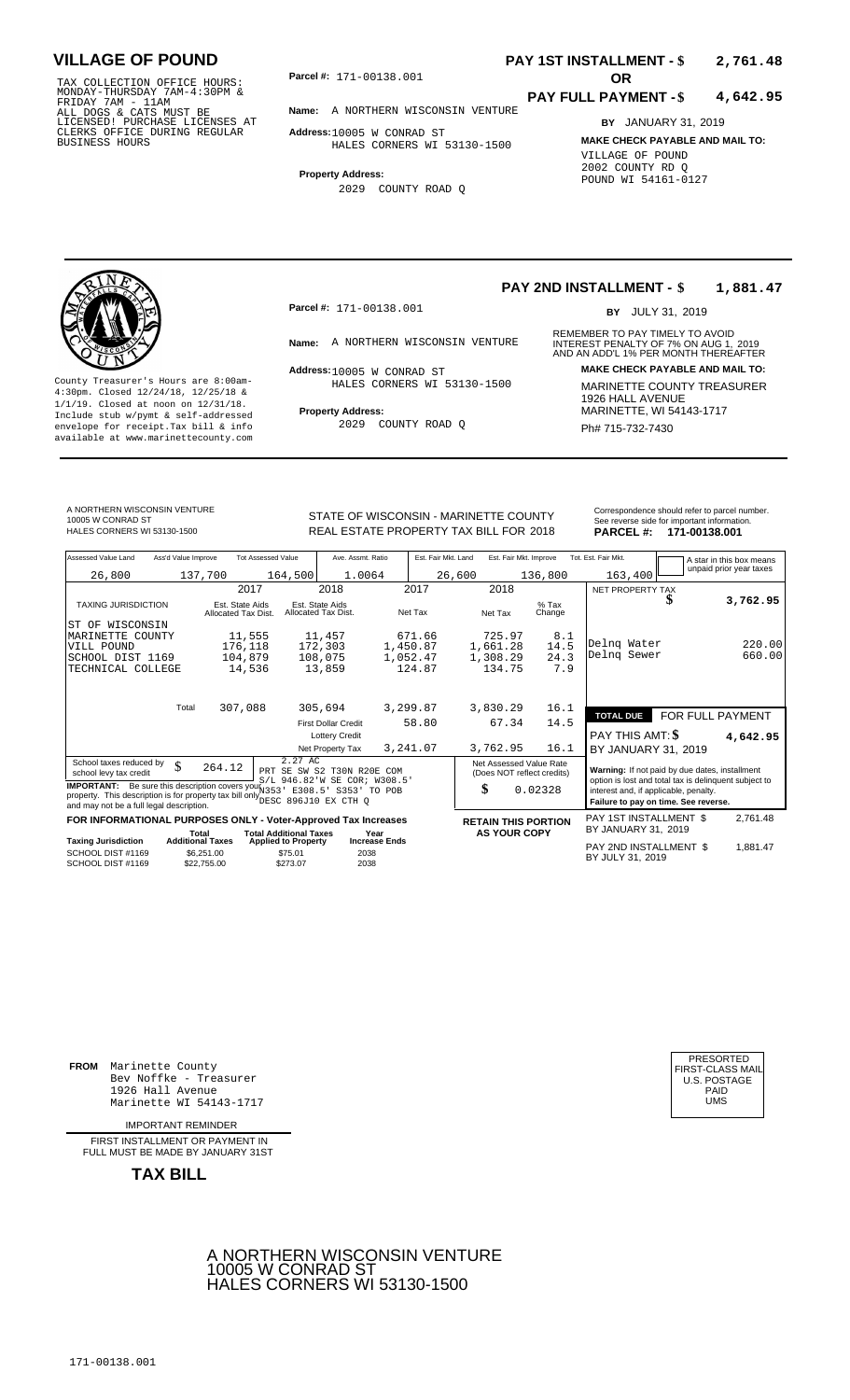TAX COLLECTION OFFICE HOURS:<br>
MONDAY-THURSDAY 7AM-4:30PM & ANDREWS MERLIN<br>
FRIDAY 7AM - 11AM<br>
ALL DOGS & CATS MUST BE **Name:** ANDREWS ELOISE<br>
LICENSED! PURCHASE LICENSES AT<br>
CLERKS OFFICE DURING REGULAR **Address:**401 MEYER

**Parcel #:** 171-00571.000

**Name:** ANDREWS ELOISE ANDREWS MERLIN

**Address:** 401 MEYER ST POUND WI 54161-9721

**Property Address:** 401 MEYER ST

#### **PAY 1ST INSTALLMENT - \$ 848.25**

#### **PAY FULL PAYMENT - \$ 1,860.05**

**BY** JANUARY 31, 2019 **MAKE CHECK PAYABLE AND MAIL TO:** VILLAGE OF POUND 2002 COUNTY RD Q POUND WI 54161-0127

**Property Address:** MARINETTE, WI 54143-1717 Include stub w/pymt & self-addressed envelope for receipt.Tax bill & info Ph# 715-732-7430 available at www.marinettecounty.com

### ANDREWS MERLIN ANDREWS ELOISE 401 MEYER ST<br>POUND WI 54161-9721

**Parcel #:** 171-00571.000

ANDREWS MERLIN<br>Name: ANDREWS ELOISE

Address: 401 MEYER ST POUND WI 54161-9721

401 MEYER ST

#### **PAY 2ND INSTALLMENT - \$ 1,011.80**

BY JULY 31, 2019

REMEMBER TO PAY TIMELY TO AVOID **Name:** ANDREWS ELOISE **1998**<br>
AND AN ADD'L 1% PER MONTH THEREAFTER **Address: MAKE CHECK PAYABLE AND MAIL TO:** County Treasurer's Hours are 8:00am-<br>
4:30pm. Closed 12/24/18, 12/25/18 & MARINETTE COUNTY TREASURER<br>
1/1/19. Closed at noon on 12/31/18.<br>
Include stub w/pwmt & self-addressed<br>
Property Address: MARINETTE, WI 54143-1717

STATE OF WISCONSIN - MARINETTE COUNTY<br>
See reverse side for important information.<br>
REAL ESTATE PROPERTY TAX BILL FOR 2018 PARCEL #: 171-00571.000 REAL ESTATE PROPERTY TAX BILL FOR **PARCEL #:** POUND WI 54161-9721 2018 **171-00571.000**

| Assessed Value Land                                                                                                                                                           | Ass'd Value Improve              |                                        | <b>Tot Assessed Value</b>                                   | Ave. Assmt. Ratio                                                          |                              | Est. Fair Mkt. Land |                                                       | Est. Fair Mkt. Improve            |                   | Tot. Est. Fair Mkt.                                                                                                                    |   | A star in this box means |
|-------------------------------------------------------------------------------------------------------------------------------------------------------------------------------|----------------------------------|----------------------------------------|-------------------------------------------------------------|----------------------------------------------------------------------------|------------------------------|---------------------|-------------------------------------------------------|-----------------------------------|-------------------|----------------------------------------------------------------------------------------------------------------------------------------|---|--------------------------|
| 9,000                                                                                                                                                                         |                                  | 80,800                                 | 89,800                                                      | 1.0064                                                                     |                              |                     | 8,900                                                 |                                   | 80,300            | 89,200                                                                                                                                 |   | unpaid prior year taxes  |
|                                                                                                                                                                               |                                  | 2017                                   |                                                             | 2018                                                                       |                              | 2017                | 2018                                                  |                                   |                   | NET PROPERTY TAX                                                                                                                       |   |                          |
| <b>TAXING JURISDICTION</b>                                                                                                                                                    |                                  | Est. State Aids<br>Allocated Tax Dist. |                                                             | Est. State Aids<br>Allocated Tax Dist.                                     |                              | Net Tax             | Net Tax                                               |                                   | $%$ Tax<br>Change |                                                                                                                                        | ж | 1,860.05                 |
| WISCONSIN<br>ST OF                                                                                                                                                            |                                  |                                        |                                                             |                                                                            |                              |                     |                                                       |                                   |                   |                                                                                                                                        |   |                          |
| MARINETTE<br>COUNTY                                                                                                                                                           |                                  | 11,555                                 |                                                             | 11,457                                                                     |                              | 419.44              | 396.30                                                | $\qquad \qquad -$                 | 5.5               |                                                                                                                                        |   |                          |
| VILL POUND                                                                                                                                                                    |                                  | 176,118                                |                                                             | 172,303                                                                    |                              | 906.03              | 906.89                                                |                                   | . 1               |                                                                                                                                        |   |                          |
| SCHOOL DIST 1169                                                                                                                                                              |                                  | 104,879                                |                                                             | 108,075                                                                    |                              | 657.24              | 714.19                                                |                                   | 8.7               |                                                                                                                                        |   |                          |
| TECHNICAL COLLEGE                                                                                                                                                             |                                  | 14,536                                 |                                                             | 13,859                                                                     |                              | 77.98               |                                                       | 73.56<br>$\overline{\phantom{a}}$ | 5.7               |                                                                                                                                        |   |                          |
|                                                                                                                                                                               | Total                            | 307,088                                |                                                             | 305,694                                                                    |                              | 2,060.69            | 2,090.94                                              |                                   | 1.5               |                                                                                                                                        |   |                          |
|                                                                                                                                                                               |                                  |                                        |                                                             | <b>First Dollar Credit</b>                                                 |                              | 58.80               |                                                       | 67.34                             | 14.5              | <b>TOTAL DUE</b>                                                                                                                       |   | FOR FULL PAYMENT         |
|                                                                                                                                                                               |                                  |                                        |                                                             | <b>Lottery Credit</b>                                                      |                              | 102.90              | 163.55                                                |                                   | 58.9              | PAY THIS AMT: \$                                                                                                                       |   | 1,860.05                 |
|                                                                                                                                                                               |                                  |                                        |                                                             | Net Property Tax                                                           |                              | 1,898.99            | 1,860.05                                              | $\overline{\phantom{a}}$          | 2.1               | BY JANUARY 31, 2019                                                                                                                    |   |                          |
| School taxes reduced by<br>school levy tax credit                                                                                                                             | \$                               | 144.18                                 | .29 AC                                                      | VILLAGE OF POUND PLAT                                                      |                              |                     | Net Assessed Value Rate<br>(Does NOT reflect credits) |                                   |                   | Warning: If not paid by due dates, installment                                                                                         |   |                          |
| <b>IMPORTANT:</b> Be sure this description covers your<br>property. This description is for property tax bill only $\frac{1}{25}$<br>and may not be a full legal description. |                                  |                                        | ON<br>S50                                                   | PRT LOT 14 COM 25'E SW COR:<br>S/L 25' N ON E/L 50' W<br>TO POB & S1/2 LOT |                              |                     | \$                                                    | 0.02328                           |                   | option is lost and total tax is delinguent subject to<br>interest and, if applicable, penalty.<br>Failure to pay on time. See reverse. |   |                          |
| FOR INFORMATIONAL PURPOSES ONLY - Voter-Approved Tax Increases                                                                                                                |                                  |                                        |                                                             | FOR FULL LEGAL SEE TAX ROLL                                                |                              |                     | <b>RETAIN THIS PORTION</b>                            |                                   |                   | PAY 1ST INSTALLMENT \$                                                                                                                 |   | 848.25                   |
| <b>Taxing Jurisdiction</b>                                                                                                                                                    | Total<br><b>Additional Taxes</b> |                                        | <b>Total Additional Taxes</b><br><b>Applied to Property</b> |                                                                            | Year<br><b>Increase Ends</b> |                     |                                                       | <b>AS YOUR COPY</b>               |                   | BY JANUARY 31, 2019                                                                                                                    |   |                          |
| SCHOOL DIST #1169<br>SCHOOL DIST #1169                                                                                                                                        | \$6,251.00<br>\$22,755.00        |                                        | \$40.95<br>\$149.07                                         |                                                                            | 2038<br>2038                 |                     |                                                       |                                   |                   | PAY 2ND INSTALLMENT \$<br>BY JULY 31, 2019                                                                                             |   | 1,011.80                 |

**FROM** Marinette County Bev Noffke - Treasurer (U.S. POSTAGE)<br>1926 Hall Avenue (U.S. POSTAGE)<br>Marinette WI 54143-1717 (U.S. POSTAGE) 1926 Hall Avenue PAID Marinette WI 54143-1717 UMS

IMPORTANT REMINDER

FIRST INSTALL MENT OR PAYMENT IN FULL MUST BE MADE BY JANUARY 31ST

**TAX BILL**





171-00571.000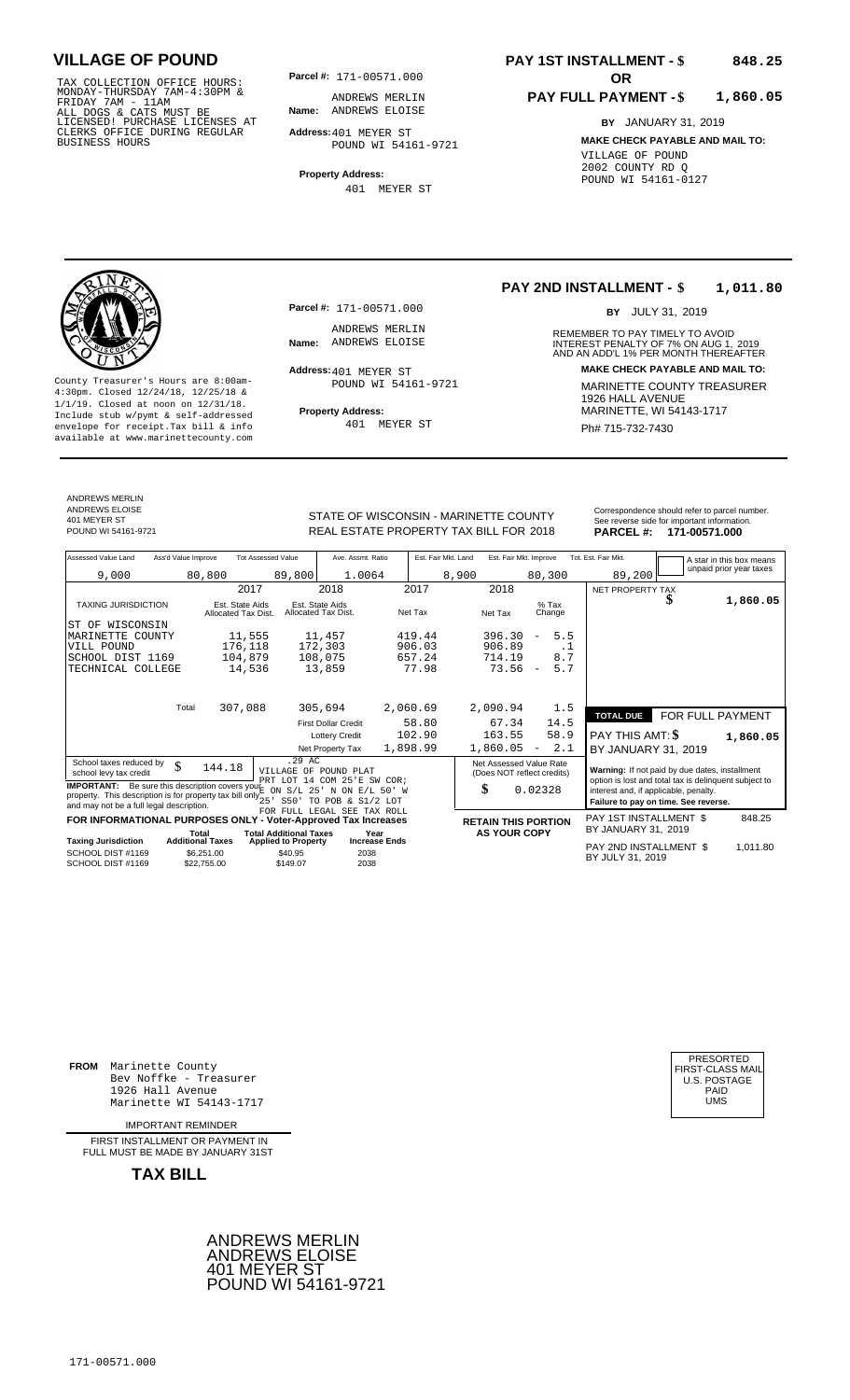TAX COLLECTION OFFICE HOURS:<br>
MONDAY-THURSDAY 7AM-4:30PM &<br>
FRIDAY 7AM - 11AM<br>
ALL DOGS & CATS MUST BE<br>
LICENSED! PURCHASE LICENSES AT<br>
CLERKS OFFICE DURING REGULAR<br>
CLERKS OFFICE DURING REGULAR<br>
BUSINESS HOURS<br>
BUSINESS H

**Parcel #: OR**

**Name:** B & D DAIRY FARM LLC

**Address:** N4304 5TH RD POUND WI 54161-9429

**Property Address:**

### **PAY 1ST INSTALLMENT - \$ 71.02**

#### **PAY FULL PAYMENT - \$ 142.04**

**BY** JANUARY 31, 2019 **MAKE CHECK PAYABLE AND MAIL TO:** VILLAGE OF POUND 2002 COUNTY RD Q POUND WI 54161-0127

**Property Address:** MARINETTE, WI 54143-1717 Include stub w/pymt & self-addressed envelope for receipt.Tax bill & info Phat is a set of the phat of the Phat 715-732-7430 envelope for receipt.Tax bill & info Phat 715-732-7430 envelope for the phat 715-732-7430 envelope for the phat 715-732-7430 envelope

**Parcel #:** 171-00322.003

 $Address:_{N4304}$  5TH RD POUND WI 54161-9429

### **PAY 2ND INSTALLMENT - \$**

BY JULY 31, 2019

**71.02**

REMEMBER TO PAY TIMELY TO AVOID **Name:** B & D DAIRY FARM LLC **INTEREST PENALTY OF 7% ON AUG 1, 2019**<br>AND AN ADD'L 1% PER MONTH THEREAFTER **Address: MAKE CHECK PAYABLE AND MAIL TO:** County Treasurer's Hours are 8:00am-<br>
4:30pm. Closed 12/24/18, 12/25/18 & 1/1/19. Closed at noon on 12/31/18.<br>
Include stub w/pwmt. & self-addressed<br>
Froperty Address: MARINETTE, WI 54143-1717

B & D DAIRY FARM LLC N4304 5TH RD<br>POUND WI 54161-9429

STATE OF WISCONSIN - MARINETTE COUNTY<br>
See reverse side for important information.<br>
REAL ESTATE PROPERTY TAX BILL FOR 2018 PARCEL #: 171-00322.003 POUND WI 54161-9429 **171-00322.003** REAL ESTATE PROPERTY TAX BILL FOR 2018 **PARCEL #: 171-00322.003** 

| Assessed Value Land                                                                                                                                            | Ass'd Value Improve              |                                        | <b>Tot Assessed Value</b>                                   | Ave. Assmt. Ratio                                            | Est. Fair Mkt. Land | Est. Fair Mkt. Improve                                |                          |                   | Tot. Est. Fair Mkt.<br>SEE REVERSE, USE VALUE ASSESSMENT                                                | A star in this box means<br>unpaid prior year taxes |
|----------------------------------------------------------------------------------------------------------------------------------------------------------------|----------------------------------|----------------------------------------|-------------------------------------------------------------|--------------------------------------------------------------|---------------------|-------------------------------------------------------|--------------------------|-------------------|---------------------------------------------------------------------------------------------------------|-----------------------------------------------------|
| 6,100                                                                                                                                                          |                                  |                                        | 6,100                                                       | 1.0064                                                       |                     |                                                       |                          |                   |                                                                                                         |                                                     |
|                                                                                                                                                                |                                  | 2017                                   |                                                             | 2018                                                         | 2017                | 2018                                                  |                          |                   | NET PROPERTY TAX                                                                                        |                                                     |
| <b>TAXING JURISDICTION</b>                                                                                                                                     |                                  | Est. State Aids<br>Allocated Tax Dist. |                                                             | Est. State Aids<br>Allocated Tax Dist.                       | Net Tax             | Net Tax                                               |                          | $%$ Tax<br>Change |                                                                                                         | 142.04                                              |
| WISCONSIN<br>ST OF                                                                                                                                             |                                  |                                        |                                                             |                                                              |                     |                                                       |                          |                   |                                                                                                         |                                                     |
| MARINETTE COUNTY                                                                                                                                               |                                  | 11,555                                 |                                                             | 11,457                                                       | 28.96               | 26.92                                                 | $\overline{\phantom{a}}$ | 7.0               |                                                                                                         |                                                     |
| VILL POUND                                                                                                                                                     |                                  | 176,118                                |                                                             | 172,303                                                      | 62.55               | 61.60                                                 | $\overline{\phantom{m}}$ | 1.5               |                                                                                                         |                                                     |
| SCHOOL DIST 1169                                                                                                                                               |                                  | 104,879                                |                                                             | 108,075                                                      | 45.38               | 48.52                                                 |                          | 6.9               |                                                                                                         |                                                     |
| TECHNICAL COLLEGE                                                                                                                                              |                                  | 14,536                                 |                                                             | 13,859                                                       | 5.38                | 5.00                                                  | $\overline{\phantom{m}}$ | 7.1               |                                                                                                         |                                                     |
|                                                                                                                                                                | Total                            | 307,088                                |                                                             | 305,694                                                      | 142.27              | 142.04                                                | $\overline{\phantom{a}}$ | $\cdot$ 2         |                                                                                                         |                                                     |
|                                                                                                                                                                |                                  |                                        |                                                             | <b>First Dollar Credit</b>                                   |                     |                                                       |                          |                   | <b>TOTAL DUE</b>                                                                                        | FOR FULL PAYMENT                                    |
|                                                                                                                                                                |                                  |                                        |                                                             | <b>Lottery Credit</b>                                        |                     |                                                       |                          |                   | PAY THIS AMT: \$                                                                                        |                                                     |
|                                                                                                                                                                |                                  |                                        |                                                             |                                                              | 142.27              | 142.04                                                | $\overline{\phantom{a}}$ | $\cdot$ 2         |                                                                                                         | 142.04                                              |
|                                                                                                                                                                |                                  |                                        |                                                             | Net Property Tax                                             |                     |                                                       |                          |                   | BY JANUARY 31, 2019                                                                                     |                                                     |
| School taxes reduced by<br>school levy tax credit                                                                                                              | \$                               | 9.79                                   | 18.43 AC                                                    | SW NE S11 T30N R20E LYG E OF<br>RR W/2 ROD ESMT DESC 3642J15 |                     | Net Assessed Value Rate<br>(Does NOT reflect credits) |                          |                   | Warning: If not paid by due dates, installment<br>option is lost and total tax is delinquent subject to |                                                     |
| <b>IMPORTANT:</b> Be sure this description covers your<br>property. This description is for property tax bill only<br>and may not be a full legal description. |                                  |                                        |                                                             |                                                              |                     | \$                                                    | 0.02328                  |                   | interest and, if applicable, penalty.<br>Failure to pay on time. See reverse.                           |                                                     |
| FOR INFORMATIONAL PURPOSES ONLY - Voter-Approved Tax Increases                                                                                                 |                                  |                                        |                                                             |                                                              |                     | <b>RETAIN THIS PORTION</b>                            |                          |                   | PAY 1ST INSTALLMENT \$                                                                                  | 71.02                                               |
| <b>Taxing Jurisdiction</b>                                                                                                                                     | Total<br><b>Additional Taxes</b> |                                        | <b>Total Additional Taxes</b><br><b>Applied to Property</b> | Year<br><b>Increase Ends</b>                                 |                     | <b>AS YOUR COPY</b>                                   |                          |                   | BY JANUARY 31, 2019                                                                                     |                                                     |
| SCHOOL DIST #1169<br>SCHOOL DIST #1169                                                                                                                         | \$6.251.00<br>\$22,755.00        |                                        | \$2.78<br>\$10.13                                           | 2038<br>2038                                                 |                     |                                                       |                          |                   | PAY 2ND INSTALLMENT \$<br>BY JULY 31, 2019                                                              | 71.02                                               |

**FROM** Marinette County Bev Noffke - Treasurer (U.S. POSTAGE)<br>1926 Hall Avenue (U.S. POSTAGE)<br>Marinette WI 54143-1717 (U.S. POSTAGE) 1926 Hall Avenue PAID Marinette WI 54143-1717 UMS

IMPORTANT REMINDER

FIRST INSTALLMENT OR PAYMENT IN FULL MUST BE MADE BY JANUARY 31ST



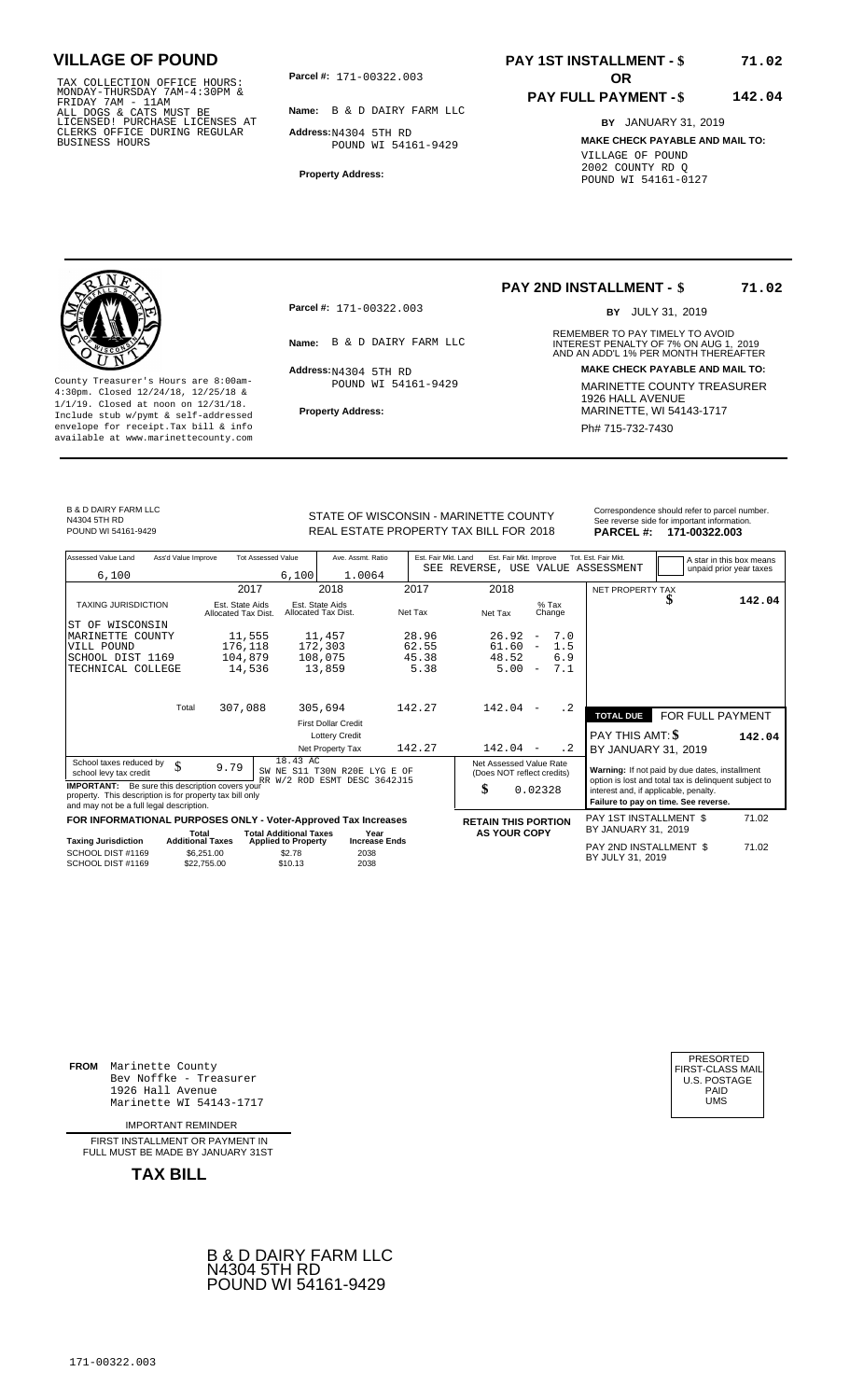TAX COLLECTION OFFICE HOURS:<br>
MONDAY-THURSDAY 7AM-4:30PM &<br>
FRIDAY 7AM - 11AM<br>
ALL DOGS & CATS MUST BE<br>
LICENSED! PURCHASE LICENSES AT<br>
CLERKS OFFICE DURING REGULAR<br>
CLERKS OFFICE DURING REGULAR<br>
BUSINESS HOURS<br>
BUSINESS H

**Parcel #:** 171-00334.000

**Name:** BADER JILL A BADER JAMES A

**Address:** 609 WALKER ST POUND WI 54161-9704

**Property Address:** 609 WALKER ST

#### **PAY 1ST INSTALLMENT - \$ 536.25**

#### **PAY FULL PAYMENT - \$ 1,236.04**

**BY** JANUARY 31, 2019 **MAKE CHECK PAYABLE AND MAIL TO:** VILLAGE OF POUND 2002 COUNTY RD Q POUND WI 54161-0127

**Property Address:** MARINETTE, WI 54143-1717 Include stub w/pymt & self-addressed envelope for receipt.Tax bill & info Ph# 715-732-7430 available at www.marinettecounty.com

BADER JAMES A BADER JILL A

REAL ESTATE PROPERTY TAX BILL FOR **PARCEL #:** POUND WI 54161-9704 2018 **171-00334.000** 609 WALKER ST

**Parcel #:** 171-00334.000

BADER JAMES A<br>**Name:** BADER JILL A

Address: 609 WALKER ST POUND WI 54161-9704

609 WALKER ST

#### **PAY 2ND INSTALLMENT - \$ 699.79**

BY JULY 31, 2019

REMEMBER TO PAY TIMELY TO AVOID **Name:** BADER JILL A **CONTACT AND AN INTEREST PENALTY OF 7% ON AUG 1, 2019<br>AND AN ADD'L 1% PER MONTH THEREAFTER Address: MAKE CHECK PAYABLE AND MAIL TO:** County Treasurer's Hours are 8:00am-<br>
4:30pm. Closed 12/24/18, 12/25/18 & MARINETTE COUNTY TREASURER<br>
1/1/19. Closed at noon on 12/31/18.<br>
Include stub w/pwmt & self-addressed **Property Address:** MARINETTE, WI 54143-1717

| Assessed Value Land                                                                                                                                                                          | Ass'd Value Improve |                                        | <b>Tot Assessed Value</b>             | Ave. Assmt. Ratio                                          | Est. Fair Mkt. Land |                            | Est. Fair Mkt. Improve          | Tot. Est. Fair Mkt.                                                                                     | A star in this box means |
|----------------------------------------------------------------------------------------------------------------------------------------------------------------------------------------------|---------------------|----------------------------------------|---------------------------------------|------------------------------------------------------------|---------------------|----------------------------|---------------------------------|---------------------------------------------------------------------------------------------------------|--------------------------|
| 9,000                                                                                                                                                                                        |                     | 54,000                                 | 63,000                                | 1.0064                                                     |                     | 8,900                      | 53,700                          | 62,600                                                                                                  | unpaid prior year taxes  |
|                                                                                                                                                                                              |                     | 2017                                   |                                       | 2018                                                       | 2017                | 2018                       |                                 | NET PROPERTY TAX                                                                                        |                          |
| <b>TAXING JURISDICTION</b>                                                                                                                                                                   |                     | Est. State Aids<br>Allocated Tax Dist. |                                       | Est. State Aids<br>Allocated Tax Dist.                     | Net Tax             | Net Tax                    | $%$ Tax<br>Change               |                                                                                                         | 1,236.04                 |
| ST OF WISCONSIN                                                                                                                                                                              |                     |                                        |                                       |                                                            |                     |                            |                                 |                                                                                                         |                          |
| MARINETTE COUNTY                                                                                                                                                                             |                     | 11,555                                 |                                       | 11,457                                                     | 294.26              | 278.03                     | 5.5<br>$\qquad \qquad -$        |                                                                                                         |                          |
| VILL POUND<br>SCHOOL DIST 1169                                                                                                                                                               |                     | 176,118<br>104,879                     |                                       | 172,303<br>108,075                                         | 635.64<br>461.10    | 636.24<br>501.05           | . 1<br>8.7                      |                                                                                                         |                          |
| TECHNICAL COLLEGE                                                                                                                                                                            |                     | 14,536                                 |                                       | 13,859                                                     | 54.71               | 51.61                      | 5.7<br>$\overline{\phantom{a}}$ |                                                                                                         |                          |
|                                                                                                                                                                                              |                     |                                        |                                       |                                                            |                     |                            |                                 |                                                                                                         |                          |
|                                                                                                                                                                                              | Total               | 307,088                                |                                       | 305,694                                                    | 1,445.71            | 1,466.93                   | 1.5                             |                                                                                                         |                          |
|                                                                                                                                                                                              |                     |                                        |                                       | <b>First Dollar Credit</b>                                 | 58.80               | 67.34                      | 14.5                            | <b>TOTAL DUE</b>                                                                                        | FOR FULL PAYMENT         |
|                                                                                                                                                                                              |                     |                                        |                                       | <b>Lottery Credit</b>                                      | 102.90              | 163.55                     | 58.9                            | PAY THIS AMT: \$                                                                                        | 1,236.04                 |
|                                                                                                                                                                                              |                     |                                        |                                       | Net Property Tax                                           | 1,284.01            | 1,236.04                   | 3.7<br>$\overline{\phantom{0}}$ | BY JANUARY 31, 2019                                                                                     |                          |
| School taxes reduced by<br>school levy tax credit                                                                                                                                            | \$                  | 101.15                                 | .29 AC                                | PRT NE NW S11 T30N R20E COM<br>825'W & 355'S NE COR; W125' |                     | Net Assessed Value Rate    | (Does NOT reflect credits)      | Warning: If not paid by due dates, installment<br>option is lost and total tax is delinquent subject to |                          |
| <b>IMPORTANT:</b> Be sure this description covers your \$125<br>property. This description is for property tax bill only DESC 231D334 EX 289R563<br>and may not be a full legal description. |                     |                                        |                                       | E125' N125'<br>TO POB                                      |                     | \$                         | 0.02328                         | interest and, if applicable, penalty.<br>Failure to pay on time. See reverse.                           |                          |
| FOR INFORMATIONAL PURPOSES ONLY - Voter-Approved Tax Increases                                                                                                                               |                     |                                        |                                       |                                                            |                     | <b>RETAIN THIS PORTION</b> |                                 | PAY 1ST INSTALLMENT \$                                                                                  | 536.25                   |
|                                                                                                                                                                                              |                     | Total                                  | <b>Total Additional Taxes</b>         | Year                                                       |                     | <b>AS YOUR COPY</b>        |                                 | BY JANUARY 31, 2019                                                                                     |                          |
| Taxing Jurisdiction<br>SCHOOL DIST #1169                                                                                                                                                     |                     | <b>Additional Taxes</b><br>\$6,251.00  | <b>Applied to Property</b><br>\$28.73 | <b>Increase Ends</b><br>2038                               |                     |                            |                                 | PAY 2ND INSTALLMENT \$<br>DV IIII V 94 9040                                                             | 699.79                   |

STATE OF WISCONSIN - MARINETTE COUNTY<br>
See reverse side for important information.<br>
REAL ESTATE PROPERTY TAX BILL FOR 2018 PARCEL #: 171-00334.000

BY JULY 31, <sup>2038</sup> <sup>2019</sup> SCHOOL DIST #1169<br>SCHOOL DIST #1169  $$22,755.00$  $$104.58$ 2038

**FROM** Marinette County Bev Noffke - Treasurer 1926 Hall Avenue Marinette WI 54143-1717

IMPORTANT REMINDER

FIRST INSTALL MENT OR PAYMENT IN FULL MUST BE MADE BY JANUARY 31ST



| PRESORTED           |
|---------------------|
| FIRST-CLASS MAIL    |
| <b>U.S. POSTAGE</b> |
| PAID                |
| UMS                 |
|                     |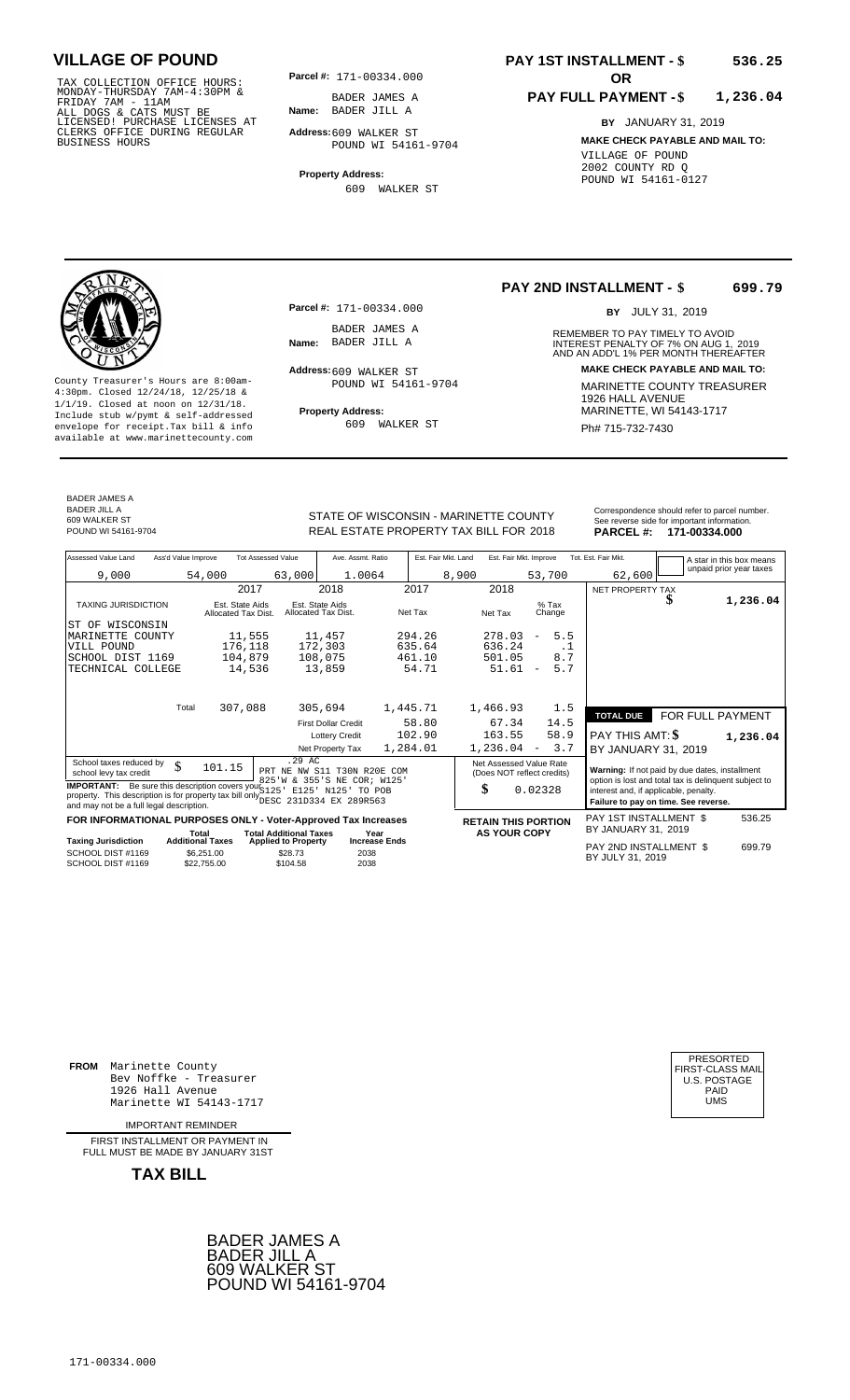TAX COLLECTION OFFICE HOURS:<br>
MONDAY-THURSDAY 7AM-4:30PM &<br>
FRIDAY 7AM - 11AM<br>
ALL DOGS & CATS MUST BE<br>
LICENSED! PURCHASE LICENSES AT<br>
CLERKS OFFICE DURING REGULAR<br>
CLERKS OFFICE DURING REGULAR<br>
BUSINESS HOURS<br>
BUSINESS H

**Parcel #:** 171-00521.000

**Name:** BADORA WENDY

**Address:** W5570 STATE HIGHWAY 22 SHAWANO WI 54166-6801

**Property Address:** 205 MAPLE ST

### **PAY 1ST INSTALLMENT - \$ 902.37**

#### **PAY FULL PAYMENT - \$ 1,804.73**

**BY** JANUARY 31, 2019 **MAKE CHECK PAYABLE AND MAIL TO:** VILLAGE OF POUND 2002 COUNTY RD Q POUND WI 54161-0127

**Property Address:** MARINETTE, WI 54143-1717 Include stub w/pymt & self-addressed envelope for receipt.Tax bill & info Ph# 715-732-7430 available at www.marinettecounty.com

**Parcel #:** 171-00521.000

SHAWANO WI 54166-6801

205 MAPLE ST

#### **PAY 2ND INSTALLMENT - \$ 902.36**

BY JULY 31, 2019

REMEMBER TO PAY TIMELY TO AVOID **Name:** BADORA WENDY **Example 2018** INTEREST PENALTY OF 7% ON AUG 1, 2019<br>AND AN ADD'L 1% PER MONTH THEREAFTER **Address: MAKE CHECK PAYABLE AND MAIL TO:** W5570 STATE HIGHWAY 22 County Treasurer's Hours are 8:00am-<br>
4:30pm. Closed 12/24/18, 12/25/18 & SHAWANO WI 54166-6801 MARINETTE COUNTY TREASURER<br>
1/1/19. Closed at noon on 12/31/18.<br>
Include stub w/pwmt & self-addressed **Property Address:** MARI

BADORA WENDY W5570 STATE HIGHWAY 22<br>SHAWANO WI 54166-6801

STATE OF WISCONSIN - MARINETTE COUNTY<br>
See reverse side for important information.<br>
REAL ESTATE PROPERTY TAX BILL FOR 2018 PARCEL #: 171-00521.000 SHAWANO WI 54166-6801 **171-00521.000** REAL ESTATE PROPERTY TAX BILL FOR 2018 **PARCEL #: 171-00521.000** 

| Assessed Value Land                                                                                                                                            | Ass'd Value Improve     |                                        | <b>Tot Assessed Value</b>     | Ave. Assmt. Ratio                      |          | Est. Fair Mkt. Land | Est. Fair Mkt. Improve  |                                 | Tot. Est. Fair Mkt.                                                                                     |                  | A star in this box means |
|----------------------------------------------------------------------------------------------------------------------------------------------------------------|-------------------------|----------------------------------------|-------------------------------|----------------------------------------|----------|---------------------|-------------------------|---------------------------------|---------------------------------------------------------------------------------------------------------|------------------|--------------------------|
| 6,800                                                                                                                                                          |                         | 73,600                                 | 80,400                        | 1.0064                                 |          | 6,800               |                         | 73,100                          | 79,900                                                                                                  |                  | unpaid prior year taxes  |
|                                                                                                                                                                |                         |                                        | 2017                          | 2018                                   | 2017     |                     | 2018                    |                                 | NET PROPERTY TAX                                                                                        |                  |                          |
| <b>TAXING JURISDICTION</b>                                                                                                                                     |                         | Est. State Aids<br>Allocated Tax Dist. |                               | Est. State Aids<br>Allocated Tax Dist. | Net Tax  |                     | Net Tax                 | $%$ Tax<br>Change               |                                                                                                         | D                | 1,804.73                 |
| IST OF WISCONSIN                                                                                                                                               |                         |                                        |                               |                                        |          |                     |                         |                                 |                                                                                                         |                  |                          |
| MARINETTE COUNTY                                                                                                                                               |                         | 11,555                                 |                               | 11,457                                 | 368.99   |                     | 354.82                  | 3.8<br>$\qquad \qquad -$        |                                                                                                         |                  |                          |
| VILL POUND                                                                                                                                                     |                         | 176,118                                |                               | 172,303                                | 797.07   |                     | 811.96                  | 1.9                             |                                                                                                         |                  |                          |
| SCHOOL DIST 1169                                                                                                                                               |                         | 104,879                                |                               | 108,075                                | 578.20   |                     | 639.43                  | 10.6                            |                                                                                                         |                  |                          |
| TECHNICAL COLLEGE                                                                                                                                              |                         | 14,536                                 |                               | 13,859                                 | 68.60    |                     | 65.86                   | 4.0<br>$\overline{\phantom{a}}$ |                                                                                                         |                  |                          |
|                                                                                                                                                                |                         |                                        |                               |                                        |          |                     |                         |                                 |                                                                                                         |                  |                          |
|                                                                                                                                                                | Total                   | 307,088                                |                               | 305,694                                | 1,812.86 |                     | 1,872.07                | 3.3                             | <b>TOTAL DUE</b>                                                                                        | FOR FULL PAYMENT |                          |
|                                                                                                                                                                |                         |                                        |                               | <b>First Dollar Credit</b>             | 58.80    |                     | 67.34                   | 14.5                            |                                                                                                         |                  |                          |
|                                                                                                                                                                |                         |                                        |                               | <b>Lottery Credit</b>                  | 102.90   |                     |                         |                                 | PAY THIS AMT: \$                                                                                        |                  | 1,804.73                 |
|                                                                                                                                                                |                         |                                        |                               | Net Property Tax                       | 1,651.16 |                     | 1,804.73                | 9.3                             | BY JANUARY 31, 2019                                                                                     |                  |                          |
| School taxes reduced by<br>school levy tax credit                                                                                                              | \$                      | 129.09                                 | .17 AC<br>LOT 13 BLK 1        | VILLAGE OF POUND PLAT                  |          |                     | Net Assessed Value Rate | (Does NOT reflect credits)      | Warning: If not paid by due dates, installment<br>option is lost and total tax is delinquent subject to |                  |                          |
| <b>IMPORTANT:</b> Be sure this description covers your<br>property. This description is for property tax bill only<br>and may not be a full legal description. |                         |                                        |                               |                                        |          | \$                  |                         | 0.02328                         | interest and, if applicable, penalty.<br>Failure to pay on time. See reverse.                           |                  |                          |
| FOR INFORMATIONAL PURPOSES ONLY - Voter-Approved Tax Increases                                                                                                 |                         |                                        |                               |                                        |          |                     |                         | <b>RETAIN THIS PORTION</b>      | <b>PAY 1ST INSTALLMENT \$</b>                                                                           |                  | 902.37                   |
|                                                                                                                                                                | Total                   |                                        | <b>Total Additional Taxes</b> | Year                                   |          |                     | <b>AS YOUR COPY</b>     |                                 | BY JANUARY 31, 2019                                                                                     |                  |                          |
| <b>Taxing Jurisdiction</b>                                                                                                                                     | <b>Additional Taxes</b> |                                        | <b>Applied to Property</b>    | <b>Increase Ends</b>                   |          |                     |                         |                                 | PAY 2ND INSTALLMENT \$                                                                                  |                  | 902.36                   |
| SCHOOL DIST #1169<br>SCHOOL DIST #1169                                                                                                                         |                         | \$6,251.00<br>\$22,755,00              | \$36.66<br>\$133.46           | 2038<br>2038                           |          |                     |                         |                                 | BY JULY 31, 2019                                                                                        |                  |                          |

**FROM** Marinette County Bev Noffke - Treasurer 1926 Hall Avenue PAID Marinette WI 54143-1717 UMS

IMPORTANT REMINDER

FIRST INSTALLMENT OR PAYMENT IN FULL MUST BE MADE BY JANUARY 31ST



| PRESORTED           |
|---------------------|
| FIRST-CLASS MAIL    |
| <b>U.S. POSTAGE</b> |
| PAID                |
| UMS                 |
|                     |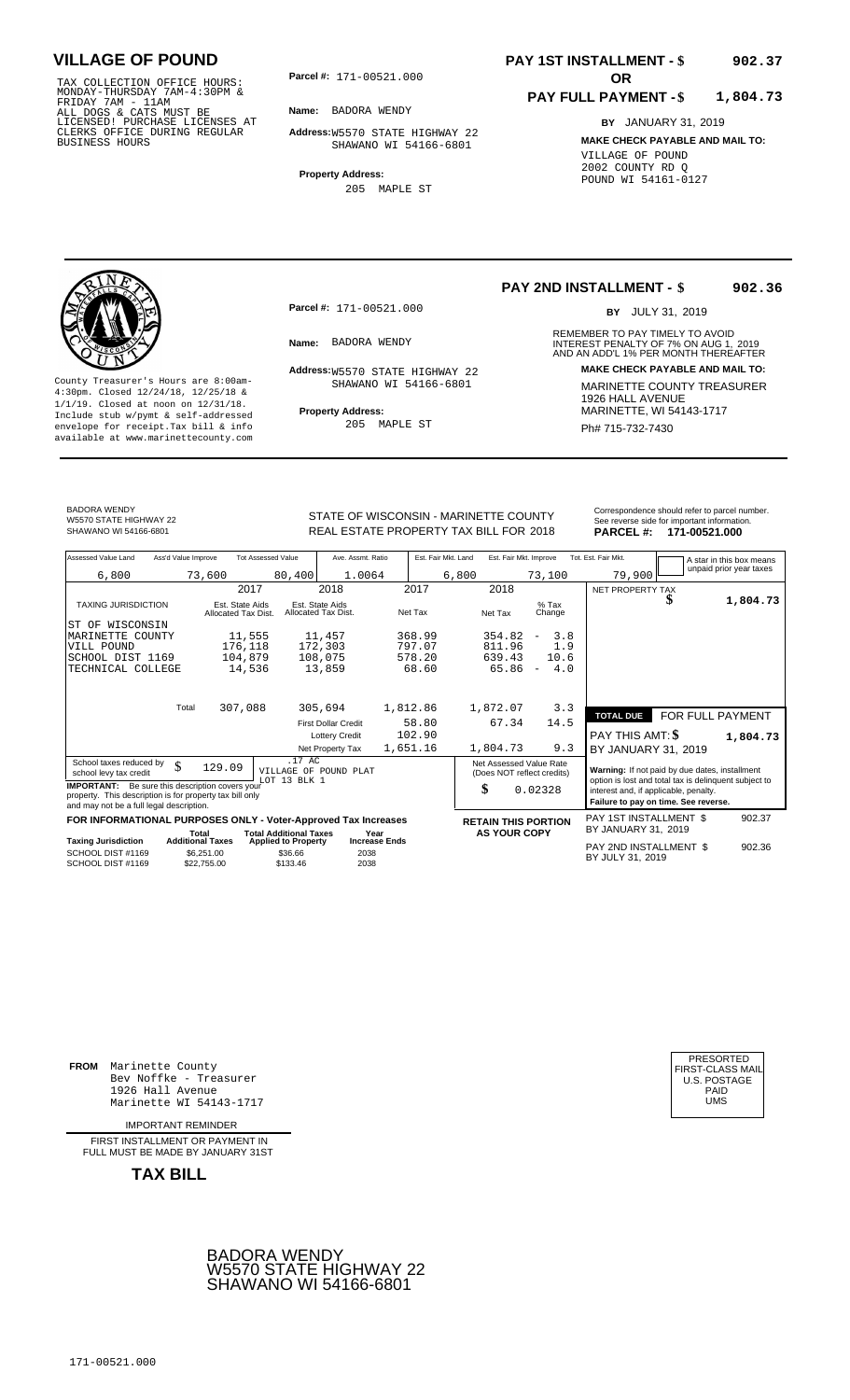TAX COLLECTION OFFICE HOURS:<br>
MONDAY-THURSDAY 7AM-4:30PM &<br>
FRIDAY 7AM - 11AM<br>
ALL DOGS & CATS MUST BE<br>
LICENSED! PURCHASE LICENSES AT<br>
CLERKS OFFICE DURING REGULAR<br>
CLERKS OFFICE DURING REGULAR<br>
BUSINESS HOURS<br>
BUSINESS H

**Parcel #: OR**

**Name:** BADORA WENDY

**Address:** W5570 STATE HIGHWAY 22 SHAWANO WI 54166-6801

**Property Address:**

### **PAY 1ST INSTALLMENT - \$ 157.17**

#### **PAY FULL PAYMENT - \$ 314.34**

**BY** JANUARY 31, 2019 **MAKE CHECK PAYABLE AND MAIL TO:** VILLAGE OF POUND 2002 COUNTY RD Q POUND WI 54161-0127



**Property Address:** MARINETTE, WI 54143-1717 Include stub w/pymt & self-addressed envelope for receipt.Tax bill & info Phat is a set of the phat of the Phat 715-732-7430 envelope for receipt.Tax bill & info Phat 715-732-7430 envelope for the phat 715-732-7430 envelope for the phat 715-732-7430 envelope

**Parcel #:** 171-00522.000

SHAWANO WI 54166-6801

#### **PAY 2ND INSTALLMENT - \$ 157.17**

BY JULY 31, 2019

REMEMBER TO PAY TIMELY TO AVOID **Name:** BADORA WENDY **Example 2018** INTEREST PENALTY OF 7% ON AUG 1, 2019<br>AND AN ADD'L 1% PER MONTH THEREAFTER **Address: MAKE CHECK PAYABLE AND MAIL TO:** W5570 STATE HIGHWAY 22 County Treasurer's Hours are 8:00am-<br>
4:30pm. Closed 12/24/18, 12/25/18 & SHAWANO WI 54166-6801 MARINETTE COUNTY TREASURER<br>
1/1/19. Closed at noon on 12/31/18.<br>
Include stub w/pwmt. & self-addressed Property Address: MARIN

BADORA WENDY W5570 STATE HIGHWAY 22<br>SHAWANO WI 54166-6801

SHAWANO WI 54166-6801 **171-00522.000** REAL ESTATE PROPERTY TAX BILL FOR 2018 **PARCEL #: 171-00522.000** 

| STATE OF WISCONSIN - MARINETTE COUNTY  | Correspondence should refer to parcel number.<br>See reverse side for important information. |
|----------------------------------------|----------------------------------------------------------------------------------------------|
| REAL ESTATE PROPERTY TAY RILL FOR 2018 | <b>DADCEL # 471-00522.000</b>                                                                |

| Assessed Value Land                                                                                                                                            | Ass'd Value Improve                    | <b>Tot Assessed Value</b>     | Ave. Assmt. Ratio                      | Est. Fair Mkt. Land | Est. Fair Mkt. Improve                                |                                 | Tot. Est. Fair Mkt.                   | A star in this box means<br>unpaid prior year taxes                                                     |        |
|----------------------------------------------------------------------------------------------------------------------------------------------------------------|----------------------------------------|-------------------------------|----------------------------------------|---------------------|-------------------------------------------------------|---------------------------------|---------------------------------------|---------------------------------------------------------------------------------------------------------|--------|
| 13,500                                                                                                                                                         |                                        | 13,500                        | 1.0064                                 | 13,400              |                                                       |                                 | 13,400                                |                                                                                                         |        |
|                                                                                                                                                                |                                        | 2017                          | 2018                                   | 2017                | 2018                                                  |                                 | NET PROPERTY TAX                      |                                                                                                         |        |
| <b>TAXING JURISDICTION</b>                                                                                                                                     | Est. State Aids<br>Allocated Tax Dist. |                               | Est. State Aids<br>Allocated Tax Dist. | Net Tax             | Net Tax                                               | $%$ Tax<br>Change               |                                       |                                                                                                         | 314.34 |
| WISCONSIN<br>ST OF                                                                                                                                             |                                        |                               |                                        |                     |                                                       |                                 |                                       |                                                                                                         |        |
| MARINETTE COUNTY                                                                                                                                               |                                        | 11,555                        | 11,457                                 | 63.06               | 59.58                                                 | 5.5<br>$\overline{\phantom{m}}$ |                                       |                                                                                                         |        |
| VILL POUND                                                                                                                                                     | 176,118                                |                               | 172,303                                | 136.21              | 136.34                                                | $\cdot$ 1                       |                                       |                                                                                                         |        |
| SCHOOL DIST 1169                                                                                                                                               | 104,879                                |                               | 108,075                                | 98.81               | 107.36                                                | 8.7                             |                                       |                                                                                                         |        |
| TECHNICAL COLLEGE                                                                                                                                              |                                        | 14,536                        | 13,859                                 | 11.72               | 11.06                                                 | 5.6<br>$\overline{\phantom{m}}$ |                                       |                                                                                                         |        |
|                                                                                                                                                                |                                        |                               |                                        |                     |                                                       |                                 |                                       |                                                                                                         |        |
|                                                                                                                                                                | 307,088<br>Total                       |                               | 305,694                                | 309.80              | 314.34                                                | 1.5                             | <b>TOTAL DUE</b>                      | FOR FULL PAYMENT                                                                                        |        |
|                                                                                                                                                                |                                        |                               | <b>First Dollar Credit</b>             |                     |                                                       |                                 |                                       |                                                                                                         |        |
|                                                                                                                                                                |                                        |                               | <b>Lottery Credit</b>                  |                     |                                                       |                                 | <b>PAY THIS AMT: \$</b>               |                                                                                                         | 314.34 |
|                                                                                                                                                                |                                        |                               | Net Property Tax                       | 309.80              | 314.34                                                | 1.5                             | BY JANUARY 31, 2019                   |                                                                                                         |        |
| School taxes reduced by<br>school levy tax credit                                                                                                              | \$<br>21.68                            | .34 AC<br>LOTS 14 & 15 BLK 1  | VILLAGE OF POUND PLAT                  |                     | Net Assessed Value Rate<br>(Does NOT reflect credits) |                                 |                                       | Warning: If not paid by due dates, installment<br>option is lost and total tax is delinquent subject to |        |
| <b>IMPORTANT:</b> Be sure this description covers your<br>property. This description is for property tax bill only<br>and may not be a full legal description. |                                        |                               |                                        |                     | \$                                                    | 0.02328                         | interest and, if applicable, penalty. | Failure to pay on time. See reverse.                                                                    |        |
| FOR INFORMATIONAL PURPOSES ONLY - Voter-Approved Tax Increases                                                                                                 |                                        |                               |                                        |                     | <b>RETAIN THIS PORTION</b>                            |                                 | PAY 1ST INSTALLMENT \$                |                                                                                                         | 157.17 |
|                                                                                                                                                                | Total                                  | <b>Total Additional Taxes</b> | Year                                   |                     | <b>AS YOUR COPY</b>                                   |                                 | BY JANUARY 31, 2019                   |                                                                                                         |        |
| <b>Taxing Jurisdiction</b>                                                                                                                                     | <b>Additional Taxes</b>                | <b>Applied to Property</b>    | <b>Increase Ends</b>                   |                     |                                                       |                                 | PAY 2ND INSTALLMENT \$                |                                                                                                         | 157.17 |
| SCHOOL DIST #1169<br>SCHOOL DIST #1169                                                                                                                         | \$6,251.00<br>\$22,755,00              | \$6.16<br>\$22.41             | 2038<br>2038                           |                     |                                                       |                                 | BY JULY 31, 2019                      |                                                                                                         |        |

**FROM** Marinette County Bev Noffke - Treasurer 1926 Hall Avenue PAID Marinette WI 54143-1717 UMS

IMPORTANT REMINDER

FIRST INSTALLMENT OR PAYMENT IN FULL MUST BE MADE BY JANUARY 31ST



| PRESORTED        |
|------------------|
| FIRST-CLASS MAIL |
| U.S. POSTAGE     |
| PAID             |
| UMS              |
|                  |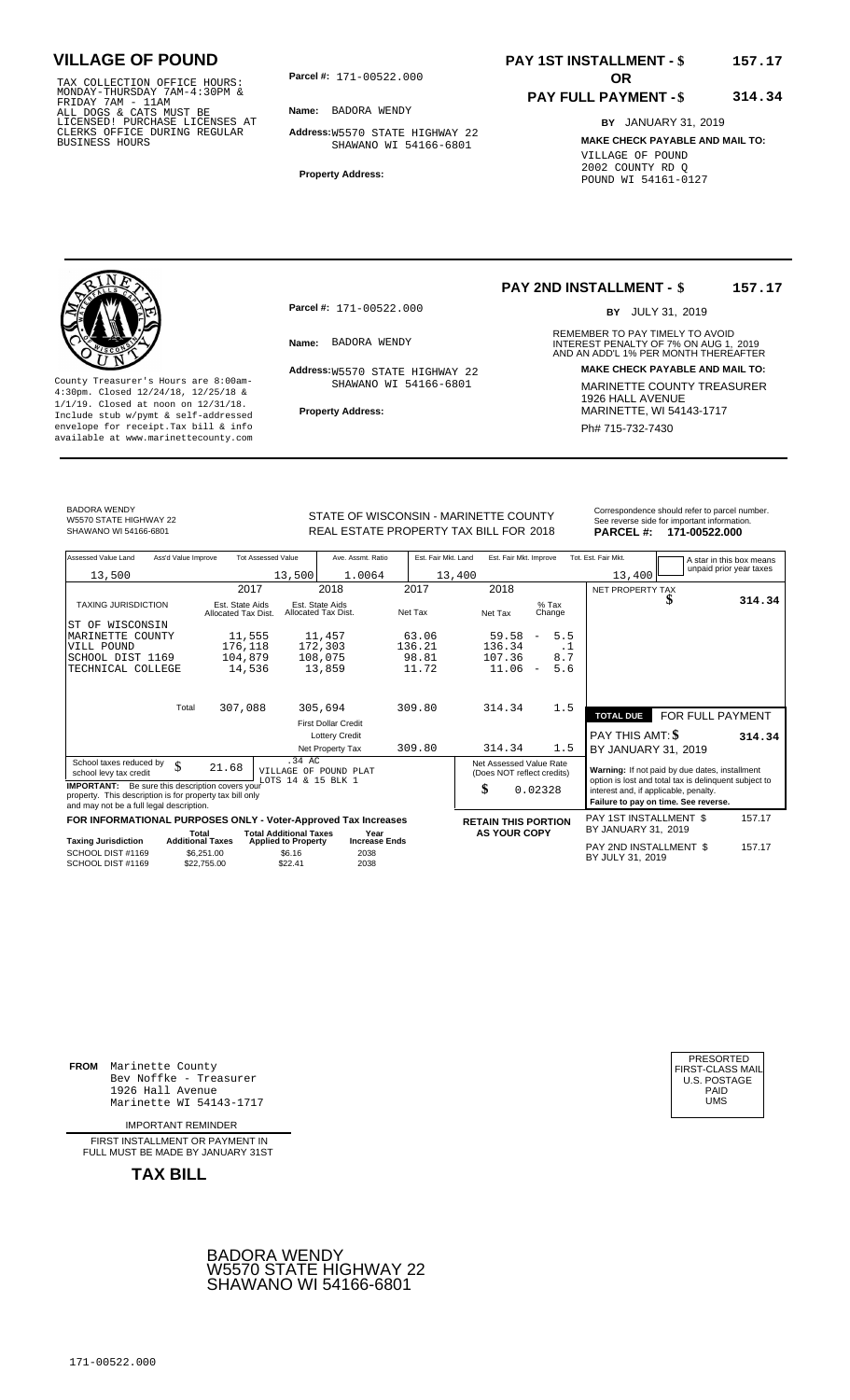TAX COLLECTION OFFICE HOURS:<br>
MONDAY-THURSDAY 7AM-4:30PM &<br>
FRIDAY 7AM - 11AM<br>
ALL DOGS & CATS MUST BE<br>
LICENSED! PURCHASE LICENSES AT<br>
CLERKS OFFICE DURING REGULAR<br>
CLERKS OFFICE DURING REGULAR<br>
BUSINESS HOURS<br>
POUND WI 5

**Parcel #: OR**

**Name:** BAENEN CHRISTINA

**Address:** 3039 US HIGHWAY 141 POUND WI 54161-9720

**Property Address:** 3039 US HIGHWAY 141

### **PAY 1ST INSTALLMENT - \$ 519.95**

#### **PAY FULL PAYMENT - \$ 1,203.44**

**BY** JANUARY 31, 2019 **MAKE CHECK PAYABLE AND MAIL TO:** VILLAGE OF POUND 2002 COUNTY RD Q POUND WI 54161-0127

**Property Address:** MARINETTE, WI 54143-1717 Include stub w/pymt & self-addressed envelope for receipt.Tax bill & info Ph# 715-732-7430 available at www.marinettecounty.com

**Parcel #:** 171-00380.003

Address: 3039 US HIGHWAY 141 POUND WI 54161-9720

3039 US HIGHWAY 141

#### **PAY 2ND INSTALLMENT - \$ 683.49**

BY JULY 31, 2019

REMEMBER TO PAY TIMELY TO AVOID **Name:** BAENEN CHRISTINA **Example 1** INTEREST PENALTY OF 7% ON AUG 1, 2019<br>AND AN ADD'L 1% PER MONTH THEREAFTER **Address: MAKE CHECK PAYABLE AND MAIL TO:** County Treasurer's Hours are 8:00am-<br>
4:30pm. Closed 12/24/18, 12/25/18 & 1/1/19. Closed at noon on 12/31/18.<br>
Include stub w/pwmt. & self-addressed<br>
Froperty Address: MARINETTE, WI 54143-1717

BAENEN CHRISTINA 3039 US HIGHWAY 141

STATE OF WISCONSIN - MARINETTE COUNTY POUND WI 54161-9720 **18. EXELL ESTATE PROPERTY TAX BILL FOR 2018 PARCEL #: 171-00380.003** 

| See reverse side for important information.   |  |
|-----------------------------------------------|--|
|                                               |  |
| Correspondence should refer to parcel number. |  |

| Assessed Value Land                                                                                                                                                                  | Ass'd Value Improve       | <b>Tot Assessed Value</b>              | Ave. Assmt. Ratio                                         | Est. Fair Mkt. Land | Est. Fair Mkt. Improve                                |                                 | Tot. Est. Fair Mkt.                                                                                     |                  | A star in this box means |
|--------------------------------------------------------------------------------------------------------------------------------------------------------------------------------------|---------------------------|----------------------------------------|-----------------------------------------------------------|---------------------|-------------------------------------------------------|---------------------------------|---------------------------------------------------------------------------------------------------------|------------------|--------------------------|
| 8,300                                                                                                                                                                                | 53,300                    | 61,600                                 | 1.0064                                                    | 8,200               |                                                       | 53,000                          | 61,200                                                                                                  |                  | unpaid prior year taxes  |
|                                                                                                                                                                                      |                           | 2017                                   | 2018                                                      | 2017                | 2018                                                  |                                 | NET PROPERTY TAX                                                                                        |                  |                          |
| <b>TAXING JURISDICTION</b>                                                                                                                                                           |                           | Est. State Aids<br>Allocated Tax Dist. | Est. State Aids<br>Allocated Tax Dist.                    | Net Tax             | Net Tax                                               | $%$ Tax<br>Change               |                                                                                                         |                  | 1,203.44                 |
| WISCONSIN<br>IST OF                                                                                                                                                                  |                           |                                        |                                                           |                     |                                                       |                                 |                                                                                                         |                  |                          |
| MARINETTE COUNTY                                                                                                                                                                     |                           | 11,555                                 | 11,457                                                    | 287.72              | 271.85                                                | 5.5<br>$\overline{\phantom{m}}$ |                                                                                                         |                  |                          |
| VILL POUND                                                                                                                                                                           |                           | 176,118                                | 172,303                                                   | 621.51              | 622.10                                                | . 1                             |                                                                                                         |                  |                          |
| SCHOOL DIST 1169                                                                                                                                                                     |                           | 104,879                                | 108,075                                                   | 450.85              | 489.92                                                | 8.7                             |                                                                                                         |                  |                          |
| TECHNICAL COLLEGE                                                                                                                                                                    |                           | 14,536                                 | 13,859                                                    | 53.49               | 50.46                                                 | 5.7<br>$\overline{\phantom{m}}$ |                                                                                                         |                  |                          |
|                                                                                                                                                                                      | Total                     |                                        |                                                           | 1,413.57            |                                                       |                                 |                                                                                                         |                  |                          |
|                                                                                                                                                                                      |                           | 307,088                                | 305,694                                                   |                     | 1,434.33                                              | 1.5                             | <b>TOTAL DUE</b>                                                                                        | FOR FULL PAYMENT |                          |
|                                                                                                                                                                                      |                           |                                        | <b>First Dollar Credit</b>                                | 58.80               | 67.34                                                 | 14.5                            |                                                                                                         |                  |                          |
|                                                                                                                                                                                      |                           |                                        | <b>Lottery Credit</b>                                     | 102.90              | 163.55                                                | 58.9                            | PAY THIS AMT: \$                                                                                        |                  | 1,203.44                 |
|                                                                                                                                                                                      |                           |                                        | Net Property Tax                                          | 1,251.87            | 1,203.44                                              | 3.9<br>$\overline{\phantom{a}}$ | BY JANUARY 31, 2019                                                                                     |                  |                          |
| School taxes reduced by<br>school levy tax credit                                                                                                                                    | \$<br>98.90               | .50 AC                                 | PRT SE NW S11 T30N R20E COM<br>99'S & 33'W NE COR; S81' W |                     | Net Assessed Value Rate<br>(Does NOT reflect credits) |                                 | Warning: If not paid by due dates, installment<br>option is lost and total tax is delinquent subject to |                  |                          |
| <b>IMPORTANT:</b> Be sure this description covers your $297$<br>property. This description is for property tax bill only $784030$ EX HWY<br>and may not be a full legal description. |                           |                                        | N81' E297' TO POB DESC                                    |                     | \$                                                    | 0.02328                         | interest and, if applicable, penalty.<br>Failure to pay on time. See reverse.                           |                  |                          |
| FOR INFORMATIONAL PURPOSES ONLY - Voter-Approved Tax Increases                                                                                                                       |                           |                                        |                                                           |                     | <b>RETAIN THIS PORTION</b>                            |                                 | PAY 1ST INSTALLMENT \$                                                                                  |                  | 519.95                   |
|                                                                                                                                                                                      | Total                     | <b>Total Additional Taxes</b>          | Year                                                      |                     | <b>AS YOUR COPY</b>                                   |                                 | BY JANUARY 31, 2019                                                                                     |                  |                          |
| <b>Taxing Jurisdiction</b>                                                                                                                                                           | <b>Additional Taxes</b>   | <b>Applied to Property</b>             | <b>Increase Ends</b>                                      |                     |                                                       |                                 | PAY 2ND INSTALLMENT \$                                                                                  |                  | 683.49                   |
| SCHOOL DIST #1169<br>SCHOOL DIST #1169                                                                                                                                               | \$6,251.00<br>\$22,755.00 | \$28.09<br>\$102.26                    | 2038<br>2038                                              |                     |                                                       |                                 | BY JULY 31, 2019                                                                                        |                  |                          |

**FROM** Marinette County Bev Noffke - Treasurer 1926 Hall Avenue PAID Marinette WI 54143-1717 UMS

IMPORTANT REMINDER

FIRST INSTALLMENT OR PAYMENT IN FULL MUST BE MADE BY JANUARY 31ST



| UMS |  | PRESORTED<br>FIRST-CLASS MAIL<br>U.S. POSTAGE<br>PAID |
|-----|--|-------------------------------------------------------|
|-----|--|-------------------------------------------------------|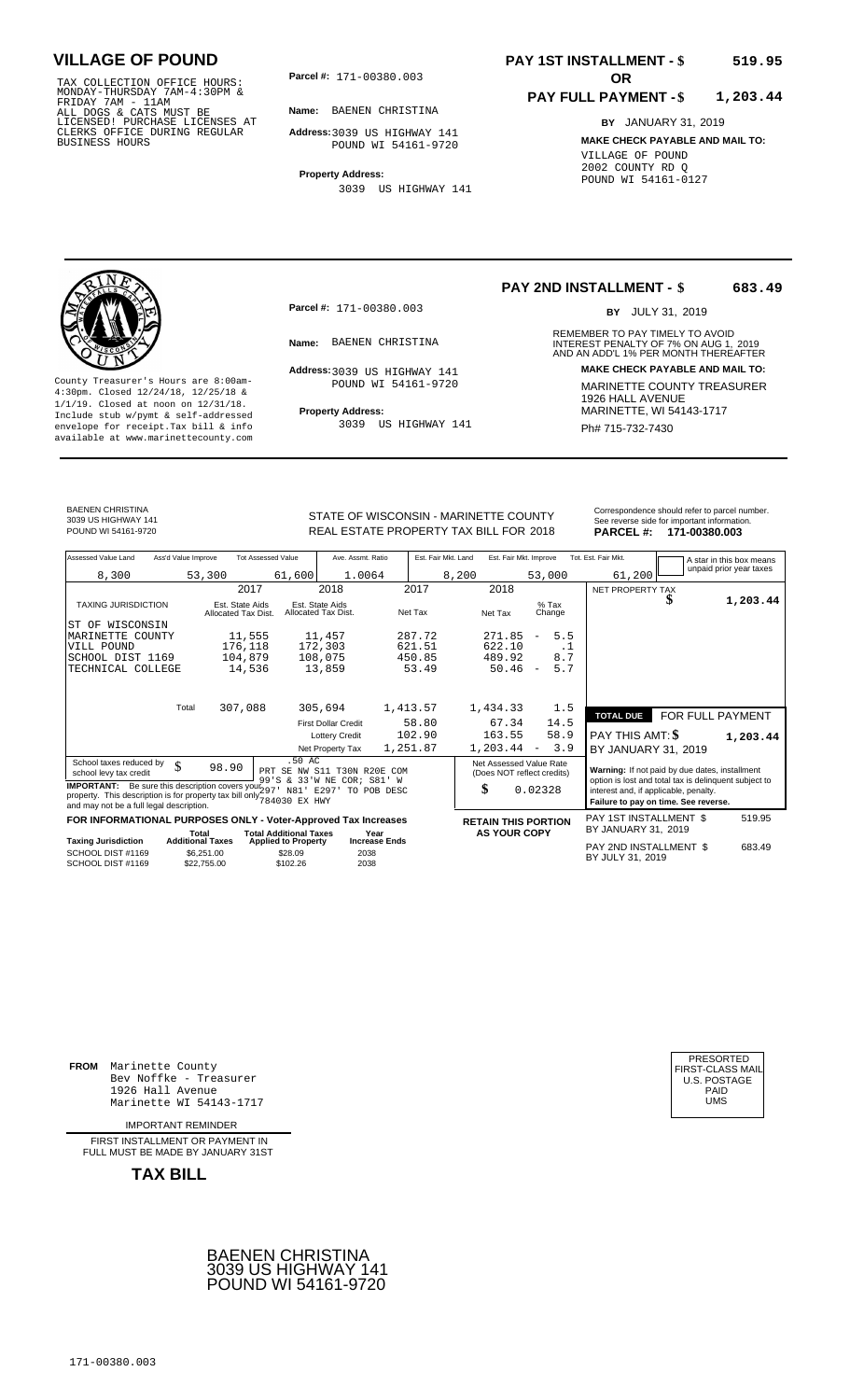TAX COLLECTION OFFICE HOURS:<br>
MONDAY-THURSDAY 7AM-4:30PM &<br>
FRIDAY 7AM - 11AM<br>
ALL DOGS & CATS MUST BE<br>
LICENSED! PURCHASE LICENSES AT<br>
CLERKS OFFICE DURING REGULAR<br>
CLERKS OFFICE DURING REGULAR<br>
BUSINESS HOURS<br>
BUSINESS H

**Parcel #: OR**

**Name:** BEDORA KENNETH E

**Address:** W165 N LAKE SANDIA KRAKOW WI 54137-9091

**Property Address:**

### **PAY 1ST INSTALLMENT - \$ 74.51**

### **PAY FULL PAYMENT - \$**

**BY** JANUARY 31, 2019 **MAKE CHECK PAYABLE AND MAIL TO:** VILLAGE OF POUND 2002 COUNTY RD Q POUND WI 54161-0127

**74.51**



**Property Address:** MARINETTE, WI 54143-1717 Include stub w/pymt & self-addressed envelope for receipt.Tax bill & info Phat is a set of the phat of the Phat 715-732-7430 envelope for receipt.Tax bill & info Phat 715-732-7430 envelope for the phat 715-732-7430 envelope for the phat 715-732-7430 envelope

**Parcel #:** 171-00123.001

Address: W165 N LAKE SANDIA KRAKOW WI 54137-9091

### **PAY 2ND INSTALLMENT - \$**

BY JULY 31, 2019

REMEMBER TO PAY TIMELY TO AVOID **Name:** BEDORA KENNETH E **INTEREST PENALTY OF 7% ON AUG 1, 2019**<br>AND AN ADD'L 1% PER MONTH THEREAFTER **Address: MAKE CHECK PAYABLE AND MAIL TO:** County Treasurer's Hours are 8:00am-<br>
4:30pm. Closed 12/24/18, 12/25/18 & MARINETTE COUNTY TREASURER<br>
1/1/19. Closed at noon on 12/31/18.<br>
Include stub w/pwmt. & self-addressed **Property Address:** MARINETTE, WI 54143-1717

BEDORA KENNETH E W165 N LAKE SANDIA<br>KRAKOW WI 54137-9091

STATE OF WISCONSIN - MARINETTE COUNTY<br>
See reverse side for important information.<br>
REAL ESTATE PROPERTY TAX BILL FOR 2018 PARCEL #: 171-00123.001 REAL ESTATE PROPERTY TAX BILL FOR **PARCEL #:** KRAKOW WI 54137-9091 2018 **171-00123.001**

| Assessed Value Land                                                                                                                                                             | Ass'd Value Improve              |                                        | <b>Tot Assessed Value</b>                                   | Ave. Assmt. Ratio                                         | Est. Fair Mkt. Land | Est. Fair Mkt. Improve                                |                          |        | Tot. Est. Fair Mkt.                                                                                     |                  | A star in this box means |
|---------------------------------------------------------------------------------------------------------------------------------------------------------------------------------|----------------------------------|----------------------------------------|-------------------------------------------------------------|-----------------------------------------------------------|---------------------|-------------------------------------------------------|--------------------------|--------|---------------------------------------------------------------------------------------------------------|------------------|--------------------------|
| 3,200                                                                                                                                                                           |                                  |                                        | 3,200                                                       | 1.0064                                                    |                     | SEE REVERSE, USE VALUE ASSESSMENT                     |                          |        |                                                                                                         |                  | unpaid prior year taxes  |
|                                                                                                                                                                                 |                                  | 2017                                   |                                                             | 2018                                                      | 2017                | 2018                                                  |                          |        | NET PROPERTY TAX                                                                                        |                  |                          |
| <b>TAXING JURISDICTION</b>                                                                                                                                                      |                                  | Est. State Aids<br>Allocated Tax Dist. |                                                             | Est. State Aids<br>Allocated Tax Dist.                    | Net Tax             | Net Tax                                               | $%$ Tax                  | Change |                                                                                                         | ъ                | 74.51                    |
| ST OF WISCONSIN                                                                                                                                                                 |                                  |                                        |                                                             |                                                           |                     |                                                       |                          |        |                                                                                                         |                  |                          |
| MARINETTE COUNTY                                                                                                                                                                |                                  | 11,555                                 |                                                             | 11,457                                                    | 15.41               | 14.12                                                 | $\overline{\phantom{a}}$ | 8.4    |                                                                                                         |                  |                          |
| VILL POUND                                                                                                                                                                      |                                  | 176,118                                |                                                             | 172,303                                                   | 33.30               | 32.32                                                 | $\overline{\phantom{a}}$ | 2.9    |                                                                                                         |                  |                          |
| SCHOOL DIST 1169                                                                                                                                                                |                                  | 104,879                                |                                                             | 108,075                                                   | 24.15               | 25.45                                                 |                          | 5.4    |                                                                                                         |                  |                          |
| TECHNICAL COLLEGE                                                                                                                                                               |                                  | 14,536                                 |                                                             | 13,859                                                    | 2.87                | 2.62                                                  | $\overline{\phantom{a}}$ | 8.7    |                                                                                                         |                  |                          |
|                                                                                                                                                                                 |                                  |                                        |                                                             |                                                           |                     |                                                       |                          |        |                                                                                                         |                  |                          |
|                                                                                                                                                                                 | Total                            | 307,088                                |                                                             | 305,694                                                   | 75.73               | 74.51                                                 | $\overline{\phantom{a}}$ | 1.6    | <b>TOTAL DUE</b>                                                                                        | FOR FULL PAYMENT |                          |
|                                                                                                                                                                                 |                                  |                                        |                                                             | <b>First Dollar Credit</b>                                |                     |                                                       |                          |        |                                                                                                         |                  |                          |
|                                                                                                                                                                                 |                                  |                                        |                                                             | <b>Lottery Credit</b>                                     |                     |                                                       |                          |        | PAY THIS AMT: \$                                                                                        |                  | 74.51                    |
|                                                                                                                                                                                 |                                  |                                        |                                                             | Net Property Tax                                          | 75.73               | $74.51 -$                                             |                          | 1.6    | BY JANUARY 31, 2019                                                                                     |                  |                          |
| School taxes reduced by<br>school levy tax credit                                                                                                                               | \$                               | 5.14                                   | $16.90$ AC                                                  | W1/2 SW SW S2 T30N R20E EX<br>CTH O N17TH RD 148D389 244D |                     | Net Assessed Value Rate<br>(Does NOT reflect credits) |                          |        | Warning: If not paid by due dates, installment<br>option is lost and total tax is delinquent subject to |                  |                          |
| IMPORTANT: Be sure this description covers your 533 331R26 671569 (HWY)<br>property. This description is for property tax bill only<br>and may not be a full legal description. |                                  |                                        |                                                             |                                                           |                     | \$                                                    | 0.02328                  |        | interest and, if applicable, penalty.<br>Failure to pay on time. See reverse.                           |                  |                          |
| FOR INFORMATIONAL PURPOSES ONLY - Voter-Approved Tax Increases                                                                                                                  |                                  |                                        |                                                             |                                                           |                     | <b>RETAIN THIS PORTION</b>                            |                          |        | PAY 1ST INSTALLMENT \$                                                                                  |                  | 74.51                    |
| Taxing Jurisdiction                                                                                                                                                             | Total<br><b>Additional Taxes</b> |                                        | <b>Total Additional Taxes</b><br><b>Applied to Property</b> | Year<br><b>Increase Ends</b>                              |                     | <b>AS YOUR COPY</b>                                   |                          |        | BY JANUARY 31, 2019                                                                                     |                  |                          |
| SCHOOL DIST #1169<br>SCHOOL DIST #1169                                                                                                                                          | \$6.251.00<br>\$22,755,00        |                                        | \$1.46<br>\$5.31                                            | 2038<br>2038                                              |                     |                                                       |                          |        | PAY 2ND INSTALLMENT \$<br>BY JULY 31, 2019                                                              |                  |                          |
|                                                                                                                                                                                 |                                  |                                        |                                                             |                                                           |                     |                                                       |                          |        |                                                                                                         |                  |                          |

**FROM** Marinette County Bev Noffke - Treasurer 1926 Hall Avenue PAID Marinette WI 54143-1717 UMS

IMPORTANT REMINDER

FIRST INSTALLMENT OR PAYMENT IN FULL MUST BE MADE BY JANUARY 31ST



| PRESORTED        |
|------------------|
| FIRST-CLASS MAIL |
| U.S. POSTAGE     |
| PAID             |
| UMS              |
|                  |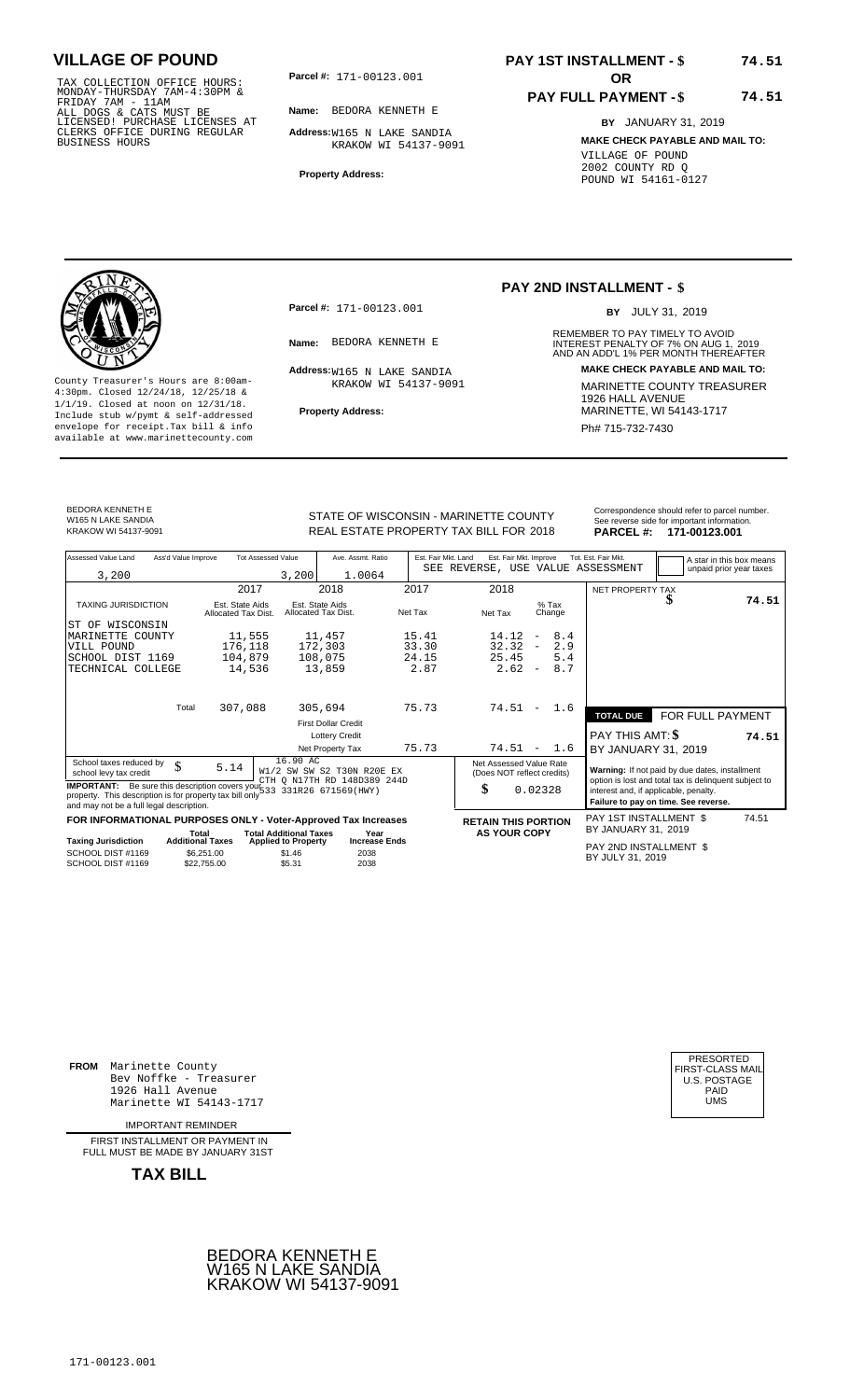TAX COLLECTION OFFICE HOURS:<br>
MONDAY-THURSDAY 7AM-4:30PM &<br>
FRIDAY 7AM - 11AM<br>
ALL DOGS & CATS MUST BE<br>
LICENSED! PURCHASE LICENSES AT<br>
CLERKS OFFICE DURING REGULAR<br>
CLERKS OFFICE DURING REGULAR<br>
BUSINESS HOURS<br>
BUSINESS H

**Parcel #:** 171-00106.000

**Name:** BIEBER INVESTMENTS LLC

**Address:** W8306 STATE HIGHWAY 64 POUND WI 54161-9600

**Property Address:** 4065 CRESCENT LN

#### **PAY 1ST INSTALLMENT - \$ 989.68**

#### **PAY FULL PAYMENT - \$ 1,979.36**

**BY** JANUARY 31, 2019 **MAKE CHECK PAYABLE AND MAIL TO:** VILLAGE OF POUND 2002 COUNTY RD Q POUND WI 54161-0127

**Property Address:** MARINETTE, WI 54143-1717 Include stub w/pymt & self-addressed envelope for receipt.Tax bill & info Ph# 715-732-7430 available at www.marinettecounty.com

**Parcel #:** 171-00106.000

POUND WI 54161-9600

4065 CRESCENT LN

**PAY 2ND INSTALLMENT - \$ 989.68**

BY JULY 31, 2019

REMEMBER TO PAY TIMELY TO AVOID **Name:** BIEBER INVESTMENTS LLC **INTEREST PENALTY OF 7% ON AUG 1, 2019**<br>AND AN ADD'L 1% PER MONTH THEREAFTER **Address:**W8306 STATE HIGHWAY 64 **MAKE CHECK PAYABLE AND MAIL TO:** County Treasurer's Hours are 8:00am-<br>
4:30pm. Closed 12/24/18, 12/25/18 & MARINETTE COUNTY TREASURER<br>
1/1/19. Closed at noon on 12/31/18.<br>
Include stub w/pwmt & self-addressed **Property Address:** MARINETTE, WI 54143-1717

BIEBER INVESTMENTS LLC W8306 STATE HIGHWAY 64<br>POUND WI 54161-9600

STATE OF WISCONSIN - MARINETTE COUNTY<br>
See reverse side for important information.<br>
REAL ESTATE PROPERTY TAX BILL FOR 2018 PARCEL #: 171-00106.000 REAL ESTATE PROPERTY TAX BILL FOR **PARCEL #:** POUND WI 54161-9600 2018 **171-00106.000**

| Assessed Value Land                                                                                                                                                                                       | Ass'd Value Improve     |                                        | <b>Tot Assessed Value</b>                                             | Ave. Assmt. Ratio                      |                      | Est. Fair Mkt. Land |                            | Est. Fair Mkt. Improve     | Tot. Est. Fair Mkt.                                                                                     |                  | A star in this box means |
|-----------------------------------------------------------------------------------------------------------------------------------------------------------------------------------------------------------|-------------------------|----------------------------------------|-----------------------------------------------------------------------|----------------------------------------|----------------------|---------------------|----------------------------|----------------------------|---------------------------------------------------------------------------------------------------------|------------------|--------------------------|
| 21,300                                                                                                                                                                                                    |                         | 66,600                                 | 87,900                                                                | 1.0064                                 |                      | 21,200              |                            | 66,200                     | 87,400                                                                                                  |                  | unpaid prior year taxes  |
|                                                                                                                                                                                                           |                         | 2017                                   |                                                                       | 2018                                   |                      | 2017                | 2018                       |                            | NET PROPERTY TAX                                                                                        |                  |                          |
| <b>TAXING JURISDICTION</b>                                                                                                                                                                                |                         | Est. State Aids<br>Allocated Tax Dist. |                                                                       | Est. State Aids<br>Allocated Tax Dist. | Net Tax              |                     | Net Tax                    | $%$ Tax<br>Change          |                                                                                                         | \$               | 1,979.36                 |
| ST OF WISCONSIN                                                                                                                                                                                           |                         |                                        |                                                                       |                                        |                      |                     |                            |                            |                                                                                                         |                  |                          |
| MARINETTE<br>COUNTY                                                                                                                                                                                       |                         | 11,555                                 |                                                                       | 11,457                                 |                      | 345.64              | 387.92                     | 12.2                       |                                                                                                         |                  |                          |
| VILL POUND                                                                                                                                                                                                |                         | 176,118                                |                                                                       | 172,303                                |                      | 746.62              | 887.70                     | 18.9                       |                                                                                                         |                  |                          |
| SCHOOL DIST 1169                                                                                                                                                                                          |                         | 104,879                                |                                                                       | 108,075                                |                      | 541.61              | 699.08                     | 29.1                       |                                                                                                         |                  |                          |
| TECHNICAL COLLEGE                                                                                                                                                                                         |                         | 14,536                                 |                                                                       | 13,859                                 |                      | 64.26               | 72.00                      | 12.0                       |                                                                                                         |                  |                          |
|                                                                                                                                                                                                           |                         |                                        |                                                                       |                                        |                      |                     |                            |                            |                                                                                                         |                  |                          |
|                                                                                                                                                                                                           | Total                   | 307,088                                |                                                                       | 305,694                                | 1,698.13             |                     | 2,046.70                   | 20.5                       | <b>TOTAL DUE</b>                                                                                        | FOR FULL PAYMENT |                          |
|                                                                                                                                                                                                           |                         |                                        |                                                                       | <b>First Dollar Credit</b>             |                      | 58.80               | 67.34                      | 14.5                       |                                                                                                         |                  |                          |
|                                                                                                                                                                                                           |                         |                                        |                                                                       | <b>Lottery Credit</b>                  |                      |                     |                            |                            | PAY THIS AMT: \$                                                                                        |                  | 1,979.36                 |
|                                                                                                                                                                                                           |                         |                                        |                                                                       | Net Property Tax                       | 1,639.33             |                     | 1,979.36                   | 20.7                       | BY JANUARY 31, 2019                                                                                     |                  |                          |
| School taxes reduced by<br>school levy tax credit                                                                                                                                                         | \$                      | 141.13                                 | 1.02 AC<br>PRT FRAC NW NE S2 T30N R20E<br>COM SE/L HWY 380'W & 466'SW |                                        |                      |                     | Net Assessed Value Rate    | (Does NOT reflect credits) | Warning: If not paid by due dates, installment<br>option is lost and total tax is delinquent subject to |                  |                          |
| <b>IMPORTANT:</b> Be sure this description covers your ME COR; SW ALG SE/L HWY 209'<br>property. This description is for property tax bill only SE209' NE209'<br>and may not be a full legal description. |                         |                                        | 194D167                                                               | NW TO POB DESC                         |                      |                     | \$                         | 0.02328                    | interest and, if applicable, penalty.<br>Failure to pay on time. See reverse.                           |                  |                          |
| FOR INFORMATIONAL PURPOSES ONLY - Voter-Approved Tax Increases                                                                                                                                            |                         |                                        |                                                                       |                                        |                      |                     | <b>RETAIN THIS PORTION</b> |                            | PAY 1ST INSTALLMENT \$                                                                                  |                  | 989.68                   |
|                                                                                                                                                                                                           | Total                   |                                        | <b>Total Additional Taxes</b>                                         |                                        | Year                 |                     | <b>AS YOUR COPY</b>        |                            | BY JANUARY 31, 2019                                                                                     |                  |                          |
| <b>Taxing Jurisdiction</b>                                                                                                                                                                                | <b>Additional Taxes</b> |                                        | <b>Applied to Property</b>                                            |                                        | <b>Increase Ends</b> |                     |                            |                            | PAY 2ND INSTALLMENT \$                                                                                  |                  | 989.68                   |
| SCHOOL DIST #1169<br>SCHOOL DIST #1169                                                                                                                                                                    |                         | \$6,251.00<br>\$22,755.00              | \$40.08<br>\$145.91                                                   | 2038<br>2038                           |                      |                     |                            |                            | BY JULY 31, 2019                                                                                        |                  |                          |

**FROM** Marinette County Bev Noffke - Treasurer (U.S. POSTAGE)<br>1926 Hall Avenue (U.S. POSTAGE)<br>Marinette WI 54143-1717 (U.S. POSTAGE) 1926 Hall Avenue Marinette WI 54143-1717

IMPORTANT REMINDER

FIRST INSTALLMENT OR PAYMENT IN FULL MUST BE MADE BY JANUARY 31ST



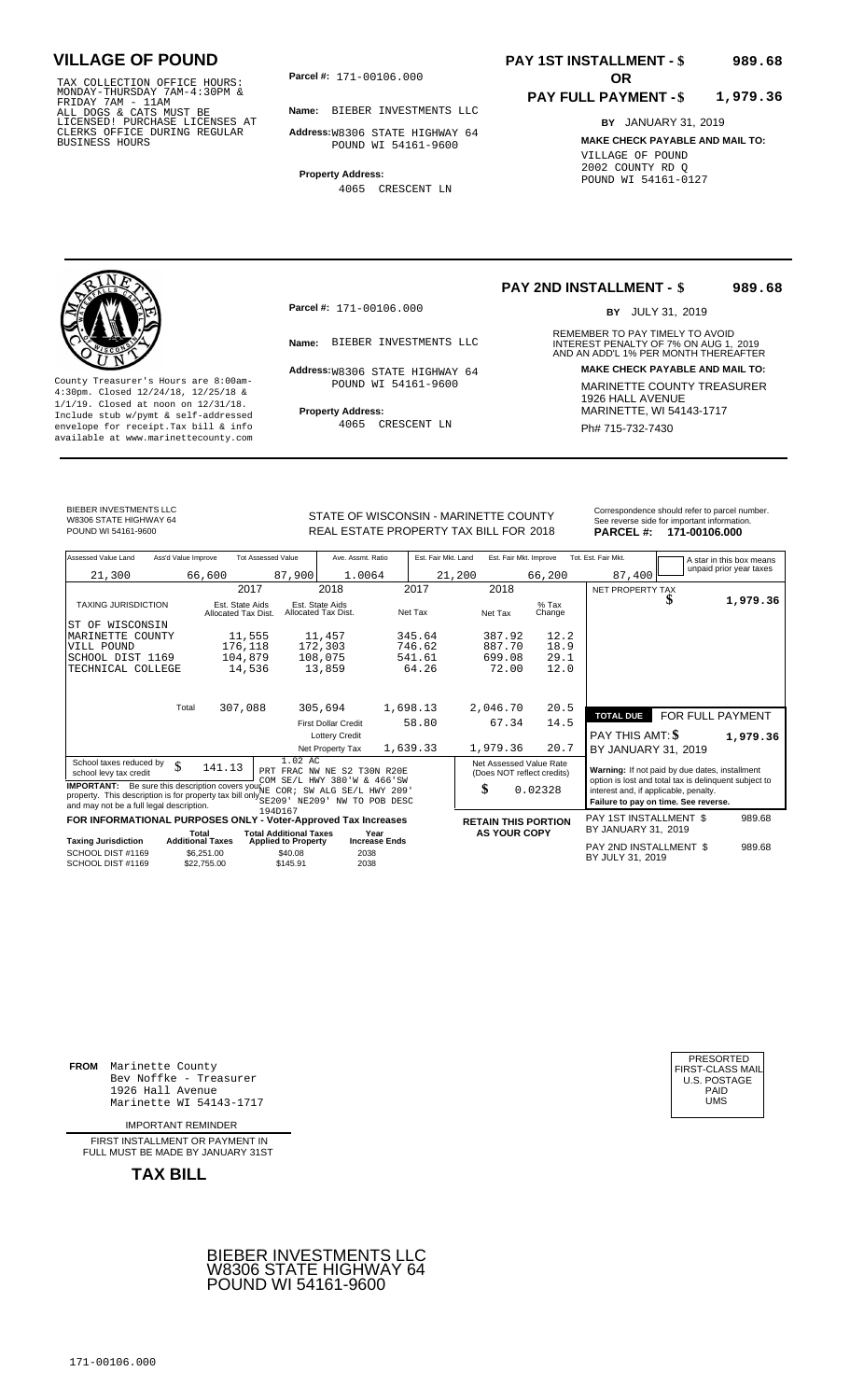TAX COLLECTION OFFICE HOURS:<br>
MONDAY-THURSDAY 7AM-4:30PM &<br>
FRIDAY 7AM - 11AM<br>
ALL DOGS & CATS MUST BE<br>
LICENSED! PURCHASE LICENSES AT<br>
CLERKS OFFICE DURING REGULAR<br>
CLERKS OFFICE DURING REGULAR<br>
BUSINESS HOURS<br>
BUSINESS H

**Parcel #: OR**

**Name:** BIEBER INVESTMENTS LLC

**Address:** W8306 STATE HIGHWAY 64 POUND WI 54161-9600

**Property Address:**

2036 COUNTY ROAD Q

### **PAY 1ST INSTALLMENT - \$ 1,979.27**

#### **PAY FULL PAYMENT - \$ 3,958.54**

**BY** JANUARY 31, 2019 **MAKE CHECK PAYABLE AND MAIL TO:** VILLAGE OF POUND 2002 COUNTY RD Q POUND WI 54161-0127



**Property Address:** MARINETTE, WI 54143-1717 Include stub w/pymt & self-addressed envelope for receipt.Tax bill & info Ph# 715-732-7430 available at www.marinettecounty.com

**Parcel #:** 171-00372.003

POUND WI 54161-9600

2036 COUNTY ROAD Q

#### **PAY 2ND INSTALLMENT - \$ 1,979.27**

BY JULY 31, 2019

REMEMBER TO PAY TIMELY TO AVOID **Name:** BIEBER INVESTMENTS LLC **INTEREST PENALTY OF 7% ON AUG 1, 2019**<br>AND AN ADD'L 1% PER MONTH THEREAFTER **Address:**W8306 STATE HIGHWAY 64 **MAKE CHECK PAYABLE AND MAIL TO:** County Treasurer's Hours are 8:00am-<br>
4:30pm. Closed 12/24/18, 12/25/18 & MARINETTE COUNTY TREASURER<br>
1/1/19. Closed at noon on 12/31/18.<br>
Include stub w/pwmt & self-addressed **Property Address:** MARINETTE, WI 54143-1717

BIEBER INVESTMENTS LLC W8306 STATE HIGHWAY 64<br>POUND WI 54161-9600

STATE OF WISCONSIN - MARINETTE COUNTY<br>
See reverse side for important information.<br>
REAL ESTATE PROPERTY TAX BILL FOR 2018 PARCEL #: 171-00372.003 POUND WI 54161-9600 **1841 171-00372.003** REAL ESTATE PROPERTY TAX BILL FOR 2018 **PARCEL #: 171-00372.003** 

| Assessed Value Land<br>Ass'd Value Improve                                                                                                                     | <b>Tot Assessed Value</b>              | Ave. Assmt. Ratio                                                    | Est. Fair Mkt. Land  | Est. Fair Mkt. Improve                                |                                 | Tot. Est. Fair Mkt.                                                           | A star in this box means                                                                                |
|----------------------------------------------------------------------------------------------------------------------------------------------------------------|----------------------------------------|----------------------------------------------------------------------|----------------------|-------------------------------------------------------|---------------------------------|-------------------------------------------------------------------------------|---------------------------------------------------------------------------------------------------------|
| 13,400                                                                                                                                                         | 159,500                                | 172,900<br>1.0064                                                    |                      | 13,300                                                | 158,500                         | 171,800                                                                       | unpaid prior year taxes                                                                                 |
|                                                                                                                                                                | 2017                                   | 2018                                                                 | 2017                 | 2018                                                  |                                 | NET PROPERTY TAX                                                              |                                                                                                         |
| <b>TAXING JURISDICTION</b>                                                                                                                                     | Est. State Aids<br>Allocated Tax Dist. | Est. State Aids<br>Allocated Tax Dist.                               | Net Tax              | Net Tax                                               | $%$ Tax<br>Change               |                                                                               | 3,958.54                                                                                                |
| WISCONSIN<br>ST OF                                                                                                                                             |                                        |                                                                      |                      |                                                       |                                 |                                                                               |                                                                                                         |
| MARINETTE COUNTY                                                                                                                                               | 11,555                                 | 11,457                                                               | 782.82               | 763.04                                                | 2.5<br>$\overline{\phantom{a}}$ |                                                                               |                                                                                                         |
| VILL POUND                                                                                                                                                     | 176,118                                | 172,303                                                              | 1,691.00             | 1,746.11                                              | 3.3                             |                                                                               |                                                                                                         |
| SCHOOL DIST 1169                                                                                                                                               | 104,879                                | 108,075                                                              | 1,226.66             | 1,375.10                                              | 12.1                            |                                                                               |                                                                                                         |
| TECHNICAL COLLEGE                                                                                                                                              | 14,536                                 | 13,859                                                               | 145.54               | 141.63                                                | 2.7<br>$\overline{\phantom{m}}$ |                                                                               |                                                                                                         |
|                                                                                                                                                                |                                        |                                                                      |                      |                                                       |                                 |                                                                               |                                                                                                         |
| Total                                                                                                                                                          | 307,088                                | 305,694                                                              | 3,846.02             | 4,025.88                                              | 4.7                             |                                                                               |                                                                                                         |
|                                                                                                                                                                |                                        | <b>First Dollar Credit</b>                                           | 58.80                | 67.34                                                 | 14.5                            | <b>TOTAL DUE</b>                                                              | FOR FULL PAYMENT                                                                                        |
|                                                                                                                                                                |                                        | <b>Lottery Credit</b>                                                |                      |                                                       |                                 | PAY THIS AMT: \$                                                              | 3,958.54                                                                                                |
|                                                                                                                                                                |                                        | Net Property Tax                                                     | 3,787.22             | 3,958.54                                              | 4.5                             | BY JANUARY 31, 2019                                                           |                                                                                                         |
| School taxes reduced by<br>\$<br>school levy tax credit                                                                                                        | 277.60                                 | 1.29 AC<br>LOT 1 CSM 1066 IN V7 PG133<br>BNG PRT NW NW S11 T30N R20E |                      | Net Assessed Value Rate<br>(Does NOT reflect credits) |                                 |                                                                               | Warning: If not paid by due dates, installment<br>option is lost and total tax is delinquent subject to |
| <b>IMPORTANT:</b> Be sure this description covers your<br>property. This description is for property tax bill only<br>and may not be a full legal description. |                                        |                                                                      |                      | \$                                                    | 0.02328                         | interest and, if applicable, penalty.<br>Failure to pay on time. See reverse. |                                                                                                         |
| FOR INFORMATIONAL PURPOSES ONLY - Voter-Approved Tax Increases                                                                                                 |                                        |                                                                      |                      | <b>RETAIN THIS PORTION</b>                            |                                 | PAY 1ST INSTALLMENT \$                                                        | 1,979.27                                                                                                |
|                                                                                                                                                                | Total                                  | <b>Total Additional Taxes</b><br>Year                                |                      | <b>AS YOUR COPY</b>                                   |                                 | BY JANUARY 31, 2019                                                           |                                                                                                         |
| <b>Taxing Jurisdiction</b><br>SCHOOL DIST #1169                                                                                                                | <b>Additional Taxes</b><br>\$6,251.00  | <b>Applied to Property</b><br>\$78.85<br>2038                        | <b>Increase Ends</b> |                                                       |                                 | PAY 2ND INSTALLMENT \$<br>BY JULY 31, 2019                                    | 1,979.27                                                                                                |
| SCHOOL DIST #1169                                                                                                                                              | \$22,755.00                            | \$287.01<br>2038                                                     |                      |                                                       |                                 |                                                                               |                                                                                                         |

**FROM** Marinette County Bev Noffke - Treasurer (U.S. POSTAGE)<br>1926 Hall Avenue (U.S. POSTAGE)<br>Marinette WI 54143-1717 (U.S. POSTAGE) 1926 Hall Avenue Marinette WI 54143-1717

IMPORTANT REMINDER

FIRST INSTALL MENT OR PAYMENT IN FULL MUST BE MADE BY JANUARY 31ST



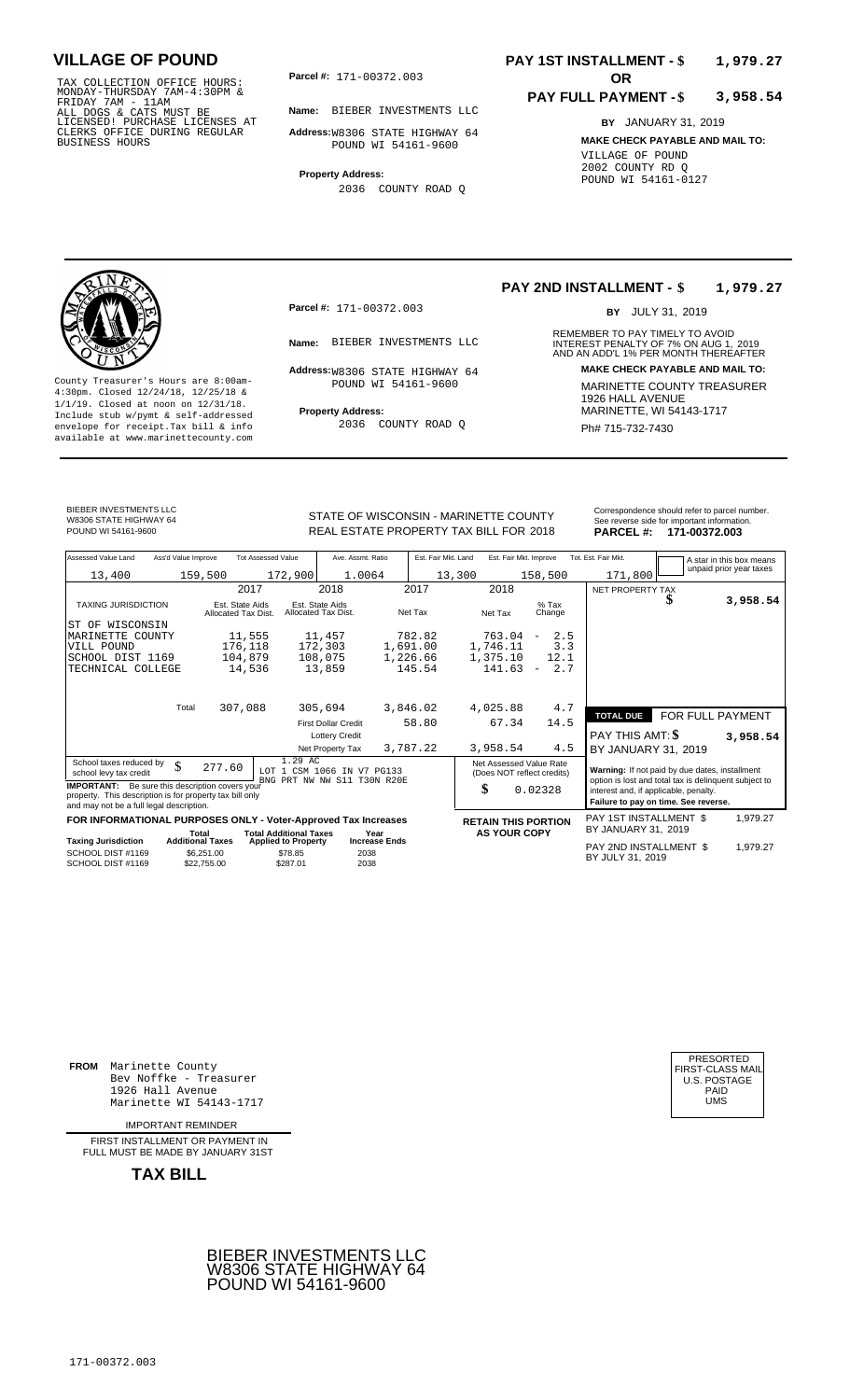TAX COLLECTION OFFICE HOURS:<br>
MONDAY-THURSDAY 7AM-4:30PM &<br>
FRIDAY 7AM - 11AM<br>
ALL DOGS & CATS MUST BE<br>
LICENSED! PURCHASE LICENSES AT<br>
CLERKS OFFICE DURING REGULAR<br>
CLERKS OFFICE DURING REGULAR<br>
BUSINESS HOURS<br>
BUSINESS H

**Parcel #: OR**

**Name:** BIEBER INVESTMENTS LLC

**Address:** W8306 STATE HIGHWAY 64 POUND WI 54161-9600

**Property Address:**

### **PAY 1ST INSTALLMENT - \$ 83.83**

#### **PAY FULL PAYMENT - \$ 83.83**

**BY** JANUARY 31, 2019 **MAKE CHECK PAYABLE AND MAIL TO:** VILLAGE OF POUND 2002 COUNTY RD Q POUND WI 54161-0127



**Property Address:** MARINETTE, WI 54143-1717 Include stub w/pymt & self-addressed envelope for receipt.Tax bill & info Phat is a set of the phat of the Phat 715-732-7430 envelope for receipt.Tax bill & info Phat 715-732-7430 envelope for the phat 715-732-7430 envelope for the phat 715-732-7430 envelope

**Parcel #:** 171-00372.008

POUND WI 54161-9600

### **PAY 2ND INSTALLMENT - \$**

BY JULY 31, 2019

REMEMBER TO PAY TIMELY TO AVOID **Name:** BIEBER INVESTMENTS LLC **INTEREST PENALTY OF 7% ON AUG 1, 2019**<br>AND AN ADD'L 1% PER MONTH THEREAFTER **Address:**W8306 STATE HIGHWAY 64 **MAKE CHECK PAYABLE AND MAIL TO:** County Treasurer's Hours are 8:00am-<br>
4:30pm. Closed 12/24/18, 12/25/18 & 1/1/19. Closed at noon on 12/31/18.<br>
Include stub w/pwmt. & self-addressed<br>
Froperty Address: MARINETTE, WI 54143-1717

BIEBER INVESTMENTS LLC W8306 STATE HIGHWAY 64<br>POUND WI 54161-9600

POUND WI 54161-9600 **1841 171-00372.008** REAL ESTATE PROPERTY TAX BILL FOR 2018 **PARCEL #: 171-00372.008** 

| STATE OF WISCONSIN - MARINETTE COUNTY         | Correspondence should refer to parcel number.<br>See reverse side for important information. |
|-----------------------------------------------|----------------------------------------------------------------------------------------------|
| <b>DEAL ECTATE DRODEDTV TAV DILL EOD 2010</b> | <b>DADCEL 4. 474 00272 008</b>                                                               |

| Assessed Value Land                                                                                                                                                                                                                           | Ass'd Value Improve                    | <b>Tot Assessed Value</b>        | Ave. Assmt. Ratio                                                                                        | Est. Fair Mkt. Land | Est. Fair Mkt. Improve                                      |                                 | Tot. Est. Fair Mkt.                   | A star in this box means                                                                                                                        |       |
|-----------------------------------------------------------------------------------------------------------------------------------------------------------------------------------------------------------------------------------------------|----------------------------------------|----------------------------------|----------------------------------------------------------------------------------------------------------|---------------------|-------------------------------------------------------------|---------------------------------|---------------------------------------|-------------------------------------------------------------------------------------------------------------------------------------------------|-------|
| 3,600                                                                                                                                                                                                                                         |                                        | 3,600                            | 1.0064                                                                                                   |                     | 3,600                                                       |                                 | 3,600                                 | unpaid prior year taxes                                                                                                                         |       |
|                                                                                                                                                                                                                                               | 2017                                   |                                  | 2018                                                                                                     | 2017                | 2018                                                        |                                 | NET PROPERTY TAX                      |                                                                                                                                                 |       |
| <b>TAXING JURISDICTION</b>                                                                                                                                                                                                                    | Est. State Aids<br>Allocated Tax Dist. |                                  | Est. State Aids<br>Allocated Tax Dist.                                                                   | Net Tax             | Net Tax                                                     | $%$ Tax<br>Change               |                                       | S                                                                                                                                               | 83.83 |
| ST OF WISCONSIN                                                                                                                                                                                                                               |                                        |                                  |                                                                                                          |                     |                                                             |                                 |                                       |                                                                                                                                                 |       |
| MARINETTE<br>COUNTY                                                                                                                                                                                                                           | 11,555                                 |                                  | 11,457                                                                                                   | 16.81               | 15.89                                                       | 5.5<br>$\overline{\phantom{a}}$ |                                       |                                                                                                                                                 |       |
| VILL POUND                                                                                                                                                                                                                                    | 176,118                                |                                  | 172,303                                                                                                  | 36.32               | 36.36                                                       | . 1                             |                                       |                                                                                                                                                 |       |
| SCHOOL DIST 1169                                                                                                                                                                                                                              | 104,879                                |                                  | 108,075                                                                                                  | 26.35               | 28.63                                                       | 8.7                             |                                       |                                                                                                                                                 |       |
| TECHNICAL COLLEGE                                                                                                                                                                                                                             | 14,536                                 |                                  | 13,859                                                                                                   | 3.13                | 2.95                                                        | 5.8<br>$\overline{\phantom{a}}$ |                                       |                                                                                                                                                 |       |
|                                                                                                                                                                                                                                               |                                        |                                  |                                                                                                          |                     |                                                             |                                 |                                       |                                                                                                                                                 |       |
|                                                                                                                                                                                                                                               | Total<br>307,088                       |                                  | 305,694                                                                                                  | 82.61               | 83.83                                                       | 1.5                             | <b>TOTAL DUE</b>                      | FOR FULL PAYMENT                                                                                                                                |       |
|                                                                                                                                                                                                                                               |                                        |                                  | <b>First Dollar Credit</b>                                                                               |                     |                                                             |                                 |                                       |                                                                                                                                                 |       |
|                                                                                                                                                                                                                                               |                                        |                                  | <b>Lottery Credit</b>                                                                                    |                     |                                                             |                                 | PAY THIS AMT: \$                      | 83.83                                                                                                                                           |       |
|                                                                                                                                                                                                                                               |                                        |                                  | Net Property Tax                                                                                         | 82.61               | 83.83                                                       | 1.5                             | BY JANUARY 31, 2019                   |                                                                                                                                                 |       |
| School taxes reduced by<br>\$<br>school levy tax credit<br><b>IMPORTANT:</b> Be sure this description covers your<br>property. This description is for property tax bill only $\sum_{\text{CSM}}$<br>and may not be a full legal description. | 5.78                                   | 1.20 AC<br>$\delta$<br>1066 450' | PRT N1/2 NW1/4 S11 T30N R20E<br>COM NE COR CSM 1066 1418.64'<br>33'S N1/4 COR; S ON E/L<br>TO SE COR CSM |                     | Net Assessed Value Rate<br>(Does NOT reflect credits)<br>\$ | 0.02328                         | interest and, if applicable, penalty. | Warning: If not paid by due dates, installment<br>option is lost and total tax is delinquent subject to<br>Failure to pay on time. See reverse. |       |
| FOR INFORMATIONAL PURPOSES ONLY - Voter-Approved Tax Increases                                                                                                                                                                                |                                        |                                  | FOR FULL LEGAL SEE TAX ROLL                                                                              |                     |                                                             |                                 | PAY 1ST INSTALLMENT \$                | 83.83                                                                                                                                           |       |
|                                                                                                                                                                                                                                               | Total                                  | <b>Total Additional Taxes</b>    | Year                                                                                                     |                     | <b>RETAIN THIS PORTION</b><br><b>AS YOUR COPY</b>           |                                 | BY JANUARY 31, 2019                   |                                                                                                                                                 |       |
| <b>Taxing Jurisdiction</b>                                                                                                                                                                                                                    | <b>Additional Taxes</b>                | <b>Applied to Property</b>       | <b>Increase Ends</b>                                                                                     |                     |                                                             |                                 | PAY 2ND INSTALLMENT \$                |                                                                                                                                                 |       |
| SCHOOL DIST #1169<br>SCHOOL DIST #1169                                                                                                                                                                                                        | \$6,251.00<br>\$22,755.00              | \$1.64<br>\$5.98                 | 2038<br>2038                                                                                             |                     |                                                             |                                 | BY JULY 31, 2019                      |                                                                                                                                                 |       |

**FROM** Marinette County Bev Noffke - Treasurer (U.S. POSTAGE)<br>1926 Hall Avenue (U.S. POSTAGE)<br>Marinette WI 54143-1717 (U.S. POSTAGE) 1926 Hall Avenue Marinette WI 54143-1717

IMPORTANT REMINDER

FIRST INSTALLMENT OR PAYMENT IN FULL MUST BE MADE BY JANUARY 31ST



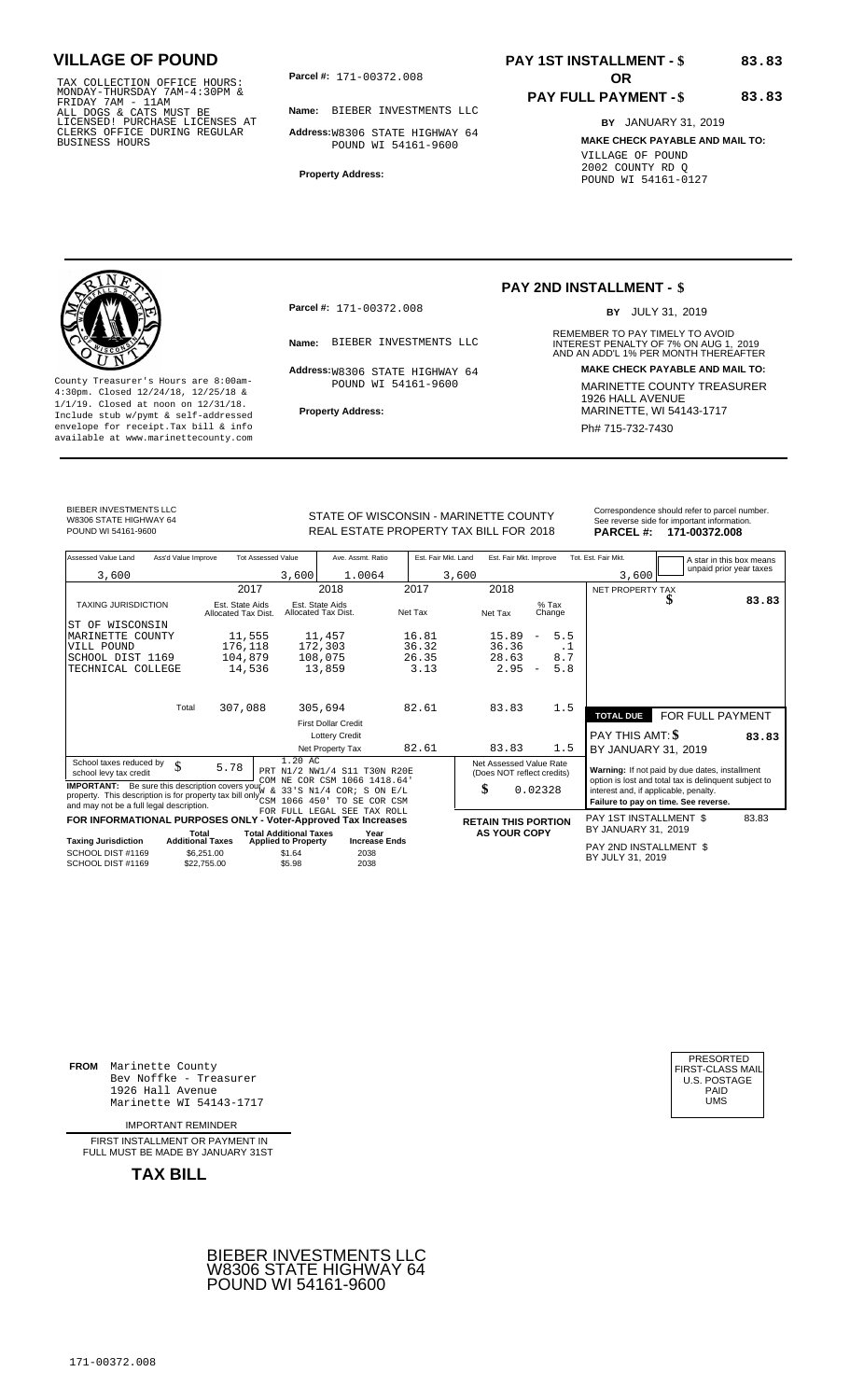TAX COLLECTION OFFICE HOURS:<br>
MONDAY-THURSDAY 7AM-4:30PM &<br>
FRIDAY 7AM - 11AM<br>
ALL DOGS & CATS MUST BE<br>
LICENSED! PURCHASE LICENSES AT<br>
CLERKS OFFICE DURING REGULAR<br>
CLERKS OFFICE DURING REGULAR<br>
BUSINESS HOURS<br>
BUSINESS H

**Parcel #:** 171-00574.000

**Name:** BLOCH SCOTT L AKA BLOCH SCOTT

**Address:** 413 MEYER ST POUND WI 54161-9721

**Property Address:** 413 MEYER ST

#### **PAY 1ST INSTALLMENT - \$ 966.37**

#### **PAY FULL PAYMENT - \$ 1,864.07**

**BY** JANUARY 31, 2019 **MAKE CHECK PAYABLE AND MAIL TO:** VILLAGE OF POUND 2002 COUNTY RD Q POUND WI 54161-0127



**Property Address:** MARINETTE, WI 54143-1717 Include stub w/pymt & self-addressed envelope for receipt.Tax bill & info Fig. 2014 413 MEYER ST Phase Research Ph# 715-732-7430 available at www.marinettecounty.com

**Parcel #:** 171-00574.000

BLOCH SCOTT<br>Name: BLOCH SCOTT L AKA

Address: 413 MEYER ST POUND WI 54161-9721

413 MEYER ST

#### **PAY 2ND INSTALLMENT - \$ 897.70**

BY JULY 31, 2019

REMEMBER TO PAY TIMELY TO AVOID **Name:** BLOCH SCOTT L AKA **INTEREST PENALTY OF 7% ON AUG 1, 2019**<br>AND AN ADD'L 1% PER MONTH THEREAFTER **Address: MAKE CHECK PAYABLE AND MAIL TO:** County Treasurer's Hours are 8:00am-<br>
4:30pm. Closed 12/24/18, 12/25/18 & MARINETTE COUNTY TREASURER<br>
1/1/19. Closed at noon on 12/31/18.<br>
Include stub w/pwmt & self-addressed<br>
Property Address: MARINETTE, WI 54143-1717

BLOCH SCOTT BLOCH SCOTT L AKA 413 MEYER ST

STATE OF WISCONSIN - MARINETTE COUNTY<br>
See reverse side for important information.<br>
REAL ESTATE PROPERTY TAX BILL FOR 2018 PARCEL #: 171-00574.000 POUND WI 54161-9721 **171-00574.000** REAL ESTATE PROPERTY TAX BILL FOR 2018 **PARCEL #: 171-00574.000** 

| Assessed Value Land        | Ass'd Value Improve | <b>Tot Assessed Value</b>              |                                        | Ave. Assmt. Ratio | Est. Fair Mkt. Land | Est. Fair Mkt. Improve |                   | Tot. Est. Fair Mkt. | A star in this box means |
|----------------------------|---------------------|----------------------------------------|----------------------------------------|-------------------|---------------------|------------------------|-------------------|---------------------|--------------------------|
| 9,000                      | 71,000              |                                        | 80,000                                 | 1.0064            | 8,900               |                        | 70,500            | 79,400              | unpaid prior year taxes  |
|                            |                     | 2017                                   | 2018                                   |                   | 2017                | 2018                   |                   | NET PROPERTY TAX    |                          |
| <b>TAXING JURISDICTION</b> |                     | Est. State Aids<br>Allocated Tax Dist. | Est. State Aids<br>Allocated Tax Dist. |                   | Net Tax             | Net Tax                | $%$ Tax<br>Change |                     | 1,631.86                 |
| ST OF<br>WISCONSIN         |                     |                                        |                                        |                   |                     |                        |                   |                     |                          |
| MARINETTE COUNTY           |                     | 11,555                                 | 11,457                                 |                   | 373.66              | 353.05                 | 5.5<br>-          |                     |                          |
| TITT T DOIDID              |                     | $1.777$ 110                            | 1.70.202                               |                   | 007.1c              | 0.0700                 |                   | Delng Water         | 58 05                    |

|                                                                                                                                                                                                                              | 2017                                                 | 2018                                                                    | 2017                                | 2018                                                        |                                                                                        | NET PROPERTY TAX                                                                                                                                                                         |                  |
|------------------------------------------------------------------------------------------------------------------------------------------------------------------------------------------------------------------------------|------------------------------------------------------|-------------------------------------------------------------------------|-------------------------------------|-------------------------------------------------------------|----------------------------------------------------------------------------------------|------------------------------------------------------------------------------------------------------------------------------------------------------------------------------------------|------------------|
| <b>TAXING JURISDICTION</b>                                                                                                                                                                                                   | Est. State Aids<br>Allocated Tax Dist.               | Est. State Aids<br>Allocated Tax Dist.                                  | Net Tax                             | Net Tax                                                     | $%$ Tax<br>Change                                                                      | D                                                                                                                                                                                        | 1,631.86         |
| WISCONSIN<br>ST OF<br>MARINETTE COUNTY<br>VILL POUND<br>SCHOOL DIST 1169<br>TECHNICAL COLLEGE                                                                                                                                | 11,555<br>176,118<br>104,879<br>14,536               | 11,457<br>172,303<br>108,075<br>13,859                                  | 373.66<br>807.16<br>585.52<br>69.47 | 353.05<br>807.92<br>636.25<br>65.53                         | 5.5<br>$\overline{\phantom{a}}$<br>$\cdot$ 1<br>8.7<br>5.7<br>$\overline{\phantom{a}}$ | Delng Water<br>Delng Sewer                                                                                                                                                               | 58.05<br>174.16  |
| Total                                                                                                                                                                                                                        | 307,088                                              | 305,694                                                                 | 1,835.81                            | 1,862.75                                                    | 1.5                                                                                    | <b>TOTAL DUE</b>                                                                                                                                                                         | FOR FULL PAYMENT |
|                                                                                                                                                                                                                              |                                                      | <b>First Dollar Credit</b><br><b>Lottery Credit</b><br>Net Property Tax | 58.80<br>102.90<br>1,674.11         | 67.34<br>163.55<br>1,631.86                                 | 14.5<br>58.9<br>2.5<br>$\overline{\phantom{a}}$                                        | PAY THIS AMT: <b>\$</b><br>BY JANUARY 31, 2019                                                                                                                                           | 1,864.07         |
| School taxes reduced by<br>\$<br>school levy tax credit<br>Be sure this description covers your<br><b>IMPORTANT:</b><br>property. This description is for property tax bill only<br>and may not be a full legal description. | 128.45                                               | $.30 \text{ AC}$<br>VILLAGE OF POUND PLAT<br>LOTS 19 & 20 BLK 5         |                                     | Net Assessed Value Rate<br>(Does NOT reflect credits)<br>\$ | 0.02328                                                                                | Warning: If not paid by due dates, installment<br>option is lost and total tax is delinquent subject to<br>interest and, if applicable, penalty.<br>Failure to pay on time. See reverse. |                  |
| FOR INFORMATIONAL PURPOSES ONLY - Voter-Approved Tax Increases                                                                                                                                                               | Total                                                | <b>Total Additional Taxes</b>                                           | Year                                | <b>RETAIN THIS PORTION</b><br><b>AS YOUR COPY</b>           |                                                                                        | PAY 1ST INSTALLMENT \$<br>BY JANUARY 31, 2019                                                                                                                                            | 966.37           |
| <b>Taxing Jurisdiction</b><br>SCHOOL DIST #1169<br>SCHOOL DIST #1169                                                                                                                                                         | <b>Additional Taxes</b><br>\$6,251.00<br>\$22,755.00 | <b>Applied to Property</b><br>\$36.48<br>2038<br>2038<br>\$132.80       | <b>Increase Ends</b>                |                                                             |                                                                                        | PAY 2ND INSTALLMENT \$<br>BY JULY 31, 2019                                                                                                                                               | 897.70           |
|                                                                                                                                                                                                                              |                                                      |                                                                         |                                     |                                                             |                                                                                        |                                                                                                                                                                                          |                  |

**FROM** Marinette County Bev Noffke - Treasurer (U.S. POSTAGE)<br>1926 Hall Avenue (U.S. POSTAGE)<br>Marinette WI 54143-1717 (UMS 1926 Hall Avenue Marinette WI 54143-1717

IMPORTANT REMINDER

FIRST INSTALL MENT OR PAYMENT IN FULL MUST BE MADE BY JANUARY 31ST



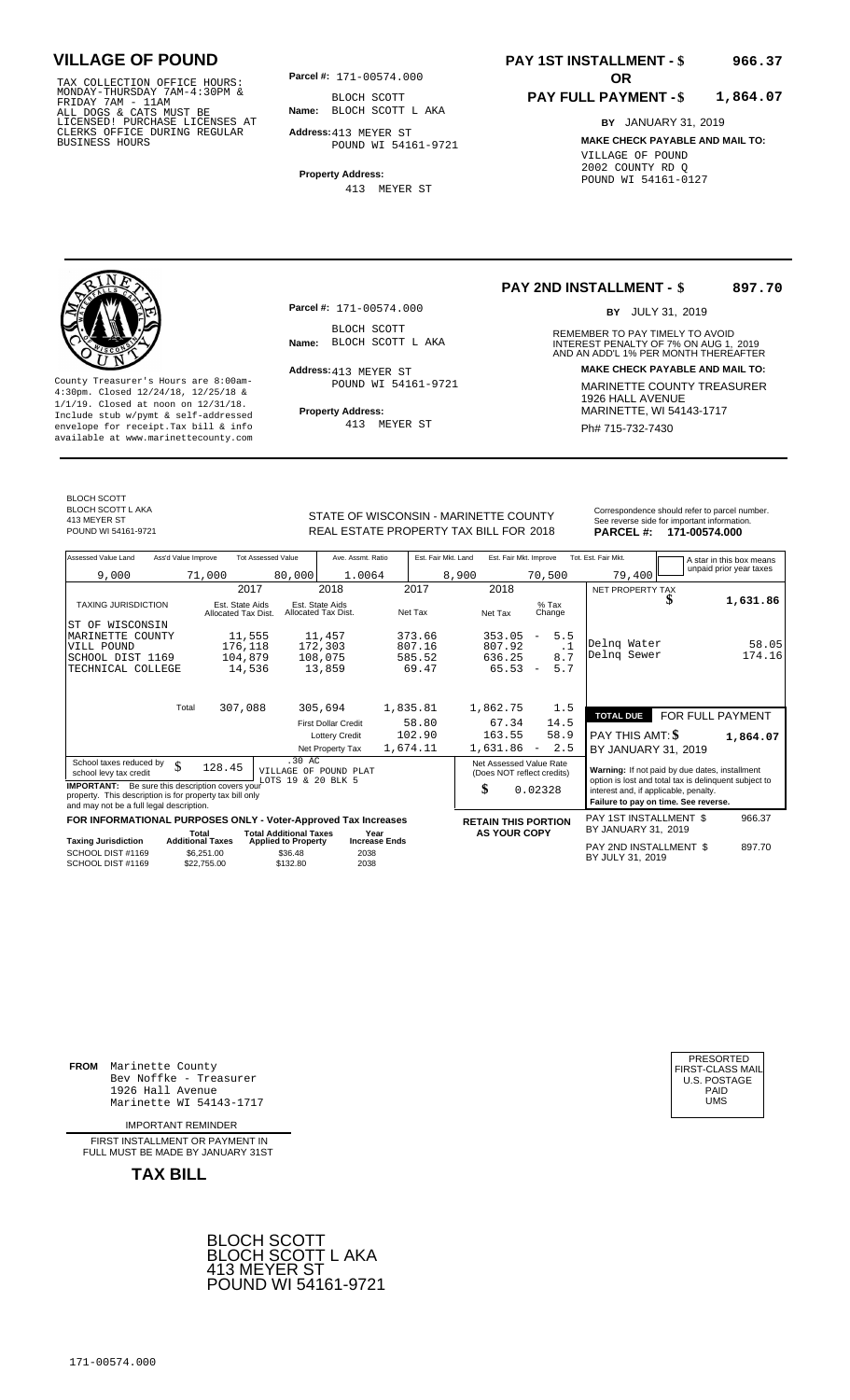TAX COLLECTION OFFICE HOURS: **Parcel#:** 171-00111.002<br>MONDAY-THURSDAY 7AM-4:30PM & BRANDT DIANNA<br>FRIDAY 7AM - 11AM<br>ALL DOGS & CATS MUST BE **Name:** CUDNOSKI VALOF<br>LICENSED! PURCHASE LICENSES AT CLERKS OFFICE DURING REGULAR BUSINESS HOURS

**Parcel #:** 171-00111.002 **OR** 

**Name:** CUDNOSKI VALORY L BRANDT DIANNA B

**Address:** 11904 N 177TH EAST AVE COLLINSVILLE OK 74021-6257

**Property Address:**

### **PAY 1ST INSTALLMENT - \$ 235.18**

#### **PAY FULL PAYMENT - \$ 470.36**

**BY** JANUARY 31, 2019 **MAKE CHECK PAYABLE AND MAIL TO:** VILLAGE OF POUND 2002 COUNTY RD Q POUND WI 54161-0127

County Treasurer's Hours are 8:00am-<br>
4:30pm. Closed 12/24/18, 12/25/18 & COLLINSVILLE OK 74021-6257 MARINETTE COUNTY TREASURER<br>
1/1/19. Closed at noon on 12/31/18.<br>
Include stub w/pwmt & self-addressed **Property Address: Property Address:** MARINETTE, WI 54143-1717 Include stub w/pymt & self-addressed envelope for receipt.Tax bill & info Ph# 715-732-7430 available at www.marinettecounty.com

**Parcel #:** 171-00111.002

BRANDT DIANNA B<br>**Name:** CUDNOSKI VALORY L

COLLINSVILLE OK 74021-6257

#### **PAY 2ND INSTALLMENT - \$ 235.18**

BY JULY 31, 2019

REMEMBER TO PAY TIMELY TO AVOID **Name:** CUDNOSKI VALORY L<br>
AND AN ADD'L 1% PER MONTH THEREAFTER<br>
AND AN ADD'L 1% PER MONTH THEREAFTER **Address: MAKE CHECK PAYABLE AND MAIL TO:** 11904 N 177TH EAST AVE

BRANDT DIANNA B CUDNOSKI VALORY L 11904 N 177TH EAST AVE<br>COLLINSVILLE OK 74021-6257

STATE OF WISCONSIN - MARINETTE COUNTY<br>
See reverse side for important information.<br>
REAL ESTATE PROPERTY TAX BILL FOR 2018 PARCEL #: 171-00111.002 REAL ESTATE PROPERTY TAX BILL FOR **PARCEL #:** COLLINSVILLE OK 74021-6257 2018 **171-00111.002**

| Assessed Value Land<br>Ass'd Value Improve                                                                                                                                                                   |                                        | <b>Tot Assessed Value</b>              | Ave. Assmt. Ratio                     | Est. Fair Mkt. Land | Est. Fair Mkt. Improve                                |                                 | Tot. Est. Fair Mkt.                           |                                                                                                         | A star in this box means |
|--------------------------------------------------------------------------------------------------------------------------------------------------------------------------------------------------------------|----------------------------------------|----------------------------------------|---------------------------------------|---------------------|-------------------------------------------------------|---------------------------------|-----------------------------------------------|---------------------------------------------------------------------------------------------------------|--------------------------|
| 20,200                                                                                                                                                                                                       |                                        | 20, 200                                | 1.0064                                | 20,100              |                                                       |                                 | 20,100                                        |                                                                                                         | unpaid prior year taxes  |
|                                                                                                                                                                                                              | 2017                                   |                                        | 2018                                  | 2017                | 2018                                                  |                                 | NET PROPERTY TAX                              |                                                                                                         |                          |
| <b>TAXING JURISDICTION</b>                                                                                                                                                                                   | Est. State Aids<br>Allocated Tax Dist. | Est. State Aids<br>Allocated Tax Dist. |                                       | Net Tax             | Net Tax                                               | $%$ Tax<br>Change               |                                               |                                                                                                         | 470.36                   |
| WISCONSIN<br>ST OF                                                                                                                                                                                           |                                        |                                        |                                       |                     |                                                       |                                 |                                               |                                                                                                         |                          |
| MARINETTE<br>COUNTY                                                                                                                                                                                          | 11,555                                 |                                        | 11,457                                | 94.35               | 89.15                                                 | 5.5<br>$\qquad \qquad -$        |                                               |                                                                                                         |                          |
| VILL POUND                                                                                                                                                                                                   | 176,118                                |                                        | 172,303                               | 203.81              | 204.00                                                | . 1                             |                                               |                                                                                                         |                          |
| SCHOOL DIST 1169                                                                                                                                                                                             | 104,879                                |                                        | 108,075                               | 147.84              | 160.66                                                | 8.7                             |                                               |                                                                                                         |                          |
| TECHNICAL COLLEGE                                                                                                                                                                                            | 14,536                                 |                                        | 13,859                                | 17.54               | 16.55                                                 | 5.6<br>$\overline{\phantom{a}}$ |                                               |                                                                                                         |                          |
| Total                                                                                                                                                                                                        |                                        |                                        |                                       | 463.54              | 470.36                                                | 1.5                             |                                               |                                                                                                         |                          |
|                                                                                                                                                                                                              | 307,088                                |                                        | 305,694                               |                     |                                                       |                                 | <b>TOTAL DUE</b>                              | FOR FULL PAYMENT                                                                                        |                          |
|                                                                                                                                                                                                              |                                        |                                        | <b>First Dollar Credit</b>            |                     |                                                       |                                 |                                               |                                                                                                         |                          |
|                                                                                                                                                                                                              |                                        |                                        | <b>Lottery Credit</b>                 |                     |                                                       |                                 | PAY THIS AMT: \$                              |                                                                                                         | 470.36                   |
|                                                                                                                                                                                                              |                                        |                                        | Net Property Tax                      | 463.54              | 470.36                                                | 1.5                             | BY JANUARY 31, 2019                           |                                                                                                         |                          |
| School taxes reduced by<br>\$<br>school levy tax credit                                                                                                                                                      | 32.43                                  | 3.65 AC<br>R20E COM SE/L HWY @         | PRT FRAC W1/2 NE1/4 S2 T30N<br>SW COR |                     | Net Assessed Value Rate<br>(Does NOT reflect credits) |                                 |                                               | Warning: If not paid by due dates, installment<br>option is lost and total tax is delinquent subject to |                          |
| <b>IMPORTANT:</b> Be sure this description covers you 194D167 380'W & 675'SW NE<br>property. This description is for property tax bill only $\sim$ $\sim$ $\sim$<br>and may not be a full legal description. |                                        |                                        | SW & SLY ALG E/L HWY TO               |                     | \$                                                    | 0.02328                         | interest and, if applicable, penalty.         | Failure to pay on time. See reverse.                                                                    |                          |
|                                                                                                                                                                                                              |                                        |                                        | FOR FULL LEGAL SEE TAX ROLL           |                     |                                                       |                                 |                                               |                                                                                                         |                          |
| FOR INFORMATIONAL PURPOSES ONLY - Voter-Approved Tax Increases                                                                                                                                               |                                        | <b>Total Additional Taxes</b>          |                                       |                     | <b>RETAIN THIS PORTION</b>                            |                                 | PAY 1ST INSTALLMENT \$<br>BY JANUARY 31, 2019 |                                                                                                         | 235.18                   |
| <b>Taxing Jurisdiction</b>                                                                                                                                                                                   | Total<br><b>Additional Taxes</b>       | <b>Applied to Property</b>             | Year<br><b>Increase Ends</b>          |                     | <b>AS YOUR COPY</b>                                   |                                 |                                               |                                                                                                         |                          |
| SCHOOL DIST #1169<br>SCHOOL DIST #1169                                                                                                                                                                       | \$6,251.00<br>\$22,755,00              | \$9.21<br>\$33.53                      | 2038<br>2038                          |                     |                                                       |                                 | PAY 2ND INSTALLMENT \$<br>BY JULY 31, 2019    |                                                                                                         | 235.18                   |

**FROM** Marinette County Bev Noffke - Treasurer (U.S. POSTAGE)<br>1926 Hall Avenue (U.S. POSTAGE)<br>Marinette WI 54143-1717 (UMS 1926 Hall Avenue Marinette WI 54143-1717

IMPORTANT REMINDER

FIRST INSTALL MENT OR PAYMENT IN FULL MUST BE MADE BY JANUARY 31ST



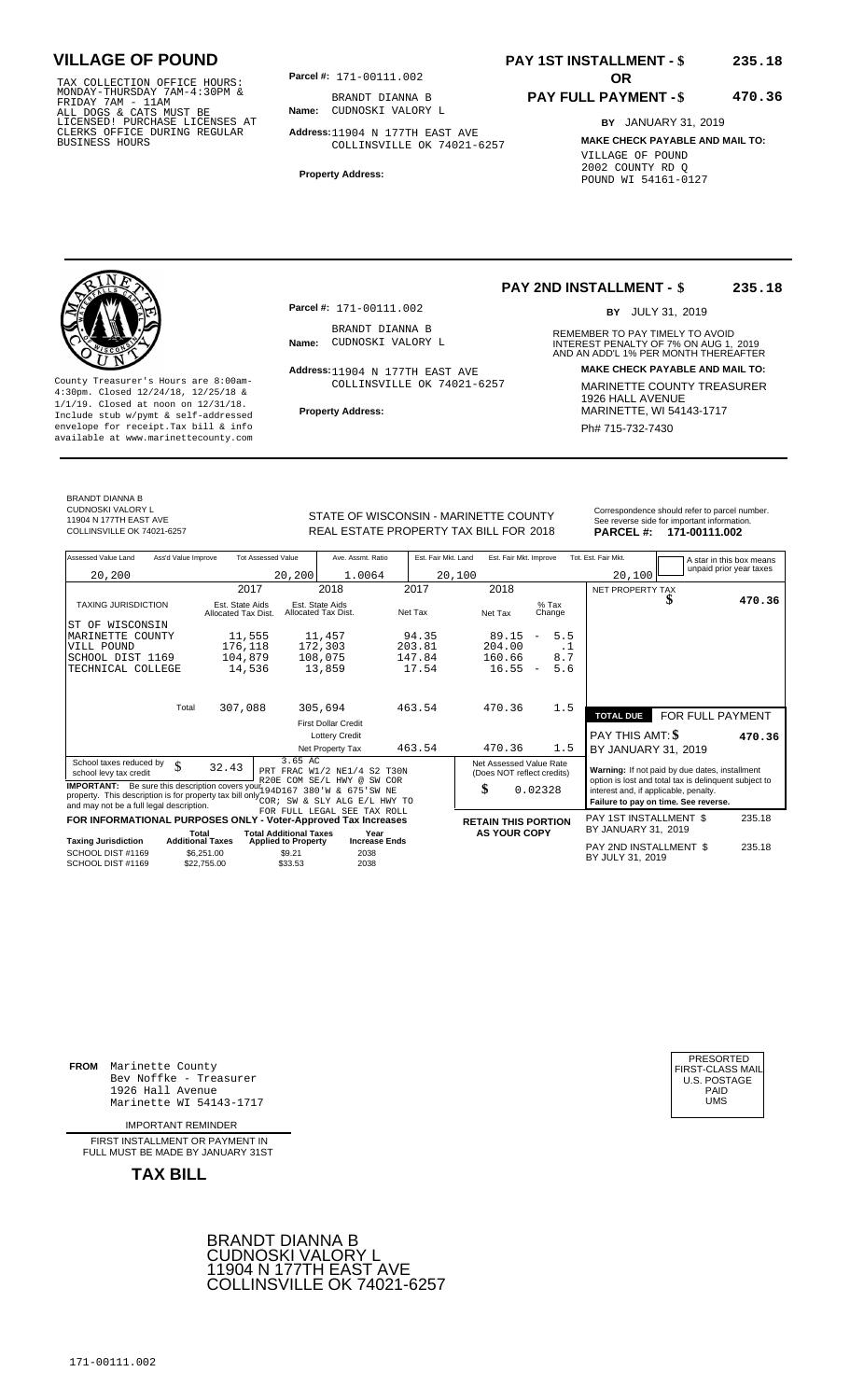TAX COLLECTION OFFICE HOURS:<br>
MONDAY-THURSDAY 7AM-4:30PM &<br>
FRIDAY 7AM - 11AM<br>
ALL DOGS & CATS MUST BE<br>
LICENSED! PURCHASE LICENSES AT<br>
CLERKS OFFICE DURING REGULAR<br>
CLERKS OFFICE DURING REGULAR<br>
BUSINESS HOURS<br>
BUSINESS H

**Parcel #: OR**

**Name:** BRAUN SHEILA P BRAUN BRUCE W

**Address:** 3221 33RD ST W

SASKATOON SK CA 05749-1000

**Property Address:** 5008 STATE HIGHWAY 64

#### **PAY 1ST INSTALLMENT - \$ 1,036.26**

#### **PAY FULL PAYMENT - \$ 2,072.51**

**BY** JANUARY 31, 2019 **MAKE CHECK PAYABLE AND MAIL TO:** VILLAGE OF POUND 2002 COUNTY RD Q POUND WI 54161-0127

**Property Address:** MARINETTE, WI 54143-1717 Include stub w/pymt & self-addressed envelope for receipt.Tax bill & info Ph# 715-732-7430 available at www.marinettecounty.com

**Parcel #:** 171-00103.003

BRAUN BRUCE W<br>**Name:** BRAUN SHEILA P

Address: 3221 33RD ST W SASKATOON SK CA 05749-1000

5008 STATE HIGHWAY 64

**PAY 2ND INSTALLMENT - \$ 1,036.25** BY JULY 31, 2019

REMEMBER TO PAY TIMELY TO AVOID **Name:** INTEREST PENALTY OF 7% ON AUG 1, AND AN ADD'L 1% PER MONTH THEREAFTER BRAUN SHEILA P 2019 **Address: MAKE CHECK PAYABLE AND MAIL TO:** County Treasurer's Hours are 8:00am-<br>
4:30pm. Closed 12/24/18, 12/25/18 & SASKATOON SK CA 05749-1000 MARINETTE COUNTY TREASURER<br>
1/1/19. Closed at noon on 12/31/18.<br>
Include stub w/pwmt & self-addressed **Property Address:** 

BRAUN BRUCE W BRAUN SHEILA P 3221 33RD ST W

Correspondence should refer to parcel n<br>
See reverse side for important informatic<br>
REAL ESTATE PROPERTY TAX BILL FOR 2018 PARCEL #: 171-00103.003 REAL ESTATE PROPERTY TAX BILL FOR **PARCEL #:** SASKATOON SK CA 05749-1000 2018 **171-00103.003**

| Correspondence should refer to parcel number. |
|-----------------------------------------------|
| See reverse side for important information.   |
| .<br>------                                   |

| Assessed Value Land                                                                                                                                                              | Ass'd Value Improve                    | <b>Tot Assessed Value</b>     | Ave. Assmt. Ratio                                             | Est. Fair Mkt. Land | Est. Fair Mkt. Improve                                |                                 | Tot. Est. Fair Mkt.                                                                                     |                         | A star in this box means |
|----------------------------------------------------------------------------------------------------------------------------------------------------------------------------------|----------------------------------------|-------------------------------|---------------------------------------------------------------|---------------------|-------------------------------------------------------|---------------------------------|---------------------------------------------------------------------------------------------------------|-------------------------|--------------------------|
| 10,900                                                                                                                                                                           | 81,000                                 | 91,900                        | 1.0064                                                        | 10,800              |                                                       | 80,500                          | 91,300                                                                                                  |                         | unpaid prior year taxes  |
|                                                                                                                                                                                  |                                        | 2017                          | 2018                                                          | 2017                | 2018                                                  |                                 | NET PROPERTY TAX                                                                                        |                         |                          |
| <b>TAXING JURISDICTION</b>                                                                                                                                                       | Est. State Aids<br>Allocated Tax Dist. |                               | Est. State Aids<br>Allocated Tax Dist.                        | Net Tax             | Net Tax                                               | $%$ Tax<br>Change               |                                                                                                         | \$                      | 2,072.51                 |
| IST OF WISCONSIN                                                                                                                                                                 |                                        |                               |                                                               |                     |                                                       |                                 |                                                                                                         |                         |                          |
| MARINETTE COUNTY                                                                                                                                                                 |                                        | 11,555                        | 11,457                                                        | 429.25              | 405.57                                                | 5.5<br>$\overline{\phantom{0}}$ |                                                                                                         |                         |                          |
| VILL POUND                                                                                                                                                                       | 176,118                                |                               | 172,303                                                       | 927.22              | 928.10                                                | . 1                             |                                                                                                         |                         |                          |
| SCHOOL DIST 1169                                                                                                                                                                 | 104,879                                |                               | 108,075                                                       | 672.61              | 730.90                                                | 8.7                             |                                                                                                         |                         |                          |
| TECHNICAL COLLEGE                                                                                                                                                                |                                        | 14,536                        | 13,859                                                        | 79.80               | 75.28                                                 | 5.7<br>$\overline{\phantom{m}}$ |                                                                                                         |                         |                          |
|                                                                                                                                                                                  | Total<br>307,088                       |                               | 305,694                                                       | 2,108.88            | 2,139.85                                              | 1.5                             |                                                                                                         |                         |                          |
|                                                                                                                                                                                  |                                        |                               |                                                               |                     |                                                       |                                 | <b>TOTAL DUE</b>                                                                                        | <b>FOR FULL PAYMENT</b> |                          |
|                                                                                                                                                                                  |                                        |                               | <b>First Dollar Credit</b>                                    | 58.80               | 67.34                                                 | 14.5                            |                                                                                                         |                         |                          |
|                                                                                                                                                                                  |                                        |                               | <b>Lottery Credit</b>                                         |                     |                                                       |                                 | PAY THIS AMT: \$                                                                                        |                         | 2,072.51                 |
|                                                                                                                                                                                  |                                        |                               | Net Property Tax                                              | 2,050.08            | 2,072.51                                              | 1.1                             | BY JANUARY 31, 2019                                                                                     |                         |                          |
| School taxes reduced by<br>\$<br>school levy tax credit                                                                                                                          | 147.55                                 | .28 AC                        | PRT FRAC NW NE S2 T30N R20E<br>COM 280'E E/L RD & S/L HWY;    |                     | Net Assessed Value Rate<br>(Does NOT reflect credits) |                                 | Warning: If not paid by due dates, installment<br>option is lost and total tax is delinquent subject to |                         |                          |
| <b>IMPORTANT:</b> Be sure this description covers your<br>property. This description is for property tax bill only $\frac{1}{554}$ .<br>and may not be a full legal description. |                                        | ON<br>W141' N104'             | S/L HWY 155'<br>S50'<br>W14'<br>TO POB DESC                   |                     | \$                                                    | 0.02328                         | interest and, if applicable, penalty.<br>Failure to pay on time. See reverse.                           |                         |                          |
| FOR INFORMATIONAL PURPOSES ONLY                                                                                                                                                  |                                        |                               | FOR FULL LEGAL SEE TAX ROLL<br>- Voter-Approved Tax Increases |                     | <b>RETAIN THIS PORTION</b>                            |                                 | PAY 1ST INSTALLMENT \$                                                                                  |                         | 1,036.26                 |
|                                                                                                                                                                                  | Total                                  | <b>Total Additional Taxes</b> | Year                                                          |                     | <b>AS YOUR COPY</b>                                   |                                 | BY JANUARY 31, 2019                                                                                     |                         |                          |
| <b>Taxing Jurisdiction</b>                                                                                                                                                       | <b>Additional Taxes</b>                | <b>Applied to Property</b>    | <b>Increase Ends</b>                                          |                     |                                                       |                                 | PAY 2ND INSTALLMENT \$                                                                                  |                         | 1,036.25                 |
| SCHOOL DIST #1169<br>SCHOOL DIST #1169                                                                                                                                           | \$6,251.00<br>\$22,755.00              | \$41.91<br>\$152.55           | 2038<br>2038                                                  |                     |                                                       |                                 | BY JULY 31, 2019                                                                                        |                         |                          |

**FROM** Marinette County Bev Noffke - Treasurer (U.S. POSTAGE)<br>1926 Hall Avenue (U.S. POSTAGE)<br>Marinette WI 54143-1717 (U.S. POSTAGE) 1926 Hall Avenue Marinette WI 54143-1717

IMPORTANT REMINDER

FIRST INSTALLMENT OR PAYMENT IN FULL MUST BE MADE BY JANUARY 31ST



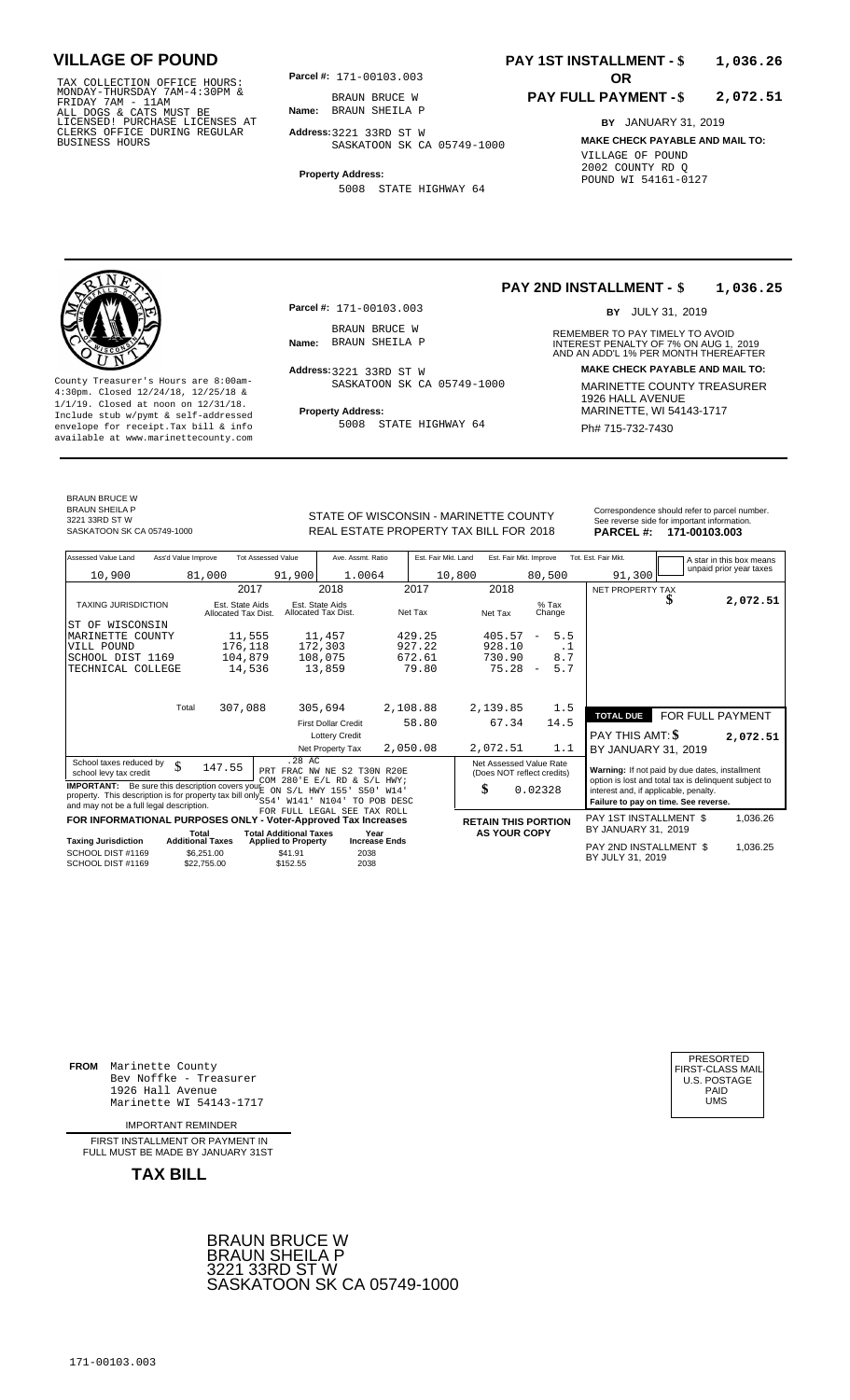TAX COLLECTION OFFICE HOURS:<br>
MONDAY-THURSDAY 7AM-4:30PM &<br>
FRIDAY 7AM - 11AM<br>
ALL DOGS & CATS MUST BE<br>
LICENSED I PURCHASE LICENSES AT<br>
CLERKS OFFICE DURING REGULAR<br>
CLERKS OFFICE DURING REGULAR<br>
BUSINESS HOURS<br>
BUSINESS

**Parcel #:** 171-00505.000

**Name:** ZIMMERMANN KARIE V BRODERICK JONATHAN D

**Address:** 404 MEYER ST POUND WI 54161-9721

**Property Address:** 404 MEYER ST

### **PAY 1ST INSTALLMENT - \$ 713.30**

#### **PAY FULL PAYMENT - \$ 1,215.17**

**BY** JANUARY 31, 2019 **MAKE CHECK PAYABLE AND MAIL TO:** VILLAGE OF POUND 2002 COUNTY RD Q POUND WI 54161-0127

**Property Address:** MARINETTE, WI 54143-1717 Include stub w/pymt & self-addressed envelope for receipt.Tax bill & info Ph# 715-732-7430 available at www.marinettecounty.com

**Parcel #:** 171-00505.000

BRODERICK JONATHAN D<br>Name: ZIMMERMANN KARIE V

Address: 404 MEYER ST POUND WI 54161-9721

404 MEYER ST

#### **PAY 2ND INSTALLMENT - \$ 501.87**

BY JULY 31, 2019

REMEMBER TO PAY TIMELY TO AVOID **Name:** INTEREST PENALTY OF 7% ON AUG 1, AND AN ADD'L 1% PER MONTH THEREAFTER ZIMMERMANN KARIE V 2019 **Address: MAKE CHECK PAYABLE AND MAIL TO:** County Treasurer's Hours are 8:00am-<br>
4:30pm. Closed 12/24/18, 12/25/18 & 1/1/19. Closed at noon on 12/31/18.<br>
Include stub w/pwmt. & self-addressed<br>
Froperty Address: MARINETTE, WI 54143-1717

BRODERICK JONATHAN D ZIMMERMANN KARIE V 404 MEYER ST

STATE OF WISCONSIN - MARINETTE COUNTY REAL ESTATE PROPERTY TAX BILL FOR **PARCEL #:** POUND WI 54161-9721 2018 **171-00505.000**

| Correspondence should refer to parcel number. |
|-----------------------------------------------|
| See reverse side for important information.   |
| <b>DADOFI 4. 474 00505 000</b>                |

| Assessed Value Land                                                                                                       | Ass'd Value Improve |                                        | <b>Tot Assessed Value</b>    | Ave. Assmt. Ratio                      |         | Est. Fair Mkt. Land | Est. Fair Mkt. Improve  |                            | Tot. Est. Fair Mkt.                                                                                                                    |   | A star in this box means |
|---------------------------------------------------------------------------------------------------------------------------|---------------------|----------------------------------------|------------------------------|----------------------------------------|---------|---------------------|-------------------------|----------------------------|----------------------------------------------------------------------------------------------------------------------------------------|---|--------------------------|
| 5,600                                                                                                                     |                     | 40,400                                 | 46,000                       | 1.0064                                 |         | 5,600               |                         | 40,100                     | 45,700                                                                                                                                 |   | unpaid prior year taxes  |
|                                                                                                                           |                     | 2017                                   |                              | 2018                                   | 2017    |                     | 2018                    |                            | NET PROPERTY TAX                                                                                                                       |   |                          |
| TAXING JURISDICTION                                                                                                       |                     | Est. State Aids<br>Allocated Tax Dist. |                              | Est. State Aids<br>Allocated Tax Dist. | Net Tax |                     | Net Tax                 | $%$ Tax<br>Change          |                                                                                                                                        | Φ | 1,003.74                 |
| WISCONSIN<br>ST OF                                                                                                        |                     |                                        |                              |                                        |         |                     |                         |                            |                                                                                                                                        |   |                          |
| MARINETTE COUNTY                                                                                                          |                     | 11,555                                 |                              | 11,457                                 | 184.03  |                     | 203.01                  | 10.3                       |                                                                                                                                        |   |                          |
| VILL POUND                                                                                                                |                     | 176,118                                |                              | 172,303                                | 397.53  |                     | 464.55                  | 16.9                       | Delng Water                                                                                                                            |   | 52.86                    |
| SCHOOL DIST 1169                                                                                                          |                     | 104,879                                |                              | 108,075                                | 288.36  |                     | 365.84                  | 26.9                       | Delng Sewer                                                                                                                            |   | 158.57                   |
| TECHNICAL COLLEGE                                                                                                         |                     | 14,536                                 |                              | 13,859                                 | 34.21   |                     | 37.68                   | 10.1                       |                                                                                                                                        |   |                          |
|                                                                                                                           | Total               | 307,088                                |                              | 305,694                                | 904.13  |                     | 1,071.08                | 18.5                       | <b>TOTAL DUE</b>                                                                                                                       |   | FOR FULL PAYMENT         |
|                                                                                                                           |                     |                                        |                              | <b>First Dollar Credit</b>             | 58.80   |                     | 67.34                   | 14.5                       |                                                                                                                                        |   |                          |
|                                                                                                                           |                     |                                        |                              | <b>Lottery Credit</b>                  |         |                     |                         |                            | PAY THIS AMT: \$                                                                                                                       |   | 1,215.17                 |
|                                                                                                                           |                     |                                        |                              | Net Property Tax                       | 845.33  |                     | 1,003.74                | 18.7                       | BY JANUARY 31, 2019                                                                                                                    |   |                          |
| School taxes reduced by<br>school levy tax credit                                                                         | \$                  | 73.86                                  | $.16$ AC<br>BAPTIST ADDITION |                                        |         |                     | Net Assessed Value Rate | (Does NOT reflect credits) | Warning: If not paid by due dates, installment                                                                                         |   |                          |
| <b>IMPORTANT:</b><br>property. This description is for property tax bill only<br>and may not be a full legal description. |                     | Be sure this description covers your   | T.OT 6                       |                                        |         |                     | \$                      | 0.02328                    | option is lost and total tax is delinquent subject to<br>interest and, if applicable, penalty.<br>Failure to pay on time. See reverse. |   |                          |
| <b>COD INCORMATIONAL BURDOCCO ONLY Mater Approved Tax bears</b>                                                           |                     |                                        |                              |                                        |         |                     |                         |                            | DAV 1CT INCTALL MENT C                                                                                                                 |   | 712.20                   |

|                                        |                                  | FOR INFORMATIONAL PURPOSES ONLY - Voter-Approved Tax Increases |                              | <b>RETAIN THIS PORTION</b> | PAY 1ST INSTALLMENT \$                     | 713.30 |
|----------------------------------------|----------------------------------|----------------------------------------------------------------|------------------------------|----------------------------|--------------------------------------------|--------|
| <b>Taxing Jurisdiction</b>             | Total<br><b>Additional Taxes</b> | <b>Total Additional Taxes</b><br><b>Applied to Property</b>    | Year<br><b>Increase Ends</b> | <b>AS YOUR COPY</b>        | BY JANUARY 31, 2019                        |        |
| SCHOOL DIST #1169<br>SCHOOL DIST #1169 | \$6.251.00<br>\$22,755,00        | \$20.98<br>\$76.36                                             | 2038<br>2038                 |                            | PAY 2ND INSTALLMENT \$<br>BY JULY 31, 2019 | 501.87 |

**FROM** Marinette County Bev Noffke - Treasurer 1926 Hall Avenue PAID Marinette WI 54143-1717 UMS

IMPORTANT REMINDER

FIRST INSTALLMENT OR PAYMENT IN FULL MUST BE MADE BY JANUARY 31ST



| PRESORTED        |
|------------------|
| FIRST-CLASS MAIL |
| U.S. POSTAGE     |
| PAID             |
| UMS              |
|                  |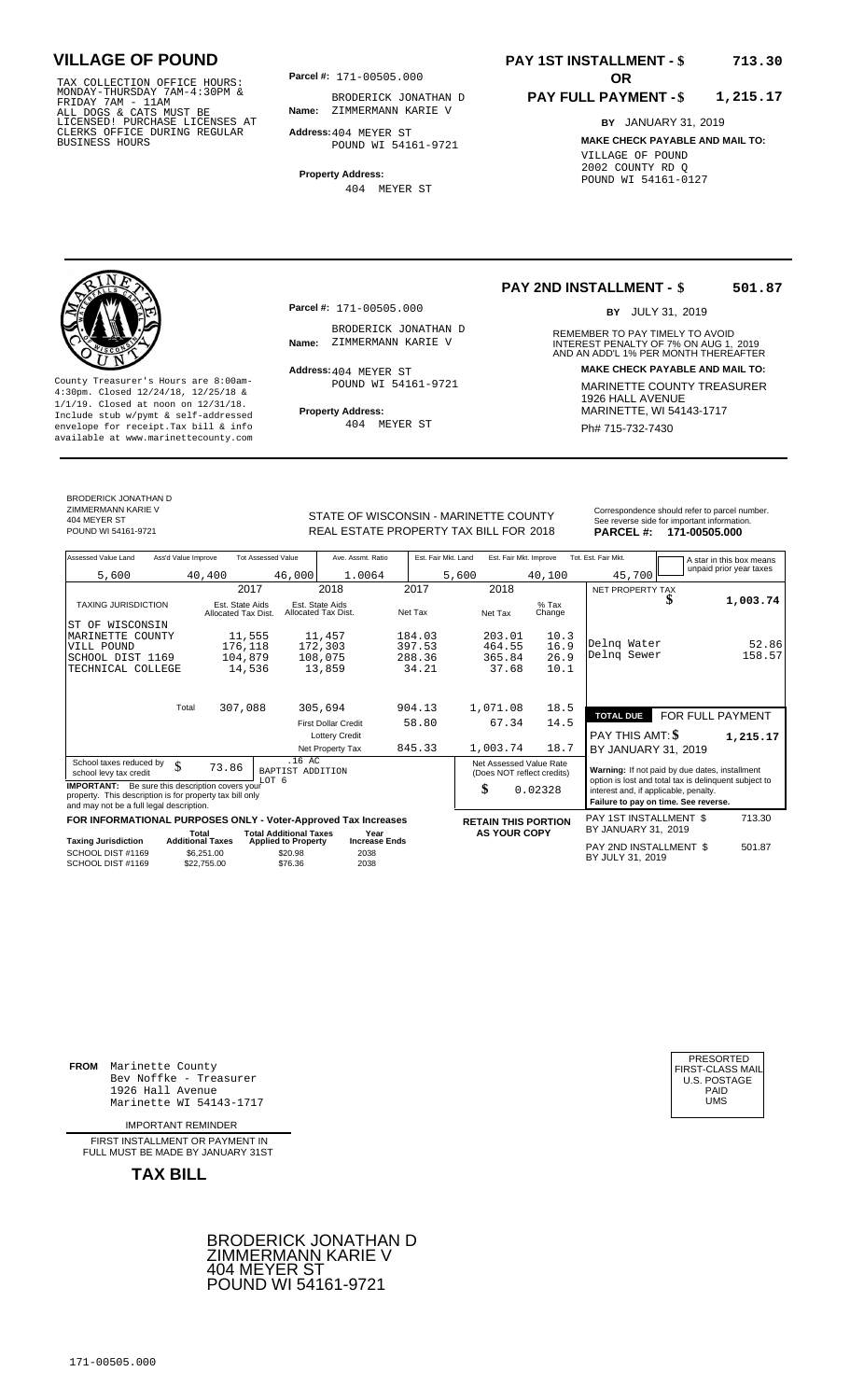TAX COLLECTION OFFICE HOURS:<br>
MONDAY-THURSDAY 7AM-4:30PM &<br>
FRIDAY 7AM - 11AM<br>
ALL DOGS & CATS MUST BE<br>
LICENSED! PURCHASE LICENSES AT<br>
CLERKS OFFICE DURING REGULAR<br>
CLERKS OFFICE DURING REGULAR<br>
BUSINESS HOURS<br>
BUSINESS H

**Parcel #: OR**

**Name:** BURKART ANNA M

**Address:** 605 ALMA ST POUND WI 54161-9734

**Property Address:** 605 ALMA ST

#### **PAY 1ST INSTALLMENT - \$ 783.05**

#### **PAY FULL PAYMENT - \$ 1,729.65**

**BY** JANUARY 31, 2019 **MAKE CHECK PAYABLE AND MAIL TO:** VILLAGE OF POUND 2002 COUNTY RD Q POUND WI 54161-0127

**Property Address:** MARINETTE, WI 54143-1717 Include stub w/pymt & self-addressed envelope for receipt.Tax bill & info Ph# 715-732-7430 available at www.marinettecounty.com

**Parcel #:** 171-00328.007

Address: 605 ALMA ST POUND WI 54161-9734

605 ALMA ST

**PAY 2ND INSTALLMENT - \$ 946.60**

BY JULY 31, 2019

REMEMBER TO PAY TIMELY TO AVOID **Name:** INTEREST PENALTY OF 7% ON AUG 1, AND AN ADD'L 1% PER MONTH THEREAFTER BURKART ANNA M 2019 **Address: MAKE CHECK PAYABLE AND MAIL TO:** County Treasurer's Hours are 8:00am-<br>
4:30pm. Closed 12/24/18, 12/25/18 & MARINETTE COUNTY TREASURER<br>
1/1/19. Closed at noon on 12/31/18.<br>
Include stub w/pwmt. & self-addressed<br>
Property Address:<br>
MARINETTE, WI 54143-1717

| BURKART ANNA M      |
|---------------------|
| 605 ALMA ST         |
| POUND WI 54161-9734 |

| BURKART ANNA M<br>605 ALMA ST<br>POUND WI 54161-9734 |                     |                           | STATE OF WISCONSIN - MARINETTE COUNTY<br>REAL ESTATE PROPERTY TAX BILL FOR 2018 |                     | Correspondence should refer to parcel number.<br>See reverse side for important information.<br>171-00328.007<br><b>PARCEL#:</b> |                     |                         |
|------------------------------------------------------|---------------------|---------------------------|---------------------------------------------------------------------------------|---------------------|----------------------------------------------------------------------------------------------------------------------------------|---------------------|-------------------------|
| Assessed Value Land                                  | Ass'd Value Improve | <b>Tot Assessed Value</b> | Ave. Assmt. Ratio                                                               | Est. Fair Mkt. Land | Est. Fair Mkt. Improve                                                                                                           | Tot. Est. Fair Mkt. | A star in this box mear |
| 11,300                                               | 72,900              | 84,200                    | 1.0064                                                                          | 11,200              | 72,400                                                                                                                           | 83,600              | unpaid prior year taxes |
|                                                      |                     |                           |                                                                                 |                     |                                                                                                                                  |                     |                         |

| Assessed Value Land<br>Ass'd Value Improve                                                                                                                                        | <b>Tot Assessed Value</b>                                   | Ave. Assmt. Ratio                      | Est. Fair Mkt. Land | Est. Fair Mkt. Improve                      | Tot. Est. Fair Mkt.                   | A star in this box means                              |
|-----------------------------------------------------------------------------------------------------------------------------------------------------------------------------------|-------------------------------------------------------------|----------------------------------------|---------------------|---------------------------------------------|---------------------------------------|-------------------------------------------------------|
| 11,300                                                                                                                                                                            | 72,900<br>84,200                                            | 1.0064                                 | 11,200              | 72,400                                      | 83,600                                | unpaid prior year taxes                               |
|                                                                                                                                                                                   | 2017                                                        | 2018                                   | 2017                | 2018                                        | NET PROPERTY TAX                      |                                                       |
| <b>TAXING JURISDICTION</b>                                                                                                                                                        | Est. State Aids<br>Allocated Tax Dist.                      | Est. State Aids<br>Allocated Tax Dist. | Net Tax             | $%$ Tax<br>Net Tax<br>Change                |                                       | 1,729.65                                              |
| ST OF WISCONSIN                                                                                                                                                                   |                                                             |                                        |                     |                                             |                                       |                                                       |
| MARINETTE COUNTY                                                                                                                                                                  | 11,555                                                      | 11,457                                 | 393.28              | 5.5<br>371.59<br>$\overline{\phantom{m}}$   |                                       |                                                       |
| VILL POUND                                                                                                                                                                        | 176,118                                                     | 172,303                                | 849.53              | 850.33<br>. 1                               |                                       |                                                       |
| SCHOOL DIST 1169                                                                                                                                                                  | 104,879                                                     | 108,075                                | 616.26              | 8.7<br>669.65                               |                                       |                                                       |
| TECHNICAL COLLEGE                                                                                                                                                                 | 14,536                                                      | 13,859                                 | 73.12               | 68.97<br>5.7<br>$\overline{\phantom{a}}$    |                                       |                                                       |
|                                                                                                                                                                                   |                                                             |                                        |                     |                                             |                                       |                                                       |
|                                                                                                                                                                                   |                                                             |                                        |                     |                                             |                                       |                                                       |
| Total                                                                                                                                                                             | 307,088                                                     | 305,694                                | 1,932.19            | 1.5<br>1,960.54                             | <b>TOTAL DUE</b>                      | FOR FULL PAYMENT                                      |
|                                                                                                                                                                                   |                                                             | <b>First Dollar Credit</b>             | 58.80               | 14.5<br>67.34                               |                                       |                                                       |
|                                                                                                                                                                                   |                                                             | <b>Lottery Credit</b>                  | 102.90              | 163.55<br>58.9                              | PAY THIS AMT: \$                      | 1,729.65                                              |
|                                                                                                                                                                                   |                                                             | Net Property Tax                       | 1,770.49            | 2.3<br>1,729.65<br>$\overline{\phantom{a}}$ | BY JANUARY 31, 2019                   |                                                       |
| School taxes reduced by<br>\$                                                                                                                                                     | .48 AC                                                      |                                        |                     | Net Assessed Value Rate                     |                                       |                                                       |
| school levy tax credit                                                                                                                                                            | 135.19                                                      | PRT NE NW S11 T30N R20E COM            |                     | (Does NOT reflect credits)                  |                                       | Warning: If not paid by due dates, installment        |
| <b>IMPORTANT:</b> Be sure this description covers you $S/L$ CSM 702 1249.95 W 433 'S<br>property. This description is for property the bill patch $k$ 174.96 'E NE COR ; R125 ' C |                                                             |                                        |                     | \$<br>0.02328                               |                                       | option is lost and total tax is delinquent subject to |
|                                                                                                                                                                                   |                                                             |                                        |                     |                                             | interest and, if applicable, penalty. | Failure to pay on time. See reverse.                  |
| and may not be a full legal description.                                                                                                                                          | POB DESC 613130                                             |                                        |                     |                                             |                                       |                                                       |
| FOR INFORMATIONAL PURPOSES ONLY - Voter-Approved Tax Increases                                                                                                                    |                                                             |                                        |                     | <b>RETAIN THIS PORTION</b>                  | PAY 1ST INSTALLMENT \$                | 783.05                                                |
| Total<br><b>Taxing Jurisdiction</b><br><b>Additional Taxes</b>                                                                                                                    | <b>Total Additional Taxes</b><br><b>Applied to Property</b> | Year<br><b>Increase Ends</b>           |                     | <b>AS YOUR COPY</b>                         | BY JANUARY 31, 2019                   |                                                       |
| SCHOOL DIST #1169                                                                                                                                                                 | \$6,251.00<br>\$38.40                                       | 2038                                   |                     |                                             | PAY 2ND INSTALLMENT \$                | 946.60                                                |
| SCHOOL DIST #1169                                                                                                                                                                 | \$139.77<br>\$22,755.00                                     | 2038                                   |                     |                                             | BY JULY 31, 2019                      |                                                       |

**FROM** Marinette County Bev Noffke - Treasurer (U.S. POSTAGE)<br>1926 Hall Avenue (U.S. POSTAGE)<br>Marinette WI 54143-1717 (U.S. POSTAGE) 1926 Hall Avenue PAID Marinette WI 54143-1717 UMS

IMPORTANT REMINDER

FIRST INSTALLMENT OR PAYMENT IN FULL MUST BE MADE BY JANUARY 31ST



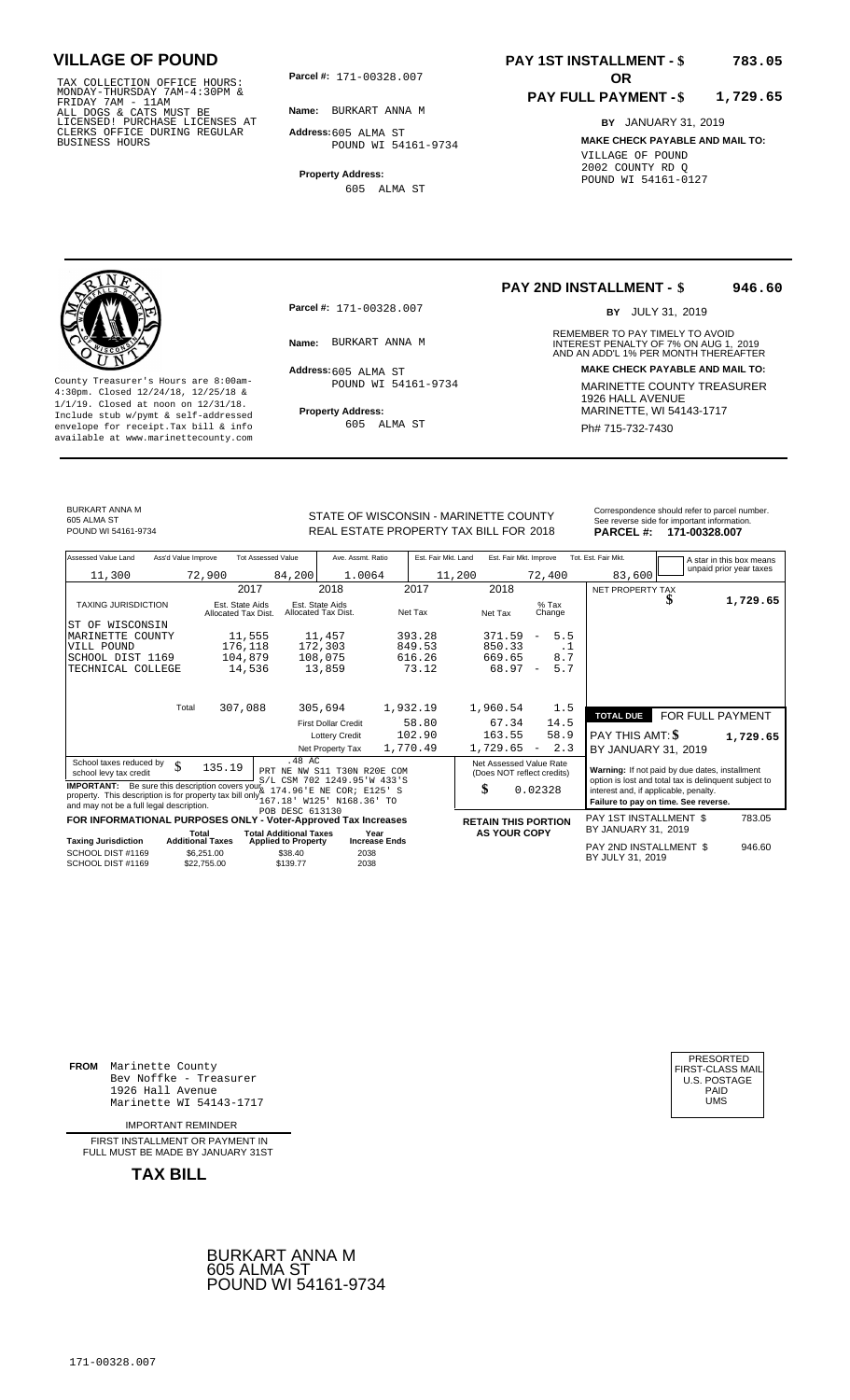TAX COLLECTION OFFICE HOURS:<br>
MONDAY-THURSDAY 7AM-4:30PM &<br>
FRIDAY 7AM - 11AM<br>
ALL DOGS & CATS MUST BE<br>
LICENSED I PURCHASE LICENSES AT<br>
CLERKS OFFICE DURING REGULAR<br>
CLERKS OFFICE DURING REGULAR<br>
BUSINESS HOURS<br>
BUSINESS

**Parcel #: OR**

**Name:** BURKE BRANDY M BURKE THOMAS E

**Address:** 2035 COUNTY ROAD Q POUND WI 54161-9711

**Property Address:** 2035 COUNTY ROAD Q

### **PAY 1ST INSTALLMENT - \$ 1,386.12**

#### **PAY FULL PAYMENT - \$ 2,935.79**

**BY** JANUARY 31, 2019 **MAKE CHECK PAYABLE AND MAIL TO:** VILLAGE OF POUND 2002 COUNTY RD Q POUND WI 54161-0127



**Property Address:** MARINETTE, WI 54143-1717 Include stub w/pymt & self-addressed envelope for receipt.Tax bill & info Ph# 715-732-7430 available at www.marinettecounty.com

### BURKE THOMAS E BURKE BRANDY M 2035 COUNTY ROAD Q POUND WI 54161-9711 2018 **171-00130.000**

**Parcel #:** 171-00130.000

BURKE THOMAS E<br>Name: BURKE BRANDY M

Address: 2035 COUNTY ROAD Q POUND WI 54161-9711

2035 COUNTY ROAD Q

#### **PAY 2ND INSTALLMENT - \$ 1,549.67**

BY JULY 31, 2019

REMEMBER TO PAY TIMELY TO AVOID **Name:** BURKE BRANDY M **INTEREST PENALTY OF 7% ON AUG 1, 2019**<br>AND AN ADD'L 1% PER MONTH THEREAFTER **Address: MAKE CHECK PAYABLE AND MAIL TO:** County Treasurer's Hours are 8:00am-<br>
4:30pm. Closed 12/24/18, 12/25/18 & 1/1/19. Closed at noon on 12/31/18.<br>
Include stub w/pwmt. & self-addressed<br>
Froperty Address: MARINETTE, WI 54143-1717

| v  |                     | Correspondence should refer to parcel number.<br>See reverse side for important information. |
|----|---------------------|----------------------------------------------------------------------------------------------|
| 8  | <b>PARCEL #:</b>    | 171-00130.000                                                                                |
| we | Tot. Est. Fair Mkt. | $\overline{1}$ A etar in thie have moone                                                     |

| Assessed Value Land<br>Ass'd Value Improve                                                                                                        | <b>Tot Assessed Value</b>                                                                       | Ave. Assmt. Ratio                      | Est. Fair Mkt. Land | Est. Fair Mkt. Improve               | Tot. Est. Fair Mkt. |                                               |                                                       | A star in this box means |
|---------------------------------------------------------------------------------------------------------------------------------------------------|-------------------------------------------------------------------------------------------------|----------------------------------------|---------------------|--------------------------------------|---------------------|-----------------------------------------------|-------------------------------------------------------|--------------------------|
| 11,300                                                                                                                                            | 136,000<br>124,700                                                                              | 1.0064                                 | 11,200              | 123,900                              |                     | 135,100                                       |                                                       | unpaid prior year taxes  |
|                                                                                                                                                   | 2017                                                                                            | 2018                                   | 2017                | 2018                                 |                     | NET PROPERTY TAX                              |                                                       |                          |
| <b>TAXING JURISDICTION</b>                                                                                                                        | Est. State Aids<br>Allocated Tax Dist.                                                          | Est. State Aids<br>Allocated Tax Dist. | Net Tax             | $%$ Tax<br>Net Tax<br>Change         |                     |                                               |                                                       | 2,935.79                 |
| OF WISCONSIN<br>ST                                                                                                                                |                                                                                                 |                                        |                     |                                      |                     |                                               |                                                       |                          |
| MARINETTE COUNTY                                                                                                                                  | 11,555                                                                                          | 11,457                                 | 635.23              | 600.19<br>$\overline{\phantom{m}}$   | 5.5                 |                                               |                                                       |                          |
| VILL POUND                                                                                                                                        | 176,118                                                                                         | 172,303                                | 1,372.17            | 1,373.46                             | $\cdot$ 1           |                                               |                                                       |                          |
| SCHOOL DIST 1169                                                                                                                                  | 104,879                                                                                         | 108,075                                | 995.38              | 1,081.63                             | 8.7                 |                                               |                                                       |                          |
| TECHNICAL COLLEGE                                                                                                                                 | 14,536                                                                                          | 13,859                                 | 118.10              | 111.40<br>$\overline{\phantom{m}}$   | 5.7                 |                                               |                                                       |                          |
|                                                                                                                                                   |                                                                                                 |                                        |                     |                                      |                     |                                               |                                                       |                          |
|                                                                                                                                                   |                                                                                                 |                                        |                     |                                      |                     |                                               |                                                       |                          |
| Total                                                                                                                                             | 307,088                                                                                         | 305,694                                | 3,120.88            | 3,166.68                             | 1.5                 |                                               |                                                       |                          |
|                                                                                                                                                   |                                                                                                 | <b>First Dollar Credit</b>             | 58.80               | 67.34                                | 14.5                | <b>TOTAL DUE</b>                              | FOR FULL PAYMENT                                      |                          |
|                                                                                                                                                   |                                                                                                 | <b>Lottery Credit</b>                  | 102.90              | 163.55                               | 58.9                | PAY THIS AMT: \$                              |                                                       | 2,935.79                 |
|                                                                                                                                                   |                                                                                                 | Net Property Tax                       | 2,959.18            | 2,935.79<br>$\overline{\phantom{a}}$ | . 8                 | BY JANUARY 31, 2019                           |                                                       |                          |
| School taxes reduced by                                                                                                                           | .48 AC                                                                                          |                                        |                     | Net Assessed Value Rate              |                     |                                               |                                                       |                          |
| \$<br>school levy tax credit                                                                                                                      | 218.36                                                                                          | PRT E1/2 SW SW S2 T30N R20E            |                     | (Does NOT reflect credits)           |                     |                                               | Warning: If not paid by due dates, installment        |                          |
|                                                                                                                                                   |                                                                                                 | COM S/L 350'E SW COR; N200'            |                     |                                      |                     |                                               | option is lost and total tax is delinquent subject to |                          |
| <b>IMPORTANT:</b> Be sure this description covers your E125<br>property. This description is for property tax bill only The DESC 411R521 EX CTH Q |                                                                                                 | S200' W ON S/L 125' TO                 |                     | \$<br>0.02328                        |                     |                                               | interest and, if applicable, penalty.                 |                          |
| and may not be a full legal description.                                                                                                          |                                                                                                 |                                        |                     |                                      |                     |                                               | Failure to pay on time. See reverse.                  |                          |
| FOR INFORMATIONAL PURPOSES ONLY - Voter-Approved Tax Increases                                                                                    |                                                                                                 |                                        |                     | <b>RETAIN THIS PORTION</b>           |                     | PAY 1ST INSTALLMENT \$<br>BY JANUARY 31, 2019 |                                                       | 1,386.12                 |
| <b>Taxing Jurisdiction</b>                                                                                                                        | <b>Total Additional Taxes</b><br>Total<br><b>Additional Taxes</b><br><b>Applied to Property</b> | Year<br><b>Increase Ends</b>           |                     | <b>AS YOUR COPY</b>                  |                     |                                               |                                                       |                          |
| SCHOOL DIST #1169<br>SCHOOL DIST #1169                                                                                                            | \$6.251.00<br>\$62.02<br>\$225.76<br>\$22.755.00                                                | 2038<br>2038                           |                     |                                      |                     | PAY 2ND INSTALLMENT \$<br>BY JULY 31, 2019    |                                                       | 1,549.67                 |

**FROM** Marinette County Bev Noffke - Treasurer 1926 Hall Avenue PAID Marinette WI 54143-1717 UMS

IMPORTANT REMINDER

FIRST INSTALLMENT OR PAYMENT IN FULL MUST BE MADE BY JANUARY 31ST



| PRESORTED           |
|---------------------|
| FIRST-CLASS MAIL    |
| <b>U.S. POSTAGE</b> |
| PAID                |
| UMS                 |
|                     |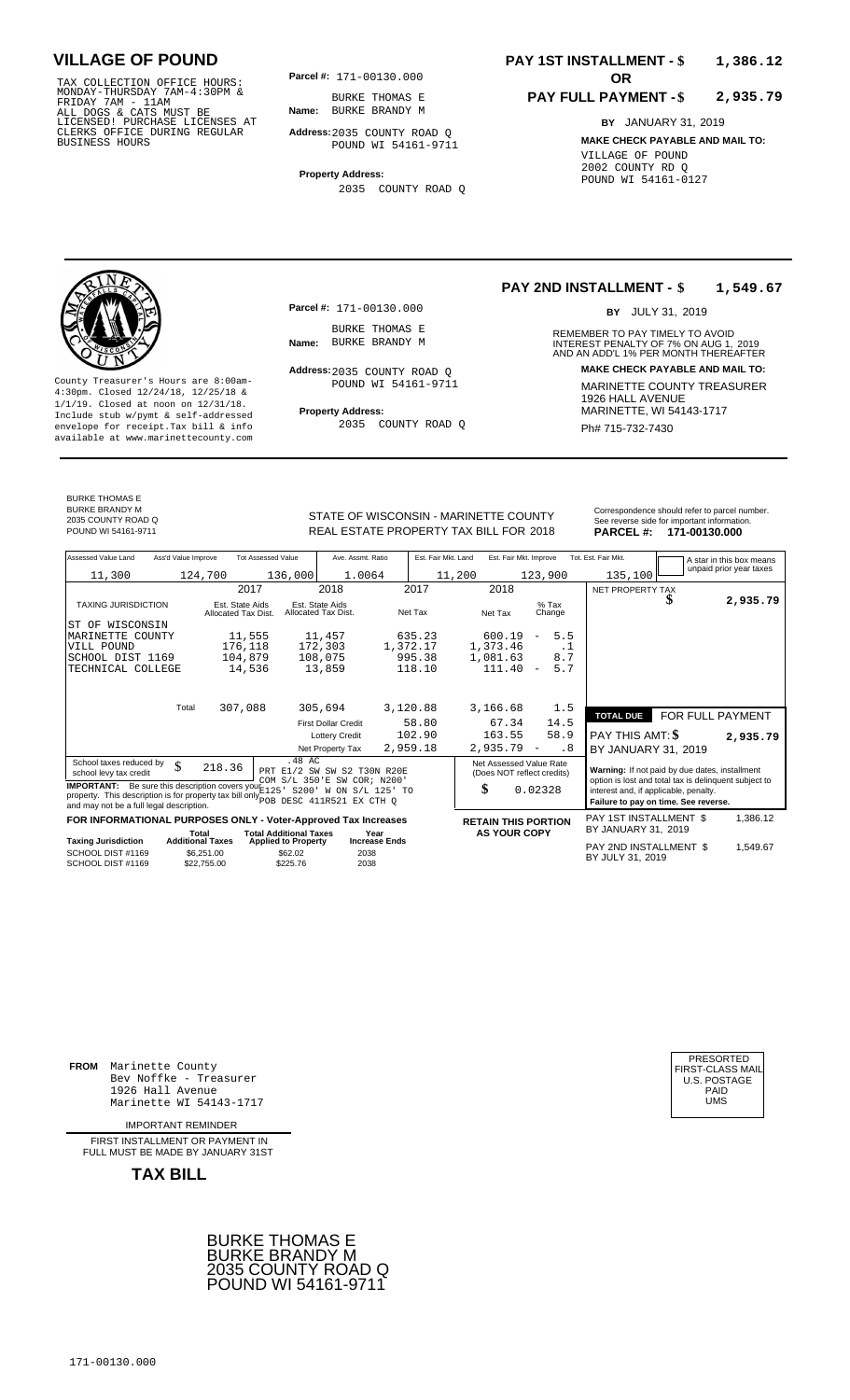TAX COLLECTION OFFICE HOURS: **Parcel#:** 171-00500.001<br>MONDAY-THURSDAY 7AM-4:30PM & CAGLE STEVE C<br>FRIDAY 7AM - 11AM<br>ALL DOGS & CATS MUST BE **Name:** CAGLE KRISTI K<br>LICENSED! PURCHASE LICENSES AT CLERKS OFFICE DURING REGULAR BUSINESS HOURS

**Parcel #: OR**

**Name:** CAGLE KRISTI K CAGLE STEVE C

**Address:** N3480 BUSINESS 141 POUND WI 54161-9719

**Property Address:** 3026 US HIGHWAY 141

### **PAY 1ST INSTALLMENT - \$ 618.30**

#### **PAY FULL PAYMENT - \$ 1,236.59**

**BY** JANUARY 31, 2019 **MAKE CHECK PAYABLE AND MAIL TO:** VILLAGE OF POUND 2002 COUNTY RD Q POUND WI 54161-0127

**Property Address:** MARINETTE, WI 54143-1717 Include stub w/pymt & self-addressed envelope for receipt.Tax bill & info Ph# 715-732-7430 available at www.marinettecounty.com

**Parcel #:** 171-00500.001

CAGLE STEVE C<br>Name: CAGLE KRISTI K

Address: N3480 BUSINESS 141 POUND WI 54161-9719

3026 US HIGHWAY 141

**PAY 2ND INSTALLMENT - \$ 618.29**

BY JULY 31, 2019

REMEMBER TO PAY TIMELY TO AVOID **Name:** CAGLE KRISTI K **INTEREST PENALTY OF 7% ON AUG 1, 2019**<br>AND AN ADD'L 1% PER MONTH THEREAFTER **Address: MAKE CHECK PAYABLE AND MAIL TO:** County Treasurer's Hours are 8:00am-<br>
4:30pm. Closed 12/24/18, 12/25/18 & MARINETTE COUNTY TREASURER<br>
1/1/19. Closed at noon on 12/31/18.<br>
Include stub w/pwmt & self-addressed **Property Address:** MARINETTE, WI 54143-1717

CAGLE STEVE C CAGLE KRISTI K N3480 BUSINESS 141

STATE OF WISCONSIN - MARINETTE COUNTY<br>
See reverse side for important information.<br>
REAL ESTATE PROPERTY TAX BILL FOR 2018 PARCEL #: 171-00500.001 REAL ESTATE PROPERTY TAX BILL FOR **PARCEL #:** POUND WI 54161-9719 2018 **171-00500.001**

| Assessed Value Land                                                                                                                                                                                            | Ass'd Value Improve |                                        | <b>Tot Assessed Value</b>             | Ave. Assmt. Ratio                      |                      | Est. Fair Mkt. Land | Est. Fair Mkt. Improve                                |                                 | Tot. Est. Fair Mkt.                                                                                     |   | A star in this box means |
|----------------------------------------------------------------------------------------------------------------------------------------------------------------------------------------------------------------|---------------------|----------------------------------------|---------------------------------------|----------------------------------------|----------------------|---------------------|-------------------------------------------------------|---------------------------------|---------------------------------------------------------------------------------------------------------|---|--------------------------|
| 8,000                                                                                                                                                                                                          |                     | 48,000                                 | 56,000                                | 1.0064                                 |                      | 7,900               |                                                       | 47,700                          | 55,600                                                                                                  |   | unpaid prior year taxes  |
|                                                                                                                                                                                                                |                     | 2017                                   |                                       | 2018                                   | 2017                 |                     | 2018                                                  |                                 | <b>NET PROPERTY TAX</b>                                                                                 |   |                          |
| <b>TAXING JURISDICTION</b>                                                                                                                                                                                     |                     | Est. State Aids<br>Allocated Tax Dist. |                                       | Est. State Aids<br>Allocated Tax Dist. | Net Tax              |                     | Net Tax                                               | $%$ Tax<br>Change               |                                                                                                         | ъ | 1,236.59                 |
| ST OF WISCONSIN                                                                                                                                                                                                |                     |                                        |                                       |                                        |                      |                     |                                                       |                                 |                                                                                                         |   |                          |
| MARINETTE COUNTY                                                                                                                                                                                               |                     | 11,555                                 |                                       | 11,457                                 | 261.56               |                     | 247.14                                                | 5.5<br>$\overline{\phantom{a}}$ |                                                                                                         |   |                          |
| VILL POUND                                                                                                                                                                                                     |                     | 176,118                                |                                       | 172,303                                | 565.01               |                     | 565.54                                                | . 1                             |                                                                                                         |   |                          |
| SCHOOL DIST 1169                                                                                                                                                                                               |                     | 104,879                                |                                       | 108,075                                | 409.86               |                     | 445.38                                                | 8.7                             |                                                                                                         |   |                          |
| TECHNICAL COLLEGE                                                                                                                                                                                              |                     | 14,536                                 |                                       | 13,859                                 | 48.63                |                     | 45.87                                                 | 5.7<br>$\overline{\phantom{a}}$ |                                                                                                         |   |                          |
|                                                                                                                                                                                                                | Total               | 307,088                                |                                       | 305,694                                | 1,285.06             |                     | 1,303.93                                              | 1.5                             |                                                                                                         |   |                          |
|                                                                                                                                                                                                                |                     |                                        |                                       | <b>First Dollar Credit</b>             | 58.80                |                     | 67.34                                                 | 14.5                            | <b>TOTAL DUE</b>                                                                                        |   | FOR FULL PAYMENT         |
|                                                                                                                                                                                                                |                     |                                        |                                       | <b>Lottery Credit</b>                  |                      |                     |                                                       |                                 | PAY THIS AMT: \$                                                                                        |   |                          |
|                                                                                                                                                                                                                |                     |                                        |                                       | Net Property Tax                       | 1,226.26             |                     | 1,236.59                                              | .8                              |                                                                                                         |   | 1,236.59                 |
|                                                                                                                                                                                                                |                     |                                        | $.25 \text{ AC}$                      |                                        |                      |                     |                                                       |                                 | BY JANUARY 31, 2019                                                                                     |   |                          |
| School taxes reduced by<br>school levy tax credit                                                                                                                                                              | \$                  | 89.91                                  | BAPTIST ADDITION                      | N71' LOTS 1 & 2 & PRT LOT 3            |                      |                     | Net Assessed Value Rate<br>(Does NOT reflect credits) |                                 | Warning: If not paid by due dates, installment<br>option is lost and total tax is delinquent subject to |   |                          |
| <b>IMPORTANT:</b> Be sure this description covers your $C$ on NW COR; S ALG W/L 70' E<br>property. This description is for property tax bill only $\frac{1}{50}$ .<br>and may not be a full legal description. |                     |                                        |                                       | TO PT ON E/L 70'S NE COR               |                      | \$                  |                                                       | 0.02328                         | interest and, if applicable, penalty.<br>Failure to pay on time. See reverse.                           |   |                          |
| FOR INFORMATIONAL PURPOSES ONLY - Voter-Approved Tax Increases                                                                                                                                                 |                     |                                        |                                       | FOR FULL LEGAL SEE TAX ROLL            |                      |                     |                                                       |                                 | PAY 1ST INSTALLMENT \$                                                                                  |   | 618.30                   |
|                                                                                                                                                                                                                |                     | Total                                  | <b>Total Additional Taxes</b>         | Year                                   |                      |                     | <b>RETAIN THIS PORTION</b><br><b>AS YOUR COPY</b>     |                                 | BY JANUARY 31, 2019                                                                                     |   |                          |
| <b>Taxing Jurisdiction</b><br>SCHOOL DIST #1169                                                                                                                                                                |                     | <b>Additional Taxes</b><br>\$6,251.00  | <b>Applied to Property</b><br>\$25.54 | 2038                                   | <b>Increase Ends</b> |                     |                                                       |                                 | PAY 2ND INSTALLMENT \$<br>BY JULY 31, 2019                                                              |   | 618.29                   |
| SCHOOL DIST #1169                                                                                                                                                                                              |                     | \$22,755.00                            | \$92.96                               | 2038                                   |                      |                     |                                                       |                                 |                                                                                                         |   |                          |
|                                                                                                                                                                                                                |                     |                                        |                                       |                                        |                      |                     |                                                       |                                 |                                                                                                         |   |                          |

**FROM** Marinette County Bev Noffke - Treasurer (U.S. POSTAGE)<br>1926 Hall Avenue (U.S. POSTAGE)<br>Marinette WI 54143-1717 (U.S. POSTAGE) 1926 Hall Avenue Marinette WI 54143-1717

IMPORTANT REMINDER

FIRST INSTALLMENT OR PAYMENT IN FULL MUST BE MADE BY JANUARY 31ST



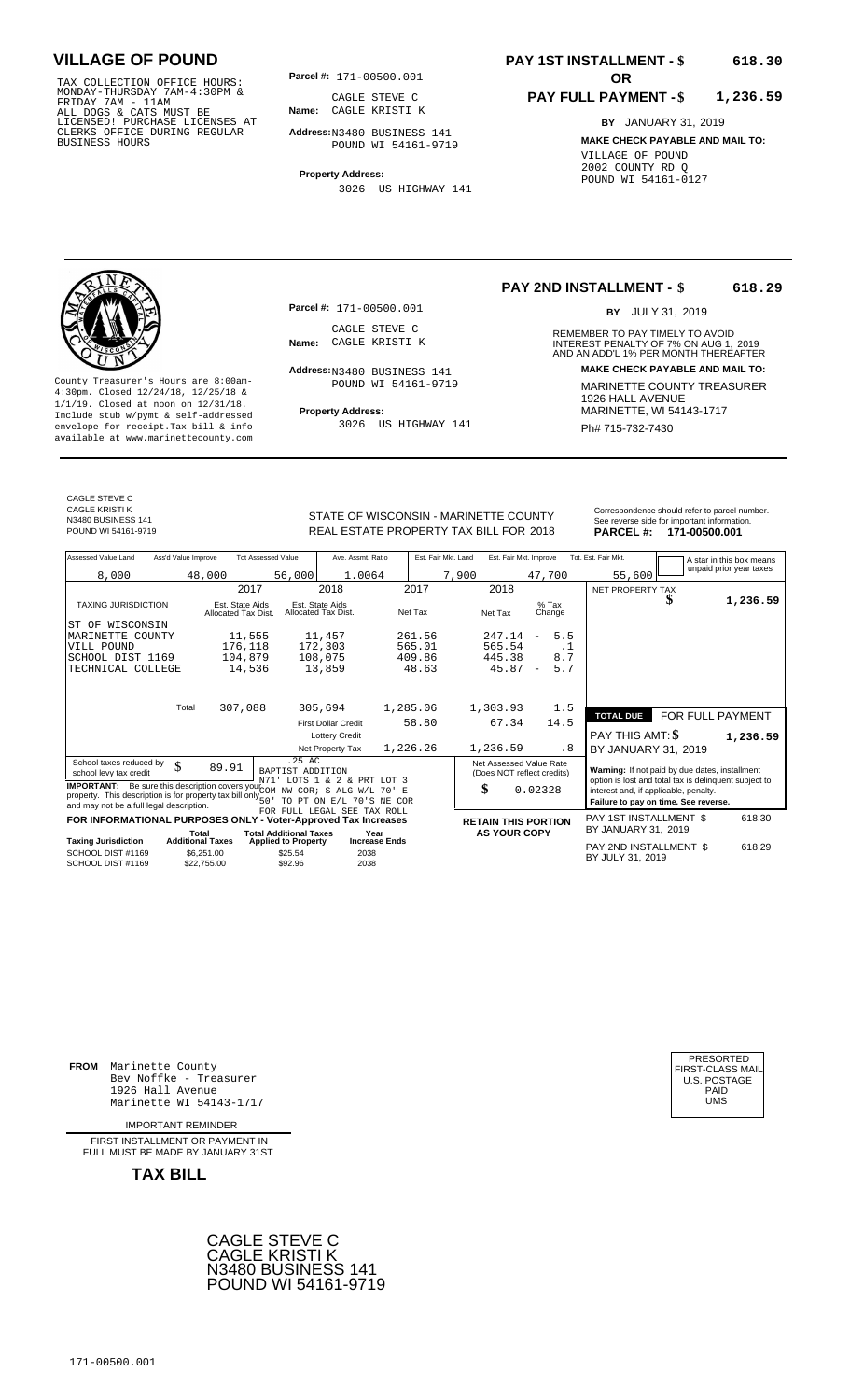TAX COLLECTION OFFICE HOURS:<br>
MONDAY-THURSDAY 7AM-4:30PM &<br>
FRIDAY 7AM - 11AM<br>
ALL DOGS & CATS MUST BE<br>
LICENSED! PURCHASE LICENSES AT<br>
CLERKS OFFICE DURING REGULAR<br>
CLERKS OFFICE DURING REGULAR<br>
BUSINESS HOURS<br>
BUSINESS H

**Parcel #:** 171-00501.000

**Name:** CAGLE KRISTI K CAGLE STEVE C

**Address:** N3480 US HIGHWAY 141 POUND WI 54161-9719

**Property Address:** 3028 US HIGHWAY 141

#### **PAY 1ST INSTALLMENT - \$ 688.15**

#### **PAY FULL PAYMENT - \$ 1,376.30**

**BY** JANUARY 31, 2019 **MAKE CHECK PAYABLE AND MAIL TO:** VILLAGE OF POUND 2002 COUNTY RD Q POUND WI 54161-0127

**Property Address:** MARINETTE, WI 54143-1717 Include stub w/pymt & self-addressed envelope for receipt.Tax bill & info Filed Buck Buck Constants and the Phet 715-732-7430 available at www.marinettecounty.com

**Parcel #:** 171-00501.000

CAGLE STEVE C<br>Name: CAGLE KRISTI K

Address: N3480 US HIGHWAY 141 POUND WI 54161-9719

3028 US HIGHWAY 141

**PAY 2ND INSTALLMENT - \$ 688.15**

BY JULY 31, 2019

REMEMBER TO PAY TIMELY TO AVOID **Name:** CAGLE KRISTI K **INTEREST PENALTY OF 7% ON AUG 1, 2019**<br>AND AN ADD'L 1% PER MONTH THEREAFTER **Address: MAKE CHECK PAYABLE AND MAIL TO:** County Treasurer's Hours are 8:00am-<br>
4:30pm. Closed 12/24/18, 12/25/18 & 1926 MARINETTE COUNTY TREASURER<br>
1/1/19. Closed at noon on 12/31/18.<br>
Include stub w/pwmt & self-addressed **Property Address:** MARINETTE, WI 54143-1

CAGLE STEVE C CAGLE KRISTI K N3480 US HIGHWAY 141

STATE OF WISCONSIN - MARINETTE COUNTY<br>
See reverse side for important information.<br>
REAL ESTATE PROPERTY TAX BILL FOR 2018 PARCEL #: 171-00501.000 REAL ESTATE PROPERTY TAX BILL FOR **PARCEL #:** POUND WI 54161-9719 2018 **171-00501.000**

| Assessed Value Land                                                                                                                                         | Ass'd Value Improve              |                                        | <b>Tot Assessed Value</b>                                   | Ave. Assmt. Ratio                      |                              | Est. Fair Mkt. Land |       | Est. Fair Mkt. Improve                                |                                 |     | Tot. Est. Fair Mkt.                                                                            |   | A star in this box means |
|-------------------------------------------------------------------------------------------------------------------------------------------------------------|----------------------------------|----------------------------------------|-------------------------------------------------------------|----------------------------------------|------------------------------|---------------------|-------|-------------------------------------------------------|---------------------------------|-----|------------------------------------------------------------------------------------------------|---|--------------------------|
| 8,200                                                                                                                                                       |                                  | 53,800                                 | 62,000                                                      | 1.0064                                 |                              |                     | 8,100 |                                                       | 53,500                          |     | 61,600                                                                                         |   | unpaid prior year taxes  |
|                                                                                                                                                             |                                  | 2017                                   |                                                             | 2018                                   |                              | 2017                |       | 2018                                                  |                                 |     | NET PROPERTY TAX                                                                               |   |                          |
| <b>TAXING JURISDICTION</b>                                                                                                                                  |                                  | Est. State Aids<br>Allocated Tax Dist. |                                                             | Est. State Aids<br>Allocated Tax Dist. |                              | Net Tax             |       | Net Tax                                               | $%$ Tax<br>Change               |     |                                                                                                | ъ | 1,376.30                 |
| ST OF WISCONSIN                                                                                                                                             |                                  |                                        |                                                             |                                        |                              |                     |       |                                                       |                                 |     |                                                                                                |   |                          |
| MARINETTE COUNTY                                                                                                                                            |                                  | 11,555                                 |                                                             | 11,457                                 |                              | 289.59              |       | 273.62                                                | 5.5<br>$\overline{\phantom{0}}$ |     |                                                                                                |   |                          |
| VILL POUND                                                                                                                                                  |                                  | 176,118                                |                                                             | 172,303                                |                              | 625.55              |       | 626.14                                                |                                 | . 1 |                                                                                                |   |                          |
| SCHOOL DIST 1169                                                                                                                                            |                                  | 104,879                                |                                                             | 108,075                                |                              | 453.78              |       | 493.09                                                | 8.7                             |     |                                                                                                |   |                          |
| TECHNICAL COLLEGE                                                                                                                                           |                                  | 14,536                                 |                                                             | 13,859                                 |                              | 53.84               |       | 50.79                                                 | 5.7<br>$\overline{\phantom{a}}$ |     |                                                                                                |   |                          |
|                                                                                                                                                             |                                  |                                        |                                                             |                                        |                              |                     |       |                                                       |                                 |     |                                                                                                |   |                          |
|                                                                                                                                                             | Total                            | 307,088                                |                                                             | 305,694                                |                              | 1,422.76            |       | 1,443.64                                              | 1.5                             |     |                                                                                                |   |                          |
|                                                                                                                                                             |                                  |                                        |                                                             | <b>First Dollar Credit</b>             |                              | 58.80               |       | 67.34                                                 | 14.5                            |     | <b>TOTAL DUE</b>                                                                               |   | FOR FULL PAYMENT         |
|                                                                                                                                                             |                                  |                                        |                                                             | <b>Lottery Credit</b>                  |                              |                     |       |                                                       |                                 |     | <b>PAY THIS AMT: \$</b>                                                                        |   | 1,376.30                 |
|                                                                                                                                                             |                                  |                                        |                                                             | Net Property Tax                       |                              | 1,363.96            |       | 1,376.30                                              |                                 | . 9 | BY JANUARY 31, 2019                                                                            |   |                          |
| School taxes reduced by<br>school levy tax credit                                                                                                           | \$                               | 99.55                                  | .26 AC<br>BAPTIST ADDITION                                  |                                        |                              |                     |       | Net Assessed Value Rate<br>(Does NOT reflect credits) |                                 |     | Warning: If not paid by due dates, installment                                                 |   |                          |
| <b>IMPORTANT:</b> Be sure this description covers your 1/4LG W/L L1 70.67<br>property. This description is for property tax bill only $71.67'$ ALG W/L L3 & |                                  |                                        | S1/2 LOTS 1 2 & 3 BNG 73.02'                                |                                        | ALG E/L L2<br>70.52          |                     |       | \$                                                    | 0.02328                         |     | option is lost and total tax is delinquent subject to<br>interest and, if applicable, penalty. |   |                          |
| and may not be a full legal description.                                                                                                                    |                                  |                                        | FOR FULL LEGAL SEE TAX ROLL                                 |                                        |                              |                     |       |                                                       |                                 |     | Failure to pay on time. See reverse.                                                           |   |                          |
| FOR INFORMATIONAL PURPOSES ONLY - Voter-Approved Tax Increases                                                                                              |                                  |                                        |                                                             |                                        |                              |                     |       | <b>RETAIN THIS PORTION</b>                            |                                 |     | PAY 1ST INSTALLMENT \$<br>BY JANUARY 31, 2019                                                  |   | 688.15                   |
| <b>Taxing Jurisdiction</b>                                                                                                                                  | Total<br><b>Additional Taxes</b> |                                        | <b>Total Additional Taxes</b><br><b>Applied to Property</b> |                                        | Year<br><b>Increase Ends</b> |                     |       | <b>AS YOUR COPY</b>                                   |                                 |     |                                                                                                |   |                          |
| SCHOOL DIST #1169<br>SCHOOL DIST #1169                                                                                                                      |                                  | \$6.251.00<br>\$22,755.00              | \$28.27<br>\$102.92                                         | 2038<br>2038                           |                              |                     |       |                                                       |                                 |     | PAY 2ND INSTALLMENT \$<br>BY JULY 31, 2019                                                     |   | 688.15                   |
|                                                                                                                                                             |                                  |                                        |                                                             |                                        |                              |                     |       |                                                       |                                 |     |                                                                                                |   |                          |

**FROM** Marinette County Bev Noffke - Treasurer (U.S. POSTAGE)<br>1926 Hall Avenue (U.S. POSTAGE)<br>Marinette WI 54143-1717 (U.S. POSTAGE) 1926 Hall Avenue Marinette WI 54143-1717

IMPORTANT REMINDER

FIRST INSTALL MENT OR PAYMENT IN FULL MUST BE MADE BY JANUARY 31ST



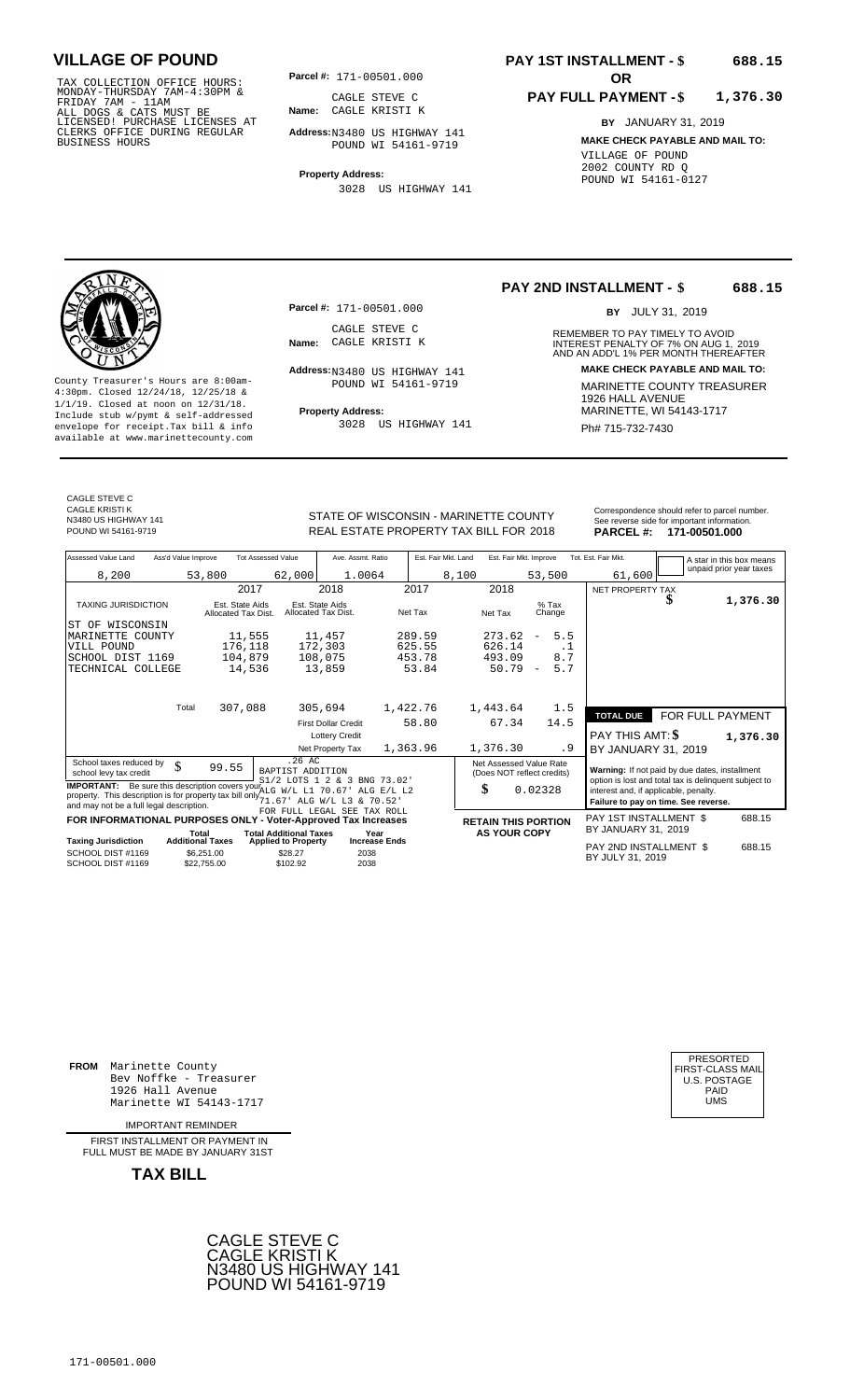TAX COLLECTION OFFICE HOURS:<br>
MONDAY-THURSDAY 7AM-4:30PM & CLARK DANIELLE<br>
FRIDAY 7AM - 11AM<br>
ALL DOGS & CATS MUST BE **Name:** HORTON CHRISTI<br>
LICENSED ! PURCHASE LICENSES AT<br>
CLERKS OFFICE DURING REGULAR **Address**:1824 TUR

**Parcel #: OR**

**Name:** HORTON CHRISTINA CLARK DANIELLE

**Address:** 1824 TURTLE CREEK DR AURORA IL 60503-4927

**Property Address:** 3010 COUNTY ROAD CP

### **PAY 1ST INSTALLMENT - \$ 1,087.47**

#### **PAY FULL PAYMENT - \$ 2,174.94**

**BY** JANUARY 31, 2019 **MAKE CHECK PAYABLE AND MAIL TO:** VILLAGE OF POUND 2002 COUNTY RD Q POUND WI 54161-0127



**Property Address:** MARINETTE, WI 54143-1717 Include stub w/pymt & self-addressed envelope for receipt.Tax bill & info Fig. 2010 COUNTY ROAD CP Research Ph# **715-732-7430** available at www.marinettecounty.com

**Parcel #:** 171-00519.003

CLARK DANIELLE<br>Name: HORTON CHRISTINA

Address: 1824 TURTLE CREEK DR AURORA IL 60503-4927

3010 COUNTY ROAD CP

#### **PAY 2ND INSTALLMENT - \$ 1,087.47**

BY JULY 31, 2019

REMEMBER TO PAY TIMELY TO AVOID **Name:** INTEREST PENALTY OF 7% ON AUG 1, AND AN ADD'L 1% PER MONTH THEREAFTER HORTON CHRISTINA 2019 **Address: MAKE CHECK PAYABLE AND MAIL TO:** County Treasurer's Hours are 8:00am-<br>
4:30pm. Closed 12/24/18, 12/25/18 & MARINETTE COUNTY TREASURER<br>
1/1/19. Closed at noon on 12/31/18.<br>
Include stub w/pwmt & self-addressed **Property Address:** MARINETTE, WI 54143-1717

CLARK DANIELLE HORTON CHRISTINA 1824 TURTLE CREEK DR

STATE OF WISCONSIN - MARINETTE COUNTY<br>
See reverse side for important information.<br>
REAL ESTATE PROPERTY TAX BILL FOR 2018 PARCEL #: 171-00519.003 REAL ESTATE PROPERTY TAX BILL FOR **PARCEL #:** AURORA IL 60503-4927 2018 **171-00519.003**

| Assessed Value Land                                                                                                                                                         | Ass'd Value Improve     | <b>Tot Assessed Value</b>              |                                        | Ave. Assmt. Ratio                                     | Est. Fair Mkt. Land  |        | Est. Fair Mkt. Improve                                |                                 | Tot. Est. Fair Mkt.                                                                                     |   | A star in this box means |
|-----------------------------------------------------------------------------------------------------------------------------------------------------------------------------|-------------------------|----------------------------------------|----------------------------------------|-------------------------------------------------------|----------------------|--------|-------------------------------------------------------|---------------------------------|---------------------------------------------------------------------------------------------------------|---|--------------------------|
| 11,500                                                                                                                                                                      |                         | 84,800                                 | 96,300                                 | 1.0064                                                |                      | 11,400 |                                                       | 84,300                          | 95,700                                                                                                  |   | unpaid prior year taxes  |
|                                                                                                                                                                             |                         | 2017                                   |                                        | 2018                                                  | 2017                 |        | 2018                                                  |                                 | NET PROPERTY TAX                                                                                        |   |                          |
| <b>TAXING JURISDICTION</b>                                                                                                                                                  |                         | Est. State Aids<br>Allocated Tax Dist. | Est. State Aids<br>Allocated Tax Dist. |                                                       | Net Tax              |        | Net Tax                                               | $%$ Tax<br>Change               |                                                                                                         | D | 2,174.94                 |
| OF WISCONSIN<br>ST                                                                                                                                                          |                         |                                        |                                        |                                                       |                      |        |                                                       |                                 |                                                                                                         |   |                          |
| MARINETTE COUNTY                                                                                                                                                            |                         | 11,555                                 |                                        | 11,457                                                | 449.80               |        | 424.99                                                | 5.5<br>$\overline{\phantom{a}}$ |                                                                                                         |   |                          |
| VILL POUND                                                                                                                                                                  |                         | 176,118                                | 172,303                                |                                                       | 971.62               |        | 972.53                                                | . 1                             |                                                                                                         |   |                          |
| SCHOOL DIST 1169                                                                                                                                                            |                         | 104,879                                | 108,075                                |                                                       | 704.81               |        | 765.88                                                | 8.7                             |                                                                                                         |   |                          |
| TECHNICAL COLLEGE                                                                                                                                                           |                         | 14,536                                 |                                        | 13,859                                                | 83.62                |        | 78.88                                                 | 5.7<br>$\overline{\phantom{a}}$ |                                                                                                         |   |                          |
|                                                                                                                                                                             | Total                   | 307,088                                | 305,694                                |                                                       | 2,209.85             |        | 2,242.28                                              | 1.5                             |                                                                                                         |   |                          |
|                                                                                                                                                                             |                         |                                        |                                        | <b>First Dollar Credit</b>                            | 58.80                |        | 67.34                                                 | 14.5                            | <b>TOTAL DUE</b>                                                                                        |   | FOR FULL PAYMENT         |
|                                                                                                                                                                             |                         |                                        |                                        | <b>Lottery Credit</b>                                 |                      |        |                                                       |                                 | PAY THIS AMT: \$                                                                                        |   | 2,174.94                 |
|                                                                                                                                                                             |                         |                                        |                                        | Net Property Tax                                      | 2,151.05             |        | 2,174.94                                              | 1.1                             | BY JANUARY 31, 2019                                                                                     |   |                          |
| School taxes reduced by<br>school levy tax credit                                                                                                                           | \$                      | 154.62                                 | .31 AC                                 | VILLAGE OF POUND PLAT<br>LOTS 11 & 12 BLK 1 EX CTH CP |                      |        | Net Assessed Value Rate<br>(Does NOT reflect credits) |                                 | Warning: If not paid by due dates, installment<br>option is lost and total tax is delinquent subject to |   |                          |
| <b>IMPORTANT:</b> Be sure this description covers your 722625 (HWY)<br>property. This description is for property tax bill only<br>and may not be a full legal description. |                         |                                        |                                        |                                                       |                      |        | \$                                                    | 0.02328                         | interest and, if applicable, penalty.<br>Failure to pay on time. See reverse.                           |   |                          |
| FOR INFORMATIONAL PURPOSES ONLY - Voter-Approved Tax Increases                                                                                                              | Total                   |                                        | <b>Total Additional Taxes</b>          |                                                       | Year                 |        | <b>RETAIN THIS PORTION</b><br><b>AS YOUR COPY</b>     |                                 | PAY 1ST INSTALLMENT \$<br>BY JANUARY 31, 2019                                                           |   | 1,087.47                 |
| <b>Taxing Jurisdiction</b>                                                                                                                                                  | <b>Additional Taxes</b> |                                        | <b>Applied to Property</b>             |                                                       | <b>Increase Ends</b> |        |                                                       |                                 | DAV OND INCTALL MENT C                                                                                  |   | 1 0 2 7 4 7              |

**Taxing Jurisdiction Additional Taxes Applied to Property Increase Ends** Particle Particle PAY 2ND INSTALLMENT \$ 1,087.47<br>SCHOOL DIST #1169 \$22,755.00 \$43.91 2038<br>SCHOOL DIST #1169 \$22,755.00 \$159.86 2038 SCHOOL DIST #1169<br>SCHOOL DIST #1169 \$6,251.00  $$22,755.00$  \$43.91 \$159.86 2038

**FROM** Marinette County Bev Noffke - Treasurer (U.S. POSTAGE)<br>1926 Hall Avenue (U.S. POSTAGE)<br>Marinette WI 54143-1717 (UMS 1926 Hall Avenue Marinette WI 54143-1717

IMPORTANT REMINDER

FIRST INSTALL MENT OR PAYMENT IN FULL MUST BE MADE BY JANUARY 31ST



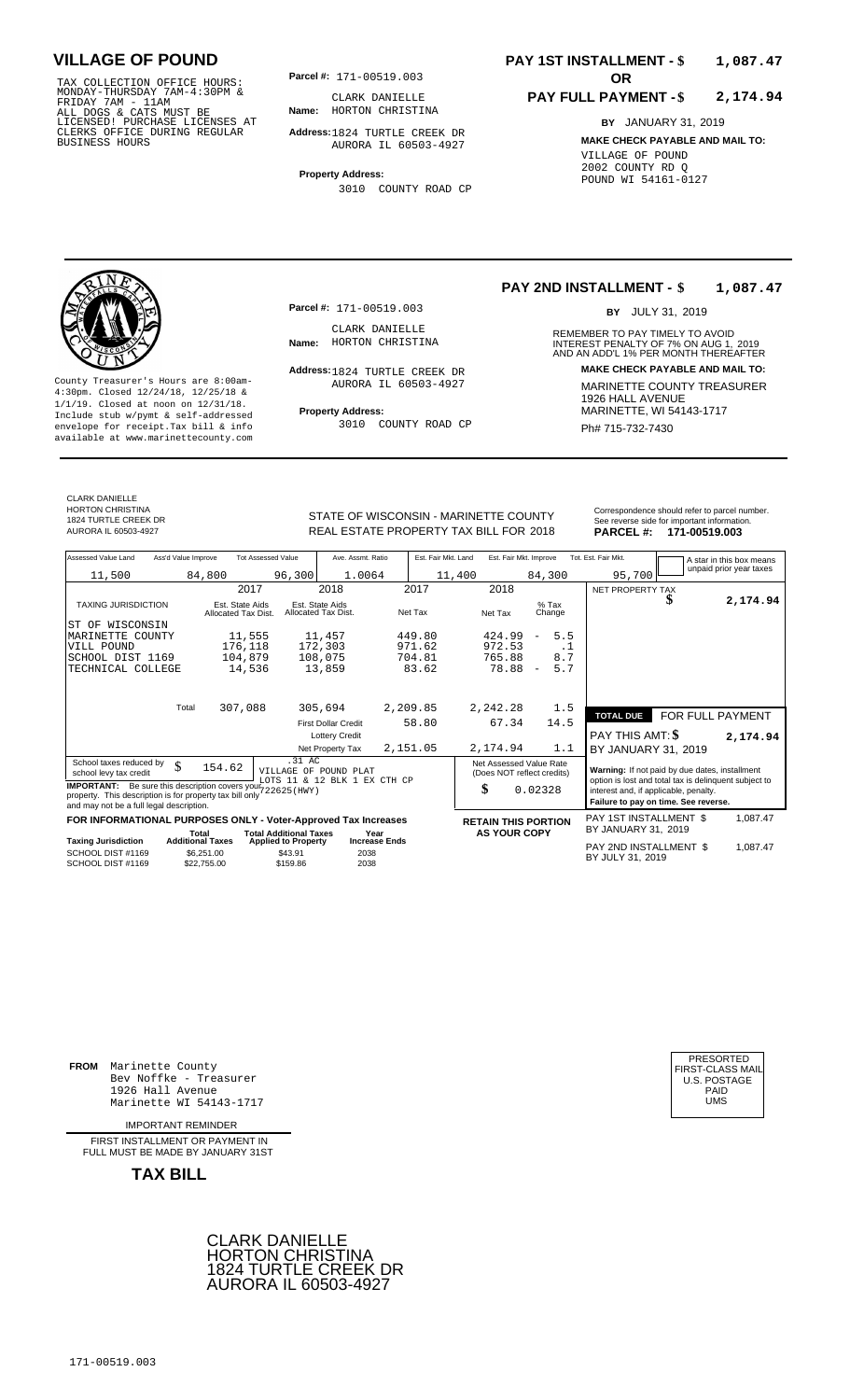TAX COLLECTION OFFICE HOURS:<br>
MONDAY-THURSDAY 7AM-4:30PM &<br>
FRIDAY 7AM - 11AM<br>
ALL DOGS & CATS MUST BE<br>
LICENSED! PURCHASE LICENSES AT<br>
CLERKS OFFICE DURING REGULAR<br>
CLERKS OFFICE DURING REGULAR<br>
BUSINESS HOURS<br>
BUSINESS H

**Parcel #: OR**

**Name:** CUDNOSKI TIMOTHY P

**Address:** 4063 CRESCENT LN POUND WI 54161-9739

**Property Address:** 4063 CRESCENT LN

### **PAY 1ST INSTALLMENT - \$ 798.75**

#### **PAY FULL PAYMENT - \$ 1,597.50**

**BY** JANUARY 31, 2019 **MAKE CHECK PAYABLE AND MAIL TO:** VILLAGE OF POUND 2002 COUNTY RD Q POUND WI 54161-0127

**Property Address:** MARINETTE, WI 54143-1717 Include stub w/pymt & self-addressed envelope for receipt.Tax bill & info Ph# 715-732-7430 available at www.marinettecounty.com

**Parcel #:** 171-00111.005

Address: 4063 CRESCENT LN POUND WI 54161-9739

4063 CRESCENT LN

#### **PAY 2ND INSTALLMENT - \$ 798.75**

BY JULY 31, 2019

REMEMBER TO PAY TIMELY TO AVOID **Name:** CUDNOSKI TIMOTHY P<br>
AND AN ADD'L 1% PER MONTH THEREAFTER **Address: MAKE CHECK PAYABLE AND MAIL TO:** County Treasurer's Hours are 8:00am-<br>
4:30pm. Closed 12/24/18, 12/25/18 & 1/1/19. Closed at noon on 12/31/18.<br>
Include stub w/pwmt. & self-addressed<br>
Froperty Address: MARINETTE, WI 54143-1717

CUDNOSKI TIMOTHY P 4063 CRESCENT LN<br>POUND WI 54161-9739

STATE OF WISCONSIN - MARINETTE COUNTY REAL ESTATE PROPERTY TAX BILL FOR **PARCEL #:** POUND WI 54161-9739 2018 **171-00111.005**

| See reverse side for important information.<br>18<br>PARCEL#: 171-00111.005 |
|-----------------------------------------------------------------------------|
| ГY                                                                          |
| Correspondence should refer to parcel number.                               |

| Assessed Value Land                                                                                                                                                                          | Ass'd Value Improve       | <b>Tot Assessed Value</b>              |                                       | Ave. Assmt. Ratio                      |                      | Est. Fair Mkt. Land | Est. Fair Mkt. Improve                                |                          |           | Tot. Est. Fair Mkt.                                                                                     |   | A star in this box means<br>unpaid prior year taxes |          |
|----------------------------------------------------------------------------------------------------------------------------------------------------------------------------------------------|---------------------------|----------------------------------------|---------------------------------------|----------------------------------------|----------------------|---------------------|-------------------------------------------------------|--------------------------|-----------|---------------------------------------------------------------------------------------------------------|---|-----------------------------------------------------|----------|
| 11,700                                                                                                                                                                                       | 59,800                    |                                        | 71,500                                | 1.0064                                 |                      | 11,600              |                                                       | 59,400                   |           | 71,000                                                                                                  |   |                                                     |          |
|                                                                                                                                                                                              |                           | 2017                                   |                                       | 2018                                   |                      | 2017                | 2018                                                  |                          |           | NET PROPERTY TAX                                                                                        |   |                                                     |          |
| <b>TAXING JURISDICTION</b>                                                                                                                                                                   |                           | Est. State Aids<br>Allocated Tax Dist. |                                       | Est. State Aids<br>Allocated Tax Dist. |                      | Net Tax             | Net Tax                                               | $%$ Tax<br>Change        |           |                                                                                                         | S |                                                     | 1,597.50 |
| ST OF WISCONSIN                                                                                                                                                                              |                           |                                        |                                       |                                        |                      |                     |                                                       |                          |           |                                                                                                         |   |                                                     |          |
| MARINETTE COUNTY                                                                                                                                                                             |                           | 11,555                                 |                                       | 11,457                                 |                      | 333.96              | 315.54                                                | $\overline{\phantom{m}}$ | 5.5       |                                                                                                         |   |                                                     |          |
| VILL POUND                                                                                                                                                                                   |                           | 176,118                                |                                       | 172,303                                |                      | 721.40              | 722.08                                                |                          | $\cdot$ 1 |                                                                                                         |   |                                                     |          |
| SCHOOL DIST 1169                                                                                                                                                                             |                           | 104,879                                |                                       | 108,075                                |                      | 523.31              | 568.65                                                |                          | 8.7       |                                                                                                         |   |                                                     |          |
| TECHNICAL COLLEGE                                                                                                                                                                            |                           | 14,536                                 |                                       | 13,859                                 |                      | 62.09               | 58.57                                                 | $\overline{\phantom{a}}$ | 5.7       |                                                                                                         |   |                                                     |          |
|                                                                                                                                                                                              |                           |                                        |                                       |                                        |                      |                     |                                                       |                          |           |                                                                                                         |   |                                                     |          |
|                                                                                                                                                                                              | Total                     | 307,088                                |                                       | 305,694                                | 1,640.76             |                     | 1,664.84                                              |                          | 1.5       | <b>TOTAL DUE</b>                                                                                        |   | FOR FULL PAYMENT                                    |          |
|                                                                                                                                                                                              |                           |                                        |                                       | <b>First Dollar Credit</b>             |                      | 58.80               | 67.34                                                 |                          | 14.5      |                                                                                                         |   |                                                     |          |
|                                                                                                                                                                                              |                           |                                        |                                       | <b>Lottery Credit</b>                  |                      |                     |                                                       |                          |           | PAY THIS AMT: \$                                                                                        |   |                                                     | 1,597.50 |
|                                                                                                                                                                                              |                           |                                        |                                       | Net Property Tax                       |                      | 1,581.96            | 1,597.50                                              |                          | 1.0       | BY JANUARY 31, 2019                                                                                     |   |                                                     |          |
| School taxes reduced by<br>school levy tax credit                                                                                                                                            | \$                        | 114.80                                 | .78 AC                                | LOT 1 CSM 3019 IN V20 PG176            |                      |                     | Net Assessed Value Rate<br>(Does NOT reflect credits) |                          |           | Warning: If not paid by due dates, installment<br>option is lost and total tax is delinquent subject to |   |                                                     |          |
| BNG PRT NW NE S2 T30N R20E<br><b>IMPORTANT:</b> Be sure this description covers your<br>property. This description is for property tax bill only<br>and may not be a full legal description. |                           |                                        |                                       |                                        |                      |                     | \$                                                    | 0.02328                  |           | interest and, if applicable, penalty.<br>Failure to pay on time. See reverse.                           |   |                                                     |          |
| FOR INFORMATIONAL PURPOSES ONLY - Voter-Approved Tax Increases                                                                                                                               |                           |                                        |                                       |                                        |                      |                     | <b>RETAIN THIS PORTION</b>                            |                          |           | PAY 1ST INSTALLMENT \$                                                                                  |   |                                                     | 798.75   |
|                                                                                                                                                                                              | Total                     |                                        | <b>Total Additional Taxes</b>         |                                        | Year                 |                     | <b>AS YOUR COPY</b>                                   |                          |           | BY JANUARY 31, 2019                                                                                     |   |                                                     |          |
| <b>Taxing Jurisdiction</b><br>SCHOOL DIST #1169                                                                                                                                              | <b>Additional Taxes</b>   |                                        | <b>Applied to Property</b><br>\$32.61 |                                        | <b>Increase Ends</b> |                     |                                                       |                          |           | PAY 2ND INSTALLMENT \$                                                                                  |   |                                                     | 798.75   |
| SCHOOL DIST #1169                                                                                                                                                                            | \$6.251.00<br>\$22.755.00 |                                        | \$118.69                              | 2038<br>2038                           |                      |                     |                                                       |                          |           | BY JULY 31, 2019                                                                                        |   |                                                     |          |

**FROM** Marinette County Bev Noffke - Treasurer (U.S. POSTAGE)<br>1926 Hall Avenue (U.S. POSTAGE)<br>Marinette WI 54143-1717 (U.S. POSTAGE) 1926 Hall Avenue PAID Marinette WI 54143-1717 UMS

IMPORTANT REMINDER

FIRST INSTALLMENT OR PAYMENT IN FULL MUST BE MADE BY JANUARY 31ST

**TAX BILL**



### CUDNOSKI TIMOTHY P 4063 CRESCENT LN POUND WI 54161-9739

171-00111.005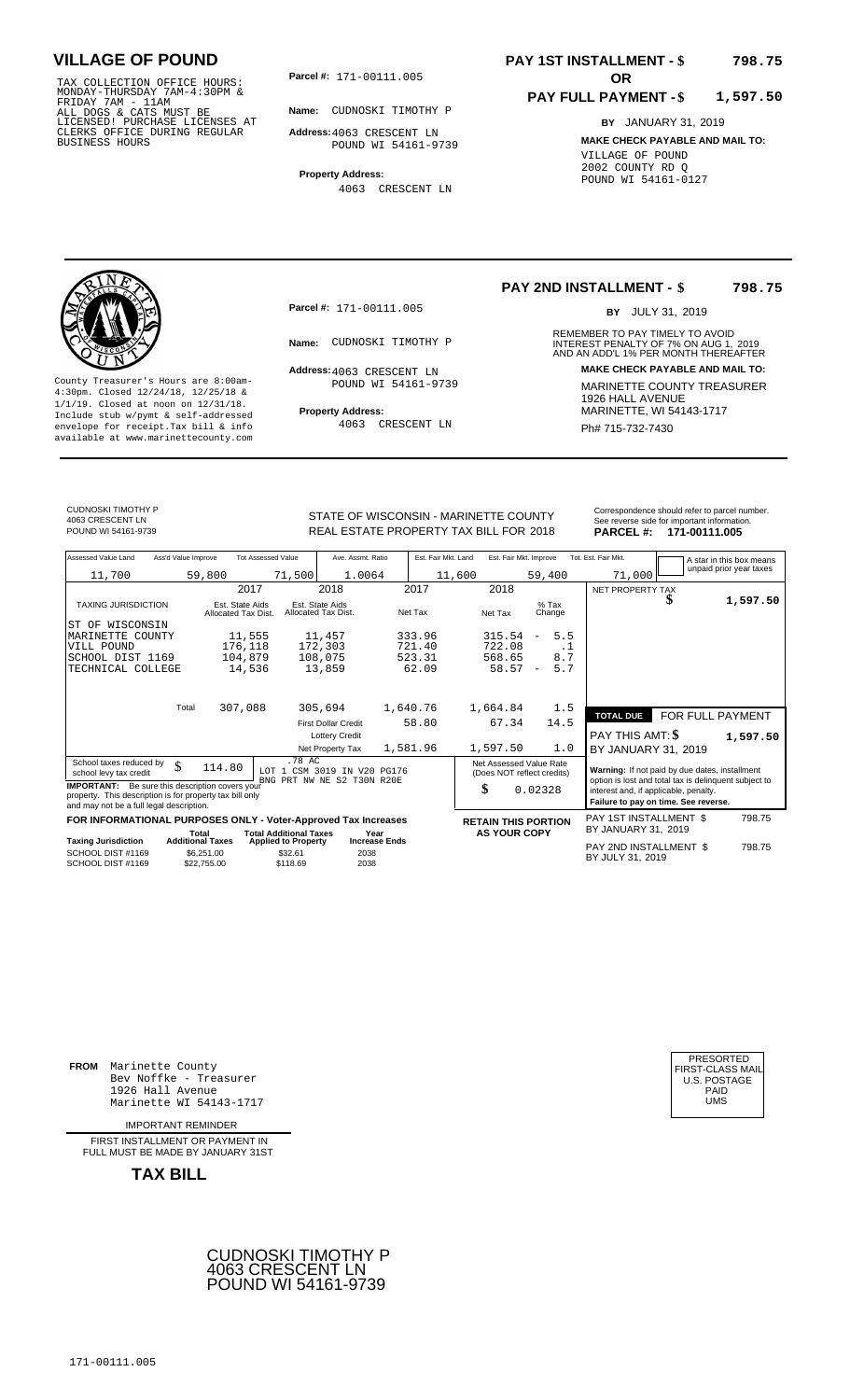TAX COLLECTION OFFICE HOURS: **Parcel#:** 171-00164.004<br>MONDAY-THURSDAY 7AM-4:30PM &<br>FRIDAY 7AM - 11AM<br>ALL DOGS & CATS MUST BE **Name:** DAUSEY AMY L<br>LICENSED! PURCHASE LICENSES AT CLERKS OFFICE DURING REGULAR BUSINESS HOURS

**Parcel #:** 171-00164.004 **OR** 

**Name:** DAUSEY AMY L

**Address:** 1007 COUNTY ROAD Q POUND WI 54161-9736

**Property Address:**

### **PAY 1ST INSTALLMENT - \$ 16.30**

### **PAY FULL PAYMENT - \$**

**BY** JANUARY 31, 2019 **MAKE CHECK PAYABLE AND MAIL TO:** VILLAGE OF POUND 2002 COUNTY RD Q POUND WI 54161-0127

**16.30**



**Property Address:** MARINETTE, WI 54143-1717 Include stub w/pymt & self-addressed envelope for receipt.Tax bill & info **Phenomenon Contract Contract Phenomenon** Ph# 715-732-7430 available at www.marinettecounty.com

**Parcel #:** 171-00164.004

Address: 1007 COUNTY ROAD Q POUND WI 54161-9736

### **PAY 2ND INSTALLMENT - \$**

BY JULY 31, 2019

REMEMBER TO PAY TIMELY TO AVOID **Name:** DAUSEY AMY L<br> **NAME:** DAUSEY AMY L<br>
AND AN ADD'L 1% PER MONTH THEREAFTER **Address: MAKE CHECK PAYABLE AND MAIL TO:** County Treasurer's Hours are 8:00am-<br>
4:30pm. Closed 12/24/18, 12/25/18 & MARINETTE COUNTY TREASURER<br>
1/1/19. Closed at noon on 12/31/18.<br>
Include stub w/pwmt & self-addressed **Property Address:** MARINETTE, WI 54143-1717

DAUSEY AMY L 1007 COUNTY ROAD Q

STATE OF WISCONSIN - MARINETTE COUNTY<br>
See reverse side for important information.<br>
REAL ESTATE PROPERTY TAX BILL FOR 2018 PARCEL #: 171-00164.004 REAL ESTATE PROPERTY TAX BILL FOR **PARCEL #:** POUND WI 54161-9736 2018 **171-00164.004**

| Assessed Value Land<br>Ass'd Value Improve              |                                        | <b>Tot Assessed Value</b> | Ave. Assmt. Ratio                      | Est. Fair Mkt. Land | Est. Fair Mkt. Improve                                |                                 | Tot. Est. Fair Mkt. | A star in this box means<br>unpaid prior year taxes |       |
|---------------------------------------------------------|----------------------------------------|---------------------------|----------------------------------------|---------------------|-------------------------------------------------------|---------------------------------|---------------------|-----------------------------------------------------|-------|
| 700                                                     |                                        | 700                       | 1.0064                                 |                     | 700                                                   |                                 | 700                 |                                                     |       |
|                                                         | 2017                                   |                           | 2018                                   | 2017                | 2018                                                  |                                 | NET PROPERTY TAX    |                                                     |       |
| <b>TAXING JURISDICTION</b>                              | Est. State Aids<br>Allocated Tax Dist. |                           | Est. State Aids<br>Allocated Tax Dist. | Net Tax             | Net Tax                                               | $%$ Tax<br>Change               | Φ                   |                                                     | 16.30 |
| WISCONSIN<br>ST OF                                      |                                        |                           |                                        |                     |                                                       |                                 |                     |                                                     |       |
| MARINETTE<br>COUNTY                                     | 11,555                                 |                           | 11,457                                 | 3.27                | 3.09                                                  | 5.5<br>$\equiv$                 |                     |                                                     |       |
| VILL POUND                                              | 176,118                                |                           | 172,303                                | 7.06                | 7.07                                                  | . .                             |                     |                                                     |       |
| SCHOOL DIST 1169                                        | 104,879                                |                           | 108,075                                | 5.12                | 5.57                                                  | 8.8                             |                     |                                                     |       |
| TECHNICAL COLLEGE                                       | 14,536                                 |                           | 13,859                                 | .61                 | .57                                                   | 6.6<br>$\overline{\phantom{m}}$ |                     |                                                     |       |
| Total                                                   | 307,088                                |                           | 305,694                                | 16.06               | 16.30                                                 | 1.5                             |                     |                                                     |       |
|                                                         |                                        |                           | <b>First Dollar Credit</b>             |                     |                                                       |                                 | <b>TOTAL DUE</b>    | FOR FULL PAYMENT                                    |       |
|                                                         |                                        |                           | <b>Lottery Credit</b>                  |                     |                                                       |                                 | PAY THIS AMT: \$    |                                                     | 16.30 |
|                                                         |                                        |                           | Net Property Tax                       | 16.06               | 16.30                                                 | 1.5                             | BY JANUARY 31, 2019 |                                                     |       |
| School taxes reduced by<br>\$<br>school levy tax credit | 1.12                                   | .13 AC<br>SW SE S2<br>PRT | T30N R20E COM                          |                     | Net Assessed Value Rate<br>(Does NOT reflect credits) |                                 |                     | Warning: If not paid by due dates, installment      |       |

**IMPORTANT:** Be sure this description covers your  $\frac{E}{1}$ . 406R184 & 642J2 680.57 E<br>property. This description is for property tax bill only  $\frac{E}{34}$ .38 IN 201.35 IN & 177 IN SW<br>and may not be a full legal description PRT SW SE S2 T30N R20E COM E/L 406R184 & 642J2 680.57'E 34.38'N 201.35'W & 177'N SW COR; W ALG N/L 406R184 & 642 FOR FULL LEGAL SEE TAX ROLL

|                                        |                                  | FOR INFORMATIONAL PURPOSES ONLY - Voter-Approved Tax Increases | <b>RETAIN THIS PORTION</b>   | PAY 1ST INSTALLMENT \$ |                                            |
|----------------------------------------|----------------------------------|----------------------------------------------------------------|------------------------------|------------------------|--------------------------------------------|
| <b>Taxing Jurisdiction</b>             | Total<br><b>Additional Taxes</b> | <b>Total Additional Taxes</b><br><b>Applied to Property</b>    | Year<br><b>Increase Ends</b> | <b>AS YOUR COPY</b>    | BY JANUARY 31, 2019                        |
| SCHOOL DIST #1169<br>SCHOOL DIST #1169 | \$6,251,00<br>\$22,755,00        | \$.32<br>\$1.16                                                | 2038<br>2038                 |                        | PAY 2ND INSTALLMENT \$<br>BY JULY 31, 2019 |

0.02328

**PAY 2ND INSTALLMENT \$** BY JULY 31, <sup>2038</sup> <sup>2019</sup> BY JANUARY 31, 2019

**FROM** Marinette County Bev Noffke - Treasurer (U.S. POSTAGE)<br>1926 Hall Avenue (U.S. POSTAGE)<br>Marinette WI 54143-1717 (UMS 1926 Hall Avenue Marinette WI 54143-1717

IMPORTANT REMINDER

FIRST INSTALL MENT OR PAYMENT IN FULL MUST BE MADE BY JANUARY 31ST

**TAX BILL**





16.30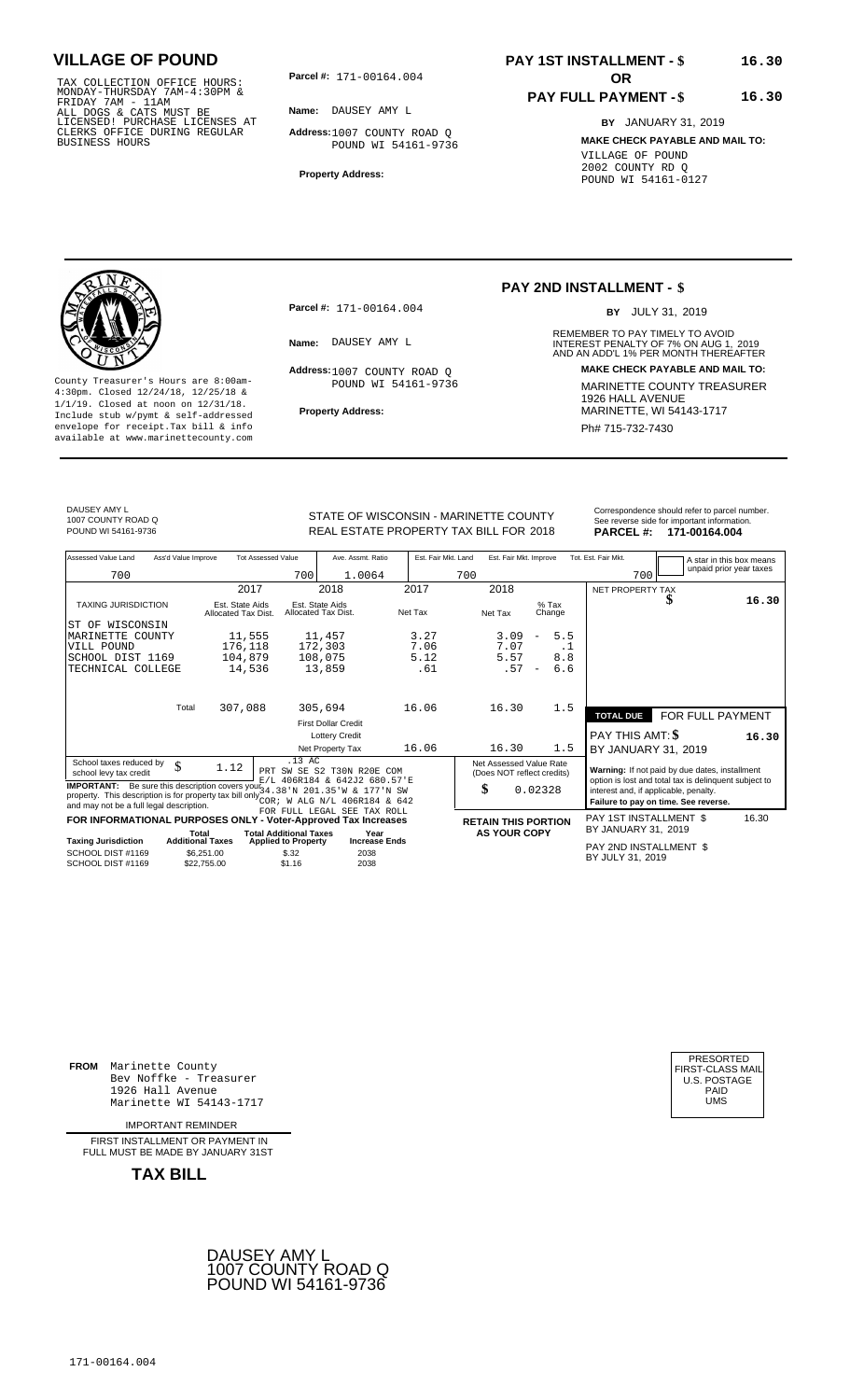TAX COLLECTION OFFICE HOURS:<br>
MONDAY-THURSDAY 7AM-4:30PM &<br>
FRIDAY 7AM - 11AM<br>
ALL DOGS & CATS MUST BE<br>
LICENSED! PURCHASE LICENSES AT<br>
CLERKS OFFICE DURING REGULAR<br>
CLERKS OFFICE DURING REGULAR<br>
BUSINESS HOURS<br>
BUSINESS H

**Parcel #: OR**

**Name:** DAUSEY AMY L

**Address:** 1007 COUNTY ROAD Q POUND WI 54161-9736

**Property Address:** 1007 COUNTY ROAD Q

### **PAY 1ST INSTALLMENT - \$ 486.74**

#### **PAY FULL PAYMENT - \$ 973.47**

**BY** JANUARY 31, 2019 **MAKE CHECK PAYABLE AND MAIL TO:** VILLAGE OF POUND 2002 COUNTY RD Q POUND WI 54161-0127

**Property Address:** MARINETTE, WI 54143-1717 Include stub w/pymt & self-addressed envelope for receipt.Tax bill & info Ph# 715-732-7430 available at www.marinettecounty.com

**Parcel #:** 171-00168.001

Address: 1007 COUNTY ROAD Q POUND WI 54161-9736

1007 COUNTY ROAD Q

#### **PAY 2ND INSTALLMENT - \$ 486.73**

BY JULY 31, 2019

REMEMBER TO PAY TIMELY TO AVOID **Name:** DAUSEY AMY L<br> **NAME:** DAUSEY AMY L<br>
AND AN ADD'L 1% PER MONTH THEREAFTER **Address: MAKE CHECK PAYABLE AND MAIL TO:** County Treasurer's Hours are 8:00am-<br>
4:30pm. Closed 12/24/18, 12/25/18 & MARINETTE COUNTY TREASURER<br>
1/1/19. Closed at noon on 12/31/18.<br>
Include stub w/pwmt. & self-addressed<br> **Property Address:** MARINETTE, WI 54143-1717

DAUSEY AMY L 1007 COUNTY ROAD Q

REAL ESTATE PROPERTY TAX BILL FOR **PARCEL #:** POUND WI 54161-9736 2018 **171-00168.001**

| STATE OF WISCONSIN - MARINETTE COUNTY  | Correspondence should refer to parcel number.<br>See reverse side for important information. |
|----------------------------------------|----------------------------------------------------------------------------------------------|
| REAL ESTATE PROPERTY TAX BILL FOR 2018 | PARCEL #: 171-00168.001                                                                      |

| Assessed Value Land                                                                                                                                                                               | Ass'd Value Improve              | <b>Tot Assessed Value</b>                                   | Ave. Assmt. Ratio                                               | Est. Fair Mkt. Land | Est. Fair Mkt. Improve                                |                                 | Tot. Est. Fair Mkt.                        |                                                                                                         | A star in this box means |
|---------------------------------------------------------------------------------------------------------------------------------------------------------------------------------------------------|----------------------------------|-------------------------------------------------------------|-----------------------------------------------------------------|---------------------|-------------------------------------------------------|---------------------------------|--------------------------------------------|---------------------------------------------------------------------------------------------------------|--------------------------|
| 13,200                                                                                                                                                                                            | 31,500                           | 44,700                                                      | 1.0064                                                          | 13,100              |                                                       | 31,300                          | 44,400                                     | unpaid prior year taxes                                                                                 |                          |
|                                                                                                                                                                                                   |                                  | 2017                                                        | 2018                                                            | 2017                | 2018                                                  |                                 | NET PROPERTY TAX                           |                                                                                                         |                          |
| <b>TAXING JURISDICTION</b>                                                                                                                                                                        |                                  | Est. State Aids<br>Allocated Tax Dist.                      | Est. State Aids<br>Allocated Tax Dist.                          | Net Tax             | Net Tax                                               | $%$ Tax<br>Change               |                                            |                                                                                                         | 973.47                   |
| ST OF<br>WISCONSIN                                                                                                                                                                                |                                  |                                                             |                                                                 |                     |                                                       |                                 |                                            |                                                                                                         |                          |
| MARINETTE COUNTY                                                                                                                                                                                  |                                  | 11,555                                                      | 11,457                                                          | 208.78              | 197.27                                                | 5.5<br>$\overline{\phantom{m}}$ |                                            |                                                                                                         |                          |
| VILL POUND                                                                                                                                                                                        |                                  | 176,118                                                     | 172,303                                                         | 451.00              | 451.42                                                | . 1                             |                                            |                                                                                                         |                          |
| SCHOOL DIST 1169                                                                                                                                                                                  |                                  | 104,879                                                     | 108,075                                                         | 327.16              | 355.50                                                | 8.7                             |                                            |                                                                                                         |                          |
| TECHNICAL COLLEGE                                                                                                                                                                                 |                                  | 14,536                                                      | 13,859                                                          | 38.82               | 36.62                                                 | 5.7<br>$\overline{\phantom{a}}$ |                                            |                                                                                                         |                          |
|                                                                                                                                                                                                   |                                  |                                                             |                                                                 |                     |                                                       |                                 |                                            |                                                                                                         |                          |
|                                                                                                                                                                                                   | Total                            | 307,088                                                     | 305,694                                                         | 1,025.76            | 1,040.81                                              | 1.5                             | <b>TOTAL DUE</b>                           | FOR FULL PAYMENT                                                                                        |                          |
|                                                                                                                                                                                                   |                                  |                                                             | <b>First Dollar Credit</b>                                      | 58.80               | 67.34                                                 | 14.5                            |                                            |                                                                                                         |                          |
|                                                                                                                                                                                                   |                                  |                                                             | <b>Lottery Credit</b>                                           |                     |                                                       |                                 | <b>PAY THIS AMT: \$</b>                    |                                                                                                         | 973.47                   |
|                                                                                                                                                                                                   |                                  |                                                             | Net Property Tax                                                | 966.96              | 973.47                                                | . 7                             | BY JANUARY 31, 2019                        |                                                                                                         |                          |
| School taxes reduced by<br>school levy tax credit                                                                                                                                                 | \$<br>71.77                      | PRT                                                         | .59 AC<br>SW SE S2 T30N R20E COM<br>N/L HWY 253'W C/L RR; N177' |                     | Net Assessed Value Rate<br>(Does NOT reflect credits) |                                 |                                            | Warning: If not paid by due dates, installment<br>option is lost and total tax is delinquent subject to |                          |
| <b>IMPORTANT:</b> Be sure this description covers yout $52$ .<br>property. This description is for property tax bill only TO POB DESC 83D369 & 132D86<br>and may not be a full legal description. |                                  |                                                             | S177'<br>W ALG N/L HWY 52'                                      |                     | \$                                                    | 0.02328                         | interest and, if applicable, penalty.      | Failure to pay on time. See reverse.                                                                    |                          |
|                                                                                                                                                                                                   |                                  |                                                             | FOR FULL LEGAL SEE TAX ROLL                                     |                     |                                                       |                                 | PAY 1ST INSTALLMENT \$                     |                                                                                                         | 486.74                   |
| FOR INFORMATIONAL PURPOSES ONLY - Voter-Approved Tax Increases                                                                                                                                    |                                  |                                                             |                                                                 |                     | <b>RETAIN THIS PORTION</b>                            |                                 | BY JANUARY 31, 2019                        |                                                                                                         |                          |
| <b>Taxing Jurisdiction</b>                                                                                                                                                                        | Total<br><b>Additional Taxes</b> | <b>Total Additional Taxes</b><br><b>Applied to Property</b> | Year<br><b>Increase Ends</b>                                    |                     | <b>AS YOUR COPY</b>                                   |                                 |                                            |                                                                                                         |                          |
| SCHOOL DIST #1169<br>SCHOOL DIST #1169                                                                                                                                                            | \$6,251.00<br>\$22,755.00        | \$20.38<br>\$74.20                                          | 2038<br>2038                                                    |                     |                                                       |                                 | PAY 2ND INSTALLMENT \$<br>BY JULY 31, 2019 |                                                                                                         | 486.73                   |

**FROM** Marinette County Bev Noffke - Treasurer 1926 Hall Avenue PAID Marinette WI 54143-1717 UMS

IMPORTANT REMINDER

FIRST INSTALLMENT OR PAYMENT IN FULL MUST BE MADE BY JANUARY 31ST



| FIRST-CLASS MAIL<br>U.S. POSTAGE<br>PAID<br>UMS |
|-------------------------------------------------|
|-------------------------------------------------|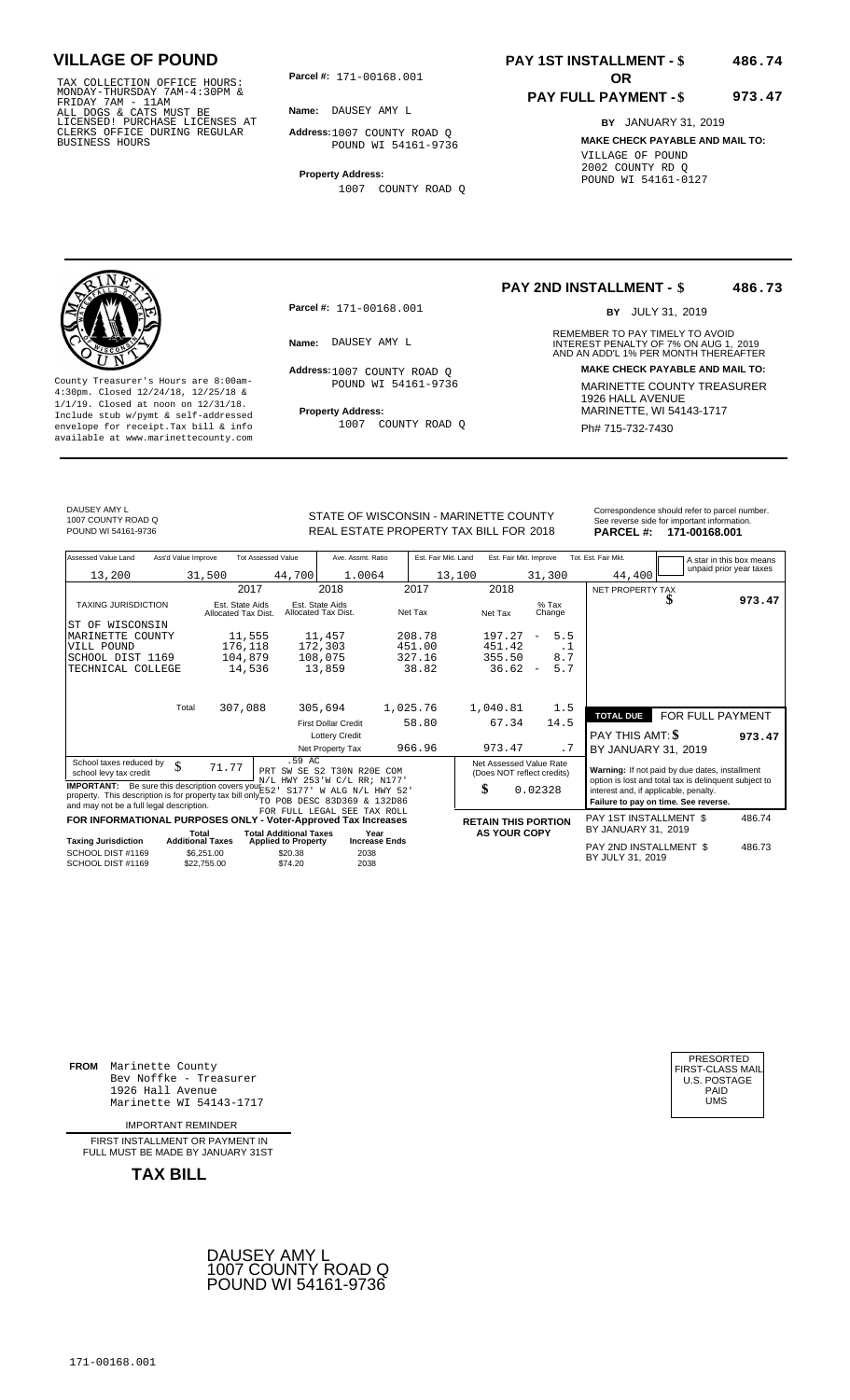TAX COLLECTION OFFICE HOURS:<br>
MONDAY-THURSDAY 7AM-4:30PM & DEASTELL ANTHO<br>
FRIDAY 7AM - 11AM<br>
ALL DOGS & CATS MUST BE **Name:** DEASTELL TAMMY<br>
LICENSED ! PURCHASE LICENSES AT<br>
CLERKS OFFICE DURING REGULAR **Address**:633 WALK

**Parcel #: OR**

**Name:** DEASTELL TAMMY A DEASTELL ANTHONY N

**Address:** 633 WALKER ST POUND WI 54161-9703

**Property Address:** 633 WALKER ST

### **PAY 1ST INSTALLMENT - \$ 884.35**

#### **PAY FULL PAYMENT - \$ 1,932.24**

**BY** JANUARY 31, 2019 **MAKE CHECK PAYABLE AND MAIL TO:** VILLAGE OF POUND 2002 COUNTY RD Q POUND WI 54161-0127

**Property Address:** MARINETTE, WI 54143-1717 Include stub w/pymt & self-addressed envelope for receipt.Tax bill & info Ph# 715-732-7430 available at www.marinettecounty.com

**Parcel #:** 171-00366.000

DEASTELL ANTHONY N<br>Name: DEASTELL TAMMY A

Address: 633 WALKER ST POUND WI 54161-9703

633 WALKER ST

#### **PAY 2ND INSTALLMENT - \$ 1,047.89**

BY JULY 31, 2019

REMEMBER TO PAY TIMELY TO AVOID **Name:** DEASTELL TAMMY A **INTEREST PENALTY OF 7% ON AUG 1, 2019**<br>AND AN ADD'L 1% PER MONTH THEREAFTER **Address: MAKE CHECK PAYABLE AND MAIL TO:** County Treasurer's Hours are 8:00am-<br>
4:30pm. Closed 12/24/18, 12/25/18 & 1/1/19. Closed at noon on 12/31/18.<br>
Include stub w/pwmt. & self-addressed<br>
Froperty Address: MARINETTE, WI 54143-1717

DEASTELL ANTHONY N

DEASTELL TAMMY A 633 WALKER ST<br>POUND WI 54161-9703

REAL ESTATE PROPERTY TAX BILL FOR **PARCEL #:** POUND WI 54161-9703 2018 **171-00366.000**

| STATE OF WISCONSIN - MARINETTE COUNTY<br>REAL ESTATE PROPERTY TAX BILL FOR 2018 |                     |                        |                     | Correspondence should refer to parcel number.<br>See reverse side for important information.<br>PARCEL #: 171-00366.000 |
|---------------------------------------------------------------------------------|---------------------|------------------------|---------------------|-------------------------------------------------------------------------------------------------------------------------|
| Ave. Assmt. Ratio                                                               | Est. Fair Mkt. Land | Est. Fair Mkt. Improve | Tot. Est. Fair Mkt. | A star in this box means                                                                                                |

| Assessed Value Land<br>Ass'd Value Improve                                                                       | <b>Tot Assessed Value</b>                                            | Ave. Assmt. Ratio                      | Est. Fair Mkt. Land | Est. Fair Mkt. Improve     |                                 | Tot. Est. Fair Mkt.                        | A star in this box means<br>unpaid prior year taxes   |  |
|------------------------------------------------------------------------------------------------------------------|----------------------------------------------------------------------|----------------------------------------|---------------------|----------------------------|---------------------------------|--------------------------------------------|-------------------------------------------------------|--|
| 9,000                                                                                                            | 92,900<br>83,900                                                     | 1.0064                                 | 8,900               |                            | 83,400                          | 92,300                                     |                                                       |  |
|                                                                                                                  | 2017                                                                 | 2018                                   | 2017                | 2018                       |                                 | NET PROPERTY TAX                           |                                                       |  |
| <b>TAXING JURISDICTION</b>                                                                                       | Est. State Aids<br>Allocated Tax Dist.                               | Est. State Aids<br>Allocated Tax Dist. | Net Tax             | Net Tax                    | $%$ Tax<br>Change               |                                            | 1,932.24<br>D                                         |  |
| ST OF WISCONSIN                                                                                                  |                                                                      |                                        |                     |                            |                                 |                                            |                                                       |  |
| MARINETTE<br>COUNTY                                                                                              | 11,555                                                               | 11,457                                 | 433.92              | 409.98                     | 5.5<br>$\qquad \qquad -$        |                                            |                                                       |  |
| VILL POUND                                                                                                       | 176,118                                                              | 172,303                                | 937.31              | 938.20                     | . 1                             |                                            |                                                       |  |
| SCHOOL DIST 1169                                                                                                 | 104,879                                                              | 108,075                                | 679.93              | 738.85                     | 8.7                             |                                            |                                                       |  |
| TECHNICAL COLLEGE                                                                                                | 14,536                                                               | 13,859                                 | 80.67               | 76.10                      | 5.7<br>$\overline{\phantom{a}}$ |                                            |                                                       |  |
|                                                                                                                  |                                                                      |                                        |                     |                            |                                 |                                            |                                                       |  |
| Total                                                                                                            | 307,088                                                              | 305,694                                | 2,131.83            | 2,163.13                   | 1.5                             |                                            |                                                       |  |
|                                                                                                                  |                                                                      | <b>First Dollar Credit</b>             | 58.80               | 67.34                      | 14.5                            | <b>TOTAL DUE</b>                           | FOR FULL PAYMENT                                      |  |
|                                                                                                                  |                                                                      |                                        | 102.90              |                            | 58.9                            |                                            |                                                       |  |
|                                                                                                                  |                                                                      | <b>Lottery Credit</b>                  |                     | 163.55                     |                                 | PAY THIS AMT: \$                           | 1,932.24                                              |  |
|                                                                                                                  |                                                                      | Net Property Tax                       | 1,970.13            | 1,932.24                   | 1.9<br>$\overline{\phantom{a}}$ | BY JANUARY 31, 2019                        |                                                       |  |
| School taxes reduced by<br>\$                                                                                    | .29 AC<br>149.16                                                     | PRT NE NW S11 T30N R20E COM            |                     | Net Assessed Value Rate    |                                 |                                            | Warning: If not paid by due dates, installment        |  |
| school levy tax credit                                                                                           |                                                                      | 825'W & 1030'S NE COR; S100'           |                     | (Does NOT reflect credits) |                                 |                                            | option is lost and total tax is delinquent subject to |  |
| <b>IMPORTANT:</b> Be sure this description covers your 22                                                        |                                                                      | N100' E125' TO POB                     |                     | \$                         | 0.02328                         | interest and, if applicable, penalty.      |                                                       |  |
| property. This description is for property tax bill only ESC 402R254<br>and may not be a full legal description. |                                                                      |                                        |                     |                            |                                 |                                            | Failure to pay on time. See reverse.                  |  |
|                                                                                                                  |                                                                      |                                        |                     |                            |                                 | PAY 1ST INSTALLMENT \$                     | 884.35                                                |  |
| FOR INFORMATIONAL PURPOSES ONLY - Voter-Approved Tax Increases                                                   |                                                                      |                                        |                     | <b>RETAIN THIS PORTION</b> |                                 | BY JANUARY 31, 2019                        |                                                       |  |
| <b>Additional Taxes</b><br><b>Taxing Jurisdiction</b>                                                            | <b>Total Additional Taxes</b><br>Total<br><b>Applied to Property</b> | Year<br><b>Increase Ends</b>           |                     | <b>AS YOUR COPY</b>        |                                 |                                            |                                                       |  |
| SCHOOL DIST #1169<br>SCHOOL DIST #1169                                                                           | \$6,251.00<br>\$42.36<br>\$154.21<br>\$22,755.00                     | 2038<br>2038                           |                     |                            |                                 | PAY 2ND INSTALLMENT \$<br>BY JULY 31, 2019 | 1,047.89                                              |  |

**FROM** Marinette County Bev Noffke - Treasurer (U.S. POSTAGE)<br>1926 Hall Avenue (U.S. POSTAGE)<br>Marinette WI 54143-1717 (U.S. POSTAGE) 1926 Hall Avenue PAID Marinette WI 54143-1717 UMS

IMPORTANT REMINDER

FIRST INSTALLMENT OR PAYMENT IN FULL MUST BE MADE BY JANUARY 31ST



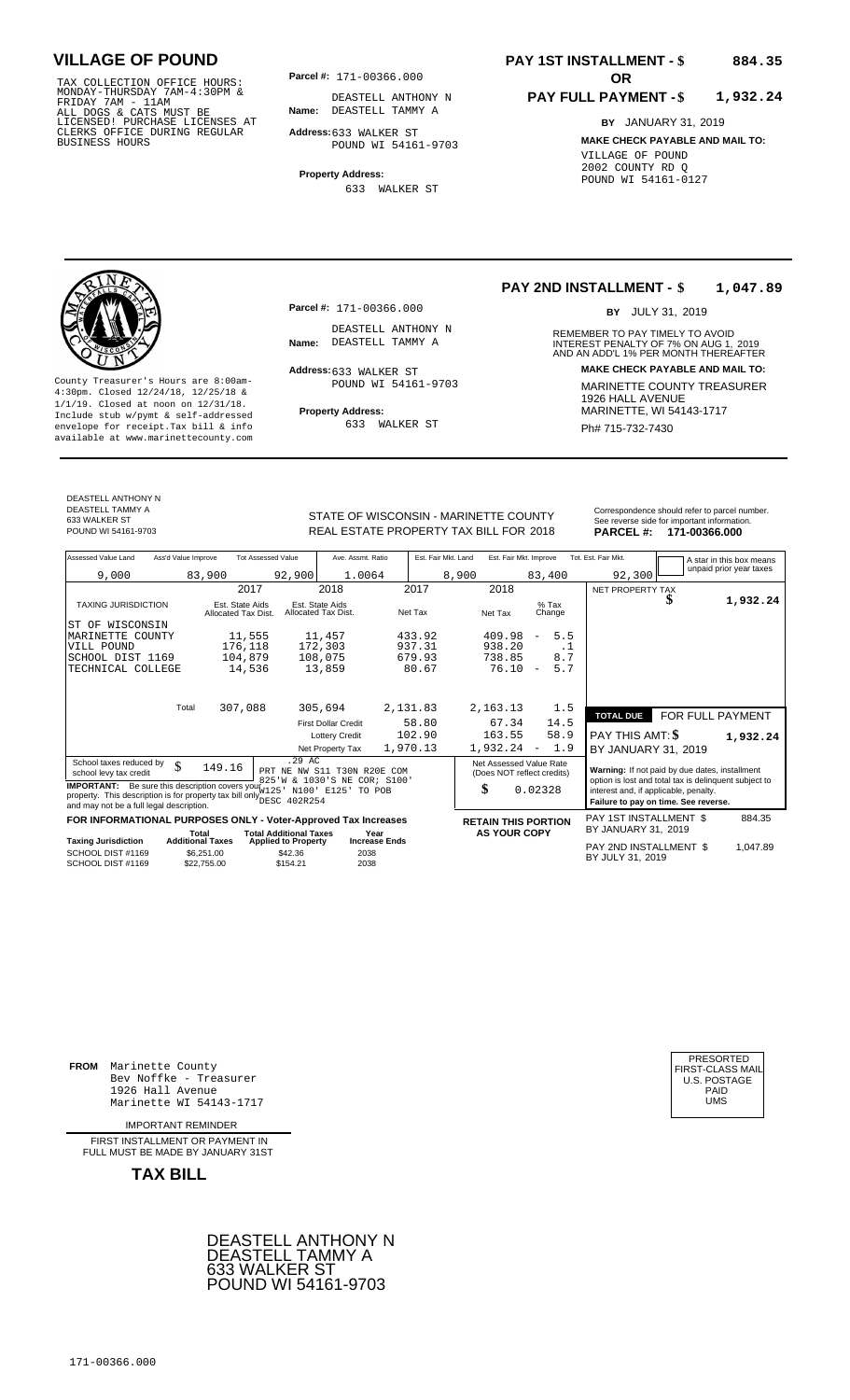TAX COLLECTION OFFICE HOURS:<br>
MONDAY-THURSDAY 7AM-4:30PM &<br>
FRIDAY 7AM - 11AM<br>
ALL DOGS & CATS MUST BE<br>
LICENSED! PURCHASE LICENSES AT<br>
CLERKS OFFICE DURING REGULAR<br>
CLERKS OFFICE DURING REGULAR<br>
BUSINESS HOURS<br>
BUSINESS H

**Parcel #:** 171-00120.002 **OR** 

**Name:** DEI GENESIS LLC

**Address:** PO BOX 187 STOUGHTON WI 53589-0187

**Property Address:** 110 MEMORIAL DR

### **PAY 1ST INSTALLMENT - \$ 5,995.83**

#### **PAY FULL PAYMENT - \$ 11,991.66**

**BY** JANUARY 31, 2019 **MAKE CHECK PAYABLE AND MAIL TO:** VILLAGE OF POUND 2002 COUNTY RD Q POUND WI 54161-0127

**Property Address:** MARINETTE, WI 54143-1717 Include stub w/pymt & self-addressed envelope for receipt.Tax bill & info Ph# 715-732-7430 available at www.marinettecounty.com

**Parcel #:** 171-00120.002

Address: PO BOX 187 STOUGHTON WI 53589-0187

110 MEMORIAL DR

**PAY 2ND INSTALLMENT - \$ 5,995.83**

BY JULY 31, 2019

REMEMBER TO PAY TIMELY TO AVOID **Name:** DEI GENESIS LLC<br>
AND AN ADD'L 1% PER MONTH THEREAFTER **Address: MAKE CHECK PAYABLE AND MAIL TO:** County Treasurer's Hours are 8:00am-<br>
4:30pm. Closed 12/24/18, 12/25/18 & 11/1/19. Closed at noon on 12/31/18.<br>
1/1/19. Closed at noon on 12/31/18.<br>
Include stub w/pwmt & self-addressed **Property Address:** MARINETTE, WI 54

DEI GENESIS LLC PO BOX 187<br>STOUGHTON WI 53589-0187

Correspondence should refer to parcel n<br>
Correspondence should refer to parcel n<br>
REAL ESTATE PROPERTY TAX BILL FOR 2018 PARCEL #: 171-00120.002 REAL ESTATE PROPERTY TAX BILL FOR **PARCEL #:** STOUGHTON WI 53589-0187 2018 **171-00120.002**

| Correspondence should refer to parcel number. |
|-----------------------------------------------|
| See reverse side for important information.   |
|                                               |

| Assessed Value Land                                                                                                                                            | Ass'd Value Improve                                  | <b>Tot Assessed Value</b>                          | Ave. Assmt. Ratio                    |           | Est. Fair Mkt. Land |                                                       | Est. Fair Mkt. Improve   |                                                                                                                                        | Tot. Est. Fair Mkt.                            |   | A star in this box means |  |
|----------------------------------------------------------------------------------------------------------------------------------------------------------------|------------------------------------------------------|----------------------------------------------------|--------------------------------------|-----------|---------------------|-------------------------------------------------------|--------------------------|----------------------------------------------------------------------------------------------------------------------------------------|------------------------------------------------|---|--------------------------|--|
| 10,600                                                                                                                                                         | 507,300                                              | 517,900                                            | 1.0064                               |           | 10,500              |                                                       | 504,000                  |                                                                                                                                        | 514,500                                        |   | unpaid prior year taxes  |  |
|                                                                                                                                                                | 2017                                                 |                                                    | 2018                                 |           | 2017                | 2018                                                  |                          |                                                                                                                                        | NET PROPERTY TAX                               |   |                          |  |
| <b>TAXING JURISDICTION</b>                                                                                                                                     | Est. State Aids<br>Allocated Tax Dist.               | Allocated Tax Dist.                                | Est. State Aids                      | Net Tax   |                     | Net Tax                                               | $%$ Tax<br>Change        |                                                                                                                                        |                                                | æ | 11,991.66                |  |
| ST OF<br>WISCONSIN                                                                                                                                             |                                                      |                                                    |                                      |           |                     |                                                       |                          |                                                                                                                                        |                                                |   |                          |  |
| MARINETTE COUNTY                                                                                                                                               | 11,555                                               |                                                    | 11,457                               | 2,319.05  |                     | 2,285.58                                              | $\overline{\phantom{a}}$ | 1.4                                                                                                                                    |                                                |   |                          |  |
| VILL POUND                                                                                                                                                     | 176,118                                              |                                                    | 172,303                              | 5,009.42  |                     | 5,230.26                                              |                          | 4.4                                                                                                                                    |                                                |   |                          |  |
| SCHOOL DIST 1169                                                                                                                                               | 104,879                                              |                                                    | 108,075                              | 3,633.87  |                     | 4,118.93                                              |                          | 13.3                                                                                                                                   |                                                |   |                          |  |
| TECHNICAL COLLEGE                                                                                                                                              | 14,536                                               |                                                    | 13,859                               |           | 431.15              | 424.23                                                | $\equiv$                 | 1.6                                                                                                                                    |                                                |   |                          |  |
|                                                                                                                                                                |                                                      |                                                    |                                      |           |                     |                                                       |                          |                                                                                                                                        |                                                |   |                          |  |
|                                                                                                                                                                | Total<br>307,088                                     |                                                    | 305,694                              | 11,393.49 |                     | 12,059.00                                             |                          | 5.8                                                                                                                                    |                                                |   |                          |  |
|                                                                                                                                                                |                                                      |                                                    | <b>First Dollar Credit</b>           |           | 58.80               | 14.5<br>67.34                                         |                          |                                                                                                                                        | FOR FULL PAYMENT<br><b>TOTAL DUE</b>           |   |                          |  |
|                                                                                                                                                                |                                                      |                                                    | <b>Lottery Credit</b>                |           |                     |                                                       |                          |                                                                                                                                        | PAY THIS AMT: \$                               |   | 11,991.66                |  |
|                                                                                                                                                                |                                                      |                                                    | Net Property Tax                     | 11,334.69 |                     | 11,991.66                                             |                          | 5.8                                                                                                                                    | BY JANUARY 31, 2019                            |   |                          |  |
| School taxes reduced by<br>\$<br>school levy tax credit                                                                                                        | 831.53                                               | 3.51 AC<br>LOT 16 CSM 3939 IN V27 PG106            | BNG PRT NE SW S2 T30N R20E           |           |                     | Net Assessed Value Rate<br>(Does NOT reflect credits) |                          |                                                                                                                                        | Warning: If not paid by due dates, installment |   |                          |  |
| <b>IMPORTANT:</b> Be sure this description covers your<br>property. This description is for property tax bill only<br>and may not be a full legal description. |                                                      |                                                    |                                      |           | \$                  | 0.02328                                               |                          | option is lost and total tax is delinquent subject to<br>interest and, if applicable, penalty.<br>Failure to pay on time. See reverse. |                                                |   |                          |  |
| FOR INFORMATIONAL PURPOSES ONLY - Voter-Approved Tax Increases                                                                                                 |                                                      |                                                    |                                      |           |                     | <b>RETAIN THIS PORTION</b>                            |                          |                                                                                                                                        | PAY 1ST INSTALLMENT \$                         |   | 5,995.83                 |  |
|                                                                                                                                                                | Total                                                | <b>Total Additional Taxes</b>                      | Year                                 |           |                     | <b>AS YOUR COPY</b>                                   |                          |                                                                                                                                        | BY JANUARY 31, 2019                            |   |                          |  |
| <b>Taxing Jurisdiction</b><br>SCHOOL DIST #1169<br>SCHOOL DIST #1169                                                                                           | <b>Additional Taxes</b><br>\$6,251.00<br>\$22,755,00 | <b>Applied to Property</b><br>\$236.17<br>\$859.72 | <b>Increase Ends</b><br>2038<br>2038 |           |                     |                                                       |                          |                                                                                                                                        | PAY 2ND INSTALLMENT \$<br>BY JULY 31, 2019     |   | 5,995.83                 |  |

**FROM** Marinette County Bev Noffke - Treasurer 1926 Hall Avenue PAID Marinette WI 54143-1717 UMS

IMPORTANT REMINDER

FIRST INSTALLMENT OR PAYMENT IN FULL MUST BE MADE BY JANUARY 31ST



| PRESORTED        |
|------------------|
| FIRST-CLASS MAIL |
| U.S. POSTAGE     |
| PAID             |
| UMS              |
|                  |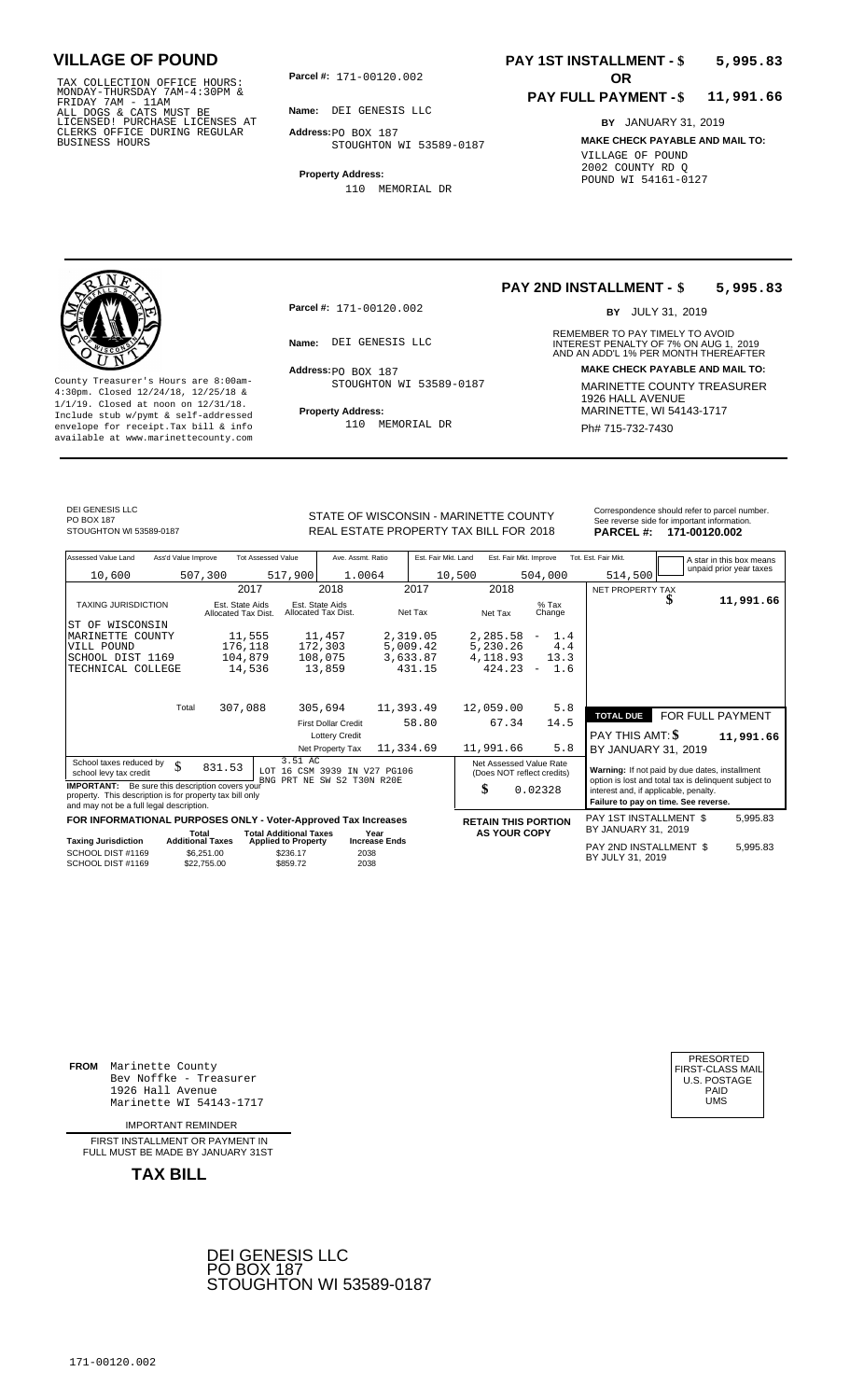TAX COLLECTION OFFICE HOURS:<br>
MONDAY-THURSDAY 7AM-4:30PM &<br>
FRIDAY 7AM - 11AM<br>
ALL DOGS & CATS MUST BE<br>
LICENSED I PURCHASE LICENSES AT<br>
LICENSED I PURCHASE LICENSES AT<br>
CLERKS OFFICE DURING REGULAR<br>
BUSINESS HOURS<br>
BUSINE

**Parcel #: OR**

**Parcel #:** 171-00160.001

DEMMITH GREGORY S<br>Name: DEMMITH DESIREE M

Address: 4015 US HIGHWAY 141 POUND WI 54161-9726

**Name:** DEMMITH DESIREE M DEMMITH GREGORY S

**Address:** 4015 US HIGHWAY 141 POUND WI 54161-9726

**Property Address:** 4015 US HIGHWAY 141

### **PAY 1ST INSTALLMENT - \$ 2,362.91**

#### **PAY FULL PAYMENT - \$ 4,889.36**

**BY** JANUARY 31, 2019 **MAKE CHECK PAYABLE AND MAIL TO:** VILLAGE OF POUND 2002 COUNTY RD Q POUND WI 54161-0127

### **PAY 2ND INSTALLMENT - \$ 2,526.45**

BY JULY 31, 2019

REMEMBER TO PAY TIMELY TO AVOID **Name:** DEMMITH DESIREE M<br>
AND AN ADD'L 1% PER MONTH THEREAFTER **Address: MAKE CHECK PAYABLE AND MAIL TO:** County Treasurer's Hours are 8:00am-<br>
4:30pm. Closed 12/24/18, 12/25/18 & MARINETTE COUNTY TREASURER<br>
1/1/19. Closed at noon on 12/31/18.<br>
Include stub w/pwmt & self-addressed **Property Address:** MARINETTE, WI 54143-1717

**Property Address:** MARINETTE, WI 54143-1717 Include stub w/pymt & self-addressed envelope for receipt.Tax bill & info Film Automobility of Hugher and Political Ph# 715-732-7430 available at www.marinettecounty.com

DEMMITH GREGORY S DEMMITH DESIREE M 4015 US HIGHWAY 141

STATE OF WISCONSIN - MARINETTE COUNTY<br>
See reverse side for important information.<br>
REAL ESTATE PROPERTY TAX BILL FOR 2018 PARCEL #: 171-00160.001 REAL ESTATE PROPERTY TAX BILL FOR **PARCEL #:** POUND WI 54161-9726 2018 **171-00160.001**

4015 US HIGHWAY 141

| Assessed Value Land                                                                                                                                                                                      | Ass'd Value Improve              |                                        | <b>Tot Assessed Value</b>                                   | Ave. Assmt. Ratio                      |                              |          | Est. Fair Mkt. Land | Est. Fair Mkt. Improve                                |                          |           | Tot. Est. Fair Mkt.                                                                                     |  | A star in this box means |  |
|----------------------------------------------------------------------------------------------------------------------------------------------------------------------------------------------------------|----------------------------------|----------------------------------------|-------------------------------------------------------------|----------------------------------------|------------------------------|----------|---------------------|-------------------------------------------------------|--------------------------|-----------|---------------------------------------------------------------------------------------------------------|--|--------------------------|--|
| 16,700                                                                                                                                                                                                   |                                  | 203,200                                | 219,900                                                     | 1.0064                                 |                              |          | 16,600              |                                                       | 201,900                  |           | 218,500                                                                                                 |  | unpaid prior year taxes  |  |
|                                                                                                                                                                                                          |                                  |                                        | 2017                                                        | 2018                                   |                              | 2017     |                     | 2018                                                  |                          |           | NET PROPERTY TAX                                                                                        |  |                          |  |
| <b>TAXING JURISDICTION</b>                                                                                                                                                                               |                                  | Est. State Aids<br>Allocated Tax Dist. |                                                             | Est. State Aids<br>Allocated Tax Dist. |                              | Net Tax  |                     | Net Tax                                               | $%$ Tax<br>Change        |           |                                                                                                         |  | 4,889.36                 |  |
| ST OF WISCONSIN                                                                                                                                                                                          |                                  |                                        |                                                             |                                        |                              |          |                     |                                                       |                          |           |                                                                                                         |  |                          |  |
| MARINETTE COUNTY                                                                                                                                                                                         |                                  |                                        | 11,555                                                      | 11,457                                 |                              | 1,027.11 |                     | 970.46                                                | $\overline{\phantom{a}}$ | 5.5       |                                                                                                         |  |                          |  |
| VILL POUND                                                                                                                                                                                               |                                  | 176,118                                |                                                             | 172,303                                |                              | 2,218.67 |                     | 2,220.77                                              |                          | $\cdot$ 1 |                                                                                                         |  |                          |  |
| SCHOOL DIST 1169                                                                                                                                                                                         |                                  | 104,879                                |                                                             | 108,075                                |                              | 1,609.44 |                     | 1,748.89                                              |                          | 8.7       |                                                                                                         |  |                          |  |
| TECHNICAL COLLEGE                                                                                                                                                                                        |                                  |                                        | 14,536                                                      | 13,859                                 |                              | 190.95   |                     | 180.13                                                | $\overline{\phantom{m}}$ | 5.7       |                                                                                                         |  |                          |  |
|                                                                                                                                                                                                          |                                  |                                        |                                                             |                                        |                              |          |                     |                                                       |                          |           |                                                                                                         |  |                          |  |
|                                                                                                                                                                                                          | Total                            | 307,088                                |                                                             | 305,694                                |                              | 5,046.17 |                     | 5,120.25                                              |                          | 1.5       |                                                                                                         |  |                          |  |
|                                                                                                                                                                                                          |                                  |                                        |                                                             | <b>First Dollar Credit</b>             |                              | 58.80    |                     | 67.34                                                 |                          | 14.5      | <b>TOTAL DUE</b>                                                                                        |  | FOR FULL PAYMENT         |  |
|                                                                                                                                                                                                          |                                  |                                        |                                                             | <b>Lottery Credit</b>                  |                              | 102.90   |                     | 163.55                                                |                          | 58.9      | PAY THIS AMT: \$                                                                                        |  | 4,889.36                 |  |
|                                                                                                                                                                                                          |                                  |                                        |                                                             | Net Property Tax                       |                              | 4,884.47 |                     | 4,889.36                                              |                          | . 1       | BY JANUARY 31, 2019                                                                                     |  |                          |  |
| School taxes reduced by<br>school levy tax credit                                                                                                                                                        | \$                               | 353.07                                 | 1.56 AC<br>220'S NW COR;                                    | PRT SW SE S2 T30N R20E<br>E            | COM<br>TO W/L RR S           |          |                     | Net Assessed Value Rate<br>(Does NOT reflect credits) |                          |           | Warning: If not paid by due dates, installment<br>option is lost and total tax is delinquent subject to |  |                          |  |
| <b>IMPORTANT:</b> Be sure this description covers your ON RR TO MAKE<br>property. This description is for property tax bill only $_{\text{LN}}^{\text{max}}$<br>and may not be a full legal description. |                                  |                                        |                                                             | FROM RR PARA/W N/L TO                  | 2AC BY RUNNING               |          |                     | \$                                                    | 0.02328                  |           | interest and, if applicable, penalty.<br>Failure to pay on time. See reverse.                           |  |                          |  |
|                                                                                                                                                                                                          |                                  |                                        |                                                             | FOR FULL LEGAL SEE TAX ROLL            |                              |          |                     |                                                       |                          |           |                                                                                                         |  |                          |  |
| FOR INFORMATIONAL PURPOSES ONLY - Voter-Approved Tax Increases                                                                                                                                           |                                  |                                        |                                                             |                                        |                              |          |                     | <b>RETAIN THIS PORTION</b>                            |                          |           | PAY 1ST INSTALLMENT \$<br>BY JANUARY 31, 2019                                                           |  | 2,362.91                 |  |
| <b>Taxing Jurisdiction</b>                                                                                                                                                                               | Total<br><b>Additional Taxes</b> |                                        | <b>Total Additional Taxes</b><br><b>Applied to Property</b> |                                        | Year<br><b>Increase Ends</b> |          |                     | <b>AS YOUR COPY</b>                                   |                          |           |                                                                                                         |  |                          |  |
| SCHOOL DIST #1169<br>SCHOOL DIST #1169                                                                                                                                                                   |                                  | \$6,251.00<br>\$22,755.00              | \$100.28<br>\$365.03                                        | 2038<br>2038                           |                              |          |                     |                                                       |                          |           | PAY 2ND INSTALLMENT \$<br>BY JULY 31, 2019                                                              |  | 2,526.45                 |  |

**FROM** Marinette County Bev Noffke - Treasurer (U.S. POSTAGE)<br>1926 Hall Avenue (U.S. POSTAGE)<br>Marinette WI 54143-1717 (UMS 1926 Hall Avenue Marinette WI 54143-1717

IMPORTANT REMINDER

FIRST INSTALL MENT OR PAYMENT IN FULL MUST BE MADE BY JANUARY 31ST



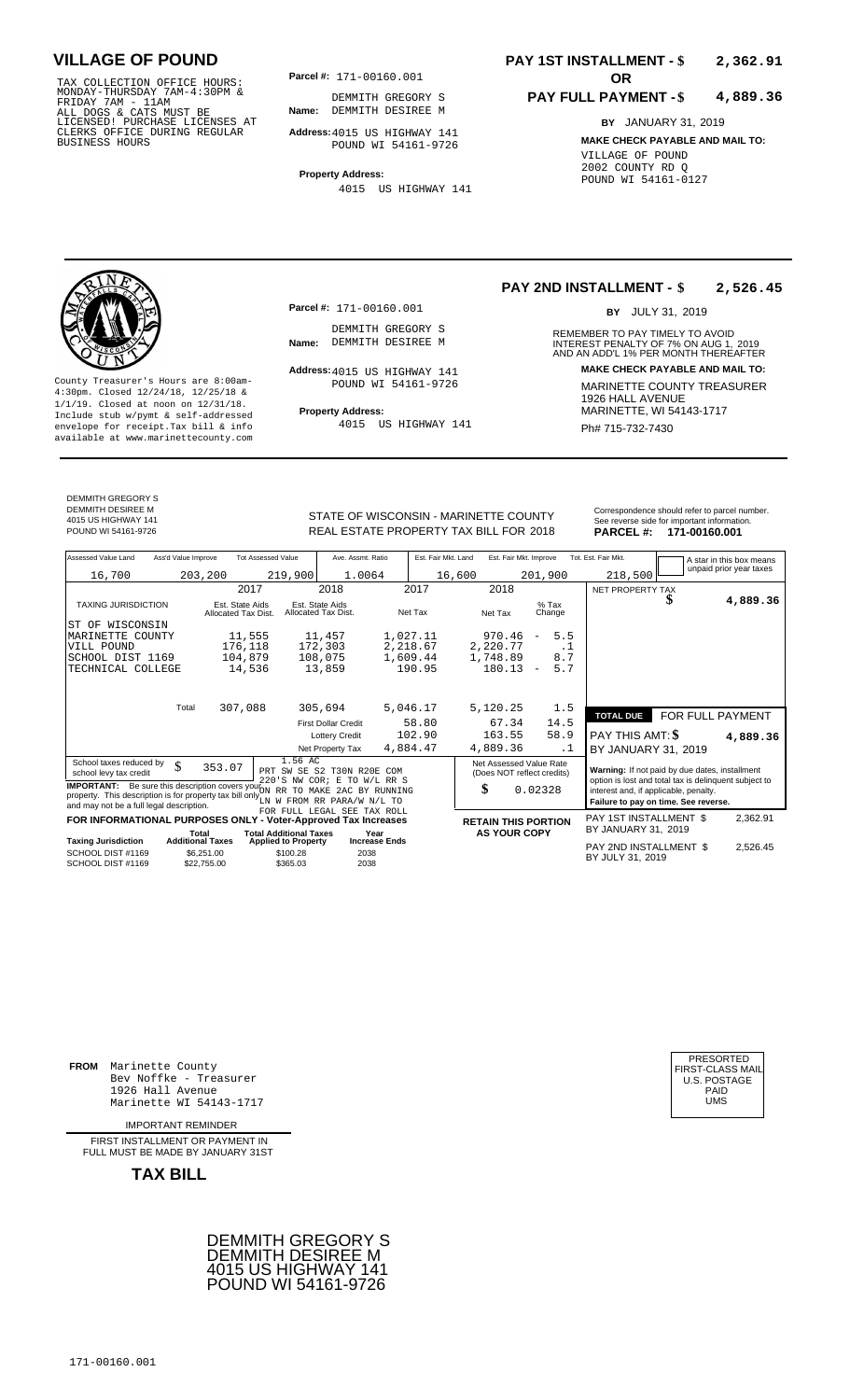TAX COLLECTION OFFICE HOURS:<br>
MONDAY-THURSDAY 7AM-4:30PM &<br>
FRIDAY 7AM - 11AM<br>
ALL DOGS & CATS MUST BE<br>
LICENSED! PURCHASE LICENSES AT<br>
CLERKS OFFICE DURING REGULAR<br>
CLERKS OFFICE DURING REGULAR<br>
BUSINESS HOURS<br>
BUSINESS H

**Parcel #:** 171-00128.000

**Name:** EARLEY ANNETTE S EARLEY TERRY F

**Address:** 2031 COUNTY ROAD Q POUND WI 54161-9711

**Property Address:** 2031 COUNTY ROAD Q

### **PAY 1ST INSTALLMENT - \$ 1,024.05**

#### **PAY FULL PAYMENT - \$ 2,211.64**

**BY** JANUARY 31, 2019 **MAKE CHECK PAYABLE AND MAIL TO:** VILLAGE OF POUND 2002 COUNTY RD Q POUND WI 54161-0127

**Property Address:** MARINETTE, WI 54143-1717 Include stub w/pymt & self-addressed envelope for receipt.Tax bill & info Fig. 2031 COUNTY ROAD Q Fig. 2014 Ph# 715-732-7430 available at www.marinettecounty.com

**Parcel #:** 171-00128.000

EARLEY TERRY F<br>Name: EARLEY ANNETTE S

Address: 2031 COUNTY ROAD Q POUND WI 54161-9711

2031 COUNTY ROAD Q

#### **PAY 2ND INSTALLMENT - \$ 1,187.59**

BY JULY 31, 2019

REMEMBER TO PAY TIMELY TO AVOID **Name:** EARLEY ANNETTE S<br>
AND AN ADD'L 1% PER MONTH THEREAFTER **Address: MAKE CHECK PAYABLE AND MAIL TO:** County Treasurer's Hours are 8:00am-<br>
4:30pm. Closed 12/24/18, 12/25/18 & 1/1/19. Closed at noon on 12/31/18.<br>
1/1/19. Closed at noon on 12/31/18.<br>
Include stub w/pwmt & self-addressed **Property Address:** MARINETTE, WI 541

EARLEY TERRY F EARLEY ANNETTE S

2031 COUNTY ROAD Q

STATE OF WISCONSIN - MARINETTE COUNTY REAL ESTATE PROPERTY TAX BILL FOR **PARCEL #:** POUND WI 54161-9711 2018 **171-00128.000**

|          | Correspondence should refer to parcel number. |
|----------|-----------------------------------------------|
|          | See reverse side for important information.   |
| PAPCFI H | 171-00128.000                                 |

| Assessed Value Land                                                                                                                                                                               | Ass'd Value Improve       | <b>Tot Assessed Value</b>              | Ave. Assmt. Ratio                                          | Est. Fair Mkt. Land | Est. Fair Mkt. Improve                                |                                 | Tot. Est. Fair Mkt.                                                                                     |                  | A star in this box means |  |
|---------------------------------------------------------------------------------------------------------------------------------------------------------------------------------------------------|---------------------------|----------------------------------------|------------------------------------------------------------|---------------------|-------------------------------------------------------|---------------------------------|---------------------------------------------------------------------------------------------------------|------------------|--------------------------|--|
| 9,000                                                                                                                                                                                             | 95,900                    | 104,900                                | 1.0064                                                     | 8,900               |                                                       | 95,300                          | 104,200                                                                                                 |                  | unpaid prior year taxes  |  |
|                                                                                                                                                                                                   |                           | 2017                                   | 2018                                                       | 2017                | 2018                                                  |                                 | NET PROPERTY TAX                                                                                        |                  |                          |  |
| <b>TAXING JURISDICTION</b>                                                                                                                                                                        |                           | Est. State Aids<br>Allocated Tax Dist. | Est. State Aids<br>Allocated Tax Dist.                     | Net Tax             | Net Tax                                               | $%$ Tax<br>Change               |                                                                                                         |                  | 2,211.64                 |  |
| ST OF WISCONSIN                                                                                                                                                                                   |                           |                                        |                                                            |                     |                                                       |                                 |                                                                                                         |                  |                          |  |
| MARINETTE COUNTY                                                                                                                                                                                  |                           | 11,555                                 | 11,457                                                     | 489.97              | 462.94                                                | 5.5<br>$\overline{\phantom{a}}$ |                                                                                                         |                  |                          |  |
| VILL POUND                                                                                                                                                                                        |                           | 176,118                                | 172,303                                                    | 1,058.39            | 1,059.38                                              | . 1                             |                                                                                                         |                  |                          |  |
| SCHOOL DIST 1169                                                                                                                                                                                  |                           | 104,879                                | 108,075                                                    | 767.76              | 834.28                                                | 8.7                             |                                                                                                         |                  |                          |  |
| TECHNICAL COLLEGE                                                                                                                                                                                 |                           | 14,536                                 | 13,859                                                     | 91.09               | 85.93                                                 | 5.7<br>$\overline{\phantom{a}}$ |                                                                                                         |                  |                          |  |
|                                                                                                                                                                                                   |                           |                                        |                                                            |                     |                                                       |                                 |                                                                                                         |                  |                          |  |
|                                                                                                                                                                                                   | Total                     | 307,088                                | 305,694                                                    | 2,407.21            | 2,442.53                                              | 1.5                             | <b>TOTAL DUE</b>                                                                                        | FOR FULL PAYMENT |                          |  |
|                                                                                                                                                                                                   |                           |                                        | <b>First Dollar Credit</b>                                 | 58.80               | 67.34                                                 | 14.5                            |                                                                                                         |                  |                          |  |
|                                                                                                                                                                                                   |                           |                                        | <b>Lottery Credit</b>                                      | 102.90              | 163.55                                                | 58.9                            | PAY THIS AMT: \$                                                                                        |                  | 2,211.64                 |  |
|                                                                                                                                                                                                   |                           |                                        | Net Property Tax                                           | 2,245.51            | 2,211.64                                              | 1.5<br>$\overline{\phantom{a}}$ | BY JANUARY 31, 2019                                                                                     |                  |                          |  |
| School taxes reduced by<br>school levy tax credit                                                                                                                                                 | \$<br>168.43              | .39 AC                                 | PRT E1/2 SW SW S2 T30N R20E<br>COM S/L 560'E SW COR; N200' |                     | Net Assessed Value Rate<br>(Does NOT reflect credits) |                                 | Warning: If not paid by due dates, installment<br>option is lost and total tax is delinquent subject to |                  |                          |  |
| <b>IMPORTANT:</b> Be sure this description covers your E100<br>property. This description is for property tax bill only $_{COR}^{220}$ W ON $S/L$ 100<br>and may not be a full legal description. |                           |                                        | TO E/L S ON E/L TO SE<br>TO POB<br>DESC 344R478 EX CTH O   |                     | \$                                                    | 0.02328                         | interest and, if applicable, penalty.<br>Failure to pay on time. See reverse.                           |                  |                          |  |
| FOR INFORMATIONAL PURPOSES ONLY - Voter-Approved Tax Increases                                                                                                                                    |                           |                                        |                                                            |                     | <b>RETAIN THIS PORTION</b>                            |                                 | PAY 1ST INSTALLMENT \$                                                                                  |                  | 1,024.05                 |  |
|                                                                                                                                                                                                   | Total                     | <b>Total Additional Taxes</b>          | Year                                                       |                     | <b>AS YOUR COPY</b>                                   |                                 | BY JANUARY 31, 2019                                                                                     |                  |                          |  |
| <b>Taxing Jurisdiction</b>                                                                                                                                                                        | <b>Additional Taxes</b>   | <b>Applied to Property</b>             | <b>Increase Ends</b>                                       |                     |                                                       |                                 | PAY 2ND INSTALLMENT \$                                                                                  |                  | 1,187.59                 |  |
| SCHOOL DIST #1169<br>SCHOOL DIST #1169                                                                                                                                                            | \$6,251.00<br>\$22,755.00 | \$47.84<br>\$174.13                    | 2038<br>2038                                               |                     |                                                       |                                 | BY JULY 31, 2019                                                                                        |                  |                          |  |

**FROM** Marinette County Bev Noffke - Treasurer (U.S. POSTAGE)<br>1926 Hall Avenue (U.S. POSTAGE)<br>Marinette WI 54143-1717 (U.S. POSTAGE) 1926 Hall Avenue Marinette WI 54143-1717

IMPORTANT REMINDER

FIRST INSTALLMENT OR PAYMENT IN FULL MUST BE MADE BY JANUARY 31ST



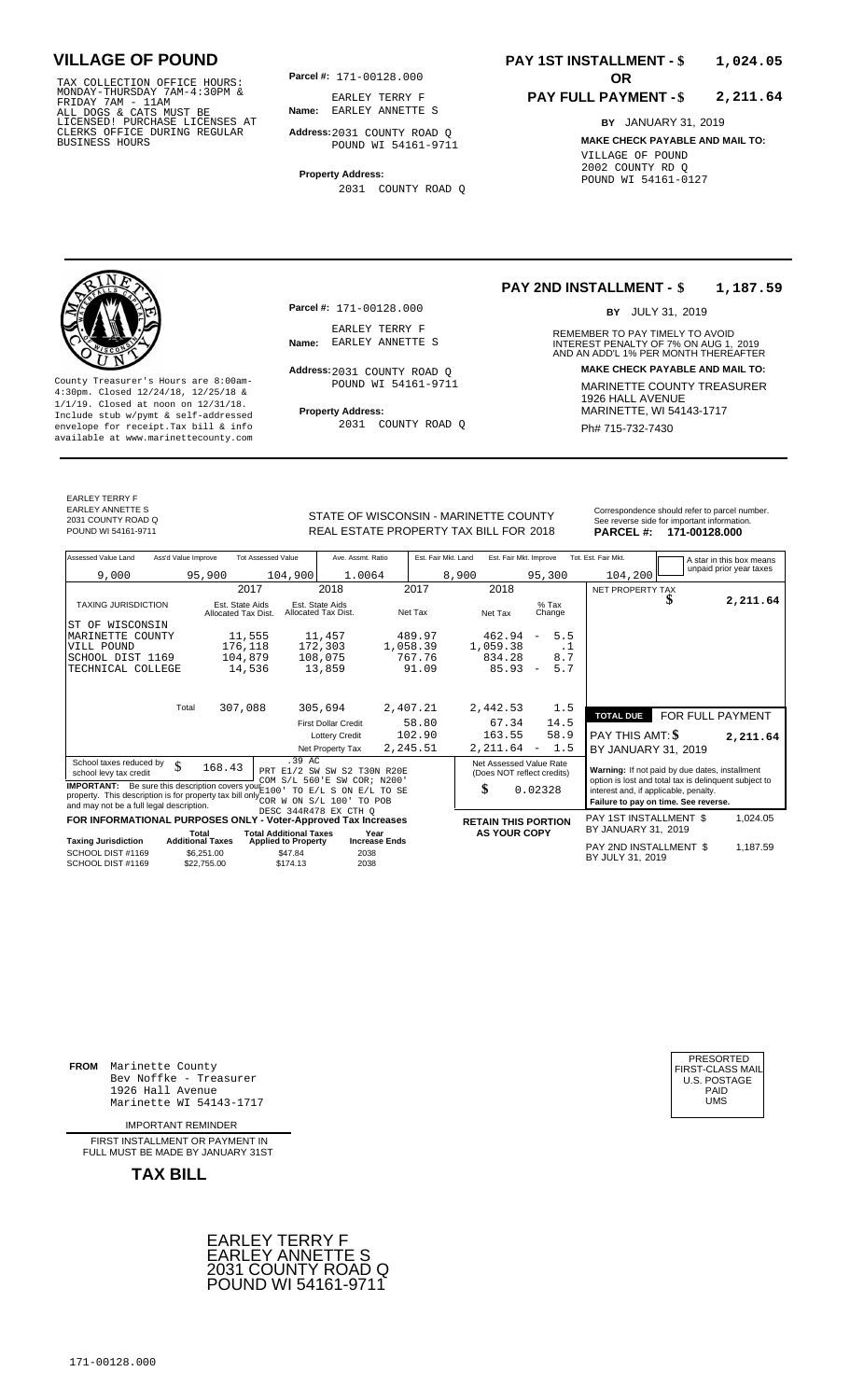TAX COLLECTION OFFICE HOURS:<br>
MONDAY-THURSDAY 7AM-4:30PM &<br>
FRIDAY 7AM - 11AM<br>
ALL DOGS & CATS MUST BE<br>
LICENSED! PURCHASE LICENSES AT<br>
CLERKS OFFICE DURING REGULAR<br>
CLERKS OFFICE DURING REGULAR<br>
BUSINESS HOURS<br>
COLEMAN WI

**Parcel #:** 171-00512.000

**Name:** ERMIS PROPERTIES LLC

**Address:** W8107 E 16TH RD COLEMAN WI 54112-9411

**Property Address:** 1008 COUNTY ROAD Q

### **PAY 1ST INSTALLMENT - \$ 1,099.12**

#### **PAY FULL PAYMENT - \$ 2,198.23**

**BY** JANUARY 31, 2019 **MAKE CHECK PAYABLE AND MAIL TO:** VILLAGE OF POUND 2002 COUNTY RD Q POUND WI 54161-0127



**Property Address:** MARINETTE, WI 54143-1717 Include stub w/pymt & self-addressed envelope for receipt.Tax bill & info Ph# 715-732-7430 available at www.marinettecounty.com

**Parcel #:** 171-00512.000

 $Address:W8107 \to 16TH \text{RD}$ COLEMAN WI 54112-9411

1008 COUNTY ROAD Q

#### **PAY 2ND INSTALLMENT - \$ 1,099.11**

BY JULY 31, 2019

REMEMBER TO PAY TIMELY TO AVOID **Name:** ERMIS PROPERTIES LLC<br>
AND AN ADD'L 1% PER MONTH THEREAFTER **Address: MAKE CHECK PAYABLE AND MAIL TO:** County Treasurer's Hours are 8:00am-<br>
4:30pm. Closed 12/24/18, 12/25/18 & MARINETTE COUNTY TREASURER<br>
1/1/19. Closed at noon on 12/31/18.<br>
Include stub w/pwmt & self-addressed **Property Address:** MARINETTE, WI 54143-1717

ERMIS PROPERTIES LLC W8107 E 16TH RD<br>COLEMAN WI 54112-9411

STATE OF WISCONSIN - MARINETTE COUNTY<br>
See reverse side for important information.<br>
REAL ESTATE PROPERTY TAX BILL FOR 2018 PARCEL #: 171-00512.000 REAL ESTATE PROPERTY TAX BILL FOR **PARCEL #:** COLEMAN WI 54112-9411 2018 **171-00512.000**

PRESORTED<br>FIRST-CLASS MAII<br>U.S. POSTAGE

| Assessed Value Land                                                                                                                                            | Ass'd Value Improve |                                        | <b>Tot Assessed Value</b>                                   | Ave. Assmt. Ratio                      |                      | Est. Fair Mkt. Land |               | Est. Fair Mkt. Improve                                |           | Tot. Est. Fair Mkt.                                                                                                                    |    | A star in this box means<br>unpaid prior year taxes |  |
|----------------------------------------------------------------------------------------------------------------------------------------------------------------|---------------------|----------------------------------------|-------------------------------------------------------------|----------------------------------------|----------------------|---------------------|---------------|-------------------------------------------------------|-----------|----------------------------------------------------------------------------------------------------------------------------------------|----|-----------------------------------------------------|--|
| 10,200                                                                                                                                                         |                     | 87,100                                 | 97,300                                                      | 1.0064                                 |                      | 10,100              |               | 86,500                                                |           | 96,600                                                                                                                                 |    |                                                     |  |
|                                                                                                                                                                |                     |                                        | 2017                                                        | 2018                                   |                      | 2017                | 2018          |                                                       |           | NET PROPERTY TAX                                                                                                                       |    |                                                     |  |
| <b>TAXING JURISDICTION</b>                                                                                                                                     |                     | Est. State Aids<br>Allocated Tax Dist. |                                                             | Est. State Aids<br>Allocated Tax Dist. |                      | Net Tax             | Net Tax       | $%$ Tax<br>Change                                     |           |                                                                                                                                        | \$ | 2,198.23                                            |  |
| ST OF WISCONSIN                                                                                                                                                |                     |                                        |                                                             |                                        |                      |                     |               |                                                       |           |                                                                                                                                        |    |                                                     |  |
| MARINETTE<br>COUNTY                                                                                                                                            |                     |                                        | 11,555                                                      | 11,457                                 |                      | 428.31              | 429.40        |                                                       | . 3       |                                                                                                                                        |    |                                                     |  |
| VILL POUND                                                                                                                                                     |                     | 176,118                                |                                                             | 172,303                                |                      | 925.20              | 982.63        |                                                       | 6.2       |                                                                                                                                        |    |                                                     |  |
| SCHOOL DIST 1169                                                                                                                                               |                     | 104,879                                |                                                             | 108,075                                |                      | 671.15              | 773.84        | 15.3                                                  |           |                                                                                                                                        |    |                                                     |  |
| TECHNICAL COLLEGE                                                                                                                                              |                     |                                        | 14,536                                                      | 13,859                                 |                      | 79.63               | 79.70         |                                                       | $\cdot$ 1 |                                                                                                                                        |    |                                                     |  |
|                                                                                                                                                                |                     |                                        |                                                             |                                        |                      |                     |               |                                                       |           |                                                                                                                                        |    |                                                     |  |
|                                                                                                                                                                | Total               | 307,088                                |                                                             | 305,694                                | 2,104.29             |                     | 2,265.57      |                                                       | 7.7       | <b>TOTAL DUE</b>                                                                                                                       |    | FOR FULL PAYMENT                                    |  |
|                                                                                                                                                                |                     |                                        |                                                             | <b>First Dollar Credit</b>             |                      | 58.80               | 67.34         | 14.5                                                  |           |                                                                                                                                        |    |                                                     |  |
|                                                                                                                                                                |                     |                                        |                                                             | <b>Lottery Credit</b>                  |                      |                     |               |                                                       |           | PAY THIS AMT: \$                                                                                                                       |    | 2,198.23                                            |  |
|                                                                                                                                                                |                     |                                        |                                                             | Net Property Tax                       | 2,045.49             |                     | 2,198.23      |                                                       | 7.5       | BY JANUARY 31, 2019                                                                                                                    |    |                                                     |  |
| School taxes reduced by<br>school levy tax credit                                                                                                              | \$                  | 156.22                                 | $.34 \text{ AC}$<br>VILLAGE OF<br>LOTS $4 \& 5$ BLK $1$     | POUND PLAT                             |                      |                     |               | Net Assessed Value Rate<br>(Does NOT reflect credits) |           | Warning: If not paid by due dates, installment                                                                                         |    |                                                     |  |
| <b>IMPORTANT:</b> Be sure this description covers your<br>property. This description is for property tax bill only<br>and may not be a full legal description. |                     |                                        |                                                             |                                        |                      |                     | \$<br>0.02328 |                                                       |           | option is lost and total tax is delinquent subject to<br>interest and, if applicable, penalty.<br>Failure to pay on time. See reverse. |    |                                                     |  |
|                                                                                                                                                                |                     |                                        |                                                             |                                        |                      |                     |               |                                                       |           |                                                                                                                                        |    |                                                     |  |
| FOR INFORMATIONAL PURPOSES ONLY - Voter-Approved Tax Increases                                                                                                 |                     |                                        |                                                             |                                        |                      |                     |               | <b>RETAIN THIS PORTION</b>                            |           | PAY 1ST INSTALLMENT \$<br>BY JANUARY 31, 2019                                                                                          |    | 1,099.12                                            |  |
| <b>Taxing Jurisdiction</b>                                                                                                                                     |                     | Total<br><b>Additional Taxes</b>       | <b>Total Additional Taxes</b><br><b>Applied to Property</b> | Year                                   | <b>Increase Ends</b> |                     |               | <b>AS YOUR COPY</b>                                   |           |                                                                                                                                        |    |                                                     |  |
| SCHOOL DIST #1169<br>SCHOOL DIST #1169                                                                                                                         |                     | \$6,251.00<br>\$22,755,00              | \$44.37<br>\$161.52                                         | 2038<br>2038                           |                      |                     |               |                                                       |           | PAY 2ND INSTALLMENT \$<br>BY JULY 31, 2019                                                                                             |    | 1,099.11                                            |  |

**FROM** Marinette County Bev Noffke - Treasurer (U.S. POSTAGE)<br>1926 Hall Avenue (U.S. POSTAGE)<br>Marinette WI 54143-1717 (U.S. POSTAGE) 1926 Hall Avenue Marinette WI 54143-1717

IMPORTANT REMINDER

FIRST INSTALLMENT OR PAYMENT IN FULL MUST BE MADE BY JANUARY 31ST



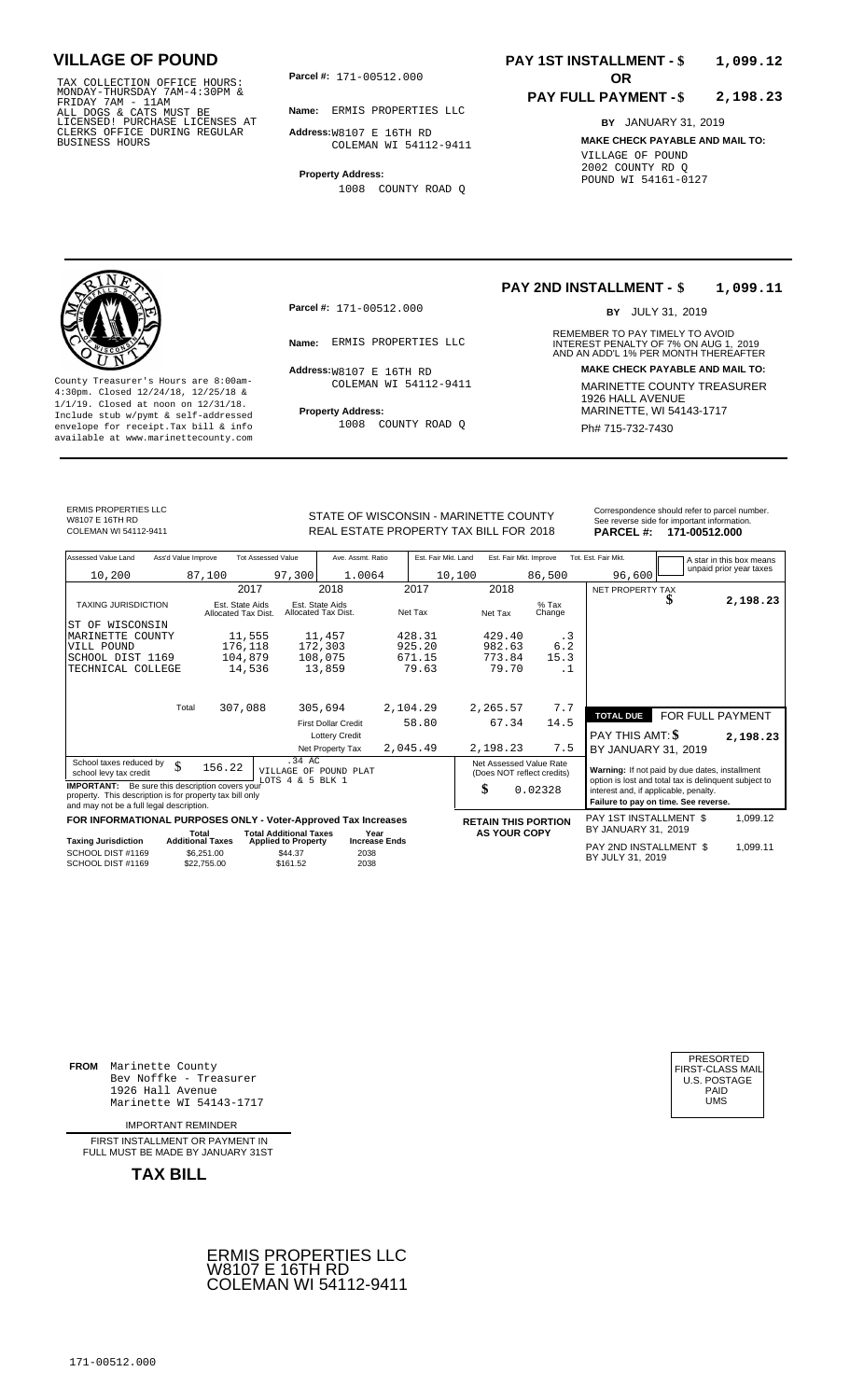TAX COLLECTION OFFICE HOURS:<br>
MONDAY-THURSDAY 7AM-4:30PM &<br>
FRIDAY 7AM - 11AM<br>
ALL DOGS & CATS MUST BE<br>
LICENSED! PURCHASE LICENSES AT<br>
LICENSED! PURCHASE LICENSES AT<br>
CLERKS OFFICE DURING REGULAR<br>
BUSINESS HOURS<br>
BUSINESS

**PAY 1ST INSTALLMENT - \$ 192.10**

**PAY FULL PAYMENT - \$** ESCANABA & LAKE SUPERIOR RR C **Name:** GREEN LINE INC LSE **384.20**

**Address:** PO BOX 217 WELLS MI 49894-0217

**Property Address:**

### **BY** JANUARY 31, 2019 **MAKE CHECK PAYABLE AND MAIL TO:** VILLAGE OF POUND 2002 COUNTY RD Q POUND WI 54161-0127

County Treasurer's Hours are 8:00am-<br>
4:30pm. Closed 12/24/18, 12/25/18 & MARINETTE COUNTY TREASURER<br>
1/1/19. Closed at noon on 12/31/18.<br>
Include stub w/pwmt & self-addressed **Property Address:** MARINETTE, WI 54143-1717 **Property Address:** MARINETTE, WI 54143-1717 Include stub w/pymt & self-addressed envelope for receipt.Tax bill & info Phat is a set of the phat of the Phat 715-732-7430 envelope for receipt.Tax bill & info Phat 715-732-7430 envelope for the phat 715-732-7430 envelope for the phat 715-732-7430 envelope

**Parcel #:** 171-00550.002

ESCANABA & LAKE SUPERIOR RR C<br>Name: GREEN LINE INC LSE

 $Address:  $PO$  BOX 217$ WELLS MI 49894-0217

### **PAY 2ND INSTALLMENT - \$ 192.10**

BY JULY 31, 2019

REMEMBER TO PAY TIMELY TO AVOID **Name:** GREEN LINE INC LSE **INTEREST PENALTY OF 7% ON AUG 1, 2019**<br>AND AN ADD'L 1% PER MONTH THEREAFTER **Address: MAKE CHECK PAYABLE AND MAIL TO:**

ESCANABA & LAKE SUPERIOR RR C GREEN LINE INC LSE PO BOX 217<br>WELLS MI 49894-0217

STATE OF WISCONSIN - MARINETTE COUNTY<br>
See reverse side for important information.<br>
REAL ESTATE PROPERTY TAX BILL FOR 2018 PARCEL #: 171-00550.002 WELLS MI 49894-0217 **171-00550.002** REAL ESTATE PROPERTY TAX BILL FOR 2018 **PARCEL #: 171-00550.002** 

| Assessed Value Land                                                                                                                                                                                                     | Ass'd Value Improve                    | <b>Tot Assessed Value</b>      | Ave. Assmt. Ratio                      | Est. Fair Mkt. Land | Est. Fair Mkt. Improve                                |                   | Tot. Est. Fair Mkt.                                                                                                                    | A star in this box means |        |  |
|-------------------------------------------------------------------------------------------------------------------------------------------------------------------------------------------------------------------------|----------------------------------------|--------------------------------|----------------------------------------|---------------------|-------------------------------------------------------|-------------------|----------------------------------------------------------------------------------------------------------------------------------------|--------------------------|--------|--|
| 16,500                                                                                                                                                                                                                  |                                        | 16,500                         | 1.0064                                 | 16,400              |                                                       |                   | 16,400                                                                                                                                 | unpaid prior year taxes  |        |  |
|                                                                                                                                                                                                                         |                                        | 2017                           | 2018                                   | 2017                | 2018                                                  |                   | NET PROPERTY TAX                                                                                                                       |                          |        |  |
| <b>TAXING JURISDICTION</b>                                                                                                                                                                                              | Est. State Aids<br>Allocated Tax Dist. |                                | Est. State Aids<br>Allocated Tax Dist. | Net Tax             | Net Tax                                               | $%$ Tax<br>Change |                                                                                                                                        |                          | 384.20 |  |
| WISCONSIN<br>IST OF                                                                                                                                                                                                     |                                        |                                |                                        |                     |                                                       |                   |                                                                                                                                        |                          |        |  |
| MARINETTE COUNTY                                                                                                                                                                                                        |                                        | 11,555                         | 11,457                                 | 64.46               | 72.82                                                 | 13.0              |                                                                                                                                        |                          |        |  |
| VILL POUND                                                                                                                                                                                                              | 176,118                                |                                | 172,303                                | 139.23              | 166.63                                                | 19.7              |                                                                                                                                        |                          |        |  |
| SCHOOL DIST 1169                                                                                                                                                                                                        | 104,879                                |                                | 108,075                                | 101.00              | 131.23                                                | 29.9              |                                                                                                                                        |                          |        |  |
| TECHNICAL COLLEGE                                                                                                                                                                                                       |                                        | 14,536                         | 13,859                                 | 11.98               | 13.52                                                 | 12.9              |                                                                                                                                        |                          |        |  |
|                                                                                                                                                                                                                         |                                        |                                |                                        |                     |                                                       |                   |                                                                                                                                        |                          |        |  |
|                                                                                                                                                                                                                         | Total<br>307,088                       |                                | 305,694                                | 316.67              | 384.20                                                | 21.3              | <b>TOTAL DUE</b>                                                                                                                       | FOR FULL PAYMENT         |        |  |
|                                                                                                                                                                                                                         |                                        |                                | <b>First Dollar Credit</b>             |                     |                                                       |                   |                                                                                                                                        |                          |        |  |
|                                                                                                                                                                                                                         |                                        |                                | <b>Lottery Credit</b>                  |                     |                                                       |                   | PAY THIS AMT: \$                                                                                                                       |                          | 384.20 |  |
|                                                                                                                                                                                                                         |                                        |                                | Net Property Tax                       | 316.67              | 384.20                                                | 21.3              | BY JANUARY 31, 2019                                                                                                                    |                          |        |  |
| School taxes reduced by<br>school levy tax credit                                                                                                                                                                       | \$<br>26.49                            | .82AC<br>VILLAGE OF POUND PLAT | PRT BLK 3 & PRT NW NE S11              |                     | Net Assessed Value Rate<br>(Does NOT reflect credits) |                   | Warning: If not paid by due dates, installment                                                                                         |                          |        |  |
| <b>IMPORTANT:</b> Be sure this description covers your $\frac{1}{130N}$<br>property. This description is for property tax bill only $_{S/L}^{2000}$ MAIN; S ALG E/L COLBURN<br>and may not be a full legal description. |                                        |                                | R20E COM E/L COLBURN &                 |                     | \$                                                    | 0.02328           | option is lost and total tax is delinquent subject to<br>interest and, if applicable, penalty.<br>Failure to pay on time. See reverse. |                          |        |  |
| FOR INFORMATIONAL PURPOSES ONLY - Voter-Approved Tax Increases                                                                                                                                                          |                                        |                                | FOR FULL LEGAL SEE TAX ROLL            |                     | <b>RETAIN THIS PORTION</b>                            |                   | PAY 1ST INSTALLMENT \$                                                                                                                 |                          | 192.10 |  |
|                                                                                                                                                                                                                         | Total                                  | <b>Total Additional Taxes</b>  | Year                                   |                     | <b>AS YOUR COPY</b>                                   |                   | BY JANUARY 31, 2019                                                                                                                    |                          |        |  |
| <b>Taxing Jurisdiction</b>                                                                                                                                                                                              | <b>Additional Taxes</b>                | <b>Applied to Property</b>     | <b>Increase Ends</b>                   |                     |                                                       |                   | PAY 2ND INSTALLMENT \$                                                                                                                 |                          | 192.10 |  |
| SCHOOL DIST #1169<br>SCHOOL DIST #1169                                                                                                                                                                                  | \$6,251.00<br>\$22,755.00              | \$7.52<br>\$27.39              | 2038<br>2038                           |                     |                                                       |                   | BY JULY 31, 2019                                                                                                                       |                          |        |  |

**FROM** Marinette County Bev Noffke - Treasurer (U.S. POSTAGE)<br>1926 Hall Avenue (U.S. POSTAGE)<br>Marinette WI 54143-1717 (U.S. POSTAGE) 1926 Hall Avenue PAID Marinette WI 54143-1717 UMS

IMPORTANT REMINDER

FIRST INSTALL MENT OR PAYMENT IN FULL MUST BE MADE BY JANUARY 31ST



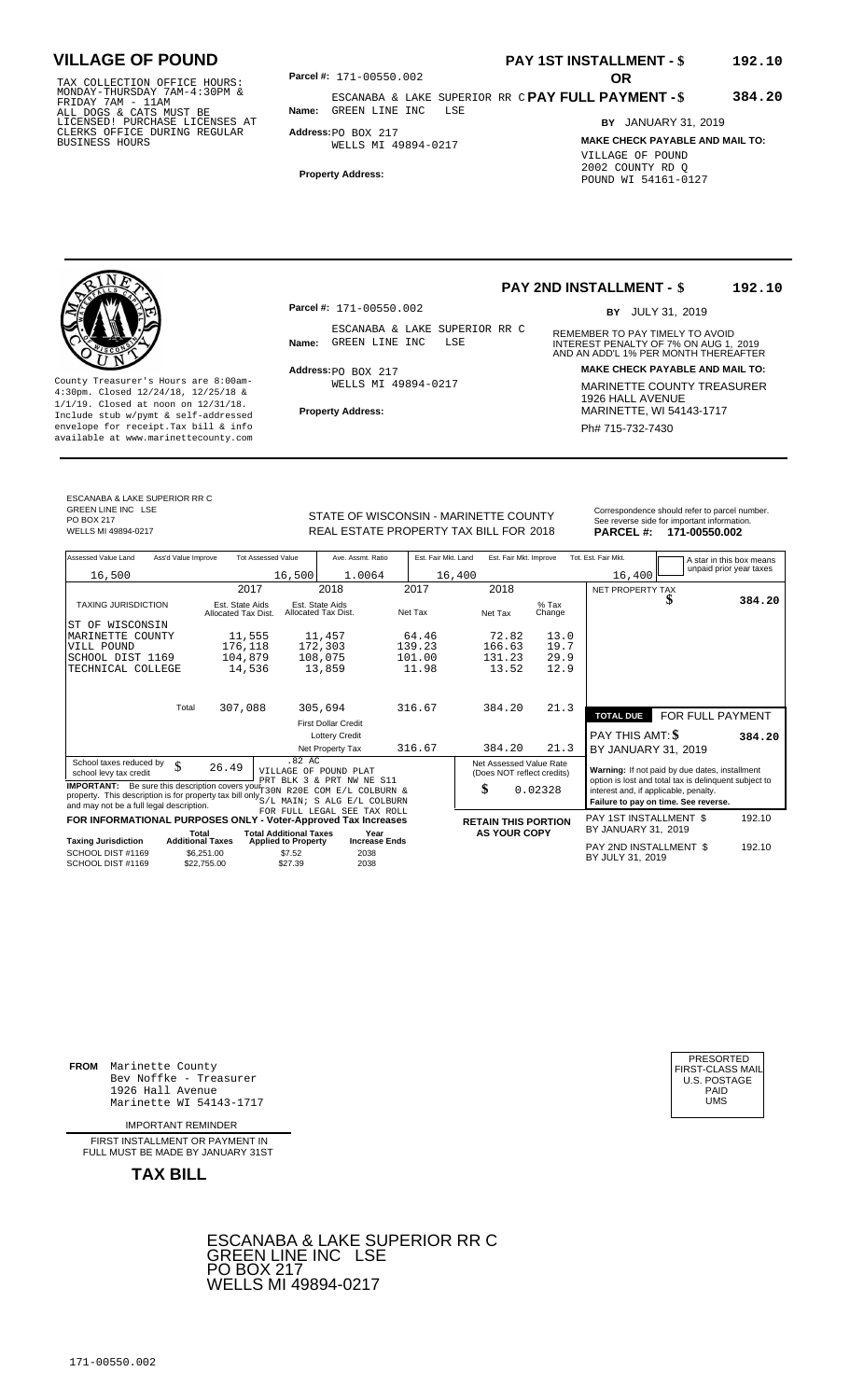TAX COLLECTION OFFICE HOURS:<br>
MONDAY-THURSDAY 7AM-4:30PM &<br>
FRIDAY 7AM - 11AM<br>
ALL DOGS & CATS MUST BE<br>
LICENSED! PURCHASE LICENSES AT<br>
CLERKS OFFICE DURING REGULAR<br>
CLERKS OFFICE DURING REGULAR<br>
BUSINESS HOURS<br>
BUSINESS H

**Parcel #:** 171-00318.000

**Name:** FALASH GARY L FALASH GARY L JR

**Address:** 416 MEYER ST POUND WI 54161-9723

**Property Address:** 416 MEYER ST

#### **PAY 1ST INSTALLMENT - \$ 582.81**

#### **PAY FULL PAYMENT - \$ 1,329.16**

**BY** JANUARY 31, 2019 **MAKE CHECK PAYABLE AND MAIL TO:** VILLAGE OF POUND 2002 COUNTY RD Q POUND WI 54161-0127

**Property Address:** MARINETTE, WI 54143-1717 Include stub w/pymt & self-addressed envelope for receipt.Tax bill & info Ph# 715-732-7430 available at www.marinettecounty.com

**Parcel #:** 171-00318.000

FALASH GARY L JR<br>Name: FALASH GARY L

Address: 416 MEYER ST POUND WI 54161-9723

416 MEYER ST

**PAY 2ND INSTALLMENT - \$ 746.35**

BY JULY 31, 2019

REMEMBER TO PAY TIMELY TO AVOID **Name:** FALASH GARY L<br>
INTEREST PENALTY OF 7% ON AUG 1, 2019<br>
AND AN ADD'L 1% PER MONTH THEREAFTER **Address: MAKE CHECK PAYABLE AND MAIL TO:** County Treasurer's Hours are 8:00am-<br>
4:30pm. Closed 12/24/18, 12/25/18 & MARINETTE COUNTY TREASURER<br>
1/1/19. Closed at noon on 12/31/18.<br>
Include stub w/pwmt & self-addressed<br>
Property Address: MARINETTE, WI 54143-1717

FALASH GARY L JR FALASH GARY L 416 MEYER ST<br>POUND WI 54161-9723

STATE OF WISCONSIN - MARINETTE COUNTY<br>
See reverse side for important information.<br>
REAL ESTATE PROPERTY TAX BILL FOR 2018 PARCEL #: 171-00318.000 REAL ESTATE PROPERTY TAX BILL FOR **PARCEL #:** POUND WI 54161-9723 2018 **171-00318.000**

| Assessed Value Land                                                                                                                                                       | Ass'd Value Improve       | <b>Tot Assessed Value</b>              | Ave. Assmt. Ratio                                   |                      | Est. Fair Mkt. Land | Est. Fair Mkt. Improve                                | Tot. Est. Fair Mkt.                                                                                                                    |   | A star in this box means |
|---------------------------------------------------------------------------------------------------------------------------------------------------------------------------|---------------------------|----------------------------------------|-----------------------------------------------------|----------------------|---------------------|-------------------------------------------------------|----------------------------------------------------------------------------------------------------------------------------------------|---|--------------------------|
| 7,000                                                                                                                                                                     | 60,000                    |                                        | 67,000                                              | 1.0064               | 7,000               | 59,600                                                | 66,600                                                                                                                                 |   | unpaid prior year taxes  |
|                                                                                                                                                                           |                           | 2017                                   | 2018                                                | 2017                 | 2018                |                                                       | NET PROPERTY TAX                                                                                                                       |   |                          |
| <b>TAXING JURISDICTION</b>                                                                                                                                                |                           | Est. State Aids<br>Allocated Tax Dist. | Est. State Aids<br>Allocated Tax Dist.              | Net Tax              | Net Tax             | $%$ Tax<br>Change                                     |                                                                                                                                        | D | 1,329.16                 |
| WISCONSIN<br>ST<br>OF                                                                                                                                                     |                           |                                        |                                                     |                      |                     |                                                       |                                                                                                                                        |   |                          |
| MARINETTE COUNTY                                                                                                                                                          |                           | 11,555                                 | 11,457                                              | 312.94               | 295.68              | 5.5<br>$\overline{\phantom{a}}$                       |                                                                                                                                        |   |                          |
| VILL POUND                                                                                                                                                                |                           | 176,118                                | 172,303                                             | 675.99               | 676.63              | $\cdot$ 1                                             |                                                                                                                                        |   |                          |
| SCHOOL DIST 1169                                                                                                                                                          |                           | 104,879                                | 108,075                                             | 490.37               | 532.86              | 8.7                                                   |                                                                                                                                        |   |                          |
| TECHNICAL COLLEGE                                                                                                                                                         |                           | 14,536                                 | 13,859                                              | 58.18                |                     | 54.88<br>5.7<br>$\overline{\phantom{a}}$              |                                                                                                                                        |   |                          |
|                                                                                                                                                                           | Total                     | 307,088                                | 305,694                                             | 1,537.48             | 1,560.05            | 1.5                                                   |                                                                                                                                        |   |                          |
|                                                                                                                                                                           |                           |                                        |                                                     |                      |                     |                                                       | <b>TOTAL DUE</b>                                                                                                                       |   | FOR FULL PAYMENT         |
|                                                                                                                                                                           |                           |                                        | <b>First Dollar Credit</b>                          | 58.80                |                     | 67.34<br>14.5                                         |                                                                                                                                        |   |                          |
|                                                                                                                                                                           |                           |                                        | <b>Lottery Credit</b>                               | 102.90               | 163.55              | 58.9                                                  | PAY THIS AMT: \$                                                                                                                       |   | 1,329.16                 |
|                                                                                                                                                                           |                           |                                        | Net Property Tax                                    | 1,375.78             | 1,329.16            | 3.4<br>$\equiv$                                       | BY JANUARY 31, 2019                                                                                                                    |   |                          |
| School taxes reduced by<br>school levy tax credit                                                                                                                         | \$                        | 107.57                                 | .26AC<br>W1/2 PCL DESC: PRT NW NE S11               |                      |                     | Net Assessed Value Rate<br>(Does NOT reflect credits) | Warning: If not paid by due dates, installment                                                                                         |   |                          |
| <b>IMPORTANT:</b> Be sure this description covers your VE /L COLBURN; E ALG S/L MEYER<br>property. This description is for property tax bill only $_{\rm EXT}^{\omega,+}$ |                           |                                        | T30N R20E COM S/L MEYER &<br>TO W/L RR S ALG W/L RR |                      | \$                  | 0.02328                                               | option is lost and total tax is delinquent subject to<br>interest and, if applicable, penalty.<br>Failure to pay on time. See reverse. |   |                          |
| and may not be a full legal description.                                                                                                                                  |                           |                                        | FOR FULL LEGAL SEE TAX ROLL                         |                      |                     |                                                       |                                                                                                                                        |   |                          |
| FOR INFORMATIONAL PURPOSES ONLY - Voter-Approved Tax Increases                                                                                                            | Total                     |                                        | <b>Total Additional Taxes</b>                       | Year                 |                     | <b>RETAIN THIS PORTION</b><br><b>AS YOUR COPY</b>     | PAY 1ST INSTALLMENT \$<br>BY JANUARY 31, 2019                                                                                          |   | 582.81                   |
| <b>Taxing Jurisdiction</b>                                                                                                                                                | <b>Additional Taxes</b>   |                                        | <b>Applied to Property</b>                          | <b>Increase Ends</b> |                     |                                                       |                                                                                                                                        |   |                          |
| SCHOOL DIST #1169<br>SCHOOL DIST #1169                                                                                                                                    | \$6,251.00<br>\$22,755.00 |                                        | \$30.55<br>\$111.22                                 | 2038<br>2038         |                     |                                                       | PAY 2ND INSTALLMENT \$<br>BY JULY 31, 2019                                                                                             |   | 746.35                   |

**FROM** Marinette County Bev Noffke - Treasurer 1926 Hall Avenue PAID Marinette WI 54143-1717 UMS

IMPORTANT REMINDER

FIRST INSTALLMENT OR PAYMENT IN FULL MUST BE MADE BY JANUARY 31ST



| PRESORTED           |
|---------------------|
| FIRST-CLASS MAIL    |
| <b>U.S. POSTAGE</b> |
| PAID                |
| UMS                 |
|                     |
|                     |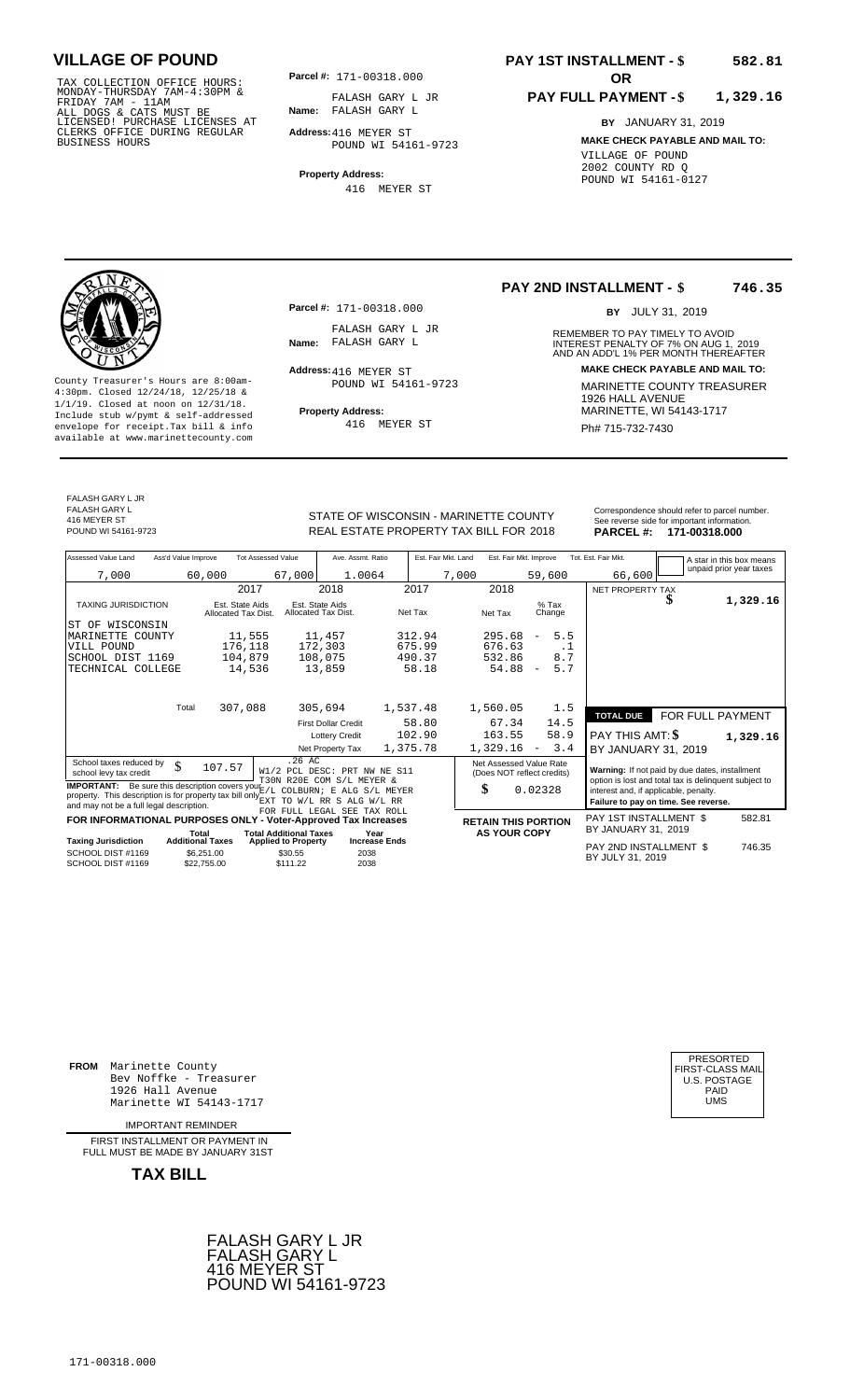TAX COLLECTION OFFICE HOURS:<br>
MONDAY-THURSDAY 7AM-4:30PM &<br>
FRIDAY 7AM - 11AM<br>
ALL DOGS & CATS MUST BE<br>
LICENSED! PURCHASE LICENSES AT<br>
CLERKS OFFICE DURING REGULAR<br>
CLERKS OFFICE DURING REGULAR<br>
BUSINESS HOURS<br>
BUSINESS H

**Parcel #: OR**

**Name:** FISCHER KRISTINE E FISCHER JAY L

**Address:** 418 GLEN VIEW CT N SLINGER WI 53086-9661

**Property Address:** 308 LARSON ST

#### **PAY 1ST INSTALLMENT - \$ 590.36**

#### **PAY FULL PAYMENT - \$ 1,180.72**

**BY** JANUARY 31, 2019 **MAKE CHECK PAYABLE AND MAIL TO:** VILLAGE OF POUND 2002 COUNTY RD Q POUND WI 54161-0127

**Property Address:** MARINETTE, WI 54143-1717 Include stub w/pymt & self-addressed envelope for receipt.Tax bill & info Ph# 715-732-7430 available at www.marinettecounty.com

**Parcel #:** 171-00560.000

FISCHER JAY L<br>Name: FISCHER KRISTINE E

Address: 418 GLEN VIEW CT N SLINGER WI 53086-9661

308 LARSON ST

#### **PAY 2ND INSTALLMENT - \$ 590.36**

BY JULY 31, 2019

REMEMBER TO PAY TIMELY TO AVOID **Name:** FISCHER KRISTINE E INTEREST PENALTY OF 7% ON AUG 1, 2019<br>AND AN ADD'L 1% PER MONTH THEREAFTER **Address: MAKE CHECK PAYABLE AND MAIL TO:** County Treasurer's Hours are 8:00am-<br>
4:30pm. Closed 12/24/18, 12/25/18 & 1/1/19. Closed at noon on 12/31/18.<br>
1/1/19. Closed at noon on 12/31/18.<br>
Include stub w/pwmt & self-addressed **Property Address:** MARINETTE, WI 541

FISCHER JAY L FISCHER KRISTINE E 418 GLEN VIEW CT N<br>SLINGER WI 53086-9661

STATE OF WISCONSIN - MARINETTE COUNTY REAL ESTATE PROPERTY TAX BILL FOR **PARCEL #:** SLINGER WI 53086-9661 2018 **171-00560.000**

| Correspondence should refer to parcel number. |
|-----------------------------------------------|
| See reverse side for important information.   |
| <b>BABOEL # 474 00500 000</b>                 |

| Assessed Value Land                                            | Ass'd Value Improve     |                                        | <b>Tot Assessed Value</b>             | Ave. Assmt. Ratio                      |                      |          | Est. Fair Mkt. Land | Est. Fair Mkt. Improve     |                          |                   | Tot. Est. Fair Mkt.                                   | A star in this box means<br>unpaid prior year taxes |
|----------------------------------------------------------------|-------------------------|----------------------------------------|---------------------------------------|----------------------------------------|----------------------|----------|---------------------|----------------------------|--------------------------|-------------------|-------------------------------------------------------|-----------------------------------------------------|
| 5,600                                                          |                         | 48,000                                 | 53,600                                | 1.0064                                 |                      |          | 5,600               |                            |                          | 47,700            | 53,300                                                |                                                     |
|                                                                |                         | 2017                                   |                                       | 2018                                   |                      | 2017     |                     | 2018                       |                          |                   | <b>NET PROPERTY TAX</b>                               |                                                     |
| <b>TAXING JURISDICTION</b>                                     |                         | Est. State Aids<br>Allocated Tax Dist. |                                       | Est. State Aids<br>Allocated Tax Dist. |                      | Net Tax  |                     | Net Tax                    |                          | $%$ Tax<br>Change |                                                       | 1,180.72                                            |
| WISCONSIN<br>ST OF                                             |                         |                                        |                                       |                                        |                      |          |                     |                            |                          |                   |                                                       |                                                     |
| MARINETTE<br>COUNTY                                            |                         | 11,555                                 |                                       | 11,457                                 |                      | 250.35   |                     | 236.55                     | $\overline{\phantom{m}}$ | 5.5               |                                                       |                                                     |
| VILL POUND                                                     |                         | 176,118                                |                                       | 172,303                                |                      | 540.80   |                     | 541.31                     |                          | . 1               |                                                       |                                                     |
| SCHOOL DIST 1169                                               |                         | 104,879                                |                                       | 108,075                                |                      | 392.29   |                     | 426.29                     |                          | 8.7               |                                                       |                                                     |
| TECHNICAL COLLEGE                                              |                         | 14,536                                 |                                       | 13,859                                 |                      | 46.54    |                     | 43.91                      | $\overline{\phantom{m}}$ | 5.7               |                                                       |                                                     |
|                                                                |                         |                                        |                                       |                                        |                      |          |                     |                            |                          |                   |                                                       |                                                     |
|                                                                | Total                   | 307,088                                |                                       | 305,694                                |                      | 1,229.98 |                     | 1,248.06                   |                          | 1.5               |                                                       |                                                     |
|                                                                |                         |                                        |                                       | <b>First Dollar Credit</b>             |                      | 58.80    |                     | 67.34                      |                          | 14.5              | <b>TOTAL DUE</b>                                      | FOR FULL PAYMENT                                    |
|                                                                |                         |                                        |                                       | <b>Lottery Credit</b>                  |                      |          |                     |                            |                          |                   | <b>PAY THIS AMT: \$</b>                               | 1,180.72                                            |
|                                                                |                         |                                        |                                       | Net Property Tax                       |                      | 1,171.18 |                     | 1,180.72                   |                          | . 8               | BY JANUARY 31, 2019                                   |                                                     |
| School taxes reduced by                                        |                         |                                        | .17 AC                                |                                        |                      |          |                     | Net Assessed Value Rate    |                          |                   |                                                       |                                                     |
| school levy tax credit                                         | \$                      | 86.06                                  |                                       | VILLAGE OF POUND PLAT                  |                      |          |                     | (Does NOT reflect credits) |                          |                   | Warning: If not paid by due dates, installment        |                                                     |
| <b>IMPORTANT:</b> Be sure this description covers your         |                         |                                        | LOT 4 BLK 5                           |                                        |                      |          |                     |                            |                          |                   | option is lost and total tax is delinquent subject to |                                                     |
| property. This description is for property tax bill only       |                         |                                        |                                       |                                        |                      |          |                     | \$                         | 0.02328                  |                   | interest and, if applicable, penalty.                 |                                                     |
| and may not be a full legal description.                       |                         |                                        |                                       |                                        |                      |          |                     |                            |                          |                   | Failure to pay on time. See reverse.                  |                                                     |
| FOR INFORMATIONAL PURPOSES ONLY - Voter-Approved Tax Increases |                         |                                        |                                       |                                        |                      |          |                     | <b>RETAIN THIS PORTION</b> |                          |                   | PAY 1ST INSTALLMENT \$                                | 590.36                                              |
|                                                                | Total                   |                                        | <b>Total Additional Taxes</b>         |                                        | Year                 |          |                     | <b>AS YOUR COPY</b>        |                          |                   | BY JANUARY 31, 2019                                   |                                                     |
| <b>Taxing Jurisdiction</b><br>SCHOOL DIST #1169                | <b>Additional Taxes</b> | \$6,251.00                             | <b>Applied to Property</b><br>\$24.44 | 2038                                   | <b>Increase Ends</b> |          |                     |                            |                          |                   | PAY 2ND INSTALLMENT \$<br>BY JULY 31, 2019            | 590.36                                              |
| SCHOOL DIST #1169                                              |                         | \$22,755.00                            | \$88.98                               | 2038                                   |                      |          |                     |                            |                          |                   |                                                       |                                                     |

**FROM** Marinette County Bev Noffke - Treasurer 1926 Hall Avenue PAID Marinette WI 54143-1717 UMS

IMPORTANT REMINDER

FIRST INSTALLMENT OR PAYMENT IN FULL MUST BE MADE BY JANUARY 31ST



| PRESORTED<br>FIRST-CLASS MAIL<br><b>U.S. POSTAGE</b><br>PAID<br>UMS |
|---------------------------------------------------------------------|
|---------------------------------------------------------------------|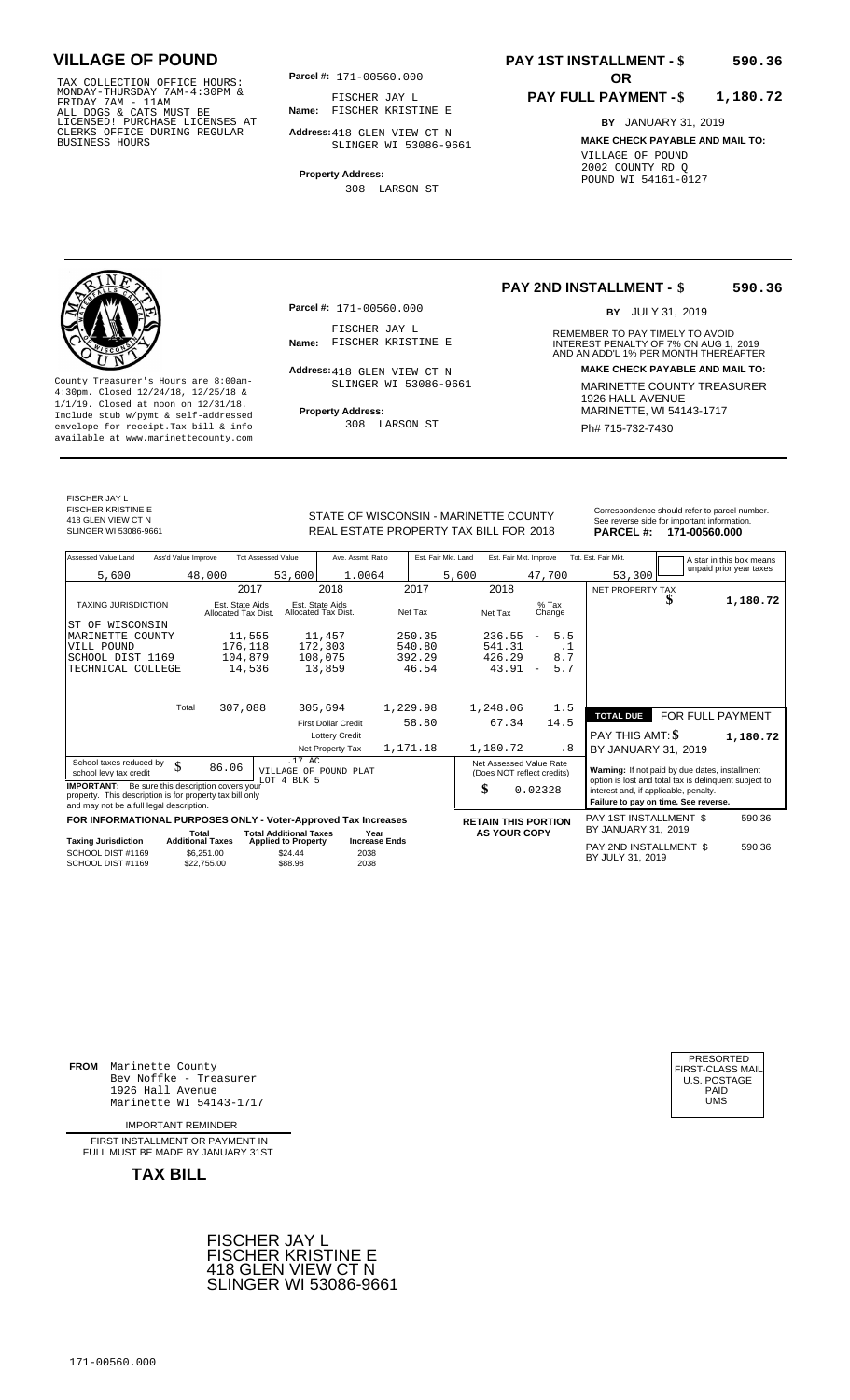TAX COLLECTION OFFICE HOURS:<br>
MONDAY-THURSDAY 7AM-4:30PM &<br>
FRIDAY 7AM - 11AM<br>
ALL DOGS & CATS MUST BE<br>
LICENSED I PURCHASE LICENSES AT<br>
CLERKS OFFICE DURING REGULAR<br>
CLERKS OFFICE DURING REGULAR<br>
BUSINESS HOURS<br>
BUSINESS

**Parcel #:** 171-00142.000

**Name:** FUNKHOUSER GLORIA J FUNKHOUSER JOHN R

**Address:** 2019 COUNTY ROAD Q POUND WI 54161-9710

**Property Address:** 2019 COUNTY ROAD Q

### **PAY 1ST INSTALLMENT - \$ 377.91**

#### **PAY FULL PAYMENT - \$ 919.36**

**BY** JANUARY 31, 2019 **MAKE CHECK PAYABLE AND MAIL TO:** VILLAGE OF POUND 2002 COUNTY RD Q POUND WI 54161-0127

**Property Address:** MARINETTE, WI 54143-1717 Include stub w/pymt & self-addressed envelope for receipt.Tax bill & info Ph# 715-732-7430 available at www.marinettecounty.com

**Parcel #:** 171-00142.000

FUNKHOUSER JOHN R<br>Name: FUNKHOUSER GLORIA J

Address: 2019 COUNTY ROAD Q POUND WI 54161-9710

2019 COUNTY ROAD Q

#### **PAY 2ND INSTALLMENT - \$ 541.45**

BY JULY 31, 2019

REMEMBER TO PAY TIMELY TO AVOID **Name:** FUNKHOUSER GLORIA J<br>
AND AN ADD'L 1% PER MONTH THEREAFTER **Address: MAKE CHECK PAYABLE AND MAIL TO:** County Treasurer's Hours are 8:00am-<br>
4:30pm. Closed 12/24/18, 12/25/18 & 1/1/19. Closed at noon on 12/31/18.<br>
Include stub w/pwmt. & self-addressed<br>
Froperty Address: MARINETTE, WI 54143-1717

FUNKHOUSER JOHN R

FUNKHOUSER GLORIA J 2019 COUNTY ROAD Q

STATE OF WISCONSIN - MARINETTE COUNTY REAL ESTATE PROPERTY TAX BILL FOR **PARCEL #:** POUND WI 54161-9710 2018 **171-00142.000**

|                 | Correspondence should refer to parcel number. |
|-----------------|-----------------------------------------------|
|                 | See reverse side for important information.   |
| <b>PARCEL#:</b> | 171-00142.000                                 |

| Assessed Value Land<br>Ass'd Value Improve                                                                                       | <b>Tot Assessed Value</b>                                                     | Ave. Assmt. Ratio                      | Est. Fair Mkt. Land | Est. Fair Mkt. Improve                                |                                                                                                | Tot. Est. Fair Mkt.<br>A star in this box means      |  |
|----------------------------------------------------------------------------------------------------------------------------------|-------------------------------------------------------------------------------|----------------------------------------|---------------------|-------------------------------------------------------|------------------------------------------------------------------------------------------------|------------------------------------------------------|--|
| 4,500                                                                                                                            | 49,400<br>44,900                                                              | 1.0064                                 | 4,500               |                                                       | 44,600                                                                                         | unpaid prior year taxes<br>49,100                    |  |
|                                                                                                                                  | 2017                                                                          | 2018                                   | 2017                | 2018                                                  |                                                                                                | NET PROPERTY TAX                                     |  |
| <b>TAXING JURISDICTION</b>                                                                                                       | Est. State Aids<br>Allocated Tax Dist.                                        | Est. State Aids<br>Allocated Tax Dist. | Net Tax             | Net Tax                                               | $%$ Tax<br>Change                                                                              | 919.36                                               |  |
| WISCONSIN<br>ST OF                                                                                                               |                                                                               |                                        |                     |                                                       |                                                                                                |                                                      |  |
| MARINETTE COUNTY                                                                                                                 | 11,555                                                                        | 11,457                                 | 230.74              | 218.01                                                | 5.5<br>$\overline{\phantom{a}}$                                                                |                                                      |  |
| VILL POUND                                                                                                                       | 176,118                                                                       | 172,303                                | 498.42              | 498.89                                                | $\cdot$ 1                                                                                      |                                                      |  |
| SCHOOL DIST 1169                                                                                                                 | 104,879                                                                       | 108,075                                | 361.56              | 392.88                                                | 8.7                                                                                            |                                                      |  |
| TECHNICAL COLLEGE                                                                                                                | 14,536                                                                        | 13,859                                 | 42.90               | 40.47                                                 | 5.7<br>$\overline{\phantom{a}}$                                                                |                                                      |  |
|                                                                                                                                  |                                                                               |                                        |                     |                                                       |                                                                                                |                                                      |  |
| Total                                                                                                                            | 307,088                                                                       | 305,694                                | 1,133.62            | 1,150.25                                              | 1.5                                                                                            |                                                      |  |
|                                                                                                                                  |                                                                               |                                        |                     |                                                       |                                                                                                | FOR FULL PAYMENT<br><b>TOTAL DUE</b>                 |  |
|                                                                                                                                  |                                                                               | <b>First Dollar Credit</b>             | 58.80               | 67.34                                                 | 14.5                                                                                           |                                                      |  |
|                                                                                                                                  |                                                                               | <b>Lottery Credit</b>                  | 102.90              | 163.55                                                | 58.9                                                                                           | <b>PAY THIS AMT: \$</b><br>919.36                    |  |
|                                                                                                                                  |                                                                               | Net Property Tax                       | 971.92              | 919.36                                                | 5.4<br>$\overline{\phantom{a}}$                                                                | BY JANUARY 31, 2019                                  |  |
| School taxes reduced by<br>\$<br>school levy tax credit                                                                          | .18 AC<br>79.32                                                               | PRT SE SW S2 T30N R20E COM             |                     | Net Assessed Value Rate<br>(Does NOT reflect credits) |                                                                                                | Warning: If not paid by due dates, installment       |  |
| <b>IMPORTANT:</b> Be sure this description covers your $N/L$                                                                     | 587'W & 33'N SE COR; W ALG<br>HWY 50' N160' E50' S TO                         |                                        | \$                  | 0.02328                                               | option is lost and total tax is delinquent subject to<br>interest and, if applicable, penalty. |                                                      |  |
| property. This description is for property tax bill only $N/L$ HWY & POB DESC 191D42<br>and may not be a full legal description. |                                                                               |                                        |                     |                                                       |                                                                                                | Failure to pay on time. See reverse.                 |  |
| FOR INFORMATIONAL PURPOSES ONLY - Voter-Approved Tax Increases                                                                   |                                                                               |                                        |                     | <b>RETAIN THIS PORTION</b>                            |                                                                                                | PAY 1ST INSTALLMENT \$<br>377.91                     |  |
| <b>Taxing Jurisdiction</b>                                                                                                       | <b>Total Additional Taxes</b><br>Total<br><b>Additional Taxes</b>             | Year<br><b>Increase Ends</b>           |                     | <b>AS YOUR COPY</b>                                   |                                                                                                | BY JANUARY 31, 2019                                  |  |
| SCHOOL DIST #1169<br>SCHOOL DIST #1169                                                                                           | <b>Applied to Property</b><br>\$6,251.00<br>\$22.53<br>\$82.00<br>\$22,755.00 | 2038<br>2038                           |                     |                                                       |                                                                                                | PAY 2ND INSTALLMENT \$<br>541.45<br>BY JULY 31, 2019 |  |

**FROM** Marinette County Bev Noffke - Treasurer (U.S. POSTAGE)<br>1926 Hall Avenue (U.S. POSTAGE)<br>Marinette WI 54143-1717 (U.S. POSTAGE) 1926 Hall Avenue PAID Marinette WI 54143-1717 UMS

IMPORTANT REMINDER

FIRST INSTALLMENT OR PAYMENT IN FULL MUST BE MADE BY JANUARY 31ST



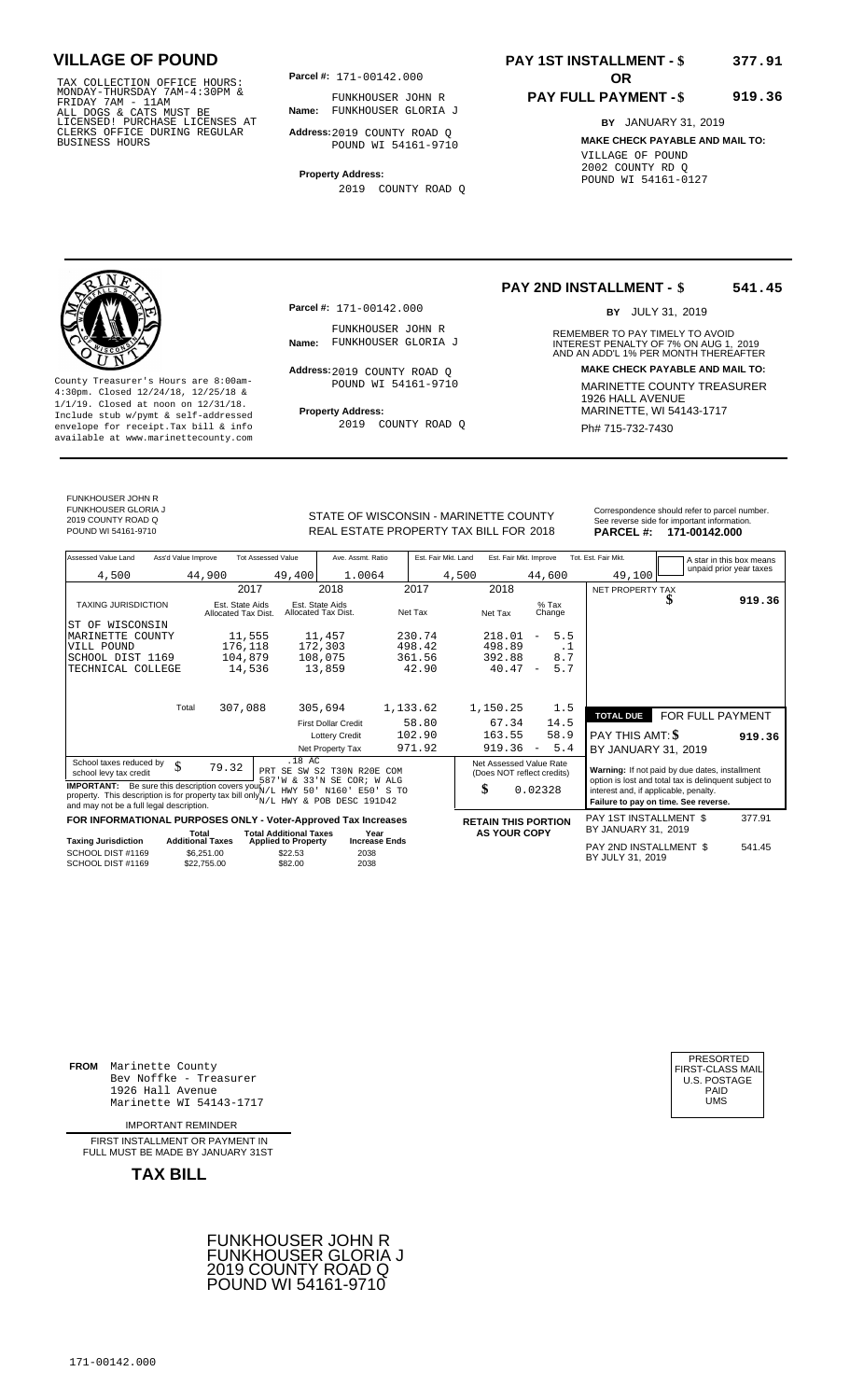TAX COLLECTION OFFICE HOURS:<br>
MONDAY-THURSDAY 7AM-4:30PM & GALBRAITH ALLE<br>
FRIDAY 7AM - 11AM<br>
ALL DOGS & CATS MUST BE **Name:** GALBRAITH ANGE<br>
LICENSED ! PURCHASE LICENSES AT<br>
CLERKS OFFICE DURING REGULAR **Address:**4069 CRE

**Parcel #:** 171-00104.002 **OR** 

**Name:** GALBRAITH ANGELA GALBRAITH ALLEN

**Address:** 4069 CRESCENT LN POUND WI 54161-9739

**Property Address:**

# **PAY 1ST INSTALLMENT - \$**

### **PAY FULL PAYMENT - \$**

**BY** JANUARY 31, 2019

**55.89**

**55.89**

**MAKE CHECK PAYABLE AND MAIL TO:** VILLAGE OF POUND 2002 COUNTY RD Q POUND WI 54161-0127



**Property Address:** MARINETTE, WI 54143-1717 Include stub w/pymt & self-addressed envelope for receipt.Tax bill & info Phat is a set of the phat of the Phat 715-732-7430 envelope for receipt.Tax bill & info Phat 715-732-7430 envelope for the phat 715-732-7430 envelope for the phat 715-732-7430 envelope

**Parcel #:** 171-00104.002

GALBRAITH ALLEN<br>Name: GALBRAITH ANGELA

Address: 4069 CRESCENT LN POUND WI 54161-9739

### **PAY 2ND INSTALLMENT - \$**

BY JULY 31, 2019

REMEMBER TO PAY TIMELY TO AVOID **Name:** GALBRAITH ANGELA **INTEREST PENALTY OF 7% ON AUG 1, 2019**<br>AND AN ADD'L 1% PER MONTH THEREAFTER **Address: MAKE CHECK PAYABLE AND MAIL TO:** County Treasurer's Hours are 8:00am-<br>
4:30pm. Closed 12/24/18, 12/25/18 & MARINETTE COUNTY TREASURER<br>
1/1/19. Closed at noon on 12/31/18.<br>
Include stub w/pwmt. & self-addressed<br>
Property Address:<br>
MARINETTE, WI 54143-1717

GALBRAITH ALLEN GALBRAITH ANGELA 4069 CRESCENT LN<br>POUND WI 54161-9739

STATE OF WISCONSIN - MARINETTE COUNTY<br>
See reverse side for important information.<br>
REAL ESTATE PROPERTY TAX BILL FOR 2018 PARCEL #: 171-00104.002 REAL ESTATE PROPERTY TAX BILL FOR **PARCEL #:** POUND WI 54161-9739 2018 **171-00104.002**

| Assessed Value Land                                                                                                                                                                                | Ass'd Value Improve                                  | <b>Tot Assessed Value</b>                      | Ave. Assmt. Ratio                                          | Est. Fair Mkt. Land | Est. Fair Mkt. Improve                                |                                      | Tot. Est. Fair Mkt.                        | A star in this box means                                                                                |       |
|----------------------------------------------------------------------------------------------------------------------------------------------------------------------------------------------------|------------------------------------------------------|------------------------------------------------|------------------------------------------------------------|---------------------|-------------------------------------------------------|--------------------------------------|--------------------------------------------|---------------------------------------------------------------------------------------------------------|-------|
| 2,400                                                                                                                                                                                              |                                                      | 2,400                                          | 1.0064                                                     | 2,400               |                                                       |                                      | 2,400                                      | unpaid prior year taxes                                                                                 |       |
|                                                                                                                                                                                                    | 2017                                                 |                                                | 2018                                                       | 2017                | 2018                                                  |                                      | NET PROPERTY TAX                           |                                                                                                         |       |
| <b>TAXING JURISDICTION</b>                                                                                                                                                                         | Est. State Aids<br>Allocated Tax Dist.               |                                                | Est. State Aids<br>Allocated Tax Dist.                     | Net Tax             | Net Tax                                               | $%$ Tax<br>Change                    |                                            | S                                                                                                       | 55.89 |
| IST OF WISCONSIN                                                                                                                                                                                   |                                                      |                                                |                                                            |                     |                                                       |                                      |                                            |                                                                                                         |       |
| MARINETTE<br>COUNTY                                                                                                                                                                                | 11,555                                               |                                                | 11,457                                                     | 9.34                | 10.59                                                 | 13.4                                 |                                            |                                                                                                         |       |
| VILL POUND                                                                                                                                                                                         | 176,118                                              |                                                | 172,303                                                    | 20.18               | 24.24                                                 | 20.1                                 |                                            |                                                                                                         |       |
| SCHOOL DIST 1169                                                                                                                                                                                   | 104,879                                              |                                                | 108,075                                                    | 14.64               | 19.09                                                 | 30.4                                 |                                            |                                                                                                         |       |
| TECHNICAL COLLEGE                                                                                                                                                                                  | 14,536                                               |                                                | 13,859                                                     | 1.74                | 1.97                                                  | 13.2                                 |                                            |                                                                                                         |       |
|                                                                                                                                                                                                    |                                                      |                                                |                                                            |                     |                                                       |                                      |                                            |                                                                                                         |       |
|                                                                                                                                                                                                    | 307,088<br>Total                                     |                                                | 305,694                                                    | 45.90               | 55.89                                                 | 21.8                                 | <b>TOTAL DUE</b>                           | FOR FULL PAYMENT                                                                                        |       |
|                                                                                                                                                                                                    |                                                      |                                                | <b>First Dollar Credit</b>                                 |                     |                                                       |                                      |                                            |                                                                                                         |       |
|                                                                                                                                                                                                    |                                                      |                                                | <b>Lottery Credit</b>                                      |                     |                                                       |                                      | PAY THIS AMT: \$                           |                                                                                                         | 55.89 |
|                                                                                                                                                                                                    |                                                      |                                                | Net Property Tax                                           | 45.90               | 55.89                                                 | 21.8                                 | BY JANUARY 31, 2019                        |                                                                                                         |       |
| School taxes reduced by<br>\$<br>school levy tax credit                                                                                                                                            | 3.85                                                 | $.08$ AC                                       | PRT FRAC NW NE S2 T30N R20E<br>COM 198.38'W & 195.43'SW NE |                     | Net Assessed Value Rate<br>(Does NOT reflect credits) |                                      |                                            | Warning: If not paid by due dates, installment<br>option is lost and total tax is delinquent subject to |       |
| <b>IMPORTANT:</b> Be sure this description covers your COR $i$<br>property. This description is for property tax bill only NW43.03' NE29.82' SE110.44'<br>and may not be a full legal description. | SW40.9' NW55.15' W31.4'<br>TO POB DESC 5067J23       |                                                | \$                                                         | 0.02328             | interest and, if applicable, penalty.                 | Failure to pay on time. See reverse. |                                            |                                                                                                         |       |
| FOR INFORMATIONAL PURPOSES ONLY - Voter-Approved Tax Increases                                                                                                                                     |                                                      |                                                |                                                            |                     | <b>RETAIN THIS PORTION</b>                            |                                      | PAY 1ST INSTALLMENT \$                     |                                                                                                         | 55.89 |
|                                                                                                                                                                                                    | Total                                                | <b>Total Additional Taxes</b>                  | Year                                                       |                     | <b>AS YOUR COPY</b>                                   |                                      | BY JANUARY 31, 2019                        |                                                                                                         |       |
| <b>Taxing Jurisdiction</b><br>SCHOOL DIST #1169<br>SCHOOL DIST #1169                                                                                                                               | <b>Additional Taxes</b><br>\$6,251.00<br>\$22,755.00 | <b>Applied to Property</b><br>\$1.09<br>\$3.98 | <b>Increase Ends</b><br>2038<br>2038                       |                     |                                                       |                                      | PAY 2ND INSTALLMENT \$<br>BY JULY 31, 2019 |                                                                                                         |       |

**FROM** Marinette County Bev Noffke - Treasurer (U.S. POSTAGE)<br>1926 Hall Avenue (U.S. POSTAGE)<br>Marinette WI 54143-1717 (U.S. POSTAGE) 1926 Hall Avenue PAID Marinette WI 54143-1717 UMS

IMPORTANT REMINDER

FIRST INSTALL MENT OR PAYMENT IN FULL MUST BE MADE BY JANUARY 31ST



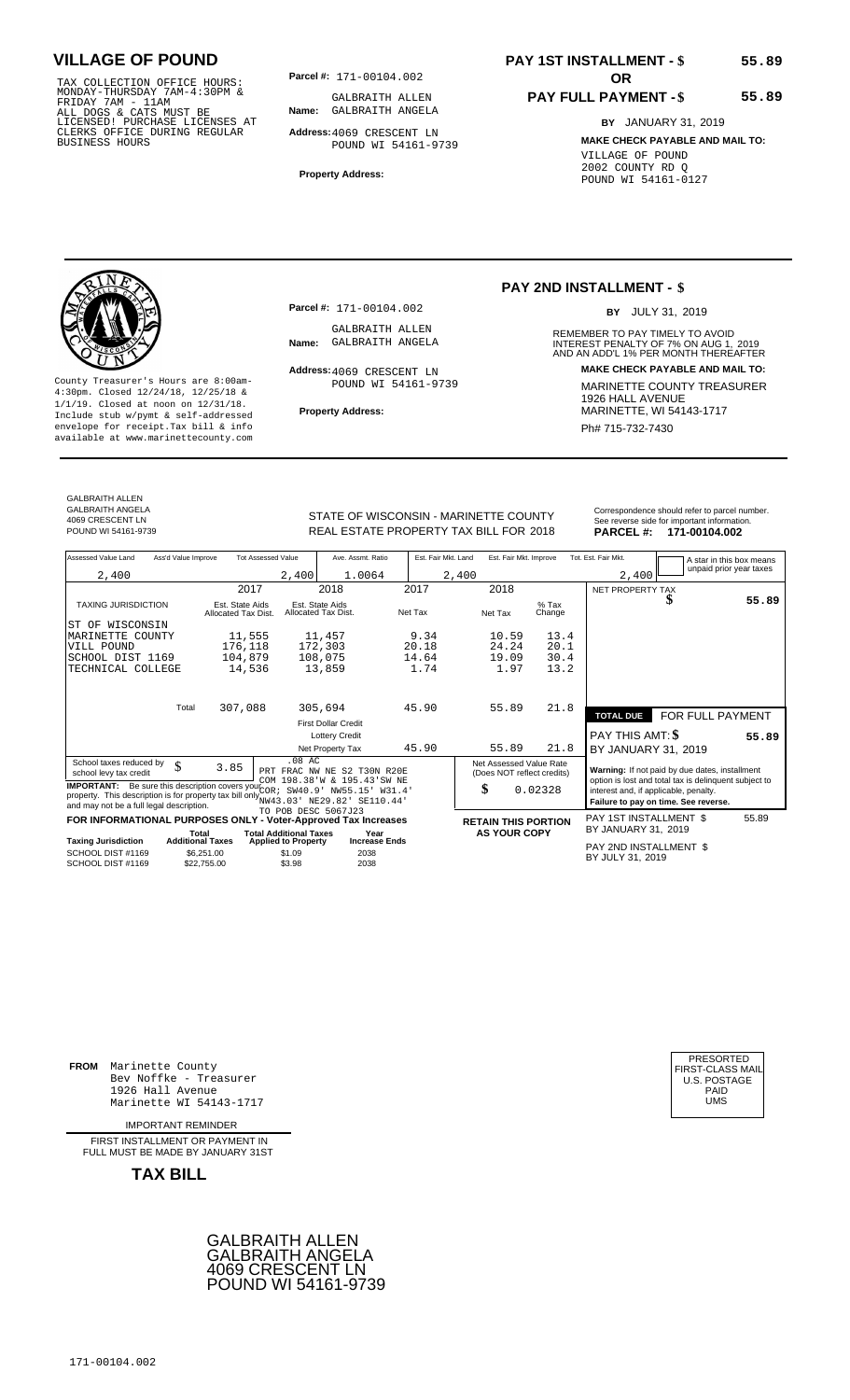TAX COLLECTION OFFICE HOURS:<br>
MONDAY-THURSDAY 7AM-4:30PM & GALBRAITH ALLE<br>
FRIDAY 7AM - 11AM<br>
ALL DOGS & CATS MUST BE **Name:** GALBRAITH ANGE<br>
LICENSED ! PURCHASE LICENSES AT<br>
CLERKS OFFICE DURING REGULAR **Address:**4069 CRE

**Parcel #: OR**

**Name:** GALBRAITH ANGELA GALBRAITH ALLEN

**Address:** 4069 CRESCENT LN POUND WI 54161-9739

**Property Address:** 4071 CRESCENT LN

#### **PAY 1ST INSTALLMENT - \$ 696.30**

#### **PAY FULL PAYMENT - \$ 1,392.60**

**BY** JANUARY 31, 2019 **MAKE CHECK PAYABLE AND MAIL TO:** VILLAGE OF POUND 2002 COUNTY RD Q POUND WI 54161-0127

**Property Address:** MARINETTE, WI 54143-1717 Include stub w/pymt & self-addressed envelope for receipt.Tax bill & info Ph# 715-732-7430 available at www.marinettecounty.com

**Parcel #:** 171-00105.001

GALBRAITH ALLEN<br>Name: GALBRAITH ANGELA

Address: 4069 CRESCENT LN POUND WI 54161-9739

4071 CRESCENT LN

**PAY 2ND INSTALLMENT - \$ 696.30**

BY JULY 31, 2019

REMEMBER TO PAY TIMELY TO AVOID **Name:** GALBRAITH ANGELA **INTEREST PENALTY OF 7% ON AUG 1, 2019**<br>AND AN ADD'L 1% PER MONTH THEREAFTER **Address: MAKE CHECK PAYABLE AND MAIL TO:** County Treasurer's Hours are 8:00am-<br>
4:30pm. Closed 12/24/18, 12/25/18 & MARINETTE COUNTY TREASURER<br>
1/1/19. Closed at noon on 12/31/18.<br>
Include stub w/pwmt & self-addressed **Property Address:** MARINETTE, WI 54143-1717

GALBRAITH ALLEN GALBRAITH ANGELA 4069 CRESCENT LN<br>POUND WI 54161-9739

STATE OF WISCONSIN - MARINETTE COUNTY<br>
See reverse side for important information.<br>
REAL ESTATE PROPERTY TAX BILL FOR 2018<br>
PARCEL #: 171-00105.001 REAL ESTATE PROPERTY TAX BILL FOR **PARCEL #:** POUND WI 54161-9739 2018 **171-00105.001**

| Assessed Value Land                                                                                                                                                                                                          | Ass'd Value Improve                                  | <b>Tot Assessed Value</b>                         | Ave. Assmt. Ratio                                         | Est. Fair Mkt. Land | Est. Fair Mkt. Improve                                |                   | Tot. Est. Fair Mkt.                                                                                     |                  | A star in this box means |
|------------------------------------------------------------------------------------------------------------------------------------------------------------------------------------------------------------------------------|------------------------------------------------------|---------------------------------------------------|-----------------------------------------------------------|---------------------|-------------------------------------------------------|-------------------|---------------------------------------------------------------------------------------------------------|------------------|--------------------------|
| 16,100                                                                                                                                                                                                                       | 46,600                                               | 62,700                                            | 1.0064                                                    | 16,000              |                                                       | 46,300            | 62,300                                                                                                  |                  | unpaid prior year taxes  |
|                                                                                                                                                                                                                              |                                                      | 2017                                              | 2018                                                      | 2017                | 2018                                                  |                   | NET PROPERTY TAX                                                                                        |                  |                          |
| <b>TAXING JURISDICTION</b>                                                                                                                                                                                                   | Est. State Aids<br>Allocated Tax Dist.               |                                                   | Est. State Aids<br>Allocated Tax Dist.                    | Net Tax             | Net Tax                                               | $%$ Tax<br>Change | \$                                                                                                      |                  | 1,392.60                 |
| ST OF WISCONSIN                                                                                                                                                                                                              |                                                      |                                                   |                                                           |                     |                                                       |                   |                                                                                                         |                  |                          |
| MARINETTE COUNTY                                                                                                                                                                                                             |                                                      | 11,555                                            | 11,457                                                    | 273.24              | 276.71                                                | 1.3               |                                                                                                         |                  |                          |
| VILL POUND                                                                                                                                                                                                                   | 176,118                                              |                                                   | 172,303                                                   | 590.23              | 633.21                                                | 7.3               |                                                                                                         |                  |                          |
| SCHOOL DIST 1169                                                                                                                                                                                                             | 104,879                                              |                                                   | 108,075                                                   | 428.16              | 498.66                                                | 16.5              |                                                                                                         |                  |                          |
| TECHNICAL COLLEGE                                                                                                                                                                                                            |                                                      | 14,536                                            | 13,859                                                    | 50.80               | 51.36                                                 | 1.1               |                                                                                                         |                  |                          |
|                                                                                                                                                                                                                              | Total<br>307,088                                     |                                                   | 305,694                                                   | 1,342.43            | 1,459.94                                              | 8.8               |                                                                                                         |                  |                          |
|                                                                                                                                                                                                                              |                                                      |                                                   | <b>First Dollar Credit</b>                                | 58.80               | 67.34                                                 | 14.5              | <b>TOTAL DUE</b>                                                                                        | FOR FULL PAYMENT |                          |
|                                                                                                                                                                                                                              |                                                      |                                                   | <b>Lottery Credit</b>                                     |                     |                                                       |                   | PAY THIS AMT: \$                                                                                        |                  | 1,392.60                 |
|                                                                                                                                                                                                                              |                                                      |                                                   | Net Property Tax                                          | 1,283.63            | 1,392.60                                              | 8.5               | BY JANUARY 31, 2019                                                                                     |                  |                          |
| School taxes reduced by<br>\$<br>school levy tax credit                                                                                                                                                                      | 100.67                                               | .38 AC                                            | PRT FRAC NW NE S2 T30N R20E<br>COM 198.38'W NE COR; W103' |                     | Net Assessed Value Rate<br>(Does NOT reflect credits) |                   | Warning: If not paid by due dates, installment<br>option is lost and total tax is delinquent subject to |                  |                          |
| <b>IMPORTANT:</b> Be sure this description covers your TO<br>property. This description is for property tax bill only $\frac{1}{\sqrt{2}}$ and $\frac{1}{4}$ in NE195.43' TO POB<br>and may not be a full legal description. |                                                      |                                                   | SE/L HWY SW ALG HWY 140'                                  |                     | \$                                                    | 0.02328           | interest and, if applicable, penalty.<br>Failure to pay on time. See reverse.                           |                  |                          |
| FOR INFORMATIONAL PURPOSES ONLY - Voter-Approved Tax Increases                                                                                                                                                               |                                                      |                                                   | FOR FULL LEGAL SEE TAX ROLL                               |                     | <b>RETAIN THIS PORTION</b>                            |                   | PAY 1ST INSTALLMENT \$                                                                                  |                  | 696.30                   |
|                                                                                                                                                                                                                              | Total                                                | <b>Total Additional Taxes</b>                     | Year                                                      |                     | <b>AS YOUR COPY</b>                                   |                   | BY JANUARY 31, 2019                                                                                     |                  |                          |
| Taxing Jurisdiction<br>SCHOOL DIST #1169<br>SCHOOL DIST #1169                                                                                                                                                                | <b>Additional Taxes</b><br>\$6,251.00<br>\$22,755.00 | <b>Applied to Property</b><br>\$28.59<br>\$104.08 | <b>Increase Ends</b><br>2038<br>2038                      |                     |                                                       |                   | PAY 2ND INSTALLMENT \$<br>BY JULY 31, 2019                                                              |                  | 696.30                   |
|                                                                                                                                                                                                                              |                                                      |                                                   |                                                           |                     |                                                       |                   |                                                                                                         |                  |                          |

**FROM** Marinette County Bev Noffke - Treasurer 1926 Hall Avenue Marinette WI 54143-1717

IMPORTANT REMINDER

FIRST INSTALLMENT OR PAYMENT IN FULL MUST BE MADE BY JANUARY 31ST

**TAX BILL**



| PRESORTED               |
|-------------------------|
| <b>FIRST-CLASS MAIL</b> |
| <b>U.S. POSTAGE</b>     |
| PAID                    |
| UMS                     |
|                         |

171-00105.001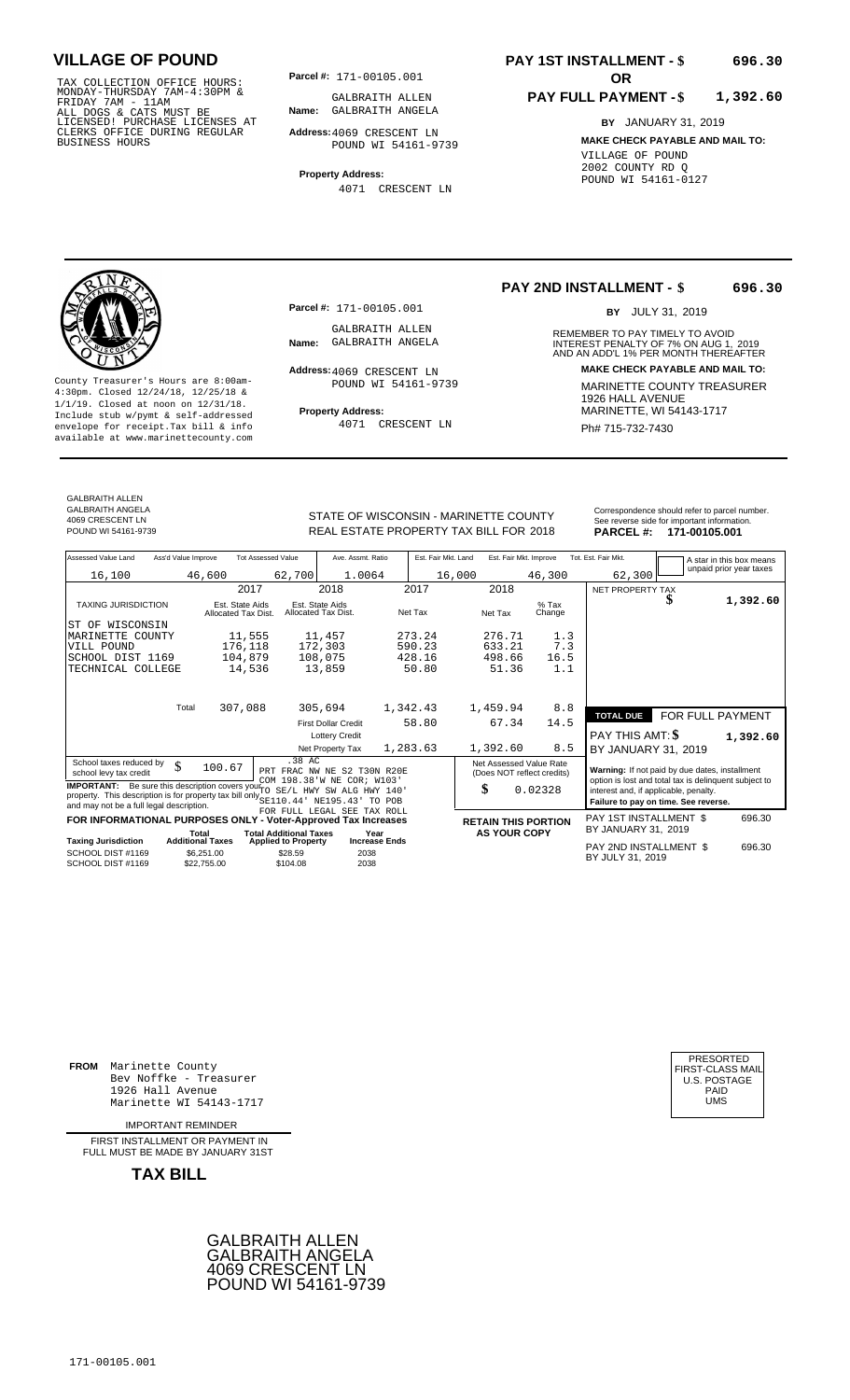TAX COLLECTION OFFICE HOURS:<br>
MONDAY-THURSDAY 7AM-4:30PM &<br>
FRIDAY 7AM - 11AM<br>
ALL DOGS & CATS MUST BE<br>
LICENSED! PURCHASE LICENSES AT<br>
CLERKS OFFICE DURING REGULAR<br>
CLERKS OFFICE DURING REGULAR<br>
BUSINESS HOURS<br>
POUND WI 5

**Parcel #:** 171-00124.000

**Name:** GISENAS CHRISTOPHER A

**Address:** 2051 COUNTY RD Q POUND WI 54161-9732

**Property Address:** 2051 COUNTY ROAD Q

### **PAY 1ST INSTALLMENT - \$ 1,672.24**

#### **PAY FULL PAYMENT - \$ 2,558.30**

**BY** JANUARY 31, 2019 **MAKE CHECK PAYABLE AND MAIL TO:** VILLAGE OF POUND 2002 COUNTY RD Q POUND WI 54161-0127



**Property Address:** MARINETTE, WI 54143-1717 Include stub w/pymt & self-addressed envelope for receipt.Tax bill & info Ph# 715-732-7430 available at www.marinettecounty.com

**Parcel #:** 171-00124.000

Address: 2051 COUNTY RD Q POUND WI 54161-9732

2051 COUNTY ROAD Q

#### **PAY 2ND INSTALLMENT - \$ 886.06**

BY JULY 31, 2019

REMEMBER TO PAY TIMELY TO AVOID **Name:** GISENAS CHRISTOPHER A **INTEREST PENALTY OF 7% ON AUG 1, 2019**<br>AND AN ADD'L 1% PER MONTH THEREAFTER **Address: MAKE CHECK PAYABLE AND MAIL TO:** County Treasurer's Hours are 8:00am-<br>
4:30pm. Closed 12/24/18, 12/25/18 & MARINETTE COUNTY TREASURER<br>
1/1/19. Closed at noon on 12/31/18.<br>
Include stub w/pwmt & self-addressed **Property Address:** MARINETTE, WI 54143-1717

GISENAS CHRISTOPHER A 2051 COUNTY RD Q

Correspondence should refer to parcel n<br>
See reverse side for important informatic<br>
REAL ESTATE PROPERTY TAX BILL FOR 2018 PARCEL #: 171-00124.000 POUND WI 54161-9732 **18. INCREAL ESTATE PROPERTY TAX BILL FOR 2018 PARCEL #: 171-00124.000** 

| Correspondence should refer to parcel number. |
|-----------------------------------------------|
|                                               |
| See reverse side for important information.   |

| Assessed Value Land                                                                                                                                                                      | Ass'd Value Improve              | <b>Tot Assessed Value</b>                                   | Ave. Assmt. Ratio                                              | Est. Fair Mkt. Land          | Est. Fair Mkt. Improve                                                        |                                 | Tot. Est. Fair Mkt.                        | A star in this box means                                                                                |
|------------------------------------------------------------------------------------------------------------------------------------------------------------------------------------------|----------------------------------|-------------------------------------------------------------|----------------------------------------------------------------|------------------------------|-------------------------------------------------------------------------------|---------------------------------|--------------------------------------------|---------------------------------------------------------------------------------------------------------|
| 17,000                                                                                                                                                                                   | 62,000                           |                                                             | 79,000<br>1.0064                                               |                              | 16,900                                                                        | 61,600                          | 78,500                                     | unpaid prior year taxes                                                                                 |
|                                                                                                                                                                                          |                                  | 2017                                                        | 2018                                                           | 2017                         | 2018                                                                          |                                 | <b>NET PROPERTY TAX</b>                    |                                                                                                         |
| <b>TAXING JURISDICTION</b>                                                                                                                                                               |                                  | Est. State Aids<br>Allocated Tax Dist.                      | Est. State Aids<br>Allocated Tax Dist.                         | Net Tax                      | Net Tax                                                                       | $%$ Tax<br>Change               |                                            | 1,608.58                                                                                                |
| WISCONSIN<br>ST OF                                                                                                                                                                       |                                  |                                                             |                                                                |                              |                                                                               |                                 |                                            |                                                                                                         |
| MARINETTE COUNTY                                                                                                                                                                         |                                  | 11,555                                                      | 11,457                                                         | 368.99                       | 348.64                                                                        | 5.5<br>$\overline{\phantom{a}}$ | Delng Water                                |                                                                                                         |
| VILL POUND                                                                                                                                                                               |                                  | 176,118                                                     | 172,303                                                        | 797.07                       | 797.82                                                                        | $\cdot$ 1                       | Delng Sewer                                | 237.43<br>712.29                                                                                        |
| SCHOOL DIST 1169                                                                                                                                                                         |                                  | 104,879                                                     | 108,075                                                        | 578.20                       | 628.30                                                                        | 8.7                             |                                            |                                                                                                         |
| TECHNICAL COLLEGE                                                                                                                                                                        |                                  | 14,536                                                      | 13,859                                                         | 68.60                        | 64.71                                                                         | 5.7<br>$\overline{\phantom{m}}$ |                                            |                                                                                                         |
|                                                                                                                                                                                          | Total                            | 307,088                                                     | 305,694                                                        | 1,812.86                     | 1,839.47                                                                      | 1.5                             |                                            |                                                                                                         |
|                                                                                                                                                                                          |                                  |                                                             | <b>First Dollar Credit</b>                                     | 58.80                        | 67.34                                                                         | 14.5                            | <b>TOTAL DUE</b>                           | FOR FULL PAYMENT                                                                                        |
|                                                                                                                                                                                          |                                  |                                                             | <b>Lottery Credit</b>                                          | 102.90                       | 163.55                                                                        | 58.9                            | PAY THIS AMT: \$                           | 2,558.30                                                                                                |
|                                                                                                                                                                                          |                                  |                                                             | Net Property Tax                                               | 1,651.16                     | 1,608.58                                                                      | 2.6<br>$\overline{\phantom{a}}$ | BY JANUARY 31, 2019                        |                                                                                                         |
| School taxes reduced by<br>school levy tax credit                                                                                                                                        | \$<br>126.84                     | г,                                                          | .76 AC<br>S208.7' OF W188.7' OF E368.<br>OF W1/2 SW SW S2 T30N |                              | Net Assessed Value Rate<br>(Does NOT reflect credits)                         |                                 |                                            | Warning: If not paid by due dates, installment<br>option is lost and total tax is delinquent subject to |
| <b>IMPORTANT:</b> Be sure this description covers your 20E DESC 3870J11 EX CTH Q<br>property. This description is for property tax bill only<br>and may not be a full legal description. |                                  |                                                             | \$                                                             | 0.02328                      | interest and, if applicable, penalty.<br>Failure to pay on time. See reverse. |                                 |                                            |                                                                                                         |
| FOR INFORMATIONAL PURPOSES ONLY - Voter-Approved Tax Increases                                                                                                                           |                                  |                                                             |                                                                |                              | <b>RETAIN THIS PORTION</b>                                                    |                                 | PAY 1ST INSTALLMENT \$                     | 1,672.24                                                                                                |
| <b>Taxing Jurisdiction</b>                                                                                                                                                               | Total<br><b>Additional Taxes</b> | <b>Total Additional Taxes</b><br><b>Applied to Property</b> |                                                                | Year<br><b>Increase Ends</b> | <b>AS YOUR COPY</b>                                                           |                                 | BY JANUARY 31, 2019                        |                                                                                                         |
| SCHOOL DIST #1169<br>SCHOOL DIST #1169                                                                                                                                                   | \$6,251.00<br>\$22,755.00        | \$36.03<br>\$131.14                                         | 2038<br>2038                                                   |                              |                                                                               |                                 | PAY 2ND INSTALLMENT \$<br>BY JULY 31, 2019 | 886.06                                                                                                  |

**FROM** Marinette County Bev Noffke - Treasurer (U.S. POSTAGE)<br>1926 Hall Avenue (U.S. POSTAGE)<br>Marinette WI 54143-1717 (U.S. POSTAGE) 1926 Hall Avenue Marinette WI 54143-1717

IMPORTANT REMINDER

FIRST INSTALLMENT OR PAYMENT IN FULL MUST BE MADE BY JANUARY 31ST



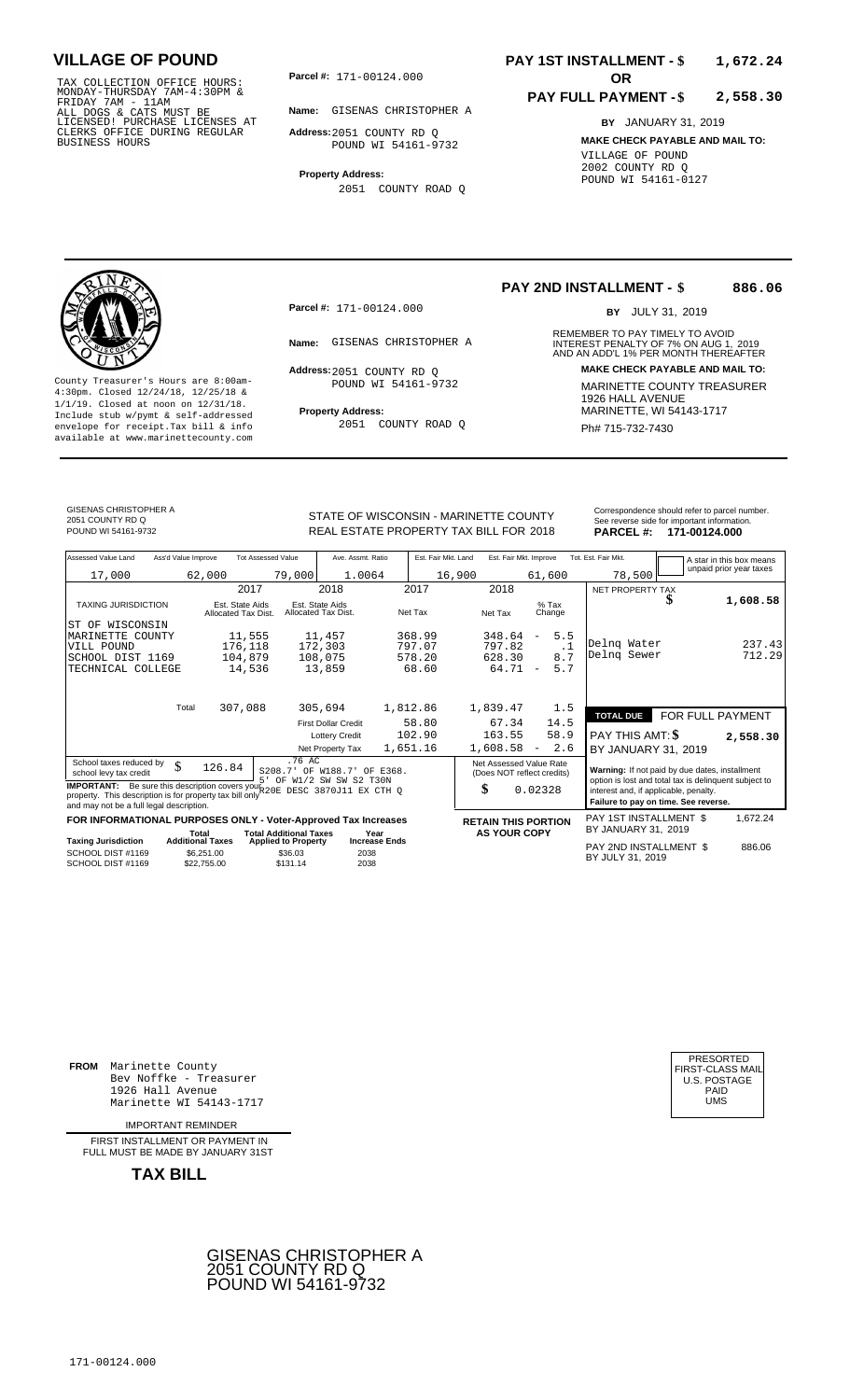TAX COLLECTION OFFICE HOURS:<br>
MONDAY-THURSDAY 7AM-4:30PM &<br>
FRIDAY 7AM - 11AM<br>
ALL DOGS & CATS MUST BE<br>
LICENSED! PURCHASE LICENSES AT<br>
CLERKS OFFICE DURING REGULAR<br>
CLERKS OFFICE DURING REGULAR<br>
BUSINESS HOURS<br>
BUSINESS H

**Parcel #:** 171-00315.002 **OR** 

**Name:** GRETZON ERIC

**Address:** 1030 COUNTY ROAD Q POUND WI 54161-9730

**Property Address:**

1026 COUNTY ROAD Q

## **PAY 1ST INSTALLMENT - \$**

### **PAY FULL PAYMENT - \$**

**BY** JANUARY 31, 2019

**MAKE CHECK PAYABLE AND MAIL TO:** VILLAGE OF POUND 2002 COUNTY RD Q POUND WI 54161-0127



**Property Address:** MARINETTE, WI 54143-1717 Include stub w/pymt & self-addressed envelope for receipt.Tax bill & info Ph# 715-732-7430 available at www.marinettecounty.com

**Parcel #:** 171-00315.002

Address: 1030 COUNTY ROAD Q POUND WI 54161-9730

1026 COUNTY ROAD Q

### **PAY 2ND INSTALLMENT - \$**

BY JULY 31, 2019

**86.15**

**86.15**

**172.30**

REMEMBER TO PAY TIMELY TO AVOID **Name:** GRETZON ERIC **INTEREST PENALTY OF 7% ON AUG 1, 2019**<br>AND AN ADD'L 1% PER MONTH THEREAFTER **Address: MAKE CHECK PAYABLE AND MAIL TO:** County Treasurer's Hours are 8:00am-<br>
4:30pm. Closed 12/24/18, 12/25/18 & MARINETTE COUNTY TREASURER<br>
1/1/19. Closed at noon on 12/31/18.<br>
Include stub w/pwmt & self-addressed **Property Address:** MARINETTE, WI 54143-1717

GRETZON ERIC 1030 COUNTY ROAD Q

Correspondence should refer to parcel n<br>
See reverse side for important informatic<br>
REAL ESTATE PROPERTY TAX BILL FOR 2018 PARCEL #: 171-00315.002 REAL ESTATE PROPERTY TAX BILL FOR **PARCEL #:** POUND WI 54161-9730 2018 **171-00315.002**

| Correspondence should refer to parcel number. |  |
|-----------------------------------------------|--|
| See reverse side for important information.   |  |

| Assessed Value Land                                                                                                                                                                                        | Ass'd Value Improve       | <b>Tot Assessed Value</b>     | Ave. Assmt. Ratio                                           | Est. Fair Mkt. Land | Est. Fair Mkt. Improve                                |                                      | Tot. Est. Fair Mkt.    | A star in this box means                                                                                |        |
|------------------------------------------------------------------------------------------------------------------------------------------------------------------------------------------------------------|---------------------------|-------------------------------|-------------------------------------------------------------|---------------------|-------------------------------------------------------|--------------------------------------|------------------------|---------------------------------------------------------------------------------------------------------|--------|
| 7,400                                                                                                                                                                                                      |                           | 7,400                         | 1.0064                                                      | 7,400               |                                                       |                                      | 7,400                  | unpaid prior year taxes                                                                                 |        |
|                                                                                                                                                                                                            |                           | 2017                          | 2018                                                        | 2017                | 2018                                                  |                                      | NET PROPERTY TAX       |                                                                                                         |        |
| <b>TAXING JURISDICTION</b>                                                                                                                                                                                 | Allocated Tax Dist.       | Est. State Aids               | Est. State Aids<br>Allocated Tax Dist.                      | Net Tax             | Net Tax                                               | $%$ Tax<br>Change                    |                        | \$                                                                                                      | 172.30 |
| ST OF WISCONSIN                                                                                                                                                                                            |                           |                               |                                                             |                     |                                                       |                                      |                        |                                                                                                         |        |
| MARINETTE COUNTY                                                                                                                                                                                           |                           | 11,555                        | 11,457                                                      | 34.56               | 32.66                                                 | 5.5<br>$\overline{\phantom{m}}$      |                        |                                                                                                         |        |
| VILL POUND                                                                                                                                                                                                 |                           | 176,118                       | 172,303                                                     | 74.66               | 74.73                                                 | . 1                                  |                        |                                                                                                         |        |
| SCHOOL DIST 1169                                                                                                                                                                                           |                           | 104,879                       | 108,075                                                     | 54.16               | 58.85                                                 | 8.7                                  |                        |                                                                                                         |        |
| TECHNICAL COLLEGE                                                                                                                                                                                          |                           | 14,536                        | 13,859                                                      | 6.43                | 6.06                                                  | 5.8<br>$\overline{\phantom{a}}$      |                        |                                                                                                         |        |
|                                                                                                                                                                                                            |                           |                               |                                                             |                     |                                                       |                                      |                        |                                                                                                         |        |
|                                                                                                                                                                                                            | Total                     | 307,088                       | 305,694                                                     | 169.81              | 172.30                                                | 1.5                                  | <b>TOTAL DUE</b>       | <b>FOR FULL PAYMENT</b>                                                                                 |        |
|                                                                                                                                                                                                            |                           |                               | <b>First Dollar Credit</b>                                  |                     |                                                       |                                      |                        |                                                                                                         |        |
|                                                                                                                                                                                                            |                           |                               | <b>Lottery Credit</b>                                       |                     |                                                       |                                      | PAY THIS AMT: \$       |                                                                                                         | 172.30 |
|                                                                                                                                                                                                            |                           |                               | Net Property Tax                                            | 169.81              | 172.30                                                | 1.5                                  | BY JANUARY 31, 2019    |                                                                                                         |        |
| School taxes reduced by<br>school levy tax credit                                                                                                                                                          | \$<br>11.88               | .37 AC                        | PRT NW NE S11 T30N R20E COM<br>33.02'S 50.35'W 200'S & 95'W |                     | Net Assessed Value Rate<br>(Does NOT reflect credits) |                                      |                        | Warning: If not paid by due dates, installment<br>option is lost and total tax is delinquent subject to |        |
| <b>IMPORTANT:</b> Be sure this description covers your NE COR; W145' S110' E145' N<br>property. This description is for property tax bill only $\frac{1}{110}$<br>and may not be a full legal description. | TO POB W/ESMT DESC 952J   |                               | \$                                                          | 0.02328             | interest and, if applicable, penalty.                 | Failure to pay on time. See reverse. |                        |                                                                                                         |        |
| FOR INFORMATIONAL PURPOSES ONLY - Voter-Approved Tax Increases                                                                                                                                             |                           | 45                            |                                                             |                     | <b>RETAIN THIS PORTION</b>                            |                                      | PAY 1ST INSTALLMENT \$ |                                                                                                         | 86.15  |
|                                                                                                                                                                                                            | Total                     | <b>Total Additional Taxes</b> | Year                                                        |                     | <b>AS YOUR COPY</b>                                   |                                      | BY JANUARY 31, 2019    |                                                                                                         |        |
| <b>Taxing Jurisdiction</b>                                                                                                                                                                                 | <b>Additional Taxes</b>   | <b>Applied to Property</b>    | <b>Increase Ends</b>                                        |                     |                                                       |                                      | PAY 2ND INSTALLMENT \$ |                                                                                                         | 86.15  |
| SCHOOL DIST #1169<br>SCHOOL DIST #1169                                                                                                                                                                     | \$6.251.00<br>\$22,755.00 | \$3.37<br>\$12.28             | 2038<br>2038                                                |                     |                                                       |                                      | BY JULY 31, 2019       |                                                                                                         |        |

**FROM** Marinette County Bev Noffke - Treasurer (U.S. POSTAGE)<br>1926 Hall Avenue (U.S. POSTAGE)<br>Marinette WI 54143-1717 (U.S. POSTAGE) 1926 Hall Avenue PAID Marinette WI 54143-1717 UMS

IMPORTANT REMINDER

FIRST INSTALLMENT OR PAYMENT IN FULL MUST BE MADE BY JANUARY 31ST



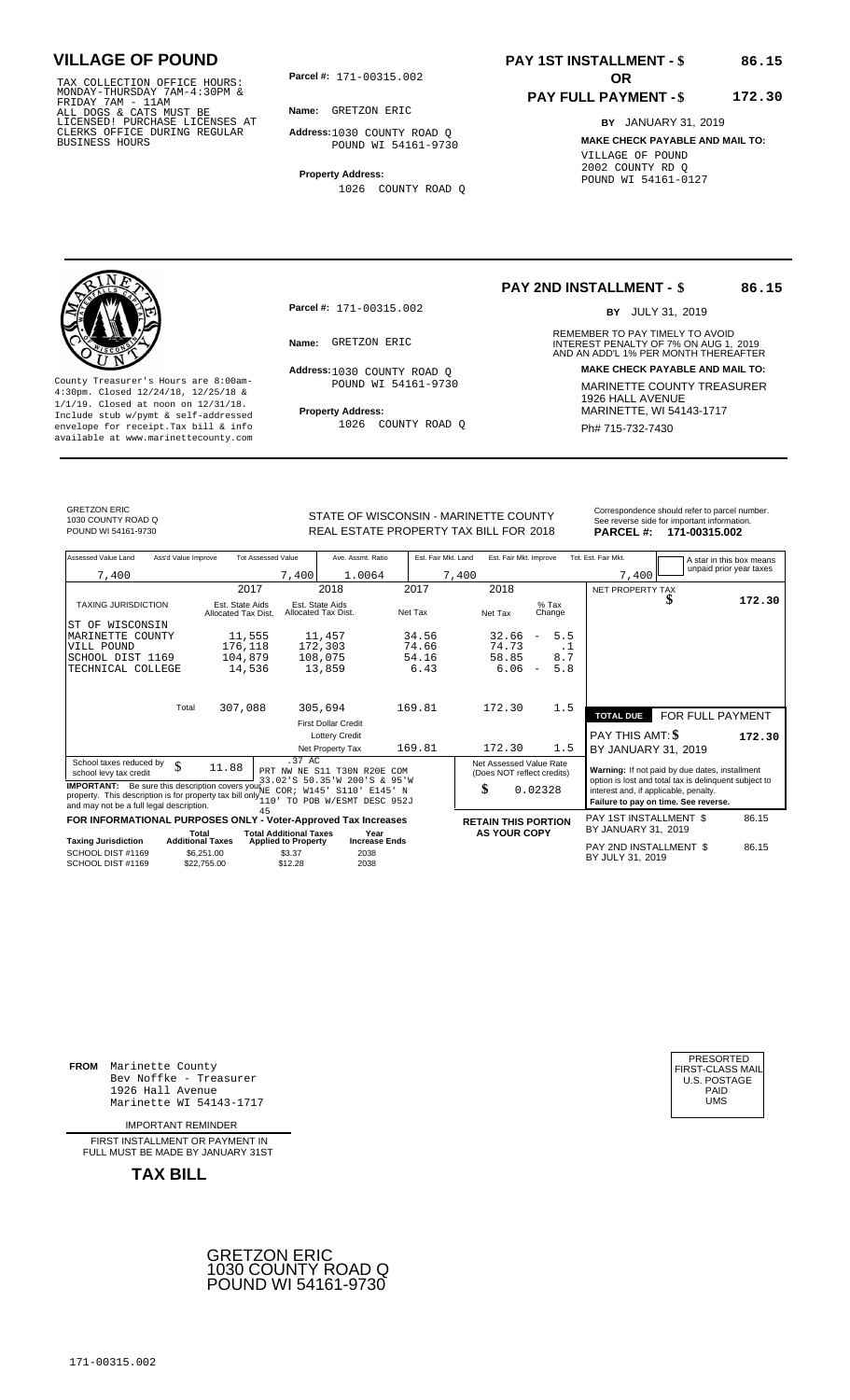TAX COLLECTION OFFICE HOURS:<br>
MONDAY-THURSDAY 7AM-4:30PM &<br>
FRIDAY 7AM - 11AM<br>
ALL DOGS & CATS MUST BE<br>
LICENSED! PURCHASE LICENSES AT<br>
CLERKS OFFICE DURING REGULAR<br>
CLERKS OFFICE DURING REGULAR<br>
BUSINESS HOURS<br>
BUSINESS H

**Parcel #:** 171-00315.003

**Name:** GRETZON ERIC

**Address:** 1030 COUNTY ROAD Q POUND WI 54161-9730

**Property Address:**

### **PAY 1ST INSTALLMENT - \$ 716.09**

#### **PAY FULL PAYMENT - \$ 1,432.17**

**BY** JANUARY 31, 2019 **MAKE CHECK PAYABLE AND MAIL TO:** VILLAGE OF POUND 2002 COUNTY RD Q POUND WI 54161-0127

**Property Address:** MARINETTE, WI 54143-1717 Include stub w/pymt & self-addressed envelope for receipt.Tax bill & info Phat is a set of the phat of the Phat 715-732-7430 envelope for receipt.Tax bill & info Phat 715-732-7430 envelope for the phat 715-732-7430 envelope for the phat 715-732-7430 envelope

**Parcel #:** 171-00315.003

Address: 1030 COUNTY ROAD Q POUND WI 54161-9730

#### **PAY 2ND INSTALLMENT - \$ 716.08**

BY JULY 31, 2019

REMEMBER TO PAY TIMELY TO AVOID **Name:** GRETZON ERIC **INTEREST PENALTY OF 7% ON AUG 1, 2019**<br>AND AN ADD'L 1% PER MONTH THEREAFTER **Address: MAKE CHECK PAYABLE AND MAIL TO:** County Treasurer's Hours are 8:00am-<br>
4:30pm. Closed 12/24/18, 12/25/18 & MARINETTE COUNTY TREASURER<br>
1/1/19. Closed at noon on 12/31/18.<br>
Include stub w/pwmt. & self-addressed<br>
Froperty Address:<br>
MARINETTE, WI 54143-1717

GRETZON ERIC 1030 COUNTY ROAD Q

STATE OF WISCONSIN - MARINETTE COUNTY<br>
See reverse side for important information.<br>
REAL ESTATE PROPERTY TAX BILL FOR 2018 PARCEL #: 171-00315.003 REAL ESTATE PROPERTY TAX BILL FOR **PARCEL #:** POUND WI 54161-9730 2018 **171-00315.003**

| Assessed Value Land                                                                                                                                                                                                                                             | Ass'd Value Improve |                                                      | <b>Tot Assessed Value</b>                         | Ave. Assmt. Ratio                                                                          |                                     | Est. Fair Mkt. Land |       | Est. Fair Mkt. Improve                                |                          |                   | Tot. Est. Fair Mkt.                                                                                                                                                                      |                  | A star in this box means |
|-----------------------------------------------------------------------------------------------------------------------------------------------------------------------------------------------------------------------------------------------------------------|---------------------|------------------------------------------------------|---------------------------------------------------|--------------------------------------------------------------------------------------------|-------------------------------------|---------------------|-------|-------------------------------------------------------|--------------------------|-------------------|------------------------------------------------------------------------------------------------------------------------------------------------------------------------------------------|------------------|--------------------------|
| 8,600                                                                                                                                                                                                                                                           |                     | 55,800                                               | 64,400                                            | 1.0064                                                                                     |                                     |                     | 8,500 |                                                       | 55,400                   |                   | 63,900                                                                                                                                                                                   |                  | unpaid prior year taxes  |
|                                                                                                                                                                                                                                                                 |                     |                                                      | 2017                                              | 2018                                                                                       |                                     | 2017                |       | 2018                                                  |                          |                   | NET PROPERTY TAX                                                                                                                                                                         |                  |                          |
| <b>TAXING JURISDICTION</b>                                                                                                                                                                                                                                      |                     | Est. State Aids<br>Allocated Tax Dist.               |                                                   | Est. State Aids<br>Allocated Tax Dist.                                                     |                                     | Net Tax             |       | Net Tax                                               |                          | $%$ Tax<br>Change |                                                                                                                                                                                          | \$               | 1,432.17                 |
| ST OF WISCONSIN                                                                                                                                                                                                                                                 |                     |                                                      |                                                   |                                                                                            |                                     |                     |       |                                                       |                          |                   |                                                                                                                                                                                          |                  |                          |
| MARINETTE COUNTY                                                                                                                                                                                                                                                |                     |                                                      | 11,555                                            | 11,457                                                                                     |                                     | 300.80              |       | 284.21                                                | $\overline{\phantom{a}}$ | 5.5               |                                                                                                                                                                                          |                  |                          |
| VILL POUND                                                                                                                                                                                                                                                      |                     | 176,118                                              |                                                   | 172,303                                                                                    |                                     | 649.76              |       | 650.37                                                |                          | . 1               |                                                                                                                                                                                          |                  |                          |
| SCHOOL DIST 1169                                                                                                                                                                                                                                                |                     | 104,879                                              |                                                   | 108,075                                                                                    |                                     | 471.34              |       | 512.18                                                |                          | 8.7               |                                                                                                                                                                                          |                  |                          |
| TECHNICAL COLLEGE                                                                                                                                                                                                                                               |                     |                                                      | 14,536                                            | 13,859                                                                                     |                                     | 55.92               |       | 52.75                                                 | $\overline{\phantom{a}}$ | 5.7               |                                                                                                                                                                                          |                  |                          |
|                                                                                                                                                                                                                                                                 | Total               | 307,088                                              |                                                   | 305,694                                                                                    |                                     | 1,477.82            |       | 1,499.51                                              |                          | 1.5               | <b>TOTAL DUE</b>                                                                                                                                                                         | FOR FULL PAYMENT |                          |
|                                                                                                                                                                                                                                                                 |                     |                                                      |                                                   | <b>First Dollar Credit</b>                                                                 |                                     | 58.80               |       | 67.34                                                 |                          | 14.5              |                                                                                                                                                                                          |                  |                          |
|                                                                                                                                                                                                                                                                 |                     |                                                      |                                                   | <b>Lottery Credit</b>                                                                      |                                     |                     |       |                                                       |                          |                   | <b>PAY THIS AMT: \$</b>                                                                                                                                                                  |                  | 1,432.17                 |
|                                                                                                                                                                                                                                                                 |                     |                                                      |                                                   | Net Property Tax                                                                           |                                     | 1,419.02            |       | 1,432.17                                              |                          | . 9               | BY JANUARY 31, 2019                                                                                                                                                                      |                  |                          |
| School taxes reduced by<br>school levy tax credit<br><b>IMPORTANT:</b> Be sure this description covers your $\overleftrightarrow{W}$ NE<br>property. This description is for property tax bill only $\frac{1}{200}$<br>and may not be a full legal description. | \$                  | 103.40                                               | .44 AC                                            | PRT NW NE S11 T30N R20E COM<br>S/L MAIN ST 33.02'S & 50.35'<br>COR; W ON S/L<br>E95' N200' | <b>ST</b><br>$95'$ S<br>TO S/L ST & |                     | \$    | Net Assessed Value Rate<br>(Does NOT reflect credits) | 0.02328                  |                   | Warning: If not paid by due dates, installment<br>option is lost and total tax is delinquent subject to<br>interest and, if applicable, penalty.<br>Failure to pay on time. See reverse. |                  |                          |
| FOR INFORMATIONAL PURPOSES ONLY - Voter-Approved Tax Increases                                                                                                                                                                                                  |                     |                                                      |                                                   | POB W/ESMT DESC 1057J18                                                                    |                                     |                     |       |                                                       |                          |                   | PAY 1ST INSTALLMENT \$                                                                                                                                                                   |                  | 716.09                   |
|                                                                                                                                                                                                                                                                 |                     | Total                                                | <b>Total Additional Taxes</b>                     |                                                                                            | Year                                |                     |       | <b>RETAIN THIS PORTION</b><br><b>AS YOUR COPY</b>     |                          |                   | BY JANUARY 31, 2019                                                                                                                                                                      |                  |                          |
| <b>Taxing Jurisdiction</b><br>SCHOOL DIST #1169<br>SCHOOL DIST #1169                                                                                                                                                                                            |                     | <b>Additional Taxes</b><br>\$6,251.00<br>\$22,755.00 | <b>Applied to Property</b><br>\$29.37<br>\$106.90 | 2038                                                                                       | <b>Increase Ends</b><br>2038        |                     |       |                                                       |                          |                   | PAY 2ND INSTALLMENT \$<br>BY JULY 31, 2019                                                                                                                                               |                  | 716.08                   |

**FROM** Marinette County Bev Noffke - Treasurer (U.S. POSTAGE)<br>1926 Hall Avenue (U.S. POSTAGE)<br>Marinette WI 54143-1717 (U.S. POSTAGE) 1926 Hall Avenue PAID Marinette WI 54143-1717 UMS

IMPORTANT REMINDER

FIRST INSTALLMENT OR PAYMENT IN FULL MUST BE MADE BY JANUARY 31ST



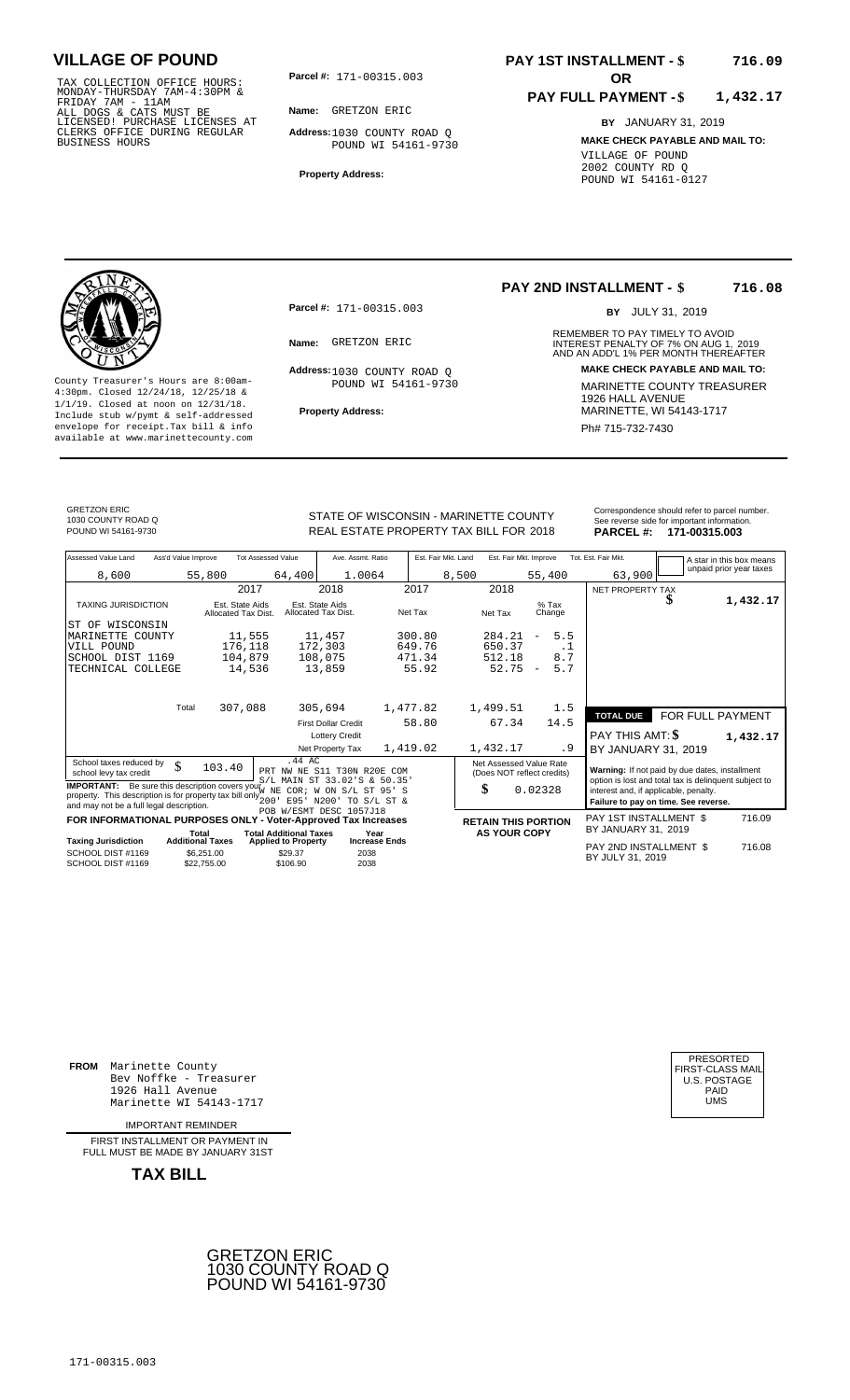TAX COLLECTION OFFICE HOURS:<br>
MONDAY-THURSDAY 7AM-4:30PM & GRETZON ERIC G<br>
FRIDAY 7AM - 11AM<br>
ALL DOGS & CATS MUST BE **Name:** GRETZON CHEYEN<br>
LICENSED ! PURCHASE LICENSES AT<br>
CLERKS OFFICE DURING REGULAR **Address**:1030 COU

**Parcel #:** 171-00315.001 **OR** 

**Name:** GRETZON CHEYENNE J GRETZON ERIC G

**Address:** 1030 COUNTY ROAD Q POUND WI 54161-9730

**Property Address:** 1030 COUNTY ROAD Q

### **PAY 1ST INSTALLMENT - \$ 1,287.17**

#### **PAY FULL PAYMENT - \$ 2,737.88**

**BY** JANUARY 31, 2019 **MAKE CHECK PAYABLE AND MAIL TO:** VILLAGE OF POUND 2002 COUNTY RD Q POUND WI 54161-0127

**Property Address:** MARINETTE, WI 54143-1717 Include stub w/pymt & self-addressed envelope for receipt.Tax bill & info Fig. 1030 COUNTY ROAD Q Fig. 2014 Ph# 715-732-7430 available at www.marinettecounty.com

**Parcel #:** 171-00315.001

GRETZON ERIC G<br>Name: GRETZON CHEYENNE J

Address: 1030 COUNTY ROAD Q POUND WI 54161-9730

1030 COUNTY ROAD Q

#### **PAY 2ND INSTALLMENT - \$ 1,450.71**

BY JULY 31, 2019

REMEMBER TO PAY TIMELY TO AVOID **Name:** GRETZON CHEYENNE J<br> **INTEREST PENALTY OF 7% ON AUG 1, 2019**<br>
AND AN ADD'L 1% PER MONTH THEREAFTER **Address: MAKE CHECK PAYABLE AND MAIL TO:** County Treasurer's Hours are 8:00am-<br>
4:30pm. Closed 12/24/18, 12/25/18 & MARINETTE COUNTY TREASURER<br>
1/1/19. Closed at noon on 12/31/18.<br>
Include stub w/pwmt & self-addressed **Property Address:** MARINETTE, WI 54143-1717

GRETZON ERIC G GRETZON CHEYENNE J 1030 COUNTY ROAD Q

STATE OF WISCONSIN - MARINETTE COUNTY<br>
See reverse side for important information.<br>
REAL ESTATE PROPERTY TAX BILL FOR 2018 PARCEL #: 171-00315.001 REAL ESTATE PROPERTY TAX BILL FOR **PARCEL #:** POUND WI 54161-9730 2018 **171-00315.001**

| Assessed Value Land                                                                                                    | Ass'd Value Improve     |                                        | <b>Tot Assessed Value</b>                                                                                                                                                                                   | Ave. Assmt. Ratio                      |                      | Est. Fair Mkt. Land |                            | Est. Fair Mkt. Improve |                                                       |           | Tot. Est. Fair Mkt.                                                           |   | A star in this box means                              |
|------------------------------------------------------------------------------------------------------------------------|-------------------------|----------------------------------------|-------------------------------------------------------------------------------------------------------------------------------------------------------------------------------------------------------------|----------------------------------------|----------------------|---------------------|----------------------------|------------------------|-------------------------------------------------------|-----------|-------------------------------------------------------------------------------|---|-------------------------------------------------------|
| 13,100                                                                                                                 |                         | 114,400                                | 127,500                                                                                                                                                                                                     | 1.0064                                 |                      |                     | 13,000                     |                        | 113,700                                               |           | 126,700                                                                       |   | unpaid prior year taxes                               |
|                                                                                                                        |                         | 2017                                   |                                                                                                                                                                                                             | 2018                                   |                      | 2017                | 2018                       |                        |                                                       |           | NET PROPERTY TAX                                                              |   |                                                       |
| <b>TAXING JURISDICTION</b>                                                                                             |                         | Est. State Aids<br>Allocated Tax Dist. |                                                                                                                                                                                                             | Est. State Aids<br>Allocated Tax Dist. |                      | Net Tax             | Net Tax                    |                        | $%$ Tax<br>Change                                     |           |                                                                               | J | 2,737.88                                              |
| IST OF WISCONSIN                                                                                                       |                         |                                        |                                                                                                                                                                                                             |                                        |                      |                     |                            |                        |                                                       |           |                                                                               |   |                                                       |
| MARINETTE COUNTY                                                                                                       |                         | 11,555                                 |                                                                                                                                                                                                             | 11,457                                 |                      | 595.53              |                            | 562.68                 | 5.5<br>$\overline{\phantom{a}}$                       |           |                                                                               |   |                                                       |
| VILL POUND                                                                                                             |                         | 176,118                                |                                                                                                                                                                                                             | 172,303                                |                      | 1,286.41            | 1,287.62                   |                        |                                                       | $\cdot$ 1 |                                                                               |   |                                                       |
| SCHOOL DIST 1169                                                                                                       |                         | 104,879                                |                                                                                                                                                                                                             | 108,075                                |                      | 933.16              | 1,014.03                   |                        | 8.7                                                   |           |                                                                               |   |                                                       |
| TECHNICAL COLLEGE                                                                                                      |                         | 14,536                                 |                                                                                                                                                                                                             | 13,859                                 |                      | 110.72              |                            | 104.44                 | 5.7<br>$\overline{\phantom{a}}$                       |           |                                                                               |   |                                                       |
|                                                                                                                        | Total                   |                                        |                                                                                                                                                                                                             |                                        |                      |                     |                            |                        |                                                       |           |                                                                               |   |                                                       |
|                                                                                                                        |                         | 307,088                                |                                                                                                                                                                                                             | 305,694                                |                      | 2,925.82            | 2,968.77                   |                        | 1.5                                                   |           | <b>TOTAL DUE</b>                                                              |   | FOR FULL PAYMENT                                      |
|                                                                                                                        |                         |                                        |                                                                                                                                                                                                             | <b>First Dollar Credit</b>             |                      | 58.80               |                            | 67.34                  | 14.5                                                  |           |                                                                               |   |                                                       |
|                                                                                                                        |                         |                                        |                                                                                                                                                                                                             | <b>Lottery Credit</b>                  |                      | 102.90              |                            | 163.55                 | 58.9                                                  |           | PAY THIS AMT: \$                                                              |   | 2,737.88                                              |
|                                                                                                                        |                         |                                        |                                                                                                                                                                                                             | Net Property Tax                       |                      | 2,764.12            | 2,737.88                   |                        | $\overline{\phantom{a}}$                              | . 9       | BY JANUARY 31, 2019                                                           |   |                                                       |
| School taxes reduced by<br>school levy tax credit<br><b>IMPORTANT:</b>                                                 | \$                      | 204.71                                 | $.67$ AC<br>PRT NW NE S11 T30N R20E COM<br>Be sure this description covers your <sub>3</sub> 5/L MAIN ST 33.02'S & 145.<br>description is for arranged thru bill soli. <sup>3</sup> 5'W NE COR; W ON S/L ST |                                        |                      |                     |                            |                        | Net Assessed Value Rate<br>(Does NOT reflect credits) |           | Warning: If not paid by due dates, installment                                |   | option is lost and total tax is delinquent subject to |
| property. This description is for property tax bill only $\frac{3}{145}$ .<br>and may not be a full legal description. |                         |                                        |                                                                                                                                                                                                             | S200' E145' N200' TO                   |                      |                     | \$                         |                        | 0.02328                                               |           | interest and, if applicable, penalty.<br>Failure to pay on time. See reverse. |   |                                                       |
| S/L ST & POB DESC 950J47<br>FOR INFORMATIONAL PURPOSES ONLY - Voter-Approved Tax Increases                             |                         |                                        |                                                                                                                                                                                                             |                                        |                      |                     | <b>RETAIN THIS PORTION</b> |                        |                                                       |           | PAY 1ST INSTALLMENT \$                                                        |   | 1,287.17                                              |
|                                                                                                                        | Total                   |                                        | <b>Total Additional Taxes</b>                                                                                                                                                                               |                                        | Year                 |                     |                            | <b>AS YOUR COPY</b>    |                                                       |           | BY JANUARY 31, 2019                                                           |   |                                                       |
| <b>Taxing Jurisdiction</b>                                                                                             | <b>Additional Taxes</b> |                                        | <b>Applied to Property</b>                                                                                                                                                                                  |                                        | <b>Increase Ends</b> |                     |                            |                        |                                                       |           | PAY 2ND INSTALLMENT \$                                                        |   | 1,450.71                                              |
| SCHOOL DIST #1169<br>SCHOOL DIST #1169                                                                                 |                         | \$6,251.00<br>\$22,755.00              | \$58.14<br>\$211.65                                                                                                                                                                                         | 2038<br>2038                           |                      |                     |                            |                        |                                                       |           | BY JULY 31, 2019                                                              |   |                                                       |

**FROM** Marinette County Bev Noffke - Treasurer (U.S. POSTAGE)<br>1926 Hall Avenue (U.S. POSTAGE)<br>Marinette WI 54143-1717 (U.S. POSTAGE) 1926 Hall Avenue Marinette WI 54143-1717

IMPORTANT REMINDER

FIRST INSTALL MENT OR PAYMENT IN FULL MUST BE MADE BY JANUARY 31ST



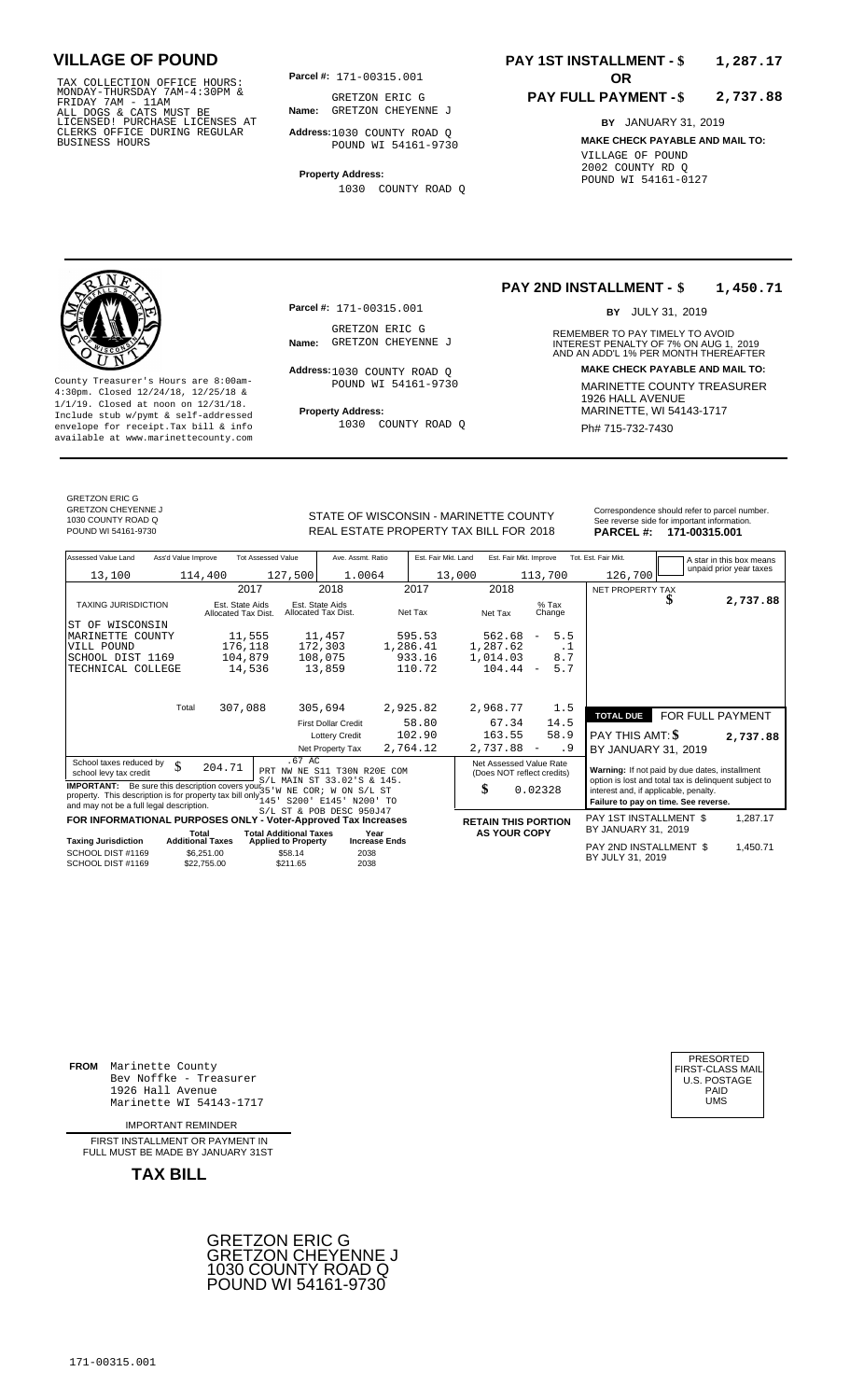TAX COLLECTION OFFICE HOURS:<br>
MONDAY-THURSDAY 7AM-4:30PM & GRETZON ERIC G<br>
FRIDAY 7AM - 11AM<br>
ALL DOGS & CATS MUST BE **Name:** GRETZON CHEYEN<br>
LICENSED ! PURCHASE LICENSES AT<br>
CLERKS OFFICE DURING REGULAR **Address**:1030 COU

**Parcel #:** 171-00527.000

**Name:** GRETZON CHEYENNE J GRETZON ERIC G

**Address:** 1030 COUNTY ROAD Q POUND WI 54161-9730

**Property Address:** 211 MAPLE ST

### **PAY 1ST INSTALLMENT - \$ 251.21**

#### **PAY FULL PAYMENT - \$ 446.89**

**BY** JANUARY 31, 2019 **MAKE CHECK PAYABLE AND MAIL TO:** VILLAGE OF POUND 2002 COUNTY RD Q POUND WI 54161-0127

**Property Address:** MARINETTE, WI 54143-1717 Include stub w/pymt & self-addressed envelope for receipt.Tax bill & info Ph# 715-732-7430 available at www.marinettecounty.com

**Parcel #:** 171-00527.000

GRETZON ERIC G<br>Name: GRETZON CHEYENNE J

Address: 1030 COUNTY ROAD Q POUND WI 54161-9730

211 MAPLE ST

#### **PAY 2ND INSTALLMENT - \$ 195.68**

BY JULY 31, 2019

REMEMBER TO PAY TIMELY TO AVOID **Name:** GRETZON CHEYENNE J<br> **INTEREST PENALTY OF 7% ON AUG 1, 2019**<br>
AND AN ADD'L 1% PER MONTH THEREAFTER **Address: MAKE CHECK PAYABLE AND MAIL TO:** County Treasurer's Hours are 8:00am-<br>
4:30pm. Closed 12/24/18, 12/25/18 & MARINETTE COUNTY TREASURER<br>
1/1/19. Closed at noon on 12/31/18.<br>
Include stub w/pwmt & self-addressed **Property Address:** MARINETTE, WI 54143-1717

GRETZON ERIC G GRETZON CHEYENNE J 1030 COUNTY ROAD Q

STATE OF WISCONSIN - MARINETTE COUNTY<br>
See reverse side for important information.<br>
REAL ESTATE PROPERTY TAX BILL FOR 2018 PARCEL #: 171-00527.000 REAL ESTATE PROPERTY TAX BILL FOR **PARCEL #:** POUND WI 54161-9730 2018 **171-00527.000**

| Assessed Value Land                                                                                                                                            | Ass'd Value Improve              | <b>Tot Assessed Value</b>              |                                                 | Ave. Assmt. Ratio                      |         | Est. Fair Mkt. Land |                                                       | Est. Fair Mkt. Improve | Tot. Est. Fair Mkt.                                                           |   | A star in this box means                                                                                |
|----------------------------------------------------------------------------------------------------------------------------------------------------------------|----------------------------------|----------------------------------------|-------------------------------------------------|----------------------------------------|---------|---------------------|-------------------------------------------------------|------------------------|-------------------------------------------------------------------------------|---|---------------------------------------------------------------------------------------------------------|
| 5,600                                                                                                                                                          | 14,100                           |                                        | 19,700                                          | 1.0064                                 |         | 5,600               |                                                       | 14,000                 | 19,600                                                                        |   | unpaid prior year taxes                                                                                 |
|                                                                                                                                                                |                                  | 2017                                   |                                                 | 2018                                   | 2017    |                     | 2018                                                  |                        | NET PROPERTY TAX                                                              |   |                                                                                                         |
| <b>TAXING JURISDICTION</b>                                                                                                                                     |                                  | Est. State Aids<br>Allocated Tax Dist. |                                                 | Est. State Aids<br>Allocated Tax Dist. | Net Tax |                     | Net Tax                                               | $%$ Tax<br>Change      |                                                                               | D | 391.37                                                                                                  |
| ST OF WISCONSIN                                                                                                                                                |                                  |                                        |                                                 |                                        |         |                     |                                                       |                        |                                                                               |   |                                                                                                         |
| MARINETTE COUNTY                                                                                                                                               |                                  | 11,555                                 |                                                 | 11,457                                 | 146.66  |                     | 86.94                                                 | $-40.7$                |                                                                               |   |                                                                                                         |
| VILL POUND                                                                                                                                                     |                                  | 176,118                                |                                                 | 172,303                                | 316.81  |                     | 198.95                                                | $-37.2$                | Delng Water                                                                   |   | 13.88                                                                                                   |
| SCHOOL DIST 1169                                                                                                                                               |                                  | 104,879                                |                                                 | 108,075                                | 229.81  |                     | 156.68                                                | $-31.8$                | Delng Sewer                                                                   |   | 41.64                                                                                                   |
| TECHNICAL COLLEGE                                                                                                                                              |                                  | 14,536                                 |                                                 | 13,859                                 | 27.27   |                     |                                                       | $16.14 - 40.8$         |                                                                               |   |                                                                                                         |
|                                                                                                                                                                | Total                            | 307,088                                |                                                 | 305,694                                | 720.55  |                     | 458.71                                                | $-36.3$                |                                                                               |   |                                                                                                         |
|                                                                                                                                                                |                                  |                                        |                                                 | <b>First Dollar Credit</b>             | 58.80   |                     | 67.34                                                 | 14.5                   | <b>TOTAL DUE</b>                                                              |   | FOR FULL PAYMENT                                                                                        |
|                                                                                                                                                                |                                  |                                        |                                                 | <b>Lottery Credit</b>                  | 102.90  |                     |                                                       |                        | PAY THIS AMT: \$                                                              |   |                                                                                                         |
|                                                                                                                                                                |                                  |                                        |                                                 | Net Property Tax                       | 558.85  |                     | 391.37                                                | $-30.0$                |                                                                               |   | 446.89                                                                                                  |
|                                                                                                                                                                |                                  |                                        | .15 AC                                          |                                        |         |                     |                                                       |                        | BY JANUARY 31, 2019                                                           |   |                                                                                                         |
| School taxes reduced by<br>school levy tax credit                                                                                                              | \$                               | 31.63                                  | LOT 20 BLK 1                                    | VILLAGE OF POUND PLAT                  |         |                     | Net Assessed Value Rate<br>(Does NOT reflect credits) |                        |                                                                               |   | Warning: If not paid by due dates, installment<br>option is lost and total tax is delinquent subject to |
| <b>IMPORTANT:</b> Be sure this description covers your<br>property. This description is for property tax bill only<br>and may not be a full legal description. |                                  |                                        |                                                 |                                        |         |                     | \$                                                    | 0.02328                | interest and, if applicable, penalty.<br>Failure to pay on time. See reverse. |   |                                                                                                         |
| FOR INFORMATIONAL PURPOSES ONLY - Voter-Approved Tax Increases                                                                                                 |                                  |                                        |                                                 |                                        |         |                     | <b>RETAIN THIS PORTION</b>                            |                        | PAY 1ST INSTALLMENT \$                                                        |   | 251.21                                                                                                  |
|                                                                                                                                                                | Total<br><b>Additional Taxes</b> |                                        | <b>Total Additional Taxes</b>                   | Year<br><b>Increase Ends</b>           |         |                     | <b>AS YOUR COPY</b>                                   |                        | BY JANUARY 31, 2019                                                           |   |                                                                                                         |
| <b>Taxing Jurisdiction</b><br>SCHOOL DIST #1169<br>SCHOOL DIST #1169                                                                                           | \$6,251.00<br>\$22.755.00        |                                        | <b>Applied to Property</b><br>\$8.98<br>\$32.70 | 2038<br>2038                           |         |                     |                                                       |                        | PAY 2ND INSTALLMENT \$<br>BY JULY 31, 2019                                    |   | 195.68                                                                                                  |

**FROM** Marinette County Bev Noffke - Treasurer (U.S. POSTAGE)<br>1926 Hall Avenue (U.S. POSTAGE)<br>Marinette WI 54143-1717 (UMS 1926 Hall Avenue PAID Marinette WI 54143-1717 UMS

IMPORTANT REMINDER

FIRST INSTALL MENT OR PAYMENT IN FULL MUST BE MADE BY JANUARY 31ST



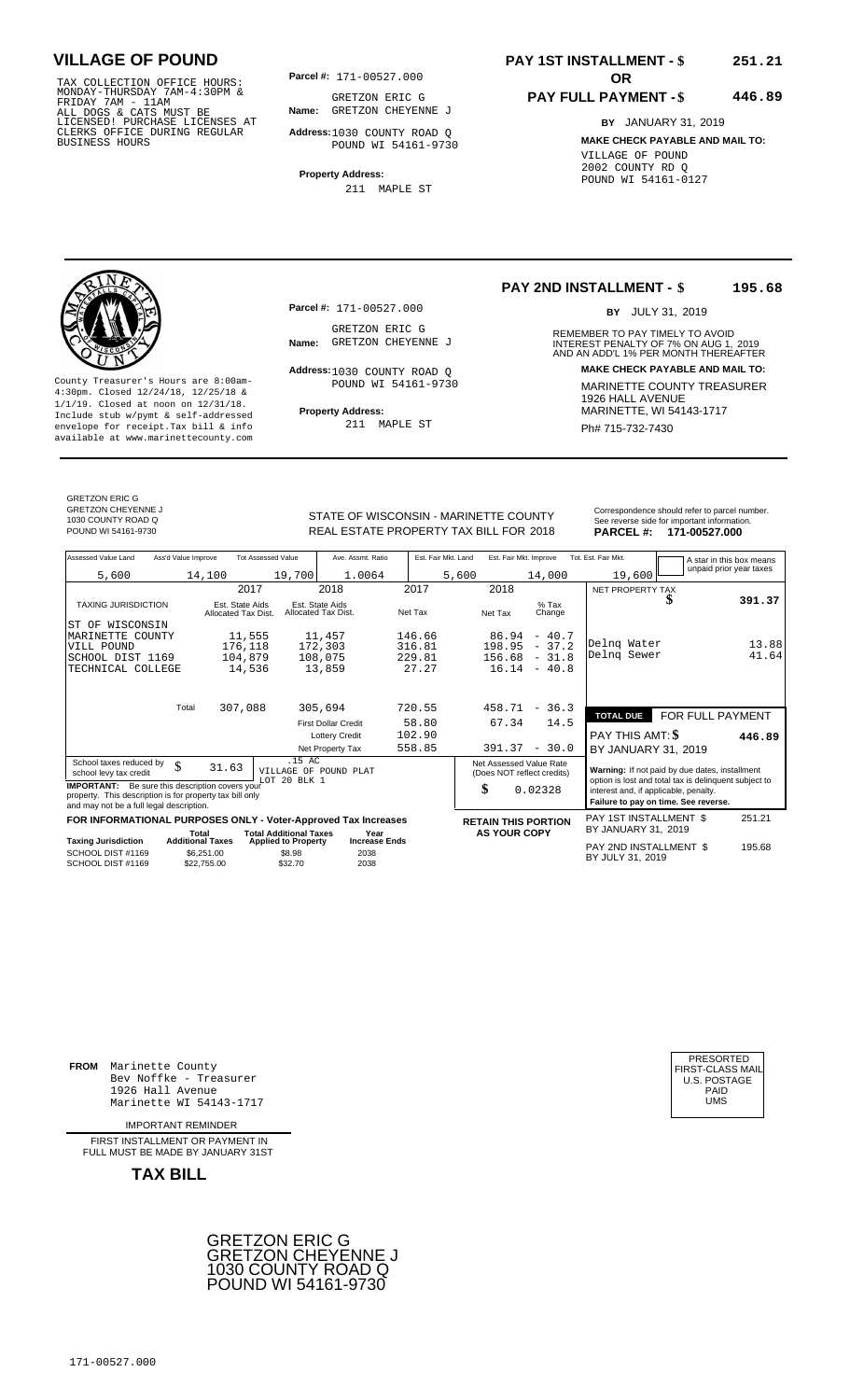TAX COLLECTION OFFICE HOURS:<br>
MONDAY-THURSDAY 7AM-4:30PM &<br>
FRIDAY 7AM - 11AM<br>
ALL DOGS & CATS MUST BE<br>
LICENSED! PURCHASE LICENSES AT<br>
CLERKS OFFICE DURING REGULAR<br>
CLERKS OFFICE DURING REGULAR<br>
BUSINESS HOURS<br>
BUSINESS H

**Parcel #:** 171-00147.000

**Name:** GRETZON ROBERT

**Address:** 2007 COUNTY ROAD Q POUND WI 54161-9710

**Property Address:** 2007 COUNTY ROAD Q

### **PAY 1ST INSTALLMENT - \$ 502.48**

#### **PAY FULL PAYMENT - \$ 1,168.50**

**BY** JANUARY 31, 2019 **MAKE CHECK PAYABLE AND MAIL TO:** VILLAGE OF POUND 2002 COUNTY RD Q POUND WI 54161-0127



**Property Address:** MARINETTE, WI 54143-1717 Include stub w/pymt & self-addressed envelope for receipt.Tax bill & info Ph# 715-732-7430 available at www.marinettecounty.com

**Parcel #:** 171-00147.000

Address: 2007 COUNTY ROAD Q POUND WI 54161-9710

2007 COUNTY ROAD Q

#### **PAY 2ND INSTALLMENT - \$ 666.02**

BY JULY 31, 2019

REMEMBER TO PAY TIMELY TO AVOID **Name:** GRETZON ROBERT **INTEREST PENALTY OF 7% ON AUG 1, 2019**<br>AND AN ADD'L 1% PER MONTH THEREAFTER **Address: MAKE CHECK PAYABLE AND MAIL TO:** County Treasurer's Hours are 8:00am-<br>
4:30pm. Closed 12/24/18, 12/25/18 & MARINETTE COUNTY TREASURER<br>
1/1/19. Closed at noon on 12/31/18.<br>
Include stub w/pwmt & self-addressed **Property Address:** MARINETTE, WI 54143-1717

GRETZON ROBERT 2007 COUNTY ROAD Q

Correspondence should refer to parcel n<br>
See reverse side for important informatic<br>
REAL ESTATE PROPERTY TAX BILL FOR 2018 PARCEL #: 171-00147.000 REAL ESTATE PROPERTY TAX BILL FOR **PARCEL #:** POUND WI 54161-9710 2018 **171-00147.000**

| Correspondence should refer to parcel number. |
|-----------------------------------------------|
| See reverse side for important information.   |
|                                               |

| Assessed Value Land<br>Ass'd Value Improve                                                                                 | <b>Tot Assessed Value</b>              | Ave. Assmt. Ratio                                                                           | Est. Fair Mkt. Land | Est. Fair Mkt. Improve                                      |                                 | Tot. Est. Fair Mkt.<br>A star in this box means                                                         |
|----------------------------------------------------------------------------------------------------------------------------|----------------------------------------|---------------------------------------------------------------------------------------------|---------------------|-------------------------------------------------------------|---------------------------------|---------------------------------------------------------------------------------------------------------|
| 5,000                                                                                                                      | 55,100                                 | 1.0064<br>60,100                                                                            |                     | 5,000                                                       | 54,700                          | unpaid prior year taxes<br>59,700                                                                       |
|                                                                                                                            | 2017                                   | 2018                                                                                        | 2017                | 2018                                                        |                                 | NET PROPERTY TAX                                                                                        |
| <b>TAXING JURISDICTION</b>                                                                                                 | Est. State Aids<br>Allocated Tax Dist. | Est. State Aids<br>Allocated Tax Dist.                                                      | Net Tax             | Net Tax                                                     | $%$ Tax<br>Change               | 1,168.50                                                                                                |
| WISCONSIN<br>ST OF                                                                                                         |                                        |                                                                                             |                     |                                                             |                                 |                                                                                                         |
| MARINETTE COUNTY                                                                                                           | 11,555                                 | 11,457                                                                                      | 280.71              | 265.23                                                      | 5.5<br>$\overline{\phantom{m}}$ |                                                                                                         |
| VILL POUND                                                                                                                 | 176,118                                | 172,303                                                                                     | 606.38              | 606.95                                                      | . 1                             |                                                                                                         |
| SCHOOL DIST 1169                                                                                                           | 104,879                                | 108,075                                                                                     | 439.87              | 477.98                                                      | 8.7                             |                                                                                                         |
| TECHNICAL COLLEGE                                                                                                          | 14,536                                 | 13,859                                                                                      | 52.19               | 49.23                                                       | 5.7<br>$\overline{\phantom{a}}$ |                                                                                                         |
|                                                                                                                            |                                        |                                                                                             |                     |                                                             |                                 |                                                                                                         |
| Total                                                                                                                      | 307,088                                | 305,694                                                                                     | 1,379.15            | 1,399.39                                                    | 1.5                             | FOR FULL PAYMENT<br><b>TOTAL DUE</b>                                                                    |
|                                                                                                                            |                                        | <b>First Dollar Credit</b>                                                                  | 58.80               | 67.34                                                       | 14.5                            |                                                                                                         |
|                                                                                                                            |                                        | <b>Lottery Credit</b>                                                                       | 102.90              | 163.55                                                      | 58.9                            | PAY THIS AMT: \$<br>1,168.50                                                                            |
|                                                                                                                            |                                        | Net Property Tax                                                                            | 1,217.45            | 1,168.50                                                    | 4.0<br>$\overline{\phantom{a}}$ | BY JANUARY 31, 2019                                                                                     |
| School taxes reduced by<br>\$<br>school levy tax credit<br><b>IMPORTANT:</b> Be sure this description covers your 50       | 96.50                                  | .23 AC<br>PRT SE SW S2 T30N R20E COM<br>S/L 213'W SE COR; W ALG S/L                         |                     | Net Assessed Value Rate<br>(Does NOT reflect credits)<br>\$ | 0.02328                         | Warning: If not paid by due dates, installment<br>option is lost and total tax is delinquent subject to |
| property. This description is for property tax bill only EX CTH Q DESC 182D241<br>and may not be a full legal description. |                                        | N234' E50' S234' TO POB                                                                     |                     |                                                             |                                 | interest and, if applicable, penalty.<br>Failure to pay on time. See reverse.                           |
| FOR INFORMATIONAL PURPOSES ONLY - Voter-Approved Tax Increases                                                             |                                        |                                                                                             |                     | <b>RETAIN THIS PORTION</b>                                  |                                 | <b>PAY 1ST INSTALLMENT \$</b><br>502.48                                                                 |
| <b>Taxing Jurisdiction</b>                                                                                                 | Total<br><b>Additional Taxes</b>       | <b>Total Additional Taxes</b><br>Year<br><b>Increase Ends</b><br><b>Applied to Property</b> |                     | <b>AS YOUR COPY</b>                                         |                                 | BY JANUARY 31, 2019                                                                                     |
| SCHOOL DIST #1169<br>SCHOOL DIST #1169                                                                                     | \$6,251.00<br>\$22,755,00              | \$27.41<br>2038<br>2038<br>\$99.77                                                          |                     |                                                             |                                 | PAY 2ND INSTALLMENT \$<br>666.02<br>BY JULY 31, 2019                                                    |

**FROM** Marinette County Bev Noffke - Treasurer (U.S. POSTAGE)<br>1926 Hall Avenue (U.S. POSTAGE)<br>Marinette WI 54143-1717 (U.S. POSTAGE) 1926 Hall Avenue Marinette WI 54143-1717

IMPORTANT REMINDER

FIRST INSTALLMENT OR PAYMENT IN FULL MUST BE MADE BY JANUARY 31ST



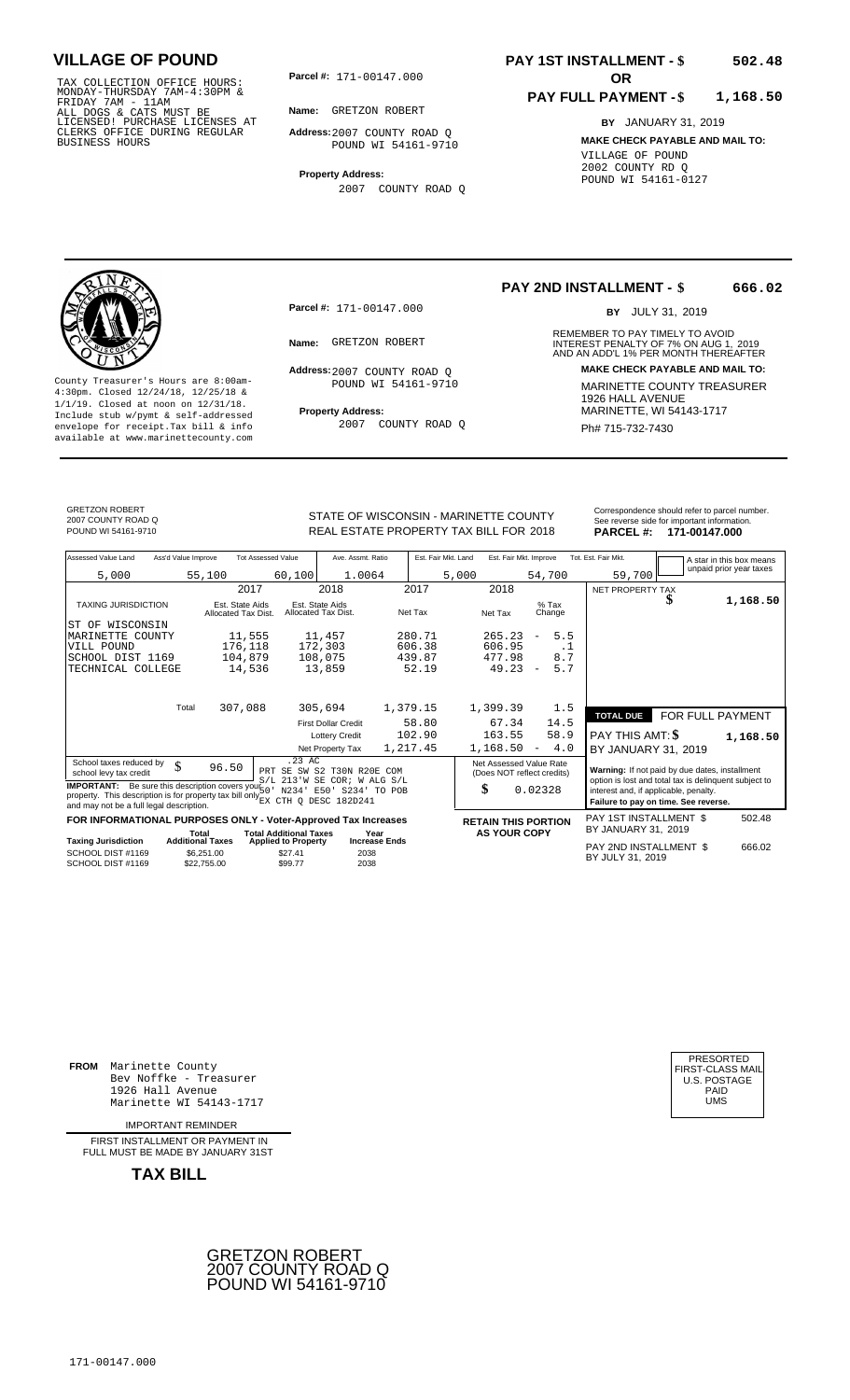TAX COLLECTION OFFICE HOURS:<br>
MONDAY-THURSDAY 7AM-4:30PM &<br>
FRIDAY 7AM - 11AM<br>
ALL DOGS & CATS MUST BE<br>
LICENSED! PURCHASE LICENSES AT<br>
CLERKS OFFICE DURING REGULAR<br>
CLERKS OFFICE DURING REGULAR<br>
BUSINESS HOURS<br>
BUSINESS H

**Parcel #: OR**

**Name:** GROSS KRISTI L GROSS MELVIN A

**Address:** N3823 N 9TH RD POUND WI 54161-9656

**Property Address:** 1012 COUNTY ROAD Q

### **PAY 1ST INSTALLMENT - \$ 735.88**

#### **PAY FULL PAYMENT - \$ 1,471.76**

**BY** JANUARY 31, 2019 **MAKE CHECK PAYABLE AND MAIL TO:** VILLAGE OF POUND 2002 COUNTY RD Q POUND WI 54161-0127



**Property Address:** MARINETTE, WI 54143-1717 Include stub w/pymt & self-addressed envelope for receipt.Tax bill & info Ph# 715-732-7430 available at www.marinettecounty.com

**Parcel #:** 171-00509.000

GROSS MELVIN A<br>Name: GROSS KRISTI L

 $Address:_{N3823}$  N 9TH RD POUND WI 54161-9656

1012 COUNTY ROAD Q

**PAY 2ND INSTALLMENT - \$ 735.88**

BY JULY 31, 2019

REMEMBER TO PAY TIMELY TO AVOID **Name:** GROSS KRISTI L **INTEREST PENALTY OF 7% ON AUG 1, 2019**<br>AND AN ADD'L 1% PER MONTH THEREAFTER **Address: MAKE CHECK PAYABLE AND MAIL TO:** County Treasurer's Hours are 8:00am-<br>
4:30pm. Closed 12/24/18, 12/25/18 & MARINETTE COUNTY TREASURER<br>
1/1/19. Closed at noon on 12/31/18.<br>
Include stub w/pwmt & self-addressed **Property Address:** MARINETTE, WI 54143-1717

| <b>GROSS MELVIN A</b> |  |
|-----------------------|--|
| <b>GROSS KRISTIL</b>  |  |
| N3823 N 9TH RD        |  |
| POUND WL54161-9656    |  |

STATE OF WISCONSIN - MARINETTE COUNTY REAL ESTATE PROPERTY TAX BILL FOR **PARCEL #:** POUND WI 54161-9656 2018 **171-00509.000**

| Correspondence should refer to parcel number. |
|-----------------------------------------------|
| See reverse side for important information.   |
| DADCEL #-<br>171-00500 000                    |

| Assessed Value Land                                                                                                                                                  | Ass'd Value Improve     |                                        | <b>Tot Assessed Value</b>                         | Ave. Assmt. Ratio                               |                      |          | Est. Fair Mkt. Land |                                                       | Est. Fair Mkt. Improve   |      | Tot. Est. Fair Mkt.                                                                                     |                  | A star in this box means<br>unpaid prior year taxes |
|----------------------------------------------------------------------------------------------------------------------------------------------------------------------|-------------------------|----------------------------------------|---------------------------------------------------|-------------------------------------------------|----------------------|----------|---------------------|-------------------------------------------------------|--------------------------|------|---------------------------------------------------------------------------------------------------------|------------------|-----------------------------------------------------|
| 4,600                                                                                                                                                                |                         | 61,500                                 | 66,100                                            | 1.0064                                          |                      |          | 4,600               |                                                       | 61,100                   |      | 65,700                                                                                                  |                  |                                                     |
|                                                                                                                                                                      |                         | 2017                                   |                                                   | 2018                                            |                      | 2017     |                     | 2018                                                  |                          |      | NET PROPERTY TAX                                                                                        |                  |                                                     |
| <b>TAXING JURISDICTION</b>                                                                                                                                           |                         | Est. State Aids<br>Allocated Tax Dist. |                                                   | Est. State Aids<br>Allocated Tax Dist.          |                      | Net Tax  |                     | Net Tax                                               | $%$ Tax<br>Change        |      |                                                                                                         |                  | 1,471.76                                            |
| ST OF WISCONSIN                                                                                                                                                      |                         |                                        |                                                   |                                                 |                      |          |                     |                                                       |                          |      |                                                                                                         |                  |                                                     |
| MARINETTE COUNTY                                                                                                                                                     |                         | 11,555                                 |                                                   | 11,457                                          |                      | 298.00   |                     | 291.71                                                | $\overline{\phantom{m}}$ | 2.1  |                                                                                                         |                  |                                                     |
| VILL POUND                                                                                                                                                           |                         | 176,118                                |                                                   | 172,303                                         |                      | 643.71   |                     | 667.54                                                |                          | 3.7  |                                                                                                         |                  |                                                     |
| SCHOOL DIST 1169                                                                                                                                                     |                         | 104,879                                |                                                   | 108,075                                         |                      | 466.94   |                     | 525.70                                                |                          | 12.6 |                                                                                                         |                  |                                                     |
| TECHNICAL COLLEGE                                                                                                                                                    |                         | 14,536                                 |                                                   | 13,859                                          |                      | 55.40    |                     | 54.15                                                 | $\overline{\phantom{a}}$ | 2.3  |                                                                                                         |                  |                                                     |
|                                                                                                                                                                      |                         |                                        |                                                   |                                                 |                      |          |                     |                                                       |                          |      |                                                                                                         |                  |                                                     |
|                                                                                                                                                                      | Total                   | 307,088                                |                                                   | 305,694                                         |                      | 1,464.05 |                     | 1,539.10                                              |                          | 5.1  | <b>TOTAL DUE</b>                                                                                        | FOR FULL PAYMENT |                                                     |
|                                                                                                                                                                      |                         |                                        |                                                   | <b>First Dollar Credit</b>                      |                      | 58.80    |                     | 67.34                                                 |                          | 14.5 |                                                                                                         |                  |                                                     |
|                                                                                                                                                                      |                         |                                        |                                                   | <b>Lottery Credit</b>                           |                      |          |                     |                                                       |                          |      | PAY THIS AMT: \$                                                                                        |                  | 1,471.76                                            |
|                                                                                                                                                                      |                         |                                        |                                                   | Net Property Tax                                |                      | 1,405.25 |                     | 1,471.76                                              |                          | 4.7  | BY JANUARY 31, 2019                                                                                     |                  |                                                     |
| School taxes reduced by<br>school levy tax credit                                                                                                                    | $\mathcal{S}$           | 106.13                                 | $.09$ AC<br>E45'                                  | VILLAGE OF POUND PLAT<br>OF LOTS 1 & 2 BLK 1 EX |                      |          |                     | Net Assessed Value Rate<br>(Does NOT reflect credits) |                          |      | Warning: If not paid by due dates, installment<br>option is lost and total tax is delinquent subject to |                  |                                                     |
| <b>IMPORTANT:</b> Be sure this description covers your $S15$<br>property. This description is for property tax bill only<br>and may not be a full legal description. |                         |                                        | OF LOT 2                                          |                                                 |                      |          |                     | \$                                                    | 0.02328                  |      | interest and, if applicable, penalty.<br>Failure to pay on time. See reverse.                           |                  |                                                     |
| FOR INFORMATIONAL PURPOSES ONLY - Voter-Approved Tax Increases                                                                                                       |                         |                                        |                                                   |                                                 |                      |          |                     | <b>RETAIN THIS PORTION</b>                            |                          |      | PAY 1ST INSTALLMENT \$                                                                                  |                  | 735.88                                              |
|                                                                                                                                                                      |                         | Total                                  | <b>Total Additional Taxes</b>                     | Year                                            |                      |          |                     | <b>AS YOUR COPY</b>                                   |                          |      | BY JANUARY 31, 2019                                                                                     |                  |                                                     |
| <b>Taxing Jurisdiction</b><br>SCHOOL DIST #1169<br>SCHOOL DIST #1169                                                                                                 | <b>Additional Taxes</b> | \$6.251.00<br>\$22,755.00              | <b>Applied to Property</b><br>\$30.14<br>\$109.73 | 2038<br>2038                                    | <b>Increase Ends</b> |          |                     |                                                       |                          |      | PAY 2ND INSTALLMENT \$<br>BY JULY 31, 2019                                                              |                  | 735.88                                              |

**FROM** Marinette County Bev Noffke - Treasurer (U.S. POSTAGE)<br>1926 Hall Avenue (U.S. POSTAGE)<br>Marinette WI 54143-1717 (U.S. POSTAGE) 1926 Hall Avenue Marinette WI 54143-1717

IMPORTANT REMINDER

FIRST INSTALLMENT OR PAYMENT IN FULL MUST BE MADE BY JANUARY 31ST



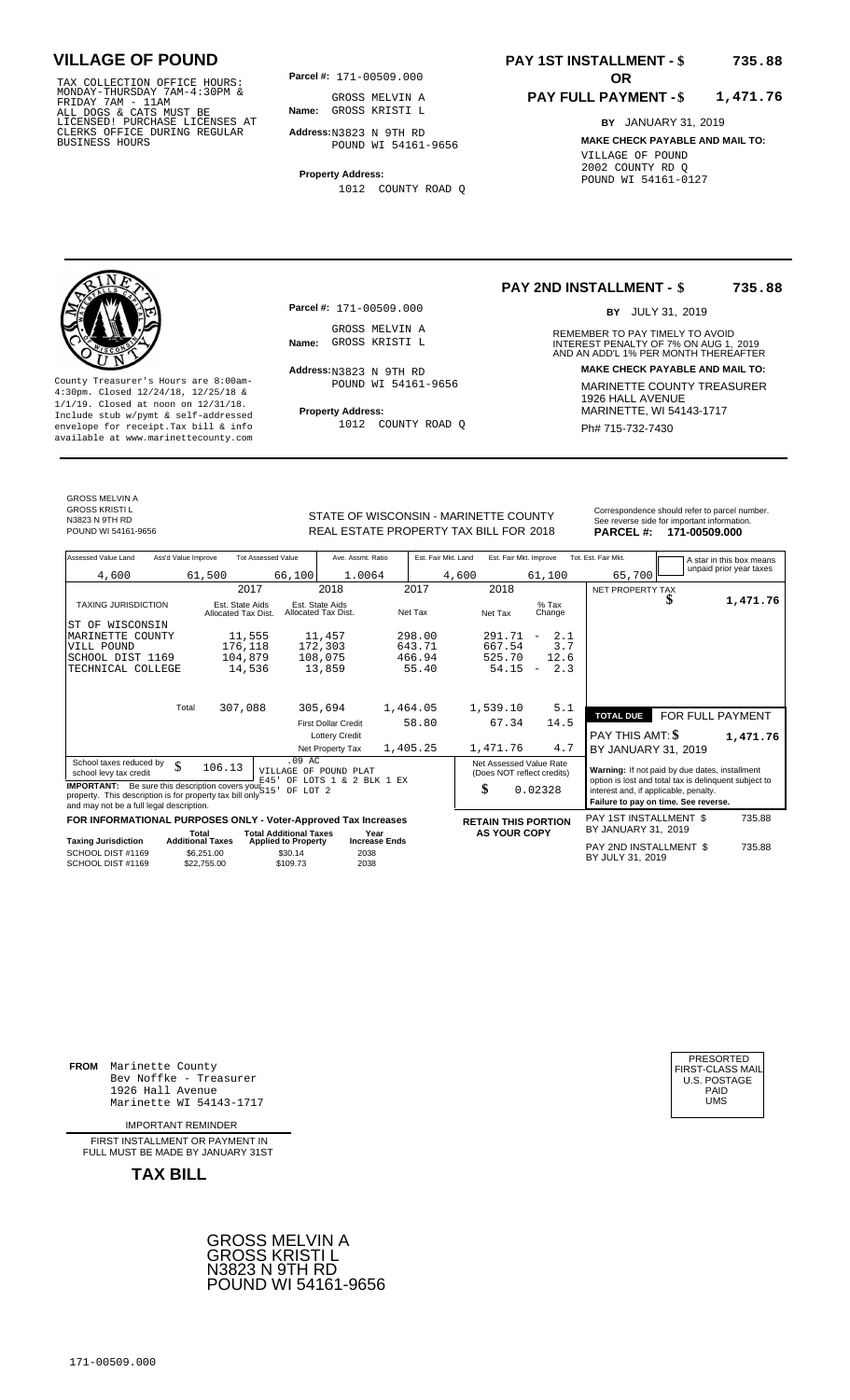TAX COLLECTION OFFICE HOURS:<br>
MONDAY-THURSDAY 7AM-4:30PM &<br>
FRIDAY 7AM - 11AM<br>
ALL DOGS & CATS MUST BE<br>
LICENSED! PURCHASE LICENSES AT<br>
CLERKS OFFICE DURING REGULAR<br>
CLERKS OFFICE DURING REGULAR<br>
BUSINESS HOURS<br>
BUSINESS H

**Parcel #:** 171-00514.000

**Name:** GROSS KRISTI L GROSS MELVIN A

**Address:** PO BOX 211 POUND WI 54161-0211

**Property Address:**

### **PAY 1ST INSTALLMENT - \$ 260.88**

POUND WI 54161-0127

### **PAY FULL PAYMENT - \$**

**BY** JANUARY 31, 2019 **MAKE CHECK PAYABLE AND MAIL TO:** VILLAGE OF POUND 2002 COUNTY RD Q

**521.75**

**Property Address:** MARINETTE, WI 54143-1717 Include stub w/pymt & self-addressed envelope for receipt.Tax bill & info Phat is a set of the phat of the Phat 715-732-7430 envelope for receipt.Tax bill & info Phat 715-732-7430 envelope for the phat 715-732-7430 envelope for the phat 715-732-7430 envelope

**Parcel #:** 171-00514.000 GROSS MELVIN A<br>Name: GROSS KRISTI L

Address: PO BOX 211 POUND WI 54161-0211

#### **PAY 2ND INSTALLMENT - \$ 260.87**

BY JULY 31, 2019

REMEMBER TO PAY TIMELY TO AVOID **Name:** GROSS KRISTI L **INTEREST PENALTY OF 7% ON AUG 1, 2019**<br>AND AN ADD'L 1% PER MONTH THEREAFTER **Address: MAKE CHECK PAYABLE AND MAIL TO:** County Treasurer's Hours are 8:00am-<br>
4:30pm. Closed 12/24/18, 12/25/18 & MARINETTE COUNTY TREASURER<br>
1/1/19. Closed at noon on 12/31/18.<br>
Include stub w/pwmt. & self-addressed<br> **Property Address:** MARINETTE, WI 54143-1717

GROSS MELVIN A GROSS KRISTI L PO BOX 211<br>POUND WI 54161-0211

STATE OF WISCONSIN - MARINETTE COUNTY<br>
See reverse side for important information.<br>
REAL ESTATE PROPERTY TAX BILL FOR 2018 PARCEL #: 171-00514.000 REAL ESTATE PROPERTY TAX BILL FOR **PARCEL #:** POUND WI 54161-0211 2018 **171-00514.000**

| Assessed Value Land<br>Ass'd Value Improve                                                                                                                     | <b>Tot Assessed Value</b>                                                                                | Ave. Assmt. Ratio                      | Est. Fair Mkt. Land | Est. Fair Mkt. Improve                                |                   | Tot. Est. Fair Mkt.                        | A star in this box means<br>unpaid prior year taxes                                                     |        |
|----------------------------------------------------------------------------------------------------------------------------------------------------------------|----------------------------------------------------------------------------------------------------------|----------------------------------------|---------------------|-------------------------------------------------------|-------------------|--------------------------------------------|---------------------------------------------------------------------------------------------------------|--------|
| 4,600                                                                                                                                                          | 25,300<br>20,700                                                                                         | 1.0064                                 | 4,600               |                                                       | 20,600            | 25,200                                     |                                                                                                         |        |
|                                                                                                                                                                | 2017                                                                                                     | 2018                                   | 2017                | 2018                                                  |                   | NET PROPERTY TAX                           |                                                                                                         |        |
| <b>TAXING JURISDICTION</b>                                                                                                                                     | Est. State Aids<br>Allocated Tax Dist.                                                                   | Est. State Aids<br>Allocated Tax Dist. | Net Tax             | Net Tax                                               | $%$ Tax<br>Change |                                            | \$                                                                                                      | 521.75 |
| ST OF WISCONSIN                                                                                                                                                |                                                                                                          |                                        |                     |                                                       |                   |                                            |                                                                                                         |        |
| MARINETTE COUNTY                                                                                                                                               | 11,555                                                                                                   | 11,457                                 | 108.83              | 111.65                                                | 2.6               |                                            |                                                                                                         |        |
| VILL POUND                                                                                                                                                     | 176,118                                                                                                  | 172,303                                | 235.08              | 255.50                                                | 8.7               |                                            |                                                                                                         |        |
| SCHOOL DIST 1169                                                                                                                                               | 104,879                                                                                                  | 108,075                                | 170.53              | 201.22                                                | 18.0              |                                            |                                                                                                         |        |
| TECHNICAL COLLEGE                                                                                                                                              | 14,536                                                                                                   | 13,859                                 | 20.23               | 20.72                                                 | 2.4               |                                            |                                                                                                         |        |
|                                                                                                                                                                |                                                                                                          |                                        |                     |                                                       |                   |                                            |                                                                                                         |        |
| Total                                                                                                                                                          | 307,088                                                                                                  | 305,694                                | 534.67              | 589.09                                                | 10.2              | <b>TOTAL DUE</b>                           | FOR FULL PAYMENT                                                                                        |        |
|                                                                                                                                                                |                                                                                                          | <b>First Dollar Credit</b>             | 58.80               | 67.34                                                 | 14.5              |                                            |                                                                                                         |        |
|                                                                                                                                                                |                                                                                                          | <b>Lottery Credit</b>                  |                     |                                                       |                   | PAY THIS AMT: \$                           |                                                                                                         | 521.75 |
|                                                                                                                                                                |                                                                                                          | Net Property Tax                       | 475.87              | 521.75                                                | 9.6               | BY JANUARY 31, 2019                        |                                                                                                         |        |
| School taxes reduced by<br>\$<br>school levy tax credit                                                                                                        | 40.62<br>LOT 6 BLK 1                                                                                     | .17 AC<br>VILLAGE OF POUND PLAT        |                     | Net Assessed Value Rate<br>(Does NOT reflect credits) |                   |                                            | Warning: If not paid by due dates, installment<br>option is lost and total tax is delinquent subject to |        |
| <b>IMPORTANT:</b> Be sure this description covers your<br>property. This description is for property tax bill only<br>and may not be a full legal description. |                                                                                                          |                                        |                     | \$                                                    | 0.02328           | interest and, if applicable, penalty.      | Failure to pay on time. See reverse.                                                                    |        |
| FOR INFORMATIONAL PURPOSES ONLY - Voter-Approved Tax Increases                                                                                                 |                                                                                                          |                                        |                     | <b>RETAIN THIS PORTION</b>                            |                   | PAY 1ST INSTALLMENT \$                     |                                                                                                         | 260.88 |
|                                                                                                                                                                | <b>Total Additional Taxes</b><br>Total                                                                   | Year                                   |                     | <b>AS YOUR COPY</b>                                   |                   | BY JANUARY 31, 2019                        |                                                                                                         |        |
| <b>Taxing Jurisdiction</b><br>SCHOOL DIST #1169<br>SCHOOL DIST #1169                                                                                           | <b>Additional Taxes</b><br><b>Applied to Property</b><br>\$6,251.00<br>\$11.54<br>\$42.00<br>\$22,755.00 | <b>Increase Ends</b><br>2038<br>2038   |                     |                                                       |                   | PAY 2ND INSTALLMENT \$<br>BY JULY 31, 2019 |                                                                                                         | 260.87 |

**FROM** Marinette County Bev Noffke - Treasurer (U.S. POSTAGE)<br>1926 Hall Avenue (U.S. POSTAGE)<br>Marinette WI 54143-1717 (U.S. POSTAGE) 1926 Hall Avenue PAID Marinette WI 54143-1717 UMS

IMPORTANT REMINDER

FIRST INSTALLMENT OR PAYMENT IN FULL MUST BE MADE BY JANUARY 31ST



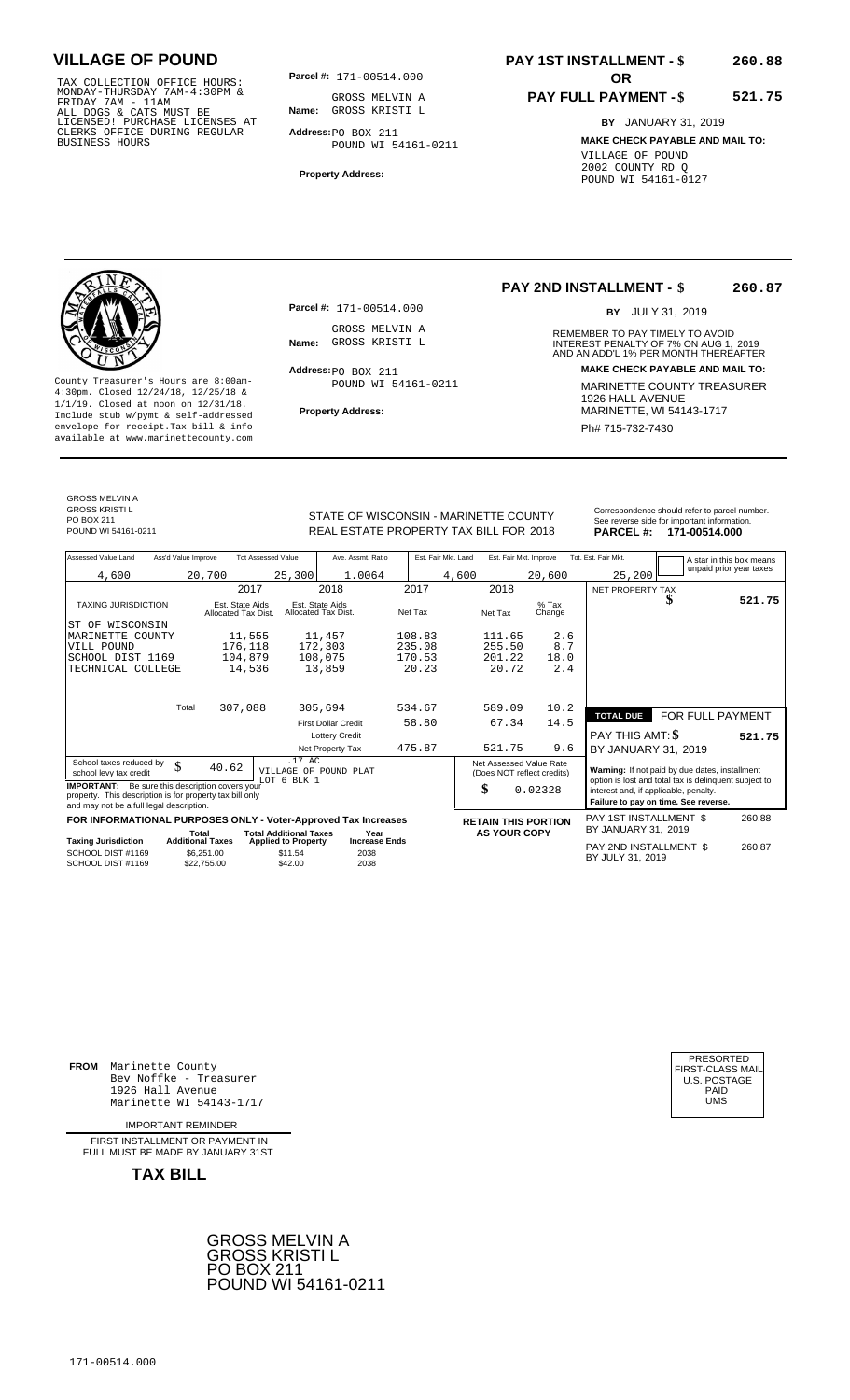TAX COLLECTION OFFICE HOURS:<br>
MONDAY-THURSDAY 7AM-4:30PM &<br>
FRIDAY 7AM - 11AM<br>
ALL DOGS & CATS MUST BE<br>
LICENSED! PURCHASE LICENSES AT<br>
CLERKS OFFICE DURING REGULAR<br>
CLERKS OFFICE DURING REGULAR<br>
BUSINESS HOURS<br>
BUSINESS H

**Parcel #:** 171-00515.000

**Parcel #:** 171-00515.000

GROSS MELVIN A<br>Name: GROSS KRISTI L

POUND WI 54161-0211

1006 COUNTY ROAD Q

Address: PO BOX 211

**Name:** GROSS KRISTI L GROSS MELVIN A

**Address:** PO BOX 211 POUND WI 54161-0211

**Property Address:** 1006 COUNTY ROAD Q

### **PAY 1ST INSTALLMENT - \$ 91.96**

### **PAY FULL PAYMENT - \$**

**PAY 2ND INSTALLMENT - \$**

**Name:** GROSS KRISTI L **INTEREST PENALTY OF 7% ON AUG 1, 2019**<br>AND AN ADD'L 1% PER MONTH THEREAFTER

REMEMBER TO PAY TIMELY TO AVOID

BY JULY 31, 2019

**Address: MAKE CHECK PAYABLE AND MAIL TO:**

**BY** JANUARY 31, 2019 **MAKE CHECK PAYABLE AND MAIL TO:** VILLAGE OF POUND 2002 COUNTY RD Q POUND WI 54161-0127

**91.96**



County Treasurer's Hours are 8:00am-<br>
4:30pm. Closed 12/24/18, 12/25/18 & MARINETTE COUNTY TREASURER<br>
1/1/19. Closed at noon on 12/31/18.<br>
Include stub w/pwmt. & self-addressed<br> **Property Address:** MARINETTE, WI 54143-1717 **Property Address:** MARINETTE, WI 54143-1717 Include stub w/pymt & self-addressed envelope for receipt.Tax bill & info Ph# 715-732-7430 available at www.marinettecounty.com

GROSS MELVIN A

GROSS KRISTI L PO BOX 211<br>POUND WI 54161-0211

REAL ESTATE PROPERTY TAX BILL FOR **PARCEL #:** POUND WI 54161-0211 2018 **171-00515.000**

| Assessed Value Land                                                                                                                                            | Ass'd Value Improve |                                        | <b>Tot Assessed Value</b>                       | Ave. Assmt. Ratio                      |         | Est. Fair Mkt. Land |       |                     | Est. Fair Mkt. Improve                                | Tot. Est. Fair Mkt.                                                                                                                    |   | A star in this box means |
|----------------------------------------------------------------------------------------------------------------------------------------------------------------|---------------------|----------------------------------------|-------------------------------------------------|----------------------------------------|---------|---------------------|-------|---------------------|-------------------------------------------------------|----------------------------------------------------------------------------------------------------------------------------------------|---|--------------------------|
| 4,600                                                                                                                                                          |                     | 2,100                                  | 6,700                                           | 1.0064                                 |         |                     | 4,600 |                     | 2,100                                                 | 6,700                                                                                                                                  |   | unpaid prior year taxes  |
|                                                                                                                                                                |                     | 2017                                   |                                                 | 2018                                   |         | 2017                |       | 2018                |                                                       | NET PROPERTY TAX                                                                                                                       |   |                          |
| <b>TAXING JURISDICTION</b>                                                                                                                                     |                     | Est. State Aids<br>Allocated Tax Dist. |                                                 | Est. State Aids<br>Allocated Tax Dist. | Net Tax |                     |       | Net Tax             | $%$ Tax<br>Change                                     |                                                                                                                                        | D | 91.96                    |
| WISCONSIN<br>ST OF                                                                                                                                             |                     |                                        |                                                 |                                        |         |                     |       |                     |                                                       |                                                                                                                                        |   |                          |
| MARINETTE COUNTY                                                                                                                                               |                     | 11,555                                 |                                                 | 11,457                                 |         | 26.16               |       | 29.57               | 13.0                                                  |                                                                                                                                        |   |                          |
| VILL POUND                                                                                                                                                     |                     | 176,118                                |                                                 | 172,303                                |         | 56.50               |       | 67.66               | 19.8                                                  |                                                                                                                                        |   |                          |
| SCHOOL DIST 1169                                                                                                                                               |                     | 104,879                                |                                                 | 108,075                                |         | 40.99               |       | 53.28               | 30.0                                                  |                                                                                                                                        |   |                          |
| TECHNICAL COLLEGE                                                                                                                                              |                     | 14,536                                 |                                                 | 13,859                                 |         | 4.86                |       | 5.49                | 13.0                                                  |                                                                                                                                        |   |                          |
|                                                                                                                                                                | Total               | 307,088                                |                                                 | 305,694                                |         | 128.51              |       | 156.00              | 21.4                                                  |                                                                                                                                        |   |                          |
|                                                                                                                                                                |                     |                                        |                                                 |                                        |         |                     |       |                     |                                                       | <b>TOTAL DUE</b>                                                                                                                       |   | FOR FULL PAYMENT         |
|                                                                                                                                                                |                     |                                        |                                                 | <b>First Dollar Credit</b>             |         | 50.17               |       | 64.04               | 27.6                                                  |                                                                                                                                        |   |                          |
|                                                                                                                                                                |                     |                                        |                                                 | <b>Lottery Credit</b>                  |         |                     |       |                     |                                                       | <b>PAY THIS AMT: \$</b>                                                                                                                |   | 91.96                    |
|                                                                                                                                                                |                     |                                        |                                                 | Net Property Tax                       |         | 78.34               |       | 91.96               | 17.4                                                  | BY JANUARY 31, 2019                                                                                                                    |   |                          |
| School taxes reduced by<br>school levy tax credit                                                                                                              | \$                  | 10.76                                  | .17 AC                                          | VILLAGE OF POUND PLAT                  |         |                     |       |                     | Net Assessed Value Rate<br>(Does NOT reflect credits) | Warning: If not paid by due dates, installment                                                                                         |   |                          |
| <b>IMPORTANT:</b> Be sure this description covers your<br>property. This description is for property tax bill only<br>and may not be a full legal description. |                     |                                        | LOT 7 BLK 1                                     |                                        |         |                     |       | \$                  | 0.02328                                               | option is lost and total tax is delinquent subject to<br>interest and, if applicable, penalty.<br>Failure to pay on time. See reverse. |   |                          |
| FOR INFORMATIONAL PURPOSES ONLY - Voter-Approved Tax Increases                                                                                                 |                     |                                        |                                                 |                                        |         |                     |       |                     | <b>RETAIN THIS PORTION</b>                            | PAY 1ST INSTALLMENT \$                                                                                                                 |   | 91.96                    |
|                                                                                                                                                                |                     | Total<br><b>Additional Taxes</b>       | <b>Total Additional Taxes</b>                   | Year<br><b>Increase Ends</b>           |         |                     |       | <b>AS YOUR COPY</b> |                                                       | BY JANUARY 31, 2019                                                                                                                    |   |                          |
| Taxing Jurisdiction<br>SCHOOL DIST #1169<br>SCHOOL DIST #1169                                                                                                  |                     | \$6,251.00<br>\$22,755,00              | <b>Applied to Property</b><br>\$3.06<br>\$11.12 | 2038<br>2038                           |         |                     |       |                     |                                                       | PAY 2ND INSTALLMENT \$<br>BY JULY 31, 2019                                                                                             |   |                          |

**FROM** Marinette County Bev Noffke - Treasurer (U.S. POSTAGE)<br>1926 Hall Avenue (U.S. POSTAGE)<br>Marinette WI 54143-1717 (UMS  $1926$  Hall Avenue Marinette WI 54143-1717

IMPORTANT REMINDER

FIRST INSTALLMENT OR PAYMENT IN FULL MUST BE MADE BY JANUARY 31ST

**TAX BILL**





# STATE OF WISCONSIN - MARINETTE COUNTY<br>
See reverse side for important information.<br>
REAL ESTATE PROPERTY TAX BILL FOR 2018 PARCEL #: 171-00515.000

171-00515.000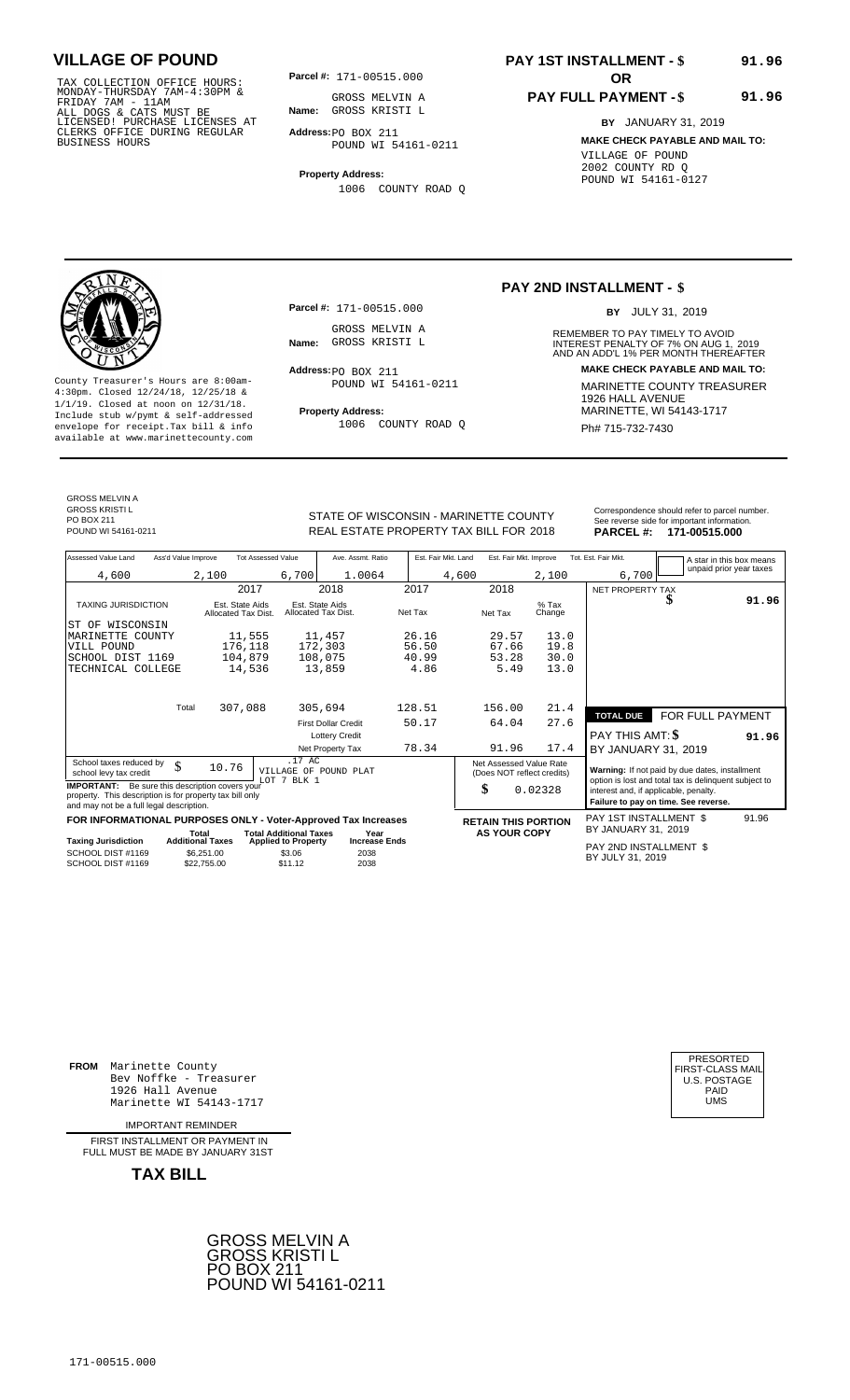TAX COLLECTION OFFICE HOURS:<br>
MONDAY-THURSDAY 7AM-4:30PM &<br>
FRIDAY 7AM - 11AM<br>
ALL DOGS & CATS MUST BE<br>
LICENSED! PURCHASE LICENSES AT<br>
CLERKS OFFICE DURING REGULAR<br>
CLERKS OFFICE DURING REGULAR<br>
BUSINESS HOURS<br>
BUSINESS H

**Parcel #:** 171-00516.000

**Name:** GROSS KRISTI L GROSS MELVIN A

**Address:** PO BOX 211 POUND WI 54161-0211

**Property Address:**

## **PAY 1ST INSTALLMENT - \$**

#### **PAY FULL PAYMENT - \$ 107.11**

**BY** JANUARY 31, 2019 **MAKE CHECK PAYABLE AND MAIL TO:** VILLAGE OF POUND 2002 COUNTY RD Q POUND WI 54161-0127

**Property Address:** MARINETTE, WI 54143-1717 Include stub w/pymt & self-addressed envelope for receipt.Tax bill & info Phat is a set of the phat of the Phat 715-732-7430 envelope for receipt.Tax bill & info Phat 715-732-7430 envelope for the phat 715-732-7430 envelope for the phat 715-732-7430 envelope

**Parcel #:** 171-00516.000 GROSS MELVIN A<br>Name: GROSS KRISTI L

Address: PO BOX 211 POUND WI 54161-0211

### **PAY 2ND INSTALLMENT - \$**

BY JULY 31, 2019

**53.55**

**53.56**

REMEMBER TO PAY TIMELY TO AVOID **Name:** GROSS KRISTI L **INTEREST PENALTY OF 7% ON AUG 1, 2019**<br>AND AN ADD'L 1% PER MONTH THEREAFTER **Address: MAKE CHECK PAYABLE AND MAIL TO:** County Treasurer's Hours are 8:00am-<br>
4:30pm. Closed 12/24/18, 12/25/18 & MARINETTE COUNTY TREASURER<br>
1/1/19. Closed at noon on 12/31/18.<br>
Include stub w/pwmt. & self-addressed<br> **Property Address:** MARINETTE, WI 54143-1717

GROSS MELVIN A GROSS KRISTI L PO BOX 211<br>POUND WI 54161-0211

STATE OF WISCONSIN - MARINETTE COUNTY<br>
See reverse side for important information.<br>
REAL ESTATE PROPERTY TAX BILL FOR 2018 PARCEL #: 171-00516.000 REAL ESTATE PROPERTY TAX BILL FOR **PARCEL #:** POUND WI 54161-0211 2018 **171-00516.000**

| OUNTY  |                  | Correspondence should refer to parcel<br>See reverse side for important informat |
|--------|------------------|----------------------------------------------------------------------------------|
| R 2018 | <b>PARCEL #:</b> | 171-00516.00                                                                     |

| Assessed Value Land                                                                                                                                            | Ass'd Value Improve                    | <b>Tot Assessed Value</b>            | Ave. Assmt. Ratio                      | Est. Fair Mkt. Land | Est. Fair Mkt. Improve                                |                   | Tot. Est. Fair Mkt.                   |                                                                                                         | A star in this box means |
|----------------------------------------------------------------------------------------------------------------------------------------------------------------|----------------------------------------|--------------------------------------|----------------------------------------|---------------------|-------------------------------------------------------|-------------------|---------------------------------------|---------------------------------------------------------------------------------------------------------|--------------------------|
| 4,600                                                                                                                                                          |                                        | 4,600                                | 1.0064                                 |                     | 4,600                                                 |                   | 4,600                                 |                                                                                                         | unpaid prior year taxes  |
|                                                                                                                                                                |                                        | 2017                                 | 2018                                   | 2017                | 2018                                                  |                   | NET PROPERTY TAX                      |                                                                                                         |                          |
| <b>TAXING JURISDICTION</b>                                                                                                                                     | Est. State Aids<br>Allocated Tax Dist. |                                      | Est. State Aids<br>Allocated Tax Dist. | Net Tax             | Net Tax                                               | $%$ Tax<br>Change |                                       |                                                                                                         | 107.11                   |
| WISCONSIN<br>ST OF                                                                                                                                             |                                        |                                      |                                        |                     |                                                       |                   |                                       |                                                                                                         |                          |
| MARINETTE COUNTY                                                                                                                                               |                                        | 11,555                               | 11,457                                 | 17.75               | 20.30                                                 | 14.4              |                                       |                                                                                                         |                          |
| VILL POUND                                                                                                                                                     | 176,118                                |                                      | 172,303                                | 38.34               | 46.46                                                 | 21.2              |                                       |                                                                                                         |                          |
| SCHOOL DIST 1169                                                                                                                                               | 104,879                                |                                      | 108,075                                | 27.81               | 36.58                                                 | 31.5              |                                       |                                                                                                         |                          |
| TECHNICAL COLLEGE                                                                                                                                              |                                        | 14,536                               | 13,859                                 | 3.30                | 3.77                                                  | 14.2              |                                       |                                                                                                         |                          |
|                                                                                                                                                                |                                        |                                      |                                        |                     |                                                       |                   |                                       |                                                                                                         |                          |
|                                                                                                                                                                | Total<br>307,088                       |                                      | 305,694                                | 87.20               | 107.11                                                | 22.8              | <b>TOTAL DUE</b>                      | FOR FULL PAYMENT                                                                                        |                          |
|                                                                                                                                                                |                                        |                                      | <b>First Dollar Credit</b>             |                     |                                                       |                   |                                       |                                                                                                         |                          |
|                                                                                                                                                                |                                        |                                      | <b>Lottery Credit</b>                  |                     |                                                       |                   | <b>PAY THIS AMT: \$</b>               |                                                                                                         | 107.11                   |
|                                                                                                                                                                |                                        |                                      | Net Property Tax                       | 87.20               | 107.11                                                | 22.8              | BY JANUARY 31, 2019                   |                                                                                                         |                          |
| School taxes reduced by<br>school levy tax credit                                                                                                              | \$<br>7.39                             | .17 AC<br>LOT 8 BLK 1                | VILLAGE OF POUND PLAT                  |                     | Net Assessed Value Rate<br>(Does NOT reflect credits) |                   |                                       | Warning: If not paid by due dates, installment<br>option is lost and total tax is delinquent subject to |                          |
| <b>IMPORTANT:</b> Be sure this description covers your<br>property. This description is for property tax bill only<br>and may not be a full legal description. |                                        |                                      |                                        |                     | \$                                                    | 0.02328           | interest and, if applicable, penalty. | Failure to pay on time. See reverse.                                                                    |                          |
| FOR INFORMATIONAL PURPOSES ONLY - Voter-Approved Tax Increases                                                                                                 |                                        |                                      |                                        |                     | <b>RETAIN THIS PORTION</b>                            |                   | <b>PAY 1ST INSTALLMENT \$</b>         |                                                                                                         | 53.56                    |
|                                                                                                                                                                | Total                                  | <b>Total Additional Taxes</b>        | Year                                   |                     | <b>AS YOUR COPY</b>                                   |                   | BY JANUARY 31, 2019                   |                                                                                                         |                          |
| <b>Taxing Jurisdiction</b><br>SCHOOL DIST #1169                                                                                                                | <b>Additional Taxes</b>                | <b>Applied to Property</b><br>\$2.10 | <b>Increase Ends</b><br>2038           |                     |                                                       |                   | PAY 2ND INSTALLMENT \$                |                                                                                                         | 53.55                    |
| SCHOOL DIST #1169                                                                                                                                              | \$6,251.00<br>\$22.755.00              | \$7.64                               | 2038                                   |                     |                                                       |                   | BY JULY 31, 2019                      |                                                                                                         |                          |

**FROM** Marinette County Bev Noffke - Treasurer (U.S. POSTAGE)<br>1926 Hall Avenue (U.S. POSTAGE)<br>Marinette WI 54143-1717 (U.S. POSTAGE) 1926 Hall Avenue PAID Marinette WI 54143-1717 UMS

IMPORTANT REMINDER

FIRST INSTALLMENT OR PAYMENT IN FULL MUST BE MADE BY JANUARY 31ST



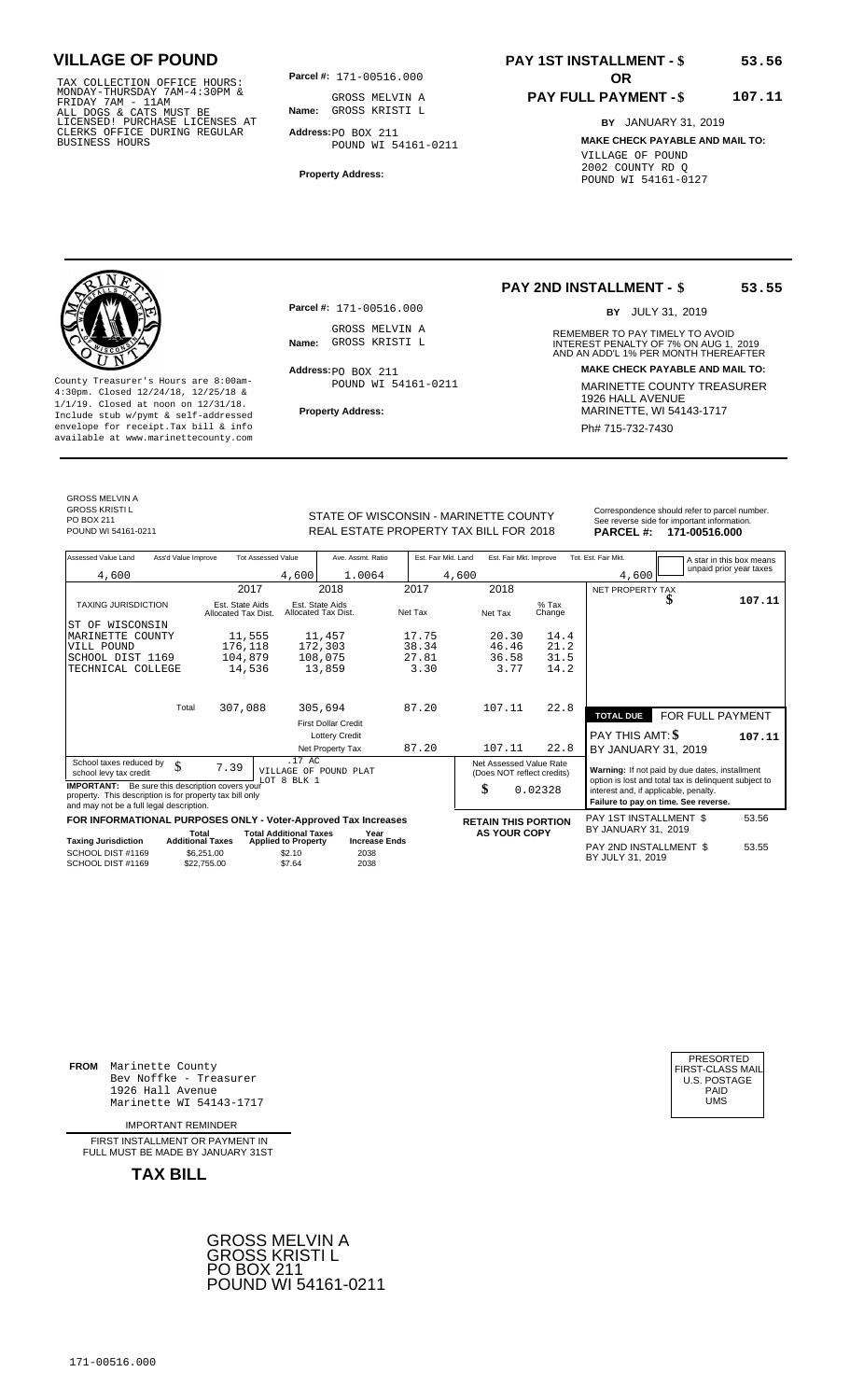TAX COLLECTION OFFICE HOURS:<br>
MONDAY-THURSDAY 7AM-4:30PM & GROSS TYLER<br>
FRIDAY 7AM - 11AM<br>
ALL DOGS & CATS MUST BE **Name:** GROSS ALISA<br>
LICENSED! PURCHASE LICENSES AT<br>
CLERKS OFFICE DURING REGULAR **Address:**1021 COUNTY RC<br>

**Parcel #:** 171-00157.002 **OR** 

**Name:** GROSS ALISA GROSS TYLER

**Parcel #:** 171-00157.002

Address: 1021 COUNTY ROAD Q POUND WI 54161-9730

1021 COUNTY ROAD Q

GROSS TYLER<br>Name: GROSS ALISA

**Address:** 1021 COUNTY ROAD Q POUND WI 54161-9730

**Property Address:**

1021 COUNTY ROAD Q

### **PAY 1ST INSTALLMENT - \$ 1,185.88**

#### **PAY FULL PAYMENT - \$ 2,535.30**

REMEMBER TO PAY TIMELY TO AVOID

BY JULY 31, 2019

**Address: MAKE CHECK PAYABLE AND MAIL TO:**

**1,349.42**

**PAY 2ND INSTALLMENT - \$**

**Name:** GROSS ALISA **CONTREST PENALTY OF 7% ON AUG 1, 2019**<br>AND AN ADD'L 1% PER MONTH THEREAFTER

**BY** JANUARY 31, 2019 **MAKE CHECK PAYABLE AND MAIL TO:** VILLAGE OF POUND 2002 COUNTY RD Q POUND WI 54161-0127



County Treasurer's Hours are 8:00am-<br>
4:30pm. Closed 12/24/18, 12/25/18 & MARINETTE COUNTY TREASURER<br>
1/1/19. Closed at noon on 12/31/18.<br>
Include stub w/pwmt & self-addressed **Property Address:** MARINETTE, WI 54143-1717 **Property Address:** MARINETTE, WI 54143-1717 Include stub w/pymt & self-addressed envelope for receipt.Tax bill & info Ph# 715-732-7430 available at www.marinettecounty.com

GROSS TYLER GROSS ALISA 1021 COUNTY ROAD Q

STATE OF WISCONSIN - MARINETTE COUNTY<br>
See reverse side for important information.<br>
REAL ESTATE PROPERTY TAX BILL FOR 2018 PARCEL #: 171-00157.002 REAL ESTATE PROPERTY TAX BILL FOR **PARCEL #:** POUND WI 54161-9730 2018 **171-00157.002**

| Assessed Value Land                                                                                                                                                                            | Ass'd Value Improve     |                                        | <b>Tot Assessed Value</b>                         | Ave. Assmt. Ratio                                      | Est. Fair Mkt. Land                                                           |                            | Est. Fair Mkt. Improve            |                   | Tot. Est. Fair Mkt.                                                                                     |                  | A star in this box means |
|------------------------------------------------------------------------------------------------------------------------------------------------------------------------------------------------|-------------------------|----------------------------------------|---------------------------------------------------|--------------------------------------------------------|-------------------------------------------------------------------------------|----------------------------|-----------------------------------|-------------------|---------------------------------------------------------------------------------------------------------|------------------|--------------------------|
| 12,100                                                                                                                                                                                         |                         | 106,700                                | 118,800                                           | 1.0064                                                 |                                                                               | 12,000                     |                                   | 106,000           | 118,000                                                                                                 |                  | unpaid prior year taxes  |
|                                                                                                                                                                                                |                         | 2017                                   |                                                   | 2018                                                   | 2017                                                                          | 2018                       |                                   |                   | NET PROPERTY TAX                                                                                        |                  |                          |
| <b>TAXING JURISDICTION</b>                                                                                                                                                                     |                         | Est. State Aids<br>Allocated Tax Dist. |                                                   | Est. State Aids<br>Allocated Tax Dist.                 | Net Tax                                                                       | Net Tax                    |                                   | $%$ Tax<br>Change |                                                                                                         |                  | 2,535.30                 |
| WISCONSIN<br>ST OF                                                                                                                                                                             |                         |                                        |                                                   |                                                        |                                                                               |                            |                                   |                   |                                                                                                         |                  |                          |
| MARINETTE COUNTY                                                                                                                                                                               |                         | 11,555                                 |                                                   | 11,457                                                 | 552.55                                                                        | 524.28                     | $\overline{\phantom{a}}$          | 5.1               |                                                                                                         |                  |                          |
| VILL POUND                                                                                                                                                                                     |                         | 176,118                                |                                                   | 172,303                                                | 1,193.58                                                                      | 1,199.76                   |                                   | . 5               |                                                                                                         |                  |                          |
| SCHOOL DIST 1169                                                                                                                                                                               |                         | 104,879                                |                                                   | 108,075                                                | 865.83                                                                        | 944.84                     |                                   | 9.1               |                                                                                                         |                  |                          |
| TECHNICAL COLLEGE                                                                                                                                                                              |                         | 14,536                                 |                                                   | 13,859                                                 | 102.73                                                                        |                            | 97.31<br>$\overline{\phantom{m}}$ | 5.3               |                                                                                                         |                  |                          |
|                                                                                                                                                                                                | Total                   |                                        |                                                   | 305,694                                                |                                                                               |                            |                                   |                   |                                                                                                         |                  |                          |
|                                                                                                                                                                                                |                         | 307,088                                |                                                   |                                                        | 2,714.69                                                                      | 2,766.19                   |                                   | 1.9               | <b>TOTAL DUE</b>                                                                                        | FOR FULL PAYMENT |                          |
|                                                                                                                                                                                                |                         |                                        |                                                   | <b>First Dollar Credit</b>                             | 58.80                                                                         | 67.34                      |                                   | 14.5              |                                                                                                         |                  |                          |
|                                                                                                                                                                                                |                         |                                        |                                                   | <b>Lottery Credit</b>                                  | 102.90                                                                        | 163.55                     |                                   | 58.9              | PAY THIS AMT: \$                                                                                        |                  | 2,535.30                 |
|                                                                                                                                                                                                |                         |                                        |                                                   | Net Property Tax                                       | 2,552.99                                                                      | 2,535.30                   | $\overline{\phantom{a}}$          | . 7               | BY JANUARY 31, 2019                                                                                     |                  |                          |
| School taxes reduced by<br>school levy tax credit                                                                                                                                              | \$                      | 190.74                                 | .51 AC                                            | PRT SW SE S2 T30N R20E<br>N/L CTH O 80'E E/L RR; E111. | COM                                                                           | Net Assessed Value Rate    | (Does NOT reflect credits)        |                   | Warning: If not paid by due dates, installment<br>option is lost and total tax is delinquent subject to |                  |                          |
| <b>IMPORTANT:</b> Be sure this description covers your $\frac{1}{5}$<br>property. This description is for property tax bill only pour DESC 5385J33<br>and may not be a full legal description. | N200' W111.57' S200' TO | \$                                     | 0.02328                                           |                                                        | interest and, if applicable, penalty.<br>Failure to pay on time. See reverse. |                            |                                   |                   |                                                                                                         |                  |                          |
| FOR INFORMATIONAL PURPOSES ONLY - Voter-Approved Tax Increases                                                                                                                                 |                         |                                        |                                                   |                                                        |                                                                               | <b>RETAIN THIS PORTION</b> |                                   |                   | PAY 1ST INSTALLMENT \$                                                                                  |                  | 1,185.88                 |
|                                                                                                                                                                                                | Total                   |                                        | <b>Total Additional Taxes</b>                     | Year                                                   |                                                                               |                            | <b>AS YOUR COPY</b>               |                   | BY JANUARY 31, 2019                                                                                     |                  |                          |
| <b>Taxing Jurisdiction</b><br>SCHOOL DIST #1169<br>SCHOOL DIST #1169                                                                                                                           | <b>Additional Taxes</b> | \$6,251.00<br>\$22.755.00              | <b>Applied to Property</b><br>\$54.17<br>\$197.21 | <b>Increase Ends</b><br>2038<br>2038                   |                                                                               |                            |                                   |                   | PAY 2ND INSTALLMENT \$<br>BY JULY 31, 2019                                                              |                  | 1,349.42                 |

**FROM** Marinette County Bev Noffke - Treasurer  $1926$  Hall Avenue Marinette WI 54143-1717

IMPORTANT REMINDER

FIRST INSTALLMENT OR PAYMENT IN FULL MUST BE MADE BY JANUARY 31ST



| FIRST-CLASS MAIL<br>U.S. POSTAGE<br>PAID<br>UMS |
|-------------------------------------------------|
|-------------------------------------------------|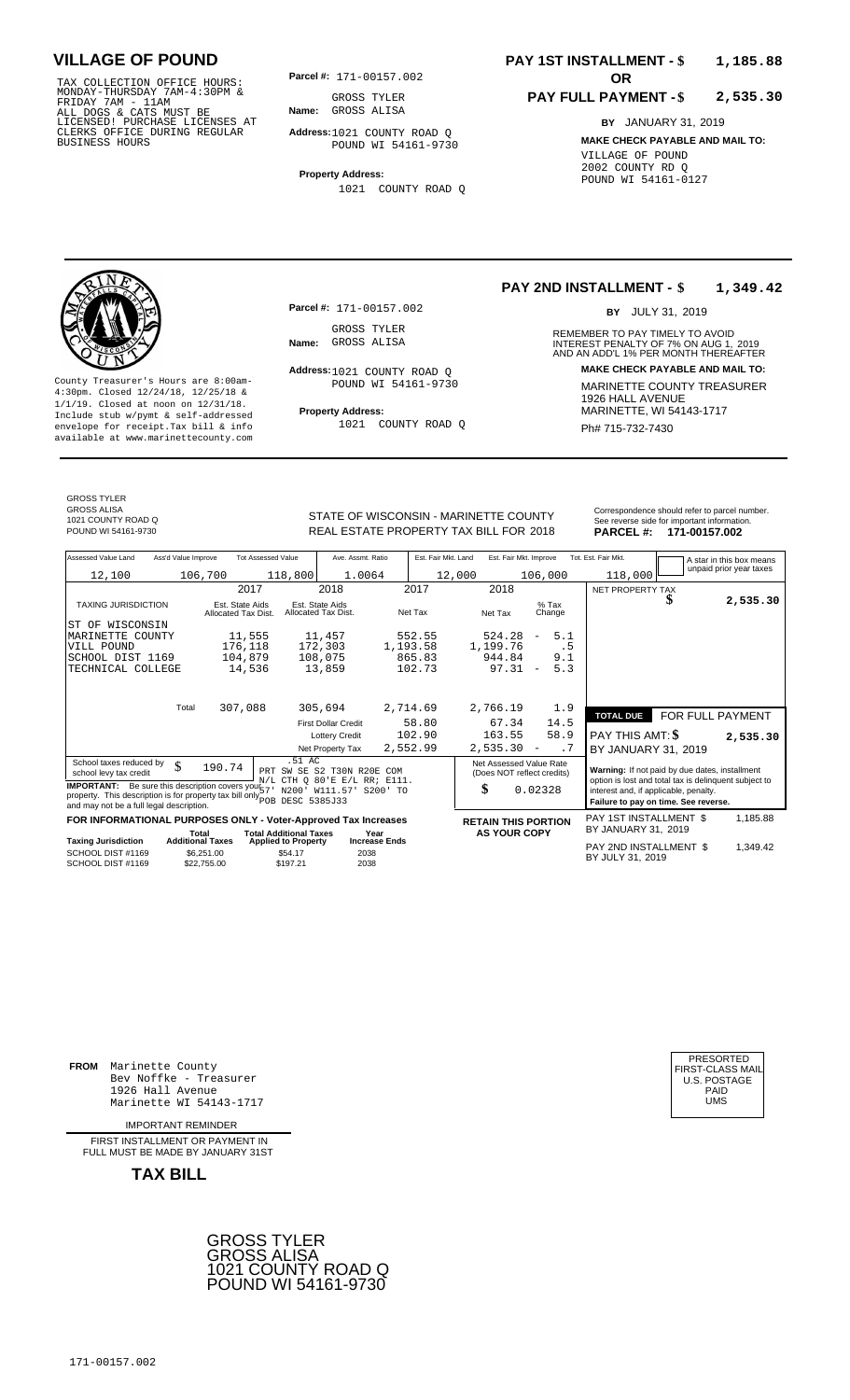TAX COLLECTION OFFICE HOURS:<br>
MONDAY-THURSDAY 7AM-4:30PM &<br>
FRIDAY 7AM - 11AM<br>
ALL DOGS & CATS MUST BE<br>
LICENSED I PURCHASE LICENSES AT<br>
CLERKS OFFICE DURING REGULAR<br>
CLERKS OFFICE DURING REGULAR<br>
BUSINESS HOURS<br>
BUSINESS

**Parcel #:** 171-00171.000 **OR** 

**Name:** GROSS ALISA GROSS TYLER

**Address:** 1021 COUNTY ROAD Q POUND WI 54161-9730

**Property Address:**

**Parcel #:** 171-00171.000

Address: 1021 COUNTY ROAD Q POUND WI 54161-9730

GROSS TYLER<br>Name: GROSS ALISA

### **PAY 1ST INSTALLMENT - \$ 328.41**

### **PAY FULL PAYMENT - \$**

**PAY 2ND INSTALLMENT - \$**

**656.82**

**328.41**

**BY** JANUARY 31, 2019 **MAKE CHECK PAYABLE AND MAIL TO:** VILLAGE OF POUND 2002 COUNTY RD Q POUND WI 54161-0127



County Treasurer's Hours are 8:00am-<br>
4:30pm. Closed 12/24/18, 12/25/18 & MARINETTE COUNTY TREASURER<br>
1/1/19. Closed at noon on 12/31/18.<br>
Include stub w/pwmt. & self-addressed<br> **Property Address:** MARINETTE, WI 54143-1717 **Property Address:** MARINETTE, WI 54143-1717 Include stub w/pymt & self-addressed envelope for receipt.Tax bill & info Phat is a set of the phat of the Phat 715-732-7430 envelope for receipt.Tax bill & info Phat 715-732-7430 envelope for the phat 715-732-7430 envelope for the phat 715-732-7430 envelope

GROSS TYLER GROSS ALISA

STATE OF WISCONSIN - MARINETTE COUNTY<br>
See reverse side for important information.<br>
REAL ESTATE PROPERTY TAX BILL FOR 2018 PARCEL #: 171-00171.000

REAL ESTATE PROPERTY TAX BILL FOR **PARCEL #:** POUND WI 54161-9730 2018 **171-00171.000**

GROSS ITLER<br>INTEREST PAY TIMELY TO AVOID<br>AND AN ADD'L 1% PER MONTH THEREAFTER<br>AND AN ADD'L 1% PER MONTH THEREAFTER

**Address: MAKE CHECK PAYABLE AND MAIL TO:**

BY JULY 31, 2019

| Assessed Value Land<br>Ass'd Value Improve                                                                                                                                               | <b>Tot Assessed Value</b>                            | Ave. Assmt. Ratio                                                                        | Est. Fair Mkt. Land | Est. Fair Mkt. Improve                                |                                 | Tot. Est. Fair Mkt.<br>A star in this box means                                                         |  |  |  |
|------------------------------------------------------------------------------------------------------------------------------------------------------------------------------------------|------------------------------------------------------|------------------------------------------------------------------------------------------|---------------------|-------------------------------------------------------|---------------------------------|---------------------------------------------------------------------------------------------------------|--|--|--|
| 5,400                                                                                                                                                                                    | 25,700                                               | 1.0064<br>31,100                                                                         |                     | 5,400                                                 | 25,500                          | unpaid prior year taxes<br>30,900                                                                       |  |  |  |
|                                                                                                                                                                                          | 2017                                                 | 2018                                                                                     | 2017                | 2018                                                  |                                 | NET PROPERTY TAX                                                                                        |  |  |  |
| <b>TAXING JURISDICTION</b>                                                                                                                                                               | Est. State Aids<br>Allocated Tax Dist.               | Est. State Aids<br>Allocated Tax Dist.                                                   | Net Tax             | Net Tax                                               | $%$ Tax<br>Change               | 656.82                                                                                                  |  |  |  |
| WISCONSIN<br>ST OF                                                                                                                                                                       |                                                      |                                                                                          |                     |                                                       |                                 |                                                                                                         |  |  |  |
| MARINETTE COUNTY                                                                                                                                                                         | 11,555                                               | 11,457                                                                                   | 145.26              | 137.25                                                | 5.5<br>$\overline{\phantom{m}}$ |                                                                                                         |  |  |  |
| VILL POUND                                                                                                                                                                               | 176,118                                              | 172,303                                                                                  | 313.78              | 314.08                                                | . 1                             |                                                                                                         |  |  |  |
| SCHOOL DIST 1169                                                                                                                                                                         | 104,879                                              | 108,075                                                                                  | 227.62              | 247.35                                                | 8.7                             |                                                                                                         |  |  |  |
| TECHNICAL COLLEGE                                                                                                                                                                        | 14,536                                               | 13,859                                                                                   | 27.01               | 25.48                                                 | 5.7<br>$\overline{\phantom{m}}$ |                                                                                                         |  |  |  |
|                                                                                                                                                                                          |                                                      |                                                                                          |                     |                                                       |                                 |                                                                                                         |  |  |  |
| Total                                                                                                                                                                                    | 307,088                                              | 305,694                                                                                  | 713.67              | 724.16                                                | 1.5                             | FOR FULL PAYMENT<br><b>TOTAL DUE</b>                                                                    |  |  |  |
|                                                                                                                                                                                          |                                                      | <b>First Dollar Credit</b>                                                               | 58.80               | 67.34                                                 | 14.5                            |                                                                                                         |  |  |  |
|                                                                                                                                                                                          |                                                      | <b>Lottery Credit</b>                                                                    |                     |                                                       |                                 | PAY THIS AMT: \$<br>656.82                                                                              |  |  |  |
|                                                                                                                                                                                          |                                                      | Net Property Tax                                                                         | 654.87              | 656.82                                                | . 3                             | BY JANUARY 31, 2019                                                                                     |  |  |  |
| School taxes reduced by<br>\$<br>school levy tax credit                                                                                                                                  | 49.93                                                | .36AC<br>PRT SW SE S2 T30N R20E COM<br>E/L RR & N/L HWY EXT; E ON                        |                     | Net Assessed Value Rate<br>(Does NOT reflect credits) |                                 | Warning: If not paid by due dates, installment<br>option is lost and total tax is delinquent subject to |  |  |  |
| <b>IMPORTANT:</b> Be sure this description covers your HWY LN<br>property. This description is for property tax bill only $\frac{1}{RR}$ 200<br>and may not be a full legal description. |                                                      | 80' N200'<br>W80'<br>S ALG<br>TO POB DESC 52D620                                         |                     | \$                                                    | 0.02328                         | interest and, if applicable, penalty.<br>Failure to pay on time. See reverse.                           |  |  |  |
| FOR INFORMATIONAL PURPOSES ONLY - Voter-Approved Tax Increases                                                                                                                           |                                                      |                                                                                          |                     | <b>RETAIN THIS PORTION</b>                            |                                 | PAY 1ST INSTALLMENT \$<br>328.41                                                                        |  |  |  |
|                                                                                                                                                                                          | Total                                                | <b>Total Additional Taxes</b><br>Year                                                    |                     | <b>AS YOUR COPY</b>                                   |                                 | BY JANUARY 31, 2019                                                                                     |  |  |  |
| <b>Taxing Jurisdiction</b><br>SCHOOL DIST #1169<br>SCHOOL DIST #1169                                                                                                                     | <b>Additional Taxes</b><br>\$6,251.00<br>\$22,755,00 | <b>Increase Ends</b><br><b>Applied to Property</b><br>\$14.18<br>2038<br>\$51.63<br>2038 |                     |                                                       |                                 | 328.41<br>PAY 2ND INSTALLMENT \$<br>BY JULY 31, 2019                                                    |  |  |  |

**FROM** Marinette County Bev Noffke - Treasurer 1926 Hall Avenue PAID Marinette WI 54143-1717 UMS

IMPORTANT REMINDER

FIRST INSTALLMENT OR PAYMENT IN FULL MUST BE MADE BY JANUARY 31ST

**TAX BILL**



| PRESORTED<br>FIRST-CLASS MAIL<br>U.S. POSTAGE<br>PAID |  |
|-------------------------------------------------------|--|
| UMS                                                   |  |

1021 COUNTY ROAD Q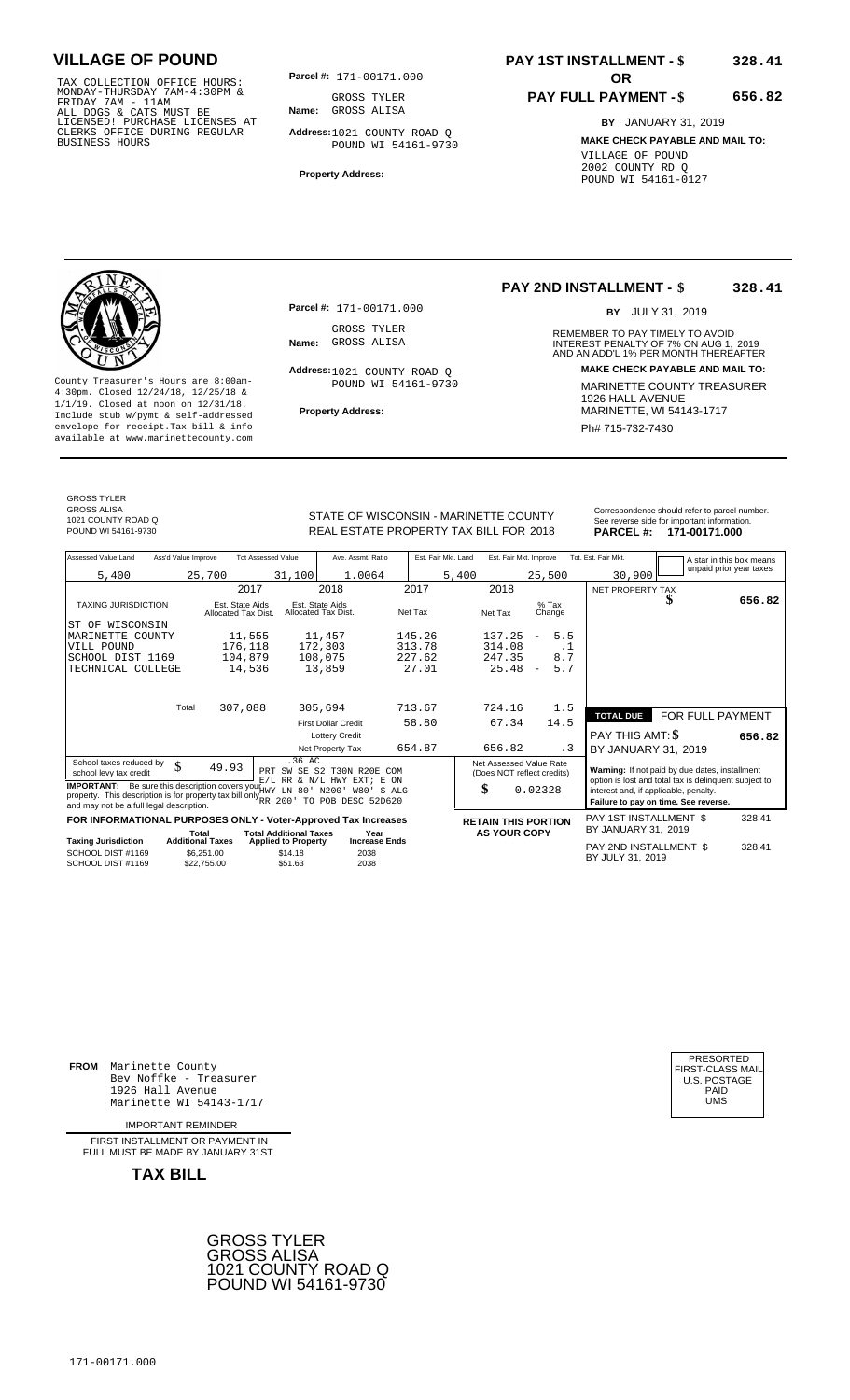TAX COLLECTION OFFICE HOURS:<br>
MONDAY-THURSDAY 7AM-4:30PM & GROSS WAYNE A<br>
FRIDAY 7AM - 11AM<br>
ALL DOGS & CATS MUST BE **Name:** GROSS NANCY E<br>
LICENSED ! PURCHASE LICENSES AT<br>
CLERKS OFFICE DURING REGULAR **Address**:124 COLBUR

**Parcel #: OR**

**Name:** GROSS NANCY E GROSS WAYNE A

**Address:** 124 COLBURN ST POUND WI 54161-9725

**Property Address:** 124 COLBURN ST

### **PAY 1ST INSTALLMENT - \$ 1,458.30**

#### **PAY FULL PAYMENT - \$ 3,080.15**

**BY** JANUARY 31, 2019 **MAKE CHECK PAYABLE AND MAIL TO:** VILLAGE OF POUND 2002 COUNTY RD Q POUND WI 54161-0127

**Property Address:** MARINETTE, WI 54143-1717 Include stub w/pymt & self-addressed envelope for receipt.Tax bill & info Ph# 715-732-7430 available at www.marinettecounty.com

**Parcel #:** 171-00548.001

GROSS WAYNE A<br>Name: GROSS NANCY E

Address: 124 COLBURN ST POUND WI 54161-9725

124 COLBURN ST

**PAY 2ND INSTALLMENT - \$ 1,621.85**

BY JULY 31, 2019

REMEMBER TO PAY TIMELY TO AVOID **Name:** INTEREST PENALTY OF 7% ON AUG 1, AND AN ADD'L 1% PER MONTH THEREAFTER GROSS NANCY E 2019 **Address: MAKE CHECK PAYABLE AND MAIL TO:** County Treasurer's Hours are 8:00am-<br>
4:30pm. Closed 12/24/18, 12/25/18 & MARINETTE COUNTY TREASURER<br>
1/1/19. Closed at noon on 12/31/18.<br>
Include stub w/pwmt & self-addressed<br>
Property Address: MARINETTE, WI 54143-1717

GROSS WAYNE A

GROSS NANCY E 124 COLBURN ST<br>POUND WI 54161-9725

STATE OF WISCONSIN - MARINETTE COUNTY REAL ESTATE PROPERTY TAX BILL FOR **PARCEL #:** POUND WI 54161-9725 2018 **171-00548.001**

| Correspondence should refer to parcel number. |
|-----------------------------------------------|
| See reverse side for important information.   |
| <b>BABOEL # 474 00540 004</b>                 |

| Assessed Value Land                                                                                                                                                                                                                                                  | Ass'd Value Improve |                                        | <b>Tot Assessed Value</b>     |                                        | Ave. Assmt. Ratio    | Est. Fair Mkt. Land |        | Est. Fair Mkt. Improve                                |                          |           | Tot. Est. Fair Mkt.                                                                                     |                  | A star in this box means |
|----------------------------------------------------------------------------------------------------------------------------------------------------------------------------------------------------------------------------------------------------------------------|---------------------|----------------------------------------|-------------------------------|----------------------------------------|----------------------|---------------------|--------|-------------------------------------------------------|--------------------------|-----------|---------------------------------------------------------------------------------------------------------|------------------|--------------------------|
| 17,200                                                                                                                                                                                                                                                               |                     | 125,000                                | 142,200                       |                                        | 1.0064               |                     | 17,100 |                                                       | 124,200                  |           | 141,300                                                                                                 |                  | unpaid prior year taxes  |
|                                                                                                                                                                                                                                                                      |                     |                                        | 2017                          | 2018                                   |                      | 2017                |        | 2018                                                  |                          |           | NET PROPERTY TAX                                                                                        |                  |                          |
| <b>TAXING JURISDICTION</b>                                                                                                                                                                                                                                           |                     | Est. State Aids<br>Allocated Tax Dist. |                               | Est. State Aids<br>Allocated Tax Dist. |                      | Net Tax             |        | Net Tax                                               | $%$ Tax<br>Change        |           |                                                                                                         | S                | 3,080.15                 |
| ST OF WISCONSIN                                                                                                                                                                                                                                                      |                     |                                        |                               |                                        |                      |                     |        |                                                       |                          |           |                                                                                                         |                  |                          |
| <b>MARINETTE</b><br>COUNTY                                                                                                                                                                                                                                           |                     | 11,555                                 |                               | 11,457                                 |                      | 664.19              |        | 627.55                                                | $\overline{\phantom{a}}$ | 5.5       |                                                                                                         |                  |                          |
| VILL POUND                                                                                                                                                                                                                                                           |                     | 176,118                                |                               | 172,303                                |                      | 1,434.72            |        | 1,436.07                                              |                          | . 1       |                                                                                                         |                  |                          |
| SCHOOL DIST 1169                                                                                                                                                                                                                                                     |                     | 104,879                                |                               | 108,075                                |                      | 1,040.75            |        | 1,130.94                                              |                          | 8.7       |                                                                                                         |                  |                          |
| TECHNICAL COLLEGE                                                                                                                                                                                                                                                    |                     |                                        | 14,536                        | 13,859                                 |                      | 123.48              |        | 116.48                                                | $\overline{\phantom{a}}$ | 5.7       |                                                                                                         |                  |                          |
|                                                                                                                                                                                                                                                                      |                     |                                        |                               |                                        |                      |                     |        |                                                       |                          |           |                                                                                                         |                  |                          |
|                                                                                                                                                                                                                                                                      | Total               | 307,088                                |                               | 305,694                                |                      | 3,263.14            |        | 3,311.04                                              |                          | 1.5       | <b>TOTAL DUE</b>                                                                                        | FOR FULL PAYMENT |                          |
|                                                                                                                                                                                                                                                                      |                     |                                        |                               | <b>First Dollar Credit</b>             |                      | 58.80               |        | 67.34                                                 |                          | 14.5      |                                                                                                         |                  |                          |
|                                                                                                                                                                                                                                                                      |                     |                                        |                               | <b>Lottery Credit</b>                  |                      | 102.90              |        | 163.55                                                |                          | 58.9      | PAY THIS AMT: \$                                                                                        |                  | 3,080.15                 |
|                                                                                                                                                                                                                                                                      |                     |                                        |                               | Net Property Tax                       |                      | 3,101.44            |        | 3,080.15                                              | $\overline{\phantom{a}}$ | $\cdot$ 7 | BY JANUARY 31, 2019                                                                                     |                  |                          |
| School taxes reduced by<br>school levy tax credit                                                                                                                                                                                                                    | \$                  | 228.31                                 |                               | 1.41 AC<br>VILLAGE OF POUND PLAT       |                      |                     |        | Net Assessed Value Rate<br>(Does NOT reflect credits) |                          |           | Warning: If not paid by due dates, installment<br>option is lost and total tax is delinquent subject to |                  |                          |
| LOT 1 CSM 3507 IN V23 PG295<br><b>IMPORTANT:</b> Be sure this description covers you barged to TS 1-3 BLK 3 LOTS 1-4<br>property. This description is for property tax bill only $\frac{1}{6}$ N1/2 L5 BLK 4 & VAC ALY &<br>and may not be a full legal description. |                     |                                        |                               |                                        |                      |                     | \$     |                                                       | 0.02328                  |           | interest and, if applicable, penalty.<br>Failure to pay on time. See reverse.                           |                  |                          |
| FOR INFORMATIONAL PURPOSES ONLY - Voter-Approved Tax Increases                                                                                                                                                                                                       |                     |                                        | <b>ST</b>                     |                                        |                      |                     |        | <b>RETAIN THIS PORTION</b>                            |                          |           | PAY 1ST INSTALLMENT \$                                                                                  |                  | 1,458.30                 |
|                                                                                                                                                                                                                                                                      |                     | Total                                  | <b>Total Additional Taxes</b> |                                        | Year                 |                     |        | <b>AS YOUR COPY</b>                                   |                          |           | BY JANUARY 31, 2019                                                                                     |                  |                          |
| <b>Taxing Jurisdiction</b>                                                                                                                                                                                                                                           |                     | <b>Additional Taxes</b>                | <b>Applied to Property</b>    |                                        | <b>Increase Ends</b> |                     |        |                                                       |                          |           | PAY 2ND INSTALLMENT \$                                                                                  |                  | 1,621.85                 |
| SCHOOL DIST #1169<br>SCHOOL DIST #1169                                                                                                                                                                                                                               |                     | \$6,251.00<br>\$22,755,00              | \$64.85<br>\$236.05           |                                        | 2038<br>2038         |                     |        |                                                       |                          |           | BY JULY 31, 2019                                                                                        |                  |                          |

**FROM** Marinette County Bev Noffke - Treasurer (U.S. POSTAGE)<br>1926 Hall Avenue (U.S. POSTAGE)<br>Marinette WI 54143-1717 (U.S. POSTAGE) 1926 Hall Avenue PAID Marinette WI 54143-1717 UMS

IMPORTANT REMINDER

FIRST INSTALLMENT OR PAYMENT IN FULL MUST BE MADE BY JANUARY 31ST



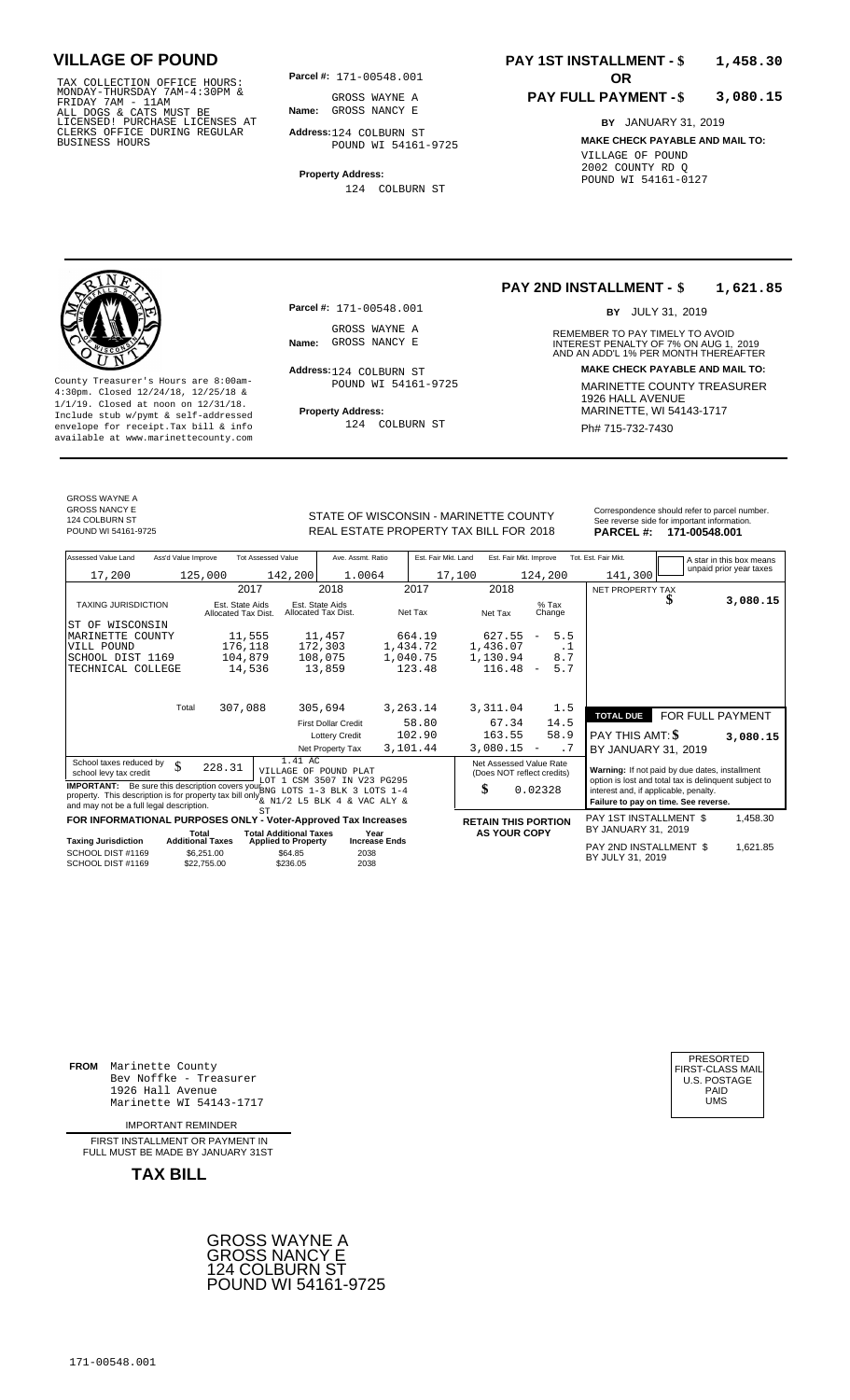TAX COLLECTION OFFICE HOURS:<br>
MONDAY-THURSDAY 7AM-4:30PM & GUSICK DONALD<br>
FRIDAY 7AM - 11AM<br>
ALL DOGS & CATS MUST BE **Name**: GUSICK LORRAIN<br>
LICENSED ! PURCHASE LICENSES AT<br>
CLERKS OFFICE DURING REGULAR **Address:**W11311 W

**Parcel #: OR**

**Name:** GUSICK LORRAINE R GUSICK DONALD J

**Address:** W11311 W 4TH RD POUND WI 54161-9234

**Property Address:** 508 ALMA ST

### **PAY 1ST INSTALLMENT - \$ 3,867.64**

#### **PAY FULL PAYMENT - \$ 7,735.27**

**BY** JANUARY 31, 2019 **MAKE CHECK PAYABLE AND MAIL TO:** VILLAGE OF POUND 2002 COUNTY RD Q POUND WI 54161-0127

**Property Address:** MARINETTE, WI 54143-1717 Include stub w/pymt & self-addressed envelope for receipt.Tax bill & info Ph# 715-732-7430 available at www.marinettecounty.com

**Parcel #:** 171-00352.001

GUSICK DONALD J<br>Name: GUSICK LORRAINE R

Address: W11311 W 4TH RD POUND WI 54161-9234

508 ALMA ST

#### **PAY 2ND INSTALLMENT - \$ 3,867.63**

BY JULY 31, 2019

REMEMBER TO PAY TIMELY TO AVOID **Name:** GUSICK LORRAINE R<br>
AND AN ADD'L 1% PER MONTH THEREAFTER **Address: MAKE CHECK PAYABLE AND MAIL TO:** County Treasurer's Hours are 8:00am-<br>
4:30pm. Closed 12/24/18, 12/25/18 & MARINETTE COUNTY TREASURER<br>
1/1/19. Closed at noon on 12/31/18.<br>
Include stub w/pwmt. & self-addressed<br>
Property Address:<br>
MARINETTE, WI 54143-1717

| <b>GUSICK DONALD J</b>   |
|--------------------------|
| <b>GUSICK LORRAINE R</b> |
| W11311 W 4TH RD          |
| POUND WI 54161-9234      |

STATE OF WISCONSIN - MARINETTE COUNTY Correspondence should refer to parcel number REAL ESTATE PROPERTY TAX BILL FOR **PARCEL #:** POUND WI 54161-9234 2018 **171-00352.001**

| <b>DUNTY</b><br>R 2018 |                     | Correspondence should refer to parcel number.<br>See reverse side for important information.<br>PARCEL #: 171-00352.001 |
|------------------------|---------------------|-------------------------------------------------------------------------------------------------------------------------|
| Akt. Improve           | Tot. Est. Fair Mkt. | A star in this box mean                                                                                                 |

| Assessed Value Land                                                                                                                                                                                                                                                                                                                | Ass'd Value Improve                                                                                        |                           | <b>Tot Assessed Value</b>                          | Ave. Assmt. Ratio                      |                      | Est. Fair Mkt. Improve<br>Est. Fair Mkt. Land |        |          | Tot. Est. Fair Mkt.<br>A star in this box means                  |                                                                                                                                                                                          |  |                         |
|------------------------------------------------------------------------------------------------------------------------------------------------------------------------------------------------------------------------------------------------------------------------------------------------------------------------------------|------------------------------------------------------------------------------------------------------------|---------------------------|----------------------------------------------------|----------------------------------------|----------------------|-----------------------------------------------|--------|----------|------------------------------------------------------------------|------------------------------------------------------------------------------------------------------------------------------------------------------------------------------------------|--|-------------------------|
| 30,100                                                                                                                                                                                                                                                                                                                             |                                                                                                            | 305,000                   | 335,100                                            | 1.0064                                 |                      |                                               | 29,900 |          | 303,000                                                          | 332,900                                                                                                                                                                                  |  | unpaid prior year taxes |
|                                                                                                                                                                                                                                                                                                                                    |                                                                                                            | 2017                      |                                                    | 2018                                   |                      | 2017                                          |        | 2018     |                                                                  | NET PROPERTY TAX                                                                                                                                                                         |  |                         |
|                                                                                                                                                                                                                                                                                                                                    | <b>TAXING JURISDICTION</b>                                                                                 |                           | Est. State Aids<br>Allocated Tax Dist.             | Est. State Aids<br>Allocated Tax Dist. |                      | Net Tax                                       |        | Net Tax  | $%$ Tax<br>Change                                                |                                                                                                                                                                                          |  | 7,735.27                |
| WISCONSIN<br>ST OF                                                                                                                                                                                                                                                                                                                 |                                                                                                            |                           |                                                    |                                        |                      |                                               |        |          |                                                                  |                                                                                                                                                                                          |  |                         |
| MARINETTE COUNTY                                                                                                                                                                                                                                                                                                                   |                                                                                                            | 11,555                    |                                                    | 11,457                                 |                      | 1,439.07                                      |        | 1,478.85 | 2.8                                                              |                                                                                                                                                                                          |  |                         |
| VILL POUND                                                                                                                                                                                                                                                                                                                         |                                                                                                            | 176,118                   |                                                    | 172,303                                |                      | 3,108.57                                      |        | 3,384.17 | 8.9                                                              |                                                                                                                                                                                          |  |                         |
| SCHOOL DIST 1169                                                                                                                                                                                                                                                                                                                   |                                                                                                            | 104,879                   |                                                    | 108,075                                |                      | 2,254.97                                      |        | 2,665.10 | 18.2                                                             |                                                                                                                                                                                          |  |                         |
| TECHNICAL COLLEGE                                                                                                                                                                                                                                                                                                                  |                                                                                                            | 14,536                    |                                                    | 13,859                                 |                      | 267.54                                        |        | 274.49   | 2.6                                                              |                                                                                                                                                                                          |  |                         |
|                                                                                                                                                                                                                                                                                                                                    | Total                                                                                                      |                           |                                                    |                                        |                      |                                               |        |          |                                                                  |                                                                                                                                                                                          |  |                         |
|                                                                                                                                                                                                                                                                                                                                    |                                                                                                            | 307,088                   |                                                    | 305,694                                |                      | 7,070.15                                      |        | 7,802.61 | 10.4                                                             | <b>TOTAL DUE</b>                                                                                                                                                                         |  | FOR FULL PAYMENT        |
|                                                                                                                                                                                                                                                                                                                                    |                                                                                                            |                           |                                                    | <b>First Dollar Credit</b>             |                      | 58.80                                         |        | 67.34    | 14.5                                                             |                                                                                                                                                                                          |  |                         |
|                                                                                                                                                                                                                                                                                                                                    |                                                                                                            |                           |                                                    | <b>Lottery Credit</b>                  |                      |                                               |        |          |                                                                  | PAY THIS AMT: \$                                                                                                                                                                         |  | 7,735.27                |
|                                                                                                                                                                                                                                                                                                                                    |                                                                                                            |                           |                                                    | Net Property Tax                       |                      | 7,011.35                                      |        | 7,735.27 | 10.3                                                             | BY JANUARY 31, 2019                                                                                                                                                                      |  |                         |
| 2.66 AC<br>School taxes reduced by<br>\$<br>538.03<br>PRT NE NW S11 T30N R20E COM<br>school levy tax credit<br>657'S & 568.5'W NE COR; S<br><b>IMPORTANT:</b> Be sure this description covers your 410<br>E285' N410' TO S/L ALMA<br>property. This description is for property tax bill only $_{ST}^{***}$<br>TO POB DESC 2938J29 |                                                                                                            |                           |                                                    |                                        |                      |                                               |        | \$       | Net Assessed Value Rate<br>(Does NOT reflect credits)<br>0.02328 | Warning: If not paid by due dates, installment<br>option is lost and total tax is delinquent subject to<br>interest and, if applicable, penalty.<br>Failure to pay on time. See reverse. |  |                         |
|                                                                                                                                                                                                                                                                                                                                    | and may not be a full legal description.<br>FOR INFORMATIONAL PURPOSES ONLY - Voter-Approved Tax Increases |                           |                                                    |                                        |                      |                                               |        |          |                                                                  | PAY 1ST INSTALLMENT \$                                                                                                                                                                   |  |                         |
|                                                                                                                                                                                                                                                                                                                                    | Total                                                                                                      |                           | <b>Total Additional Taxes</b>                      |                                        | Year                 |                                               |        |          | <b>RETAIN THIS PORTION</b><br><b>AS YOUR COPY</b>                | BY JANUARY 31, 2019                                                                                                                                                                      |  | 3,867.64                |
| <b>Taxing Jurisdiction</b><br>SCHOOL DIST #1169<br>SCHOOL DIST #1169                                                                                                                                                                                                                                                               | <b>Additional Taxes</b>                                                                                    | \$6.251.00<br>\$22,755.00 | <b>Applied to Property</b><br>\$152.81<br>\$556.27 | 2038<br>2038                           | <b>Increase Ends</b> |                                               |        |          |                                                                  | PAY 2ND INSTALLMENT \$<br>BY JULY 31, 2019                                                                                                                                               |  | 3,867.63                |

**FROM** Marinette County Bev Noffke - Treasurer 1926 Hall Avenue PAID Marinette WI 54143-1717 UMS

IMPORTANT REMINDER

FIRST INSTALLMENT OR PAYMENT IN FULL MUST BE MADE BY JANUARY 31ST



| PRESORTED<br>FIRST-CLASS MAIL<br>U.S. POSTAGE<br>PAID |  |
|-------------------------------------------------------|--|
| UMS                                                   |  |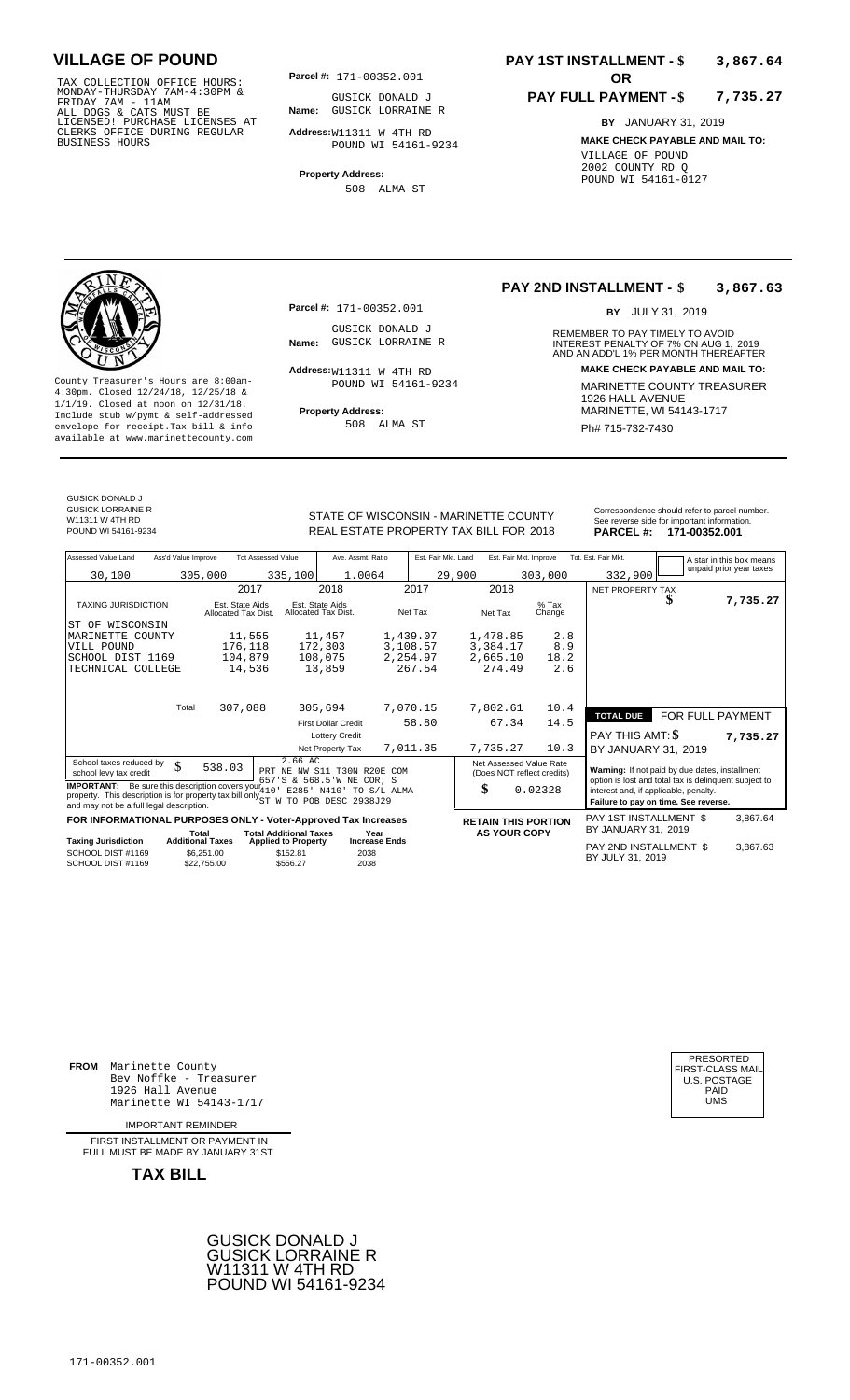TAX COLLECTION OFFICE HOURS:<br>
MONDAY-THURSDAY 7AM-4:30PM & GUSICK GERALD<br>
FRIDAY 7AM - 11AM<br>
ALL DOGS & CATS MUST BE **Name**: GUSICK GLORIA<br>
LICENSED ! PURCHASE LICENSES AT<br>
CLERKS OFFICE DURING REGULAR **Address:**640 WALKER

**Parcel #: OR**

**Name:** GUSICK GLORIA J GUSICK GERALD M

**Address:** 640 WALKER ST POUND WI 54161-9703

**Property Address:** 640 WALKER ST

### **PAY 1ST INSTALLMENT - \$ 812.16**

#### **PAY FULL PAYMENT - \$ 1,787.87**

**BY** JANUARY 31, 2019 **MAKE CHECK PAYABLE AND MAIL TO:** VILLAGE OF POUND 2002 COUNTY RD Q POUND WI 54161-0127

**Property Address:** MARINETTE, WI 54143-1717 Include stub w/pymt & self-addressed envelope for receipt.Tax bill & info Ph# 715-732-7430 available at www.marinettecounty.com

**Parcel #:** 171-00370.000

GUSICK GERALD M<br>Name: GUSICK GLORIA J

Address: 640 WALKER ST POUND WI 54161-9703

640 WALKER ST

**PAY 2ND INSTALLMENT - \$ 975.71**

BY JULY 31, 2019

REMEMBER TO PAY TIMELY TO AVOID **Name:** GUSICK GLORIA J<br> **INTEREST PENALTY OF 7% ON AUG 1, 2019**<br>
AND AN ADD'L 1% PER MONTH THEREAFTER **Address: MAKE CHECK PAYABLE AND MAIL TO:** County Treasurer's Hours are 8:00am-<br>
4:30pm. Closed 12/24/18, 12/25/18 & 1/1/19. Closed at noon on 12/31/18.<br>
Include stub w/pwmt. & self-addressed<br>
Froperty Address: MARINETTE, WI 54143-1717

GUSICK GERALD M

GUSICK GLORIA J 640 WALKER ST

REAL ESTATE PROPERTY TAX BILL FOR **PARCEL #:** POUND WI 54161-9703 2018 **171-00370.000**

| STATE OF WISCONSIN - MARINETTE COUNTY  | Correspondence should refer to parcel number.<br>See reverse side for important information. |
|----------------------------------------|----------------------------------------------------------------------------------------------|
| REAL ESTATE PROPERTY TAX BILL FOR 2018 | PARCEL #: 171-00370.000                                                                      |

| Assessed Value Land                                                                                                                                                                                                                                   | Ass'd Value Improve     |                                        | <b>Tot Assessed Value</b>                       | Ave. Assmt. Ratio                      |                      | Est. Fair Mkt. Land |        | Est. Fair Mkt. Improve                                |                          |                   | Tot. Est. Fair Mkt.                                                                                     |  | A star in this box means |  |
|-------------------------------------------------------------------------------------------------------------------------------------------------------------------------------------------------------------------------------------------------------|-------------------------|----------------------------------------|-------------------------------------------------|----------------------------------------|----------------------|---------------------|--------|-------------------------------------------------------|--------------------------|-------------------|---------------------------------------------------------------------------------------------------------|--|--------------------------|--|
| 10,900                                                                                                                                                                                                                                                |                         | 75,800                                 | 86,700                                          | 1.0064                                 |                      |                     | 10,800 |                                                       |                          | 75,300            | 86,100                                                                                                  |  | unpaid prior year taxes  |  |
|                                                                                                                                                                                                                                                       |                         | 2017                                   |                                                 | 2018                                   |                      | 2017                |        | 2018                                                  |                          |                   | NET PROPERTY TAX                                                                                        |  |                          |  |
| <b>TAXING JURISDICTION</b>                                                                                                                                                                                                                            |                         | Est. State Aids<br>Allocated Tax Dist. |                                                 | Est. State Aids<br>Allocated Tax Dist. |                      | Net Tax             |        | Net Tax                                               |                          | $%$ Tax<br>Change |                                                                                                         |  | 1,787.87                 |  |
| ST OF WISCONSIN                                                                                                                                                                                                                                       |                         |                                        |                                                 |                                        |                      |                     |        |                                                       |                          |                   |                                                                                                         |  |                          |  |
| MARINETTE COUNTY                                                                                                                                                                                                                                      |                         | 11,555                                 |                                                 | 11,457                                 |                      | 404.96              |        | 382.62                                                | $\overline{\phantom{a}}$ | 5.5               |                                                                                                         |  |                          |  |
| VILL POUND                                                                                                                                                                                                                                            |                         | 176,118                                |                                                 | 172,303                                |                      | 874.76              |        | 875.58                                                |                          | . 1               |                                                                                                         |  |                          |  |
| SCHOOL DIST 1169                                                                                                                                                                                                                                      |                         | 104,879                                |                                                 | 108,075                                |                      | 634.56              |        | 689.54                                                |                          | 8.7               |                                                                                                         |  |                          |  |
| TECHNICAL COLLEGE                                                                                                                                                                                                                                     |                         | 14,536                                 |                                                 | 13,859                                 |                      | 75.29               |        | 71.02                                                 | $\overline{\phantom{m}}$ | 5.7               |                                                                                                         |  |                          |  |
|                                                                                                                                                                                                                                                       |                         |                                        |                                                 |                                        |                      |                     |        |                                                       |                          |                   |                                                                                                         |  |                          |  |
|                                                                                                                                                                                                                                                       | Total                   | 307,088                                |                                                 | 305,694                                | 1,989.57             |                     |        | 2,018.76                                              |                          | 1.5               |                                                                                                         |  |                          |  |
|                                                                                                                                                                                                                                                       |                         |                                        |                                                 | <b>First Dollar Credit</b>             |                      | 58.80               |        | 67.34                                                 |                          | 14.5              | <b>TOTAL DUE</b>                                                                                        |  | FOR FULL PAYMENT         |  |
|                                                                                                                                                                                                                                                       |                         |                                        |                                                 | <b>Lottery Credit</b>                  |                      | 102.90              |        | 163.55                                                |                          | 58.9              | <b>PAY THIS AMT: \$</b>                                                                                 |  | 1,787.87                 |  |
|                                                                                                                                                                                                                                                       |                         |                                        |                                                 | Net Property Tax                       | 1,827.87             |                     |        | 1,787.87                                              | $\overline{\phantom{a}}$ | 2.2               | BY JANUARY 31, 2019                                                                                     |  |                          |  |
| School taxes reduced by<br>school levy tax credit                                                                                                                                                                                                     | \$                      | 139.20                                 | $.44 \text{ AC}$<br>PRT NE NW S11 T30N R20E COM |                                        |                      |                     |        | Net Assessed Value Rate<br>(Does NOT reflect credits) |                          |                   | Warning: If not paid by due dates, installment<br>option is lost and total tax is delinquent subject to |  |                          |  |
| 800'W 1233.25'S & 25'E NE<br><b>IMPORTANT:</b> Be sure this description covers your COR; E190.4' S105.45' W188.<br>property. This description is for property tax bill only 85 by 197.10 TO POB DESC 446R<br>and may not be a full legal description. |                         |                                        |                                                 |                                        |                      |                     |        | \$                                                    | 0.02328                  |                   | interest and, if applicable, penalty.<br>Failure to pay on time. See reverse.                           |  |                          |  |
| FOR INFORMATIONAL PURPOSES ONLY - Voter-Approved Tax Increases                                                                                                                                                                                        |                         |                                        | 191                                             |                                        |                      |                     |        | <b>RETAIN THIS PORTION</b>                            |                          |                   | PAY 1ST INSTALLMENT \$                                                                                  |  | 812.16                   |  |
|                                                                                                                                                                                                                                                       | Total                   |                                        | <b>Total Additional Taxes</b>                   |                                        | Year                 |                     |        | <b>AS YOUR COPY</b>                                   |                          |                   | BY JANUARY 31, 2019                                                                                     |  |                          |  |
| <b>Taxing Jurisdiction</b>                                                                                                                                                                                                                            | <b>Additional Taxes</b> |                                        | <b>Applied to Property</b>                      |                                        | <b>Increase Ends</b> |                     |        |                                                       |                          |                   | PAY 2ND INSTALLMENT \$                                                                                  |  | 975.71                   |  |
| SCHOOL DIST #1169<br>SCHOOL DIST #1169                                                                                                                                                                                                                |                         | \$6.251.00<br>\$22,755.00              | \$39.54<br>\$143.92                             | 2038<br>2038                           |                      |                     |        |                                                       |                          |                   | BY JULY 31, 2019                                                                                        |  |                          |  |

**FROM** Marinette County Bev Noffke - Treasurer (U.S. POSTAGE)<br>1926 Hall Avenue (U.S. POSTAGE)<br>Marinette WI 54143-1717 (U.S. POSTAGE) 1926 Hall Avenue PAID Marinette WI 54143-1717 UMS

IMPORTANT REMINDER

FIRST INSTALLMENT OR PAYMENT IN FULL MUST BE MADE BY JANUARY 31ST

**TAX BILL**





171-00370.000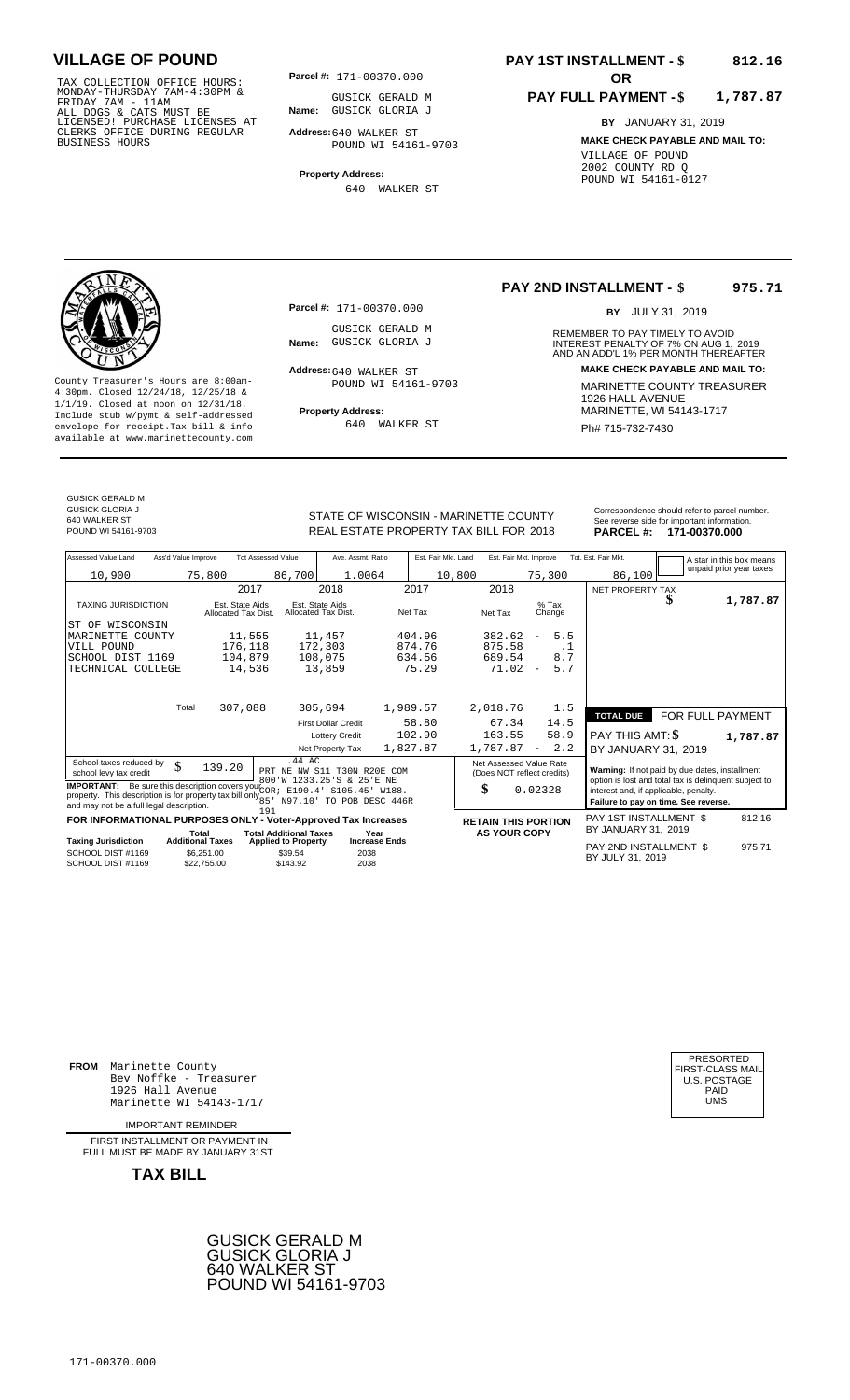TAX COLLECTION OFFICE HOURS:<br>
MONDAY-THURSDAY 7AM-4:30PM & GUSICK GLORIA<br>
FRIDAY 7AM - 11AM<br>
ALL DOGS & CATS MUST BE **Name:** FRYE BETTY M I<br>
LICENSED ! PURCHASE LICENSES AT<br>
CLERKS OFFICE DURING REGULAR **Address:**640 WALKE

**Parcel #: OR**

**Name:** FRYE BETTY M LE ETAL GUSICK GLORIA

**Address:** 640 WALKER ST POUND WI 54161-9703

**Property Address:** 605 WALKER ST

#### **PAY 1ST INSTALLMENT - \$ 753.95**

#### **PAY FULL PAYMENT - \$ 1,671.45**

**BY** JANUARY 31, 2019 **MAKE CHECK PAYABLE AND MAIL TO:** VILLAGE OF POUND 2002 COUNTY RD Q POUND WI 54161-0127



**Property Address:** MARINETTE, WI 54143-1717 Include stub w/pymt & self-addressed envelope for receipt.Tax bill & info Ph# 715-732-7430 available at www.marinettecounty.com

**Parcel #:** 171-00332.000

GUSICK GLORIA<br>Name: FRYE BETTY M LE ETAL

Address: 640 WALKER ST POUND WI 54161-9703

605 WALKER ST

#### **PAY 2ND INSTALLMENT - \$ 917.50**

BY JULY 31, 2019

REMEMBER TO PAY TIMELY TO AVOID **Name:** FRYE BETTY M LE ETAL **INTEREST PENALTY OF 7% ON AUG 1, 2019**<br>AND AN ADD'L 1% PER MONTH THEREAFTER **Address: MAKE CHECK PAYABLE AND MAIL TO:** County Treasurer's Hours are 8:00am-<br>
4:30pm. Closed 12/24/18, 12/25/18 & MARINETTE COUNTY TREASURER<br>
1/1/19. Closed at noon on 12/31/18.<br>
Include stub w/pwmt & self-addressed **Property Address:** MARINETTE, WI 54143-1717

GUSICK GLORIA FRYE BETTY M LE ETAL 640 WALKER ST<br>POUND WI 54161-9703

### STATE OF WISCONSIN - MARINETTE COUNTY<br>
See reverse side for important information.<br>
REAL ESTATE PROPERTY TAX BILL FOR 2018 PARCEL #: 171-00332.000 REAL ESTATE PROPERTY TAX BILL FOR **PARCEL #:** POUND WI 54161-9703 2018 **171-00332.000**

unpaid prior year taxes

| Assessed Value Land                                                                                                                                                                        | Ass'd Value Improve                                  | <b>Tot Assessed Value</b>                         | Ave. Assmt. Ratio                                   | Est. Fair Mkt. Land | Est. Fair Mkt. Improve                                |                                 | Tot. Est. Fair Mkt.                                                                                     |                  | A star in this box means |
|--------------------------------------------------------------------------------------------------------------------------------------------------------------------------------------------|------------------------------------------------------|---------------------------------------------------|-----------------------------------------------------|---------------------|-------------------------------------------------------|---------------------------------|---------------------------------------------------------------------------------------------------------|------------------|--------------------------|
| 9,000                                                                                                                                                                                      | 72,700                                               | 81,700                                            | 1.0064                                              |                     | 8,900                                                 | 72,200                          | 81,100                                                                                                  |                  | unpaid prior year taxes  |
|                                                                                                                                                                                            |                                                      | 2017                                              | 2018                                                | 2017                | 2018                                                  |                                 | NET PROPERTY TAX                                                                                        |                  |                          |
| <b>TAXING JURISDICTION</b>                                                                                                                                                                 | Est. State Aids<br>Allocated Tax Dist.               |                                                   | Est. State Aids<br>Allocated Tax Dist.              | Net Tax             | Net Tax                                               | $%$ Tax<br>Change               |                                                                                                         | J.               | 1,671.45                 |
| ST OF WISCONSIN                                                                                                                                                                            |                                                      |                                                   |                                                     |                     |                                                       |                                 |                                                                                                         |                  |                          |
| MARINETTE COUNTY                                                                                                                                                                           |                                                      | 11,555                                            | 11,457                                              | 381.60              | 360.56                                                | 5.5<br>$\overline{\phantom{a}}$ |                                                                                                         |                  |                          |
| VILL POUND                                                                                                                                                                                 |                                                      | 176,118                                           | 172,303                                             | 824.31              | 825.09                                                | $\cdot$ 1                       |                                                                                                         |                  |                          |
| SCHOOL DIST 1169                                                                                                                                                                           |                                                      | 104,879                                           | 108,075                                             | 597.96              | 649.77                                                | 8.7                             |                                                                                                         |                  |                          |
| TECHNICAL COLLEGE                                                                                                                                                                          |                                                      | 14,536                                            | 13,859                                              | 70.95               | 66.92                                                 | 5.7<br>$\overline{\phantom{a}}$ |                                                                                                         |                  |                          |
|                                                                                                                                                                                            |                                                      |                                                   |                                                     |                     |                                                       |                                 |                                                                                                         |                  |                          |
|                                                                                                                                                                                            | Total                                                | 307,088                                           | 305,694                                             | 1,874.82            | 1,902.34                                              | 1.5                             | <b>TOTAL DUE</b>                                                                                        | FOR FULL PAYMENT |                          |
|                                                                                                                                                                                            |                                                      |                                                   | <b>First Dollar Credit</b>                          | 58.80               | 67.34                                                 | 14.5                            |                                                                                                         |                  |                          |
|                                                                                                                                                                                            |                                                      |                                                   | <b>Lottery Credit</b>                               | 102.90              | 163.55                                                | 58.9                            | PAY THIS AMT: \$                                                                                        |                  | 1,671.45                 |
|                                                                                                                                                                                            |                                                      |                                                   | Net Property Tax                                    | 1,713.12            | 1,671.45                                              | 2.4<br>$\overline{\phantom{a}}$ | BY JANUARY 31, 2019                                                                                     |                  |                          |
| School taxes reduced by<br>school levy tax credit                                                                                                                                          | \$<br>131.18                                         | .29 AC<br>PRT NE                                  | NW S11 T30N R20E COM<br>825'W & 280'S NE COR; W125' |                     | Net Assessed Value Rate<br>(Does NOT reflect credits) |                                 | Warning: If not paid by due dates, installment<br>option is lost and total tax is delinquent subject to |                  |                          |
| <b>IMPORTANT:</b> Be sure this description covers your 5100<br>property. This description is for property tax bill only DESC 289R561 & 289R563<br>and may not be a full legal description. |                                                      |                                                   | E125' N100' TO POB                                  |                     | \$                                                    | 0.02328                         | interest and, if applicable, penalty.<br>Failure to pay on time. See reverse.                           |                  |                          |
| FOR INFORMATIONAL PURPOSES ONLY - Voter-Approved Tax Increases                                                                                                                             |                                                      |                                                   |                                                     |                     | <b>RETAIN THIS PORTION</b>                            |                                 | PAY 1ST INSTALLMENT \$                                                                                  |                  | 753.95                   |
|                                                                                                                                                                                            | Total                                                | <b>Total Additional Taxes</b>                     | Year                                                |                     | <b>AS YOUR COPY</b>                                   |                                 | BY JANUARY 31, 2019                                                                                     |                  |                          |
| <b>Taxing Jurisdiction</b><br>SCHOOL DIST #1169<br>SCHOOL DIST #1169                                                                                                                       | <b>Additional Taxes</b><br>\$6,251.00<br>\$22,755.00 | <b>Applied to Property</b><br>\$37.26<br>\$135.62 | <b>Increase Ends</b><br>2038<br>2038                |                     |                                                       |                                 | PAY 2ND INSTALLMENT \$<br>BY JULY 31, 2019                                                              |                  | 917.50                   |

**FROM** Marinette County Bev Noffke - Treasurer (U.S. POSTAGE)<br>1926 Hall Avenue (U.S. POSTAGE)<br>Marinette WI 54143-1717 (UMS 1926 Hall Avenue Marinette WI 54143-1717

IMPORTANT REMINDER

FIRST INSTALL MENT OR PAYMENT IN FULL MUST BE MADE BY JANUARY 31ST



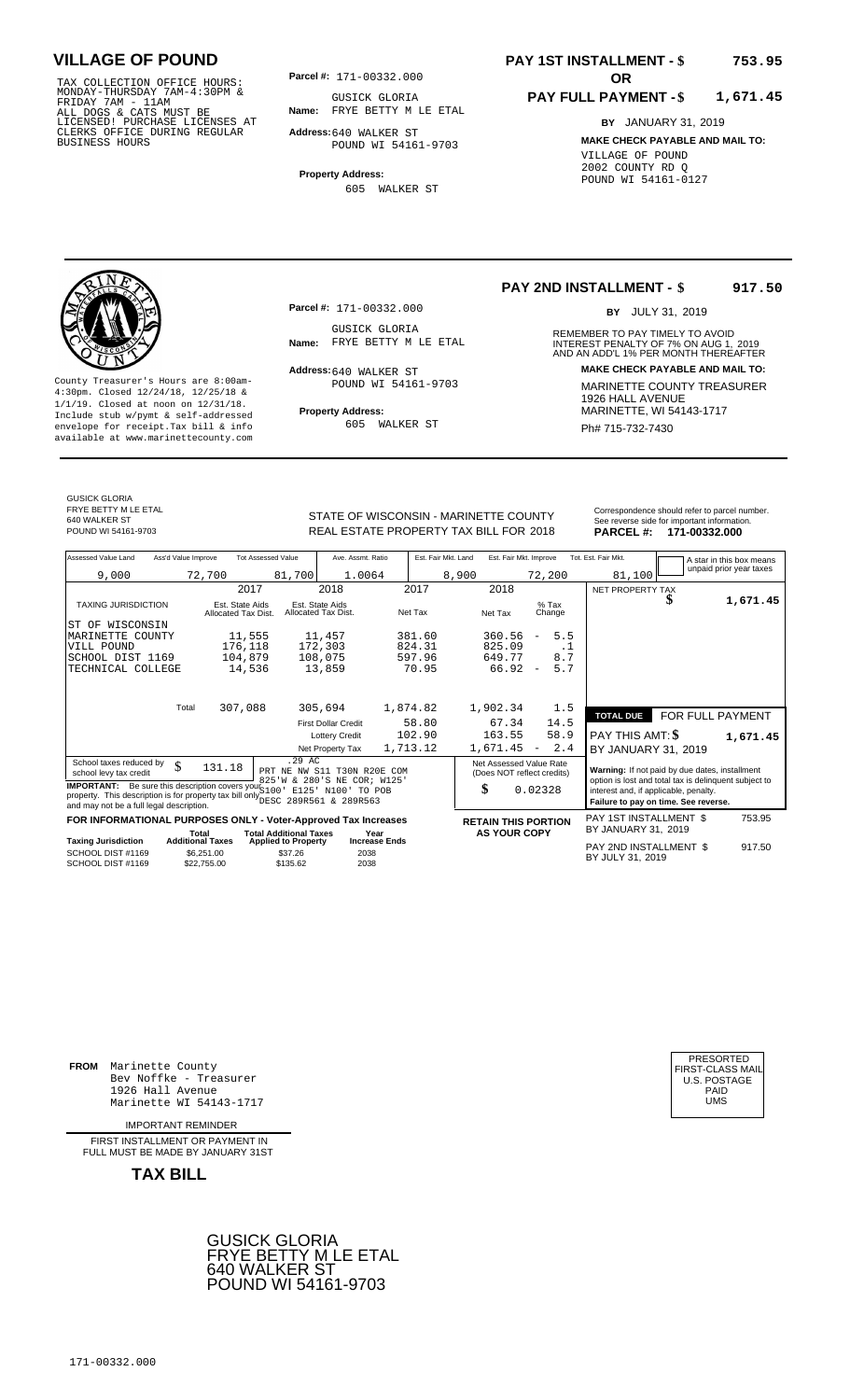TAX COLLECTION OFFICE HOURS:<br>
MONDAY-THURSDAY 7AM-4:30PM &<br>
FRIDAY 7AM - 11AM<br>
ALL DOGS & CATS MUST BE<br>
LICENSED! PURCHASE LICENSES AT<br>
CLERKS OFFICE DURING REGULAR<br>
CLERKS OFFICE DURING REGULAR<br>
BUSINESS HOURS<br>
BUSINESS H

**Parcel #: OR**

**Name:** GUSICK MARK W

**Address:** 617 WALKER ST POUND WI 54161-9703

**Property Address:** 617 WALKER ST

#### **PAY 1ST INSTALLMENT - \$ 788.88**

#### **PAY FULL PAYMENT - \$ 1,741.30**

**BY** JANUARY 31, 2019 **MAKE CHECK PAYABLE AND MAIL TO:** VILLAGE OF POUND 2002 COUNTY RD Q POUND WI 54161-0127

**Property Address:** MARINETTE, WI 54143-1717 Include stub w/pymt & self-addressed envelope for receipt.Tax bill & info Ph# 715-732-7430 available at www.marinettecounty.com

**Parcel #:** 171-00359.000

Address: 617 WALKER ST POUND WI 54161-9703

617 WALKER ST

**PAY 2ND INSTALLMENT - \$ 952.42**

BY JULY 31, 2019

REMEMBER TO PAY TIMELY TO AVOID **Name:** GUSICK MARK W **2019**<br>
AND AN ADD'L 1% PER MONTH THEREAFTER **Address: MAKE CHECK PAYABLE AND MAIL TO:** County Treasurer's Hours are 8:00am-<br>
4:30pm. Closed 12/24/18, 12/25/18 & 1900MD WI 54161-9703 MARINETTE COUNTY TREASURER<br>
1/1/19. Closed at noon on 12/31/18.<br>
Include stub w/pwmt. & self-addressed Property Address: MARINE

GUSICK MARK W

617 WALKER ST<br>POUND WI 54161-9703

STATE OF WISCONSIN - MARINETTE COUNTY<br>
REAL ESTATE PROPERTY TAX BILL FOR 2018 PARCEL #: 171-00359.000 REAL ESTATE PROPERTY TAX BILL FOR **PARCEL #:** POUND WI 54161-9703 2018 **171-00359.000**

| Assessed Value Land                                                                                                                                                                              | Ass'd Value Improve |                                        | <b>Tot Assessed Value</b>                                            | Ave. Assmt. Ratio                      |      | Est. Fair Mkt. Land |       | Est. Fair Mkt. Improve |                                                       | Tot. Est. Fair Mkt.                                                           |   | A star in this box means                              |
|--------------------------------------------------------------------------------------------------------------------------------------------------------------------------------------------------|---------------------|----------------------------------------|----------------------------------------------------------------------|----------------------------------------|------|---------------------|-------|------------------------|-------------------------------------------------------|-------------------------------------------------------------------------------|---|-------------------------------------------------------|
| 9,000                                                                                                                                                                                            |                     | 75,700                                 | 84,700                                                               | 1.0064                                 |      |                     | 8,900 |                        | 75,200                                                | 84,100                                                                        |   | unpaid prior year taxes                               |
|                                                                                                                                                                                                  |                     | 2017                                   |                                                                      | 2018                                   |      | 2017                |       | 2018                   |                                                       | NET PROPERTY TAX                                                              |   |                                                       |
| <b>TAXING JURISDICTION</b>                                                                                                                                                                       |                     | Est. State Aids<br>Allocated Tax Dist. |                                                                      | Est. State Aids<br>Allocated Tax Dist. |      | Net Tax             |       | Net Tax                | $%$ Tax<br>Change                                     |                                                                               | Φ | 1,741.30                                              |
| OF WISCONSIN<br>ST                                                                                                                                                                               |                     |                                        |                                                                      |                                        |      |                     |       |                        |                                                       |                                                                               |   |                                                       |
| MARINETTE COUNTY                                                                                                                                                                                 |                     | 11,555                                 |                                                                      | 11,457                                 |      | 395.62              |       | 373.80                 | 5.5<br>$\overline{\phantom{a}}$                       |                                                                               |   |                                                       |
| VILL POUND                                                                                                                                                                                       |                     | 176,118                                |                                                                      | 172,303                                |      | 854.58              |       | 855.38                 | . 1                                                   |                                                                               |   |                                                       |
| SCHOOL DIST 1169                                                                                                                                                                                 |                     | 104,879                                |                                                                      | 108,075                                |      | 619.92              |       | 673.63                 | 8.7                                                   |                                                                               |   |                                                       |
| TECHNICAL COLLEGE                                                                                                                                                                                |                     | 14,536                                 |                                                                      | 13,859                                 |      | 73.55               |       | $69.38 -$              | 5.7                                                   |                                                                               |   |                                                       |
|                                                                                                                                                                                                  | Total               | 307,088                                |                                                                      | 305,694                                |      | 1,943.67            |       | 1,972.19               | 1.5                                                   |                                                                               |   |                                                       |
|                                                                                                                                                                                                  |                     |                                        |                                                                      | <b>First Dollar Credit</b>             |      | 58.80               |       | 67.34                  | 14.5                                                  | <b>TOTAL DUE</b>                                                              |   | FOR FULL PAYMENT                                      |
|                                                                                                                                                                                                  |                     |                                        |                                                                      | <b>Lottery Credit</b>                  |      | 102.90              |       | 163.55                 | 58.9                                                  | PAY THIS AMT: \$                                                              |   | 1,741.30                                              |
|                                                                                                                                                                                                  |                     |                                        |                                                                      | Net Property Tax                       |      | 1,781.97            |       | $1,741.30 -$           | 2.3                                                   | BY JANUARY 31, 2019                                                           |   |                                                       |
| School taxes reduced by<br>school levy tax credit                                                                                                                                                | \$                  | 135.99                                 | .29 AC<br>PRT NE NW S11 T30N R20E COM<br>825'W & 650'S NE COR; S100' |                                        |      |                     |       |                        | Net Assessed Value Rate<br>(Does NOT reflect credits) | Warning: If not paid by due dates, installment                                |   | option is lost and total tax is delinquent subject to |
| <b>IMPORTANT:</b> Be sure this description covers your W125<br>property. This description is for property tax bill only <b>portally</b> DESC 349R388<br>and may not be a full legal description. |                     |                                        |                                                                      | N104.9' E125.08' TO                    |      |                     |       | \$                     | 0.02328                                               | interest and, if applicable, penalty.<br>Failure to pay on time. See reverse. |   |                                                       |
| FOR INFORMATIONAL PURPOSES ONLY - Voter-Approved Tax Increases<br><b>Taving Iuriediction</b>                                                                                                     |                     | Total<br>Additional Tayos              | <b>Total Additional Taxes</b>                                        |                                        | Year |                     |       | <b>AS YOUR COPY</b>    | <b>RETAIN THIS PORTION</b>                            | PAY 1ST INSTALLMENT \$<br>BY JANUARY 31, 2019                                 |   | 788.88                                                |

| Taxing Jurisdiction                    | .<br><b>Additional Taxes</b> | <b>Applied to Property</b> | .<br><b>Increase Ends</b> |                                            |        |
|----------------------------------------|------------------------------|----------------------------|---------------------------|--------------------------------------------|--------|
| SCHOOL DIST #1169<br>SCHOOL DIST #1169 | \$6,251,00<br>\$22,755,00    | \$38.62<br>\$140.60        | 2038<br>2038              | PAY 2ND INSTALLMENT \$<br>BY JULY 31, 2019 | 952.42 |
|                                        |                              |                            |                           |                                            |        |

**FROM** Marinette County Bev Noffke - Treasurer 1926 Hall Avenue PAID Marinette WI 54143-1717 UMS

IMPORTANT REMINDER

FIRST INSTALLMENT OR PAYMENT IN FULL MUST BE MADE BY JANUARY 31ST

**TAX BILL**



| PRESORTED<br>FIRST-CLASS MAIL<br>U.S. POSTAGE<br>PAID<br>UMS |
|--------------------------------------------------------------|
|                                                              |
|                                                              |

171-00359.000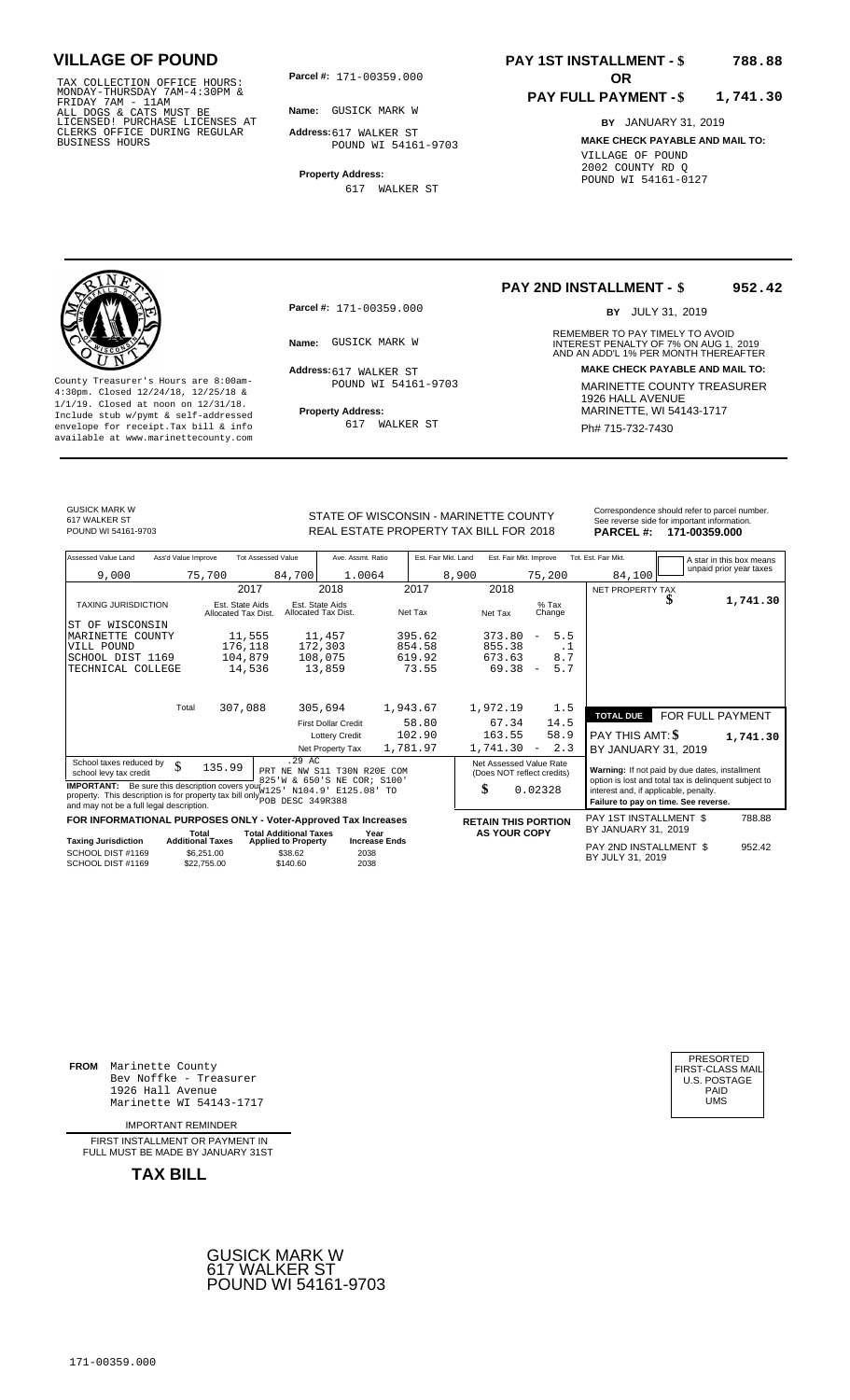TAX COLLECTION OFFICE HOURS:<br>
MONDAY-THURSDAY 7AM-4:30PM &<br>
FRIDAY 7AM - 11AM<br>
ALL DOGS & CATS MUST BE<br>
LICENSED! PURCHASE LICENSES AT<br>
CLERKS OFFICE DURING REGULAR<br>
CLERKS OFFICE DURING REGULAR<br>
BUSINESS HOURS<br>
BUSINESS H

**Parcel #: OR**

**Name:** HALFORD AMY

**Address:** 625 WALKER ST POUND WI 54161-9703

**Property Address:** 625 WALKER ST

### **PAY 1ST INSTALLMENT - \$ 1,014.73**

#### **PAY FULL PAYMENT - \$ 2,193.01**

**BY** JANUARY 31, 2019 **MAKE CHECK PAYABLE AND MAIL TO:** VILLAGE OF POUND 2002 COUNTY RD Q POUND WI 54161-0127



**Property Address:** MARINETTE, WI 54143-1717 Include stub w/pymt & self-addressed envelope for receipt.Tax bill & info Ph# 715-732-7430 available at www.marinettecounty.com

**Parcel #:** 171-00362.000

Address: 625 WALKER ST POUND WI 54161-9703

625 WALKER ST

#### **PAY 2ND INSTALLMENT - \$ 1,178.28**

BY JULY 31, 2019

REMEMBER TO PAY TIMELY TO AVOID **Name:** HALFORD AMY **And Account 10 INTEREST PENALTY OF 7% ON AUG 1, 2019**<br>AND AN ADD'L 1% PER MONTH THEREAFTER **Address: MAKE CHECK PAYABLE AND MAIL TO:** County Treasurer's Hours are 8:00am-<br>
4:30pm. Closed 12/24/18, 12/25/18 & MARINETTE COUNTY TREASURER<br>
1/1/19. Closed at noon on 12/31/18.<br>
Include stub w/pwmt & self-addressed **Property Address:** MARINETTE, WI 54143-1717

HALFORD AMY 625 WALKER ST<br>POUND WI 54161-9703

STATE OF WISCONSIN - MARINETTE COUNTY<br>
See reverse side for important information.<br>
REAL ESTATE PROPERTY TAX BILL FOR 2018 PARCEL #: 171-00362.000 REAL ESTATE PROPERTY TAX BILL FOR **PARCEL #:** POUND WI 54161-9703 2018 **171-00362.000**

| Assessed Value Land                                                                                                                                                             | Ass'd Value Improve                                  | <b>Tot Assessed Value</b>              |                                                                     | Ave. Assmt. Ratio                    | Est. Fair Mkt. Land | Est. Fair Mkt. Improve                                |                                 | Tot. Est. Fair Mkt.                                                                                     |   |                                                     |
|---------------------------------------------------------------------------------------------------------------------------------------------------------------------------------|------------------------------------------------------|----------------------------------------|---------------------------------------------------------------------|--------------------------------------|---------------------|-------------------------------------------------------|---------------------------------|---------------------------------------------------------------------------------------------------------|---|-----------------------------------------------------|
|                                                                                                                                                                                 |                                                      |                                        |                                                                     |                                      |                     |                                                       |                                 |                                                                                                         |   | A star in this box means<br>unpaid prior year taxes |
| 9,000                                                                                                                                                                           | 95,100                                               |                                        | 104,100                                                             | 1.0064                               | 8,900               |                                                       | 94,500                          | 103,400                                                                                                 |   |                                                     |
|                                                                                                                                                                                 |                                                      | 2017                                   | 2018                                                                | 2017                                 |                     | 2018                                                  |                                 | NET PROPERTY TAX                                                                                        |   |                                                     |
| <b>TAXING JURISDICTION</b>                                                                                                                                                      |                                                      | Est. State Aids<br>Allocated Tax Dist. | Est. State Aids<br>Allocated Tax Dist.                              | Net Tax                              |                     | Net Tax                                               | $%$ Tax<br>Change               |                                                                                                         | D | 2,193.01                                            |
| OF WISCONSIN<br>ST                                                                                                                                                              |                                                      |                                        |                                                                     |                                      |                     |                                                       |                                 |                                                                                                         |   |                                                     |
| MARINETTE COUNTY                                                                                                                                                                |                                                      | 11,555                                 | 11,457                                                              | 486.23                               |                     | 459.41                                                | 5.5<br>$\overline{\phantom{a}}$ |                                                                                                         |   |                                                     |
| VILL POUND                                                                                                                                                                      |                                                      | 176,118                                | 172,303                                                             | 1,050.31                             |                     | 1,051.30                                              | $\cdot$ 1                       |                                                                                                         |   |                                                     |
| SCHOOL DIST 1169                                                                                                                                                                |                                                      | 104,879                                | 108,075                                                             | 761.90                               |                     | 827.92                                                | 8.7                             |                                                                                                         |   |                                                     |
| TECHNICAL COLLEGE                                                                                                                                                               |                                                      | 14,536                                 | 13,859                                                              |                                      | 90.40               | 85.27                                                 | 5.7<br>$\sim$                   |                                                                                                         |   |                                                     |
|                                                                                                                                                                                 | Total                                                | 307,088                                | 305,694                                                             | 2,388.84                             |                     | 2,423.90                                              | 1.5                             |                                                                                                         |   |                                                     |
|                                                                                                                                                                                 |                                                      |                                        | <b>First Dollar Credit</b>                                          |                                      | 58.80               | 67.34                                                 | 14.5                            | <b>TOTAL DUE</b>                                                                                        |   | FOR FULL PAYMENT                                    |
|                                                                                                                                                                                 |                                                      |                                        | <b>Lottery Credit</b>                                               | 102.90                               |                     | 163.55                                                | 58.9                            | PAY THIS AMT: \$                                                                                        |   | 2,193.01                                            |
|                                                                                                                                                                                 |                                                      |                                        | Net Property Tax                                                    | 2,227.14                             |                     | 2,193.01                                              | 1.5<br>$\overline{\phantom{a}}$ | BY JANUARY 31, 2019                                                                                     |   |                                                     |
| School taxes reduced by<br>school levy tax credit                                                                                                                               | \$                                                   | 167.14                                 | .29AC<br>PRT NE NW S11 T30N R20E COM<br>825'W & 830'S NE COR: S100' |                                      |                     | Net Assessed Value Rate<br>(Does NOT reflect credits) |                                 | Warning: If not paid by due dates, installment<br>option is lost and total tax is delinquent subject to |   |                                                     |
| <b>IMPORTANT:</b> Be sure this description covers your 22<br>property. This description is for property tax bill only These 354R463<br>and may not be a full legal description. |                                                      |                                        | N100' E125'                                                         | TO POB                               |                     | \$                                                    | 0.02328                         | interest and, if applicable, penalty.<br>Failure to pay on time. See reverse.                           |   |                                                     |
| FOR INFORMATIONAL PURPOSES ONLY - Voter-Approved Tax Increases                                                                                                                  |                                                      |                                        |                                                                     |                                      |                     | <b>RETAIN THIS PORTION</b>                            |                                 | PAY 1ST INSTALLMENT \$                                                                                  |   | 1,014.73                                            |
|                                                                                                                                                                                 | Total                                                |                                        | <b>Total Additional Taxes</b>                                       | Year                                 |                     | <b>AS YOUR COPY</b>                                   |                                 | BY JANUARY 31, 2019                                                                                     |   |                                                     |
| <b>Taxing Jurisdiction</b><br>SCHOOL DIST #1169<br>SCHOOL DIST #1169                                                                                                            | <b>Additional Taxes</b><br>\$6,251.00<br>\$22.755.00 |                                        | <b>Applied to Property</b><br>\$47.47<br>\$172.81                   | <b>Increase Ends</b><br>2038<br>2038 |                     |                                                       |                                 | PAY 2ND INSTALLMENT \$<br>BY JULY 31, 2019                                                              |   | 1,178.28                                            |

**FROM** Marinette County Bev Noffke - Treasurer 1926 Hall Avenue PAID Marinette WI 54143-1717 UMS

IMPORTANT REMINDER

FIRST INSTALLMENT OR PAYMENT IN FULL MUST BE MADE BY JANUARY 31ST



| PRESORTED        |
|------------------|
| FIRST-CLASS MAIL |
| U.S. POSTAGE     |
| PAID             |
| UMS              |
|                  |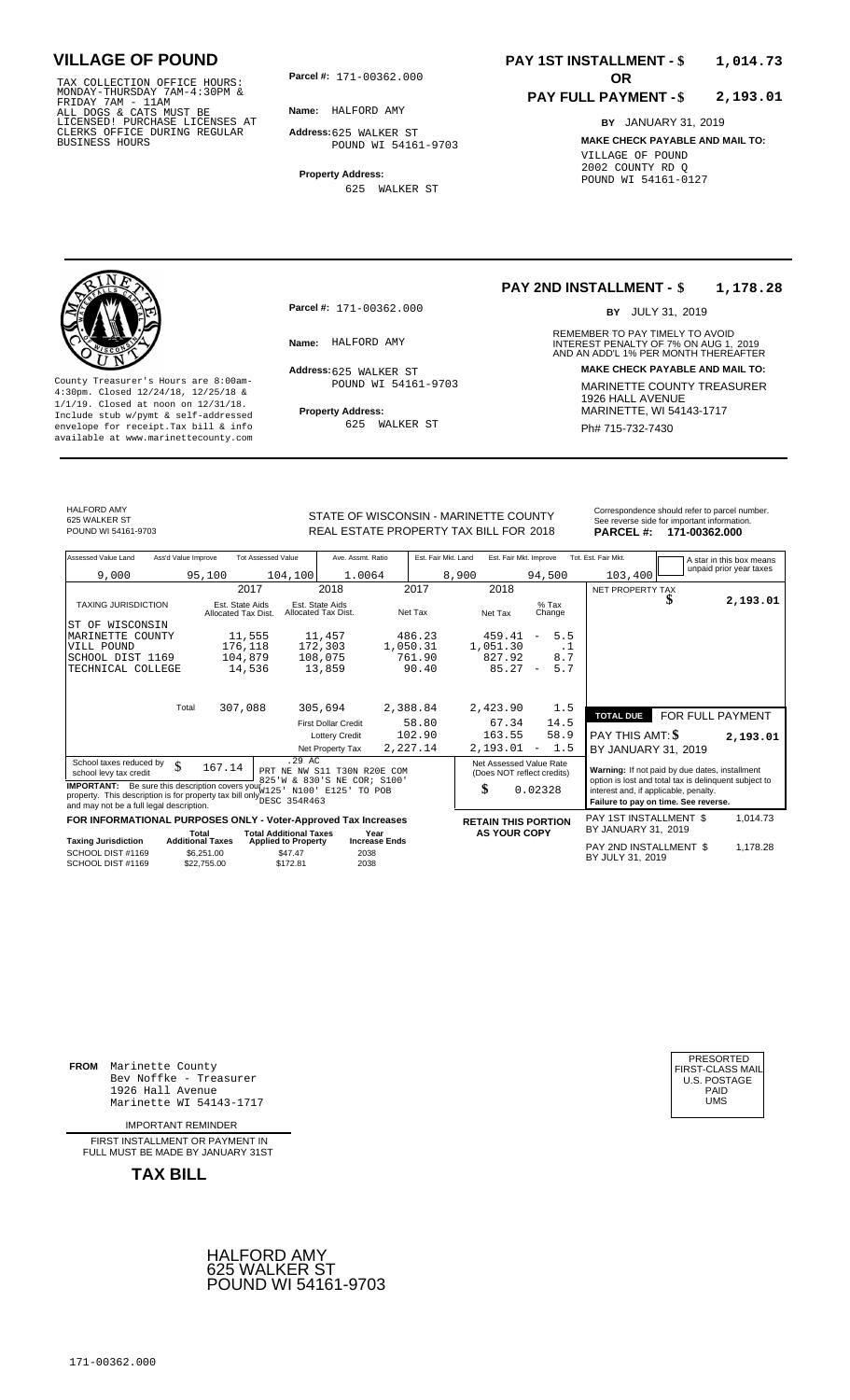TAX COLLECTION OFFICE HOURS:<br>
MONDAY-THURSDAY 7AM-4:30PM & HANNAN DELMER<br>
FRIDAY 7AM - 11AM<br>
ALL DOGS & CATS MUST BE **Name**: HANNAN JOAN F<br>
LICENSED! PURCHASE LICENSES AT<br>
CLERKS OFFICE DURING REGULAR **Address**:PO BOX 152<br>

**Parcel #:** 171-00148.000

**Name:** HANNAN JOAN F HANNAN DELMER G

**Address:** PO BOX 152 POUND WI 54161-0152

**Property Address:** 2005 COUNTY ROAD Q

### **PAY 1ST INSTALLMENT - \$ 672.45**

#### **PAY FULL PAYMENT - \$ 1,508.45**

**BY** JANUARY 31, 2019 **MAKE CHECK PAYABLE AND MAIL TO:** VILLAGE OF POUND 2002 COUNTY RD Q POUND WI 54161-0127



**Property Address:** MARINETTE, WI 54143-1717 Include stub w/pymt & self-addressed envelope for receipt.Tax bill & info Ph# 715-732-7430 available at www.marinettecounty.com

HANNAN DELMER G HANNAN JOAN F PO BOX 152<br>POUND WI 54161-0152

**Parcel #:** 171-00148.000

HANNAN DELMER G<br>Name: HANNAN JOAN F

 $Address:  $PO$  BOX 152$ POUND WI 54161-0152

2005 COUNTY ROAD Q

**PAY 2ND INSTALLMENT - \$ 836.00**

BY JULY 31, 2019

REMEMBER TO PAY TIMELY TO AVOID **Name:** HANNAN JOAN F **INTEREST PENALTY OF 7% ON AUG 1, 2019**<br>AND AN ADD'L 1% PER MONTH THEREAFTER **Address: MAKE CHECK PAYABLE AND MAIL TO:** County Treasurer's Hours are 8:00am-<br>
4:30pm. Closed 12/24/18, 12/25/18 & MARINETTE COUNTY TREASURER<br>
1/1/19. Closed at noon on 12/31/18.<br>
Include stub w/pwmt & self-addressed **Property Address:** MARINETTE, WI 54143-1717

STATE OF WISCONSIN - MARINETTE COUNTY<br>
See reverse side for important information.<br>
REAL ESTATE PROPERTY TAX BILL FOR 2018 PARCEL #: 171-00148.000 REAL ESTATE PROPERTY TAX BILL FOR **PARCEL #:** POUND WI 54161-0152 2018 **171-00148.000**

| Assessed Value Land                                                                                                                                                                                   | Ass'd Value Improve       | <b>Tot Assessed Value</b>              |                               | Ave. Assmt. Ratio                                         |                      | Est. Fair Mkt. Land |                                                       | Est. Fair Mkt. Improve     |                          |                   | Tot. Est. Fair Mkt.                                                                                     |    | A star in this box means |
|-------------------------------------------------------------------------------------------------------------------------------------------------------------------------------------------------------|---------------------------|----------------------------------------|-------------------------------|-----------------------------------------------------------|----------------------|---------------------|-------------------------------------------------------|----------------------------|--------------------------|-------------------|---------------------------------------------------------------------------------------------------------|----|--------------------------|
| 6,200                                                                                                                                                                                                 | 68,500                    |                                        | 74,700                        | 1.0064                                                    |                      |                     | 6,200                                                 |                            |                          | 68,100            | 74,300                                                                                                  |    | unpaid prior year taxes  |
|                                                                                                                                                                                                       |                           | 2017                                   |                               | 2018                                                      |                      | 2017                |                                                       | 2018                       |                          |                   | NET PROPERTY TAX                                                                                        |    |                          |
| <b>TAXING JURISDICTION</b>                                                                                                                                                                            |                           | Est. State Aids<br>Allocated Tax Dist. |                               | Est. State Aids<br>Allocated Tax Dist.                    |                      | Net Tax             |                                                       | Net Tax                    |                          | $%$ Tax<br>Change |                                                                                                         | \$ | 1,508.45                 |
| ST OF WISCONSIN                                                                                                                                                                                       |                           |                                        |                               |                                                           |                      |                     |                                                       |                            |                          |                   |                                                                                                         |    |                          |
| MARINETTE COUNTY                                                                                                                                                                                      |                           | 11,555                                 |                               | 11,457                                                    |                      | 348.91              |                                                       | 329.66                     | $\overline{\phantom{a}}$ | 5.5               |                                                                                                         |    |                          |
| VILL POUND                                                                                                                                                                                            |                           | 176,118                                |                               | 172,303                                                   |                      | 753.68              |                                                       | 754.39                     |                          | $\cdot$ 1         |                                                                                                         |    |                          |
| SCHOOL DIST 1169                                                                                                                                                                                      |                           | 104,879                                |                               | 108,075                                                   |                      | 546.73              |                                                       | 594.10                     |                          | 8.7               |                                                                                                         |    |                          |
| TECHNICAL COLLEGE                                                                                                                                                                                     |                           | 14,536                                 |                               | 13,859                                                    |                      | 64.87               |                                                       | 61.19                      | $\overline{\phantom{a}}$ | 5.7               |                                                                                                         |    |                          |
|                                                                                                                                                                                                       |                           |                                        |                               |                                                           |                      |                     |                                                       |                            |                          |                   |                                                                                                         |    |                          |
|                                                                                                                                                                                                       | Total                     | 307,088                                |                               | 305,694                                                   |                      | 1,714.19            |                                                       | 1,739.34                   |                          | 1.5               | <b>TOTAL DUE</b>                                                                                        |    | FOR FULL PAYMENT         |
|                                                                                                                                                                                                       |                           |                                        |                               | <b>First Dollar Credit</b>                                |                      | 58.80               |                                                       | 67.34                      |                          | 14.5              |                                                                                                         |    |                          |
|                                                                                                                                                                                                       |                           |                                        |                               | <b>Lottery Credit</b>                                     |                      | 102.90              |                                                       | 163.55                     |                          | 58.9              | PAY THIS AMT: \$                                                                                        |    | 1,508.45                 |
|                                                                                                                                                                                                       |                           |                                        |                               | Net Property Tax                                          |                      | 1,552.49            |                                                       | 1,508.45                   | $\overline{\phantom{m}}$ | 2.8               | BY JANUARY 31, 2019                                                                                     |    |                          |
| School taxes reduced by<br>school levy tax credit                                                                                                                                                     | \$                        | 119.94                                 | .29 AC                        | PRT SE SW S2 T30N R20E COM<br>S/L 150'W SE COR; W ALG S/L |                      |                     | Net Assessed Value Rate<br>(Does NOT reflect credits) |                            |                          |                   | Warning: If not paid by due dates, installment<br>option is lost and total tax is delinquent subject to |    |                          |
| <b>IMPORTANT:</b> Be sure this description covers your 63<br>N234' E63'<br>property. This description is for property tax bill only EX CTH Q DESC 224D270<br>and may not be a full legal description. |                           |                                        |                               |                                                           | S234'<br>TO POB      |                     |                                                       | \$                         | 0.02328                  |                   | interest and, if applicable, penalty.<br>Failure to pay on time. See reverse.                           |    |                          |
| FOR INFORMATIONAL PURPOSES ONLY - Voter-Approved Tax Increases                                                                                                                                        |                           |                                        |                               |                                                           |                      |                     |                                                       | <b>RETAIN THIS PORTION</b> |                          |                   | PAY 1ST INSTALLMENT \$                                                                                  |    | 672.45                   |
|                                                                                                                                                                                                       | Total                     |                                        | <b>Total Additional Taxes</b> |                                                           | Year                 |                     |                                                       | <b>AS YOUR COPY</b>        |                          |                   | BY JANUARY 31, 2019                                                                                     |    |                          |
| <b>Taxing Jurisdiction</b>                                                                                                                                                                            | <b>Additional Taxes</b>   |                                        | <b>Applied to Property</b>    |                                                           | <b>Increase Ends</b> |                     |                                                       |                            |                          |                   | PAY 2ND INSTALLMENT \$                                                                                  |    | 836.00                   |
| SCHOOL DIST #1169<br>SCHOOL DIST #1169                                                                                                                                                                | \$6,251.00<br>\$22,755.00 |                                        | \$34.06<br>\$124.00           | 2038<br>2038                                              |                      |                     |                                                       |                            |                          |                   | BY JULY 31, 2019                                                                                        |    |                          |

**FROM** Marinette County Bev Noffke - Treasurer (U.S. POSTAGE)<br>1926 Hall Avenue (U.S. POSTAGE)<br>Marinette WI 54143-1717 (U.S. POSTAGE) 1926 Hall Avenue Marinette WI 54143-1717

IMPORTANT REMINDER

FIRST INSTALLMENT OR PAYMENT IN FULL MUST BE MADE BY JANUARY 31ST

**TAX BILL**





171-00148.000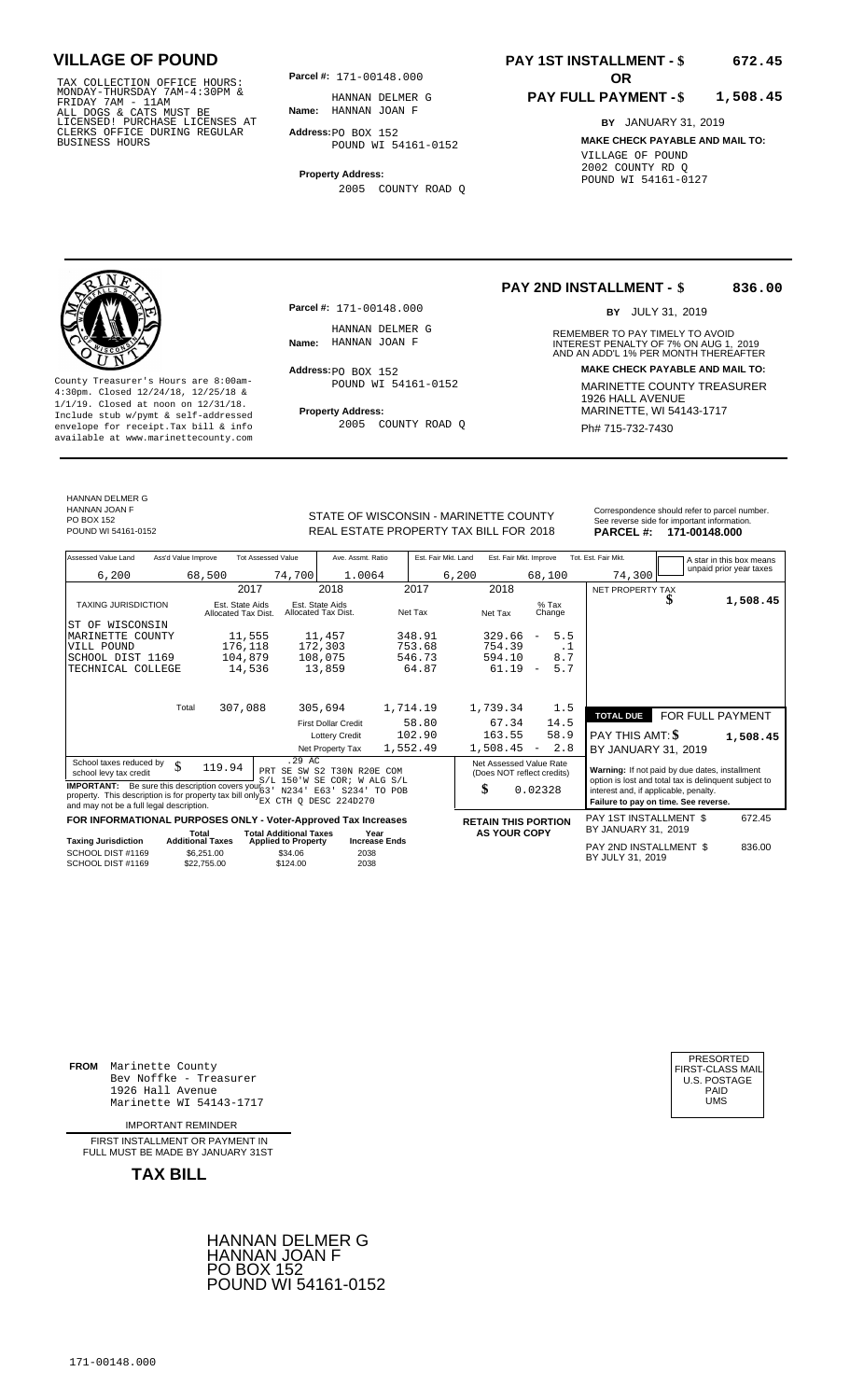TAX COLLECTION OFFICE HOURS:<br>
MONDAY-THURSDAY 7AM-4:30PM &<br>
FRIDAY 7AM - 11AM<br>
ALL DOGS & CATS MUST BE<br>
LICENSED! PURCHASE LICENSES AT<br>
CLERKS OFFICE DURING REGULAR<br>
CLERKS OFFICE DURING REGULAR<br>
BUSINESS HOURS<br>
MENOMINER

**Parcel #:** 171-00315.006 **OR** 

**Name:** HANSEN MICHAEL J

**Address:** W5742 5.25 LN MENOMINEE MI 49858-9759

**Property Address:**

### **PAY 1ST INSTALLMENT - \$ 427.37**

#### **PAY FULL PAYMENT - \$ 854.73**

**BY** JANUARY 31, 2019 **MAKE CHECK PAYABLE AND MAIL TO:** VILLAGE OF POUND 2002 COUNTY RD Q POUND WI 54161-0127

**Property Address:** MARINETTE, WI 54143-1717 Include stub w/pymt & self-addressed envelope for receipt.Tax bill & info Phat is a set of the phat of the Phat 715-732-7430 envelope for receipt.Tax bill & info Phat 715-732-7430 envelope for the phat 715-732-7430 envelope for the phat 715-732-7430 envelope

**Parcel #:** 171-00315.006

 $Address:_{W5742}$  5.25 LN MENOMINEE MI 49858-9759

#### **PAY 2ND INSTALLMENT - \$ 427.36**

BY JULY 31, 2019

REMEMBER TO PAY TIMELY TO AVOID **Name:** HANSEN MICHAEL J<br>
AND AN ADD'L 1% PER MONTH THEREAFTER **Address: MAKE CHECK PAYABLE AND MAIL TO:** County Treasurer's Hours are 8:00am-<br>
4:30pm. Closed 12/24/18, 12/25/18 & MARINETTE COUNTY TREASURER<br>
1/1/19. Closed at noon on 12/31/18.<br>
Include stub w/pwmt. & self-addressed<br> **Property Address:** MARINETTE, WI 54143-1717

HANSEN MICHAEL J W5742 5.25 LN<br>MENOMINEE MI 49858-9759

STATE OF WISCONSIN - MARINETTE COUNTY<br>
See reverse side for important information.<br>
REAL ESTATE PROPERTY TAX BILL FOR 2018 PARCEL #: 171-00315.006 MENOMINEE MI 49858-9759 **18 CHAL ESTATE PROPERTY TAX BILL FOR 2018 1948 CEL #: 171-00315.006** 

| Assessed Value Land                                                                                                                                                                                        | Ass'd Value Improve     |                                        | <b>Tot Assessed Value</b>     | Ave. Assmt. Ratio                                          |         | Est. Fair Mkt. Land | Est. Fair Mkt. Improve |                                                       | Tot. Est. Fair Mkt.                                                                                     | A star in this box means<br>unpaid prior year taxes |        |
|------------------------------------------------------------------------------------------------------------------------------------------------------------------------------------------------------------|-------------------------|----------------------------------------|-------------------------------|------------------------------------------------------------|---------|---------------------|------------------------|-------------------------------------------------------|---------------------------------------------------------------------------------------------------------|-----------------------------------------------------|--------|
| 8,600                                                                                                                                                                                                      |                         | 31,000                                 | 39,600                        | 1.0064                                                     |         | 8,500               |                        | 30,800                                                | 39,300                                                                                                  |                                                     |        |
|                                                                                                                                                                                                            |                         | 2017                                   |                               | 2018                                                       | 2017    |                     | 2018                   |                                                       | NET PROPERTY TAX                                                                                        |                                                     |        |
| <b>TAXING JURISDICTION</b>                                                                                                                                                                                 |                         | Est. State Aids<br>Allocated Tax Dist. |                               | Est. State Aids<br>Allocated Tax Dist.                     | Net Tax |                     | Net Tax                | $%$ Tax<br>Change                                     |                                                                                                         | \$                                                  | 854.73 |
| ST OF WISCONSIN                                                                                                                                                                                            |                         |                                        |                               |                                                            |         |                     |                        |                                                       |                                                                                                         |                                                     |        |
| MARINETTE<br>COUNTY                                                                                                                                                                                        |                         | 11,555                                 |                               | 11,457                                                     | 147.13  |                     | 174.76                 | 18.8                                                  |                                                                                                         |                                                     |        |
| VILL POUND                                                                                                                                                                                                 |                         | 176,118                                |                               | 172,303                                                    | 317.82  |                     | 399.92                 | 25.8                                                  |                                                                                                         |                                                     |        |
| SCHOOL DIST 1169                                                                                                                                                                                           |                         | 104,879                                |                               | 108,075                                                    | 230.55  |                     | 314.95                 | 36.6                                                  |                                                                                                         |                                                     |        |
| TECHNICAL COLLEGE                                                                                                                                                                                          |                         | 14,536                                 |                               | 13,859                                                     | 27.35   |                     | 32.44                  | 18.6                                                  |                                                                                                         |                                                     |        |
|                                                                                                                                                                                                            |                         |                                        |                               |                                                            |         |                     |                        |                                                       |                                                                                                         |                                                     |        |
|                                                                                                                                                                                                            | Total                   | 307,088                                |                               | 305,694                                                    | 722.85  |                     | 922.07                 | 27.6                                                  | <b>TOTAL DUE</b>                                                                                        | FOR FULL PAYMENT                                    |        |
|                                                                                                                                                                                                            |                         |                                        |                               | <b>First Dollar Credit</b>                                 | 58.80   |                     | 67.34                  | 14.5                                                  |                                                                                                         |                                                     |        |
|                                                                                                                                                                                                            |                         |                                        |                               | <b>Lottery Credit</b>                                      |         |                     |                        |                                                       | PAY THIS AMT: \$                                                                                        |                                                     | 854.73 |
|                                                                                                                                                                                                            |                         |                                        |                               | Net Property Tax                                           | 664.05  |                     | 854.73                 | 28.7                                                  | BY JANUARY 31, 2019                                                                                     |                                                     |        |
| School taxes reduced by<br>school levy tax credit                                                                                                                                                          | \$                      | 63.58                                  | .44 AC                        | PRT NW NE S11 T30N R20E COM<br>NW COR 1393J39 & S/L ST 33. |         |                     |                        | Net Assessed Value Rate<br>(Does NOT reflect credits) | Warning: If not paid by due dates, installment<br>option is lost and total tax is delinquent subject to |                                                     |        |
| <b>IMPORTANT:</b> Be sure this description covers your <sup>***</sup><br>property. This description is for property tax bill only by SW COR 1393J39 W95' N200'<br>and may not be a full legal description. |                         |                                        |                               | & 387.93'W NE<br>COR; S200                                 |         | \$                  |                        | 0.02328                                               | interest and, if applicable, penalty.                                                                   | Failure to pay on time. See reverse.                |        |
| FOR INFORMATIONAL PURPOSES ONLY - Voter-Approved Tax Increases                                                                                                                                             |                         |                                        |                               | E95' TO POB DESC 684477                                    |         |                     |                        | <b>RETAIN THIS PORTION</b>                            | PAY 1ST INSTALLMENT \$                                                                                  |                                                     | 427.37 |
|                                                                                                                                                                                                            | Total                   |                                        | <b>Total Additional Taxes</b> | Year                                                       |         |                     | <b>AS YOUR COPY</b>    |                                                       | BY JANUARY 31, 2019                                                                                     |                                                     |        |
| <b>Taxing Jurisdiction</b>                                                                                                                                                                                 | <b>Additional Taxes</b> |                                        | <b>Applied to Property</b>    | <b>Increase Ends</b>                                       |         |                     |                        |                                                       | PAY 2ND INSTALLMENT \$                                                                                  |                                                     | 427.36 |
| SCHOOL DIST #1169<br>SCHOOL DIST #1169                                                                                                                                                                     |                         | \$6,251.00<br>\$22.755.00              | \$18.06<br>\$65.74            | 2038<br>2038                                               |         |                     |                        |                                                       | BY JULY 31, 2019                                                                                        |                                                     |        |

**FROM** Marinette County Bev Noffke - Treasurer (U.S. POSTAGE)<br>1926 Hall Avenue (U.S. POSTAGE)<br>Marinette WI 54143-1717 (U.S. POSTAGE) 1926 Hall Avenue PAID Marinette WI 54143-1717 UMS

IMPORTANT REMINDER

FIRST INSTALLMENT OR PAYMENT IN FULL MUST BE MADE BY JANUARY 31ST



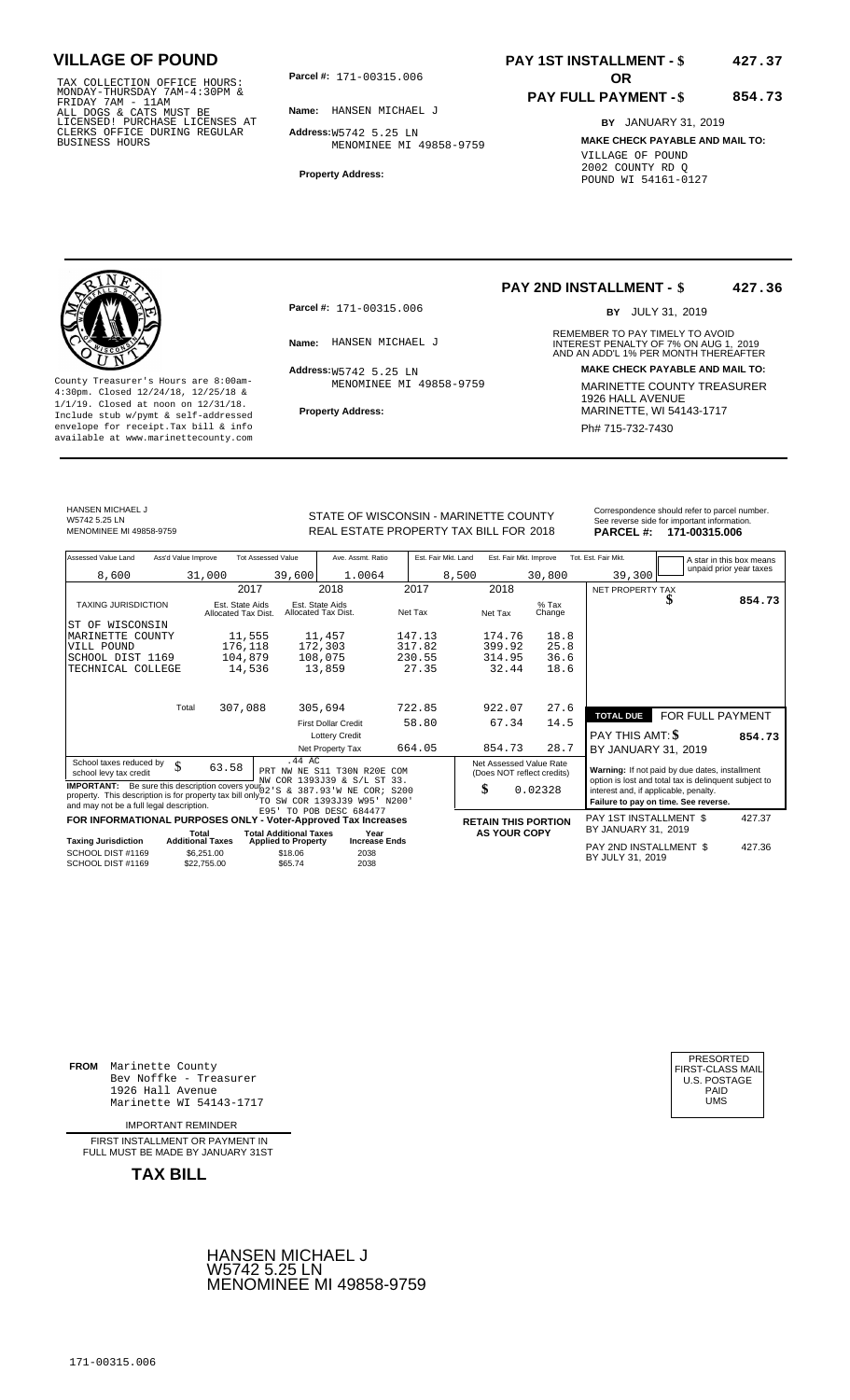TAX COLLECTION OFFICE HOURS:<br>
MONDAY-THURSDAY 7AM-4:30PM & HARDY ERIC R V<br>
FRIDAY 7AM - 11AM<br>
ALL DOGS & CATS MUST BE **Name:** MAROTZ TERRISA<br>
LICENSED ! PURCHASE LICENSES AT<br>
CLERKS OFFICE DURING REGULAR **Address**:C/O HARB

**Parcel #: OR**

**Name:** MAROTZ TERRISA A VNE ETAL HARDY ERIC R VNE

**Address:** C/O HARBOUR PORTFOLIO VII LP PO BOX 1996 IRMO SC 29063-1996

**Property Address:**

109 COLBURN ST

### **PAY 1ST INSTALLMENT - \$ 1,377.30**

#### **PAY FULL PAYMENT - \$ 1,940.87**

**BY** JANUARY 31, 2019 **MAKE CHECK PAYABLE AND MAIL TO:** VILLAGE OF POUND 2002 COUNTY RD Q POUND WI 54161-0127

**Property Address:** MARINETTE, WI 54143-1717 Include stub w/pymt & self-addressed envelope for receipt.Tax bill & info Ph# 715-732-7430 available at www.marinettecounty.com

**Parcel #:** 171-00526.000

HARDY ERIC R VNE<br>Name: MAROTZ TERRISA A VNE ETAL

**Address: MAKE CHECK PAYABLE AND MAIL TO:** C/O HARBOUR PORTFOLIO VII LP County Treasurer's Hours are 8:00am-<br>
4:30pm. Closed 12/24/18, 12/25/18 & 17MO SC 29063-1996 MARINETTE COUNTY TREASURER<br>
1/1/19. Closed at noon on 12/31/18.<br>
Include stub w/pwmt & self-addressed Property Address: MARINETTE PO BOX 1996 IRMO SC 29063-1996

109 COLBURN ST

REMEMBER TO PAY TIMELY TO AVOID BY JULY 31, 2019

**563.57**

**PAY 2ND INSTALLMENT - \$**

**Name:** MAROTZ TERRISA A VNE ETAL **INTEREST PENALTY OF 7% ON AUG 1, 2019**<br>AND AN ADD'L 1% PER MONTH THEREAFTER

| HARDY ERIC R VNE             |
|------------------------------|
| MAROTZ TERRISA A VNE ETAL    |
| C/O HARBOUR PORTFOLIO VII LP |

PO BOX 1996

IRMO SC 29063-1996

REAL ESTATE PROPERTY TAX BILL FOR 2018

STATE OF WISCONSIN - MARINETTE COUNTY Correspondence should refer to parcel number. See reverse side for important information<br>**PARCEL #: 171-00526.000** 

| Assessed Value Land<br>Ass'd Value Improve                                                                                                                     | <b>Tot Assessed Value</b>                                                                                | Ave. Assmt. Ratio                      | Est. Fair Mkt. Land | Est. Fair Mkt. Improve                                |                   | Tot. Est. Fair Mkt.                                                                                     | A star in this box means             |  |
|----------------------------------------------------------------------------------------------------------------------------------------------------------------|----------------------------------------------------------------------------------------------------------|----------------------------------------|---------------------|-------------------------------------------------------|-------------------|---------------------------------------------------------------------------------------------------------|--------------------------------------|--|
| 5,600                                                                                                                                                          | 45,700<br>51,300                                                                                         | 1.0064                                 | 5,600               |                                                       | 45,400            | 51,000                                                                                                  | unpaid prior year taxes              |  |
|                                                                                                                                                                | 2017                                                                                                     | 2018                                   | 2017                | 2018                                                  |                   | NET PROPERTY TAX                                                                                        |                                      |  |
| TAXING JURISDICTION                                                                                                                                            | Est. State Aids<br>Allocated Tax Dist.                                                                   | Est. State Aids<br>Allocated Tax Dist. | Net Tax             | Net Tax                                               | $%$ Tax<br>Change |                                                                                                         | 1,127.15<br>J                        |  |
| ST OF WISCONSIN                                                                                                                                                |                                                                                                          |                                        |                     |                                                       |                   |                                                                                                         |                                      |  |
| MARINETTE COUNTY                                                                                                                                               | 11,555                                                                                                   | 11,457                                 | 239.61              | 226.40<br>$\overline{\phantom{a}}$                    | 5.5               |                                                                                                         |                                      |  |
| VILL POUND                                                                                                                                                     | 176,118                                                                                                  | 172,303                                | 517.59              | 518.08                                                | $\cdot$ 1         | Clean Up                                                                                                | 76.25                                |  |
| SCHOOL DIST 1169                                                                                                                                               | 104,879                                                                                                  | 108,075                                | 375.47              | 407.99                                                | 8.7               | Delng Water                                                                                             | 184.37                               |  |
| TECHNICAL COLLEGE                                                                                                                                              | 14,536                                                                                                   | 13,859                                 | 44.55               | 42.02<br>$\overline{\phantom{a}}$                     | 5.7               | Delng Sewer                                                                                             | 553.10                               |  |
| Total                                                                                                                                                          | 307,088                                                                                                  | 305,694                                | 1,177.22            | 1,194.49                                              | 1.5               |                                                                                                         |                                      |  |
|                                                                                                                                                                |                                                                                                          |                                        |                     |                                                       |                   | <b>TOTAL DUE</b>                                                                                        | FOR FULL PAYMENT                     |  |
|                                                                                                                                                                |                                                                                                          | <b>First Dollar Credit</b>             | 58.80               | 67.34                                                 | 14.5              |                                                                                                         |                                      |  |
|                                                                                                                                                                |                                                                                                          | <b>Lottery Credit</b>                  |                     |                                                       |                   | PAY THIS AMT: \$                                                                                        | 1,940.87                             |  |
|                                                                                                                                                                |                                                                                                          | Net Property Tax                       | 1,118.42            | 1,127.15                                              | . 8               | BY JANUARY 31, 2019                                                                                     |                                      |  |
| School taxes reduced by<br>$\mathcal{S}$<br>school levy tax credit                                                                                             | $.15 \text{ AC}$<br>82.37<br>LOT 19 BLK 1                                                                | VILLAGE OF POUND PLAT                  |                     | Net Assessed Value Rate<br>(Does NOT reflect credits) |                   | Warning: If not paid by due dates, installment<br>option is lost and total tax is delinquent subject to |                                      |  |
| <b>IMPORTANT:</b> Be sure this description covers your<br>property. This description is for property tax bill only<br>and may not be a full legal description. |                                                                                                          |                                        |                     | \$<br>0.02328                                         |                   | interest and, if applicable, penalty.                                                                   | Failure to pay on time. See reverse. |  |
| FOR INFORMATIONAL PURPOSES ONLY - Voter-Approved Tax Increases                                                                                                 |                                                                                                          |                                        |                     | <b>RETAIN THIS PORTION</b>                            |                   | PAY 1ST INSTALLMENT \$                                                                                  | 1,377.30                             |  |
|                                                                                                                                                                | <b>Total Additional Taxes</b><br>Total                                                                   | Year                                   |                     | <b>AS YOUR COPY</b>                                   |                   | BY JANUARY 31, 2019                                                                                     |                                      |  |
| <b>Taxing Jurisdiction</b><br>SCHOOL DIST #1169<br>SCHOOL DIST #1169                                                                                           | <b>Additional Taxes</b><br><b>Applied to Property</b><br>\$23.39<br>\$6.251.00<br>\$85.16<br>\$22.755.00 | <b>Increase Ends</b><br>2038<br>2038   |                     |                                                       |                   | PAY 2ND INSTALLMENT \$<br>BY JULY 31, 2019                                                              | 563.57                               |  |

**FROM** Marinette County Bev Noffke - Treasurer (U.S. POSTAGE)<br>1926 Hall Avenue (U.S. POSTAGE)<br>Marinette WI 54143-1717 (UMS 1926 Hall Avenue Marinette WI 54143-1717

IMPORTANT REMINDER

FIRST INSTALL MENT OR PAYMENT IN FULL MUST BE MADE BY JANUARY 31ST



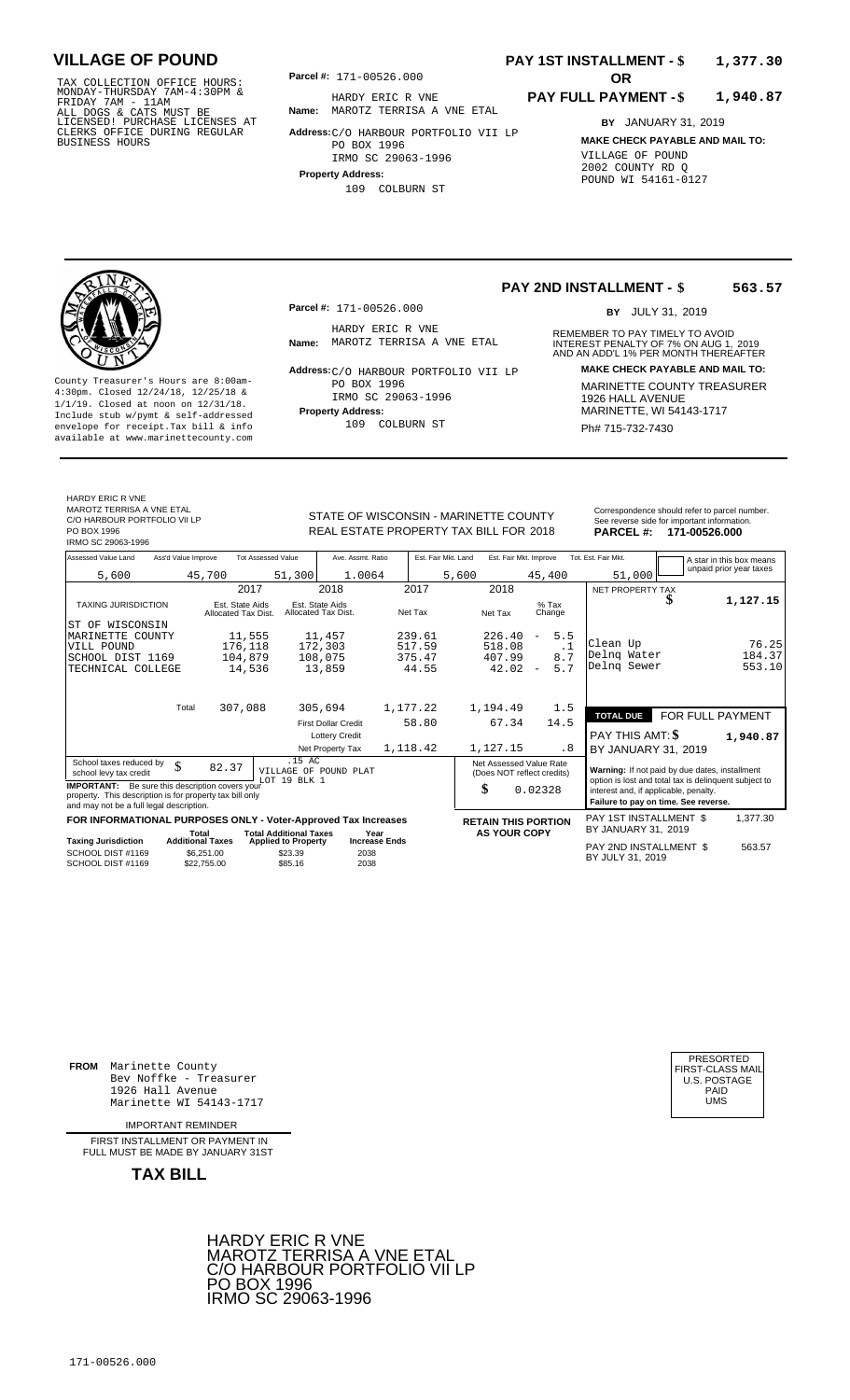TAX COLLECTION OFFICE HOURS:<br>
MONDAY-THURSDAY 7AM-4:30PM & HEISEL ROGER C<br>
FRIDAY 7AM - 11AM<br>
ALL DOGS & CATS MUST BE **Name:** HEISEL SHARON<br>
LICENSED ! PURCHASE LICENSES AT<br>
CLERKS OFFICE DURING REGULAR **Address**:11888 COU

**Parcel #:** 171-00576.000

**Name:** HEISEL SHARON M TRST HEISEL ROGER C TRST

**Address:** 11888 COUNTY ROAD Z POUND WI 54161-8749

**Property Address:**

**Parcel #:** 171-00576.000

HEISEL ROGER C TRST<br>Name: HEISEL SHARON M TRST

Address: 11888 COUNTY ROAD Z POUND WI 54161-8749

## **PAY 1ST INSTALLMENT - \$**

#### **PAY FULL PAYMENT - \$ 193.26**

**BY** JANUARY 31, 2019 **MAKE CHECK PAYABLE AND MAIL TO:** VILLAGE OF POUND 2002 COUNTY RD Q POUND WI 54161-0127

### **PAY 2ND INSTALLMENT - \$**

BY JULY 31, 2019

**96.63**

**96.63**

REMEMBER TO PAY TIMELY TO AVOID **Name:** HEISEL SHARON M TRST **INTEREST PENALTY OF 7% ON AUG 1, 2019**<br>AND AN ADD'L 1% PER MONTH THEREAFTER **Address: MAKE CHECK PAYABLE AND MAIL TO:**

County Treasurer's Hours are 8:00am-<br>
4:30pm. Closed 12/24/18, 12/25/18 & MARINETTE COUNTY TREASURER<br>
1/1/19. Closed at noon on 12/31/18.<br>
Include stub w/pwmt. & self-addressed<br>
Property Address:<br>
MARINETTE, WI 54143-1717 **Property Address:** MARINETTE, WI 54143-1717 Include stub w/pymt & self-addressed envelope for receipt.Tax bill & info Phat is a set of the phat of the Phat 715-732-7430 envelope for receipt.Tax bill & info Phat 715-732-7430 envelope for the phat 715-732-7430 envelope for the phat 715-732-7430 envelope

HEISEL ROGER C TRST HEISEL SHARON M TRST 11888 COUNTY ROAD Z

STATE OF WISCONSIN - MARINETTE COUNTY<br>
See reverse side for important information.<br>
REAL ESTATE PROPERTY TAX BILL FOR 2018 PARCEL #: 171-00576.000 REAL ESTATE PROPERTY TAX BILL FOR **PARCEL #:** POUND WI 54161-8749 2018 **171-00576.000**

| Assessed Value Land                                                                                                                                            | Ass'd Value Improve                    | <b>Tot Assessed Value</b>                                   | Ave. Assmt. Ratio                      | Est. Fair Mkt. Land | Est. Fair Mkt. Improve                                |                                 | Tot. Est. Fair Mkt.                                                                                                                    |                  | A star in this box means |
|----------------------------------------------------------------------------------------------------------------------------------------------------------------|----------------------------------------|-------------------------------------------------------------|----------------------------------------|---------------------|-------------------------------------------------------|---------------------------------|----------------------------------------------------------------------------------------------------------------------------------------|------------------|--------------------------|
| 8,300                                                                                                                                                          |                                        | 8,300                                                       | 1.0064                                 | 8,200               |                                                       |                                 | 8,200                                                                                                                                  |                  | unpaid prior year taxes  |
|                                                                                                                                                                |                                        | 2017                                                        | 2018                                   | 2017                | 2018                                                  |                                 | NET PROPERTY TAX                                                                                                                       |                  |                          |
| <b>TAXING JURISDICTION</b>                                                                                                                                     | Est. State Aids<br>Allocated Tax Dist. |                                                             | Est. State Aids<br>Allocated Tax Dist. | Net Tax             | Net Tax                                               | $%$ Tax<br>Change               |                                                                                                                                        | J                | 193.26                   |
| ST OF WISCONSIN                                                                                                                                                |                                        |                                                             |                                        |                     |                                                       |                                 |                                                                                                                                        |                  |                          |
| MARINETTE COUNTY                                                                                                                                               |                                        | 11,555                                                      | 11,457                                 | 38.77               | 36.63                                                 | 5.5<br>$\overline{\phantom{m}}$ |                                                                                                                                        |                  |                          |
| VILL POUND                                                                                                                                                     |                                        | 176,118                                                     | 172,303                                | 83.74               | 83.82                                                 | . 1                             |                                                                                                                                        |                  |                          |
| SCHOOL DIST 1169                                                                                                                                               |                                        | 104,879                                                     | 108,075                                | 60.75               | 66.01                                                 | 8.7                             |                                                                                                                                        |                  |                          |
| TECHNICAL COLLEGE                                                                                                                                              |                                        | 14,536                                                      | 13,859                                 | 7.21                | 6.80                                                  | 5.7<br>$\overline{\phantom{a}}$ |                                                                                                                                        |                  |                          |
|                                                                                                                                                                |                                        |                                                             |                                        |                     |                                                       |                                 |                                                                                                                                        |                  |                          |
|                                                                                                                                                                | Total<br>307,088                       |                                                             | 305,694                                | 190.47              | 193.26                                                | 1.5                             | <b>TOTAL DUE</b>                                                                                                                       |                  |                          |
|                                                                                                                                                                |                                        |                                                             | <b>First Dollar Credit</b>             |                     |                                                       |                                 |                                                                                                                                        | FOR FULL PAYMENT |                          |
|                                                                                                                                                                |                                        |                                                             | <b>Lottery Credit</b>                  |                     |                                                       |                                 | PAY THIS AMT: \$                                                                                                                       |                  | 193.26                   |
|                                                                                                                                                                |                                        |                                                             | Net Property Tax                       | 190.47              | 193.26                                                | 1.5                             | BY JANUARY 31, 2019                                                                                                                    |                  |                          |
| School taxes reduced by<br>school levy tax credit                                                                                                              | \$<br>13.33                            | .31 AC<br>WARDECKE                                          | SUBDIVISION                            |                     | Net Assessed Value Rate<br>(Does NOT reflect credits) |                                 | Warning: If not paid by due dates, installment                                                                                         |                  |                          |
| <b>IMPORTANT:</b> Be sure this description covers your<br>property. This description is for property tax bill only<br>and may not be a full legal description. |                                        | LOT <sub>1</sub>                                            |                                        |                     | \$                                                    | 0.02328                         | option is lost and total tax is delinquent subject to<br>interest and, if applicable, penalty.<br>Failure to pay on time. See reverse. |                  |                          |
| FOR INFORMATIONAL PURPOSES ONLY - Voter-Approved Tax Increases                                                                                                 |                                        |                                                             |                                        |                     | <b>RETAIN THIS PORTION</b>                            |                                 | PAY 1ST INSTALLMENT \$                                                                                                                 |                  | 96.63                    |
| <b>Taxing Jurisdiction</b>                                                                                                                                     | Total<br><b>Additional Taxes</b>       | <b>Total Additional Taxes</b><br><b>Applied to Property</b> | Year<br><b>Increase Ends</b>           |                     | <b>AS YOUR COPY</b>                                   |                                 | BY JANUARY 31, 2019                                                                                                                    |                  |                          |
| SCHOOL DIST #1169<br>SCHOOL DIST #1169                                                                                                                         | \$6.251.00<br>\$22.755.00              | \$3.78<br>\$13.78                                           | 2038<br>2038                           |                     |                                                       |                                 | PAY 2ND INSTALLMENT \$<br>BY JULY 31, 2019                                                                                             |                  | 96.63                    |

**FROM** Marinette County Bev Noffke - Treasurer (U.S. POSTAGE)<br>1926 Hall Avenue (U.S. POSTAGE)<br>Marinette WI 54143-1717 (UMS 1926 Hall Avenue Marinette WI 54143-1717

IMPORTANT REMINDER

FIRST INSTALL MENT OR PAYMENT IN FULL MUST BE MADE BY JANUARY 31ST



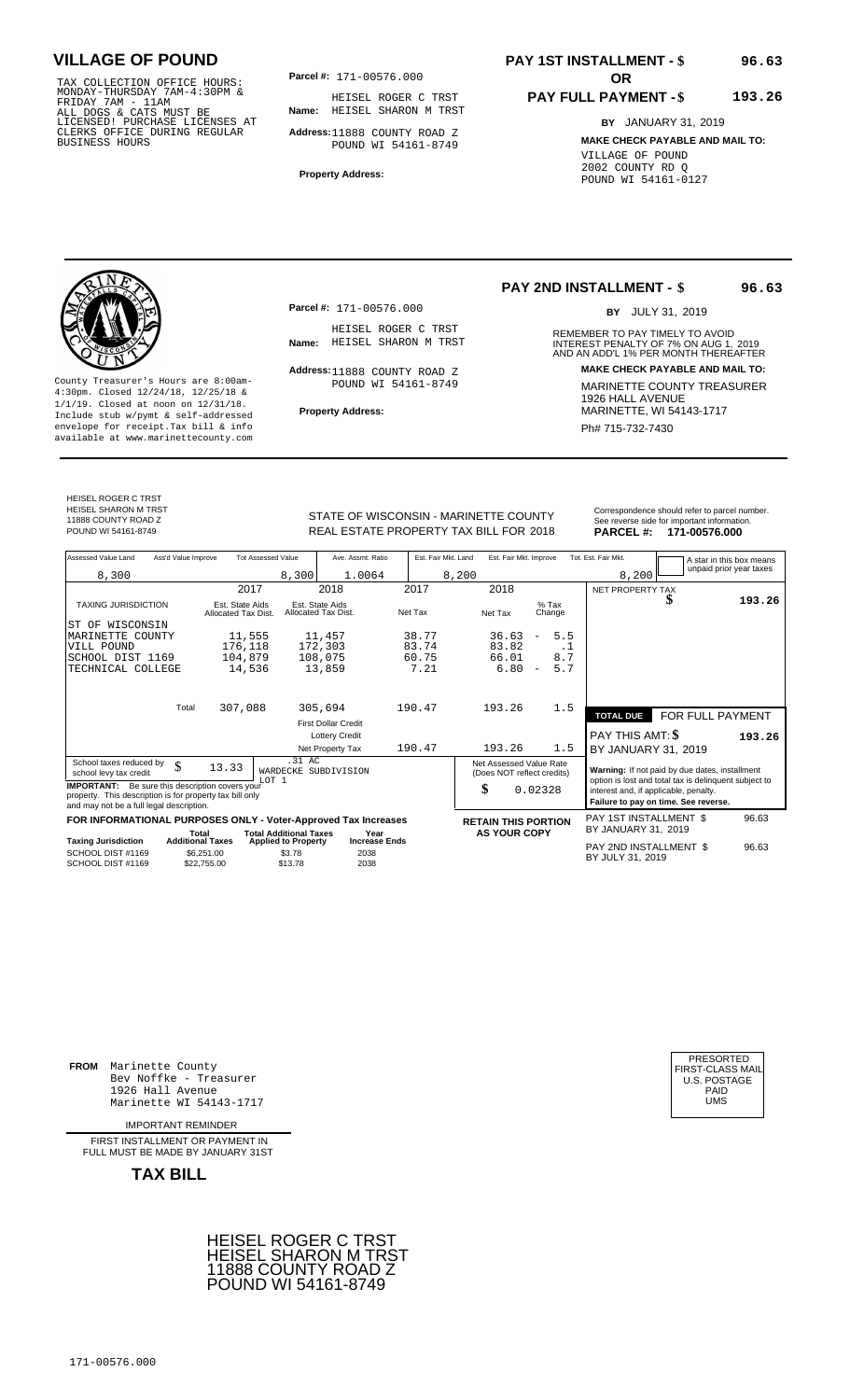TAX COLLECTION OFFICE HOURS:<br>
MONDAY-THURSDAY 7AM-4:30PM & HEISEL ROGER C<br>
FRIDAY 7AM - 11AM<br>
ALL DOGS & CATS MUST BE **Name:** HEISEL SHARON<br>
LICENSED ! PURCHASE LICENSES AT<br>
CLERKS OFFICE DURING REGULAR **Address**:11888 COU

**Parcel #:** 171-00577.000

**Name:** HEISEL SHARON M TRST HEISEL ROGER C TRST

**Address:** 11888 COUNTY ROAD Z POUND WI 54161-8749

**Property Address:**

## **PAY 1ST INSTALLMENT - \$**

#### **PAY FULL PAYMENT - \$ 195.58**

**BY** JANUARY 31, 2019 **MAKE CHECK PAYABLE AND MAIL TO:** VILLAGE OF POUND 2002 COUNTY RD Q POUND WI 54161-0127

**Property Address:** MARINETTE, WI 54143-1717 Include stub w/pymt & self-addressed envelope for receipt.Tax bill & info Phat is a set of the phat of the Phat 715-732-7430 envelope for receipt.Tax bill & info Phat 715-732-7430 envelope for the phat 715-732-7430 envelope for the phat 715-732-7430 envelope

**Parcel #:** 171-00577.000

HEISEL ROGER C TRST<br>Name: HEISEL SHARON M TRST

Address: 11888 COUNTY ROAD Z POUND WI 54161-8749

### **PAY 2ND INSTALLMENT - \$**

BY JULY 31, 2019

**97.79**

**97.79**

REMEMBER TO PAY TIMELY TO AVOID **Name:** HEISEL SHARON M TRST **INTEREST PENALTY OF 7% ON AUG 1, 2019**<br>AND AN ADD'L 1% PER MONTH THEREAFTER **Address: MAKE CHECK PAYABLE AND MAIL TO:** County Treasurer's Hours are 8:00am-<br>
4:30pm. Closed 12/24/18, 12/25/18 & MARINETTE COUNTY TREASURER<br>
1/1/19. Closed at noon on 12/31/18.<br>
Include stub w/pwmt. & self-addressed<br>
Property Address:<br>
MARINETTE, WI 54143-1717

| HEISEL SHARON M-I RST |                                        | Correspondence should refer to parcel number. |
|-----------------------|----------------------------------------|-----------------------------------------------|
| 11888 COUNTY ROAD Z   | STATE OF WISCONSIN - MARINETTE COUNTY  | See reverse side for important information.   |
| POUND WI 54161-8749   | REAL ESTATE PROPERTY TAX BILL FOR 2018 | PARCEL #: 171-00577.000                       |
|                       |                                        |                                               |

| Assessed Value Land                                                                                                                                            | Ass'd Value Improve              |                                        | <b>Tot Assessed Value</b>  |                                                        | Ave. Assmt. Ratio            | Est. Fair Mkt. Land |       | Est. Fair Mkt. Improve                                |                          |                   | Tot. Est. Fair Mkt.                                                                                     | A star in this box means |
|----------------------------------------------------------------------------------------------------------------------------------------------------------------|----------------------------------|----------------------------------------|----------------------------|--------------------------------------------------------|------------------------------|---------------------|-------|-------------------------------------------------------|--------------------------|-------------------|---------------------------------------------------------------------------------------------------------|--------------------------|
| 8,400                                                                                                                                                          |                                  |                                        |                            | 8,400                                                  | 1.0064                       |                     | 8,300 |                                                       |                          |                   | 8,300                                                                                                   | unpaid prior year taxes  |
|                                                                                                                                                                |                                  | 2017                                   |                            | 2018                                                   |                              | 2017                |       | 2018                                                  |                          |                   | NET PROPERTY TAX                                                                                        |                          |
| <b>TAXING JURISDICTION</b>                                                                                                                                     |                                  | Est. State Aids<br>Allocated Tax Dist. |                            | Est. State Aids<br>Allocated Tax Dist.                 |                              | Net Tax             |       | Net Tax                                               |                          | $%$ Tax<br>Change |                                                                                                         | 195.58                   |
| WISCONSIN<br>ST OF                                                                                                                                             |                                  |                                        |                            |                                                        |                              |                     |       |                                                       |                          |                   |                                                                                                         |                          |
| MARINETTE COUNTY                                                                                                                                               |                                  | 11,555                                 |                            | 11,457                                                 |                              | 39.23               |       | 37.07                                                 | $\equiv$                 | 5.5               |                                                                                                         |                          |
| VILL POUND                                                                                                                                                     |                                  | 176,118                                |                            | 172,303                                                |                              | 84.75               |       | 84.83                                                 |                          | . 1               |                                                                                                         |                          |
| SCHOOL DIST 1169                                                                                                                                               |                                  | 104,879                                |                            | 108,075                                                |                              | 61.48               |       | 66.80                                                 |                          | 8.7               |                                                                                                         |                          |
| TECHNICAL COLLEGE                                                                                                                                              |                                  | 14,536                                 |                            | 13,859                                                 |                              | 7.29                |       | 6.88                                                  | $\overline{\phantom{a}}$ | 5.6               |                                                                                                         |                          |
|                                                                                                                                                                |                                  |                                        |                            |                                                        |                              |                     |       |                                                       |                          |                   |                                                                                                         |                          |
|                                                                                                                                                                | Total                            | 307,088                                |                            | 305,694                                                |                              | 192.75              |       | 195.58                                                |                          | 1.5               | <b>TOTAL DUE</b>                                                                                        | FOR FULL PAYMENT         |
|                                                                                                                                                                |                                  |                                        |                            | <b>First Dollar Credit</b>                             |                              |                     |       |                                                       |                          |                   |                                                                                                         |                          |
|                                                                                                                                                                |                                  |                                        |                            | <b>Lottery Credit</b>                                  |                              |                     |       |                                                       |                          |                   | PAY THIS AMT: \$                                                                                        | 195.58                   |
|                                                                                                                                                                |                                  |                                        |                            | Net Property Tax                                       |                              | 192.75              |       | 195.58                                                |                          | 1.5               | BY JANUARY 31, 2019                                                                                     |                          |
| School taxes reduced by<br>school levy tax credit                                                                                                              | \$                               | 13.49                                  |                            | .38 AC<br>WARDECKE SUBDIVISION<br>LOT 2 & VAC MAPLE ST |                              |                     |       | Net Assessed Value Rate<br>(Does NOT reflect credits) |                          |                   | Warning: If not paid by due dates, installment<br>option is lost and total tax is delinquent subject to |                          |
| <b>IMPORTANT:</b> Be sure this description covers your<br>property. This description is for property tax bill only<br>and may not be a full legal description. |                                  |                                        |                            |                                                        |                              |                     |       | \$                                                    | 0.02328                  |                   | interest and, if applicable, penalty.<br>Failure to pay on time. See reverse.                           |                          |
| FOR INFORMATIONAL PURPOSES ONLY - Voter-Approved Tax Increases                                                                                                 |                                  |                                        |                            |                                                        |                              |                     |       | <b>RETAIN THIS PORTION</b>                            |                          |                   | PAY 1ST INSTALLMENT \$                                                                                  | 97.79                    |
| <b>Taxing Jurisdiction</b>                                                                                                                                     | Total<br><b>Additional Taxes</b> |                                        | <b>Applied to Property</b> | <b>Total Additional Taxes</b>                          | Year<br><b>Increase Ends</b> |                     |       | <b>AS YOUR COPY</b>                                   |                          |                   | BY JANUARY 31, 2019                                                                                     |                          |
| SCHOOL DIST #1169<br>SCHOOL DIST #1169                                                                                                                         |                                  | \$6,251.00<br>\$22,755.00              | \$3.83<br>\$13.94          |                                                        | 2038<br>2038                 |                     |       |                                                       |                          |                   | PAY 2ND INSTALLMENT \$<br>BY JULY 31, 2019                                                              | 97.79                    |

**FROM** Marinette County Bev Noffke - Treasurer (U.S. POSTAGE)<br>1926 Hall Avenue (U.S. POSTAGE)<br>Marinette WI 54143-1717 (U.S. POSTAGE) 1926 Hall Avenue PAID Marinette WI 54143-1717 UMS

IMPORTANT REMINDER

FIRST INSTALL MENT OR PAYMENT IN FULL MUST BE MADE BY JANUARY 31ST

**TAX BILL**





HEISEL ROGER C TRST HEISEL SHARON M TRST 11888 COUNTY ROAD Z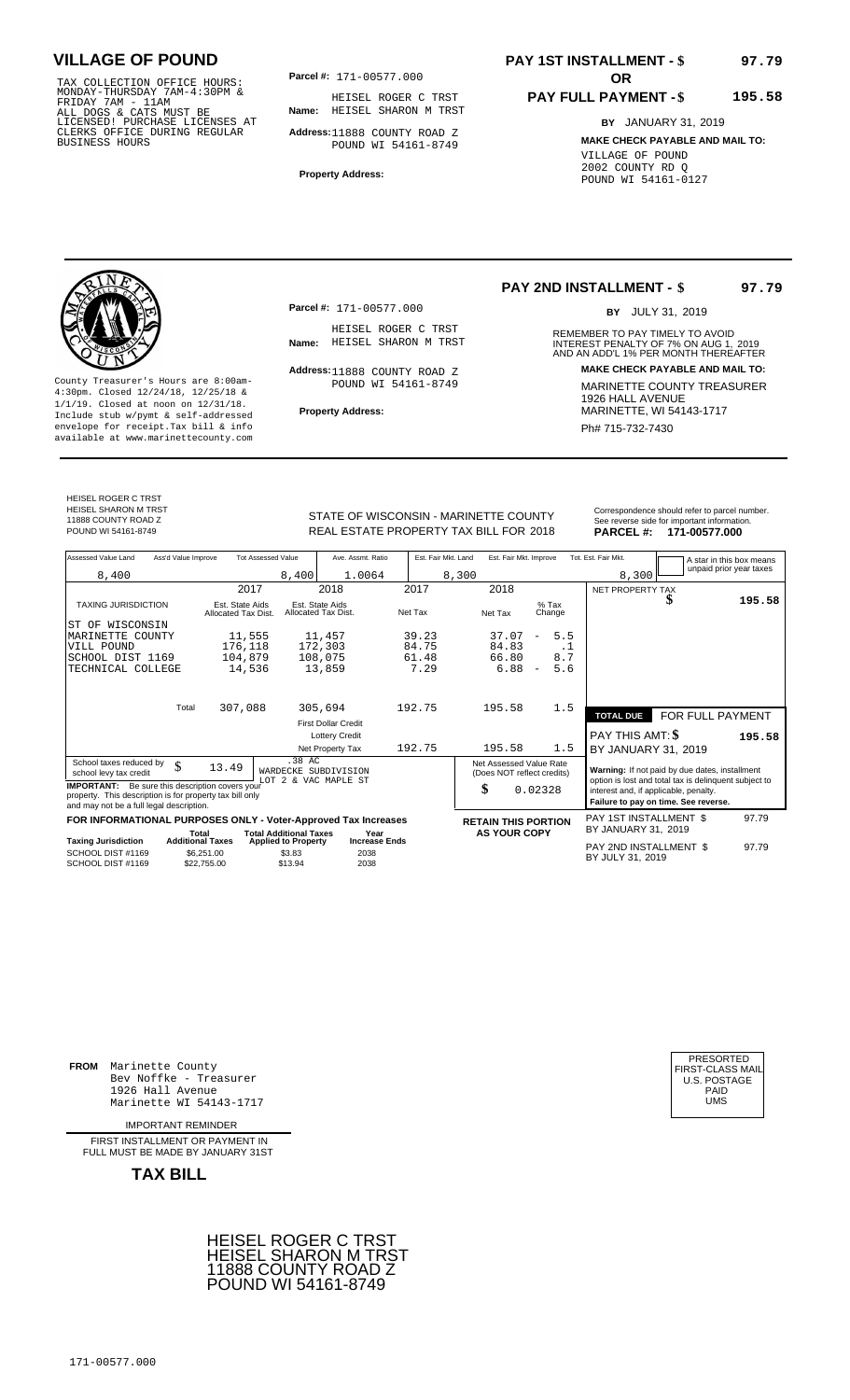TAX COLLECTION OFFICE HOURS:<br>
MONDAY-THURSDAY 7AM-4:30PM & HEISEL ROGER C<br>
FRIDAY 7AM - 11AM<br>
ALL DOGS & CATS MUST BE **Name:** HEISEL SHARON<br>
LICENSED ! PURCHASE LICENSES AT<br>
CLERKS OFFICE DURING REGULAR **Address**:11888 COU

**Parcel #:** 171-00578.000

**Name:** HEISEL SHARON M TRST HEISEL ROGER C TRST

**Address:** 11888 COUNTY ROAD Z POUND WI 54161-8749

**Property Address:** 2014 COUNTY ROAD Q

### **PAY 1ST INSTALLMENT - \$ 1,929.21**

#### **PAY FULL PAYMENT - \$ 3,858.42**

**BY** JANUARY 31, 2019 **MAKE CHECK PAYABLE AND MAIL TO:** VILLAGE OF POUND 2002 COUNTY RD Q POUND WI 54161-0127

**Property Address:** MARINETTE, WI 54143-1717 Include stub w/pymt & self-addressed envelope for receipt.Tax bill & info Fig. 2014 COUNTY ROAD Q Fig. 2014 Ph# 715-732-7430 available at www.marinettecounty.com

**Parcel #:** 171-00578.000

HEISEL ROGER C TRST<br>Name: HEISEL SHARON M TRST

Address: 11888 COUNTY ROAD Z POUND WI 54161-8749

2014 COUNTY ROAD Q

#### **PAY 2ND INSTALLMENT - \$ 1,929.21**

BY JULY 31, 2019

REMEMBER TO PAY TIMELY TO AVOID **Name:** HEISEL SHARON M TRST **INTEREST PENALTY OF 7% ON AUG 1, 2019**<br>AND AN ADD'L 1% PER MONTH THEREAFTER **Address: MAKE CHECK PAYABLE AND MAIL TO:** County Treasurer's Hours are 8:00am-<br>
4:30pm. Closed 12/24/18, 12/25/18 & MARINETTE COUNTY TREASURER<br>
1/1/19. Closed at noon on 12/31/18.<br>
Include stub w/pwmt & self-addressed **Property Address:** MARINETTE, WI 54143-1717

HEISEL ROGER C TRST HEISEL SHARON M TRST 11888 COUNTY ROAD Z

STATE OF WISCONSIN - MARINETTE COUNTY REAL ESTATE PROPERTY TAX BILL FOR **PARCEL #:** POUND WI 54161-8749 2018 **171-00578.000**

| Correspondence should refer to parcel number.<br>See reverse side for important information. |  |
|----------------------------------------------------------------------------------------------|--|
|                                                                                              |  |

| Assessed Value Land                                                                                                                                            | Ass'd Value Improve     |                                        | <b>Tot Assessed Value</b>                         | Ave. Assmt. Ratio                            |                      | Est. Fair Mkt. Land | Est. Fair Mkt. Improve                                |                            | Tot. Est. Fair Mkt.                                                           |  | A star in this box means                              |
|----------------------------------------------------------------------------------------------------------------------------------------------------------------|-------------------------|----------------------------------------|---------------------------------------------------|----------------------------------------------|----------------------|---------------------|-------------------------------------------------------|----------------------------|-------------------------------------------------------------------------------|--|-------------------------------------------------------|
| 18,700                                                                                                                                                         |                         | 149,900                                | 168,600                                           | 1.0064                                       |                      | 18,600              |                                                       | 148,900                    | 167,500                                                                       |  | unpaid prior year taxes                               |
|                                                                                                                                                                |                         | 2017                                   |                                                   | 2018                                         | 2017                 |                     | 2018                                                  |                            | NET PROPERTY TAX                                                              |  |                                                       |
| <b>TAXING JURISDICTION</b>                                                                                                                                     |                         | Est. State Aids<br>Allocated Tax Dist. |                                                   | Est. State Aids<br>Allocated Tax Dist.       | Net Tax              |                     | Net Tax                                               | $%$ Tax<br>Change          |                                                                               |  | 3,858.42                                              |
| WISCONSIN<br>ST OF                                                                                                                                             |                         |                                        |                                                   |                                              |                      |                     |                                                       |                            |                                                                               |  |                                                       |
| MARINETTE COUNTY                                                                                                                                               |                         | 11,555                                 |                                                   | 11,457                                       | 829.07               |                     |                                                       | $744.06 - 10.3$            |                                                                               |  |                                                       |
| VILL POUND                                                                                                                                                     |                         | 176,118                                |                                                   | 172,303                                      | 1,790.88             |                     |                                                       | $1,702.69 - 4.9$           |                                                                               |  |                                                       |
| SCHOOL DIST 1169                                                                                                                                               |                         | 104,879                                |                                                   | 108,075                                      | 1,299.11             |                     | 1,340.90                                              | 3.2                        |                                                                               |  |                                                       |
| TECHNICAL COLLEGE                                                                                                                                              |                         | 14,536                                 |                                                   | 13,859                                       | 154.14               |                     | 138.11                                                | $-10.4$                    |                                                                               |  |                                                       |
|                                                                                                                                                                |                         |                                        |                                                   |                                              |                      |                     |                                                       |                            |                                                                               |  |                                                       |
|                                                                                                                                                                | Total                   | 307,088                                |                                                   | 305,694                                      | 4,073.20             |                     | 3,925.76                                              | 3.6<br>$-$                 | <b>TOTAL DUE</b>                                                              |  | FOR FULL PAYMENT                                      |
|                                                                                                                                                                |                         |                                        |                                                   | <b>First Dollar Credit</b>                   | 58.80                |                     | 67.34                                                 | 14.5                       |                                                                               |  |                                                       |
|                                                                                                                                                                |                         |                                        |                                                   | <b>Lottery Credit</b>                        |                      |                     |                                                       |                            | <b>PAY THIS AMT: \$</b>                                                       |  | 3,858.42                                              |
|                                                                                                                                                                |                         |                                        |                                                   | Net Property Tax                             | 4,014.40             |                     | 3,858.42                                              | 3.9<br>$\sim$              | BY JANUARY 31, 2019                                                           |  |                                                       |
| School taxes reduced by<br>school levy tax credit                                                                                                              | \$                      | 270.70                                 | 1.21 AC                                           | WARDECKE SUBDIVISION<br>LOT 3 & VAC MAPLE ST |                      |                     | Net Assessed Value Rate<br>(Does NOT reflect credits) |                            | Warning: If not paid by due dates, installment                                |  | option is lost and total tax is delinquent subject to |
| <b>IMPORTANT:</b> Be sure this description covers your<br>property. This description is for property tax bill only<br>and may not be a full legal description. |                         |                                        |                                                   |                                              |                      |                     | \$                                                    | 0.02328                    | interest and, if applicable, penalty.<br>Failure to pay on time. See reverse. |  |                                                       |
| FOR INFORMATIONAL PURPOSES ONLY - Voter-Approved Tax Increases                                                                                                 |                         |                                        |                                                   |                                              |                      |                     |                                                       | <b>RETAIN THIS PORTION</b> | PAY 1ST INSTALLMENT \$                                                        |  | 1,929.21                                              |
|                                                                                                                                                                | Total                   |                                        | <b>Total Additional Taxes</b>                     | Year                                         |                      |                     | <b>AS YOUR COPY</b>                                   |                            | BY JANUARY 31, 2019                                                           |  |                                                       |
| <b>Taxing Jurisdiction</b><br>SCHOOL DIST #1169<br>SCHOOL DIST #1169                                                                                           | <b>Additional Taxes</b> | \$6,251.00<br>\$22.755.00              | <b>Applied to Property</b><br>\$76.88<br>\$279.88 | 2038<br>2038                                 | <b>Increase Ends</b> |                     |                                                       |                            | PAY 2ND INSTALLMENT \$<br>BY JULY 31, 2019                                    |  | 1,929.21                                              |

**FROM** Marinette County Bev Noffke - Treasurer (U.S. POSTAGE)<br>1926 Hall Avenue (U.S. POSTAGE)<br>Marinette WI 54143-1717 (U.S. POSTAGE) 1926 Hall Avenue Marinette WI 54143-1717

IMPORTANT REMINDER

FIRST INSTALL MENT OR PAYMENT IN FULL MUST BE MADE BY JANUARY 31ST



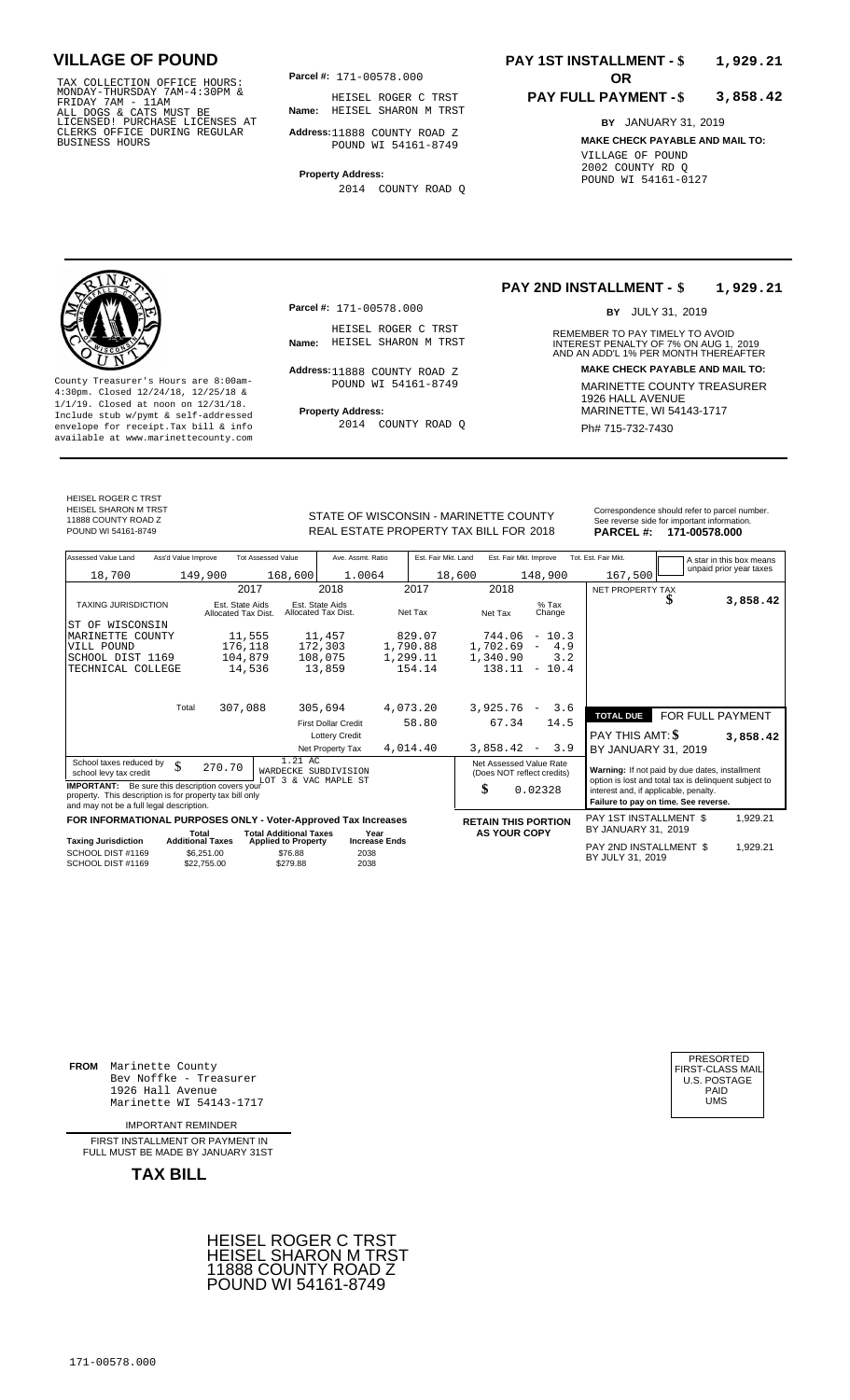TAX COLLECTION OFFICE HOURS:<br>
MONDAY-THURSDAY 7AM-4:30PM & HEISEL ROGER C<br>
FRIDAY 7AM - 11AM<br>
ALL DOGS & CATS MUST BE **Name:** HEISEL SHARON<br>
LICENSED ! PURCHASE LICENSES AT<br>
CLERKS OFFICE DURING REGULAR **Address**:11888 COU

**Parcel #: OR**

**Name:** HEISEL SHARON M TRST HEISEL ROGER C TRST

**Address:** 11888 COUNTY ROAD Z POUND WI 54161-8749

**Property Address:**

## **PAY 1ST INSTALLMENT - \$**

#### **PAY FULL PAYMENT - \$ 144.36**

**BY** JANUARY 31, 2019 **MAKE CHECK PAYABLE AND MAIL TO:** VILLAGE OF POUND 2002 COUNTY RD Q POUND WI 54161-0127

County Treasurer's Hours are 8:00am-<br>
4:30pm. Closed 12/24/18, 12/25/18 & MARINETTE COUNTY TREASURER<br>
1/1/19. Closed at noon on 12/31/18.<br>
Include stub w/pwmt. & self-addressed<br>
Property Address:<br>
MARINETTE, WI 54143-1717 **Property Address:** MARINETTE, WI 54143-1717 Include stub w/pymt & self-addressed envelope for receipt.Tax bill & info Phat is a set of the phat of the Phat 715-732-7430 envelope for receipt.Tax bill & info Phat 715-732-7430 envelope for the phat 715-732-7430 envelope for the phat 715-732-7430 envelope

**Parcel #:** 171-00579.001

HEISEL ROGER C TRST<br>Name: HEISEL SHARON M TRST

Address: 11888 COUNTY ROAD Z POUND WI 54161-8749

### **PAY 2ND INSTALLMENT - \$**

BY JULY 31, 2019

**72.18**

**72.18**

REMEMBER TO PAY TIMELY TO AVOID **Name:** HEISEL SHARON M TRST **INTEREST PENALTY OF 7% ON AUG 1, 2019**<br>AND AN ADD'L 1% PER MONTH THEREAFTER **Address: MAKE CHECK PAYABLE AND MAIL TO:**

HEISEL ROGER C TRST HEISEL SHARON M TRST 11888 COUNTY ROAD Z

STATE OF WISCONSIN - MARINETTE COUNTY<br>
See reverse side for important information.<br>
REAL ESTATE PROPERTY TAX BILL FOR 2018 PARCEL #: 171-00579.001 REAL ESTATE PROPERTY TAX BILL FOR **PARCEL #:** POUND WI 54161-8749 2018 **171-00579.001**

| Assessed Value Land                                                                                                                                            | Ass'd Value Improve              |                                        | <b>Tot Assessed Value</b>                                   |                                        | Ave. Assmt. Ratio            |         | Est. Fair Mkt. Land | Est. Fair Mkt. Improve                                |                          |                   | Tot. Est. Fair Mkt.                                                                                     |    | A star in this box means |
|----------------------------------------------------------------------------------------------------------------------------------------------------------------|----------------------------------|----------------------------------------|-------------------------------------------------------------|----------------------------------------|------------------------------|---------|---------------------|-------------------------------------------------------|--------------------------|-------------------|---------------------------------------------------------------------------------------------------------|----|--------------------------|
| 6,200                                                                                                                                                          |                                  |                                        | 6,200                                                       |                                        | 1.0064                       |         | 6,200               |                                                       |                          |                   | 6,200                                                                                                   |    | unpaid prior year taxes  |
|                                                                                                                                                                |                                  | 2017                                   |                                                             | 2018                                   |                              | 2017    |                     | 2018                                                  |                          |                   | NET PROPERTY TAX                                                                                        |    |                          |
| <b>TAXING JURISDICTION</b>                                                                                                                                     |                                  | Est. State Aids<br>Allocated Tax Dist. |                                                             | Est. State Aids<br>Allocated Tax Dist. |                              | Net Tax |                     | Net Tax                                               |                          | $%$ Tax<br>Change |                                                                                                         | ۰D | 144.36                   |
| WISCONSIN<br>ST OF                                                                                                                                             |                                  |                                        |                                                             |                                        |                              |         |                     |                                                       |                          |                   |                                                                                                         |    |                          |
| MARINETTE COUNTY                                                                                                                                               |                                  | 11,555                                 |                                                             | 11,457                                 |                              | 28.96   |                     | 27.36                                                 | $\overline{\phantom{m}}$ | 5.5               |                                                                                                         |    |                          |
| VILL POUND                                                                                                                                                     |                                  | 176,118                                |                                                             | 172,303                                |                              | 62.55   |                     | 62.61                                                 |                          | . 1               |                                                                                                         |    |                          |
| SCHOOL DIST 1169                                                                                                                                               |                                  | 104,879                                |                                                             | 108,075                                |                              | 45.38   |                     | 49.31                                                 |                          | 8.7               |                                                                                                         |    |                          |
| TECHNICAL COLLEGE                                                                                                                                              |                                  | 14,536                                 |                                                             | 13,859                                 |                              | 5.38    |                     | 5.08                                                  | $\overline{\phantom{m}}$ | 5.6               |                                                                                                         |    |                          |
|                                                                                                                                                                | Total                            | 307,088                                |                                                             | 305,694                                |                              | 142.27  |                     | 144.36                                                |                          | 1.5               |                                                                                                         |    |                          |
|                                                                                                                                                                |                                  |                                        |                                                             | <b>First Dollar Credit</b>             |                              |         |                     |                                                       |                          |                   | <b>TOTAL DUE</b>                                                                                        |    | FOR FULL PAYMENT         |
|                                                                                                                                                                |                                  |                                        |                                                             |                                        | <b>Lottery Credit</b>        |         |                     |                                                       |                          |                   | PAY THIS AMT: \$                                                                                        |    | 144.36                   |
|                                                                                                                                                                |                                  |                                        |                                                             | Net Property Tax                       |                              | 142.27  |                     | 144.36                                                |                          | 1.5               | BY JANUARY 31, 2019                                                                                     |    |                          |
| School taxes reduced by<br>school levy tax credit                                                                                                              | \$                               | 9.95                                   | WARDECKE SUBDIVISION<br>W69'                                | .28 AC                                 | OF LOT 4 & VAC MAPLE ST      |         |                     | Net Assessed Value Rate<br>(Does NOT reflect credits) |                          |                   | Warning: If not paid by due dates, installment<br>option is lost and total tax is delinquent subject to |    |                          |
| <b>IMPORTANT:</b> Be sure this description covers your<br>property. This description is for property tax bill only<br>and may not be a full legal description. |                                  |                                        |                                                             |                                        |                              |         |                     | \$                                                    | 0.02328                  |                   | interest and, if applicable, penalty.<br>Failure to pay on time. See reverse.                           |    |                          |
| FOR INFORMATIONAL PURPOSES ONLY - Voter-Approved Tax Increases                                                                                                 |                                  |                                        |                                                             |                                        |                              |         |                     | <b>RETAIN THIS PORTION</b>                            |                          |                   | PAY 1ST INSTALLMENT \$                                                                                  |    | 72.18                    |
| <b>Taxing Jurisdiction</b>                                                                                                                                     | Total<br><b>Additional Taxes</b> |                                        | <b>Total Additional Taxes</b><br><b>Applied to Property</b> |                                        | Year<br><b>Increase Ends</b> |         |                     | <b>AS YOUR COPY</b>                                   |                          |                   | BY JANUARY 31, 2019                                                                                     |    |                          |
| SCHOOL DIST #1169<br>SCHOOL DIST #1169                                                                                                                         | \$6.251.00<br>\$22,755.00        |                                        | \$2.83<br>\$10.29                                           |                                        | 2038<br>2038                 |         |                     |                                                       |                          |                   | PAY 2ND INSTALLMENT \$<br>BY JULY 31, 2019                                                              |    | 72.18                    |

**FROM** Marinette County Bev Noffke - Treasurer 1926 Hall Avenue PAID Marinette WI 54143-1717 UMS

IMPORTANT REMINDER

FIRST INSTALLMENT OR PAYMENT IN FULL MUST BE MADE BY JANUARY 31ST



| PRESORTED           |
|---------------------|
| FIRST-CLASS MAIL    |
| <b>U.S. POSTAGE</b> |
| PAID                |
| UMS                 |
|                     |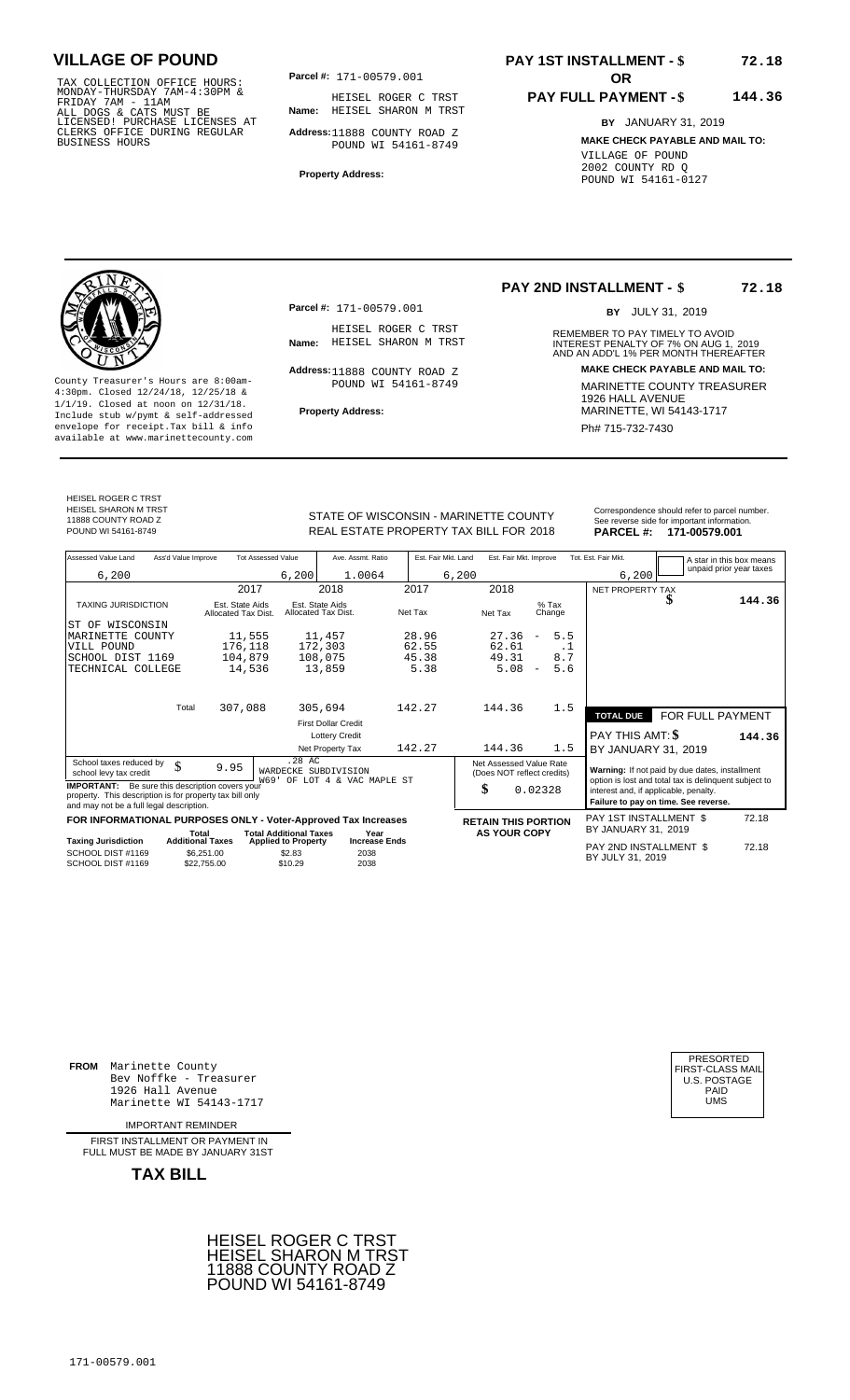TAX COLLECTION OFFICE HOURS:<br>
MONDAY-THURSDAY 7AM-4:30PM & HOMONTOWSKI JC<br>
FRIDAY 7AM - 11AM<br>
ALL DOGS & CATS MUST BE **Name**: HOMONTOWSKI DE<br>
LICENSED ! PURCHASE LICENSES AT<br>
CLERKS OFFICE DURING REGULAR **Address**:3017 BUS

**Parcel #:** 171-00346.001 **OR** 

**Name:** HOMONTOWSKI DEANNA M HOMONTOWSKI JOHN T

**Address:** 3017 BUSINESS 141 POUND WI 54161-9701

**Property Address:**

## **PAY 1ST INSTALLMENT - \$**

### **PAY FULL PAYMENT - \$**

**BY** JANUARY 31, 2019 **MAKE CHECK PAYABLE AND MAIL TO:** VILLAGE OF POUND 2002 COUNTY RD Q POUND WI 54161-0127

**2.33**

**2.33**



**Property Address:** MARINETTE, WI 54143-1717 Include stub w/pymt & self-addressed envelope for receipt.Tax bill & info Phat is a set of the phat of the Phat 715-732-7430 envelope for receipt.Tax bill & info Phat 715-732-7430 envelope for the phat 715-732-7430 envelope for the phat 715-732-7430 envelope

**Parcel #:** 171-00346.001

HOMONTOWSKI JOHN T<br>Name: HOMONTOWSKI DEANNA M

Address: 3017 BUSINESS 141 POUND WI 54161-9701

### **PAY 2ND INSTALLMENT - \$**

BY JULY 31, 2019

REMEMBER TO PAY TIMELY TO AVOID **Name:** HOMONTOWSKI DEANNA M **INTEREST PENALTY OF 7% ON AUG 1, 2019**<br>AND AN ADD'L 1% PER MONTH THEREAFTER **Address: MAKE CHECK PAYABLE AND MAIL TO:** County Treasurer's Hours are 8:00am-<br>
4:30pm. Closed 12/24/18, 12/25/18 & MARINETTE COUNTY TREASURER<br>
1/1/19. Closed at noon on 12/31/18.<br>
Include stub w/pwmt. & self-addressed<br> **Property Address:** MARINETTE, WI 54143-1717

HOMONTOWSKI JOHN T HOMONTOWSKI DEANNA M 3017 BUSINESS 141

STATE OF WISCONSIN - MARINETTE COUNTY<br>
See reverse side for important information.<br>
REAL ESTATE PROPERTY TAX BILL FOR 2018 PARCEL #: 171-00346.001 REAL ESTATE PROPERTY TAX BILL FOR **PARCEL #:** POUND WI 54161-9701 2018 **171-00346.001**

| Assessed Value Land                                                                                                                                                                                                | Ass'd Value Improve     |                                        | <b>Tot Assessed Value</b>                    |                                        | Ave. Assmt. Ratio                                           | Est. Fair Mkt. Land | Est. Fair Mkt. Improve                                |                                  | Tot. Est. Fair Mkt.                        | A star in this box means                                                                                |      |
|--------------------------------------------------------------------------------------------------------------------------------------------------------------------------------------------------------------------|-------------------------|----------------------------------------|----------------------------------------------|----------------------------------------|-------------------------------------------------------------|---------------------|-------------------------------------------------------|----------------------------------|--------------------------------------------|---------------------------------------------------------------------------------------------------------|------|
| 100                                                                                                                                                                                                                |                         |                                        | 100                                          |                                        | 1.0064                                                      |                     | 100                                                   |                                  | 100                                        | unpaid prior year taxes                                                                                 |      |
|                                                                                                                                                                                                                    |                         | 2017                                   |                                              | 2018                                   |                                                             | 2017                | 2018                                                  |                                  | NET PROPERTY TAX                           |                                                                                                         |      |
| <b>TAXING JURISDICTION</b>                                                                                                                                                                                         |                         | Est. State Aids<br>Allocated Tax Dist. |                                              | Est. State Aids<br>Allocated Tax Dist. |                                                             | Net Tax             | Net Tax                                               | $%$ Tax<br>Change                |                                            |                                                                                                         | 2.33 |
| ST OF WISCONSIN                                                                                                                                                                                                    |                         |                                        |                                              |                                        |                                                             |                     |                                                       |                                  |                                            |                                                                                                         |      |
| MARINETTE<br>COUNTY                                                                                                                                                                                                |                         | 11,555                                 |                                              | 11,457                                 |                                                             | .47                 | .44                                                   | 6.4                              |                                            |                                                                                                         |      |
| VILL POUND                                                                                                                                                                                                         |                         | 176,118                                |                                              | 172,303                                |                                                             | 1.01                | 1.01                                                  |                                  |                                            |                                                                                                         |      |
| SCHOOL DIST 1169                                                                                                                                                                                                   |                         | 104,879                                |                                              | 108,075                                |                                                             | .74                 | .80                                                   | 8.1                              |                                            |                                                                                                         |      |
| TECHNICAL COLLEGE                                                                                                                                                                                                  |                         | 14,536                                 |                                              | 13,859                                 |                                                             | .09                 | .08                                                   | 11.1<br>$\overline{\phantom{a}}$ |                                            |                                                                                                         |      |
|                                                                                                                                                                                                                    |                         |                                        |                                              |                                        |                                                             |                     |                                                       |                                  |                                            |                                                                                                         |      |
|                                                                                                                                                                                                                    | Total                   | 307,088                                |                                              | 305,694                                |                                                             | 2.31                | 2.33                                                  | . 9                              | <b>TOTAL DUE</b>                           | FOR FULL PAYMENT                                                                                        |      |
|                                                                                                                                                                                                                    |                         |                                        |                                              | <b>First Dollar Credit</b>             |                                                             |                     |                                                       |                                  |                                            |                                                                                                         |      |
|                                                                                                                                                                                                                    |                         |                                        |                                              | <b>Lottery Credit</b>                  |                                                             |                     |                                                       |                                  | <b>PAY THIS AMT: \$</b>                    |                                                                                                         | 2.33 |
|                                                                                                                                                                                                                    |                         |                                        |                                              | Net Property Tax                       |                                                             | 2.31                | 2.33                                                  | . 9                              | BY JANUARY 31, 2019                        |                                                                                                         |      |
| School taxes reduced by<br>school levy tax credit                                                                                                                                                                  | \$                      | .16                                    | $.04$ AC                                     |                                        | PRT NE NW S11 T30N R20E COM<br>377'S 297.50'W & 110.60'S NE |                     | Net Assessed Value Rate<br>(Does NOT reflect credits) |                                  |                                            | Warning: If not paid by due dates, installment<br>option is lost and total tax is delinquent subject to |      |
| <b>IMPORTANT:</b> Be sure this description covers your $\frac{1}{2}$<br>property. This description is for property tax bill only $\frac{1}{40}$ , $\frac{1}{129}$ , 50<br>and may not be a full legal description. |                         |                                        | 4801J23                                      |                                        | S14.40' E129.50' N14.<br>TO POB DESC                        |                     | \$                                                    | 0.02328                          | interest and, if applicable, penalty.      | Failure to pay on time. See reverse.                                                                    |      |
| FOR INFORMATIONAL PURPOSES ONLY - Voter-Approved Tax Increases                                                                                                                                                     |                         |                                        |                                              |                                        |                                                             |                     | <b>RETAIN THIS PORTION</b>                            |                                  | PAY 1ST INSTALLMENT \$                     |                                                                                                         | 2.33 |
|                                                                                                                                                                                                                    | Total                   |                                        | <b>Total Additional Taxes</b>                |                                        | Year                                                        |                     | <b>AS YOUR COPY</b>                                   |                                  | BY JANUARY 31, 2019                        |                                                                                                         |      |
| <b>Taxing Jurisdiction</b><br>SCHOOL DIST #1169<br>SCHOOL DIST #1169                                                                                                                                               | <b>Additional Taxes</b> | \$6,251.00<br>\$22,755.00              | <b>Applied to Property</b><br>\$.05<br>\$.17 |                                        | <b>Increase Ends</b><br>2038<br>2038                        |                     |                                                       |                                  | PAY 2ND INSTALLMENT \$<br>BY JULY 31, 2019 |                                                                                                         |      |

**FROM** Marinette County Bev Noffke - Treasurer (U.S. POSTAGE)<br>1926 Hall Avenue (U.S. POSTAGE)<br>Marinette WI 54143-1717 (U.S. POSTAGE) 1926 Hall Avenue PAID Marinette WI 54143-1717 UMS

IMPORTANT REMINDER

FIRST INSTALL MENT OR PAYMENT IN FULL MUST BE MADE BY JANUARY 31ST



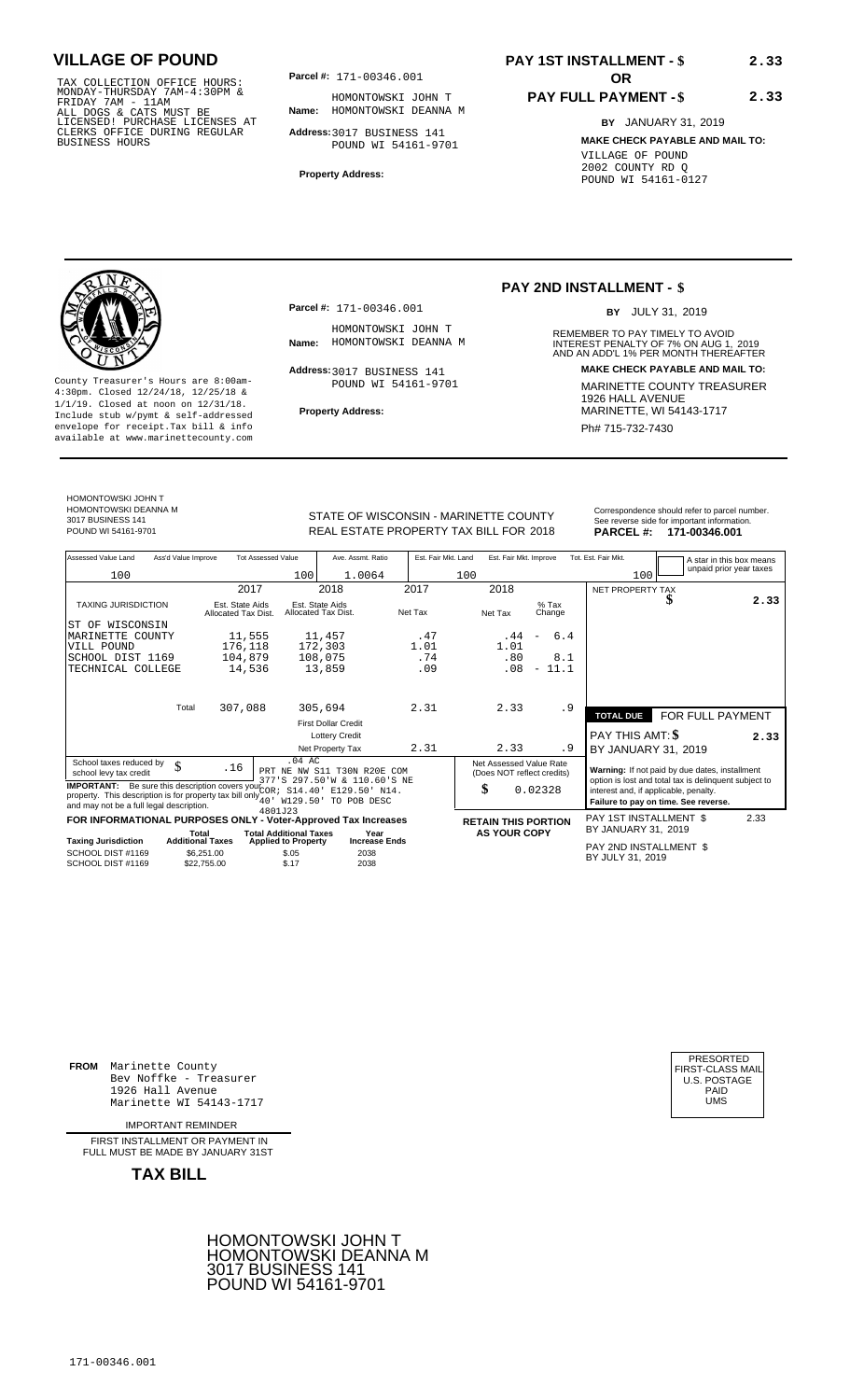TAX COLLECTION OFFICE HOURS:<br>
MONDAY-THURSDAY 7AM-4:30PM & HOMONTOWSKI JC<br>
FRIDAY 7AM - 11AM<br>
ALL DOGS & CATS MUST BE **Name**: HOMONTOWSKI DE<br>
LICENSED ! PURCHASE LICENSES AT<br>
CLERKS OFFICE DURING REGULAR **Address**:3017 US

**Parcel #:** 171-00346.002 **OR** 

**Name:** HOMONTOWSKI DEANNA M HOMONTOWSKI JOHN T

**Address:** 3017 US HIGHWAY 141 POUND WI 54161-9701

**Property Address:** 3011 US HIGHWAY 141

### **PAY 1ST INSTALLMENT - \$ 1,267.48**

#### **PAY FULL PAYMENT - \$ 1,664.57**

**BY** JANUARY 31, 2019 **MAKE CHECK PAYABLE AND MAIL TO:** VILLAGE OF POUND 2002 COUNTY RD Q POUND WI 54161-0127

**Property Address:** Mariner Address: 1/1/19. Closed at noon on 12/31/18.<br>Include stub w/pymt & self-addressed envelope for receipt.Tax bill & info 3011 US HIGHWAY 141 Ph# 715-732-7430 available at www.marinettecounty.com

**Parcel #:** 171-00346.002

HOMONTOWSKI JOHN T<br>Name: HOMONTOWSKI DEANNA M

Address: 3017 US HIGHWAY 141 POUND WI 54161-9701

3011 US HIGHWAY 141

#### **PAY 2ND INSTALLMENT - \$ 397.09**

BY JULY 31, 2019

REMEMBER TO PAY TIMELY TO AVOID **Name:** HOMONTOWSKI DEANNA M **INTEREST PENALTY OF 7% ON AUG 1, 2019**<br>AND AN ADD'L 1% PER MONTH THEREAFTER **Address: MAKE CHECK PAYABLE AND MAIL TO:** County Treasurer's Hours are 8:00am-<br>
4:30pm. Closed 12/24/18, 12/25/18 & MARINETTE COUNTY TREASURER<br>
1/1/19. Closed at noon on 12/31/18.<br>
Include stub w/pwmt & self-addressed **Property Address:** MARINETTE, WI 54143-1717

HOMONTOWSKI JOHN T

HOMONTOWSKI DEANNA M 3017 US HIGHWAY 141

STATE OF WISCONSIN - MARINETTE COUNTY<br>
See reverse side for important information.<br>
REAL ESTATE PROPERTY TAX BILL FOR 2018<br>
PARCEL #: 171-00346.002 REAL ESTATE PROPERTY TAX BILL FOR **PARCEL #:** POUND WI 54161-9701 2018 **171-00346.002**

|                                                                                               |                     |                                        |        |                                                                                  |                                     |                                     |                                                      |                   | .                          | 17 I VVVTVIVVL           |
|-----------------------------------------------------------------------------------------------|---------------------|----------------------------------------|--------|----------------------------------------------------------------------------------|-------------------------------------|-------------------------------------|------------------------------------------------------|-------------------|----------------------------|--------------------------|
| Assessed Value Land                                                                           | Ass'd Value Improve | <b>Tot Assessed Value</b>              |        | Ave. Assmt. Ratio                                                                | Est. Fair Mkt. Land                 | Est. Fair Mkt. Improve              |                                                      |                   | Tot. Est. Fair Mkt.        | A star in this box means |
| 14,100                                                                                        | 22,900              |                                        | 37.000 | 1.0064                                                                           | 14,000                              |                                     |                                                      | 22,800            | 36,800                     | unpaid prior year taxes  |
|                                                                                               |                     | 2017                                   |        | 2018                                                                             | 2017                                | 2018                                |                                                      |                   | NET PROPERTY TAX           |                          |
| <b>TAXING JURISDICTION</b>                                                                    |                     | Est. State Aids<br>Allocated Tax Dist. |        | Est. State Aids<br>Allocated Tax Dist.                                           | Net Tax                             | Net Tax                             |                                                      | % Tax<br>Change   |                            | 794.18                   |
| ST OF<br>WISCONSIN<br>MARINETTE COUNTY<br>VILL POUND<br>SCHOOL DIST 1169<br>TECHNICAL COLLEGE |                     | 11,555<br>176,118<br>104,879<br>14,536 |        | 11,457<br>172,303<br>108,075<br>13,859                                           | 172.82<br>373.31<br>270.80<br>32.13 | 163.29<br>373.66<br>294.26<br>30.31 | $\overline{\phantom{a}}$<br>$\overline{\phantom{m}}$ | 5.5<br>8.7<br>5.7 | Delng Water<br>Delng Sewer | 217.60<br>652.79         |
|                                                                                               | $T - 1 - 1$         | 20000                                  |        | $\begin{array}{c} \n\bullet \bullet \bullet \bullet \bullet \bullet \end{array}$ | 0.1000                              | $0.01$ $0.02$                       |                                                      |                   |                            |                          |

| MARINETTE COUNTY                                                                                                                                 | 11,555                                     | 11,457                                                      | 172.82                       | 163.29                                                | 5.5<br>$\overline{\phantom{a}}$ |                                                                                                                                        |                  |
|--------------------------------------------------------------------------------------------------------------------------------------------------|--------------------------------------------|-------------------------------------------------------------|------------------------------|-------------------------------------------------------|---------------------------------|----------------------------------------------------------------------------------------------------------------------------------------|------------------|
| VILL POUND                                                                                                                                       | 176,118                                    | 172,303                                                     | 373.31                       | 373.66                                                | $\cdot$ 1                       | Delng Water                                                                                                                            | 217.60           |
| SCHOOL DIST 1169                                                                                                                                 | 104,879                                    | 108,075                                                     | 270.80                       | 294.26                                                | 8.7                             | Delng Sewer                                                                                                                            | 652.79           |
| TECHNICAL COLLEGE                                                                                                                                | 14,536                                     | 13,859                                                      | 32.13                        | 30.31                                                 | 5.7<br>$\overline{\phantom{a}}$ |                                                                                                                                        |                  |
| Total                                                                                                                                            | 307,088                                    | 305,694                                                     | 849.06                       | 861.52                                                | 1.5                             |                                                                                                                                        |                  |
|                                                                                                                                                  |                                            | <b>First Dollar Credit</b>                                  | 58.80                        | 67.34                                                 | 14.5                            | <b>TOTAL DUE</b>                                                                                                                       | FOR FULL PAYMENT |
|                                                                                                                                                  |                                            | <b>Lottery Credit</b>                                       |                              |                                                       |                                 | PAY THIS AMT: \$                                                                                                                       | 1,664.57         |
|                                                                                                                                                  |                                            | Net Property Tax                                            | 790.26                       | 794.18                                                | . 5                             | BY JANUARY 31, 2019                                                                                                                    |                  |
| School taxes reduced by<br>¢<br>۰D<br>school levy tax credit                                                                                     | 59.41                                      | .70 AC<br>S125'<br>OF:<br>PRT NE NW S11 T30N                |                              | Net Assessed Value Rate<br>(Does NOT reflect credits) |                                 | Warning: If not paid by due dates, installment                                                                                         |                  |
| <b>IMPORTANT:</b><br>property. This description is for property tax bill only $_{N}^{2}$ ALG E/L 171<br>and may not be a full legal description. | Be sure this description covers your 297.5 | R20E COM E/L 331'S NE COR; W<br>S171' E297.5' TO<br>TO.     | E/T <sub>1</sub><br>POB DESC | \$                                                    | 0.02328                         | option is lost and total tax is delinquent subject to<br>interest and, if applicable, penalty.<br>Failure to pay on time. See reverse. |                  |
| FOR INFORMATIONAL PURPOSES ONLY - Voter-Approved Tax Increases                                                                                   |                                            | FOR FULL LEGAL SEE TAX ROLL                                 |                              | <b>RETAIN THIS PORTION</b>                            |                                 | PAY 1ST INSTALLMENT \$                                                                                                                 | 1,267.48         |
| <b>Taxing Jurisdiction</b>                                                                                                                       | Total<br><b>Additional Taxes</b>           | <b>Total Additional Taxes</b><br><b>Applied to Property</b> | Year<br><b>Increase Ends</b> | <b>AS YOUR COPY</b>                                   |                                 | BY JANUARY 31, 2019<br>PAY 2ND INSTALLMENT \$                                                                                          | 397.09           |
| SCHOOL DIST #1169<br>SCHOOL DIST #1169                                                                                                           | \$6.251.00<br>\$22,755.00                  | 2038<br>\$16.87<br>2038<br>\$61.42                          |                              |                                                       |                                 | BY JULY 31, 2019                                                                                                                       |                  |
|                                                                                                                                                  |                                            |                                                             |                              |                                                       |                                 |                                                                                                                                        |                  |

**FROM** Marinette County Bev Noffke - Treasurer (U.S. POSTAGE)<br>1926 Hall Avenue (U.S. POSTAGE)<br>Marinette WI 54143-1717 (UMS 1926 Hall Avenue Marinette WI 54143-1717

IMPORTANT REMINDER

FIRST INSTALL MENT OR PAYMENT IN FULL MUST BE MADE BY JANUARY 31ST



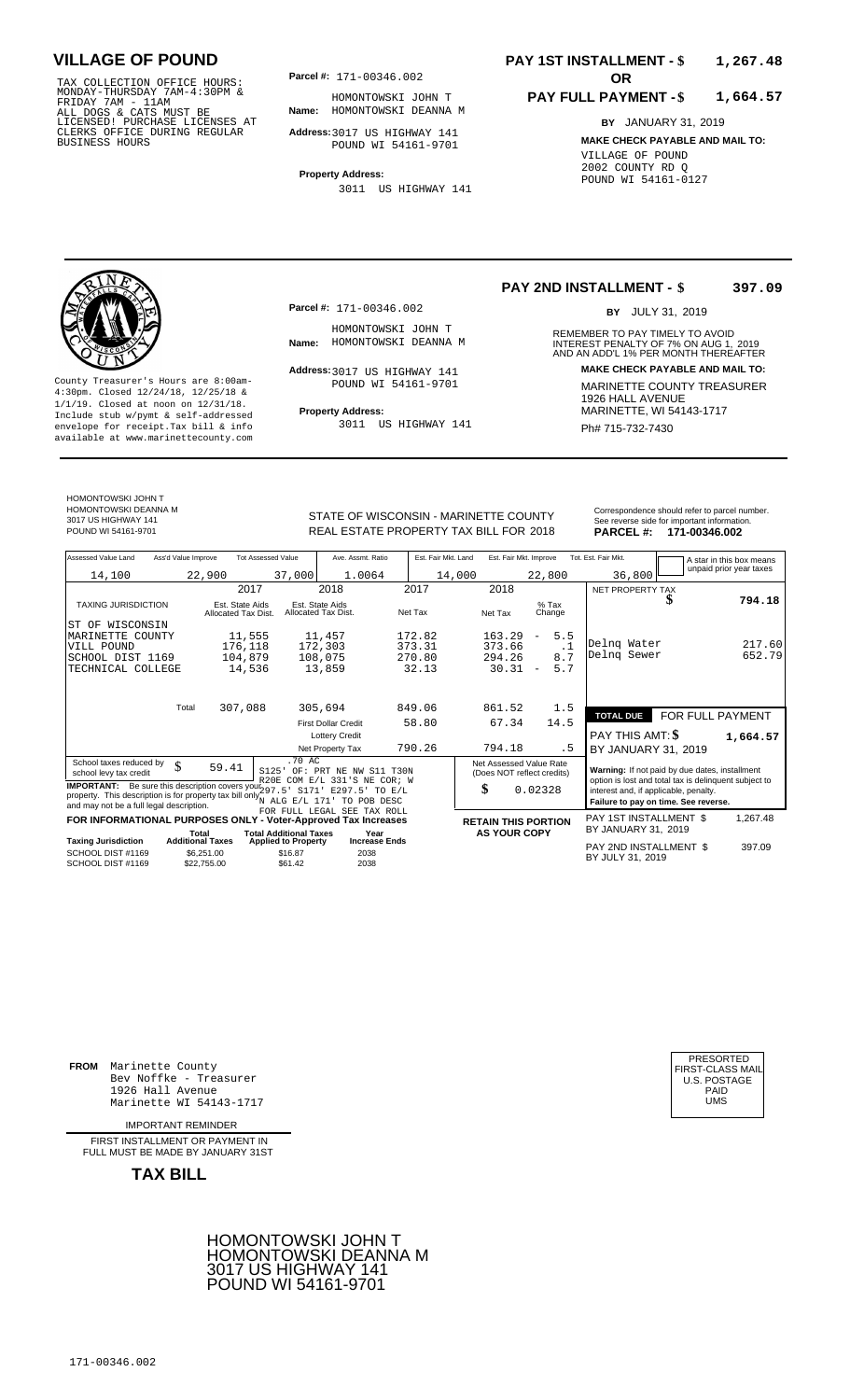TAX COLLECTION OFFICE HOURS:<br>
MONDAY-THURSDAY 7AM-4:30PM & HOMONTOWSKI JC<br>
FRIDAY 7AM - 11AM<br>
ALL DOGS & CATS MUST BE **Name:** HOMONTOWSKI DE<br>
LICENSED ! PURCHASE LICENSES AT<br>
CLERKS OFFICE DURING REGULAR **Address**:3017 US

**Parcel #: OR**

**Name:** HOMONTOWSKI DEANNA M HOMONTOWSKI JOHN T

**Address:** 3017 US HIGHWAY 141 POUND WI 54161-9701

**Property Address:** 3015 US HIGHWAY 141

## **PAY 1ST INSTALLMENT - \$**

#### **PAY FULL PAYMENT - \$ 137.57**

**BY** JANUARY 31, 2019 **MAKE CHECK PAYABLE AND MAIL TO:** VILLAGE OF POUND 2002 COUNTY RD Q POUND WI 54161-0127

**Property Address:** MARINETTE, WI 54143-1717 Include stub w/pymt & self-addressed envelope for receipt.Tax bill & info Film Roll Build US HIGHWAY 141 Film Ph# **715-732-7430** available at www.marinettecounty.com

**Parcel #:** 171-00348.001

HOMONTOWSKI JOHN T<br>Name: HOMONTOWSKI DEANNA M

Address: 3017 US HIGHWAY 141 POUND WI 54161-9701

3015 US HIGHWAY 141

### **PAY 2ND INSTALLMENT - \$**

BY JULY 31, 2019

**68.78**

**68.79**

REMEMBER TO PAY TIMELY TO AVOID **Name:** HOMONTOWSKI DEANNA M **INTEREST PENALTY OF 7% ON AUG 1, 2019**<br>AND AN ADD'L 1% PER MONTH THEREAFTER **Address: MAKE CHECK PAYABLE AND MAIL TO:** County Treasurer's Hours are 8:00am-<br>
4:30pm. Closed 12/24/18, 12/25/18 & MARINETTE COUNTY TREASURER<br>
1/1/19. Closed at noon on 12/31/18.<br>
Include stub w/pwmt & self-addressed **Property Address:** MARINETTE, WI 54143-1717

HOMONTOWSKI JOHN T HOMONTOWSKI DEANNA M 3017 US HIGHWAY 141

STATE OF WISCONSIN - MARINETTE COUNTY<br>
See reverse side for important information.<br>
REAL ESTATE PROPERTY TAX BILL FOR 2018 PARCEL #: 171-00348.001 REAL ESTATE PROPERTY TAX BILL FOR **PARCEL #:** POUND WI 54161-9701 2018 **171-00348.001**

| Assessed Value Land                                                                                                              | Ass'd Value Improve |                                        | <b>Tot Assessed Value</b>     | Ave. Assmt. Ratio                                     | Est. Fair Mkt. Land |                                                             | Est. Fair Mkt. Improve          | Tot. Est. Fair Mkt.                           | $\bigstar$                                                                                              | A star in this box means<br>unpaid prior year taxes |
|----------------------------------------------------------------------------------------------------------------------------------|---------------------|----------------------------------------|-------------------------------|-------------------------------------------------------|---------------------|-------------------------------------------------------------|---------------------------------|-----------------------------------------------|---------------------------------------------------------------------------------------------------------|-----------------------------------------------------|
| 4,500                                                                                                                            |                     | 4,300                                  | 8,800                         | 1.0064                                                |                     | 4,500                                                       | 4,300                           | 8,800                                         |                                                                                                         |                                                     |
|                                                                                                                                  |                     | 2017                                   |                               | 2018                                                  | 2017                | 2018                                                        |                                 | NET PROPERTY TAX                              |                                                                                                         |                                                     |
| <b>TAXING JURISDICTION</b>                                                                                                       |                     | Est. State Aids<br>Allocated Tax Dist. |                               | Est. State Aids<br>Allocated Tax Dist.                | Net Tax             | Net Tax                                                     | $%$ Tax<br>Change               |                                               | D                                                                                                       | 137.57                                              |
| WISCONSIN<br>ST OF                                                                                                               |                     |                                        |                               |                                                       |                     |                                                             |                                 |                                               |                                                                                                         |                                                     |
| MARINETTE COUNTY                                                                                                                 |                     | 11,555                                 |                               | 11,457                                                | 41.10               | 38.84                                                       | 5.5<br>$\overline{\phantom{a}}$ |                                               |                                                                                                         |                                                     |
| VILL POUND                                                                                                                       |                     | 176,118                                |                               | 172,303                                               | 88.79               | 88.87                                                       | $\cdot$ 1                       |                                               |                                                                                                         |                                                     |
| SCHOOL DIST 1169                                                                                                                 |                     | 104,879                                |                               | 108,075                                               | 64.41               | 69.99                                                       | 8.7                             |                                               |                                                                                                         |                                                     |
| TECHNICAL                                                                                                                        | COLLEGE             | 14,536                                 |                               | 13,859                                                | 7.64                | 7.21                                                        | 5.6<br>$\qquad \qquad -$        |                                               |                                                                                                         |                                                     |
|                                                                                                                                  | Total               |                                        |                               |                                                       | 201.94              | 204.91                                                      |                                 |                                               |                                                                                                         |                                                     |
|                                                                                                                                  |                     | 307,088                                |                               | 305,694                                               |                     |                                                             | 1.5                             | <b>TOTAL DUE</b>                              | FOR FULL PAYMENT                                                                                        |                                                     |
|                                                                                                                                  |                     |                                        |                               | <b>First Dollar Credit</b>                            | 58.80               | 67.34                                                       | 14.5                            |                                               |                                                                                                         |                                                     |
|                                                                                                                                  |                     |                                        |                               | <b>Lottery Credit</b>                                 |                     |                                                             |                                 | <b>PAY THIS AMT: \$</b>                       |                                                                                                         | 137.57                                              |
|                                                                                                                                  |                     |                                        |                               | Net Property Tax                                      | 143.14              | 137.57                                                      | 3.9<br>$\overline{\phantom{a}}$ | BY JANUARY 31, 2019                           |                                                                                                         |                                                     |
| School taxes reduced by<br>school levy tax credit<br><b>IMPORTANT:</b> Be sure this description covers your 150                  | \$                  | 14.13                                  | .13 AC<br>PRT                 | NE NW S11 T30N R20E COM<br>502'S NE COR; W150' S50' E |                     | Net Assessed Value Rate<br>(Does NOT reflect credits)<br>\$ |                                 |                                               | Warning: If not paid by due dates, installment<br>option is lost and total tax is delinguent subject to |                                                     |
| property. This description is for property tax bill only $_{\text{EX}}^{\text{222}}$<br>and may not be a full legal description. |                     |                                        | 722623(HWY)                   | N50' TO POB DESC 95D97                                |                     |                                                             | 0.02328                         | interest and, if applicable, penalty.         | Failure to pay on time. See reverse.                                                                    |                                                     |
| FOR INFORMATIONAL PURPOSES ONLY - Voter-Approved Tax Increases                                                                   |                     | Total                                  | <b>Total Additional Taxes</b> | Year                                                  |                     | <b>RETAIN THIS PORTION</b><br><b>AS YOUR COPY</b>           |                                 | PAY 1ST INSTALLMENT \$<br>BY JANUARY 31, 2019 |                                                                                                         | 68.79                                               |
| <b>Taxing Jurisdiction</b>                                                                                                       |                     | <b>Additional Taxes</b>                | <b>Applied to Property</b>    | <b>Increase Ends</b>                                  |                     |                                                             |                                 | PAY 2ND INSTALLMENT \$                        |                                                                                                         | 68.78                                               |
| SCHOOL DIST #1169<br>SCHOOL DIST #1169                                                                                           |                     | \$6.251.00<br>\$22,755.00              | \$4.01<br>\$14.61             | 2038<br>2038                                          |                     |                                                             |                                 | BY JULY 31, 2019                              |                                                                                                         |                                                     |

**FROM** Marinette County Bev Noffke - Treasurer (U.S. POSTAGE)<br>1926 Hall Avenue (U.S. POSTAGE)<br>Marinette WI 54143-1717 (UMS 1926 Hall Avenue Marinette WI 54143-1717

IMPORTANT REMINDER

FIRST INSTALL MENT OR PAYMENT IN FULL MUST BE MADE BY JANUARY 31ST

**TAX BILL**

 **PRIOR YEAR TAXES DUE \***





171-00348.001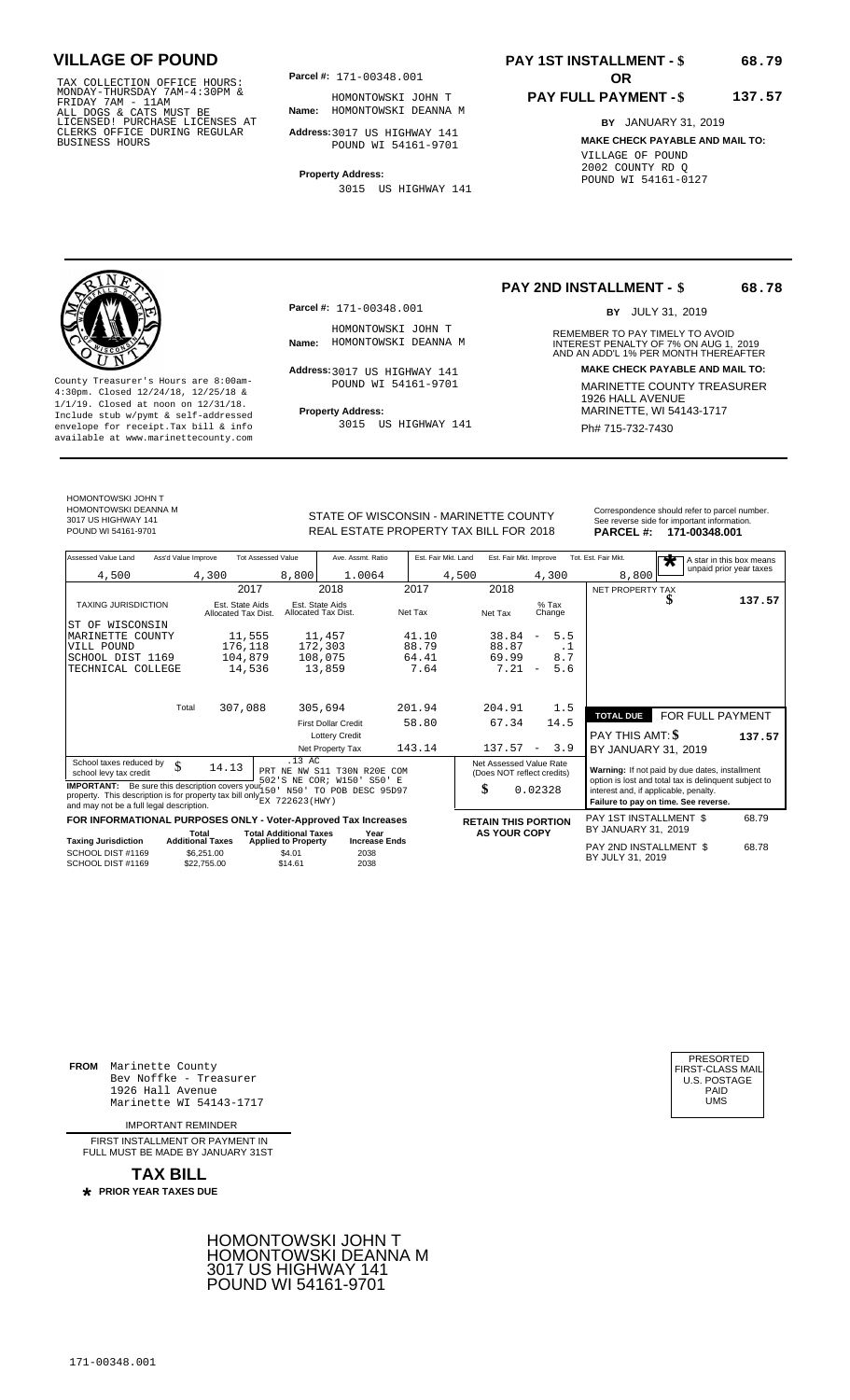171-00100.002 TAX COLLECTION OFFICE HOURS: MONDAY-THURSDAY 7AM-4:30PM & FRIDAY 7AM - 11AM ALL DOGS & CATS MUST BE LICENSED! PURCHASE LICENSES AT CLERKS OFFICE DURING REGULAR BUSINESS HOURS

**Parcel #: OR**

**Name:** IVERSON PAUL R

**Address:** PO BOX 2254 PALATINE IL 60078-2254

**Property Address:**

### **PAY 1ST INSTALLMENT - \$ 94.31**

#### **PAY FULL PAYMENT - \$ 188.61**

**BY** JANUARY 31, 2019 **MAKE CHECK PAYABLE AND MAIL TO:** VILLAGE OF POUND 2002 COUNTY RD Q POUND WI 54161-0127

**Property Address:** MARINETTE, WI 54143-1717 Include stub w/pymt & self-addressed envelope for receipt.Tax bill & info Phat is a set of the phat of the Phat 715-732-7430 envelope for receipt.Tax bill & info Phat 715-732-7430 envelope for the phat 715-732-7430 envelope for the phat 715-732-7430 envelope

**Parcel #:** 171-00100.002

 $Address:  $PO$  BOX 2254$ PALATINE IL 60078-2254

## **PAY 2ND INSTALLMENT - \$**

BY JULY 31, 2019

**94.30**

REMEMBER TO PAY TIMELY TO AVOID **Name:** IVERSON PAUL R<br> **INTEREST PENALTY OF 7% ON AUG 1, 2019**<br>
AND AN ADD'L 1% PER MONTH THEREAFTER **Address: MAKE CHECK PAYABLE AND MAIL TO:** County Treasurer's Hours are 8:00am-<br>
4:30pm. Closed 12/24/18, 12/25/18 & MARINETTE COUNTY TREASURER<br>
1/1/19. Closed at noon on 12/31/18.<br>
Include stub w/pwmt. & self-addressed<br>
Property Address: MARINETTE, WI 54143-1717

IVERSON PAUL R PO BOX 2254<br>PALATINE IL 60078-2254

### STATE OF WISCONSIN - MARINETTE COUNTY<br>
See reverse side for important information.<br>
REAL ESTATE PROPERTY TAX BILL FOR 2018 PARCEL #: 171-00100.002 REAL ESTATE PROPERTY TAX BILL FOR **PARCEL #:** PALATINE IL 60078-2254 2018 **171-00100.002**

| Assessed Value Land                                                                                                                                                                                                   | Ass'd Value Improve                    | <b>Tot Assessed Value</b>                                   | Ave. Assmt. Ratio                                         | Est. Fair Mkt. Land | Est. Fair Mkt. Improve                                |                                 | Tot. Est. Fair Mkt.                        | مالہ                                                                                                    | A star in this box means |
|-----------------------------------------------------------------------------------------------------------------------------------------------------------------------------------------------------------------------|----------------------------------------|-------------------------------------------------------------|-----------------------------------------------------------|---------------------|-------------------------------------------------------|---------------------------------|--------------------------------------------|---------------------------------------------------------------------------------------------------------|--------------------------|
| 8,100                                                                                                                                                                                                                 |                                        | 8,100                                                       | 1.0064                                                    |                     | 8,000                                                 |                                 | 8,000                                      |                                                                                                         | unpaid prior year taxes  |
|                                                                                                                                                                                                                       |                                        | 2017                                                        | 2018                                                      | 2017                | 2018                                                  |                                 | NET PROPERTY TAX                           |                                                                                                         |                          |
| <b>TAXING JURISDICTION</b>                                                                                                                                                                                            | Est. State Aids<br>Allocated Tax Dist. |                                                             | Est. State Aids<br>Allocated Tax Dist.                    | Net Tax             | Net Tax                                               | $%$ Tax<br>Change               |                                            | J                                                                                                       | 188.61                   |
| ST OF WISCONSIN                                                                                                                                                                                                       |                                        |                                                             |                                                           |                     |                                                       |                                 |                                            |                                                                                                         |                          |
| MARINETTE COUNTY                                                                                                                                                                                                      |                                        | 11,555                                                      | 11,457                                                    | 37.83               | 35.75                                                 | 5.5<br>$\overline{\phantom{m}}$ |                                            |                                                                                                         |                          |
| VILL POUND                                                                                                                                                                                                            |                                        | 176,118                                                     | 172,303                                                   | 81.72               | 81.80                                                 | . 1                             |                                            |                                                                                                         |                          |
| SCHOOL DIST 1169                                                                                                                                                                                                      |                                        | 104,879                                                     | 108,075                                                   | 59.29               | 64.42                                                 | 8.7                             |                                            |                                                                                                         |                          |
| TECHNICAL COLLEGE                                                                                                                                                                                                     |                                        | 14,536                                                      | 13,859                                                    | 7.03                | 6.64                                                  | 5.5<br>$\overline{\phantom{m}}$ |                                            |                                                                                                         |                          |
|                                                                                                                                                                                                                       | Total                                  | 307,088                                                     | 305,694                                                   | 185.87              | 188.61                                                | 1.5                             | <b>TOTAL DUE</b>                           | FOR FULL PAYMENT                                                                                        |                          |
|                                                                                                                                                                                                                       |                                        |                                                             | <b>First Dollar Credit</b>                                |                     |                                                       |                                 |                                            |                                                                                                         |                          |
|                                                                                                                                                                                                                       |                                        |                                                             | <b>Lottery Credit</b>                                     |                     |                                                       |                                 | <b>PAY THIS AMT: \$</b>                    |                                                                                                         | 188.61                   |
|                                                                                                                                                                                                                       |                                        |                                                             | Net Property Tax                                          | 185.87              | 188.61                                                | 1.5                             | BY JANUARY 31, 2019                        |                                                                                                         |                          |
| School taxes reduced by<br>school levy tax credit                                                                                                                                                                     | \$<br>13.01                            | 21.52 AC                                                    | FRAC NW NE S2 T30N R20E LYG<br>SE OF HWY 141 & W OF RR EX |                     | Net Assessed Value Rate<br>(Does NOT reflect credits) |                                 |                                            | Warning: If not paid by due dates, installment<br>option is lost and total tax is delinquent subject to |                          |
| <b>IMPORTANT:</b> Be sure this description covers you 194D167 197D263 197D264 205D<br>property. This description is for property tax bill only 556 208D15 DESC 277R553 EX<br>and may not be a full legal description. |                                        | 5621J38                                                     |                                                           |                     | \$                                                    | 0.02328                         | interest and, if applicable, penalty.      | Failure to pay on time. See reverse.                                                                    |                          |
| FOR INFORMATIONAL PURPOSES ONLY - Voter-Approved Tax Increases                                                                                                                                                        |                                        |                                                             |                                                           |                     | <b>RETAIN THIS PORTION</b>                            |                                 | PAY 1ST INSTALLMENT \$                     |                                                                                                         | 94.31                    |
| <b>Taxing Jurisdiction</b>                                                                                                                                                                                            | Total<br><b>Additional Taxes</b>       | <b>Total Additional Taxes</b><br><b>Applied to Property</b> | Year<br><b>Increase Ends</b>                              |                     | <b>AS YOUR COPY</b>                                   |                                 | BY JANUARY 31, 2019                        |                                                                                                         |                          |
| SCHOOL DIST #1169<br>SCHOOL DIST #1169                                                                                                                                                                                | \$6,251.00<br>\$22,755.00              | \$3.69<br>\$13.45                                           | 2038<br>2038                                              |                     |                                                       |                                 | PAY 2ND INSTALLMENT \$<br>BY JULY 31, 2019 |                                                                                                         | 94.30                    |

**FROM** Marinette County Bev Noffke - Treasurer 1926 Hall Avenue PAID Marinette WI 54143-1717 UMS

IMPORTANT REMINDER

FIRST INSTALL MENT OR PAYMENT IN FULL MUST BE MADE BY JANUARY 31ST

**TAX BILL PRIOR YEAR TAXES DUE \***



| PRESORTED<br>FIRST-CLASS MAIL<br>U.S. POSTAGE<br>PAID<br>UMS |
|--------------------------------------------------------------|
|--------------------------------------------------------------|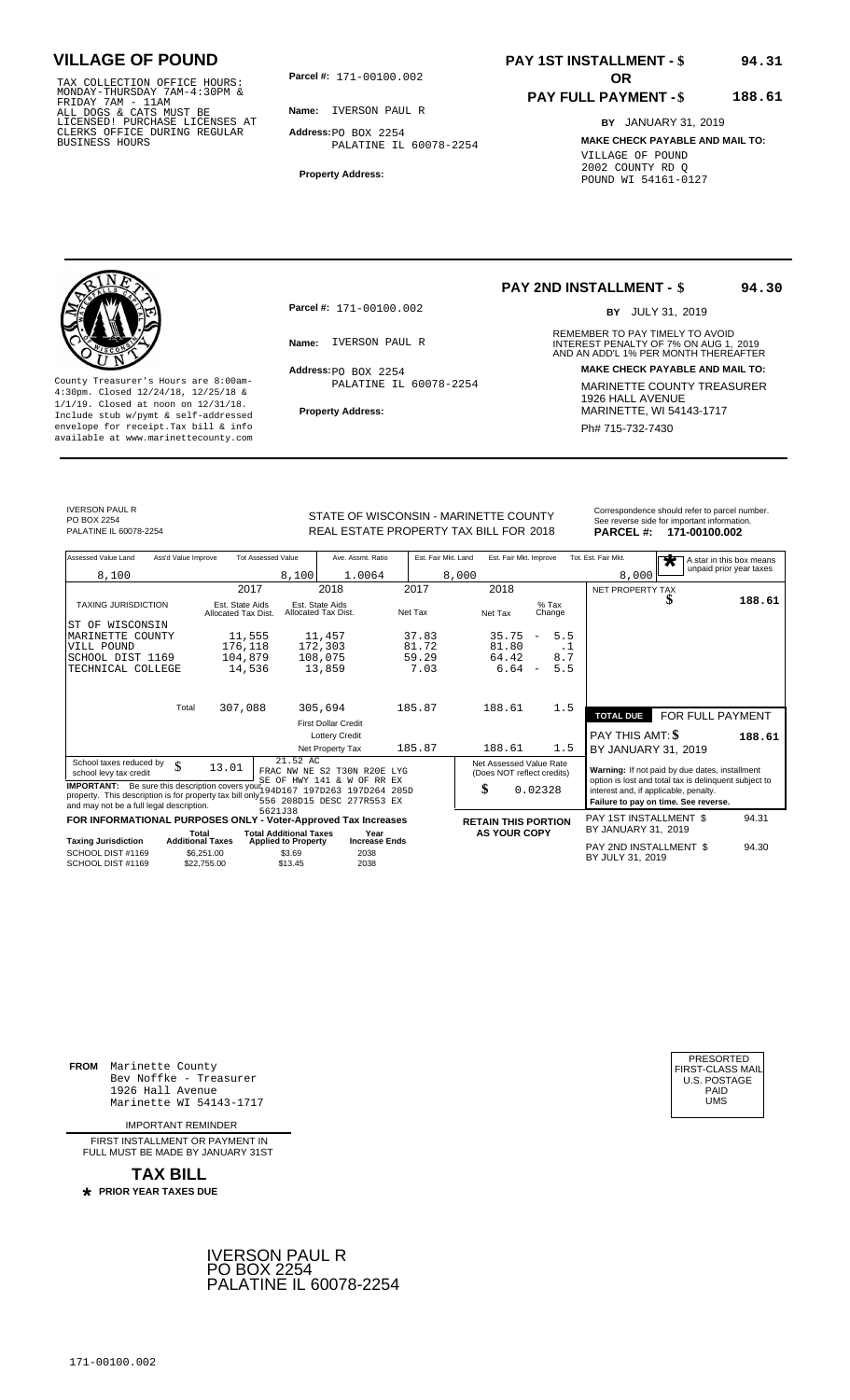TAX COLLECTION OFFICE HOURS:<br>
MONDAY-THURSDAY 7AM-4:30PM &<br>
FRIDAY 7AM - 11AM<br>
ALL DOGS & CATS MUST BE<br>
LICENSED! PURCHASE LICENSES AT<br>
CLERKS OFFICE DURING REGULAR<br>
CLERKS OFFICE DURING REGULAR<br>
BUSINESS HOURS<br>
BUSINESS H

**Parcel #:** 171-00109.002 **OR** 

**Name:** IVERSON PAUL R

**Address:** PO BOX 2254 PALATINE IL 60078-2254

**Property Address:**

### **PAY 1ST INSTALLMENT - \$ 221.20**

#### **PAY FULL PAYMENT - \$ 442.40**

**BY** JANUARY 31, 2019 **MAKE CHECK PAYABLE AND MAIL TO:** VILLAGE OF POUND 2002 COUNTY RD Q POUND WI 54161-0127

**Property Address:** MARINETTE, WI 54143-1717 Include stub w/pymt & self-addressed envelope for receipt.Tax bill & info Phat is a set of the phat of the Phat 715-732-7430 envelope for receipt.Tax bill & info Phat 715-732-7430 envelope for the phat 715-732-7430 envelope for the phat 715-732-7430 envelope

**Parcel #:** 171-00109.002

 $Address:  $PO$  BOX 2254$ PALATINE IL 60078-2254

#### **PAY 2ND INSTALLMENT - \$ 221.20**

BY JULY 31, 2019

REMEMBER TO PAY TIMELY TO AVOID **Name:** IVERSON PAUL R<br> **INTEREST PENALTY OF 7% ON AUG 1, 2019**<br>
AND AN ADD'L 1% PER MONTH THEREAFTER **Address: MAKE CHECK PAYABLE AND MAIL TO:** County Treasurer's Hours are 8:00am-<br>
4:30pm. Closed 12/24/18, 12/25/18 & MARINETTE COUNTY TREASURER<br>
1/1/19. Closed at noon on 12/31/18.<br>
Include stub w/pwmt. & self-addressed<br>
Property Address: MARINETTE, WI 54143-1717

IVERSON PAUL R PO BOX 2254<br>PAI ATINE II 60078-2254

STATE OF WISCONSIN - MARINETTE COUNTY<br>
See reverse side for important information.<br>
REAL ESTATE PROPERTY TAX BILL FOR 2018 PARCEL #: 171-00109.002 REAL ESTATE PROPERTY TAX BILL FOR **PARCEL #:** PALATINE IL 60078-2254 2018 **171-00109.002**

| Assessed Value Land<br>Ass'd Value Improve                                                                                                                                                      | <b>Tot Assessed Value</b>                            | Ave. Assmt. Ratio                                                                       | Est. Fair Mkt. Land | Est. Fair Mkt. Improve                                |                                 | Tot. Est. Fair Mkt.<br>$\overline{\textbf{r}}$                                                          | A star in this box means |
|-------------------------------------------------------------------------------------------------------------------------------------------------------------------------------------------------|------------------------------------------------------|-----------------------------------------------------------------------------------------|---------------------|-------------------------------------------------------|---------------------------------|---------------------------------------------------------------------------------------------------------|--------------------------|
| 19,000                                                                                                                                                                                          |                                                      | 19,000<br>1.0064                                                                        |                     | 18,900                                                |                                 | 18,900                                                                                                  | unpaid prior year taxes  |
|                                                                                                                                                                                                 | 2017                                                 | 2018                                                                                    | 2017                | 2018                                                  |                                 | NET PROPERTY TAX                                                                                        |                          |
| <b>TAXING JURISDICTION</b>                                                                                                                                                                      | Est. State Aids<br>Allocated Tax Dist.               | Est. State Aids<br>Allocated Tax Dist.                                                  | Net Tax             | Net Tax                                               | $%$ Tax<br>Change               | J                                                                                                       | 442.40                   |
| IST OF WISCONSIN                                                                                                                                                                                |                                                      |                                                                                         |                     |                                                       |                                 |                                                                                                         |                          |
| MARINETTE COUNTY                                                                                                                                                                                | 11,555                                               | 11,457                                                                                  | 88.75               | 83.85                                                 | 5.5<br>$\overline{\phantom{m}}$ |                                                                                                         |                          |
| VILL POUND                                                                                                                                                                                      | 176,118                                              | 172,303                                                                                 | 191.70              | 191.88                                                | . 1                             |                                                                                                         |                          |
| SCHOOL DIST 1169                                                                                                                                                                                | 104,879                                              | 108,075                                                                                 | 139.06              | 151.11                                                | 8.7                             |                                                                                                         |                          |
| TECHNICAL COLLEGE                                                                                                                                                                               | 14,536                                               | 13,859                                                                                  | 16.50               | 15.56                                                 | 5.7<br>$\overline{\phantom{m}}$ |                                                                                                         |                          |
|                                                                                                                                                                                                 |                                                      |                                                                                         |                     |                                                       |                                 |                                                                                                         |                          |
| Total                                                                                                                                                                                           | 307,088                                              | 305,694                                                                                 | 436.01              | 442.40                                                | 1.5                             | <b>TOTAL DUE</b>                                                                                        | FOR FULL PAYMENT         |
|                                                                                                                                                                                                 |                                                      | <b>First Dollar Credit</b>                                                              |                     |                                                       |                                 |                                                                                                         |                          |
|                                                                                                                                                                                                 |                                                      | <b>Lottery Credit</b>                                                                   |                     |                                                       |                                 | <b>PAY THIS AMT: \$</b>                                                                                 | 442.40                   |
|                                                                                                                                                                                                 |                                                      | Net Property Tax                                                                        | 436.01              | 442.40                                                | 1.5                             | BY JANUARY 31, 2019                                                                                     |                          |
| School taxes reduced by<br>\$<br>school levy tax credit                                                                                                                                         | 30.51                                                | 18.96 AC<br>SW NE S2 T30N R20E LYG W OF<br>RR DESC 277D553 EX USH 141                   |                     | Net Assessed Value Rate<br>(Does NOT reflect credits) |                                 | Warning: If not paid by due dates, installment<br>option is lost and total tax is delinquent subject to |                          |
| <b>IMPORTANT:</b> Be sure this description covers you?"<br>205D556 366R264 672272 (HWY)<br>property. This description is for property tax bill only<br>and may not be a full legal description. |                                                      |                                                                                         |                     | \$                                                    | 0.02328                         | interest and, if applicable, penalty.<br>Failure to pay on time. See reverse.                           |                          |
| FOR INFORMATIONAL PURPOSES ONLY - Voter-Approved Tax Increases                                                                                                                                  |                                                      |                                                                                         |                     | <b>RETAIN THIS PORTION</b>                            |                                 | PAY 1ST INSTALLMENT \$                                                                                  | 221.20                   |
|                                                                                                                                                                                                 | Total                                                | <b>Total Additional Taxes</b><br>Year                                                   |                     | <b>AS YOUR COPY</b>                                   |                                 | BY JANUARY 31, 2019                                                                                     |                          |
| <b>Taxing Jurisdiction</b><br>SCHOOL DIST #1169<br>SCHOOL DIST #1169                                                                                                                            | <b>Additional Taxes</b><br>\$6.251.00<br>\$22,755.00 | <b>Increase Ends</b><br><b>Applied to Property</b><br>\$8.66<br>2038<br>\$31.54<br>2038 |                     |                                                       |                                 | PAY 2ND INSTALLMENT \$<br>BY JULY 31, 2019                                                              | 221.20                   |

**FROM** Marinette County Bev Noffke - Treasurer 1926 Hall Avenue PAID Marinette WI 54143-1717 UMS

IMPORTANT REMINDER

FIRST INSTALL MENT OR PAYMENT IN FULL MUST BE MADE BY JANUARY 31ST

**TAX BILL PRIOR YEAR TAXES DUE \***



| PRESORTED        |
|------------------|
| FIRST-CLASS MAIL |
| U.S. POSTAGE     |
| PAID             |
| UMS              |
|                  |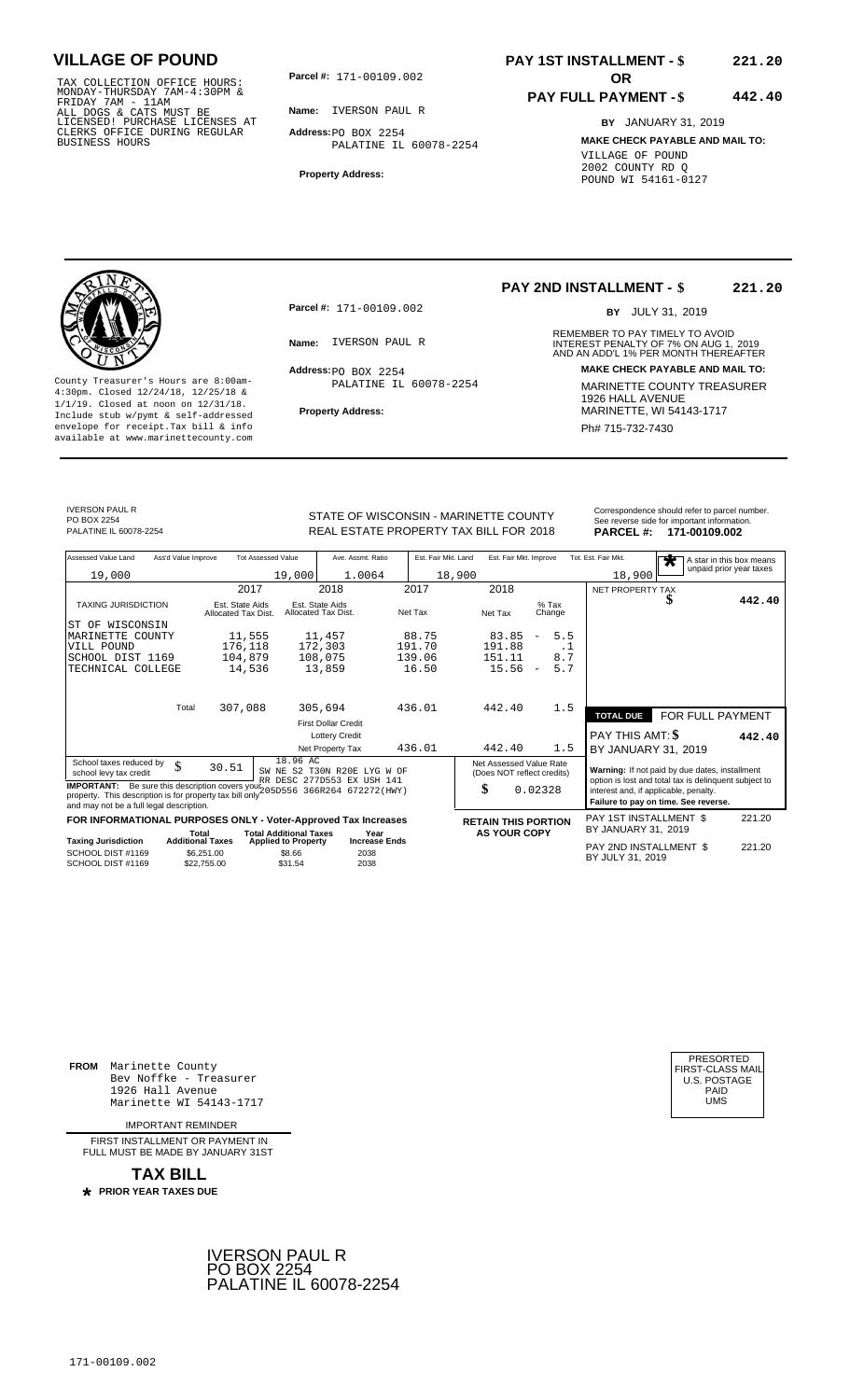171-00153.002 TAX COLLECTION OFFICE HOURS: MONDAY-THURSDAY 7AM-4:30PM & FRIDAY 7AM - 11AM ALL DOGS & CATS MUST BE LICENSED! PURCHASE LICENSES AT CLERKS OFFICE DURING REGULAR BUSINESS HOURS

**Parcel #:** 171-00153.002 **OR** 

**Name:** IVERSON PAUL R

**Address:** PO BOX 2254 PALATINE IL 60078-2254

**Property Address:** 4033 US HIGHWAY 141

### **PAY 1ST INSTALLMENT - \$ 1,086.23**

#### **PAY FULL PAYMENT - \$ 1,704.52**

**BY** JANUARY 31, 2019 **MAKE CHECK PAYABLE AND MAIL TO:** VILLAGE OF POUND 2002 COUNTY RD Q POUND WI 54161-0127

**Property Address:** MARINETTE, WI 54143-1717 Include stub w/pymt & self-addressed envelope for receipt.Tax bill & info Ph# 715-732-7430 available at www.marinettecounty.com

**Parcel #:** 171-00153.002

 $Address:  $PO$  BOX 2254$ PALATINE IL 60078-2254

4033 US HIGHWAY 141

**PAY 2ND INSTALLMENT - \$ 618.29**

BY JULY 31, 2019

REMEMBER TO PAY TIMELY TO AVOID **Name:** IVERSON PAUL R<br> **INTEREST PENALTY OF 7% ON AUG 1, 2019**<br>
AND AN ADD'L 1% PER MONTH THEREAFTER **Address: MAKE CHECK PAYABLE AND MAIL TO:** County Treasurer's Hours are 8:00am-<br>
4:30pm. Closed 12/24/18, 12/25/18 & MARINETTE COUNTY TREASURER<br>
1/1/19. Closed at noon on 12/31/18.<br>
Include stub w/pwmt & self-addressed **Property Address:** MARINETTE, WI 54143-1717

IVERSON PAUL R PO BOX 2254<br>PALATINE IL 60078-2254

STATE OF WISCONSIN - MARINETTE COUNTY<br>
See reverse side for important information.<br>
REAL ESTATE PROPERTY TAX BILL FOR 2018 PARCEL #: 171-00153.002 PALATINE IL 60078-2254 **171-00153.002** REAL ESTATE PROPERTY TAX BILL FOR 2018 **PARCEL #: 171-00153.002** 

| Assessed Value Land<br>Ass'd Value Improve                                                                                                                                                            | <b>Tot Assessed Value</b>                                                     | Ave. Assmt. Ratio                                            | Est. Fair Mkt. Land  | Est. Fair Mkt. Improve                                | Tot. Est. Fair Mkt.<br>$\overline{\textbf{r}}$                                                          | A star in this box means |
|-------------------------------------------------------------------------------------------------------------------------------------------------------------------------------------------------------|-------------------------------------------------------------------------------|--------------------------------------------------------------|----------------------|-------------------------------------------------------|---------------------------------------------------------------------------------------------------------|--------------------------|
| 19,700                                                                                                                                                                                                | 36,300<br>56,000                                                              | 1.0064                                                       |                      | SEE REVERSE, USE VALUE ASSESSMENT                     |                                                                                                         | unpaid prior year taxes  |
|                                                                                                                                                                                                       | 2017                                                                          | 2018                                                         | 2017                 | 2018                                                  | NET PROPERTY TAX                                                                                        |                          |
| <b>TAXING JURISDICTION</b>                                                                                                                                                                            | Est. State Aids<br>Allocated Tax Dist.                                        | Est. State Aids<br>Allocated Tax Dist.                       | Net Tax<br>Net Tax   | $%$ Tax<br>Change                                     |                                                                                                         | 1,236.59                 |
| WISCONSIN<br>ST OF                                                                                                                                                                                    |                                                                               |                                                              |                      |                                                       |                                                                                                         |                          |
| MARINETTE COUNTY                                                                                                                                                                                      | 11,555                                                                        | 11,457                                                       | 262.03               | 5.7<br>247.14<br>$\overline{\phantom{a}}$             |                                                                                                         |                          |
| VILL POUND                                                                                                                                                                                            | 176,118                                                                       | 172,303                                                      | 566.02               | 565.54<br>$\cdot$ 1<br>$\overline{\phantom{m}}$       | Delng Sewer                                                                                             | 467.93                   |
| SCHOOL DIST 1169                                                                                                                                                                                      | 104,879                                                                       | 108,075                                                      | 410.59               | 8.5<br>445.38                                         |                                                                                                         |                          |
| TECHNICAL COLLEGE                                                                                                                                                                                     | 14,536                                                                        | 13,859                                                       | 48.72                | 5.8<br>45.87<br>$\overline{\phantom{m}}$              |                                                                                                         |                          |
| Total                                                                                                                                                                                                 | 307,088                                                                       | 305,694                                                      | 1,287.36<br>1,303.93 | 1.3                                                   |                                                                                                         |                          |
|                                                                                                                                                                                                       |                                                                               | <b>First Dollar Credit</b>                                   | 58.80                | 67.34<br>14.5                                         | <b>TOTAL DUE</b>                                                                                        | FOR FULL PAYMENT         |
|                                                                                                                                                                                                       |                                                                               | <b>Lottery Credit</b>                                        |                      |                                                       | PAY THIS AMT: <b>\$</b>                                                                                 | 1,704.52                 |
|                                                                                                                                                                                                       |                                                                               | Net Property Tax                                             | 1,228.56<br>1,236.59 | . 7                                                   | BY JANUARY 31, 2019                                                                                     |                          |
| School taxes reduced by<br>\$<br>school levy tax credit                                                                                                                                               | 15.00 AC<br>89.91                                                             | PRT NW SE S2 T30N R20E LYG W<br>RR DESC 27D20 EX 106D387 132 |                      | Net Assessed Value Rate<br>(Does NOT reflect credits) | Warning: If not paid by due dates, installment<br>option is lost and total tax is delinquent subject to |                          |
| <b>IMPORTANT:</b> Be sure this description covers you b126 (HWY) 133D637 154D304<br>property. This description is for property tax bill only 672272 (HWY)<br>and may not be a full legal description. |                                                                               |                                                              | \$                   | 0.02328                                               | interest and, if applicable, penalty.<br>Failure to pay on time. See reverse.                           |                          |
| FOR INFORMATIONAL PURPOSES ONLY - Voter-Approved Tax Increases                                                                                                                                        |                                                                               |                                                              |                      | <b>RETAIN THIS PORTION</b>                            | PAY 1ST INSTALLMENT \$                                                                                  | 1,086.23                 |
| Total<br><b>Taxing Jurisdiction</b><br><b>Additional Taxes</b>                                                                                                                                        | <b>Total Additional Taxes</b>                                                 | Year<br><b>Increase Ends</b>                                 |                      | <b>AS YOUR COPY</b>                                   | BY JANUARY 31, 2019                                                                                     |                          |
| SCHOOL DIST #1169<br>SCHOOL DIST #1169                                                                                                                                                                | <b>Applied to Property</b><br>\$6.251.00<br>\$25.54<br>\$92.96<br>\$22,755.00 | 2038<br>2038                                                 |                      |                                                       | PAY 2ND INSTALLMENT \$<br>BY JULY 31, 2019                                                              | 618.29                   |

**FROM** Marinette County Bev Noffke - Treasurer 1926 Hall Avenue Marinette WI 54143-1717

IMPORTANT REMINDER

FIRST INSTALL MENT OR PAYMENT IN FULL MUST BE MADE BY JANUARY 31ST

**TAX BILL PRIOR YEAR TAXES DUE \***



| PRESORTED        |
|------------------|
| FIRST-CLASS MAIL |
| U.S. POSTAGE     |
| PAID             |
| UMS              |
|                  |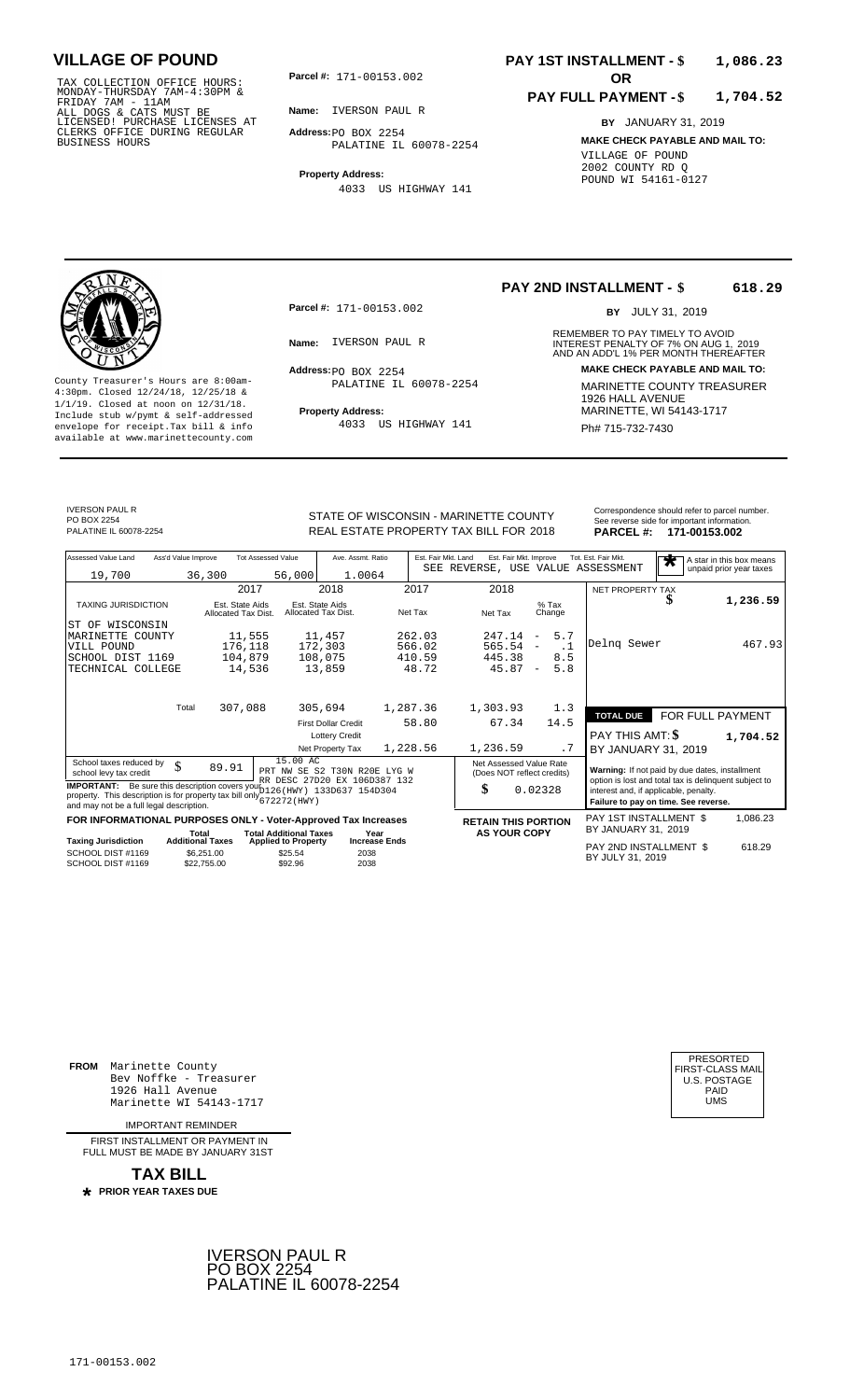TAX COLLECTION OFFICE HOURS:<br>
MONDAY-THURSDAY 7AM-4:30PM &<br>
FRIDAY 7AM - 11AM<br>
ALL DOGS & CATS MUST BE<br>
LICENSED! PURCHASE LICENSES AT<br>
CLERKS OFFICE DURING REGULAR<br>
CLERKS OFFICE DURING REGULAR<br>
BUSINESS HOURS<br>
POUND WI 5

**Parcel #: OR**

**Name:** JEVORUTSKY RICHARD

**Address:** N3024 US HIGHWAY 141 POUND WI 54161-9731

**Property Address:** 3024 US HIGHWAY 141

### **PAY 1ST INSTALLMENT - \$ 461.73**

#### **PAY FULL PAYMENT - \$ 1,087.00**

**BY** JANUARY 31, 2019 **MAKE CHECK PAYABLE AND MAIL TO:** VILLAGE OF POUND 2002 COUNTY RD Q POUND WI 54161-0127

**Property Address:** MARINETTE, WI 54143-1717 Include stub w/pymt & self-addressed envelope for receipt.Tax bill & info Ph# 715-732-7430 available at www.marinettecounty.com

**Parcel #:** 171-00569.001

Address: N3024 US HIGHWAY 141 POUND WI 54161-9731

3024 US HIGHWAY 141

#### **PAY 2ND INSTALLMENT - \$ 625.27**

BY JULY 31, 2019

REMEMBER TO PAY TIMELY TO AVOID **Name:** JEVORUTSKY RICHARD **INTEREST PENALTY OF 7% ON AUG 1, 2019**<br>AND AN ADD'L 1% PER MONTH THEREAFTER **Address: MAKE CHECK PAYABLE AND MAIL TO:** County Treasurer's Hours are 8:00am-<br>
4:30pm. Closed 12/24/18, 12/25/18 & 1926 MARINETTE COUNTY TREASURER<br>
1/1/19. Closed at noon on 12/31/18.<br>
Include stub w/pwmt & self-addressed **Property Address:** MARINETTE, WI 54143-1

JEVORUTSKY RICHARD N3024 US HIGHWAY 141

STATE OF WISCONSIN - MARINETTE COUNTY<br>
See reverse side for important information.<br>
REAL ESTATE PROPERTY TAX BILL FOR 2018 PARCEL #: 171-00569.001 REAL ESTATE PROPERTY TAX BILL FOR **PARCEL #:** POUND WI 54161-9731 2018 **171-00569.001**

| Assessed Value Land                                                                                                                                                                           | Ass'd Value Improve                    | <b>Tot Assessed Value</b>       | Ave. Assmt. Ratio                      | Est. Fair Mkt. Land | Est. Fair Mkt. Improve                                |                                 | Tot. Est. Fair Mkt.                                                                                     |                  | A star in this box means<br>unpaid prior year taxes |
|-----------------------------------------------------------------------------------------------------------------------------------------------------------------------------------------------|----------------------------------------|---------------------------------|----------------------------------------|---------------------|-------------------------------------------------------|---------------------------------|---------------------------------------------------------------------------------------------------------|------------------|-----------------------------------------------------|
| 5,600                                                                                                                                                                                         | 51,000                                 | 56,600                          | 1.0064                                 | 5,600               |                                                       | 50,700                          | 56,300                                                                                                  |                  |                                                     |
|                                                                                                                                                                                               |                                        | 2017                            | 2018                                   | 2017                | 2018                                                  |                                 | NET PROPERTY TAX                                                                                        |                  |                                                     |
| <b>TAXING JURISDICTION</b>                                                                                                                                                                    | Est. State Aids<br>Allocated Tax Dist. |                                 | Est. State Aids<br>Allocated Tax Dist. | Net Tax             | Net Tax                                               | $%$ Tax<br>Change               |                                                                                                         | D                | 1,087.00                                            |
| WISCONSIN<br>ST OF                                                                                                                                                                            |                                        |                                 |                                        |                     |                                                       |                                 |                                                                                                         |                  |                                                     |
| MARINETTE COUNTY                                                                                                                                                                              |                                        | 11,555                          | 11,457                                 | 264.37              | 249.79                                                | 5.5<br>$\overline{\phantom{0}}$ |                                                                                                         |                  |                                                     |
| VILL POUND                                                                                                                                                                                    | 176,118                                |                                 | 172,303                                | 571.06              | 571.60                                                | . 1                             |                                                                                                         |                  |                                                     |
| SCHOOL DIST 1169                                                                                                                                                                              | 104,879                                |                                 | 108,075                                | 414.25              | 450.14                                                | 8.7                             |                                                                                                         |                  |                                                     |
| TECHNICAL COLLEGE                                                                                                                                                                             |                                        | 14,536                          | 13,859                                 | 49.15               | 46.36                                                 | 5.7<br>$\overline{\phantom{a}}$ |                                                                                                         |                  |                                                     |
|                                                                                                                                                                                               |                                        |                                 |                                        |                     |                                                       |                                 |                                                                                                         |                  |                                                     |
|                                                                                                                                                                                               | Total<br>307,088                       |                                 | 305,694                                | 1,298.83            | 1,317.89                                              | 1.5                             | <b>TOTAL DUE</b>                                                                                        | FOR FULL PAYMENT |                                                     |
|                                                                                                                                                                                               |                                        |                                 | <b>First Dollar Credit</b>             | 58.80               | 67.34                                                 | 14.5                            |                                                                                                         |                  |                                                     |
|                                                                                                                                                                                               |                                        |                                 | <b>Lottery Credit</b>                  | 102.90              | 163.55                                                | 58.9                            | PAY THIS AMT: \$                                                                                        |                  | 1,087.00                                            |
|                                                                                                                                                                                               |                                        |                                 | Net Property Tax                       | 1,137.13            | 1,087.00                                              | 4.4<br>$\overline{\phantom{a}}$ | BY JANUARY 31, 2019                                                                                     |                  |                                                     |
| School taxes reduced by<br>\$<br>school levy tax credit                                                                                                                                       | 90.88                                  | .15 AC<br>VILLAGE OF POUND PLAT | S50' OF LOTS 11 THRU 13 &              |                     | Net Assessed Value Rate<br>(Does NOT reflect credits) |                                 | Warning: If not paid by due dates, installment<br>option is lost and total tax is delinquent subject to |                  |                                                     |
| <b>IMPORTANT:</b> Be sure this description covers you PRT<br>property. This description is for property tax bill only $_{E}^{2}$ ALG S/L 25' N50'<br>and may not be a full legal description. |                                        |                                 | LOT 14 BLK 5 COM<br>SW COR;<br>W25' TO |                     | \$                                                    | 0.02328                         | interest and, if applicable, penalty.<br>Failure to pay on time. See reverse.                           |                  |                                                     |
| FOR INFORMATIONAL PURPOSES ONLY - Voter-Approved Tax Increases                                                                                                                                |                                        |                                 | FOR FULL LEGAL SEE TAX ROLL            |                     |                                                       |                                 | <b>PAY 1ST INSTALLMENT \$</b>                                                                           |                  | 461.73                                              |
|                                                                                                                                                                                               | Total                                  | <b>Total Additional Taxes</b>   | Year                                   |                     | <b>RETAIN THIS PORTION</b><br><b>AS YOUR COPY</b>     |                                 | BY JANUARY 31, 2019                                                                                     |                  |                                                     |
| <b>Taxing Jurisdiction</b>                                                                                                                                                                    | <b>Additional Taxes</b>                | <b>Applied to Property</b>      | <b>Increase Ends</b>                   |                     |                                                       |                                 |                                                                                                         |                  |                                                     |
| SCHOOL DIST #1169<br>SCHOOL DIST #1169                                                                                                                                                        | \$6,251.00<br>\$22,755.00              | \$25.81<br>\$93.96              | 2038<br>2038                           |                     |                                                       |                                 | PAY 2ND INSTALLMENT \$<br>BY JULY 31, 2019                                                              |                  | 625.27                                              |

**FROM** Marinette County Bev Noffke - Treasurer 1926 Hall Avenue Marinette WI 54143-1717

IMPORTANT REMINDER

FIRST INSTALLMENT OR PAYMENT IN FULL MUST BE MADE BY JANUARY 31ST



| PRESORTED           |  |
|---------------------|--|
| FIRST-CLASS MAIL    |  |
| <b>U.S. POSTAGE</b> |  |
| PAID                |  |
| UMS                 |  |
|                     |  |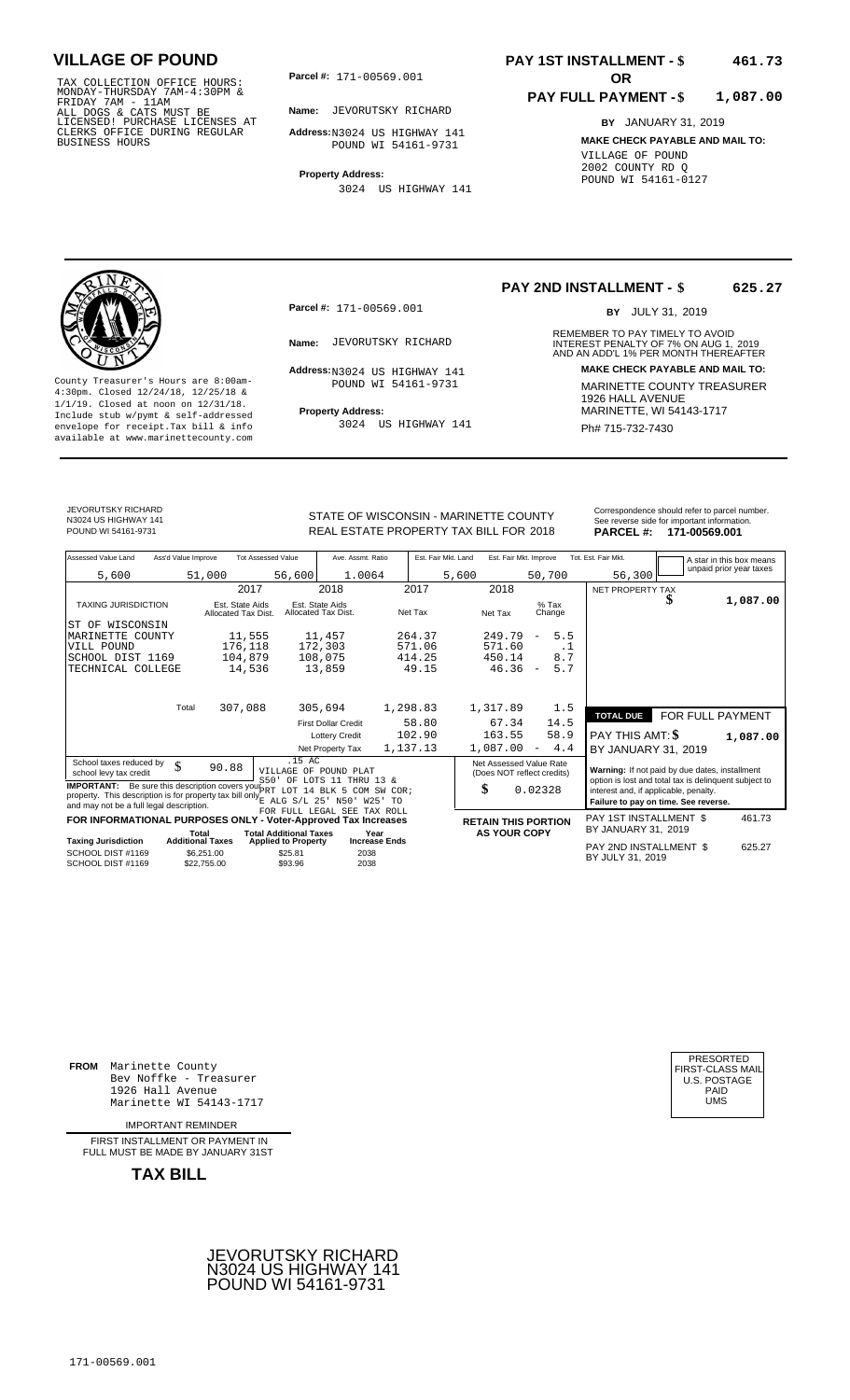TAX COLLECTION OFFICE HOURS:<br>
MONDAY-THURSDAY 7AM-4:30PM & JOHNSON DEAN I<br>
FRIDAY 7AM - 11AM<br>
ALL DOGS & CATS MUST BE **Name**: JOHNSON SANDRA<br>
LICENSED ! PURCHASE LICENSES AT<br>
CLERKS OFFICE DURING REGULAR **Address:**621 WALK

**Parcel #: OR**

**Name:** JOHNSON SANDRA M JOHNSON DEAN L

**Address:** 621 WALKER ST POUND WI 54161-9103

**Property Address:** 621 WALKER ST

### **PAY 1ST INSTALLMENT - \$ 613.08**

#### **PAY FULL PAYMENT - \$ 1,389.71**

**BY** JANUARY 31, 2019 **MAKE CHECK PAYABLE AND MAIL TO:** VILLAGE OF POUND 2002 COUNTY RD Q POUND WI 54161-0127

**Property Address:** MARINETTE, WI 54143-1717 Include stub w/pymt & self-addressed envelope for receipt.Tax bill & info Ph# 715-732-7430 available at www.marinettecounty.com

**Parcel #:** 171-00363.000

JOHNSON DEAN L<br>Name: JOHNSON SANDRA M

Address: 621 WALKER ST POUND WI 54161-9103

621 WALKER ST

#### **PAY 2ND INSTALLMENT - \$ 776.63**

BY JULY 31, 2019

REMEMBER TO PAY TIMELY TO AVOID **Name:** JOHNSON SANDRA M<br>
AND AN ADD'L 1% PER MONTH THEREAFTER **Address: MAKE CHECK PAYABLE AND MAIL TO:** County Treasurer's Hours are 8:00am-<br>
4:30pm. Closed 12/24/18, 12/25/18 & MARINETTE COUNTY TREASURER<br>
1/1/19. Closed at noon on 12/31/18.<br>
Include stub w/pwmt & self-addressed **Property Address:** MARINETTE, WI 54143-1717

JOHNSON DEAN L JOHNSON SANDRA M 621 WALKER ST<br>POUND WI 54161-9103

## STATE OF WISCONSIN - MARINETTE COUNTY<br>
See reverse side for important information.<br>
REAL ESTATE PROPERTY TAX BILL FOR 2018 **PARCEL #: 171-00363.000** REAL ESTATE PROPERTY TAX BILL FOR **PARCEL #:** POUND WI 54161-9103 2018 **171-00363.000**

| Assessed Value Land                                                                                                                                                                                 | Ass'd Value Improve     |                                        | <b>Tot Assessed Value</b>     | Ave. Assmt. Ratio                               |                      | Est. Fair Mkt. Land | Est. Fair Mkt. Improve                                |                          |      | Tot. Est. Fair Mkt.                                                                                     |                  | A star in this box means |
|-----------------------------------------------------------------------------------------------------------------------------------------------------------------------------------------------------|-------------------------|----------------------------------------|-------------------------------|-------------------------------------------------|----------------------|---------------------|-------------------------------------------------------|--------------------------|------|---------------------------------------------------------------------------------------------------------|------------------|--------------------------|
| 7,200                                                                                                                                                                                               |                         | 62,400                                 | 69,600                        | 1.0064                                          |                      | 7,200               |                                                       | 62,000                   |      | 69,200                                                                                                  |                  | unpaid prior year taxes  |
|                                                                                                                                                                                                     |                         | 2017                                   |                               | 2018                                            | 2017                 |                     | 2018                                                  |                          |      | NET PROPERTY TAX                                                                                        |                  |                          |
| <b>TAXING JURISDICTION</b>                                                                                                                                                                          |                         | Est. State Aids<br>Allocated Tax Dist. |                               | Est. State Aids<br>Allocated Tax Dist.          | Net Tax              |                     | Net Tax                                               | $%$ Tax<br>Change        |      |                                                                                                         | D                | 1,389.71                 |
| ST OF WISCONSIN                                                                                                                                                                                     |                         |                                        |                               |                                                 |                      |                     |                                                       |                          |      |                                                                                                         |                  |                          |
| MARINETTE COUNTY                                                                                                                                                                                    |                         | 11,555                                 |                               | 11,457                                          | 325.09               |                     | 307.16                                                | $\overline{\phantom{a}}$ | 5.5  |                                                                                                         |                  |                          |
| VILL POUND                                                                                                                                                                                          |                         | 176,118                                |                               | 172,303                                         | 702.23               |                     | 702.89                                                |                          | . 1  |                                                                                                         |                  |                          |
| SCHOOL DIST 1169                                                                                                                                                                                    |                         | 104,879                                |                               | 108,075                                         | 509.40               |                     | 553.54                                                |                          | 8.7  |                                                                                                         |                  |                          |
| TECHNICAL COLLEGE                                                                                                                                                                                   |                         | 14,536                                 |                               | 13,859                                          | 60.44                |                     | 57.01                                                 | $\overline{\phantom{m}}$ | 5.7  |                                                                                                         |                  |                          |
|                                                                                                                                                                                                     |                         |                                        |                               |                                                 |                      |                     |                                                       |                          |      |                                                                                                         |                  |                          |
|                                                                                                                                                                                                     | Total                   | 307,088                                |                               | 305,694                                         | 1,597.16             |                     | 1,620.60                                              |                          | 1.5  |                                                                                                         |                  |                          |
|                                                                                                                                                                                                     |                         |                                        |                               | <b>First Dollar Credit</b>                      | 58.80                |                     | 67.34                                                 |                          | 14.5 | <b>TOTAL DUE</b>                                                                                        | FOR FULL PAYMENT |                          |
|                                                                                                                                                                                                     |                         |                                        |                               | <b>Lottery Credit</b>                           | 102.90               |                     | 163.55                                                |                          | 58.9 | <b>PAY THIS AMT: \$</b>                                                                                 |                  | 1,389.71                 |
|                                                                                                                                                                                                     |                         |                                        |                               | Net Property Tax                                | 1,435.46             |                     | 1,389.71                                              | $\overline{\phantom{a}}$ | 3.2  | BY JANUARY 31, 2019                                                                                     |                  |                          |
| School taxes reduced by<br>school levy tax credit                                                                                                                                                   | \$                      | 111.75                                 | $.23$ AC<br>PRT NE NW         | S11 T30N R20E COM<br>825'W & 750'S NE COR; S80' |                      |                     | Net Assessed Value Rate<br>(Does NOT reflect credits) |                          |      | Warning: If not paid by due dates, installment<br>option is lost and total tax is delinguent subject to |                  |                          |
| <b>IMPORTANT:</b> Be sure this description covers you W125' N80' E125' TO POB DESC<br>property. This description is for property tax bill only $393R96$<br>and may not be a full legal description. |                         |                                        |                               |                                                 |                      |                     | \$                                                    | 0.02328                  |      | interest and, if applicable, penalty.<br>Failure to pay on time. See reverse.                           |                  |                          |
| FOR INFORMATIONAL PURPOSES ONLY - Voter-Approved Tax Increases                                                                                                                                      |                         |                                        |                               |                                                 |                      |                     | <b>RETAIN THIS PORTION</b>                            |                          |      | PAY 1ST INSTALLMENT \$                                                                                  |                  | 613.08                   |
|                                                                                                                                                                                                     |                         | Total                                  | <b>Total Additional Taxes</b> | Year                                            |                      |                     | <b>AS YOUR COPY</b>                                   |                          |      | BY JANUARY 31, 2019                                                                                     |                  |                          |
| <b>Taxing Jurisdiction</b>                                                                                                                                                                          | <b>Additional Taxes</b> |                                        | <b>Applied to Property</b>    |                                                 | <b>Increase Ends</b> |                     |                                                       |                          |      | PAY 2ND INSTALLMENT \$                                                                                  |                  | 776.63                   |
| SCHOOL DIST #1169<br>SCHOOL DIST #1169                                                                                                                                                              |                         | \$6.251.00<br>\$22,755.00              | \$31.74<br>\$115.54           | 2038<br>2038                                    |                      |                     |                                                       |                          |      | BY JULY 31, 2019                                                                                        |                  |                          |

**FROM** Marinette County Bev Noffke - Treasurer (U.S. POSTAGE)<br>1926 Hall Avenue (U.S. POSTAGE)<br>Marinette WI 54143-1717 (U.S. POSTAGE) 1926 Hall Avenue Marinette WI 54143-1717

IMPORTANT REMINDER

FIRST INSTALLMENT OR PAYMENT IN FULL MUST BE MADE BY JANUARY 31ST



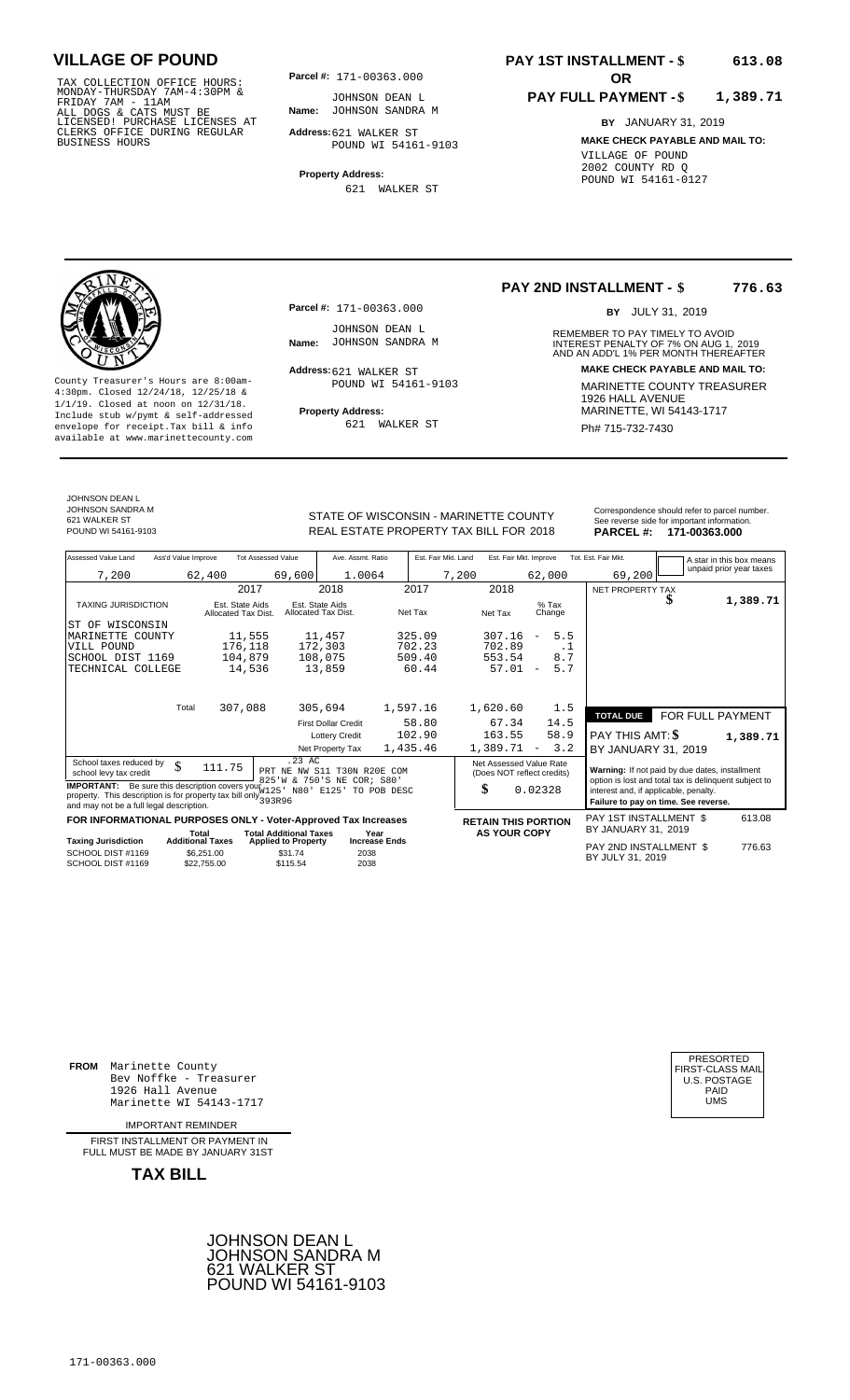TAX COLLECTION OFFICE HOURS:<br>
MONDAY-THURSDAY 7AM-4:30PM & JOHNSTON MARK<br>
FRIDAY 7AM - 11AM<br>
ALL DOGS & CATS MUST BE **Name**: JOHNSTON DIANE<br>
LICENSED! PURCHASE LICENSES AT<br>
CLERKS OFFICE DURING REGULAR **Address**:200 N 17TH

**Parcel #: OR**

**Name:** JOHNSTON DIANE L JOHNSTON MARK C

**Address:** 200 N 17TH RD POUND WI 54161-9733

**Property Address:** 200 N 17TH RD

### **PAY 1ST INSTALLMENT - \$ 1,240.59**

#### **PAY FULL PAYMENT - \$ 2,644.73**

**BY** JANUARY 31, 2019 **MAKE CHECK PAYABLE AND MAIL TO:** VILLAGE OF POUND 2002 COUNTY RD Q POUND WI 54161-0127

**Property Address:** MARINETTE, WI 54143-1717 Include stub w/pymt & self-addressed envelope for receipt.Tax bill & info Ph# 715-732-7430 available at www.marinettecounty.com

**Parcel #:** 171-00372.005

JOHNSTON MARK C<br>Name: JOHNSTON DIANE L

 $Address:200 N 17TH RD$ POUND WI 54161-9733

200 N 17TH RD

#### **PAY 2ND INSTALLMENT - \$ 1,404.14**

BY JULY 31, 2019

REMEMBER TO PAY TIMELY TO AVOID **Name:** JOHNSTON DIANE L<br>
AND AN ADD'L 1% PER MONTH THEREAFTER **Address: MAKE CHECK PAYABLE AND MAIL TO:** County Treasurer's Hours are 8:00am-<br>
4:30pm. Closed 12/24/18, 12/25/18 & MARINETTE COUNTY TREASURER<br>
1/1/19. Closed at noon on 12/31/18.<br>
Include stub w/pwmt. & self-addressed<br> **Property Address:** MARINETTE, WI 54143-1717

JOHNSTON MARK C JOHNSTON DIANE L

200 N 17TH RD<br>POUND WI 54161-9733

STATE OF WISCONSIN - MARINETTE COUNTY REAL ESTATE PROPERTY TAX BILL FOR **PARCEL #:** POUND WI 54161-9733 2018 **171-00372.005**

| Correspondence should refer to parcel number. |
|-----------------------------------------------|
| See reverse side for important information.   |
| PARCEL#: 171-00372.005                        |

| Assessed Value Land                                                                                                                                                                                   | Ass'd Value Improve              |                                        | <b>Tot Assessed Value</b>                                   |                                        | Ave. Assmt. Ratio                                               |                      |          | Est. Fair Mkt. Land | Est. Fair Mkt. Improve                                |                          |                   | Tot. Est. Fair Mkt.                                                           | A star in this box means                              |
|-------------------------------------------------------------------------------------------------------------------------------------------------------------------------------------------------------|----------------------------------|----------------------------------------|-------------------------------------------------------------|----------------------------------------|-----------------------------------------------------------------|----------------------|----------|---------------------|-------------------------------------------------------|--------------------------|-------------------|-------------------------------------------------------------------------------|-------------------------------------------------------|
| 20,300                                                                                                                                                                                                |                                  | 103,200                                |                                                             | 123,500                                | 1.0064                                                          |                      |          | 20,200              |                                                       |                          | 102,500           | 122,700                                                                       | unpaid prior year taxes                               |
|                                                                                                                                                                                                       |                                  |                                        | 2017                                                        |                                        | 2018                                                            |                      | 2017     |                     | 2018                                                  |                          |                   | NET PROPERTY TAX                                                              |                                                       |
| <b>TAXING JURISDICTION</b>                                                                                                                                                                            |                                  | Est. State Aids<br>Allocated Tax Dist. |                                                             | Est. State Aids<br>Allocated Tax Dist. |                                                                 |                      | Net Tax  |                     | Net Tax                                               |                          | $%$ Tax<br>Change |                                                                               | 2,644.73                                              |
| ST OF WISCONSIN                                                                                                                                                                                       |                                  |                                        |                                                             |                                        |                                                                 |                      |          |                     |                                                       |                          |                   |                                                                               |                                                       |
| MARINETTE COUNTY                                                                                                                                                                                      |                                  |                                        | 11,555                                                      | 11,457                                 |                                                                 |                      | 576.84   |                     | 545.03                                                | $\overline{\phantom{a}}$ | 5.5               |                                                                               |                                                       |
| VILL POUND                                                                                                                                                                                            |                                  | 176,118                                |                                                             | 172,303                                |                                                                 |                      | 1,246.05 |                     | 1,247.22                                              |                          | . 1               |                                                                               |                                                       |
| SCHOOL DIST 1169                                                                                                                                                                                      |                                  | 104,879                                |                                                             | 108,075                                |                                                                 |                      | 903.89   |                     | 982.21                                                |                          | 8.7               |                                                                               |                                                       |
| TECHNICAL COLLEGE                                                                                                                                                                                     |                                  |                                        | 14,536                                                      | 13,859                                 |                                                                 |                      | 107.24   |                     | 101.16                                                | $\overline{\phantom{a}}$ | 5.7               |                                                                               |                                                       |
|                                                                                                                                                                                                       | Total                            |                                        |                                                             |                                        |                                                                 |                      |          |                     |                                                       |                          |                   |                                                                               |                                                       |
|                                                                                                                                                                                                       |                                  | 307,088                                |                                                             | 305,694                                |                                                                 |                      | 2,834.02 |                     | 2,875.62                                              |                          | 1.5               | <b>TOTAL DUE</b>                                                              | FOR FULL PAYMENT                                      |
|                                                                                                                                                                                                       |                                  |                                        |                                                             |                                        | <b>First Dollar Credit</b>                                      |                      | 58.80    |                     | 67.34                                                 |                          | 14.5              |                                                                               |                                                       |
|                                                                                                                                                                                                       |                                  |                                        |                                                             |                                        | <b>Lottery Credit</b>                                           |                      | 102.90   |                     | 163.55                                                |                          | 58.9              | <b>PAY THIS AMT: \$</b>                                                       | 2,644.73                                              |
|                                                                                                                                                                                                       |                                  |                                        |                                                             |                                        | Net Property Tax                                                |                      | 2,672.32 |                     | 2,644.73                                              | $\overline{\phantom{a}}$ | 1.0               | BY JANUARY 31, 2019                                                           |                                                       |
| School taxes reduced by<br>school levy tax credit                                                                                                                                                     | \$                               | 198.29                                 |                                                             | 2.75 AC                                | PRT NW NW S11 T30N R20E COM<br>$E/L$ RD $24.78$ 'E SW COR; N ON |                      |          |                     | Net Assessed Value Rate<br>(Does NOT reflect credits) |                          |                   | Warning: If not paid by due dates, installment                                | option is lost and total tax is delinquent subject to |
| <b>IMPORTANT:</b> Be sure this description covers your $E/L$ RD 400' E300'<br>property. This description is for property tax bill only $\frac{27}{300}$ .<br>and may not be a full legal description. |                                  |                                        |                                                             |                                        | TO POB DESC 601260                                              | S400' W              |          |                     | \$                                                    | 0.02328                  |                   | interest and, if applicable, penalty.<br>Failure to pay on time. See reverse. |                                                       |
| FOR INFORMATIONAL PURPOSES ONLY - Voter-Approved Tax Increases                                                                                                                                        |                                  |                                        |                                                             |                                        |                                                                 |                      |          |                     | <b>RETAIN THIS PORTION</b>                            |                          |                   | PAY 1ST INSTALLMENT \$                                                        | 1,240.59                                              |
| <b>Taxing Jurisdiction</b>                                                                                                                                                                            | Total<br><b>Additional Taxes</b> |                                        | <b>Total Additional Taxes</b><br><b>Applied to Property</b> |                                        | Year                                                            | <b>Increase Ends</b> |          |                     | <b>AS YOUR COPY</b>                                   |                          |                   | BY JANUARY 31, 2019                                                           |                                                       |
| SCHOOL DIST #1169<br>SCHOOL DIST #1169                                                                                                                                                                |                                  | \$6.251.00<br>\$22,755.00              |                                                             | \$56.32<br>\$205.01                    | 2038<br>2038                                                    |                      |          |                     |                                                       |                          |                   | PAY 2ND INSTALLMENT \$<br>BY JULY 31, 2019                                    | 1.404.14                                              |

**FROM** Marinette County Bev Noffke - Treasurer (U.S. POSTAGE)<br>1926 Hall Avenue (U.S. POSTAGE)<br>Marinette WI 54143-1717 (U.S. POSTAGE) 1926 Hall Avenue PAID Marinette WI 54143-1717 UMS

IMPORTANT REMINDER

FIRST INSTALLMENT OR PAYMENT IN FULL MUST BE MADE BY JANUARY 31ST

**TAX BILL**

171-00372.005



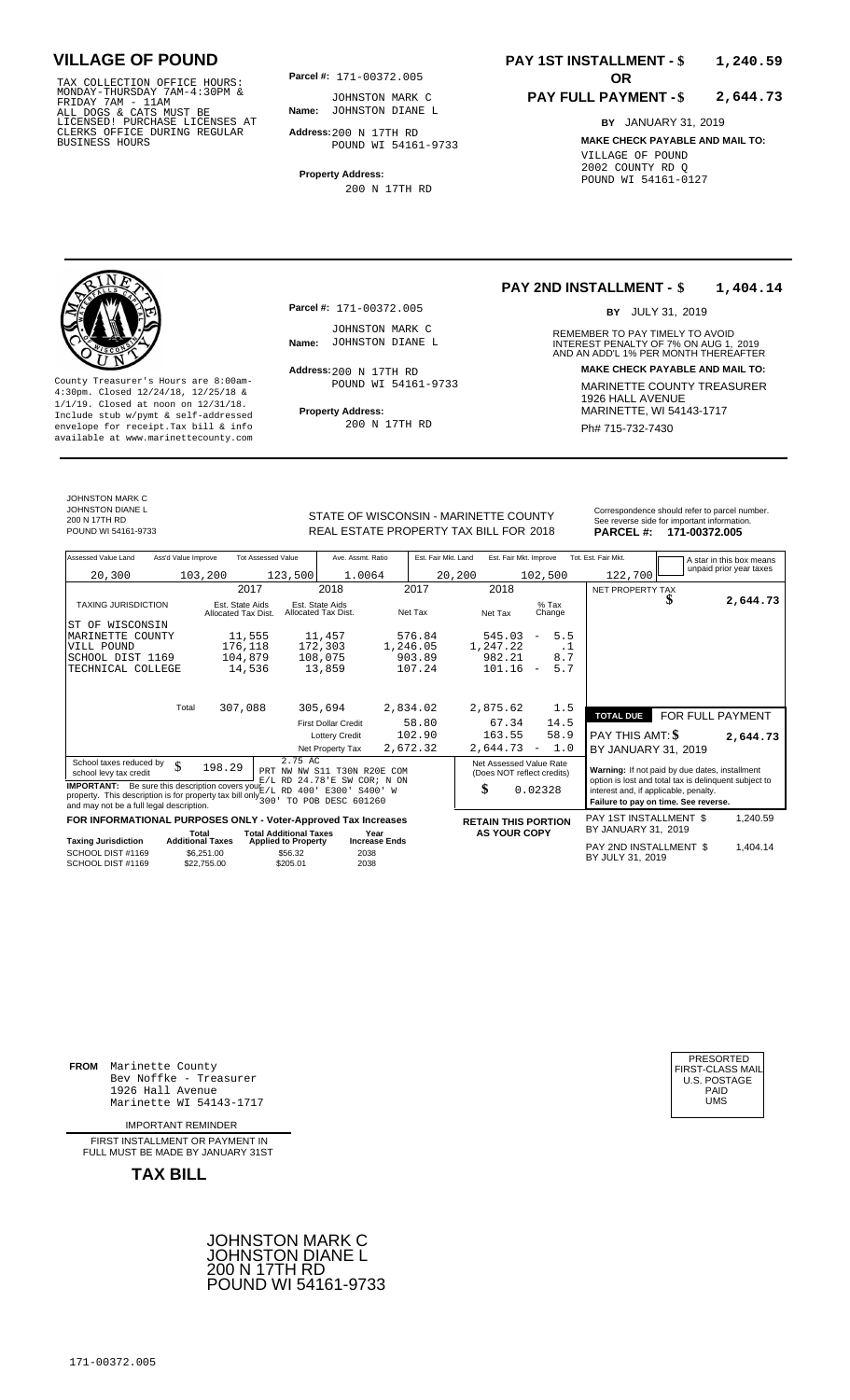TAX COLLECTION OFFICE HOURS:<br>
MONDAY-THURSDAY 7AM-4:30PM & JOHNSTON ZACHA<br>
FRIDAY 7AM - 11AM<br>
ALL DOGS & CATS MUST BE **Name**: JOHNSTON KAYLA<br>
LICENSED ! PURCHASE LICENSES AT<br>
CLERKS OFFICE DURING REGULAR **Address:**641 WALK

**Parcel #: OR**

**Name:** JOHNSTON KAYLA JOHNSTON ZACHARY

**Address:** 641 WALKER ST POUND WI 54161-9703

**Property Address:** 641 WALKER ST

### **PAY 1ST INSTALLMENT - \$ 854.08**

#### **PAY FULL PAYMENT - \$ 1,871.70**

**BY** JANUARY 31, 2019 **MAKE CHECK PAYABLE AND MAIL TO:** VILLAGE OF POUND 2002 COUNTY RD Q POUND WI 54161-0127

**Property Address:** MARINETTE, WI 54143-1717 Include stub w/pymt & self-addressed envelope for receipt.Tax bill & info Ph# 715-732-7430 available at www.marinettecounty.com

**Parcel #:** 171-00360.000

JOHNSTON ZACHARY<br>Name: JOHNSTON KAYLA

Address: 641 WALKER ST POUND WI 54161-9703

641 WALKER ST

**PAY 2ND INSTALLMENT - \$ 1,017.62**

BY JULY 31, 2019

REMEMBER TO PAY TIMELY TO AVOID **Name:** INTEREST PENALTY OF 7% ON AUG 1, AND AN ADD'L 1% PER MONTH THEREAFTER JOHNSTON KAYLA 2019 **Address: MAKE CHECK PAYABLE AND MAIL TO:** County Treasurer's Hours are 8:00am-<br>
4:30pm. Closed 12/24/18, 12/25/18 & MARINETTE COUNTY TREASURER<br>
1/1/19. Closed at noon on 12/31/18.<br>
Include stub w/pwmt & self-addressed **Property Address:** MARINETTE, WI 54143-1717

JOHNSTON ZACHARY JOHNSTON KAYLA 641 WALKER ST

STATE OF WISCONSIN - MARINETTE COUNTY Correspondence should refer to parcel number.<br>
SEAL ESTATE PROPERTY TAX RILL FOR 2018 REAL ESTATE PROPERTY TAX BILL FOR **PARCEL #:** POUND WI 54161-9703 2018 **171-00360.000**

| $0.110110 + 10110100$      |                     |                           | 11 LAL LUI AT LITIUI LITTI TAA DILLI UN 2010 |                     |                               | FANUEL #.           | 17 1-00300.000           |
|----------------------------|---------------------|---------------------------|----------------------------------------------|---------------------|-------------------------------|---------------------|--------------------------|
| Assessed Value Land        | Ass'd Value Improve | <b>Tot Assessed Value</b> | Ave. Assmt. Ratio                            | Est. Fair Mkt. Land | Est. Fair Mkt. Improve        | Tot. Est. Fair Mkt. | A star in this box means |
| 9,100                      | 81,200              | 90,300                    | 1.0064                                       | 9.000               | 80,700                        | 89,700              | unpaid prior year taxes  |
|                            |                     | 2017                      | 2018                                         | 2017                | 2018                          | NET PROPERTY TAX    |                          |
| <b>TAXING JURISDICTION</b> |                     | Est. State Aids           | Est. State Aids                              | $\cdots$            | $%$ Tax<br>$\cdots$<br>$\sim$ |                     | 1,871.70                 |

| 9,100                                                                                                                                                                                              | 81,200                                     | 90, 300                                                           | 1.0064                                 |                      |       | 9,000                                                 | 80,700                   |      | 89,700                                                                                                  |                  | unpaid prior year taxes |
|----------------------------------------------------------------------------------------------------------------------------------------------------------------------------------------------------|--------------------------------------------|-------------------------------------------------------------------|----------------------------------------|----------------------|-------|-------------------------------------------------------|--------------------------|------|---------------------------------------------------------------------------------------------------------|------------------|-------------------------|
|                                                                                                                                                                                                    | 2017                                       |                                                                   | 2018                                   | 2017                 |       | 2018                                                  |                          |      | NET PROPERTY TAX                                                                                        |                  |                         |
| <b>TAXING JURISDICTION</b>                                                                                                                                                                         | Est. State Aids<br>Allocated Tax Dist.     |                                                                   | Est. State Aids<br>Allocated Tax Dist. | Net Tax              |       | Net Tax                                               | $%$ Tax<br>Change        |      |                                                                                                         |                  | 1,871.70                |
| WISCONSIN<br>ST<br>OF                                                                                                                                                                              |                                            |                                                                   |                                        |                      |       |                                                       |                          |      |                                                                                                         |                  |                         |
| MARINETTE COUNTY                                                                                                                                                                                   | 11,555                                     |                                                                   | 11,457                                 | 421.77               |       | 398.51                                                | $\qquad \qquad -$        | 5.5  |                                                                                                         |                  |                         |
| VILL POUND                                                                                                                                                                                         | 176,118                                    |                                                                   | 172,303                                | 911.08               |       | 911.94                                                |                          | .1   |                                                                                                         |                  |                         |
| SCHOOL DIST 1169                                                                                                                                                                                   | 104,879                                    |                                                                   | 108,075                                | 660.90               |       | 718.17                                                |                          | 8.7  |                                                                                                         |                  |                         |
| TECHNICAL COLLEGE                                                                                                                                                                                  | 14,536                                     |                                                                   | 13,859                                 |                      | 78.41 | 73.97                                                 | $\overline{\phantom{m}}$ | 5.7  |                                                                                                         |                  |                         |
|                                                                                                                                                                                                    | Total<br>307,088                           |                                                                   | 305,694                                | 2,072.16             |       | 2,102.59                                              |                          | 1.5  |                                                                                                         |                  |                         |
|                                                                                                                                                                                                    |                                            |                                                                   |                                        |                      |       |                                                       |                          |      | <b>TOTAL DUE</b>                                                                                        | FOR FULL PAYMENT |                         |
|                                                                                                                                                                                                    |                                            |                                                                   | <b>First Dollar Credit</b>             |                      | 58.80 | 67.34                                                 |                          | 14.5 |                                                                                                         |                  |                         |
|                                                                                                                                                                                                    |                                            |                                                                   | <b>Lottery Credit</b>                  | 102.90               |       | 163.55                                                |                          | 58.9 | <b>PAY THIS AMT: \$</b>                                                                                 |                  | 1,871.70                |
|                                                                                                                                                                                                    |                                            |                                                                   | Net Property Tax                       | 1,910.46             |       | 1,871.70                                              | $\overline{\phantom{m}}$ | 2.0  | BY JANUARY 31, 2019                                                                                     |                  |                         |
| School taxes reduced by<br>\$<br>school levy tax credit                                                                                                                                            | 144.98                                     | .27 AC<br>PRT NE NW S11 T30N R20E COM<br>800'W 1230'SLY & 25'W NE |                                        |                      |       | Net Assessed Value Rate<br>(Does NOT reflect credits) |                          |      | Warning: If not paid by due dates, installment<br>option is lost and total tax is delinquent subject to |                  |                         |
| <b>IMPORTANT:</b> Be sure this description covers your $COR$ ;<br>property. This description is for property tax bill only 200.54' TO POB DESC 362R443<br>and may not be a full legal description. |                                            |                                                                   | W125' S95.01'                          | E125' N              |       | \$                                                    | 0.02328                  |      | interest and, if applicable, penalty.<br>Failure to pay on time. See reverse.                           |                  |                         |
| FOR INFORMATIONAL PURPOSES ONLY - Voter-Approved Tax Increases                                                                                                                                     | Total                                      | <b>Total Additional Taxes</b>                                     |                                        | Year                 |       | <b>RETAIN THIS PORTION</b><br><b>AS YOUR COPY</b>     |                          |      | PAY 1ST INSTALLMENT \$<br>BY JANUARY 31, 2019                                                           |                  | 854.08                  |
| <b>Taxing Jurisdiction</b><br>$0.011001$ $0.07$ $0.1100$                                                                                                                                           | <b>Additional Taxes</b><br>$A - A - A - A$ | <b>Applied to Property</b><br>                                    | 0.000                                  | <b>Increase Ends</b> |       |                                                       |                          |      | PAY 2ND INSTALLMENT \$                                                                                  |                  | 1,017.62                |

BY JULY 31, <sup>2038</sup> <sup>2019</sup> 1,017.62 SCHOOL DIST #1169 SCHOOL DIST #1169 \$6,251.00  $$22,755.00$  $$41.18$  $$149.90$ 2038

**FROM** Marinette County Bev Noffke - Treasurer (U.S. POSTAGE)<br>1926 Hall Avenue (U.S. POSTAGE)<br>Marinette WI 54143-1717 (UMS  $1926$  Hall Avenue Marinette WI 54143-1717

IMPORTANT REMINDER

FIRST INSTALL MENT OR PAYMENT IN FULL MUST BE MADE BY JANUARY 31ST



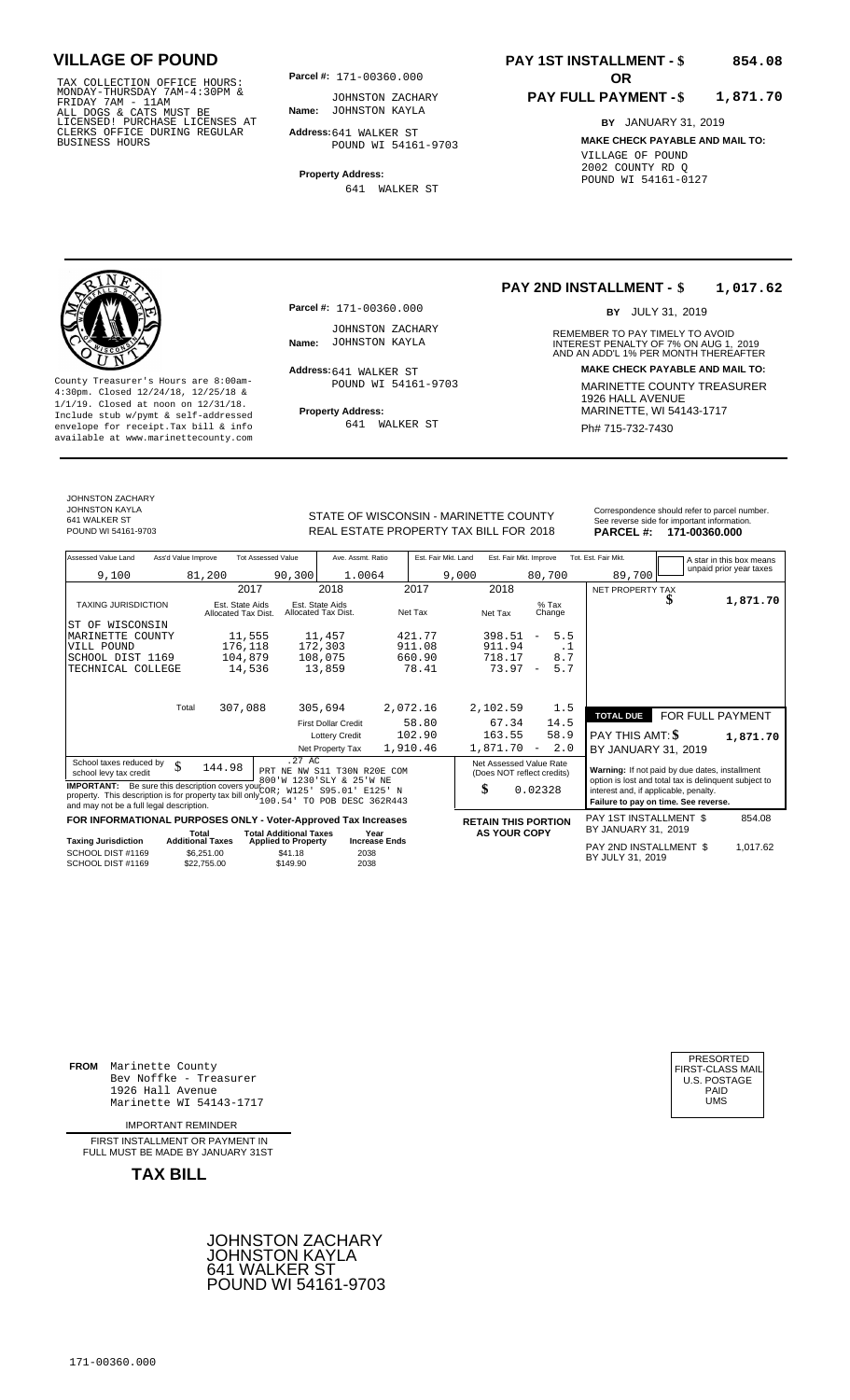171-00530.000 TAX COLLECTION OFFICE HOURS: MONDAY-THURSDAY 7AM-4:30PM & FRIDAY 7AM - 11AM ALL DOGS & CATS MUST BE LICENSED! PURCHASE LICENSES AT CLERKS OFFICE DURING REGULAR BUSINESS HOURS

**Parcel #: OR**

**Name:** KANTER ELAINE L

**Address:** PO BOX 37 POUND WI 54161-0037

**Property Address:** 121 COLBURN ST

### **PAY 1ST INSTALLMENT - \$ 712.04**

#### **PAY FULL PAYMENT - \$ 1,587.62**

**BY** JANUARY 31, 2019 **MAKE CHECK PAYABLE AND MAIL TO:** VILLAGE OF POUND 2002 COUNTY RD Q POUND WI 54161-0127



**Property Address:** MARINETTE, WI 54143-1717 Include stub w/pymt & self-addressed envelope for receipt.Tax bill & info Ph# 715-732-7430 available at www.marinettecounty.com

**Parcel #:** 171-00530.000

Address: PO BOX 37 POUND WI 54161-0037

121 COLBURN ST

**PAY 2ND INSTALLMENT - \$ 875.58**

BY JULY 31, 2019

REMEMBER TO PAY TIMELY TO AVOID **Name:** KANTER ELAINE L<br>
INTEREST PENALTY OF 7% ON AUG 1, 2019<br>
AND AN ADD'L 1% PER MONTH THEREAFTER **Address: MAKE CHECK PAYABLE AND MAIL TO:** County Treasurer's Hours are 8:00am-<br>
4:30pm. Closed 12/24/18, 12/25/18 & MARINETTE COUNTY TREASURER<br>
1/1/19. Closed at noon on 12/31/18.<br>
Include stub w/pwmt & self-addressed **Property Address:** MARINETTE, WI 54143-1717

KANTER ELAINE L PO BOX 37<br>POUND WI 54161-0037

STATE OF WISCONSIN - MARINETTE COUNTY<br>
See reverse side for important information.<br>
REAL ESTATE PROPERTY TAX BILL FOR 2018 PARCEL #: 171-00530.000 REAL ESTATE PROPERTY TAX BILL FOR **PARCEL #:** POUND WI 54161-0037 2018 **171-00530.000**

| Assessed Value Land                                                                                                                                            | Ass'd Value Improve     |                                        | <b>Tot Assessed Value</b>                         |                                        | Ave. Assmt. Ratio                    | Est. Fair Mkt. Land |       | Est. Fair Mkt. Improve                                |                          |           | Tot. Est. Fair Mkt.                                                           | A star in this box means                              |
|----------------------------------------------------------------------------------------------------------------------------------------------------------------|-------------------------|----------------------------------------|---------------------------------------------------|----------------------------------------|--------------------------------------|---------------------|-------|-------------------------------------------------------|--------------------------|-----------|-------------------------------------------------------------------------------|-------------------------------------------------------|
| 6,800                                                                                                                                                          |                         | 71,300                                 | 78,100                                            |                                        | 1.0064                               |                     | 6,800 |                                                       | 70,800                   |           | 77,600                                                                        | unpaid prior year taxes                               |
|                                                                                                                                                                |                         | 2017                                   |                                                   | 2018                                   |                                      | 2017                |       | 2018                                                  |                          |           | NET PROPERTY TAX                                                              |                                                       |
| <b>TAXING JURISDICTION</b>                                                                                                                                     |                         | Est. State Aids<br>Allocated Tax Dist. |                                                   | Est. State Aids<br>Allocated Tax Dist. |                                      | Net Tax             |       | Net Tax                                               | $%$ Tax<br>Change        |           |                                                                               | \$<br>1,587.62                                        |
| WISCONSIN<br>ST OF                                                                                                                                             |                         |                                        |                                                   |                                        |                                      |                     |       |                                                       |                          |           |                                                                               |                                                       |
| MARINETTE COUNTY                                                                                                                                               |                         | 11,555                                 |                                                   | 11,457                                 |                                      | 364.79              |       | 344.67                                                | $\overline{\phantom{m}}$ | 5.5       |                                                                               |                                                       |
| VILL POUND                                                                                                                                                     |                         | 176,118                                |                                                   | 172,303                                |                                      | 787.99              |       | 788.73                                                |                          | $\cdot$ 1 |                                                                               |                                                       |
| SCHOOL DIST 1169                                                                                                                                               |                         | 104,879                                |                                                   | 108,075                                |                                      | 571.61              |       | 621.14                                                |                          | 8.7       |                                                                               |                                                       |
| TECHNICAL COLLEGE                                                                                                                                              |                         | 14,536                                 |                                                   | 13,859                                 |                                      | 67.82               |       | 63.97                                                 | $\overline{a}$           | 5.7       |                                                                               |                                                       |
|                                                                                                                                                                |                         |                                        |                                                   |                                        |                                      |                     |       |                                                       |                          |           |                                                                               |                                                       |
|                                                                                                                                                                | Total                   | 307,088                                |                                                   | 305,694                                |                                      | 1,792.21            |       | 1,818.51                                              |                          | 1.5       |                                                                               |                                                       |
|                                                                                                                                                                |                         |                                        |                                                   | <b>First Dollar Credit</b>             |                                      | 58.80               |       | 67.34                                                 |                          | 14.5      | <b>TOTAL DUE</b>                                                              | FOR FULL PAYMENT                                      |
|                                                                                                                                                                |                         |                                        |                                                   | <b>Lottery Credit</b>                  |                                      | 102.90              |       | 163.55                                                |                          | 58.9      | PAY THIS AMT: \$                                                              | 1,587.62                                              |
|                                                                                                                                                                |                         |                                        |                                                   | Net Property Tax                       |                                      | 1,630.51            |       | 1,587.62                                              | $\overline{\phantom{a}}$ | 2.6       | BY JANUARY 31, 2019                                                           |                                                       |
| School taxes reduced by<br>school levy tax credit                                                                                                              | \$                      | 125.40                                 |                                                   | .18 AC<br>VILLAGE OF POUND PLAT        |                                      |                     |       | Net Assessed Value Rate<br>(Does NOT reflect credits) |                          |           | Warning: If not paid by due dates, installment                                |                                                       |
| <b>IMPORTANT:</b> Be sure this description covers your<br>property. This description is for property tax bill only<br>and may not be a full legal description. |                         |                                        | LOT 3 BLK 2                                       |                                        |                                      |                     | \$    |                                                       | 0.02328                  |           | interest and, if applicable, penalty.<br>Failure to pay on time. See reverse. | option is lost and total tax is delinquent subject to |
| FOR INFORMATIONAL PURPOSES ONLY - Voter-Approved Tax Increases                                                                                                 |                         |                                        |                                                   |                                        |                                      |                     |       | <b>RETAIN THIS PORTION</b>                            |                          |           | PAY 1ST INSTALLMENT \$                                                        | 712.04                                                |
|                                                                                                                                                                | Total                   |                                        | <b>Total Additional Taxes</b>                     |                                        | Year                                 |                     |       | <b>AS YOUR COPY</b>                                   |                          |           | BY JANUARY 31, 2019                                                           |                                                       |
| <b>Taxing Jurisdiction</b><br>SCHOOL DIST #1169<br>SCHOOL DIST #1169                                                                                           | <b>Additional Taxes</b> | \$6,251.00<br>\$22.755.00              | <b>Applied to Property</b><br>\$35.61<br>\$129.65 |                                        | <b>Increase Ends</b><br>2038<br>2038 |                     |       |                                                       |                          |           | PAY 2ND INSTALLMENT \$<br>BY JULY 31, 2019                                    | 875.58                                                |

**FROM** Marinette County Bev Noffke - Treasurer 1926 Hall Avenue PAID Marinette WI 54143-1717 UMS

IMPORTANT REMINDER

FIRST INSTALLMENT OR PAYMENT IN FULL MUST BE MADE BY JANUARY 31ST



| PRESORTED<br>FIRST-CLASS MAIL<br>U.S. POSTAGE<br>PAID<br>UMS |
|--------------------------------------------------------------|
|--------------------------------------------------------------|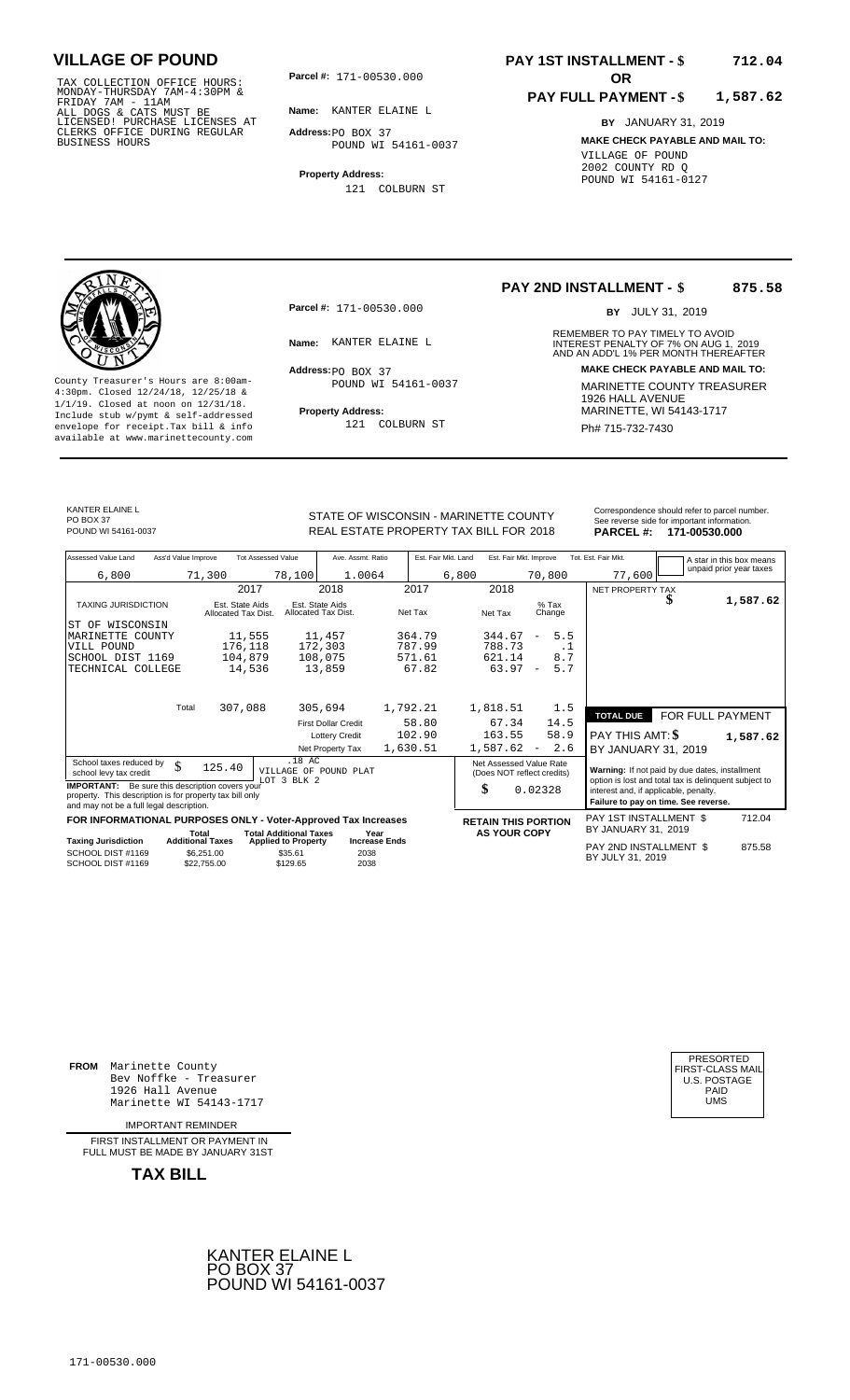171-00531.000 TAX COLLECTION OFFICE HOURS: MONDAY-THURSDAY 7AM-4:30PM & FRIDAY 7AM - 11AM ALL DOGS & CATS MUST BE LICENSED! PURCHASE LICENSES AT CLERKS OFFICE DURING REGULAR BUSINESS HOURS

**Parcel #:** 171-00531.000 **OR** 

**Name:** KASZINSKI MICHAEL E

**Address:** PO BOX 91 POUND WI 54161-0091

**Property Address:** 208 MAPLE ST

### **PAY 1ST INSTALLMENT - \$ 269.64**

### **PAY FULL PAYMENT - \$**

**702.82**

**BY** JANUARY 31, 2019 **MAKE CHECK PAYABLE AND MAIL TO:** VILLAGE OF POUND 2002 COUNTY RD Q POUND WI 54161-0127



**Property Address:** MARINETTE, WI 54143-1717 Include stub w/pymt & self-addressed envelope for receipt.Tax bill & info Ph# 715-732-7430 available at www.marinettecounty.com

**Parcel #:** 171-00531.000

Address: PO BOX 91 POUND WI 54161-0091

208 MAPLE ST

#### **PAY 2ND INSTALLMENT - \$ 433.18**

BY JULY 31, 2019

REMEMBER TO PAY TIMELY TO AVOID **Name:** KASZINSKI MICHAEL E INTEREST PENALTY OF 7% ON AUG 1, 2019<br>AND AN ADD'L 1% PER MONTH THEREAFTER **Address: MAKE CHECK PAYABLE AND MAIL TO:** County Treasurer's Hours are 8:00am-<br>
4:30pm. Closed 12/24/18, 12/25/18 & 1/1/19. Closed at noon on 12/31/18.<br>
Include stub w/pwmt. & self-addressed<br>
Froperty Address: MARINETTE, WI 54143-1717

KASZINSKI MICHAEL E PO BOX 91<br>POUND WI 54161-0091

STATE OF WISCONSIN - MARINETTE COUNTY REAL ESTATE PROPERTY TAX BILL FOR **PARCEL #:** POUND WI 54161-0091 2018 **171-00531.000**

| Correspondence should refer to parcel number. |
|-----------------------------------------------|
| See reverse side for important information.   |
| - - - - - .                                   |

| Assessed Value Land                                                                                                                                                                                                      | Ass'd Value Improve | <b>Tot Assessed Value</b>              |                               | Ave. Assmt. Ratio                                    |         | Est. Fair Mkt. Land        | Est. Fair Mkt. Improve                                |                                 | Tot. Est. Fair Mkt.                                                                                                                    |                  | A star in this box means |
|--------------------------------------------------------------------------------------------------------------------------------------------------------------------------------------------------------------------------|---------------------|----------------------------------------|-------------------------------|------------------------------------------------------|---------|----------------------------|-------------------------------------------------------|---------------------------------|----------------------------------------------------------------------------------------------------------------------------------------|------------------|--------------------------|
| 8,600                                                                                                                                                                                                                    |                     | 31,500                                 | 40,100                        | 1.0064                                               |         | 8,500                      |                                                       | 31,300                          | 39,800                                                                                                                                 |                  | unpaid prior year taxes  |
|                                                                                                                                                                                                                          |                     | 2017                                   |                               | 2018                                                 | 2017    |                            | 2018                                                  |                                 | NET PROPERTY TAX                                                                                                                       |                  |                          |
| <b>TAXING JURISDICTION</b>                                                                                                                                                                                               |                     | Est. State Aids<br>Allocated Tax Dist. |                               | Est. State Aids<br>Allocated Tax Dist.               | Net Tax |                            | Net Tax                                               | $%$ Tax<br>Change               |                                                                                                                                        | ъ                | 702.82                   |
| ST OF WISCONSIN                                                                                                                                                                                                          |                     |                                        |                               |                                                      |         |                            |                                                       |                                 |                                                                                                                                        |                  |                          |
| MARINETTE COUNTY                                                                                                                                                                                                         |                     | 11,555                                 |                               | 11,457                                               | 187.30  |                            | 176.97                                                | 5.5<br>$\overline{\phantom{a}}$ |                                                                                                                                        |                  |                          |
| VILL POUND                                                                                                                                                                                                               |                     | 176,118                                |                               | 172,303                                              | 404.59  |                            | 404.97                                                | . 1                             |                                                                                                                                        |                  |                          |
| SCHOOL DIST 1169                                                                                                                                                                                                         |                     | 104,879                                |                               | 108,075                                              | 293.49  |                            | 318.92                                                | 8.7                             |                                                                                                                                        |                  |                          |
| TECHNICAL COLLEGE                                                                                                                                                                                                        |                     | 14,536                                 |                               | 13,859                                               | 34.82   |                            | 32.85                                                 | 5.7<br>$\overline{\phantom{a}}$ |                                                                                                                                        |                  |                          |
|                                                                                                                                                                                                                          |                     |                                        |                               |                                                      |         |                            |                                                       |                                 |                                                                                                                                        |                  |                          |
|                                                                                                                                                                                                                          | Total               | 307,088                                |                               | 305,694                                              | 920.20  |                            | 933.71                                                | 1.5                             | <b>TOTAL DUE</b>                                                                                                                       | FOR FULL PAYMENT |                          |
|                                                                                                                                                                                                                          |                     |                                        |                               | <b>First Dollar Credit</b>                           | 58.80   |                            | 67.34                                                 | 14.5                            |                                                                                                                                        |                  |                          |
|                                                                                                                                                                                                                          |                     |                                        |                               | <b>Lottery Credit</b>                                | 102.90  |                            | 163.55                                                | 58.9                            | PAY THIS AMT: \$                                                                                                                       |                  | 702.82                   |
|                                                                                                                                                                                                                          |                     |                                        |                               | Net Property Tax                                     | 758.50  |                            | 702.82                                                | 7.3<br>$\overline{\phantom{a}}$ | BY JANUARY 31, 2019                                                                                                                    |                  |                          |
| School taxes reduced by<br>school levy tax credit                                                                                                                                                                        | \$                  | 64.38                                  | $.26$ AC                      | VILLAGE OF POUND PLAT<br>LOT 4 & PRT LOT 5 BLK 2 COM |         |                            | Net Assessed Value Rate<br>(Does NOT reflect credits) |                                 | Warning: If not paid by due dates, installment                                                                                         |                  |                          |
| <b>IMPORTANT:</b> Be sure this description covers you NE COR; W26.5' S TO S/L E ON<br>property. This description is for property tax bill only $S/L$ 26.5' N ON $E/L$ TO POB<br>and may not be a full legal description. |                     |                                        |                               |                                                      |         |                            | \$                                                    | 0.02328                         | option is lost and total tax is delinquent subject to<br>interest and, if applicable, penalty.<br>Failure to pay on time. See reverse. |                  |                          |
| DESC 154D133<br>FOR INFORMATIONAL PURPOSES ONLY - Voter-Approved Tax Increases                                                                                                                                           |                     |                                        |                               |                                                      |         | <b>RETAIN THIS PORTION</b> |                                                       | PAY 1ST INSTALLMENT \$          |                                                                                                                                        | 269.64           |                          |
|                                                                                                                                                                                                                          |                     | Total                                  | <b>Total Additional Taxes</b> | Year                                                 |         |                            | <b>AS YOUR COPY</b>                                   |                                 | BY JANUARY 31, 2019                                                                                                                    |                  |                          |
| <b>Taxing Jurisdiction</b>                                                                                                                                                                                               |                     | <b>Additional Taxes</b>                | <b>Applied to Property</b>    | <b>Increase Ends</b>                                 |         |                            |                                                       |                                 | PAY 2ND INSTALLMENT \$                                                                                                                 |                  | 433.18                   |
| SCHOOL DIST #1169<br>SCHOOL DIST #1169                                                                                                                                                                                   |                     | \$6,251.00<br>\$22,755.00              | \$18.29<br>\$66.57            | 2038<br>2038                                         |         |                            |                                                       |                                 | BY JULY 31, 2019                                                                                                                       |                  |                          |

**FROM** Marinette County Bev Noffke - Treasurer 1926 Hall Avenue PAID Marinette WI 54143-1717 UMS

IMPORTANT REMINDER

FIRST INSTALLMENT OR PAYMENT IN FULL MUST BE MADE BY JANUARY 31ST



| PRESORTED<br>FIRST-CLASS MAIL<br><b>U.S. POSTAGE</b><br>PAID<br>UMS |  |
|---------------------------------------------------------------------|--|
|---------------------------------------------------------------------|--|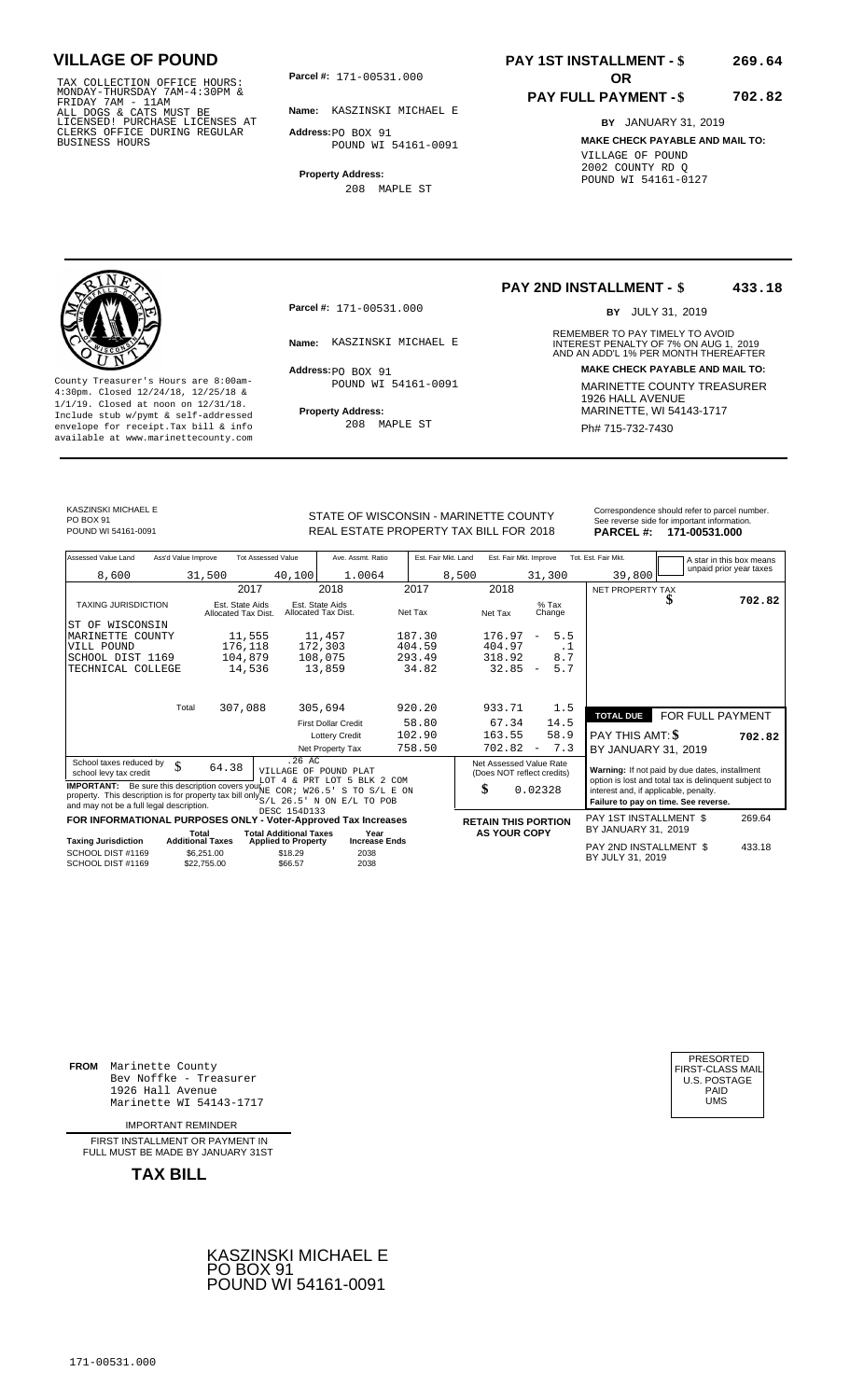TAX COLLECTION OFFICE HOURS:<br>
MONDAY-THURSDAY 7AM-4:30PM &<br>
FRIDAY 7AM - 11AM<br>
ALL DOGS & CATS MUST BE<br>
LICENSED! PURCHASE LICENSES AT<br>
CLERKS OFFICE DURING REGULAR<br>
BUSINESS HOURS<br>
BUSINESS HOURS

**Parcel #:** 171-00557.000

**Name:** KING KATHLEEN A

**Address:** W7922 COUNTY ROAD Q POUND WI 54161-9645

**Property Address:** 312 LARSON ST

### **PAY 1ST INSTALLMENT - \$ 655.55**

#### **PAY FULL PAYMENT - \$ 1,311.10**

**BY** JANUARY 31, 2019 **MAKE CHECK PAYABLE AND MAIL TO:** VILLAGE OF POUND 2002 COUNTY RD Q POUND WI 54161-0127

**Property Address:** MARINETTE, WI 54143-1717 Include stub w/pymt & self-addressed envelope for receipt.Tax bill & info Ph# 715-732-7430 available at www.marinettecounty.com

**Parcel #:** 171-00557.000

Address: W7922 COUNTY ROAD Q POUND WI 54161-9645

312 LARSON ST

### **PAY 2ND INSTALLMENT - \$**

BY JULY 31, 2019

**655.55**

REMEMBER TO PAY TIMELY TO AVOID **Name:** KING KATHLEEN A **INTEREST PENALTY OF 7% ON AUG 1, 2019**<br>AND AN ADD'L 1% PER MONTH THEREAFTER **Address: MAKE CHECK PAYABLE AND MAIL TO:** County Treasurer's Hours are 8:00am-<br>  $\begin{array}{r}\n4:30 \text{pm.} \text{ 2.14} & 4:30 \text{pm.} \text{ 3.14} \\
4:30 \text{pm.} \text{ 2.14} & 4:30 \text{pm.} \text{ 3.14} \\
1/1/19. \text{ 2.14} & 4:30 \text{pm.} \text{ 4.14} \\
1/1/19. \text{ 2.14} & 4:30 \text{pm.} \text{ 4.14} \\
1/1/19. \text{ 2.14}$ 

KING KATHLEEN A W7922 COUNTY ROAD Q<br>POUND WI 54161-9645

Correspondence should refer to parcel n<br>
Correspondence should refer to parcel n<br>
REAL ESTATE PROPERTY TAX BILL FOR 2018 PARCEL #: 171-00557.000 REAL ESTATE PROPERTY TAX BILL FOR **PARCEL #:** POUND WI 54161-9645 2018 **171-00557.000**

| forrespondence should refer to parcel number. |  |
|-----------------------------------------------|--|
| ee reverse side for important information.    |  |
|                                               |  |

| Assessed Value Land                                                                                                                                            | Ass'd Value Improve<br><b>Tot Assessed Value</b>                                                |                                                               | Ave. Assmt. Ratio<br>Est. Fair Mkt. Land |          | Est. Fair Mkt. Improve                                                        |                                 | Tot. Est. Fair Mkt.                                                                                     | A star in this box means |                         |
|----------------------------------------------------------------------------------------------------------------------------------------------------------------|-------------------------------------------------------------------------------------------------|---------------------------------------------------------------|------------------------------------------|----------|-------------------------------------------------------------------------------|---------------------------------|---------------------------------------------------------------------------------------------------------|--------------------------|-------------------------|
| 9,000                                                                                                                                                          | 50,200                                                                                          | 59,200                                                        | 1.0064                                   | 8,900    |                                                                               | 49,900                          | 58,800                                                                                                  |                          | unpaid prior year taxes |
|                                                                                                                                                                |                                                                                                 | 2017                                                          | 2018                                     | 2017     | 2018                                                                          |                                 | NET PROPERTY TAX                                                                                        |                          |                         |
| <b>TAXING JURISDICTION</b>                                                                                                                                     |                                                                                                 | Est. State Aids<br>Allocated Tax Dist.                        | Est. State Aids<br>Allocated Tax Dist.   | Net Tax  | Net Tax                                                                       | $%$ Tax<br>Change               |                                                                                                         |                          | 1,311.10                |
| WISCONSIN<br>ST OF                                                                                                                                             |                                                                                                 |                                                               |                                          |          |                                                                               |                                 |                                                                                                         |                          |                         |
| MARINETTE COUNTY                                                                                                                                               |                                                                                                 | 11,555                                                        | 11,457                                   | 276.51   | 261.26                                                                        | 5.5<br>$\overline{\phantom{a}}$ |                                                                                                         |                          |                         |
| VILL POUND                                                                                                                                                     |                                                                                                 | 176,118                                                       | 172,303                                  | 597.30   | 597.86                                                                        | $\cdot$ 1                       |                                                                                                         |                          |                         |
| SCHOOL DIST 1169                                                                                                                                               |                                                                                                 | 104,879                                                       | 108,075                                  | 433.28   | 470.83                                                                        | 8.7                             |                                                                                                         |                          |                         |
| TECHNICAL COLLEGE                                                                                                                                              |                                                                                                 | 14,536                                                        | 13,859                                   | 51.41    | 48.49                                                                         | 5.7<br>$\overline{\phantom{a}}$ |                                                                                                         |                          |                         |
|                                                                                                                                                                |                                                                                                 |                                                               |                                          |          |                                                                               |                                 |                                                                                                         |                          |                         |
|                                                                                                                                                                | Total                                                                                           | 307,088                                                       | 305,694                                  | 1,358.50 | 1,378.44                                                                      | 1.5                             | <b>TOTAL DUE</b>                                                                                        | FOR FULL PAYMENT         |                         |
|                                                                                                                                                                |                                                                                                 |                                                               | <b>First Dollar Credit</b>               | 58.80    | 67.34                                                                         | 14.5                            |                                                                                                         |                          |                         |
|                                                                                                                                                                |                                                                                                 |                                                               | <b>Lottery Credit</b>                    |          |                                                                               |                                 | PAY THIS AMT: \$                                                                                        |                          | 1,311.10                |
|                                                                                                                                                                |                                                                                                 |                                                               | Net Property Tax                         | 1,299.70 | 1,311.10                                                                      | . 9                             | BY JANUARY 31, 2019                                                                                     |                          |                         |
| School taxes reduced by<br>school levy tax credit                                                                                                              | \$<br>95.05                                                                                     | $.30 \text{ AC}$<br>VILLAGE OF POUND PLAT<br>LOTS 1 & 2 BLK 5 |                                          |          | Net Assessed Value Rate<br>(Does NOT reflect credits)                         |                                 | Warning: If not paid by due dates, installment<br>option is lost and total tax is delinquent subject to |                          |                         |
| <b>IMPORTANT:</b> Be sure this description covers your<br>property. This description is for property tax bill only<br>and may not be a full legal description. |                                                                                                 |                                                               | \$                                       | 0.02328  | interest and, if applicable, penalty.<br>Failure to pay on time. See reverse. |                                 |                                                                                                         |                          |                         |
| FOR INFORMATIONAL PURPOSES ONLY - Voter-Approved Tax Increases                                                                                                 |                                                                                                 |                                                               |                                          |          | <b>RETAIN THIS PORTION</b>                                                    |                                 | <b>PAY 1ST INSTALLMENT \$</b>                                                                           |                          | 655.55                  |
| <b>Taxing Jurisdiction</b>                                                                                                                                     | <b>Total Additional Taxes</b><br>Total<br><b>Additional Taxes</b><br><b>Applied to Property</b> |                                                               | Year<br><b>Increase Ends</b>             |          | <b>AS YOUR COPY</b>                                                           |                                 | BY JANUARY 31, 2019                                                                                     |                          |                         |
| SCHOOL DIST #1169<br>SCHOOL DIST #1169                                                                                                                         | \$6,251.00<br>\$22,755,00                                                                       | \$27.00<br>\$98.27                                            | 2038<br>2038                             |          |                                                                               |                                 | PAY 2ND INSTALLMENT \$<br>BY JULY 31, 2019                                                              |                          | 655.55                  |

**FROM** Marinette County Bev Noffke - Treasurer (U.S. POSTAGE)<br>1926 Hall Avenue (U.S. POSTAGE)<br>Marinette WI 54143-1717 (U.S. POSTAGE) 1926 Hall Avenue PAID Marinette WI 54143-1717 UMS

IMPORTANT REMINDER

FIRST INSTALLMENT OR PAYMENT IN FULL MUST BE MADE BY JANUARY 31ST



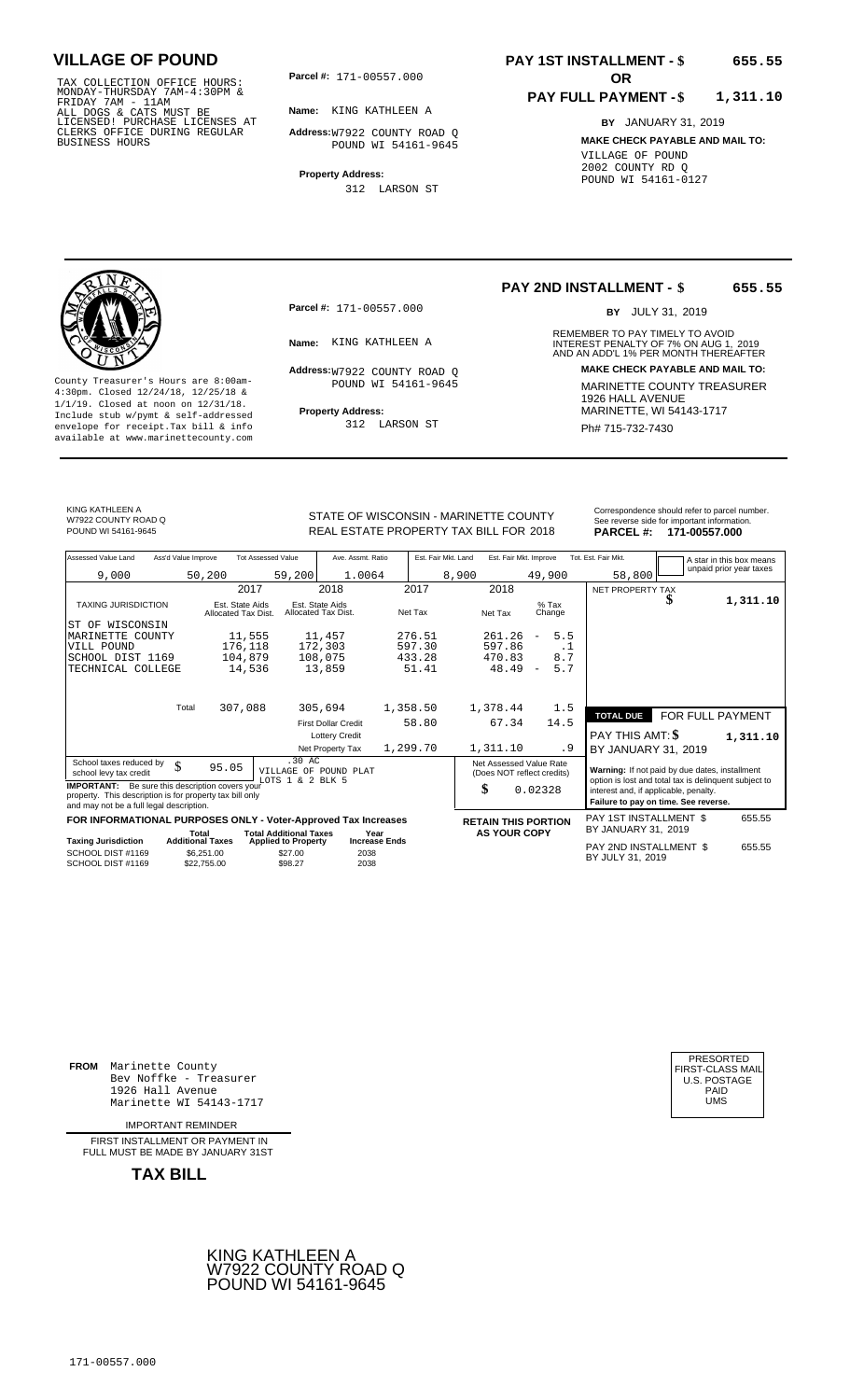TAX COLLECTION OFFICE HOURS:<br>
MONDAY-THURSDAY 7AM-4:30PM & KING RICHARD F<br>
FRIDAY 7AM - 11AM<br>
ALL DOGS & CATS MUST BE **Name**: KING JILL M<br>
LICENSED ! PURCHASE LICENSES AT<br>
CLERKS OFFICE DURING REGULAR **Address**:2011 COUNTY

**Parcel #:** 171-00145.000

**Name:** KING JILL M KING RICHARD R

**Address:** 2011 COUNTY ROAD Q POUND WI 54161-9710

**Property Address:** 2011 COUNTY ROAD Q

**Parcel #:** 171-00145.000

KING RICHARD R<br>Name: KING JILL M

Address: 2011 COUNTY ROAD Q POUND WI 54161-9710

2011 COUNTY ROAD Q

### **PAY 1ST INSTALLMENT - \$ 649.17**

**PAY 2ND INSTALLMENT - \$**

**Name:** KING JILL M **INTEREST PENALTY OF 7% ON AUG 1, 2019**<br>AND AN ADD'L 1% PER MONTH THEREAFTER

#### **PAY FULL PAYMENT - \$ 1,461.89**

REMEMBER TO PAY TIMELY TO AVOID

BY JULY 31, 2019

**Address: MAKE CHECK PAYABLE AND MAIL TO:**

**812.72**

**BY** JANUARY 31, 2019 **MAKE CHECK PAYABLE AND MAIL TO:** VILLAGE OF POUND 2002 COUNTY RD Q POUND WI 54161-0127



County Treasurer's Hours are 8:00am-<br>
4:30pm. Closed 12/24/18, 12/25/18 & MARINETTE COUNTY TREASURER<br>
1/1/19. Closed at noon on 12/31/18.<br>
Include stub w/pwmt & self-addressed **Property Address:** MARINETTE, WI 54143-1717 **Property Address:** MARINETTE, WI 54143-1717 Include stub w/pymt & self-addressed envelope for receipt.Tax bill & info Ph# 715-732-7430 available at www.marinettecounty.com

KING RICHARD R KING JILL M 2011 COUNTY ROAD Q

STATE OF WISCONSIN - MARINETTE COUNTY<br>
See reverse side for important information.<br>
REAL ESTATE PROPERTY TAX BILL FOR 2018 PARCEL #: 171-00145.000 REAL ESTATE PROPERTY TAX BILL FOR **PARCEL #:** POUND WI 54161-9710 2018 **171-00145.000**

| Assessed Value Land<br>Ass'd Value Improve                                                                                                                                                                                                                                       |                                        | <b>Tot Assessed Value</b>              | Ave. Assmt. Ratio             | Est. Fair Mkt. Land | Est. Fair Mkt. Improve                                |                                                                               | Tot. Est. Fair Mkt.                                                                                     |                  | A star in this box means |
|----------------------------------------------------------------------------------------------------------------------------------------------------------------------------------------------------------------------------------------------------------------------------------|----------------------------------------|----------------------------------------|-------------------------------|---------------------|-------------------------------------------------------|-------------------------------------------------------------------------------|---------------------------------------------------------------------------------------------------------|------------------|--------------------------|
| 5,900                                                                                                                                                                                                                                                                            | 66,800                                 | 72,700                                 | 1.0064                        |                     | 5,900                                                 | 66,400                                                                        | 72,300                                                                                                  |                  | unpaid prior year taxes  |
|                                                                                                                                                                                                                                                                                  | 2017                                   |                                        | 2018                          | 2017                | 2018                                                  |                                                                               | NET PROPERTY TAX                                                                                        |                  |                          |
| <b>TAXING JURISDICTION</b>                                                                                                                                                                                                                                                       | Est. State Aids<br>Allocated Tax Dist. | Est. State Aids<br>Allocated Tax Dist. |                               | Net Tax             | Net Tax                                               | $%$ Tax<br>Change                                                             |                                                                                                         |                  | 1,461.89                 |
| WISCONSIN<br>ST OF                                                                                                                                                                                                                                                               |                                        |                                        |                               |                     |                                                       |                                                                               |                                                                                                         |                  |                          |
| MARINETTE COUNTY                                                                                                                                                                                                                                                                 | 11,555                                 |                                        | 11,457                        | 339.57              | 320.84                                                | 5.5<br>$\overline{\phantom{m}}$                                               |                                                                                                         |                  |                          |
| VILL POUND                                                                                                                                                                                                                                                                       | 176,118                                | 172,303                                |                               | 733.50              | 734.20                                                | . 1                                                                           |                                                                                                         |                  |                          |
| SCHOOL DIST 1169                                                                                                                                                                                                                                                                 | 104,879                                | 108,075                                |                               | 532.09              | 578.19                                                | 8.7                                                                           |                                                                                                         |                  |                          |
| TECHNICAL COLLEGE                                                                                                                                                                                                                                                                | 14,536                                 |                                        | 13,859                        | 63.13               | 59.55                                                 | 5.7<br>$\overline{\phantom{a}}$                                               |                                                                                                         |                  |                          |
|                                                                                                                                                                                                                                                                                  |                                        |                                        |                               |                     |                                                       |                                                                               |                                                                                                         |                  |                          |
| Total                                                                                                                                                                                                                                                                            | 307,088                                | 305,694                                |                               | 1,668.29            | 1,692.78                                              | 1.5                                                                           | <b>TOTAL DUE</b>                                                                                        | FOR FULL PAYMENT |                          |
|                                                                                                                                                                                                                                                                                  |                                        |                                        | <b>First Dollar Credit</b>    | 58.80               | 67.34                                                 | 14.5                                                                          |                                                                                                         |                  |                          |
|                                                                                                                                                                                                                                                                                  |                                        |                                        | <b>Lottery Credit</b>         | 102.90              | 163.55                                                | 58.9                                                                          | PAY THIS AMT: \$                                                                                        |                  | 1,461.89                 |
|                                                                                                                                                                                                                                                                                  |                                        |                                        | Net Property Tax              | 1,506.59            | 1,461.89                                              | 3.0<br>$\overline{\phantom{a}}$                                               | BY JANUARY 31, 2019                                                                                     |                  |                          |
| School taxes reduced by<br>\$<br>school levy tax credit                                                                                                                                                                                                                          | 116.73                                 | .28 AC                                 | PRT SE SW S2 T30N R20E<br>COM |                     | Net Assessed Value Rate<br>(Does NOT reflect credits) |                                                                               | Warning: If not paid by due dates, installment<br>option is lost and total tax is delinquent subject to |                  |                          |
| S/L 373'W SE COR; N234' E60'<br><b>IMPORTANT:</b> Be sure this description covers your 5234<br>\$<br>0.02328<br>TO S/L W ON S/L 60'<br><b>TO</b><br>property. This description is for property tax bill only POB DESC 87D98 EX CTH Q<br>and may not be a full legal description. |                                        |                                        |                               |                     |                                                       | interest and, if applicable, penalty.<br>Failure to pay on time. See reverse. |                                                                                                         |                  |                          |
| FOR INFORMATIONAL PURPOSES ONLY - Voter-Approved Tax Increases                                                                                                                                                                                                                   |                                        |                                        |                               |                     | <b>RETAIN THIS PORTION</b>                            |                                                                               | PAY 1ST INSTALLMENT \$                                                                                  |                  | 649.17                   |
|                                                                                                                                                                                                                                                                                  | Total                                  | <b>Total Additional Taxes</b>          | Year                          |                     | <b>AS YOUR COPY</b>                                   |                                                                               | BY JANUARY 31, 2019                                                                                     |                  |                          |
| <b>Taxing Jurisdiction</b>                                                                                                                                                                                                                                                       | <b>Additional Taxes</b>                | <b>Applied to Property</b>             | <b>Increase Ends</b>          |                     |                                                       |                                                                               | PAY 2ND INSTALLMENT \$                                                                                  |                  | 812.72                   |
| SCHOOL DIST #1169<br>SCHOOL DIST #1169                                                                                                                                                                                                                                           | \$6,251.00<br>\$22.755.00              | \$33.15<br>\$120.68                    | 2038<br>2038                  |                     |                                                       |                                                                               | BY JULY 31, 2019                                                                                        |                  |                          |

**FROM** Marinette County Bev Noffke - Treasurer (U.S. POSTAGE)<br>1926 Hall Avenue (U.S. POSTAGE)<br>Marinette WI 54143-1717 (U.S. POSTAGE) 1926 Hall Avenue Marinette WI 54143-1717

IMPORTANT REMINDER

FIRST INSTALLMENT OR PAYMENT IN FULL MUST BE MADE BY JANUARY 31ST



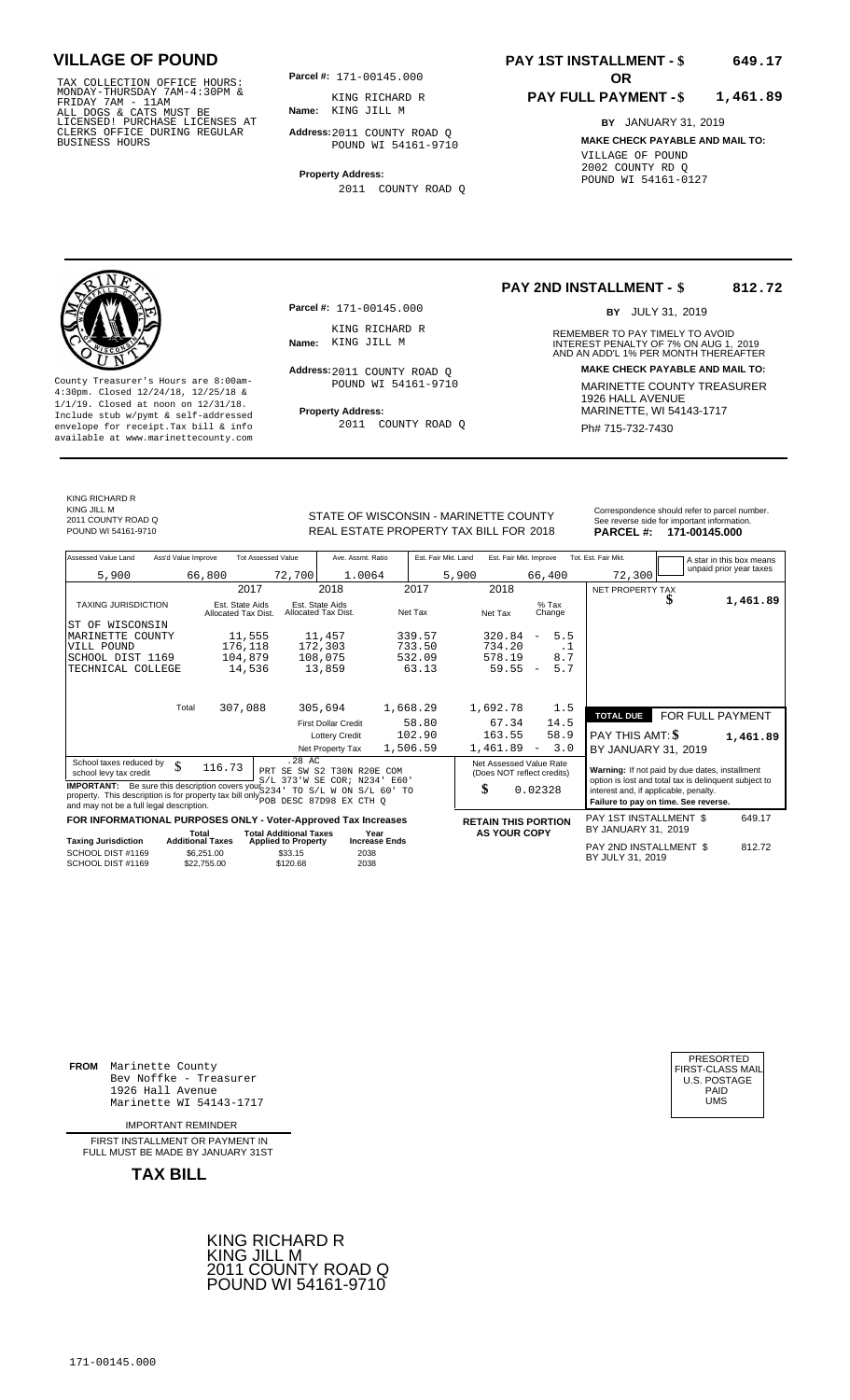TAX COLLECTION OFFICE HOURS:<br>
MONDAY-THURSDAY 7AM-4:30PM & KING RONALD A<br>
FRIDAY 7AM - 11AM<br>
ALL DOGS & CATS MUST BE **Name**: KING MARY JO M<br>
LICENSED! PURCHASE LICENSES AT<br>
CLERKS OFFICE DURING REGULAR **Address**:PO BOX 206

**Parcel #: OR**

**Name:** KING MARY JO M KING RONALD A

**Address:** PO BOX 206 POUND WI 54161-0206

**Property Address:** 204 MAPLE ST

### **PAY 1ST INSTALLMENT - \$ 347.64**

### **PAY FULL PAYMENT - \$**

**858.83**

**BY** JANUARY 31, 2019 **MAKE CHECK PAYABLE AND MAIL TO:** VILLAGE OF POUND 2002 COUNTY RD Q POUND WI 54161-0127

**Property Address:** MARINETTE, WI 54143-1717 Include stub w/pymt & self-addressed envelope for receipt.Tax bill & info Ph# 715-732-7430 available at www.marinettecounty.com

**Parcel #:** 171-00533.000

KING RONALD A<br>Name: KING MARY JO M

 $Address:  $PO$  BOX 206$ POUND WI 54161-0206

204 MAPLE ST

**PAY 2ND INSTALLMENT - \$ 511.19**

BY JULY 31, 2019

REMEMBER TO PAY TIMELY TO AVOID **Name:** KING MARY JOM **CONTRIGHT AND AN ADDEM** INTEREST PENALTY OF 7% ON AUG 1, 2019<br>AND AN ADD'L 1% PER MONTH THEREAFTER **Address: MAKE CHECK PAYABLE AND MAIL TO:** County Treasurer's Hours are 8:00am-<br>
4:30pm. Closed 12/24/18, 12/25/18 & MARINETTE COUNTY TREASURER<br>
1/1/19. Closed at noon on 12/31/18.<br>
Include stub w/pwmt. & self-addressed<br> **Property Address:** MARINETTE, WI 54143-1717

KING RONALD A KING MARY JO M

PO BOX 206<br>POUND WI 54161-0206

STATE OF WISCONSIN - MARINETTE COUNTY REAL ESTATE PROPERTY TAX BILL FOR **PARCEL #:** POUND WI 54161-0206 2018 **171-00533.000**

| Correspondence should refer to parcel number. |
|-----------------------------------------------|
| See reverse side for important information.   |
| <b>DADCEL #124 00522 000</b>                  |

| Assessed Value Land                                                                                                                                            | Ass'd Value Improve              |                                        | <b>Tot Assessed Value</b>                        | Ave. Assmt. Ratio                      |                      | Est. Fair Mkt. Land | Est. Fair Mkt. Improve                                |                          |                   | Tot. Est. Fair Mkt.                                                                                                                    |   | A star in this box means |
|----------------------------------------------------------------------------------------------------------------------------------------------------------------|----------------------------------|----------------------------------------|--------------------------------------------------|----------------------------------------|----------------------|---------------------|-------------------------------------------------------|--------------------------|-------------------|----------------------------------------------------------------------------------------------------------------------------------------|---|--------------------------|
| 8,300                                                                                                                                                          |                                  | 38,500                                 | 46,800                                           | 1.0064                                 |                      | 8,200               |                                                       | 38,300                   |                   | 46,500                                                                                                                                 |   | unpaid prior year taxes  |
|                                                                                                                                                                |                                  | 2017                                   |                                                  | 2018                                   | 2017                 |                     | 2018                                                  |                          |                   | NET PROPERTY TAX                                                                                                                       |   |                          |
| <b>TAXING JURISDICTION</b>                                                                                                                                     |                                  | Est. State Aids<br>Allocated Tax Dist. |                                                  | Est. State Aids<br>Allocated Tax Dist. | Net Tax              |                     | Net Tax                                               |                          | $%$ Tax<br>Change |                                                                                                                                        | ъ | 858.83                   |
| ST OF WISCONSIN                                                                                                                                                |                                  |                                        |                                                  |                                        |                      |                     |                                                       |                          |                   |                                                                                                                                        |   |                          |
| MARINETTE COUNTY                                                                                                                                               |                                  | 11,555                                 |                                                  | 11,457                                 | 218.59               |                     | 206.54                                                | $\qquad \qquad -$        | 5.5               |                                                                                                                                        |   |                          |
| VILL POUND                                                                                                                                                     |                                  | 176,118                                |                                                  | 172,303                                | 472.19               |                     | 472.63                                                |                          | . 1               |                                                                                                                                        |   |                          |
| SCHOOL DIST 1169                                                                                                                                               |                                  | 104,879                                |                                                  | 108,075                                | 342.53               |                     | 372.21                                                |                          | 8.7               |                                                                                                                                        |   |                          |
| TECHNICAL COLLEGE                                                                                                                                              |                                  | 14,536                                 |                                                  | 13,859                                 |                      | 40.64               | 38.34                                                 | $\overline{\phantom{a}}$ | 5.7               |                                                                                                                                        |   |                          |
|                                                                                                                                                                |                                  |                                        |                                                  |                                        |                      |                     |                                                       |                          |                   |                                                                                                                                        |   |                          |
|                                                                                                                                                                | Total                            | 307,088                                |                                                  | 305,694                                | 1,073.95             |                     | 1,089.72                                              |                          | 1.5               |                                                                                                                                        |   |                          |
|                                                                                                                                                                |                                  |                                        |                                                  | <b>First Dollar Credit</b>             |                      | 58.80               | 67.34                                                 |                          | 14.5              | <b>TOTAL DUE</b>                                                                                                                       |   | FOR FULL PAYMENT         |
|                                                                                                                                                                |                                  |                                        |                                                  | <b>Lottery Credit</b>                  | 102.90               |                     | 163.55                                                |                          | 58.9              | PAY THIS AMT: \$                                                                                                                       |   | 858.83                   |
|                                                                                                                                                                |                                  |                                        |                                                  | Net Property Tax                       | 912.25               |                     | 858.83                                                | $\overline{\phantom{a}}$ | 5.9               | BY JANUARY 31, 2019                                                                                                                    |   |                          |
| School taxes reduced by<br>school levy tax credit                                                                                                              | \$                               | 75.14                                  | .26AC                                            | VILLAGE OF POUND PLAT                  |                      |                     | Net Assessed Value Rate<br>(Does NOT reflect credits) |                          |                   | Warning: If not paid by due dates, installment                                                                                         |   |                          |
| <b>IMPORTANT:</b> Be sure this description covers you!<br>property. This description is for property tax bill only<br>and may not be a full legal description. |                                  |                                        | W23.5'                                           | LOT 5 & ALL LOT 6 BLK                  |                      |                     | \$                                                    | 0.02328                  |                   | option is lost and total tax is delinquent subject to<br>interest and, if applicable, penalty.<br>Failure to pay on time. See reverse. |   |                          |
| FOR INFORMATIONAL PURPOSES ONLY - Voter-Approved Tax Increases                                                                                                 |                                  |                                        |                                                  |                                        |                      |                     | <b>RETAIN THIS PORTION</b>                            |                          |                   | PAY 1ST INSTALLMENT \$                                                                                                                 |   | 347.64                   |
| <b>Taxing Jurisdiction</b>                                                                                                                                     | Total<br><b>Additional Taxes</b> |                                        | <b>Total Additional Taxes</b>                    | Year                                   | <b>Increase Ends</b> |                     | <b>AS YOUR COPY</b>                                   |                          |                   | BY JANUARY 31, 2019                                                                                                                    |   |                          |
| SCHOOL DIST #1169<br>SCHOOL DIST #1169                                                                                                                         |                                  | \$6.251.00<br>\$22,755.00              | <b>Applied to Property</b><br>\$21.34<br>\$77.69 | 2038<br>2038                           |                      |                     |                                                       |                          |                   | PAY 2ND INSTALLMENT \$<br>BY JULY 31, 2019                                                                                             |   | 511.19                   |

**FROM** Marinette County Bev Noffke - Treasurer (U.S. POSTAGE)<br>1926 Hall Avenue (U.S. POSTAGE)<br>Marinette WI 54143-1717 (U.S. POSTAGE) 1926 Hall Avenue PAID Marinette WI 54143-1717 UMS

IMPORTANT REMINDER

FIRST INSTALLMENT OR PAYMENT IN FULL MUST BE MADE BY JANUARY 31ST

**TAX BILL**



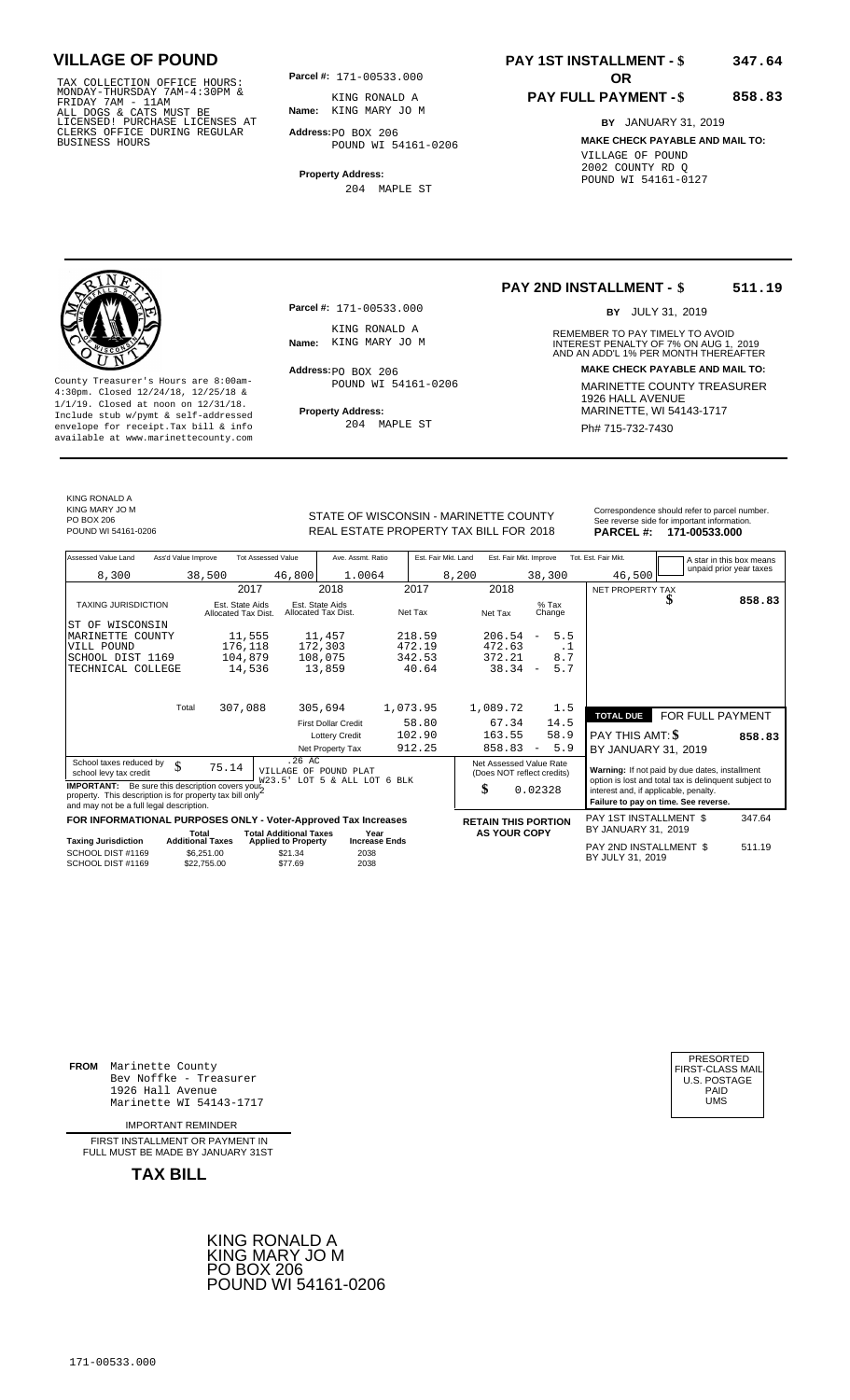TAX COLLECTION OFFICE HOURS:<br>
MONDAY-THURSDAY 7AM-4:30PM &<br>
FRIDAY 7AM - 11AM<br>
ALL DOGS & CATS MUST BE<br>
LICENSED! PURCHASE LICENSES AT<br>
CLERKS OFFICE DURING REGULAR<br>
BUSINESS HOURS<br>
BUSINESS HOURS

**Parcel #: OR**

**Name:** KINZIGER MARC A

**Address:** 284 MOURNING DOVE RD LITTLE SUAMICO WI 54141-8716

**Property Address:**

3037 US HIGHWAY 141

### **PAY 1ST INSTALLMENT - \$ 1,110.76**

#### **PAY FULL PAYMENT - \$ 2,221.51**

**BY** JANUARY 31, 2019 **MAKE CHECK PAYABLE AND MAIL TO:** VILLAGE OF POUND 2002 COUNTY RD Q POUND WI 54161-0127

**Property Address:** MARINETTE, WI 54143-1717 Include stub w/pymt & self-addressed envelope for receipt.Tax bill & info Ph# 715-732-7430 available at www.marinettecounty.com

**Parcel #:** 171-00378.001

Address: 284 MOURNING DOVE RD LITTLE SUAMICO WI 54141-8716

3037 US HIGHWAY 141

#### **PAY 2ND INSTALLMENT - \$ 1,110.75**

BY JULY 31, 2019

REMEMBER TO PAY TIMELY TO AVOID **Name:** KINZIGER MARC A **INTEREST PENALTY OF 7% ON AUG 1, 2019**<br>AND AN ADD'L 1% PER MONTH THEREAFTER **Address: MAKE CHECK PAYABLE AND MAIL TO:** County Treasurer's Hours are 8:00am-<br>
4:30pm. Closed 12/24/18, 12/25/18 & 17TLE SUAMICO WI 54141-8716 MARINETTE COUNTY TREASURER<br>
1/1/19. Closed at noon on 12/31/18.<br>
Include stub w/pwmt & self-addressed **Property Address:** 

KINZIGER MARC A 284 MOURNING DOVE RD<br>LITTLE SUAMICO WI 54141-8716

STATE OF WISCONSIN - MARINETTE COUNTY<br>
See reverse side for important information.<br>
REAL ESTATE PROPERTY TAX BILL FOR 2018 PARCEL #: 171-00378.001 REAL ESTATE PROPERTY TAX BILL FOR **PARCEL #:** LITTLE SUAMICO WI 54141-8716 2018 **171-00378.001**

| Assessed Value Land                                                                                                               | Ass'd Value Improve              |                                        | <b>Tot Assessed Value</b>                                   | Ave. Assmt. Ratio                                          |          | Est. Fair Mkt. Land | Est. Fair Mkt. Improve                                |                                 | Tot. Est. Fair Mkt.                                                                                     |                  | A star in this box means |
|-----------------------------------------------------------------------------------------------------------------------------------|----------------------------------|----------------------------------------|-------------------------------------------------------------|------------------------------------------------------------|----------|---------------------|-------------------------------------------------------|---------------------------------|---------------------------------------------------------------------------------------------------------|------------------|--------------------------|
| 12,100                                                                                                                            |                                  | 86,200                                 | 98,300                                                      | 1.0064                                                     |          | 12,000              |                                                       | 85,600                          | 97,600                                                                                                  |                  | unpaid prior year taxes  |
|                                                                                                                                   |                                  | 2017                                   |                                                             | 2018                                                       | 2017     |                     | 2018                                                  |                                 | NET PROPERTY TAX                                                                                        |                  |                          |
| <b>TAXING JURISDICTION</b>                                                                                                        |                                  | Est. State Aids<br>Allocated Tax Dist. |                                                             | Est. State Aids<br>Allocated Tax Dist.                     | Net Tax  |                     | Net Tax                                               | $%$ Tax<br>Change               |                                                                                                         |                  | 2,221.51                 |
| WISCONSIN<br>ST OF                                                                                                                |                                  |                                        |                                                             |                                                            |          |                     |                                                       |                                 |                                                                                                         |                  |                          |
| MARINETTE COUNTY                                                                                                                  |                                  | 11,555                                 |                                                             | 11,457                                                     | 459.14   |                     | 433.81                                                | 5.5<br>$\overline{\phantom{a}}$ |                                                                                                         |                  |                          |
| VILL POUND                                                                                                                        |                                  | 176,118                                |                                                             | 172,303                                                    | 991.79   |                     | 992.73                                                | $\cdot$ 1                       |                                                                                                         |                  |                          |
| SCHOOL DIST 1169                                                                                                                  |                                  | 104,879                                |                                                             | 108,075                                                    | 719.45   |                     | 781.79                                                | 8.7                             |                                                                                                         |                  |                          |
| TECHNICAL COLLEGE                                                                                                                 |                                  | 14,536                                 |                                                             | 13,859                                                     | 85.36    |                     | 80.52                                                 | 5.7<br>$\overline{\phantom{a}}$ |                                                                                                         |                  |                          |
|                                                                                                                                   |                                  |                                        |                                                             |                                                            |          |                     |                                                       |                                 |                                                                                                         |                  |                          |
|                                                                                                                                   | Total                            | 307,088                                |                                                             | 305,694                                                    | 2,255.74 |                     | 2,288.85                                              | 1.5                             | <b>TOTAL DUE</b>                                                                                        | FOR FULL PAYMENT |                          |
|                                                                                                                                   |                                  |                                        |                                                             | <b>First Dollar Credit</b>                                 | 58.80    |                     | 67.34                                                 | 14.5                            |                                                                                                         |                  |                          |
|                                                                                                                                   |                                  |                                        |                                                             | <b>Lottery Credit</b>                                      |          |                     |                                                       |                                 | <b>PAY THIS AMT: \$</b>                                                                                 |                  | 2,221.51                 |
|                                                                                                                                   |                                  |                                        |                                                             | Net Property Tax                                           | 2,196.94 |                     | 2,221.51                                              | 1.1                             | BY JANUARY 31, 2019                                                                                     |                  |                          |
| School taxes reduced by<br>school levy tax credit<br><b>IMPORTANT:</b> Be sure this description covers your RODS E20 RODS         | \$                               | 157.83                                 | .65 AC                                                      | PRT SE NW S11 T30N R20E COM<br>NE COR; W ON N/L 20 RODS S6 |          |                     | Net Assessed Value Rate<br>(Does NOT reflect credits) |                                 | Warning: If not paid by due dates, installment<br>option is lost and total tax is delinquent subject to |                  |                          |
| property. This description is for property tax bill only E/L 6 RODS TO POB DESC 1701J<br>and may not be a full legal description. |                                  |                                        |                                                             | $F/I$ , $N$ $ON$<br>TO.                                    |          |                     | \$                                                    | 0.02328                         | interest and, if applicable, penalty.<br>Failure to pay on time. See reverse.                           |                  |                          |
| FOR INFORMATIONAL PURPOSES ONLY - Voter-Approved Tax Increases                                                                    |                                  |                                        |                                                             | 18 EX CTH P 722632(HWY)                                    |          |                     | <b>RETAIN THIS PORTION</b>                            |                                 | PAY 1ST INSTALLMENT \$                                                                                  |                  | 1,110.76                 |
| <b>Taxing Jurisdiction</b>                                                                                                        | Total<br><b>Additional Taxes</b> |                                        | <b>Total Additional Taxes</b><br><b>Applied to Property</b> | Year<br><b>Increase Ends</b>                               |          |                     | <b>AS YOUR COPY</b>                                   |                                 | BY JANUARY 31, 2019                                                                                     |                  |                          |
| SCHOOL DIST #1169<br>SCHOOL DIST #1169                                                                                            |                                  | \$6,251.00<br>\$22,755.00              | \$44.83<br>\$163.18                                         | 2038<br>2038                                               |          |                     |                                                       |                                 | PAY 2ND INSTALLMENT \$<br>BY JULY 31, 2019                                                              |                  | 1,110.75                 |

**FROM** Marinette County Bev Noffke - Treasurer 1926 Hall Avenue Marinette WI 54143-1717 UMS

IMPORTANT REMINDER

FIRST INSTALLMENT OR PAYMENT IN FULL MUST BE MADE BY JANUARY 31ST



| PRESORTED           |
|---------------------|
| FIRST-CLASS MAIL    |
| <b>U.S. POSTAGE</b> |
| PAID                |
| UMS                 |
|                     |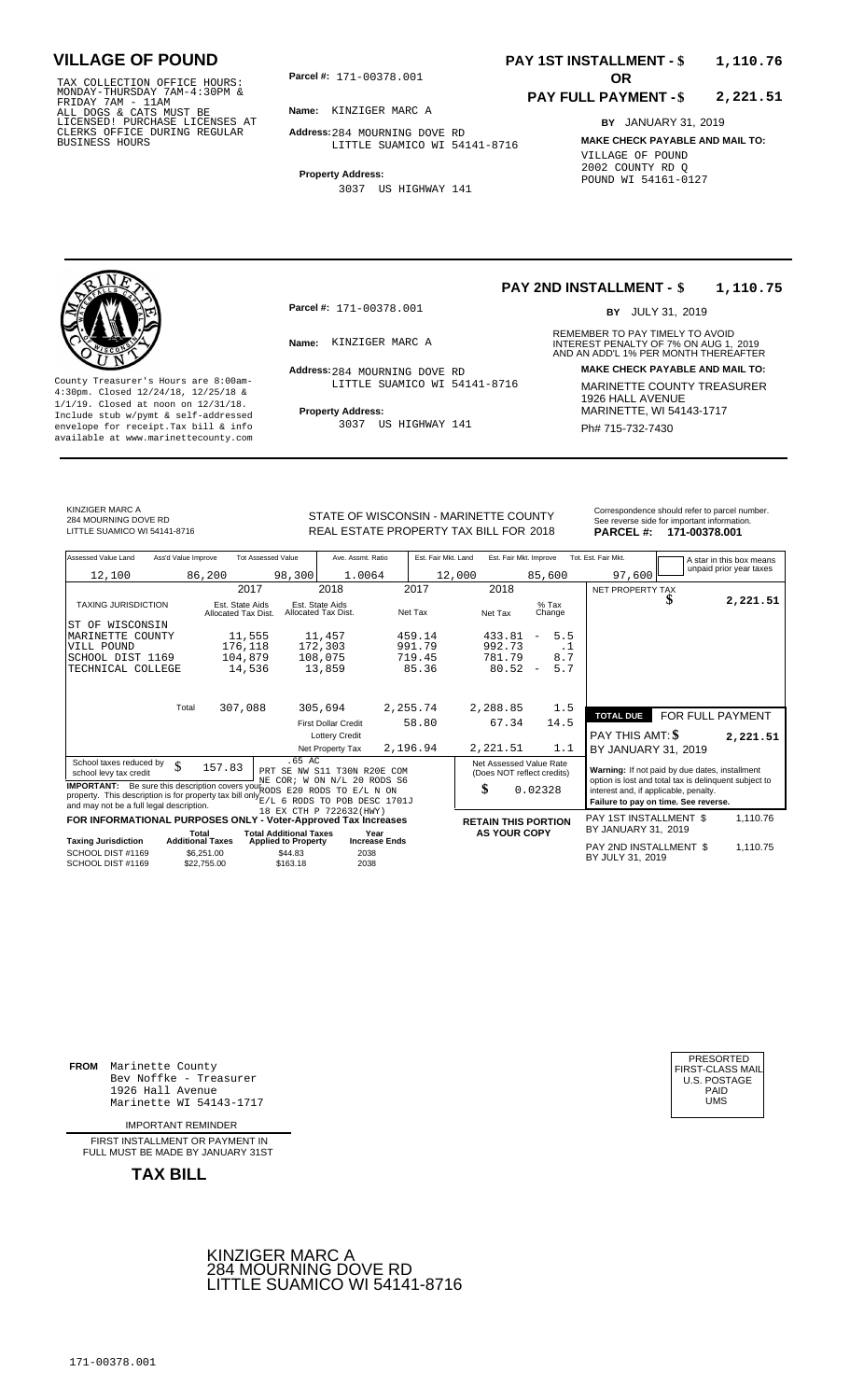TAX COLLECTION OFFICE HOURS:<br>
MONDAY-THURSDAY 7AM-4:30PM &<br>
FRIDAY 7AM - 11AM<br>
ALL DOGS & CATS MUST BE<br>
LICENSED! PURCHASE LICENSES AT<br>
CLERKS OFFICE DURING REGULAR<br>
CLERKS OFFICE DURING REGULAR<br>
BUSINESS HOURS<br>
BUSINESS H

**Parcel #:** 171-00369.000

**Name:** KLEIKAMP RUSSELL H

**Address:** 620 WALKER ST POUND WI 54161-9703

**Property Address:** 620 WALKER ST

### **PAY 1ST INSTALLMENT - \$ 787.71**

#### **PAY FULL PAYMENT - \$ 1,738.97**

**BY** JANUARY 31, 2019 **MAKE CHECK PAYABLE AND MAIL TO:** VILLAGE OF POUND 2002 COUNTY RD Q POUND WI 54161-0127



**Property Address:** MARINETTE, WI 54143-1717 Include stub w/pymt & self-addressed envelope for receipt.Tax bill & info Ph# 715-732-7430 available at www.marinettecounty.com

**Parcel #:** 171-00369.000

Address: 620 WALKER ST POUND WI 54161-9703

620 WALKER ST

#### **PAY 2ND INSTALLMENT - \$ 951.26**

BY JULY 31, 2019

REMEMBER TO PAY TIMELY TO AVOID **Name:** KLEIKAMP RUSSELL H **INTEREST PENALTY OF 7% ON AUG 1, 2019**<br>AND AN ADD'L 1% PER MONTH THEREAFTER **Address: MAKE CHECK PAYABLE AND MAIL TO:** County Treasurer's Hours are 8:00am-<br>
4:30pm. Closed 12/24/18, 12/25/18 & 1/1/19. Closed at noon on 12/31/18.<br>
Include stub w/pwmt. & self-addressed<br>
Froperty Address: MARINETTE, WI 54143-1717

KLEIKAMP RUSSELL H 620 WALKER ST<br>POUND WI 54161-9703

SC<br>TE

STATE OF WISCONSIN - MARINETTE COUNTY REAL ESTATE PROPERTY TAX BILL FOR **PARCEL #:** POUND WI 54161-9703 2018 **171-00369.000**

|          | Correspondence should refer to parcel number. |
|----------|-----------------------------------------------|
|          | See reverse side for important information.   |
| PARCEL # | 171-00369 000                                 |

| Assessed Value Land                                                                                                                                                                                  | Ass'd Value Improve     |                                        | <b>Tot Assessed Value</b>     | Ave. Assmt. Ratio                                                         | Est. Fair Mkt. Land | Est. Fair Mkt. Improve                                |                                 | Tot. Est. Fair Mkt.                                                                                                                    |                  | A star in this box means |
|------------------------------------------------------------------------------------------------------------------------------------------------------------------------------------------------------|-------------------------|----------------------------------------|-------------------------------|---------------------------------------------------------------------------|---------------------|-------------------------------------------------------|---------------------------------|----------------------------------------------------------------------------------------------------------------------------------------|------------------|--------------------------|
| 10,700                                                                                                                                                                                               |                         | 73,900                                 | 84,600                        | 1.0064                                                                    |                     | 10,600                                                | 73,400                          | 84,000                                                                                                                                 |                  | unpaid prior year taxes  |
|                                                                                                                                                                                                      |                         | 2017                                   |                               | 2018                                                                      | 2017                | 2018                                                  |                                 | NET PROPERTY TAX                                                                                                                       |                  |                          |
| <b>TAXING JURISDICTION</b>                                                                                                                                                                           |                         | Est. State Aids<br>Allocated Tax Dist. |                               | Est. State Aids<br>Allocated Tax Dist.                                    | Net Tax             | Net Tax                                               | $%$ Tax<br>Change               |                                                                                                                                        |                  | 1,738.97                 |
| ST OF WISCONSIN                                                                                                                                                                                      |                         |                                        |                               |                                                                           |                     |                                                       |                                 |                                                                                                                                        |                  |                          |
| MARINETTE COUNTY                                                                                                                                                                                     |                         | 11,555                                 |                               | 11,457                                                                    | 395.15              | 373.35                                                | 5.5<br>$\overline{\phantom{a}}$ |                                                                                                                                        |                  |                          |
| VILL POUND<br>SCHOOL DIST 1169                                                                                                                                                                       |                         | 176,118<br>104,879                     |                               | 172,303<br>108,075                                                        | 853.57<br>619.18    | 854.37<br>672.84                                      | . 1<br>8.7                      |                                                                                                                                        |                  |                          |
| TECHNICAL COLLEGE                                                                                                                                                                                    |                         | 14,536                                 |                               | 13,859                                                                    | 73.46               | 69.30                                                 | 5.7<br>$\overline{\phantom{a}}$ |                                                                                                                                        |                  |                          |
|                                                                                                                                                                                                      |                         |                                        |                               |                                                                           |                     |                                                       |                                 |                                                                                                                                        |                  |                          |
|                                                                                                                                                                                                      | Total                   | 307,088                                |                               | 305,694                                                                   | 1,941.36            | 1,969.86                                              | 1.5                             |                                                                                                                                        |                  |                          |
|                                                                                                                                                                                                      |                         |                                        |                               | <b>First Dollar Credit</b>                                                | 58.80               | 67.34                                                 | 14.5                            | <b>TOTAL DUE</b>                                                                                                                       | FOR FULL PAYMENT |                          |
|                                                                                                                                                                                                      |                         |                                        |                               | <b>Lottery Credit</b>                                                     | 102.90              | 163.55                                                | 58.9                            | PAY THIS AMT: \$                                                                                                                       |                  | 1,738.97                 |
|                                                                                                                                                                                                      |                         |                                        |                               | Net Property Tax                                                          | 1,779.66            | 1,738.97                                              | 2.3<br>$\overline{\phantom{a}}$ | BY JANUARY 31, 2019                                                                                                                    |                  |                          |
| School taxes reduced by<br>school levy tax credit                                                                                                                                                    | \$                      | 135.83                                 | .41 AC                        | PRT NE NW S11 T30N R20E COM                                               |                     | Net Assessed Value Rate<br>(Does NOT reflect credits) |                                 | Warning: If not paid by due dates, installment                                                                                         |                  |                          |
| <b>IMPORTANT:</b> Be sure this description covers your <sub>95</sub><br>property. This description is for property tax bill only $\widetilde{_{\rm TO}}$<br>and may not be a full legal description. |                         |                                        |                               | 775'W & 758.25'S NE COR; S<br>E196.2' N85.25' W197.9'<br>POB DESC 432R811 |                     | \$                                                    | 0.02328                         | option is lost and total tax is delinquent subject to<br>interest and, if applicable, penalty.<br>Failure to pay on time. See reverse. |                  |                          |
| FOR INFORMATIONAL PURPOSES ONLY - Voter-Approved Tax Increases                                                                                                                                       | Total                   |                                        | <b>Total Additional Taxes</b> | Year                                                                      |                     | <b>RETAIN THIS PORTION</b><br><b>AS YOUR COPY</b>     |                                 | PAY 1ST INSTALLMENT \$<br>BY JANUARY 31, 2019                                                                                          |                  | 787.71                   |
| Taxing Jurisdiction                                                                                                                                                                                  | <b>Additional Taxes</b> |                                        | <b>Applied to Property</b>    | <b>Increase Ends</b>                                                      |                     |                                                       |                                 | <b>DAV OND INOTALLATIVE &amp;</b>                                                                                                      |                  | 0.7100                   |

**Taxing Jurisdiction Additional Taxes Applied to Property Increase Ends** PAY 2ND INSTALLMENT \$ BY JULY 31, 951.26 SCHOOL DIST #1169 <sup>2038</sup> <sup>2019</sup> SCHOOL DIST #1169<br>SCHOOL DIST #1169 \$6,251.00  $$22,755.00$  \$38.58 \$140.44 2038

**FROM** Marinette County Bev Noffke - Treasurer 1926 Hall Avenue PAID Marinette WI 54143-1717 UMS

IMPORTANT REMINDER

FIRST INSTALLMENT OR PAYMENT IN FULL MUST BE MADE BY JANUARY 31ST



| UMS |  | PRESORTED<br>FIRST-CLASS MAIL<br>U.S. POSTAGE<br>PAID |
|-----|--|-------------------------------------------------------|
|-----|--|-------------------------------------------------------|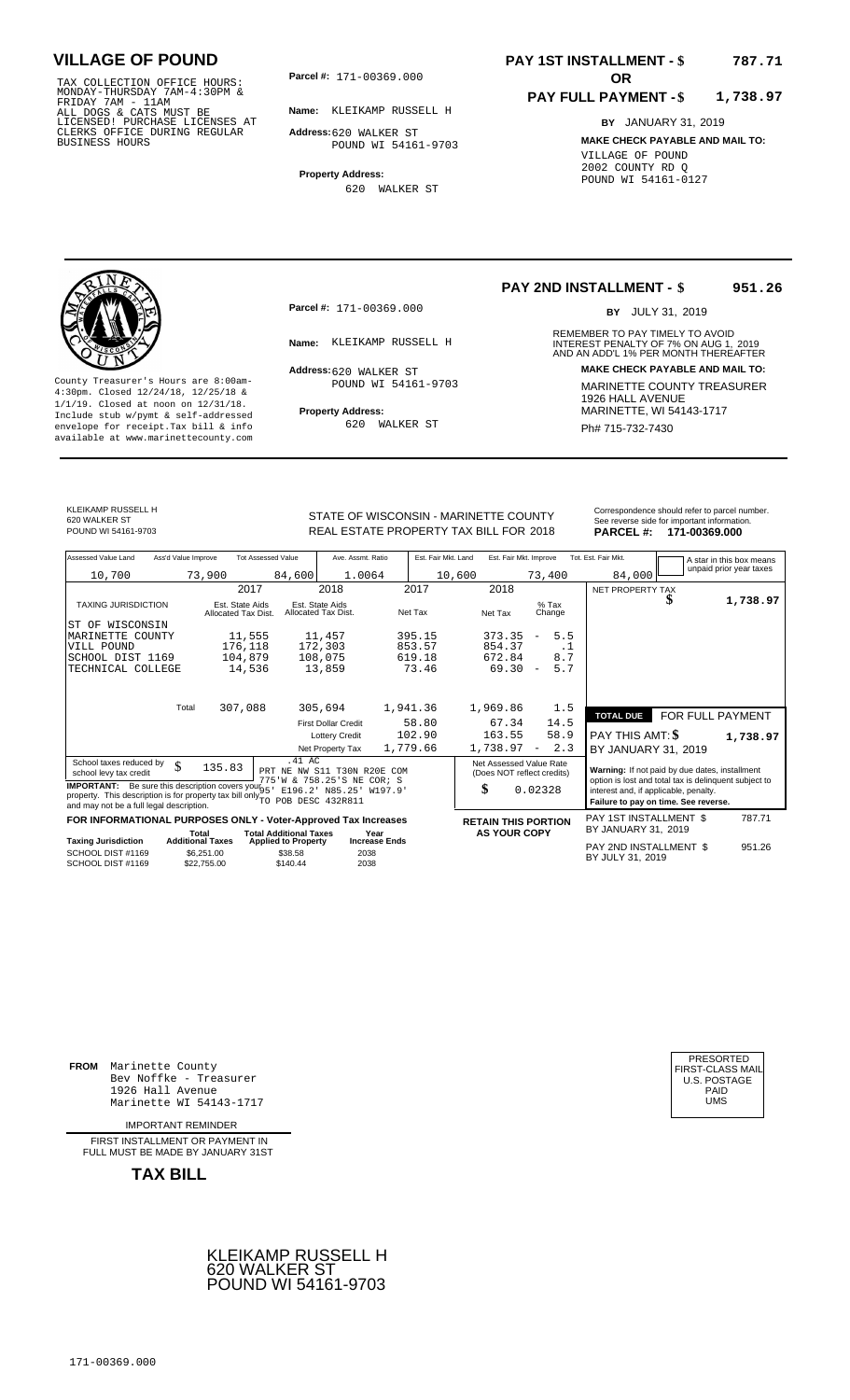171-00134.000 TAX COLLECTION OFFICE HOURS: MONDAY-THURSDAY 7AM-4:30PM & FRIDAY 7AM - 11AM ALL DOGS & CATS MUST BE LICENSED! PURCHASE LICENSES AT CLERKS OFFICE DURING REGULAR BUSINESS HOURS

**Parcel #:** 171-00134.000

**Name:** KOHL SUSAN M KOHL SCOTT A

**Address:** 4010 BUSINESS 141 POUND WI 54161-9726

**Property Address:** 4010 US HIGHWAY 141

### **PAY 1ST INSTALLMENT - \$ 1,328.47**

#### **PAY FULL PAYMENT - \$ 2,656.94**

**BY** JANUARY 31, 2019 **MAKE CHECK PAYABLE AND MAIL TO:** VILLAGE OF POUND 2002 COUNTY RD Q POUND WI 54161-0127



**Property Address:** MARINETTE, WI 54143-1717 Include stub w/pymt & self-addressed envelope for receipt.Tax bill & info Ph# 715-732-7430 available at www.marinettecounty.com

**Parcel #:** 171-00134.000

KOHL SCOTT A<br>Name: KOHL SUSAN M

Address: 4010 BUSINESS 141 POUND WI 54161-9726

4010 US HIGHWAY 141

**PAY 2ND INSTALLMENT - \$ 1,328.47**

BY JULY 31, 2019

REMEMBER TO PAY TIMELY TO AVOID **Name:** INTEREST PENALTY OF 7% ON AUG 1, AND AN ADD'L 1% PER MONTH THEREAFTER KOHL SUSAN M 2019 **Address: MAKE CHECK PAYABLE AND MAIL TO:** County Treasurer's Hours are 8:00am-<br>
4:30pm. Closed 12/24/18, 12/25/18 & MARINETTE COUNTY TREASURER<br>
1/1/19. Closed at noon on 12/31/18.<br>
Include stub w/pwmt & self-addressed<br>
Property Address: MARINETTE, WI 54143-1717

KOHL SCOTT A KOHL SUSAN M

4010 BUSINESS 141

STATE OF WISCONSIN - MARINETTE COUNTY<br>
See reverse side for important information.<br>
REAL ESTATE PROPERTY TAX BILL FOR 2018 PARCEL #: 171-00134.000 REAL ESTATE PROPERTY TAX BILL FOR **PARCEL #:** POUND WI 54161-9726 2018 **171-00134.000**

| Assessed Value Land                                                                                                                                                                             | Ass'd Value Improve     | <b>Tot Assessed Value</b>              |                                                   | Ave. Assmt. Ratio                                       | Est. Fair Mkt. Land | Est. Fair Mkt. Improve                                |                   | Tot. Est. Fair Mkt.                                                                                                                    |   | A star in this box means |
|-------------------------------------------------------------------------------------------------------------------------------------------------------------------------------------------------|-------------------------|----------------------------------------|---------------------------------------------------|---------------------------------------------------------|---------------------|-------------------------------------------------------|-------------------|----------------------------------------------------------------------------------------------------------------------------------------|---|--------------------------|
| 22,500                                                                                                                                                                                          |                         | 94,500                                 | 117,000                                           | 1.0064                                                  | 22,400              |                                                       | 93,900            | 116,300                                                                                                                                |   | unpaid prior year taxes  |
|                                                                                                                                                                                                 |                         | 2017                                   | 2018                                              |                                                         | 2017                | 2018                                                  |                   | NET PROPERTY TAX                                                                                                                       |   |                          |
| <b>TAXING JURISDICTION</b>                                                                                                                                                                      |                         | Est. State Aids<br>Allocated Tax Dist. | Est. State Aids<br>Allocated Tax Dist.            |                                                         | Net Tax             | Net Tax                                               | $%$ Tax<br>Change |                                                                                                                                        | ъ | 2,656.94                 |
| ST OF WISCONSIN                                                                                                                                                                                 |                         |                                        |                                                   |                                                         |                     |                                                       |                   |                                                                                                                                        |   |                          |
| MARINETTE COUNTY                                                                                                                                                                                |                         | 11,555                                 | 11,457                                            |                                                         | 500.24              | 516.34                                                | 3.2               |                                                                                                                                        |   |                          |
| VILL POUND                                                                                                                                                                                      |                         | 176,118                                | 172,303                                           |                                                         | 1,080.58            | 1,181.58                                              | 9.3               |                                                                                                                                        |   |                          |
| SCHOOL DIST 1169                                                                                                                                                                                |                         | 104,879                                | 108,075                                           |                                                         | 783.86              | 930.52                                                | 18.7              |                                                                                                                                        |   |                          |
| TECHNICAL COLLEGE                                                                                                                                                                               |                         | 14,536                                 | 13,859                                            |                                                         | 93.00               | 95.84                                                 | 3.1               |                                                                                                                                        |   |                          |
|                                                                                                                                                                                                 | Total                   | 307,088                                | 305,694                                           |                                                         | 2,457.68            | 2,724.28                                              | 10.8              |                                                                                                                                        |   |                          |
|                                                                                                                                                                                                 |                         |                                        | <b>First Dollar Credit</b>                        |                                                         | 58.80               | 67.34                                                 | 14.5              | <b>TOTAL DUE</b>                                                                                                                       |   | FOR FULL PAYMENT         |
|                                                                                                                                                                                                 |                         |                                        |                                                   | <b>Lottery Credit</b>                                   |                     |                                                       |                   | PAY THIS AMT: \$                                                                                                                       |   | 2,656.94                 |
|                                                                                                                                                                                                 |                         |                                        | Net Property Tax                                  |                                                         | 2,398.88            | 2,656.94                                              | 10.8              | BY JANUARY 31, 2019                                                                                                                    |   |                          |
| School taxes reduced by<br>school levy tax credit                                                                                                                                               | $\mathcal{S}$           | 187.85                                 | $1.29$ AC                                         | PRT SE SW S2 T30N R20E COM                              |                     | Net Assessed Value Rate<br>(Does NOT reflect credits) |                   | Warning: If not paid by due dates, installment                                                                                         |   |                          |
| <b>IMPORTANT:</b> Be sure this description covers your 145<br>property. This description is for property tax bill only $10AC 200'$ TO POB & COM E/L<br>and may not be a full legal description. |                         |                                        |                                                   | SE COR S10 AC N1/2; N ON E/L<br>W200' S145' E ALG S/L N |                     | \$                                                    | 0.02328           | option is lost and total tax is delinquent subject to<br>interest and, if applicable, penalty.<br>Failure to pay on time. See reverse. |   |                          |
| FOR INFORMATIONAL PURPOSES ONLY - Voter-Approved Tax Increases                                                                                                                                  | Total                   |                                        | <b>Total Additional Taxes</b>                     | FOR FULL LEGAL SEE TAX ROLL<br>Year                     |                     | <b>RETAIN THIS PORTION</b><br><b>AS YOUR COPY</b>     |                   | PAY 1ST INSTALLMENT \$<br>BY JANUARY 31, 2019                                                                                          |   | 1,328.47                 |
| <b>Taxing Jurisdiction</b><br>SCHOOL DIST #1169<br>SCHOOL DIST #1169                                                                                                                            | <b>Additional Taxes</b> | \$6.251.00<br>\$22,755.00              | <b>Applied to Property</b><br>\$53.35<br>\$194.22 | <b>Increase Ends</b><br>2038<br>2038                    |                     |                                                       |                   | PAY 2ND INSTALLMENT \$<br>BY JULY 31, 2019                                                                                             |   | 1,328.47                 |
|                                                                                                                                                                                                 |                         |                                        |                                                   |                                                         |                     |                                                       |                   |                                                                                                                                        |   |                          |

**FROM** Marinette County Bev Noffke - Treasurer 1926 Hall Avenue PAID Marinette WI 54143-1717 UMS

IMPORTANT REMINDER

FIRST INSTALLMENT OR PAYMENT IN FULL MUST BE MADE BY JANUARY 31ST



| FIRST-CLASS MAIL<br>U.S. POSTAGE<br>PAID<br>UMS |
|-------------------------------------------------|
|-------------------------------------------------|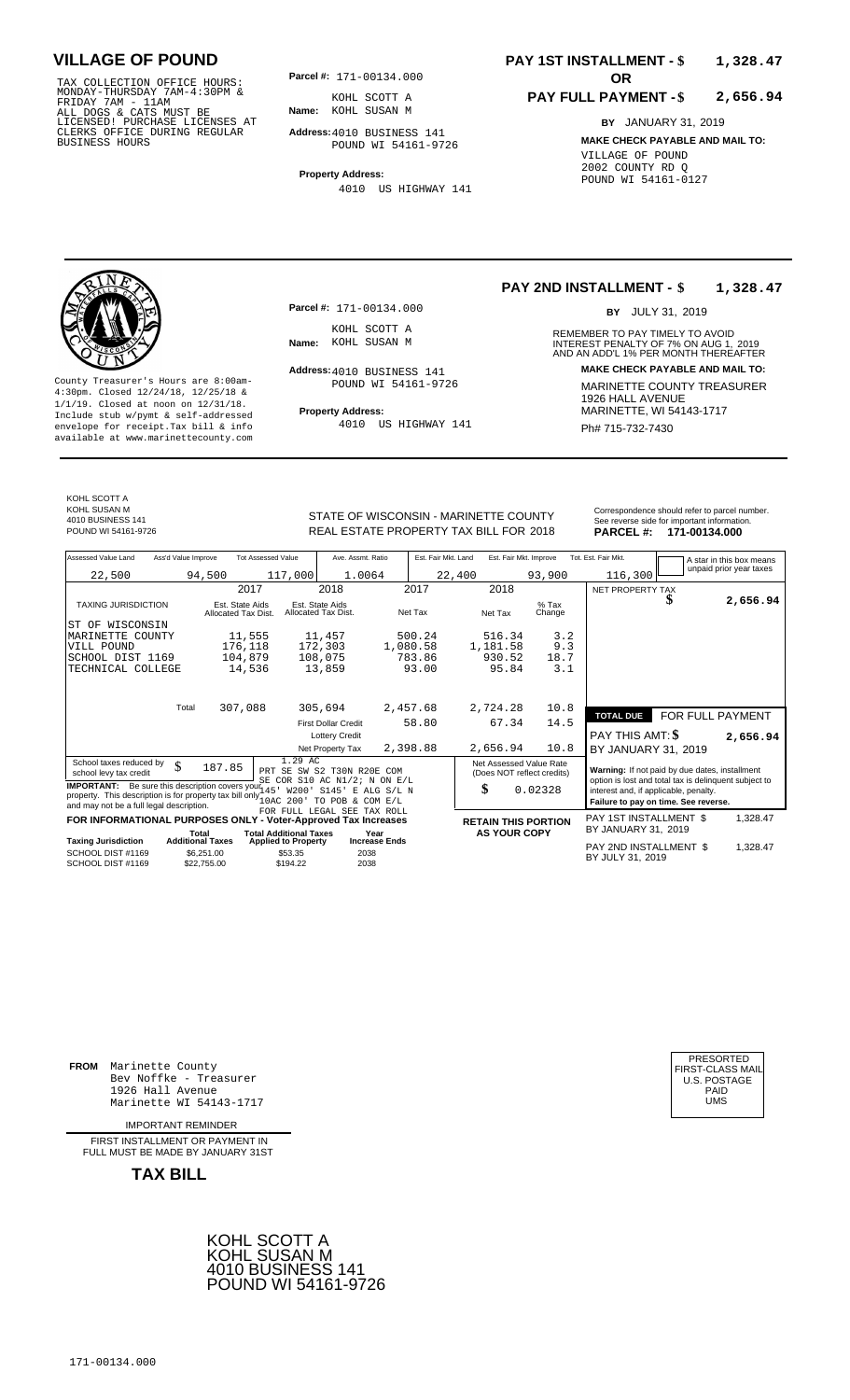TAX COLLECTION OFFICE HOURS:<br>
MONDAY-THURSDAY 7AM-4:30PM &<br>
FRIDAY 7AM - 11AM<br>
ALL DOGS & CATS MUST BE<br>
LICENSED! PURCHASE LICENSES AT<br>
CLERKS OFFICE DURING REGULAR<br>
CLERKS OFFICE DURING REGULAR<br>
BUSINESS HOURS<br>
BUSINESS H

**Parcel #: OR**

**Name:** KONITZER SHANNA

**Address:** 408 MEYER ST POUND WI 54161-9721

**Property Address:** 408 MEYER ST

### **PAY 1ST INSTALLMENT - \$ 1,046.92**

#### **PAY FULL PAYMENT - \$ 1,516.20**

**BY** JANUARY 31, 2019 **MAKE CHECK PAYABLE AND MAIL TO:** VILLAGE OF POUND 2002 COUNTY RD Q POUND WI 54161-0127



**Property Address:** MARINETTE, WI 54143-1717 Include stub w/pymt & self-addressed envelope for receipt.Tax bill & info Ph# 715-732-7430 available at www.marinettecounty.com

**Parcel #:** 171-00506.000

Address: 408 MEYER ST POUND WI 54161-9721

408 MEYER ST

#### **PAY 2ND INSTALLMENT - \$ 469.28**

BY JULY 31, 2019

REMEMBER TO PAY TIMELY TO AVOID **Name:** INTEREST PENALTY OF 7% ON AUG 1, AND AN ADD'L 1% PER MONTH THEREAFTER KONITZER SHANNA 2019 **Address: MAKE CHECK PAYABLE AND MAIL TO:** County Treasurer's Hours are 8:00am-<br>
4:30pm. Closed 12/24/18, 12/25/18 & MARINETTE COUNTY TREASURER<br>
1/1/19. Closed at noon on 12/31/18.<br>
Include stub w/pwmt & self-addressed<br>
Property Address: MARINETTE, WI 54143-1717

KONITZER SHANNA 408 MEYER ST<br>POUND WI 54161-9721

SC<br>TE

SC<br>SC

STATE OF WISCONSIN - MARINETTE COUNTY<br>
See reverse side for important information.<br>
REAL ESTATE PROPERTY TAX BILL FOR 2018 PARCEL #: 171-00506.000 REAL ESTATE PROPERTY TAX BILL FOR **PARCEL #:** POUND WI 54161-9721 2018 **171-00506.000**

| Assessed Value Land                                                                                                                                            | Ass'd Value Improve |                                        | <b>Tot Assessed Value</b>                                   | Ave. Assmt. Ratio                      |                  | Est. Fair Mkt. Land | Est. Fair Mkt. Improve                                |                          |                  | Tot. Est. Fair Mkt.                                                                                     | $\overline{\textbf{r}}$ | A star in this box means |
|----------------------------------------------------------------------------------------------------------------------------------------------------------------|---------------------|----------------------------------------|-------------------------------------------------------------|----------------------------------------|------------------|---------------------|-------------------------------------------------------|--------------------------|------------------|---------------------------------------------------------------------------------------------------------|-------------------------|--------------------------|
| 5,600                                                                                                                                                          |                     | 37,600                                 | 43,200                                                      | 1.0064                                 |                  | 5,600               |                                                       | 37,400                   |                  | 43,000                                                                                                  |                         | unpaid prior year taxes  |
|                                                                                                                                                                |                     | 2017                                   |                                                             | 2018                                   | 2017             |                     | 2018                                                  |                          |                  | NET PROPERTY TAX                                                                                        |                         |                          |
| <b>TAXING JURISDICTION</b>                                                                                                                                     |                     | Est. State Aids<br>Allocated Tax Dist. |                                                             | Est. State Aids<br>Allocated Tax Dist. | Net Tax          |                     | Net Tax                                               | $%$ Tax<br>Change        |                  |                                                                                                         | Φ                       | 775.01                   |
| ST OF WISCONSIN                                                                                                                                                |                     |                                        |                                                             |                                        |                  |                     |                                                       |                          |                  |                                                                                                         |                         |                          |
| MARINETTE COUNTY<br>VILL POUND                                                                                                                                 |                     | 11,555<br>176,118                      |                                                             | 11,457<br>172,303                      | 201.78<br>435.87 |                     | 190.65<br>436.28                                      | $\overline{\phantom{m}}$ | 5.5<br>$\cdot$ 1 | Delng Water                                                                                             |                         | 185.30                   |
| SCHOOL DIST 1169                                                                                                                                               |                     | 104,879                                |                                                             | 108,075                                | 316.18           |                     | 343.58                                                |                          | 8.7              | Delng Sewer                                                                                             |                         | 555.89                   |
| TECHNICAL COLLEGE                                                                                                                                              |                     | 14,536                                 |                                                             | 13,859                                 | 37.51            |                     | 35.39                                                 | $\overline{\phantom{a}}$ | 5.7              |                                                                                                         |                         |                          |
|                                                                                                                                                                | Total               |                                        |                                                             |                                        |                  |                     |                                                       |                          |                  |                                                                                                         |                         |                          |
|                                                                                                                                                                |                     | 307,088                                |                                                             | 305,694                                | 991.34           |                     | 1,005.90                                              |                          | 1.5              | <b>TOTAL DUE</b>                                                                                        | FOR FULL PAYMENT        |                          |
|                                                                                                                                                                |                     |                                        |                                                             | <b>First Dollar Credit</b>             | 58.80            |                     | 67.34                                                 | 14.5                     |                  |                                                                                                         |                         |                          |
|                                                                                                                                                                |                     |                                        |                                                             | <b>Lottery Credit</b>                  |                  |                     | 163.55                                                |                          |                  | PAY THIS AMT: \$                                                                                        |                         | 1,516.20                 |
|                                                                                                                                                                |                     |                                        |                                                             | Net Property Tax                       | 932.54           |                     | 775.01                                                | $-16.9$                  |                  | BY JANUARY 31, 2019                                                                                     |                         |                          |
| School taxes reduced by<br>school levy tax credit                                                                                                              | \$                  | 69.36                                  | .16 AC<br>BAPTIST ADDITION<br>LOT <sub>7</sub>              |                                        |                  |                     | Net Assessed Value Rate<br>(Does NOT reflect credits) |                          |                  | Warning: If not paid by due dates, installment<br>option is lost and total tax is delinquent subject to |                         |                          |
| <b>IMPORTANT:</b> Be sure this description covers your<br>property. This description is for property tax bill only<br>and may not be a full legal description. |                     |                                        |                                                             |                                        |                  |                     | \$                                                    | 0.02328                  |                  | interest and, if applicable, penalty.<br>Failure to pay on time. See reverse.                           |                         |                          |
| FOR INFORMATIONAL PURPOSES ONLY - Voter-Approved Tax Increases                                                                                                 |                     |                                        |                                                             |                                        |                  |                     | <b>RETAIN THIS PORTION</b>                            |                          |                  | PAY 1ST INSTALLMENT \$                                                                                  |                         | 1,046.92                 |
| <b>Taxing Jurisdiction</b>                                                                                                                                     |                     | Total<br><b>Additional Taxes</b>       | <b>Total Additional Taxes</b><br><b>Applied to Property</b> | Year<br><b>Increase Ends</b>           |                  |                     | <b>AS YOUR COPY</b>                                   |                          |                  | BY JANUARY 31, 2019                                                                                     |                         |                          |
| SCHOOL DIST #1169<br>SCHOOL DIST #1169                                                                                                                         |                     | \$6,251,00<br>\$22,755,00              | \$19.70<br>\$71.71                                          | 2038<br>2038                           |                  |                     |                                                       |                          |                  | PAY 2ND INSTALLMENT \$<br>BY JULY 31, 2019                                                              |                         | 469.28                   |
|                                                                                                                                                                |                     |                                        |                                                             |                                        |                  |                     |                                                       |                          |                  |                                                                                                         |                         |                          |

**FROM** Marinette County Bev Noffke - Treasurer 1926 Hall Avenue PAID Marinette WI 54143-1717 UMS

IMPORTANT REMINDER

FIRST INSTALL MENT OR PAYMENT IN FULL MUST BE MADE BY JANUARY 31ST



| PRESORTED<br>FIRST-CLASS MAIL<br>U.S. POSTAGE |
|-----------------------------------------------|
| PAID                                          |
| UMS                                           |
|                                               |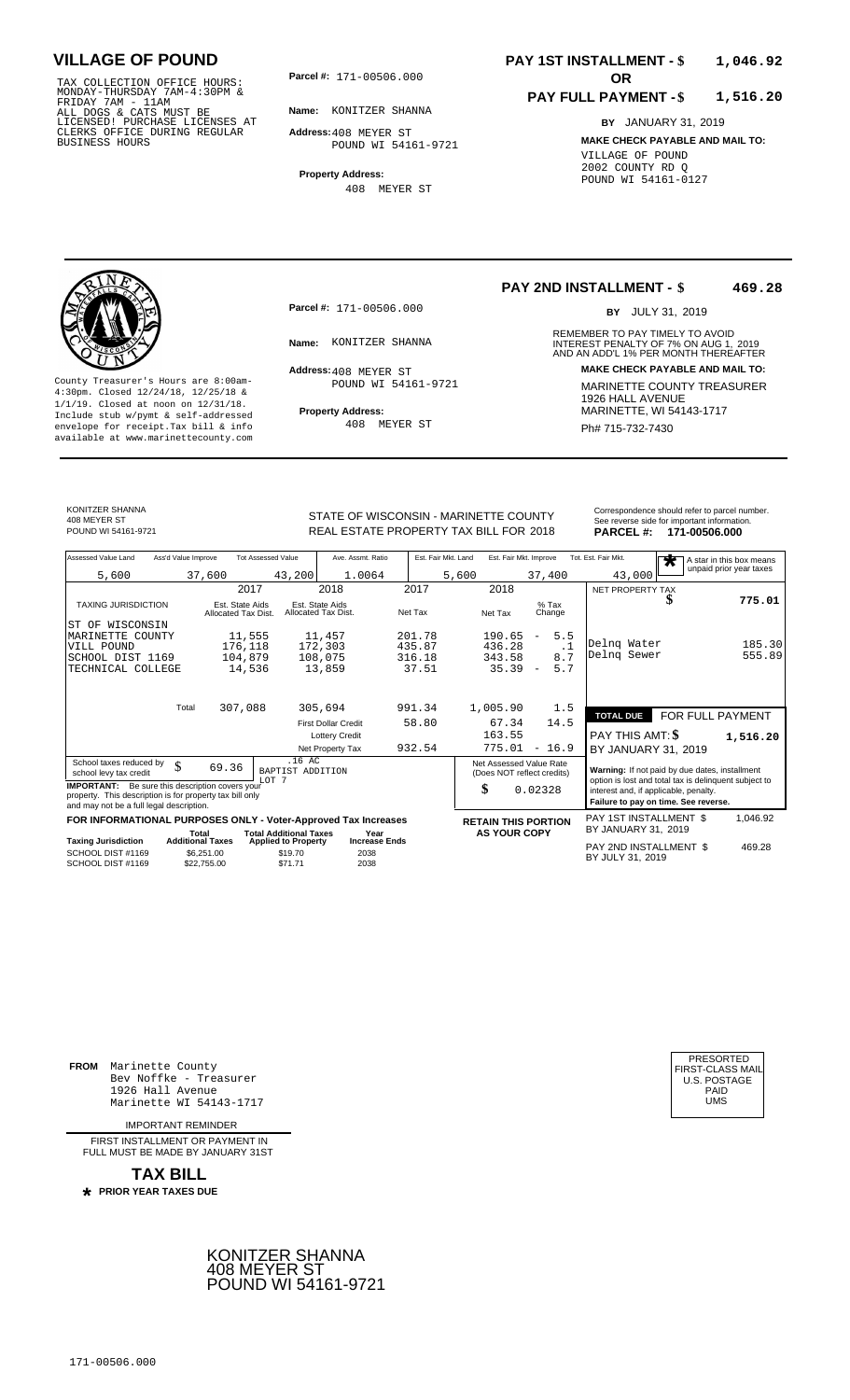TAX COLLECTION OFFICE HOURS:<br>
MONDAY-THURSDAY 7AM-4:30PM &<br>
FRIDAY 7AM - 11AM<br>
ALL DOGS & CATS MUST BE<br>
LICENSED! PURCHASE LICENSES AT<br>
CLERKS OFFICE DURING REGULAR<br>
CLERKS OFFICE DURING REGULAR<br>
BUSINESS HOURS<br>
BUSINESS H

**Parcel #: OR**

**Name:** KOPATZ KYLE S

**Address:** 3043 BUSINESS 141 POUND WI 54161-9720

**Property Address:** 3043 US HIGHWAY 141

#### **PAY 1ST INSTALLMENT - \$ 1,515.75**

#### **PAY FULL PAYMENT - \$ 1,971.05**

**BY** JANUARY 31, 2019 **MAKE CHECK PAYABLE AND MAIL TO:** VILLAGE OF POUND 2002 COUNTY RD Q POUND WI 54161-0127



**Property Address:** MARINETTE, WI 54143-1717 Include stub w/pymt & self-addressed envelope for receipt.Tax bill & info Ph# 715-732-7430 available at www.marinettecounty.com

**Parcel #:** 171-00382.000

Address: 3043 BUSINESS 141

POUND WI 54161-9720

3043 US HIGHWAY 141

#### **PAY 2ND INSTALLMENT - \$ 455.30**

BY JULY 31, 2019

REMEMBER TO PAY TIMELY TO AVOID **Name:** KOPATZ KYLE S<br>
AND AN ADD'L 1% PER MONTH THEREAFTER **Address: MAKE CHECK PAYABLE AND MAIL TO:** County Treasurer's Hours are 8:00am-<br>
4:30pm. Closed 12/24/18, 12/25/18 & MARINETTE COUNTY TREASURER<br>
1/1/19. Closed at noon on 12/31/18.<br>
Include stub w/pwmt & self-addressed **Property Address:** MARINETTE, WI 54143-1717

KOPATZ KYLE S 3043 BUSINESS 141

STATE OF WISCONSIN - MARINETTE COUNTY<br>
See reverse side for important information.<br>
REAL ESTATE PROPERTY TAX BILL FOR 2018 PARCEL #: 171-00382.000 REAL ESTATE PROPERTY TAX BILL FOR **PARCEL #:** POUND WI 54161-9720 2018 **171-00382.000**

| Assessed Value Land<br>Ass'd Value Improve                                                                                                                                                              | <b>Tot Assessed Value</b>                            | Ave. Assmt. Ratio                                                                        | Est. Fair Mkt. Land | Est. Fair Mkt. Improve                                |                                 | Tot. Est. Fair Mkt.                                                           | A star in this box means<br>$\overline{\textbf{r}}$                                                     |
|---------------------------------------------------------------------------------------------------------------------------------------------------------------------------------------------------------|------------------------------------------------------|------------------------------------------------------------------------------------------|---------------------|-------------------------------------------------------|---------------------------------|-------------------------------------------------------------------------------|---------------------------------------------------------------------------------------------------------|
| 13,000                                                                                                                                                                                                  | 29,000                                               | 42,000<br>1.0064                                                                         | 12,900              |                                                       | 28,800                          | 41,700                                                                        | unpaid prior year taxes                                                                                 |
|                                                                                                                                                                                                         | 2017                                                 | 2018                                                                                     | 2017                | 2018                                                  |                                 | NET PROPERTY TAX                                                              |                                                                                                         |
| <b>TAXING JURISDICTION</b>                                                                                                                                                                              | Est. State Aids<br>Allocated Tax Dist.               | Est. State Aids<br>Allocated Tax Dist.                                                   | Net Tax             | Net Tax                                               | $%$ Tax<br>Change               |                                                                               | 747.06                                                                                                  |
| WISCONSIN<br>ST OF                                                                                                                                                                                      |                                                      |                                                                                          |                     |                                                       |                                 |                                                                               |                                                                                                         |
| MARINETTE COUNTY                                                                                                                                                                                        | 11,555                                               | 11,457                                                                                   | 196.17              | 185.35                                                | 5.5<br>$\overline{\phantom{a}}$ |                                                                               |                                                                                                         |
| VILL POUND                                                                                                                                                                                              | 176,118                                              | 172,303                                                                                  | 423.76              | 424.16                                                | $\cdot$ 1                       | Delng Water<br>Delng Sewer                                                    | 306.00<br>917.99                                                                                        |
| SCHOOL DIST 1169                                                                                                                                                                                        | 104,879                                              | 108,075                                                                                  | 307.40              | 334.04                                                | 8.7                             |                                                                               |                                                                                                         |
| TECHNICAL COLLEGE                                                                                                                                                                                       | 14,536                                               | 13,859                                                                                   | 36.47               | 34.40                                                 | 5.7<br>$\overline{\phantom{a}}$ |                                                                               |                                                                                                         |
| Total                                                                                                                                                                                                   | 307,088                                              | 305,694                                                                                  | 963.80              | 977.95                                                | 1.5                             | <b>TOTAL DUE</b>                                                              | FOR FULL PAYMENT                                                                                        |
|                                                                                                                                                                                                         |                                                      | <b>First Dollar Credit</b>                                                               | 58.80               | 67.34                                                 | 14.5                            |                                                                               |                                                                                                         |
|                                                                                                                                                                                                         |                                                      | <b>Lottery Credit</b>                                                                    | 102.90              | 163.55                                                | 58.9                            | PAY THIS AMT: \$                                                              | 1,971.05                                                                                                |
|                                                                                                                                                                                                         |                                                      | Net Property Tax                                                                         | 802.10              | 747.06                                                | 6.9<br>$\overline{\phantom{a}}$ | BY JANUARY 31, 2019                                                           |                                                                                                         |
| School taxes reduced by<br>\$<br>school levy tax credit                                                                                                                                                 | 67.43                                                | .83 AC<br>PRT SE NW S11 T30N R20E COM<br>W/L HWY 141 290'S N/L; W120'                    |                     | Net Assessed Value Rate<br>(Does NOT reflect credits) |                                 |                                                                               | Warning: If not paid by due dates, installment<br>option is lost and total tax is delinquent subject to |
| <b>IMPORTANT:</b> Be sure this description covers you! N50<br>property. This description is for property tax bill only $_{W/L}^{W/L}$ HWY N ALG W/L HWY 106<br>and may not be a full legal description. |                                                      | W150' S156'<br>E270' TO                                                                  |                     | \$                                                    | 0.02328                         | interest and, if applicable, penalty.<br>Failure to pay on time. See reverse. |                                                                                                         |
| FOR INFORMATIONAL PURPOSES ONLY                                                                                                                                                                         |                                                      | FOR FULL LEGAL SEE TAX ROLL<br>- Voter-Approved Tax Increases                            |                     | <b>RETAIN THIS PORTION</b>                            |                                 | PAY 1ST INSTALLMENT \$                                                        | 1,515.75                                                                                                |
|                                                                                                                                                                                                         | Total                                                | <b>Total Additional Taxes</b><br>Year                                                    |                     | <b>AS YOUR COPY</b>                                   |                                 | BY JANUARY 31, 2019                                                           |                                                                                                         |
| <b>Taxing Jurisdiction</b><br>SCHOOL DIST #1169<br>SCHOOL DIST #1169                                                                                                                                    | <b>Additional Taxes</b><br>\$6,251.00<br>\$22,755.00 | <b>Increase Ends</b><br><b>Applied to Property</b><br>\$19.15<br>2038<br>2038<br>\$69.72 |                     |                                                       |                                 | PAY 2ND INSTALLMENT \$<br>BY JULY 31, 2019                                    | 455.30                                                                                                  |

**FROM** Marinette County Bev Noffke - Treasurer 1926 Hall Avenue PAID Marinette WI 54143-1717 UMS

IMPORTANT REMINDER

FIRST INSTALL MENT OR PAYMENT IN FULL MUST BE MADE BY JANUARY 31ST



| UMS |  | PRESORTED<br>FIRST-CLASS MAIL<br>U.S. POSTAGE<br>PAID |
|-----|--|-------------------------------------------------------|
|-----|--|-------------------------------------------------------|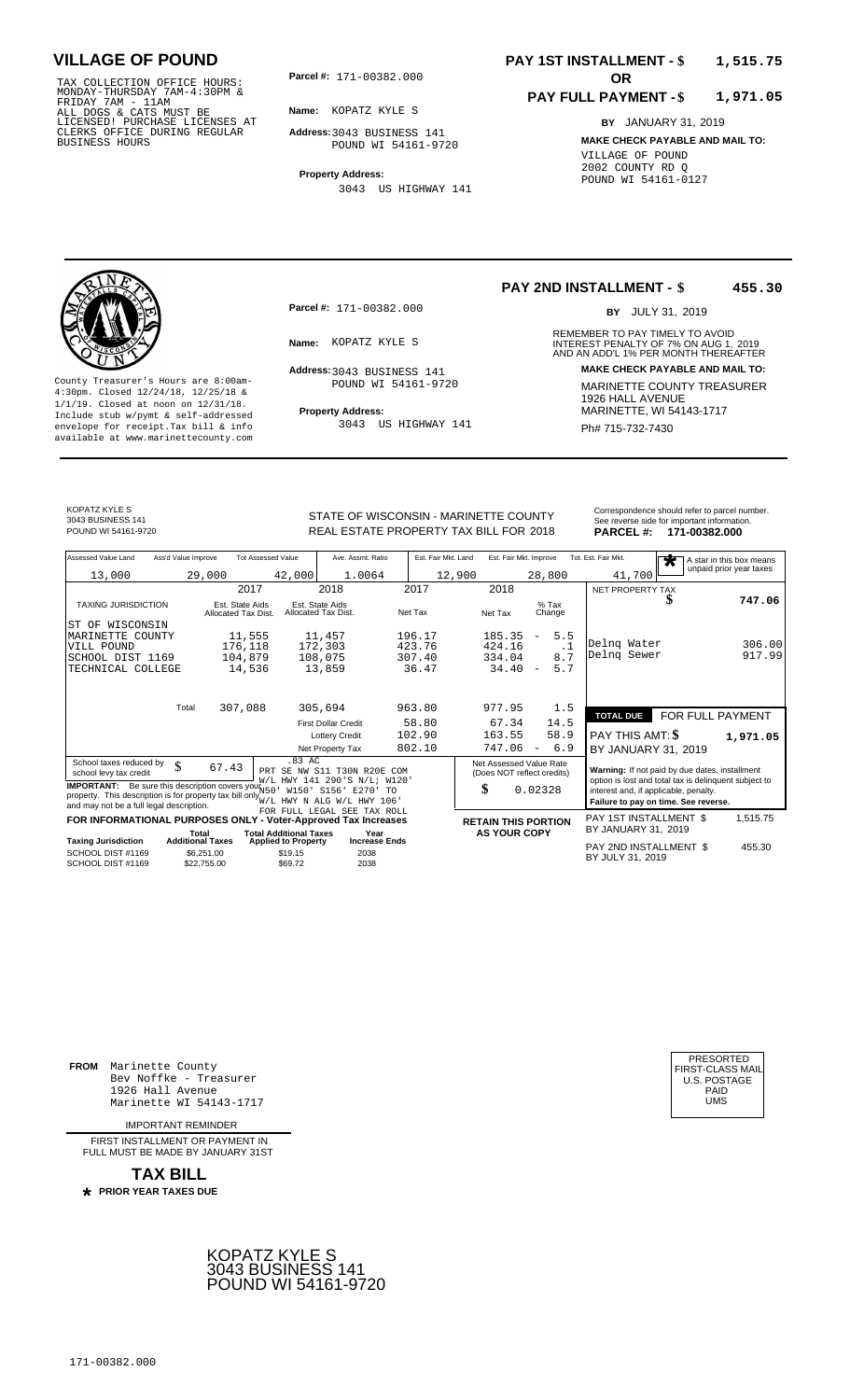TAX COLLECTION OFFICE HOURS:<br>
MONDAY-THURSDAY 7AM-4:30PM &<br>
FRIDAY 7AM - 11AM<br>
ALL DOGS & CATS MUST BE<br>
LICENSED! PURCHASE LICENSES AT<br>
CLERKS OFFICE DURING REGULAR<br>
CLERKS OFFICE DURING REGULAR<br>
BUSINESS HOURS<br>
BUSINESS H

**Parcel #:** 171-00341.000

**Name:** KOPATZ MARK A

**Address:** 2018 COUNTY ROAD Q POUND WI 54161-9708

**Property Address:** 2018 COUNTY ROAD Q

### **PAY 1ST INSTALLMENT - \$ 1,212.69**

#### **PAY FULL PAYMENT - \$ 1,837.96**

**BY** JANUARY 31, 2019 **MAKE CHECK PAYABLE AND MAIL TO:** VILLAGE OF POUND 2002 COUNTY RD Q POUND WI 54161-0127



**Property Address:** MARINETTE, WI 54143-1717 Include stub w/pymt & self-addressed envelope for receipt.Tax bill & info Ph# 715-732-7430 available at www.marinettecounty.com

**Parcel #:** 171-00341.000

Address: 2018 COUNTY ROAD Q POUND WI 54161-9708

2018 COUNTY ROAD Q

#### **PAY 2ND INSTALLMENT - \$ 625.27**

BY JULY 31, 2019

REMEMBER TO PAY TIMELY TO AVOID **Name:** KOPATZ MARK A **1988 1999 INTEREST PENALTY OF 7% ON AUG 1, 2019<br>AND AN ADD'L 1% PER MONTH THEREAFTER Address: MAKE CHECK PAYABLE AND MAIL TO:** County Treasurer's Hours are 8:00am-<br>
4:30pm. Closed 12/24/18, 12/25/18 & MARINETTE COUNTY TREASURER<br>
1/1/19. Closed at noon on 12/31/18.<br>
Include stub w/pwmt & self-addressed **Property Address:** MARINETTE, WI 54143-1717

KOPATZ MARK A 2018 COUNTY ROAD Q

SCH<br>SCH

STATE OF WISCONSIN - MARINETTE COUNTY<br>
See reverse side for important information.<br>
REAL ESTATE PROPERTY TAX BILL FOR 2018 PARCEL #: 171-00341.000 REAL ESTATE PROPERTY TAX BILL FOR **PARCEL #:** POUND WI 54161-9708 2018 **171-00341.000**

| Assessed Value Land                                                                                                                                                                                                                                                                               | Ass'd Value Improve |                                                      | <b>Tot Assessed Value</b>                                               | Ave. Assmt. Ratio                         |                                     | Est. Fair Mkt. Land | Est. Fair Mkt. Improve                  |                                                                  | Tot. Est. Fair Mkt.                                                                                                                                                                      | $\overline{\textbf{r}}$ | A star in this box means |
|---------------------------------------------------------------------------------------------------------------------------------------------------------------------------------------------------------------------------------------------------------------------------------------------------|---------------------|------------------------------------------------------|-------------------------------------------------------------------------|-------------------------------------------|-------------------------------------|---------------------|-----------------------------------------|------------------------------------------------------------------|------------------------------------------------------------------------------------------------------------------------------------------------------------------------------------------|-------------------------|--------------------------|
| 5,900                                                                                                                                                                                                                                                                                             |                     | 50,700                                               | 56,600                                                                  | 1.0064                                    |                                     | 5,900               |                                         | 50,400                                                           | 56,300                                                                                                                                                                                   |                         | unpaid prior year taxes  |
|                                                                                                                                                                                                                                                                                                   |                     | 2017                                                 |                                                                         | 2018                                      | 2017                                |                     | 2018                                    |                                                                  | NET PROPERTY TAX                                                                                                                                                                         |                         |                          |
| <b>TAXING JURISDICTION</b>                                                                                                                                                                                                                                                                        |                     | Est. State Aids<br>Allocated Tax Dist.               | Allocated Tax Dist.                                                     | Est. State Aids                           | Net Tax                             |                     | Net Tax                                 | $%$ Tax<br>Change                                                |                                                                                                                                                                                          | ⊅                       | 1,087.00                 |
| ST OF WISCONSIN<br>MARINETTE COUNTY<br>VILL POUND<br>SCHOOL DIST 1169<br>TECHNICAL COLLEGE                                                                                                                                                                                                        |                     | 11,555<br>176,118<br>104,879<br>14,536               |                                                                         | 11,457<br>172,303<br>108,075<br>13,859    | 264.37<br>571.06<br>414.25<br>49.15 |                     | 249.79<br>571.60<br>450.14<br>$46.36 -$ | 5.5<br>$\overline{\phantom{a}}$<br>$\cdot$ 1<br>8.7<br>5.7       | Delng Water<br>Delnq Sewer                                                                                                                                                               |                         | 187.74<br>563.22         |
|                                                                                                                                                                                                                                                                                                   | Total               | 307,088                                              |                                                                         | 305,694<br><b>First Dollar Credit</b>     | 1,298.83<br>58.80                   |                     | 1,317.89<br>67.34                       | 1.5<br>14.5                                                      | <b>TOTAL DUE</b>                                                                                                                                                                         | FOR FULL PAYMENT        |                          |
|                                                                                                                                                                                                                                                                                                   |                     |                                                      |                                                                         | <b>Lottery Credit</b><br>Net Property Tax | 102.90<br>1,137.13                  |                     | 163.55<br>1,087.00                      | 58.9<br>4.4<br>$\qquad \qquad -$                                 | PAY THIS AMT: \$<br>BY JANUARY 31, 2019                                                                                                                                                  |                         | 1,837.96                 |
| School taxes reduced by<br>school levy tax credit<br><b>IMPORTANT:</b> Be sure this description covers $\text{you}_4^{\sim}$ RODS N11 RODS TO N/L E ON<br>property. This description is for property tax bill only $_{N/L}^2$ 4 RODS TO POB DESC 229D<br>and may not be a full legal description. | \$                  | 90.88                                                | $.22$ AC<br>PRT NE NW S11 T30N R20E COM<br>32 RODS W NE COR; S11 RODS W |                                           |                                     |                     | \$                                      | Net Assessed Value Rate<br>(Does NOT reflect credits)<br>0.02328 | Warning: If not paid by due dates, installment<br>option is lost and total tax is delinquent subject to<br>interest and, if applicable, penalty.<br>Failure to pay on time. See reverse. |                         |                          |
| FOR INFORMATIONAL PURPOSES ONLY - Voter-Approved Tax Increases                                                                                                                                                                                                                                    | Total               |                                                      | 502 EX CTH O<br><b>Total Additional Taxes</b>                           |                                           | Year                                |                     | <b>AS YOUR COPY</b>                     | <b>RETAIN THIS PORTION</b>                                       | PAY 1ST INSTALLMENT \$<br>BY JANUARY 31, 2019                                                                                                                                            |                         | 1,212.69                 |
| Taxing Jurisdiction<br>SCHOOL DIST #1169<br>SCHOOL DIST #1169                                                                                                                                                                                                                                     |                     | <b>Additional Taxes</b><br>\$6,251.00<br>\$22,755.00 | <b>Applied to Property</b><br>\$25.81<br>\$93.96                        | 2038<br>2038                              | <b>Increase Ends</b>                |                     |                                         |                                                                  | PAY 2ND INSTALLMENT \$<br>BY JULY 31, 2019                                                                                                                                               |                         | 625.27                   |
|                                                                                                                                                                                                                                                                                                   |                     |                                                      |                                                                         |                                           |                                     |                     |                                         |                                                                  |                                                                                                                                                                                          |                         |                          |

**FROM** Marinette County Bev Noffke - Treasurer (U.S. POSTAGE)<br>1926 Hall Avenue (U.S. POSTAGE)<br>Marinette WI 54143-1717 (U.S. POSTAGE) 1926 Hall Avenue Marinette WI 54143-1717

IMPORTANT REMINDER

FIRST INSTALL MENT OR PAYMENT IN FULL MUST BE MADE BY JANUARY 31ST



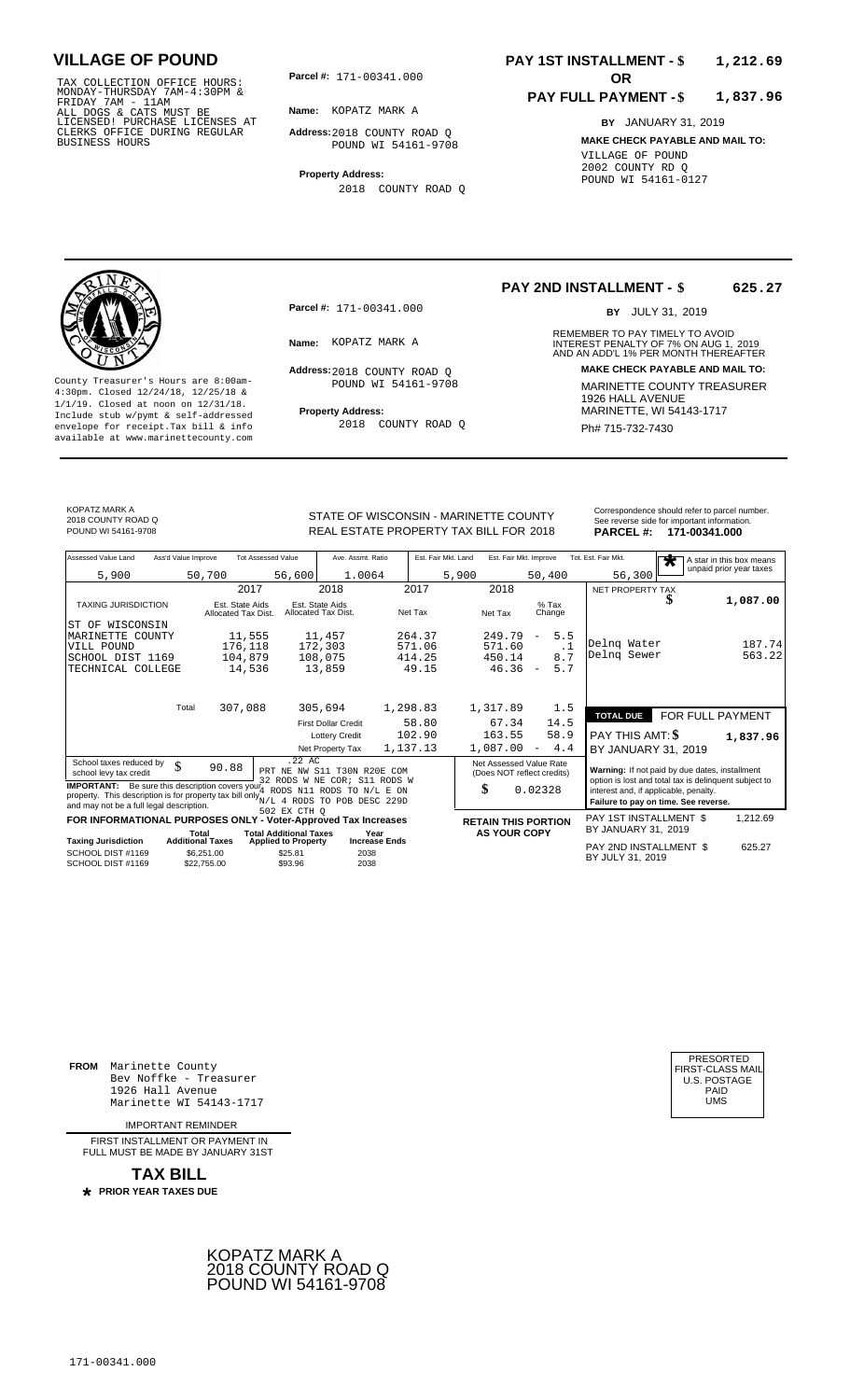TAX COLLECTION OFFICE HOURS: **Parcel#:** 171-00336.000<br>MONDAY-THURSDAY 7AM-4:30PM & KORPI GAIL F N<br>FRIDAY 7AM - 11AM<br>ALL DOGS & CATS MUST BE **Name:** HOLTGER GAIL F<br>LICENSED! PURCHASE LICENSES AT CLERKS OFFICE DURING REGULAR BUSINESS HOURS

**Parcel #: OR**

**Name:** HOLTGER GAIL F FKA KORPI GAIL F NKA

**Address:** 2004 COUNTY ROAD Q POUND WI 54161-9708

**Property Address:** 2004 COUNTY ROAD Q

### **PAY 1ST INSTALLMENT - \$ 408.74**

#### **PAY FULL PAYMENT - \$ 817.47**

**BY** JANUARY 31, 2019 **MAKE CHECK PAYABLE AND MAIL TO:** VILLAGE OF POUND 2002 COUNTY RD Q POUND WI 54161-0127

**Property Address:** MARINETTE, WI 54143-1717 Include stub w/pymt & self-addressed envelope for receipt.Tax bill & info Ph# 715-732-7430 available at www.marinettecounty.com

**Parcel #:** 171-00336.000

KORPI GAIL F NKA<br>Name: HOLTGER GAIL F FKA

Address: 2004 COUNTY ROAD Q POUND WI 54161-9708

2004 COUNTY ROAD Q

**PAY 2ND INSTALLMENT - \$ 408.73**

BY JULY 31, 2019

REMEMBER TO PAY TIMELY TO AVOID **Name:** HOLTGER GAIL F FKA **INTEREST PENALTY OF 7% ON AUG 1, 2019**<br>AND AN ADD'L 1% PER MONTH THEREAFTER **Address: MAKE CHECK PAYABLE AND MAIL TO:** County Treasurer's Hours are 8:00am-<br>
4:30pm. Closed 12/24/18, 12/25/18 & MARINETTE COUNTY TREASURER<br>
1/1/19. Closed at noon on 12/31/18.<br>
Include stub w/pwmt & self-addressed **Property Address:** MARINETTE, WI 54143-1717

KORPI GAIL F NKA HOLTGER GAIL F FKA

STATE OF WISCONSIN - MARINETTE COUNTY<br>
REAL ESTATE PROPERTY TAX BILL FOR 2018 PARCEL #: 171-00336.000 REAL ESTATE PROPERTY TAX BILL FOR **PARCEL #:** POUND WI 54161-9708 2018 **171-00336.000**

| Assessed Value Land                                                                                                                                                                                | Ass'd Value Improve                                  | <b>Tot Assessed Value</b>                        | Ave. Assmt. Ratio                                    | Est. Fair Mkt. Land | Est. Fair Mkt. Improve                                |                   | Tot. Est. Fair Mkt.                        |                                                                                               | A star in this box means |
|----------------------------------------------------------------------------------------------------------------------------------------------------------------------------------------------------|------------------------------------------------------|--------------------------------------------------|------------------------------------------------------|---------------------|-------------------------------------------------------|-------------------|--------------------------------------------|-----------------------------------------------------------------------------------------------|--------------------------|
| 3,800                                                                                                                                                                                              | 34,200                                               | 38,000                                           | 1.0064                                               |                     | 3,800                                                 | 34,000            | 37,800                                     | unpaid prior year taxes                                                                       |                          |
|                                                                                                                                                                                                    |                                                      | 2017                                             | 2018                                                 | 2017                | 2018                                                  |                   | NET PROPERTY TAX                           |                                                                                               |                          |
| <b>TAXING JURISDICTION</b>                                                                                                                                                                         | Est. State Aids<br>Allocated Tax Dist.               |                                                  | Est. State Aids<br>Allocated Tax Dist.               | Net Tax             | Net Tax                                               | $%$ Tax<br>Change |                                            | J                                                                                             | 817.47                   |
| ST OF WISCONSIN                                                                                                                                                                                    |                                                      |                                                  |                                                      |                     |                                                       |                   |                                            |                                                                                               |                          |
| MARINETTE COUNTY                                                                                                                                                                                   |                                                      | 11,555                                           | 11,457                                               | 163.01              | 167.70                                                | 2.9               |                                            |                                                                                               |                          |
| VILL POUND                                                                                                                                                                                         |                                                      | 176,118                                          | 172,303                                              | 352.12              | 383.76                                                | 9.0               |                                            |                                                                                               |                          |
| SCHOOL DIST 1169                                                                                                                                                                                   |                                                      | 104,879                                          | 108,075                                              | 255.43              | 302.22                                                | 18.3              |                                            |                                                                                               |                          |
| TECHNICAL COLLEGE                                                                                                                                                                                  |                                                      | 14,536                                           | 13,859                                               | 30.31               | 31.13                                                 | 2.7               |                                            |                                                                                               |                          |
|                                                                                                                                                                                                    |                                                      |                                                  |                                                      |                     |                                                       |                   |                                            |                                                                                               |                          |
|                                                                                                                                                                                                    | Total                                                | 307,088                                          | 305,694                                              | 800.87              | 884.81                                                | 10.5              |                                            |                                                                                               |                          |
|                                                                                                                                                                                                    |                                                      |                                                  | <b>First Dollar Credit</b>                           | 58.80               | 67.34                                                 | 14.5              | <b>TOTAL DUE</b>                           | FOR FULL PAYMENT                                                                              |                          |
|                                                                                                                                                                                                    |                                                      |                                                  | <b>Lottery Credit</b>                                |                     |                                                       |                   | PAY THIS AMT: \$                           |                                                                                               | 817.47                   |
|                                                                                                                                                                                                    |                                                      |                                                  | Net Property Tax                                     | 742.07              | 817.47                                                | 10.2              | BY JANUARY 31, 2019                        |                                                                                               |                          |
| School taxes reduced by<br>school levy tax credit                                                                                                                                                  | \$<br>61.01                                          | .13 AC                                           | PRT NE NW S11 T30N R20E COM                          |                     | Net Assessed Value Rate<br>(Does NOT reflect credits) |                   |                                            | Warning: If not paid by due dates, installment                                                |                          |
| <b>IMPORTANT:</b> Be sure this description covers your,<br>property. This description is for property tax bill only $N/L$ $E$ ON $N/L$ 37' TO POB DESC<br>and may not be a full legal description. |                                                      | W10'                                             | N/L ST 177.5'W NE COR; S146.<br>S60' W27' N206.5' TO |                     | \$                                                    | 0.02328           | interest and, if applicable, penalty.      | option is lost and total tax is delinquent subject to<br>Failure to pay on time. See reverse. |                          |
| FOR INFORMATIONAL PURPOSES ONLY - Voter-Approved Tax Increases                                                                                                                                     |                                                      | 349R501 EX CTH O                                 |                                                      |                     | <b>RETAIN THIS PORTION</b>                            |                   | PAY 1ST INSTALLMENT \$                     |                                                                                               | 408.74                   |
|                                                                                                                                                                                                    | Total                                                | <b>Total Additional Taxes</b>                    | Year                                                 |                     | <b>AS YOUR COPY</b>                                   |                   | BY JANUARY 31, 2019                        |                                                                                               |                          |
| <b>Taxing Jurisdiction</b><br>SCHOOL DIST #1169<br>SCHOOL DIST #1169                                                                                                                               | <b>Additional Taxes</b><br>\$6,251,00<br>\$22.755.00 | <b>Applied to Property</b><br>\$17.33<br>\$63.08 | <b>Increase Ends</b><br>2038<br>2038                 |                     |                                                       |                   | PAY 2ND INSTALLMENT \$<br>BY JULY 31, 2019 |                                                                                               | 408.73                   |

**FROM** Marinette County Bev Noffke - Treasurer (U.S. POSTAGE)<br>1926 Hall Avenue (U.S. POSTAGE)<br>Marinette WI 54143-1717 (U.S. POSTAGE) 1926 Hall Avenue Marinette WI 54143-1717

IMPORTANT REMINDER

FIRST INSTALL MENT OR PAYMENT IN FULL MUST BE MADE BY JANUARY 31ST

**TAX BILL**





2004 COUNTY ROAD Q

| Taxing Jurisdiction | <b>Additional Taxes</b> | <b>Applied to Property</b> | Increase |
|---------------------|-------------------------|----------------------------|----------|
| SCHOOL DIST #1169   | \$6.251.00              | \$17.33                    | 2038     |
| SCHOOL DIST #1169   | \$22,755,00             | \$63.08                    | 2038     |
|                     |                         |                            |          |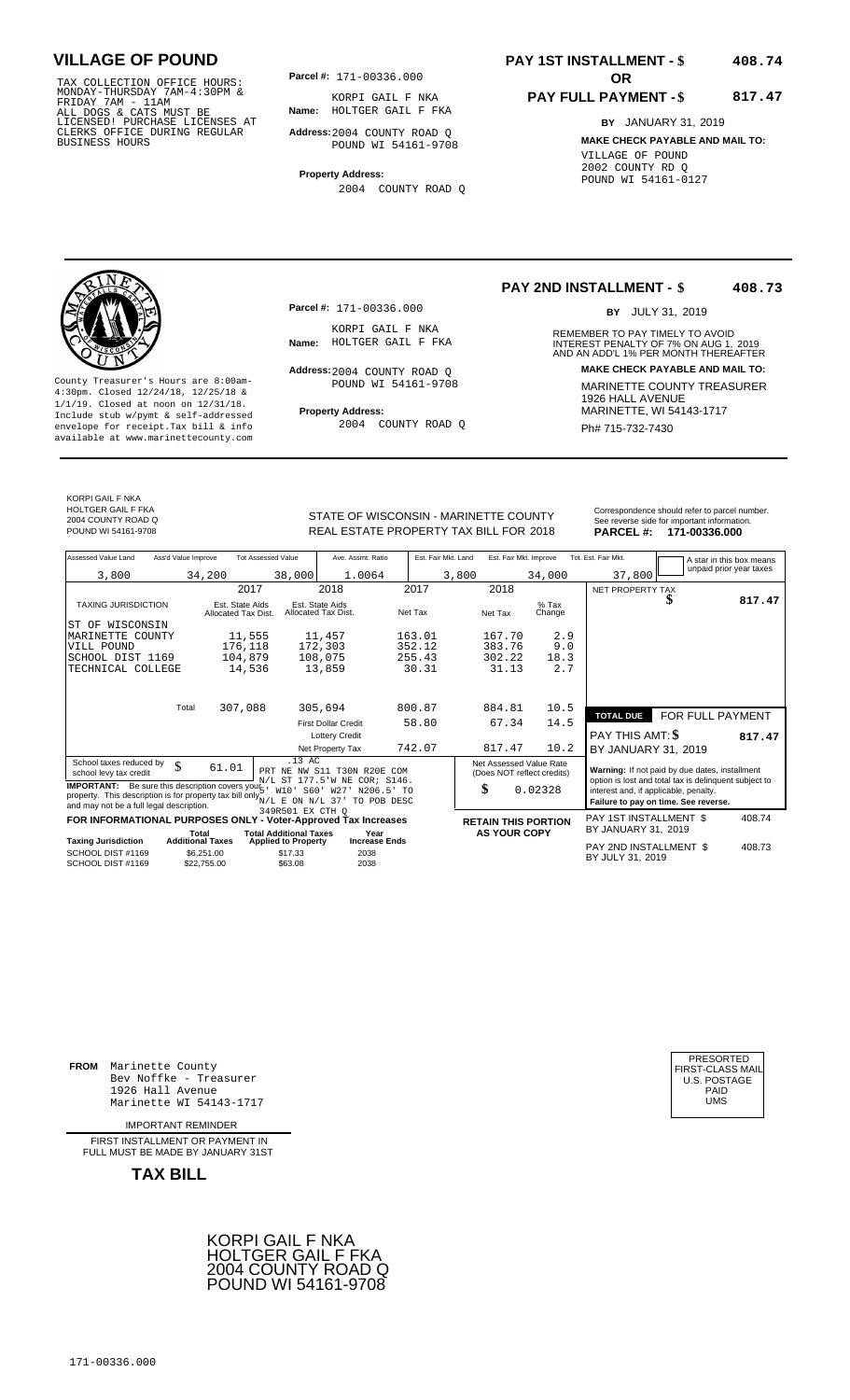TAX COLLECTION OFFICE HOURS:<br>
MONDAY-THURSDAY 7AM-4:30PM &<br>
FRIDAY 7AM - 11AM<br>
ALL DOGS & CATS MUST BE<br>
LICENSED! PURCHASE LICENSES AT<br>
CLERKS OFFICE DURING REGULAR<br>
BUSINESS HOURS<br>
POUND WI 54161

**Parcel #:** 171-00354.001 **OR** 

**Name:** KOWALSKI ALLURA G

**Address:** 3033 US HIGHWAY 141 POUND WI 54161-9720

**Property Address:** 3033 US HIGHWAY 141

### **PAY 1ST INSTALLMENT - \$ 764.43**

#### **PAY FULL PAYMENT - \$ 1,692.41**

**BY** JANUARY 31, 2019 **MAKE CHECK PAYABLE AND MAIL TO:** VILLAGE OF POUND 2002 COUNTY RD Q POUND WI 54161-0127

**Property Address:** MARINETTE, WI 54143-1717 Include stub w/pymt & self-addressed envelope for receipt.Tax bill & info Ph# 715-732-7430 available at www.marinettecounty.com

**Parcel #:** 171-00354.001

Address: 3033 US HIGHWAY 141 POUND WI 54161-9720

3033 US HIGHWAY 141

#### **PAY 2ND INSTALLMENT - \$ 927.98**

BY JULY 31, 2019

REMEMBER TO PAY TIMELY TO AVOID **Name:** INTEREST PENALTY OF 7% ON AUG 1, AND AN ADD'L 1% PER MONTH THEREAFTER KOWALSKI ALLURA G 2019 **Address: MAKE CHECK PAYABLE AND MAIL TO:** County Treasurer's Hours are 8:00am-<br>
4:30pm. Closed 12/24/18, 12/25/18 & 1/1/19. Closed at noon on 12/31/18.<br>
Include stub w/pwmt. & self-addressed<br>
Froperty Address: MARINETTE, WI 54143-1717

KOWALSKI ALLURA G 3033 US HIGHWAY 141

STATE OF WISCONSIN - MARINETTE COUNTY Correspondence should refer to parcel number.

| 3033 US HIGHWAY 141<br>POUND WI 54161-9720 |                     |                           | STATE OF WISCONSIN - MARINETTE COUNT I<br>REAL ESTATE PROPERTY TAX BILL FOR 2018 |                     |                        | <b>PARCEL #:</b>    | See reverse side for important information.<br>171-00354.001 |
|--------------------------------------------|---------------------|---------------------------|----------------------------------------------------------------------------------|---------------------|------------------------|---------------------|--------------------------------------------------------------|
| Assessed Value Land                        | Ass'd Value Improve | <b>Tot Assessed Value</b> | Ave. Assmt. Ratio                                                                | Est. Fair Mkt. Land | Est. Fair Mkt. Improve | Tot. Est. Fair Mkt. | A star in this box means                                     |
| 6,600                                      | 76,000              | 82.600                    | 1.0064                                                                           | 6,600               | 75,500                 | 82,100              | unpaid prior year taxes                                      |
|                                            |                     | 2017                      | 2018                                                                             | 2017                | 2018                   | NET PROPERTY TAX    | --- -- -                                                     |

| Assessed Value Land<br>Ass'd Value Improve                                                                                       | <b>Tot Assessed Value</b>                                                                                 | Ave. Assmt. Ratio                      | Est. Fair Mkt. Land | Est. Fair Mkt. Improve                                | Tot. Est. Fair Mkt.                                                           | A star in this box means                       |  |  |
|----------------------------------------------------------------------------------------------------------------------------------|-----------------------------------------------------------------------------------------------------------|----------------------------------------|---------------------|-------------------------------------------------------|-------------------------------------------------------------------------------|------------------------------------------------|--|--|
| 6,600                                                                                                                            | 76,000<br>82,600                                                                                          | 1.0064                                 | 6,600               | 75,500                                                | 82,100                                                                        | unpaid prior year taxes                        |  |  |
|                                                                                                                                  | 2017                                                                                                      | 2018                                   | 2017                | 2018                                                  | NET PROPERTY TAX                                                              |                                                |  |  |
| <b>TAXING JURISDICTION</b>                                                                                                       | Est. State Aids<br>Allocated Tax Dist.                                                                    | Est. State Aids<br>Allocated Tax Dist. | Net Tax             | $%$ Tax<br>Net Tax<br>Change                          |                                                                               | 1,692.41                                       |  |  |
| WISCONSIN<br>ST OF                                                                                                               |                                                                                                           |                                        |                     |                                                       |                                                                               |                                                |  |  |
| MARINETTE COUNTY                                                                                                                 | 11,555                                                                                                    | 11,457                                 | 385.81              | 5.5<br>364.53<br>$\overline{\phantom{a}}$             |                                                                               |                                                |  |  |
| VILL POUND                                                                                                                       | 176,118                                                                                                   | 172,303                                | 833.39              | 834.18                                                | . 1                                                                           |                                                |  |  |
| SCHOOL DIST 1169                                                                                                                 | 104,879                                                                                                   | 108,075                                | 604.54              | 8.7<br>656.93                                         |                                                                               |                                                |  |  |
| TECHNICAL COLLEGE                                                                                                                | 14,536                                                                                                    | 13,859                                 | 71.73               | 67.66<br>5.7<br>$\sim$                                |                                                                               |                                                |  |  |
|                                                                                                                                  |                                                                                                           |                                        |                     |                                                       |                                                                               |                                                |  |  |
| Total                                                                                                                            | 307,088                                                                                                   | 305,694                                | 1,895.47            | 1,923.30<br>1.5                                       |                                                                               |                                                |  |  |
|                                                                                                                                  |                                                                                                           | <b>First Dollar Credit</b>             | 58.80               | 14.5<br>67.34                                         | <b>TOTAL DUE</b>                                                              | FOR FULL PAYMENT                               |  |  |
|                                                                                                                                  |                                                                                                           | <b>Lottery Credit</b>                  | 102.90              | 163.55<br>58.9                                        | PAY THIS AMT: \$                                                              | 1,692.41                                       |  |  |
|                                                                                                                                  |                                                                                                           | Net Property Tax                       | 1,733.77            | 2.4<br>1,692.41<br>$\overline{\phantom{a}}$           |                                                                               |                                                |  |  |
|                                                                                                                                  | $.26$ AC                                                                                                  |                                        |                     |                                                       | BY JANUARY 31, 2019                                                           |                                                |  |  |
| School taxes reduced by<br>\$<br>school levy tax credit                                                                          | 132.62                                                                                                    | PRT NE NW S11 T30N R20E COM            |                     | Net Assessed Value Rate<br>(Does NOT reflect credits) |                                                                               | Warning: If not paid by due dates, installment |  |  |
| <b>IMPORTANT:</b> Be sure this description covers your $\frac{1}{5}$ .                                                           |                                                                                                           | 59'N W/L HWY & S/L; N ON W/L           |                     |                                                       | option is lost and total tax is delinquent subject to                         |                                                |  |  |
| property. This description is for property tax bill only DESC 384R49 EX 722629 (HWY)<br>and may not be a full legal description. |                                                                                                           | W200' S59' E200' TO POB                |                     | \$<br>0.02328                                         | interest and, if applicable, penalty.<br>Failure to pay on time. See reverse. |                                                |  |  |
| FOR INFORMATIONAL PURPOSES ONLY - Voter-Approved Tax Increases                                                                   |                                                                                                           |                                        |                     | <b>RETAIN THIS PORTION</b>                            | PAY 1ST INSTALLMENT \$                                                        | 764.43                                         |  |  |
|                                                                                                                                  | <b>Total Additional Taxes</b><br>Total                                                                    | Year                                   |                     | <b>AS YOUR COPY</b>                                   | BY JANUARY 31, 2019                                                           |                                                |  |  |
| <b>Taxing Jurisdiction</b><br>SCHOOL DIST #1169<br>SCHOOL DIST #1169                                                             | <b>Additional Taxes</b><br><b>Applied to Property</b><br>\$6.251.00<br>\$37.67<br>\$137.12<br>\$22,755.00 | <b>Increase Ends</b><br>2038<br>2038   |                     |                                                       | PAY 2ND INSTALLMENT \$<br>BY JULY 31, 2019                                    | 927.98                                         |  |  |

**FROM** Marinette County Bev Noffke - Treasurer (U.S. POSTAGE)<br>1926 Hall Avenue (U.S. POSTAGE)<br>Marinette WI 54143-1717 (U.S. POSTAGE) 1926 Hall Avenue PAID Marinette WI 54143-1717 UMS

IMPORTANT REMINDER

FIRST INSTALLMENT OR PAYMENT IN FULL MUST BE MADE BY JANUARY 31ST



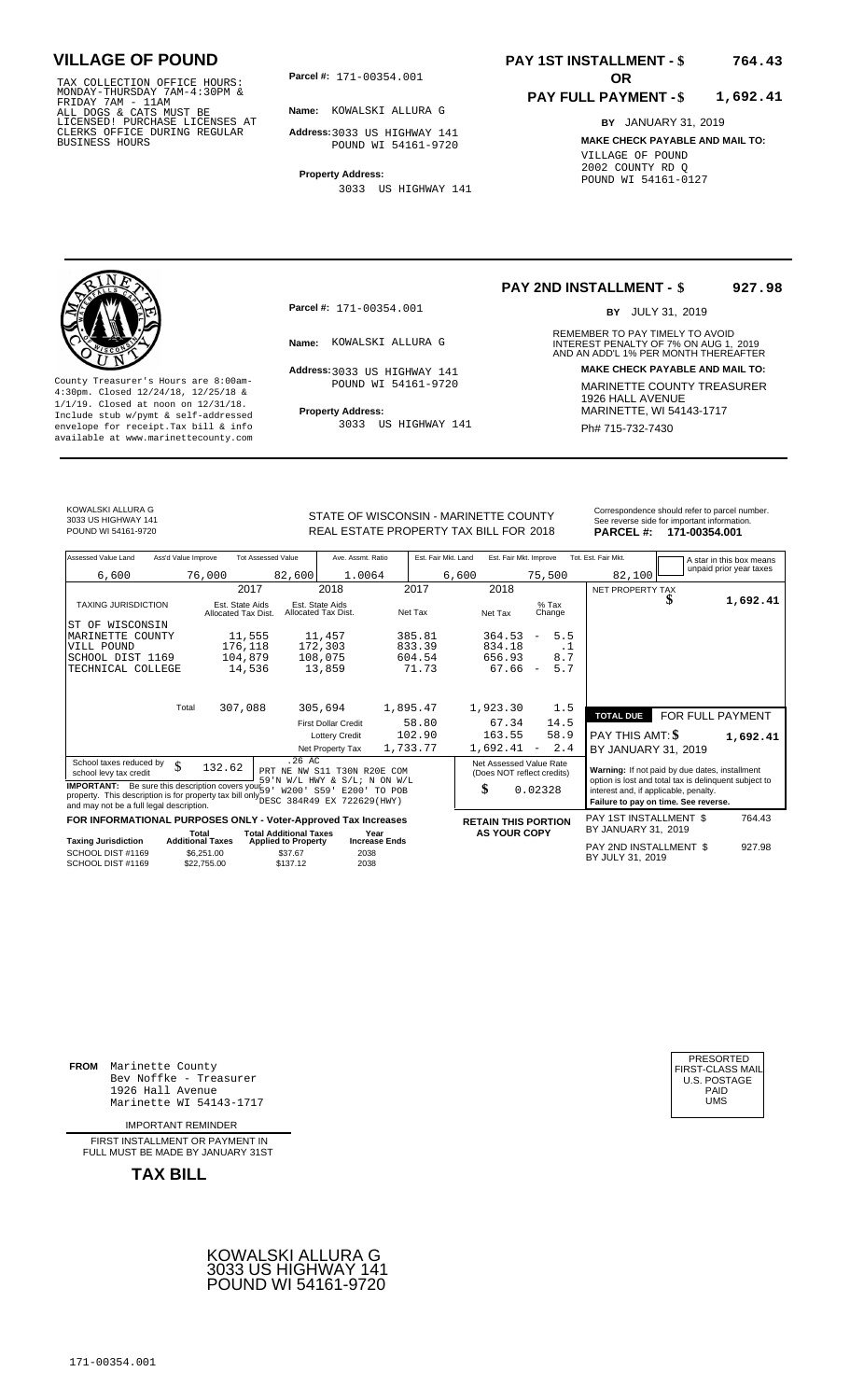TAX COLLECTION OFFICE HOURS:<br>
MONDAY-THURSDAY 7AM-4:30PM &<br>
FRIDAY 7AM - 11AM<br>
ALL DOGS & CATS MUST BE<br>
LICENSED! PURCHASE LICENSES AT<br>
CLERKS OFFICE DURING REGULAR<br>
CLERKS OFFICE DURING REGULAR<br>
BUSINESS HOURS<br>
BUSINESS H

**Parcel #:** 171-00528.000

**Name:** KRUEGER LINDA TRST KRUEGER WILLIAM TRST

**Address:** 113 COLBURN ST POUND WI 54161-9724

**Property Address:** 113 COLBURN ST

#### **PAY 1ST INSTALLMENT - \$ 798.19**

#### **PAY FULL PAYMENT - \$ 1,759.93**

**BY** JANUARY 31, 2019 **MAKE CHECK PAYABLE AND MAIL TO:** VILLAGE OF POUND 2002 COUNTY RD Q POUND WI 54161-0127

**Property Address:** MARINETTE, WI 54143-1717 Include stub w/pymt & self-addressed envelope for receipt.Tax bill & info Ph# 715-732-7430 available at www.marinettecounty.com

**Parcel #:** 171-00528.000

KRUEGER WILLIAM TRST<br>Name: KRUEGER LINDA TRST

Address: 113 COLBURN ST POUND WI 54161-9724

113 COLBURN ST

**PAY 2ND INSTALLMENT - \$ 961.74**

BY JULY 31, 2019

REMEMBER TO PAY TIMELY TO AVOID **Name:** KRUEGER LINDA TRST **INTEREST PENALTY OF 7% ON AUG 1, 2019**<br>AND AN ADD'L 1% PER MONTH THEREAFTER **Address: MAKE CHECK PAYABLE AND MAIL TO:** County Treasurer's Hours are 8:00am-<br>
4:30pm. Closed 12/24/18, 12/25/18 & MARINETTE COUNTY TREASURER<br>
1/1/19. Closed at noon on 12/31/18.<br>
Include stub w/pwmt & self-addressed **Property Address:** MARINETTE, WI 54143-1717

| Assessed Value Land                                                                                                                                                                                                 | Ass'd Value Improve                                  | <b>Tot Assessed Value</b>                         | Ave. Assmt. Ratio                                              | Est. Fair Mkt. Land         | Est. Fair Mkt. Improve                                      |                                        | Tot. Est. Fair Mkt.                                                                                                                                                                      | A star in this box means |
|---------------------------------------------------------------------------------------------------------------------------------------------------------------------------------------------------------------------|------------------------------------------------------|---------------------------------------------------|----------------------------------------------------------------|-----------------------------|-------------------------------------------------------------|----------------------------------------|------------------------------------------------------------------------------------------------------------------------------------------------------------------------------------------|--------------------------|
| 5,600                                                                                                                                                                                                               | 79,900                                               | 85,500                                            | 1.0064                                                         |                             | 5,600                                                       | 79,400                                 | 85,000                                                                                                                                                                                   | unpaid prior year taxes  |
|                                                                                                                                                                                                                     |                                                      | 2017                                              | 2018                                                           | 2017                        | 2018                                                        |                                        | NET PROPERTY TAX                                                                                                                                                                         |                          |
| <b>TAXING JURISDICTION</b>                                                                                                                                                                                          | Est. State Aids<br>Allocated Tax Dist.               | Allocated Tax Dist.                               | Est. State Aids                                                | Net Tax                     | Net Tax                                                     | $%$ Tax<br>Change                      | Φ                                                                                                                                                                                        | 1,759.93                 |
| ST OF WISCONSIN                                                                                                                                                                                                     |                                                      |                                                   |                                                                |                             |                                                             |                                        |                                                                                                                                                                                          |                          |
| MARINETTE COUNTY                                                                                                                                                                                                    |                                                      | 11,555                                            | 11,457                                                         | 399.35                      | 377.33                                                      | 5.5<br>$\overline{\phantom{a}}$        |                                                                                                                                                                                          |                          |
| VILL POUND                                                                                                                                                                                                          |                                                      | 176,118                                           | 172,303                                                        | 862.65                      | 863.46                                                      | . 1                                    |                                                                                                                                                                                          |                          |
| SCHOOL DIST 1169<br>TECHNICAL COLLEGE                                                                                                                                                                               |                                                      | 104,879<br>14,536                                 | 108,075<br>13,859                                              | 625.78<br>74.25             | 679.99<br>70.04                                             | 8.7<br>5.7<br>$\overline{\phantom{a}}$ |                                                                                                                                                                                          |                          |
|                                                                                                                                                                                                                     | Total<br>307,088                                     |                                                   | 305,694<br><b>First Dollar Credit</b><br><b>Lottery Credit</b> | 1,962.03<br>58.80<br>102.90 | 1,990.82<br>67.34<br>163.55                                 | 1.5<br>14.5<br>58.9                    | <b>TOTAL DUE</b><br>PAY THIS AMT: \$                                                                                                                                                     | FOR FULL PAYMENT         |
|                                                                                                                                                                                                                     |                                                      |                                                   | Net Property Tax                                               | 1,800.33                    | 1,759.93                                                    | 2.2<br>$\overline{\phantom{a}}$        | BY JANUARY 31, 2019                                                                                                                                                                      | 1,759.93                 |
| School taxes reduced by<br>school levy tax credit<br><b>IMPORTANT:</b> Be sure this description covers your<br>property. This description is for property tax bill only<br>and may not be a full legal description. | \$<br>137.28                                         | .15 AC<br>VILLAGE OF POUND PLAT<br>LOT 1 BLK 2    |                                                                |                             | Net Assessed Value Rate<br>(Does NOT reflect credits)<br>\$ | 0.02328                                | Warning: If not paid by due dates, installment<br>option is lost and total tax is delinquent subject to<br>interest and, if applicable, penalty.<br>Failure to pay on time. See reverse. |                          |
| FOR INFORMATIONAL PURPOSES ONLY - Voter-Approved Tax Increases                                                                                                                                                      |                                                      |                                                   |                                                                |                             | <b>RETAIN THIS PORTION</b>                                  |                                        | PAY 1ST INSTALLMENT \$                                                                                                                                                                   | 798.19                   |
|                                                                                                                                                                                                                     | Total                                                | <b>Total Additional Taxes</b>                     | Year                                                           |                             | <b>AS YOUR COPY</b>                                         |                                        | BY JANUARY 31, 2019                                                                                                                                                                      |                          |
| <b>Taxing Jurisdiction</b><br>SCHOOL DIST #1169<br>SCHOOL DIST #1169                                                                                                                                                | <b>Additional Taxes</b><br>\$6,251,00<br>\$22,755.00 | <b>Applied to Property</b><br>\$38.99<br>\$141.93 | <b>Increase Ends</b><br>2038<br>2038                           |                             |                                                             |                                        | PAY 2ND INSTALLMENT \$<br>BY JULY 31, 2019                                                                                                                                               | 961.74                   |

**FROM** Marinette County Bev Noffke - Treasurer (U.S. POSTAGE)<br>1926 Hall Avenue (U.S. POSTAGE)<br>Marinette WI 54143-1717 (U.S. POSTAGE) 1926 Hall Avenue Marinette WI 54143-1717

IMPORTANT REMINDER

FIRST INSTALL MENT OR PAYMENT IN FULL MUST BE MADE BY JANUARY 31ST

**TAX BILL**





# KRUEGER WILLIAM TRST

KRUEGER LINDA TRST 113 COLBURN ST<br>POUND WI 54161-9724

STATE OF WISCONSIN - MARINETTE COUNTY<br>
See reverse side for important information.<br>
REAL ESTATE PROPERTY TAX BILL FOR 2018 PARCEL #: 171-00528.000 REAL ESTATE PROPERTY TAX BILL FOR **PARCEL #:** POUND WI 54161-9724 2018 **171-00528.000**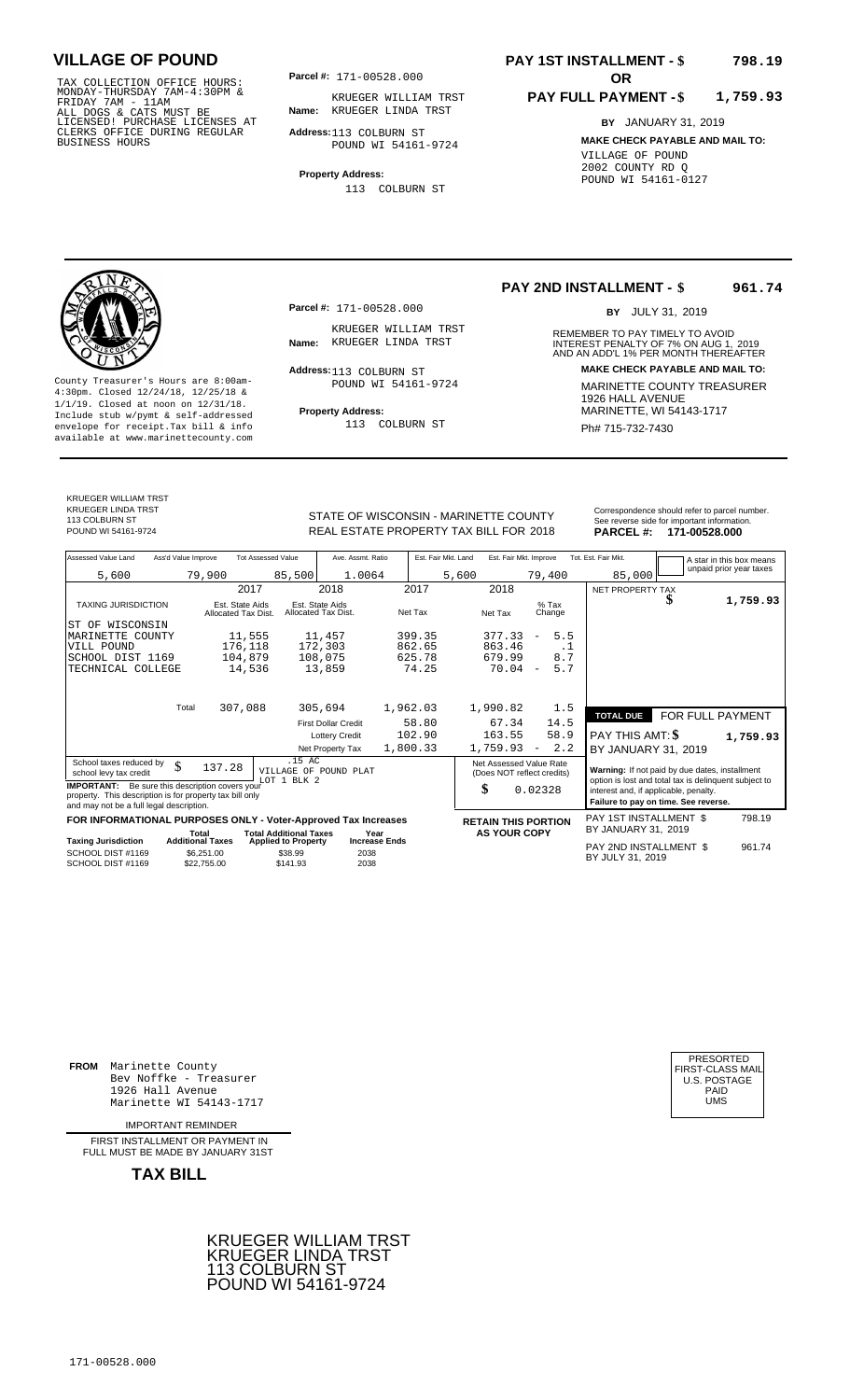TAX COLLECTION OFFICE HOURS:<br>
MONDAY-THURSDAY 7AM-4:30PM &<br>
FRIDAY 7AM - 11AM<br>
ALL DOGS & CATS MUST BE<br>
LICENSED! PURCHASE LICENSES AT<br>
CLERKS OFFICE DURING REGULAR<br>
CLERKS OFFICE DURING REGULAR<br>
BUSINESS HOURS<br>
BUSINESS H

**Parcel #: OR**

**Name:** KUBICHEK TANYA

**Address:** 2046 COUNTY ROAD Q POUND WI 54161-9707

**Property Address:** 2046 COUNTY ROAD Q

#### **PAY 1ST INSTALLMENT - \$ 1,148.02**

#### **PAY FULL PAYMENT - \$ 2,296.03**

**BY** JANUARY 31, 2019 **MAKE CHECK PAYABLE AND MAIL TO:** VILLAGE OF POUND 2002 COUNTY RD Q POUND WI 54161-0127

**Property Address:** MARINETTE, WI 54143-1717 Include stub w/pymt & self-addressed envelope for receipt.Tax bill & info Ph# 715-732-7430 available at www.marinettecounty.com

**Parcel #:** 171-00373.001

Address: 2046 COUNTY ROAD Q POUND WI 54161-9707

2046 COUNTY ROAD Q

#### **PAY 2ND INSTALLMENT - \$ 1,148.01**

BY JULY 31, 2019

REMEMBER TO PAY TIMELY TO AVOID **Name:** INTEREST PENALTY OF 7% ON AUG 1, AND AN ADD'L 1% PER MONTH THEREAFTER KUBICHEK TANYA 2019 **Address: MAKE CHECK PAYABLE AND MAIL TO:** County Treasurer's Hours are 8:00am-<br>
4:30pm. Closed 12/24/18, 12/25/18 & 1/1/19. Closed at noon on 12/31/18.<br>
Include stub w/pwmt. & self-addressed<br>
Froperty Address: MARINETTE, WI 54143-1717

KUBICHEK TANYA 2046 COUNTY ROAD Q

REAL ESTATE PROPERTY TAX BILL FOR **PARCEL #:** POUND WI 54161-9707 2018 **171-00373.001**

| STATE OF WISCONSIN - MARINETTE COUNTY  | Correspondence should refer to parcel number.<br>See reverse side for important information. |
|----------------------------------------|----------------------------------------------------------------------------------------------|
| REAL ESTATE PROPERTY TAX BILL FOR 2018 | PARCEL #: 171-00373.001                                                                      |

| Assessed Value Land                                                                                                                                                                                                         | Ass'd Value Improve |                                        | <b>Tot Assessed Value</b>                                             | Ave. Assmt. Ratio                      |                      | Est. Fair Mkt. Land | Est. Fair Mkt. Improve                                      |                                 | Tot. Est. Fair Mkt.                                                                                                                                                                      |                  | A star in this box means |
|-----------------------------------------------------------------------------------------------------------------------------------------------------------------------------------------------------------------------------|---------------------|----------------------------------------|-----------------------------------------------------------------------|----------------------------------------|----------------------|---------------------|-------------------------------------------------------------|---------------------------------|------------------------------------------------------------------------------------------------------------------------------------------------------------------------------------------|------------------|--------------------------|
| 15,900                                                                                                                                                                                                                      |                     | 85,600                                 | 101,500                                                               | 1.0064                                 |                      |                     | 15,800                                                      | 85,100                          | 100,900                                                                                                                                                                                  |                  | unpaid prior year taxes  |
|                                                                                                                                                                                                                             |                     | 2017                                   |                                                                       | 2018                                   | 2017                 |                     | 2018                                                        |                                 | NET PROPERTY TAX                                                                                                                                                                         |                  |                          |
| <b>TAXING JURISDICTION</b>                                                                                                                                                                                                  |                     | Est. State Aids<br>Allocated Tax Dist. |                                                                       | Est. State Aids<br>Allocated Tax Dist. | Net Tax              |                     | Net Tax                                                     | $%$ Tax<br>Change               |                                                                                                                                                                                          |                  | 2,296.03                 |
| ST OF WISCONSIN                                                                                                                                                                                                             |                     |                                        |                                                                       |                                        |                      |                     |                                                             |                                 |                                                                                                                                                                                          |                  |                          |
| MARINETTE COUNTY                                                                                                                                                                                                            |                     | 11,555                                 |                                                                       | 11,457                                 | 474.09               |                     | 447.94                                                      | 5.5<br>$\overline{\phantom{m}}$ |                                                                                                                                                                                          |                  |                          |
| VILL POUND                                                                                                                                                                                                                  |                     | 176,118                                |                                                                       | 172,303                                | 1,024.08             |                     | 1,025.05                                                    | $\cdot$ 1                       |                                                                                                                                                                                          |                  |                          |
| SCHOOL DIST 1169                                                                                                                                                                                                            |                     | 104,879                                |                                                                       | 108,075                                | 742.87               |                     | 807.24                                                      | 8.7                             |                                                                                                                                                                                          |                  |                          |
| TECHNICAL COLLEGE                                                                                                                                                                                                           |                     | 14,536                                 |                                                                       | 13,859                                 |                      | 88.14               | 83.14                                                       | 5.7<br>$\overline{\phantom{a}}$ |                                                                                                                                                                                          |                  |                          |
|                                                                                                                                                                                                                             |                     |                                        |                                                                       |                                        |                      |                     |                                                             |                                 |                                                                                                                                                                                          |                  |                          |
|                                                                                                                                                                                                                             | Total               | 307,088                                |                                                                       | 305,694                                | 2,329.18             |                     | 2,363.37                                                    | 1.5                             | <b>TOTAL DUE</b>                                                                                                                                                                         | FOR FULL PAYMENT |                          |
|                                                                                                                                                                                                                             |                     |                                        |                                                                       | <b>First Dollar Credit</b>             |                      | 58.80               | 67.34                                                       | 14.5                            |                                                                                                                                                                                          |                  |                          |
|                                                                                                                                                                                                                             |                     |                                        |                                                                       | <b>Lottery Credit</b>                  |                      |                     |                                                             |                                 | <b>PAY THIS AMT: \$</b>                                                                                                                                                                  |                  | 2,296.03                 |
|                                                                                                                                                                                                                             |                     |                                        |                                                                       | Net Property Tax                       | 2,270.38             |                     | 2,296.03                                                    | 1.1                             | BY JANUARY 31, 2019                                                                                                                                                                      |                  |                          |
| School taxes reduced by<br>school levy tax credit<br><b>IMPORTANT:</b> Be sure this description covers your S158<br>property. This description is for property tax bill only $\frac{1}{\text{CTH}}$ Q & COM 400'E & 33'S NW | \$                  | 162.97                                 | 1.31 AC<br>PRT NW NW S11 T30N R20E COM<br>455'E NW COR; E ON N/L 100' | W100' N158'                            | TO POB EX            |                     | Net Assessed Value Rate<br>(Does NOT reflect credits)<br>\$ | 0.02328                         | Warning: If not paid by due dates, installment<br>option is lost and total tax is delinquent subject to<br>interest and, if applicable, penalty.<br>Failure to pay on time. See reverse. |                  |                          |
| and may not be a full legal description.                                                                                                                                                                                    |                     |                                        | FOR FULL LEGAL SEE TAX ROLL                                           |                                        |                      |                     |                                                             |                                 |                                                                                                                                                                                          |                  |                          |
| FOR INFORMATIONAL PURPOSES ONLY - Voter-Approved Tax Increases                                                                                                                                                              |                     | Total                                  | <b>Total Additional Taxes</b>                                         |                                        | Year                 |                     | <b>RETAIN THIS PORTION</b><br><b>AS YOUR COPY</b>           |                                 | PAY 1ST INSTALLMENT \$<br>BY JANUARY 31, 2019                                                                                                                                            |                  | 1,148.02                 |
| <b>Taxing Jurisdiction</b>                                                                                                                                                                                                  |                     | <b>Additional Taxes</b>                | <b>Applied to Property</b>                                            |                                        | <b>Increase Ends</b> |                     |                                                             |                                 |                                                                                                                                                                                          |                  |                          |
| SCHOOL DIST #1169<br>SCHOOL DIST #1169                                                                                                                                                                                      |                     | \$6,251.00<br>\$22,755.00              | \$46.29<br>\$168.49                                                   | 2038<br>2038                           |                      |                     |                                                             |                                 | PAY 2ND INSTALLMENT \$<br>BY JULY 31, 2019                                                                                                                                               |                  | 1,148.01                 |

**FROM** Marinette County Bev Noffke - Treasurer (U.S. POSTAGE)<br>1926 Hall Avenue (U.S. POSTAGE)<br>Marinette WI 54143-1717 (U.S. POSTAGE) 1926 Hall Avenue PAID Marinette WI 54143-1717 UMS

IMPORTANT REMINDER

FIRST INSTALLMENT OR PAYMENT IN FULL MUST BE MADE BY JANUARY 31ST



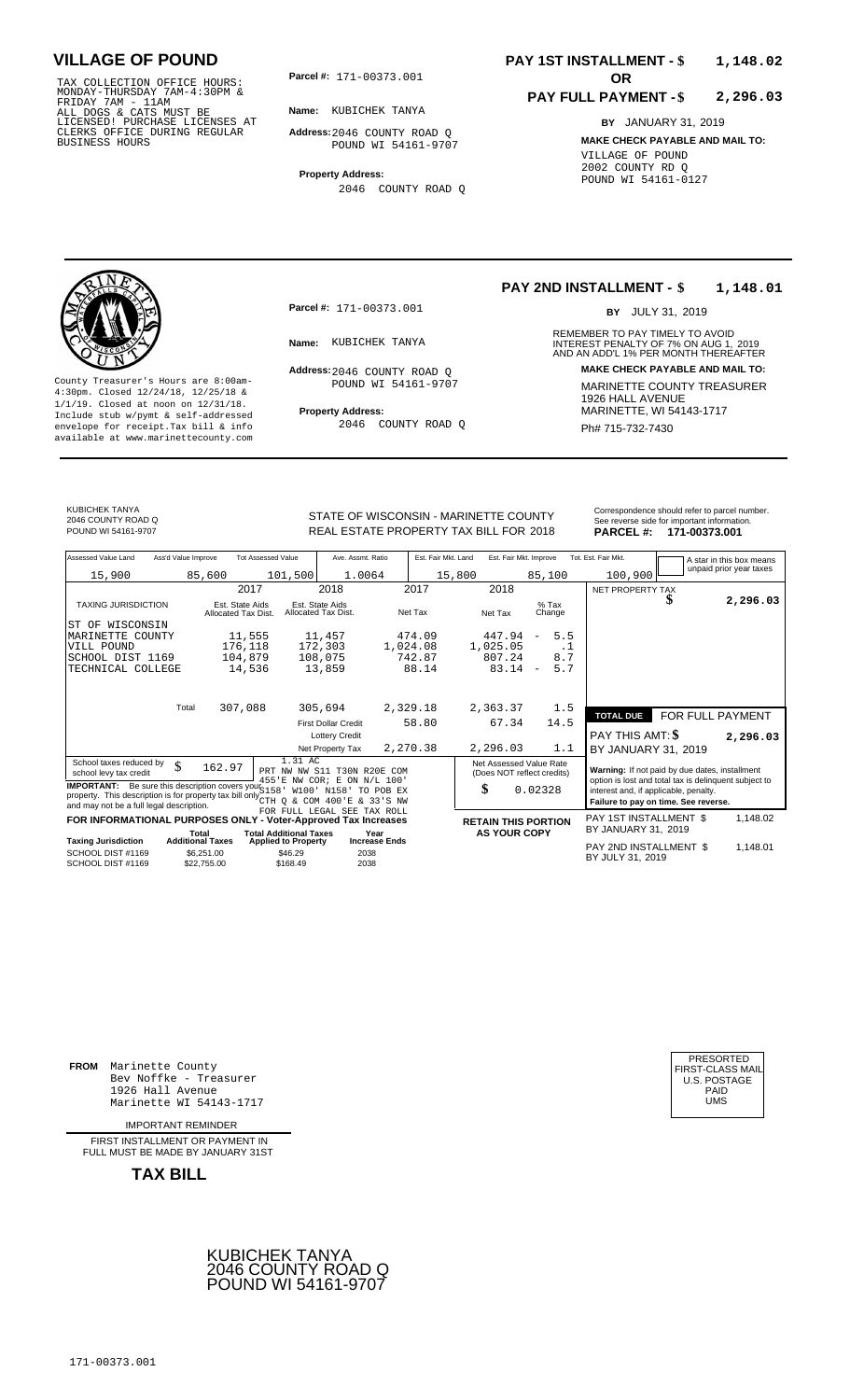TAX COLLECTION OFFICE HOURS:<br>
MONDAY-THURSDAY 7AM-4:30PM & KUNTZ CHRISTOF<br>
FRIDAY 7AM - 11AM<br>
ALL DOGS & CATS MUST BE **Name:** GROSSE LOIS A<br>
LICENSED! PURCHASE LICENSES AT<br>
CLERKS OFFICE DURING REGULAR **Address**:1036 COUNT

**Parcel #:** 171-00314.000

**Name:** GROSSE LOIS A KUNTZ CHRISTOPHER J

**Address:** 1036 COUNTY ROAD Q POUND WI 54161-9730

**Property Address:**

1036 COUNTY ROAD Q

#### **PAY 1ST INSTALLMENT - \$ 719.03**

#### **PAY FULL PAYMENT - \$ 1,601.60**

**BY** JANUARY 31, 2019 **MAKE CHECK PAYABLE AND MAIL TO:** VILLAGE OF POUND 2002 COUNTY RD Q POUND WI 54161-0127

**Property Address:** MARINETTE, WI 54143-1717 Include stub w/pymt & self-addressed envelope for receipt.Tax bill & info Ph# 715-732-7430 available at www.marinettecounty.com

Assessed Value Land Ass'd Value Improve Tot Assessed Value Ave. Assmt. Ratio Est. Fair Mkt. Land

**Parcel #:** 171-00314.000

KUNTZ CHRISTOPHER J<br>Name: GROSSE LOIS A

Address: 1036 COUNTY ROAD Q POUND WI 54161-9730

1036 COUNTY ROAD Q

**PAY 2ND INSTALLMENT - \$ 882.57**

BY JULY 31, 2019

REMEMBER TO PAY TIMELY TO AVOID **Name:** GROSSE LOIS A **INTEREST PENALTY OF 7% ON AUG 1, 2019**<br>AND AN ADD'L 1% PER MONTH THEREAFTER **Address: MAKE CHECK PAYABLE AND MAIL TO:** County Treasurer's Hours are 8:00am-<br>
4:30pm. Closed 12/24/18, 12/25/18 & MARINETTE COUNTY TREASURER<br>
1/1/19. Closed at noon on 12/31/18.<br>
Include stub w/pwmt. & self-addressed<br> **Property Address:** MARINETTE, WI 54143-1717

KUNTZ CHRISTOPHER J GROSSE LOIS A 1036 COUNTY ROAD Q

STATE OF WISCONSIN - MARINETTE COUNTY<br>
SEAL ESTATE PROPERTY TAX RILL FOR 2018<br> **PARCEL #:** 171-00314 000 POUND WI 54161-9730 **171-00314.000** REAL ESTATE PROPERTY TAX BILL FOR 2018 **PARCEL #: 171-00314.000** 

| <b>LL I UITZU IU</b>   |                   | FANUEL #.           | 171-00314.000            |
|------------------------|-------------------|---------------------|--------------------------|
| Est. Fair Mkt. Improve |                   | Tot. Est. Fair Mkt. | A star in this box means |
|                        | 65,300            | 78,200              | unpaid prior year taxes  |
| 2018                   |                   | NET PROPERTY TAX    |                          |
| et Tay                 | $%$ Tax<br>Change |                     | 1,601.60                 |

| 13,000                                                                               | 65,700                                 | 78,700<br>1.0064                                            |                              | 12,900                                                | 65,300                          | 78,200                                                | unpaid prior year taxes |
|--------------------------------------------------------------------------------------|----------------------------------------|-------------------------------------------------------------|------------------------------|-------------------------------------------------------|---------------------------------|-------------------------------------------------------|-------------------------|
|                                                                                      | 2017                                   | 2018                                                        | 2017                         | 2018                                                  |                                 | NET PROPERTY TAX                                      |                         |
| <b>TAXING JURISDICTION</b>                                                           | Est. State Aids<br>Allocated Tax Dist. | Est. State Aids<br>Allocated Tax Dist.                      | Net Tax                      | Net Tax                                               | $%$ Tax<br>Change               | 5                                                     | 1,601.60                |
| WISCONSIN<br>ST OF                                                                   |                                        |                                                             |                              |                                                       |                                 |                                                       |                         |
| MARINETTE COUNTY                                                                     | 11,555                                 | 11,457                                                      | 367.59                       | 347.32                                                | 5.5<br>$\equiv$                 |                                                       |                         |
| VILL POUND                                                                           | 176,118                                | 172,303                                                     | 794.04                       | 794.79                                                | . 1                             |                                                       |                         |
| SCHOOL DIST 1169                                                                     | 104,879                                | 108,075                                                     | 576.00                       | 625.91                                                | 8.7                             |                                                       |                         |
| TECHNICAL COLLEGE                                                                    | 14,536                                 | 13,859                                                      | 68.34                        | 64.47                                                 | 5.7<br>$\overline{\phantom{a}}$ |                                                       |                         |
|                                                                                      |                                        |                                                             |                              |                                                       |                                 |                                                       |                         |
| Total                                                                                | 307,088                                | 305,694                                                     | 1,805.97                     | 1,832.49                                              | 1.5                             |                                                       |                         |
|                                                                                      |                                        |                                                             |                              |                                                       |                                 | <b>TOTAL DUE</b>                                      | FOR FULL PAYMENT        |
|                                                                                      |                                        | <b>First Dollar Credit</b>                                  | 58.80                        | 67.34                                                 | 14.5                            |                                                       |                         |
|                                                                                      |                                        | <b>Lottery Credit</b>                                       | 102.90                       | 163.55                                                | 58.9                            | PAY THIS AMT: \$                                      | 1,601.60                |
|                                                                                      |                                        | Net Property Tax                                            | 1,644.27                     | 1,601.60                                              | 2.6<br>$\overline{\phantom{a}}$ | BY JANUARY 31, 2019                                   |                         |
| School taxes reduced by<br>\$<br>school levy tax credit                              | 126.36                                 | .98 AC<br>PRT NE NE S11 T30N R20E COM                       |                              | Net Assessed Value Rate<br>(Does NOT reflect credits) |                                 | Warning: If not paid by due dates, installment        |                         |
| <b>IMPORTANT:</b> Be sure this description covers your S622                          |                                        | 1018'W NE COR; W ON N/L 160'                                |                              | \$                                                    |                                 | option is lost and total tax is delinquent subject to |                         |
| property. This description is for property tax bill only CTH Q DESC 198D242 EX 1665J |                                        | E160' N622' TO POB EX                                       |                              |                                                       | 0.02328                         | interest and, if applicable, penalty.                 |                         |
| and may not be a full legal description.                                             |                                        | 45 3412J17                                                  |                              |                                                       |                                 | Failure to pay on time. See reverse.                  |                         |
| FOR INFORMATIONAL PURPOSES ONLY - Voter-Approved Tax Increases                       |                                        |                                                             |                              | <b>RETAIN THIS PORTION</b>                            |                                 | PAY 1ST INSTALLMENT \$                                | 719.03                  |
| <b>Taxing Jurisdiction</b>                                                           | Total<br><b>Additional Taxes</b>       | <b>Total Additional Taxes</b><br><b>Applied to Property</b> | Year<br><b>Increase Ends</b> | <b>AS YOUR COPY</b>                                   |                                 | BY JANUARY 31, 2019                                   |                         |
| SCHOOL DIST #1169<br>SCHOOL DIST #1169                                               | \$6,251,00<br>\$22,755.00              | \$35.89<br>2038<br>\$130.64<br>2038                         |                              |                                                       |                                 | PAY 2ND INSTALLMENT \$<br>BY JULY 31, 2019            | 882.57                  |

**FROM** Marinette County Bev Noffke - Treasurer 1926 Hall Avenue Marinette WI 54143-1717

IMPORTANT REMINDER

FIRST INSTALL MENT OR PAYMENT IN FULL MUST BE MADE BY JANUARY 31ST

**TAX BILL**

171-00314.000



| PRESORTED           |
|---------------------|
| FIRST-CLASS MAIL    |
| <b>U.S. POSTAGE</b> |
| PAID                |
| UMS                 |
|                     |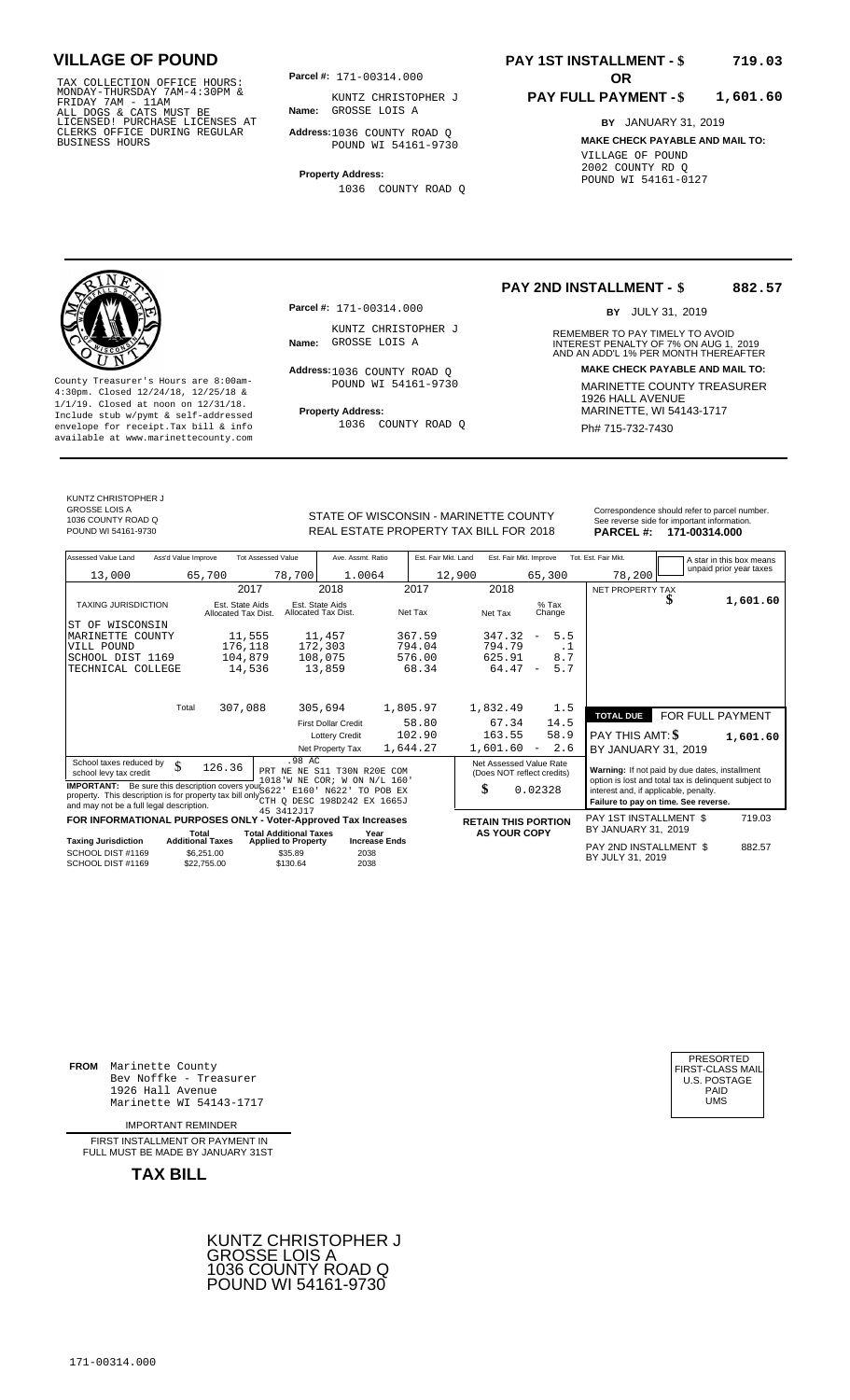TAX COLLECTION OFFICE HOURS:<br>
MONDAY-THURSDAY 7AM-4:30PM & KUNTZ JAMES R<br>
FRIDAY 7AM - 11AM<br>
ALL DOGS & CATS MUST BE **Name**: KNUTZ TERRI M<br>
LICENSED! PURCHASE LICENSES AT<br>
CLERKS OFFICE DURING REGULAR **Address**:po BOX 26<br>

**Parcel #: OR**

**Name:** KNUTZ TERRI M KUNTZ JAMES R

**Address:** PO BOX 26 POUND WI 54161-0026

**Property Address:**

### **PAY 1ST INSTALLMENT - \$ 147.95**

#### **PAY FULL PAYMENT - \$ 295.90**

**BY** JANUARY 31, 2019 **MAKE CHECK PAYABLE AND MAIL TO:** VILLAGE OF POUND 2002 COUNTY RD Q POUND WI 54161-0127

**Property Address:** MARINETTE, WI 54143-1717 Include stub w/pymt & self-addressed envelope for receipt.Tax bill & info Phat is a set of the phat of the Phat 715-732-7430 envelope for receipt.Tax bill & info Phat 715-732-7430 envelope for the phat 715-732-7430 envelope for the phat 715-732-7430 envelope

**Parcel #:** 171-00312.003 KUNTZ JAMES R<br>Name: KNUTZ TERRI M

Address: PO BOX 26 POUND WI 54161-0026

#### **PAY 2ND INSTALLMENT - \$ 147.95**

BY JULY 31, 2019

REMEMBER TO PAY TIMELY TO AVOID **Name:** KNUTZ TERRIM<br> **NAME:** INTEREST PENALTY OF 7% ON AUG 1, 2019<br>
AND AN ADD'L 1% PER MONTH THEREAFTER **Address: MAKE CHECK PAYABLE AND MAIL TO:** County Treasurer's Hours are 8:00am-<br>
4:30pm. Closed 12/24/18, 12/25/18 & 1/1/19. Closed at noon on 12/31/18.<br>
Include stub w/pwmt. & self-addressed<br>
Froperty Address: MARINETTE, WI 54143-1717

KUNTZ JAMES R

KNUTZ TERRI M

STATE OF WISCONSIN - MARINETTE COUNTY<br>
See reverse side for important information.<br>
REAL ESTATE PROPERTY TAX BILL FOR 2018 PARCEL #: 171-00312.003 REAL ESTATE PROPERTY TAX BILL FOR **PARCEL #:** POUND WI 54161-0026 2018 **171-00312.003**

| Assessed Value Land<br>Ass'd Value Improve                                                                                                                                                        |                                        | <b>Tot Assessed Value</b><br>Ave. Assmt. Ratio                       | Est. Fair Mkt. Land | Est. Fair Mkt. Improve                                |                                 | Tot. Est. Fair Mkt.                        | A star in this box means                                                                                |        |
|---------------------------------------------------------------------------------------------------------------------------------------------------------------------------------------------------|----------------------------------------|----------------------------------------------------------------------|---------------------|-------------------------------------------------------|---------------------------------|--------------------------------------------|---------------------------------------------------------------------------------------------------------|--------|
| 2,300                                                                                                                                                                                             | 13,300                                 | 15,600<br>1.0064                                                     | 2,300               |                                                       | 13,200                          | 15,500                                     | unpaid prior year taxes                                                                                 |        |
|                                                                                                                                                                                                   | 2017                                   | 2018                                                                 | 2017                | 2018                                                  |                                 | NET PROPERTY TAX                           |                                                                                                         |        |
| <b>TAXING JURISDICTION</b>                                                                                                                                                                        | Est. State Aids<br>Allocated Tax Dist. | Est. State Aids<br>Allocated Tax Dist.                               | Net Tax             | Net Tax                                               | $%$ Tax<br>Change               |                                            | ง                                                                                                       | 295.90 |
| WISCONSIN<br>ST OF                                                                                                                                                                                |                                        |                                                                      |                     |                                                       |                                 |                                            |                                                                                                         |        |
| MARINETTE COUNTY                                                                                                                                                                                  | 11,555                                 | 11,457                                                               | 72.86               | 68.85                                                 | 5.5<br>$\overline{\phantom{a}}$ |                                            |                                                                                                         |        |
| VILL POUND                                                                                                                                                                                        | 176,118                                | 172,303                                                              | 157.40              | 157.54                                                | . 1                             |                                            |                                                                                                         |        |
| SCHOOL DIST 1169                                                                                                                                                                                  | 104,879                                | 108,075                                                              | 114.18              | 124.07                                                | 8.7                             |                                            |                                                                                                         |        |
| TECHNICAL COLLEGE                                                                                                                                                                                 | 14,536                                 | 13,859                                                               | 13.55               | 12.78                                                 | 5.7<br>$\overline{\phantom{m}}$ |                                            |                                                                                                         |        |
|                                                                                                                                                                                                   |                                        |                                                                      |                     |                                                       |                                 |                                            |                                                                                                         |        |
| Total                                                                                                                                                                                             | 307,088                                | 305,694                                                              | 357.99              | 363.24                                                | 1.5                             | <b>TOTAL DUE</b>                           | FOR FULL PAYMENT                                                                                        |        |
|                                                                                                                                                                                                   |                                        | <b>First Dollar Credit</b>                                           | 58.80               | 67.34                                                 | 14.5                            |                                            |                                                                                                         |        |
|                                                                                                                                                                                                   |                                        | <b>Lottery Credit</b>                                                |                     |                                                       |                                 | PAY THIS AMT: \$                           |                                                                                                         | 295.90 |
|                                                                                                                                                                                                   |                                        | Net Property Tax                                                     | 299.19              | 295.90                                                | 1.1<br>$\overline{\phantom{m}}$ | BY JANUARY 31, 2019                        |                                                                                                         |        |
| School taxes reduced by<br>\$<br>school levy tax credit                                                                                                                                           | 25.05                                  | 1.89 AC<br>PRT NE NE S11 T30N R20E COM<br>N/L 1018'W & 210'S NE COR; |                     | Net Assessed Value Rate<br>(Does NOT reflect credits) |                                 |                                            | Warning: If not paid by due dates, installment<br>option is lost and total tax is delinquent subject to |        |
| <b>IMPORTANT:</b> Be sure this description covers your S412<br>property. This description is for property tax bill only <b>have been</b> DESC 7498J22<br>and may not be a full legal description. | interest and, if applicable, penalty.  | Failure to pay on time. See reverse.                                 |                     |                                                       |                                 |                                            |                                                                                                         |        |
|                                                                                                                                                                                                   |                                        | FOR INFORMATIONAL PURPOSES ONLY - Voter-Approved Tax Increases       |                     | <b>RETAIN THIS PORTION</b>                            |                                 | PAY 1ST INSTALLMENT \$                     |                                                                                                         | 147.95 |
|                                                                                                                                                                                                   | Total<br><b>Additional Taxes</b>       | <b>Total Additional Taxes</b><br>Year<br><b>Increase Ends</b>        |                     | <b>AS YOUR COPY</b>                                   |                                 | BY JANUARY 31, 2019                        |                                                                                                         |        |
| <b>Taxing Jurisdiction</b><br>SCHOOL DIST #1169<br>SCHOOL DIST #1169                                                                                                                              | \$6,251.00<br>\$22.755.00              | <b>Applied to Property</b><br>\$7.11<br>2038<br>2038<br>\$25.90      |                     |                                                       |                                 | PAY 2ND INSTALLMENT \$<br>BY JULY 31, 2019 |                                                                                                         | 147.95 |

**FROM** Marinette County Bev Noffke - Treasurer 1926 Hall Avenue PAID Marinette WI 54143-1717 UMS

IMPORTANT REMINDER

FIRST INSTALLMENT OR PAYMENT IN FULL MUST BE MADE BY JANUARY 31ST

**TAX BILL**



| PRESORTED<br>FIRST-CLASS MAIL<br>U.S. POSTAGE<br>PAID<br>UMS |
|--------------------------------------------------------------|
|                                                              |
|                                                              |

PO BOX 26<br>POUND WI 54161-0026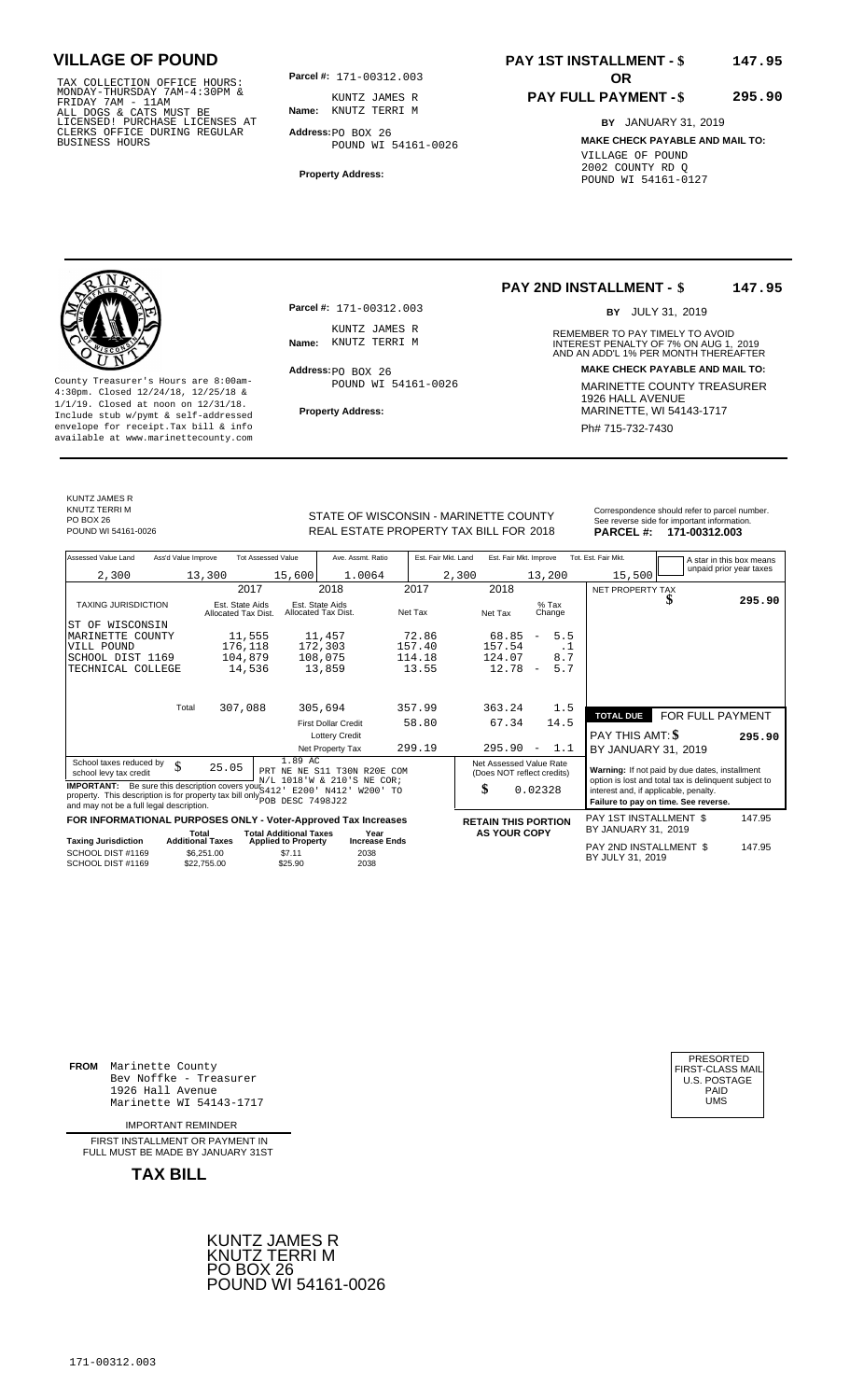TAX COLLECTION OFFICE HOURS:<br>
MONDAY-THURSDAY 7AM-4:30PM & KUNTZ JAMES R<br>
FRIDAY 7AM - 11AM<br>
ALL DOGS & CATS MUST BE **Name**: KUNTZ TERRI M<br>
LICENSED! PURCHASE LICENSES AT<br>
CLERKS OFFICE DURING REGULAR **Address**:po BOX 26<br>

**Parcel #:** 171-00314.001 **OR** 

**Name:** KUNTZ TERRI M KUNTZ JAMES R JR

**Address:** PO BOX 26 POUND WI 54161-0026

**Property Address:** 1038 COUNTY ROAD Q

### **PAY 1ST INSTALLMENT - \$ 2,197.59**

#### **PAY FULL PAYMENT - \$ 4,558.72**

**BY** JANUARY 31, 2019 **MAKE CHECK PAYABLE AND MAIL TO:** VILLAGE OF POUND 2002 COUNTY RD Q POUND WI 54161-0127



**Property Address:** MARINETTE, WI 54143-1717 Include stub w/pymt & self-addressed envelope for receipt.Tax bill & info Ph# 715-732-7430 available at www.marinettecounty.com

**Parcel #:** 171-00314.001

KUNTZ JAMES R JR<br>Name: KUNTZ TERRI M

Address: PO BOX 26 POUND WI 54161-0026

1038 COUNTY ROAD Q

**PAY 2ND INSTALLMENT - \$ 2,361.13**

BY JULY 31, 2019

REMEMBER TO PAY TIMELY TO AVOID **Name:** KUNTZ TERRIM<br>
AND AN ADD'L 1% PER MONTH THEREAFTER **Address: MAKE CHECK PAYABLE AND MAIL TO:** County Treasurer's Hours are 8:00am-<br>
4:30pm. Closed 12/24/18, 12/25/18 & MARINETTE COUNTY TREASURER<br>
1/1/19. Closed at noon on 12/31/18.<br>
Include stub w/pwmt & self-addressed **Property Address:** MARINETTE, WI 54143-1717

KUNTZ JAMES R JR KUNTZ TERRI M PO BOX 26<br>POUND WI 54161-0026

STATE OF WISCONSIN - MARINETTE COUNTY REAL ESTATE PROPERTY TAX BILL FOR **PARCEL #:** POUND WI 54161-0026 2018 **171-00314.001**

| Correspondence should refer to parcel number. |
|-----------------------------------------------|
| See reverse side for important information.   |
| - - - - - - -<br>.                            |

| Assessed Value Land<br>Ass'd Value Improve                                                                                                                                             | <b>Tot Assessed Value</b>              | Ave. Assmt. Ratio                                           | Est. Fair Mkt. Land          | Est. Fair Mkt. Improve                                |                                 | Tot. Est. Fair Mkt.                                   | A star in this box means |
|----------------------------------------------------------------------------------------------------------------------------------------------------------------------------------------|----------------------------------------|-------------------------------------------------------------|------------------------------|-------------------------------------------------------|---------------------------------|-------------------------------------------------------|--------------------------|
| 15,500                                                                                                                                                                                 | 190,200                                | 205,700<br>1.0064                                           |                              | 15,400                                                | 189,000                         | 204,400                                               | unpaid prior year taxes  |
|                                                                                                                                                                                        | 2017                                   | 2018                                                        | 2017                         | 2018                                                  |                                 | NET PROPERTY TAX                                      |                          |
| <b>TAXING JURISDICTION</b>                                                                                                                                                             | Est. State Aids<br>Allocated Tax Dist. | Est. State Aids<br>Allocated Tax Dist.                      | Net Tax                      | Net Tax                                               | $%$ Tax<br>Change               | S                                                     | 4,558.72                 |
| IST OF WISCONSIN                                                                                                                                                                       |                                        |                                                             |                              |                                                       |                                 |                                                       |                          |
| MARINETTE COUNTY                                                                                                                                                                       | 11,555                                 | 11,457                                                      | 960.78                       | 907.79                                                | 5.5<br>$\overline{\phantom{a}}$ |                                                       |                          |
| VILL POUND                                                                                                                                                                             | 176,118                                | 172,303                                                     | 2,075.40                     | 2,077.36                                              | . 1                             |                                                       |                          |
| SCHOOL DIST 1169                                                                                                                                                                       | 104,879                                | 108,075                                                     | 1,505.51                     | 1,635.96                                              | 8.7                             |                                                       |                          |
| TECHNICAL COLLEGE                                                                                                                                                                      | 14,536                                 | 13,859                                                      | 178.62                       | 168.50                                                | 5.7<br>$\overline{\phantom{a}}$ |                                                       |                          |
|                                                                                                                                                                                        |                                        |                                                             |                              |                                                       |                                 |                                                       |                          |
| Total                                                                                                                                                                                  | 307,088                                | 305,694                                                     | 4,720.31                     | 4,789.61                                              | 1.5                             |                                                       |                          |
|                                                                                                                                                                                        |                                        | <b>First Dollar Credit</b>                                  | 58.80                        | 67.34                                                 | 14.5                            | FOR FULL PAYMENT<br><b>TOTAL DUE</b>                  |                          |
|                                                                                                                                                                                        |                                        | <b>Lottery Credit</b>                                       | 102.90                       | 163.55                                                | 58.9                            | PAY THIS AMT: \$                                      |                          |
|                                                                                                                                                                                        |                                        | Net Property Tax                                            | 4,558.61                     | 4,558.72                                              |                                 |                                                       | 4,558.72                 |
|                                                                                                                                                                                        |                                        |                                                             |                              |                                                       |                                 | BY JANUARY 31, 2019                                   |                          |
| School taxes reduced by<br>\$<br>school levy tax credit                                                                                                                                | 330.27                                 | 1.18 AC<br>PRT NE NE S11 T30N R20E COM                      |                              | Net Assessed Value Rate<br>(Does NOT reflect credits) |                                 | Warning: If not paid by due dates, installment        |                          |
|                                                                                                                                                                                        |                                        | 1178'W & 299.75'S NE COR; S                                 |                              |                                                       |                                 | option is lost and total tax is delinquent subject to |                          |
| <b>IMPORTANT:</b> Be sure this description covers your 322, 25 ' E160 ' N322, 25 '<br>property. This description is for property tax bill only <sup>221</sup> POB DESC 1665J45 & 3412J |                                        |                                                             | W160'                        | \$                                                    | 0.02328                         | interest and, if applicable, penalty.                 |                          |
| and may not be a full legal description.                                                                                                                                               | 17                                     |                                                             |                              |                                                       |                                 | Failure to pay on time. See reverse.                  |                          |
| FOR INFORMATIONAL PURPOSES ONLY - Voter-Approved Tax Increases                                                                                                                         |                                        |                                                             |                              | <b>RETAIN THIS PORTION</b>                            |                                 | PAY 1ST INSTALLMENT \$<br>BY JANUARY 31, 2019         | 2,197.59                 |
| <b>Taxing Jurisdiction</b>                                                                                                                                                             | Total<br><b>Additional Taxes</b>       | <b>Total Additional Taxes</b><br><b>Applied to Property</b> | Year<br><b>Increase Ends</b> | <b>AS YOUR COPY</b>                                   |                                 |                                                       |                          |
| SCHOOL DIST #1169<br>SCHOOL DIST #1169                                                                                                                                                 | \$6,251.00<br>\$22,755.00              | \$93.80<br>2038<br>\$341.46<br>2038                         |                              |                                                       |                                 | PAY 2ND INSTALLMENT \$<br>BY JULY 31, 2019            | 2,361.13                 |

**FROM** Marinette County Bev Noffke - Treasurer (U.S. POSTAGE)<br>1926 Hall Avenue (U.S. POSTAGE)<br>Marinette WI 54143-1717 (U.S. POSTAGE) 1926 Hall Avenue PAID Marinette WI 54143-1717 UMS

IMPORTANT REMINDER

FIRST INSTALLMENT OR PAYMENT IN FULL MUST BE MADE BY JANUARY 31ST



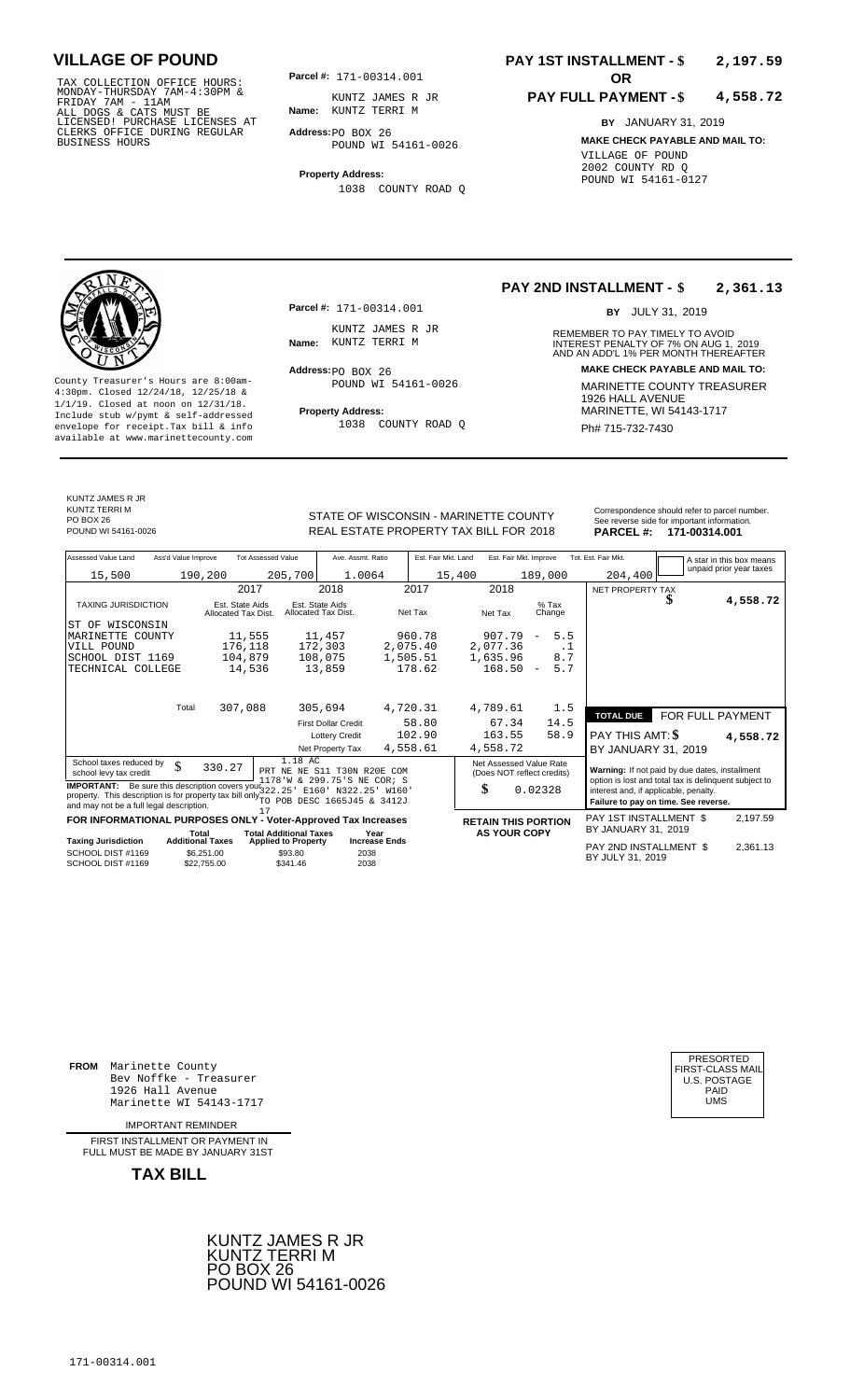TAX COLLECTION OFFICE HOURS:<br>
MONDAY-THURSDAY 7AM-4:30PM &<br>
FRIDAY 7AM - 11AM<br>
ALL DOGS & CATS MUST BE<br>
LICENSED! PURCHASE LICENSES AT<br>
CLERKS OFFICE DURING REGULAR<br>
CLERKS OFFICE DURING REGULAR<br>
BUSINESS HOURS<br>
BUSINESS H

**Parcel #:** 171-00112.000 **OR** 

**Name:** KUREK GABRIEL J

**Address:** 363 SPEEDWAY CT SLINGER WI 53086-9505

**Property Address:** 4055 COUNTY ROAD CP

### **PAY 1ST INSTALLMENT - \$ 198.53**

### **PAY FULL PAYMENT - \$**

**386.06**

**BY** JANUARY 31, 2019 **MAKE CHECK PAYABLE AND MAIL TO:** VILLAGE OF POUND 2002 COUNTY RD Q POUND WI 54161-0127



**Property Address:** MARINETTE, WI 54143-1717 Include stub w/pymt & self-addressed envelope for receipt.Tax bill & info Ph# 715-732-7430 available at www.marinettecounty.com

**Parcel #:** 171-00112.000

Address: 363 SPEEDWAY CT SLINGER WI 53086-9505

4055 COUNTY ROAD CP

**PAY 2ND INSTALLMENT - \$ 187.53**

BY JULY 31, 2019

REMEMBER TO PAY TIMELY TO AVOID **Name:** KUREK GABRIEL J<br>
AND AN ADD'L 1% PER MONTH THEREAFTER<br>
AND AN ADD'L 1% PER MONTH THEREAFTER **Address: MAKE CHECK PAYABLE AND MAIL TO:** County Treasurer's Hours are 8:00am-<br>
4:30pm. Closed 12/24/18, 12/25/18 & 1/1/19. Closed at noon on 12/31/18.<br>
1/1/19. Closed at noon on 12/31/18.<br>
Include stub w/pwmt & self-addressed **Property Address:** MARINETTE, WI 541

KUREK GABRIEL J 363 SPEEDWAY CT<br>SLINGER WI 53086-9505

STATE OF WISCONSIN - MARINETTE COUNTY<br>
See reverse side for important information.<br>
REAL ESTATE PROPERTY TAX BILL FOR 2018<br>
PARCEL #: 171-00112.000 REAL ESTATE PROPERTY TAX BILL FOR **PARCEL #:** SLINGER WI 53086-9505 2018 **171-00112.000**

| Assessed Value Land<br>Ass'd Value Improve                                                                                                                                                                                         |                                        | <b>Tot Assessed Value</b>            | Ave. Assmt. Ratio                                           | Est. Fair Mkt. Land | Est. Fair Mkt. Improve                                |                   | Tot. Est. Fair Mkt.                   | A star in this box means<br>$\bigstar$                                                                  |        |
|------------------------------------------------------------------------------------------------------------------------------------------------------------------------------------------------------------------------------------|----------------------------------------|--------------------------------------|-------------------------------------------------------------|---------------------|-------------------------------------------------------|-------------------|---------------------------------------|---------------------------------------------------------------------------------------------------------|--------|
| 9,200                                                                                                                                                                                                                              | 9,800                                  | 19,000                               | 1.0064                                                      |                     | 9,100                                                 | 9,700             | 18,800                                | unpaid prior year taxes                                                                                 |        |
|                                                                                                                                                                                                                                    | 2017                                   |                                      | 2018                                                        | 2017                | 2018                                                  |                   | NET PROPERTY TAX                      |                                                                                                         |        |
| <b>TAXING JURISDICTION</b>                                                                                                                                                                                                         | Est. State Aids<br>Allocated Tax Dist. |                                      | Est. State Aids<br>Allocated Tax Dist.                      | Net Tax             | Net Tax                                               | $%$ Tax<br>Change |                                       | D                                                                                                       | 375.06 |
| ST OF WISCONSIN                                                                                                                                                                                                                    |                                        |                                      |                                                             |                     |                                                       |                   |                                       |                                                                                                         |        |
| MARINETTE COUNTY                                                                                                                                                                                                                   | 11,555                                 |                                      | 11,457                                                      | 96.22               | 83.85                                                 | $-12.9$           |                                       |                                                                                                         |        |
| VILL POUND                                                                                                                                                                                                                         | 176,118                                |                                      | 172,303                                                     | 207.84              | 191.88                                                | 7.7<br>$\equiv$   | Clean Up                              |                                                                                                         | 11.00  |
| SCHOOL DIST 1169                                                                                                                                                                                                                   | 104,879                                |                                      | 108,075                                                     | 150.77              | 151.11                                                | . 2               |                                       |                                                                                                         |        |
| TECHNICAL COLLEGE                                                                                                                                                                                                                  | 14,536                                 |                                      | 13,859                                                      | 17.89               | 15.56                                                 | $-13.0$           |                                       |                                                                                                         |        |
| Total                                                                                                                                                                                                                              | 307,088                                |                                      | 305,694                                                     | 472.72              | 442.40                                                | 6.4<br>$\equiv$   |                                       |                                                                                                         |        |
|                                                                                                                                                                                                                                    |                                        |                                      | <b>First Dollar Credit</b>                                  | 58.80               | 67.34                                                 | 14.5              | <b>TOTAL DUE</b>                      | FOR FULL PAYMENT                                                                                        |        |
|                                                                                                                                                                                                                                    |                                        |                                      | <b>Lottery Credit</b>                                       |                     |                                                       |                   | PAY THIS AMT: \$                      |                                                                                                         | 386.06 |
|                                                                                                                                                                                                                                    |                                        |                                      | Net Property Tax                                            | 413.92              | 375.06                                                | 9.4<br>$\sim$     | BY JANUARY 31, 2019                   |                                                                                                         |        |
| School taxes reduced by<br>$\mathcal{S}$<br>school levy tax credit                                                                                                                                                                 | 30.51                                  | $.67$ AC                             | PRT FRAC NW NE S2 T30N R20E<br>COM E/L HWY 1875.35'N & 154. |                     | Net Assessed Value Rate<br>(Does NOT reflect credits) |                   |                                       | Warning: If not paid by due dates, installment<br>option is lost and total tax is delinquent subject to |        |
| <b>IMPORTANT:</b> Be sure this description covers your $\frac{1}{97}$ E SW COR SW NE: E356.43<br>property. This description is for property tax bill only TO FNC/L SW303.77' ALG FNC/L<br>and may not be a full legal description. |                                        |                                      |                                                             |                     | \$                                                    | 0.02328           | interest and, if applicable, penalty. | Failure to pay on time. See reverse.                                                                    |        |
| FOR INFORMATIONAL PURPOSES ONLY - Voter-Approved Tax Increases                                                                                                                                                                     |                                        |                                      | FOR FULL LEGAL SEE TAX ROLL                                 |                     | <b>RETAIN THIS PORTION</b>                            |                   | PAY 1ST INSTALLMENT \$                |                                                                                                         | 198.53 |
|                                                                                                                                                                                                                                    | Total                                  | <b>Total Additional Taxes</b>        | Year                                                        |                     | <b>AS YOUR COPY</b>                                   |                   | BY JANUARY 31, 2019                   |                                                                                                         |        |
| <b>Taxing Jurisdiction</b><br>SCHOOL DIST #1169                                                                                                                                                                                    | <b>Additional Taxes</b>                | <b>Applied to Property</b><br>\$8.66 | <b>Increase Ends</b><br>2038                                |                     |                                                       |                   | PAY 2ND INSTALLMENT \$                |                                                                                                         | 187.53 |
| SCHOOL DIST #1169                                                                                                                                                                                                                  | \$6,251.00<br>\$22,755.00              | \$31.54                              | 2038                                                        |                     |                                                       |                   | BY JULY 31, 2019                      |                                                                                                         |        |
|                                                                                                                                                                                                                                    |                                        |                                      |                                                             |                     |                                                       |                   |                                       |                                                                                                         |        |

**FROM** Marinette County Bev Noffke - Treasurer (U.S. POSTAGE)<br>1926 Hall Avenue (U.S. POSTAGE)<br>Marinette WI 54143-1717 (U.S. POSTAGE) 1926 Hall Avenue Marinette WI 54143-1717

IMPORTANT REMINDER

FIRST INSTALL MENT OR PAYMENT IN FULL MUST BE MADE BY JANUARY 31ST



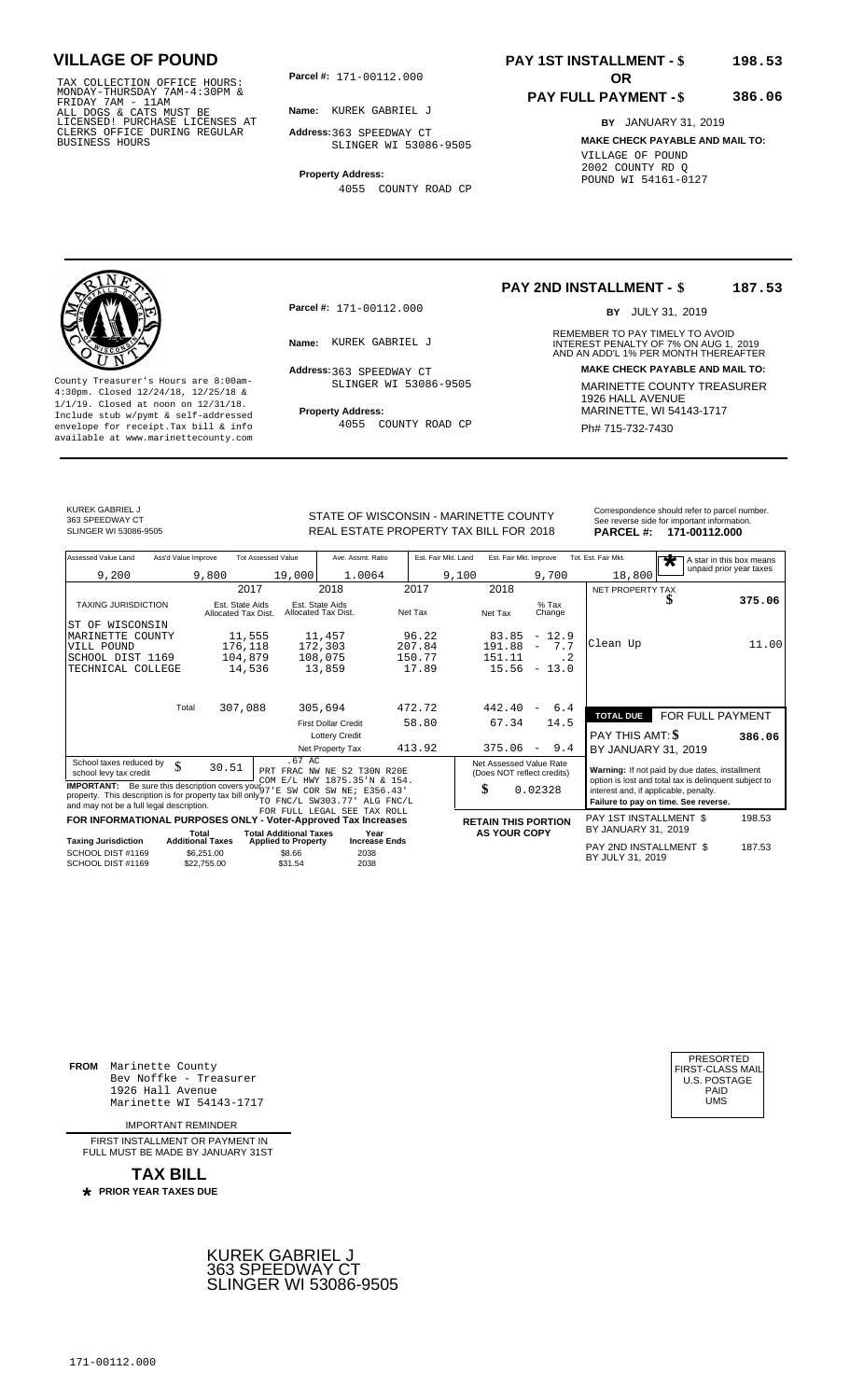TAX COLLECTION OFFICE HOURS: **Parcel#:** 171-00361.000<br>MONDAY-THURSDAY 7AM-4:30PM & LAKE MATTHEW M<br>FRIDAY 7AM - 11AM<br>ALL DOGS & CATS MUST BE **Name:** LAKE STACY L<br>LICENSED! PURCHASE LICENSES AT CLERKS OFFICE DURING REGULAR BUSINESS HOURS

**Parcel #:** 171-00361.000

**Name:** LAKE STACY L LAKE MATTHEW M

**Address:** 624 WALKER ST POUND WI 54161-9703

**Property Address:** 624 WALKER ST

### **PAY 1ST INSTALLMENT - \$ 1,001.93**

#### **PAY FULL PAYMENT - \$ 2,167.41**

**BY** JANUARY 31, 2019 **MAKE CHECK PAYABLE AND MAIL TO:** VILLAGE OF POUND 2002 COUNTY RD Q POUND WI 54161-0127

**Property Address:** Marinette Address: 1/1/19. Closed at noon on 12/31/18.<br>Include stub w/pymt & self-addressed envelope for receipt.Tax bill & info  $624$  WALKER ST  $\overline{P}$  Ph# 715-732-7430 available at www.marinettecounty.com

**Parcel #:** 171-00361.000

LAKE MATTHEW M<br>Name: LAKE STACY L

Address: 624 WALKER ST POUND WI 54161-9703

624 WALKER ST

#### **PAY 2ND INSTALLMENT - \$ 1,165.48**

BY JULY 31, 2019

REMEMBER TO PAY TIMELY TO AVOID **Name:** LAKE STACY L<br> **NAME:** INTEREST PENALTY OF 7% ON AUG 1, 2019<br>
AND AN ADD'L 1% PER MONTH THEREAFTER **Address: MAKE CHECK PAYABLE AND MAIL TO:**  $\begin{array}{r}\n\text{Country Treasury} \text{The number of 100 m} \text{The number of 100 m} \text{The number of 100 m} \text{The number of 100 m} \text{The number of 100 m} \text{The number of 100 m} \text{The number of 100 m} \text{The number of 100 m} \text{The number of 100 m} \text{The number of 100 m} \text{The number of 100 m} \text{The number of 100 m} \text{The number of 100 m} \text{The number of 100 m} \text{The number of 100 m} \text{The number of 100 m} \text{The number of 100 m} \text$ 

LAKE MATTHEW M LAKE STACY L

624 WALKER ST

STATE OF WISCONSIN - MARINETTE COUNTY Correspondence should refer to parcel number.<br>
SEAL ESTATE PROPERTY TAX RILL FOR 2018 See reverse side for important information.

| POUND WI 54161-9703        |                     |        |                                        |         |                                        |                     | REAL ESTATE PROPERTY TAX BILL FOR 2018 |                          |                   | <b>PARCEL#:</b>     | 171-00361.000            |
|----------------------------|---------------------|--------|----------------------------------------|---------|----------------------------------------|---------------------|----------------------------------------|--------------------------|-------------------|---------------------|--------------------------|
| Assessed Value Land        | Ass'd Value Improve |        | <b>Tot Assessed Value</b>              |         | Ave. Assmt. Ratio                      | Est. Fair Mkt. Land | Est. Fair Mkt. Improve                 |                          |                   | Tot. Est. Fair Mkt. | A star in this box means |
| 10,700                     |                     | 92,300 |                                        | 103,000 | 1.0064                                 |                     | 10,600                                 |                          | 91,700            | 102,300             | unpaid prior year taxes  |
|                            |                     |        | 2017                                   |         | 2018                                   | 2017                | 2018                                   |                          |                   | NET PROPERTY TAX    |                          |
| <b>TAXING JURISDICTION</b> |                     |        | Est. State Aids<br>Allocated Tax Dist. |         | Est. State Aids<br>Allocated Tax Dist. | Net Tax             | Net Tax                                |                          | $%$ Tax<br>Change |                     | 2,167.41                 |
| ST OF WISCONSIN            |                     |        |                                        |         |                                        |                     |                                        |                          |                   |                     |                          |
| MARINETTE COUNTY           |                     |        | 11,555                                 |         | 11,457                                 | 481.09              | 454.56                                 | $\overline{\phantom{a}}$ | 5.5               |                     |                          |
| VILL POUND                 |                     |        | 176,118                                |         | 172,303                                | 1,039.22            | 1,040.19                               |                          | $\cdot$ $\bot$    |                     |                          |
| SCHOOL DIST 1169           |                     |        | 104,879                                |         | 108,075                                | 753.85              | 819.18                                 |                          | 8.7               |                     |                          |
| TECHNICAL COLLEGE          |                     |        | 14,536                                 |         | 13,859                                 | 89.44               | 84.37                                  | $\overline{\phantom{a}}$ | 5.7               |                     |                          |
|                            | Total               |        | 307,088                                |         | 305,694                                | 2,363.60            | 2,398.30                               |                          | 1.5               |                     |                          |
|                            |                     |        |                                        |         | <b>First Dollar Credit</b>             | 58.80               | 67.34                                  |                          | 14.5              | <b>TOTAL DUE</b>    | FOR FULL PAYMENT         |

Lottery Credit 102.90 163.55 58.9 **PAY THIS AMT: \$** 2,167.41

BY JANUARY 31, 2019

| $.43 \text{ AC}$<br>School taxes reduced by<br>165.37<br>PRT NE NW S11 T30N R20E COM<br>school levy tax credit                                                                                                                                                                            | Net Assessed Value Rate<br>(Does NOT reflect credits) | Warning: If not paid by due dates, installment                                                                                         |
|-------------------------------------------------------------------------------------------------------------------------------------------------------------------------------------------------------------------------------------------------------------------------------------------|-------------------------------------------------------|----------------------------------------------------------------------------------------------------------------------------------------|
| 775 W & 853.25 S NE COR; S<br>$\overline{\text{Be sure this description covers you}}_{95}^{\bullet}$ E194.75' N95' W196.2' TO<br><b>IMPORTANT:</b><br>property. This description is for property tax bill only $_{\rm POB}^{22}$ DESC 361R346<br>and may not be a full legal description. | 0.02328                                               | option is lost and total tax is delinguent subject to<br>interest and, if applicable, penalty.<br>Failure to pav on time. See reverse. |

### **FOR INFORMATIONAL PURPOSES ONLY - Voter-Approved Tax Increases RETAIN THIS PORTION** PAY 1ST INSTALLMENT \$<br>Total Total Additional Taxes Year AS YOUR COPY BY JANUARY 31, 2019 BY JANUARY 31, **Total Total Additional Taxes Year AS YOUR COPY**

|                                                                                                                                                          | <b>Taxing Jurisdiction</b> | .165.48 | <b>Applied to Property</b> |
|----------------------------------------------------------------------------------------------------------------------------------------------------------|----------------------------|---------|----------------------------|
| PAY 2ND INSTALLMENT \$<br>SCHOOL DIST #1169<br>\$6.251.00<br>\$46.97<br>2038<br>BY JULY 31, 2019<br>SCHOOL DIST #1169<br>2038<br>\$170.98<br>\$22,755,00 |                            |         |                            |

BY JULY 31, <sup>2038</sup> <sup>2019</sup>

Net Property Tax 2, 201.90 2, 167.41 - 1.6 BY JANUARY 31, 2019

67.34

**FROM** Marinette County Bev Noffke - Treasurer 1926 Hall Avenue Marinette WI 54143-1717

IMPORTANT REMINDER

FIRST INSTALL MENT OR PAYMENT IN FULL MUST BE MADE BY JANUARY 31ST

**TAX BILL**



| PRESORTED               |
|-------------------------|
| <b>FIRST-CLASS MAIL</b> |
| <b>U.S. POSTAGE</b>     |
| PAID                    |
| UMS                     |
|                         |

1,001.93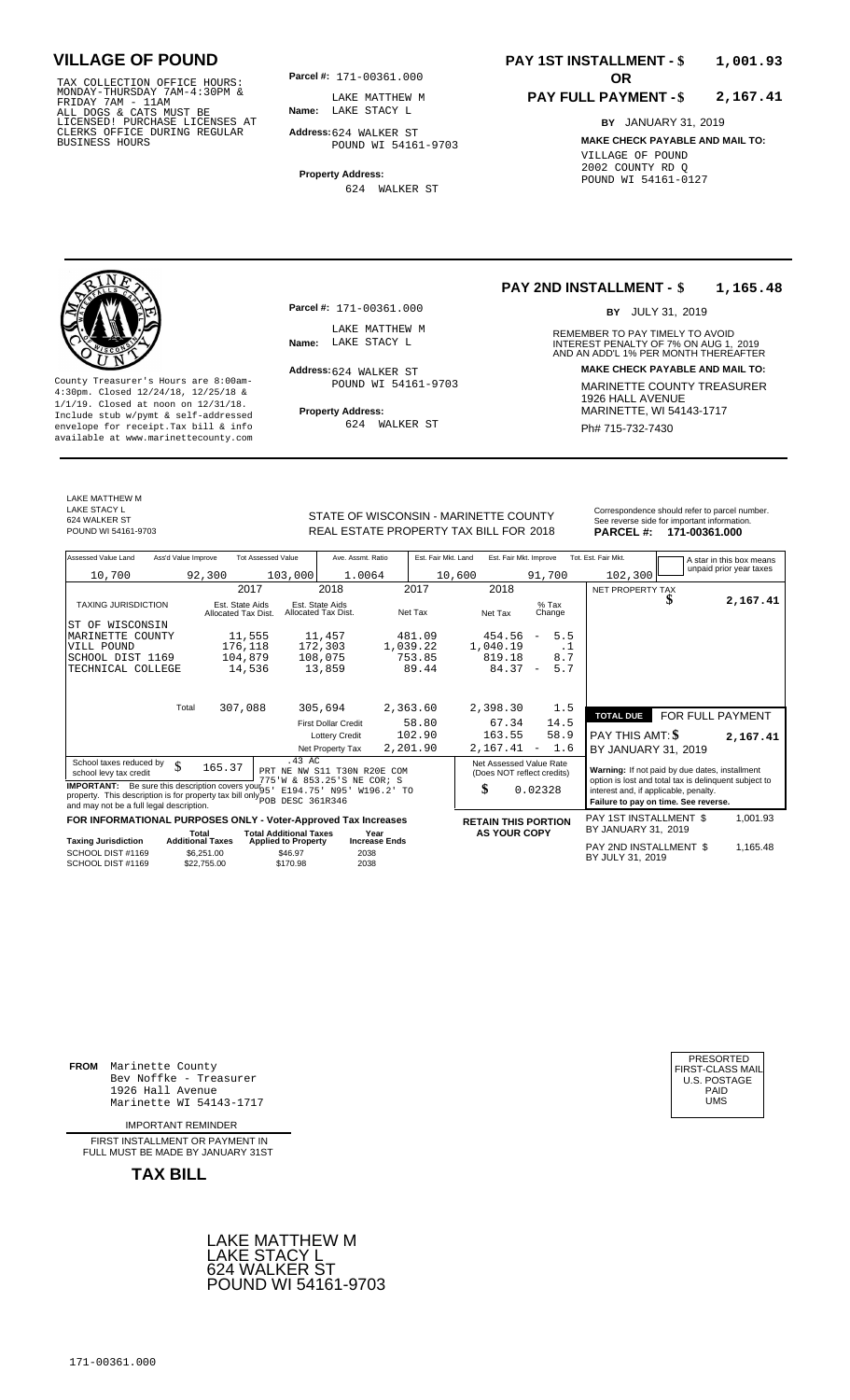TAX COLLECTION OFFICE HOURS:<br>
MONDAY-THURSDAY 7AM-4:30PM &<br>
FRIDAY 7AM - 11AM<br>
ALL DOGS & CATS MUST BE<br>
LICENSED! PURCHASE LICENSES AT<br>
CLERKS OFFICE DURING REGULAR<br>
CLERKS OFFICE DURING REGULAR<br>
BUSINESS HOURS<br>
POUND WI 5

**Parcel #:** 171-00101.002 **OR** 

**Name:** LAVARDA JOEL B

**Address:** 5012 STATE HIGHWAY 64 POUND WI 54161-9401

**Property Address:**

5012 STATE HIGHWAY 64

#### **PAY 1ST INSTALLMENT - \$ 810.40**

#### **PAY FULL PAYMENT - \$ 1,620.79**

**BY** JANUARY 31, 2019 **MAKE CHECK PAYABLE AND MAIL TO:** VILLAGE OF POUND 2002 COUNTY RD Q POUND WI 54161-0127

**Property Address:** MARINETTE, WI 54143-1717 Include stub w/pymt & self-addressed envelope for receipt.Tax bill & info Ph# 715-732-7430 available at www.marinettecounty.com

**Parcel #:** 171-00101.002

POUND WI 54161-9401

5012 STATE HIGHWAY 64

**PAY 2ND INSTALLMENT - \$ 810.39**

BY JULY 31, 2019

REMEMBER TO PAY TIMELY TO AVOID **Name:** LAVARDA JOEL B **Example 2018** INTEREST PENALTY OF 7% ON AUG 1, 2019<br>AND AN ADD'L 1% PER MONTH THEREAFTER **Address: MAKE CHECK PAYABLE AND MAIL TO:** 5012 STATE HIGHWAY 64 County Treasurer's Hours are 8:00am-<br>
4:30pm. Closed 12/24/18, 12/25/18 & MARINETTE COUNTY TREASURER<br>
1/1/19. Closed at noon on 12/31/18.<br>
Include stub w/pwmt & self-addressed **Property Address:** MARINETTE, WI 54143-1717

LAVARDA JOEL B 5012 STATE HIGHWAY 64

STATE OF WISCONSIN - MARINETTE COUNTY REAL ESTATE PROPERTY TAX BILL FOR **PARCEL #:** POUND WI 54161-9401 2018 **171-00101.002**

| Correspondence should refer to parcel number. |  |  |  |  |  |  |
|-----------------------------------------------|--|--|--|--|--|--|
| See reverse side for important information.   |  |  |  |  |  |  |
| <b>DADOFI 4. 474 00404 000</b>                |  |  |  |  |  |  |

| Assessed Value Land<br>Ass'd Value Improve                                                                                       | <b>Tot Assessed Value</b>                                   | Ave. Assmt. Ratio                      | Est. Fair Mkt. Land | Est. Fair Mkt. Improve     |                                 | Tot. Est. Fair Mkt.                                   |                  | A star in this box means |
|----------------------------------------------------------------------------------------------------------------------------------|-------------------------------------------------------------|----------------------------------------|---------------------|----------------------------|---------------------------------|-------------------------------------------------------|------------------|--------------------------|
| 12,400                                                                                                                           | 72,500<br>60,100                                            | 1.0064                                 | 12,300              |                            | 59,700                          | 72,000                                                |                  | unpaid prior year taxes  |
|                                                                                                                                  | 2017                                                        | 2018                                   | 2017                | 2018                       |                                 | NET PROPERTY TAX                                      |                  |                          |
| <b>TAXING JURISDICTION</b>                                                                                                       | Est. State Aids<br>Allocated Tax Dist.                      | Est. State Aids<br>Allocated Tax Dist. | Net Tax             | Net Tax                    | $%$ Tax<br>Change               |                                                       |                  | 1,620.79                 |
| ST OF WISCONSIN                                                                                                                  |                                                             |                                        |                     |                            |                                 |                                                       |                  |                          |
| MARINETTE COUNTY                                                                                                                 | 11,555                                                      | 11,457                                 | 336.30              | 319.95                     | 4.9<br>$\overline{\phantom{m}}$ |                                                       |                  |                          |
| VILL POUND                                                                                                                       | 176,118                                                     | 172,303                                | 726.44              | 732.18                     | . 8                             |                                                       |                  |                          |
| SCHOOL DIST 1169                                                                                                                 | 104,879                                                     | 108,075                                | 526.97              | 576.61                     | 9.4                             |                                                       |                  |                          |
| TECHNICAL COLLEGE                                                                                                                | 14,536                                                      | 13,859                                 | 62.52               | 59.39                      | 5.0<br>$\overline{\phantom{a}}$ |                                                       |                  |                          |
|                                                                                                                                  |                                                             |                                        |                     |                            |                                 |                                                       |                  |                          |
| Total                                                                                                                            | 307,088                                                     | 305,694                                | 1,652.23            | 1,688.13                   | 2.2                             |                                                       |                  |                          |
|                                                                                                                                  |                                                             | <b>First Dollar Credit</b>             | 58.80               | 67.34                      | 14.5                            | <b>TOTAL DUE</b>                                      | FOR FULL PAYMENT |                          |
|                                                                                                                                  |                                                             |                                        |                     |                            |                                 |                                                       |                  |                          |
|                                                                                                                                  |                                                             | <b>Lottery Credit</b>                  |                     |                            |                                 | PAY THIS AMT: \$                                      |                  | 1,620.79                 |
|                                                                                                                                  |                                                             | Net Property Tax                       | 1,593.43            | 1,620.79                   | 1.7                             | BY JANUARY 31, 2019                                   |                  |                          |
| School taxes reduced by<br>\$                                                                                                    | .32 AC<br>116.40                                            | PRT FRAC NW NE S2 T30N R20E            |                     | Net Assessed Value Rate    |                                 | Warning: If not paid by due dates, installment        |                  |                          |
| school levy tax credit                                                                                                           |                                                             | COM S/L HWY 104'E E/L RD; E            |                     | (Does NOT reflect credits) |                                 | option is lost and total tax is delinquent subject to |                  |                          |
| <b>IMPORTANT:</b> Be sure this description covers your S/L HWY 176' S104' W176'                                                  |                                                             |                                        |                     | \$                         | 0.02328                         | interest and, if applicable, penalty.                 |                  |                          |
| property. This description is for property tax bill only 104' TO POB DESC 6499J37 EX<br>and may not be a full legal description. |                                                             |                                        |                     |                            |                                 | Failure to pay on time. See reverse.                  |                  |                          |
|                                                                                                                                  | 700188(HWY)                                                 |                                        |                     |                            |                                 |                                                       |                  |                          |
| FOR INFORMATIONAL PURPOSES ONLY - Voter-Approved Tax Increases                                                                   |                                                             |                                        |                     | <b>RETAIN THIS PORTION</b> |                                 | PAY 1ST INSTALLMENT \$<br>BY JANUARY 31, 2019         |                  | 810.40                   |
| Total<br><b>Additional Taxes</b><br><b>Taxing Jurisdiction</b>                                                                   | <b>Total Additional Taxes</b><br><b>Applied to Property</b> | Year<br><b>Increase Ends</b>           |                     | <b>AS YOUR COPY</b>        |                                 |                                                       |                  |                          |
| SCHOOL DIST #1169<br>SCHOOL DIST #1169                                                                                           | \$6,251.00<br>\$33.06<br>\$120.35<br>\$22,755.00            | 2038<br>2038                           |                     |                            |                                 | PAY 2ND INSTALLMENT \$<br>BY JULY 31, 2019            |                  | 810.39                   |

**FROM** Marinette County Bev Noffke - Treasurer (U.S. POSTAGE)<br>1926 Hall Avenue (U.S. POSTAGE)<br>Marinette WI 54143-1717 (U.S. POSTAGE) 1926 Hall Avenue PAID Marinette WI 54143-1717 UMS

IMPORTANT REMINDER

FIRST INSTALLMENT OR PAYMENT IN FULL MUST BE MADE BY JANUARY 31ST



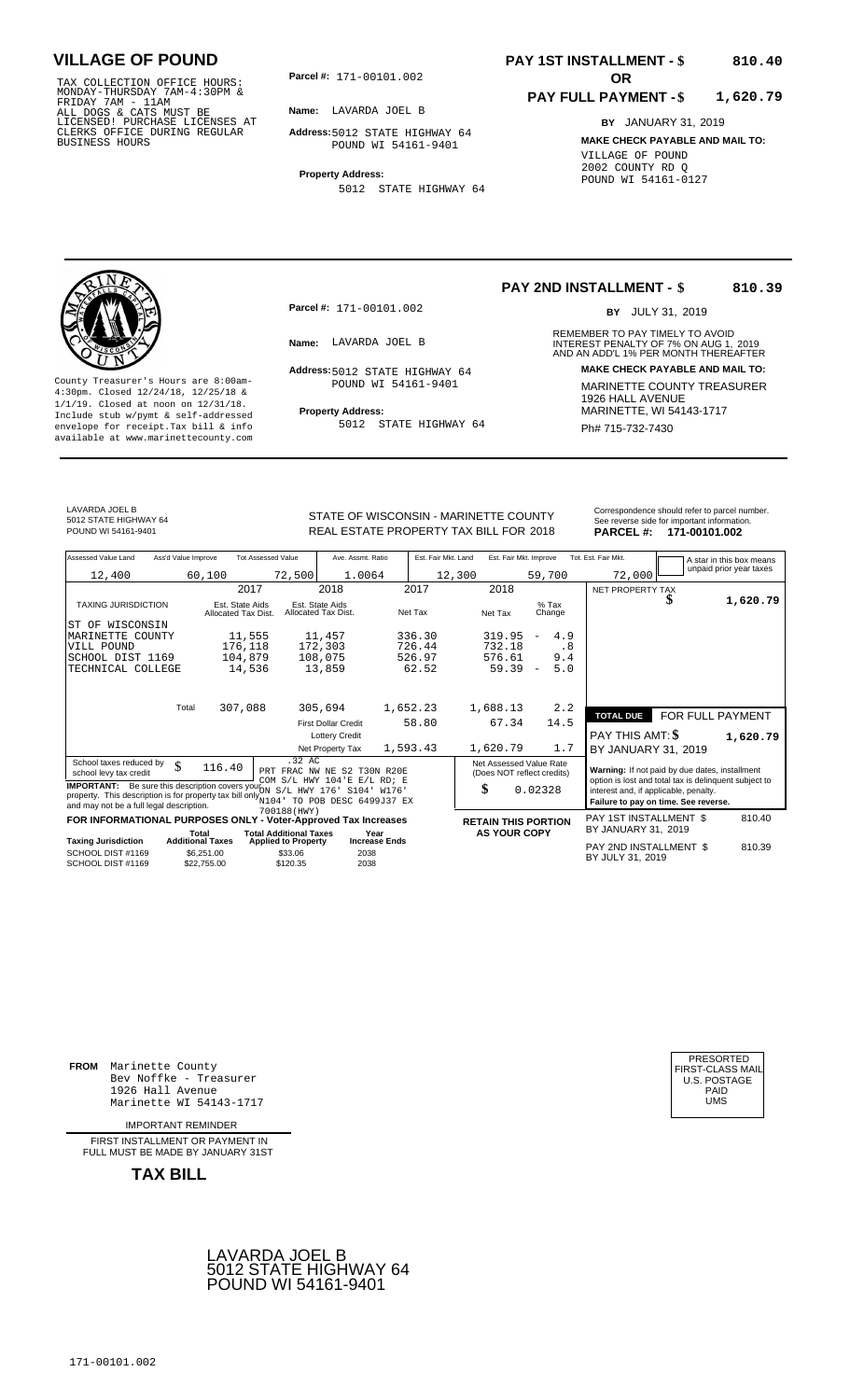TAX COLLECTION OFFICE HOURS:<br>
MONDAY-THURSDAY 7AM-4:30PM &<br>
FRIDAY 7AM - 11AM<br>
ALL DOGS & CATS MUST BE<br>
LICENSED! PURCHASE LICENSES AT<br>
LICENSED! PURCHASE LICENSES AT<br>
CLERKS OFFICE DURING REGULAR<br>
BUSINESS HOURS<br>
BUSINESS

**Parcel #:** 171-00129.000

**Name:** LE GRAVE LORI A LE GRAVE JAMES R

**Address:** 2041 COUNTY ROAD Q POUND WI 54161-9711

**Property Address:** 2041 COUNTY ROAD Q

### **PAY 1ST INSTALLMENT - \$**

#### **PAY FULL PAYMENT - \$ 1,368.74**

**BY** JANUARY 31, 2019 **MAKE CHECK PAYABLE AND MAIL TO:** VILLAGE OF POUND 2002 COUNTY RD Q POUND WI 54161-0127

**Property Address:** MARINETTE, WI 54143-1717 Include stub w/pymt & self-addressed envelope for receipt.Tax bill & info Ph# 715-732-7430 available at www.marinettecounty.com

Address: 2041 COUNTY ROAD Q POUND WI 54161-9711

2041 COUNTY ROAD Q

**PAY 2ND INSTALLMENT - \$ 766.14**

BY JULY 31, 2019

REMEMBER TO PAY TIMELY TO AVOID **Name:** LE GRAVE LORI A<br>
AND AN ADD'L 1% PER MONTH THEREAFTER **Address: MAKE CHECK PAYABLE AND MAIL TO:** County Treasurer's Hours are 8:00am-<br>
4:30pm. Closed 12/24/18, 12/25/18 & MARINETTE COUNTY TREASURER<br>
1/1/19. Closed at noon on 12/31/18.<br>
Include stub w/pwmt & self-addressed **Property Address:** MARINETTE, WI 54143-1717

LE GRAVE JAMES R LE GRAVE LORI A 2041 COUNTY ROAD Q

REAL ESTATE PROPERTY TAX BILL FOR **PARCEL #:** POUND WI 54161-9711 2018 **171-00129.000**

**Parcel #:** 171-00129.000

LE GRAVE JAMES R<br>Name: LE GRAVE LORI A

STATE OF WISCONSIN - MARINETTE COUNTY<br>
See reverse side for important information.<br>
REAL ESTATE PROPERTY TAX BILL FOR 2018 PARCEL #: 171-00129.000

| Assessed Value Land<br>Ass'd Value Improve                                                                                                                                          | <b>Tot Assessed Value</b>              | Ave. Assmt. Ratio                                                                | Est. Fair Mkt. Land | Est. Fair Mkt. Improve                                |                                 | Tot. Est. Fair Mkt.<br>A star in this box means                                                                                        |          |
|-------------------------------------------------------------------------------------------------------------------------------------------------------------------------------------|----------------------------------------|----------------------------------------------------------------------------------|---------------------|-------------------------------------------------------|---------------------------------|----------------------------------------------------------------------------------------------------------------------------------------|----------|
| 18,000                                                                                                                                                                              | 50,700                                 | 68,700<br>1.0064                                                                 | 17,900              |                                                       | 50,400                          | unpaid prior year taxes<br>68,300                                                                                                      |          |
|                                                                                                                                                                                     | 2017                                   | 2018                                                                             | 2017                | 2018                                                  |                                 | NET PROPERTY TAX                                                                                                                       |          |
| <b>TAXING JURISDICTION</b>                                                                                                                                                          | Est. State Aids<br>Allocated Tax Dist. | Est. State Aids<br>Allocated Tax Dist.                                           | Net Tax             | Net Tax                                               | $%$ Tax<br>Change               | æ                                                                                                                                      | 1,368.74 |
| WISCONSIN<br>ST OF                                                                                                                                                                  |                                        |                                                                                  |                     |                                                       |                                 |                                                                                                                                        |          |
| MARINETTE<br>COUNTY                                                                                                                                                                 | 11,555                                 | 11,457                                                                           | 320.88              | 303.18                                                | 5.5<br>$\overline{\phantom{m}}$ |                                                                                                                                        |          |
| VILL POUND                                                                                                                                                                          | 176,118                                | 172,303                                                                          | 693.15              | 693.80                                                | . 1                             |                                                                                                                                        |          |
| SCHOOL DIST 1169                                                                                                                                                                    | 104,879                                | 108,075                                                                          | 502.81              | 546.38                                                | 8.7                             |                                                                                                                                        |          |
| TECHNICAL COLLEGE                                                                                                                                                                   | 14,536                                 | 13,859                                                                           | 59.66               | 56.27                                                 | 5.7<br>$\overline{\phantom{a}}$ |                                                                                                                                        |          |
|                                                                                                                                                                                     |                                        |                                                                                  |                     |                                                       |                                 |                                                                                                                                        |          |
| Total                                                                                                                                                                               | 307,088                                | 305,694                                                                          | 1,576.50            | 1,599.63                                              | 1.5                             | FOR FULL PAYMENT<br><b>TOTAL DUE</b>                                                                                                   |          |
|                                                                                                                                                                                     |                                        | <b>First Dollar Credit</b>                                                       | 58.80               | 67.34                                                 | 14.5                            |                                                                                                                                        |          |
|                                                                                                                                                                                     |                                        | <b>Lottery Credit</b>                                                            | 102.90              | 163.55                                                | 58.9                            | PAY THIS AMT: \$                                                                                                                       | 1,368.74 |
|                                                                                                                                                                                     |                                        | Net Property Tax                                                                 | 1,414.80            | 1,368.74                                              | 3.3<br>$\overline{\phantom{a}}$ | BY JANUARY 31, 2019                                                                                                                    |          |
| School taxes reduced by<br>\$<br>school levy tax credit                                                                                                                             | 110.30                                 | .77 AC<br>PRT E1/2 SW SW S2 T30N R20E                                            |                     | Net Assessed Value Rate<br>(Does NOT reflect credits) |                                 | Warning: If not paid by due dates, installment                                                                                         |          |
| <b>IMPORTANT:</b> Be sure this description covers your 200<br>property. This description is for property tax bill only $_{200}^{200}$ .<br>and may not be a full legal description. |                                        | COM SW COR; E200'<br>ON S/L N<br>W200' TO W/L S ON W/L<br>TO POB DESC 207D504 EX |                     | \$                                                    | 0.02328                         | option is lost and total tax is delinquent subject to<br>interest and, if applicable, penalty.<br>Failure to pay on time. See reverse. |          |
| FOR INFORMATIONAL PURPOSES ONLY - Voter-Approved Tax Increases                                                                                                                      | CTH O                                  |                                                                                  |                     | <b>RETAIN THIS PORTION</b>                            |                                 | PAY 1ST INSTALLMENT \$                                                                                                                 | 602.60   |
|                                                                                                                                                                                     | Total                                  | <b>Total Additional Taxes</b><br>Year                                            |                     | <b>AS YOUR COPY</b>                                   |                                 | BY JANUARY 31, 2019                                                                                                                    |          |
| <b>Taxing Jurisdiction</b>                                                                                                                                                          | <b>Additional Taxes</b>                | <b>Increase Ends</b><br><b>Applied to Property</b>                               |                     |                                                       |                                 | PAY 2ND INSTALLMENT \$                                                                                                                 | 766.14   |
| SCHOOL DIST #1169<br>SCHOOL DIST #1169                                                                                                                                              | \$6,251.00<br>\$22,755.00              | \$31.33<br>2038<br>2038<br>\$114.04                                              |                     |                                                       |                                 | BY JULY 31, 2019                                                                                                                       |          |

**FROM** Marinette County Bev Noffke - Treasurer (U.S. POSTAGE)<br>1926 Hall Avenue (U.S. POSTAGE)<br>Marinette WI 54143-1717 (U.S. POSTAGE) 1926 Hall Avenue Marinette WI 54143-1717

IMPORTANT REMINDER

FIRST INSTALL MENT OR PAYMENT IN FULL MUST BE MADE BY JANUARY 31ST



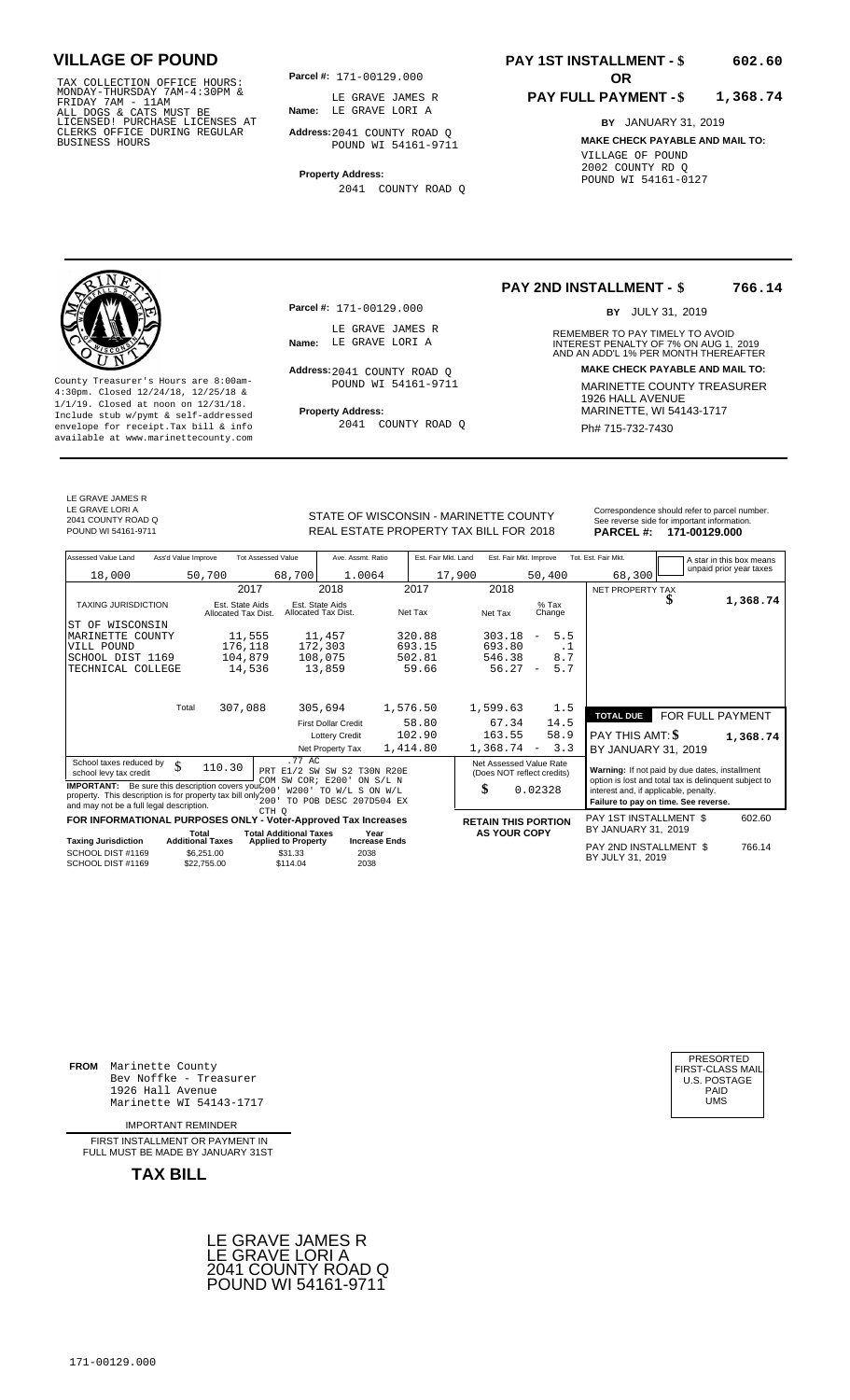TAX COLLECTION OFFICE HOURS: **Parcel#:** 171-00343.000<br>MONDAY-THURSDAY 7AM-4:30PM &<br>FRIDAY 7AM - 11AM<br>ALL DOGS & CATS MUST BE **Name:** LEE RONALD E<br>LICENSED! PURCHASE LICENSES AT CLERKS OFFICE DURING REGULAR BUSINESS HOURS

**Parcel #: OR**

**Name:** LEE RONALD E

**Address:** 2022 COUNTY ROAD Q POUND WI 54161-9708

**Property Address:** 2022 COUNTY ROAD Q

### **PAY 1ST INSTALLMENT - \$ 646.24**

#### **PAY FULL PAYMENT - \$ 1,292.47**

**BY** JANUARY 31, 2019 **MAKE CHECK PAYABLE AND MAIL TO:** VILLAGE OF POUND 2002 COUNTY RD Q POUND WI 54161-0127

**Property Address:** Marinette Address: 1/1/19. Closed at noon on 12/31/18.<br>Include stub w/pymt & self-addressed envelope for receipt.Tax bill & info 2022 COUNTY ROAD Q Ph# 715-732-7430 available at www.marinettecounty.com

**Parcel #:** 171-00343.000

Address: 2022 COUNTY ROAD Q POUND WI 54161-9708

2022 COUNTY ROAD Q

#### **PAY 2ND INSTALLMENT - \$ 646.23**

BY JULY 31, 2019

REMEMBER TO PAY TIMELY TO AVOID **Name:** LEE RONALD E **1999 INTEREST PENALTY OF 7% ON AUG 1, 2019**<br>AND AN ADD'L 1% PER MONTH THEREAFTER **Address: MAKE CHECK PAYABLE AND MAIL TO:** County Treasurer's Hours are 8:00am-<br>  $\frac{4:30 \text{pm}}{4 \cdot 30 \text{pm}}$ . Closed 12/24/18, 12/25/18 & 1926 HALL AVENUE 1/1/19. Closed at noon on 12/31/18.<br>  $\frac{1}{4}$  Trainet self-addressed **Property Address:** MARINETTE, WI 54143-

**TAXIOUS PAY 2ND INSTALLMENT \$** 

BY JANUARY 31, 2019

LEE RONALD E 2022 COUNTY ROAD Q

STATE OF WISCONSIN - MARINETTE COUNTY REAL ESTATE PROPERTY TAX BILL FOR **PARCEL #:** POUND WI 54161-9708 2018 **171-00343.000**

| Correspondence should refer to parcel number<br>See reverse side for important information. |  |
|---------------------------------------------------------------------------------------------|--|
|                                                                                             |  |
|                                                                                             |  |

| Assessed Value Land                               | Ass'd Value Improve |                                        | <b>Tot Assessed Value</b> |              | Ave. Assmt. Ratio                      |        |          | Est. Fair Mkt. Land | Est. Fair Mkt. Improve                                |                          |                   | Tot. Est. Fair Mkt.                                                                                                                                             | A star in this box means<br>unpaid prior year taxes |
|---------------------------------------------------|---------------------|----------------------------------------|---------------------------|--------------|----------------------------------------|--------|----------|---------------------|-------------------------------------------------------|--------------------------|-------------------|-----------------------------------------------------------------------------------------------------------------------------------------------------------------|-----------------------------------------------------|
| 6,400                                             |                     | 52,000                                 |                           | 58,400       |                                        | 1.0064 |          | 6,400               |                                                       | 51,700                   |                   | 58,100                                                                                                                                                          |                                                     |
|                                                   |                     | 2017                                   |                           |              | 2018                                   |        | 2017     |                     | 2018                                                  |                          |                   | NET PROPERTY TAX                                                                                                                                                |                                                     |
| <b>TAXING JURISDICTION</b>                        |                     | Est. State Aids<br>Allocated Tax Dist. |                           |              | Est. State Aids<br>Allocated Tax Dist. |        | Net Tax  |                     | Net Tax                                               |                          | $%$ Tax<br>Change | \$                                                                                                                                                              | 1,292.47                                            |
| WISCONSIN<br>ST OF                                |                     |                                        |                           |              |                                        |        |          |                     |                                                       |                          |                   |                                                                                                                                                                 |                                                     |
| MARINETTE COUNTY                                  |                     | 11,555                                 |                           |              | 11,457                                 |        | 272.77   |                     | 257.73                                                | $\overline{\phantom{m}}$ | 5.5               |                                                                                                                                                                 |                                                     |
| VILL POUND                                        |                     | 176,118                                |                           |              | 172,303                                |        | 589.23   |                     | 589.78                                                |                          | $\cdot$ 1         |                                                                                                                                                                 |                                                     |
| SCHOOL DIST 1169                                  |                     | 104,879                                |                           |              | 108,075                                |        | 427.43   |                     | 464.46                                                |                          | 8.7               |                                                                                                                                                                 |                                                     |
| TECHNICAL COLLEGE                                 |                     | 14,536                                 |                           |              | 13,859                                 |        | 50.71    |                     | 47.84                                                 | $\overline{\phantom{a}}$ | 5.7               |                                                                                                                                                                 |                                                     |
|                                                   | Total               | 307,088                                |                           |              | 305,694                                |        | 1,340.14 |                     | 1,359.81                                              |                          | 1.5               |                                                                                                                                                                 |                                                     |
|                                                   |                     |                                        |                           |              | <b>First Dollar Credit</b>             |        | 58.80    |                     | 67.34                                                 |                          | 14.5              | <b>TOTAL DUE</b>                                                                                                                                                | FOR FULL PAYMENT                                    |
|                                                   |                     |                                        |                           |              | <b>Lottery Credit</b>                  |        |          |                     |                                                       |                          |                   | PAY THIS AMT: \$                                                                                                                                                | 1,292.47                                            |
|                                                   |                     |                                        |                           |              | Net Property Tax                       |        | 1,281.34 |                     | 1,292.47                                              |                          | . 9               | BY JANUARY 31, 2019                                                                                                                                             |                                                     |
| School taxes reduced by<br>school levy tax credit | ¢                   | 93.77                                  | NE<br>PRT                 | .25 AC<br>NW | S11 T30N R20E COM                      |        |          |                     | Net Assessed Value Rate<br>(Does NOT reflect credits) |                          |                   | Warning: If not paid by due dates, installment<br>a contra contra constante e a contra de contra contra constante de contra constante de la contra de la contra |                                                     |

school levy tax credit  $\frac{1}{2}$  and total tax installment<br> **IMPORTANT:** Be sure this description covers you  $\frac{1}{2}$  is the sure this description covers you  $\frac{1}{2}$  is the core is sure this description covers you  $\frac{$ 

## **FOR INFORMATIONAL PURPOSES ONLY - Voter-Approved Tax Increases RETAIN THIS PORTION** PAY 1ST INSTALLMENT \$<br>Total Total Additional Taxes Year AS YOUR COPY BY JANUARY 31, 2019 Total Total Total Additional Taxes Year<br>Taxing Jurisdiction Additional Taxes Applied to Property Increase Ends

|                                        |                           |                    |              | PAY 2ND INSTALLMENT \$ | 646.23 |
|----------------------------------------|---------------------------|--------------------|--------------|------------------------|--------|
| SCHOOL DIST #1169<br>SCHOOL DIST #1169 | \$6.251.00<br>\$22,755,00 | \$26.63<br>\$96.94 | 2038<br>2038 | BY JULY 31, 2019       |        |
|                                        |                           |                    |              |                        |        |

BY JULY 31, <sup>2038</sup> <sup>2019</sup>

0.02328

**FROM** Marinette County Bev Noffke - Treasurer 1926 Hall Avenue Marinette WI 54143-1717

IMPORTANT REMINDER

FIRST INSTALL MENT OR PAYMENT IN FULL MUST BE MADE BY JANUARY 31ST

**TAX BILL**



| PRESORTED        |
|------------------|
| FIRST-CLASS MAIL |
| U.S. POSTAGE     |
| PAID             |
| UMS              |
|                  |

646.24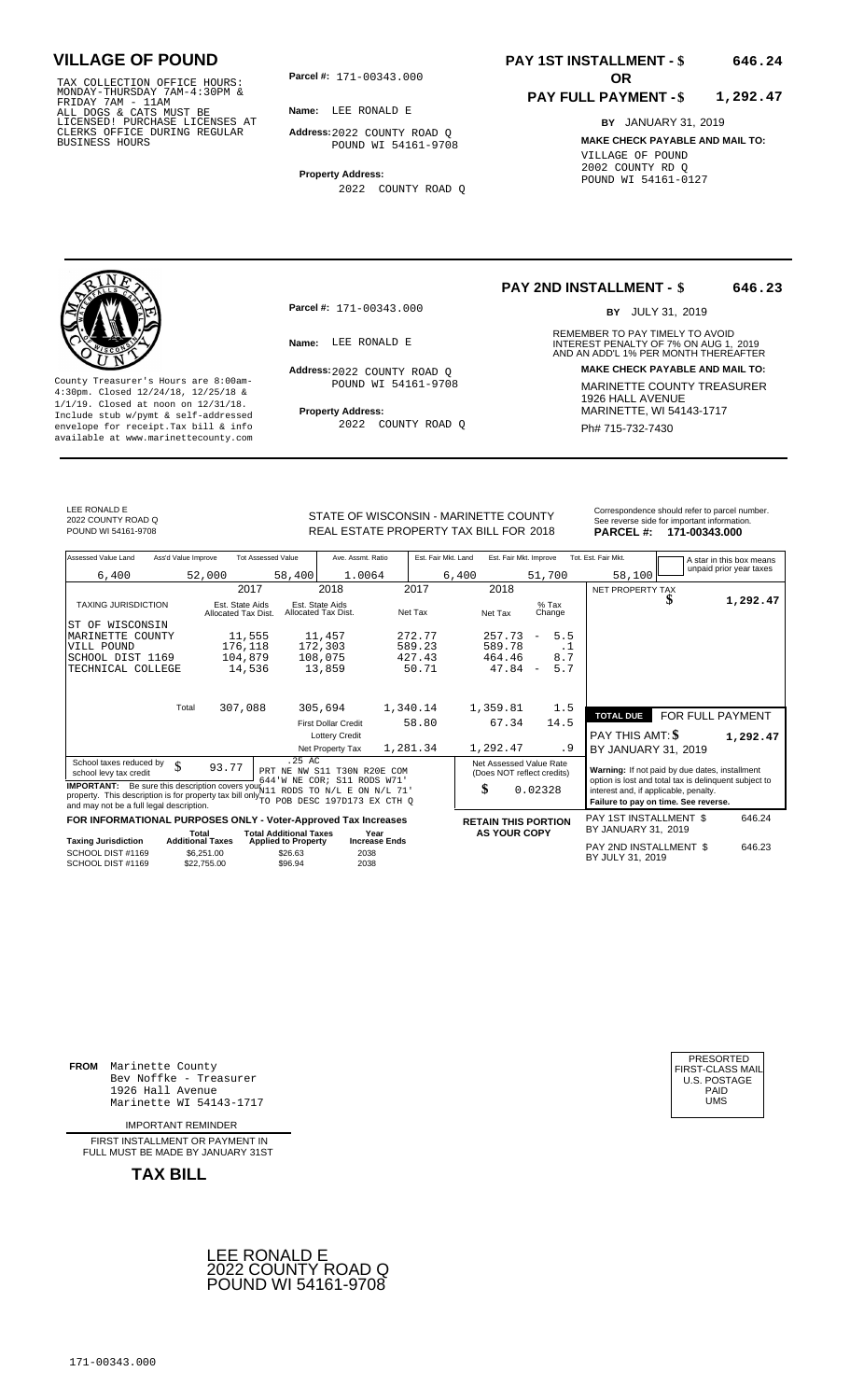TAX COLLECTION OFFICE HOURS: **Parcel#:** 171-00357.002<br>MONDAY-THURSDAY 7AM-4:30PM &<br>FRIDAY 7AM - 11AM<br>ALL DOGS & CATS MUST BE **Name:** LEPIANKA JOAN<br>LICENSED! PURCHASE LICENSES AT CLERKS OFFICE DURING REGULAR BUSINESS HOURS

**Parcel #:** 171-00357.002 **OR** 

**Name:** LEPIANKA JOAN

**Address:** C/O JOAN CASPER 3031 BUSINESS HWY 141 POUND WI 54161-9720

**Property Address:** 3031 US HIGHWAY 141

### **PAY 1ST INSTALLMENT - \$ 1,315.67**

#### **PAY FULL PAYMENT - \$ 2,631.33**

**BY** JANUARY 31, 2019 **MAKE CHECK PAYABLE AND MAIL TO:** VILLAGE OF POUND 2002 COUNTY RD Q POUND WI 54161-0127

**Property Address:** MARINETTE, WI 54143-1717 Include stub w/pymt & self-addressed envelope for receipt.Tax bill & info Film Role of Bull US HIGHWAY 141 Film Ph# 715-732-7430 available at www.marinettecounty.com

**Parcel #:** 171-00357.002

 $Address:C/O$  JOAN CASPER 3031 BUSINESS HWY 141 POUND WI 54161-9720 3031 US HIGHWAY 141 **PAY 2ND INSTALLMENT - \$ 1,315.66**

BY JULY 31, 2019

REMEMBER TO PAY TIMELY TO AVOID **Name:** INTEREST PENALTY OF 7% ON AUG 1, AND AN ADD'L 1% PER MONTH THEREAFTER LEPIANKA JOAN 2019 **Address: MAKE CHECK PAYABLE AND MAIL TO:** County Treasurer's Hours are 8:00am-<br>
4:30pm. Closed 12/24/18, 12/25/18 & 100MD WI 54161-9720 MARINETTE COUNTY TREASURER<br>
1/1/19. Closed at noon on 12/31/18.<br>
Include stub w/pwmt & self-addressed **Property Address:** MARINE

LEPIANKA JOAN C/O JOAN CASPER

STATE OF WISCONSIN - MARINETTE COUNTY Correspondence should refer to parcel number.<br>See reverse side for important information. REAL ESTATE PROPERTY TAX BILL FOR 2018

2018 **171-00357.002**

| 3031 BUSINESS HWY 141<br>POUND WI 54161-9720                                                                                                                                                            |                                  |                                                             | REAL ESTATE PROPERTY TAX BILL FOR 2018       |                              |                     |                                                       |                                 | <b>PARCEL#:</b>                                                                                                                        | 171-00357.002    |                                                     |
|---------------------------------------------------------------------------------------------------------------------------------------------------------------------------------------------------------|----------------------------------|-------------------------------------------------------------|----------------------------------------------|------------------------------|---------------------|-------------------------------------------------------|---------------------------------|----------------------------------------------------------------------------------------------------------------------------------------|------------------|-----------------------------------------------------|
| Assessed Value Land                                                                                                                                                                                     | Ass'd Value Improve              | <b>Tot Assessed Value</b>                                   | Ave. Assmt. Ratio                            |                              | Est. Fair Mkt. Land | Est. Fair Mkt. Improve                                |                                 | Tot. Est. Fair Mkt.                                                                                                                    |                  | A star in this box means<br>unpaid prior year taxes |
| 12,900                                                                                                                                                                                                  | 103,000                          |                                                             | 115,900<br>1.0064                            |                              | 12,800              |                                                       | 102,300                         | 115,100                                                                                                                                |                  |                                                     |
|                                                                                                                                                                                                         |                                  | 2017                                                        | 2018                                         |                              | 2017                | 2018                                                  |                                 | NET PROPERTY TAX                                                                                                                       |                  |                                                     |
| <b>TAXING JURISDICTION</b>                                                                                                                                                                              |                                  | Est. State Aids<br>Allocated Tax Dist.                      | Est. State Aids<br>Allocated Tax Dist.       | Net Tax                      |                     | Net Tax                                               | $%$ Tax<br>Change               |                                                                                                                                        | Φ                | 2,631.33                                            |
| ST OF WISCONSIN                                                                                                                                                                                         |                                  |                                                             |                                              |                              |                     |                                                       |                                 |                                                                                                                                        |                  |                                                     |
| MARINETTE COUNTY                                                                                                                                                                                        |                                  | 11,555                                                      | 11,457                                       |                              | 541.34              | 511.49                                                | 5.5<br>$\overline{\phantom{a}}$ |                                                                                                                                        |                  |                                                     |
| VILL POUND                                                                                                                                                                                              |                                  | 176,118                                                     | 172,303                                      | 1,169.37                     |                     | 1,170.47                                              | . 1                             |                                                                                                                                        |                  |                                                     |
| SCHOOL DIST 1169                                                                                                                                                                                        |                                  | 104,879                                                     | 108,075                                      |                              | 848.27              | 921.77                                                | 8.7                             |                                                                                                                                        |                  |                                                     |
| TECHNICAL COLLEGE                                                                                                                                                                                       |                                  | 14,536                                                      | 13,859                                       |                              | 100.64              | 94.94                                                 | 5.7<br>$\overline{\phantom{a}}$ |                                                                                                                                        |                  |                                                     |
|                                                                                                                                                                                                         | Total                            | 307,088                                                     | 305,694                                      | 2,659.62                     |                     | 2,698.67                                              | 1.5                             |                                                                                                                                        |                  |                                                     |
|                                                                                                                                                                                                         |                                  |                                                             | <b>First Dollar Credit</b>                   |                              | 58.80               | 67.34                                                 | 14.5                            | <b>TOTAL DUE</b>                                                                                                                       | FOR FULL PAYMENT |                                                     |
|                                                                                                                                                                                                         |                                  |                                                             | <b>Lottery Credit</b><br>Net Property Tax    | 2,600.82                     |                     | 2,631.33                                              | 1.2                             | PAY THIS AMT: \$<br>BY JANUARY 31, 2019                                                                                                |                  | 2,631.33                                            |
| School taxes reduced by<br>\$<br>school levy tax credit                                                                                                                                                 | 186.09                           |                                                             | .50 AC<br>PRT NE NW S11 T30N R20E COM        |                              |                     | Net Assessed Value Rate<br>(Does NOT reflect credits) |                                 | Warning: If not paid by due dates, installment                                                                                         |                  |                                                     |
| <b>IMPORTANT:</b> Be sure this description covers your $\frac{1}{7}$<br>property. This description is for property tax bill only WHWY S ALG W/L HWY 121' TO<br>and may not be a full legal description. |                                  |                                                             | 120'N S/L & W/L HWY; W156.<br>N121' E156.75' | TO W/L                       |                     | \$                                                    | 0.02328                         | option is lost and total tax is delinquent subject to<br>interest and, if applicable, penalty.<br>Failure to pay on time. See reverse. |                  |                                                     |
| FOR INFORMATIONAL PURPOSES ONLY - Voter-Approved Tax Increases                                                                                                                                          |                                  |                                                             | FOR FULL LEGAL SEE TAX ROLL                  |                              |                     |                                                       |                                 | PAY 1ST INSTALLMENT \$                                                                                                                 |                  | 1,315.67                                            |
| <b>Taxing Jurisdiction</b>                                                                                                                                                                              | Total<br><b>Additional Taxes</b> | <b>Total Additional Taxes</b><br><b>Applied to Property</b> |                                              | Year<br><b>Increase Ends</b> |                     | <b>RETAIN THIS PORTION</b><br><b>AS YOUR COPY</b>     |                                 | BY JANUARY 31, 2019                                                                                                                    |                  |                                                     |
| SCHOOL DIST #1169<br>SCHOOL DIST #1169                                                                                                                                                                  | \$6,251.00<br>\$22,755.00        |                                                             | \$52.85<br>2038<br>\$192.39<br>2038          |                              |                     |                                                       |                                 | PAY 2ND INSTALLMENT \$<br>BY JULY 31, 2019                                                                                             |                  | 1,315.66                                            |

**FROM** Marinette County Bev Noffke - Treasurer (U.S. POSTAGE)<br>1926 Hall Avenue (U.S. POSTAGE)<br>Marinette WI 54143-1717 (U.S. POSTAGE) 1926 Hall Avenue PAID Marinette WI 54143-1717 UMS

IMPORTANT REMINDER

FIRST INSTALL MENT OR PAYMENT IN FULL MUST BE MADE BY JANUARY 31ST



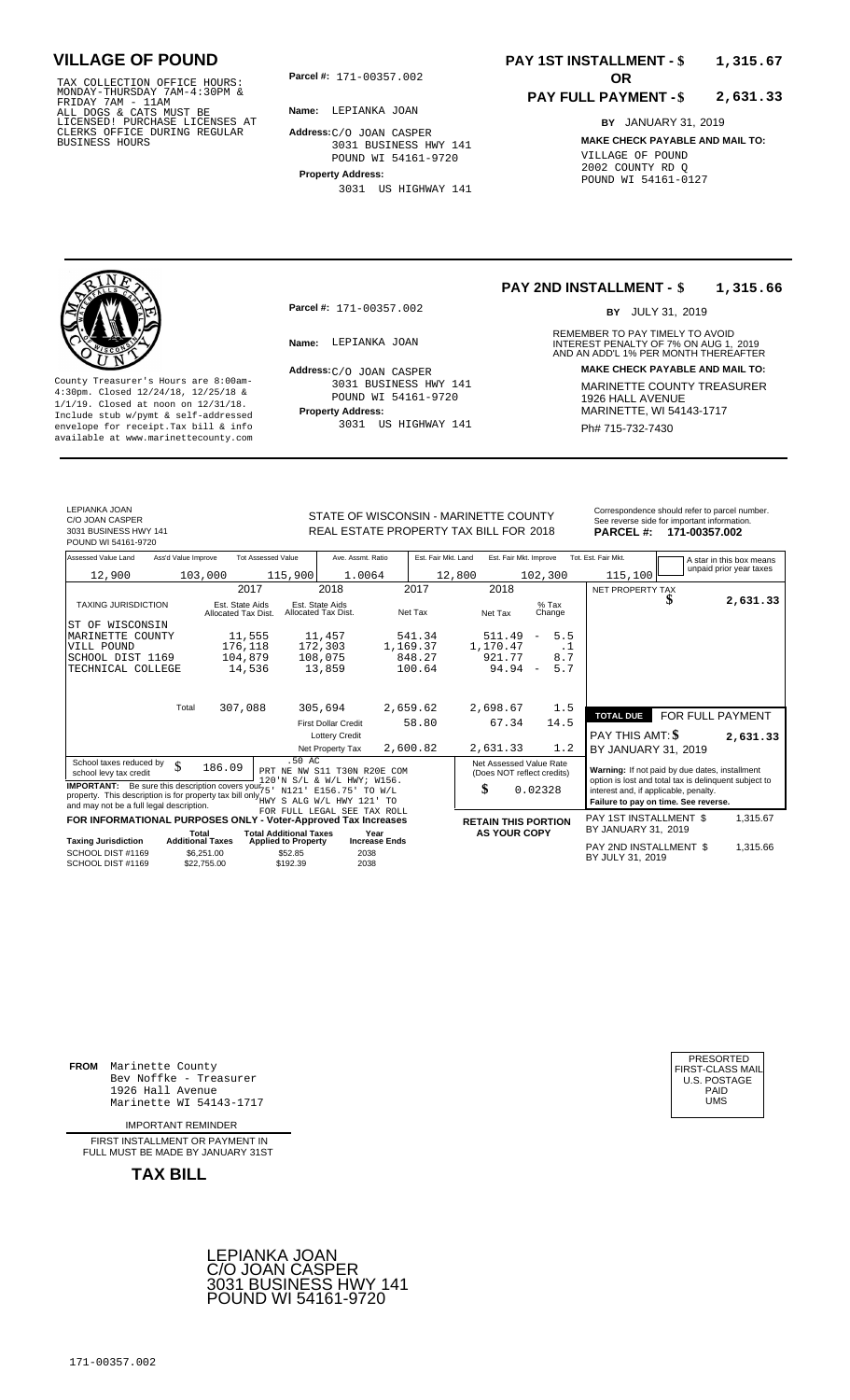TAX COLLECTION OFFICE HOURS: **Parcel#:** 171-00163.003<br>MONDAY-THURSDAY 7AM-4:30PM & LEPINSKI DENNI<br>FRIDAY 7AM - 11AM<br>ALL DOGS & CATS MUST BE **Name:** LEPINSKI SANDR<br>LICENSED! PURCHASE LICENSES AT CLERKS OFFICE DURING REGULAR BUSINESS HOURS

**Parcel #: OR**

**Name:** LEPINSKI SANDRA LEPINSKI DENNIS

**Address:** W6959 COUNTY ROAD B COLEMAN WI 54112-9599

**Property Address:** 1003 COUNTY ROAD Q

### **PAY 1ST INSTALLMENT - \$ 1,263.28**

#### **PAY FULL PAYMENT - \$ 2,526.55**

**BY** JANUARY 31, 2019 **MAKE CHECK PAYABLE AND MAIL TO:** VILLAGE OF POUND 2002 COUNTY RD Q POUND WI 54161-0127



**Property Address:** MARINETTE, WI 54143-1717 Include stub w/pymt & self-addressed envelope for receipt.Tax bill & info Fig. 1003 COUNTY ROAD Q Fig. 2014 Ph# 715-732-7430 available at www.marinettecounty.com

**Parcel #:** 171-00163.003

LEPINSKI DENNIS<br>Name: LEPINSKI SANDRA

Address: W6959 COUNTY ROAD B COLEMAN WI 54112-9599

1003 COUNTY ROAD Q

**PAY 2ND INSTALLMENT - \$ 1,263.27**

BY JULY 31, 2019

REMEMBER TO PAY TIMELY TO AVOID **Name:** LEPINSKI SANDRA (INTEREST PENALTY OF 7% ON AUG 1, 2019)<br>AND AN ADD'L 1% PER MONTH THEREAFTER **Address: MAKE CHECK PAYABLE AND MAIL TO:** County Treasurer's Hours are 8:00am-<br>
4:30pm. Closed 12/24/18, 12/25/18 & MARINETTE COUNTY TREASURER<br>
1/1/19. Closed at noon on 12/31/18.<br>
Include stub w/pwmt & self-addressed **Property Address:** MARINETTE, WI 54143-1717

LEPINSKI DENNIS LEPINSKI SANDRA W6959 COUNTY ROAD B<br>COLEMAN WI 54112-9599

REAL ESTATE PROPERTY TAX BILL FOR **PARCEL #:** COLEMAN WI 54112-9599 2018 **171-00163.003**

| STATE OF WISCONSIN - MARINETTE COUNTY  | Correspondence should refer to parcel number.<br>See reverse side for important information. |
|----------------------------------------|----------------------------------------------------------------------------------------------|
| REAL ESTATE PROPERTY TAX BILL FOR 2018 | <b>PARCEL # 171-00163 003</b>                                                                |

| Assessed Value Land                                                       | Ass'd Value Improve              |                                        | <b>Tot Assessed Value</b>                                   | Ave. Assmt. Ratio                                     |          | Est. Fair Mkt. Land |                            | Est. Fair Mkt. Improve     |                   | Tot. Est. Fair Mkt.                            |   | A star in this box means<br>unpaid prior year taxes   |
|---------------------------------------------------------------------------|----------------------------------|----------------------------------------|-------------------------------------------------------------|-------------------------------------------------------|----------|---------------------|----------------------------|----------------------------|-------------------|------------------------------------------------|---|-------------------------------------------------------|
| 36,400                                                                    |                                  | 75,000                                 | 111,400                                                     | 1.0064                                                |          | 36,200              |                            | 74,500                     |                   | 110,700                                        |   |                                                       |
|                                                                           |                                  | 2017                                   |                                                             | 2018                                                  |          | 2017                | 2018                       |                            |                   | NET PROPERTY TAX                               |   |                                                       |
| <b>TAXING JURISDICTION</b>                                                |                                  | Est. State Aids<br>Allocated Tax Dist. |                                                             | Est. State Aids<br>Allocated Tax Dist.                |          | Net Tax             | Net Tax                    |                            | $%$ Tax<br>Change |                                                | S | 2,526.55                                              |
| WISCONSIN<br>ST OF                                                        |                                  |                                        |                                                             |                                                       |          |                     |                            |                            |                   |                                                |   |                                                       |
| MARINETTE<br>COUNTY                                                       |                                  | 11,555                                 |                                                             | 11,457                                                |          | 461.94              | 491.63                     |                            | 6.4               |                                                |   |                                                       |
| VILL POUND                                                                |                                  | 176,118                                |                                                             | 172,303                                               |          | 997.85              | 1,125.03                   |                            | 12.7              |                                                |   |                                                       |
| SCHOOL DIST 1169                                                          |                                  | 104,879                                |                                                             | 108,075                                               |          | 723.85              | 885.98                     |                            | 22.4              |                                                |   |                                                       |
| TECHNICAL COLLEGE                                                         |                                  | 14,536                                 |                                                             | 13,859                                                |          | 85.88               | 91.25                      |                            | 6.3               |                                                |   |                                                       |
|                                                                           |                                  |                                        |                                                             |                                                       |          |                     |                            |                            |                   |                                                |   |                                                       |
|                                                                           |                                  |                                        |                                                             |                                                       |          |                     |                            |                            |                   |                                                |   |                                                       |
|                                                                           | Total                            | 307,088                                |                                                             | 305,694                                               | 2,269.52 |                     | 2,593.89                   |                            | 14.3              | <b>TOTAL DUE</b>                               |   | FOR FULL PAYMENT                                      |
|                                                                           |                                  |                                        |                                                             | <b>First Dollar Credit</b>                            |          | 58.80               | 67.34                      |                            | 14.5              |                                                |   |                                                       |
|                                                                           |                                  |                                        |                                                             | <b>Lottery Credit</b>                                 |          |                     |                            |                            |                   | PAY THIS AMT: \$                               |   | 2,526.55                                              |
|                                                                           |                                  |                                        |                                                             | Net Property Tax                                      | 2,210.72 |                     | 2,526.55                   |                            | 14.3              | BY JANUARY 31, 2019                            |   |                                                       |
| School taxes reduced by                                                   | \$                               | 178.86                                 | 5.74 AC                                                     |                                                       |          |                     |                            | Net Assessed Value Rate    |                   |                                                |   |                                                       |
| school levy tax credit                                                    |                                  |                                        | PRT                                                         | SW SE S2 T30N R20E COM<br>W/L 233'N SW COR; N522.2' E |          |                     |                            | (Does NOT reflect credits) |                   | Warning: If not paid by due dates, installment |   | option is lost and total tax is delinquent subject to |
| <b>IMPORTANT:</b> Be sure this description covers your 368.2              |                                  |                                        |                                                             | TO W/L 18D419 NLY ALG                                 |          |                     | \$                         | 0.02328                    |                   | interest and, if applicable, penalty.          |   |                                                       |
| property. This description is for property tax bill only $W_{\text{W/L}}$ |                                  |                                        | 18D419 219'                                                 | E183.5' TO                                            |          |                     |                            |                            |                   | Failure to pay on time. See reverse.           |   |                                                       |
| and may not be a full legal description.                                  |                                  |                                        |                                                             | FOR FULL LEGAL SEE TAX ROLL                           |          |                     |                            |                            |                   |                                                |   |                                                       |
| FOR INFORMATIONAL PURPOSES ONLY - Voter-Approved Tax Increases            |                                  |                                        |                                                             |                                                       |          |                     | <b>RETAIN THIS PORTION</b> |                            |                   | PAY 1ST INSTALLMENT \$                         |   | 1,263.28                                              |
| <b>Taxing Jurisdiction</b>                                                | Total<br><b>Additional Taxes</b> |                                        | <b>Total Additional Taxes</b><br><b>Applied to Property</b> | Year<br><b>Increase Ends</b>                          |          |                     |                            | <b>AS YOUR COPY</b>        |                   | BY JANUARY 31, 2019                            |   |                                                       |
| SCHOOL DIST #1169                                                         |                                  | \$6.251.00                             | \$50.80                                                     | 2038                                                  |          |                     |                            |                            |                   | PAY 2ND INSTALLMENT \$<br>BY JULY 31, 2019     |   | 1,263.27                                              |
| SCHOOL DIST #1169                                                         |                                  | \$22,755.00                            | \$184.92                                                    | 2038                                                  |          |                     |                            |                            |                   |                                                |   |                                                       |

**FROM** Marinette County Bev Noffke - Treasurer (U.S. POSTAGE)<br>1926 Hall Avenue (U.S. POSTAGE)<br>Marinette WI 54143-1717 (U.S. POSTAGE) 1926 Hall Avenue Marinette WI 54143-1717

IMPORTANT REMINDER

FIRST INSTALL MENT OR PAYMENT IN FULL MUST BE MADE BY JANUARY 31ST



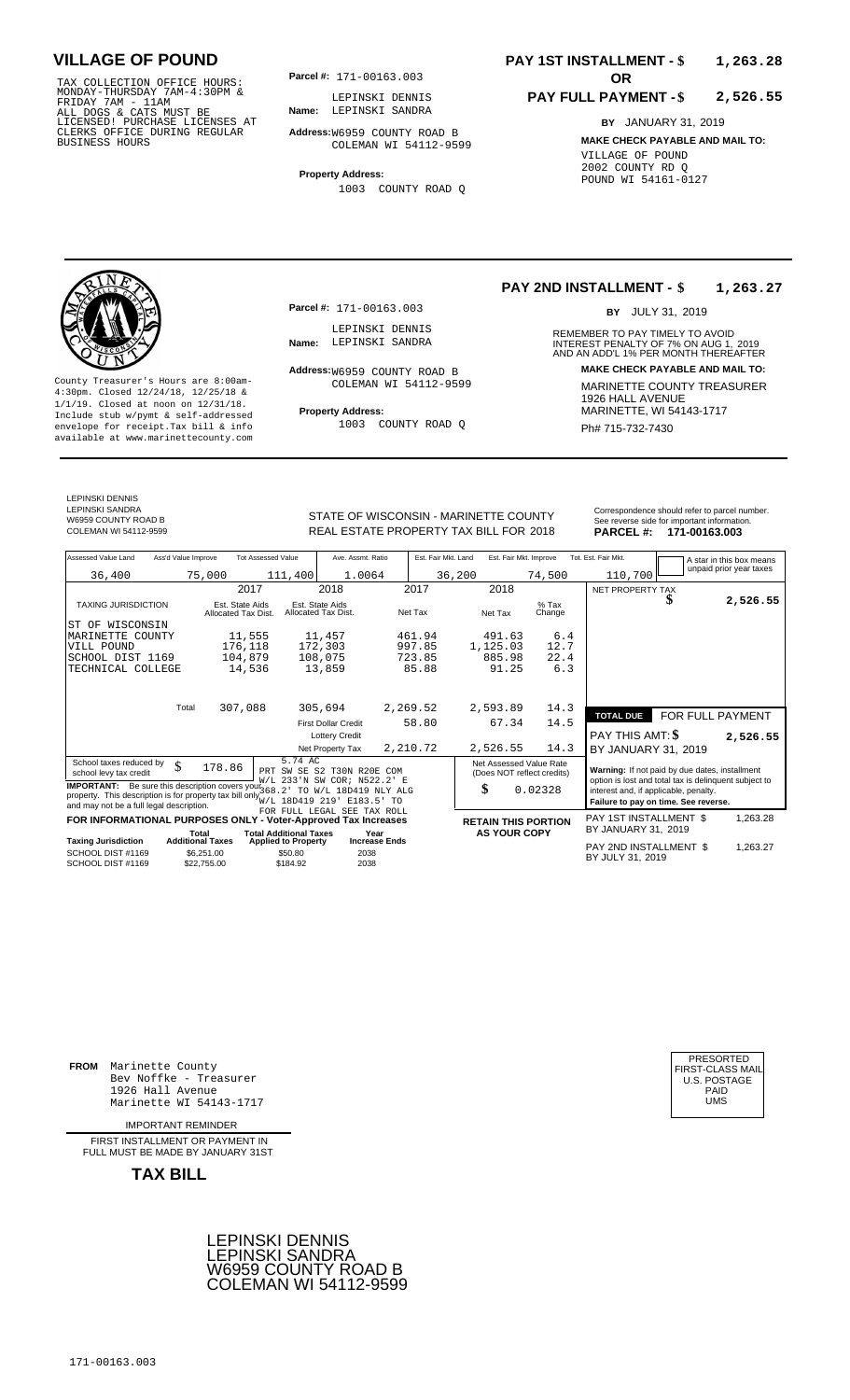TAX COLLECTION OFFICE HOURS: **Parcel#:** 171-00167.000<br>
MONDAY-THURSDAY 7AM-4:30PM &<br>
FRIDAY 7AM - 11AM<br>
ALL DOGS & CATS MUST BE<br>
LICENSED: PURCHASE LICENSES AT<br>
CLERKS OFFICE DURING REGULAR<br>
BUSINESS HOURS<br>
BUSINESS HOURS<br>

**Parcel #:** 171-00167.000

**Name:** LEPINSKI SANDRA LEPINSKI DENNIS

**Address:** W6959 COUNTY ROAD B COLEMAN WI 54112-9599

**Property Address:** 1005 COUNTY ROAD Q

**Parcel #:** 171-00167.000

LEPINSKI DENNIS<br>Name: LEPINSKI SANDRA

### **PAY 1ST INSTALLMENT - \$ 1,610.21**

#### **PAY FULL PAYMENT - \$ 3,220.42**

**BY** JANUARY 31, 2019 **MAKE CHECK PAYABLE AND MAIL TO:** VILLAGE OF POUND 2002 COUNTY RD Q POUND WI 54161-0127



**Property Address:** MARINETTE, WI 54143-1717 Include stub w/pymt & self-addressed envelope for receipt.Tax bill & info Fig. 1005 COUNTY ROAD Q Fig. 2014 Ph# 715-732-7430 available at www.marinettecounty.com

LEPINSKI DENNIS LEPINSKI SANDRA

W6959 COUNTY ROAD B<br>COLEMAN WI 54112-9599

Address:<sub>W6959</sub> COUNTY ROAD B COLEMAN WI 54112-9599

1005 COUNTY ROAD Q

#### **PAY 2ND INSTALLMENT - \$ 1,610.21**

BY JULY 31, 2019

REMEMBER TO PAY TIMELY TO AVOID **Name:** LEPINSKI SANDRA (INTEREST PENALTY OF 7% ON AUG 1, 2019)<br>AND AN ADD'L 1% PER MONTH THEREAFTER **Address: MAKE CHECK PAYABLE AND MAIL TO:** County Treasurer's Hours are 8:00am-<br>
4:30pm. Closed 12/24/18, 12/25/18 & MARINETTE COUNTY TREASURER<br>
1/1/19. Closed at noon on 12/31/18.<br>
Include stub w/pwmt & self-addressed **Property Address:** MARINETTE, WI 54143-1717

STATE OF WISCONSIN - MARINETTE COUNTY<br>
See reverse side for important information.<br>
REAL ESTATE PROPERTY TAX BILL FOR 2018 PARCEL #: 171-00167.000 REAL ESTATE PROPERTY TAX BILL FOR **PARCEL #:** COLEMAN WI 54112-9599 2018 **171-00167.000**

| Assessed Value Land                                                                                                                                                                                         | Ass'd Value Improve                                  | <b>Tot Assessed Value</b>                         | Ave. Assmt. Ratio                      |         | Est. Fair Mkt. Land | Est. Fair Mkt. Improve                                                                                                                                           |                   | Tot. Est. Fair Mkt.                        |                  | A star in this box means |
|-------------------------------------------------------------------------------------------------------------------------------------------------------------------------------------------------------------|------------------------------------------------------|---------------------------------------------------|----------------------------------------|---------|---------------------|------------------------------------------------------------------------------------------------------------------------------------------------------------------|-------------------|--------------------------------------------|------------------|--------------------------|
| 4,500                                                                                                                                                                                                       | 136,700                                              | 141,200                                           | 1.0064                                 |         | 4,500               | 135,800                                                                                                                                                          |                   | 140,300                                    |                  | unpaid prior year taxes  |
|                                                                                                                                                                                                             |                                                      | 2017                                              | 2018                                   | 2017    | 2018                |                                                                                                                                                                  |                   | NET PROPERTY TAX                           |                  |                          |
| <b>TAXING JURISDICTION</b>                                                                                                                                                                                  | Est. State Aids<br>Allocated Tax Dist.               |                                                   | Est. State Aids<br>Allocated Tax Dist. | Net Tax | Net Tax             |                                                                                                                                                                  | $%$ Tax<br>Change |                                            |                  | 3,220.42                 |
| WISCONSIN<br>ST OF                                                                                                                                                                                          |                                                      |                                                   |                                        |         |                     |                                                                                                                                                                  |                   |                                            |                  |                          |
| MARINETTE COUNTY                                                                                                                                                                                            |                                                      | 11,555                                            | 11,457                                 | 11.21   |                     | 623.14                                                                                                                                                           | 458.8             |                                            |                  |                          |
| VILL POUND                                                                                                                                                                                                  | 176,118                                              |                                                   | 172,303                                | 24.21   | 1,425.98            |                                                                                                                                                                  | 790.0             |                                            |                  |                          |
| SCHOOL DIST 1169                                                                                                                                                                                            | 104,879                                              |                                                   | 108,075                                | 17.56   | 1,122.98            |                                                                                                                                                                  | 295.1             |                                            |                  |                          |
| TECHNICAL COLLEGE                                                                                                                                                                                           |                                                      | 14,536                                            | 13,859                                 | 2.08    |                     | 115.66                                                                                                                                                           | 460.6             |                                            |                  |                          |
|                                                                                                                                                                                                             | Total                                                |                                                   |                                        |         |                     |                                                                                                                                                                  |                   |                                            |                  |                          |
|                                                                                                                                                                                                             | 307,088                                              |                                                   | 305,694                                | 55.06   | 3,287.76            |                                                                                                                                                                  | 871.2             | <b>TOTAL DUE</b>                           | FOR FULL PAYMENT |                          |
|                                                                                                                                                                                                             |                                                      |                                                   | <b>First Dollar Credit</b>             | 21.50   |                     | 67.34                                                                                                                                                            | 213.2             |                                            |                  |                          |
|                                                                                                                                                                                                             |                                                      |                                                   | <b>Lottery Credit</b>                  |         |                     |                                                                                                                                                                  |                   | PAY THIS AMT: \$                           |                  | 3,220.42                 |
|                                                                                                                                                                                                             |                                                      |                                                   | Net Property Tax                       | 33.56   | 3,220.42            |                                                                                                                                                                  | 496.0             | BY JANUARY 31, 2019                        |                  |                          |
| .23 AC<br>School taxes reduced by<br>\$<br>226.71<br>PRT SW SE S2 T30N R20E<br>COM<br>school levy tax credit<br>S/L 340'W C/L RR; N243' W48'<br><b>IMPORTANT:</b> Be sure this description covers your 5243 |                                                      |                                                   |                                        |         |                     | Net Assessed Value Rate<br>Warning: If not paid by due dates, installment<br>(Does NOT reflect credits)<br>option is lost and total tax is delinquent subject to |                   |                                            |                  |                          |
| property. This description is for property tax bill only political property. This description is for property tax bill only political process EX CTH Q<br>and may not be a full legal description.          | TO S/L E ON S/L 48' TO                               |                                                   | \$                                     | 0.02328 |                     | interest and, if applicable, penalty.<br>Failure to pay on time. See reverse.                                                                                    |                   |                                            |                  |                          |
| FOR INFORMATIONAL PURPOSES ONLY - Voter-Approved Tax Increases                                                                                                                                              |                                                      |                                                   |                                        |         |                     | <b>RETAIN THIS PORTION</b>                                                                                                                                       |                   | PAY 1ST INSTALLMENT \$                     |                  | 1,610.21                 |
|                                                                                                                                                                                                             | Total                                                | <b>Total Additional Taxes</b>                     | Year                                   |         |                     | <b>AS YOUR COPY</b>                                                                                                                                              |                   | BY JANUARY 31, 2019                        |                  |                          |
| <b>Taxing Jurisdiction</b><br>SCHOOL DIST #1169<br>SCHOOL DIST #1169                                                                                                                                        | <b>Additional Taxes</b><br>\$6,251.00<br>\$22.755.00 | <b>Applied to Property</b><br>\$64.39<br>\$234.39 | <b>Increase Ends</b><br>2038<br>2038   |         |                     |                                                                                                                                                                  |                   | PAY 2ND INSTALLMENT \$<br>BY JULY 31, 2019 |                  | 1,610.21                 |

**FROM** Marinette County Bev Noffke - Treasurer (U.S. POSTAGE)<br>1926 Hall Avenue (U.S. POSTAGE)<br>Marinette WI 54143-1717 (UMS 1926 Hall Avenue Marinette WI 54143-1717

IMPORTANT REMINDER

FIRST INSTALL MENT OR PAYMENT IN FULL MUST BE MADE BY JANUARY 31ST

**TAX BILL**





171-00167.000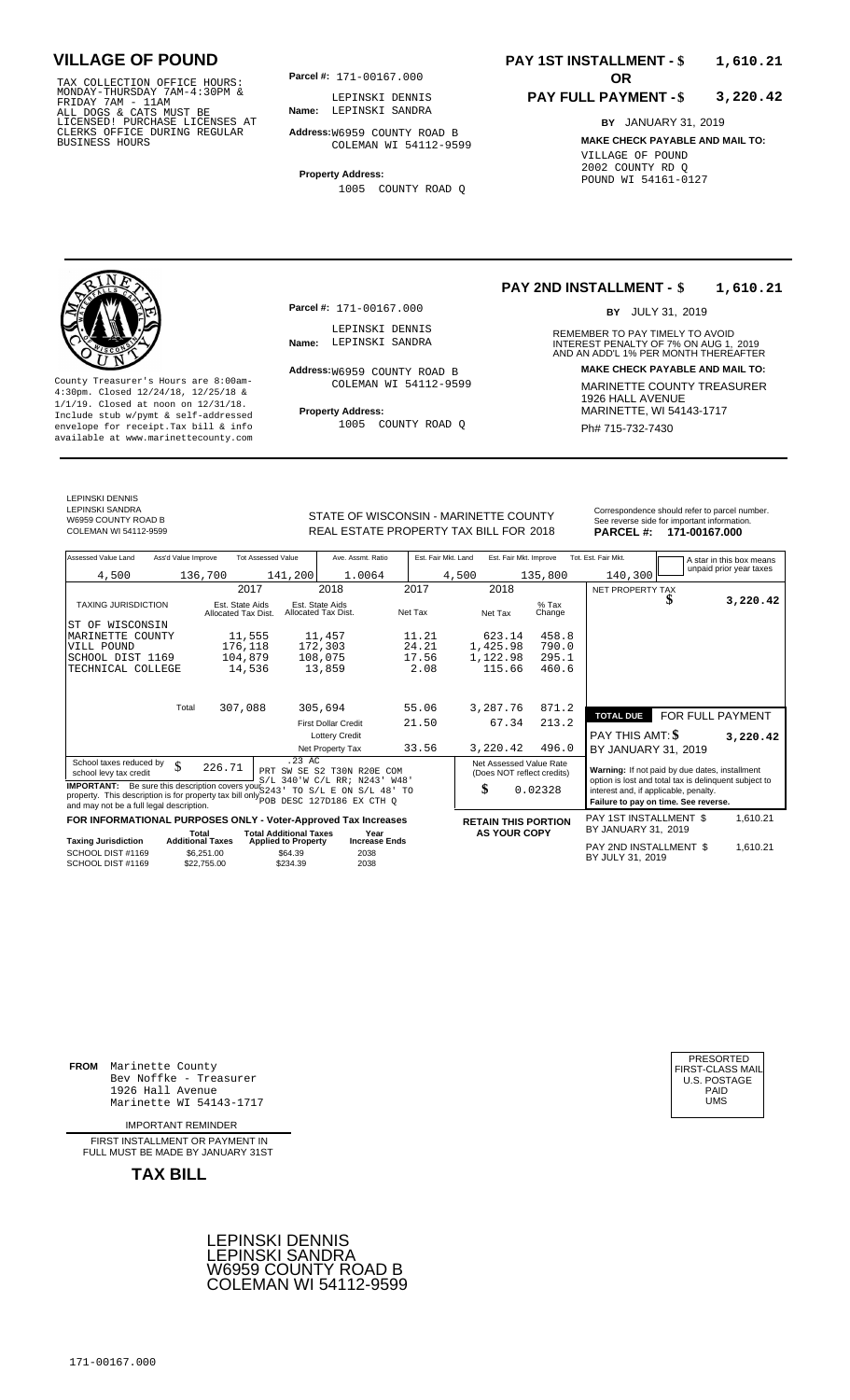TAX COLLECTION OFFICE HOURS: **Parcel#:** 171-00368.000<br>MONDAY-THURSDAY 7AM-4:30PM & LESPERANCE RON<br>FRIDAY 7AM - 11AM<br>ALL DOGS & CATS MUST BE **Name:** LESPERANCE LIS<br>LICENSED! PURCHASE LICENSES AT CLERKS OFFICE DURING REGULAR BUSINESS HOURS

**Parcel #: OR**

**Name:** LESPERANCE LISA K LESPERANCE RONALD J

**Address:** 637 WALKER ST POUND WI 54161-9703

**Property Address:** 637 WALKER ST

**Parcel #:** 171-00368.000

Address: 637 WALKER ST

LESPERANCE RONALD J

POUND WI 54161-9703

637 WALKER ST

### **PAY 1ST INSTALLMENT - \$ 935.57**

#### **PAY FULL PAYMENT - \$ 2,034.68**

**BY** JANUARY 31, 2019 **MAKE CHECK PAYABLE AND MAIL TO:** VILLAGE OF POUND 2002 COUNTY RD Q POUND WI 54161-0127

### **PAY 2ND INSTALLMENT - \$ 1,099.11**

BY JULY 31, 2019

REMEMBER TO PAY TIMELY TO AVOID **Name:** LESPERANCE LISA K **INTEREST PENALTY OF 7% ON AUG 1, 2019**<br>AND AN ADD'L 1% PER MONTH THEREAFTER **Address: MAKE CHECK PAYABLE AND MAIL TO:** County Treasurer's Hours are 8:00am-<br>
4:30pm. Closed 12/24/18, 12/25/18 & 19000D WI 54161-9703<br>
1/1/19. Closed at noon on 12/31/18.<br>
Include stub w/pymt & self-addressed<br>
Include stub w/pymt & self-addressed<br> **Property Add** 

**TAXIOUS PAY 2ND INSTALLMENT \$** 

0.02328

935.57

**Property Address:** Mariner Address: 1/1/19. Closed at noon on 12/31/18.<br>Include stub w/pymt & self-addressed

LESPERANCE RONALD J LESPERANCE LISA K 637 WALKER ST<br>POUND WI 54161-9703

STATE OF WISCONSIN - MARINETTE COUNTY<br>
See reverse side for important information.<br>
REAL ESTATE PROPERTY TAX BILL FOR 2018 PARCEL #: 171-00368.000 REAL ESTATE PROPERTY TAX BILL FOR **PARCEL #:** POUND WI 54161-9703 2018 **171-00368.000**

| Ass'd Value Improve<br>Assessed Value Land | <b>Tot Assessed Value</b>              |                                        | Ave. Assmt. Ratio | Est. Fair Mkt. Land | Est. Fair Mkt. Improve |                                 | Tot. Est. Fair Mkt. |                  | A star in this box means |
|--------------------------------------------|----------------------------------------|----------------------------------------|-------------------|---------------------|------------------------|---------------------------------|---------------------|------------------|--------------------------|
| 9,000                                      | 88,300                                 | 97,300                                 | 1.0064            | 8,900               |                        | 87,700                          | 96,600              |                  | unpaid prior year taxes  |
|                                            | 2017                                   | 2018                                   |                   | 2017                | 2018                   |                                 | NET PROPERTY TAX    |                  |                          |
| <b>TAXING JURISDICTION</b>                 | Est. State Aids<br>Allocated Tax Dist. | Est. State Aids<br>Allocated Tax Dist. |                   | Net Tax             | Net Tax                | $%$ Tax<br>Change               |                     | Φ                | 2,034.68                 |
| WISCONSIN<br>ST OF                         |                                        |                                        |                   |                     |                        |                                 |                     |                  |                          |
| MARINETTE COUNTY                           | 11,555                                 | 11,457                                 |                   | 454.47              | 429.40                 | 5.5<br>$\overline{\phantom{0}}$ |                     |                  |                          |
| VILL POUND                                 | 176,118                                | 172,303                                |                   | 981.71              | 982.63                 | . .                             |                     |                  |                          |
| SCHOOL DIST 1169                           | 104,879                                | 108,075                                |                   | 712.13              | 773.84                 | 8.7                             |                     |                  |                          |
| TECHNICAL COLLEGE                          | 14,536                                 | 13,859                                 |                   | 84.49               | 79.70                  | 5.7<br>$\overline{\phantom{a}}$ |                     |                  |                          |
|                                            |                                        |                                        |                   |                     |                        |                                 |                     |                  |                          |
| Total                                      | 307,088                                | 305,694                                | 2,232.80          |                     | 2,265.57               | 1.5                             |                     |                  |                          |
|                                            |                                        | <b>First Dollar Credit</b>             |                   | 58.80               | 67.34                  | 14.5                            | <b>TOTAL DUE</b>    | FOR FULL PAYMENT |                          |
|                                            |                                        | <b>Lottery Credit</b>                  |                   | 102.90              | 163.55                 | 58.9                            | PAY THIS AMT: \$    |                  | 2,034.68                 |
|                                            |                                        | Net Property Tax                       | 2,071.10          |                     | 2,034.68               | 1.8<br>$\overline{\phantom{a}}$ | BY JANUARY 31, 2019 |                  |                          |

School taxes reduced by  $\begin{array}{ccc} \text{S}-29 & \text{AC} \\ \text{S} & \text{S}-22 & \text{R} \end{array}$  Net Assessed Value Rate **Warning:** If not paid by due dates, installment IMPORTANT: Be sure this description covers you a 23 ' W & 1130 'S NE COR; S100 by the sure that description covers you a 23 ' W & 1130 'S NE COR; S100 by the sure that description covers you all only be sure to property. T .29 AC PRT NE NW S11 T30N R20E COM 825'W & 1130'S NE COR; S100' W125' N100' E125' TO POB DESC 419R37 156.22

|                            |                         | FOR INFORMATIONAL PURPOSES ONLY - Voter-Approved Tax Increases |                      | <b>RETAIN THIS PORTION</b> | PAY 1ST INSTALLMENT \$                                                                                                                                    |
|----------------------------|-------------------------|----------------------------------------------------------------|----------------------|----------------------------|-----------------------------------------------------------------------------------------------------------------------------------------------------------|
|                            | Гоtal                   | <b>Total Additional Taxes</b>                                  | Year                 | <b>AS YOUR COPY</b>        | BY JANUARY 31, 2019                                                                                                                                       |
| <b>Taxing Jurisdiction</b> | <b>Additional Taxes</b> | <b>Applied to Property</b>                                     | <b>Increase Ends</b> |                            | $P$ ( $\lambda$ ) $\lambda$ ( $P$ ) $\lambda$ ) $\lambda$ ( $\lambda$ ) $\lambda$ ) $\lambda$ ( $\lambda$ ) $\lambda$ ) $\lambda$ ( $\lambda$ ) $\lambda$ |

|                                        |                           | $.$                 |              | PAY 2ND INSTALLMENT \$ | .099.11 |
|----------------------------------------|---------------------------|---------------------|--------------|------------------------|---------|
| SCHOOL DIST #1169<br>SCHOOL DIST #1169 | \$6,251,00<br>\$22,755,00 | \$44.37<br>\$161.52 | 2038<br>2038 | BY JULY 31, 2019       |         |
|                                        |                           |                     |              |                        |         |

**FROM** Marinette County Bev Noffke - Treasurer (U.S. POSTAGE)<br>1926 Hall Avenue (U.S. POSTAGE)<br>Marinette WI 54143-1717 (UMS 1926 Hall Avenue Marinette WI 54143-1717

IMPORTANT REMINDER

FIRST INSTALL MENT OR PAYMENT IN FULL MUST BE MADE BY JANUARY 31ST

**TAX BILL**





envelope for receipt.Tax bill & info 637 WALKER ST Ph# 715-732-7430 available at www.marinettecounty.com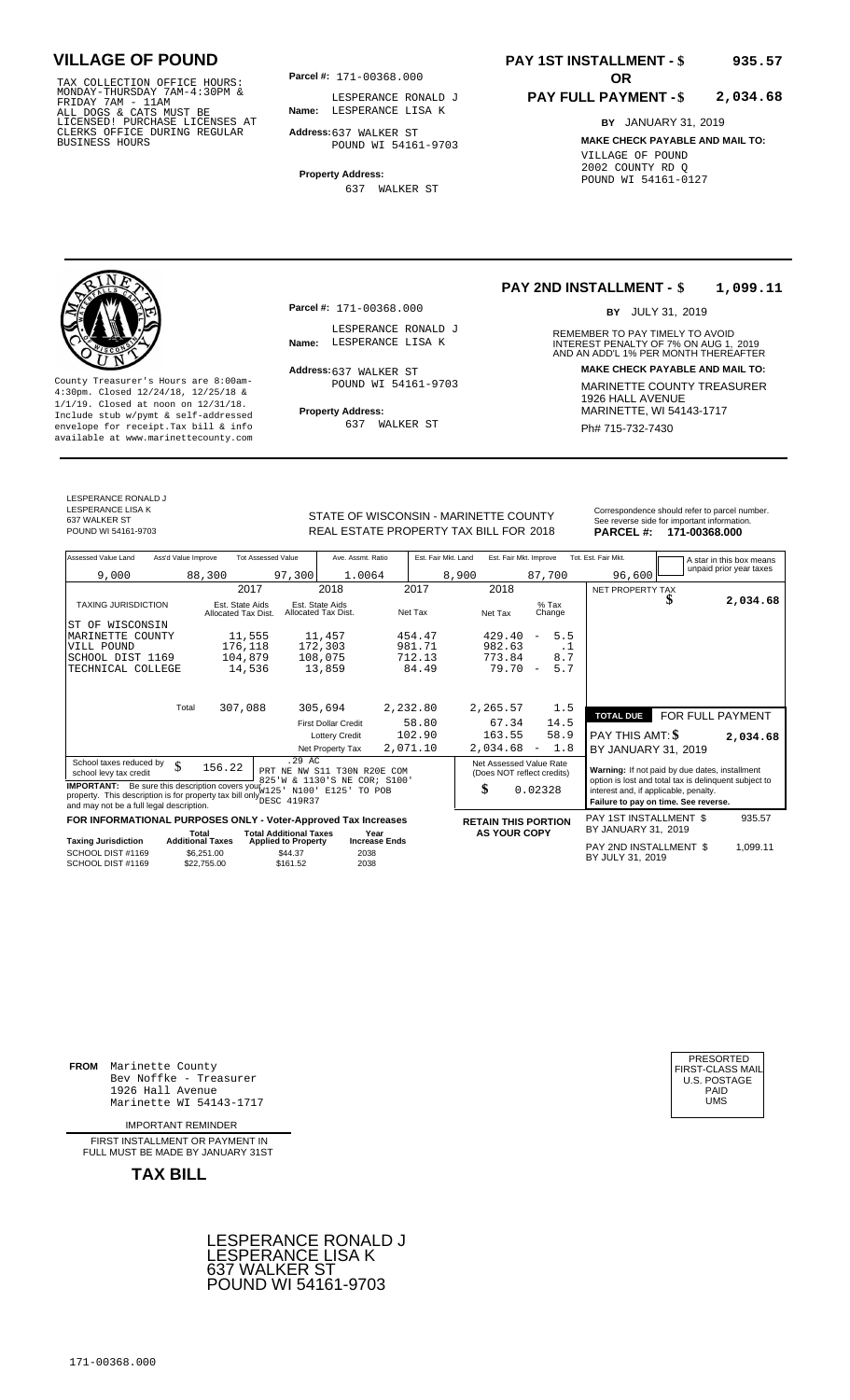TAX COLLECTION OFFICE HOURS:<br>
MONDAY-THURSDAY 7AM-4:30PM & LIPINSKI MICHA<br>
FRIDAY 7AM - 11AM<br>
ALL DOGS & CATS MUST BE **Name**: LIPINSKI RAMON<br>
LICENSED! PURCHASE LICENSES AT<br>
CLERKS OFFICE DURING REGULAR **Address**:628 WALKE

**Parcel #:** 171-00364.000

**Name:** LIPINSKI RAMONA J LIPINSKI MICHAEL SR

**Address:** 628 WALKER ST POUND WI 54161-9703

**Property Address:** 628 WALKER ST

### **PAY 1ST INSTALLMENT - \$ 1,183.55**

#### **PAY FULL PAYMENT - \$ 2,530.64**

**BY** JANUARY 31, 2019

**MAKE CHECK PAYABLE AND MAIL TO:** VILLAGE OF POUND 2002 COUNTY RD Q POUND WI 54161-0127

**Property Address:** MARINETTE, WI 54143-1717 Include stub w/pymt & self-addressed envelope for receipt.Tax bill & info Ph# 715-732-7430 available at www.marinettecounty.com

**Parcel #:** 171-00364.000

LIPINSKI MICHAEL SR<br>Name: LIPINSKI RAMONA J

Address: 628 WALKER ST POUND WI 54161-9703

628 WALKER ST

#### **PAY 2ND INSTALLMENT - \$ 1,347.09**

BY JULY 31, 2019

REMEMBER TO PAY TIMELY TO AVOID **Name:** LIPINSKI RAMONA J<br>
AND AN ADD'L 1% PER MONTH THEREAFTER **Address: MAKE CHECK PAYABLE AND MAIL TO:** County Treasurer's Hours are 8:00am-<br>
4:30pm. Closed 12/24/18, 12/25/18 & 1/1/19. Closed at noon on 12/31/18.<br>
Include stub w/pwmt. & self-addressed<br>
Froperty Address: MARINETTE, WI 54143-1717

LIPINSKI MICHAEL SR LIPINSKI RAMONA J

628 WALKER ST<br>POUND WI 54161-9703

STATE OF WISCONSIN - MARINETTE COUNTY REAL ESTATE PROPERTY TAX BILL FOR **PARCEL #:** POUND WI 54161-9703 2018 **171-00364.000**

| Correspondence should refer to parcel number |
|----------------------------------------------|
|                                              |
|                                              |

| Assessed Value Land                                                                                                                                                                                                                        | Ass'd Value Improve              |                                        | <b>Tot Assessed Value</b>                                   | Ave. Assmt. Ratio                      |                              | Est. Fair Mkt. Land |        | Est. Fair Mkt. Improve                                |                          |                                                                               | Tot. Est. Fair Mkt.                                                                                     | A star in this box means |
|--------------------------------------------------------------------------------------------------------------------------------------------------------------------------------------------------------------------------------------------|----------------------------------|----------------------------------------|-------------------------------------------------------------|----------------------------------------|------------------------------|---------------------|--------|-------------------------------------------------------|--------------------------|-------------------------------------------------------------------------------|---------------------------------------------------------------------------------------------------------|--------------------------|
| 10,700                                                                                                                                                                                                                                     |                                  | 107,900                                | 118,600                                                     | 1.0064                                 |                              |                     | 10,600 |                                                       | 107,200                  |                                                                               | 117,800                                                                                                 | unpaid prior year taxes  |
|                                                                                                                                                                                                                                            |                                  | 2017                                   |                                                             | 2018                                   |                              | 2017                |        | 2018                                                  |                          |                                                                               | NET PROPERTY TAX                                                                                        |                          |
| <b>TAXING JURISDICTION</b>                                                                                                                                                                                                                 |                                  | Est. State Aids<br>Allocated Tax Dist. |                                                             | Est. State Aids<br>Allocated Tax Dist. |                              | Net Tax             |        | Net Tax                                               | $%$ Tax<br>Change        |                                                                               |                                                                                                         | 2,530.64                 |
| ST OF WISCONSIN                                                                                                                                                                                                                            |                                  |                                        |                                                             |                                        |                              |                     |        |                                                       |                          |                                                                               |                                                                                                         |                          |
| MARINETTE COUNTY                                                                                                                                                                                                                           |                                  | 11,555                                 |                                                             | 11,457                                 |                              | 553.96              |        | 523.40                                                | $\overline{\phantom{a}}$ | 5.5                                                                           |                                                                                                         |                          |
| VILL POUND                                                                                                                                                                                                                                 |                                  | 176,118                                |                                                             | 172,303                                | 1,196.61                     |                     |        | 1,197.74                                              |                          | . 1                                                                           |                                                                                                         |                          |
| SCHOOL DIST 1169<br>TECHNICAL COLLEGE                                                                                                                                                                                                      |                                  | 104,879<br>14,536                      |                                                             | 108,075<br>13,859                      |                              | 868.03<br>102.99    |        | 943.24<br>97.15                                       | $\overline{\phantom{a}}$ | 8.7<br>5.7                                                                    |                                                                                                         |                          |
|                                                                                                                                                                                                                                            |                                  |                                        |                                                             |                                        |                              |                     |        |                                                       |                          |                                                                               |                                                                                                         |                          |
|                                                                                                                                                                                                                                            |                                  |                                        |                                                             |                                        |                              |                     |        |                                                       |                          |                                                                               |                                                                                                         |                          |
|                                                                                                                                                                                                                                            | Total                            | 307,088                                |                                                             | 305,694                                | 2,721.59                     |                     |        | 2,761.53                                              |                          | 1.5                                                                           | <b>TOTAL DUE</b>                                                                                        | FOR FULL PAYMENT         |
|                                                                                                                                                                                                                                            |                                  |                                        |                                                             | <b>First Dollar Credit</b>             |                              | 58.80               |        | 67.34                                                 |                          | 14.5                                                                          |                                                                                                         |                          |
|                                                                                                                                                                                                                                            |                                  |                                        |                                                             | <b>Lottery Credit</b>                  |                              | 102.90              |        | 163.55                                                |                          | 58.9                                                                          | <b>PAY THIS AMT: \$</b>                                                                                 | 2,530.64                 |
|                                                                                                                                                                                                                                            |                                  |                                        |                                                             | Net Property Tax                       |                              | 2,559.89            |        | 2,530.64                                              | $\overline{\phantom{a}}$ | 1.1                                                                           | BY JANUARY 31, 2019                                                                                     |                          |
| School taxes reduced by<br>school levy tax credit                                                                                                                                                                                          | \$                               | 190.42                                 | $.42 \text{ AC}$                                            | PRT NE NW S11 T30N R20E COM            |                              |                     |        | Net Assessed Value Rate<br>(Does NOT reflect credits) |                          |                                                                               | Warning: If not paid by due dates, installment<br>option is lost and total tax is delinquent subject to |                          |
| 775'W & 948.25'S NE COR; S<br><b>IMPORTANT:</b> Be sure this description covers your $95$<br>E193.3' N95' W194.75' TO<br>property. This description is for property tax bill only DESC 392R106<br>and may not be a full legal description. |                                  |                                        |                                                             |                                        |                              | \$                  |        | 0.02328                                               |                          | interest and, if applicable, penalty.<br>Failure to pay on time. See reverse. |                                                                                                         |                          |
| FOR INFORMATIONAL PURPOSES ONLY - Voter-Approved Tax Increases                                                                                                                                                                             |                                  |                                        |                                                             |                                        |                              |                     |        | <b>RETAIN THIS PORTION</b>                            |                          |                                                                               | PAY 1ST INSTALLMENT \$                                                                                  | 1,183.55                 |
| <b>Taxing Jurisdiction</b>                                                                                                                                                                                                                 | Total<br><b>Additional Taxes</b> |                                        | <b>Total Additional Taxes</b><br><b>Applied to Property</b> |                                        | Year<br><b>Increase Ends</b> |                     |        | <b>AS YOUR COPY</b>                                   |                          |                                                                               | BY JANUARY 31, 2019                                                                                     |                          |
| SCHOOL DIST #1169<br>SCHOOL DIST #1169                                                                                                                                                                                                     |                                  | \$6,251,00<br>\$22,755.00              | \$54.08<br>\$196.88                                         | 2038<br>2038                           |                              |                     |        |                                                       |                          |                                                                               | PAY 2ND INSTALLMENT \$<br>BY JULY 31, 2019                                                              | 1.347.09                 |

**FROM** Marinette County Bev Noffke - Treasurer 1926 Hall Avenue PAID Marinette WI 54143-1717 UMS

IMPORTANT REMINDER

FIRST INSTALLMENT OR PAYMENT IN FULL MUST BE MADE BY JANUARY 31ST

**TAX BILL**

171-00364.000



| PRESORTED<br>FIRST-CLASS MAIL<br>U.S. POSTAGE |
|-----------------------------------------------|
| PAID                                          |
| UMS                                           |
|                                               |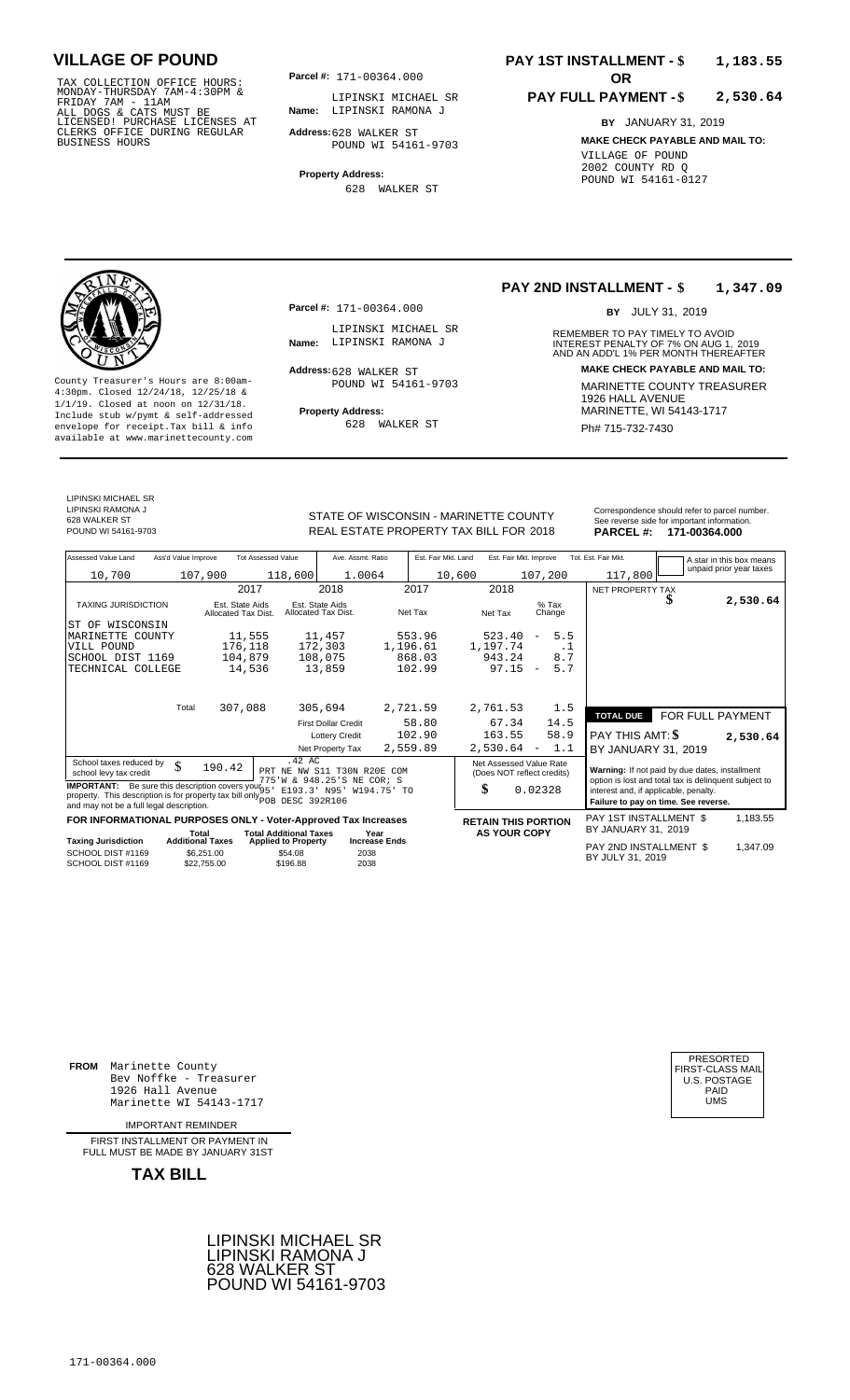TAX COLLECTION OFFICE HOURS:<br>
MONDAY-THURSDAY 7AM-4:30PM &<br>
FRIDAY 7AM - 11AM<br>
ALL DOGS & CATS MUST BE<br>
LICENSED! PURCHASE LICENSES AT<br>
CLERKS OFFICE DURING REGULAR<br>
CLERKS OFFICE DURING REGULAR<br>
BUSINESS HOURS<br>
BUSINESS H

**Parcel #:** 171-00181.000 **OR** 

**Name:** LUDWIG SAMANTHA J

**Address:** 1033 COUNTY ROAD Q POUND WI 54161-9730

**Property Address:** 1033 COUNTY ROAD Q

### **PAY 1ST INSTALLMENT - \$ 615.41**

#### **PAY FULL PAYMENT - \$ 1,394.37**

**BY** JANUARY 31, 2019 **MAKE CHECK PAYABLE AND MAIL TO:** VILLAGE OF POUND 2002 COUNTY RD Q POUND WI 54161-0127



**Property Address:** MARINETTE, WI 54143-1717 Include stub w/pymt & self-addressed envelope for receipt.Tax bill & info Ph# 715-732-7430 available at www.marinettecounty.com

**Parcel #:** 171-00181.000

Address: 1033 COUNTY ROAD Q POUND WI 54161-9730

1033 COUNTY ROAD Q

#### **PAY 2ND INSTALLMENT - \$ 778.96**

BY JULY 31, 2019

REMEMBER TO PAY TIMELY TO AVOID **Name:** LUDWIG SAMANTHA J<br>
AND AN ADD'L 1% PER MONTH THEREAFTER **Address: MAKE CHECK PAYABLE AND MAIL TO:** County Treasurer's Hours are 8:00am-<br>
4:30pm. Closed 12/24/18, 12/25/18 & MARINETTE COUNTY TREASURER<br>
1/1/19. Closed at noon on 12/31/18.<br>
Include stub w/pwmt. & self-addressed<br> **Property Address:** MARINETTE, WI 54143-1717

LUDWIG SAMANTHA J 1033 COUNTY ROAD Q

STATE OF WISCONSIN - MARINETTE COUNTY REAL ESTATE PROPERTY TAX BILL FOR **PARCEL #:** POUND WI 54161-9730 2018 **171-00181.000**

| Correspondence should refer to parcel number.  |  |  |  |  |
|------------------------------------------------|--|--|--|--|
| See reverse side for important information.    |  |  |  |  |
| $1 - 1 - 0 - 1 - 1 - 0 - 0$<br><b>BABARL #</b> |  |  |  |  |

|          | reverse side for important imomiation. |
|----------|----------------------------------------|
| .RCEL #: | 171-00181.000                          |

| Assessed Value Land                                                                                                                                                                                                                                                                                                              | Ass'd Value Improve                                  | <b>Tot Assessed Value</b>                         | Ave. Assmt. Ratio                      | Est. Fair Mkt. Land | Est. Fair Mkt. Improve                                      |                                 | Tot. Est. Fair Mkt.                                                                                                                              |                  | A star in this box means |
|----------------------------------------------------------------------------------------------------------------------------------------------------------------------------------------------------------------------------------------------------------------------------------------------------------------------------------|------------------------------------------------------|---------------------------------------------------|----------------------------------------|---------------------|-------------------------------------------------------------|---------------------------------|--------------------------------------------------------------------------------------------------------------------------------------------------|------------------|--------------------------|
| 14,900                                                                                                                                                                                                                                                                                                                           | 54,900                                               | 69,800                                            | 1.0064                                 | 14,800              |                                                             | 54,500                          | 69,300                                                                                                                                           |                  | unpaid prior year taxes  |
|                                                                                                                                                                                                                                                                                                                                  |                                                      | 2017                                              | 2018                                   | 2017                | 2018                                                        |                                 | NET PROPERTY TAX                                                                                                                                 |                  |                          |
| <b>TAXING JURISDICTION</b>                                                                                                                                                                                                                                                                                                       | Est. State Aids<br>Allocated Tax Dist.               |                                                   | Est. State Aids<br>Allocated Tax Dist. | Net Tax             | Net Tax                                                     | $%$ Tax<br>Change               |                                                                                                                                                  |                  | 1,394.37                 |
| WISCONSIN<br>ST OF                                                                                                                                                                                                                                                                                                               |                                                      |                                                   |                                        |                     |                                                             |                                 |                                                                                                                                                  |                  |                          |
| MARINETTE COUNTY                                                                                                                                                                                                                                                                                                                 |                                                      | 11,555                                            | 11,457                                 | 326.02              | 308.04                                                      | 5.5<br>$\overline{\phantom{m}}$ |                                                                                                                                                  |                  |                          |
| VILL POUND                                                                                                                                                                                                                                                                                                                       |                                                      | 176,118                                           | 172,303                                | 704.25              | 704.91                                                      | . 1                             |                                                                                                                                                  |                  |                          |
| SCHOOL DIST 1169                                                                                                                                                                                                                                                                                                                 |                                                      | 104,879                                           | 108,075                                | 510.86              | 555.13                                                      | 8.7                             |                                                                                                                                                  |                  |                          |
| TECHNICAL COLLEGE                                                                                                                                                                                                                                                                                                                |                                                      | 14,536                                            | 13,859                                 | 60.61               | 57.18                                                       | 5.7<br>$\overline{\phantom{m}}$ |                                                                                                                                                  |                  |                          |
|                                                                                                                                                                                                                                                                                                                                  | 307,088<br>Total                                     |                                                   | 305,694                                | 1,601.74            | 1,625.26                                                    | 1.5                             |                                                                                                                                                  |                  |                          |
|                                                                                                                                                                                                                                                                                                                                  |                                                      |                                                   | <b>First Dollar Credit</b>             | 58.80               | 67.34                                                       | 14.5                            | <b>TOTAL DUE</b>                                                                                                                                 | FOR FULL PAYMENT |                          |
|                                                                                                                                                                                                                                                                                                                                  |                                                      |                                                   | <b>Lottery Credit</b>                  | 102.90              | 163.55                                                      | 58.9                            | <b>PAY THIS AMT: \$</b>                                                                                                                          |                  | 1,394.37                 |
|                                                                                                                                                                                                                                                                                                                                  |                                                      |                                                   | Net Property Tax                       | 1,440.04            | 1,394.37                                                    | 3.2<br>$\overline{\phantom{a}}$ | BY JANUARY 31, 2019                                                                                                                              |                  |                          |
| 1.15 AC<br>School taxes reduced by<br>\$<br>112.07<br>S2 T30N R20E COM<br>PRT SE SE<br>school levy tax credit<br>SW COR; E ALG S/L 150'<br>N366'<br><b>IMPORTANT:</b> Be sure this description covers your W150<br>TO W/L S ALG W/L 366'<br>property. This description is for property tax bill only TO POB DESC 92D237 EX CTH Q |                                                      |                                                   |                                        |                     | Net Assessed Value Rate<br>(Does NOT reflect credits)<br>\$ | 0.02328                         | Warning: If not paid by due dates, installment<br>option is lost and total tax is delinquent subject to<br>interest and, if applicable, penalty. |                  |                          |
| and may not be a full legal description.                                                                                                                                                                                                                                                                                         |                                                      |                                                   |                                        |                     |                                                             |                                 | Failure to pay on time. See reverse.                                                                                                             |                  |                          |
| FOR INFORMATIONAL PURPOSES ONLY - Voter-Approved Tax Increases                                                                                                                                                                                                                                                                   | Total                                                | <b>Total Additional Taxes</b>                     | Year                                   |                     | <b>RETAIN THIS PORTION</b><br><b>AS YOUR COPY</b>           |                                 | PAY 1ST INSTALLMENT \$<br>BY JANUARY 31, 2019                                                                                                    |                  | 615.41                   |
| <b>Taxing Jurisdiction</b><br>SCHOOL DIST #1169<br>SCHOOL DIST #1169                                                                                                                                                                                                                                                             | <b>Additional Taxes</b><br>\$6,251.00<br>\$22,755.00 | <b>Applied to Property</b><br>\$31.83<br>\$115.87 | <b>Increase Ends</b><br>2038<br>2038   |                     |                                                             |                                 | PAY 2ND INSTALLMENT \$<br>BY JULY 31, 2019                                                                                                       |                  | 778.96                   |

**FROM** Marinette County Bev Noffke - Treasurer 1926 Hall Avenue PAID Marinette WI 54143-1717 UMS

IMPORTANT REMINDER

FIRST INSTALLMENT OR PAYMENT IN FULL MUST BE MADE BY JANUARY 31ST





| PRESORTED        |
|------------------|
| FIRST-CLASS MAIL |
| U.S. POSTAGE     |
| PAID             |
| UMS              |
|                  |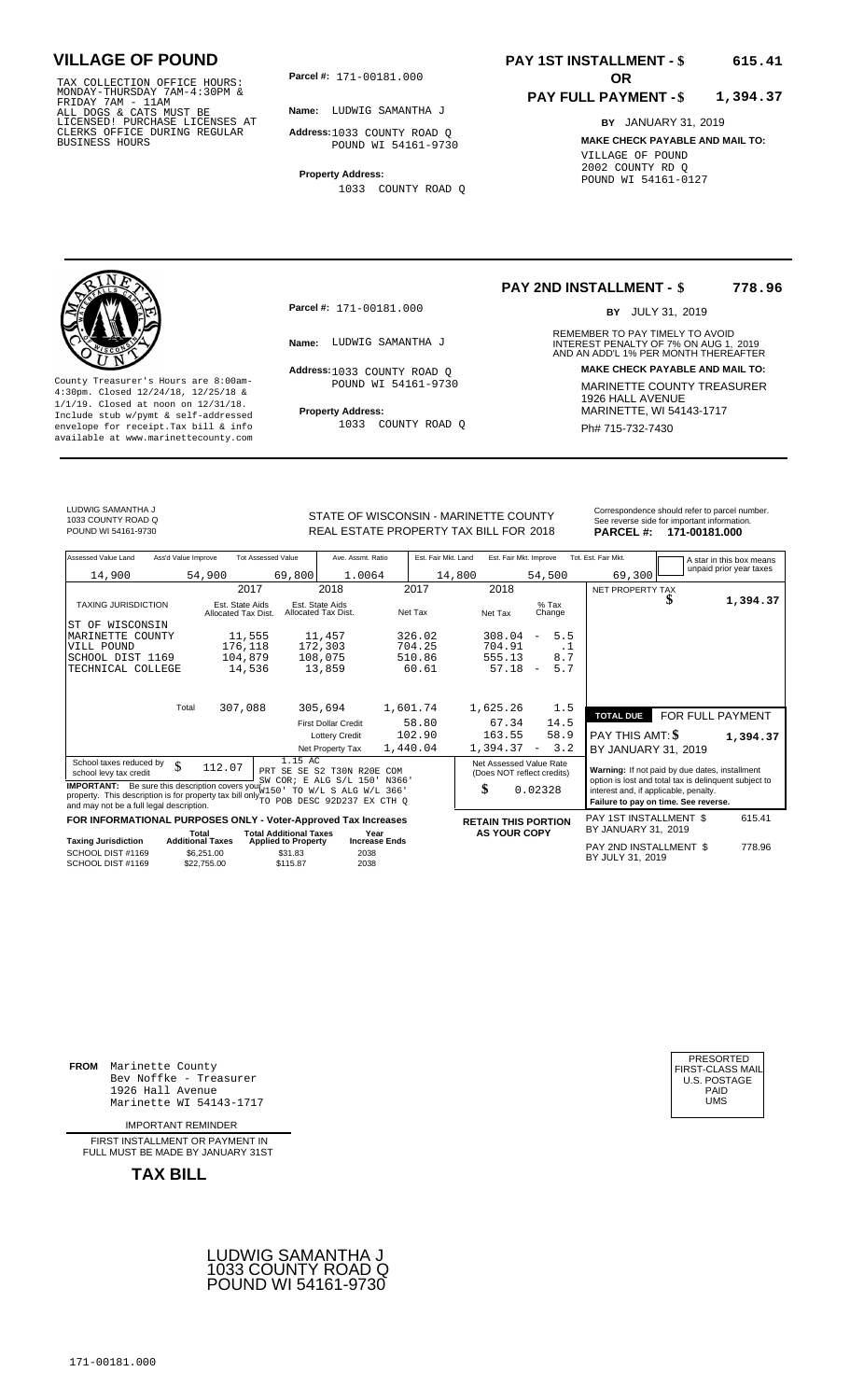TAX COLLECTION OFFICE HOURS: **Parcel#:** 171-00156.000<br>
MONDAY-THURSDAY 7AM-4:30PM & MAHERS JOHN<br>
FRIDAY 7AM - 11AM<br>
ALL DOGS & CATS MUST BE **Name:** MAHERS FRANKIE<br>
CLERKS OFFICE DURING REGULAR **Address:**N4021 BUSINESS<br>
BUS

**Parcel #:** 171-00156.000

**Name:** MAHERS FRANKIE MAHERS JOHN

**Address:** N4021 BUSINESS HWY 141 POUND WI 54161-9728

**Property Address:** 4021 US HIGHWAY 141

#### **PAY 1ST INSTALLMENT - \$ 694.50**

#### **PAY FULL PAYMENT - \$ 1,082.28**

**BY** JANUARY 31, 2019 **MAKE CHECK PAYABLE AND MAIL TO:** VILLAGE OF POUND 2002 COUNTY RD Q POUND WI 54161-0127



**Property Address:** MARINETTE, WI 54143-1717 Include stub w/pymt & self-addressed envelope for receipt.Tax bill & info Ph# 715-732-7430 available at www.marinettecounty.com

MAHERS JOHN MAHERS FRANKIE N4021 BUSINESS HWY 141 MAHERS JOHN<br>Name: MAHERS FRANKIE

**Parcel #:** 171-00156.000

POUND WI 54161-9728

4021 US HIGHWAY 141

**PAY 2ND INSTALLMENT - \$ 387.78**

BY JULY 31, 2019

REMEMBER TO PAY TIMELY TO AVOID **Name:** MAHERS FRANKIE **And ADDEREST PENALTY OF 7% ON AUG 1, 2019**<br>AND AN ADD'L 1% PER MONTH THEREAFTER **Address: MAKE CHECK PAYABLE AND MAIL TO:** N4021 BUSINESS HWY 141 County Treasurer's Hours are 8:00am-<br>
4:30pm. Closed 12/24/18, 12/25/18 & MARINETTE COUNTY TREASURER<br>
1/1/19. Closed at noon on 12/31/18.<br>
Include stub w/pwmt & self-addressed **Property Address:** MARINETTE, WI 54143-1717

| POUND WI 54161-9728 |                     |                             | REAL ESTATE PROPERTY TAX BILL FOR 2018 |                   | <b>PARCEL#:</b>      | See reverse sige for important important<br>171-00156.000 |                    |
|---------------------|---------------------|-----------------------------|----------------------------------------|-------------------|----------------------|-----------------------------------------------------------|--------------------|
|                     |                     |                             |                                        |                   |                      |                                                           |                    |
| hne LauleV hessessA | Ass'd Value Improve | <b>AuleV</b> hezessed Value | Ave Acemt Ratio                        | Fet Fair Mkt Land | Fet Fair Mkt Improve | Tot Fet Fair Mkt                                          | A step to this bea |

STATE OF WISCONSIN - MARINETTE COUNTY Correspondence should refer to parcel number.

| Assessed Value Land                                                                                                                                                                             | Ass'd Value Improve                                    | <b>Tot Assessed Value</b>             | Ave. Assmt. Ratio                      | Est. Fair Mkt. Land | Est. Fair Mkt. Improve                                |                                                                                               | Tot. Est. Fair Mkt.     | A star in this box means<br>$\overline{\textbf{r}}$ |
|-------------------------------------------------------------------------------------------------------------------------------------------------------------------------------------------------|--------------------------------------------------------|---------------------------------------|----------------------------------------|---------------------|-------------------------------------------------------|-----------------------------------------------------------------------------------------------|-------------------------|-----------------------------------------------------|
| 7,700                                                                                                                                                                                           | 28,500                                                 | 36,200                                | 1.0064                                 |                     | 7,700                                                 | 28,300                                                                                        | 36,000                  | unpaid prior year taxes                             |
|                                                                                                                                                                                                 |                                                        | 2017                                  | 2018                                   | 2017                | 2018                                                  |                                                                                               | NET PROPERTY TAX        |                                                     |
| <b>TAXING JURISDICTION</b>                                                                                                                                                                      | Allocated Tax Dist.                                    | Est. State Aids                       | Est. State Aids<br>Allocated Tax Dist. | Net Tax             | Net Tax                                               | $%$ Tax<br>Change                                                                             |                         | 612.01<br>D                                         |
| ST OF WISCONSIN                                                                                                                                                                                 |                                                        |                                       |                                        |                     |                                                       |                                                                                               |                         |                                                     |
| MARINETTE COUNTY                                                                                                                                                                                |                                                        | 11,555                                | 11,457                                 | 158.81              | 159.76                                                | . 6                                                                                           |                         |                                                     |
| VILL POUND                                                                                                                                                                                      |                                                        | 176,118                               | 172,303                                | 343.04              | 365.58                                                | 6.6                                                                                           | Delng Water             | 117.57                                              |
| SCHOOL DIST 1169                                                                                                                                                                                |                                                        | 104,879                               | 108,075                                | 248.85              | 287.91                                                | 15.7                                                                                          | Delnq Sewer             | 352.70                                              |
| TECHNICAL COLLEGE                                                                                                                                                                               |                                                        | 14,536                                | 13,859                                 | 29.52               | 29.65                                                 | . 4                                                                                           |                         |                                                     |
|                                                                                                                                                                                                 |                                                        |                                       |                                        |                     |                                                       |                                                                                               |                         |                                                     |
|                                                                                                                                                                                                 | Total                                                  | 307,088                               | 305,694                                | 780.22              | 842.90                                                | 8.0                                                                                           |                         |                                                     |
|                                                                                                                                                                                                 |                                                        |                                       | <b>First Dollar Credit</b>             | 58.80               | 67.34                                                 | 14.5                                                                                          | <b>TOTAL DUE</b>        | FOR FULL PAYMENT                                    |
|                                                                                                                                                                                                 |                                                        |                                       | <b>Lottery Credit</b>                  | 102.90              | 163.55                                                | 58.9                                                                                          | <b>PAY THIS AMT: \$</b> | 1,082.28                                            |
|                                                                                                                                                                                                 |                                                        |                                       | Net Property Tax                       | 618.52              | 612.01                                                | 1.1<br>$\overline{\phantom{m}}$                                                               | BY JANUARY 31, 2019     |                                                     |
| School taxes reduced by<br>school levy tax credit                                                                                                                                               | \$<br>58.12                                            | .36 AC                                | PRT NW SE S2 T30N R20E<br><b>COM</b>   |                     | Net Assessed Value Rate<br>(Does NOT reflect credits) |                                                                                               |                         | Warning: If not paid by due dates, installment      |
| <b>IMPORTANT:</b> Be sure this description covers your S47<br>property. This description is for property tax bill only S/L 2021 TO POB DESC 133D637<br>and may not be a full legal description. | SW COR; N ALG W/L 86'<br>E279'<br>S39'<br>TO S/L W ALG |                                       | \$                                     | 0.02328             | interest and, if applicable, penalty.                 | option is lost and total tax is delinquent subject to<br>Failure to pay on time. See reverse. |                         |                                                     |
| FOR INFORMATIONAL PURPOSES ONLY - Voter-Approved Tax Increases                                                                                                                                  |                                                        | EX USH 141                            |                                        |                     | <b>RETAIN THIS PORTION</b>                            |                                                                                               | PAY 1ST INSTALLMENT \$  | 694.50                                              |
|                                                                                                                                                                                                 | Total                                                  | <b>Total Additional Taxes</b>         | Year                                   |                     | <b>AS YOUR COPY</b>                                   |                                                                                               | BY JANUARY 31, 2019     |                                                     |
| <b>Taxing Jurisdiction</b><br>SCHOOL DIST #1169                                                                                                                                                 | <b>Additional Taxes</b><br>\$6.251.00                  | <b>Applied to Property</b><br>\$16.51 | <b>Increase Ends</b><br>2038           |                     |                                                       |                                                                                               | PAY 2ND INSTALLMENT \$  | 387.78                                              |
| SCHOOL DIST #1169                                                                                                                                                                               | \$22,755,00                                            | \$60.09                               | 2038                                   |                     |                                                       |                                                                                               | BY JULY 31, 2019        |                                                     |

**FROM** Marinette County Bev Noffke - Treasurer 1926 Hall Avenue PAID Marinette WI 54143-1717 UMS

IMPORTANT REMINDER

FIRST INSTALL MENT OR PAYMENT IN FULL MUST BE MADE BY JANUARY 31ST

**TAX BILL PRIOR YEAR TAXES DUE \***

> MAHERS JOHN MAHERS FRANKIE N4021 BUSINESS HWY 141 POUND WI 54161-9728

| PRESORTED           |
|---------------------|
| FIRST-CLASS MAIL    |
| <b>U.S. POSTAGE</b> |
| PAID                |
| UMS                 |
|                     |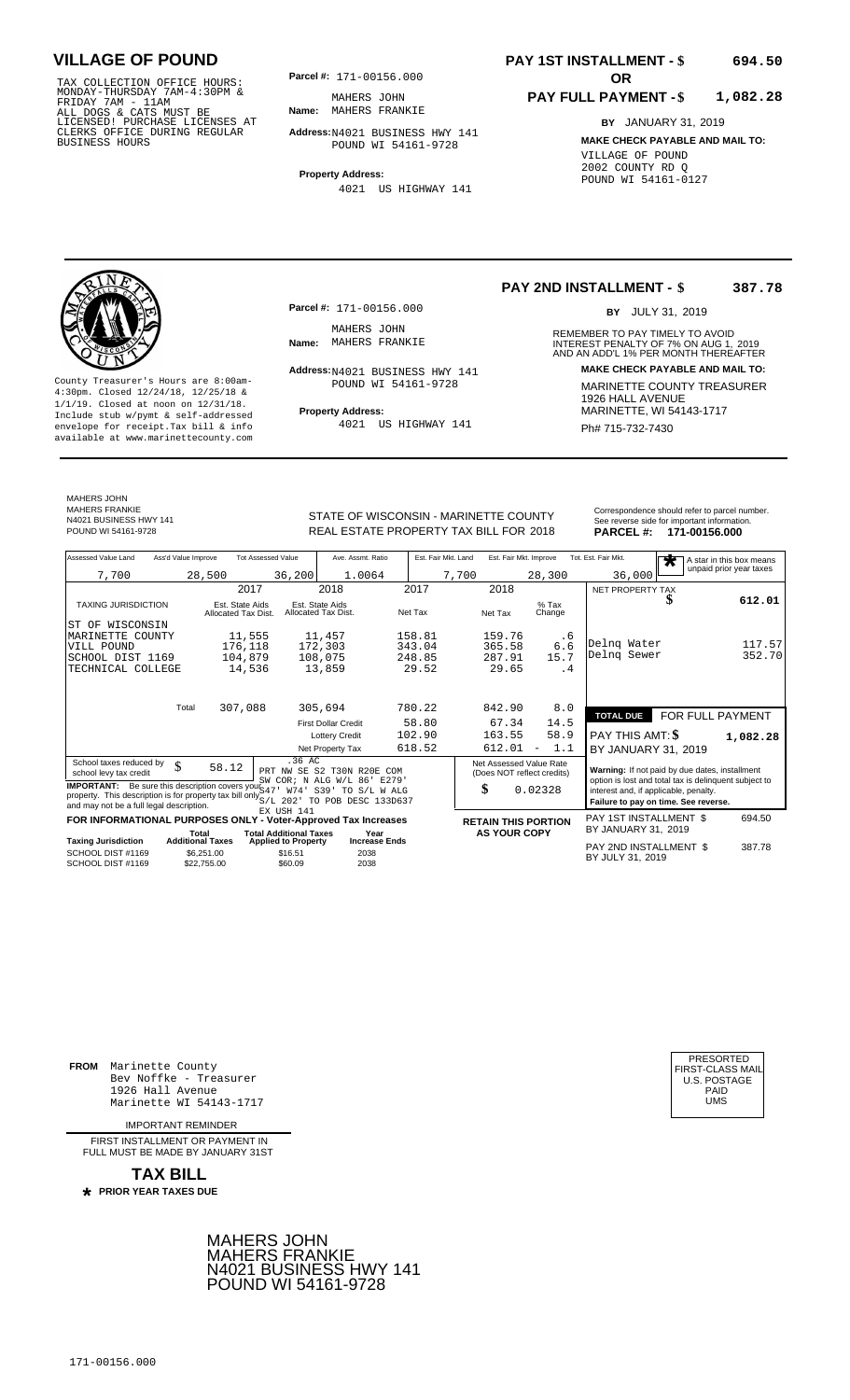TAX COLLECTION OFFICE HOURS:<br>
MONDAY-THURSDAY 7AM-4:30PM & MAHERS JOHN A<br>
FRIDAY 7AM - 11AM<br>
ALL DOGS & CATS MUST BE **Name:** MAHERS FRANKIE<br>
LICENSED! PURCHASE LICENSES AT<br>
CLERKS OFFICE DURING REGULAR **Address:**4021 BUSIN

**Parcel #:** 171-00155.000

**Name:** MAHERS FRANKIE L MAHERS JOHN A

**Address:** 4021 BUSINESS 141 POUND WI 54161-9728

**Property Address:**

### **PAY 1ST INSTALLMENT - \$ 139.71**

#### **PAY FULL PAYMENT - \$ 279.41**

**BY** JANUARY 31, 2019 **MAKE CHECK PAYABLE AND MAIL TO:** VILLAGE OF POUND 2002 COUNTY RD Q POUND WI 54161-0127

**Property Address:** MARINETTE, WI 54143-1717 Include stub w/pymt & self-addressed envelope for receipt.Tax bill & info Phat is a set of the phat of the Phat 715-732-7430 envelope for receipt.Tax bill & info Phat 715-732-7430 envelope for the phat 715-732-7430 envelope for the phat 715-732-7430 envelope

**Parcel #:** 171-00155.000

MAHERS JOHN A<br>Name: MAHERS FRANKIE L

Address: 4021 BUSINESS 141 POUND WI 54161-9728

#### **PAY 2ND INSTALLMENT - \$ 139.70**

BY JULY 31, 2019

REMEMBER TO PAY TIMELY TO AVOID **Name:** MAHERS FRANKIE L<br>
AND AN ADD'L 1% PER MONTH THEREAFTER **Address: MAKE CHECK PAYABLE AND MAIL TO:** County Treasurer's Hours are 8:00am-<br>
4:30pm. Closed 12/24/18, 12/25/18 & MARINETTE COUNTY TREASURER<br>
1/1/19. Closed at noon on 12/31/18.<br>
Include stub w/pwmt. & self-addressed<br> **Property Address:** MARINETTE, WI 54143-1717

MAHERS JOHN A MAHERS FRANKIE L 4021 BUSINESS 141

STATE OF WISCONSIN - MARINETTE COUNTY<br>
See reverse side for important information.<br>
REAL ESTATE PROPERTY TAX BILL FOR 2018 PARCEL #: 171-00155.000 REAL ESTATE PROPERTY TAX BILL FOR **PARCEL #:** POUND WI 54161-9728 2018 **171-00155.000**

| Assessed Value Land                                                        | Ass'd Value Improve                    | <b>Tot Assessed Value</b>                                   | Ave. Assmt. Ratio                                | Est. Fair Mkt. Land                  | Est. Fair Mkt. Improve                                |                                 | Tot. Est. Fair Mkt.                                                                            | $\overline{\textbf{r}}$ | A star in this box means |
|----------------------------------------------------------------------------|----------------------------------------|-------------------------------------------------------------|--------------------------------------------------|--------------------------------------|-------------------------------------------------------|---------------------------------|------------------------------------------------------------------------------------------------|-------------------------|--------------------------|
| 12,000                                                                     |                                        | 12,000                                                      | 1.0064                                           |                                      | 11,900                                                |                                 | 11,900                                                                                         |                         | unpaid prior year taxes  |
|                                                                            |                                        | 2017                                                        | 2018                                             | 2017                                 | 2018                                                  |                                 | NET PROPERTY TAX                                                                               |                         |                          |
| <b>TAXING JURISDICTION</b>                                                 | Est. State Aids<br>Allocated Tax Dist. |                                                             | Est. State Aids<br>Allocated Tax Dist.           | Net Tax                              | Net Tax                                               | $%$ Tax<br>Change               |                                                                                                |                         | 279.41                   |
| WISCONSIN<br>ST OF                                                         |                                        |                                                             |                                                  |                                      |                                                       |                                 |                                                                                                |                         |                          |
| MARINETTE COUNTY                                                           |                                        | 11,555                                                      | 11,457                                           | 56.05                                | 52.96                                                 | 5.5<br>$\overline{\phantom{m}}$ |                                                                                                |                         |                          |
| VILL POUND                                                                 |                                        | 176,118                                                     | 172,303                                          | 121.07                               | 121.19                                                | $\cdot$ 1                       |                                                                                                |                         |                          |
| SCHOOL DIST 1169                                                           |                                        | 104,879                                                     | 108,075                                          | 87.83                                | 95.43                                                 | 8.7                             |                                                                                                |                         |                          |
| TECHNICAL COLLEGE                                                          |                                        | 14,536                                                      | 13,859                                           | 10.42                                | 9.83                                                  | 5.7<br>$\overline{\phantom{a}}$ |                                                                                                |                         |                          |
|                                                                            |                                        |                                                             |                                                  |                                      |                                                       |                                 |                                                                                                |                         |                          |
|                                                                            | Total<br>307,088                       |                                                             | 305,694                                          | 275.37                               | 279.41                                                | 1.5                             |                                                                                                |                         |                          |
|                                                                            |                                        |                                                             |                                                  |                                      |                                                       |                                 | <b>TOTAL DUE</b>                                                                               | FOR FULL PAYMENT        |                          |
|                                                                            |                                        |                                                             | <b>First Dollar Credit</b>                       |                                      |                                                       |                                 |                                                                                                |                         |                          |
|                                                                            |                                        |                                                             | <b>Lottery Credit</b>                            |                                      |                                                       |                                 | <b>PAY THIS AMT: \$</b>                                                                        |                         | 279.41                   |
|                                                                            |                                        |                                                             | Net Property Tax                                 | 275.37                               | 279.41                                                | 1.5                             | BY JANUARY 31, 2019                                                                            |                         |                          |
| School taxes reduced by<br>school levy tax credit                          | \$<br>19.27                            | 1.13 AC                                                     | PRT W1/2 SE1/4 S2 T30N R20E                      |                                      | Net Assessed Value Rate<br>(Does NOT reflect credits) |                                 | Warning: If not paid by due dates, installment                                                 |                         |                          |
| <b>IMPORTANT:</b> Be sure this description covers your W/L RR 200          |                                        |                                                             | COM W/L RR & N/L SW SE; S ON<br>W200'<br>N266' E |                                      | \$                                                    | 0.02328                         | option is lost and total tax is delinquent subject to<br>interest and, if applicable, penalty. |                         |                          |
| property. This description is for property tax bill only $\frac{1}{200}$ . | TO W/L RR S ALG W/L RR                 |                                                             |                                                  | Failure to pay on time. See reverse. |                                                       |                                 |                                                                                                |                         |                          |
| and may not be a full legal description.                                   |                                        |                                                             | FOR FULL LEGAL SEE TAX ROLL                      |                                      |                                                       |                                 |                                                                                                |                         |                          |
| FOR INFORMATIONAL PURPOSES ONLY - Voter-Approved Tax Increases             |                                        |                                                             |                                                  |                                      | <b>RETAIN THIS PORTION</b>                            |                                 | PAY 1ST INSTALLMENT \$                                                                         |                         | 139.71                   |
| <b>Taxing Jurisdiction</b>                                                 | Total<br><b>Additional Taxes</b>       | <b>Total Additional Taxes</b><br><b>Applied to Property</b> | Year<br><b>Increase Ends</b>                     |                                      | <b>AS YOUR COPY</b>                                   |                                 | BY JANUARY 31, 2019                                                                            |                         |                          |
| SCHOOL DIST #1169                                                          | \$6,251.00                             | \$5.47                                                      | 2038                                             |                                      |                                                       |                                 | PAY 2ND INSTALLMENT \$<br>BY JULY 31, 2019                                                     |                         | 139.70                   |
| SCHOOL DIST #1169                                                          | \$22,755.00                            | \$19.92                                                     | 2038                                             |                                      |                                                       |                                 |                                                                                                |                         |                          |

**FROM** Marinette County Bev Noffke - Treasurer (U.S. POSTAGE)<br>1926 Hall Avenue (U.S. POSTAGE)<br>Marinette WI 54143-1717 (U.S. POSTAGE) 1926 Hall Avenue PAID Marinette WI 54143-1717 UMS

IMPORTANT REMINDER

FIRST INSTALL MENT OR PAYMENT IN FULL MUST BE MADE BY JANUARY 31ST



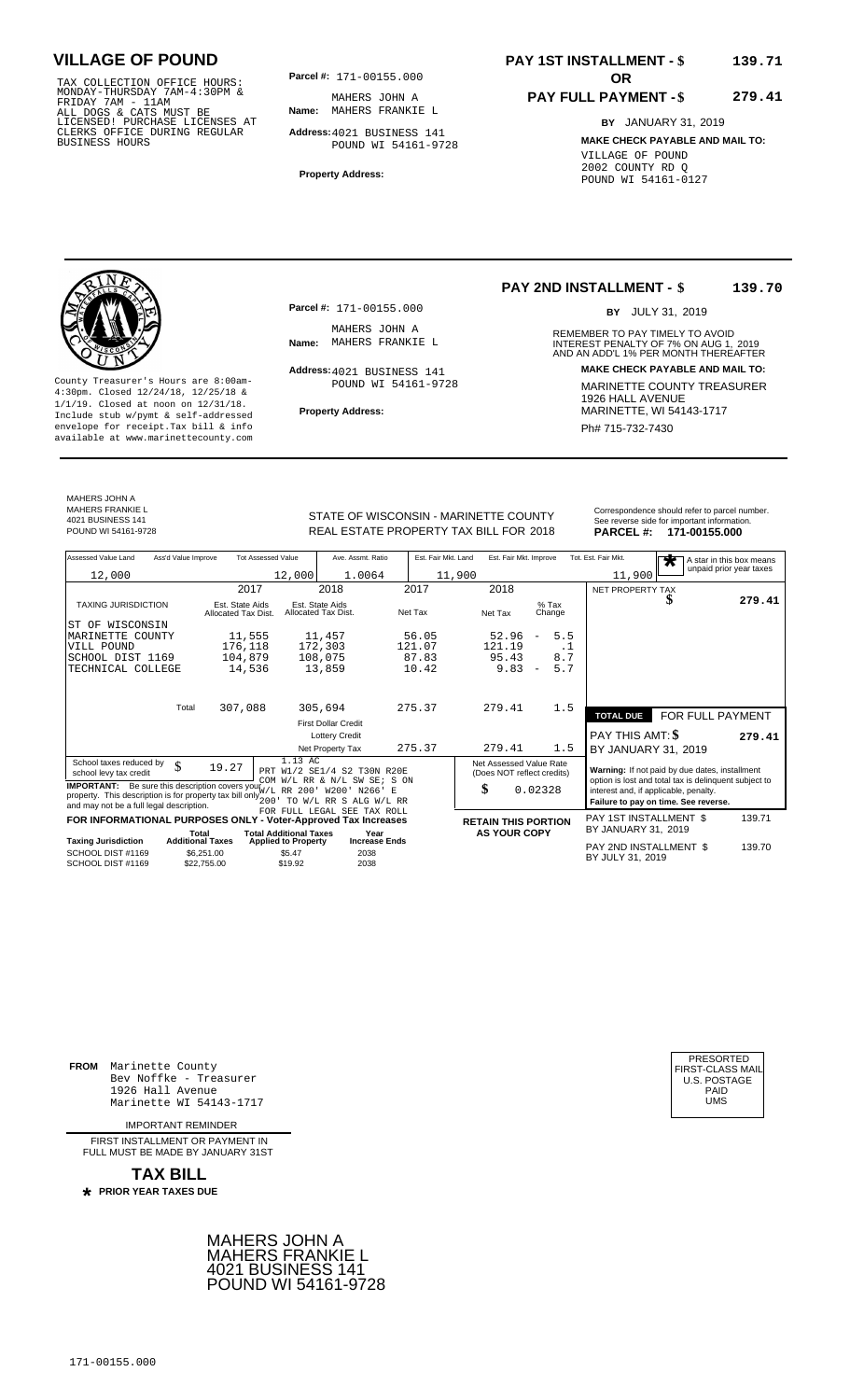TAX COLLECTION OFFICE HOURS: **Parcel#:** 171-00158.000<br>
MONDAY-THURSDAY 7AM-4:30PM & MAHERS JOHN A<br>
FRIDAY 7AM - 11AM<br>
ALL DOGS & CATS MUST BE **Name:** MAHERS FRANKIE<br>
CLERKS OFFICE DURING REGULAR **Address:**4021 US HWY 14<br>
B

**Parcel #:** 171-00158.000

**Name:** MAHERS FRANKIE L MAHERS JOHN A

**Address:** 4021 US HWY 141 POUND WI 54161-9728

**Property Address:**

### **PAY 1ST INSTALLMENT - \$ 157.17**

#### **PAY FULL PAYMENT - \$ 314.34**

**BY** JANUARY 31, 2019 **MAKE CHECK PAYABLE AND MAIL TO:** VILLAGE OF POUND 2002 COUNTY RD Q POUND WI 54161-0127

**Property Address:** MARINETTE, WI 54143-1717 Include stub w/pymt & self-addressed envelope for receipt.Tax bill & info Phat is a set of the phat of the Phat 715-732-7430 envelope for receipt.Tax bill & info Phat 715-732-7430 envelope for the phat 715-732-7430 envelope for the phat 715-732-7430 envelope

MAHERS JOHN A<br>Name: MAHERS FRANKIE L

**Parcel #:** 171-00158.000

Address: 4021 US HWY 141 POUND WI 54161-9728

#### **PAY 2ND INSTALLMENT - \$ 157.17**

BY JULY 31, 2019

REMEMBER TO PAY TIMELY TO AVOID **Name:** MAHERS FRANKIE L<br>
AND AN ADD'L 1% PER MONTH THEREAFTER **Address: MAKE CHECK PAYABLE AND MAIL TO:** County Treasurer's Hours are 8:00am-<br>
4:30pm. Closed 12/24/18, 12/25/18 & MARINETTE COUNTY TREASURER<br>
1/1/19. Closed at noon on 12/31/18.<br>
Include stub w/pwmt. & self-addressed<br> **Property Address:** MARINETTE, WI 54143-1717

MAHERS JOHN A

MAHERS FRANKIE L 4021 US HWY 141

SCHOOL DIST #1169

REAL ESTATE PROPERTY TAX BILL FOR **PARCEL #:** POUND WI 54161-9728 2018 **171-00158.000**

| STATE OF WISCONSIN - MARINETTE COUNTY  | Correspondence should refer to parcel number.<br>See reverse side for important information. |
|----------------------------------------|----------------------------------------------------------------------------------------------|
| DEAL FOTATE DDODEDTY TAY DILL FOD 0040 | <b>BABOEL # 474 00450 000</b>                                                                |

| Assessed Value Land                                                                                                    | Ass'd Value Improve |                                        | <b>Tot Assessed Value</b>                                   | Ave. Assmt. Ratio                                           | Est. Fair Mkt. Land |                            | Est. Fair Mkt. Improve            |                   | Tot. Est. Fair Mkt.                                                                                     | $\overline{\textbf{r}}$ | A star in this box means |
|------------------------------------------------------------------------------------------------------------------------|---------------------|----------------------------------------|-------------------------------------------------------------|-------------------------------------------------------------|---------------------|----------------------------|-----------------------------------|-------------------|---------------------------------------------------------------------------------------------------------|-------------------------|--------------------------|
| 13,500                                                                                                                 |                     |                                        | 13,500                                                      | 1.0064                                                      |                     | 13,400                     |                                   |                   | 13,400                                                                                                  |                         | unpaid prior year taxes  |
|                                                                                                                        |                     | 2017                                   |                                                             | 2018                                                        | 2017                | 2018                       |                                   |                   | NET PROPERTY TAX                                                                                        |                         |                          |
| <b>TAXING JURISDICTION</b>                                                                                             |                     | Est. State Aids<br>Allocated Tax Dist. |                                                             | Est. State Aids<br>Allocated Tax Dist.                      | Net Tax             | Net Tax                    |                                   | $%$ Tax<br>Change |                                                                                                         | æ                       | 314.34                   |
| ST OF<br>WISCONSIN                                                                                                     |                     |                                        |                                                             |                                                             |                     |                            |                                   |                   |                                                                                                         |                         |                          |
| MARINETTE COUNTY                                                                                                       |                     | 11,555                                 |                                                             | 11,457                                                      | 63.06               |                            | 59.58<br>$\overline{\phantom{a}}$ | 5.5               |                                                                                                         |                         |                          |
| VILL POUND                                                                                                             |                     | 176,118                                |                                                             | 172,303                                                     | 136.21              | 136.34                     |                                   | . 1               |                                                                                                         |                         |                          |
| SCHOOL DIST 1169                                                                                                       |                     | 104,879                                |                                                             | 108,075                                                     | 98.81               | 107.36                     |                                   | 8.7               |                                                                                                         |                         |                          |
| TECHNICAL COLLEGE                                                                                                      |                     | 14,536                                 |                                                             | 13,859                                                      | 11.72               |                            | 11.06<br>$\overline{\phantom{a}}$ | 5.6               |                                                                                                         |                         |                          |
|                                                                                                                        |                     |                                        |                                                             |                                                             |                     |                            |                                   |                   |                                                                                                         |                         |                          |
|                                                                                                                        |                     |                                        |                                                             |                                                             |                     |                            |                                   |                   |                                                                                                         |                         |                          |
|                                                                                                                        | Total               | 307,088                                |                                                             | 305,694                                                     | 309.80              | 314.34                     |                                   | 1.5               | <b>TOTAL DUE</b>                                                                                        | FOR FULL PAYMENT        |                          |
|                                                                                                                        |                     |                                        |                                                             | <b>First Dollar Credit</b>                                  |                     |                            |                                   |                   |                                                                                                         |                         |                          |
|                                                                                                                        |                     |                                        |                                                             | <b>Lottery Credit</b>                                       |                     |                            |                                   |                   | <b>PAY THIS AMT: \$</b>                                                                                 |                         | 314.34                   |
|                                                                                                                        |                     |                                        |                                                             | Net Property Tax                                            | 309.80              | 314.34                     |                                   | 1.5               | BY JANUARY 31, 2019                                                                                     |                         |                          |
| School taxes reduced by                                                                                                | \$                  | 21.68                                  | .90AC                                                       |                                                             |                     | Net Assessed Value Rate    |                                   |                   |                                                                                                         |                         |                          |
| school levy tax credit                                                                                                 |                     |                                        |                                                             | PRT W1/2 SE1/4 S2 T30N R20E<br>COM 254'E SW COR NW SE; N44' |                     | (Does NOT reflect credits) |                                   |                   | Warning: If not paid by due dates, installment<br>option is lost and total tax is delinguent subject to |                         |                          |
| <b>IMPORTANT:</b> Be sure this description covers your $E75$                                                           |                     |                                        | $S44$ '                                                     | TO 1/8 IN S200' W                                           |                     | \$                         | 0.02328                           |                   | interest and, if applicable, penalty.                                                                   |                         |                          |
| property. This description is for property tax bill only $\frac{3}{325}$ ,<br>and may not be a full legal description. |                     |                                        | N200'                                                       | TO POB DESC 86D16                                           |                     |                            |                                   |                   | Failure to pay on time. See reverse.                                                                    |                         |                          |
|                                                                                                                        |                     |                                        |                                                             | FOR FULL LEGAL SEE TAX ROLL                                 |                     |                            |                                   |                   |                                                                                                         |                         |                          |
| FOR INFORMATIONAL PURPOSES ONLY - Voter-Approved Tax Increases                                                         |                     |                                        |                                                             |                                                             |                     | <b>RETAIN THIS PORTION</b> |                                   |                   | PAY 1ST INSTALLMENT \$<br>BY JANUARY 31, 2019                                                           |                         | 157.17                   |
| Taxing Jurisdiction                                                                                                    |                     | Total<br><b>Additional Taxes</b>       | <b>Total Additional Taxes</b><br><b>Applied to Property</b> | Year<br><b>Increase Ends</b>                                |                     |                            | <b>AS YOUR COPY</b>               |                   |                                                                                                         |                         |                          |
| SCHOOL DIST #1169                                                                                                      |                     | \$6,251,00                             | \$6.16                                                      | 2038                                                        |                     |                            |                                   |                   | PAY 2ND INSTALLMENT \$<br>BY JULY 31, 2019                                                              |                         | 157.17                   |
| SCHOOL DIST #1169                                                                                                      |                     | \$22,755,00                            | \$22.41                                                     | 2038                                                        |                     |                            |                                   |                   |                                                                                                         |                         |                          |

**FROM** Marinette County Bev Noffke - Treasurer 1926 Hall Avenue PAID Marinette WI 54143-1717 UMS

IMPORTANT REMINDER

FIRST INSTALL MENT OR PAYMENT IN FULL MUST BE MADE BY JANUARY 31ST



| PRESORTED           |
|---------------------|
|                     |
| FIRST-CLASS MAIL    |
| <b>U.S. POSTAGE</b> |
|                     |
| PAID                |
| UMS                 |
|                     |
|                     |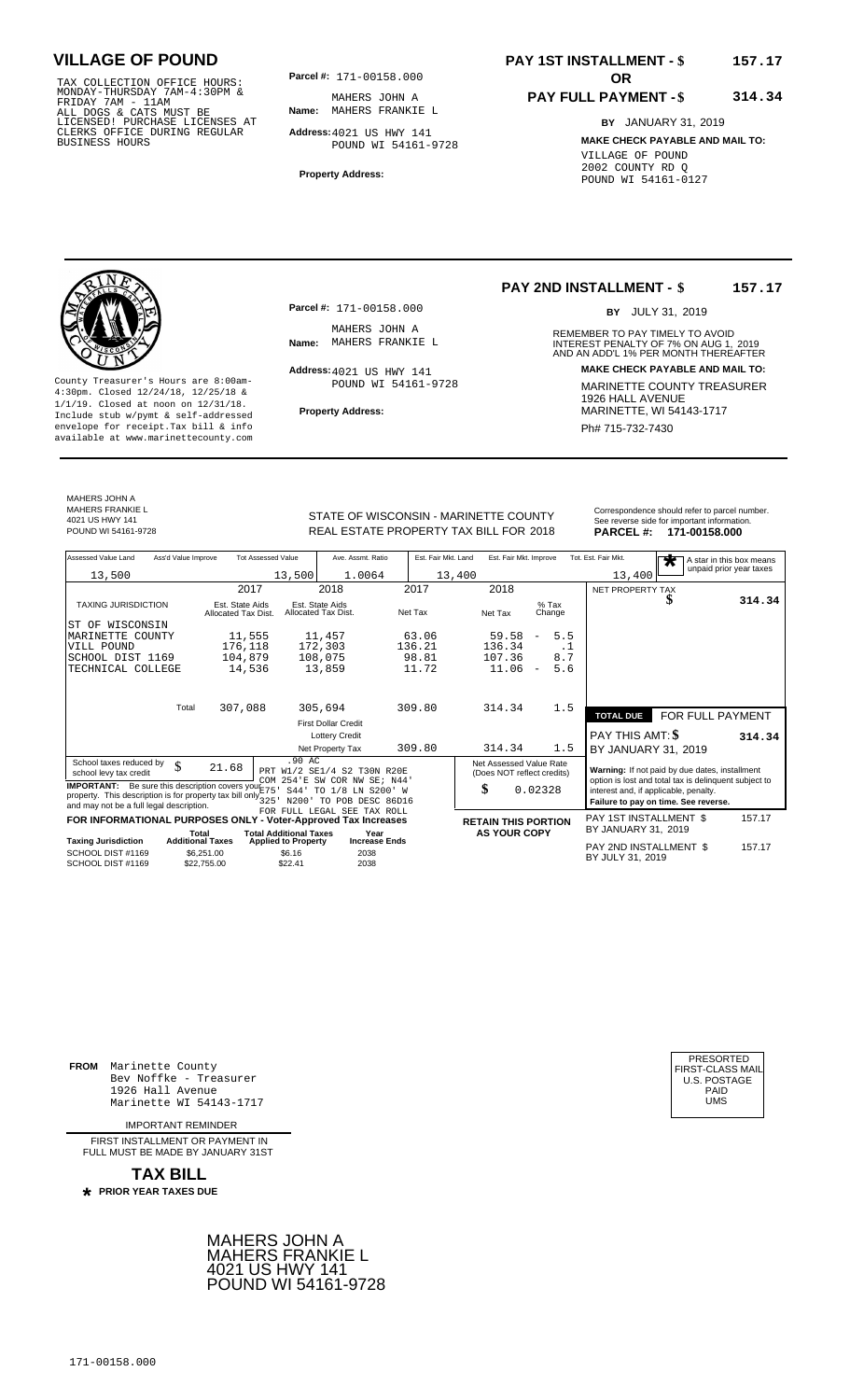TAX COLLECTION OFFICE HOURS:<br>
MONDAY-THURSDAY 7AM-4:30PM &<br>
FRIDAY 7AM - 11AM<br>
ALL DOGS & CATS MUST BE<br>
LICENSED! PURCHASE LICENSES AT<br>
CLERKS OFFICE DURING REGULAR<br>
CLERKS OFFICE DURING REGULAR<br>
BUSINESS HOURS<br>
BUSINESS H

**Parcel #:** 171-00561.000

**Name:** MANLEY ALYSSA R

**Address:** 304 LARSON ST

POUND WI 54161-9722

**Property Address:** 304 LARSON ST

### **PAY 1ST INSTALLMENT - \$ 448.32**

### **PAY FULL PAYMENT - \$**

**BY** JANUARY 31, 2019 **MAKE CHECK PAYABLE AND MAIL TO:** VILLAGE OF POUND 2002 COUNTY RD Q POUND WI 54161-0127

**896.64**

**Property Address:** MARINETTE, WI 54143-1717 Include stub w/pymt & self-addressed envelope for receipt.Tax bill & info Ph# 715-732-7430 available at www.marinettecounty.com

**Parcel #:** 171-00561.000

Address: 304 LARSON ST POUND WI 54161-9722

304 LARSON ST

**PAY 2ND INSTALLMENT - \$ 448.32**

BY JULY 31, 2019

REMEMBER TO PAY TIMELY TO AVOID **Name:** MANLEY ALYSSA R **INTEREST PENALTY OF 7% ON AUG 1, 2019**<br>AND AN ADD'L 1% PER MONTH THEREAFTER **Address: MAKE CHECK PAYABLE AND MAIL TO:** County Treasurer's Hours are 8:00am-<br>
4:30pm. Closed 12/24/18, 12/25/18 & 1/1/19. Closed at noon on 12/31/18.<br>
Include stub w/pwmt. & self-addressed<br>
Froperty Address: MARINETTE, WI 54143-1717

MANLEY ALYSSA R 304 LARSON ST<br>POUND WI 54161-9722

STATE OF WISCONSIN - MARINETTE COUNTY POUND WI 54161-9722 **18 CHEAL ESTATE PROPERTY TAX BILL FOR 2018 PARCEL #: 171-00561.000** 

|                  | Correspondence should refer to parcel number. |
|------------------|-----------------------------------------------|
|                  | See reverse side for important information.   |
| <b>PARCEL #:</b> | 171-00561.000                                 |

| Assessed Value Land<br>Ass'd Value Improve<br><b>Tot Assessed Value</b><br>Est. Fair Mkt. Land<br>Ave. Assmt. Ratio<br>Est. Fair Mkt. Improve<br>Tot. Est. Fair Mkt.                                                                                            | A star in this box means                                                                                |  |  |
|-----------------------------------------------------------------------------------------------------------------------------------------------------------------------------------------------------------------------------------------------------------------|---------------------------------------------------------------------------------------------------------|--|--|
| 41,100<br>8,600<br>41,400<br>8,500<br>32,800<br>1.0064<br>32,600                                                                                                                                                                                                | unpaid prior year taxes                                                                                 |  |  |
| 2017<br>2018<br>2017<br>2018<br>NET PROPERTY TAX                                                                                                                                                                                                                |                                                                                                         |  |  |
| <b>TAXING JURISDICTION</b><br>$%$ Tax<br>Est. State Aids<br>Est. State Aids<br>Allocated Tax Dist.<br>Net Tax<br>Net Tax<br>Change<br>Allocated Tax Dist.                                                                                                       | S<br>896.64                                                                                             |  |  |
| ST OF WISCONSIN                                                                                                                                                                                                                                                 |                                                                                                         |  |  |
| 5.5<br>11,457<br>193.37<br>182.71<br>11,555<br>MARINETTE<br>COUNTY                                                                                                                                                                                              |                                                                                                         |  |  |
| 417.70<br>418.10<br>176,118<br>172,303<br>VILL POUND<br>$\cdot$ 1                                                                                                                                                                                               |                                                                                                         |  |  |
| 8.7<br>104,879<br>108,075<br>303.00<br>329.26<br>SCHOOL DIST 1169                                                                                                                                                                                               |                                                                                                         |  |  |
| 5.7<br>13,859<br>35.95<br>33.91<br>TECHNICAL COLLEGE<br>14,536<br>$\overline{\phantom{a}}$                                                                                                                                                                      |                                                                                                         |  |  |
|                                                                                                                                                                                                                                                                 |                                                                                                         |  |  |
| 307,088<br>950.02<br>1.5<br>Total<br>305,694<br>963.98<br><b>TOTAL DUE</b>                                                                                                                                                                                      | FOR FULL PAYMENT                                                                                        |  |  |
| 14.5<br>58.80<br>67.34<br><b>First Dollar Credit</b>                                                                                                                                                                                                            |                                                                                                         |  |  |
| <b>PAY THIS AMT: \$</b><br><b>Lottery Credit</b>                                                                                                                                                                                                                | 896.64                                                                                                  |  |  |
| 891.22<br>896.64<br>Net Property Tax<br>. 6                                                                                                                                                                                                                     | BY JANUARY 31, 2019                                                                                     |  |  |
| .30AC<br>Net Assessed Value Rate<br>School taxes reduced by<br>\$<br>66.47<br>VILLAGE OF POUND PLAT<br>school levy tax credit<br>(Does NOT reflect credits)<br>LOT 5 & N1/2 W1/2 OF LOT 6                                                                       | Warning: If not paid by due dates, installment<br>option is lost and total tax is delinquent subject to |  |  |
| <b>IMPORTANT:</b> Be sure this description covers your <sup>bour</sup> $5 \times 1/2$ $\pi$ $1/2$ $\pi$<br>property. This description is for property tax bill only $\frac{1}{2}$ E1/2 LOT 6 BLK 5<br>\$<br>0.02328<br>and may not be a full legal description. | interest and, if applicable, penalty.<br>Failure to pay on time. See reverse.                           |  |  |
| FOR INFORMATIONAL PURPOSES ONLY - Voter-Approved Tax Increases<br><b>RETAIN THIS PORTION</b>                                                                                                                                                                    | PAY 1ST INSTALLMENT \$<br>448.32                                                                        |  |  |
| BY JANUARY 31, 2019<br><b>AS YOUR COPY</b><br><b>Total Additional Taxes</b><br>Total<br>Year                                                                                                                                                                    |                                                                                                         |  |  |
| <b>Taxing Jurisdiction</b><br><b>Additional Taxes</b><br><b>Increase Ends</b><br><b>Applied to Property</b><br>SCHOOL DIST #1169<br>\$6,251.00<br>\$18.88<br>2038<br>BY JULY 31, 2019<br>2038<br>SCHOOL DIST #1169<br>\$22,755.00<br>\$68.72                    | PAY 2ND INSTALLMENT \$<br>448.32                                                                        |  |  |

**FROM** Marinette County Bev Noffke - Treasurer 1926 Hall Avenue PAID Marinette WI 54143-1717 UMS

IMPORTANT REMINDER

FIRST INSTALLMENT OR PAYMENT IN FULL MUST BE MADE BY JANUARY 31ST

**TAX BILL**

171-00561.000



| PRESORTED        |
|------------------|
| FIRST-CLASS MAIL |
| U.S. POSTAGE     |
| PAID             |
| UMS              |
|                  |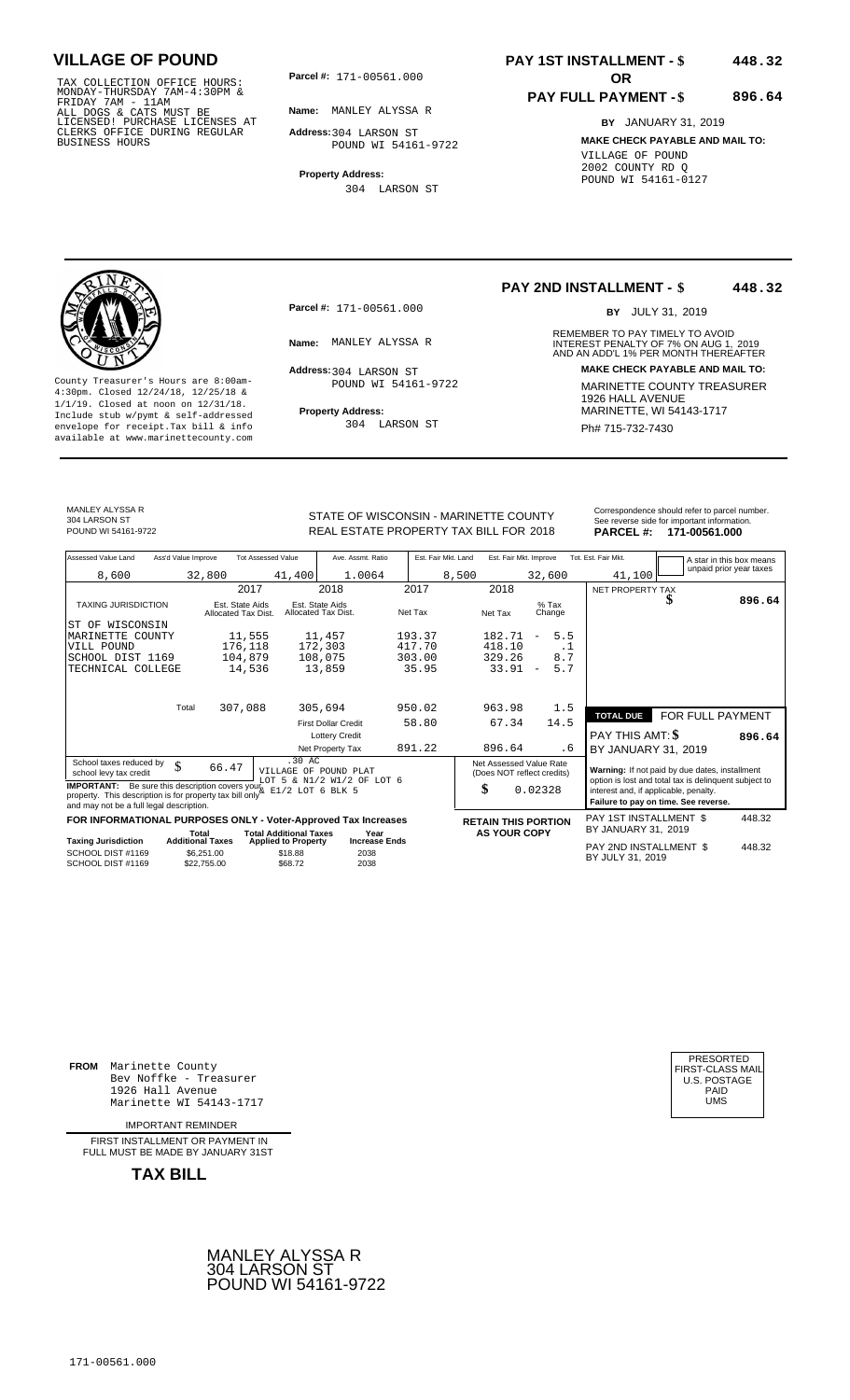TAX COLLECTION OFFICE HOURS:<br>
MONDAY-THURSDAY 7AM-4:30PM &<br>
FRIDAY 7AM - 11AM<br>
ALL DOGS & CATS MUST BE<br>
LICENSED! PURCHASE LICENSES AT<br>
CLERKS OFFICE DURING REGULAR<br>
CLERKS OFFICE DURING REGULAR<br>
BUSINESS HOURS<br>
BUSINESS H

**Parcel #:** 171-00144.000

**Name:** MARKIEWICZ JAROD

**Address:** 2013 COUNTY ROAD Q POUND WI 54161-9710

**Property Address:** 2013 COUNTY ROAD Q

#### **PAY 1ST INSTALLMENT - \$ 710.87**

#### **PAY FULL PAYMENT - \$ 1,585.29**

**BY** JANUARY 31, 2019 **MAKE CHECK PAYABLE AND MAIL TO:** VILLAGE OF POUND 2002 COUNTY RD Q POUND WI 54161-0127

**Property Address:** MARINETTE, WI 54143-1717 Include stub w/pymt & self-addressed envelope for receipt.Tax bill & info Ph# 715-732-7430 available at www.marinettecounty.com

**Parcel #:** 171-00144.000

Address: 2013 COUNTY ROAD Q POUND WI 54161-9710

2013 COUNTY ROAD Q

**PAY 2ND INSTALLMENT - \$ 874.42**

BY JULY 31, 2019

REMEMBER TO PAY TIMELY TO AVOID **Name:** MARKIEWICZ JAROD **1989 12 MILIAN INTEREST PENALTY OF 7% ON AUG 1, 2019<br>AND AN ADD'L 1% PER MONTH THEREAFTER Address: MAKE CHECK PAYABLE AND MAIL TO:** County Treasurer's Hours are 8:00am-<br>
4:30pm. Closed 12/24/18, 12/25/18 & 1/1/19. Closed at noon on 12/31/18.<br>
Include stub w/pwmt. & self-addressed<br>
Froperty Address: MARINETTE, WI 54143-1717

MARKIEWICZ JAROD 2013 COUNTY ROAD Q

REAL ESTATE PROPERTY TAX BILL FOR **PARCEL #:** POUND WI 54161-9710 2018 **171-00144.000**

| Correspondence should refer to parcel number. |
|-----------------------------------------------|
| See reverse side for important information.   |
| <b>DADOFI 4. 474 004 44 000</b>               |

| Assessed Value Land                                                                                                                                                                                           | Ass'd Value Improve              |                                        | <b>Tot Assessed Value</b>     | Ave. Assmt. Ratio                      |                      | Est. Fair Mkt. Land |         | Est. Fair Mkt. Improve |                                                                               |           | Tot. Est. Fair Mkt.                                   |   | A star in this box means |
|---------------------------------------------------------------------------------------------------------------------------------------------------------------------------------------------------------------|----------------------------------|----------------------------------------|-------------------------------|----------------------------------------|----------------------|---------------------|---------|------------------------|-------------------------------------------------------------------------------|-----------|-------------------------------------------------------|---|--------------------------|
| 14,000                                                                                                                                                                                                        |                                  | 64,000                                 | 78,000                        | 1.0064                                 |                      |                     | 13,900  |                        | 63,600                                                                        |           | 77,500                                                |   | unpaid prior year taxes  |
|                                                                                                                                                                                                               |                                  | 2017                                   |                               | 2018                                   |                      | 2017                |         | 2018                   |                                                                               |           | NET PROPERTY TAX                                      |   |                          |
| <b>TAXING JURISDICTION</b>                                                                                                                                                                                    |                                  | Est. State Aids<br>Allocated Tax Dist. |                               | Est. State Aids<br>Allocated Tax Dist. |                      | Net Tax             |         | Net Tax                | $%$ Tax<br>Change                                                             |           |                                                       | Φ | 1,585.29                 |
| ST OF WISCONSIN                                                                                                                                                                                               |                                  |                                        |                               |                                        |                      |                     |         |                        |                                                                               |           |                                                       |   |                          |
| MARINETTE COUNTY                                                                                                                                                                                              |                                  | 11,555                                 |                               | 11,457                                 |                      | 364.32              |         | 344.23                 | 5.5<br>$\overline{\phantom{a}}$                                               |           |                                                       |   |                          |
| VILL POUND                                                                                                                                                                                                    |                                  | 176,118                                |                               | 172,303                                |                      | 786.98              |         | 787.72                 |                                                                               | $\cdot$ 1 |                                                       |   |                          |
| SCHOOL DIST 1169                                                                                                                                                                                              |                                  | 104,879                                |                               | 108,075                                |                      | 570.88              |         | 620.34                 | 8.7                                                                           |           |                                                       |   |                          |
| TECHNICAL COLLEGE                                                                                                                                                                                             |                                  | 14,536                                 |                               | 13,859                                 |                      | 67.73               |         | 63.89                  | 5.7<br>$\overline{\phantom{m}}$                                               |           |                                                       |   |                          |
|                                                                                                                                                                                                               |                                  |                                        |                               |                                        |                      |                     |         |                        |                                                                               |           |                                                       |   |                          |
|                                                                                                                                                                                                               | Total                            | 307,088                                |                               | 305,694                                |                      | 1,789.91            |         | 1,816.18               | 1.5                                                                           |           |                                                       |   |                          |
|                                                                                                                                                                                                               |                                  |                                        |                               | <b>First Dollar Credit</b>             |                      | 58.80               |         | 67.34                  | 14.5                                                                          |           | <b>TOTAL DUE</b>                                      |   | FOR FULL PAYMENT         |
|                                                                                                                                                                                                               |                                  |                                        |                               | <b>Lottery Credit</b>                  |                      | 102.90              |         | 163.55                 | 58.9                                                                          |           | PAY THIS AMT: \$                                      |   | 1,585.29                 |
|                                                                                                                                                                                                               |                                  |                                        |                               | Net Property Tax                       |                      | 1,628.21            |         | 1,585.29               | 2.6<br>$\overline{\phantom{a}}$                                               |           | BY JANUARY 31, 2019                                   |   |                          |
| School taxes reduced by                                                                                                                                                                                       |                                  |                                        | 1.36 AC                       |                                        |                      |                     |         |                        | Net Assessed Value Rate                                                       |           |                                                       |   |                          |
| school levy tax credit                                                                                                                                                                                        | \$                               | 125.24                                 | PRT SE SW S2 T30N R20E COM    |                                        |                      |                     |         |                        | (Does NOT reflect credits)                                                    |           | Warning: If not paid by due dates, installment        |   |                          |
|                                                                                                                                                                                                               |                                  |                                        | 424'3"W & 33'N SE COR; W ALG  |                                        |                      |                     |         |                        |                                                                               |           | option is lost and total tax is delinquent subject to |   |                          |
| <b>IMPORTANT:</b> Be sure this description covers your $N/L$ ST 25' N160' W25' N467'<br>property. This description is for property tax bill only $\frac{x}{E103}$<br>and may not be a full legal description. | S627                             | TO N/L ST W53'                         |                               |                                        | \$                   |                     | 0.02328 |                        | interest and, if applicable, penalty.<br>Failure to pay on time. See reverse. |           |                                                       |   |                          |
| FOR INFORMATIONAL PURPOSES ONLY - Voter-Approved Tax Increases                                                                                                                                                |                                  |                                        | FOR FULL LEGAL SEE TAX ROLL   |                                        |                      |                     |         |                        |                                                                               |           | PAY 1ST INSTALLMENT \$                                |   | 710.87                   |
|                                                                                                                                                                                                               |                                  |                                        | <b>Total Additional Taxes</b> |                                        | Year                 |                     |         | <b>AS YOUR COPY</b>    | <b>RETAIN THIS PORTION</b>                                                    |           | BY JANUARY 31, 2019                                   |   |                          |
| <b>Taxing Jurisdiction</b>                                                                                                                                                                                    | Total<br><b>Additional Taxes</b> |                                        | <b>Applied to Property</b>    |                                        | <b>Increase Ends</b> |                     |         |                        |                                                                               |           |                                                       |   |                          |
| SCHOOL DIST #1169<br>SCHOOL DIST #1169                                                                                                                                                                        |                                  | \$6,251.00<br>\$22,755.00              | \$35.57<br>\$129.48           | 2038<br>2038                           |                      |                     |         |                        |                                                                               |           | PAY 2ND INSTALLMENT \$<br>BY JULY 31, 2019            |   | 874.42                   |
|                                                                                                                                                                                                               |                                  |                                        |                               |                                        |                      |                     |         |                        |                                                                               |           |                                                       |   |                          |

**FROM** Marinette County Bev Noffke - Treasurer (U.S. POSTAGE)<br>1926 Hall Avenue (U.S. POSTAGE)<br>Marinette WI 54143-1717 (U.S. POSTAGE) 1926 Hall Avenue PAID

IMPORTANT REMINDER

FIRST INSTALL MENT OR PAYMENT IN FULL MUST BE MADE BY JANUARY 31ST

**TAX BILL**





# STATE OF WISCONSIN - MARINETTE COUNTY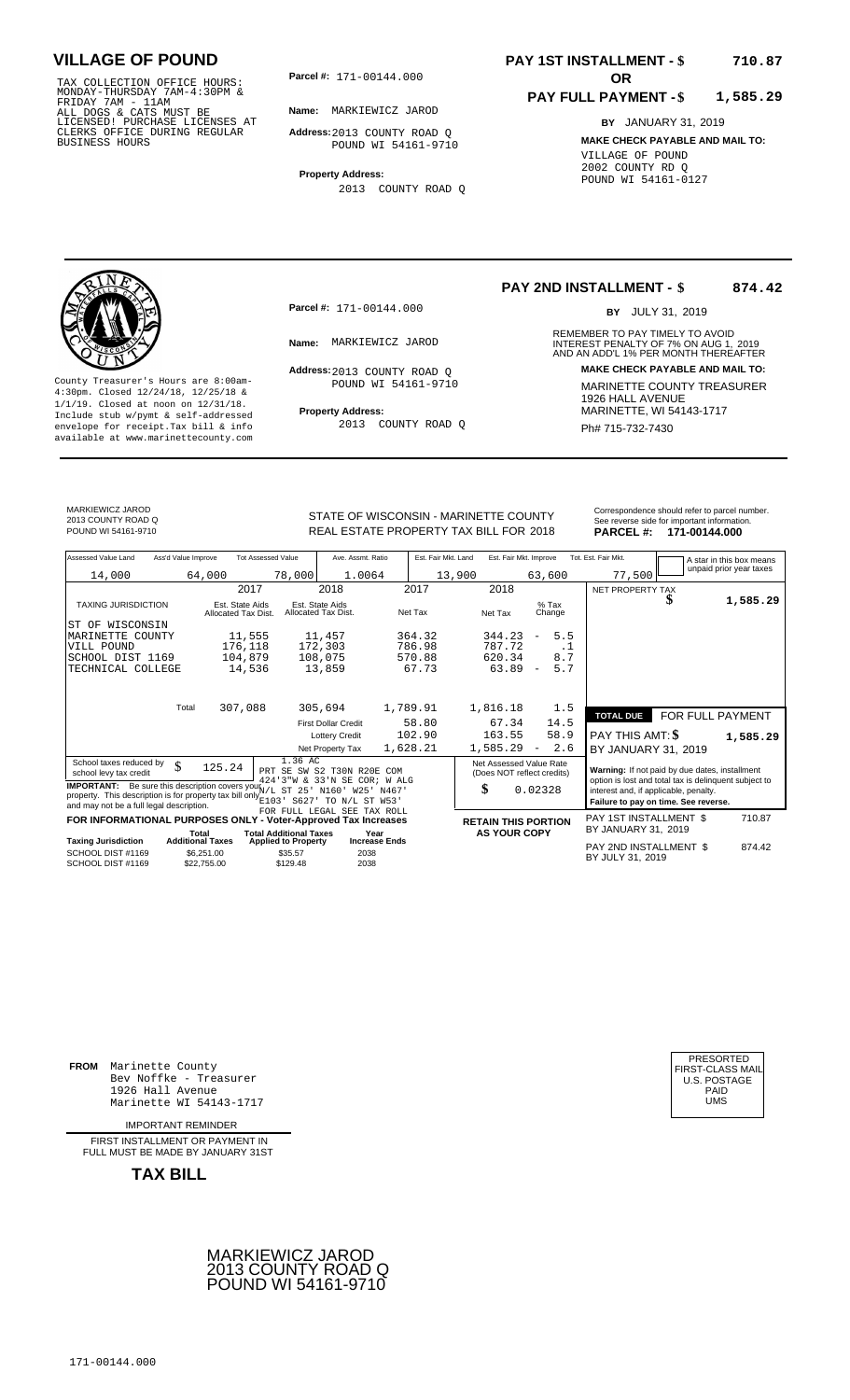TAX COLLECTION OFFICE HOURS:<br>
MONDAY-THURSDAY 7AM-4:30PM &<br>
FRIDAY 7AM - 11AM<br>
ALL DOGS & CATS MUST BE<br>
LICENSED! PURCHASE LICENSES AT<br>
CLERKS OFFICE DURING REGULAR<br>
BUSINESS HOURS<br>
BUSINESS HOURS

**Parcel #:** 171-00126.000

**Name:** MARKIEWICZ MATTHEW L

**Address:** W8298 COUNTY ROAD Q POUND WI 54161-9645

**Property Address:** 2049 COUNTY ROAD Q

### **PAY 1ST INSTALLMENT - \$ 619.46**

#### **PAY FULL PAYMENT - \$ 1,238.91**

**BY** JANUARY 31, 2019 **MAKE CHECK PAYABLE AND MAIL TO:** VILLAGE OF POUND 2002 COUNTY RD Q POUND WI 54161-0127

**Property Address:** MARINETTE, WI 54143-1717 Include stub w/pymt & self-addressed envelope for receipt.Tax bill & info Ph# 715-732-7430 available at www.marinettecounty.com

**Parcel #:** 171-00126.000

Address: W8298 COUNTY ROAD Q POUND WI 54161-9645

2049 COUNTY ROAD Q

#### **PAY 2ND INSTALLMENT - \$ 619.45**

BY JULY 31, 2019

REMEMBER TO PAY TIMELY TO AVOID **Name:** MARKIEWICZ MATTHEW L<br>
AND AN ADD'L 1% PER MONTH THEREAFTER **Address: MAKE CHECK PAYABLE AND MAIL TO:** County Treasurer's Hours are 8:00am-<br>
4:30pm. Closed 12/24/18, 12/25/18 & MARINETTE COUNTY TREASURER<br>
1/1/19. Closed at noon on 12/31/18.<br>
Include stub w/pwmt & self-addressed **Property Address:** MARINETTE, WI 54143-1717

MARKIEWICZ MATTHEW L W8298 COUNTY ROAD Q<br>POUND WI 54161-9645

STATE OF WISCONSIN - MARINETTE COUNTY<br>
See reverse side for important information.<br>
REAL ESTATE PROPERTY TAX BILL FOR 2018 PARCEL #: 171-00126.000 REAL ESTATE PROPERTY TAX BILL FOR **PARCEL #:** POUND WI 54161-9645 2018 **171-00126.000**

| Assessed Value Land                                            | Ass'd Value Improve                                                                                                  |                                        | <b>Tot Assessed Value</b>     |                                        | Ave. Assmt. Ratio           |                      | Est. Fair Mkt. Land |       | Est. Fair Mkt. Improve                                |                          |                   | Tot. Est. Fair Mkt.                                                                                     |    | A star in this box means |  |
|----------------------------------------------------------------|----------------------------------------------------------------------------------------------------------------------|----------------------------------------|-------------------------------|----------------------------------------|-----------------------------|----------------------|---------------------|-------|-------------------------------------------------------|--------------------------|-------------------|---------------------------------------------------------------------------------------------------------|----|--------------------------|--|
| 6,300                                                          |                                                                                                                      | 49,800                                 |                               | 56,100                                 | 1.0064                      |                      |                     | 6,300 |                                                       |                          | 49,500            | 55,800                                                                                                  |    | unpaid prior year taxes  |  |
|                                                                |                                                                                                                      |                                        | 2017                          |                                        | 2018                        |                      | 2017                |       | 2018                                                  |                          |                   | NET PROPERTY TAX                                                                                        |    |                          |  |
| <b>TAXING JURISDICTION</b>                                     |                                                                                                                      | Est. State Aids<br>Allocated Tax Dist. |                               | Est. State Aids<br>Allocated Tax Dist. |                             | Net Tax              |                     |       | Net Tax                                               |                          | $%$ Tax<br>Change |                                                                                                         | \$ | 1,238.91                 |  |
| WISCONSIN<br>ST OF                                             |                                                                                                                      |                                        |                               |                                        |                             |                      |                     |       |                                                       |                          |                   |                                                                                                         |    |                          |  |
| MARINETTE COUNTY                                               |                                                                                                                      | 11,555                                 |                               | 11,457                                 |                             |                      | 262.03              |       | 247.58                                                | $\overline{\phantom{m}}$ | 5.5               |                                                                                                         |    |                          |  |
| VILL POUND                                                     |                                                                                                                      | 176,118                                |                               | 172,303                                |                             |                      | 566.02              |       | 566.55                                                |                          | $\cdot$ 1         |                                                                                                         |    |                          |  |
| SCHOOL DIST 1169                                               |                                                                                                                      | 104,879                                |                               | 108,075                                |                             |                      | 410.59              |       | 446.17                                                |                          | 8.7               |                                                                                                         |    |                          |  |
| TECHNICAL COLLEGE                                              |                                                                                                                      | 14,536                                 |                               | 13,859                                 |                             |                      | 48.72               |       | 45.95                                                 | $\overline{\phantom{a}}$ | 5.7               |                                                                                                         |    |                          |  |
|                                                                |                                                                                                                      |                                        |                               |                                        |                             |                      |                     |       |                                                       |                          |                   |                                                                                                         |    |                          |  |
|                                                                | Total                                                                                                                | 307,088                                |                               | 305,694                                |                             | 1,287.36             |                     |       | 1,306.25                                              |                          | 1.5               | <b>TOTAL DUE</b>                                                                                        |    | <b>FOR FULL PAYMENT</b>  |  |
|                                                                |                                                                                                                      |                                        |                               |                                        | <b>First Dollar Credit</b>  |                      | 58.80               |       | 67.34                                                 |                          | 14.5              |                                                                                                         |    |                          |  |
|                                                                |                                                                                                                      |                                        |                               |                                        | <b>Lottery Credit</b>       |                      |                     |       |                                                       |                          |                   | <b>PAY THIS AMT: \$</b>                                                                                 |    | 1,238.91                 |  |
|                                                                |                                                                                                                      |                                        |                               |                                        | Net Property Tax            | 1,228.56             |                     |       | 1,238.91                                              |                          | . 8               | BY JANUARY 31, 2019                                                                                     |    |                          |  |
| School taxes reduced by<br>school levy tax credit              | \$                                                                                                                   | 90.07                                  |                               | $.28$ AC                               | PRT W1/2 SW SW S2 T30N R20E |                      |                     |       | Net Assessed Value Rate<br>(Does NOT reflect credits) |                          |                   | Warning: If not paid by due dates, installment<br>option is lost and total tax is delinquent subject to |    |                          |  |
| and may not be a full legal description.                       | COM 291.5'E SW COR; N208.7'<br><b>IMPORTANT:</b> Be sure this description covers your E258.7' S208.7'<br>TO S/L WALG |                                        |                               |                                        |                             |                      |                     |       | \$                                                    | 0.02328                  |                   | interest and, if applicable, penalty.<br>Failure to pay on time. See reverse.                           |    |                          |  |
| FOR INFORMATIONAL PURPOSES ONLY - Voter-Approved Tax Increases |                                                                                                                      |                                        |                               |                                        | FOR FULL LEGAL SEE TAX ROLL |                      |                     |       | <b>RETAIN THIS PORTION</b>                            |                          |                   | PAY 1ST INSTALLMENT \$                                                                                  |    | 619.46                   |  |
|                                                                | Total                                                                                                                |                                        | <b>Total Additional Taxes</b> |                                        | Year                        |                      |                     |       | <b>AS YOUR COPY</b>                                   |                          |                   | BY JANUARY 31, 2019                                                                                     |    |                          |  |
| <b>Taxing Jurisdiction</b>                                     | <b>Additional Taxes</b>                                                                                              |                                        | <b>Applied to Property</b>    |                                        |                             | <b>Increase Ends</b> |                     |       |                                                       |                          |                   | PAY 2ND INSTALLMENT \$                                                                                  |    | 619.45                   |  |
| SCHOOL DIST #1169<br>SCHOOL DIST #1169                         |                                                                                                                      | \$6.251.00<br>\$22,755.00              | \$25.58<br>\$93.13            |                                        | 2038<br>2038                |                      |                     |       |                                                       |                          |                   | BY JULY 31, 2019                                                                                        |    |                          |  |

**FROM** Marinette County Bev Noffke - Treasurer 1926 Hall Avenue Marinette WI 54143-1717

IMPORTANT REMINDER

FIRST INSTALLMENT OR PAYMENT IN FULL MUST BE MADE BY JANUARY 31ST



| PRESORTED        |
|------------------|
| FIRST-CLASS MAIL |
| U.S. POSTAGE     |
| PAID             |
| UMS              |
|                  |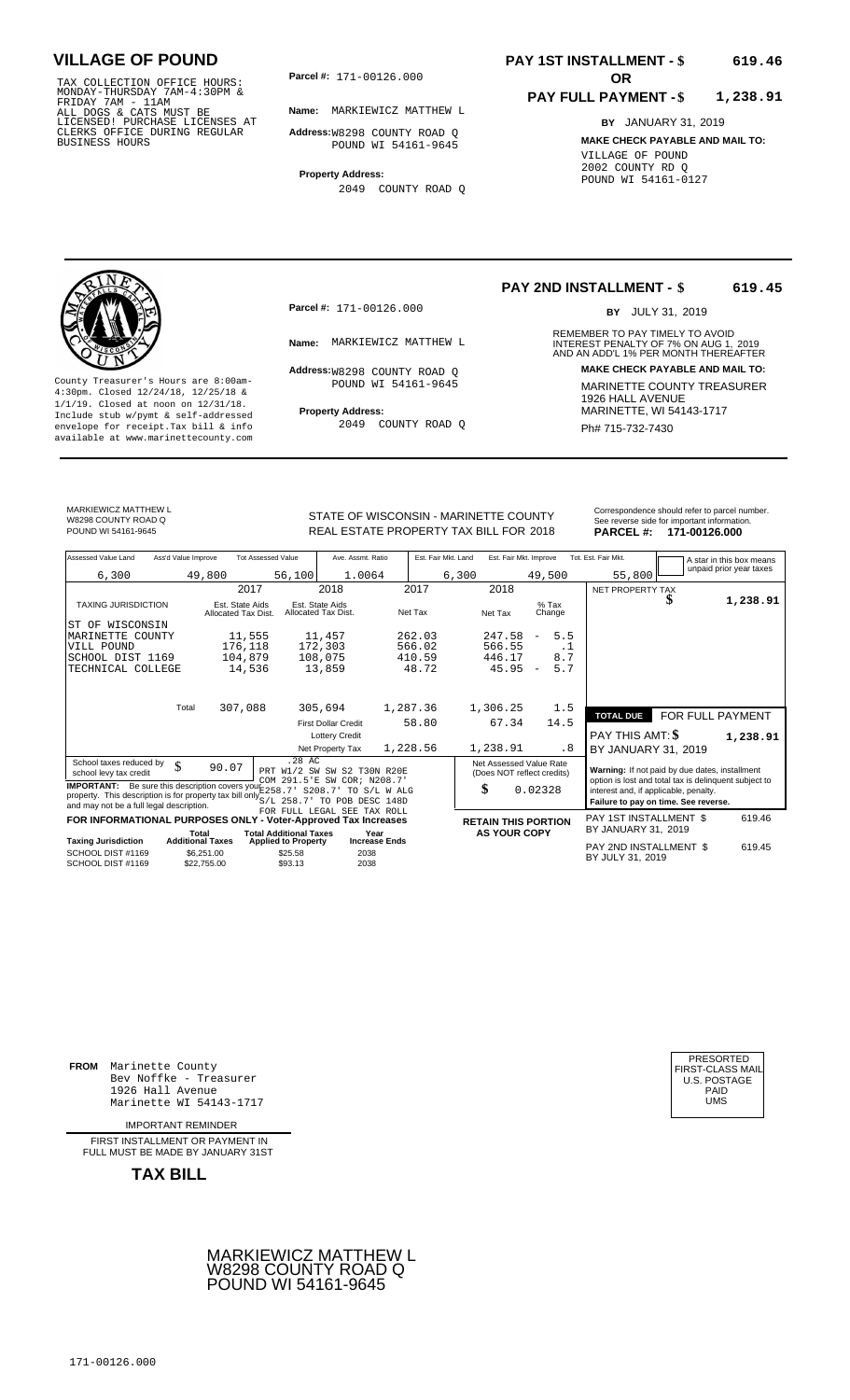TAX COLLECTION OFFICE HOURS:<br>
MONDAY-THURSDAY 7AM-4:30PM &<br>
FRIDAY 7AM - 11AM<br>
ALL DOGS & CATS MUST BE<br>
LICENSED! PURCHASE LICENSES AT<br>
CLERKS OFFICE DURING REGULAR<br>
CLERKS OFFICE DURING REGULAR<br>
BUSINESS HOURS<br>
BUSINESS H

**Parcel #: OR**

**Name:** MARTENS JAY A

**Address:** 2010 COUNTY ROAD Q POUND WI 54161-9708

**Property Address:** 2010 COUNTY ROAD Q

### **PAY 1ST INSTALLMENT - \$ 823.81**

#### **PAY FULL PAYMENT - \$ 1,811.16**

**BY** JANUARY 31, 2019 **MAKE CHECK PAYABLE AND MAIL TO:** VILLAGE OF POUND 2002 COUNTY RD Q POUND WI 54161-0127



**Property Address:** MARINETTE, WI 54143-1717 Include stub w/pymt & self-addressed envelope for receipt.Tax bill & info Ph# 715-732-7430 available at www.marinettecounty.com

**Parcel #:** 171-00338.000

Address: 2010 COUNTY ROAD Q POUND WI 54161-9708

2010 COUNTY ROAD Q

#### **PAY 2ND INSTALLMENT - \$ 987.35**

BY JULY 31, 2019

REMEMBER TO PAY TIMELY TO AVOID **Name:** INTEREST PENALTY OF 7% ON AUG 1, AND AN ADD'L 1% PER MONTH THEREAFTER MARTENS JAY A 2019 **Address: MAKE CHECK PAYABLE AND MAIL TO:** County Treasurer's Hours are 8:00am-<br>
4:30pm. Closed 12/24/18, 12/25/18 & MARINETTE COUNTY TREASURER<br>
1/1/19. Closed at noon on 12/31/18.<br>
Include stub w/pwmt & self-addressed **Property Address:** MARINETTE, WI 54143-1717

MARTENS JAY A 2010 COUNTY ROAD Q

STATE OF WISCONSIN - MARINETTE COUNTY REAL ESTATE PROPERTY TAX BILL FOR **PARCEL #:** POUND WI 54161-9708 2018 **171-00338.000**

| Correspondence should refer to parcel number. |
|-----------------------------------------------|
| See reverse side for important information.   |
| - - - - - -<br>.                              |

| Assessed Value Land                                                                                                                                                                  | Ass'd Value Improve       | <b>Tot Assessed Value</b>              | Ave. Assmt. Ratio                           | Est. Fair Mkt. Land | Est. Fair Mkt. Improve                                |                                 | Tot. Est. Fair Mkt.                                                                                     |                  | A star in this box means |
|--------------------------------------------------------------------------------------------------------------------------------------------------------------------------------------|---------------------------|----------------------------------------|---------------------------------------------|---------------------|-------------------------------------------------------|---------------------------------|---------------------------------------------------------------------------------------------------------|------------------|--------------------------|
| 7,500                                                                                                                                                                                | 80,200                    | 87,700                                 | 1.0064                                      | 7,500               |                                                       | 79,700                          | 87,200                                                                                                  |                  | unpaid prior year taxes  |
|                                                                                                                                                                                      |                           | 2017                                   | 2018                                        | 2017                | 2018                                                  |                                 | NET PROPERTY TAX                                                                                        |                  |                          |
| <b>TAXING JURISDICTION</b>                                                                                                                                                           |                           | Est. State Aids<br>Allocated Tax Dist. | Est. State Aids<br>Allocated Tax Dist.      | Net Tax             | Net Tax                                               | $%$ Tax<br>Change               |                                                                                                         |                  | 1,811.16                 |
| WISCONSIN<br>ST OF                                                                                                                                                                   |                           |                                        |                                             |                     |                                                       |                                 |                                                                                                         |                  |                          |
| MARINETTE COUNTY                                                                                                                                                                     |                           | 11,555                                 | 11,457                                      | 409.63              | 387.04                                                | 5.5<br>$\overline{\phantom{m}}$ |                                                                                                         |                  |                          |
| VILL POUND                                                                                                                                                                           |                           | 176,118                                | 172,303                                     | 884.85              | 885.68                                                | . 1                             |                                                                                                         |                  |                          |
| SCHOOL DIST 1169                                                                                                                                                                     |                           | 104,879                                | 108,075                                     | 641.88              | 697.49                                                | 8.7                             |                                                                                                         |                  |                          |
| TECHNICAL COLLEGE                                                                                                                                                                    |                           | 14,536                                 | 13,859                                      | 76.16               | 71.84                                                 | 5.7<br>$\overline{\phantom{a}}$ |                                                                                                         |                  |                          |
|                                                                                                                                                                                      |                           |                                        |                                             |                     |                                                       |                                 |                                                                                                         |                  |                          |
|                                                                                                                                                                                      | Total                     | 307,088                                | 305,694                                     | 2,012.52            | 2,042.05                                              | 1.5                             |                                                                                                         |                  |                          |
|                                                                                                                                                                                      |                           |                                        | <b>First Dollar Credit</b>                  | 58.80               | 67.34                                                 | 14.5                            | <b>TOTAL DUE</b>                                                                                        | FOR FULL PAYMENT |                          |
|                                                                                                                                                                                      |                           |                                        | <b>Lottery Credit</b>                       | 102.90              | 163.55                                                | 58.9                            | PAY THIS AMT: \$                                                                                        |                  | 1,811.16                 |
|                                                                                                                                                                                      |                           |                                        | Net Property Tax                            | 1,850.82            | 1,811.16                                              | 2.1<br>$\overline{\phantom{a}}$ | BY JANUARY 31, 2019                                                                                     |                  |                          |
| School taxes reduced by<br>school levy tax credit                                                                                                                                    | \$<br>140.81              | .28 AC<br>N/L 299.5'W NE               | PRT NE NW S11 T30N R20E COM<br>COR; S200' W |                     | Net Assessed Value Rate<br>(Does NOT reflect credits) |                                 | Warning: If not paid by due dates, installment<br>option is lost and total tax is delinquent subject to |                  |                          |
| <b>IMPORTANT:</b> Be sure this description covers your $74$<br>property. This description is for property tax bill only 169D350 EX CTH Q<br>and may not be a full legal description. |                           |                                        | N200' E74' TO POB DESC                      |                     | \$                                                    | 0.02328                         | interest and, if applicable, penalty.<br>Failure to pay on time. See reverse.                           |                  |                          |
| FOR INFORMATIONAL PURPOSES ONLY - Voter-Approved Tax Increases                                                                                                                       |                           |                                        |                                             |                     | <b>RETAIN THIS PORTION</b>                            |                                 | PAY 1ST INSTALLMENT \$                                                                                  |                  | 823.81                   |
|                                                                                                                                                                                      | Total                     | <b>Total Additional Taxes</b>          | Year                                        |                     | <b>AS YOUR COPY</b>                                   |                                 | BY JANUARY 31, 2019                                                                                     |                  |                          |
| <b>Taxing Jurisdiction</b>                                                                                                                                                           | <b>Additional Taxes</b>   | <b>Applied to Property</b>             | <b>Increase Ends</b>                        |                     |                                                       |                                 | PAY 2ND INSTALLMENT \$                                                                                  |                  | 987.35                   |
| SCHOOL DIST #1169<br>SCHOOL DIST #1169                                                                                                                                               | \$6,251.00<br>\$22,755.00 | \$39.99<br>\$145.58                    | 2038<br>2038                                |                     |                                                       |                                 | BY JULY 31, 2019                                                                                        |                  |                          |

**FROM** Marinette County Bev Noffke - Treasurer (U.S. POSTAGE)<br>1926 Hall Avenue (U.S. POSTAGE)<br>Marinette WI 54143-1717 (U.S. POSTAGE) 1926 Hall Avenue PAID Marinette WI 54143-1717 UMS

IMPORTANT REMINDER

FIRST INSTALLMENT OR PAYMENT IN FULL MUST BE MADE BY JANUARY 31ST



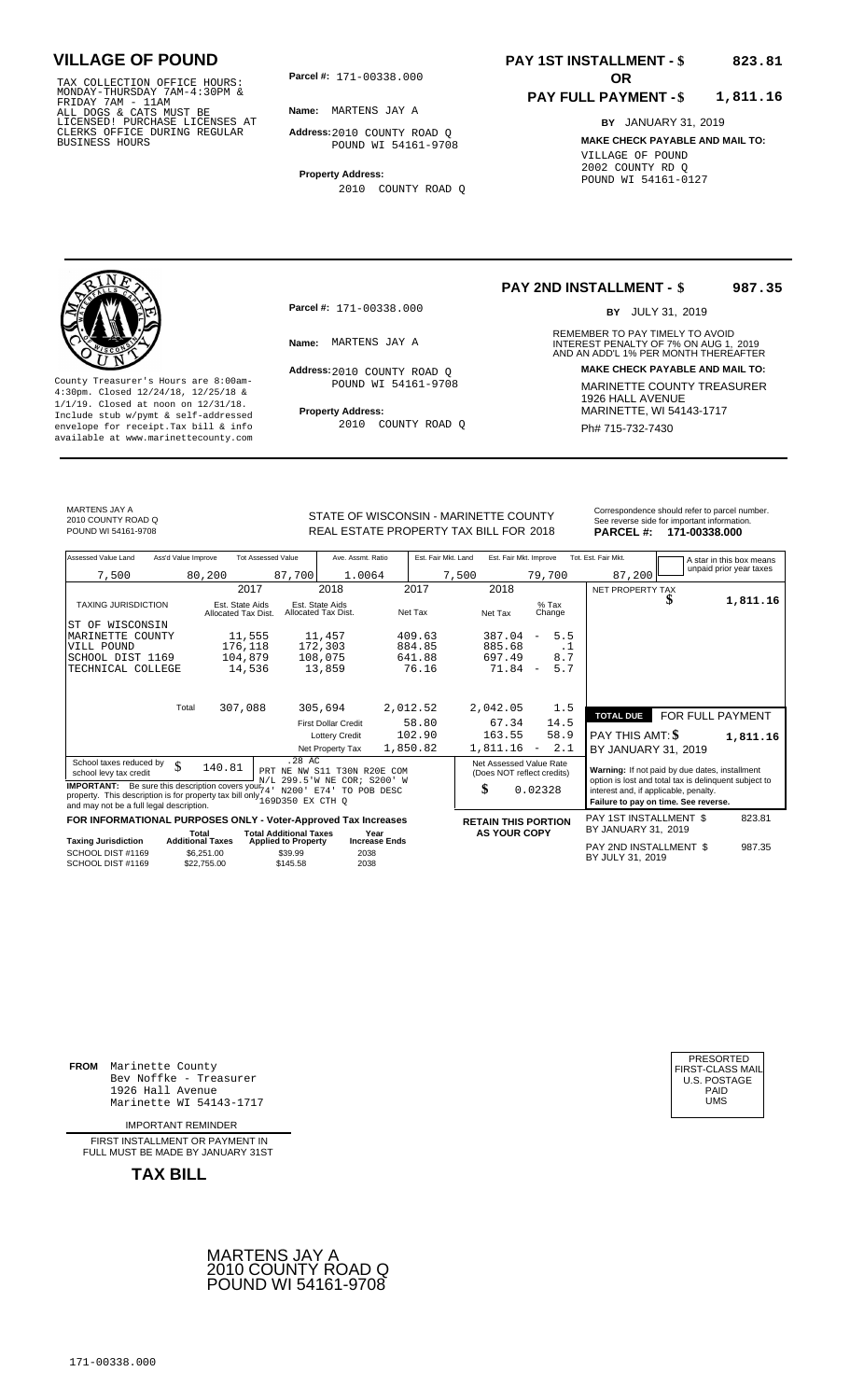TAX COLLECTION OFFICE HOURS:<br>
MONDAY-THURSDAY 7AM-4:30PM &<br>
FRIDAY 7AM - 11AM<br>
ALL DOGS & CATS MUST BE<br>
LICENSED! PURCHASE LICENSES AT<br>
CLERKS OFFICE DURING REGULAR<br>
CLERKS OFFICE DURING REGULAR<br>
BUSINESS HOURS<br>
BUSINESS H

**Parcel #:** 171-00161.001 **OR** 

**Name:** MARTIN SHAWN A

**Address:** 4013 COUNTY ROAD CP POUND WI 54161-9726

**Property Address:** 4013 US HIGHWAY 141

### **PAY 1ST INSTALLMENT - \$ 377.91**

#### **PAY FULL PAYMENT - \$ 919.36**

**BY** JANUARY 31, 2019 **MAKE CHECK PAYABLE AND MAIL TO:** VILLAGE OF POUND 2002 COUNTY RD Q POUND WI 54161-0127

**Property Address:** MARINETTE, WI 54143-1717 Include stub w/pymt & self-addressed envelope for receipt.Tax bill & info Ph# 715-732-7430 available at www.marinettecounty.com

**Parcel #:** 171-00161.001

Address: 4013 COUNTY ROAD CP POUND WI 54161-9726

4013 US HIGHWAY 141

#### **PAY 2ND INSTALLMENT - \$ 541.45**

BY JULY 31, 2019

REMEMBER TO PAY TIMELY TO AVOID **Name:** INTEREST PENALTY OF 7% ON AUG 1, AND AN ADD'L 1% PER MONTH THEREAFTER MARTIN SHAWN A 2019 **Address: MAKE CHECK PAYABLE AND MAIL TO:** County Treasurer's Hours are 8:00am-<br>
4:30pm. Closed 12/24/18, 12/25/18 & MARINETTE COUNTY TREASURER<br>
1/1/19. Closed at noon on 12/31/18.<br>
Include stub w/pwmt & self-addressed<br>
Property Address: MARINETTE, WI 54143-1717

MARTIN SHAWN A 4013 COUNTY ROAD CP

STATE OF WISCONSIN - MARINETTE COUNTY<br>
See reverse side for important information.<br>
REAL ESTATE PROPERTY TAX BILL FOR 2018 PARCEL #: 171-00161.001 REAL ESTATE PROPERTY TAX BILL FOR **PARCEL #:** POUND WI 54161-9726 2018 **171-00161.001**

| Assessed Value Land                                                                                                                                                                                                     | Ass'd Value Improve                    | <b>Tot Assessed Value</b>                                   | Ave. Assmt. Ratio                                             | Est. Fair Mkt. Land | Est. Fair Mkt. Improve                                |                                        | Tot. Est. Fair Mkt.                                                                                     | A star in this box means             |        |
|-------------------------------------------------------------------------------------------------------------------------------------------------------------------------------------------------------------------------|----------------------------------------|-------------------------------------------------------------|---------------------------------------------------------------|---------------------|-------------------------------------------------------|----------------------------------------|---------------------------------------------------------------------------------------------------------|--------------------------------------|--------|
| 14,900                                                                                                                                                                                                                  | 34,500                                 | 49,400                                                      | 1.0064                                                        | 14,800              |                                                       | 34,300                                 | 49,100                                                                                                  | unpaid prior year taxes              |        |
|                                                                                                                                                                                                                         |                                        | 2017                                                        | 2018                                                          | 2017                | 2018                                                  |                                        | NET PROPERTY TAX                                                                                        |                                      |        |
| <b>TAXING JURISDICTION</b>                                                                                                                                                                                              | Est. State Aids<br>Allocated Tax Dist. |                                                             | Est. State Aids<br>Allocated Tax Dist.                        | Net Tax             | Net Tax                                               | $%$ Tax<br>Change                      |                                                                                                         | æ                                    | 919.36 |
| WISCONSIN<br>ST OF                                                                                                                                                                                                      |                                        |                                                             |                                                               |                     |                                                       |                                        |                                                                                                         |                                      |        |
| MARINETTE COUNTY                                                                                                                                                                                                        | 11,555                                 |                                                             | 11,457                                                        | 230.74              | 218.01                                                | 5.5<br>$\overline{\phantom{0}}$        |                                                                                                         |                                      |        |
| VILL POUND                                                                                                                                                                                                              | 176,118                                |                                                             | 172,303                                                       | 498.42              | 498.89                                                | . 1                                    |                                                                                                         |                                      |        |
| SCHOOL DIST 1169                                                                                                                                                                                                        | 104,879                                |                                                             | 108,075                                                       | 361.56              | 392.88                                                | 8.7                                    |                                                                                                         |                                      |        |
| TECHNICAL COLLEGE                                                                                                                                                                                                       | 14,536                                 |                                                             | 13,859                                                        | 42.90               | 40.47                                                 | 5.7<br>$\overline{\phantom{a}}$        |                                                                                                         |                                      |        |
|                                                                                                                                                                                                                         |                                        |                                                             |                                                               |                     |                                                       |                                        |                                                                                                         |                                      |        |
|                                                                                                                                                                                                                         | Total<br>307,088                       |                                                             | 305,694                                                       | 1,133.62            | 1,150.25                                              | 1.5                                    | <b>TOTAL DUE</b>                                                                                        | FOR FULL PAYMENT                     |        |
|                                                                                                                                                                                                                         |                                        |                                                             | <b>First Dollar Credit</b>                                    | 58.80               | 67.34                                                 | 14.5                                   |                                                                                                         |                                      |        |
|                                                                                                                                                                                                                         |                                        |                                                             | <b>Lottery Credit</b>                                         | 102.90              | 163.55                                                | 58.9                                   | PAY THIS AMT: <b>\$</b>                                                                                 |                                      | 919.36 |
|                                                                                                                                                                                                                         |                                        |                                                             | Net Property Tax                                              | 971.92              | 919.36                                                | 5.4<br>$\hspace{0.1mm}-\hspace{0.1mm}$ | BY JANUARY 31, 2019                                                                                     |                                      |        |
| School taxes reduced by<br>\$<br>school levy tax credit                                                                                                                                                                 | 79.32                                  | 1.96 AC                                                     | PRT SW SE S2 T30N R20E<br>COM<br>NW COR 37D119 E368.2' TO W/L |                     | Net Assessed Value Rate<br>(Does NOT reflect credits) |                                        | Warning: If not paid by due dates, installment<br>option is lost and total tax is delinquent subject to |                                      |        |
| <b>IMPORTANT:</b> Be sure this description covers your 18D419 NW69' E185.6'<br>property. This description is for property tax bill only $_{\rm RR}^{\rm N}$ N ALG RR 141.7'<br>and may not be a full legal description. |                                        |                                                             | TO W/L<br>WLY535'                                             |                     | \$                                                    | 0.02328                                | interest and, if applicable, penalty.                                                                   | Failure to pay on time. See reverse. |        |
|                                                                                                                                                                                                                         |                                        |                                                             | FOR FULL LEGAL SEE TAX ROLL                                   |                     |                                                       |                                        | PAY 1ST INSTALLMENT \$                                                                                  |                                      | 377.91 |
| FOR INFORMATIONAL PURPOSES ONLY - Voter-Approved Tax Increases                                                                                                                                                          |                                        |                                                             |                                                               |                     | <b>RETAIN THIS PORTION</b>                            |                                        | BY JANUARY 31, 2019                                                                                     |                                      |        |
| <b>Taxing Jurisdiction</b>                                                                                                                                                                                              | Total<br><b>Additional Taxes</b>       | <b>Total Additional Taxes</b><br><b>Applied to Property</b> | Year<br><b>Increase Ends</b>                                  |                     | <b>AS YOUR COPY</b>                                   |                                        |                                                                                                         |                                      |        |
| SCHOOL DIST #1169<br>SCHOOL DIST #1169                                                                                                                                                                                  | \$6,251.00<br>\$22,755.00              | \$22.53<br>\$82.00                                          | 2038<br>2038                                                  |                     |                                                       |                                        | PAY 2ND INSTALLMENT \$<br>BY JULY 31, 2019                                                              |                                      | 541.45 |

**FROM** Marinette County Bev Noffke - Treasurer (U.S. POSTAGE)<br>1926 Hall Avenue (U.S. POSTAGE)<br>Marinette WI 54143-1717 (U.S. POSTAGE) 1926 Hall Avenue PAID Marinette WI 54143-1717 UMS

IMPORTANT REMINDER

FIRST INSTALLMENT OR PAYMENT IN FULL MUST BE MADE BY JANUARY 31ST



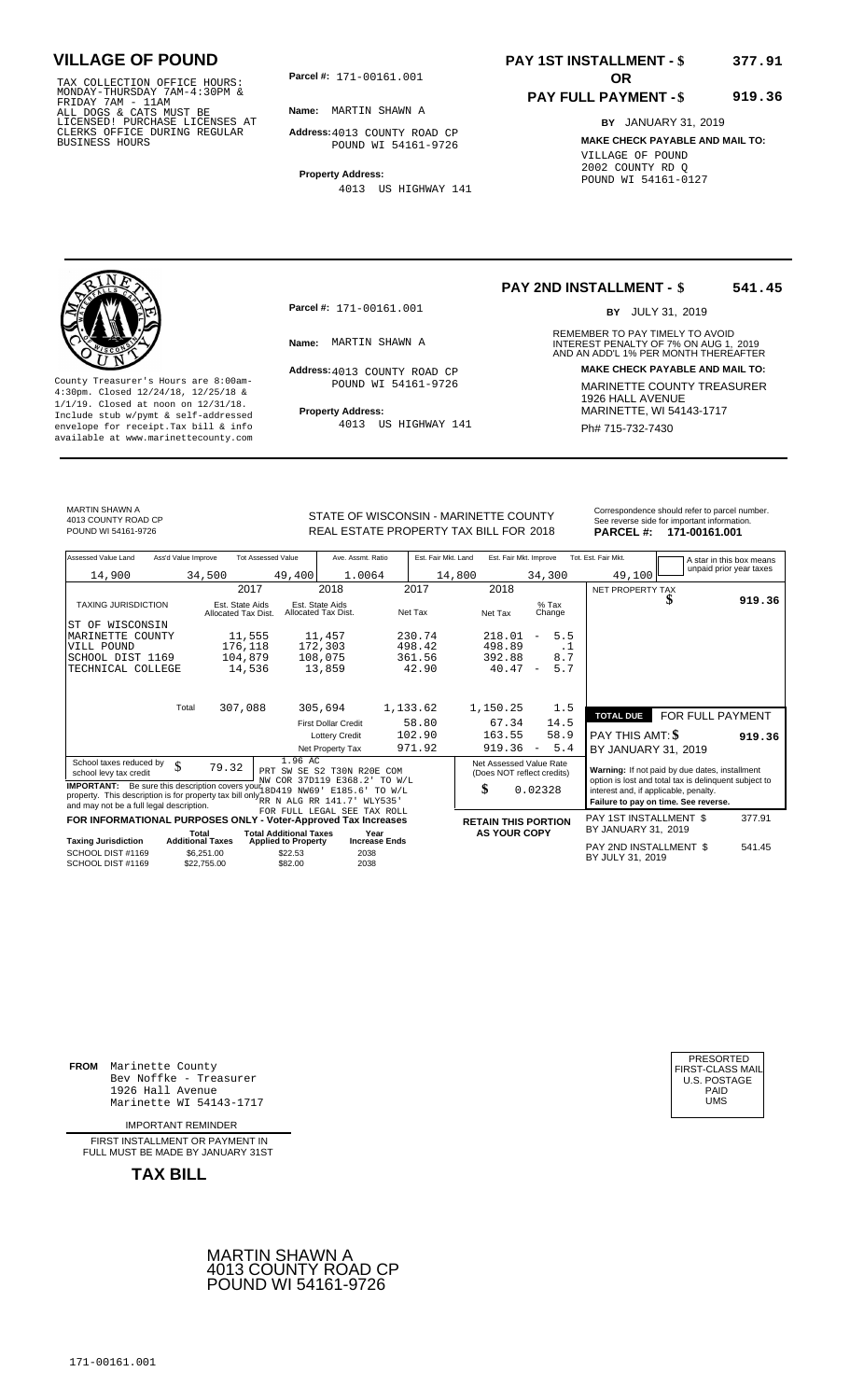TAX COLLECTION OFFICE HOURS:<br>
MONDAY-THURSDAY 7AM-4:30PM & MATHIAS ROBERT<br>
FRIDAY 7AM - 11AM<br>
ALL DOGS & CATS MUST BE **Name**: MATHIAS JEAN<br>
LICENSED! PURCHASE LICENSES AT<br>
CLERKS OFFICE DURING REGULAR **Address:**4059 US HIG

**Parcel #:** 171-00113.002 **OR** 

**Name:** MATHIAS JEAN MATHIAS ROBERT

**Address:** 4059 US HIGHWAY 141 POUND WI 54161-9729

**Property Address:** 4059 US HIGHWAY 141

#### **PAY 1ST INSTALLMENT - \$ 1,302.13**

#### **PAY FULL PAYMENT - \$ 1,941.38**

**BY** JANUARY 31, 2019 **MAKE CHECK PAYABLE AND MAIL TO:** VILLAGE OF POUND 2002 COUNTY RD Q POUND WI 54161-0127



**Property Address:** MARINETTE, WI 54143-1717 Include stub w/pymt & self-addressed envelope for receipt.Tax bill & info Ph# 715-732-7430 available at www.marinettecounty.com

MATHIAS ROBERT MATHIAS JEAN

**Parcel #:** 171-00113.002

MATHIAS ROBERT<br>Name: MATHIAS JEAN

Address: 4059 US HIGHWAY 141 POUND WI 54161-9729

4059 US HIGHWAY 141

**PAY 2ND INSTALLMENT - \$ 639.25**

BY JULY 31, 2019

REMEMBER TO PAY TIMELY TO AVOID **Name:** MATHIAS JEAN **CHANGE AND AN INTEREST PENALTY OF 7% ON AUG 1, 2019<br>AND AN ADD'L 1% PER MONTH THEREAFTER Address: MAKE CHECK PAYABLE AND MAIL TO:** County Treasurer's Hours are 8:00am-<br>
4:30pm. Closed 12/24/18, 12/25/18 & MARINETTE COUNTY TREASURER<br>
1/1/19. Closed at noon on 12/31/18.<br>
Include stub w/pwmt & self-addressed<br>
Property Address: MARINETTE, WI 54143-1717

| MATHIAS JEAN<br>4059 US HIGHWAY 141 | STATE OF WISCONSIN - MARINETTE COUNTY  | Correspondence should refer to parcel number.<br>See reverse side for important information. |                         |  |
|-------------------------------------|----------------------------------------|----------------------------------------------------------------------------------------------|-------------------------|--|
| POUND WI 54161-9729                 | REAL ESTATE PROPERTY TAX BILL FOR 2018 |                                                                                              | PARCEL #: 171-00113.002 |  |

| Assessed Value Land<br>Ass'd Value Improve                                                                                                                                              | <b>Tot Assessed Value</b>                                   | Ave. Assmt. Ratio                      | Est. Fair Mkt. Land | Est. Fair Mkt. Improve                                |                                 | Tot. Est. Fair Mkt.<br>$\overline{\textbf{r}}$                                                          |                  | A star in this box means |
|-----------------------------------------------------------------------------------------------------------------------------------------------------------------------------------------|-------------------------------------------------------------|----------------------------------------|---------------------|-------------------------------------------------------|---------------------------------|---------------------------------------------------------------------------------------------------------|------------------|--------------------------|
| 11,600                                                                                                                                                                                  | 46,200<br>57,800                                            | 1.0064                                 | 11,500              |                                                       | 45,900                          | 57,400                                                                                                  |                  | unpaid prior year taxes  |
|                                                                                                                                                                                         | 2017                                                        | 2018                                   | 2017                | 2018                                                  |                                 | NET PROPERTY TAX                                                                                        |                  |                          |
| <b>TAXING JURISDICTION</b>                                                                                                                                                              | Est. State Aids<br>Allocated Tax Dist.                      | Est. State Aids<br>Allocated Tax Dist. | Net Tax             | Net Tax                                               | $%$ Tax<br>Change               | D                                                                                                       |                  | 1,114.95                 |
| ST OF WISCONSIN                                                                                                                                                                         |                                                             |                                        |                     |                                                       |                                 |                                                                                                         |                  |                          |
| MARINETTE COUNTY                                                                                                                                                                        | 11,555                                                      | 11,457                                 | 269.97              | 255.08                                                | 5.5<br>$\overline{\phantom{a}}$ |                                                                                                         |                  |                          |
| VILL POUND                                                                                                                                                                              | 176,118                                                     | 172,303                                | 583.17              | 583.72                                                | $\cdot$ 1                       | Delng Water                                                                                             |                  | 206.61                   |
| SCHOOL DIST 1169                                                                                                                                                                        | 104,879                                                     | 108,075                                | 423.04              | 459.69                                                | 8.7                             | Delng Sewer                                                                                             |                  | 619.82                   |
| TECHNICAL COLLEGE                                                                                                                                                                       | 14,536                                                      | 13,859                                 | 50.19               | 47.35                                                 | 5.7<br>$\overline{a}$           |                                                                                                         |                  |                          |
| Total                                                                                                                                                                                   | 307,088                                                     | 305,694                                | 1,326.37            | 1,345.84                                              | 1.5                             |                                                                                                         |                  |                          |
|                                                                                                                                                                                         |                                                             | <b>First Dollar Credit</b>             | 58.80               | 67.34                                                 | 14.5                            | <b>TOTAL DUE</b>                                                                                        | FOR FULL PAYMENT |                          |
|                                                                                                                                                                                         |                                                             | <b>Lottery Credit</b>                  | 102.90              | 163.55                                                | 58.9                            | PAY THIS AMT: \$                                                                                        |                  | 1,941.38                 |
|                                                                                                                                                                                         |                                                             | Net Property Tax                       | 1,164.67            | 1,114.95                                              | 4.3<br>$\overline{\phantom{m}}$ | BY JANUARY 31, 2019                                                                                     |                  |                          |
| .78 AC<br>School taxes reduced by<br>\$<br>92.80<br>2 CSM 2135 IN V14 PG65<br>T.OT<br>school levy tax credit<br>BNG PRT NW NE S2 T30N R20E                                              |                                                             |                                        |                     | Net Assessed Value Rate<br>(Does NOT reflect credits) |                                 | Warning: If not paid by due dates, installment<br>option is lost and total tax is delinquent subject to |                  |                          |
| <b>IMPORTANT:</b> Be sure this description covers your $W/16$ <sup>1</sup> ESMT<br>property. This description is for property tax bill only<br>and may not be a full legal description. |                                                             |                                        |                     | \$<br>0.02328                                         |                                 | interest and, if applicable, penalty.<br>Failure to pay on time. See reverse.                           |                  |                          |
| FOR INFORMATIONAL PURPOSES ONLY - Voter-Approved Tax Increases                                                                                                                          |                                                             |                                        |                     | <b>RETAIN THIS PORTION</b>                            |                                 | PAY 1ST INSTALLMENT \$                                                                                  |                  | 1,302.13                 |
| Total<br><b>Additional Taxes</b><br><b>Taxing Jurisdiction</b>                                                                                                                          | <b>Total Additional Taxes</b><br><b>Applied to Property</b> | Year<br><b>Increase Ends</b>           |                     | <b>AS YOUR COPY</b>                                   |                                 | BY JANUARY 31, 2019                                                                                     |                  |                          |
| SCHOOL DIST #1169<br>SCHOOL DIST #1169                                                                                                                                                  | \$6.251.00<br>\$26.36<br>\$95.95<br>\$22,755.00             | 2038<br>2038                           |                     |                                                       |                                 | PAY 2ND INSTALLMENT \$<br>BY JULY 31, 2019                                                              |                  | 639.25                   |

**FROM** Marinette County Bev Noffke - Treasurer (U.S. POSTAGE)<br>1926 Hall Avenue (U.S. POSTAGE)<br>Marinette WI 54143-1717 (UMS 1926 Hall Avenue PAID Marinette WI 54143-1717 UMS

IMPORTANT REMINDER

FIRST INSTALL MENT OR PAYMENT IN FULL MUST BE MADE BY JANUARY 31ST

**TAX BILL PRIOR YEAR TAXES DUE \***





4059 US HIGHWAY 141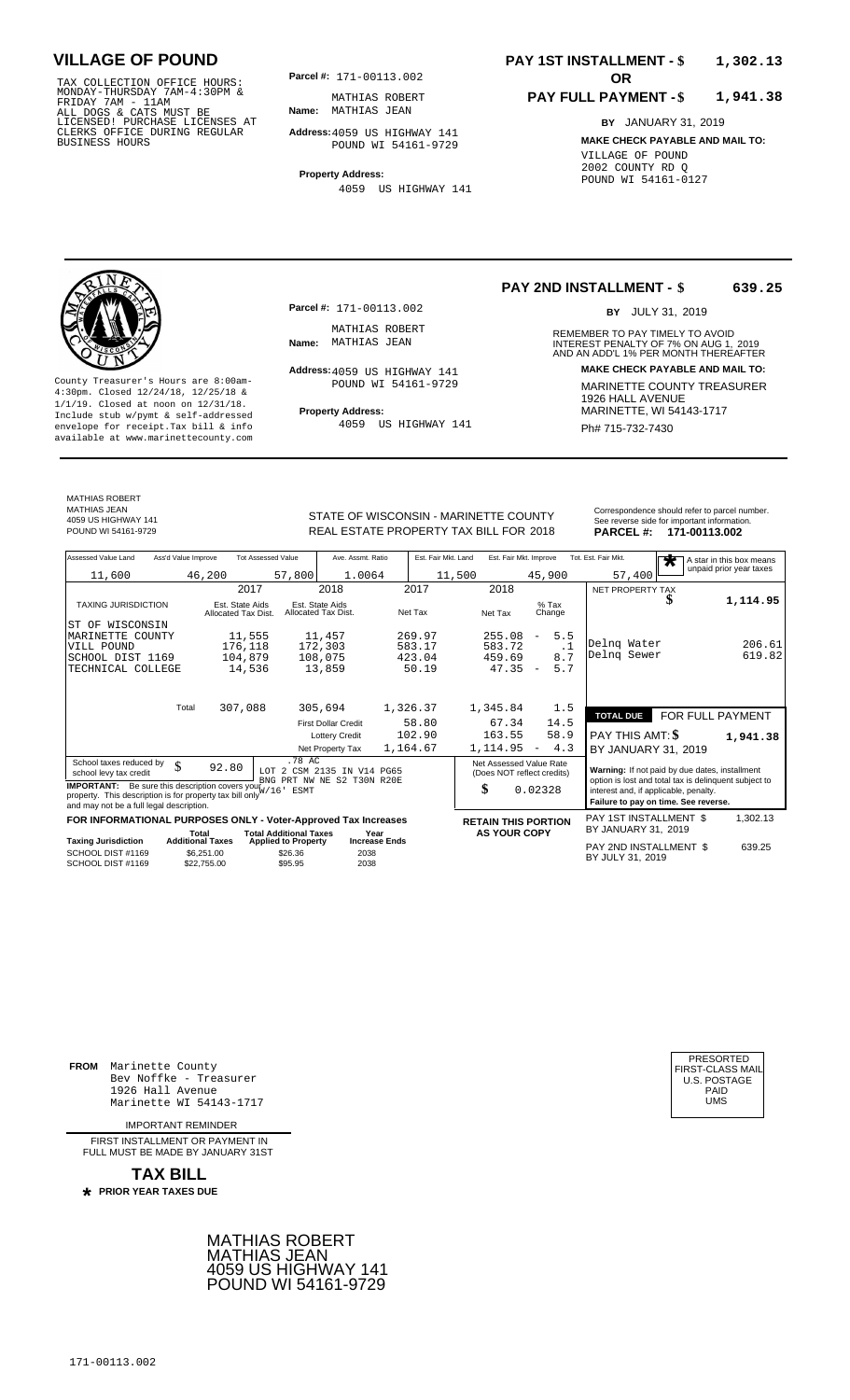TAX COLLECTION OFFICE HOURS: **Parcel#:** 171-00141.000<br>
MONDAY-THURSDAY 7AM-4:30PM &<br>
FRIDAY 7AM - 11AM<br>
ALL DOGS & CATS MUST BE<br>
LICENSED: PURCHASE LICENSES AT<br>
CLERKS OFFICE DURING REGULAR

**Parcel #:** 171-00141.000 **OR** 

**Name:** MAY EMILY R

**Address:** 2017 COUNTY ROAD Q POUND WI 54161-9710

**Property Address:** 2017 COUNTY ROAD Q

### **PAY 1ST INSTALLMENT - \$ 455.91**

#### **PAY FULL PAYMENT - \$ 1,075.36**

**BY** JANUARY 31, 2019 **MAKE CHECK PAYABLE AND MAIL TO:** VILLAGE OF POUND 2002 COUNTY RD Q POUND WI 54161-0127



**Property Address:** MARINETTE, WI 54143-1717 Include stub w/pymt & self-addressed envelope for receipt.Tax bill & info Ph# 715-732-7430 available at www.marinettecounty.com

**Parcel #:** 171-00141.000

Address: 2017 COUNTY ROAD Q POUND WI 54161-9710

2017 COUNTY ROAD Q

#### **PAY 2ND INSTALLMENT - \$ 619.45**

BY JULY 31, 2019

REMEMBER TO PAY TIMELY TO AVOID **Name:** MAY EMILY R<br> **NAME:** MAY EMILY R<br>
AND AN ADD'L 1% PER MONTH THEREAFTER **Address: MAKE CHECK PAYABLE AND MAIL TO:** County Treasurer's Hours are 8:00am-<br>
4:30pm. Closed 12/24/18, 12/25/18 & 1/1/19. Closed at noon on 12/31/18.<br>
1/1/19. Closed at noon on 12/31/18.<br>
Include stub w/pwmt & self-addressed **Property Address:** MARINETTE, WI 541

MAY EMILY R 2017 COUNTY ROAD Q

Correspondence should refer to parcel n<br>
See reverse side for important informatic<br>
REAL ESTATE PROPERTY TAX BILL FOR 2018 PARCEL #: 171-00141.000 REAL ESTATE PROPERTY TAX BILL FOR **PARCEL #:** POUND WI 54161-9710 2018 **171-00141.000**

| Correspondence should refer to parcel number. |
|-----------------------------------------------|
| See reverse side for important information.   |
| ------<br>$         -$                        |

| Assessed Value Land<br>Ass'd Value Improve                                                                                                                                                                                           | <b>Tot Assessed Value</b>              | Ave. Assmt. Ratio                                  | Est. Fair Mkt. Land | Est. Fair Mkt. Improve                                |                                 | Tot. Est. Fair Mkt.                                                           |                  | A star in this box means |
|--------------------------------------------------------------------------------------------------------------------------------------------------------------------------------------------------------------------------------------|----------------------------------------|----------------------------------------------------|---------------------|-------------------------------------------------------|---------------------------------|-------------------------------------------------------------------------------|------------------|--------------------------|
| 5,700                                                                                                                                                                                                                                | 50,400                                 | 56,100<br>1.0064                                   |                     | 5,700                                                 | 50,100                          | 55,800                                                                        |                  | unpaid prior year taxes  |
|                                                                                                                                                                                                                                      | 2017                                   | 2018                                               | 2017                | 2018                                                  |                                 | NET PROPERTY TAX                                                              |                  |                          |
| <b>TAXING JURISDICTION</b>                                                                                                                                                                                                           | Est. State Aids<br>Allocated Tax Dist. | Est. State Aids<br>Allocated Tax Dist.             | Net Tax             | Net Tax                                               | $%$ Tax<br>Change               |                                                                               |                  | 1,075.36                 |
| WISCONSIN<br>ST OF                                                                                                                                                                                                                   |                                        |                                                    |                     |                                                       |                                 |                                                                               |                  |                          |
| MARINETTE COUNTY                                                                                                                                                                                                                     | 11,555                                 | 11,457                                             | 262.03              | 247.58                                                | 5.5<br>$\overline{\phantom{a}}$ |                                                                               |                  |                          |
| VILL POUND                                                                                                                                                                                                                           | 176,118                                | 172,303                                            | 566.02              | 566.55                                                | .1                              |                                                                               |                  |                          |
| SCHOOL DIST 1169                                                                                                                                                                                                                     | 104,879                                | 108,075                                            | 410.59              | 446.17                                                | 8.7                             |                                                                               |                  |                          |
| TECHNICAL COLLEGE                                                                                                                                                                                                                    | 14,536                                 | 13,859                                             | 48.72               | 45.95                                                 | 5.7<br>$\overline{\phantom{a}}$ |                                                                               |                  |                          |
|                                                                                                                                                                                                                                      |                                        |                                                    |                     |                                                       |                                 |                                                                               |                  |                          |
| Total                                                                                                                                                                                                                                | 307,088                                | 305,694                                            | 1,287.36            | 1,306.25                                              | 1.5                             |                                                                               |                  |                          |
|                                                                                                                                                                                                                                      |                                        | <b>First Dollar Credit</b>                         | 58.80               | 67.34                                                 | 14.5                            | <b>TOTAL DUE</b>                                                              | FOR FULL PAYMENT |                          |
|                                                                                                                                                                                                                                      |                                        |                                                    | 102.90              |                                                       |                                 |                                                                               |                  |                          |
|                                                                                                                                                                                                                                      |                                        | <b>Lottery Credit</b>                              |                     | 163.55                                                | 58.9                            | PAY THIS AMT: <b>\$</b>                                                       |                  | 1,075.36                 |
|                                                                                                                                                                                                                                      |                                        | Net Property Tax                                   | 1,125.66            | 1,075.36                                              | 4.5<br>$\sim$                   | BY JANUARY 31, 2019                                                           |                  |                          |
| School taxes reduced by<br>\$<br>school levy tax credit                                                                                                                                                                              | 90.07                                  | $.23$ AC<br>PRT SE SW S2 T30N R20E                 | COM                 | Net Assessed Value Rate<br>(Does NOT reflect credits) |                                 | Warning: If not paid by due dates, installment                                |                  |                          |
|                                                                                                                                                                                                                                      |                                        | N/L HWY 587'W & 33'N SE COR;                       |                     |                                                       |                                 | option is lost and total tax is delinquent subject to                         |                  |                          |
| <b>IMPORTANT:</b> Be sure this description covers yout 160<br>E62.75'<br>S160' W ALG<br>property. This description is for property tax bill only $_{N/L}^{N+2}$ HWY 62.75<br>TO POB DESC<br>and may not be a full legal description. |                                        |                                                    |                     | \$                                                    | 0.02328                         | interest and, if applicable, penalty.<br>Failure to pay on time. See reverse. |                  |                          |
| 279R276 & 298R37<br>FOR INFORMATIONAL PURPOSES ONLY - Voter-Approved Tax Increases                                                                                                                                                   |                                        |                                                    |                     | <b>RETAIN THIS PORTION</b>                            |                                 | PAY 1ST INSTALLMENT \$                                                        |                  | 455.91                   |
| <b>Total Additional Taxes</b><br>Total<br>Year                                                                                                                                                                                       |                                        |                                                    | <b>AS YOUR COPY</b> |                                                       | BY JANUARY 31, 2019             |                                                                               |                  |                          |
| <b>Additional Taxes</b><br><b>Taxing Jurisdiction</b>                                                                                                                                                                                |                                        | <b>Increase Ends</b><br><b>Applied to Property</b> |                     |                                                       |                                 | PAY 2ND INSTALLMENT \$                                                        |                  | 619.45                   |
| SCHOOL DIST #1169<br>SCHOOL DIST #1169                                                                                                                                                                                               | \$6.251.00<br>\$22,755.00              | \$25.58<br>2038<br>\$93.13<br>2038                 |                     |                                                       |                                 | BY JULY 31, 2019                                                              |                  |                          |

**FROM** Marinette County Bev Noffke - Treasurer (U.S. POSTAGE)<br>1926 Hall Avenue (U.S. POSTAGE)<br>Marinette WI 54143-1717 (U.S. POSTAGE) 1926 Hall Avenue PAID Marinette WI 54143-1717 UMS

IMPORTANT REMINDER

FIRST INSTALLMENT OR PAYMENT IN FULL MUST BE MADE BY JANUARY 31ST



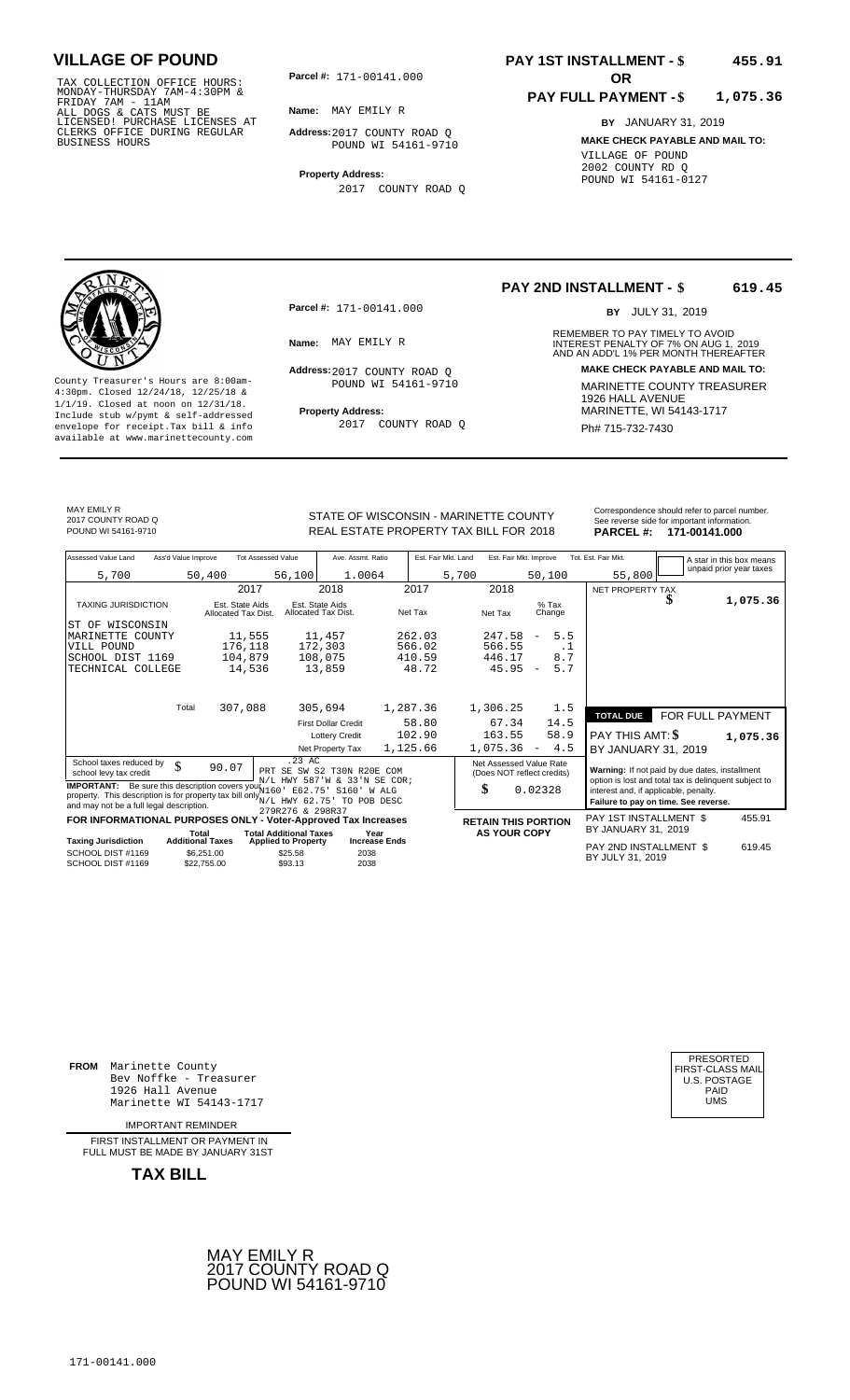TAX COLLECTION OFFICE HOURS:<br>
MONDAY-THURSDAY 7AM-4:30PM &<br>
FRIDAY 7AM - 11AM<br>
ALL DOGS & CATS MUST BE<br>
LICENSED! PURCHASE LICENSES AT<br>
CLERKS OFFICE DURING REGULAR<br>
CLERKS OFFICE DURING REGULAR<br>
BUSINESS HOURS<br>
BUSINESS H

**Parcel #: OR**

**Name:** MCDONALD DEBRA J

**Address:** 150 N 17TH RD POUND WI 54161-9735

**Property Address:** 150 N 17TH RD

### **PAY 1ST INSTALLMENT - \$ 930.91**

#### **PAY FULL PAYMENT - \$ 2,025.37**

**BY** JANUARY 31, 2019 **MAKE CHECK PAYABLE AND MAIL TO:** VILLAGE OF POUND 2002 COUNTY RD Q POUND WI 54161-0127

**Property Address:** MARINETTE, WI 54143-1717 Include stub w/pymt & self-addressed envelope for receipt.Tax bill & info Ph# 715-732-7430<br>available at www.marinettecounty.com

**Parcel #:** 171-00372.007

Address: 150 N 17TH RD POUND WI 54161-9735

150 N 17TH RD

#### **PAY 2ND INSTALLMENT - \$ 1,094.46**

BY JULY 31, 2019

REMEMBER TO PAY TIMELY TO AVOID **Name:** MCDONALD DEBRA J<br>
MTEREST PENALTY OF 7% ON AUG 1, 2019<br>
AND AN ADD'L 1% PER MONTH THEREAFTER **Address: MAKE CHECK PAYABLE AND MAIL TO:** County Treasurer's Hours are 8:00am-<br>
4:30pm. Closed 12/24/18, 12/25/18 & MARINETTE COUNTY TREASURER<br>
1/1/19. Closed at noon on 12/31/18.<br>
Include stub w/pwmt & self-addressed **Property Address:** MARINETTE, WI 54143-1717

MCDONALD DEBRA J 150 N 17TH RD

STATE OF WISCONSIN - MARINETTE COUNTY<br>
See reverse side for important information.<br>
REAL ESTATE PROPERTY TAX BILL FOR 2018 PARCEL #: 171-00372.007 REAL ESTATE PROPERTY TAX BILL FOR **PARCEL #:** POUND WI 54161-9735 2018 **171-00372.007**

| Assessed Value Land                                                                                                                                                                               | Ass'd Value Improve     |                                        | <b>Tot Assessed Value</b>     | Ave. Assmt. Ratio                                           |                         | Est. Fair Mkt. Land | Est. Fair Mkt. Improve                                |                                 | Tot. Est. Fair Mkt.                                                                                                                    |                  | A star in this box means |
|---------------------------------------------------------------------------------------------------------------------------------------------------------------------------------------------------|-------------------------|----------------------------------------|-------------------------------|-------------------------------------------------------------|-------------------------|---------------------|-------------------------------------------------------|---------------------------------|----------------------------------------------------------------------------------------------------------------------------------------|------------------|--------------------------|
| 14,400                                                                                                                                                                                            |                         | 82,500                                 | 96,900                        | 1.0064                                                      |                         | 14,300              |                                                       | 82,000                          | 96,300                                                                                                                                 |                  | unpaid prior year taxes  |
|                                                                                                                                                                                                   |                         | 2017                                   |                               | 2018                                                        |                         | 2017                | 2018                                                  |                                 | NET PROPERTY TAX                                                                                                                       |                  |                          |
| <b>TAXING JURISDICTION</b>                                                                                                                                                                        |                         | Est. State Aids<br>Allocated Tax Dist. |                               | Est. State Aids<br>Allocated Tax Dist.                      |                         | Net Tax             | Net Tax                                               | $%$ Tax<br>Change               |                                                                                                                                        | \$               | 2,025.37                 |
| ST OF WISCONSIN                                                                                                                                                                                   |                         |                                        |                               |                                                             |                         |                     |                                                       |                                 |                                                                                                                                        |                  |                          |
| MARINETTE<br>COUNTY                                                                                                                                                                               |                         | 11,555                                 |                               | 11,457                                                      |                         | 452.60              | 427.64                                                | 5.5                             |                                                                                                                                        |                  |                          |
| VILL POUND                                                                                                                                                                                        |                         | 176,118                                |                               | 172,303                                                     |                         | 977.67              | 978.59                                                | . 1                             |                                                                                                                                        |                  |                          |
| SCHOOL DIST 1169                                                                                                                                                                                  |                         | 104,879                                |                               | 108,075                                                     |                         | 709.21              | 770.66                                                | 8.7                             |                                                                                                                                        |                  |                          |
| TECHNICAL COLLEGE                                                                                                                                                                                 |                         | 14,536                                 |                               | 13,859                                                      |                         | 84.15               | 79.37                                                 | 5.7<br>$\overline{\phantom{a}}$ |                                                                                                                                        |                  |                          |
|                                                                                                                                                                                                   |                         |                                        |                               |                                                             |                         |                     |                                                       |                                 |                                                                                                                                        |                  |                          |
|                                                                                                                                                                                                   | Total                   | 307,088                                |                               | 305,694                                                     |                         | 2,223.63            | 2,256.26                                              | 1.5                             |                                                                                                                                        |                  |                          |
|                                                                                                                                                                                                   |                         |                                        |                               | <b>First Dollar Credit</b>                                  |                         | 58.80               | 67.34                                                 | 14.5                            | <b>TOTAL DUE</b>                                                                                                                       | FOR FULL PAYMENT |                          |
|                                                                                                                                                                                                   |                         |                                        |                               | <b>Lottery Credit</b>                                       |                         | 102.90              | 163.55                                                | 58.9                            | PAY THIS AMT: \$                                                                                                                       |                  | 2,025.37                 |
|                                                                                                                                                                                                   |                         |                                        |                               | Net Property Tax                                            |                         | 2,061.93            | 2,025.37                                              | 1.8<br>$\overline{\phantom{a}}$ | BY JANUARY 31, 2019                                                                                                                    |                  |                          |
| School taxes reduced by<br>school levy tax credit                                                                                                                                                 | \$                      | 155.58                                 | 3.00 AC                       | PRT NW NW S11 T30N R20E COM<br>E/L ST 403.45'S & 24.78'E NW |                         |                     | Net Assessed Value Rate<br>(Does NOT reflect credits) |                                 | Warning: If not paid by due dates, installment                                                                                         |                  |                          |
| <b>IMPORTANT:</b> Be sure this description covers your $COR$ ;<br>property. This description is for property tax bill only $_{\text{TO E/L ST N172}}$<br>and may not be a full legal description. |                         |                                        | E761.15'<br>631443            | S172'                                                       | W761.15'<br>TO POB DESC |                     | \$                                                    | 0.02328                         | option is lost and total tax is delinguent subject to<br>interest and, if applicable, penalty.<br>Failure to pay on time. See reverse. |                  |                          |
| FOR INFORMATIONAL PURPOSES ONLY - Voter-Approved Tax Increases                                                                                                                                    |                         |                                        |                               |                                                             |                         |                     | <b>RETAIN THIS PORTION</b>                            |                                 | PAY 1ST INSTALLMENT \$                                                                                                                 |                  | 930.91                   |
|                                                                                                                                                                                                   | Total                   |                                        | <b>Total Additional Taxes</b> |                                                             | Year                    |                     | <b>AS YOUR COPY</b>                                   |                                 | BY JANUARY 31, 2019                                                                                                                    |                  |                          |
| <b>Taxing Jurisdiction</b>                                                                                                                                                                        | <b>Additional Taxes</b> |                                        | <b>Applied to Property</b>    |                                                             | <b>Increase Ends</b>    |                     |                                                       |                                 | PAY 2ND INSTALLMENT \$                                                                                                                 |                  | 1,094.46                 |
| SCHOOL DIST #1169<br>SCHOOL DIST #1169                                                                                                                                                            |                         | \$6,251,00<br>\$22,755.00              | \$44.19<br>\$160.85           | 2038<br>2038                                                |                         |                     |                                                       |                                 | BY JULY 31, 2019                                                                                                                       |                  |                          |
|                                                                                                                                                                                                   |                         |                                        |                               |                                                             |                         |                     |                                                       |                                 |                                                                                                                                        |                  |                          |

**FROM** Marinette County Bev Noffke - Treasurer (U.S. POSTAGE)<br>1926 Hall Avenue (U.S. POSTAGE)<br>Marinette WI 54143-1717 (U.S. POSTAGE) 1926 Hall Avenue Marinette WI 54143-1717

IMPORTANT REMINDER

FIRST INSTALLMENT OR PAYMENT IN FULL MUST BE MADE BY JANUARY 31ST



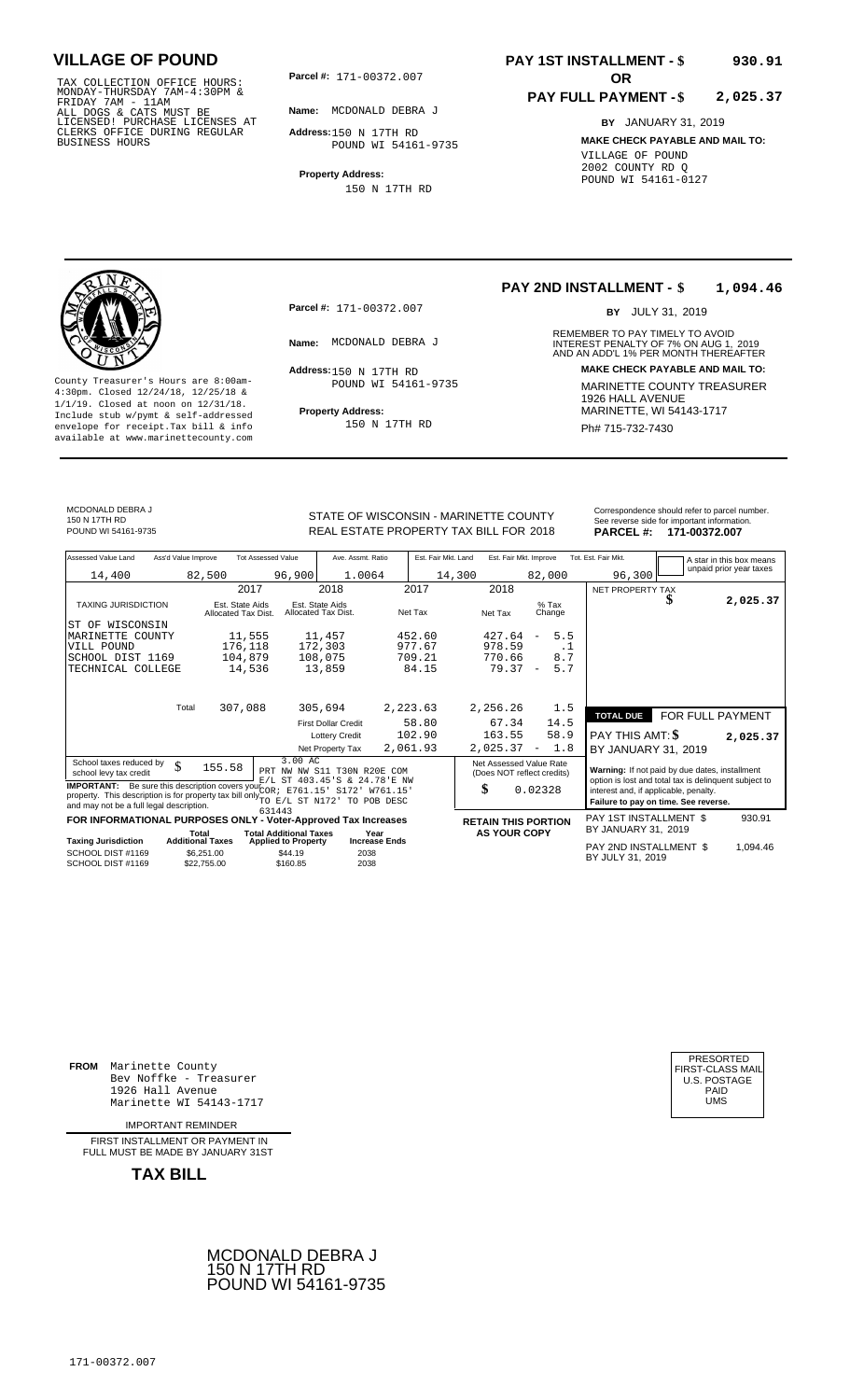TAX COLLECTION OFFICE HOURS:<br>
MONDAY-THURSDAY 7AM-4:30PM & MESSENGER BRUC<br>
FRIDAY 7AM - 11AM<br>
ALL DOGS & CATS MUST BE **Name:** MESSENGER TAMM<br>
LICENSED! PURCHASE LICENSES AT<br>
CLERKS OFFICE DURING REGULAR **Address**:po BOX 21

**Parcel #:** 171-00511.000

**Name:** MESSENGER TAMMY J MESSENGER BRUCE A

**Address:** PO BOX 218 POUND WI 54161-0218

**Property Address:** 101 COLBURN ST

### **PAY 1ST INSTALLMENT - \$ 554.87**

#### **PAY FULL PAYMENT - \$ 1,273.28**

**BY** JANUARY 31, 2019 **MAKE CHECK PAYABLE AND MAIL TO:** VILLAGE OF POUND 2002 COUNTY RD Q POUND WI 54161-0127

**Property Address:** MARINETTE, WI 54143-1717 Include stub w/pymt & self-addressed envelope for receipt.Tax bill & info Ph# 715-732-7430 available at www.marinettecounty.com

**Parcel #:** 171-00511.000

MESSENGER BRUCE A<br>Name: MESSENGER TAMMY J

 $Address:  $PO$  BOX 218$ POUND WI 54161-0218

101 COLBURN ST

**PAY 2ND INSTALLMENT - \$ 718.41**

BY JULY 31, 2019

REMEMBER TO PAY TIMELY TO AVOID **Name:** MESSENGER TAMMY J<br>
AND AN ADD'L 1% PER MONTH THEREAFTER **Address: MAKE CHECK PAYABLE AND MAIL TO:** County Treasurer's Hours are 8:00am-<br>
4:30pm. Closed 12/24/18, 12/25/18 & MARINETTE COUNTY TREASURER<br>
1/1/19. Closed at noon on 12/31/18.<br>
Include stub w/pwmt & self-addressed **Property Address:** MARINETTE, WI 54143-1717

MESSENGER BRUCE A MESSENGER TAMMY J

STATE OF WISCONSIN - MARINETTE COUNTY<br>
See reverse side for important information.<br>
REAL ESTATE PROPERTY TAX BILL FOR 2018 PARCEL #: 171-00511.000 REAL ESTATE PROPERTY TAX BILL FOR **PARCEL #:** POUND WI 54161-0218 2018 **171-00511.000**

| Assessed Value Land                                                                                                                                                                                        | Ass'd Value Improve                                  | <b>Tot Assessed Value</b>              |                                                   | Ave. Assmt. Ratio                                    |                      | Est. Fair Mkt. Land |       |                     | Est. Fair Mkt. Improve                                |           | Tot. Est. Fair Mkt.                                                                                     |   | A star in this box means |
|------------------------------------------------------------------------------------------------------------------------------------------------------------------------------------------------------------|------------------------------------------------------|----------------------------------------|---------------------------------------------------|------------------------------------------------------|----------------------|---------------------|-------|---------------------|-------------------------------------------------------|-----------|---------------------------------------------------------------------------------------------------------|---|--------------------------|
| 7,100                                                                                                                                                                                                      | 57,500                                               |                                        | 64,600                                            | 1.0064                                               |                      |                     | 7,100 |                     | 57,100                                                |           | 64,200                                                                                                  |   | unpaid prior year taxes  |
|                                                                                                                                                                                                            |                                                      | 2017                                   |                                                   | 2018                                                 |                      | 2017                |       | 2018                |                                                       |           | NET PROPERTY TAX                                                                                        |   |                          |
| <b>TAXING JURISDICTION</b>                                                                                                                                                                                 |                                                      | Est. State Aids<br>Allocated Tax Dist. | Est. State Aids<br>Allocated Tax Dist.            |                                                      | Net Tax              |                     |       | Net Tax             | $%$ Tax<br>Change                                     |           |                                                                                                         | J | 1,273.28                 |
| ST OF WISCONSIN                                                                                                                                                                                            |                                                      |                                        |                                                   |                                                      |                      |                     |       |                     |                                                       |           |                                                                                                         |   |                          |
| MARINETTE COUNTY                                                                                                                                                                                           |                                                      | 11,555                                 |                                                   | 11,457                                               |                      | 301.73              |       | 285.09              | 5.5<br>$\overline{\phantom{a}}$                       |           |                                                                                                         |   |                          |
| VILL POUND                                                                                                                                                                                                 |                                                      | 176,118                                |                                                   | 172,303                                              |                      | 651.78              |       | 652.39              |                                                       | $\cdot$ 1 |                                                                                                         |   |                          |
| SCHOOL DIST 1169                                                                                                                                                                                           |                                                      | 104,879                                |                                                   | 108,075                                              |                      | 472.80              |       | 513.77              | 8.7                                                   |           |                                                                                                         |   |                          |
| TECHNICAL COLLEGE                                                                                                                                                                                          |                                                      | 14,536                                 |                                                   | 13,859                                               |                      | 56.10               |       | 52.92               | 5.7<br>$\overline{\phantom{a}}$                       |           |                                                                                                         |   |                          |
|                                                                                                                                                                                                            | Total                                                | 307,088                                |                                                   | 305,694                                              | 1,482.41             |                     |       | 1,504.17            | 1.5                                                   |           |                                                                                                         |   |                          |
|                                                                                                                                                                                                            |                                                      |                                        |                                                   | <b>First Dollar Credit</b>                           |                      | 58.80               |       | 67.34               | 14.5                                                  |           | <b>TOTAL DUE</b>                                                                                        |   | FOR FULL PAYMENT         |
|                                                                                                                                                                                                            |                                                      |                                        |                                                   | <b>Lottery Credit</b>                                |                      | 102.90              |       | 163.55              | 58.9                                                  |           | <b>PAY THIS AMT: \$</b>                                                                                 |   | 1,273.28                 |
|                                                                                                                                                                                                            |                                                      |                                        |                                                   | Net Property Tax                                     | 1,320.71             |                     |       | 1,273.28            | 3.6<br>$\overline{\phantom{a}}$                       |           | BY JANUARY 31, 2019                                                                                     |   |                          |
| School taxes reduced by<br>school levy tax credit                                                                                                                                                          | \$                                                   | 103.72                                 | $.24 \text{ AC}$                                  | VILLAGE OF POUND PLAT<br>LOT 3 & PRT LOT 2 BLK 1 COM |                      |                     |       |                     | Net Assessed Value Rate<br>(Does NOT reflect credits) |           | Warning: If not paid by due dates, installment<br>option is lost and total tax is delinquent subject to |   |                          |
| <b>IMPORTANT:</b> Be sure this description covers your SW COR L2; N ALG W/L 35' E<br>property. This description is for property tax bill only $\frac{3}{35}$ ,<br>and may not be a full legal description. |                                                      |                                        |                                                   | S35' TO S/L L2 W TO POB                              |                      |                     | \$    |                     | 0.02328                                               |           | interest and, if applicable, penalty.<br>Failure to pay on time. See reverse.                           |   |                          |
| FOR INFORMATIONAL PURPOSES ONLY - Voter-Approved Tax Increases                                                                                                                                             |                                                      |                                        |                                                   | FOR FULL LEGAL SEE TAX ROLL                          |                      |                     |       |                     | <b>RETAIN THIS PORTION</b>                            |           | PAY 1ST INSTALLMENT \$                                                                                  |   | 554.87                   |
|                                                                                                                                                                                                            | Total                                                |                                        | <b>Total Additional Taxes</b>                     |                                                      | Year                 |                     |       | <b>AS YOUR COPY</b> |                                                       |           | BY JANUARY 31, 2019                                                                                     |   |                          |
| <b>Taxing Jurisdiction</b><br>SCHOOL DIST #1169<br>SCHOOL DIST #1169                                                                                                                                       | <b>Additional Taxes</b><br>\$6.251.00<br>\$22,755.00 |                                        | <b>Applied to Property</b><br>\$29.46<br>\$107.24 | 2038<br>2038                                         | <b>Increase Ends</b> |                     |       |                     |                                                       |           | PAY 2ND INSTALLMENT \$<br>BY JULY 31, 2019                                                              |   | 718.41                   |
|                                                                                                                                                                                                            |                                                      |                                        |                                                   |                                                      |                      |                     |       |                     |                                                       |           |                                                                                                         |   |                          |

**FROM** Marinette County Bev Noffke - Treasurer (U.S. POSTAGE)<br>1926 Hall Avenue (U.S. POSTAGE)<br>Marinette WI 54143-1717 (U.S. POSTAGE) 1926 Hall Avenue Marinette WI 54143-1717

IMPORTANT REMINDER

FIRST INSTALLMENT OR PAYMENT IN FULL MUST BE MADE BY JANUARY 31ST

**TAX BILL**





PO BOX 218<br>POUND WI 54161-0218

171-00511.000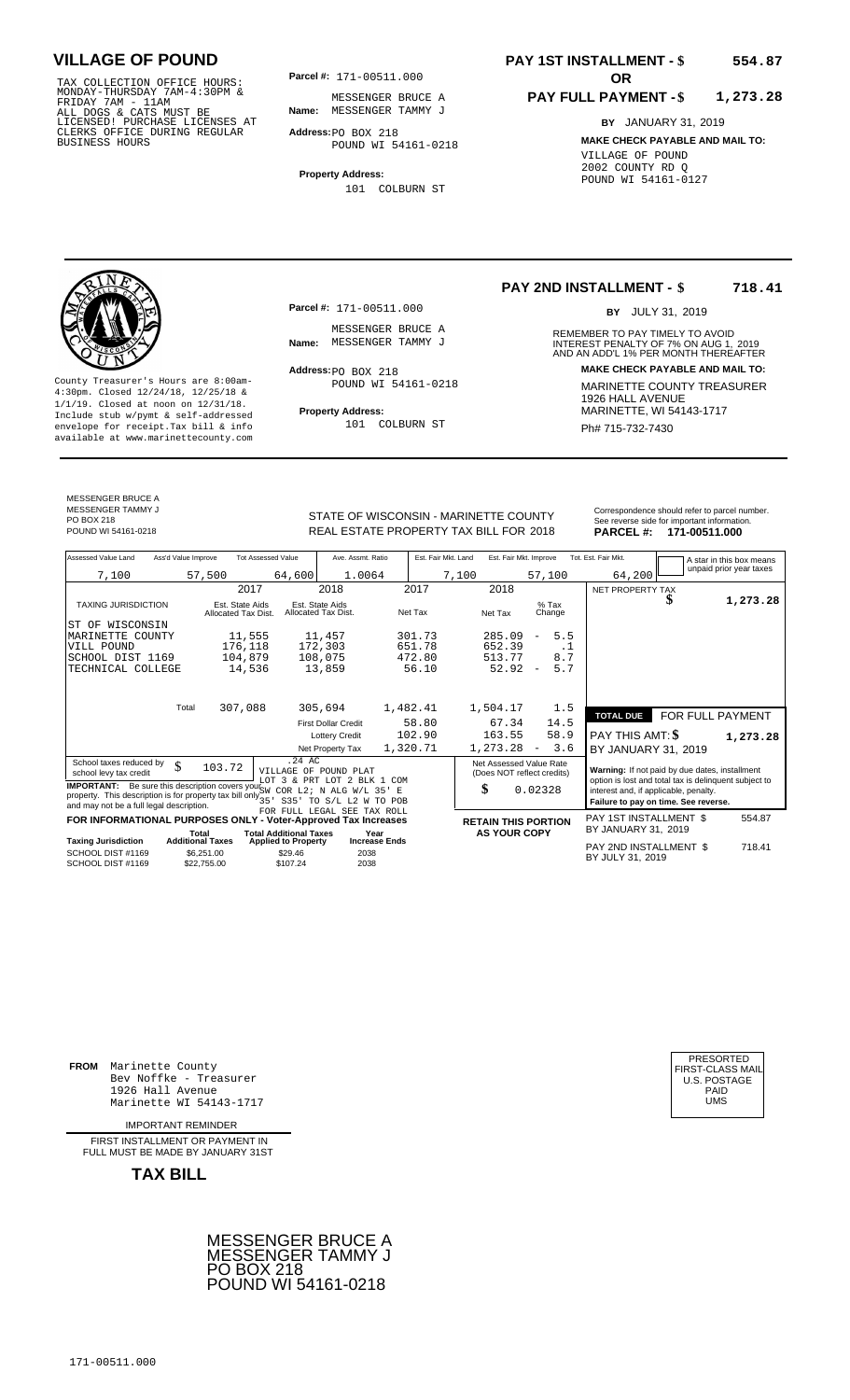TAX COLLECTION OFFICE HOURS:<br>
MONDAY-THURSDAY 7AM-4:30PM &<br>
FRIDAY 7AM - 11AM<br>
ALL DOGS & CATS MUST BE<br>
LICENSED! PURCHASE LICENSES AT<br>
CLERKS OFFICE DURING REGULAR<br>
CLERKS OFFICE DURING REGULAR<br>
BUSINESS HOURS<br>
BUSINESS H

**Parcel #:** 171-00525.000

**Name:** MESSENGER BRUCE

**Address:** PO BOX 218 POUND WI 54161-0218

**Property Address:** 105 COLBURN ST

# **PAY 1ST INSTALLMENT - \$**

### **PAY FULL PAYMENT - \$**

**355.87**

**96.16**

**BY** JANUARY 31, 2019 **MAKE CHECK PAYABLE AND MAIL TO:** VILLAGE OF POUND 2002 COUNTY RD Q POUND WI 54161-0127



**Property Address:** MARINETTE, WI 54143-1717 Include stub w/pymt & self-addressed envelope for receipt.Tax bill & info Ph# 715-732-7430 available at www.marinettecounty.com

**Parcel #:** 171-00525.000

 $Address:  $PO$  BOX 218$ POUND WI 54161-0218

105 COLBURN ST

**PAY 2ND INSTALLMENT - \$ 259.71**

BY JULY 31, 2019

REMEMBER TO PAY TIMELY TO AVOID **Name:** MESSENGER BRUCE **And ADDEREST PENALTY OF 7% ON AUG 1, 2019**<br>AND AN ADD'L 1% PER MONTH THEREAFTER **Address: MAKE CHECK PAYABLE AND MAIL TO:** County Treasurer's Hours are 8:00am-<br>
4:30pm. Closed 12/24/18, 12/25/18 & MARINETTE COUNTY TREASURER<br>
1/1/19. Closed at noon on 12/31/18.<br>
Include stub w/pwmt. & self-addressed<br> **Property Address:** MARINETTE, WI 54143-1717

MESSENGER BRUCE PO BOX 218<br>POUND WI 54161-0218

STATE OF WISCONSIN - MARINETTE COUNTY REAL ESTATE PROPERTY TAX BILL FOR **PARCEL #:** POUND WI 54161-0218 2018 **171-00525.000**

|                  | Correspondence should refer to parcel number. |
|------------------|-----------------------------------------------|
|                  | See reverse side for important information.   |
| <b>PARCEL #:</b> | 171-00525.000                                 |

| Assessed Value Land                                            | Ass'd Value Improve              |                                        | <b>Tot Assessed Value</b>             | Ave. Assmt. Ratio                      |         | Est. Fair Mkt. Land | Est. Fair Mkt. Improve  |                                 | Tot. Est. Fair Mkt.                   |                                                       | A star in this box means |
|----------------------------------------------------------------|----------------------------------|----------------------------------------|---------------------------------------|----------------------------------------|---------|---------------------|-------------------------|---------------------------------|---------------------------------------|-------------------------------------------------------|--------------------------|
| 6,800                                                          |                                  | 18,400                                 | 25,200                                | 1.0064                                 |         | 6,800               |                         | 18,300                          | 25,100                                |                                                       | unpaid prior year taxes  |
|                                                                |                                  | 2017                                   |                                       | 2018                                   | 2017    |                     | 2018                    |                                 | NET PROPERTY TAX                      |                                                       |                          |
|                                                                |                                  |                                        |                                       |                                        |         |                     |                         | $%$ Tax                         |                                       |                                                       | 355.87                   |
| <b>TAXING JURISDICTION</b>                                     |                                  | Est. State Aids<br>Allocated Tax Dist. |                                       | Est. State Aids<br>Allocated Tax Dist. | Net Tax |                     | Net Tax                 | Change                          |                                       |                                                       |                          |
| ST OF WISCONSIN                                                |                                  |                                        |                                       |                                        |         |                     |                         |                                 |                                       |                                                       |                          |
| MARINETTE COUNTY                                               |                                  | 11,555                                 |                                       | 11,457                                 | 117.70  |                     | 111.21                  | 5.5<br>$\overline{\phantom{m}}$ |                                       |                                                       |                          |
| VILL POUND                                                     |                                  | 176,118                                |                                       | 172,303                                | 254.25  |                     | 254.49                  | $\cdot$ 1                       |                                       |                                                       |                          |
| SCHOOL DIST 1169                                               |                                  | 104,879                                |                                       | 108,075                                | 184.44  |                     | 200.42                  | 8.7                             |                                       |                                                       |                          |
| TECHNICAL COLLEGE                                              |                                  | 14,536                                 |                                       | 13,859                                 | 21.88   |                     | 20.64                   | 5.7<br>$\overline{\phantom{a}}$ |                                       |                                                       |                          |
|                                                                |                                  |                                        |                                       |                                        |         |                     |                         |                                 |                                       |                                                       |                          |
|                                                                |                                  |                                        |                                       |                                        |         |                     |                         |                                 |                                       |                                                       |                          |
|                                                                | Total                            | 307,088                                |                                       | 305,694                                | 578.27  |                     | 586.76                  | 1.5                             |                                       |                                                       |                          |
|                                                                |                                  |                                        |                                       | <b>First Dollar Credit</b>             | 58.80   |                     | 67.34                   | 14.5                            | <b>TOTAL DUE</b>                      | FOR FULL PAYMENT                                      |                          |
|                                                                |                                  |                                        |                                       | <b>Lottery Credit</b>                  | 102.90  |                     | 163.55                  | 58.9                            | PAY THIS AMT: \$                      |                                                       | 355.87                   |
|                                                                |                                  |                                        |                                       | Net Property Tax                       | 416.57  |                     | 355.87                  | $-14.6$                         | BY JANUARY 31, 2019                   |                                                       |                          |
| School taxes reduced by                                        | \$                               |                                        | .18 AC                                |                                        |         |                     | Net Assessed Value Rate |                                 |                                       |                                                       |                          |
| school levy tax credit                                         |                                  | 40.46                                  |                                       | VILLAGE OF POUND PLAT                  |         |                     |                         | (Does NOT reflect credits)      |                                       | Warning: If not paid by due dates, installment        |                          |
| <b>IMPORTANT:</b> Be sure this description covers your         |                                  |                                        | LOT 18 BLK 1                          |                                        |         | \$                  |                         | 0.02328                         | interest and, if applicable, penalty. | option is lost and total tax is delinquent subject to |                          |
| property. This description is for property tax bill only       |                                  |                                        |                                       |                                        |         |                     |                         |                                 |                                       | Failure to pay on time. See reverse.                  |                          |
| and may not be a full legal description.                       |                                  |                                        |                                       |                                        |         |                     |                         |                                 |                                       |                                                       |                          |
| FOR INFORMATIONAL PURPOSES ONLY - Voter-Approved Tax Increases |                                  |                                        |                                       |                                        |         |                     |                         | <b>RETAIN THIS PORTION</b>      | PAY 1ST INSTALLMENT \$                |                                                       | 96.16                    |
| <b>Taxing Jurisdiction</b>                                     | Total<br><b>Additional Taxes</b> |                                        | <b>Total Additional Taxes</b>         | Year<br><b>Increase Ends</b>           |         |                     | <b>AS YOUR COPY</b>     |                                 | BY JANUARY 31, 2019                   |                                                       |                          |
| SCHOOL DIST #1169                                              |                                  | \$6.251.00                             | <b>Applied to Property</b><br>\$11.49 | 2038                                   |         |                     |                         |                                 | PAY 2ND INSTALLMENT \$                |                                                       | 259.71                   |
| SCHOOL DIST #1169                                              |                                  | \$22,755.00                            | \$41.83                               | 2038                                   |         |                     |                         |                                 | BY JULY 31, 2019                      |                                                       |                          |
|                                                                |                                  |                                        |                                       |                                        |         |                     |                         |                                 |                                       |                                                       |                          |

**FROM** Marinette County Bev Noffke - Treasurer 1926 Hall Avenue PAID Marinette WI 54143-1717 UMS

IMPORTANT REMINDER

FIRST INSTALLMENT OR PAYMENT IN FULL MUST BE MADE BY JANUARY 31ST



| PRESORTED           |
|---------------------|
| FIRST-CLASS MAIL    |
| <b>U.S. POSTAGE</b> |
| PAID                |
| UMS                 |
|                     |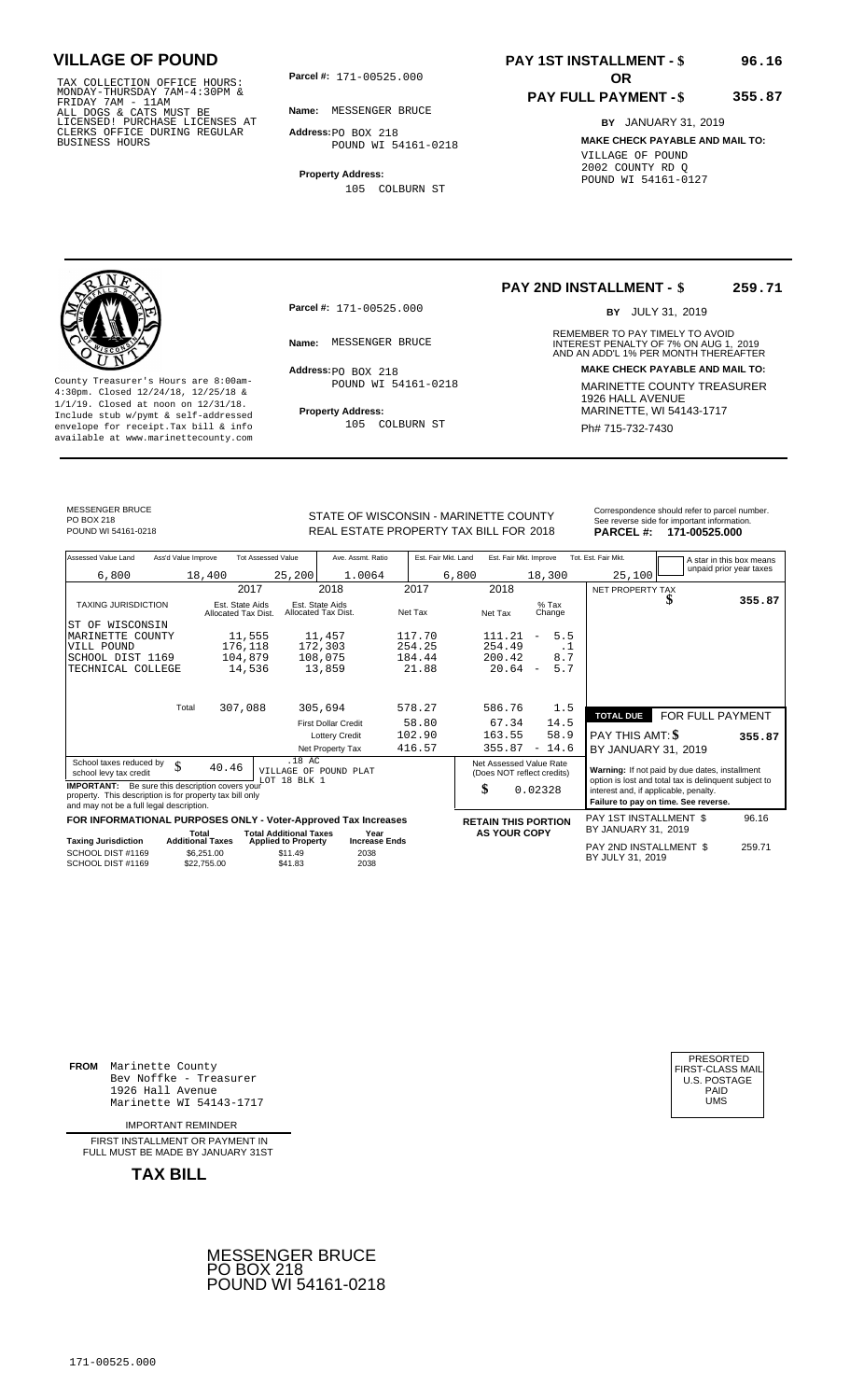TAX COLLECTION OFFICE HOURS:<br>
MONDAY-THURSDAY 7AM-4:30PM & MEYER MARY G<br>
FRIDAY 7AM - 11AM<br>
ALL DOGS & CATS MUST BE **Name:** MEYER CHARLES<br>
LICENSED! PURCHASE LICENSES AT<br>
CLERKS OFFICE DURING REGULAR **Address**:PO BOX 244<br>

**Parcel #:** 171-00313.000

**Name:** MEYER CHARLES J MEYER MARY G

**Address:** PO BOX 244 COLEMAN WI 54112-0244

**Property Address:** 1034 COUNTY ROAD Q

### **PAY 1ST INSTALLMENT - \$ 1,538.64**

#### **PAY FULL PAYMENT - \$ 3,240.82**

**BY** JANUARY 31, 2019 **MAKE CHECK PAYABLE AND MAIL TO:** VILLAGE OF POUND 2002 COUNTY RD Q POUND WI 54161-0127



**Property Address:** MARINETTE, WI 54143-1717 Include stub w/pymt & self-addressed envelope for receipt.Tax bill & info Ph# 715-732-7430 available at www.marinettecounty.com

MEYER MARY G METER MARTING

PO BOX 244<br>COLEMAN WI 54112-0244

**Parcel #:** 171-00313.000

MEYER MARY G<br>Name: MEYER CHARLES J

 $Address:  $PO$  BOX 244$ COLEMAN WI 54112-0244

1034 COUNTY ROAD Q

**PAY 2ND INSTALLMENT - \$ 1,702.18**

BY JULY 31, 2019

REMEMBER TO PAY TIMELY TO AVOID **Name:** MEYER CHARLES J<br> **INTEREST PENALTY OF 7% ON AUG 1, 2019**<br>
AND AN ADD'L 1% PER MONTH THEREAFTER **Address: MAKE CHECK PAYABLE AND MAIL TO:** County Treasurer's Hours are 8:00am-<br>
4:30pm. Closed 12/24/18, 12/25/18 & MARINETTE COUNTY TREASURER<br>
1/1/19. Closed at noon on 12/31/18.<br>
Include stub w/pwmt & self-addressed **Property Address:** MARINETTE, WI 54143-1717

STATE OF WISCONSIN - MARINETTE COUNTY REAL ESTATE PROPERTY TAX BILL FOR **PARCEL #:** COLEMAN WI 54112-0244 2018 **171-00313.000**

| Correspondence should refer to parcel number. |
|-----------------------------------------------|
| See reverse side for important information.   |
| ------<br>$\cdots$                            |

| Assessed Value Land                                                                                                                           | Ass'd Value Improve              |                                                | <b>Tot Assessed Value</b>                                   | Ave. Assmt. Ratio                                                                                                  |                              | Est. Fair Mkt. Land | Est. Fair Mkt. Improve                                      |                          |                   | Tot. Est. Fair Mkt.                                                                                                                                                                      |  | A star in this box means |
|-----------------------------------------------------------------------------------------------------------------------------------------------|----------------------------------|------------------------------------------------|-------------------------------------------------------------|--------------------------------------------------------------------------------------------------------------------|------------------------------|---------------------|-------------------------------------------------------------|--------------------------|-------------------|------------------------------------------------------------------------------------------------------------------------------------------------------------------------------------------|--|--------------------------|
| 18,000                                                                                                                                        | 131,100                          |                                                | 149,100                                                     | 1.0064                                                                                                             |                              |                     | 17,900                                                      | 130,300                  |                   | 148,200                                                                                                                                                                                  |  | unpaid prior year taxes  |
|                                                                                                                                               |                                  |                                                | 2017                                                        | 2018                                                                                                               |                              | 2017                | 2018                                                        |                          |                   | NET PROPERTY TAX                                                                                                                                                                         |  |                          |
| <b>TAXING JURISDICTION</b>                                                                                                                    |                                  | Est. State Aids<br>Allocated Tax Dist.         |                                                             | Est. State Aids<br>Allocated Tax Dist.                                                                             |                              | Net Tax             | Net Tax                                                     |                          | $%$ Tax<br>Change |                                                                                                                                                                                          |  | 3,240.82                 |
| ST OF WISCONSIN                                                                                                                               |                                  |                                                |                                                             |                                                                                                                    |                              |                     |                                                             |                          |                   |                                                                                                                                                                                          |  |                          |
| MARINETTE COUNTY                                                                                                                              |                                  | 11,555                                         |                                                             | 11,457                                                                                                             |                              | 696.41              | 658.00                                                      | $\overline{\phantom{a}}$ | 5.5               |                                                                                                                                                                                          |  |                          |
| VILL POUND                                                                                                                                    |                                  | 176,118                                        |                                                             | 172,303                                                                                                            |                              | 1,504.34            | 1,505.76                                                    |                          | $\cdot$ 1         |                                                                                                                                                                                          |  |                          |
| SCHOOL DIST 1169                                                                                                                              |                                  | 104,879                                        |                                                             | 108,075                                                                                                            |                              | 1,091.26            | 1,185.82                                                    |                          | 8.7               |                                                                                                                                                                                          |  |                          |
| TECHNICAL COLLEGE                                                                                                                             |                                  |                                                | 14,536                                                      | 13,859                                                                                                             |                              | 129.47              | 122.13                                                      | $\overline{\phantom{m}}$ | 5.7               |                                                                                                                                                                                          |  |                          |
|                                                                                                                                               |                                  |                                                |                                                             |                                                                                                                    |                              |                     |                                                             |                          |                   |                                                                                                                                                                                          |  |                          |
|                                                                                                                                               | Total                            | 307,088                                        |                                                             | 305,694                                                                                                            |                              | 3,421.48            | 3,471.71                                                    |                          | 1.5               | <b>TOTAL DUE</b>                                                                                                                                                                         |  | FOR FULL PAYMENT         |
|                                                                                                                                               |                                  |                                                |                                                             | <b>First Dollar Credit</b>                                                                                         |                              | 58.80               | 67.34                                                       |                          | 14.5              |                                                                                                                                                                                          |  |                          |
|                                                                                                                                               |                                  |                                                |                                                             | <b>Lottery Credit</b>                                                                                              |                              | 102.90              | 163.55                                                      |                          | 58.9              | <b>PAY THIS AMT: \$</b>                                                                                                                                                                  |  | 3,240.82                 |
|                                                                                                                                               |                                  |                                                |                                                             | Net Property Tax                                                                                                   |                              | 3,259.78            | 3,240.82                                                    | $\overline{\phantom{a}}$ | . 6               | BY JANUARY 31, 2019                                                                                                                                                                      |  |                          |
| School taxes reduced by<br>school levy tax credit<br><b>IMPORTANT:</b><br>property. This description is for property tax bill only $66^\circ$ | \$                               | 239.39<br>Be sure this description covers your | 1.99 AC<br>TO                                               | PRT N1/2 NE1/4 S11 T30N R20E<br>COM N/L 1018'W NE COR; S622'<br>$W/L$ NE-NE $W48.86$ '<br>TO NW COR NE-NE E ON N/L | N621.                        |                     | Net Assessed Value Rate<br>(Does NOT reflect credits)<br>\$ | 0.02328                  |                   | Warning: If not paid by due dates, installment<br>option is lost and total tax is delinquent subject to<br>interest and, if applicable, penalty.<br>Failure to pay on time. See reverse. |  |                          |
| and may not be a full legal description.                                                                                                      |                                  |                                                |                                                             | FOR FULL LEGAL SEE TAX ROLL                                                                                        |                              |                     |                                                             |                          |                   |                                                                                                                                                                                          |  |                          |
| FOR INFORMATIONAL PURPOSES ONLY - Voter-Approved Tax Increases                                                                                |                                  |                                                |                                                             |                                                                                                                    |                              |                     | <b>RETAIN THIS PORTION</b>                                  |                          |                   | PAY 1ST INSTALLMENT \$<br>BY JANUARY 31, 2019                                                                                                                                            |  | 1,538.64                 |
| <b>Taxing Jurisdiction</b>                                                                                                                    | Total<br><b>Additional Taxes</b> |                                                | <b>Total Additional Taxes</b><br><b>Applied to Property</b> |                                                                                                                    | Year<br><b>Increase Ends</b> |                     | <b>AS YOUR COPY</b>                                         |                          |                   |                                                                                                                                                                                          |  |                          |
| SCHOOL DIST #1169<br>SCHOOL DIST #1169                                                                                                        |                                  | \$6,251.00<br>\$22,755.00                      | \$67.99<br>\$247.51                                         | 2038<br>2038                                                                                                       |                              |                     |                                                             |                          |                   | PAY 2ND INSTALLMENT \$<br>BY JULY 31, 2019                                                                                                                                               |  | 1,702.18                 |

**FROM** Marinette County Bev Noffke - Treasurer (U.S. POSTAGE)<br>1926 Hall Avenue (U.S. POSTAGE)<br>Marinette WI 54143-1717 (U.S. POSTAGE) 1926 Hall Avenue PAID Marinette WI 54143-1717 UMS

IMPORTANT REMINDER

FIRST INSTALLMENT OR PAYMENT IN FULL MUST BE MADE BY JANUARY 31ST



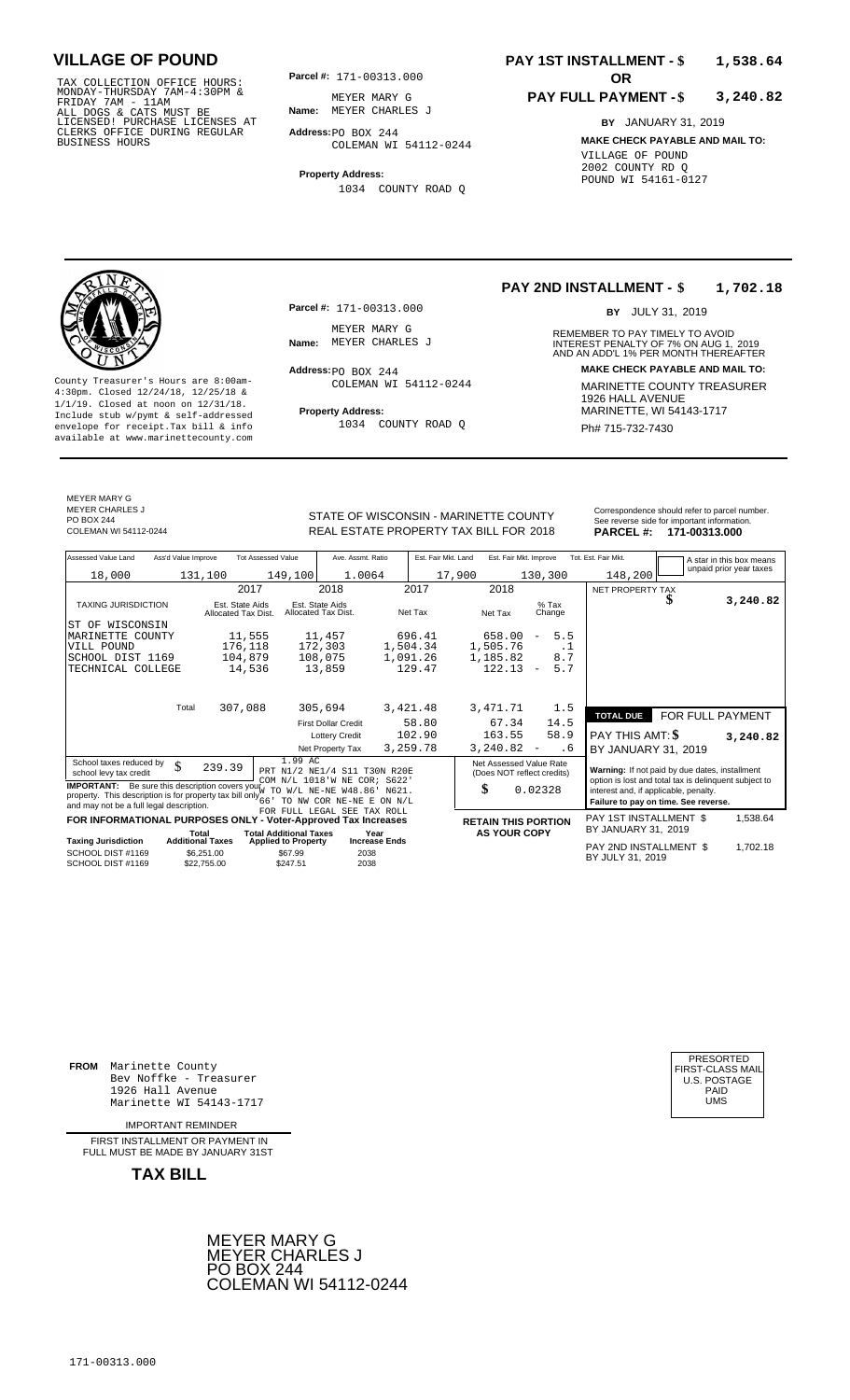TAX COLLECTION OFFICE HOURS:<br>
MONDAY-THURSDAY 7AM-4:30PM & MEYER MICHAEL<br>
FRIDAY 7AM - 11AM<br>
ALL DOGS & CATS MUST BE **Name**: MEYER TERESA F<br>
LICENSED! PURCHASE LICENSES AT<br>
CLERKS OFFICE DURING REGULAR **Address**:1025 COUNT

**Parcel #:** 171-00174.000

**Name:** MEYER TERESA A MEYER MICHAEL J

**Address:** 1025 COUNTY ROAD Q POUND WI 54161-9730

**Property Address:** 1025 COUNTY ROAD Q

**Parcel #:** 171-00174.000

MEYER MICHAEL J<br>Name: MEYER TERESA A

Address: 1025 COUNTY ROAD Q POUND WI 54161-9730

1025 COUNTY ROAD Q

### **PAY 1ST INSTALLMENT - \$ 717.86**

**PAY 2ND INSTALLMENT - \$**

**Name:** MEYER TERESA A **1988 18 18 INTEREST PENALTY OF 7% ON AUG 1, 2019<br>AND AN ADD'L 1% PER MONTH THEREAFTER** 

#### **PAY FULL PAYMENT - \$ 1,599.27**

REMEMBER TO PAY TIMELY TO AVOID

BY JULY 31, 2019

**Address: MAKE CHECK PAYABLE AND MAIL TO:**

**881.41**

**BY** JANUARY 31, 2019 **MAKE CHECK PAYABLE AND MAIL TO:** VILLAGE OF POUND 2002 COUNTY RD Q POUND WI 54161-0127



County Treasurer's Hours are 8:00am-<br>
4:30pm. Closed 12/24/18, 12/25/18 & MARINETTE COUNTY TREASURER<br>
1/1/19. Closed at noon on 12/31/18.<br>
Include stub w/pwmt & self-addressed **Property Address:** MARINETTE, WI 54143-1717 **Property Address:** MARINETTE, WI 54143-1717 Include stub w/pymt & self-addressed envelope for receipt.Tax bill & info Fig. 2000 COUNTY ROAD Q Fig. 2014 Ph# 715-732-7430 available at www.marinettecounty.com

MEYER MICHAEL J METER MIDITALES 1025 COUNTY ROAD Q

STATE OF WISCONSIN - MARINETTE COUNTY<br>
See reverse side for important information.<br>
REAL ESTATE PROPERTY TAX BILL FOR 2018 PARCEL #: 171-00174.000 REAL ESTATE PROPERTY TAX BILL FOR **PARCEL #:** POUND WI 54161-9730 2018 **171-00174.000**

| Assessed Value Land                                                                                                                                                                                    | Ass'd Value Improve     |                                        | <b>Tot Assessed Value</b>                         | Ave. Assmt. Ratio                                 | Est. Fair Mkt. Land | Est. Fair Mkt. Improve                                |                                 | Tot. Est. Fair Mkt.                                                                                     |                  | A star in this box means |
|--------------------------------------------------------------------------------------------------------------------------------------------------------------------------------------------------------|-------------------------|----------------------------------------|---------------------------------------------------|---------------------------------------------------|---------------------|-------------------------------------------------------|---------------------------------|---------------------------------------------------------------------------------------------------------|------------------|--------------------------|
| 18,900                                                                                                                                                                                                 |                         | 59,700                                 | 78,600                                            | 1.0064                                            |                     | 18,800                                                | 59,300                          | 78,100                                                                                                  |                  | unpaid prior year taxes  |
|                                                                                                                                                                                                        |                         |                                        | 2017                                              | 2018                                              | 2017                | 2018                                                  |                                 | NET PROPERTY TAX                                                                                        |                  |                          |
| <b>TAXING JURISDICTION</b>                                                                                                                                                                             |                         | Est. State Aids<br>Allocated Tax Dist. |                                                   | Est. State Aids<br>Allocated Tax Dist.            | Net Tax             | Net Tax                                               | $%$ Tax<br>Change               |                                                                                                         |                  | 1,599.27                 |
| ST OF WISCONSIN                                                                                                                                                                                        |                         |                                        |                                                   |                                                   |                     |                                                       |                                 |                                                                                                         |                  |                          |
| MARINETTE COUNTY                                                                                                                                                                                       |                         | 11,555                                 |                                                   | 11,457                                            | 367.12              | 346.88                                                | 5.5<br>$\overline{\phantom{m}}$ |                                                                                                         |                  |                          |
| VILL POUND                                                                                                                                                                                             |                         | 176,118                                |                                                   | 172,303                                           | 793.03              | 793.78                                                | $\cdot$ 1                       |                                                                                                         |                  |                          |
| SCHOOL DIST 1169                                                                                                                                                                                       |                         | 104,879                                |                                                   | 108,075                                           | 575.27              | 625.12                                                | 8.7                             |                                                                                                         |                  |                          |
| TECHNICAL COLLEGE                                                                                                                                                                                      |                         | 14,536                                 |                                                   | 13,859                                            | 68.25               | 64.38                                                 | 5.7<br>$\overline{\phantom{a}}$ |                                                                                                         |                  |                          |
|                                                                                                                                                                                                        |                         |                                        |                                                   |                                                   |                     |                                                       |                                 |                                                                                                         |                  |                          |
|                                                                                                                                                                                                        | Total                   | 307,088                                |                                                   | 305,694                                           | 1,803.67            | 1,830.16                                              | 1.5                             | <b>TOTAL DUE</b>                                                                                        | FOR FULL PAYMENT |                          |
|                                                                                                                                                                                                        |                         |                                        |                                                   | <b>First Dollar Credit</b>                        | 58.80               | 67.34                                                 | 14.5                            |                                                                                                         |                  |                          |
|                                                                                                                                                                                                        |                         |                                        |                                                   | <b>Lottery Credit</b>                             | 102.90              | 163.55                                                | 58.9                            | PAY THIS AMT: <b>\$</b>                                                                                 |                  | 1,599.27                 |
|                                                                                                                                                                                                        |                         |                                        |                                                   | Net Property Tax                                  | 1,641.97            | 1,599.27                                              | 2.6<br>$\overline{\phantom{m}}$ | BY JANUARY 31, 2019                                                                                     |                  |                          |
| School taxes reduced by<br>school levy tax credit                                                                                                                                                      | \$                      | 126.20                                 | 1.47 AC                                           | PRT SW SE S2 T30N R20E<br>S/L 203'W SE COR; N366' | COM<br>E60'         | Net Assessed Value Rate<br>(Does NOT reflect credits) |                                 | Warning: If not paid by due dates, installment<br>option is lost and total tax is delinquent subject to |                  |                          |
| <b>IMPORTANT:</b> Be sure this description covers your 134<br>property. This description is for property tax bill only $_{TO \ S/L \ E \ ALG \ E/L \ 120}$<br>and may not be a full legal description. |                         |                                        |                                                   | TO 16D139 W180'<br>DESC 251D283 EX CTH O          | S500'<br>TO POB     | \$                                                    | 0.02328                         | interest and, if applicable, penalty.<br>Failure to pay on time. See reverse.                           |                  |                          |
| FOR INFORMATIONAL PURPOSES ONLY                                                                                                                                                                        |                         |                                        |                                                   | - Voter-Approved Tax Increases                    |                     | <b>RETAIN THIS PORTION</b>                            |                                 | <b>PAY 1ST INSTALLMENT \$</b>                                                                           |                  | 717.86                   |
|                                                                                                                                                                                                        | Total                   |                                        | <b>Total Additional Taxes</b>                     | Year                                              |                     | <b>AS YOUR COPY</b>                                   |                                 | BY JANUARY 31, 2019                                                                                     |                  |                          |
| <b>Taxing Jurisdiction</b><br>SCHOOL DIST #1169<br>SCHOOL DIST #1169                                                                                                                                   | <b>Additional Taxes</b> | \$6,251.00<br>\$22,755.00              | <b>Applied to Property</b><br>\$35.84<br>\$130.48 | <b>Increase Ends</b><br>2038<br>2038              |                     |                                                       |                                 | PAY 2ND INSTALLMENT \$<br>BY JULY 31, 2019                                                              |                  | 881.41                   |

**FROM** Marinette County Bev Noffke - Treasurer (U.S. POSTAGE)<br>1926 Hall Avenue (U.S. POSTAGE)<br>Marinette WI 54143-1717 (U.S. POSTAGE) 1926 Hall Avenue Marinette WI 54143-1717

IMPORTANT REMINDER

FIRST INSTALL MENT OR PAYMENT IN FULL MUST BE MADE BY JANUARY 31ST



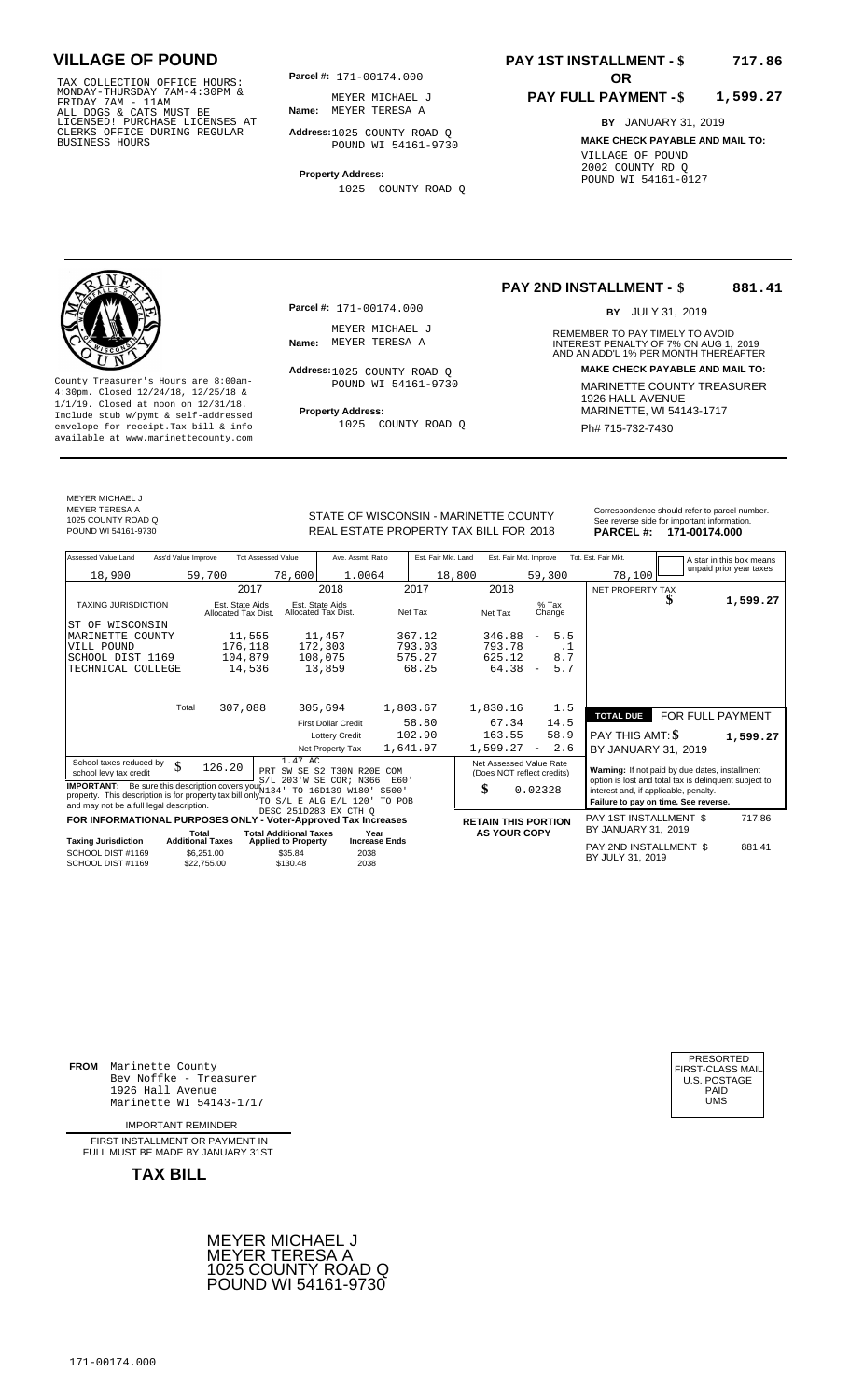TAX COLLECTION OFFICE HOURS:<br>
MONDAY-THURSDAY 7AM-4:30PM &<br>
FRIDAY 7AM - 11AM<br>
ALL DOGS & CATS MUST BE<br>
LICENSED! PURCHASE LICENSES AT<br>
CLERKS OFFICE DURING REGULAR<br>
CLERKS OFFICE DURING REGULAR<br>
BUSINESS HOURS<br>
BUSINESS H

**Parcel #:** 171-00547.000

**Name:** MILLER SCOTT V

**Address:** 309 LARSON ST POUND WI 54161-9722

**Property Address:** 309 LARSON ST

#### **PAY 1ST INSTALLMENT - \$ 731.83**

#### **PAY FULL PAYMENT - \$ 1,627.21**

**BY** JANUARY 31, 2019 **MAKE CHECK PAYABLE AND MAIL TO:** VILLAGE OF POUND 2002 COUNTY RD Q POUND WI 54161-0127



**Property Address:** MARINETTE, WI 54143-1717 Include stub w/pymt & self-addressed envelope for receipt.Tax bill & info Phat Subsetter Subsetter Subsetter Ph# 715-732-7430<br>available at www.marinettecounty.com

**Parcel #:** 171-00547.000

Address: 309 LARSON ST POUND WI 54161-9722

309 LARSON ST

#### **PAY 2ND INSTALLMENT - \$ 895.38**

BY JULY 31, 2019

REMEMBER TO PAY TIMELY TO AVOID **Name:** MILLER SCOTT V **1988** INTEREST PENALTY OF 7% ON AUG 1, 2019<br>AND AN ADD'L 1% PER MONTH THEREAFTER **Address: MAKE CHECK PAYABLE AND MAIL TO:** County Treasurer's Hours are 8:00am-<br>
4:30pm. Closed 12/24/18, 12/25/18 & 1/1/19. Closed at noon on 12/31/18.<br>
Include stub w/pwmt. & self-addressed<br>
Froperty Address: MARINETTE, WI 54143-1717

MILLER SCOTT V 309 LARSON ST<br>POUND WI 54161-9722

STATE OF WISCONSIN - MARINETTE COUNTY POUND WI 54161-9722 **18 COVER THE PROPERTY TAX BILL FOR 2018 PARCEL #: 171-00547.000** 

|  | PARCEL # 171-00547.000                       |
|--|----------------------------------------------|
|  | See reverse side for important information.  |
|  | Correspondence should refer to parcel number |

| Assessed Value Land<br>Ass'd Value Improve                                                                                                                                | <b>Tot Assessed Value</b>                        | Ave. Assmt. Ratio                                    | Est. Fair Mkt. Land | Est. Fair Mkt. Improve                                | Tot. Est. Fair Mkt.                                                                                     | A star in this box means |
|---------------------------------------------------------------------------------------------------------------------------------------------------------------------------|--------------------------------------------------|------------------------------------------------------|---------------------|-------------------------------------------------------|---------------------------------------------------------------------------------------------------------|--------------------------|
| 7,600                                                                                                                                                                     | 79,800<br>72,200                                 | 1.0064                                               | 7,600               | 71,700                                                | 79,300                                                                                                  | unpaid prior year taxes  |
|                                                                                                                                                                           | 2017                                             | 2018                                                 | 2017                | 2018                                                  | NET PROPERTY TAX                                                                                        |                          |
| <b>TAXING JURISDICTION</b>                                                                                                                                                | Est. State Aids<br>Allocated Tax Dist.           | Est. State Aids<br>Allocated Tax Dist.               | Net Tax             | $%$ Tax<br>Net Tax<br>Change                          | \$                                                                                                      | 1,627.21                 |
| WISCONSIN<br>ST OF                                                                                                                                                        |                                                  |                                                      |                     |                                                       |                                                                                                         |                          |
| MARINETTE COUNTY                                                                                                                                                          | 11,555                                           | 11,457                                               | 372.73              | 5.5<br>352.17<br>$\overline{\phantom{a}}$             |                                                                                                         |                          |
| VILL POUND                                                                                                                                                                | 176,118                                          | 172,303                                              | 805.14              | 805.90<br>. 1                                         |                                                                                                         |                          |
| SCHOOL DIST 1169                                                                                                                                                          | 104,879                                          | 108,075                                              | 584.05              | 8.7<br>634.66                                         |                                                                                                         |                          |
| TECHNICAL COLLEGE                                                                                                                                                         | 14,536                                           | 13,859                                               | 69.30               | 5.7<br>65.37<br>$\overline{\phantom{a}}$              |                                                                                                         |                          |
| Total                                                                                                                                                                     | 307,088                                          | 305,694                                              | 1,831.22            | 1,858.10<br>1.5                                       |                                                                                                         |                          |
|                                                                                                                                                                           |                                                  |                                                      | 58.80               | 67.34                                                 | <b>TOTAL DUE</b>                                                                                        | FOR FULL PAYMENT         |
|                                                                                                                                                                           |                                                  | <b>First Dollar Credit</b>                           |                     | 14.5                                                  |                                                                                                         |                          |
|                                                                                                                                                                           |                                                  | <b>Lottery Credit</b>                                | 102.90              | 58.9<br>163.55                                        | PAY THIS AMT: \$                                                                                        | 1,627.21                 |
|                                                                                                                                                                           |                                                  | Net Property Tax                                     | 1,669.52            | 2.5<br>1,627.21<br>$\overline{\phantom{a}}$           | BY JANUARY 31, 2019                                                                                     |                          |
| School taxes reduced by<br>\$<br>school levy tax credit                                                                                                                   | $.24 \text{ AC}$<br>128.13                       | VILLAGE OF POUND PLAT<br>LOT 19 EX 356R217 & ALL LOT |                     | Net Assessed Value Rate<br>(Does NOT reflect credits) | Warning: If not paid by due dates, installment<br>option is lost and total tax is delinquent subject to |                          |
| <b>IMPORTANT:</b> Be sure this description covers your $20$ BLK 2<br>property. This description is for property tax bill only<br>and may not be a full legal description. |                                                  |                                                      |                     | \$<br>0.02328                                         | interest and, if applicable, penalty.<br>Failure to pay on time. See reverse.                           |                          |
| FOR INFORMATIONAL PURPOSES ONLY - Voter-Approved Tax Increases                                                                                                            |                                                  |                                                      |                     | <b>RETAIN THIS PORTION</b>                            | PAY 1ST INSTALLMENT \$                                                                                  | 731.83                   |
| Total                                                                                                                                                                     | <b>Total Additional Taxes</b>                    | Year                                                 |                     | <b>AS YOUR COPY</b>                                   | BY JANUARY 31, 2019                                                                                     |                          |
| <b>Taxing Jurisdiction</b><br><b>Additional Taxes</b>                                                                                                                     | <b>Applied to Property</b>                       | <b>Increase Ends</b>                                 |                     |                                                       | PAY 2ND INSTALLMENT \$                                                                                  | 895.38                   |
| SCHOOL DIST #1169<br>SCHOOL DIST #1169                                                                                                                                    | \$6.251.00<br>\$36.39<br>\$22,755.00<br>\$132.47 | 2038<br>2038                                         |                     |                                                       | BY JULY 31, 2019                                                                                        |                          |

**FROM** Marinette County Bev Noffke - Treasurer (U.S. POSTAGE)<br>1926 Hall Avenue (U.S. POSTAGE)<br>Marinette WI 54143-1717 (U.S. POSTAGE) 1926 Hall Avenue PAID Marinette WI 54143-1717 UMS

IMPORTANT REMINDER

FIRST INSTALLMENT OR PAYMENT IN FULL MUST BE MADE BY JANUARY 31ST

**TAX BILL**

171-00547.000



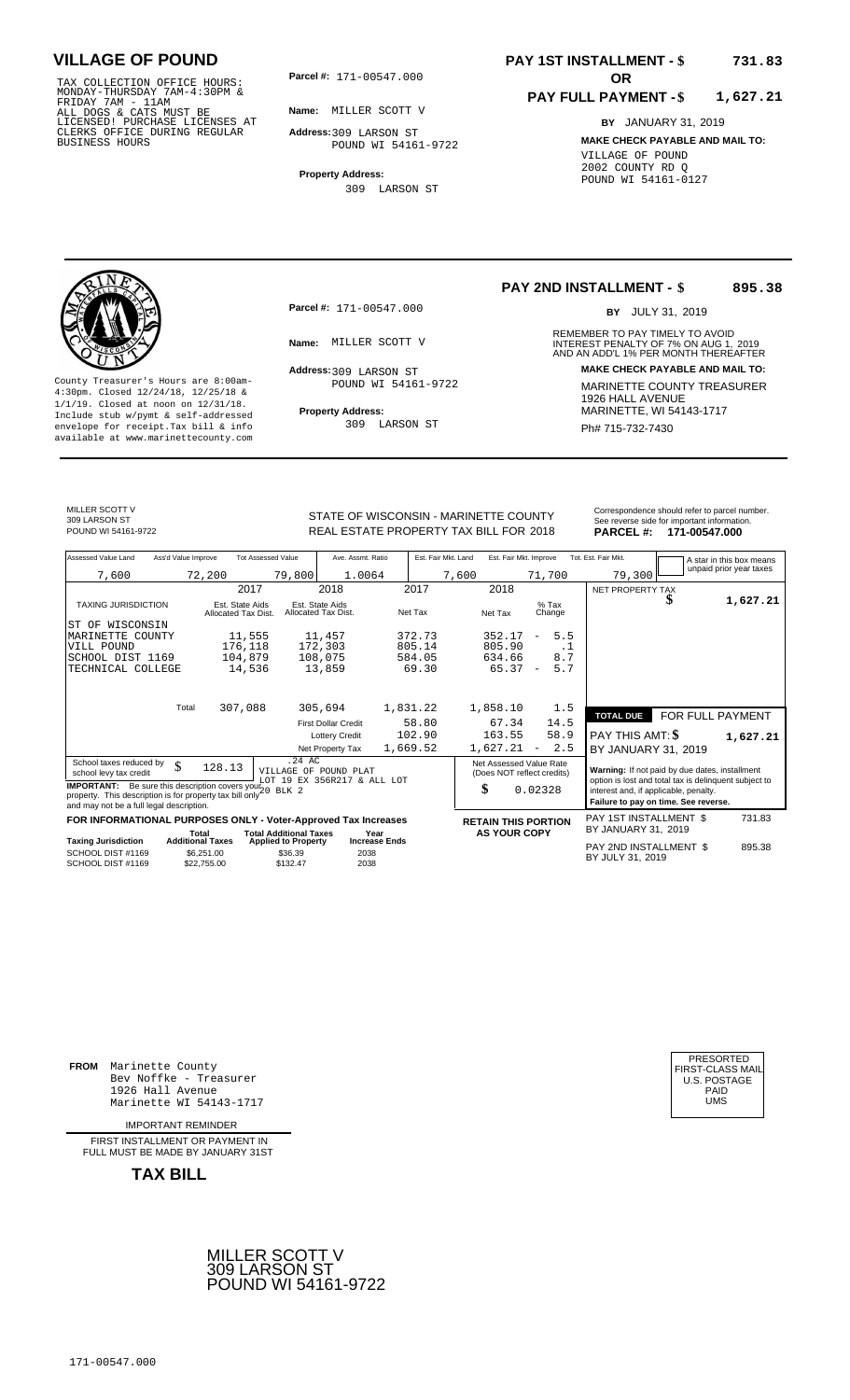TAX COLLECTION OFFICE HOURS:<br>
MONDAY-THURSDAY 7AM-4:30PM &<br>
FRIDAY 7AM - 11AM<br>
ALL DOGS & CATS MUST BE<br>
LICENSED! PURCHASE LICENSES AT<br>
CLERKS OFFICE DURING REGULAR<br>
CLERKS OFFICE DURING REGULAR<br>
BUSINESS HOURS<br>
BUSINESS H

**Parcel #:** 171-00316.000

**Name:** MILLER SCRAP IRON & STEEL CO

**Address:** PO BOX 464 GREEN BAY WI 54305-0464

**Property Address:** 1018 COUNTY ROAD Q

# **PAY 1ST INSTALLMENT - \$**

#### **PAY FULL PAYMENT - \$ 1,984.02**

**992.01**

**BY** JANUARY 31, 2019 **MAKE CHECK PAYABLE AND MAIL TO:** VILLAGE OF POUND 2002 COUNTY RD Q POUND WI 54161-0127

**Property Address:** MARINETTE, WI 54143-1717 Include stub w/pymt & self-addressed envelope for receipt.Tax bill & info Ph# 715-732-7430 available at www.marinettecounty.com

**Parcel #:** 171-00316.000

 $Address:  $PO$  BOX 464$ GREEN BAY WI 54305-0464

1018 COUNTY ROAD Q

**PAY 2ND INSTALLMENT - \$ 992.01**

BY JULY 31, 2019

REMEMBER TO PAY TIMELY TO AVOID **Name:** MILLER SCRAP IRON & STEEL CO INTEREST PENALTY OF 7% ON AUG 1, 2019<br>AND AN ADD'L 1% PER MONTH THEREAFTER **Address: MAKE CHECK PAYABLE AND MAIL TO:** County Treasurer's Hours are 8:00am-<br>
4:30pm. Closed 12/24/18, 12/25/18 & MARINETTE COUNTY TREASURER<br>
1/1/19. Closed at noon on 12/31/18.<br>
Include stub w/pwmt & self-addressed **Property Address:** MARINETTE, WI 54143-1717

MILLER SCRAP IRON & STEEL CO PO BOX 464<br>GREEN BAY WI 54305-0464

STATE OF WISCONSIN - MARINETTE COUNTY<br>
See reverse side for important information.<br>
REAL ESTATE PROPERTY TAX BILL FOR 2018 PARCEL #: 171-00316.000 GREEN BAY WI 54305-0464 **171-00316.000** REAL ESTATE PROPERTY TAX BILL FOR 2018 **PARCEL #: 171-00316.000** 

| Assessed Value Land<br>Ass'd Value Improve                                                                                                                                                                                      | <b>Tot Assessed Value</b>                                                      | Ave. Assmt. Ratio                                         | Est. Fair Mkt. Land | Est. Fair Mkt. Improve                                | Tot. Est. Fair Mkt.                                                           | A star in this box means                              |
|---------------------------------------------------------------------------------------------------------------------------------------------------------------------------------------------------------------------------------|--------------------------------------------------------------------------------|-----------------------------------------------------------|---------------------|-------------------------------------------------------|-------------------------------------------------------------------------------|-------------------------------------------------------|
| 4,600                                                                                                                                                                                                                           | 83,500<br>88,100                                                               | 1.0064                                                    | 4,600               | 83,000                                                | 87,600                                                                        | unpaid prior year taxes                               |
|                                                                                                                                                                                                                                 | 2017                                                                           | 2018                                                      | 2017                | 2018                                                  | NET PROPERTY TAX                                                              |                                                       |
| <b>TAXING JURISDICTION</b>                                                                                                                                                                                                      | Est. State Aids<br>Allocated Tax Dist.                                         | Est. State Aids<br>Allocated Tax Dist.                    | Net Tax             | $%$ Tax<br>Net Tax<br>Change                          | D                                                                             | 1,984.02                                              |
| ST OF WISCONSIN                                                                                                                                                                                                                 |                                                                                |                                                           |                     |                                                       |                                                                               |                                                       |
| MARINETTE COUNTY                                                                                                                                                                                                                | 11,555                                                                         | 11,457                                                    | 375.53              | 388.80<br>3.5                                         |                                                                               |                                                       |
| VILL POUND                                                                                                                                                                                                                      | 176,118                                                                        | 172,303                                                   | 811.19              | 889.72<br>9.7                                         |                                                                               |                                                       |
| SCHOOL DIST 1169                                                                                                                                                                                                                | 104,879                                                                        | 108,075                                                   | 588.44              | 700.67<br>19.1                                        |                                                                               |                                                       |
| TECHNICAL COLLEGE                                                                                                                                                                                                               | 14,536                                                                         | 13,859                                                    | 69.82               | 72.17<br>3.4                                          |                                                                               |                                                       |
|                                                                                                                                                                                                                                 |                                                                                |                                                           |                     |                                                       |                                                                               |                                                       |
| Total                                                                                                                                                                                                                           | 307,088                                                                        | 305,694                                                   | 1,844.98            | 2,051.36<br>11.2                                      | <b>TOTAL DUE</b>                                                              | FOR FULL PAYMENT                                      |
|                                                                                                                                                                                                                                 |                                                                                | <b>First Dollar Credit</b>                                | 58.80               | 14.5<br>67.34                                         |                                                                               |                                                       |
|                                                                                                                                                                                                                                 |                                                                                | <b>Lottery Credit</b>                                     |                     |                                                       | <b>PAY THIS AMT: \$</b>                                                       | 1,984.02                                              |
|                                                                                                                                                                                                                                 |                                                                                | Net Property Tax                                          | 1,786.18            | 1,984.02<br>11.1                                      | BY JANUARY 31, 2019                                                           |                                                       |
| School taxes reduced by<br>\$<br>school levy tax credit                                                                                                                                                                         | .19 AC<br>141.45                                                               | PRT NW NE S11 T30N R20E COM<br>S/L MAIN ST & E/L RR; E ON |                     | Net Assessed Value Rate<br>(Does NOT reflect credits) | Warning: If not paid by due dates, installment                                | option is lost and total tax is delinquent subject to |
| <b>IMPORTANT:</b> Be sure this description covers your $\frac{1}{5}$ /L ST 50' S200' W<br>property. This description is for property tax bill only $N$ ON $E/L$ RR TO POB DESC 430R<br>and may not be a full legal description. |                                                                                | TO E/L RR                                                 |                     | \$<br>0.02328                                         | interest and, if applicable, penalty.<br>Failure to pay on time. See reverse. |                                                       |
| FOR INFORMATIONAL PURPOSES ONLY - Voter-Approved Tax Increases                                                                                                                                                                  | 692                                                                            |                                                           |                     | <b>RETAIN THIS PORTION</b>                            | PAY 1ST INSTALLMENT \$                                                        | 992.01                                                |
|                                                                                                                                                                                                                                 | <b>Total Additional Taxes</b><br>Total                                         | Year                                                      |                     | <b>AS YOUR COPY</b>                                   | BY JANUARY 31, 2019                                                           |                                                       |
| <b>Taxing Jurisdiction</b><br>SCHOOL DIST #1169                                                                                                                                                                                 | <b>Additional Taxes</b><br><b>Applied to Property</b><br>\$6,251,00<br>\$40.18 | <b>Increase Ends</b><br>2038                              |                     |                                                       | PAY 2ND INSTALLMENT \$                                                        | 992.01                                                |
| SCHOOL DIST #1169                                                                                                                                                                                                               | \$146.25<br>\$22,755,00                                                        | 2038                                                      |                     |                                                       | BY JULY 31, 2019                                                              |                                                       |

**FROM** Marinette County Bev Noffke - Treasurer 1926 Hall Avenue Marinette WI 54143-1717 UMS

IMPORTANT REMINDER

FIRST INSTALLMENT OR PAYMENT IN FULL MUST BE MADE BY JANUARY 31ST

**TAX BILL**



| PRESORTED           |
|---------------------|
| FIRST-CLASS MAIL    |
| <b>U.S. POSTAGE</b> |
| PAID                |
| UMS                 |
|                     |

SC<br>TE<br>TE

SCHOOL DIST #1169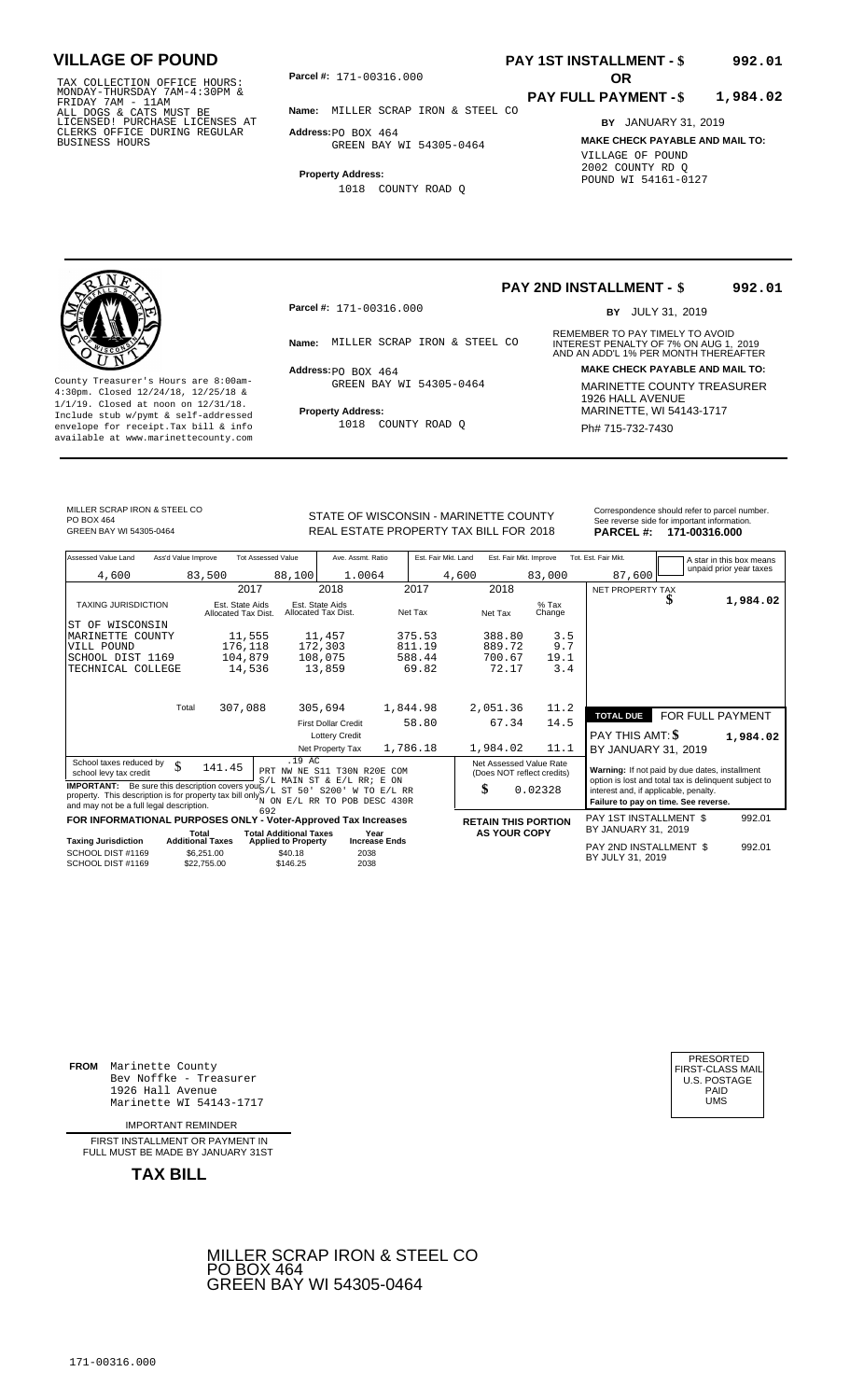TAX COLLECTION OFFICE HOURS:<br>
MONDAY-THURSDAY 7AM-4:30PM &<br>
FRIDAY 7AM - 11AM<br>
ALL DOGS & CATS MUST BE<br>
LICENSED! PURCHASE LICENSES AT<br>
CLERKS OFFICE DURING REGULAR<br>
CLERKS OFFICE DURING REGULAR<br>
BUSINESS HOURS<br>
BUSINESS H

**Parcel #: OR**

**Name:** MITCHELL MARIA K TRST

**Address:** 3408 REEDY DR ANNANDALE VA 22003-1136

**Property Address:** 129 COLBURN ST

### **PAY 1ST INSTALLMENT - \$ 733.55**

#### **PAY FULL PAYMENT - \$ 1,467.10**

**BY** JANUARY 31, 2019 **MAKE CHECK PAYABLE AND MAIL TO:** VILLAGE OF POUND 2002 COUNTY RD Q POUND WI 54161-0127



**Property Address:** MARINETTE, WI 54143-1717 Include stub w/pymt & self-addressed envelope for receipt.Tax bill & info Ph# 715-732-7430 available at www.marinettecounty.com

**Parcel #:** 171-00559.000

Address: 3408 REEDY DR ANNANDALE VA 22003-1136

129 COLBURN ST

#### **PAY 2ND INSTALLMENT - \$ 733.55**

BY JULY 31, 2019

REMEMBER TO PAY TIMELY TO AVOID **Name:** MITCHELL MARIA K TRST **INTEREST PENALTY OF 7% ON AUG 1, 2019**<br>AND AN ADD'L 1% PER MONTH THEREAFTER **Address: MAKE CHECK PAYABLE AND MAIL TO:** County Treasurer's Hours are 8:00am-<br>
4:30pm. Closed 12/24/18, 12/25/18 & MARINETTE COUNTY TREASURER<br>
1/1/19. Closed at noon on 12/31/18.<br>
Include stub w/pwmt & self-addressed **Property Address:** MARINETTE, WI 54143-1717

MITCHELL MARIA K TRST 3408 REEDY DR

STATE OF WISCONSIN - MARINETTE COUNTY Correspondence should refer to parcel number.

| 3400 REEDI DR<br>ANNANDALE VA 22003-1136 |                     |                                        |                                        | REAL ESTATE PROPERTY TAX BILL FOR 2018 |         |                     |                              | <b>PARCEL#:</b>     | See reverse side for important information.<br>171-00559.000 |
|------------------------------------------|---------------------|----------------------------------------|----------------------------------------|----------------------------------------|---------|---------------------|------------------------------|---------------------|--------------------------------------------------------------|
| Assessed Value Land                      | Ass'd Value Improve | <b>Tot Assessed Value</b>              |                                        | Ave. Assmt. Ratio                      |         | Est. Fair Mkt. Land | Est. Fair Mkt. Improve       | Tot. Est. Fair Mkt. | A star in this box means<br>unpaid prior year taxes          |
| 5,400                                    | 60,500              |                                        | 65,900                                 | 1.0064                                 |         | 5,400               | 60,100                       | 65,500              |                                                              |
|                                          |                     | 2017                                   |                                        | 2018                                   | 2017    |                     | 2018                         | NET PROPERTY TAX    |                                                              |
| <b>TAXING JURISDICTION</b>               |                     | Est. State Aids<br>Allocated Tax Dist. | Est. State Aids<br>Allocated Tax Dist. |                                        | Net Tax |                     | $%$ Tax<br>Net Tax<br>Change |                     | 1,467.1                                                      |

| 5,400                                                                                                                                                          | 60,500                                               | 65,900                                            | 1.0064                               |                            | 5,400                                                 | 60,100                          | $65,500$ <sup>[1</sup> ]                                                                                | anpara prior your taxou |
|----------------------------------------------------------------------------------------------------------------------------------------------------------------|------------------------------------------------------|---------------------------------------------------|--------------------------------------|----------------------------|-------------------------------------------------------|---------------------------------|---------------------------------------------------------------------------------------------------------|-------------------------|
|                                                                                                                                                                | 2017                                                 | 2018                                              |                                      | 2017                       | 2018                                                  |                                 | NET PROPERTY TAX                                                                                        |                         |
| <b>TAXING JURISDICTION</b>                                                                                                                                     | Est. State Aids<br>Allocated Tax Dist.               | Est. State Aids<br>Allocated Tax Dist.            |                                      | Net Tax                    | Net Tax                                               | $%$ Tax<br>Change               |                                                                                                         | 1,467.10                |
| WISCONSIN<br>OF<br>ST                                                                                                                                          |                                                      |                                                   |                                      |                            |                                                       |                                 |                                                                                                         |                         |
| MARINETTE COUNTY                                                                                                                                               | 11,555                                               | 11,457                                            |                                      | 307.81                     | 290.83                                                | 5.5<br>$\overline{\phantom{a}}$ |                                                                                                         |                         |
| VILL POUND                                                                                                                                                     | 176,118                                              | 172,303                                           |                                      | 664.90                     | 665.52                                                | . 1                             |                                                                                                         |                         |
| SCHOOL DIST 1169                                                                                                                                               | 104,879                                              | 108,075                                           |                                      | 482.32                     | 524.11                                                | 8.7                             |                                                                                                         |                         |
| TECHNICAL COLLEGE                                                                                                                                              | 14,536                                               | 13,859                                            |                                      | 57.23                      | 53.98                                                 | 5.7<br>$\overline{\phantom{a}}$ |                                                                                                         |                         |
| Total                                                                                                                                                          | 307,088                                              | 305,694                                           | 1,512.26                             |                            | 1,534.44                                              | 1.5                             | <b>TOTAL DUE</b>                                                                                        | FOR FULL PAYMENT        |
|                                                                                                                                                                |                                                      | <b>First Dollar Credit</b>                        |                                      | 58.80                      | 67.34                                                 | 14.5                            |                                                                                                         |                         |
|                                                                                                                                                                |                                                      | <b>Lottery Credit</b><br>Net Property Tax         | 1,453.46                             |                            | 1,467.10                                              | . 9                             | PAY THIS AMT: \$<br>BY JANUARY 31, 2019                                                                 | 1,467.10                |
| School taxes reduced by<br>\$<br>school levy tax credit                                                                                                        | 105.81                                               | $.18$ AC<br>VILLAGE OF POUND PLAT<br>LOT 3 BLK 5  |                                      |                            | Net Assessed Value Rate<br>(Does NOT reflect credits) |                                 | Warning: If not paid by due dates, installment<br>option is lost and total tax is delinquent subject to |                         |
| <b>IMPORTANT:</b> Be sure this description covers your<br>property. This description is for property tax bill only<br>and may not be a full legal description. |                                                      |                                                   |                                      |                            | \$                                                    | 0.02328                         | interest and, if applicable, penalty.<br>Failure to pay on time. See reverse.                           |                         |
| FOR INFORMATIONAL PURPOSES ONLY - Voter-Approved Tax Increases                                                                                                 |                                                      |                                                   |                                      | <b>RETAIN THIS PORTION</b> |                                                       | PAY 1ST INSTALLMENT \$          | 733.55                                                                                                  |                         |
|                                                                                                                                                                | Total                                                | <b>Total Additional Taxes</b>                     | Year                                 |                            | <b>AS YOUR COPY</b>                                   |                                 | BY JANUARY 31, 2019                                                                                     |                         |
| <b>Taxing Jurisdiction</b><br>SCHOOL DIST #1169<br>SCHOOL DIST #1169                                                                                           | <b>Additional Taxes</b><br>\$6,251.00<br>\$22,755.00 | <b>Applied to Property</b><br>\$30.05<br>\$109.39 | <b>Increase Ends</b><br>2038<br>2038 |                            |                                                       |                                 | PAY 2ND INSTALLMENT \$<br>BY JULY 31, 2019                                                              | 733.55                  |

**FROM** Marinette County

Bev Noffke - Treasurer (U.S. POSTAGE)<br>1926 Hall Avenue (U.S. POSTAGE)<br>Marinette WI 54143-1717 (UMS  $1926$  Hall Avenue Marinette WI 54143-1717

IMPORTANT REMINDER

FIRST INSTALLMENT OR PAYMENT IN FULL MUST BE MADE BY JANUARY 31ST



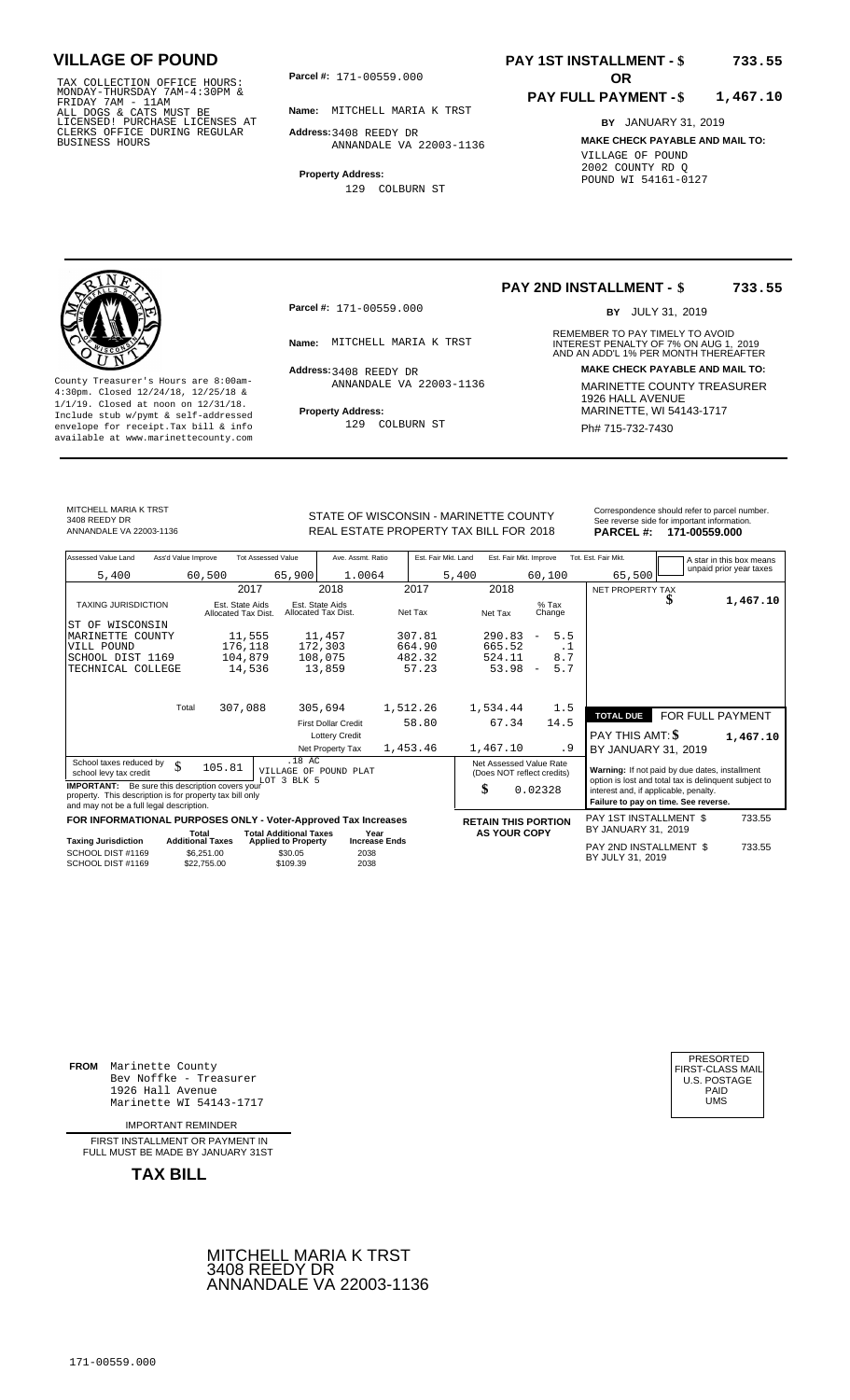TAX COLLECTION OFFICE HOURS:<br>
MONDAY-THURSDAY 7AM-4:30PM &<br>
FRIDAY 7AM - 11AM<br>
ALL DOGS & CATS MUST BE<br>
LICENSED! PURCHASE LICENSES AT<br>
CLERKS OFFICE DURING REGULAR<br>
CLERKS OFFICE DURING REGULAR<br>
BUSINESS HOURS<br>
BUSINESS H

**Parcel #:** 171-00573.000

**Name:** MITCHELL MARIA K TRST

**Address:** 3408 REEDY DR ANNANDALE VA 22003-1136

**Property Address:**

# **PAY 1ST INSTALLMENT - \$**

#### **PAY FULL PAYMENT - \$ 125.73**

**BY** JANUARY 31, 2019 **MAKE CHECK PAYABLE AND MAIL TO:** VILLAGE OF POUND 2002 COUNTY RD Q POUND WI 54161-0127

**Property Address:** MARINETTE, WI 54143-1717 Include stub w/pymt & self-addressed envelope for receipt.Tax bill & info Phat is a set of the phat of the Phat 715-732-7430 envelope for receipt.Tax bill & info Phat 715-732-7430 envelope for the phat 715-732-7430 envelope for the phat 715-732-7430 envelope

**Parcel #:** 171-00573.000

Address: 3408 REEDY DR ANNANDALE VA 22003-1136

### **PAY 2ND INSTALLMENT - \$**

BY JULY 31, 2019

**62.86**

**62.87**

REMEMBER TO PAY TIMELY TO AVOID **Name:** MITCHELL MARIA K TRST **INTEREST PENALTY OF 7% ON AUG 1, 2019**<br>AND AN ADD'L 1% PER MONTH THEREAFTER **Address: MAKE CHECK PAYABLE AND MAIL TO:** County Treasurer's Hours are 8:00am-<br>
4:30pm. Closed 12/24/18, 12/25/18 & MARINETTE COUNTY TREASURER<br>
1/1/19. Closed at noon on 12/31/18.<br>
Include stub w/pwmt. & self-addressed<br> **Property Address:** MARINETTE, WI 54143-1717

MITCHELL MARIA K TRST

3408 REEDY DR

REAL ESTATE PROPERTY TAX BILL FOR **PARCEL #:** ANNANDALE VA 22003-1136 2018 **171-00573.000**

| STATE OF WISCONSIN - MARINETTE COUNTY  | Correspondence should refer to parcel number.<br>See reverse side for important information. |
|----------------------------------------|----------------------------------------------------------------------------------------------|
| REAL ESTATE PROPERTY TAX BILL FOR 2018 | PARCEL #: 171-00573.000                                                                      |

| Assessed Value Land                                                                                                                                            | Ass'd Value Improve                    | <b>Tot Assessed Value</b>     | Ave. Assmt. Ratio                      | Est. Fair Mkt. Land |                                                       | Est. Fair Mkt. Improve           |                   | Tot. Est. Fair Mkt.                   | A star in this box means<br>unpaid prior year taxes                                                     |        |
|----------------------------------------------------------------------------------------------------------------------------------------------------------------|----------------------------------------|-------------------------------|----------------------------------------|---------------------|-------------------------------------------------------|----------------------------------|-------------------|---------------------------------------|---------------------------------------------------------------------------------------------------------|--------|
| 5,400                                                                                                                                                          |                                        | 5,400                         | 1.0064                                 |                     | 5,400                                                 |                                  |                   | 5,400                                 |                                                                                                         |        |
|                                                                                                                                                                |                                        | 2017                          | 2018                                   | 2017                | 2018                                                  |                                  |                   | NET PROPERTY TAX                      |                                                                                                         |        |
| <b>TAXING JURISDICTION</b>                                                                                                                                     | Est. State Aids<br>Allocated Tax Dist. |                               | Est. State Aids<br>Allocated Tax Dist. | Net Tax             | Net Tax                                               |                                  | $%$ Tax<br>Change |                                       |                                                                                                         | 125.73 |
| WISCONSIN<br>ST OF                                                                                                                                             |                                        |                               |                                        |                     |                                                       |                                  |                   |                                       |                                                                                                         |        |
| MARINETTE COUNTY                                                                                                                                               |                                        | 11,555                        | 11,457                                 | 25.22               | 23.83                                                 | $\overline{\phantom{a}}$         | 5.5               |                                       |                                                                                                         |        |
| VILL POUND                                                                                                                                                     |                                        | 176,118                       | 172,303                                | 54.48               | 54.53                                                 |                                  | $\cdot$ 1         |                                       |                                                                                                         |        |
| SCHOOL DIST 1169                                                                                                                                               |                                        | 104,879                       | 108,075                                | 39.52               | 42.95                                                 |                                  | 8.7               |                                       |                                                                                                         |        |
| TECHNICAL COLLEGE                                                                                                                                              |                                        | 14,536                        | 13,859                                 | 4.69                |                                                       | 4.42<br>$\overline{\phantom{a}}$ | 5.8               |                                       |                                                                                                         |        |
|                                                                                                                                                                |                                        |                               |                                        |                     |                                                       |                                  |                   |                                       |                                                                                                         |        |
|                                                                                                                                                                | Total<br>307,088                       |                               | 305,694                                | 123.91              | 125.73                                                |                                  | 1.5               | <b>TOTAL DUE</b>                      | FOR FULL PAYMENT                                                                                        |        |
|                                                                                                                                                                |                                        |                               | <b>First Dollar Credit</b>             |                     |                                                       |                                  |                   |                                       |                                                                                                         |        |
|                                                                                                                                                                |                                        |                               | <b>Lottery Credit</b>                  |                     |                                                       |                                  |                   | PAY THIS AMT: \$                      |                                                                                                         | 125.73 |
|                                                                                                                                                                |                                        |                               | Net Property Tax                       | 123.91              | 125.73                                                |                                  | 1.5               | BY JANUARY 31, 2019                   |                                                                                                         |        |
| School taxes reduced by<br>school levy tax credit                                                                                                              | \$<br>8.67                             | .18 AC<br>LOT 18 BLK 5        | VILLAGE OF POUND PLAT                  |                     | Net Assessed Value Rate<br>(Does NOT reflect credits) |                                  |                   |                                       | Warning: If not paid by due dates, installment<br>option is lost and total tax is delinquent subject to |        |
| <b>IMPORTANT:</b> Be sure this description covers your<br>property. This description is for property tax bill only<br>and may not be a full legal description. |                                        |                               |                                        |                     | \$                                                    | 0.02328                          |                   | interest and, if applicable, penalty. | Failure to pay on time. See reverse.                                                                    |        |
| FOR INFORMATIONAL PURPOSES ONLY - Voter-Approved Tax Increases                                                                                                 |                                        |                               |                                        |                     | <b>RETAIN THIS PORTION</b>                            |                                  |                   | PAY 1ST INSTALLMENT \$                |                                                                                                         | 62.87  |
|                                                                                                                                                                | Total                                  | <b>Total Additional Taxes</b> | Year                                   |                     |                                                       | <b>AS YOUR COPY</b>              |                   | BY JANUARY 31, 2019                   |                                                                                                         |        |
| <b>Taxing Jurisdiction</b>                                                                                                                                     | <b>Additional Taxes</b>                | <b>Applied to Property</b>    | <b>Increase Ends</b>                   |                     |                                                       |                                  |                   | PAY 2ND INSTALLMENT \$                |                                                                                                         | 62.86  |
| SCHOOL DIST #1169<br>SCHOOL DIST #1169                                                                                                                         | \$6.251.00<br>\$22,755.00              | \$2.46<br>\$8.96              | 2038<br>2038                           |                     |                                                       |                                  |                   | BY JULY 31, 2019                      |                                                                                                         |        |

**FROM** Marinette County Bev Noffke - Treasurer (U.S. POSTAGE)<br>1926 Hall Avenue (U.S. POSTAGE)<br>Marinette WI 54143-1717 (U.S. POSTAGE) 1926 Hall Avenue PAID Marinette WI 54143-1717 UMS

IMPORTANT REMINDER

FIRST INSTALLMENT OR PAYMENT IN FULL MUST BE MADE BY JANUARY 31ST



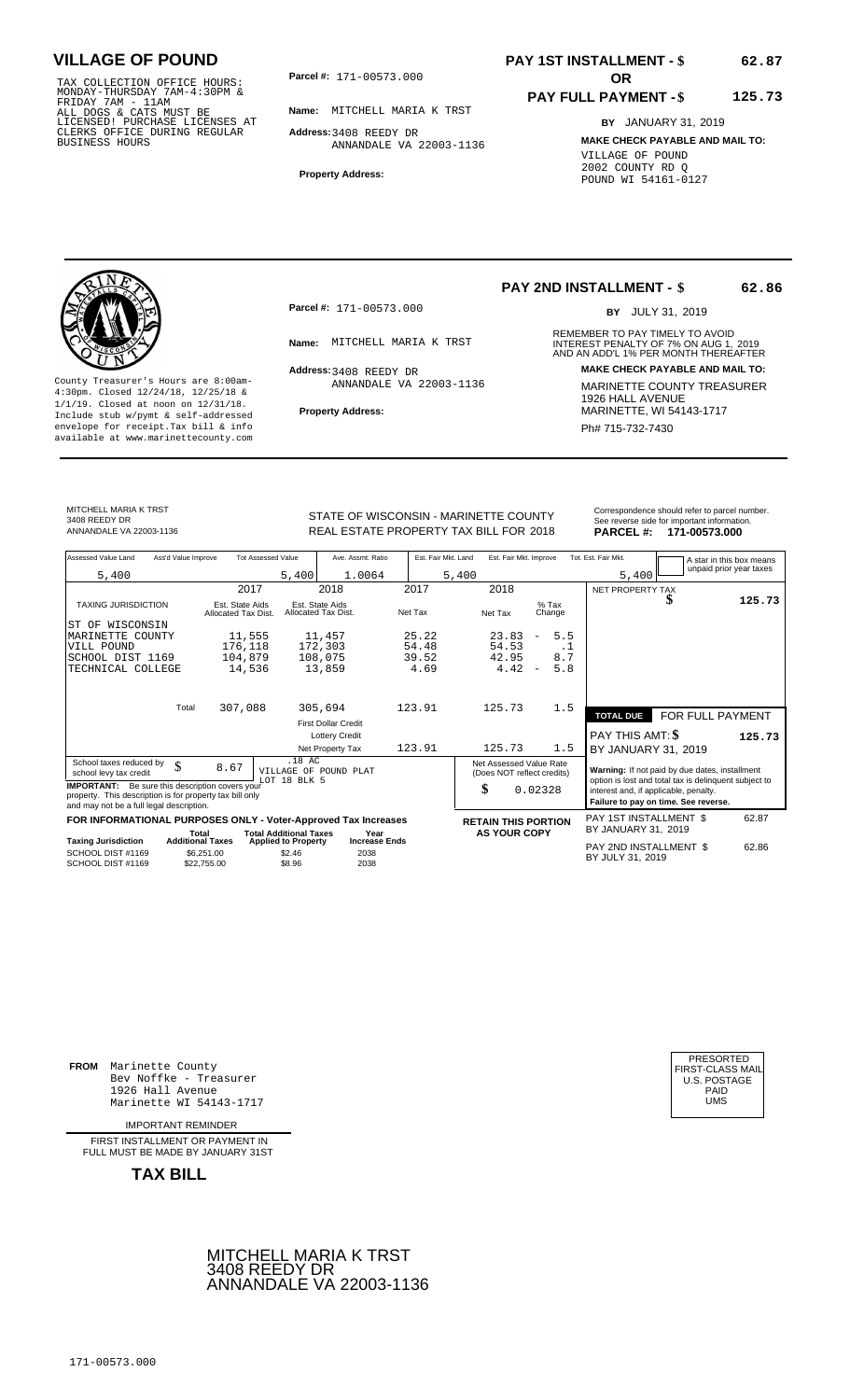TAX COLLECTION OFFICE HOURS:<br>
MONDAY-THURSDAY 7AM-4:30PM & MOES WILLIAM P<br>
FRIDAY 7AM - 11AM<br>
ALL DOGS & CATS MUST BE **Name**: MOES MARIANNE<br>
LICENSED ! PURCHASE LICENSES AT<br>
CLERKS OFFICE DURING REGULAR **Address**:2020 COUN

**Parcel #:** 171-00342.000

**Name:** MOES MARIANNE MOES WILLIAM A

**Address:** 2020 COUNTY ROAD Q POUND WI 54161-9708

**Property Address:** 2020 COUNTY ROAD Q

**Parcel #:** 171-00342.000

MOES WILLIAM A<br>Name: MOES MARIANNE

Address: 2020 COUNTY ROAD Q POUND WI 54161-9708

2020 COUNTY ROAD Q

#### **PAY 1ST INSTALLMENT - \$ 594.55**

**PAY 2ND INSTALLMENT - \$**

**Name:** MOES MARIANNE **And Accord 1999 INTEREST PENALTY OF 7% ON AUG 1, 2019<br>AND AN ADD'L 1% PER MONTH THEREAFTER** 

#### **PAY FULL PAYMENT - \$ 1,044.03**

REMEMBER TO PAY TIMELY TO AVOID

BY JULY 31, 2019

**Address: MAKE CHECK PAYABLE AND MAIL TO:**

**449.48**

**BY** JANUARY 31, 2019 **MAKE CHECK PAYABLE AND MAIL TO:** VILLAGE OF POUND 2002 COUNTY RD Q POUND WI 54161-0127



County Treasurer's Hours are 8:00am-<br>
4:30pm. Closed 12/24/18, 12/25/18 & MARINETTE COUNTY TREASURER<br>
1/1/19. Closed at noon on 12/31/18.<br>
Include stub w/pwmt & self-addressed **Property Address:** MARINETTE, WI 54143-1717 **Property Address:** MARINETTE, WI 54143-1717 Include stub w/pymt & self-addressed envelope for receipt.Tax bill & info Ph# 715-732-7430 available at www.marinettecounty.com

MOES WILLIAM A MOES MARIANNE 2020 COUNTY ROAD Q

STATE OF WISCONSIN - MARINETTE COUNTY<br>
See reverse side for important information.<br>
REAL ESTATE PROPERTY TAX BILL FOR 2018 PARCEL #: 171-00342.000 REAL ESTATE PROPERTY TAX BILL FOR **PARCEL #:** POUND WI 54161-9708 2018 **171-00342.000**

| Assessed Value Land<br>Ass'd Value Improve                                   | <b>Tot Assessed Value</b>                                   | Ave. Assmt. Ratio                      | Est. Fair Mkt. Land | Est. Fair Mkt. Improve                                |                                 | Tot. Est. Fair Mkt.                                                                            |                  | A star in this box means |
|------------------------------------------------------------------------------|-------------------------------------------------------------|----------------------------------------|---------------------|-------------------------------------------------------|---------------------------------|------------------------------------------------------------------------------------------------|------------------|--------------------------|
| 4,500                                                                        | 37,000<br>41,500                                            | 1.0064                                 | 4,500               |                                                       | 36,800                          | 41,300                                                                                         |                  | unpaid prior year taxes  |
|                                                                              | 2017                                                        | 2018                                   | 2017                | 2018                                                  |                                 | NET PROPERTY TAX                                                                               |                  |                          |
| <b>TAXING JURISDICTION</b>                                                   | Est. State Aids<br>Allocated Tax Dist.                      | Est. State Aids<br>Allocated Tax Dist. | Net Tax             | Net Tax                                               | $%$ Tax<br>Change               |                                                                                                |                  | 735.42                   |
| WISCONSIN<br>ST OF                                                           |                                                             |                                        |                     |                                                       |                                 |                                                                                                |                  |                          |
| MARINETTE COUNTY                                                             | 11,555                                                      | 11,457                                 | 193.84              | 183.15                                                | 5.5<br>$\overline{\phantom{a}}$ |                                                                                                |                  |                          |
| VILL POUND                                                                   | 176,118                                                     | 172,303                                | 418.71              | 419.11                                                | $\cdot$ 1                       | Delng Water<br>Delnq Sewer                                                                     |                  | 77.15<br>231.46          |
| SCHOOL DIST 1169                                                             | 104,879                                                     | 108,075                                | 303.74              | 330.06                                                | 8.7                             |                                                                                                |                  |                          |
| TECHNICAL COLLEGE                                                            | 14,536                                                      | 13,859                                 | 36.04               | 33.99                                                 | 5.7<br>$\overline{\phantom{a}}$ |                                                                                                |                  |                          |
|                                                                              |                                                             |                                        |                     |                                                       |                                 |                                                                                                |                  |                          |
| Total                                                                        | 307,088                                                     | 305,694                                | 952.33              | 966.31                                                | 1.5                             |                                                                                                |                  |                          |
|                                                                              |                                                             |                                        |                     |                                                       |                                 | <b>TOTAL DUE</b>                                                                               | FOR FULL PAYMENT |                          |
|                                                                              |                                                             | <b>First Dollar Credit</b>             | 58.80               | 67.34                                                 | 14.5                            |                                                                                                |                  |                          |
|                                                                              |                                                             | <b>Lottery Credit</b>                  | 102.90              | 163.55                                                | 58.9                            | PAY THIS AMT: \$                                                                               |                  | 1,044.03                 |
|                                                                              |                                                             | Net Property Tax                       | 790.63              | 735.42                                                | 7.0<br>$\overline{\phantom{m}}$ | BY JANUARY 31, 2019                                                                            |                  |                          |
| School taxes reduced by<br>\$<br>school levy tax credit                      | .17 AC<br>66.63<br>PRT                                      | NE NW S11 T30N R20E COM                |                     | Net Assessed Value Rate<br>(Does NOT reflect credits) |                                 | Warning: If not paid by due dates, installment                                                 |                  |                          |
| IMPORTANT: Be sure this description covers your RODS W50' N11 RODS E ALG N/L |                                                             | N/L 36 RODS W NE COR; S11              | \$                  |                                                       | 0.02328                         | option is lost and total tax is delinquent subject to<br>interest and, if applicable, penalty. |                  |                          |
| property. This description is for property tax bill only $50^{\circ}$        |                                                             | TO POB DESC 280R237 EX                 |                     |                                                       |                                 | Failure to pay on time. See reverse.                                                           |                  |                          |
| and may not be a full legal description.                                     | CTH O                                                       |                                        |                     |                                                       |                                 |                                                                                                |                  |                          |
| FOR INFORMATIONAL PURPOSES ONLY - Voter-Approved Tax Increases               |                                                             |                                        |                     | <b>RETAIN THIS PORTION</b>                            |                                 | PAY 1ST INSTALLMENT \$                                                                         |                  | 594.55                   |
| Total<br><b>Taxing Jurisdiction</b><br><b>Additional Taxes</b>               | <b>Total Additional Taxes</b><br><b>Applied to Property</b> | Year<br><b>Increase Ends</b>           |                     | <b>AS YOUR COPY</b>                                   |                                 | BY JANUARY 31, 2019                                                                            |                  |                          |
| SCHOOL DIST #1169<br>SCHOOL DIST #1169                                       | \$6,251.00<br>\$18.92<br>\$68.89<br>\$22,755,00             | 2038<br>2038                           |                     |                                                       |                                 | PAY 2ND INSTALLMENT \$<br>BY JULY 31, 2019                                                     |                  | 449.48                   |

**FROM** Marinette County Bev Noffke - Treasurer 1926 Hall Avenue PAID Marinette WI 54143-1717 UMS

IMPORTANT REMINDER

FIRST INSTALL MENT OR PAYMENT IN FULL MUST BE MADE BY JANUARY 31ST



| PRESORTED<br>FIRST-CLASS MAIL<br><b>U.S. POSTAGE</b><br>PAID<br>UMS |  |
|---------------------------------------------------------------------|--|
|---------------------------------------------------------------------|--|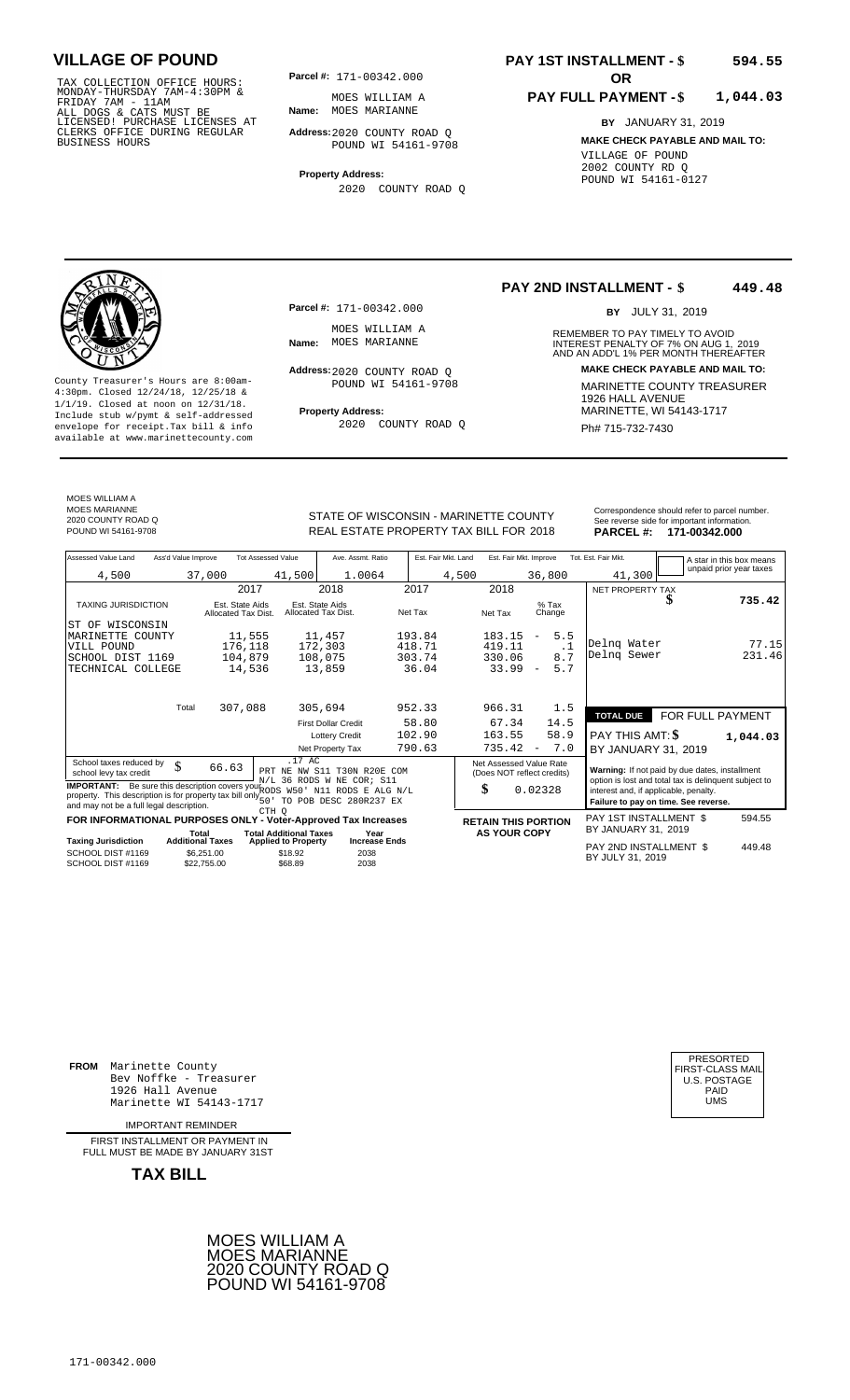TAX COLLECTION OFFICE HOURS:<br>
MONDAY-THURSDAY 7AM-4:30PM &<br>
FRIDAY 7AM - 11AM<br>
ALL DOGS & CATS MUST BE<br>
LICENSED! PURCHASE LICENSES AT<br>
CLERKS OFFICE DURING REGULAR<br>
CLERKS OFFICE DURING REGULAR<br>
BUSINESS HOURS<br>
BUSINESS H

**Parcel #: OR**

**Name:** NEITZEL JULIE L

**Address:** 3029 BUSINESS HWY 141 POUND WI 54161-9720

**Property Address:** 3029 US HIGHWAY 141

### **PAY 1ST INSTALLMENT - \$ 525.16**

#### **PAY FULL PAYMENT - \$ 1,050.31**

**BY** JANUARY 31, 2019 **MAKE CHECK PAYABLE AND MAIL TO:** VILLAGE OF POUND 2002 COUNTY RD Q POUND WI 54161-0127



**Property Address:** MARINETTE, WI 54143-1717 Include stub w/pymt & self-addressed envelope for receipt.Tax bill & info Filed Bureau Bureau Bureau and Henri Ph# 715-732-7430 available at www.marinettecounty.com

**Parcel #:** 171-00356.002

POUND WI 54161-9720

3029 US HIGHWAY 141

**PAY 2ND INSTALLMENT - \$ 525.15**

BY JULY 31, 2019

REMEMBER TO PAY TIMELY TO AVOID **Name:** NEITZEL JULIE L<br>
AND AN ADD'L 1% PER MONTH THEREAFTER **Address: MAKE CHECK PAYABLE AND MAIL TO:** 3029 BUSINESS HWY 141 County Treasurer's Hours are 8:00am-<br>
4:30pm. Closed 12/24/18, 12/25/18 & MARINETTE COUNTY TREASURER<br>
1/1/19. Closed at noon on 12/31/18.<br>
Include stub w/pwmt & self-addressed **Property Address:** MARINETTE, WI 54143-1717

NEITZEL JULIE L 3029 BUSINESS HWY 141

STATE OF WISCONSIN - MARINETTE COUNTY<br>
SEAL ESTATE DEODEDTY TAY BILL EOR 2019<br> **DARCEL #1. 171 00256 002** 

| POUND WI 54161-9720        |                     |                                        |        | REAL ESTATE PROPERTY TAX BILL FOR 2018 |          |         |                     |                        |                          |                | <b>PARCEL#:</b>     |   | 171-00356.002            |
|----------------------------|---------------------|----------------------------------------|--------|----------------------------------------|----------|---------|---------------------|------------------------|--------------------------|----------------|---------------------|---|--------------------------|
| Assessed Value Land        | Ass'd Value Improve | <b>Tot Assessed Value</b>              |        | Ave. Assmt. Ratio                      |          |         | Est. Fair Mkt. Land | Est. Fair Mkt. Improve |                          |                | Tot. Est. Fair Mkt. |   | A star in this box means |
| 6,000                      | 42,000              |                                        | 48,000 | 1.0064                                 |          |         | 6,000               |                        | 41,700                   |                | 47,700              |   | unpaid prior year taxes  |
|                            |                     | 2017                                   |        | 2018                                   |          | 2017    |                     | 2018                   |                          |                | NET PROPERTY TAX    |   |                          |
| <b>TAXING JURISDICTION</b> |                     | Est. State Aids<br>Allocated Tax Dist. |        | Est. State Aids<br>Allocated Tax Dist. |          | Net Tax |                     | Net Tax                | $%$ Tax<br>Change        |                |                     | S | 1,050.31                 |
| ST OF WISCONSIN            |                     |                                        |        |                                        |          |         |                     |                        |                          |                |                     |   |                          |
| MARINETTE COUNTY           |                     | 11,555                                 |        | 11,457                                 |          | 224.20  |                     | 211.83                 | $\overline{\phantom{m}}$ | 5.5            |                     |   |                          |
| VILL POUND                 |                     | 176,118                                |        | 172,303                                |          | 484.29  |                     | 484.75                 |                          | $\cdot$ $\bot$ |                     |   |                          |
| SCHOOL DIST 1169           |                     | 104,879                                |        | 108,075                                |          | 351.31  |                     | 381.75                 |                          | 8.7            |                     |   |                          |
| TECHNICAL COLLEGE          |                     | 14,536                                 |        | 13,859                                 |          | 41.68   |                     | 39.32                  | $\overline{\phantom{0}}$ | 5.7            |                     |   |                          |
|                            |                     |                                        |        |                                        |          |         |                     |                        |                          |                |                     |   |                          |
|                            | T <sub>ofol</sub>   | $207.00$                               |        | 205.601                                | 1 101 10 |         |                     | 1.117c                 |                          | $\sim$         |                     |   |                          |

|                                                                                                                                                | Total<br>307,088                      | 305,694                                                                 | 1,101.48                     | 1,117.65            | 1.5                                                   | <b>TOTAL DUE</b>                                                                                                                       | FOR FULL PAYMENT |
|------------------------------------------------------------------------------------------------------------------------------------------------|---------------------------------------|-------------------------------------------------------------------------|------------------------------|---------------------|-------------------------------------------------------|----------------------------------------------------------------------------------------------------------------------------------------|------------------|
|                                                                                                                                                |                                       | <b>First Dollar Credit</b><br><b>Lottery Credit</b>                     | 58.80                        | 67.34               | 14.5                                                  | PAY THIS AMT: \$                                                                                                                       | 1,050.31         |
|                                                                                                                                                |                                       | Net Property Tax                                                        | 1,042.68                     | 1,050.31            | . 7                                                   | BY JANUARY 31, 2019                                                                                                                    |                  |
| School taxes reduced by<br>Φ<br>◡<br>school levy tax credit                                                                                    | 77.07                                 | $.23$ AC<br>PRT NE NW S11 T30N R20E COM                                 |                              |                     | Net Assessed Value Rate<br>(Does NOT reflect credits) | Warning: If not paid by due dates, installment                                                                                         |                  |
| <b>IMPORTANT:</b><br>property. This description is for property tax bill only $_{W195.41}^{\star}$<br>and may not be a full legal description. | Be sure this description covers you'' | W/L HWY 1091.35'S & 37.98'W<br>$COR$ ; S ON W/L HWY $6.06$ '<br>N41.75' | $E50'$ N14.                  | ъĐ                  | 0.02328                                               | option is lost and total tax is delinquent subject to<br>interest and, if applicable, penalty.<br>Failure to pay on time. See reverse. |                  |
| FOR INFORMATIONAL PURPOSES ONLY - Voter-Approved Tax Increases                                                                                 |                                       | FOR FULL LEGAL SEE TAX ROLL                                             |                              |                     | <b>RETAIN THIS PORTION</b>                            | PAY 1ST INSTALLMENT \$                                                                                                                 | 525.16           |
| <b>Taxing Jurisdiction</b>                                                                                                                     | Total<br><b>Additional Taxes</b>      | <b>Total Additional Taxes</b><br><b>Applied to Property</b>             | Year<br><b>Increase Ends</b> | <b>AS YOUR COPY</b> |                                                       | BY JANUARY 31, 2019                                                                                                                    |                  |
| SCHOOL DIST #1169<br>SCHOOL DIST #1169                                                                                                         | \$6.251.00<br>\$22,755.00             | \$21.89<br>\$79.68                                                      | 2038<br>2038                 |                     |                                                       | PAY 2ND INSTALLMENT \$<br>BY JULY 31, 2019                                                                                             | 525.15           |

**FROM** Marinette County Bev Noffke - Treasurer (U.S. POSTAGE)<br>1926 Hall Avenue (U.S. POSTAGE)<br>Marinette WI 54143-1717 (UMS 1926 Hall Avenue PAID Marinette WI 54143-1717 UMS

IMPORTANT REMINDER

FIRST INSTALL MENT OR PAYMENT IN FULL MUST BE MADE BY JANUARY 31ST



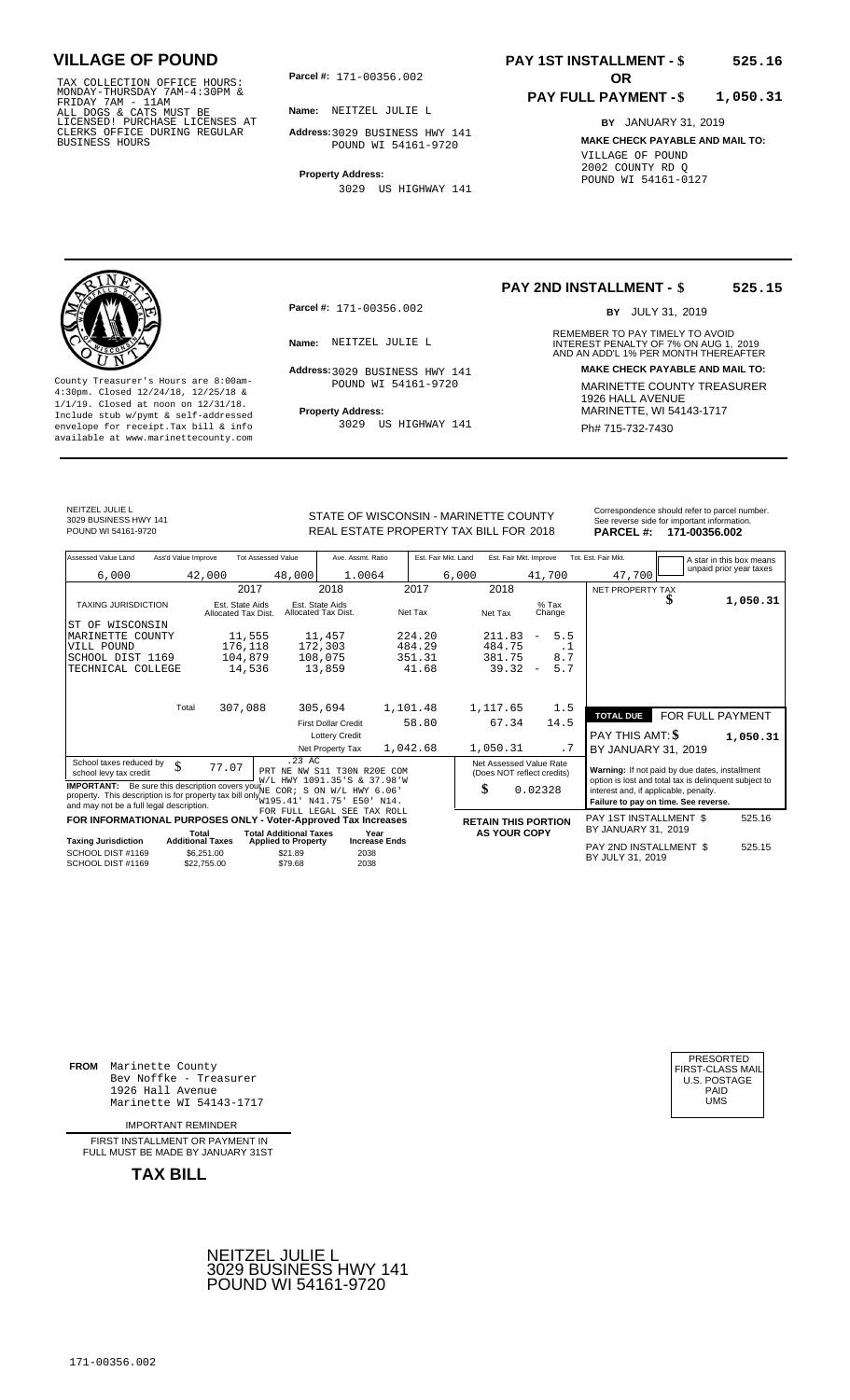TAX COLLECTION OFFICE HOURS:<br>
MONDAY-THURSDAY 7AM-4:30PM & MOLL ALLEN<br>
FRIDAY 7AM - 11AM<br>
ALL DOGS & CATS MUST BE **Name**: NOLL MARY K<br>
LICENSED! PURCHASE LICENSES AT<br>
CLERKS OFFICE DURING REGULAR **Address:**448 E MAIN ST<br>
B

**Parcel #: OR**

**Name:** NOLL MARY K NOLL ALLEN

**Address:** 448 E MAIN ST COLEMEN WI 54112-9524

**Property Address:**

# **PAY 1ST INSTALLMENT - \$**

### **PAY FULL PAYMENT - \$**

**BY** JANUARY 31, 2019 **MAKE CHECK PAYABLE AND MAIL TO:** VILLAGE OF POUND 2002 COUNTY RD Q POUND WI 54161-0127

**9.32**

**9.32**



**Property Address:** MARINETTE, WI 54143-1717 Include stub w/pymt & self-addressed envelope for receipt.Tax bill & info Phat is a set of the phat of the Phat 715-732-7430 envelope for receipt.Tax bill & info Phat 715-732-7430 envelope for the phat 715-732-7430 envelope for the phat 715-732-7430 envelope

**Parcel #:** 171-00353.000 NOLL ALLEN<br>Name: NOLL MARY K

Address: 448 E MAIN ST COLEMEN WI 54112-9524

### **PAY 2ND INSTALLMENT - \$**

BY JULY 31, 2019

REMEMBER TO PAY TIMELY TO AVOID **Name:** INTEREST PENALTY OF 7% ON AUG 1, AND AN ADD'L 1% PER MONTH THEREAFTER NOLL MARY K 2019 **Address: MAKE CHECK PAYABLE AND MAIL TO:** County Treasurer's Hours are 8:00am-<br>
4:30pm. Closed 12/24/18, 12/25/18 & COLEMEN WI 54112-9524 MARINETTE COUNTY TREASURER<br>
1/1/19. Closed at noon on 12/31/18.<br>
Include stub w/pwmt. & self-addressed Property Address: MARIN

NOLL ALLEN NOLL MARY K 448 E MAIN ST<br>COLEMEN WI 54112-9524

STATE OF WISCONSIN - MARINETTE COUNTY<br>
See reverse side for important information.<br>
REAL ESTATE PROPERTY TAX BILL FOR 2018 PARCEL #: 171-00353.000 REAL ESTATE PROPERTY TAX BILL FOR **PARCEL #:** COLEMEN WI 54112-9524 2018 **171-00353.000**

| Assessed Value Land                                                                                                                | Ass'd Value Improve     |                                        | <b>Tot Assessed Value</b>     | Ave. Assmt. Ratio                      |                      | Est. Fair Mkt. Land<br>SEE REVERSE, USE VALUE ASSESSMENT | Est. Fair Mkt. Improve     |                          |                   | Tot. Est. Fair Mkt.                                   |   | A star in this box means |
|------------------------------------------------------------------------------------------------------------------------------------|-------------------------|----------------------------------------|-------------------------------|----------------------------------------|----------------------|----------------------------------------------------------|----------------------------|--------------------------|-------------------|-------------------------------------------------------|---|--------------------------|
| 400                                                                                                                                |                         |                                        | 400                           | 1.0064                                 |                      |                                                          |                            |                          |                   |                                                       |   | unpaid prior year taxes  |
|                                                                                                                                    |                         | 2017                                   |                               | 2018                                   | 2017                 |                                                          | 2018                       |                          |                   | NET PROPERTY TAX                                      |   |                          |
| <b>TAXING JURISDICTION</b>                                                                                                         |                         | Est. State Aids<br>Allocated Tax Dist. |                               | Est. State Aids<br>Allocated Tax Dist. | Net Tax              | Net Tax                                                  |                            |                          | $%$ Tax<br>Change |                                                       | D | 9.32                     |
| ST OF WISCONSIN                                                                                                                    |                         |                                        |                               |                                        |                      |                                                          |                            |                          |                   |                                                       |   |                          |
| MARINETTE COUNTY                                                                                                                   |                         | 11,555                                 |                               | 11,457                                 | 1.87                 |                                                          | 1.77                       | $\overline{\phantom{m}}$ | 5.3               |                                                       |   |                          |
| VILL POUND                                                                                                                         |                         | 176,118                                |                               | 172,303                                | 4.04                 |                                                          | 4.04                       |                          |                   |                                                       |   |                          |
| SCHOOL DIST 1169                                                                                                                   |                         | 104,879                                |                               | 108,075                                | 2.92                 |                                                          | 3.18                       |                          | 8.9               |                                                       |   |                          |
| TECHNICAL COLLEGE                                                                                                                  |                         | 14,536                                 |                               | 13,859                                 | .35                  |                                                          | .33                        | $\overline{\phantom{a}}$ | 5.7               |                                                       |   |                          |
|                                                                                                                                    |                         |                                        |                               |                                        |                      |                                                          |                            |                          |                   |                                                       |   |                          |
|                                                                                                                                    | Total                   | 307,088                                |                               | 305,694                                | 9.18                 |                                                          | 9.32                       |                          | 1.5               |                                                       |   |                          |
|                                                                                                                                    |                         |                                        |                               | <b>First Dollar Credit</b>             |                      |                                                          |                            |                          |                   | <b>TOTAL DUE</b>                                      |   | FOR FULL PAYMENT         |
|                                                                                                                                    |                         |                                        |                               |                                        |                      |                                                          |                            |                          |                   |                                                       |   |                          |
|                                                                                                                                    |                         |                                        |                               | <b>Lottery Credit</b>                  |                      |                                                          |                            |                          |                   | <b>PAY THIS AMT: \$</b>                               |   | 9.32                     |
|                                                                                                                                    |                         |                                        |                               | Net Property Tax                       | 9.18                 |                                                          | 9.32                       |                          | 1.5               | BY JANUARY 31, 2019                                   |   |                          |
| School taxes reduced by<br>school levy tax credit                                                                                  | \$                      | .64                                    | 2.08 AC                       | PRT NE NW S11 T30N R20E COM            |                      |                                                          | Net Assessed Value Rate    |                          |                   | Warning: If not paid by due dates, installment        |   |                          |
|                                                                                                                                    |                         |                                        |                               | S/L 568.5'W SE COR; N270' E            |                      |                                                          | (Does NOT reflect credits) |                          |                   | option is lost and total tax is delinguent subject to |   |                          |
| <b>IMPORTANT:</b> Be sure this description covers your $390'$                                                                      |                         |                                        |                               | TO W/L 65D618 S ALG W/L                |                      | \$                                                       |                            | 0.02328                  |                   | interest and, if applicable, penalty.                 |   |                          |
| property. This description is for property tax bill only 65D618 270 ' TO S/L W ALG S/L<br>and may not be a full legal description. |                         |                                        |                               |                                        |                      |                                                          |                            |                          |                   | Failure to pay on time. See reverse.                  |   |                          |
| FOR INFORMATIONAL PURPOSES ONLY - Voter-Approved Tax Increases                                                                     |                         |                                        |                               | FOR FULL LEGAL SEE TAX ROLL            |                      | <b>RETAIN THIS PORTION</b>                               |                            |                          |                   | PAY 1ST INSTALLMENT \$                                |   | 9.32                     |
|                                                                                                                                    | Total                   |                                        | <b>Total Additional Taxes</b> | Year                                   |                      |                                                          | <b>AS YOUR COPY</b>        |                          |                   | BY JANUARY 31, 2019                                   |   |                          |
| Taxing Jurisdiction                                                                                                                | <b>Additional Taxes</b> |                                        | <b>Applied to Property</b>    |                                        | <b>Increase Ends</b> |                                                          |                            |                          |                   |                                                       |   |                          |
| SCHOOL DIST #1169                                                                                                                  |                         | \$6,251,00                             | \$.18                         | 2038                                   |                      |                                                          |                            |                          |                   | PAY 2ND INSTALLMENT \$<br>BY JULY 31, 2019            |   |                          |
| SCHOOL DIST #1169                                                                                                                  |                         | \$22,755,00                            | \$.66                         | 2038                                   |                      |                                                          |                            |                          |                   |                                                       |   |                          |

**FROM** Marinette County Bev Noffke - Treasurer 1926 Hall Avenue PAID Marinette WI 54143-1717 UMS

IMPORTANT REMINDER

FIRST INSTALLMENT OR PAYMENT IN FULL MUST BE MADE BY JANUARY 31ST



| FIRST-CLASS MAIL<br>U.S. POSTAGE<br>PAID<br>UMS |
|-------------------------------------------------|
|-------------------------------------------------|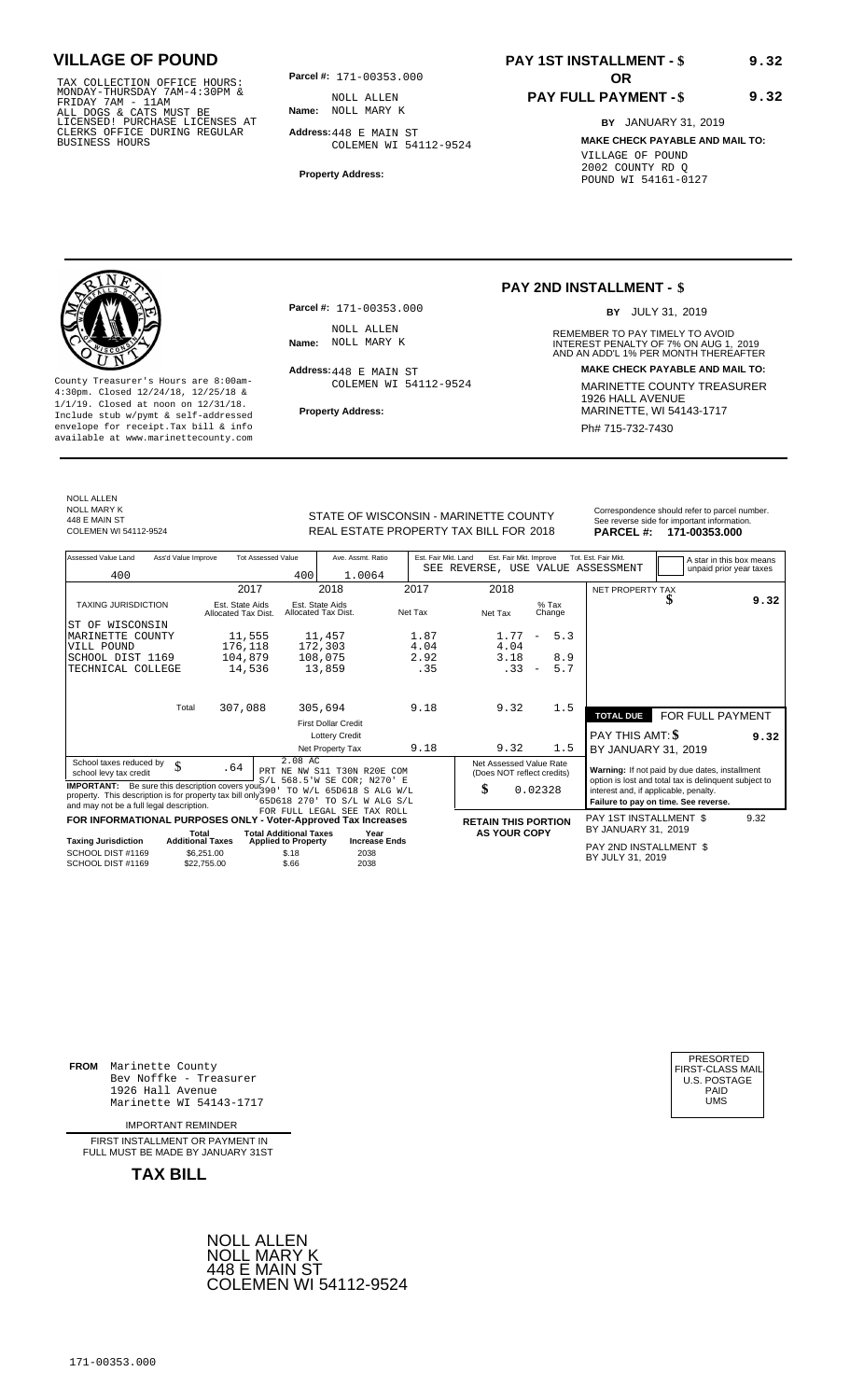TAX COLLECTION OFFICE HOURS:<br>
MONDAY-THURSDAY 7AM-4:30PM & MOLL ALLEN<br>
FRIDAY 7AM - 11AM<br>
ALL DOGS & CATS MUST BE **Name**: NOLL MARY<br>
LICENSED! PURCHASE LICENSES AT<br>
CLERKS OFFICE DURING REGULAR **Address:**448 E MAIN ST<br>
BUS

**Parcel #: OR**

**Name:** NOLL MARY NOLL ALLEN

**Address:** 448 E MAIN ST COLEMAN WI 54112-9524

**Property Address:**

### **PAY 1ST INSTALLMENT - \$ 72.18**

### **PAY FULL PAYMENT - \$**

**BY** JANUARY 31, 2019 **MAKE CHECK PAYABLE AND MAIL TO:** VILLAGE OF POUND 2002 COUNTY RD Q POUND WI 54161-0127

**72.18**



**Property Address:** MARINETTE, WI 54143-1717 Include stub w/pymt & self-addressed envelope for receipt.Tax bill & info Phat is a set of the phat of the Phat 715-732-7430 envelope for receipt.Tax bill & info Phat 715-732-7430 envelope for the phat 715-732-7430 envelope for the phat 715-732-7430 envelope

**Parcel #:** 171-00372.011 NOLL ALLEN<br>Name: NOLL MARY

Address: 448 E MAIN ST COLEMAN WI 54112-9524

### **PAY 2ND INSTALLMENT - \$**

BY JULY 31, 2019

REMEMBER TO PAY TIMELY TO AVOID **Name:** NOLL MARY **NAME ARE ARRY 2019**<br>AND AN ADD'L 1% PER MONTH THEREAFTER **Address: MAKE CHECK PAYABLE AND MAIL TO:** County Treasurer's Hours are 8:00am-<br>
4:30pm. Closed 12/24/18, 12/25/18 & COLEMAN WI 54112-9524 MARINETTE COUNTY TREASURER<br>
1/1/19. Closed at noon on 12/31/18.<br>
Include stub w/pwmt. & self-addressed Property Address: MARIN

NOLL ALLEN NOLL MARY 448 E MAIN ST<br>COLEMAN WI 54112-9524

STATE OF WISCONSIN - MARINETTE COUNTY<br>
See reverse side for important information.<br>
REAL ESTATE PROPERTY TAX BILL FOR 2018 PARCEL #: 171-00372.011 REAL ESTATE PROPERTY TAX BILL FOR **PARCEL #:** COLEMAN WI 54112-9524 2018 **171-00372.011**

| Assessed Value Land                                                                                                                                                                                                                                                 | Ass'd Value Improve              | <b>Tot Assessed Value</b>                                   | Ave. Assmt. Ratio                                                |         | Est. Fair Mkt. Land | Est. Fair Mkt. Improve                                      |                                 | Tot. Est. Fair Mkt.<br>SEE REVERSE, USE VALUE ASSESSMENT |                                                                                                                                                                                          | A star in this box means |
|---------------------------------------------------------------------------------------------------------------------------------------------------------------------------------------------------------------------------------------------------------------------|----------------------------------|-------------------------------------------------------------|------------------------------------------------------------------|---------|---------------------|-------------------------------------------------------------|---------------------------------|----------------------------------------------------------|------------------------------------------------------------------------------------------------------------------------------------------------------------------------------------------|--------------------------|
| 3,100                                                                                                                                                                                                                                                               |                                  | 3,100                                                       | 1.0064                                                           |         |                     |                                                             |                                 |                                                          |                                                                                                                                                                                          | unpaid prior year taxes  |
|                                                                                                                                                                                                                                                                     |                                  | 2017                                                        | 2018                                                             | 2017    |                     | 2018                                                        |                                 | NET PROPERTY TAX                                         |                                                                                                                                                                                          |                          |
| <b>TAXING JURISDICTION</b>                                                                                                                                                                                                                                          | Allocated Tax Dist.              | Est. State Aids                                             | Est. State Aids<br>Allocated Tax Dist.                           | Net Tax |                     | Net Tax                                                     | $%$ Tax<br>Change               |                                                          |                                                                                                                                                                                          | 72.18                    |
| WISCONSIN<br>ST OF                                                                                                                                                                                                                                                  |                                  |                                                             |                                                                  |         |                     |                                                             |                                 |                                                          |                                                                                                                                                                                          |                          |
| MARINETTE COUNTY                                                                                                                                                                                                                                                    |                                  | 11,555                                                      | 11,457                                                           |         | 14.95               | 13.68                                                       | 8.5<br>$\overline{\phantom{a}}$ |                                                          |                                                                                                                                                                                          |                          |
| VILL POUND                                                                                                                                                                                                                                                          |                                  | 176,118                                                     | 172,303                                                          |         | 32.29               | 31.31                                                       | 3.0<br>$\overline{\phantom{m}}$ |                                                          |                                                                                                                                                                                          |                          |
| SCHOOL DIST 1169                                                                                                                                                                                                                                                    |                                  | 104,879                                                     | 108,075                                                          |         | 23.42               | 24.65                                                       | 5.3                             |                                                          |                                                                                                                                                                                          |                          |
| TECHNICAL COLLEGE                                                                                                                                                                                                                                                   |                                  | 14,536                                                      | 13,859                                                           |         | 2.78                | 2.54                                                        | 8.6<br>$\overline{\phantom{a}}$ |                                                          |                                                                                                                                                                                          |                          |
|                                                                                                                                                                                                                                                                     | Total                            | 307,088                                                     | 305,694                                                          |         | 73.44               | 72.18                                                       | 1.7<br>$\overline{\phantom{a}}$ |                                                          |                                                                                                                                                                                          |                          |
|                                                                                                                                                                                                                                                                     |                                  |                                                             |                                                                  |         |                     |                                                             |                                 | <b>TOTAL DUE</b>                                         | FOR FULL PAYMENT                                                                                                                                                                         |                          |
|                                                                                                                                                                                                                                                                     |                                  |                                                             | <b>First Dollar Credit</b>                                       |         |                     |                                                             |                                 |                                                          |                                                                                                                                                                                          |                          |
|                                                                                                                                                                                                                                                                     |                                  |                                                             | <b>Lottery Credit</b>                                            |         |                     |                                                             |                                 | PAY THIS AMT: \$                                         |                                                                                                                                                                                          | 72.18                    |
|                                                                                                                                                                                                                                                                     |                                  |                                                             | Net Property Tax                                                 |         | 73.44               | 72.18                                                       | 1.7<br>$\overline{\phantom{a}}$ | BY JANUARY 31, 2019                                      |                                                                                                                                                                                          |                          |
| School taxes reduced by<br>school levy tax credit<br><b>IMPORTANT:</b> Be sure this description covers your 24.78' E NW COR; E761.15' TO<br>property. This description is for property tax bill only SE COR 631443 N172<br>and may not be a full legal description. | \$<br>4.98                       | 16.07 AC                                                    | PRT NW NW S11 T30N R20E COM<br>SW COR 631443 575.45'S &<br>TO NE |         |                     | Net Assessed Value Rate<br>(Does NOT reflect credits)<br>\$ | 0.02328                         |                                                          | Warning: If not paid by due dates, installment<br>option is lost and total tax is delinquent subject to<br>interest and, if applicable, penalty.<br>Failure to pay on time. See reverse. |                          |
|                                                                                                                                                                                                                                                                     |                                  |                                                             | FOR FULL LEGAL SEE TAX ROLL                                      |         |                     |                                                             |                                 |                                                          |                                                                                                                                                                                          |                          |
| FOR INFORMATIONAL PURPOSES ONLY - Voter-Approved Tax Increases                                                                                                                                                                                                      |                                  |                                                             |                                                                  |         |                     | <b>RETAIN THIS PORTION</b>                                  |                                 | PAY 1ST INSTALLMENT \$<br>BY JANUARY 31, 2019            |                                                                                                                                                                                          | 72.18                    |
| <b>Taxing Jurisdiction</b>                                                                                                                                                                                                                                          | Total<br><b>Additional Taxes</b> | <b>Total Additional Taxes</b><br><b>Applied to Property</b> | Year<br><b>Increase Ends</b>                                     |         |                     | <b>AS YOUR COPY</b>                                         |                                 |                                                          |                                                                                                                                                                                          |                          |
| SCHOOL DIST #1169<br>SCHOOL DIST #1169                                                                                                                                                                                                                              | \$6,251.00<br>\$22,755.00        | \$1.41<br>\$5.15                                            | 2038<br>2038                                                     |         |                     |                                                             |                                 | PAY 2ND INSTALLMENT \$<br>BY JULY 31, 2019               |                                                                                                                                                                                          |                          |

**FROM** Marinette County Bev Noffke - Treasurer (U.S. POSTAGE)<br>1926 Hall Avenue (U.S. POSTAGE)<br>Marinette WI 54143-1717 (U.S. POSTAGE) 1926 Hall Avenue PAID Marinette WI 54143-1717 UMS

IMPORTANT REMINDER

FIRST INSTALLMENT OR PAYMENT IN FULL MUST BE MADE BY JANUARY 31ST

**TAX BILL**





171-00372.011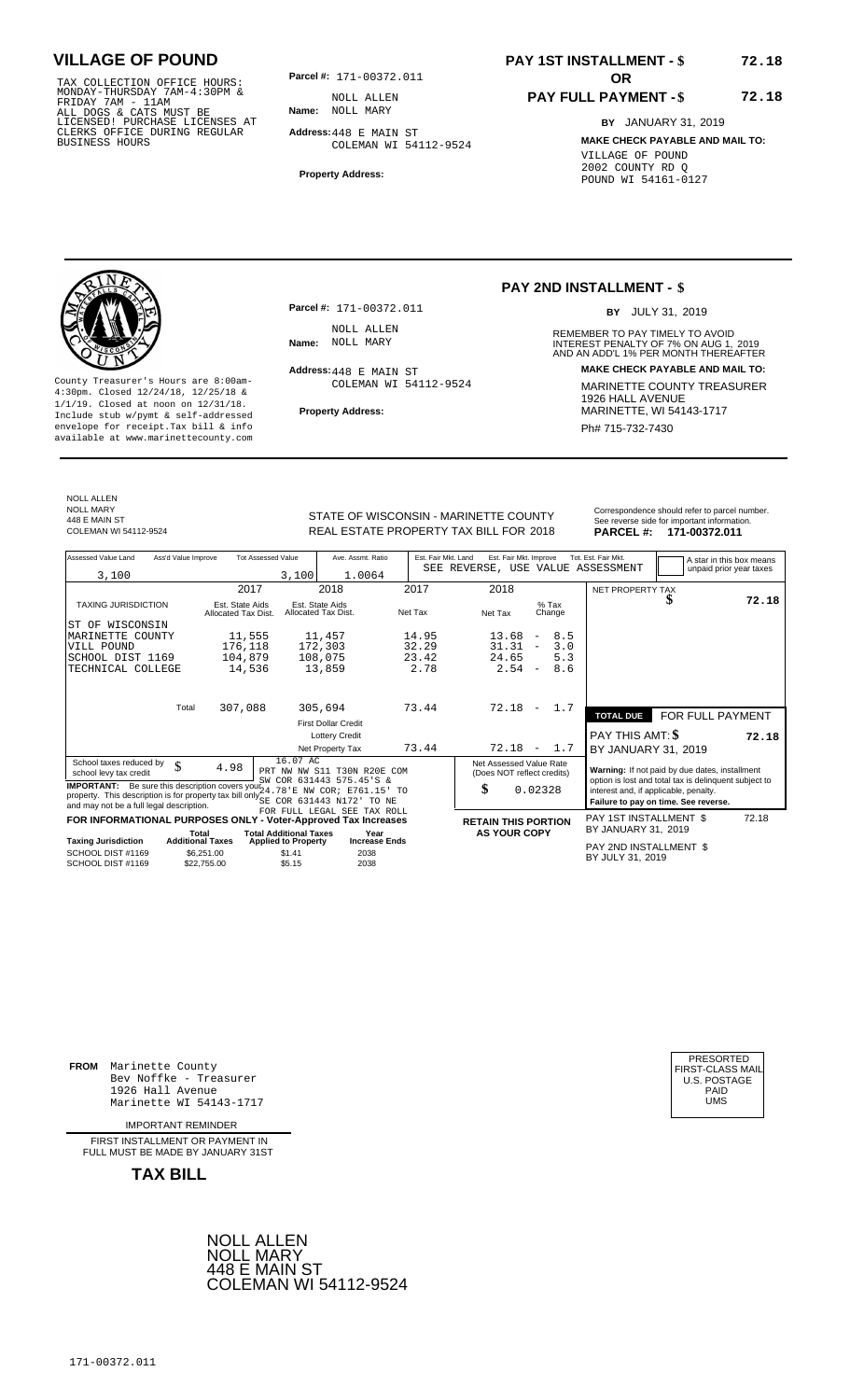TAX COLLECTION OFFICE HOURS:<br>
MONDAY-THURSDAY 7AM-4:30PM & MOLL ALLEN<br>
FRIDAY 7AM - 11AM<br>
ALL DOGS & CATS MUST BE **Name**: NOLL MARY K<br>
LICENSED! PURCHASE LICENSES AT<br>
CLERKS OFFICE DURING REGULAR **Address:**448 E MAIN ST<br>
B

**Parcel #: OR**

**Name:** NOLL MARY K NOLL ALLEN

**Address:** 448 E MAIN ST COLEMAN WI 54112-9524

**Property Address:**

### **PAY 1ST INSTALLMENT - \$ 39.58**

### **PAY FULL PAYMENT - \$**

**BY** JANUARY 31, 2019 **MAKE CHECK PAYABLE AND MAIL TO:** VILLAGE OF POUND 2002 COUNTY RD Q POUND WI 54161-0127

**39.58**



**Property Address:** MARINETTE, WI 54143-1717 Include stub w/pymt & self-addressed envelope for receipt.Tax bill & info Phat is a set of the phat of the Phat 715-732-7430 envelope for receipt.Tax bill & info Phat 715-732-7430 envelope for the phat 715-732-7430 envelope for the phat 715-732-7430 envelope

**Parcel #:** 171-00379.000 NOLL ALLEN<br>Name: NOLL MARY K

Address: 448 E MAIN ST COLEMAN WI 54112-9524

### **PAY 2ND INSTALLMENT - \$**

BY JULY 31, 2019

REMEMBER TO PAY TIMELY TO AVOID **Name:** INTEREST PENALTY OF 7% ON AUG 1, AND AN ADD'L 1% PER MONTH THEREAFTER NOLL MARY K 2019 **Address: MAKE CHECK PAYABLE AND MAIL TO:** County Treasurer's Hours are 8:00am-<br>
4:30pm. Closed 12/24/18, 12/25/18 & COLEMAN WI 54112-9524 MARINETTE COUNTY TREASURER<br>
1/1/19. Closed at noon on 12/31/18.<br>
Include stub w/pwmt. & self-addressed Property Address: MARIN

NOLL ALLEN NOLL MARY K 448 E MAIN ST<br>COLEMAN WI 54112-9524

STATE OF WISCONSIN - MARINETTE COUNTY<br>
See reverse side for important information.<br>
REAL ESTATE PROPERTY TAX BILL FOR 2018 PARCEL #: 171-00379.000 REAL ESTATE PROPERTY TAX BILL FOR **PARCEL #:** COLEMAN WI 54112-9524 2018 **171-00379.000**

| Assessed Value Land                                                                                                                                                                            | Ass'd Value Improve                                  | <b>Tot Assessed Value</b>              |                                               | Ave. Assmt. Ratio                                                               | Est. Fair Mkt. Land | Est. Fair Mkt. Improve<br>SEE REVERSE, USE VALUE ASSESSMENT |                                 | Tot. Est. Fair Mkt.                                                                                                                    |   | A star in this box means<br>unpaid prior year taxes |       |
|------------------------------------------------------------------------------------------------------------------------------------------------------------------------------------------------|------------------------------------------------------|----------------------------------------|-----------------------------------------------|---------------------------------------------------------------------------------|---------------------|-------------------------------------------------------------|---------------------------------|----------------------------------------------------------------------------------------------------------------------------------------|---|-----------------------------------------------------|-------|
| 1,700                                                                                                                                                                                          |                                                      |                                        | 1,700                                         | 1.0064                                                                          |                     |                                                             |                                 |                                                                                                                                        |   |                                                     |       |
|                                                                                                                                                                                                |                                                      | 2017                                   |                                               | 2018                                                                            | 2017                | 2018                                                        |                                 | NET PROPERTY TAX                                                                                                                       |   |                                                     |       |
| <b>TAXING JURISDICTION</b>                                                                                                                                                                     |                                                      | Est. State Aids<br>Allocated Tax Dist. | Est. State Aids<br>Allocated Tax Dist.        |                                                                                 | Net Tax             | Net Tax                                                     | $%$ Tax<br>Change               |                                                                                                                                        | ъ |                                                     | 39.58 |
| WISCONSIN<br>ST OF                                                                                                                                                                             |                                                      |                                        |                                               |                                                                                 |                     |                                                             |                                 |                                                                                                                                        |   |                                                     |       |
| MARINETTE COUNTY                                                                                                                                                                               |                                                      | 11,555                                 |                                               | 11,457                                                                          | 7.94                | 7.50                                                        | 5.5<br>$\overline{\phantom{a}}$ |                                                                                                                                        |   |                                                     |       |
| VILL POUND                                                                                                                                                                                     |                                                      | 176,118                                |                                               | 172,303                                                                         | 17.15               | 17.17                                                       | .1                              |                                                                                                                                        |   |                                                     |       |
| SCHOOL DIST 1169                                                                                                                                                                               |                                                      | 104,879                                |                                               | 108,075                                                                         | 12.44               | 13.52                                                       | 8.7                             |                                                                                                                                        |   |                                                     |       |
| TECHNICAL COLLEGE                                                                                                                                                                              |                                                      | 14,536                                 |                                               | 13,859                                                                          | 1.48                | 1.39                                                        | 6.1<br>$\overline{\phantom{a}}$ |                                                                                                                                        |   |                                                     |       |
|                                                                                                                                                                                                |                                                      |                                        |                                               |                                                                                 |                     |                                                             |                                 |                                                                                                                                        |   |                                                     |       |
|                                                                                                                                                                                                | Total                                                | 307,088                                |                                               | 305,694                                                                         | 39.01               | 39.58                                                       | 1.5                             | <b>TOTAL DUE</b>                                                                                                                       |   | FOR FULL PAYMENT                                    |       |
|                                                                                                                                                                                                |                                                      |                                        |                                               | <b>First Dollar Credit</b>                                                      |                     |                                                             |                                 |                                                                                                                                        |   |                                                     |       |
|                                                                                                                                                                                                |                                                      |                                        |                                               | <b>Lottery Credit</b>                                                           |                     |                                                             |                                 | PAY THIS AMT: \$                                                                                                                       |   |                                                     | 39.58 |
|                                                                                                                                                                                                |                                                      |                                        |                                               | Net Property Tax                                                                | 39.01               | 39.58                                                       | 1.5                             | BY JANUARY 31, 2019                                                                                                                    |   |                                                     |       |
| School taxes reduced by<br>school levy tax credit                                                                                                                                              | \$                                                   | 2.73<br>PRT                            | 7.92 AC                                       | SE NW S11 T30N R20E COM                                                         |                     | Net Assessed Value Rate<br>(Does NOT reflect credits)       |                                 | Warning: If not paid by due dates, installment                                                                                         |   |                                                     |       |
| <b>IMPORTANT:</b> Be sure this description covers your $N/L$<br>property. This description is for property tax bill only RODS E60 RODS N22 RODS TO<br>and may not be a full legal description. |                                                      |                                        | <b>TO</b>                                     | N/L 20 RODS W NE COR; W ON<br>NW COR S ON W/L 22<br>FOR FULL LEGAL SEE TAX ROLL |                     | \$                                                          | 0.02328                         | option is lost and total tax is delinquent subject to<br>interest and, if applicable, penalty.<br>Failure to pay on time. See reverse. |   |                                                     |       |
| FOR INFORMATIONAL PURPOSES ONLY - Voter-Approved Tax Increases                                                                                                                                 |                                                      |                                        |                                               |                                                                                 |                     | <b>RETAIN THIS PORTION</b>                                  |                                 | PAY 1ST INSTALLMENT \$                                                                                                                 |   |                                                     | 39.58 |
|                                                                                                                                                                                                | Total                                                |                                        | <b>Total Additional Taxes</b>                 | Year                                                                            |                     | <b>AS YOUR COPY</b>                                         |                                 | BY JANUARY 31, 2019                                                                                                                    |   |                                                     |       |
| <b>Taxing Jurisdiction</b><br>SCHOOL DIST #1169<br>SCHOOL DIST #1169                                                                                                                           | <b>Additional Taxes</b><br>\$6.251.00<br>\$22,755.00 |                                        | <b>Applied to Property</b><br>\$.78<br>\$2.82 | <b>Increase Ends</b><br>2038<br>2038                                            |                     |                                                             |                                 | PAY 2ND INSTALLMENT \$<br>BY JULY 31, 2019                                                                                             |   |                                                     |       |

**FROM** Marinette County Bev Noffke - Treasurer (U.S. POSTAGE)<br>1926 Hall Avenue (U.S. POSTAGE)<br>Marinette WI 54143-1717 (U.S. POSTAGE) 1926 Hall Avenue PAID Marinette WI 54143-1717 UMS

IMPORTANT REMINDER

FIRST INSTALLMENT OR PAYMENT IN FULL MUST BE MADE BY JANUARY 31ST

**TAX BILL**





171-00379.000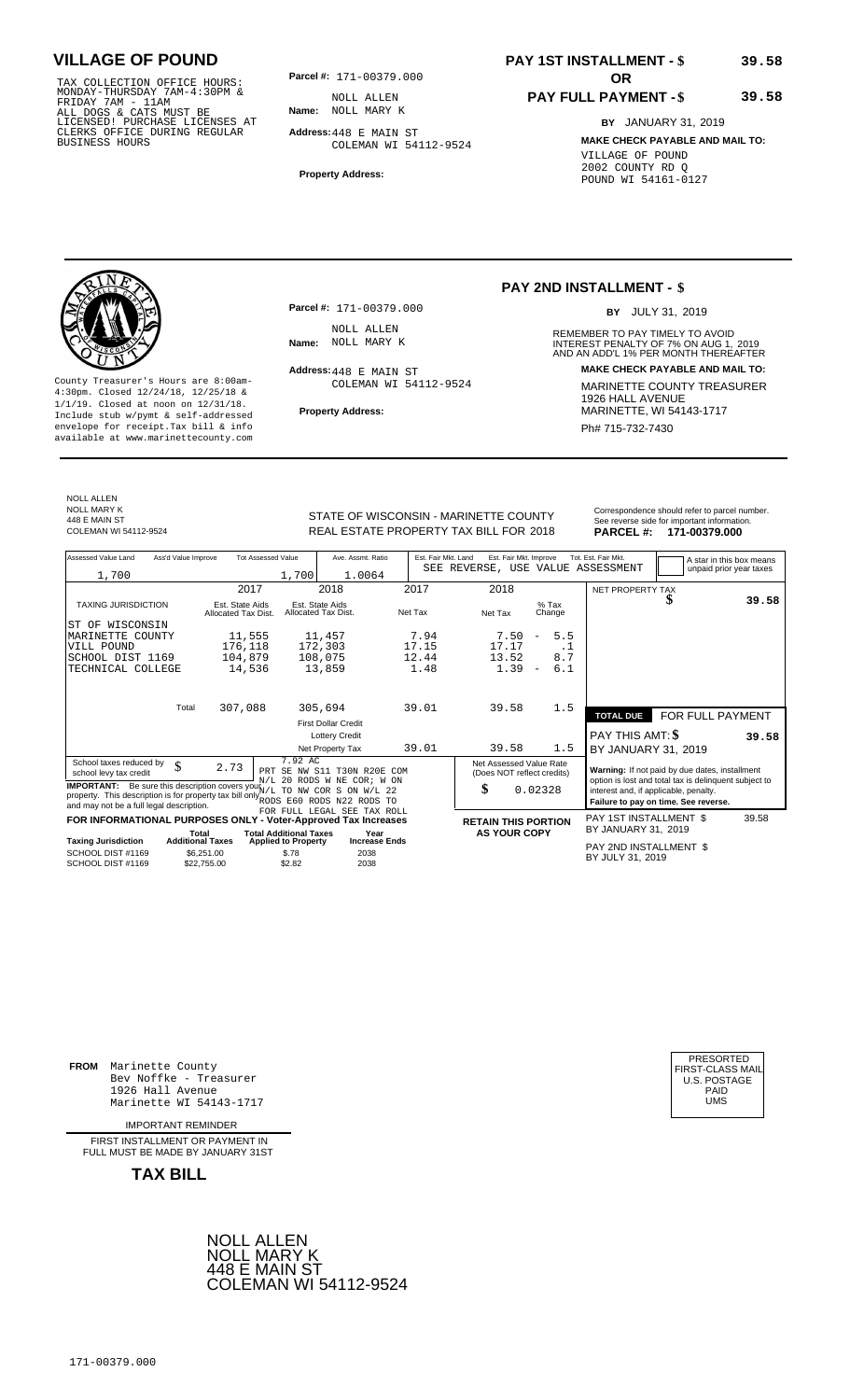TAX COLLECTION OFFICE HOURS:<br>
MONDAY-THURSDAY 7AM-4:30PM & MORTH JOSEPH E<br>
FRIDAY 7AM - 11AM<br>
ALL DOGS & CATS MUST BE **Name**: NORTH TABATHA<br>
LICENSED ! PURCHASE LICENSES AT<br>
CLERKS OFFICE DURING REGULAR **Address:**420 MEYER

**Parcel #:** 171-00317.000

**Name:** NORTH TABATHA E NORTH JOSEPH B

**Address:** 420 MEYER ST POUND WI 54161-9723

**Property Address:** 420 MEYER ST

#### **PAY 1ST INSTALLMENT - \$ 820.31**

#### **PAY FULL PAYMENT - \$ 1,804.16**

**BY** JANUARY 31, 2019 **MAKE CHECK PAYABLE AND MAIL TO:** VILLAGE OF POUND 2002 COUNTY RD Q POUND WI 54161-0127

**Property Address:** MARINETTE, WI 54143-1717 Include stub w/pymt & self-addressed envelope for receipt.Tax bill & info Ph# 715-732-7430 available at www.marinettecounty.com

**Parcel #:** 171-00317.000

NORTH JOSEPH B<br>Name: NORTH TABATHA E

Address: 420 MEYER ST POUND WI 54161-9723

420 MEYER ST

#### **PAY 2ND INSTALLMENT - \$ 983.85**

BY JULY 31, 2019

REMEMBER TO PAY TIMELY TO AVOID **Name:** NORTH TABATHA E **INTEREST PENALTY OF 7% ON AUG 1, 2019**<br>AND AN ADD'L 1% PER MONTH THEREAFTER **Address: MAKE CHECK PAYABLE AND MAIL TO:** County Treasurer's Hours are 8:00am- MARINETTE COUNTY TREASURER 4:30pm. Closed 12/24/18, 12/25/18 & 1926 HALL AVENUE 1/1/19. Closed at noon on 12/31/18.

NORTH JOSEPH B NORTH TABATHA E

420 MEYER ST<br>POUND WI 54161-9723

POUND WI 54161-9723 **18. EXELL ESTATE PROPERTY TAX BILL FOR 2018 PARCEL #: 171-00317.000** 

| Correspondence should refer to parcel number. |
|-----------------------------------------------|
| See reverse side for important information.   |
| <b>DADCEL 4. 474 00347 000</b>                |

| Assessed Value Land                                                                                                                                                                                              | Ass'd Value Improve     |                                        | <b>Tot Assessed Value</b>     |                                                                    | Ave. Assmt. Ratio    | Est. Fair Mkt. Land |       | Est. Fair Mkt. Improve                                |                          |      | Tot. Est. Fair Mkt.                                                                                     |   | A star in this box means |
|------------------------------------------------------------------------------------------------------------------------------------------------------------------------------------------------------------------|-------------------------|----------------------------------------|-------------------------------|--------------------------------------------------------------------|----------------------|---------------------|-------|-------------------------------------------------------|--------------------------|------|---------------------------------------------------------------------------------------------------------|---|--------------------------|
| 7,000                                                                                                                                                                                                            |                         | 80,400                                 | 87,400                        |                                                                    | 1.0064               |                     | 7,000 |                                                       | 79,900                   |      | 86,900                                                                                                  |   | unpaid prior year taxes  |
|                                                                                                                                                                                                                  |                         |                                        | 2017                          | 2018                                                               |                      | 2017                |       | 2018                                                  |                          |      | NET PROPERTY TAX                                                                                        |   |                          |
| <b>TAXING JURISDICTION</b>                                                                                                                                                                                       |                         | Est. State Aids<br>Allocated Tax Dist. |                               | Est. State Aids<br>Allocated Tax Dist.                             |                      | Net Tax             |       | Net Tax                                               | $%$ Tax<br>Change        |      |                                                                                                         | J | 1,804.16                 |
| WISCONSIN<br>ST OF                                                                                                                                                                                               |                         |                                        |                               |                                                                    |                      |                     |       |                                                       |                          |      |                                                                                                         |   |                          |
| MARINETTE COUNTY                                                                                                                                                                                                 |                         | 11,555                                 |                               | 11,457                                                             |                      | 408.23              |       | 385.71                                                | $\overline{\phantom{a}}$ | 5.5  |                                                                                                         |   |                          |
| VILL POUND                                                                                                                                                                                                       |                         | 176,118                                |                               | 172,303                                                            |                      | 881.82              |       | 882.65                                                |                          | . 1  |                                                                                                         |   |                          |
| SCHOOL DIST 1169                                                                                                                                                                                                 |                         | 104,879                                |                               | 108,075                                                            |                      | 639.68              |       | 695.10                                                |                          | 8.7  |                                                                                                         |   |                          |
| TECHNICAL COLLEGE                                                                                                                                                                                                |                         | 14,536                                 |                               | 13,859                                                             |                      | 75.90               |       | 71.59                                                 | $\overline{\phantom{a}}$ | 5.7  |                                                                                                         |   |                          |
|                                                                                                                                                                                                                  |                         |                                        |                               |                                                                    |                      |                     |       |                                                       |                          |      |                                                                                                         |   |                          |
|                                                                                                                                                                                                                  | Total                   | 307,088                                |                               | 305,694                                                            |                      | 2,005.63            |       | 2,035.05                                              |                          | 1.5  | <b>TOTAL DUE</b>                                                                                        |   | FOR FULL PAYMENT         |
|                                                                                                                                                                                                                  |                         |                                        |                               | <b>First Dollar Credit</b>                                         |                      | 58.80               |       | 67.34                                                 |                          | 14.5 |                                                                                                         |   |                          |
|                                                                                                                                                                                                                  |                         |                                        |                               | <b>Lottery Credit</b>                                              |                      | 102.90              |       | 163.55                                                |                          | 58.9 | <b>PAY THIS AMT: \$</b>                                                                                 |   | 1,804.16                 |
|                                                                                                                                                                                                                  |                         |                                        |                               | Net Property Tax                                                   |                      | 1,843.93            |       | 1,804.16                                              | $\overline{\phantom{a}}$ | 2.2  | BY JANUARY 31, 2019                                                                                     |   |                          |
| School taxes reduced by<br>school levy tax credit                                                                                                                                                                | \$                      | 140.33                                 |                               | .26AC<br>E1/2 PCL DESC: PRT NW NE S11<br>T30N R20E COM S/L MEYER & |                      |                     |       | Net Assessed Value Rate<br>(Does NOT reflect credits) |                          |      | Warning: If not paid by due dates, installment<br>option is lost and total tax is delinquent subject to |   |                          |
| <b>IMPORTANT:</b> Be sure this description covers your $E/L$ COLBURN; E ALG S/L MEYER<br>property. This description is for property tax bill only $_{\rm EXT}^{2,2}$<br>and may not be a full legal description. |                         |                                        |                               | TO W/L RR SLY ALG W/L RR                                           |                      |                     |       | \$                                                    | 0.02328                  |      | interest and, if applicable, penalty.<br>Failure to pay on time. See reverse.                           |   |                          |
| FOR INFORMATIONAL PURPOSES ONLY - Voter-Approved Tax Increases                                                                                                                                                   |                         |                                        |                               | FOR FULL LEGAL SEE TAX ROLL                                        |                      |                     |       | <b>RETAIN THIS PORTION</b>                            |                          |      | PAY 1ST INSTALLMENT \$                                                                                  |   | 820.31                   |
|                                                                                                                                                                                                                  | Total                   |                                        | <b>Total Additional Taxes</b> |                                                                    | Year                 |                     |       | <b>AS YOUR COPY</b>                                   |                          |      | BY JANUARY 31, 2019                                                                                     |   |                          |
| <b>Taxing Jurisdiction</b>                                                                                                                                                                                       | <b>Additional Taxes</b> |                                        | <b>Applied to Property</b>    |                                                                    | <b>Increase Ends</b> |                     |       |                                                       |                          |      |                                                                                                         |   |                          |
| SCHOOL DIST #1169<br>SCHOOL DIST #1169                                                                                                                                                                           |                         | \$6.251.00<br>\$22,755.00              | \$39.86<br>\$145.08           |                                                                    | 2038<br>2038         |                     |       |                                                       |                          |      | PAY 2ND INSTALLMENT \$<br>BY JULY 31, 2019                                                              |   | 983.85                   |

**FROM** Marinette County Bev Noffke - Treasurer (U.S. POSTAGE)<br>1926 Hall Avenue (U.S. POSTAGE)<br>Marinette WI 54143-1717 (U.S. POSTAGE) 1926 Hall Avenue Marinette WI 54143-1717

IMPORTANT REMINDER

FIRST INSTALLMENT OR PAYMENT IN FULL MUST BE MADE BY JANUARY 31ST

**TAX BILL**





# STATE OF WISCONSIN - MARINETTE COUNTY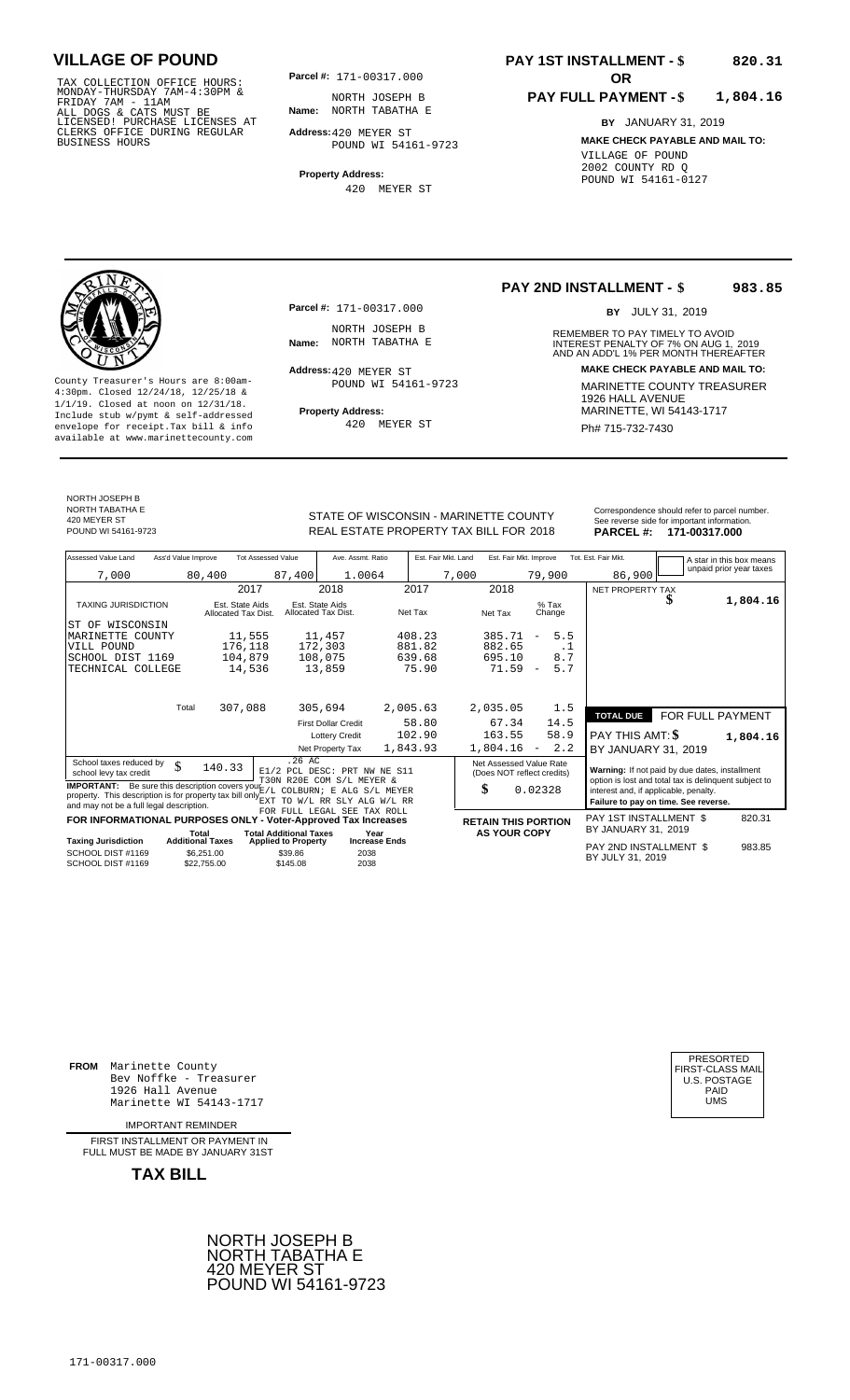TAX COLLECTION OFFICE HOURS:<br>
MONDAY-THURSDAY 7AM-4:30PM & MOWAK BRYAN A<br>
FRIDAY 7AM - 11AM<br>
ALL DOGS & CATS MUST BE **Name**: NOWAK RACHEL I<br>
LICENSED ! PURCHASE LICENSES AT<br>
CLERKS OFFICE DURING REGULAR **Address:**W9654 W 2

**Parcel #: OR**

**Name:** NOWAK RACHEL L NOWAK BRYAN A

**Address:** W9654 W 24TH RD POUND WI 54161-9540

**Property Address:** 2048 COUNTY ROAD Q

### **PAY 1ST INSTALLMENT - \$ 1,335.46**

#### **PAY FULL PAYMENT - \$ 2,670.91**

**BY** JANUARY 31, 2019 **MAKE CHECK PAYABLE AND MAIL TO:** VILLAGE OF POUND 2002 COUNTY RD Q POUND WI 54161-0127

**Property Address:** MARINETTE, WI 54143-1717 Include stub w/pymt & self-addressed envelope for receipt.Tax bill & info Ph# 715-732-7430 available at www.marinettecounty.com

**Parcel #:** 171-00375.001

NOWAK BRYAN A<br>Name: NOWAK RACHEL L

 $Address: W9654 W 24TH RD$ POUND WI 54161-9540

2048 COUNTY ROAD Q

#### **PAY 2ND INSTALLMENT - \$ 1,335.45**

BY JULY 31, 2019

REMEMBER TO PAY TIMELY TO AVOID **Name:** NOWAK RACHEL L **Interest Penalty of 7% ON AUG 1, 2019**<br>AND AN ADD'L 1% PER MONTH THEREAFTER **Address: MAKE CHECK PAYABLE AND MAIL TO:** County Treasurer's Hours are 8:00am-<br>  $\begin{array}{r}\n4:30 \text{pm.} \text{ 2.1 } \text{m} \text{ m}^2 \text{ m}^2 \text{ m}^2 \text{ m}^2 \text{ m}^2 \text{ m}^2 \text{ m}^2 \text{ m}^2 \text{ m}^2 \text{ m}^2 \text{ m}^2 \text{ m}^2 \text{ m}^2 \text{ m}^2 \text{ m}^2 \text{ m}^2 \text{ m}^2 \text{ m}^2 \text{ m}^2 \text{ m}^2 \text{ m}^2 \text{ m$ 

NOWAK BRYAN A NOWAK RACHEL L

W9654 W 24TH RD

STATE OF WISCONSIN - MARINETTE COUNTY REAL ESTATE PROPERTY TAX BILL FOR **PARCEL #:** POUND WI 54161-9540 2018 **171-00375.001**

|                 | Correspondence should refer to parcel number. |
|-----------------|-----------------------------------------------|
|                 | See reverse side for important information.   |
| <b>PARCEL#:</b> | 171-00375.001                                 |

| Assessed Value Land                                                                                                                                                                     | Ass'd Value Improve     |                                        | <b>Tot Assessed Value</b>             | Ave. Assmt. Ratio                                                      |                      | Est. Fair Mkt. Land |                                                             | Est. Fair Mkt. Improve |                          |                   | Tot. Est. Fair Mkt.                           |         |  | A star in this box means                                                                                |
|-----------------------------------------------------------------------------------------------------------------------------------------------------------------------------------------|-------------------------|----------------------------------------|---------------------------------------|------------------------------------------------------------------------|----------------------|---------------------|-------------------------------------------------------------|------------------------|--------------------------|-------------------|-----------------------------------------------|---------|--|---------------------------------------------------------------------------------------------------------|
| 23,700                                                                                                                                                                                  |                         | 93,900                                 | 117,600                               | 1.0064                                                                 |                      |                     | 23,500                                                      |                        | 93,300                   |                   |                                               | 116,800 |  | unpaid prior year taxes                                                                                 |
|                                                                                                                                                                                         |                         | 2017                                   |                                       | 2018                                                                   |                      | 2017                |                                                             | 2018                   |                          |                   | NET PROPERTY TAX                              |         |  |                                                                                                         |
| <b>TAXING JURISDICTION</b>                                                                                                                                                              |                         | Est. State Aids<br>Allocated Tax Dist. |                                       | Est. State Aids<br>Allocated Tax Dist.                                 |                      | Net Tax             | Net Tax                                                     |                        |                          | $%$ Tax<br>Change |                                               |         |  | 2,670.91                                                                                                |
| ST OF WISCONSIN                                                                                                                                                                         |                         |                                        |                                       |                                                                        |                      |                     |                                                             |                        |                          |                   |                                               |         |  |                                                                                                         |
| MARINETTE COUNTY                                                                                                                                                                        |                         | 11,555                                 |                                       | 11,457                                                                 |                      | 549.28              |                                                             | 518.99                 | $\overline{\phantom{a}}$ | 5.5               |                                               |         |  |                                                                                                         |
| VILL POUND                                                                                                                                                                              |                         | 176,118                                |                                       | 172,303                                                                | 1,186.52             |                     | 1,187.64                                                    |                        |                          | $\cdot$ 1         |                                               |         |  |                                                                                                         |
| SCHOOL DIST 1169                                                                                                                                                                        |                         | 104,879                                |                                       | 108,075                                                                |                      | 860.71              |                                                             | 935.29                 |                          | 8.7               |                                               |         |  |                                                                                                         |
| TECHNICAL COLLEGE                                                                                                                                                                       |                         | 14,536                                 |                                       | 13,859                                                                 |                      | 102.12              |                                                             | 96.33                  | $\overline{\phantom{a}}$ | 5.7               |                                               |         |  |                                                                                                         |
|                                                                                                                                                                                         | Total                   | 307,088                                |                                       | 305,694                                                                |                      | 2,698.63            | 2,738.25                                                    |                        |                          | 1.5               |                                               |         |  |                                                                                                         |
|                                                                                                                                                                                         |                         |                                        |                                       |                                                                        |                      |                     |                                                             |                        |                          |                   | <b>TOTAL DUE</b>                              |         |  | FOR FULL PAYMENT                                                                                        |
|                                                                                                                                                                                         |                         |                                        |                                       | <b>First Dollar Credit</b>                                             |                      | 58.80               |                                                             | 67.34                  |                          | 14.5              |                                               |         |  |                                                                                                         |
|                                                                                                                                                                                         |                         |                                        |                                       | <b>Lottery Credit</b>                                                  |                      |                     |                                                             |                        |                          |                   | <b>PAY THIS AMT: \$</b>                       |         |  | 2,670.91                                                                                                |
|                                                                                                                                                                                         |                         |                                        |                                       | Net Property Tax                                                       |                      | 2,639.83            | 2,670.91                                                    |                        |                          | 1.2               | BY JANUARY 31, 2019                           |         |  |                                                                                                         |
| School taxes reduced by<br>school levy tax credit<br><b>IMPORTANT:</b> Be sure this description covers your<br>property. This description is for property tax bill only $E/L$ RD 245.29 | \$                      | 188.82                                 | 3.10 AC<br>8 <sup>1</sup><br>W356.15' | PRT NW NW S11 T30N R20E COM<br>NW COR; E ON N/L 400'<br>TO E/L RD N ON | S402                 |                     | Net Assessed Value Rate<br>(Does NOT reflect credits)<br>\$ |                        | 0.02328                  |                   | interest and, if applicable, penalty.         |         |  | Warning: If not paid by due dates, installment<br>option is lost and total tax is delinquent subject to |
| and may not be a full legal description.                                                                                                                                                |                         |                                        |                                       | W24.78' TO<br>FOR FULL LEGAL SEE TAX ROLL                              |                      |                     |                                                             |                        |                          |                   | Failure to pay on time. See reverse.          |         |  |                                                                                                         |
| FOR INFORMATIONAL PURPOSES ONLY - Voter-Approved Tax Increases                                                                                                                          | Total                   |                                        | <b>Total Additional Taxes</b>         |                                                                        | Year                 |                     | <b>RETAIN THIS PORTION</b>                                  | <b>AS YOUR COPY</b>    |                          |                   | PAY 1ST INSTALLMENT \$<br>BY JANUARY 31, 2019 |         |  | 1,335.46                                                                                                |
| <b>Taxing Jurisdiction</b>                                                                                                                                                              | <b>Additional Taxes</b> |                                        | <b>Applied to Property</b>            |                                                                        | <b>Increase Ends</b> |                     |                                                             |                        |                          |                   |                                               |         |  |                                                                                                         |
| SCHOOL DIST #1169<br>SCHOOL DIST #1169                                                                                                                                                  |                         | \$6,251.00<br>\$22.755.00              | \$53.63<br>\$195.22                   | 2038<br>2038                                                           |                      |                     |                                                             |                        |                          |                   | PAY 2ND INSTALLMENT \$<br>BY JULY 31, 2019    |         |  | 1,335.45                                                                                                |

**FROM** Marinette County Bev Noffke - Treasurer (U.S. POSTAGE)<br>1926 Hall Avenue (U.S. POSTAGE)<br>Marinette WI 54143-1717 (U.S. POSTAGE) 1926 Hall Avenue Marinette WI 54143-1717

IMPORTANT REMINDER

FIRST INSTALLMENT OR PAYMENT IN FULL MUST BE MADE BY JANUARY 31ST



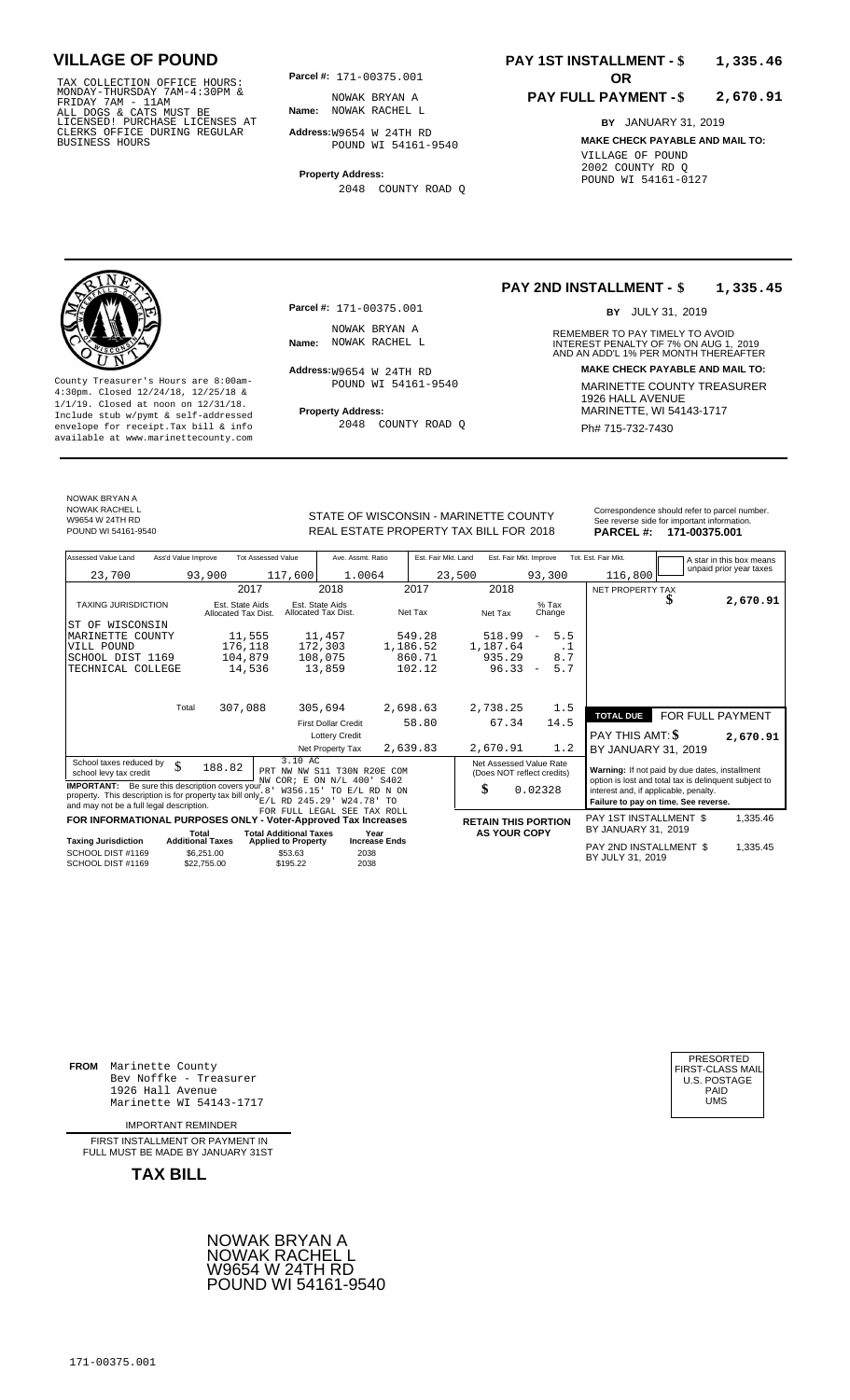TAX COLLECTION OFFICE HOURS: **Parcel#:** 171-00149.000<br>
MONDAY-THURSDAY 7AM-4:30PM & NOWAK JEFFREY<br>
FRIDAY 7AM - 11AM<br>
ALL DOGS & CATS MUST BE **Name:** NOWAK ROSEMARY<br>
CLERKS OFFICE DURING REGULAR **Address**:9399 COUNTY RC<br>
C

**Parcel #:** 171-00149.000

**Name:** NOWAK ROSEMARY NOWAK JEFFREY R

**Address:** 9399 COUNTY ROAD B COLEMAN WI 54112

**Property Address:** 2003 COUNTY ROAD Q

### **PAY 1ST INSTALLMENT - \$ 621.79**

#### **PAY FULL PAYMENT - \$ 1,243.58**

**BY** JANUARY 31, 2019 **MAKE CHECK PAYABLE AND MAIL TO:** VILLAGE OF POUND 2002 COUNTY RD Q POUND WI 54161-0127

**Property Address:** MARINETTE, WI 54143-1717 Include stub w/pymt & self-addressed envelope for receipt.Tax bill & info Ph# 715-732-7430 available at www.marinettecounty.com

**Parcel #:** 171-00149.000

NOWAK JEFFREY R<br>Name: NOWAK ROSEMARY

Address: 9399 COUNTY ROAD B COLEMAN WI 54112

2003 COUNTY ROAD Q

**PAY 2ND INSTALLMENT - \$ 621.79**

BY JULY 31, 2019

REMEMBER TO PAY TIMELY TO AVOID **Name:** NOWAK ROSEMARY **And ADDEREST PENALTY OF 7% ON AUG 1, 2019**<br>AND AN ADD'L 1% PER MONTH THEREAFTER **Address: MAKE CHECK PAYABLE AND MAIL TO:** County Treasurer's Hours are 8:00am-<br>
4:30pm. Closed 12/24/18, 12/25/18 & MARINETTE COUNTY TREASURER<br>
1/1/19. Closed at noon on 12/31/18.<br>
Include stub w/pwmt & self-addressed **Property Address:** MARINETTE, WI 54143-1717

NOWAK JEFFREY R NOWAK ROSEMARY 9399 COUNTY ROAD B<br>COLEMAN WI 54112

STATE OF WISCONSIN - MARINETTE COUNTY<br>
See reverse side for important information.<br>
REAL ESTATE PROPERTY TAX BILL FOR 2018 PARCEL #: 171-00149.000 REAL ESTATE PROPERTY TAX BILL FOR **PARCEL #:** COLEMAN WI 54112 2018 **171-00149.000**

| Assessed Value Land<br>Ass'd Value Improve                                                                                                                                                    | <b>Tot Assessed Value</b>                            | Ave. Assmt. Ratio                                                | Est. Fair Mkt. Land  | Est. Fair Mkt. Improve                                |                                 | Tot. Est. Fair Mkt.<br>A star in this box means                                                                                        |
|-----------------------------------------------------------------------------------------------------------------------------------------------------------------------------------------------|------------------------------------------------------|------------------------------------------------------------------|----------------------|-------------------------------------------------------|---------------------------------|----------------------------------------------------------------------------------------------------------------------------------------|
| 5,300                                                                                                                                                                                         | 51,000                                               | 1.0064<br>56,300                                                 |                      | 5,300                                                 | 50,700                          | unpaid prior year taxes<br>56,000                                                                                                      |
|                                                                                                                                                                                               | 2017                                                 | 2018                                                             | 2017                 | 2018                                                  |                                 | NET PROPERTY TAX                                                                                                                       |
| <b>TAXING JURISDICTION</b>                                                                                                                                                                    | Est. State Aids<br>Allocated Tax Dist.               | Est. State Aids<br>Allocated Tax Dist.                           | Net Tax              | Net Tax                                               | $%$ Tax<br>Change               | 1,243.58                                                                                                                               |
| WISCONSIN<br>ST OF                                                                                                                                                                            |                                                      |                                                                  |                      |                                                       |                                 |                                                                                                                                        |
| MARINETTE COUNTY                                                                                                                                                                              | 11,555                                               | 11,457                                                           | 262.97               | 248.46                                                | 5.5<br>$\overline{\phantom{a}}$ |                                                                                                                                        |
| VILL POUND                                                                                                                                                                                    | 176,118                                              | 172,303                                                          | 568.04               | 568.57                                                | $\cdot$ 1                       |                                                                                                                                        |
| SCHOOL DIST 1169                                                                                                                                                                              | 104,879                                              | 108,075                                                          | 412.06               | 447.77                                                | 8.7                             |                                                                                                                                        |
| TECHNICAL COLLEGE                                                                                                                                                                             | 14,536                                               | 13,859                                                           | 48.89                | 46.12                                                 | 5.7<br>$\overline{\phantom{m}}$ |                                                                                                                                        |
|                                                                                                                                                                                               |                                                      |                                                                  |                      |                                                       |                                 |                                                                                                                                        |
| Total                                                                                                                                                                                         | 307,088                                              | 305,694                                                          | 1,291.96             | 1,310.92                                              | 1.5                             |                                                                                                                                        |
|                                                                                                                                                                                               |                                                      | <b>First Dollar Credit</b>                                       | 58.80                | 67.34                                                 | 14.5                            | FOR FULL PAYMENT<br><b>TOTAL DUE</b>                                                                                                   |
|                                                                                                                                                                                               |                                                      | <b>Lottery Credit</b>                                            |                      |                                                       |                                 | PAY THIS AMT: <b>S</b><br>1,243.58                                                                                                     |
|                                                                                                                                                                                               |                                                      | Net Property Tax                                                 | 1,233.16             | 1,243.58                                              | . 8                             | BY JANUARY 31, 2019                                                                                                                    |
| School taxes reduced by<br>\$<br>school levy tax credit                                                                                                                                       | 90.39                                                | .15 AC<br>PRT SE SW S2 T30N R20E                                 | COM<br>W65'          | Net Assessed Value Rate<br>(Does NOT reflect credits) |                                 | Warning: If not paid by due dates, installment                                                                                         |
| <b>IMPORTANT:</b> Be sure this description covers your 5133<br>property. This description is for property tax bill only POB DESC 163D154 EX CTH Q<br>and may not be a full legal description. |                                                      | S/L 85'W SE COR; N133'<br>TO S/L E ALG S/L TO                    |                      | \$                                                    | 0.02328                         | option is lost and total tax is delinquent subject to<br>interest and, if applicable, penalty.<br>Failure to pay on time. See reverse. |
| FOR INFORMATIONAL PURPOSES ONLY - Voter-Approved Tax Increases                                                                                                                                |                                                      |                                                                  |                      | <b>RETAIN THIS PORTION</b>                            |                                 | PAY 1ST INSTALLMENT \$<br>621.79                                                                                                       |
|                                                                                                                                                                                               | Total                                                | <b>Total Additional Taxes</b>                                    | Year                 | <b>AS YOUR COPY</b>                                   |                                 | BY JANUARY 31, 2019                                                                                                                    |
| <b>Taxing Jurisdiction</b><br>SCHOOL DIST #1169<br>SCHOOL DIST #1169                                                                                                                          | <b>Additional Taxes</b><br>\$6.251.00<br>\$22,755.00 | <b>Applied to Property</b><br>\$25.67<br>2038<br>2038<br>\$93.46 | <b>Increase Ends</b> |                                                       |                                 | PAY 2ND INSTALLMENT \$<br>621.79<br>BY JULY 31, 2019                                                                                   |

**FROM** Marinette County Bev Noffke - Treasurer (U.S. POSTAGE)<br>1926 Hall Avenue (U.S. POSTAGE)<br>Marinette WI 54143-1717 (U.S. POSTAGE) 1926 Hall Avenue Marinette WI 54143-1717

IMPORTANT REMINDER

FIRST INSTALL MENT OR PAYMENT IN FULL MUST BE MADE BY JANUARY 31ST



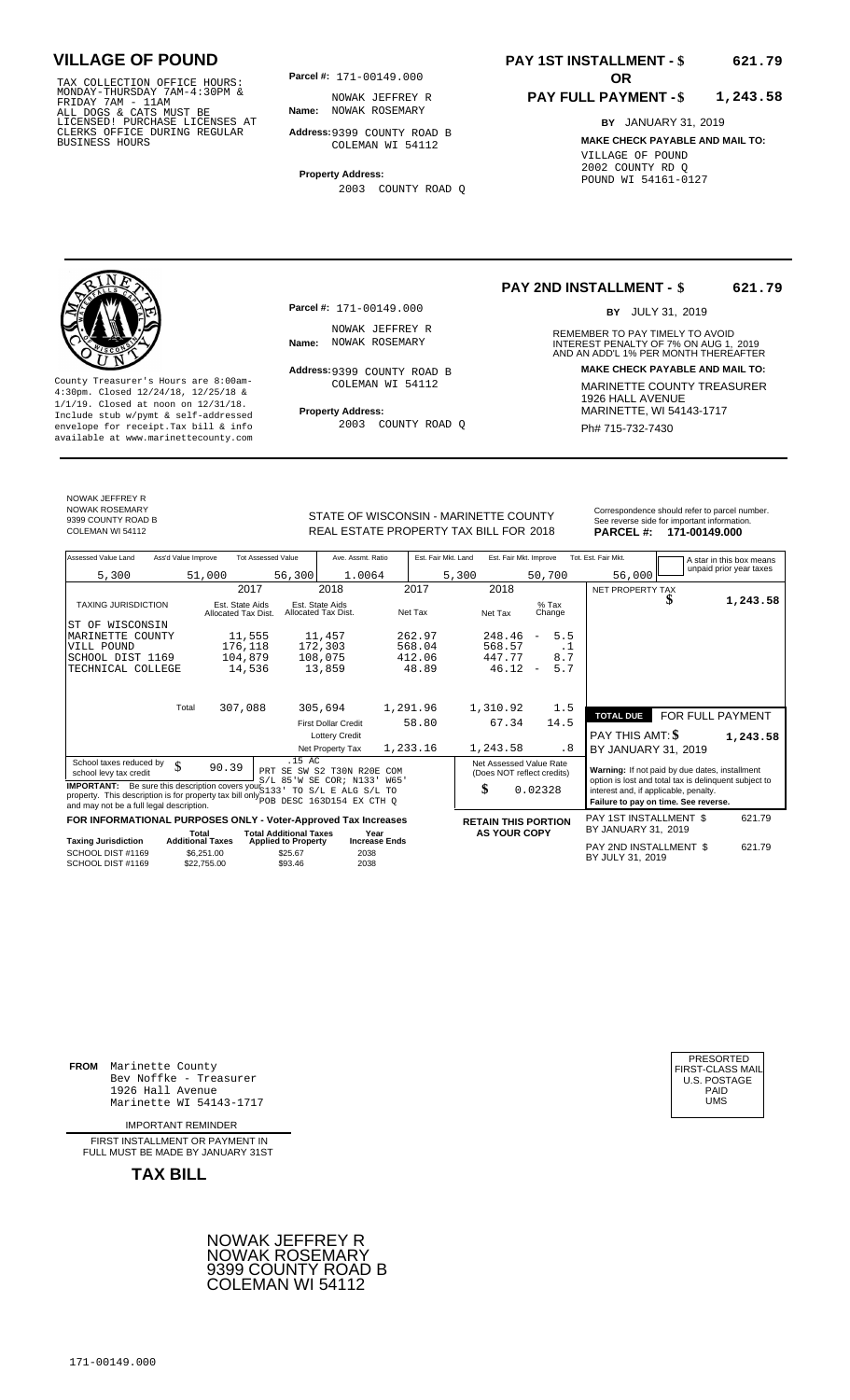171-00507.000 TAX COLLECTION OFFICE HOURS: MONDAY-THURSDAY 7AM-4:30PM & FRIDAY 7AM - 11AM ALL DOGS & CATS MUST BE LICENSED! PURCHASE LICENSES AT CLERKS OFFICE DURING REGULAR BUSINESS HOURS

**Parcel #:** 171-00507.000

**Name:** NOWAK KATIE E

**Address:** 412 MEYER ST POUND WI 54161-9721

**Property Address:** 412 MEYER ST

### **PAY 1ST INSTALLMENT - \$ 709.71**

#### **PAY FULL PAYMENT - \$ 1,582.97**

**BY** JANUARY 31, 2019 **MAKE CHECK PAYABLE AND MAIL TO:** VILLAGE OF POUND 2002 COUNTY RD Q POUND WI 54161-0127

**Property Address:** MARINETTE, WI 54143-1717 Include stub w/pymt & self-addressed envelope for receipt.Tax bill & info Ph# 715-732-7430 available at www.marinettecounty.com

**Parcel #:** 171-00507.000

Address: 412 MEYER ST POUND WI 54161-9721

412 MEYER ST

**PAY 2ND INSTALLMENT - \$ 873.26**

BY JULY 31, 2019

REMEMBER TO PAY TIMELY TO AVOID **Name:** INTEREST PENALTY OF 7% ON AUG 1, AND AN ADD'L 1% PER MONTH THEREAFTER NOWAK KATIE E 2019 **Address: MAKE CHECK PAYABLE AND MAIL TO:** County Treasurer's Hours are 8:00am-<br>
4:30pm. Closed 12/24/18, 12/25/18 & 1/1/19. Closed at noon on 12/31/18.<br>
Include stub w/pwmt. & self-addressed<br>
Froperty Address: MARINETTE, WI 54143-1717

NOWAK KATIE E 412 MEYER ST<br>POUND WI 54161-9721

REAL ESTATE PROPERTY TAX BILL FOR **PARCEL #:** POUND WI 54161-9721 2018 **171-00507.000**

| Correspondence should refer to parcel number.<br>See reverse side for important information. |  |
|----------------------------------------------------------------------------------------------|--|
|                                                                                              |  |
|                                                                                              |  |

| Assessed Value Land                                                                                                                                            | Ass'd Value Improve     |                                        | <b>Tot Assessed Value</b>     | Ave. Assmt. Ratio                      |                      |          | Est. Fair Mkt. Land | Est. Fair Mkt. Improve                                |                          |           | Tot. Est. Fair Mkt.                                                           |        |   | A star in this box means                              |
|----------------------------------------------------------------------------------------------------------------------------------------------------------------|-------------------------|----------------------------------------|-------------------------------|----------------------------------------|----------------------|----------|---------------------|-------------------------------------------------------|--------------------------|-----------|-------------------------------------------------------------------------------|--------|---|-------------------------------------------------------|
| 5,600                                                                                                                                                          |                         | 72,300                                 | 77,900                        | 1.0064                                 |                      |          | 5,600               |                                                       | 71,800                   |           |                                                                               | 77,400 |   | unpaid prior year taxes                               |
|                                                                                                                                                                |                         | 2017                                   |                               | 2018                                   |                      | 2017     |                     | 2018                                                  |                          |           | NET PROPERTY TAX                                                              |        |   |                                                       |
| <b>TAXING JURISDICTION</b>                                                                                                                                     |                         | Est. State Aids<br>Allocated Tax Dist. |                               | Est. State Aids<br>Allocated Tax Dist. |                      | Net Tax  |                     | Net Tax                                               | $%$ Tax<br>Change        |           |                                                                               |        | ъ | 1,582.97                                              |
| ST OF WISCONSIN                                                                                                                                                |                         |                                        |                               |                                        |                      |          |                     |                                                       |                          |           |                                                                               |        |   |                                                       |
| MARINETTE COUNTY                                                                                                                                               |                         | 11,555                                 |                               | 11,457                                 |                      | 363.85   |                     | 343.79                                                | $\overline{\phantom{m}}$ | 5.5       |                                                                               |        |   |                                                       |
| VILL POUND                                                                                                                                                     |                         | 176,118                                |                               | 172,303                                |                      | 785.97   |                     | 786.71                                                |                          | $\cdot$ 1 |                                                                               |        |   |                                                       |
| SCHOOL DIST 1169                                                                                                                                               |                         | 104,879                                |                               | 108,075                                |                      | 570.15   |                     | 619.55                                                |                          | 8.7       |                                                                               |        |   |                                                       |
| TECHNICAL COLLEGE                                                                                                                                              |                         | 14,536                                 |                               | 13,859                                 |                      | 67.65    |                     | 63.81                                                 | $\overline{\phantom{a}}$ | 5.7       |                                                                               |        |   |                                                       |
|                                                                                                                                                                | Total                   | 307,088                                |                               | 305,694                                |                      | 1,787.62 |                     | 1,813.86                                              |                          | 1.5       |                                                                               |        |   |                                                       |
|                                                                                                                                                                |                         |                                        |                               |                                        |                      | 58.80    |                     |                                                       |                          |           | <b>TOTAL DUE</b>                                                              |        |   | FOR FULL PAYMENT                                      |
|                                                                                                                                                                |                         |                                        |                               | <b>First Dollar Credit</b>             |                      |          |                     | 67.34                                                 |                          | 14.5      |                                                                               |        |   |                                                       |
|                                                                                                                                                                |                         |                                        |                               | <b>Lottery Credit</b>                  |                      | 102.90   |                     | 163.55                                                |                          | 58.9      | PAY THIS AMT: \$                                                              |        |   | 1,582.97                                              |
|                                                                                                                                                                |                         |                                        |                               | Net Property Tax                       |                      | 1,625.92 |                     | 1,582.97                                              | $\overline{\phantom{a}}$ | 2.6       | BY JANUARY 31, 2019                                                           |        |   |                                                       |
| School taxes reduced by<br>school levy tax credit                                                                                                              | \$                      | 125.07                                 | .16 AC<br>BAPTIST ADDITION    |                                        |                      |          |                     | Net Assessed Value Rate<br>(Does NOT reflect credits) |                          |           |                                                                               |        |   | Warning: If not paid by due dates, installment        |
| <b>IMPORTANT:</b> Be sure this description covers your<br>property. This description is for property tax bill only<br>and may not be a full legal description. |                         |                                        | LOT 8                         |                                        |                      |          |                     | \$                                                    | 0.02328                  |           | interest and, if applicable, penalty.<br>Failure to pay on time. See reverse. |        |   | option is lost and total tax is delinquent subject to |
| FOR INFORMATIONAL PURPOSES ONLY - Voter-Approved Tax Increases                                                                                                 |                         |                                        |                               |                                        |                      |          |                     | <b>RETAIN THIS PORTION</b>                            |                          |           | PAY 1ST INSTALLMENT \$                                                        |        |   | 709.71                                                |
|                                                                                                                                                                | Total                   |                                        | <b>Total Additional Taxes</b> |                                        | Year                 |          |                     | <b>AS YOUR COPY</b>                                   |                          |           | BY JANUARY 31, 2019                                                           |        |   |                                                       |
| <b>Taxing Jurisdiction</b>                                                                                                                                     | <b>Additional Taxes</b> |                                        | <b>Applied to Property</b>    |                                        | <b>Increase Ends</b> |          |                     |                                                       |                          |           | PAY 2ND INSTALLMENT \$                                                        |        |   | 873.26                                                |
| SCHOOL DIST #1169<br>SCHOOL DIST #1169                                                                                                                         |                         | \$6,251.00<br>\$22,755.00              | \$35.52<br>\$129.31           | 2038<br>2038                           |                      |          |                     |                                                       |                          |           | BY JULY 31, 2019                                                              |        |   |                                                       |

**FROM** Marinette County Bev Noffke - Treasurer 1926 Hall Avenue PAID Marinette WI 54143-1717 UMS

IMPORTANT REMINDER

FIRST INSTALLMENT OR PAYMENT IN FULL MUST BE MADE BY JANUARY 31ST

**TAX BILL**



| PRESORTED<br>FIRST-CLASS MAIL<br><b>U.S. POSTAGE</b><br>PAID<br>UMS |  |
|---------------------------------------------------------------------|--|
|---------------------------------------------------------------------|--|

# STATE OF WISCONSIN - MARINETTE COUNTY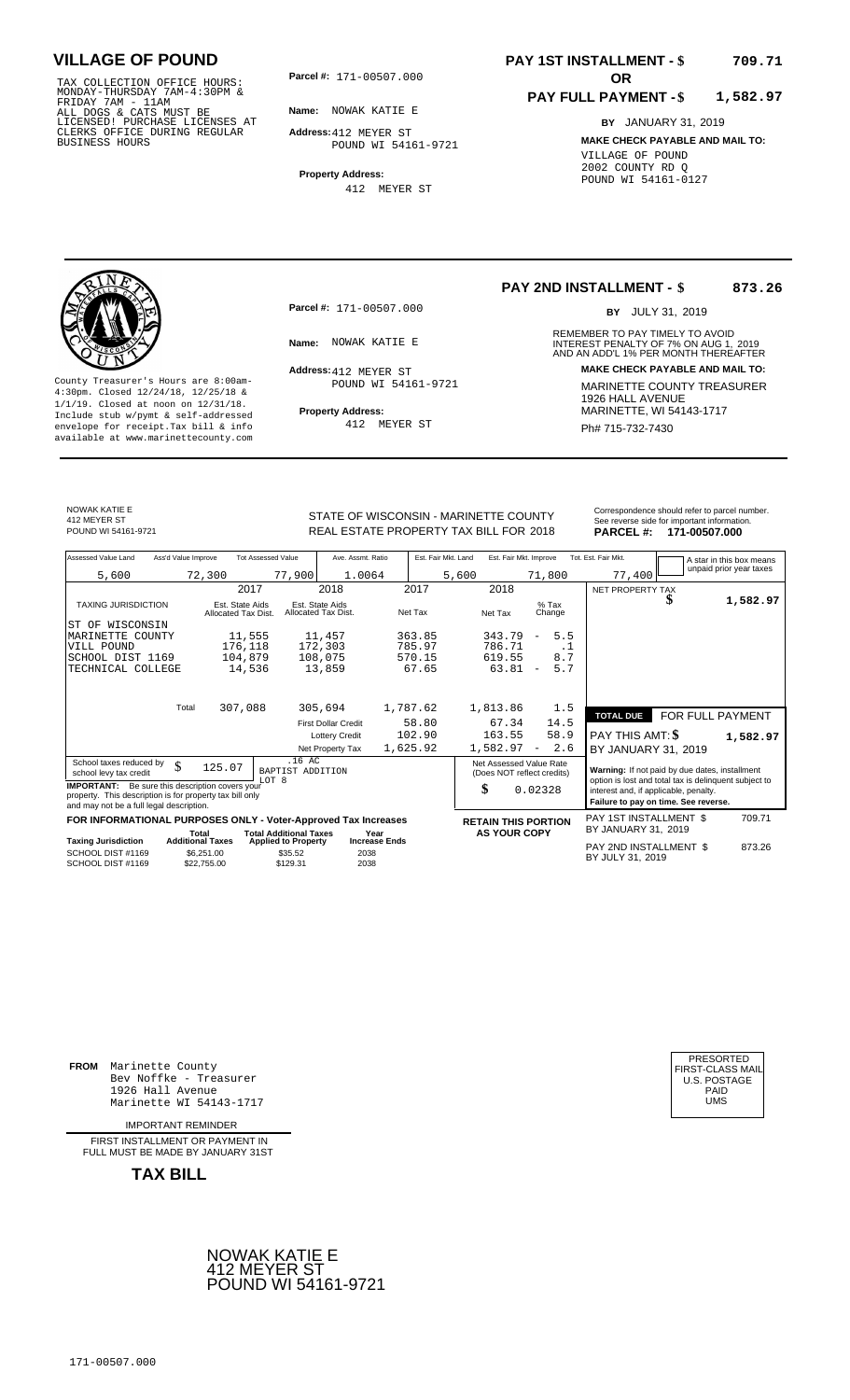TAX COLLECTION OFFICE HOURS:<br>
MONDAY-THURSDAY 7AM-4:30PM &<br>
FRIDAY 7AM - 11AM<br>
ALL DOGS & CATS MUST BE<br>
LICENSED! PURCHASE LICENSES AT<br>
CLERKS OFFICE DURING REGULAR<br>
CLERKS OFFICE DURING REGULAR<br>
BUSINESS HOURS<br>
BUSINESS H

**Parcel #: OR**

**Name:** NOWAK KATIE E **Address:** 412 MEYER ST POUND WI 54161-9721

**Property Address:**

### **PAY 1ST INSTALLMENT - \$ 53.56**

### **PAY FULL PAYMENT - \$**

**BY** JANUARY 31, 2019 **MAKE CHECK PAYABLE AND MAIL TO:** VILLAGE OF POUND 2002 COUNTY RD Q POUND WI 54161-0127

**53.56**



**Property Address:** MARINETTE, WI 54143-1717 Include stub w/pymt & self-addressed envelope for receipt.Tax bill & info Phat is a set of the phat of the Phat 715-732-7430 envelope for receipt.Tax bill & info Phat 715-732-7430 envelope for the phat 715-732-7430 envelope for the phat 715-732-7430 envelope

**Parcel #:** 171-00508.000

412 MEYER ST POUND WI 54161-9721

### **PAY 2ND INSTALLMENT - \$**

BY JULY 31, 2019

REMEMBER TO PAY TIMELY TO AVOID **Name:** INTEREST PENALTY OF 7% ON AUG 1, AND AN ADD'L 1% PER MONTH THEREAFTER NOWAK KATIE E 2019 **Address: MAKE CHECK PAYABLE AND MAIL TO:** County Treasurer's Hours are 8:00am-<br>
4:30pm. Closed 12/24/18, 12/25/18 & 1/1/19. Closed at noon on 12/31/18.<br>
Include stub w/pwmt. & self-addressed<br>
Froperty Address: MARINETTE, WI 54143-1717

NOWAK KATIE E 412 MEYER ST<br>POUND WI 54161-9721

STATE OF WISCONSIN - MARINETTE COUNTY<br>
REAL ESTATE PROPERTY TAX BILL FOR 2018 PARCEL #: 171-00508.000 REAL ESTATE PROPERTY TAX BILL FOR **PARCEL #:** POUND WI 54161-9721 2018 **171-00508.000**

| Assessed Value Land<br>Ass'd Value Improve                                                                                                                     | <b>Tot Assessed Value</b>              |                                                  | Ave. Assmt. Ratio            | Est. Fair Mkt. Land | Est. Fair Mkt. Improve                                |                                 | Tot. Est. Fair Mkt.                   | A star in this box means<br>unpaid prior year taxes                                                     |       |
|----------------------------------------------------------------------------------------------------------------------------------------------------------------|----------------------------------------|--------------------------------------------------|------------------------------|---------------------|-------------------------------------------------------|---------------------------------|---------------------------------------|---------------------------------------------------------------------------------------------------------|-------|
| 2,300                                                                                                                                                          |                                        | 2,300                                            | 1.0064                       | 2,300               |                                                       |                                 | 2,300                                 |                                                                                                         |       |
|                                                                                                                                                                | 2017                                   | 2018                                             |                              | 2017                | 2018                                                  |                                 | NET PROPERTY TAX                      |                                                                                                         |       |
| <b>TAXING JURISDICTION</b>                                                                                                                                     | Est. State Aids<br>Allocated Tax Dist. | Est. State Aids<br>Allocated Tax Dist.           |                              | Net Tax             | Net Tax                                               | $%$ Tax<br>Change               |                                       | \$                                                                                                      | 53.56 |
| ST OF WISCONSIN                                                                                                                                                |                                        |                                                  |                              |                     |                                                       |                                 |                                       |                                                                                                         |       |
| MARINETTE COUNTY                                                                                                                                               | 11,555                                 | 11,457                                           |                              | 10.74               | 10.15                                                 | 5.5<br>$\overline{\phantom{m}}$ |                                       |                                                                                                         |       |
| VILL POUND                                                                                                                                                     | 176,118                                | 172,303                                          |                              | 23.21               | 23.23                                                 | $\cdot$ 1                       |                                       |                                                                                                         |       |
| SCHOOL DIST 1169                                                                                                                                               | 104,879                                | 108,075                                          |                              | 16.84               | 18.30                                                 | 8.7                             |                                       |                                                                                                         |       |
| TECHNICAL COLLEGE                                                                                                                                              | 14,536                                 | 13,859                                           |                              | 2.00                | 1.88                                                  | 6.0<br>$\overline{\phantom{a}}$ |                                       |                                                                                                         |       |
|                                                                                                                                                                |                                        |                                                  |                              |                     |                                                       |                                 |                                       |                                                                                                         |       |
| Total                                                                                                                                                          | 307,088                                | 305,694                                          |                              | 52.79               | 53.56                                                 | 1.5                             | <b>TOTAL DUE</b>                      | FOR FULL PAYMENT                                                                                        |       |
|                                                                                                                                                                |                                        | <b>First Dollar Credit</b>                       |                              |                     |                                                       |                                 |                                       |                                                                                                         |       |
|                                                                                                                                                                |                                        | <b>Lottery Credit</b>                            |                              |                     |                                                       |                                 | PAY THIS AMT: \$                      |                                                                                                         | 53.56 |
|                                                                                                                                                                |                                        | Net Property Tax                                 |                              | 52.79               | 53.56                                                 | 1.5                             | BY JANUARY 31, 2019                   |                                                                                                         |       |
| School taxes reduced by<br>\$<br>school levy tax credit                                                                                                        | 3.69                                   | $.09$ AC<br>BAPTIST ADDITION<br>LOT <sub>9</sub> |                              |                     | Net Assessed Value Rate<br>(Does NOT reflect credits) |                                 |                                       | Warning: If not paid by due dates, installment<br>option is lost and total tax is delinquent subject to |       |
| <b>IMPORTANT:</b> Be sure this description covers your<br>property. This description is for property tax bill only<br>and may not be a full legal description. |                                        |                                                  |                              |                     | \$                                                    | 0.02328                         | interest and, if applicable, penalty. | Failure to pay on time. See reverse.                                                                    |       |
| FOR INFORMATIONAL PURPOSES ONLY - Voter-Approved Tax Increases                                                                                                 |                                        |                                                  |                              |                     | <b>RETAIN THIS PORTION</b>                            |                                 | PAY 1ST INSTALLMENT \$                |                                                                                                         | 53.56 |
|                                                                                                                                                                | Total                                  | <b>Total Additional Taxes</b>                    | Year                         |                     | <b>AS YOUR COPY</b>                                   |                                 | BY JANUARY 31, 2019                   |                                                                                                         |       |
| <b>Taxing Jurisdiction</b><br>SCHOOL DIST #1169                                                                                                                | <b>Additional Taxes</b><br>\$6,251.00  | <b>Applied to Property</b><br>\$1.05             | <b>Increase Ends</b><br>2038 |                     |                                                       |                                 | PAY 2ND INSTALLMENT \$                |                                                                                                         |       |
| SCHOOL DIST #1169                                                                                                                                              | \$22.755.00                            | \$3.82                                           | 2038                         |                     |                                                       |                                 | BY JULY 31, 2019                      |                                                                                                         |       |

**FROM** Marinette County Bev Noffke - Treasurer (U.S. POSTAGE)<br>1926 Hall Avenue (U.S. POSTAGE)<br>Marinette WI 54143-1717 (U.S. POSTAGE) 1926 Hall Avenue PAID Marinette WI 54143-1717 UMS

IMPORTANT REMINDER

FIRST INSTALLMENT OR PAYMENT IN FULL MUST BE MADE BY JANUARY 31ST



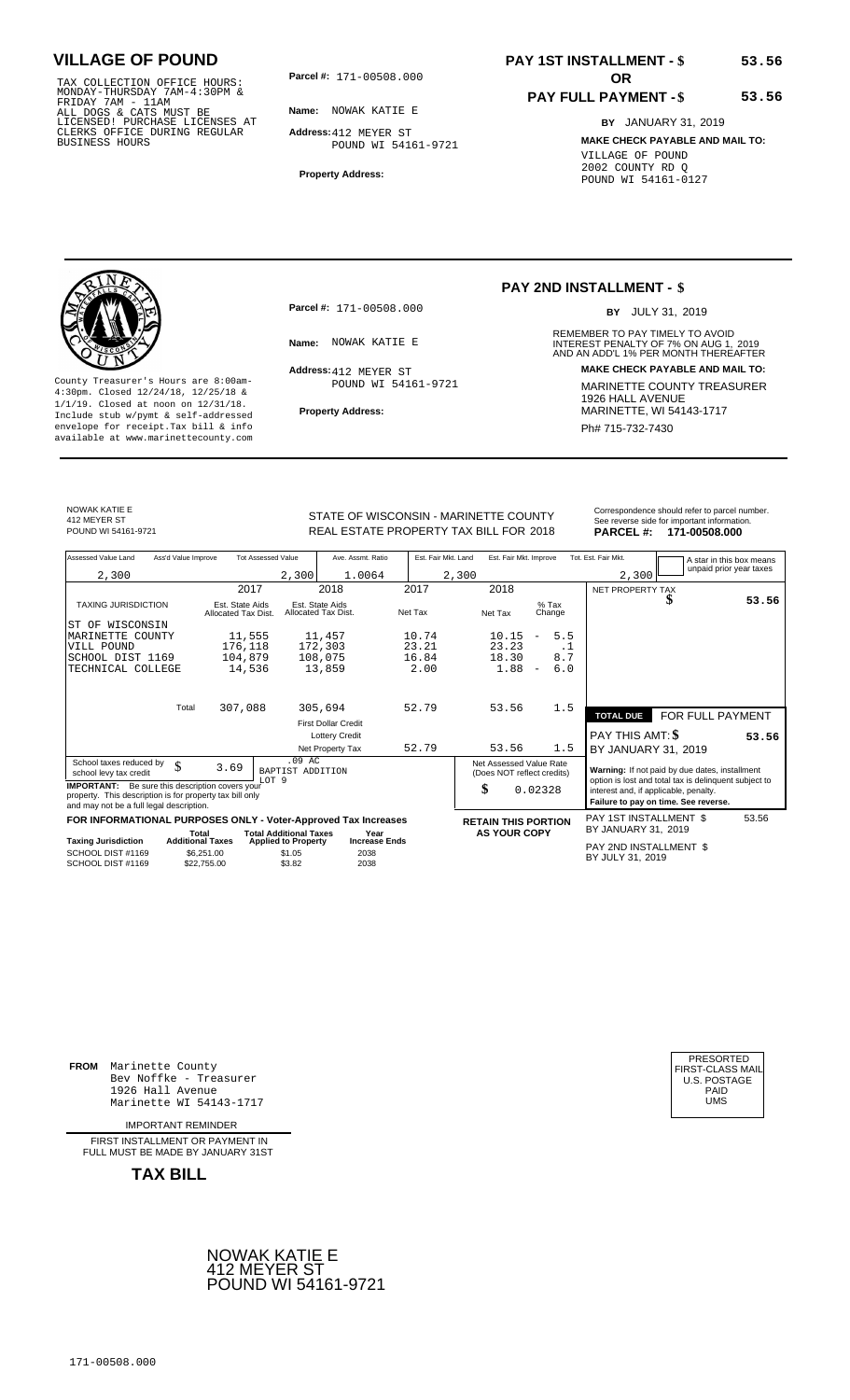TAX COLLECTION OFFICE HOURS:<br>
MONDAY-THURSDAY 7AM-4:30PM &<br>
FRIDAY 7AM - 11AM<br>
ALL DOGS & CATS MUST BE<br>
LICENSED! PURCHASE LICENSES AT<br>
CLERKS OFFICE DURING REGULAR<br>
CLERKS OFFICE DURING REGULAR<br>
BUSINESS HOURS<br>
BUSINESS H

**Parcel #:** 171-00315.004 **OR** 

**Name:** NOWAK RENEE C

**Address:** 1024 COUNTY ROAD Q POUND WI 54161-9730

**Property Address:** 1024 COUNTY ROAD Q

#### **PAY 1ST INSTALLMENT - \$ 722.52**

#### **PAY FULL PAYMENT - \$ 1,608.58**

**BY** JANUARY 31, 2019 **MAKE CHECK PAYABLE AND MAIL TO:** VILLAGE OF POUND 2002 COUNTY RD Q POUND WI 54161-0127

**Property Address:** MARINETTE, WI 54143-1717 Include stub w/pymt & self-addressed envelope for receipt.Tax bill & info Ph# 715-732-7430 available at www.marinettecounty.com

**Parcel #:** 171-00315.004

Address: 1024 COUNTY ROAD Q POUND WI 54161-9730

1024 COUNTY ROAD Q

**PAY 2ND INSTALLMENT - \$ 886.06**

BY JULY 31, 2019

REMEMBER TO PAY TIMELY TO AVOID **Name:** NOWAK RENEE C **Analyzie Computer CONTACT AND AN ADD'L 1% PER MONTH THEREAFTER Address: MAKE CHECK PAYABLE AND MAIL TO:** County Treasurer's Hours are 8:00am-<br>
4:30pm. Closed 12/24/18, 12/25/18 & MARINETTE COUNTY TREASURER<br>
1/1/19. Closed at noon on 12/31/18.<br>
Include stub w/pwmt. & self-addressed<br>
Froperty Address:<br>
MARINETTE, WI 54143-1717

NOWAK RENEE C 1024 COUNTY ROAD Q

Correspondence should refer to parcel n<br>
See reverse side for important informatic<br>
REAL ESTATE PROPERTY TAX BILL FOR 2018 PARCEL #: 171-00315.004 POUND WI 54161-9730 **171-00315.004** REAL ESTATE PROPERTY TAX BILL FOR 2018 **PARCEL #: 171-00315.004** 

| Correspondence should refer to parcel number. |
|-----------------------------------------------|
| See reverse side for important information.   |
| - - - - - - -<br>.                            |

| Assessed Value Land                                                                                                                                                                   | Ass'd Value Improve       | <b>Tot Assessed Value</b>     | Ave. Assmt. Ratio                                         | Est. Fair Mkt. Land | Est. Fair Mkt. Improve                                |                                 | Tot. Est. Fair Mkt.                                                                                     |                  | A star in this box means |
|---------------------------------------------------------------------------------------------------------------------------------------------------------------------------------------|---------------------------|-------------------------------|-----------------------------------------------------------|---------------------|-------------------------------------------------------|---------------------------------|---------------------------------------------------------------------------------------------------------|------------------|--------------------------|
| 8,600                                                                                                                                                                                 | 70,400                    | 79,000                        | 1.0064                                                    | 8,500               |                                                       | 69,900                          | 78,400                                                                                                  |                  | unpaid prior year taxes  |
|                                                                                                                                                                                       |                           | 2017                          | 2018                                                      | 2017                | 2018                                                  |                                 | NET PROPERTY TAX                                                                                        |                  |                          |
| <b>TAXING JURISDICTION</b>                                                                                                                                                            | Allocated Tax Dist.       | Est. State Aids               | Est. State Aids<br>Allocated Tax Dist.                    | Net Tax             | Net Tax                                               | $%$ Tax<br>Change               |                                                                                                         |                  | 1,608.58                 |
| ST OF WISCONSIN                                                                                                                                                                       |                           |                               |                                                           |                     |                                                       |                                 |                                                                                                         |                  |                          |
| MARINETTE COUNTY                                                                                                                                                                      |                           | 11,555                        | 11,457                                                    | 368.99              | 348.64                                                | 5.5<br>$\overline{\phantom{m}}$ |                                                                                                         |                  |                          |
| VILL POUND                                                                                                                                                                            |                           | 176,118                       | 172,303                                                   | 797.07              | 797.82                                                | .1                              |                                                                                                         |                  |                          |
| SCHOOL DIST 1169                                                                                                                                                                      |                           | 104,879                       | 108,075                                                   | 578.20              | 628.30                                                | 8.7                             |                                                                                                         |                  |                          |
| TECHNICAL COLLEGE                                                                                                                                                                     |                           | 14,536                        | 13,859                                                    | 68.60               | 64.71                                                 | 5.7<br>$\overline{\phantom{m}}$ |                                                                                                         |                  |                          |
|                                                                                                                                                                                       |                           |                               |                                                           |                     |                                                       |                                 |                                                                                                         |                  |                          |
|                                                                                                                                                                                       | Total                     | 307,088                       | 305,694                                                   | 1,812.86            | 1,839.47                                              | 1.5                             | <b>TOTAL DUE</b>                                                                                        | FOR FULL PAYMENT |                          |
|                                                                                                                                                                                       |                           |                               | <b>First Dollar Credit</b>                                | 58.80               | 67.34                                                 | 14.5                            |                                                                                                         |                  |                          |
|                                                                                                                                                                                       |                           |                               | <b>Lottery Credit</b>                                     | 102.90              | 163.55                                                | 58.9                            | PAY THIS AMT: \$                                                                                        |                  | 1,608.58                 |
|                                                                                                                                                                                       |                           |                               | Net Property Tax                                          | 1,651.16            | 1,608.58                                              | 2.6<br>$\sim$                   | BY JANUARY 31, 2019                                                                                     |                  |                          |
| School taxes reduced by<br>school levy tax credit                                                                                                                                     | \$<br>126.84              | .44 AC                        | PRT NW NE S11 T30N R20E COM<br>S/L MAIN ST 33.02'S & 290. |                     | Net Assessed Value Rate<br>(Does NOT reflect credits) |                                 | Warning: If not paid by due dates, installment<br>option is lost and total tax is delinquent subject to |                  |                          |
| <b>IMPORTANT:</b> Be sure this description covers your $35W$<br>property. This description is for property tax bill only $\frac{3}{5200}$<br>and may not be a full legal description. |                           |                               | NE COR; W ON S/L ST 95'<br>E95' N200'<br>TO S/L ST &      |                     | \$                                                    | 0.02328                         | interest and, if applicable, penalty.<br>Failure to pay on time. See reverse.                           |                  |                          |
| FOR INFORMATIONAL PURPOSES ONLY - Voter-Approved Tax Increases                                                                                                                        |                           | POB DESC 1393J39              |                                                           |                     | <b>RETAIN THIS PORTION</b>                            |                                 | PAY 1ST INSTALLMENT \$                                                                                  |                  | 722.52                   |
|                                                                                                                                                                                       | Total                     | <b>Total Additional Taxes</b> | Year                                                      |                     | <b>AS YOUR COPY</b>                                   |                                 | BY JANUARY 31, 2019                                                                                     |                  |                          |
| <b>Taxing Jurisdiction</b>                                                                                                                                                            | <b>Additional Taxes</b>   | <b>Applied to Property</b>    | <b>Increase Ends</b>                                      |                     |                                                       |                                 | PAY 2ND INSTALLMENT \$                                                                                  |                  | 886.06                   |
| SCHOOL DIST #1169<br>SCHOOL DIST #1169                                                                                                                                                | \$6,251.00<br>\$22,755.00 | \$36.03<br>\$131.14           | 2038<br>2038                                              |                     |                                                       |                                 | BY JULY 31, 2019                                                                                        |                  |                          |

**FROM** Marinette County Bev Noffke - Treasurer 1926 Hall Avenue PAID Marinette WI 54143-1717 UMS

IMPORTANT REMINDER

FIRST INSTALLMENT OR PAYMENT IN FULL MUST BE MADE BY JANUARY 31ST



| PRESORTED<br>FIRST-CLASS MAIL<br><b>U.S. POSTAGE</b><br>PAID<br>UMS |  |
|---------------------------------------------------------------------|--|
|---------------------------------------------------------------------|--|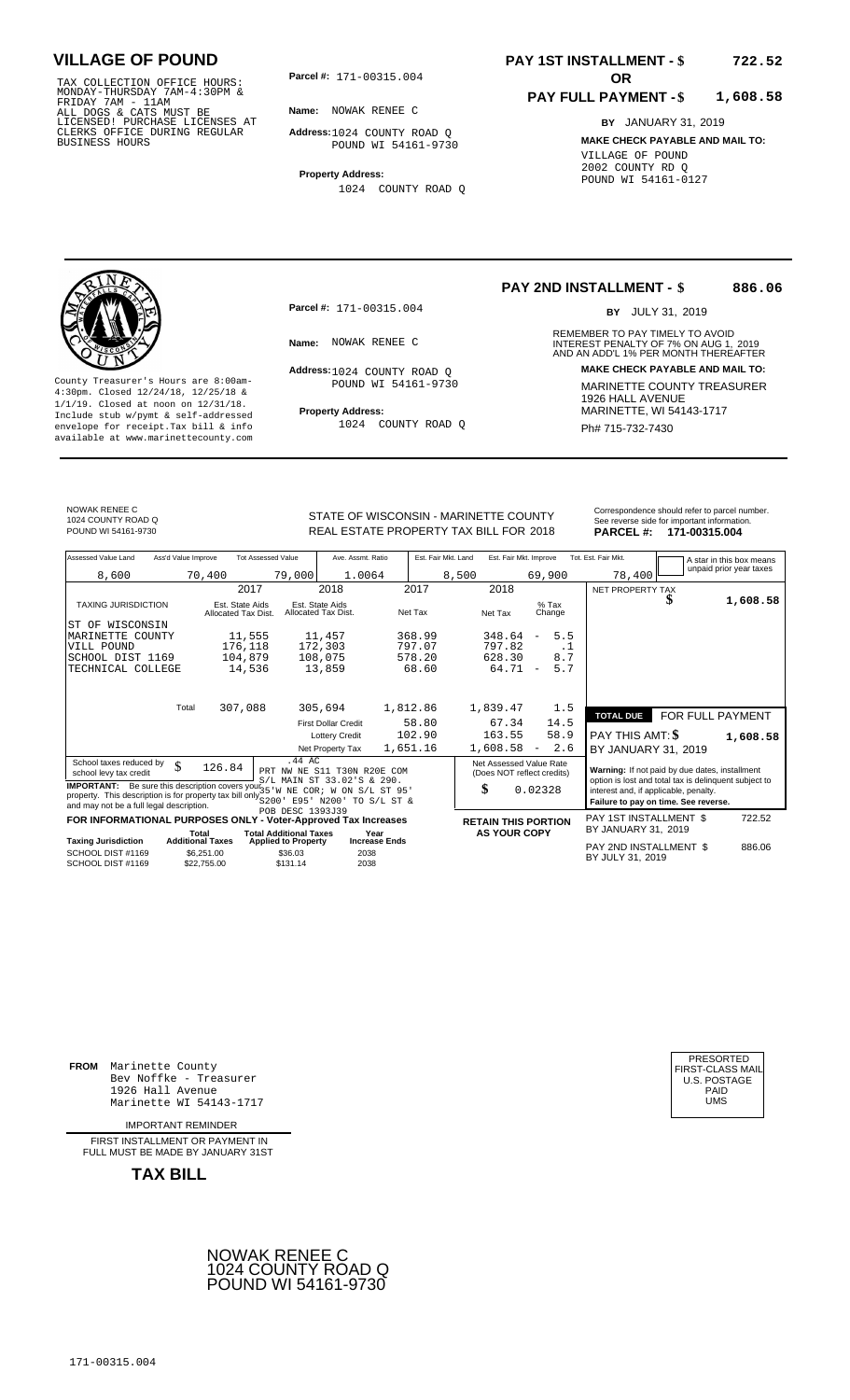171-00322.002 TAX COLLECTION OFFICE HOURS: MONDAY-THURSDAY 7AM-4:30PM & FRIDAY 7AM - 11AM ALL DOGS & CATS MUST BE LICENSED! PURCHASE LICENSES AT CLERKS OFFICE DURING REGULAR BUSINESS HOURS

**Parcel #: OR**

**Name:** OSTERBERG LEAH R OSTERBERG BRIAN R

**Address:** W10289 W 12TH RD COLEMAN WI 54112-9747

**Property Address:** 3030 US HIGHWAY 141

### **PAY 1ST INSTALLMENT - \$ 1,166.64**

#### **PAY FULL PAYMENT - \$ 2,333.27**

**BY** JANUARY 31, 2019 **MAKE CHECK PAYABLE AND MAIL TO:** VILLAGE OF POUND 2002 COUNTY RD Q POUND WI 54161-0127

OSTERBERG BRIAN R OSTERBERG LEAH R W10289 W 12TH RD<br>COLEMAN WL54112-9747

**Property Address:** MARINETTE, WI 54143-1717 Include stub w/pymt & self-addressed envelope for receipt.Tax bill & info  $3030$  US HIGHWAY 141  $\overline{PH}$  715-732-7430 available at www.marinettecounty.com

**Parcel #:** 171-00322.002

OSTERBERG BRIAN R

Address: W10289 W 12TH RD COLEMAN WI 54112-9747

3030 US HIGHWAY 141

**DEAL ESTATE DROPERTY TAY BILL EOD 2019** 

#### **PAY 2ND INSTALLMENT - \$ 1,166.63**

BY JULY 31, 2019

REMEMBER TO PAY TIMELY TO AVOID **Name:** OSTERBERG LEAH R<br> **INTEREST PENALTY OF 7% ON AUG 1, 2019**<br>
AND AN ADD'L 1% PER MONTH THEREAFTER **Address: MAKE CHECK PAYABLE AND MAIL TO:** County Treasurer's Hours are 8:00am-<br>  $\frac{4:30 \text{pm}}{4 \cdot 30 \text{pm}}$  MARINETTE COUNTY TREASURER<br>  $\frac{1}{1/9}$ . Closed at noon on 12/31/18.<br>
Trainde stub w/pymt & self-addressed<br>
Trainde stub w/pymt & self-addressed<br>
Trainde st

|                                                                                     |                                        |                                        |                                                         |                     |                                                                                                              |                   | .                                              | 11 I VVVLLIVVL |                          |
|-------------------------------------------------------------------------------------|----------------------------------------|----------------------------------------|---------------------------------------------------------|---------------------|--------------------------------------------------------------------------------------------------------------|-------------------|------------------------------------------------|----------------|--------------------------|
| Assessed Value Land<br>Ass'd Value Improve                                          | <b>Tot Assessed Value</b>              |                                        | Ave. Assmt. Ratio                                       | Est. Fair Mkt. Land | Est. Fair Mkt. Improve                                                                                       |                   | Tot. Est. Fair Mkt.                            |                | A star in this box means |
| 12,400                                                                              | 90,700                                 | 103,100                                | 1.0064                                                  | 12,300              |                                                                                                              | 90,100            | 102,400                                        |                | unpaid prior year taxes  |
|                                                                                     | 2017                                   |                                        | 2018                                                    | 2017                | 2018                                                                                                         |                   | NET PROPERTY TAX                               |                |                          |
| <b>TAXING JURISDICTION</b>                                                          | Est. State Aids<br>Allocated Tax Dist. | Est. State Aids<br>Allocated Tax Dist. |                                                         | Net Tax             | Net Tax                                                                                                      | $%$ Tax<br>Change |                                                | Œ              | 2,333.2                  |
| ST OF<br>WISCONSIN                                                                  |                                        |                                        |                                                         |                     |                                                                                                              |                   |                                                |                |                          |
| MARINETTE COUNTY                                                                    | 11,555                                 | 11,457                                 |                                                         | 444.19              | 455.00                                                                                                       | 2.4               |                                                |                |                          |
| VILL POUND                                                                          | 176,118                                | 172,303                                |                                                         | 959.51              | 1,041.20                                                                                                     | 8.5               |                                                |                |                          |
| SCHOOL DIST 1169                                                                    | 104,879                                | 108,075                                |                                                         | 696.03              | 819.96                                                                                                       | 17.8              |                                                |                |                          |
| TECHNICAL COLLEGE                                                                   | 14,536                                 | 13,859                                 |                                                         | 82.58               | 84.45                                                                                                        | 2.3               |                                                |                |                          |
| Total                                                                               | 307,088                                | 305,694                                |                                                         | 2,182.31            | 2,400.61                                                                                                     | 10.0              |                                                |                |                          |
|                                                                                     |                                        |                                        | <b>First Dollar Credit</b>                              | 58.80               | 67.34                                                                                                        | 14.5              | <b>TOTAL DUE</b>                               |                | FOR FULL PAYMENT         |
|                                                                                     |                                        |                                        | <b>Lottery Credit</b>                                   |                     |                                                                                                              |                   | PAY THIS AMT: \$                               |                | 2,333.2                  |
|                                                                                     |                                        |                                        | Net Property Tax                                        | 2,123.51            | 2,333.27                                                                                                     | 9.9               | BY JANUARY 31, 2019                            |                |                          |
| 1.37 AC<br>School taxes reduced by<br>\$<br>165.54<br>PRT<br>school levy tax credit |                                        |                                        | SW NE S11 T30N R20E COM<br>N/L & E/L LOT 9 BAPTIST ADD; |                     | Net Assessed Value Rate<br>(Does NOT reflect credits)                                                        |                   | Warning: If not paid by due dates, installment |                |                          |
| <b>IMPORTANT:</b>                                                                   | Be sure this description covers your," | $\bigcap_{\mathcal{A}}$                | <b>DVD D/T TO 1501 13000</b>                            |                     | option is lost and total tax is delinquent subject to<br>¢<br>n noppo<br>interest said if condicable popular |                   |                                                |                |                          |

**IMPORTANT:** Be sure this description covers you  $N/L$  &  $E/L$  LOT 9 BAPTIST ADD;<br>property. This description is for property tax bill only  $S_{ON}$  EXT  $E/L$  L9 150' W393.<br>and may not be a full legal description.<br>and may not b N/L & E/L LOT 9 BAPTIST ADD; S ON EXT E/L L9 150' W393. 54' TO E/L HWY N ALG E/L HWY FOR FULL LEGAL SEE TAX ROLL

|                            |                                  | FOR INFORMATIONAL PURPOSES ONLY - Voter-Approved Tax Increases |                                                     | <b>RETAIN THIS PORTION</b> | PAY 1ST INSTALLMENT \$ | .166.64 |
|----------------------------|----------------------------------|----------------------------------------------------------------|-----------------------------------------------------|----------------------------|------------------------|---------|
| <b>Taxing Jurisdiction</b> | Total<br><b>Additional Taxes</b> | <b>Total Additional Taxes</b><br><b>Applied to Property</b>    | <b>AS YOUR COPY</b><br>Year<br><b>Increase Ends</b> |                            | BY JANUARY 31, 2019    |         |
| SCHOOL DIST #1169          | \$6.251.00                       | \$47.02                                                        | 2038                                                |                            | PAY 2ND INSTALLMENT \$ | .166.63 |
| SCHOOL DIST #1169          | \$22,755,00                      | \$171.15                                                       | 2038                                                |                            | BY JULY 31, 2019       |         |

0.02328

STATE OF WISCONSIN - MARINETTE COUNTY Correspondence should refer to parcel number.<br>See reverse side for important information. PARCEL #: 171-00322.002

 **2,333.27**

**2,333.27**

1,166.64

| PRESORTED<br>FIRST-CLASS MAIL<br><b>U.S. POSTAGE</b> |
|------------------------------------------------------|

**FROM** Marinette County Bev Noffke - Treasurer 1926 Hall Avenue PAID (1926 Hall Avenue PAID) (1926 Hall Avenue PAID (1946 Hall Avenue PAID (1946 Hall Avenue<br>Marinette WI 54143-1717 Marinette WI 54143-1717

IMPORTANT REMINDER

FIRST INSTALL MENT OR PAYMENT IN FULL MUST BE MADE BY JANUARY 31ST

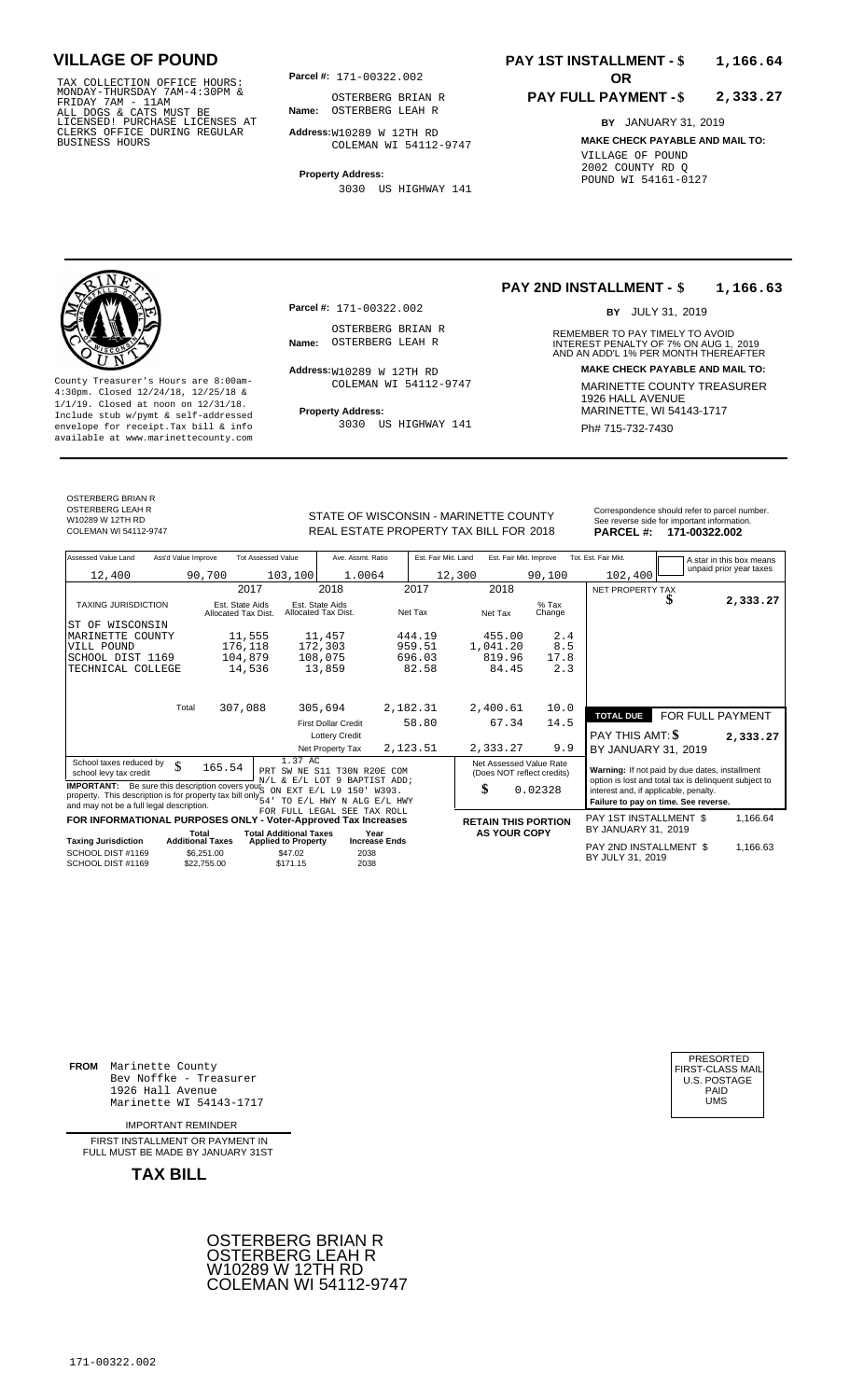171-00122.000 TAX COLLECTION OFFICE HOURS: MONDAY-THURSDAY 7AM-4:30PM & FRIDAY 7AM - 11AM ALL DOGS & CATS MUST BE LICENSED! PURCHASE LICENSES AT CLERKS OFFICE DURING REGULAR BUSINESS HOURS

**Parcel #: OR**

**Name:** OTTO DAWN J OTTO GUSTAV A

**Address:** 12148 US HIGHWAY 32 N SURING WI 54174

**Property Address:** 2039 COUNTY ROAD Q

### **PAY 1ST INSTALLMENT - \$ 718.42**

#### **PAY FULL PAYMENT - \$ 1,436.83**

**BY** JANUARY 31, 2019 **MAKE CHECK PAYABLE AND MAIL TO:** VILLAGE OF POUND 2002 COUNTY RD Q POUND WI 54161-0127



**Property Address:** MARINETTE, WI 54143-1717 Include stub w/pymt & self-addressed envelope for receipt.Tax bill & info Ph# 715-732-7430 available at www.marinettecounty.com

**Parcel #:** 171-00122.000

OTTO GUSTAV A<br>Name: OTTO DAWN J

SURING WI 54174

2039 COUNTY ROAD Q

**PAY 2ND INSTALLMENT - \$ 718.41**

BY JULY 31, 2019

REMEMBER TO PAY TIMELY TO AVOID **Name:** OTTO DAWN J<br> **INTEREST PENALTY OF 7% ON AUG 1, 2019**<br>
AND AN ADD'L 1% PER MONTH THEREAFTER **Address: MAKE CHECK PAYABLE AND MAIL TO:** 12148 US HIGHWAY 32 N County Treasurer's Hours are 8:00am-<br>
4:30pm. Closed 12/24/18, 12/25/18 & 11/119. Closed at noon on 12/31/18.<br>
Include stub w/pwmt. & self-addressed<br>
Froperty Address: MARINETTE, WI 54143-1717

OTTO GUSTAV A OTTO DAWN J 12148 US HIGHWAY 32 N

STATE OF WISCONSIN - MARINETTE COUNTY STATE OF WISCONSIN - MARINETTE COUNTY REAL ESTATE PROPERTY TAX BILL FOR **PARCEL #:** SURING WI 54174 2018 **171-00122.000**

| NTY<br>2018 | <b>PARCEL#:</b>   | Correspondence should refer to parcel number.<br>See reverse side for important information.<br>171-00122.000 |
|-------------|-------------------|---------------------------------------------------------------------------------------------------------------|
| nnnn        | Tot Ent Enix Mid- |                                                                                                               |

| Assessed Value Land                                                                                                                                                                                                                                                                                                                                                                      | Ass'd Value Improve                                                                                              |                                        | <b>Tot Assessed Value</b>  | Ave. Assmt. Ratio                      |                      | Est. Fair Mkt. Land |                                                                                                                                                                                                                                                                    |  | Est. Fair Mkt. Improve          | Tot. Est. Fair Mkt.     |        |   |  | A star in this box means |
|------------------------------------------------------------------------------------------------------------------------------------------------------------------------------------------------------------------------------------------------------------------------------------------------------------------------------------------------------------------------------------------|------------------------------------------------------------------------------------------------------------------|----------------------------------------|----------------------------|----------------------------------------|----------------------|---------------------|--------------------------------------------------------------------------------------------------------------------------------------------------------------------------------------------------------------------------------------------------------------------|--|---------------------------------|-------------------------|--------|---|--|--------------------------|
| 13,500                                                                                                                                                                                                                                                                                                                                                                                   |                                                                                                                  | 51,100                                 | 64,600                     | 1.0064                                 |                      |                     | 13,400                                                                                                                                                                                                                                                             |  | 50,800                          |                         | 64,200 |   |  | unpaid prior year taxes  |
|                                                                                                                                                                                                                                                                                                                                                                                          |                                                                                                                  | 2017                                   |                            | 2018                                   |                      | 2017                | 2018                                                                                                                                                                                                                                                               |  |                                 | <b>NET PROPERTY TAX</b> |        |   |  |                          |
| <b>TAXING JURISDICTION</b>                                                                                                                                                                                                                                                                                                                                                               |                                                                                                                  | Est. State Aids<br>Allocated Tax Dist. |                            | Est. State Aids<br>Allocated Tax Dist. |                      | Net Tax             | Net Tax                                                                                                                                                                                                                                                            |  | $%$ Tax<br>Change               |                         |        | ъ |  | 1,436.83                 |
| ST OF WISCONSIN                                                                                                                                                                                                                                                                                                                                                                          |                                                                                                                  |                                        |                            |                                        |                      |                     |                                                                                                                                                                                                                                                                    |  |                                 |                         |        |   |  |                          |
| MARINETTE COUNTY                                                                                                                                                                                                                                                                                                                                                                         |                                                                                                                  | 11,555                                 |                            | 11,457                                 |                      | 341.43              | 285.09                                                                                                                                                                                                                                                             |  | $-16.5$                         |                         |        |   |  |                          |
| VILL POUND                                                                                                                                                                                                                                                                                                                                                                               |                                                                                                                  | 176,118                                |                            | 172,303                                |                      | 737.54              | 652.39                                                                                                                                                                                                                                                             |  | $-11.5$                         |                         |        |   |  |                          |
| SCHOOL DIST 1169                                                                                                                                                                                                                                                                                                                                                                         |                                                                                                                  | 104,879                                |                            | 108,075                                |                      | 535.01              | 513.77                                                                                                                                                                                                                                                             |  | 4.0<br>$\overline{\phantom{m}}$ |                         |        |   |  |                          |
| TECHNICAL COLLEGE                                                                                                                                                                                                                                                                                                                                                                        |                                                                                                                  | 14,536                                 |                            | 13,859                                 |                      | 63.48               | 52.92                                                                                                                                                                                                                                                              |  | $-16.6$                         |                         |        |   |  |                          |
|                                                                                                                                                                                                                                                                                                                                                                                          | Total                                                                                                            | 307,088                                |                            | 305,694                                |                      | 1,677.46            | 1,504.17                                                                                                                                                                                                                                                           |  | $-10.3$                         |                         |        |   |  |                          |
|                                                                                                                                                                                                                                                                                                                                                                                          |                                                                                                                  |                                        |                            |                                        |                      |                     |                                                                                                                                                                                                                                                                    |  |                                 | <b>TOTAL DUE</b>        |        |   |  | FOR FULL PAYMENT         |
|                                                                                                                                                                                                                                                                                                                                                                                          |                                                                                                                  |                                        |                            | <b>First Dollar Credit</b>             |                      | 58.80               | 67.34                                                                                                                                                                                                                                                              |  | 14.5                            |                         |        |   |  |                          |
|                                                                                                                                                                                                                                                                                                                                                                                          |                                                                                                                  |                                        |                            | <b>Lottery Credit</b>                  |                      |                     |                                                                                                                                                                                                                                                                    |  |                                 | <b>PAY THIS AMT: \$</b> |        |   |  | 1,436.83                 |
|                                                                                                                                                                                                                                                                                                                                                                                          |                                                                                                                  |                                        |                            | Net Property Tax                       |                      | 1,618.66            |                                                                                                                                                                                                                                                                    |  | $1,436.83 - 11.2$               | BY JANUARY 31, 2019     |        |   |  |                          |
| .58 AC<br>School taxes reduced by<br>\$<br>103.72<br>PRT E1/2 SW SW S2 T30N R20E<br>school levy tax credit<br>COM 200'E SW COR; E ON S/L<br><b>IMPORTANT:</b> Be sure this description covers your 150<br>N200' W150' S200' TO<br>property. This description is for property tax bill only $_{\text{POB}}^{\text{22}}$ DESC 285R399 EX CTH Q<br>and may not be a full legal description. |                                                                                                                  |                                        |                            |                                        |                      |                     | Net Assessed Value Rate<br>Warning: If not paid by due dates, installment<br>(Does NOT reflect credits)<br>option is lost and total tax is delinquent subject to<br>\$<br>0.02328<br>interest and, if applicable, penalty.<br>Failure to pay on time. See reverse. |  |                                 |                         |        |   |  |                          |
|                                                                                                                                                                                                                                                                                                                                                                                          |                                                                                                                  |                                        |                            |                                        |                      |                     |                                                                                                                                                                                                                                                                    |  |                                 | PAY 1ST INSTALLMENT \$  |        |   |  | 718.42                   |
|                                                                                                                                                                                                                                                                                                                                                                                          | FOR INFORMATIONAL PURPOSES ONLY - Voter-Approved Tax Increases<br><b>Total Additional Taxes</b><br>Year<br>Total |                                        |                            |                                        |                      |                     | <b>RETAIN THIS PORTION</b><br><b>AS YOUR COPY</b>                                                                                                                                                                                                                  |  |                                 | BY JANUARY 31, 2019     |        |   |  |                          |
| <b>Taxing Jurisdiction</b>                                                                                                                                                                                                                                                                                                                                                               | <b>Additional Taxes</b>                                                                                          |                                        | <b>Applied to Property</b> |                                        | <b>Increase Ends</b> |                     |                                                                                                                                                                                                                                                                    |  |                                 | PAY 2ND INSTALLMENT \$  |        |   |  | 718.41                   |
| SCHOOL DIST #1169<br>SCHOOL DIST #1169                                                                                                                                                                                                                                                                                                                                                   |                                                                                                                  | \$6,251.00<br>\$22.755.00              | \$29.46<br>\$107.24        | 2038<br>2038                           |                      |                     |                                                                                                                                                                                                                                                                    |  |                                 | BY JULY 31, 2019        |        |   |  |                          |

**FROM** Marinette County Bev Noffke - Treasurer (U.S. POSTAGE)<br>1926 Hall Avenue (U.S. POSTAGE)<br>Marinette WI 54143-1717 (U.S. POSTAGE) 1926 Hall Avenue PAID Marinette WI 54143-1717 UMS

IMPORTANT REMINDER

FIRST INSTALLMENT OR PAYMENT IN FULL MUST BE MADE BY JANUARY 31ST



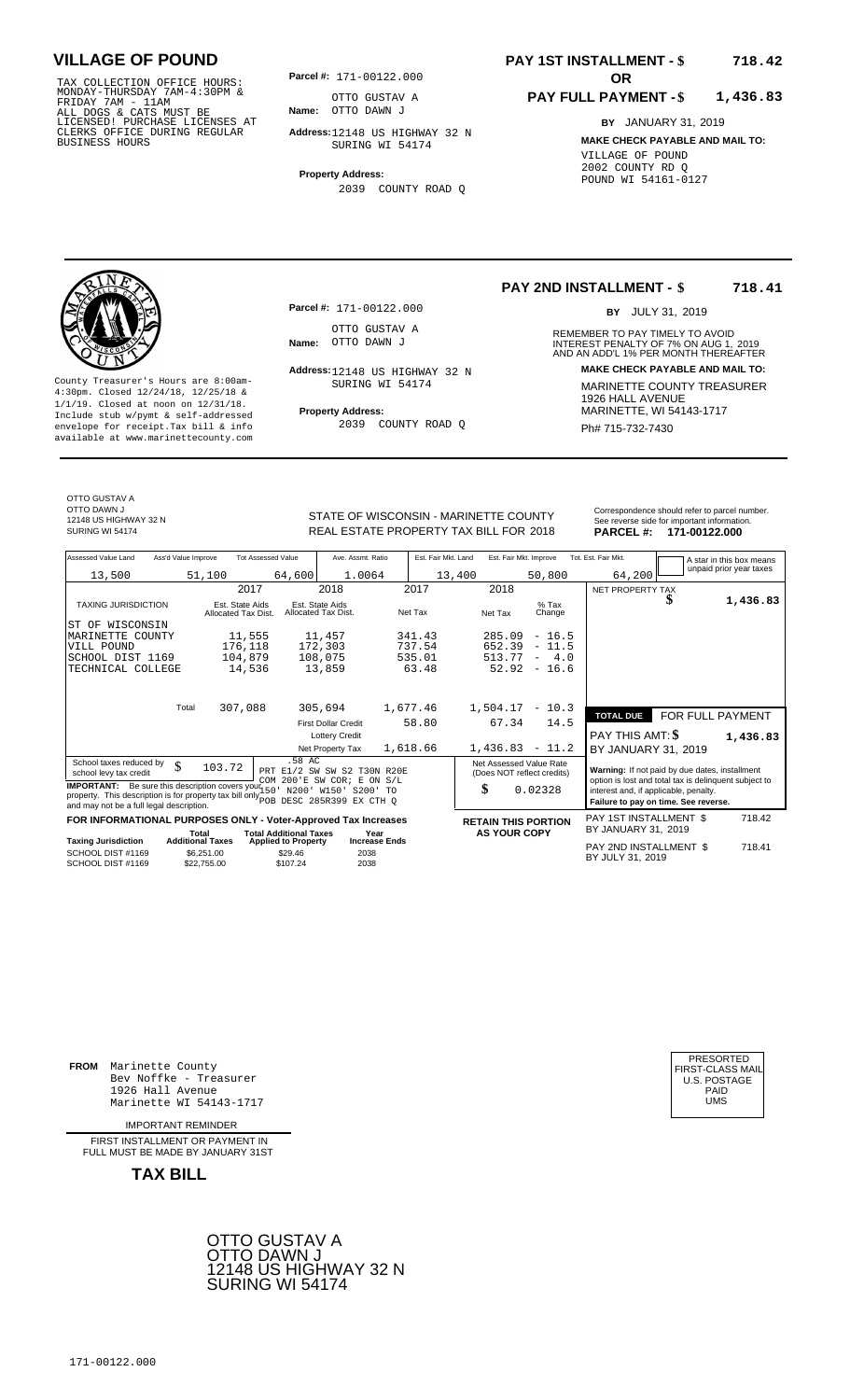171-00150.000 TAX COLLECTION OFFICE HOURS: MONDAY-THURSDAY 7AM-4:30PM & FRIDAY 7AM - 11AM ALL DOGS & CATS MUST BE LICENSED! PURCHASE LICENSES AT CLERKS OFFICE DURING REGULAR BUSINESS HOURS

**Parcel #: OR**

**Name:** OWENS PAULETTE L

**Address:** PO BOX 103 POUND WI 54161-0103

**Property Address:** 2001 COUNTY ROAD Q

# **PAY 1ST INSTALLMENT - \$**

### **PAY FULL PAYMENT - \$**

**300.00**

**68.23**

**BY** JANUARY 31, 2019 **MAKE CHECK PAYABLE AND MAIL TO:** VILLAGE OF POUND 2002 COUNTY RD Q POUND WI 54161-0127



**Property Address:** MARINETTE, WI 54143-1717 Include stub w/pymt & self-addressed envelope for receipt.Tax bill & info Ph# 715-732-7430 available at www.marinettecounty.com

**Parcel #:** 171-00150.000

Address: PO BOX 103 POUND WI 54161-0103

2001 COUNTY ROAD Q

**PAY 2ND INSTALLMENT - \$ 231.77**

BY JULY 31, 2019

REMEMBER TO PAY TIMELY TO AVOID **Name:** OWENS PAULETTE L<br>
AND AN ADD'L 1% PER MONTH THEREAFTER **Address: MAKE CHECK PAYABLE AND MAIL TO:** County Treasurer's Hours are 8:00am-<br>
4:30pm. Closed 12/24/18, 12/25/18 & MARINETTE COUNTY TREASURER<br>
1/1/19. Closed at noon on 12/31/18.<br>
Include stub w/pwmt & self-addressed **Property Address:** MARINETTE, WI 54143-1717

OWENS PAULETTE L PO BOX 103<br>POUND WI 54161-0103

STATE OF WISCONSIN - MARINETTE COUNTY<br>
See reverse side for important information.<br>
REAL ESTATE PROPERTY TAX BILL FOR 2018<br>
PARCEL #: 171-00150.000 REAL ESTATE PROPERTY TAX BILL FOR **PARCEL #:** POUND WI 54161-0103 2018 **171-00150.000**

| Assessed Value Land<br>Ass'd Value Improve                                                                                                                                                                         | <b>Tot Assessed Value</b>                                                                       | Ave. Assmt. Ratio                                | Est. Fair Mkt. Land | Est. Fair Mkt. Improve                                |                   | Tot. Est. Fair Mkt.                                                                                     | A star in this box means |        |
|--------------------------------------------------------------------------------------------------------------------------------------------------------------------------------------------------------------------|-------------------------------------------------------------------------------------------------|--------------------------------------------------|---------------------|-------------------------------------------------------|-------------------|---------------------------------------------------------------------------------------------------------|--------------------------|--------|
| 2,800                                                                                                                                                                                                              | 20,000<br>22,800                                                                                | 1.0064                                           | 2,800               |                                                       | 19,900            | 22,700                                                                                                  | unpaid prior year taxes  |        |
|                                                                                                                                                                                                                    | 2017                                                                                            | 2018                                             | 2017                | 2018                                                  |                   | NET PROPERTY TAX                                                                                        |                          |        |
| <b>TAXING JURISDICTION</b>                                                                                                                                                                                         | Est. State Aids<br>Allocated Tax Dist.                                                          | Est. State Aids<br>Allocated Tax Dist.           | Net Tax             | Net Tax                                               | $%$ Tax<br>Change |                                                                                                         | ъ                        | 300.00 |
| ST OF WISCONSIN                                                                                                                                                                                                    |                                                                                                 |                                                  |                     |                                                       |                   |                                                                                                         |                          |        |
| MARINETTE COUNTY                                                                                                                                                                                                   | 11,555                                                                                          | 11,457                                           | 104.16              | 100.62<br>$\overline{\phantom{0}}$                    | 3.4               |                                                                                                         |                          |        |
| VILL POUND                                                                                                                                                                                                         | 176,118                                                                                         | 172,303                                          | 225.00              | 230.26                                                | 2.3               |                                                                                                         |                          |        |
| SCHOOL DIST 1169                                                                                                                                                                                                   | 104,879                                                                                         | 108,075                                          | 163.22              | 181.33                                                | 11.1              |                                                                                                         |                          |        |
| TECHNICAL COLLEGE                                                                                                                                                                                                  | 14,536                                                                                          | 13,859                                           | 19.36               | 18.68<br>$\overline{\phantom{a}}$                     | 3.5               |                                                                                                         |                          |        |
| Total                                                                                                                                                                                                              | 307,088                                                                                         | 305,694                                          | 511.74              | 530.89                                                | 3.7               |                                                                                                         |                          |        |
|                                                                                                                                                                                                                    |                                                                                                 | <b>First Dollar Credit</b>                       | 58.80               | 67.34                                                 | 14.5              | <b>TOTAL DUE</b>                                                                                        | FOR FULL PAYMENT         |        |
|                                                                                                                                                                                                                    |                                                                                                 | <b>Lottery Credit</b>                            | 102.90              | 163.55                                                | 58.9              | PAY THIS AMT: \$                                                                                        |                          | 300.00 |
|                                                                                                                                                                                                                    |                                                                                                 | Net Property Tax                                 | 350.04              | 300.00                                                | $-14.3$           | BY JANUARY 31, 2019                                                                                     |                          |        |
| School taxes reduced by<br>\$<br>school levy tax credit                                                                                                                                                            | 36.61                                                                                           | $.07$ AC<br>PRT SE SW S2 T30N R20E<br><b>COM</b> |                     | Net Assessed Value Rate<br>(Does NOT reflect credits) |                   | Warning: If not paid by due dates, installment<br>option is lost and total tax is delinquent subject to |                          |        |
| <b>IMPORTANT:</b> Be sure this description covers your $S/L$ 51 W SE COR; N133' W34'<br>property. This description is for property tax bill only DESC 424R129 EX CTH Q<br>and may not be a full legal description. |                                                                                                 |                                                  |                     | \$<br>0.02328                                         |                   | interest and, if applicable, penalty.<br>Failure to pay on time. See reverse.                           |                          |        |
| FOR INFORMATIONAL PURPOSES ONLY - Voter-Approved Tax Increases                                                                                                                                                     |                                                                                                 |                                                  |                     | <b>RETAIN THIS PORTION</b>                            |                   | PAY 1ST INSTALLMENT \$                                                                                  |                          | 68.23  |
| <b>Taxing Jurisdiction</b>                                                                                                                                                                                         | <b>Total Additional Taxes</b><br>Total<br><b>Additional Taxes</b><br><b>Applied to Property</b> | Year<br><b>Increase Ends</b>                     |                     | <b>AS YOUR COPY</b>                                   |                   | BY JANUARY 31, 2019                                                                                     |                          |        |
| SCHOOL DIST #1169<br>SCHOOL DIST #1169                                                                                                                                                                             | \$6,251.00<br>\$10.40<br>\$37.85<br>\$22,755.00                                                 | 2038<br>2038                                     |                     |                                                       |                   | PAY 2ND INSTALLMENT \$<br>BY JULY 31, 2019                                                              |                          | 231.77 |

**FROM** Marinette County Bev Noffke - Treasurer 1926 Hall Avenue PAID Marinette WI 54143-1717 UMS

IMPORTANT REMINDER

FIRST INSTALLMENT OR PAYMENT IN FULL MUST BE MADE BY JANUARY 31ST



| PRESORTED        |
|------------------|
| FIRST-CLASS MAIL |
| U.S. POSTAGE     |
| PAID             |
| UMS              |
|                  |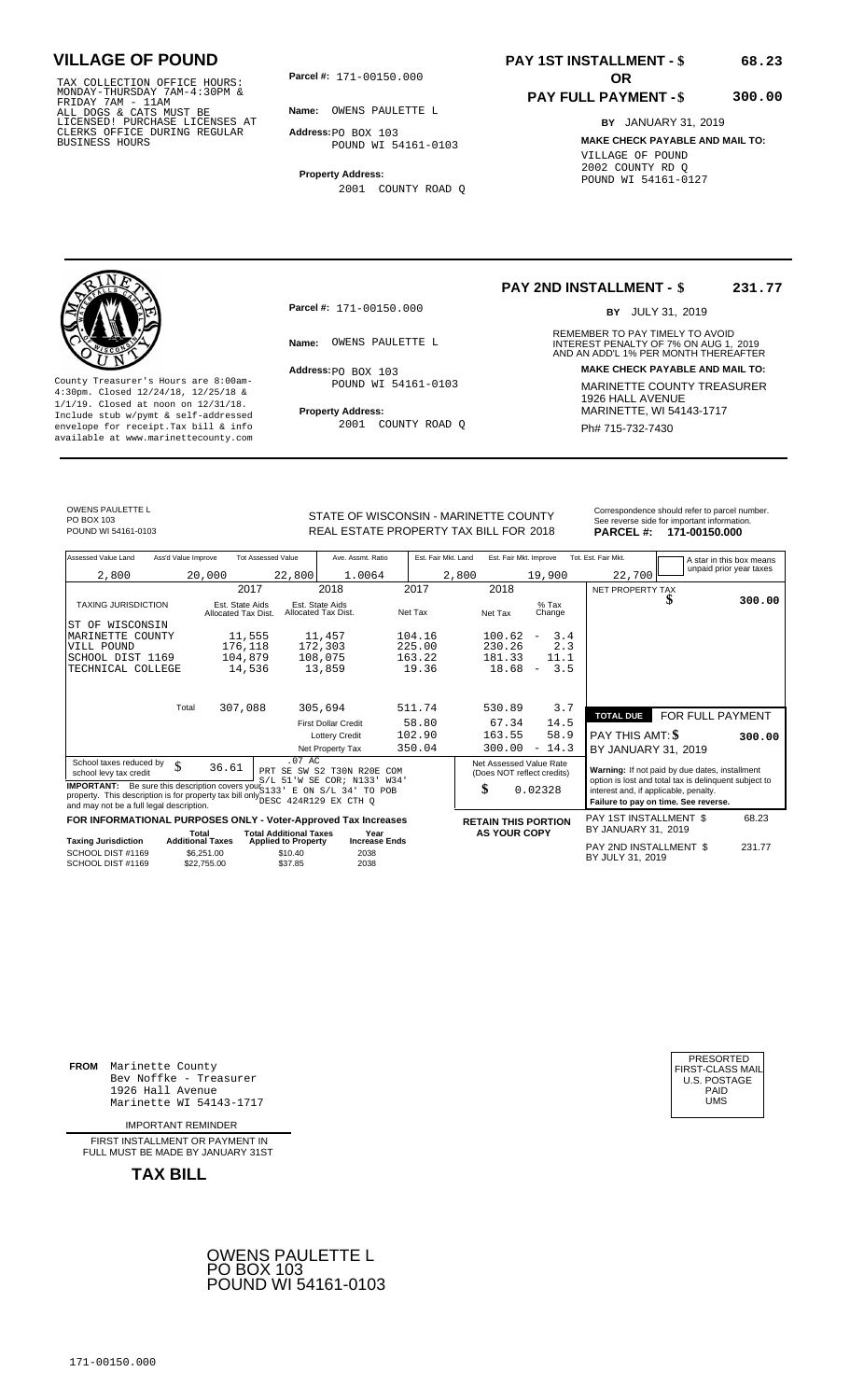TAX COLLECTION OFFICE HOURS:<br>
MONDAY-THURSDAY 7AM-4:30PM &<br>
FRIDAY 7AM - 11AM<br>
ALL DOGS & CATS MUST BE<br>
LICENSED I PURCHASE LICENSES AT<br>
LICENSED I PURCHASE LICENSES AT<br>
CLERKS OFFICE DURING REGULAR<br>
BUSINESS HOURS<br>
BUSINE

**Parcel #: OR**

**Name:** PATZ SANDRA K PATZ GORDON H

**Address:** N5248 COUNTY ROAD P POUND WI 54161-9309

**Property Address:**

### **PAY 1ST INSTALLMENT - \$ 140.87**

#### **PAY FULL PAYMENT - \$ 281.74**

**BY** JANUARY 31, 2019 **MAKE CHECK PAYABLE AND MAIL TO:** VILLAGE OF POUND 2002 COUNTY RD Q POUND WI 54161-0127

**Property Address:** MARINETTE, WI 54143-1717 Include stub w/pymt & self-addressed envelope for receipt.Tax bill & info Phat is a set of the phat of the Phat 715-732-7430 envelope for receipt.Tax bill & info Phat 715-732-7430 envelope for the phat 715-732-7430 envelope for the phat 715-732-7430 envelope

**Parcel #:** 171-00383.000

PATZ GORDON H<br>Name: PATZ SANDRA K

Address: N5248 COUNTY ROAD P POUND WI 54161-9309

#### **PAY 2ND INSTALLMENT - \$ 140.87**

BY JULY 31, 2019

REMEMBER TO PAY TIMELY TO AVOID **Name:** PATZ SANDRA K **INTEREST PENALTY OF 7% ON AUG 1, 2019**<br>AND AN ADD'L 1% PER MONTH THEREAFTER **Address: MAKE CHECK PAYABLE AND MAIL TO:** County Treasurer's Hours are 8:00am-<br>
4:30pm. Closed 12/24/18, 12/25/18 & MARINETTE COUNTY TREASURER<br>
1/1/19. Closed at noon on 12/31/18.<br>
Include stub w/pwmt & self-addressed **Property Address:** MARINETTE, WI 54143-1717

PATZ GORDON H PATZ SANDRA K N5248 COUNTY ROAD P

STATE OF WISCONSIN - MARINETTE COUNTY<br>
See reverse side for important information.<br>
REAL ESTATE PROPERTY TAX BILL FOR 2018 PARCEL #: 171-00383.000 REAL ESTATE PROPERTY TAX BILL FOR **PARCEL #:** POUND WI 54161-9309 2018 **171-00383.000**

| Assessed Value Land                                                                                                                                                                            | Ass'd Value Improve                    | <b>Tot Assessed Value</b>     | Ave. Assmt. Ratio                                        | Est. Fair Mkt. Land | Est. Fair Mkt. Improve                                |                                 | Tot. Est. Fair Mkt.                                                                                     | A star in this box means<br>$\overline{\textbf{r}}$ |        |
|------------------------------------------------------------------------------------------------------------------------------------------------------------------------------------------------|----------------------------------------|-------------------------------|----------------------------------------------------------|---------------------|-------------------------------------------------------|---------------------------------|---------------------------------------------------------------------------------------------------------|-----------------------------------------------------|--------|
| 12,100                                                                                                                                                                                         |                                        | 12,100                        | 1.0064                                                   |                     | 12,000                                                |                                 | 12,000                                                                                                  | unpaid prior year taxes                             |        |
|                                                                                                                                                                                                | 2017                                   |                               | 2018                                                     | 2017                | 2018                                                  |                                 | NET PROPERTY TAX                                                                                        |                                                     |        |
| <b>TAXING JURISDICTION</b>                                                                                                                                                                     | Est. State Aids<br>Allocated Tax Dist. |                               | Est. State Aids<br>Allocated Tax Dist.                   | Net Tax             | Net Tax                                               | $%$ Tax<br>Change               |                                                                                                         | S                                                   | 281.74 |
| ST OF WISCONSIN                                                                                                                                                                                |                                        |                               |                                                          |                     |                                                       |                                 |                                                                                                         |                                                     |        |
| MARINETTE<br>COUNTY                                                                                                                                                                            | 11,555                                 |                               | 11,457                                                   | 56.52               | 53.40                                                 | 5.5<br>$\overline{\phantom{m}}$ |                                                                                                         |                                                     |        |
| VILL POUND                                                                                                                                                                                     | 176,118                                |                               | 172,303                                                  | 122.08              | 122.20                                                | . 1                             |                                                                                                         |                                                     |        |
| SCHOOL DIST 1169                                                                                                                                                                               | 104,879                                |                               | 108,075                                                  | 88.56               | 96.23                                                 | 8.7                             |                                                                                                         |                                                     |        |
| TECHNICAL COLLEGE                                                                                                                                                                              | 14,536                                 |                               | 13,859                                                   | 10.51               | 9.91                                                  | 5.7<br>$\overline{\phantom{a}}$ |                                                                                                         |                                                     |        |
|                                                                                                                                                                                                |                                        |                               |                                                          |                     |                                                       |                                 |                                                                                                         |                                                     |        |
|                                                                                                                                                                                                | 307,088<br>Total                       |                               | 305,694                                                  | 277.67              | 281.74                                                | 1.5                             | <b>TOTAL DUE</b>                                                                                        | FOR FULL PAYMENT                                    |        |
|                                                                                                                                                                                                |                                        |                               | <b>First Dollar Credit</b>                               |                     |                                                       |                                 |                                                                                                         |                                                     |        |
|                                                                                                                                                                                                |                                        |                               | <b>Lottery Credit</b>                                    |                     |                                                       |                                 | <b>PAY THIS AMT: \$</b>                                                                                 |                                                     | 281.74 |
|                                                                                                                                                                                                |                                        |                               | Net Property Tax                                         | 277.67              | 281.74                                                | 1.5                             | BY JANUARY 31, 2019                                                                                     |                                                     |        |
| School taxes reduced by<br>\$<br>school levy tax credit                                                                                                                                        | 19.43                                  | 1.60 AC                       | PRT SE NW S11 T30N R20E COM<br>E/L 24 RODS S NE COR; W20 |                     | Net Assessed Value Rate<br>(Does NOT reflect credits) |                                 | Warning: If not paid by due dates, installment<br>option is lost and total tax is delinquent subject to |                                                     |        |
| <b>IMPORTANT:</b> Be sure this description covers your RODS<br>property. This description is for property tax bill only RODS TO POB DESC 82D316 EX<br>and may not be a full legal description. |                                        | 132D360(HWY)                  | S16 RODS E20 RODS N16                                    |                     | \$                                                    | 0.02328                         | interest and, if applicable, penalty.                                                                   | Failure to pay on time. See reverse.                |        |
| FOR INFORMATIONAL PURPOSES ONLY - Voter-Approved Tax Increases                                                                                                                                 |                                        |                               |                                                          |                     | <b>RETAIN THIS PORTION</b>                            |                                 | PAY 1ST INSTALLMENT \$                                                                                  |                                                     | 140.87 |
|                                                                                                                                                                                                | Total                                  | <b>Total Additional Taxes</b> | Year                                                     |                     | <b>AS YOUR COPY</b>                                   |                                 | BY JANUARY 31, 2019                                                                                     |                                                     |        |
| <b>Taxing Jurisdiction</b>                                                                                                                                                                     | <b>Additional Taxes</b>                | <b>Applied to Property</b>    | <b>Increase Ends</b>                                     |                     |                                                       |                                 | PAY 2ND INSTALLMENT \$                                                                                  |                                                     | 140.87 |
| SCHOOL DIST #1169<br>SCHOOL DIST #1169                                                                                                                                                         | \$6,251.00<br>\$22,755,00              | \$5.52<br>\$20.09             | 2038<br>2038                                             |                     |                                                       |                                 | BY JULY 31, 2019                                                                                        |                                                     |        |

**FROM** Marinette County Bev Noffke - Treasurer (U.S. POSTAGE)<br>1926 Hall Avenue (U.S. POSTAGE)<br>Marinette WI 54143-1717 (U.S. POSTAGE) 1926 Hall Avenue PAID Marinette WI 54143-1717 UMS

IMPORTANT REMINDER

FIRST INSTALL MENT OR PAYMENT IN FULL MUST BE MADE BY JANUARY 31ST

**TAX BILL PRIOR YEAR TAXES DUE \***



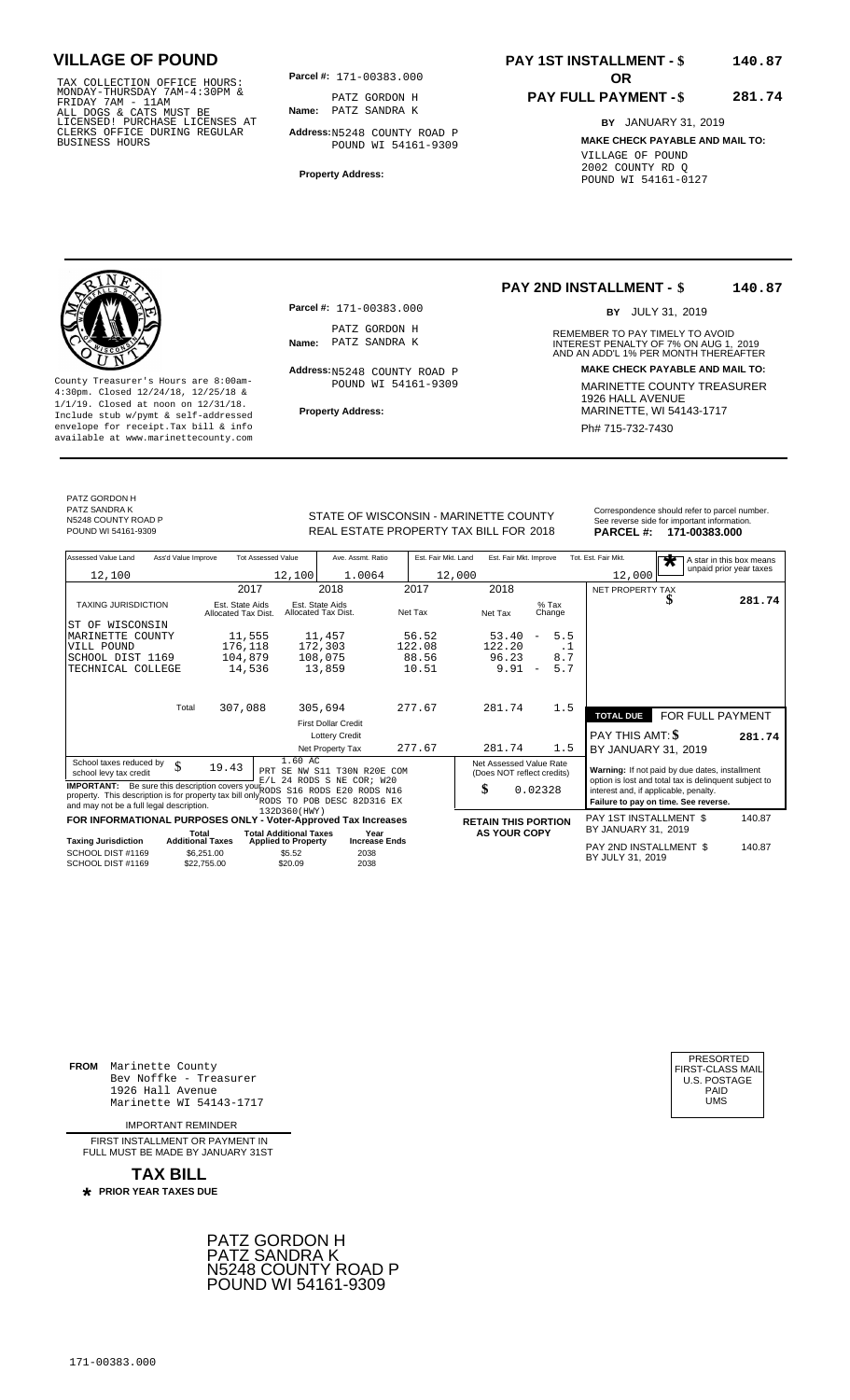171-00322.000 TAX COLLECTION OFFICE HOURS: MONDAY-THURSDAY 7AM-4:30PM & FRIDAY 7AM - 11AM ALL DOGS & CATS MUST BE LICENSED! PURCHASE LICENSES AT CLERKS OFFICE DURING REGULAR BUSINESS HOURS

**Parcel #: OR**

**Name:** PATZ INDUSTRIAL CORP **Address:** PO BOX 7

POUND WI 54161-0007

**Property Address:**

### **PAY 1ST INSTALLMENT - \$ 211.89**

#### **PAY FULL PAYMENT - \$ 423.78**

**BY** JANUARY 31, 2019 **MAKE CHECK PAYABLE AND MAIL TO:** VILLAGE OF POUND 2002 COUNTY RD Q POUND WI 54161-0127



**Property Address:** MARINETTE, WI 54143-1717 Include stub w/pymt & self-addressed envelope for receipt.Tax bill & info Phat is a set of the phat of the Phat 715-732-7430 envelope for receipt.Tax bill & info Phat 715-732-7430 envelope for the phat 715-732-7430 envelope for the phat 715-732-7430 envelope

**Parcel #:** 171-00322.000

Address: PO BOX 7 POUND WI 54161-0007

#### **PAY 2ND INSTALLMENT - \$ 211.89**

BY JULY 31, 2019

REMEMBER TO PAY TIMELY TO AVOID **Name:** PATZ INDUSTRIAL CORP **1999 INTEREST PENALTY OF 7% ON AUG 1, 2019**<br>AND AN ADD'L 1% PER MONTH THEREAFTER **Address: MAKE CHECK PAYABLE AND MAIL TO:** County Treasurer's Hours are 8:00am-<br>
4:30pm. Closed 12/24/18, 12/25/18 & MARINETTE COUNTY TREASURER<br>
1/1/19. Closed at noon on 12/31/18.<br>
Include stub w/pwmt. & self-addressed<br> **Property Address:** MARINETTE, WI 54143-1717

PATZ INDUSTRIAL CORP PO BOX 7<br>POUND WI 54161-0007

STATE OF WISCONSIN - MARINETTE COUNTY REAL ESTATE PROPERTY TAX BILL FOR **PARCEL #:** POUND WI 54161-0007 2018 **171-00322.000**

| PARCEL #: 171-00322.000                       |  |
|-----------------------------------------------|--|
| See reverse side for important information.   |  |
| Correspondence should refer to parcel number. |  |
|                                               |  |
|                                               |  |

| Assessed Value Land<br>Ass'd Value Improve                                                                        |                                        | <b>Tot Assessed Value</b>                                   | Ave. Assmt. Ratio                                                                   | Est. Fair Mkt. Land | Est. Fair Mkt. Improve                                      |                   | Tot. Est. Fair Mkt.                                                                                                                              |                                      | A star in this box means |
|-------------------------------------------------------------------------------------------------------------------|----------------------------------------|-------------------------------------------------------------|-------------------------------------------------------------------------------------|---------------------|-------------------------------------------------------------|-------------------|--------------------------------------------------------------------------------------------------------------------------------------------------|--------------------------------------|--------------------------|
| 18,200                                                                                                            |                                        | 18,200                                                      | 1.0064                                                                              | 18,100              |                                                             |                   | 18,100                                                                                                                                           |                                      | unpaid prior year taxes  |
|                                                                                                                   | 2017                                   |                                                             | 2018                                                                                | 2017                | 2018                                                        |                   | NET PROPERTY TAX                                                                                                                                 |                                      |                          |
| <b>TAXING JURISDICTION</b>                                                                                        | Est. State Aids<br>Allocated Tax Dist. |                                                             | Est. State Aids<br>Allocated Tax Dist.                                              | Net Tax             | Net Tax                                                     | $%$ Tax<br>Change |                                                                                                                                                  |                                      | 423.78                   |
| WISCONSIN<br>ST OF                                                                                                |                                        |                                                             |                                                                                     |                     |                                                             |                   |                                                                                                                                                  |                                      |                          |
| MARINETTE COUNTY                                                                                                  | 11,555                                 |                                                             | 11,457                                                                              | 78.00               | 80.32                                                       | 3.0               |                                                                                                                                                  |                                      |                          |
| VILL POUND                                                                                                        | 176,118                                |                                                             | 172,303                                                                             | 168.49              | 183.80                                                      | 9.1               |                                                                                                                                                  |                                      |                          |
| SCHOOL DIST 1169                                                                                                  | 104,879                                |                                                             | 108,075                                                                             | 122.23              | 144.75                                                      | 18.4              |                                                                                                                                                  |                                      |                          |
| TECHNICAL COLLEGE                                                                                                 | 14,536                                 |                                                             | 13,859                                                                              | 14.50               | 14.91                                                       | 2.8               |                                                                                                                                                  |                                      |                          |
|                                                                                                                   | 307,088<br>Total                       |                                                             | 305,694                                                                             | 383.22              | 423.78                                                      | 10.6              |                                                                                                                                                  |                                      |                          |
|                                                                                                                   |                                        |                                                             |                                                                                     |                     |                                                             |                   | <b>TOTAL DUE</b>                                                                                                                                 | FOR FULL PAYMENT                     |                          |
|                                                                                                                   |                                        |                                                             | <b>First Dollar Credit</b>                                                          |                     |                                                             |                   |                                                                                                                                                  |                                      |                          |
|                                                                                                                   |                                        |                                                             | <b>Lottery Credit</b>                                                               |                     |                                                             |                   | <b>PAY THIS AMT: \$</b>                                                                                                                          |                                      | 423.78                   |
|                                                                                                                   |                                        |                                                             | Net Property Tax                                                                    | 383.22              | 423.78                                                      | 10.6              | BY JANUARY 31, 2019                                                                                                                              |                                      |                          |
| School taxes reduced by<br>\$<br>school levy tax credit<br><b>IMPORTANT:</b> Be sure this description covers your | 29.22                                  | 16.12 AC                                                    | SW NE S11 T30N R20E SUBJ TO<br>ESMTS IN 3642J13&15 EX 7D533<br>132D127(HWY) 132D129 |                     | Net Assessed Value Rate<br>(Does NOT reflect credits)<br>\$ | 0.02328           | Warning: If not paid by due dates, installment<br>option is lost and total tax is delinquent subject to<br>interest and, if applicable, penalty. |                                      |                          |
| property. This description is for property tax bill only<br>and may not be a full legal description.              |                                        |                                                             | (HWY) 3642J13 3642J15                                                               |                     |                                                             |                   |                                                                                                                                                  | Failure to pay on time. See reverse. |                          |
| FOR INFORMATIONAL PURPOSES ONLY - Voter-Approved Tax Increases                                                    |                                        |                                                             |                                                                                     |                     | <b>RETAIN THIS PORTION</b>                                  |                   | <b>PAY 1ST INSTALLMENT \$</b><br>BY JANUARY 31, 2019                                                                                             |                                      | 211.89                   |
| <b>Taxing Jurisdiction</b>                                                                                        | Total<br><b>Additional Taxes</b>       | <b>Total Additional Taxes</b><br><b>Applied to Property</b> | Year<br><b>Increase Ends</b>                                                        |                     | <b>AS YOUR COPY</b>                                         |                   |                                                                                                                                                  |                                      |                          |
| SCHOOL DIST #1169<br>SCHOOL DIST #1169                                                                            | \$6,251.00<br>\$22,755.00              | \$8.30<br>\$30.21                                           | 2038<br>2038                                                                        |                     |                                                             |                   | PAY 2ND INSTALLMENT \$<br>BY JULY 31, 2019                                                                                                       |                                      | 211.89                   |

**FROM** Marinette County Bev Noffke - Treasurer (U.S. POSTAGE)<br>1926 Hall Avenue (U.S. POSTAGE)<br>Marinette WI 54143-1717 (U.S. POSTAGE) 1926 Hall Avenue PAID Marinette WI 54143-1717 UMS

IMPORTANT REMINDER

FIRST INSTALLMENT OR PAYMENT IN FULL MUST BE MADE BY JANUARY 31ST



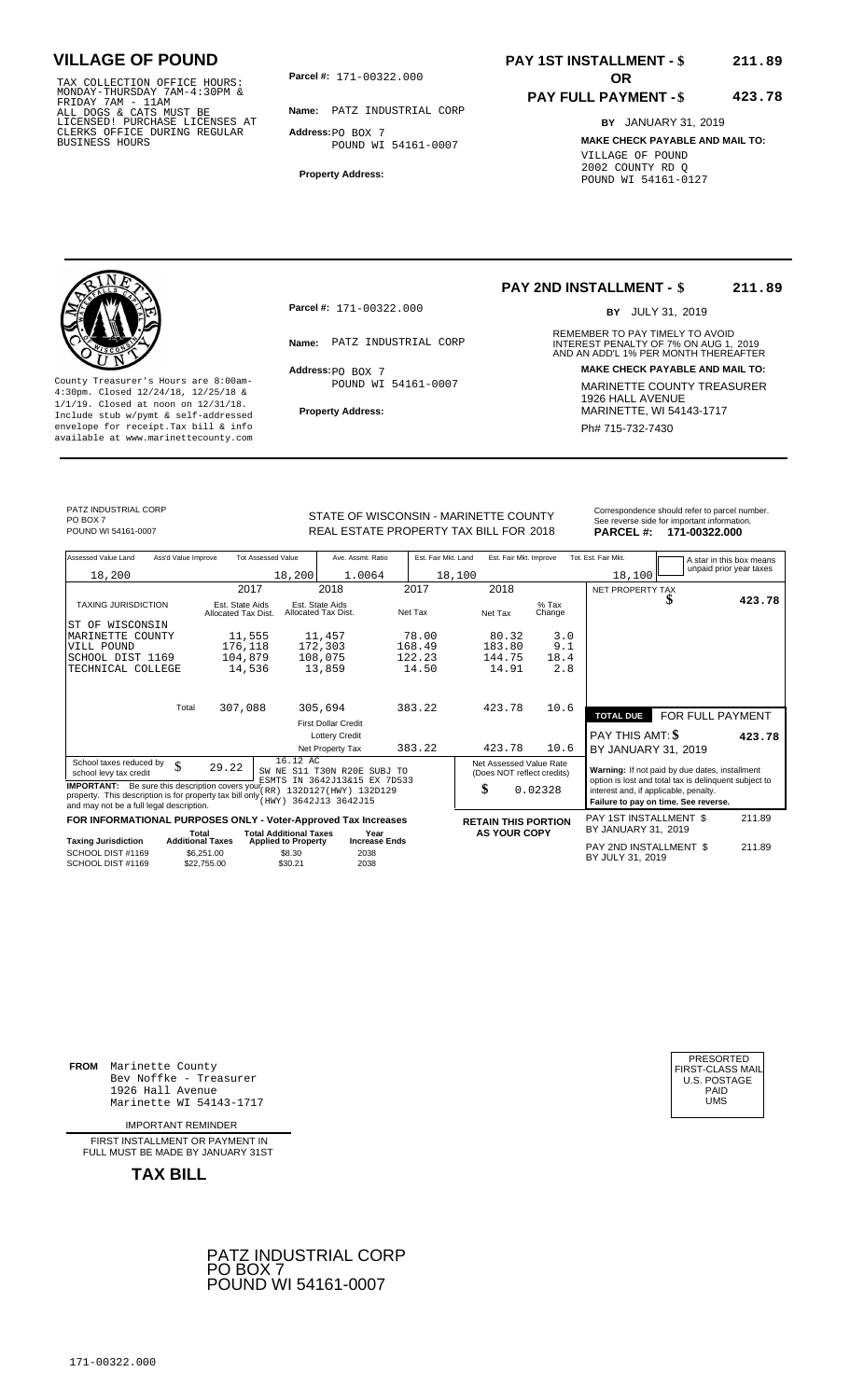TAX COLLECTION OFFICE HOURS:<br>
MONDAY-THURSDAY 7AM-4:30PM &<br>
FRIDAY 7AM - 11AM<br>
ALL DOGS & CATS MUST BE<br>
LICENSED! PURCHASE LICENSES AT<br>
CLERKS OFFICE DURING REGULAR<br>
CLERKS OFFICE DURING REGULAR<br>
BUSINESS HOURS<br>
BUSINESS H

**Parcel #: OR**

**Name:** PETERSON TRACIE L

**Address:** 613 WALKER ST POUND WI 54161-9704

**Property Address:** 613 WALKER ST

### **PAY 1ST INSTALLMENT - \$ 1,775.22**

#### **PAY FULL PAYMENT - \$ 2,682.24**

**BY** JANUARY 31, 2019 **MAKE CHECK PAYABLE AND MAIL TO:** VILLAGE OF POUND 2002 COUNTY RD Q POUND WI 54161-0127

**Property Address:** MARINETTE, WI 54143-1717 Include stub w/pymt & self-addressed envelope for receipt.Tax bill & info Ph# 715-732-7430 available at www.marinettecounty.com

**Parcel #:** 171-00333.001

Address: 613 WALKER ST POUND WI 54161-9704

613 WALKER ST

#### **PAY 2ND INSTALLMENT - \$ 907.02**

BY JULY 31, 2019

REMEMBER TO PAY TIMELY TO AVOID **Name:** PETERSON TRACIE L<br>
AND AN ADD'L 1% PER MONTH THEREAFTER **Address: MAKE CHECK PAYABLE AND MAIL TO:** County Treasurer's Hours are 8:00am-<br>
4:30pm. Closed 12/24/18, 12/25/18 & 1/1/19. Closed at noon on 12/31/18.<br>
Include stub w/pwmt. & self-addressed<br>
Froperty Address: MARINETTE, WI 54143-1717

PETERSON TRACIE L

613 WALKER ST

STATE OF WISCONSIN - MARINETTE COUNTY REAL ESTATE PROPERTY TAX BILL FOR **PARCEL #:** POUND WI 54161-9704 2018 **171-00333.001**

|                 | Correspondence should refer to parcel number. |
|-----------------|-----------------------------------------------|
|                 | See reverse side for important information.   |
| <b>PARCEL#:</b> | 171-00333.001                                 |

| Assessed Value Land                                                                                                                                                            | Ass'd Value Improve |                                                      | <b>Tot Assessed Value</b>                                            | Ave. Assmt. Ratio                      |                      | Est. Fair Mkt. Land | Est. Fair Mkt. Improve                                                                                                                                           |                                 | Tot. Est. Fair Mkt.                                                           |                  | A star in this box means |
|--------------------------------------------------------------------------------------------------------------------------------------------------------------------------------|---------------------|------------------------------------------------------|----------------------------------------------------------------------|----------------------------------------|----------------------|---------------------|------------------------------------------------------------------------------------------------------------------------------------------------------------------|---------------------------------|-------------------------------------------------------------------------------|------------------|--------------------------|
| 10,800                                                                                                                                                                         |                     | 70,000                                               | 80,800                                                               | 1.0064                                 |                      | 10,700              |                                                                                                                                                                  | 69,600                          | 80,300                                                                        |                  | unpaid prior year taxes  |
|                                                                                                                                                                                |                     | 2017                                                 |                                                                      | 2018                                   | 2017                 |                     | 2018                                                                                                                                                             |                                 | <b>NET PROPERTY TAX</b>                                                       |                  |                          |
| <b>TAXING JURISDICTION</b>                                                                                                                                                     |                     | Est. State Aids<br>Allocated Tax Dist.               |                                                                      | Est. State Aids<br>Allocated Tax Dist. | Net Tax              |                     | Net Tax                                                                                                                                                          | $%$ Tax<br>Change               |                                                                               |                  | 1,650.49                 |
| ST OF WISCONSIN                                                                                                                                                                |                     |                                                      |                                                                      |                                        |                      |                     |                                                                                                                                                                  |                                 |                                                                               |                  |                          |
| MARINETTE COUNTY                                                                                                                                                               |                     | 11,555                                               |                                                                      | 11,457                                 | 377.40               |                     | 356.58                                                                                                                                                           | 5.5<br>$\overline{\phantom{m}}$ | Delng Water                                                                   |                  |                          |
| VILL POUND                                                                                                                                                                     |                     | 176,118                                              |                                                                      | 172,303                                | 815.23               |                     | 816.00                                                                                                                                                           | $\cdot$ 1                       | Delng Sewer                                                                   |                  | 257.94<br>773.81         |
| SCHOOL DIST 1169                                                                                                                                                               |                     | 104,879                                              |                                                                      | 108,075                                | 591.37               |                     | 642.61                                                                                                                                                           | 8.7                             |                                                                               |                  |                          |
| TECHNICAL COLLEGE                                                                                                                                                              |                     | 14,536                                               |                                                                      | 13,859                                 | 70.16                |                     | 66.19                                                                                                                                                            | 5.7<br>$\overline{\phantom{a}}$ |                                                                               |                  |                          |
|                                                                                                                                                                                | Total               | 307,088                                              |                                                                      | 305,694                                | 1,854.16             |                     | 1,881.38                                                                                                                                                         | 1.5                             |                                                                               |                  |                          |
|                                                                                                                                                                                |                     |                                                      |                                                                      | <b>First Dollar Credit</b>             | 58.80                |                     | 67.34                                                                                                                                                            | 14.5                            | <b>TOTAL DUE</b>                                                              | FOR FULL PAYMENT |                          |
|                                                                                                                                                                                |                     |                                                      |                                                                      | <b>Lottery Credit</b>                  | 102.90               |                     | 163.55                                                                                                                                                           | 58.9                            | <b>PAY THIS AMT: \$</b>                                                       |                  | 2,682.24                 |
|                                                                                                                                                                                |                     |                                                      |                                                                      | Net Property Tax                       | 1,692.46             |                     | 1,650.49                                                                                                                                                         | 2.5<br>$\overline{\phantom{a}}$ | BY JANUARY 31, 2019                                                           |                  |                          |
| School taxes reduced by<br>school levy tax credit                                                                                                                              | \$                  | 129.73                                               | .34 AC<br>PRT NE NW S11 T30N R20E COM<br>825'W & 480'S NE COR; W125' |                                        |                      |                     | Net Assessed Value Rate<br>Warning: If not paid by due dates, installment<br>(Does NOT reflect credits)<br>option is lost and total tax is delinquent subject to |                                 |                                                                               |                  |                          |
| <b>IMPORTANT:</b> Be sure this description covers your \$120<br>property. This description is for property tax bill only ESC 230D2<br>and may not be a full legal description. |                     |                                                      | E125'                                                                | N120'                                  | TO POB               |                     | \$                                                                                                                                                               | 0.02328                         | interest and, if applicable, penalty.<br>Failure to pay on time. See reverse. |                  |                          |
| FOR INFORMATIONAL PURPOSES ONLY - Voter-Approved Tax Increases                                                                                                                 |                     |                                                      |                                                                      |                                        |                      |                     | <b>RETAIN THIS PORTION</b>                                                                                                                                       |                                 | PAY 1ST INSTALLMENT \$                                                        |                  | 1,775.22                 |
|                                                                                                                                                                                |                     | Total                                                | <b>Total Additional Taxes</b>                                        |                                        | Year                 |                     | <b>AS YOUR COPY</b>                                                                                                                                              |                                 | BY JANUARY 31, 2019                                                           |                  |                          |
| <b>Taxing Jurisdiction</b><br>SCHOOL DIST #1169<br>SCHOOL DIST #1169                                                                                                           |                     | <b>Additional Taxes</b><br>\$6.251.00<br>\$22,755.00 | <b>Applied to Property</b><br>\$36.85<br>\$134.13                    | 2038<br>2038                           | <b>Increase Ends</b> |                     |                                                                                                                                                                  |                                 | PAY 2ND INSTALLMENT \$<br>BY JULY 31, 2019                                    |                  | 907.02                   |

**FROM** Marinette County Bev Noffke - Treasurer 1926 Hall Avenue PAID Marinette WI 54143-1717 UMS

IMPORTANT REMINDER

FIRST INSTALLMENT OR PAYMENT IN FULL MUST BE MADE BY JANUARY 31ST



| FIRST-CLASS MAIL<br><b>U.S. POSTAGE</b><br>PAID<br>UMS |
|--------------------------------------------------------|
|--------------------------------------------------------|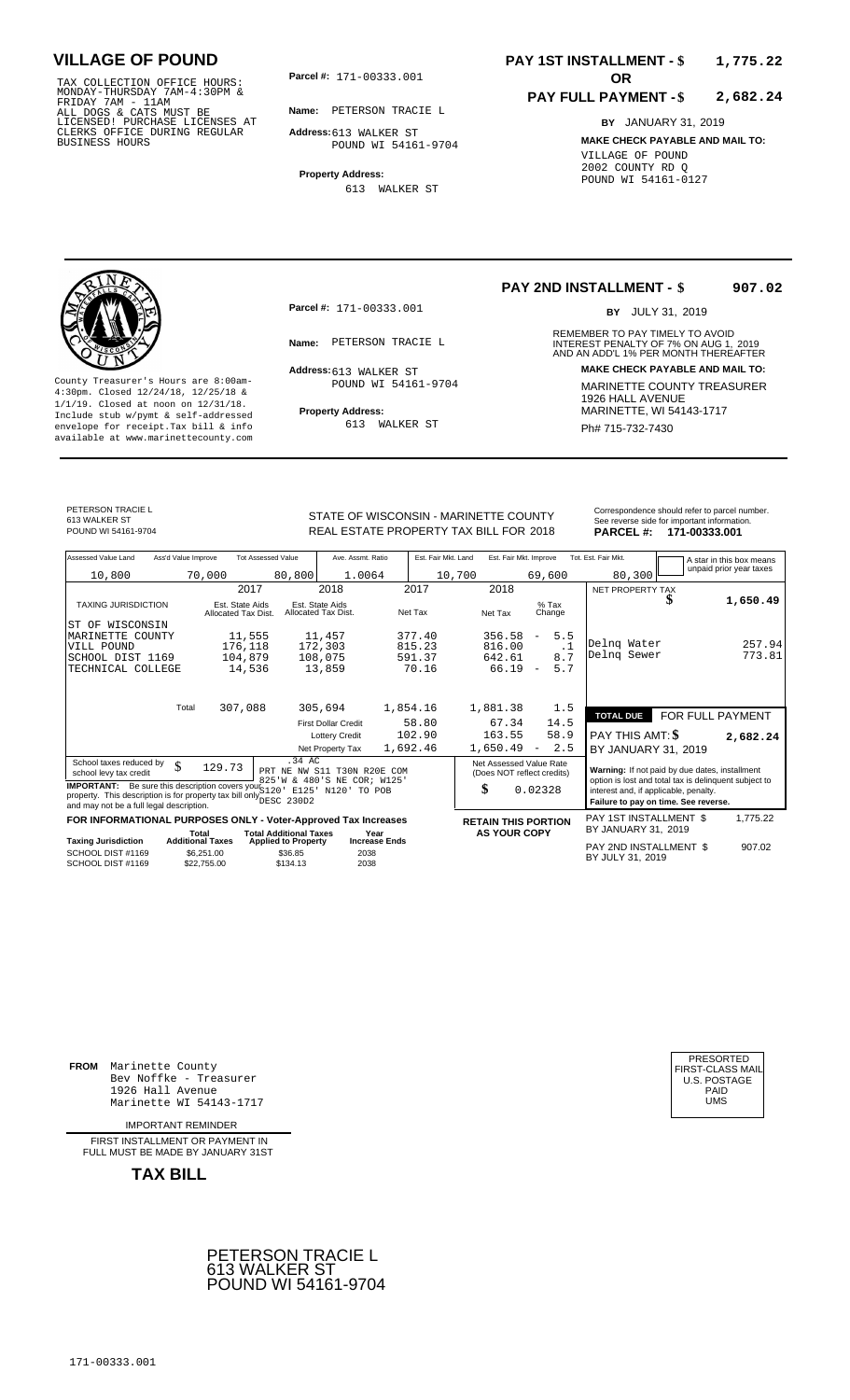TAX COLLECTION OFFICE HOURS:<br>
MONDAY-THURSDAY 7AM-4:30PM &<br>
FRIDAY 7AM - 11AM<br>
ALL DOGS & CATS MUST BE<br>
LICENSED! PURCHASE LICENSES AT<br>
LICENSED! PURCHASE LICENSES AT<br>
CLERKS OFFICE DURING REGULAR<br>
BUSINESS HOURS<br>
BUSINESS

**Parcel #:** 171-00164.002 **OR** 

**Name:** PITCHER GERALDINE PITCHER LAWRENCE C

**Address:** 1015 COUNTY ROAD Q POUND WI 54161-9736

**Property Address:** 1015 COUNTY ROAD Q

### **PAY 1ST INSTALLMENT - \$ 6,119.87**

#### **PAY FULL PAYMENT - \$ 7,863.96**

**BY** JANUARY 31, 2019 **MAKE CHECK PAYABLE AND MAIL TO:** VILLAGE OF POUND 2002 COUNTY RD Q POUND WI 54161-0127

**Property Address:** MARINETTE, WI 54143-1717 Include stub w/pymt & self-addressed envelope for receipt.Tax bill & info Ph# 715-732-7430 available at www.marinettecounty.com

**Parcel #:** 171-00164.002

PITCHER LAWRENCE C<br>Name: PITCHER GERALDINE

Address: 1015 COUNTY ROAD Q POUND WI 54161-9736

1015 COUNTY ROAD Q

#### **PAY 2ND INSTALLMENT - \$ 1,744.09**

BY JULY 31, 2019

REMEMBER TO PAY TIMELY TO AVOID **Name:** PITCHER GERALDINE **INTEREST PENALTY OF 7% ON AUG 1, 2019**<br>AND AN ADD'L 1% PER MONTH THEREAFTER **Address: MAKE CHECK PAYABLE AND MAIL TO:** County Treasurer's Hours are 8:00am-<br>
4:30pm. Closed 12/24/18, 12/25/18 & MARINETTE COUNTY TREASURER<br>
1/1/19. Closed at noon on 12/31/18.<br>
Include stub w/pwmt & self-addressed **Property Address:** MARINETTE, WI 54143-1717

PITCHER LAWRENCE C PITCHER GERALDINE

1015 COUNTY ROAD Q

STATE OF WISCONSIN - MARINETTE COUNTY<br>
See reverse side for important information.<br>
REAL ESTATE PROPERTY TAX BILL FOR 2018 PARCEL #: 171-00164.002 REAL ESTATE PROPERTY TAX BILL FOR **PARCEL #:** POUND WI 54161-9736 2018 **171-00164.002**

| Assessed Value Land                                                                                                                                            | Ass'd Value Improve                                  | <b>Tot Assessed Value</b>              |                                                   | Ave. Assmt. Ratio          |                      | Est. Fair Mkt. Land |       | Est. Fair Mkt. Improve                                |                          |      | Tot. Est. Fair Mkt.                                                                                     |  | $\bigstar$ |  | A star in this box means |
|----------------------------------------------------------------------------------------------------------------------------------------------------------------|------------------------------------------------------|----------------------------------------|---------------------------------------------------|----------------------------|----------------------|---------------------|-------|-------------------------------------------------------|--------------------------|------|---------------------------------------------------------------------------------------------------------|--|------------|--|--------------------------|
| 7,900                                                                                                                                                          | 144,800                                              |                                        | 152,700                                           | 1.0064                     |                      |                     | 7,800 |                                                       | 143,900                  |      | 151,700                                                                                                 |  |            |  | unpaid prior year taxes  |
|                                                                                                                                                                |                                                      | 2017                                   |                                                   | 2018                       |                      | 2017                |       | 2018                                                  |                          |      | <b>NET PROPERTY TAX</b>                                                                                 |  |            |  |                          |
| <b>TAXING JURISDICTION</b>                                                                                                                                     |                                                      | Est. State Aids<br>Allocated Tax Dist. | Est. State Aids<br>Allocated Tax Dist.            |                            |                      | Net Tax             |       | Net Tax                                               | $%$ Tax<br>Change        |      |                                                                                                         |  |            |  | 3,488.19                 |
| WISCONSIN<br>ST OF                                                                                                                                             |                                                      |                                        |                                                   |                            |                      |                     |       |                                                       |                          |      |                                                                                                         |  |            |  |                          |
| MARINETTE COUNTY                                                                                                                                               |                                                      | 11,555                                 |                                                   | 11,457                     |                      | 685.20              |       | 673.89                                                | $\overline{\phantom{a}}$ | 1.7  | Clean Up                                                                                                |  |            |  | 236.50                   |
| VILL POUND                                                                                                                                                     |                                                      | 176,118                                |                                                   | 172,303                    | 1,480.13             |                     |       | 1,542.11                                              |                          | 4.2  | Delng Water                                                                                             |  |            |  | 1,034.82                 |
| SCHOOL DIST 1169                                                                                                                                               |                                                      | 104,879                                |                                                   | 108,075                    | 1,073.69             |                     |       | 1,214.45                                              |                          | 13.1 | Delng Sewer                                                                                             |  |            |  | 3,104.45                 |
| TECHNICAL COLLEGE                                                                                                                                              |                                                      | 14,536                                 |                                                   | 13,859                     |                      | 127.39              |       | 125.08                                                | $\overline{\phantom{a}}$ | 1.8  |                                                                                                         |  |            |  |                          |
|                                                                                                                                                                | Total                                                | 307,088                                |                                                   | 305,694                    | 3,366.41             |                     |       | 3,555.53                                              |                          | 5.6  | <b>TOTAL DUE</b>                                                                                        |  |            |  | FOR FULL PAYMENT         |
|                                                                                                                                                                |                                                      |                                        |                                                   | <b>First Dollar Credit</b> |                      | 58.80               |       | 67.34                                                 |                          | 14.5 |                                                                                                         |  |            |  |                          |
|                                                                                                                                                                |                                                      |                                        |                                                   | <b>Lottery Credit</b>      |                      |                     |       |                                                       |                          |      | PAY THIS AMT: \$                                                                                        |  |            |  | 7,863.96                 |
|                                                                                                                                                                |                                                      |                                        |                                                   | Net Property Tax           | 3,307.61             |                     |       | 3,488.19                                              |                          | 5.5  | BY JANUARY 31, 2019                                                                                     |  |            |  |                          |
| School taxes reduced by<br>school levy tax credit                                                                                                              | \$                                                   | 245.17                                 | .34 AC<br>LOT 1 OF<br>SW SE S2 T30N R20E          | 4 CSM 437 BNG PRT          |                      |                     |       | Net Assessed Value Rate<br>(Does NOT reflect credits) |                          |      | Warning: If not paid by due dates, installment<br>option is lost and total tax is delinquent subject to |  |            |  |                          |
| <b>IMPORTANT:</b> Be sure this description covers your<br>property. This description is for property tax bill only<br>and may not be a full legal description. |                                                      |                                        |                                                   |                            |                      |                     | \$    |                                                       | 0.02328                  |      | interest and, if applicable, penalty.<br>Failure to pay on time. See reverse.                           |  |            |  |                          |
| FOR INFORMATIONAL PURPOSES ONLY - Voter-Approved Tax Increases                                                                                                 |                                                      |                                        |                                                   |                            |                      |                     |       | <b>RETAIN THIS PORTION</b>                            |                          |      | PAY 1ST INSTALLMENT \$                                                                                  |  |            |  | 6.119.87                 |
|                                                                                                                                                                | Total                                                |                                        | <b>Total Additional Taxes</b>                     |                            | Year                 |                     |       | <b>AS YOUR COPY</b>                                   |                          |      | BY JANUARY 31, 2019                                                                                     |  |            |  |                          |
| <b>Taxing Jurisdiction</b><br>SCHOOL DIST #1169<br>SCHOOL DIST #1169                                                                                           | <b>Additional Taxes</b><br>\$6.251.00<br>\$22,755.00 |                                        | <b>Applied to Property</b><br>\$69.63<br>\$253.48 | 2038<br>2038               | <b>Increase Ends</b> |                     |       |                                                       |                          |      | PAY 2ND INSTALLMENT \$<br>BY JULY 31, 2019                                                              |  |            |  | 1.744.09                 |

**FROM** Marinette County Bev Noffke - Treasurer 1926 Hall Avenue Marinette WI 54143-1717

IMPORTANT REMINDER

FIRST INSTALL MENT OR PAYMENT IN FULL MUST BE MADE BY JANUARY 31ST

**TAX BILL PRIOR YEAR TAXES DUE \***



| PRESORTED           |
|---------------------|
| FIRST-CLASS MAIL    |
| <b>U.S. POSTAGE</b> |
| PAID                |
| UMS                 |
|                     |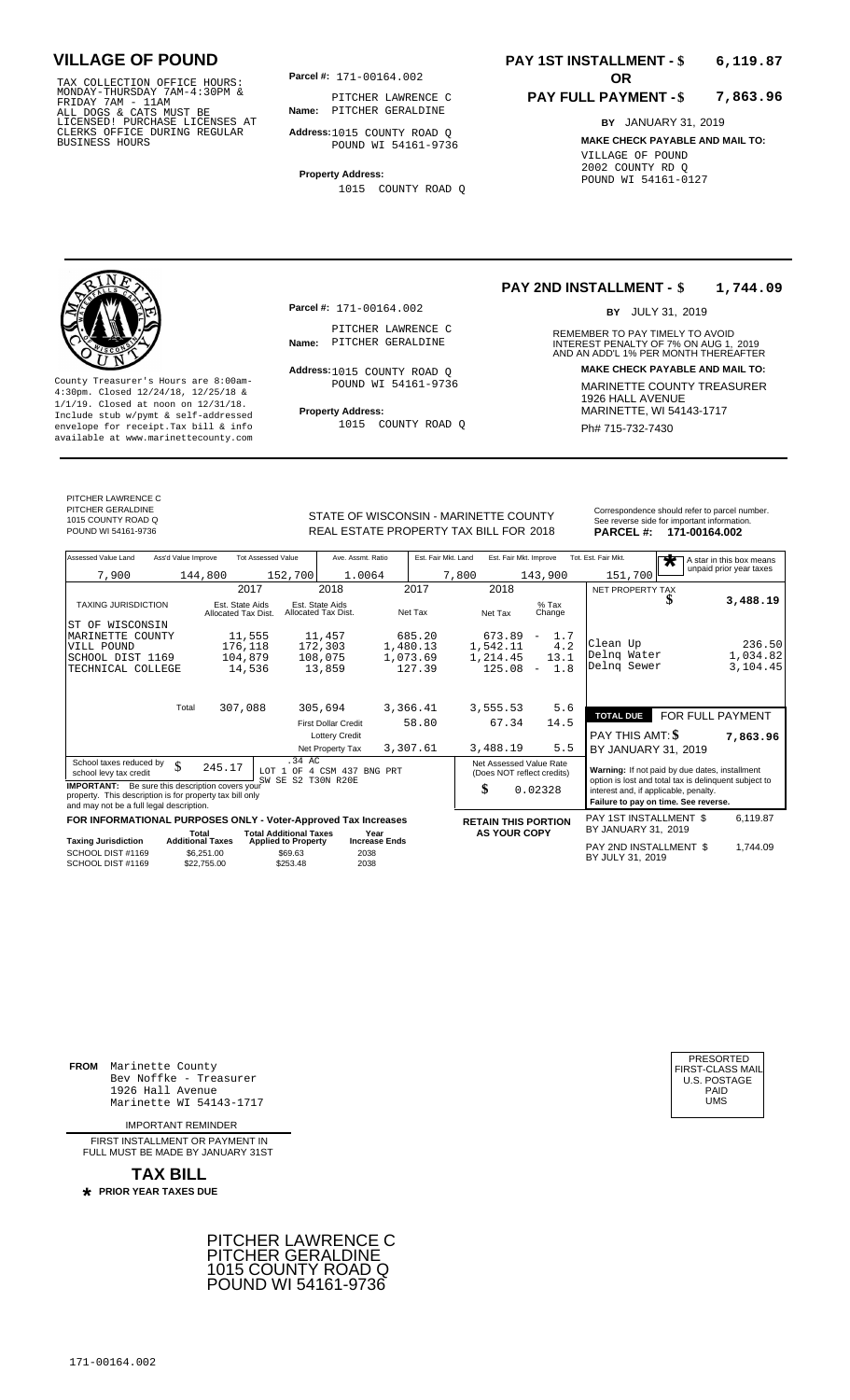TAX COLLECTION OFFICE HOURS: **Parcel#:** 171-00374.001<br>MONDAY-THURSDAY 7AM-4:30PM &<br>FRIDAY 7AM - 11AM<br>ALL DOGS & CATS MUST BE **Name:** PODOSKI LUKE A<br>LICENSED! PURCHASE LICENSES AT CLERKS OFFICE DURING REGULAR BUSINESS HOURS

**Parcel #: OR**

**Name:** PODOSKI LUKE A

**Address:** N3293 N 9TH RD COLEMAN WI 54112-9408

**Property Address:** 2044 COUNTY ROAD Q

#### **PAY 1ST INSTALLMENT - \$ 984.47**

#### **PAY FULL PAYMENT - \$ 2,132.48**

**BY** JANUARY 31, 2019 **MAKE CHECK PAYABLE AND MAIL TO:** VILLAGE OF POUND 2002 COUNTY RD Q POUND WI 54161-0127



**Property Address:** Mariner Address: 1/1/19. Closed at noon on 12/31/18.<br>Include stub w/pymt & self-addressed envelope for receipt.Tax bill & info  $2044$  COUNTY ROAD Q  $\overline{Ph# 715-732-7430}$ available at www.marinettecounty.com

**Parcel #:** 171-00374.001

Address: N3293 N 9TH RD COLEMAN WI 54112-9408

2044 COUNTY ROAD Q

#### **PAY 2ND INSTALLMENT - \$ 1,148.01**

BY JULY 31, 2019

REMEMBER TO PAY TIMELY TO AVOID **Name:** PODOSKI LUKE A **1988 1999 INTEREST PENALTY OF 7% ON AUG 1, 2019<br>AND AN ADD'L 1% PER MONTH THEREAFTER Address: MAKE CHECK PAYABLE AND MAIL TO:** County Treasurer's Hours are 8:00am-<br>  $\frac{4:30 \text{pm}}{4 \cdot 30 \text{pm}}$  MARINETTE COUNTY TREASURER<br>  $\frac{1}{1/9}$ . Closed at noon on 12/31/18.<br>
Trainde stub w/pymt & self-addressed<br>
Trainde stub w/pymt & self-addressed<br>
Trainde st

PODOSKI LUKE A N3293 N 9TH RD<br>COLEMAN WL54112-9408

STATE OF WISCONSIN - MARINETTE COUNTY<br>REAL ESTATE PROPERTY TAX BILL FOR 2018 PARCEL #: 171-00374.001 REAL ESTATE PROPERTY TAX BILL FOR **PARCEL #:** COLEMAN WI 54112-9408 2018 **171-00374.001**

| Ass'd Value Improve<br>Assessed Value Land |        | <b>Tot Assessed Value</b>              |         | Ave. Assmt. Ratio                      | Est. Fair Mkt. Land |        | Est. Fair Mkt. Improve |                          |                   | Tot. Est. Fair Mkt.     |                  | A star in this box means |
|--------------------------------------------|--------|----------------------------------------|---------|----------------------------------------|---------------------|--------|------------------------|--------------------------|-------------------|-------------------------|------------------|--------------------------|
| 12,000                                     | 89,500 |                                        | 101,500 | 1.0064                                 |                     | 11,900 |                        | 88,900                   |                   | 100,800                 |                  | unpaid prior year taxes  |
|                                            |        | 2017                                   |         | 2018                                   | 2017                |        | 2018                   |                          |                   | NET PROPERTY TAX        |                  |                          |
| <b>TAXING JURISDICTION</b>                 |        | Est. State Aids<br>Allocated Tax Dist. |         | Est. State Aids<br>Allocated Tax Dist. | Net Tax             |        | Net Tax                |                          | $%$ Tax<br>Change |                         | Ъ                | 2,132.48                 |
| ST OF<br>WISCONSIN                         |        |                                        |         |                                        |                     |        |                        |                          |                   |                         |                  |                          |
| MARINETTE<br>COUNTY                        |        | 11,555                                 |         | 11,457                                 | 474.09              |        | 447.94                 | $\equiv$                 | 5.5               |                         |                  |                          |
| VILL POUND                                 |        | 176,118                                |         | 172,303                                | 1,024.08            |        | 1,025.05               |                          | . .               |                         |                  |                          |
| SCHOOL DIST 1169                           |        | 104,879                                |         | 108,075                                | 742.87              |        | 807.24                 |                          | 8.7               |                         |                  |                          |
| TECHNICAL COLLEGE                          |        | 14,536                                 |         | 13,859                                 | 88.14               |        | 83.14                  | $\overline{\phantom{a}}$ | 5.7               |                         |                  |                          |
|                                            |        |                                        |         |                                        |                     |        |                        |                          |                   |                         |                  |                          |
| Total                                      |        | 307,088                                |         | 305,694                                | 2,329.18            |        | 2,363.37               |                          | 1.5               | <b>TOTAL DUE</b>        | FOR FULL PAYMENT |                          |
|                                            |        |                                        |         | <b>First Dollar Credit</b>             | 58.80               |        | 67.34                  |                          | 14.5              |                         |                  |                          |
|                                            |        |                                        |         | <b>Lottery Credit</b>                  | 102.90              |        | 163.55                 |                          | 58.9              | PAY THIS AMT: <b>\$</b> |                  | 2,132.48                 |
|                                            |        |                                        |         | Net Property Tax                       | 2,167.48            |        | 2,132.48               | $\sim$                   | 1.6               | BY JANUARY 31, 2019     |                  |                          |

School taxes reduced by  $\begin{array}{c|c|c|c|c|c} \text{S} & \text{S} & \text{S} & \text{S} & \text{S} \\ \text{S} & \text{S} & \text{S} & \text{S} & \text{S} & \text{S} \\ \text{S} & \text{S} & \text{S} & \text{S} & \text{S} & \text{S} & \text{S} \\ \text{S} & \text{S} & \text{S} & \text{S} & \text{S} & \text{S} & \text{S} \end{array}$  Net Assessed Value Rate **IMPORTANT:** Be sure this description covers you  $N/L$  555'E NW COR; E ON N/L<br>property. This description is for property tax bill only 10<sup>1</sup> S402.66' W100' N402.72'<br>and may not be a full legal description. The property tax .80 AC<br>PRT NW NW S11 T30N R20E COM<br>N/L 555'E NW COR; E ON N/L<br>100' S402.66' W100' N402.72'<br>TO POB DESC 326R224 & 601123<br>EX CTH Q 162.97

|                                        |                                  | FOR INFORMATIONAL PURPOSES ONLY - Voter-Approved Tax Increases |                       | <b>RETAIN THIS PORTION</b> | PAY 1ST INSTALLMENT \$                     | 984.47  |
|----------------------------------------|----------------------------------|----------------------------------------------------------------|-----------------------|----------------------------|--------------------------------------------|---------|
| <b>Taxing Jurisdiction</b>             | Total<br><b>Additional Taxes</b> | <b>Total Additional Taxes</b><br><b>Applied to Property</b>    | Year<br>Increase Ends | <b>AS YOUR COPY</b>        | BY JANUARY 31, 2019                        |         |
| SCHOOL DIST #1169<br>SCHOOL DIST #1169 | \$6.251.00<br>\$22,755,00        | \$46.29<br>\$168.49                                            | 2038<br>2038          |                            | PAY 2ND INSTALLMENT \$<br>BY JULY 31, 2019 | .148.01 |

0.02328

**FROM** Marinette County Bev Noffke - Treasurer 1926 Hall Avenue Marinette WI 54143-1717

IMPORTANT REMINDER

FIRST INSTALL MENT OR PAYMENT IN FULL MUST BE MADE BY JANUARY 31ST

**TAX BILL**



| PRESORTED        |
|------------------|
| FIRST-CLASS MAIL |
| U.S. POSTAGE     |
| PAID             |
| UMS              |
|                  |

984.47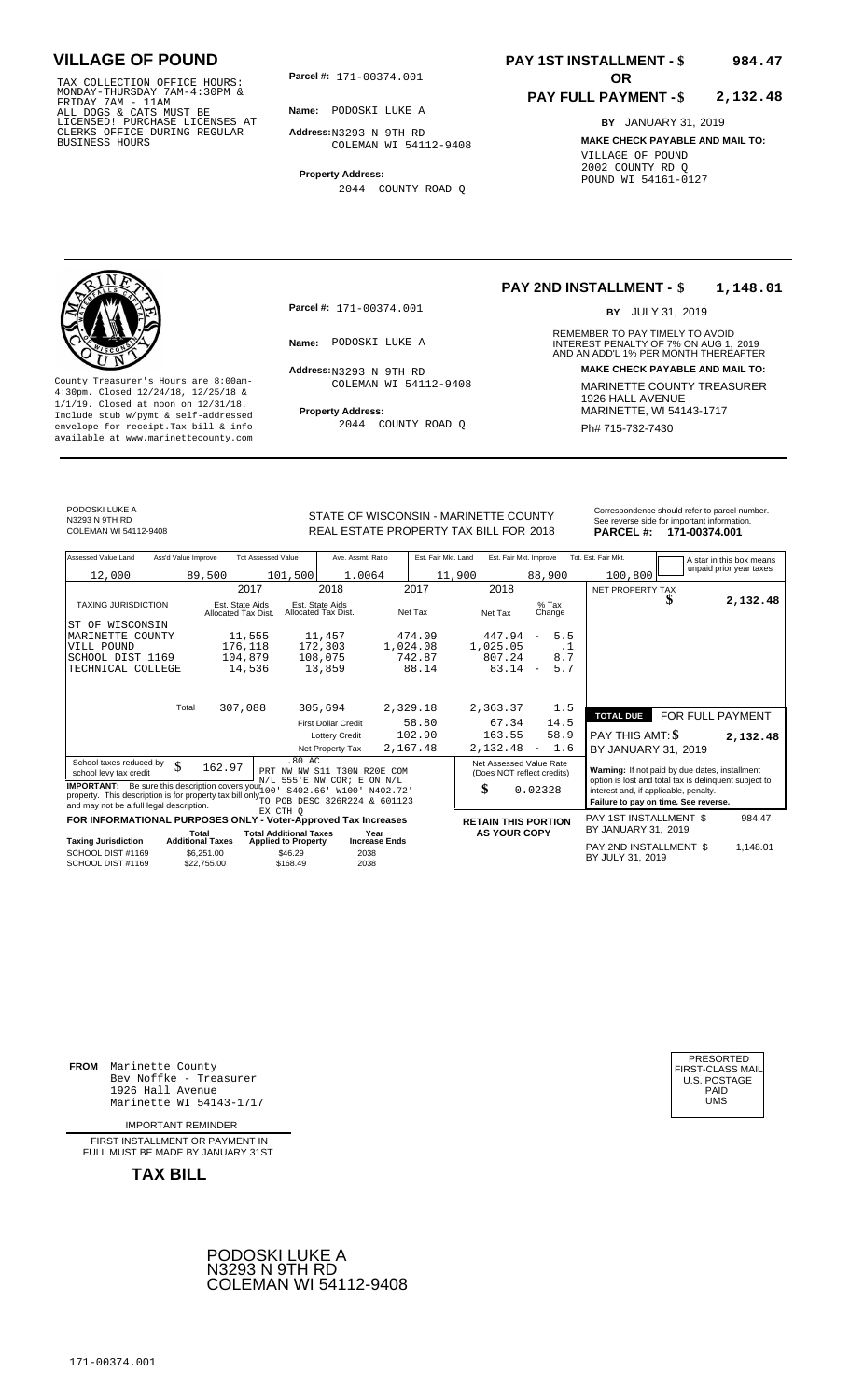TAX COLLECTION OFFICE HOURS:<br>
MONDAY-THURSDAY 7AM-4:30PM &<br>
FRIDAY 7AM - 11AM<br>
ALL DOGS & CATS MUST BE<br>
LICENSED! PURCHASE LICENSES AT<br>
CLERKS OFFICE DURING REGULAR<br>
CLERKS OFFICE DURING REGULAR<br>
BUSINESS HOURS<br>
BUSINESS H

**Parcel #:** 171-00337.000

**Name:** PORTE SAMANTHA J PORTE THOMAS E

**Address:** 2006 COUNTY ROAD Q POUND WI 54161-9708

**Property Address:** 2006 COUNTY ROAD Q

### **PAY 1ST INSTALLMENT - \$ 569.40**

#### **PAY FULL PAYMENT - \$ 1,138.79**

**BY** JANUARY 31, 2019 **MAKE CHECK PAYABLE AND MAIL TO:** VILLAGE OF POUND 2002 COUNTY RD Q POUND WI 54161-0127



**Property Address:** MARINETTE, WI 54143-1717 Include stub w/pymt & self-addressed envelope for receipt.Tax bill & info Ph# 715-732-7430 available at www.marinettecounty.com

**Parcel #:** 171-00337.000

PORTE THOMAS E<br>Name: PORTE SAMANTHA J

Address: 2006 COUNTY ROAD Q POUND WI 54161-9708

2006 COUNTY ROAD Q

#### **PAY 2ND INSTALLMENT - \$ 569.39**

BY JULY 31, 2019

REMEMBER TO PAY TIMELY TO AVOID **Name:** PORTE SAMANTHA J<br>
AND AN ADD'L 1% PER MONTH THEREAFTER **Address: MAKE CHECK PAYABLE AND MAIL TO:** County Treasurer's Hours are 8:00am-<br>
4:30pm. Closed 12/24/18, 12/25/18 & MARINETTE COUNTY TREASURER<br>
1/1/19. Closed at noon on 12/31/18.<br>
Include stub w/pwmt & self-addressed **Property Address:** MARINETTE, WI 54143-1717

PORTE THOMAS E PORTE SAMANTHA J 2006 COUNTY ROAD Q

STATE OF WISCONSIN - MARINETTE COUNTY<br>
See reverse side for important information.<br>
REAL ESTATE PROPERTY TAX BILL FOR 2018 PARCEL #: 171-00337.000 REAL ESTATE PROPERTY TAX BILL FOR **PARCEL #:** POUND WI 54161-9708 2018 **171-00337.000**

| Assessed Value Land<br>Ass'd Value Improve                                           | <b>Tot Assessed Value</b>              | Ave. Assmt. Ratio                                    |                      | Est. Fair Mkt. Land<br>Est. Fair Mkt. Improve         |                                 | Tot. Est. Fair Mkt.                                                                            |                  | A star in this box means |
|--------------------------------------------------------------------------------------|----------------------------------------|------------------------------------------------------|----------------------|-------------------------------------------------------|---------------------------------|------------------------------------------------------------------------------------------------|------------------|--------------------------|
| 7,900                                                                                | 43,900                                 | 51,800<br>1.0064                                     |                      | 7,800                                                 | 43,600                          | 51,400                                                                                         |                  | unpaid prior year taxes  |
|                                                                                      | 2017                                   | 2018                                                 | 2017                 | 2018                                                  |                                 | NET PROPERTY TAX                                                                               |                  |                          |
| <b>TAXING JURISDICTION</b>                                                           | Est. State Aids<br>Allocated Tax Dist. | Est. State Aids<br>Allocated Tax Dist.               | Net Tax              | Net Tax                                               | $%$ Tax<br>Change               |                                                                                                | J                | 1,138.79                 |
| ST OF WISCONSIN                                                                      |                                        |                                                      |                      |                                                       |                                 |                                                                                                |                  |                          |
| MARINETTE COUNTY                                                                     | 11,555                                 | 11,457                                               | 241.95               | 228.60                                                | 5.5<br>$\overline{\phantom{a}}$ |                                                                                                |                  |                          |
| VILL POUND                                                                           | 176,118                                | 172,303                                              | 522.63               | 523.13                                                | . 1                             |                                                                                                |                  |                          |
| SCHOOL DIST 1169                                                                     | 104,879                                | 108,075                                              | 379.13               | 411.97                                                | 8.7                             |                                                                                                |                  |                          |
| TECHNICAL COLLEGE                                                                    | 14,536                                 | 13,859                                               | 44.98                | 42.43                                                 | 5.7<br>$\overline{\phantom{a}}$ |                                                                                                |                  |                          |
|                                                                                      |                                        |                                                      |                      |                                                       |                                 |                                                                                                |                  |                          |
| Total                                                                                | 307,088                                | 305,694                                              | 1,188.69             | 1,206.13                                              | 1.5                             |                                                                                                |                  |                          |
|                                                                                      |                                        |                                                      |                      |                                                       |                                 | <b>TOTAL DUE</b>                                                                               | FOR FULL PAYMENT |                          |
|                                                                                      |                                        | <b>First Dollar Credit</b>                           | 58.80                | 67.34                                                 | 14.5                            |                                                                                                |                  |                          |
|                                                                                      |                                        | <b>Lottery Credit</b>                                |                      |                                                       |                                 | PAY THIS AMT: \$                                                                               |                  | 1,138.79                 |
|                                                                                      |                                        | Net Property Tax                                     | 1,129.89             | 1,138.79                                              | . 8                             | BY JANUARY 31, 2019                                                                            |                  |                          |
| School taxes reduced by<br>\$<br>school levy tax credit                              | 83.17                                  | .31 AC<br>PRT NE NW S11 T30N R20E COM                |                      | Net Assessed Value Rate<br>(Does NOT reflect credits) |                                 | Warning: If not paid by due dates, installment                                                 |                  |                          |
| <b>IMPORTANT:</b> Be sure this description covers yout 77.91                         |                                        | N/L 221.6'W NE COR; S206.25'<br>N206.25' TO N/L E ON |                      | \$                                                    | 0.02328                         | option is lost and total tax is delinquent subject to<br>interest and, if applicable, penalty. |                  |                          |
| property. This description is for property tax bill only $N/L$ 77.9' TO POB EX CTH Q |                                        |                                                      |                      |                                                       |                                 | Failure to pay on time. See reverse.                                                           |                  |                          |
| and may not be a full legal description.                                             |                                        | DESC 226D31                                          |                      |                                                       |                                 |                                                                                                |                  |                          |
| FOR INFORMATIONAL PURPOSES ONLY - Voter-Approved Tax Increases                       |                                        |                                                      |                      | <b>RETAIN THIS PORTION</b>                            |                                 | PAY 1ST INSTALLMENT \$                                                                         |                  | 569.40                   |
|                                                                                      | Total                                  | <b>Total Additional Taxes</b><br>Year                |                      | <b>AS YOUR COPY</b>                                   |                                 | BY JANUARY 31, 2019                                                                            |                  |                          |
| <b>Taxing Jurisdiction</b><br>SCHOOL DIST #1169                                      | <b>Additional Taxes</b><br>\$6.251.00  | <b>Applied to Property</b><br>\$23.62<br>2038        | <b>Increase Ends</b> |                                                       |                                 | PAY 2ND INSTALLMENT \$                                                                         |                  | 569.39                   |
| SCHOOL DIST #1169                                                                    | \$22.755.00                            | \$85.99<br>2038                                      |                      |                                                       |                                 | BY JULY 31, 2019                                                                               |                  |                          |

**FROM** Marinette County Bev Noffke - Treasurer 1926 Hall Avenue Marinette WI 54143-1717 UMS

IMPORTANT REMINDER

FIRST INSTALL MENT OR PAYMENT IN FULL MUST BE MADE BY JANUARY 31ST



| PRESORTED        |
|------------------|
| FIRST-CLASS MAIL |
| U.S. POSTAGE     |
| PAID             |
| UMS              |
|                  |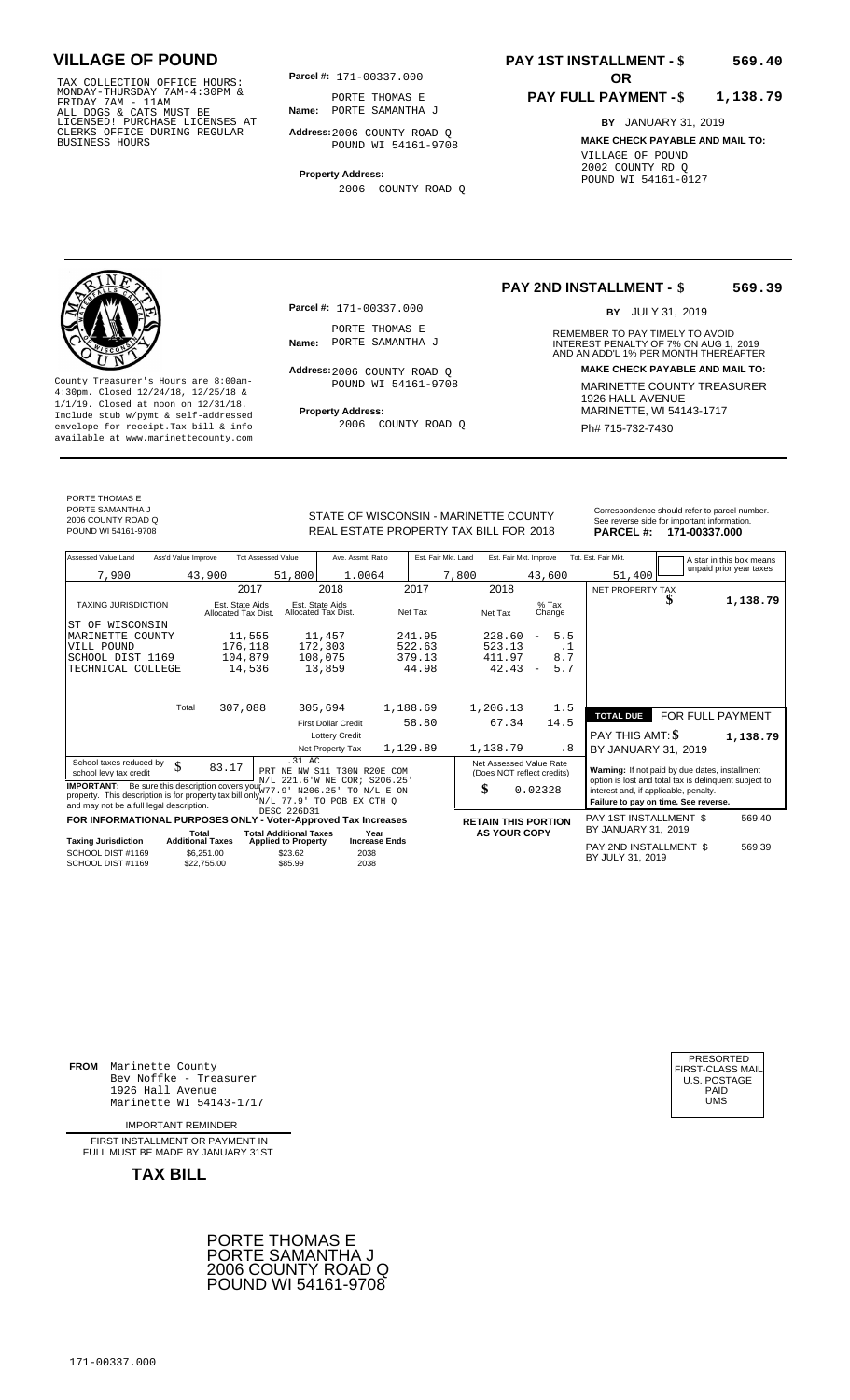TAX COLLECTION OFFICE HOURS:<br>
MONDAY-THURSDAY 7AM-4:30PM &<br>
FRIDAY 7AM - 11AM<br>
ALL DOGS & CATS MUST BE<br>
LICENSED! PURCHASE LICENSES AT<br>
CLERKS OFFICE DURING REGULAR<br>
CLERKS OFFICE DURING REGULAR<br>
BUSINESS HOURS<br>
BUSINESS H

**Parcel #: OR**

**Name:** PRUE HOLDINGS LLC

**Address:** PO BOX 104 POUND WI 54161-0104

**Property Address:** 601 WALKER ST

### **PAY 1ST INSTALLMENT - \$ 104.78**

### **PAY FULL PAYMENT - \$**

**BY** JANUARY 31, 2019

**209.56**

**MAKE CHECK PAYABLE AND MAIL TO:** VILLAGE OF POUND 2002 COUNTY RD Q POUND WI 54161-0127



**Property Address:** MARINETTE, WI 54143-1717 Include stub w/pymt & self-addressed envelope for receipt.Tax bill & info Ph# 715-732-7430 available at www.marinettecounty.com

**Parcel #:** 171-00330.000

 $Address:  $PO$  BOX 104$ POUND WI 54161-0104

601 WALKER ST

**PAY 2ND INSTALLMENT - \$ 104.78**

BY JULY 31, 2019

REMEMBER TO PAY TIMELY TO AVOID **Name:** PRUE HOLDINGS LLC<br>
AND AN ADD'L 1% PER MONTH THEREAFTER **Address: MAKE CHECK PAYABLE AND MAIL TO:** County Treasurer's Hours are 8:00am-<br>
4:30pm. Closed 12/24/18, 12/25/18 & MARINETTE COUNTY TREASURER<br>
1/1/19. Closed at noon on 12/31/18.<br>
Include stub w/pwmt. & self-addressed<br> **Property Address:** MARINETTE, WI 54143-1717

PRUE HOLDINGS LLC PO BOX 104<br>POUND WI 54161-0104

STATE OF WISCONSIN - MARINETTE COUNTY REAL ESTATE PROPERTY TAX BILL FOR **PARCEL #:** POUND WI 54161-0104 2018 **171-00330.000**

| Correspondence should refer to parcel number.<br>See reverse side for important information. |
|----------------------------------------------------------------------------------------------|
| <b>PARCEL #:</b><br>171-00330.000                                                            |

| Assessed Value Land                                                                                                                                                                                                                 | Ass'd Value Improve                    | <b>Tot Assessed Value</b>     | Ave. Assmt. Ratio                                                                | Est. Fair Mkt. Land | Est. Fair Mkt. Improve                                      |                                 | Tot. Est. Fair Mkt.                   | unpaid prior year taxes                                                                                                                         | A star in this box means |
|-------------------------------------------------------------------------------------------------------------------------------------------------------------------------------------------------------------------------------------|----------------------------------------|-------------------------------|----------------------------------------------------------------------------------|---------------------|-------------------------------------------------------------|---------------------------------|---------------------------------------|-------------------------------------------------------------------------------------------------------------------------------------------------|--------------------------|
| 9,000                                                                                                                                                                                                                               |                                        | 9,000                         | 1.0064                                                                           |                     | 8,900                                                       |                                 | 8,900                                 |                                                                                                                                                 |                          |
|                                                                                                                                                                                                                                     | 2017                                   |                               | 2018                                                                             | 2017                | 2018                                                        |                                 | <b>NET PROPERTY TAX</b>               |                                                                                                                                                 |                          |
| <b>TAXING JURISDICTION</b>                                                                                                                                                                                                          | Est. State Aids<br>Allocated Tax Dist. |                               | Est. State Aids<br>Allocated Tax Dist.                                           | Net Tax             | Net Tax                                                     | $%$ Tax<br>Change               |                                       | ъ                                                                                                                                               | 209.56                   |
| OF WISCONSIN<br>ST                                                                                                                                                                                                                  |                                        |                               |                                                                                  |                     |                                                             |                                 |                                       |                                                                                                                                                 |                          |
| MARINETTE COUNTY                                                                                                                                                                                                                    | 11,555                                 |                               | 11,457                                                                           | 42.04               | 39.72                                                       | 5.5<br>$\overline{\phantom{m}}$ |                                       |                                                                                                                                                 |                          |
| VILL POUND                                                                                                                                                                                                                          | 176,118                                |                               | 172,303                                                                          | 90.81               | 90.89                                                       | . 1                             |                                       |                                                                                                                                                 |                          |
| SCHOOL DIST 1169                                                                                                                                                                                                                    | 104,879                                |                               | 108,075                                                                          | 65.87               | 71.58                                                       | 8.7                             |                                       |                                                                                                                                                 |                          |
| TECHNICAL COLLEGE                                                                                                                                                                                                                   | 14,536                                 |                               | 13,859                                                                           | 7.82                | 7.37                                                        | 5.8<br>$\overline{\phantom{a}}$ |                                       |                                                                                                                                                 |                          |
|                                                                                                                                                                                                                                     | Total                                  |                               |                                                                                  |                     |                                                             |                                 |                                       |                                                                                                                                                 |                          |
|                                                                                                                                                                                                                                     | 307,088                                |                               | 305,694                                                                          | 206.54              | 209.56                                                      | 1.5                             | <b>TOTAL DUE</b>                      | FOR FULL PAYMENT                                                                                                                                |                          |
|                                                                                                                                                                                                                                     |                                        |                               | <b>First Dollar Credit</b>                                                       |                     |                                                             |                                 |                                       |                                                                                                                                                 |                          |
|                                                                                                                                                                                                                                     |                                        |                               | <b>Lottery Credit</b>                                                            |                     |                                                             |                                 | PAY THIS AMT: \$                      |                                                                                                                                                 | 209.56                   |
|                                                                                                                                                                                                                                     |                                        |                               | Net Property Tax                                                                 | 206.54              | 209.56                                                      | 1.5                             | BY JANUARY 31, 2019                   |                                                                                                                                                 |                          |
| School taxes reduced by<br>school levy tax credit<br><b>IMPORTANT:</b> Be sure this description covers you 5100<br>property. This description is for property tax bill only DESC 922J23<br>and may not be a full legal description. | \$<br>14.45                            | .28 AC                        | PRT NE NW S11 T30N R20E COM<br>825'W & 180'S NE COR; W125'<br>E125' N100' TO POB |                     | Net Assessed Value Rate<br>(Does NOT reflect credits)<br>\$ | 0.02328                         | interest and, if applicable, penalty. | Warning: If not paid by due dates, installment<br>option is lost and total tax is delinquent subject to<br>Failure to pay on time. See reverse. |                          |
| FOR INFORMATIONAL PURPOSES ONLY - Voter-Approved Tax Increases                                                                                                                                                                      |                                        |                               |                                                                                  |                     | <b>RETAIN THIS PORTION</b>                                  |                                 | PAY 1ST INSTALLMENT \$                |                                                                                                                                                 | 104.78                   |
|                                                                                                                                                                                                                                     | Total                                  | <b>Total Additional Taxes</b> | Year                                                                             |                     | <b>AS YOUR COPY</b>                                         |                                 | BY JANUARY 31, 2019                   |                                                                                                                                                 |                          |
| <b>Taxing Jurisdiction</b>                                                                                                                                                                                                          | <b>Additional Taxes</b>                | <b>Applied to Property</b>    | <b>Increase Ends</b>                                                             |                     |                                                             |                                 | PAY 2ND INSTALLMENT \$                |                                                                                                                                                 | 104.78                   |
| SCHOOL DIST #1169<br>SCHOOL DIST #1169                                                                                                                                                                                              | \$6.251.00<br>\$22.755.00              | \$4.10<br>\$14.94             | 2038<br>2038                                                                     |                     |                                                             |                                 | BY JULY 31, 2019                      |                                                                                                                                                 |                          |

**FROM** Marinette County Bev Noffke - Treasurer 1926 Hall Avenue PAID Marinette WI 54143-1717 UMS

IMPORTANT REMINDER

FIRST INSTALLMENT OR PAYMENT IN FULL MUST BE MADE BY JANUARY 31ST



| PRESORTED<br>FIRST-CLASS MAIL<br>U.S. POSTAGE<br>PAID<br>UMS |
|--------------------------------------------------------------|
|--------------------------------------------------------------|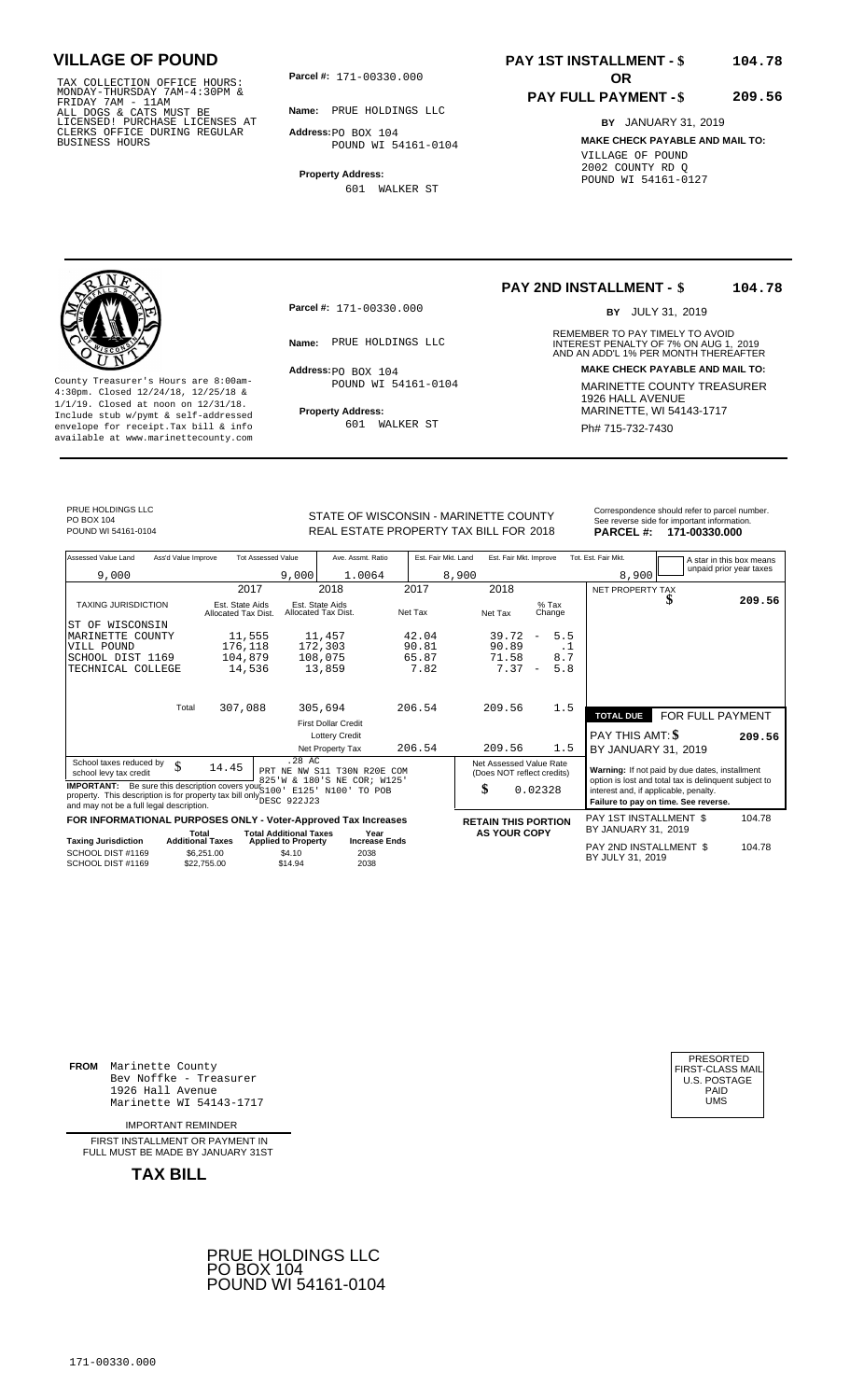TAX COLLECTION OFFICE HOURS:<br>
MONDAY-THURSDAY 7AM-4:30PM &<br>
FRIDAY 7AM - 11AM<br>
ALL DOGS & CATS MUST BE<br>
LICENSED! PURCHASE LICENSES AT<br>
CLERKS OFFICE DURING REGULAR<br>
CLERKS OFFICE DURING REGULAR<br>
BUSINESS HOURS<br>
BUSINESS H

**Parcel #:** 171-00331.000 **OR** 

**Name:** PRUE HOLDINGS LLC

**Address:** PO BOX 104 POUND WI 54161-0104

**Property Address:** 2024 COUNTY ROAD Q

### **PAY 1ST INSTALLMENT - \$ 725.41**

#### **PAY FULL PAYMENT - \$ 1,450.81**

**BY** JANUARY 31, 2019 **MAKE CHECK PAYABLE AND MAIL TO:** VILLAGE OF POUND 2002 COUNTY RD Q POUND WI 54161-0127



**Property Address:** MARINETTE, WI 54143-1717 Include stub w/pymt & self-addressed envelope for receipt.Tax bill & info Ph# 715-732-7430 available at www.marinettecounty.com

**Parcel #:** 171-00331.000

 $Address:  $PO$  BOX 104$ POUND WI 54161-0104

2024 COUNTY ROAD Q

**PAY 2ND INSTALLMENT - \$ 725.40**

BY JULY 31, 2019

REMEMBER TO PAY TIMELY TO AVOID **Name:** PRUE HOLDINGS LLC<br>
AND AN ADD'L 1% PER MONTH THEREAFTER **Address: MAKE CHECK PAYABLE AND MAIL TO:** County Treasurer's Hours are 8:00am-<br>
4:30pm. Closed 12/24/18, 12/25/18 & MARINETTE COUNTY TREASURER<br>
1/1/19. Closed at noon on 12/31/18.<br>
Include stub w/pwmt & self-addressed **Property Address:** MARINETTE, WI 54143-1717

PRUE HOLDINGS LLC PO BOX 104<br>POUND WI 54161-0104

STATE OF WISCONSIN - MARINETTE COUNTY<br>
See reverse side for important information.<br>
REAL ESTATE PROPERTY TAX BILL FOR 2018 PARCEL #: 171-00331.000 REAL ESTATE PROPERTY TAX BILL FOR **PARCEL #:** POUND WI 54161-0104 2018 **171-00331.000**

| Assessed Value Land                                                                                                                                                                                          | Ass'd Value Improve              |                                        | <b>Tot Assessed Value</b>                                   | Ave. Assmt. Ratio                      |                              | Est. Fair Mkt. Land |                            | Est. Fair Mkt. Improve                                                        |                   | Tot. Est. Fair Mkt.                                   |   | A star in this box means<br>unpaid prior year taxes |
|--------------------------------------------------------------------------------------------------------------------------------------------------------------------------------------------------------------|----------------------------------|----------------------------------------|-------------------------------------------------------------|----------------------------------------|------------------------------|---------------------|----------------------------|-------------------------------------------------------------------------------|-------------------|-------------------------------------------------------|---|-----------------------------------------------------|
| 12,800                                                                                                                                                                                                       |                                  | 52,400                                 | 65,200                                                      | 1.0064                                 |                              | 12,700              |                            | 52,100                                                                        |                   | 64,800                                                |   |                                                     |
|                                                                                                                                                                                                              |                                  | 2017                                   |                                                             | 2018                                   |                              | 2017                | 2018                       |                                                                               |                   | <b>NET PROPERTY TAX</b>                               |   |                                                     |
| TAXING JURISDICTION                                                                                                                                                                                          |                                  | Est. State Aids<br>Allocated Tax Dist. |                                                             | Est. State Aids<br>Allocated Tax Dist. |                              | Net Tax             | Net Tax                    |                                                                               | $%$ Tax<br>Change |                                                       | S | 1,450.81                                            |
| ST OF WISCONSIN                                                                                                                                                                                              |                                  |                                        |                                                             |                                        |                              |                     |                            |                                                                               |                   |                                                       |   |                                                     |
| MARINETTE COUNTY                                                                                                                                                                                             |                                  | 11,555                                 |                                                             | 11,457                                 |                              | 272.31              | 287.74                     |                                                                               | 5.7               |                                                       |   |                                                     |
| VILL POUND                                                                                                                                                                                                   |                                  | 176,118                                |                                                             | 172,303                                |                              | 588.22              | 658.45                     |                                                                               | 11.9              |                                                       |   |                                                     |
| SCHOOL DIST 1169                                                                                                                                                                                             |                                  | 104,879                                |                                                             | 108,075                                |                              | 426.70              | 518.55                     |                                                                               | 21.5              |                                                       |   |                                                     |
| TECHNICAL COLLEGE                                                                                                                                                                                            |                                  | 14,536                                 |                                                             | 13,859                                 |                              | 50.63               | 53.41                      |                                                                               | 5.5               |                                                       |   |                                                     |
|                                                                                                                                                                                                              |                                  |                                        |                                                             |                                        |                              |                     |                            |                                                                               |                   |                                                       |   |                                                     |
|                                                                                                                                                                                                              | Total                            | 307,088                                |                                                             | 305,694                                | 1,337.86                     |                     | 1,518.15                   |                                                                               | 13.5              | <b>TOTAL DUE</b>                                      |   | FOR FULL PAYMENT                                    |
|                                                                                                                                                                                                              |                                  |                                        |                                                             | <b>First Dollar Credit</b>             |                              | 58.80               | 67.34                      |                                                                               | 14.5              |                                                       |   |                                                     |
|                                                                                                                                                                                                              |                                  |                                        |                                                             | <b>Lottery Credit</b>                  |                              |                     |                            |                                                                               |                   | PAY THIS AMT: \$                                      |   | 1,450.81                                            |
|                                                                                                                                                                                                              |                                  |                                        |                                                             | Net Property Tax                       | 1,279.06                     |                     | 1,450.81                   |                                                                               | 13.4              | BY JANUARY 31, 2019                                   |   |                                                     |
| School taxes reduced by<br>school levy tax credit                                                                                                                                                            | \$                               | 104.68                                 | $.42 \text{ AC}$<br>PRT NE NW S11 T30N R20E COM             |                                        |                              |                     | (Does NOT reflect credits) | Net Assessed Value Rate                                                       |                   | Warning: If not paid by due dates, installment        |   |                                                     |
| <b>IMPORTANT:</b> Be sure this description covers your $125$<br>property. This description is for property tax bill only <sup>222</sup> ST 125' TO POB DESC 213D<br>and may not be a full legal description. | C/L ST 825'W NE COR; S180' W     | N180' TO C/L ST E ALG                  |                                                             |                                        | \$                           | 0.02328             |                            | interest and, if applicable, penalty.<br>Failure to pay on time. See reverse. |                   | option is lost and total tax is delinquent subject to |   |                                                     |
|                                                                                                                                                                                                              |                                  |                                        | 25 EX CTH O                                                 |                                        |                              |                     |                            |                                                                               |                   |                                                       |   |                                                     |
| FOR INFORMATIONAL PURPOSES ONLY - Voter-Approved Tax Increases                                                                                                                                               |                                  |                                        |                                                             |                                        |                              |                     | <b>RETAIN THIS PORTION</b> |                                                                               |                   | <b>PAY 1ST INSTALLMENT \$</b><br>BY JANUARY 31, 2019  |   | 725.41                                              |
| <b>Taxing Jurisdiction</b>                                                                                                                                                                                   | Total<br><b>Additional Taxes</b> |                                        | <b>Total Additional Taxes</b><br><b>Applied to Property</b> |                                        | Year<br><b>Increase Ends</b> |                     |                            | <b>AS YOUR COPY</b>                                                           |                   |                                                       |   |                                                     |
| SCHOOL DIST #1169<br>SCHOOL DIST #1169                                                                                                                                                                       |                                  | \$6.251.00<br>\$22,755,00              | \$29.73<br>\$108.23                                         | 2038<br>2038                           |                              |                     |                            |                                                                               |                   | PAY 2ND INSTALLMENT \$<br>BY JULY 31, 2019            |   | 725.40                                              |

**FROM** Marinette County Bev Noffke - Treasurer 1926 Hall Avenue PAID Marinette WI 54143-1717 UMS

IMPORTANT REMINDER

FIRST INSTALLMENT OR PAYMENT IN FULL MUST BE MADE BY JANUARY 31ST



| PRESORTED        |
|------------------|
| FIRST-CLASS MAIL |
| U.S. POSTAGE     |
| PAID             |
| UMS              |
|                  |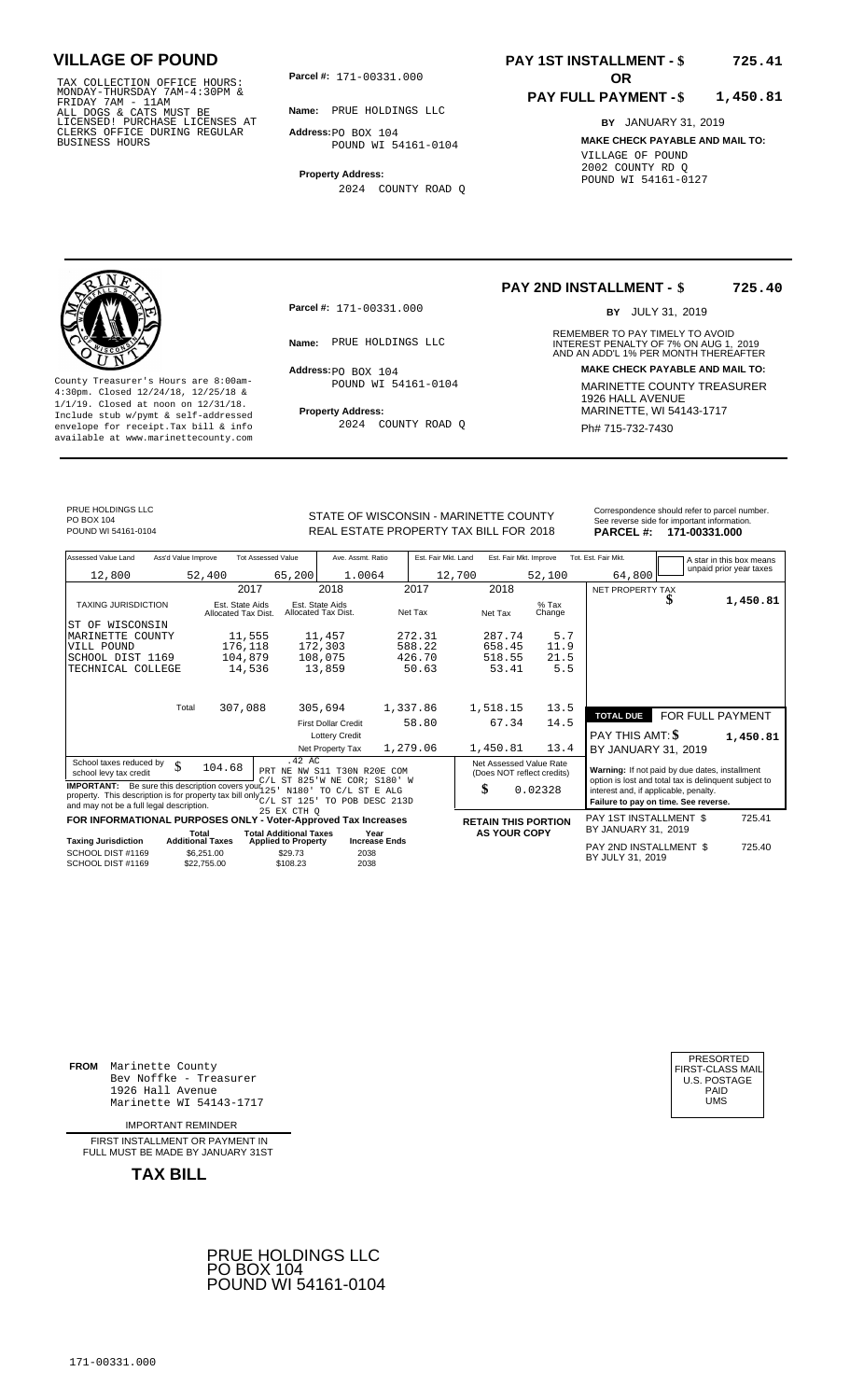TAX COLLECTION OFFICE HOURS:<br>
MONDAY-THURSDAY 7AM-4:30PM &<br>
FRIDAY 7AM - 11AM<br>
ALL DOGS & CATS MUST BE<br>
LICENSED! PURCHASE LICENSES AT<br>
CLERKS OFFICE DURING REGULAR<br>
CLERKS OFFICE DURING REGULAR<br>
BUSINESS HOURS<br>
BUSINESS H

**Parcel #:** 171-00311.000 **OR** 

**Name:** PRUE WILLIAM H PRUE THOMAS A

**Address:** PO BOX 104 POUND WI 54161-0104

**Property Address:**

### **PAY 1ST INSTALLMENT - \$ 115.26**

### **PAY FULL PAYMENT - \$**

**BY** JANUARY 31, 2019

**230.51**

**MAKE CHECK PAYABLE AND MAIL TO:** VILLAGE OF POUND 2002 COUNTY RD Q POUND WI 54161-0127



**Property Address:** MARINETTE, WI 54143-1717 Include stub w/pymt & self-addressed envelope for receipt.Tax bill & info Phat is a set of the phat of the Phat 715-732-7430 envelope for receipt.Tax bill & info Phat 715-732-7430 envelope for the phat 715-732-7430 envelope for the phat 715-732-7430 envelope

**Parcel #:** 171-00311.000 PRUE THOMAS A<br>Name: PRUE WILLIAM H

 $Address:  $PO$  BOX 104$ POUND WI 54161-0104

### **PAY 2ND INSTALLMENT - \$ 115.25**

BY JULY 31, 2019

REMEMBER TO PAY TIMELY TO AVOID **Name:** PRUE WILLIAM H **INTEREST PENALTY OF 7% ON AUG 1, 2019**<br>AND AN ADD'L 1% PER MONTH THEREAFTER **Address: MAKE CHECK PAYABLE AND MAIL TO:** County Treasurer's Hours are 8:00am-<br>
4:30pm. Closed 12/24/18, 12/25/18 & MARINETTE COUNTY TREASURER<br>
1/1/19. Closed at noon on 12/31/18.<br>
Include stub w/pwmt. & self-addressed<br> **Property Address:** MARINETTE, WI 54143-1717

PRUE THOMAS A PRUE WILLIAM H PO BOX 104<br>POUND WI 54161-0104

STATE OF WISCONSIN - MARINETTE COUNTY<br>
See reverse side for important information.<br>
REAL ESTATE PROPERTY TAX BILL FOR 2018 PARCEL #: 171-00311.000 POUND WI 54161-0104 **171-00311.000** REAL ESTATE PROPERTY TAX BILL FOR 2018 **PARCEL #: 171-00311.000** 

| Assessed Value Land                                                                                                                                            | Ass'd Value Improve                    | <b>Tot Assessed Value</b>                                   | Ave. Assmt. Ratio                      | Est. Fair Mkt. Land | Est. Fair Mkt. Improve<br>SEE REVERSE, USE VALUE ASSESSMENT |                                 | Tot. Est. Fair Mkt.                                                                                     |                                      | A star in this box means |
|----------------------------------------------------------------------------------------------------------------------------------------------------------------|----------------------------------------|-------------------------------------------------------------|----------------------------------------|---------------------|-------------------------------------------------------------|---------------------------------|---------------------------------------------------------------------------------------------------------|--------------------------------------|--------------------------|
| 9,900                                                                                                                                                          |                                        | 9,900                                                       | 1.0064                                 |                     |                                                             |                                 |                                                                                                         |                                      | unpaid prior year taxes  |
|                                                                                                                                                                |                                        | 2017                                                        | 2018                                   | 2017                | 2018                                                        |                                 | NET PROPERTY TAX                                                                                        |                                      |                          |
| <b>TAXING JURISDICTION</b>                                                                                                                                     | Est. State Aids<br>Allocated Tax Dist. |                                                             | Est. State Aids<br>Allocated Tax Dist. | Net Tax             | Net Tax                                                     | $%$ Tax<br>Change               |                                                                                                         | J                                    | 230.51                   |
| WISCONSIN<br>ST OF                                                                                                                                             |                                        |                                                             |                                        |                     |                                                             |                                 |                                                                                                         |                                      |                          |
| MARINETTE<br>COUNTY                                                                                                                                            |                                        | 11,555                                                      | 11,457                                 | 46.71               | 43.69                                                       | 6.5<br>$\overline{\phantom{m}}$ |                                                                                                         |                                      |                          |
| VILL POUND                                                                                                                                                     |                                        | 176,118                                                     | 172,303                                | 100.89              | 99.98                                                       | . 9<br>$\overline{\phantom{a}}$ |                                                                                                         |                                      |                          |
| SCHOOL DIST 1169                                                                                                                                               |                                        | 104,879                                                     | 108,075                                | 73.19               | 78.73                                                       | 7.6                             |                                                                                                         |                                      |                          |
| TECHNICAL COLLEGE                                                                                                                                              |                                        | 14,536                                                      | 13,859                                 | 8.68                | 8.11                                                        | 6.6<br>$\overline{\phantom{a}}$ |                                                                                                         |                                      |                          |
|                                                                                                                                                                | Total                                  |                                                             |                                        |                     |                                                             |                                 |                                                                                                         |                                      |                          |
|                                                                                                                                                                |                                        | 307,088                                                     | 305,694                                | 229.47              | 230.51                                                      | . 5                             | <b>TOTAL DUE</b>                                                                                        | FOR FULL PAYMENT                     |                          |
|                                                                                                                                                                |                                        |                                                             | <b>First Dollar Credit</b>             |                     |                                                             |                                 |                                                                                                         |                                      |                          |
|                                                                                                                                                                |                                        |                                                             | <b>Lottery Credit</b>                  |                     |                                                             |                                 | PAY THIS AMT: \$                                                                                        |                                      | 230.51                   |
|                                                                                                                                                                |                                        |                                                             | Net Property Tax                       | 229.47              | 230.51                                                      | . 5                             | BY JANUARY 31, 2019                                                                                     |                                      |                          |
| School taxes reduced by<br>school levy tax credit                                                                                                              | \$<br>15.90                            | 28.95 AC<br>NE<br>& EX N622' OF W770'                       | NE S11 T30N R20E EX CTH O              |                     | Net Assessed Value Rate<br>(Does NOT reflect credits)       |                                 | Warning: If not paid by due dates, installment<br>option is lost and total tax is delinquent subject to |                                      |                          |
| <b>IMPORTANT:</b> Be sure this description covers your<br>property. This description is for property tax bill only<br>and may not be a full legal description. |                                        |                                                             |                                        |                     | \$                                                          | 0.02328                         | interest and, if applicable, penalty.                                                                   | Failure to pay on time. See reverse. |                          |
| FOR INFORMATIONAL PURPOSES ONLY - Voter-Approved Tax Increases                                                                                                 |                                        |                                                             |                                        |                     | <b>RETAIN THIS PORTION</b>                                  |                                 | PAY 1ST INSTALLMENT \$                                                                                  |                                      | 115.26                   |
| <b>Taxing Jurisdiction</b>                                                                                                                                     | Total<br><b>Additional Taxes</b>       | <b>Total Additional Taxes</b><br><b>Applied to Property</b> | Year<br><b>Increase Ends</b>           |                     | <b>AS YOUR COPY</b>                                         |                                 | BY JANUARY 31, 2019                                                                                     |                                      |                          |
| SCHOOL DIST #1169<br>SCHOOL DIST #1169                                                                                                                         | \$6.251.00<br>\$22.755.00              | \$4.51<br>\$16.43                                           | 2038<br>2038                           |                     |                                                             |                                 | PAY 2ND INSTALLMENT \$<br>BY JULY 31, 2019                                                              |                                      | 115.25                   |

**FROM** Marinette County Bev Noffke - Treasurer (U.S. POSTAGE)<br>1926 Hall Avenue (U.S. POSTAGE)<br>Marinette WI 54143-1717 (U.S. POSTAGE) 1926 Hall Avenue PAID Marinette WI 54143-1717 UMS

IMPORTANT REMINDER

FIRST INSTALLMENT OR PAYMENT IN FULL MUST BE MADE BY JANUARY 31ST



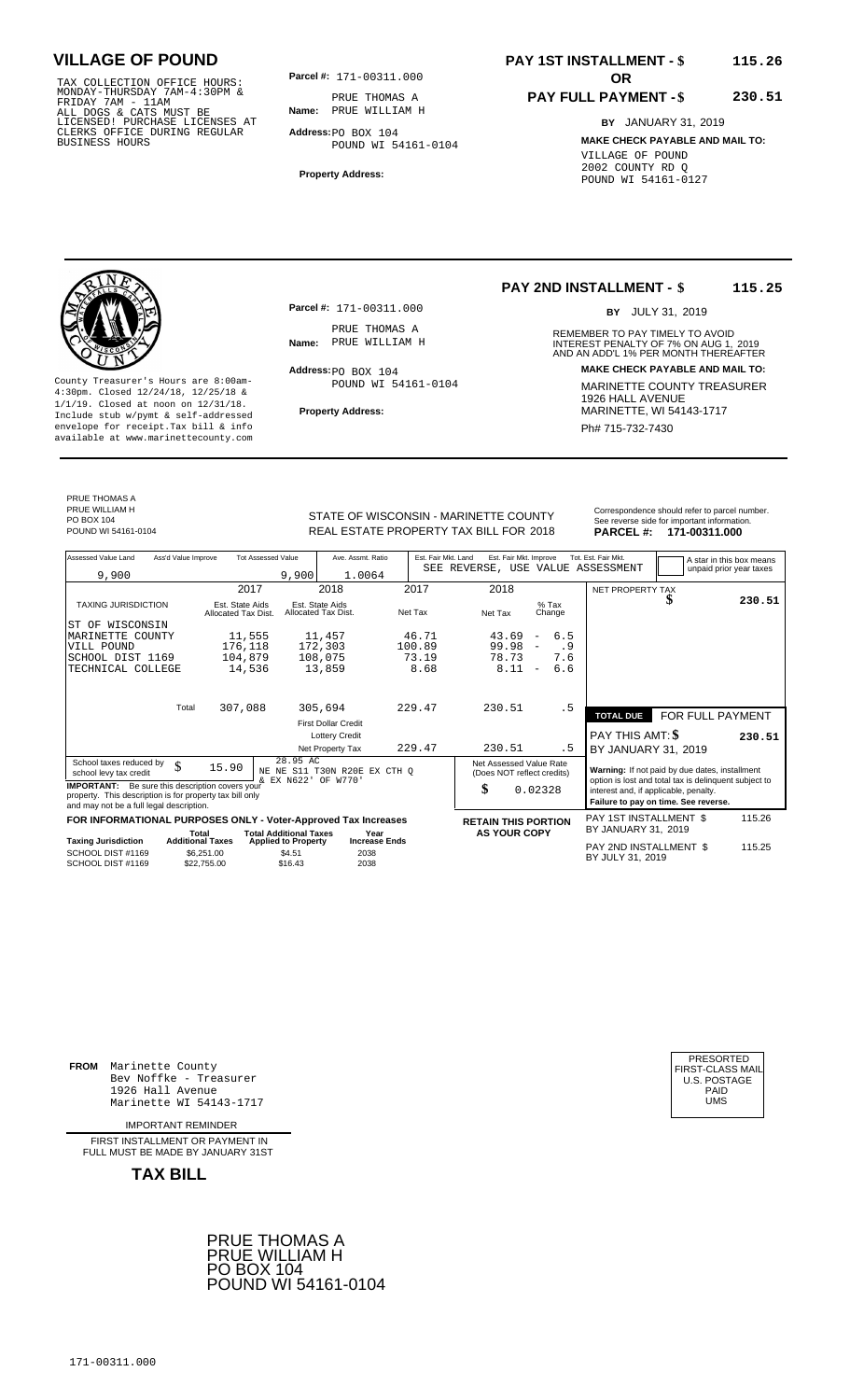TAX COLLECTION OFFICE HOURS:<br>
MONDAY-THURSDAY 7AM-4:30PM &<br>
FRIDAY 7AM - 11AM<br>
ALL DOGS & CATS MUST BE<br>
LICENSED! PURCHASE LICENSES AT<br>
LICENSED! PURCHASE LICENSES AT<br>
CLERKS OFFICE DURING REGULAR<br>
BUSINESS HOURS<br>
BUSINESS

**Parcel #: OR**

**Name:** PRUE THOMAS A PRUE WILLIAM H

**Address:** PO BOX 104 POUND WI 54161-0104

**Property Address:**

# **PAY 1ST INSTALLMENT - \$**

#### **PAY FULL PAYMENT - \$ 137.38**

**BY** JANUARY 31, 2019 **MAKE CHECK PAYABLE AND MAIL TO:** VILLAGE OF POUND 2002 COUNTY RD Q POUND WI 54161-0127

**Property Address:** MARINETTE, WI 54143-1717 Include stub w/pymt & self-addressed envelope for receipt.Tax bill & info Phat is a set of the phat of the Phat 715-732-7430 envelope for receipt.Tax bill & info Phat 715-732-7430 envelope for the phat 715-732-7430 envelope for the phat 715-732-7430 envelope

**Parcel #:** 171-00312.002 PRUE WILLIAM H<br>Name: PRUE THOMAS A

 $Address:  $PO$  BOX 104$ 

POUND WI 54161-0104

### **PAY 2ND INSTALLMENT - \$**

BY JULY 31, 2019

**68.69**

**68.69**

REMEMBER TO PAY TIMELY TO AVOID **Name:** PRUE THOMAS A **1988 18 CONTREST PENALTY OF 7% ON AUG 1, 2019<br>AND AN ADD'L 1% PER MONTH THEREAFTER Address: MAKE CHECK PAYABLE AND MAIL TO:** County Treasurer's Hours are 8:00am-<br>
4:30pm. Closed 12/24/18, 12/25/18 & MARINETTE COUNTY TREASURER<br>
1/1/19. Closed at noon on 12/31/18.<br>
Include stub w/pwmt. & self-addressed<br> **Property Address:** MARINETTE, WI 54143-1717

PRUE WILLIAM H PRUE THOMAS A PO BOX 104<br>POUND WI 54161-0104

POUND WI 54161-0104 **171-00312.002** REAL ESTATE PROPERTY TAX BILL FOR 2018 **PARCEL #: 171-00312.002** 

| STATE OF WISCONSIN - MARINETTE COUNTY<br>REAL ESTATE PROPERTY TAX BILL FOR 2018 | Correspondence should refer to parcel number.<br>See reverse side for important information.<br>PARCEL #: 171-00312.002 |
|---------------------------------------------------------------------------------|-------------------------------------------------------------------------------------------------------------------------|
|                                                                                 |                                                                                                                         |

| Assessed Value Land                                                                                                                                                                                           | Ass'd Value Improve       |                                        | <b>Tot Assessed Value</b>         | Ave. Assmt. Ratio                                         | Est. Fair Mkt. Land |         | Est. Fair Mkt. Improve                                |                                                   |                                                                               | Tot. Est. Fair Mkt.                                                                                     |                  | A star in this box means |
|---------------------------------------------------------------------------------------------------------------------------------------------------------------------------------------------------------------|---------------------------|----------------------------------------|-----------------------------------|-----------------------------------------------------------|---------------------|---------|-------------------------------------------------------|---------------------------------------------------|-------------------------------------------------------------------------------|---------------------------------------------------------------------------------------------------------|------------------|--------------------------|
| 5,900                                                                                                                                                                                                         |                           |                                        | 5,900                             | 1.0064                                                    |                     | 5,900   |                                                       |                                                   |                                                                               | 5,900                                                                                                   |                  | unpaid prior year taxes  |
|                                                                                                                                                                                                               |                           | 2017                                   |                                   | 2018                                                      | 2017                |         | 2018                                                  |                                                   |                                                                               | NET PROPERTY TAX                                                                                        |                  |                          |
| <b>TAXING JURISDICTION</b>                                                                                                                                                                                    |                           | Est. State Aids<br>Allocated Tax Dist. |                                   | Est. State Aids<br>Allocated Tax Dist.                    | Net Tax             | Net Tax |                                                       | $%$ Tax                                           | Change                                                                        |                                                                                                         |                  | 137.38                   |
| WISCONSIN<br>ST OF                                                                                                                                                                                            |                           |                                        |                                   |                                                           |                     |         |                                                       |                                                   |                                                                               |                                                                                                         |                  |                          |
| MARINETTE COUNTY                                                                                                                                                                                              |                           | 11,555                                 |                                   | 11,457                                                    | 27.56               |         | 26.04                                                 | $\overline{\phantom{a}}$                          | 5.5                                                                           |                                                                                                         |                  |                          |
| VILL POUND                                                                                                                                                                                                    |                           | 176,118                                |                                   | 172,303                                                   | 59.53               |         | 59.58                                                 |                                                   | $\cdot$ 1                                                                     |                                                                                                         |                  |                          |
| SCHOOL DIST 1169                                                                                                                                                                                              |                           | 104,879                                |                                   | 108,075                                                   | 43.18               |         | 46.93                                                 |                                                   | 8.7                                                                           |                                                                                                         |                  |                          |
| TECHNICAL COLLEGE                                                                                                                                                                                             |                           | 14,536                                 |                                   | 13,859                                                    | 5.12                |         | 4.83                                                  | $\overline{\phantom{a}}$                          | 5.7                                                                           |                                                                                                         |                  |                          |
|                                                                                                                                                                                                               |                           |                                        |                                   |                                                           |                     |         |                                                       |                                                   |                                                                               |                                                                                                         |                  |                          |
|                                                                                                                                                                                                               | Total                     | 307,088                                |                                   | 305,694                                                   | 135.39              |         | 137.38                                                |                                                   | 1.5                                                                           | <b>TOTAL DUE</b>                                                                                        | FOR FULL PAYMENT |                          |
|                                                                                                                                                                                                               |                           |                                        |                                   | <b>First Dollar Credit</b>                                |                     |         |                                                       |                                                   |                                                                               |                                                                                                         |                  |                          |
|                                                                                                                                                                                                               |                           |                                        |                                   | <b>Lottery Credit</b>                                     |                     |         |                                                       |                                                   |                                                                               | <b>PAY THIS AMT: \$</b>                                                                                 |                  | 137.38                   |
|                                                                                                                                                                                                               |                           |                                        |                                   | Net Property Tax                                          | 135.39              |         | 137.38                                                |                                                   | 1.5                                                                           | BY JANUARY 31, 2019                                                                                     |                  |                          |
| School taxes reduced by<br>school levy tax credit                                                                                                                                                             | \$                        | 9.47                                   | 3.42 AC                           | PRT NE NE S11 T30N R20E COM<br>N/L 550'W NE COR; W ON N/L |                     |         | Net Assessed Value Rate<br>(Does NOT reflect credits) |                                                   |                                                                               | Warning: If not paid by due dates, installment<br>option is lost and total tax is delinquent subject to |                  |                          |
| <b>IMPORTANT:</b> Be sure this description covers your $218$<br>S210'<br>property. This description is for property tax bill only $_{\text{N622}}^{\text{max}}$ .<br>and may not be a full legal description. |                           |                                        | W50' S412'<br>TO POB DESC 7484J26 | E268'                                                     | \$                  |         | 0.02328                                               |                                                   | interest and, if applicable, penalty.<br>Failure to pay on time. See reverse. |                                                                                                         |                  |                          |
| FOR INFORMATIONAL PURPOSES ONLY - Voter-Approved Tax Increases                                                                                                                                                |                           |                                        | EX CTH O                          |                                                           |                     |         |                                                       |                                                   |                                                                               | PAY 1ST INSTALLMENT \$                                                                                  |                  | 68.69                    |
|                                                                                                                                                                                                               | Total                     |                                        | <b>Total Additional Taxes</b>     | Year                                                      |                     |         |                                                       | <b>RETAIN THIS PORTION</b><br><b>AS YOUR COPY</b> |                                                                               | BY JANUARY 31, 2019                                                                                     |                  |                          |
| <b>Taxing Jurisdiction</b>                                                                                                                                                                                    | <b>Additional Taxes</b>   |                                        | <b>Applied to Property</b>        | <b>Increase Ends</b>                                      |                     |         |                                                       |                                                   |                                                                               | PAY 2ND INSTALLMENT \$                                                                                  |                  | 68.69                    |
| SCHOOL DIST #1169<br>SCHOOL DIST #1169                                                                                                                                                                        | \$6,251.00<br>\$22,755.00 |                                        | \$2.69<br>\$9.79                  | 2038<br>2038                                              |                     |         |                                                       |                                                   |                                                                               | BY JULY 31, 2019                                                                                        |                  |                          |

**FROM** Marinette County Bev Noffke - Treasurer 1926 Hall Avenue PAID Marinette WI 54143-1717 UMS

IMPORTANT REMINDER

FIRST INSTALLMENT OR PAYMENT IN FULL MUST BE MADE BY JANUARY 31ST



| PRESORTED           |
|---------------------|
| FIRST-CLASS MAIL    |
| <b>U.S. POSTAGE</b> |
| PAID                |
| UMS                 |
|                     |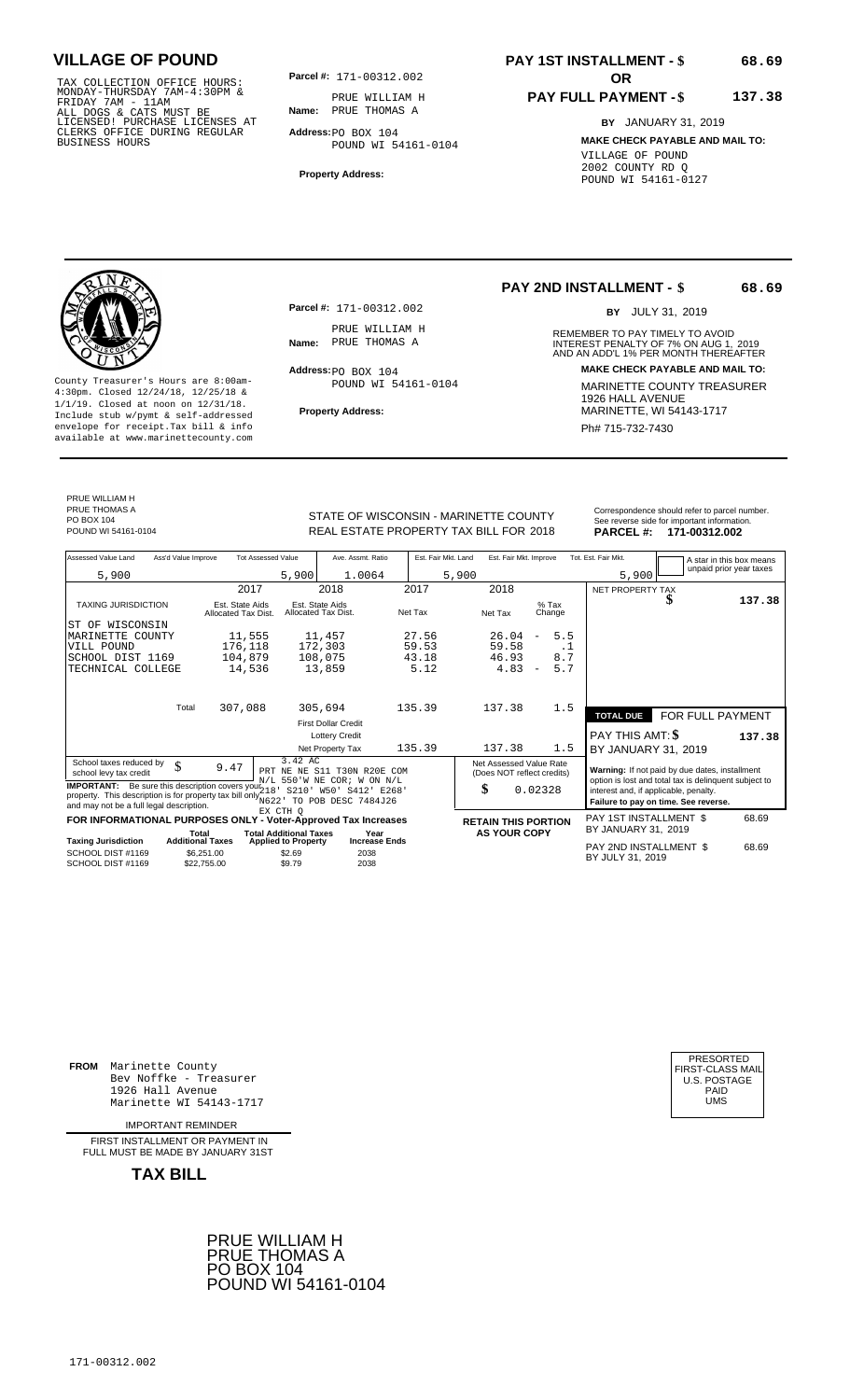TAX COLLECTION OFFICE HOURS:<br>
MONDAY-THURSDAY 7AM-4:30PM &<br>
FRIDAY 7AM - 11AM<br>
ALL DOGS & CATS MUST BE<br>
LICENSED! PURCHASE LICENSES AT<br>
CLERKS OFFICE DURING REGULAR<br>
CLERKS OFFICE DURING REGULAR<br>
BUSINESS HOURS<br>
BUSINESS H

**Parcel #:** 171-00371.000

**Name:** RADOLL IRMA J RADOLL JOHN A

**Address:** 636 WALKER ST POUND WI 54161-9703

**Property Address:** 636 WALKER ST

#### **PAY 1ST INSTALLMENT - \$ 785.39**

#### **PAY FULL PAYMENT - \$ 1,734.32**

**BY** JANUARY 31, 2019 **MAKE CHECK PAYABLE AND MAIL TO:** VILLAGE OF POUND 2002 COUNTY RD Q POUND WI 54161-0127

available at www.marinettecounty.com

**Parcel #:** 171-00371.000

RADOLL JOHN A<br>Name: RADOLL IRMA J

POUND WI 54161-9703

636 WALKER ST

**PAY 2ND INSTALLMENT - \$ 948.93**

BY JULY 31, 2019

REMEMBER TO PAY TIMELY TO AVOID **Name:** RADOLL IRMA J<br> **INTEREST PENALTY OF 7% ON AUG 1, 2019**<br>
AND AN ADD'L 1% PER MONTH THEREAFTER **Address: MAKE CHECK PAYABLE AND MAIL TO:** County Treasurer's Hours are 8:00am-<br>
4:30pm. Closed 12/24/18, 12/25/18 & MARINETTE COUNTY TREASURER<br>
1/1/19. Closed at noon on 12/31/18.<br>
Include stub w/pwmt & self-addressed **Property Address:** MARINETTE, WI 54143-1717

RADOLL JOHN A RADOLL IRMA J 636 WALKER ST<br>POUND WI 54161-9703

REAL ESTATE PROPERTY TAX BILL FOR **PARCEL #:** POUND WI 54161-9703 2018 **171-00371.000**

| Assessed Value Land                                                                                                                | Ass'd Value Improve                    | <b>Tot Assessed Value</b>              | Ave. Assmt. Ratio                                    | Est. Fair Mkt. Land | Est. Fair Mkt. Improve                                |                                 | Tot. Est. Fair Mkt.                                                                            |                         | A star in this box means |
|------------------------------------------------------------------------------------------------------------------------------------|----------------------------------------|----------------------------------------|------------------------------------------------------|---------------------|-------------------------------------------------------|---------------------------------|------------------------------------------------------------------------------------------------|-------------------------|--------------------------|
| 10,700                                                                                                                             | 73,700                                 | 84,400                                 | 1.0064                                               | 10,600              |                                                       | 73,200                          | 83,800                                                                                         |                         | unpaid prior year taxes  |
|                                                                                                                                    | 2017                                   |                                        | 2018                                                 | 2017                | 2018                                                  |                                 | NET PROPERTY TAX                                                                               |                         |                          |
| <b>TAXING JURISDICTION</b>                                                                                                         | Est. State Aids<br>Allocated Tax Dist. | Est. State Aids<br>Allocated Tax Dist. |                                                      | Net Tax             | $%$ Tax<br>Net Tax<br>Change                          |                                 |                                                                                                | S                       | 1,734.32                 |
| ST OF WISCONSIN                                                                                                                    |                                        |                                        |                                                      |                     |                                                       |                                 |                                                                                                |                         |                          |
| MARINETTE<br>COUNTY                                                                                                                | 11,555                                 |                                        | 11,457                                               | 394.21              | 372.47                                                | 5.5<br>$\overline{\phantom{a}}$ |                                                                                                |                         |                          |
| VILL POUND                                                                                                                         | 176,118                                |                                        | 172,303                                              | 851.55              | 852.35                                                | . 1                             |                                                                                                |                         |                          |
| SCHOOL DIST 1169                                                                                                                   | 104,879                                |                                        | 108,075                                              | 617.72              | 671.25                                                | 8.7                             |                                                                                                |                         |                          |
| TECHNICAL COLLEGE                                                                                                                  | 14,536                                 |                                        | 13,859                                               | 73.29               | 69.14                                                 | 5.7<br>$\overline{\phantom{m}}$ |                                                                                                |                         |                          |
|                                                                                                                                    |                                        |                                        |                                                      |                     |                                                       |                                 |                                                                                                |                         |                          |
|                                                                                                                                    | Total<br>307,088                       |                                        | 305,694                                              | 1,936.77            | 1,965.21                                              | 1.5                             |                                                                                                |                         |                          |
|                                                                                                                                    |                                        |                                        | <b>First Dollar Credit</b>                           | 58.80               | 67.34                                                 | 14.5                            | <b>TOTAL DUE</b>                                                                               | <b>FOR FULL PAYMENT</b> |                          |
|                                                                                                                                    |                                        |                                        | <b>Lottery Credit</b>                                | 102.90              | 163.55                                                | 58.9                            | $PAY$ THIS AMT: $\$$                                                                           |                         | 1,734.32                 |
|                                                                                                                                    |                                        |                                        | Net Property Tax                                     | 1,775.07            | 1,734.32                                              | 2.3<br>$\overline{\phantom{a}}$ | BY JANUARY 31, 2019                                                                            |                         |                          |
| School taxes reduced by<br>\$<br>school levy tax credit                                                                            | 135.51                                 | .42 AC<br>PRT                          | NE NW S11 T30N R20E COM                              |                     | Net Assessed Value Rate<br>(Does NOT reflect credits) |                                 | Warning: If not paid by due dates, installment                                                 |                         |                          |
| <b>IMPORTANT:</b> Be sure this description covers your $\frac{1}{9}$                                                               |                                        |                                        | 775'W & 1138.25'S NE COR; S<br>E190.4' N95' W191.85' | TO                  | \$                                                    | 0.02328                         | option is lost and total tax is delinquent subject to<br>interest and, if applicable, penalty. |                         |                          |
| property. This description is for property tax bill only $\stackrel{\sim}{\text{pos}}$<br>and may not be a full legal description. |                                        | DESC 447R88                            |                                                      |                     |                                                       |                                 | Failure to pay on time. See reverse.                                                           |                         |                          |
|                                                                                                                                    |                                        |                                        |                                                      |                     |                                                       |                                 |                                                                                                |                         |                          |

**FOR INFORMATIONAL PURPOSES ONLY - Voter-Approved Tax Increases <br>Total Total Additional Taxes Year As Your COPY BY JANUARY 31, 2019** BY JANUARY 31, **Total Total Additional Taxes Year AS YOUR COPY Taxing Jurisdiction Additional Taxes Applied to Property Increase Ends** PAY 2ND INSTALLMENT \$

|                                        |                           |                     |              | PAY 2ND INSTALLMENT \$ | 948.93 |
|----------------------------------------|---------------------------|---------------------|--------------|------------------------|--------|
| SCHOOL DIST #1169<br>SCHOOL DIST #1169 | \$6,251,00<br>\$22,755,00 | \$38.49<br>\$140.10 | 2038<br>2038 | BY JULY 31, 2019       |        |
|                                        |                           |                     |              |                        |        |

BY JULY 31, <sup>2038</sup> <sup>2019</sup>

**FROM** Marinette County Bev Noffke - Treasurer (U.S. POSTAGE)<br>1926 Hall Avenue (U.S. POSTAGE)<br>Marinette WI 54143-1717 (UMS 1926 Hall Avenue Marinette WI 54143-1717

IMPORTANT REMINDER

FIRST INSTALL MENT OR PAYMENT IN FULL MUST BE MADE BY JANUARY 31ST

**TAX BILL**





785.39

STATE OF WISCONSIN - MARINETTE COUNTY<br>
See reverse side for important information.<br>
REAL ESTATE PROPERTY TAX BILL FOR 2018 PARCEL #: 171-00371.000

BY JANUARY 31, 2019

**Property Address:** MARINETTE, WI 54143-1717 Include stub w/pymt & self-addressed envelope for receipt.Tax bill & info Ph# 715-732-7430

Address: 636 WALKER ST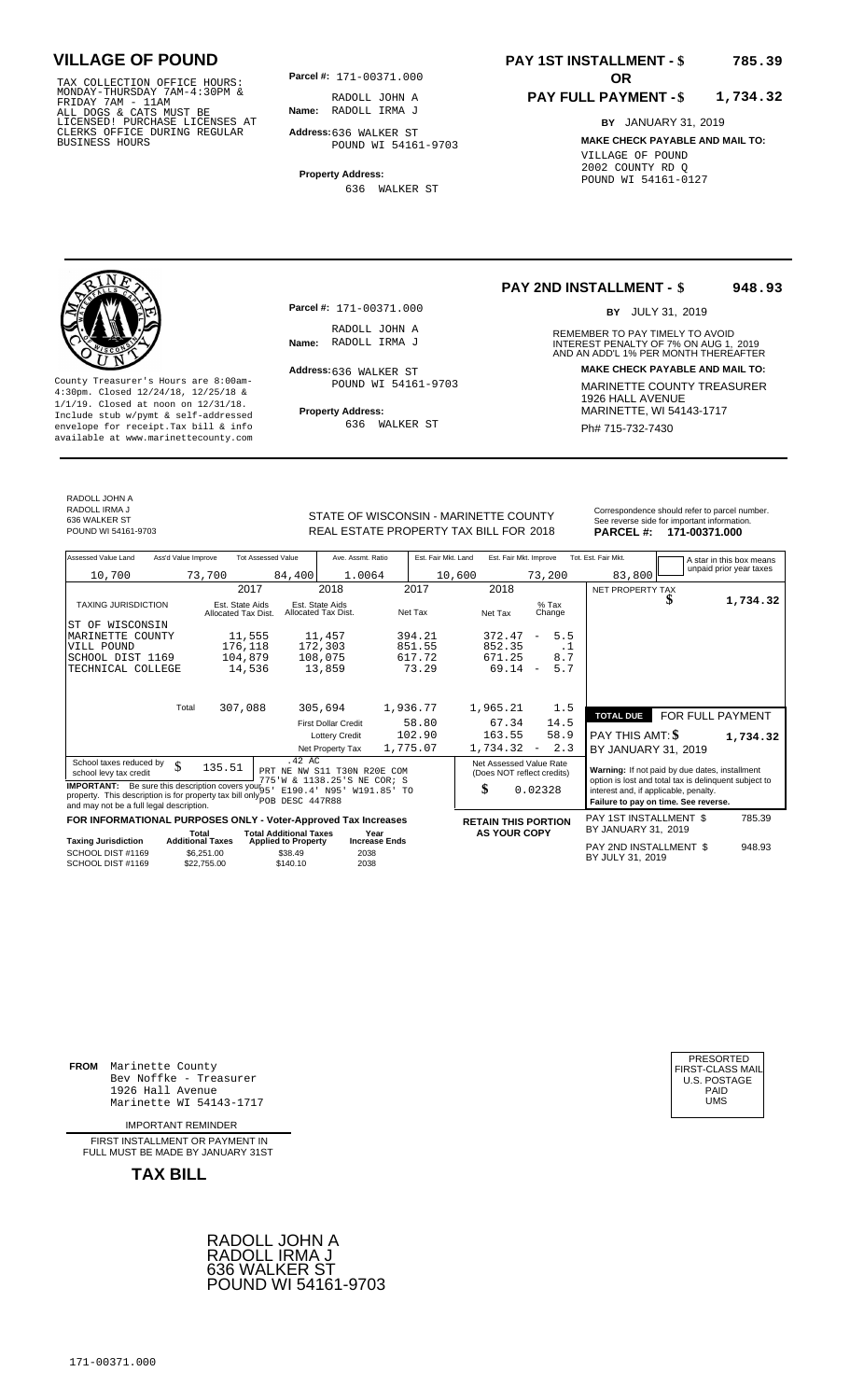TAX COLLECTION OFFICE HOURS:<br>
MONDAY-THURSDAY 7AM-4:30PM &<br>
FRIDAY 7AM - 11AM<br>
ALL DOGS & CATS MUST BE<br>
LICENSED I PURCHASE LICENSES AT<br>
CLERKS OFFICE DURING REGULAR<br>
CLERKS OFFICE DURING REGULAR<br>
BUSINESS HOURS<br>
BUSINESS

**Parcel #: OR**

**Name:** RISNER JACI RISNER DAN

**Parcel #:** 171-00328.008

Address: W8468 COUNTY ROAD Q POUND WI 54161-9648

RISNER DAN<br>**Name:** RISNER JACI

**Address:** W8468 COUNTY ROAD Q POUND WI 54161-9648

**Property Address:**

# **PAY 1ST INSTALLMENT - \$**

### **PAY FULL PAYMENT - \$**

**PAY 2ND INSTALLMENT - \$**

**Name:** INTEREST PENALTY OF 7% ON AUG 1, AND AN ADD'L 1% PER MONTH THEREAFTER RISNER JACI 2019

REMEMBER TO PAY TIMELY TO AVOID

BY JULY 31, 2019

**Address: MAKE CHECK PAYABLE AND MAIL TO:**

**BY** JANUARY 31, 2019 **MAKE CHECK PAYABLE AND MAIL TO:** VILLAGE OF POUND 2002 COUNTY RD Q POUND WI 54161-0127



County Treasurer's Hours are 8:00am-<br>
4:30pm. Closed 12/24/18, 12/25/18 & 1/1/19. Closed at noon on 12/31/18.<br>
Include stub w/pwmt. & self-addressed<br>
Froperty Address: MARINETTE, WI 54143-1717 **Property Address:** MARINETTE, WI 54143-1717 Include stub w/pymt & self-addressed envelope for receipt.Tax bill & info Phat is a set of the phat of the Phat 715-732-7430 envelope for receipt.Tax bill & info Phat 715-732-7430 envelope for the phat 715-732-7430 envelope for the phat 715-732-7430 envelope

RISNER DAN RISNER JACI W8468 COUNTY ROAD Q<br>POUND WI 54161-9648

REAL ESTATE PROPERTY TAX BILL FOR **PARCEL #:** POUND WI 54161-9648 2018 **171-00328.008**

STATE OF WISCONSIN - MARINETTE COUNTY<br>
See reverse side for important information.<br>
REAL ESTATE PROPERTY TAX BILL FOR 2018 PARCEL #: 171-00328.008

| Assessed Value Land<br>Ass'd Value Improve<br><b>Tot Assessed Value</b>          |                         | Ave. Assmt. Ratio                      | Est. Fair Mkt. Land           |                                        | Est. Fair Mkt. Improve |                            |                     | Tot. Est. Fair Mkt.      |         | A star in this box means                              |                  |                         |
|----------------------------------------------------------------------------------|-------------------------|----------------------------------------|-------------------------------|----------------------------------------|------------------------|----------------------------|---------------------|--------------------------|---------|-------------------------------------------------------|------------------|-------------------------|
| 2,700                                                                            |                         |                                        | 2,700                         | 1.0064                                 |                        |                            |                     |                          |         | SEE REVERSE, USE VALUE ASSESSMENT                     |                  | unpaid prior year taxes |
|                                                                                  |                         | 2017                                   |                               | 2018                                   | 2017                   |                            | 2018                |                          |         |                                                       |                  |                         |
|                                                                                  |                         |                                        |                               |                                        |                        |                            |                     |                          |         | NET PROPERTY TAX                                      |                  | 62.87                   |
| <b>TAXING JURISDICTION</b>                                                       |                         | Est. State Aids<br>Allocated Tax Dist. |                               | Est. State Aids<br>Allocated Tax Dist. | Net Tax                | Net Tax                    |                     |                          | $%$ Tax |                                                       |                  |                         |
|                                                                                  |                         |                                        |                               |                                        |                        |                            |                     |                          | Change  |                                                       |                  |                         |
| OF WISCONSIN<br>ST<br>MARINETTE COUNTY                                           |                         | 11,555                                 |                               | 11,457                                 | 12.61                  |                            | 11.92               | $\overline{\phantom{m}}$ | 5.5     |                                                       |                  |                         |
| VILL POUND                                                                       |                         | 176,118                                |                               | 172,303                                | 27.24                  |                            | 27.27               |                          | . 1     |                                                       |                  |                         |
| SCHOOL DIST 1169                                                                 |                         | 104,879                                |                               | 108,075                                | 19.76                  |                            | 21.47               |                          | 8.7     |                                                       |                  |                         |
| TECHNICAL COLLEGE                                                                |                         | 14,536                                 |                               | 13,859                                 | 2.34                   |                            | 2.21                | $\overline{\phantom{m}}$ | 5.6     |                                                       |                  |                         |
|                                                                                  |                         |                                        |                               |                                        |                        |                            |                     |                          |         |                                                       |                  |                         |
|                                                                                  |                         |                                        |                               |                                        |                        |                            |                     |                          |         |                                                       |                  |                         |
|                                                                                  |                         |                                        |                               |                                        |                        |                            |                     |                          |         |                                                       |                  |                         |
|                                                                                  | Total                   | 307,088                                |                               | 305,694                                | 61.95                  |                            | 62.87               |                          | 1.5     | <b>TOTAL DUE</b>                                      | FOR FULL PAYMENT |                         |
|                                                                                  |                         |                                        |                               | <b>First Dollar Credit</b>             |                        |                            |                     |                          |         |                                                       |                  |                         |
|                                                                                  |                         |                                        |                               | <b>Lottery Credit</b>                  |                        |                            |                     |                          |         | PAY THIS AMT: \$                                      |                  | 62.87                   |
|                                                                                  |                         |                                        |                               | Net Property Tax                       | 61.95                  |                            | 62.87               |                          | 1.5     | BY JANUARY 31, 2019                                   |                  |                         |
| School taxes reduced by                                                          |                         |                                        | 10.68 AC                      |                                        |                        | Net Assessed Value Rate    |                     |                          |         |                                                       |                  |                         |
| school levy tax credit                                                           | \$                      | 4.34                                   |                               | PRT N1/2 NW1/4 S11 T30N R20E           |                        | (Does NOT reflect credits) |                     |                          |         | Warning: If not paid by due dates, installment        |                  |                         |
| <b>IMPORTANT:</b> Be sure this description covers your WW COR S11; E ALG S/L HWY |                         |                                        |                               | COM S/L CTH O 1099'E & 33'S            |                        | \$                         |                     |                          |         | option is lost and total tax is delinquent subject to |                  |                         |
| property. This description is for property tax bill only 294.61' S400'           |                         |                                        |                               | E300' S216.99'                         |                        |                            |                     | 0.02328                  |         | interest and, if applicable, penalty.                 |                  |                         |
| and may not be a full legal description.                                         |                         |                                        |                               | FOR FULL LEGAL SEE TAX ROLL            |                        |                            |                     |                          |         | Failure to pay on time. See reverse.                  |                  |                         |
| FOR INFORMATIONAL PURPOSES ONLY - Voter-Approved Tax Increases                   |                         |                                        |                               |                                        |                        | <b>RETAIN THIS PORTION</b> |                     |                          |         | PAY 1ST INSTALLMENT \$                                |                  | 62.87                   |
|                                                                                  | Total                   |                                        | <b>Total Additional Taxes</b> | Year                                   |                        |                            | <b>AS YOUR COPY</b> |                          |         | BY JANUARY 31, 2019                                   |                  |                         |
| <b>Taxing Jurisdiction</b>                                                       | <b>Additional Taxes</b> |                                        | <b>Applied to Property</b>    | <b>Increase Ends</b>                   |                        |                            |                     |                          |         | PAY 2ND INSTALLMENT \$                                |                  |                         |
| SCHOOL DIST #1169                                                                |                         | \$6.251.00                             | \$1.23                        | 2038                                   |                        |                            |                     |                          |         | BY JULY 31, 2019                                      |                  |                         |
| SCHOOL DIST #1169                                                                |                         | \$22,755,00                            | \$4.48                        | 2038                                   |                        |                            |                     |                          |         |                                                       |                  |                         |

**FROM** Marinette County Bev Noffke - Treasurer (U.S. POSTAGE)<br>1926 Hall Avenue (U.S. POSTAGE)<br>Marinette WI 54143-1717 (U.S. POSTAGE) 1926 Hall Avenue PAID Marinette WI 54143-1717 UMS

IMPORTANT REMINDER

FIRST INSTALL MENT OR PAYMENT IN FULL MUST BE MADE BY JANUARY 31ST

**TAX BILL**





**62.87**

**62.87**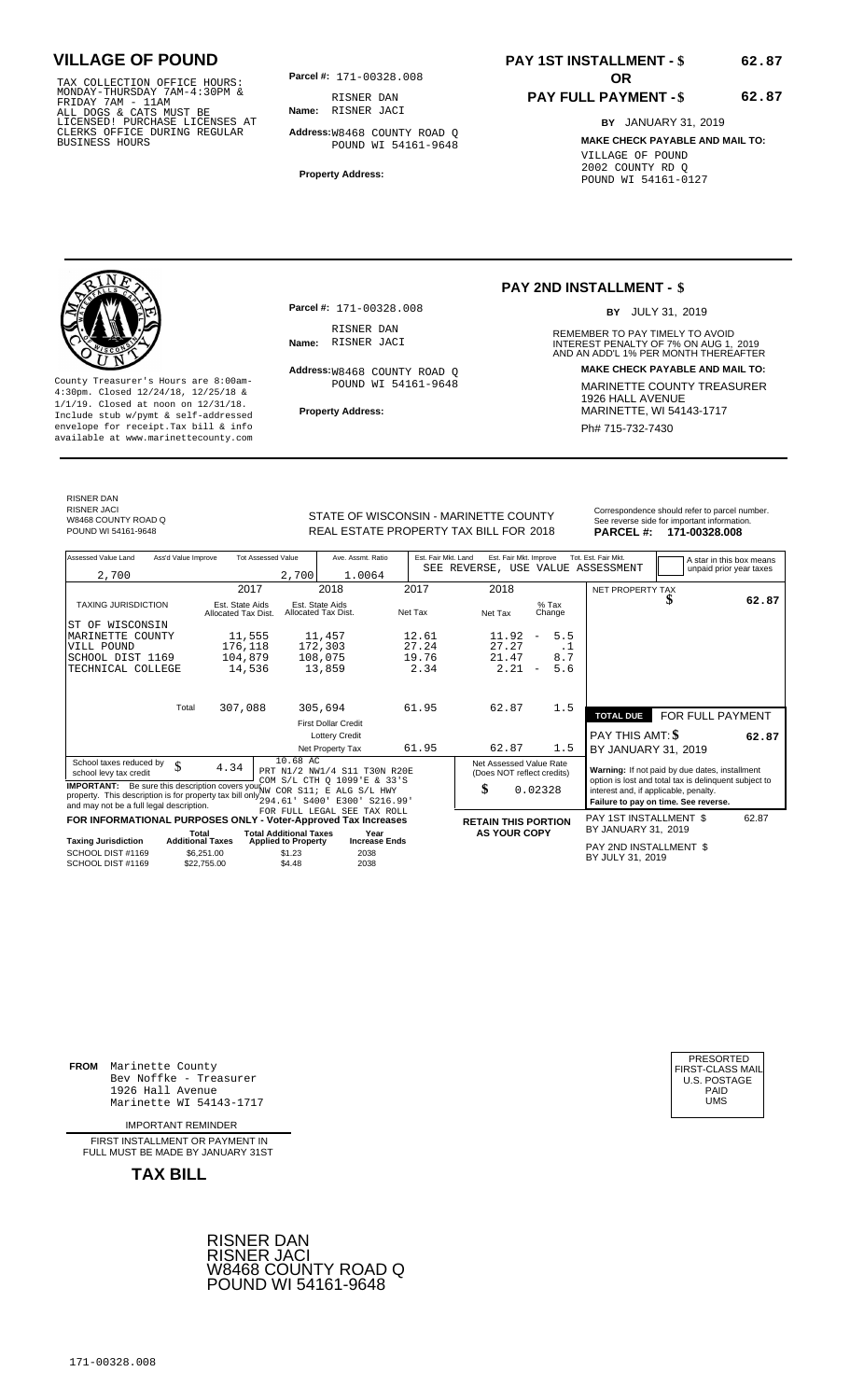TAX COLLECTION OFFICE HOURS:<br>
MONDAY-THURSDAY 7AM-4:30PM &<br>
FRIDAY 7AM - 11AM<br>
ALL DOGS & CATS MUST BE<br>
LICENSED I PURCHASE LICENSES AT<br>
LICENSED I PURCHASE LICENSES AT<br>
CLERKS OFFICE DURING REGULAR<br>
BUSINESS HOURS<br>
BUSINE

**Parcel #:** 171-00179.000

**Name:** RISNER JACQUELINE TRST ETAL RISNER DANIEL TRST

**Address:** W8468 COUNTY ROAD Q POUND WI 54161-9648

**Property Address:**

### **PAY 1ST INSTALLMENT - \$ 169.98**

#### **PAY FULL PAYMENT - \$ 339.96**

**BY** JANUARY 31, 2019 **MAKE CHECK PAYABLE AND MAIL TO:** VILLAGE OF POUND 2002 COUNTY RD Q POUND WI 54161-0127

County Treasurer's Hours are 8:00am-<br>
4:30pm. Closed 12/24/18, 12/25/18 & 1/1/19. Closed at noon on 12/31/18.<br>
Include stub w/pwmt. & self-addressed<br>
Froperty Address: MARINETTE, WI 54143-1717 **Property Address:** MARINETTE, WI 54143-1717 Include stub w/pymt & self-addressed envelope for receipt.Tax bill & info Phat is a set of the phat of the Phat 715-732-7430 envelope for receipt.Tax bill & info Phat 715-732-7430 envelope for the phat 715-732-7430 envelope for the phat 715-732-7430 envelope

**Parcel #:** 171-00179.000

RISNER DANIEL TRST<br>Name: RISNER JACOUELINE TRST ETAL

Address: W8468 COUNTY ROAD Q POUND WI 54161-9648

#### **PAY 2ND INSTALLMENT - \$ 169.98**

BY JULY 31, 2019

REMEMBER TO PAY TIMELY TO AVOID **Name:** RISNER JACQUELINE TRST ETAL INTEREST PENALTY OF 7% ON AUG 1, 2019<br>AND AN ADD'L 1% PER MONTH THEREAFTER **Address: MAKE CHECK PAYABLE AND MAIL TO:**

REAL ESTATE PROPERTY TAX BILL FOR **PARCEL #:** POUND WI 54161-9648 2018 **171-00179.000**

| STATE OF WISCONSIN - MARINETTE COUNTY  | Correspondence should refer to parcel number.<br>See reverse side for important information. |
|----------------------------------------|----------------------------------------------------------------------------------------------|
| REAL ESTATE PROPERTY TAX BILL FOR 2018 | PARCEL #: 171-00179.000                                                                      |

| Assessed Value Land                                                                                                                                            | Ass'd Value Improve                    | <b>Tot Assessed Value</b>            | Ave. Assmt. Ratio                                 | Est. Fair Mkt. Land | Est. Fair Mkt. Improve                                |                                      | Tot. Est. Fair Mkt.                                                                                     | A star in this box means |        |
|----------------------------------------------------------------------------------------------------------------------------------------------------------------|----------------------------------------|--------------------------------------|---------------------------------------------------|---------------------|-------------------------------------------------------|--------------------------------------|---------------------------------------------------------------------------------------------------------|--------------------------|--------|
| 14,600                                                                                                                                                         |                                        | 14,600                               | 1.0064                                            | 14,500              |                                                       |                                      | 14,500                                                                                                  | unpaid prior year taxes  |        |
|                                                                                                                                                                |                                        | 2017                                 | 2018                                              | 2017                | 2018                                                  |                                      | NET PROPERTY TAX                                                                                        |                          |        |
| <b>TAXING JURISDICTION</b>                                                                                                                                     | Est. State Aids<br>Allocated Tax Dist. |                                      | Est. State Aids<br>Net Tax<br>Allocated Tax Dist. |                     | $%$ Tax<br>Net Tax<br>Change                          |                                      |                                                                                                         |                          | 339.96 |
| WISCONSIN<br>ST OF                                                                                                                                             |                                        |                                      |                                                   |                     |                                                       |                                      |                                                                                                         |                          |        |
| MARINETTE COUNTY                                                                                                                                               |                                        | 11,555                               | 11,457                                            | 68.19               | 64.43                                                 | 5.5<br>$\overline{\phantom{a}}$      |                                                                                                         |                          |        |
| VILL POUND                                                                                                                                                     |                                        | 176,118                              | 172,303                                           | 147.31              | 147.45                                                | $\cdot$ 1                            |                                                                                                         |                          |        |
| SCHOOL DIST 1169                                                                                                                                               |                                        | 104,879                              | 108,075                                           | 106.86              | 116.12                                                | 8.7                                  |                                                                                                         |                          |        |
| TECHNICAL COLLEGE                                                                                                                                              |                                        | 14,536                               | 13,859                                            | 12.68               | 11.96                                                 | 5.7<br>$\overline{\phantom{a}}$      |                                                                                                         |                          |        |
|                                                                                                                                                                | Total                                  | 307,088                              | 305,694                                           | 335.04              | 339.96                                                | 1.5                                  |                                                                                                         |                          |        |
|                                                                                                                                                                |                                        |                                      |                                                   |                     |                                                       |                                      | <b>TOTAL DUE</b>                                                                                        | FOR FULL PAYMENT         |        |
|                                                                                                                                                                |                                        |                                      | <b>First Dollar Credit</b>                        |                     |                                                       |                                      |                                                                                                         |                          |        |
|                                                                                                                                                                |                                        |                                      | <b>Lottery Credit</b>                             |                     |                                                       |                                      | PAY THIS AMT: \$                                                                                        |                          | 339.96 |
|                                                                                                                                                                |                                        |                                      | Net Property Tax                                  | 335.04              | 339.96                                                | 1.5                                  | BY JANUARY 31, 2019                                                                                     |                          |        |
| School taxes reduced by<br>school levy tax credit                                                                                                              | \$<br>23.44                            | 19.45 AC<br>CTH O                    | E1/2 SE SE S2 T30N R20E EX                        |                     | Net Assessed Value Rate<br>(Does NOT reflect credits) |                                      | Warning: If not paid by due dates, installment<br>option is lost and total tax is delinquent subject to |                          |        |
| <b>IMPORTANT:</b> Be sure this description covers your<br>property. This description is for property tax bill only<br>and may not be a full legal description. |                                        |                                      | \$                                                | 0.02328             | interest and, if applicable, penalty.                 | Failure to pay on time. See reverse. |                                                                                                         |                          |        |
| FOR INFORMATIONAL PURPOSES ONLY - Voter-Approved Tax Increases                                                                                                 |                                        |                                      |                                                   |                     | <b>RETAIN THIS PORTION</b>                            |                                      | PAY 1ST INSTALLMENT \$                                                                                  |                          | 169.98 |
|                                                                                                                                                                | Total                                  | <b>Total Additional Taxes</b>        | Year                                              |                     | <b>AS YOUR COPY</b>                                   |                                      | BY JANUARY 31, 2019                                                                                     |                          |        |
| <b>Taxing Jurisdiction</b><br>SCHOOL DIST #1169                                                                                                                | <b>Additional Taxes</b><br>\$6.251.00  | <b>Applied to Property</b><br>\$6.66 | <b>Increase Ends</b><br>2038                      |                     |                                                       |                                      | PAY 2ND INSTALLMENT \$                                                                                  |                          | 169.98 |
| SCHOOL DIST #1169                                                                                                                                              | \$22,755.00                            | \$24.24                              | 2038                                              |                     |                                                       |                                      | BY JULY 31, 2019                                                                                        |                          |        |

**FROM** Marinette County Bev Noffke - Treasurer (U.S. POSTAGE)<br>1926 Hall Avenue (U.S. POSTAGE)<br>Marinette WI 54143-1717 (U.S. POSTAGE) 1926 Hall Avenue PAID Marinette WI 54143-1717 UMS

IMPORTANT REMINDER

FIRST INSTALLMENT OR PAYMENT IN FULL MUST BE MADE BY JANUARY 31ST



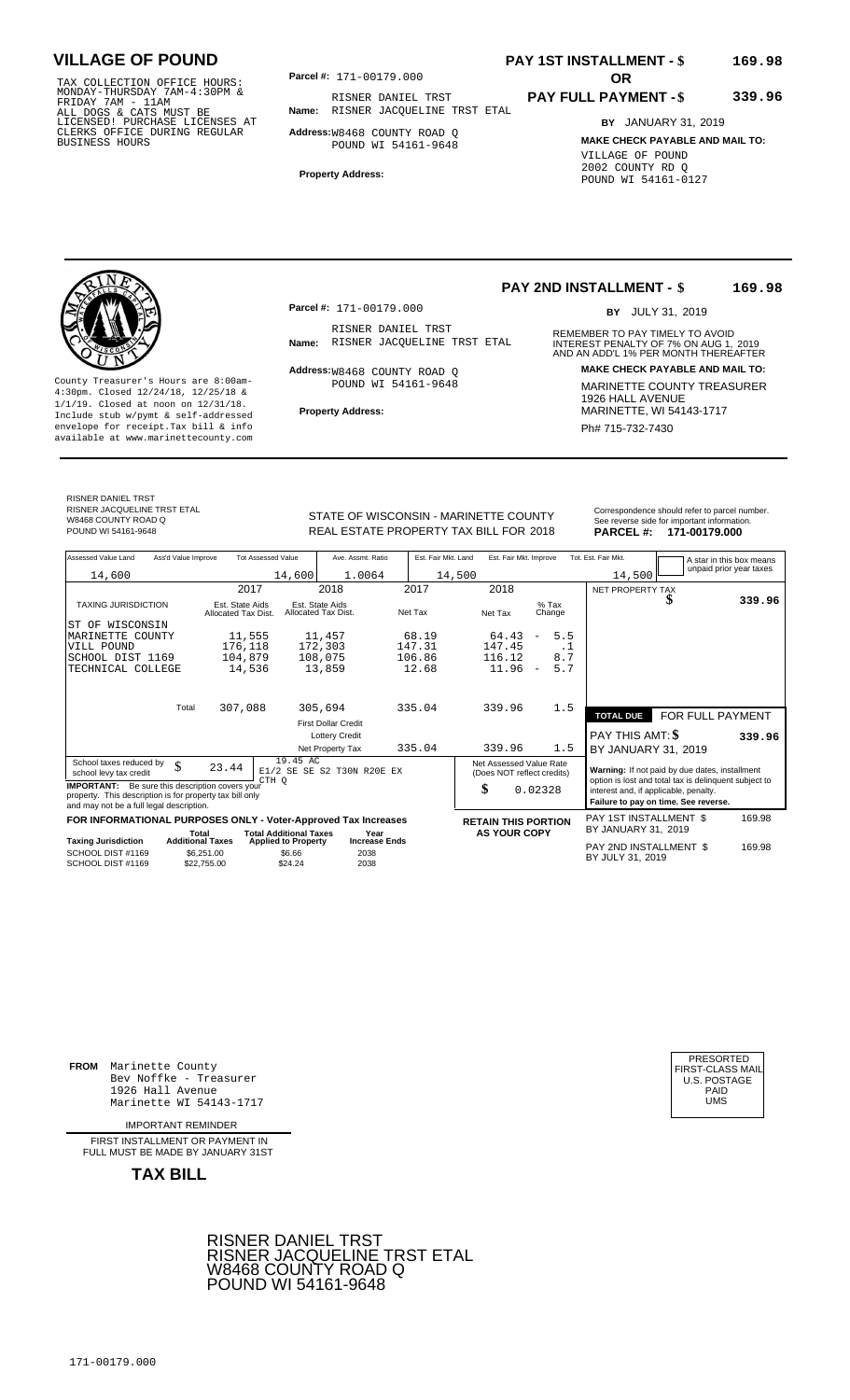TAX COLLECTION OFFICE HOURS:<br>
MONDAY-THURSDAY 7AM-4:30PM &<br>
FRIDAY 7AM - 11AM<br>
ALL DOGS & CATS MUST BE<br>
LICENSED! PURCHASE LICENSES AT<br>
CLERKS OFFICE DURING REGULAR<br>
CLERKS OFFICE DURING REGULAR<br>
BUSINESS HOURS<br>
BUSINESS H

**Parcel #:** 171-00146.000

**Name:** ROGODZINSKI DEBRA D ROGODZINSKI MICHAEL J

**Address:** 2009 COUNTY ROAD Q POUND WI 54161-9710

**Property Address:** 2009 COUNTY ROAD Q

### **PAY 1ST INSTALLMENT - \$ 355.79**

#### **PAY FULL PAYMENT - \$ 875.12**

**BY** JANUARY 31, 2019 **MAKE CHECK PAYABLE AND MAIL TO:** VILLAGE OF POUND 2002 COUNTY RD Q POUND WI 54161-0127



**Property Address:** MARINETTE, WI 54143-1717 Include stub w/pymt & self-addressed envelope for receipt.Tax bill & info Ph# 715-732-7430 available at www.marinettecounty.com

**Parcel #:** 171-00146.000

ROGODZINSKI MICHAEL J

Address: 2009 COUNTY ROAD Q POUND WI 54161-9710

2009 COUNTY ROAD Q

### **PAY 2ND INSTALLMENT - \$ 519.33**

BY JULY 31, 2019

REMEMBER TO PAY TIMELY TO AVOID **Name:** ROGODZINSKI DEBRA D INTEREST PENALTY OF 7% ON AUG 1, 2019<br>AND AN ADD'L 1% PER MONTH THEREAFTER **Address: MAKE CHECK PAYABLE AND MAIL TO:** County Treasurer's Hours are 8:00am-<br>
4:30pm. Closed 12/24/18, 12/25/18 & MARINETTE COUNTY TREASURER<br>
1/1/19. Closed at noon on 12/31/18.<br>
Include stub w/pwmt & self-addressed<br>
Property Address:<br>
MARINETTE, WI 54143-1717

ROGODZINSKI MICHAEL J ROGODZINSKI DEBRA D 2009 COUNTY ROAD Q

STATE OF WISCONSIN - MARINETTE COUNTY<br>
REAL ESTATE PROPERTY TAX BILL FOR 2018 PARCEL #: 171-00146.000 REAL ESTATE PROPERTY TAX BILL FOR **PARCEL #:** POUND WI 54161-9710 2018 **171-00146.000**

| Assessed Value Land<br>Ass'd Value Improve<br><b>Tot Assessed Value</b><br>Ave. Assmt. Ratio<br>Est. Fair Mkt. Land<br>Est. Fair Mkt. Improve<br>Tot. Est. Fair Mkt.<br>A star in this box means<br>unpaid prior year taxes<br>1.0064<br>47,200<br>5,000<br>42,500<br>47,500<br>5,000<br>42,200<br>2017<br>2018<br>2017<br>2018<br><b>NET PROPERTY TAX</b><br>D<br><b>TAXING JURISDICTION</b><br>Est. State Aids<br>$%$ Tax<br>Est. State Aids<br>Net Tax<br>Net Tax<br>Allocated Tax Dist.<br>Allocated Tax Dist.<br>Change<br>WISCONSIN<br>ST OF<br>5.5<br>11,555<br>221.86<br>209.63<br>MARINETTE<br>11,457<br>COUNTY<br>$\overline{\phantom{m}}$<br>172,303<br>479.25<br>176,118<br>479.70<br>VILL POUND<br>. 1<br>8.7<br>347.65<br>377.77<br>104,879<br>108,075<br>SCHOOL DIST 1169<br>5.7<br>41.25<br>38.91<br>14,536<br>13,859<br>TECHNICAL COLLEGE<br>$\overline{\phantom{a}}$<br>307,088<br>1,090.01<br>1,106.01<br>Total<br>305,694<br>1.5<br>FOR FULL PAYMENT<br><b>TOTAL DUE</b><br>58.80<br>14.5<br>67.34<br><b>First Dollar Credit</b><br>58.9<br>102.90<br>163.55<br><b>PAY THIS AMT: \$</b><br><b>Lottery Credit</b> | 875.12 |
|--------------------------------------------------------------------------------------------------------------------------------------------------------------------------------------------------------------------------------------------------------------------------------------------------------------------------------------------------------------------------------------------------------------------------------------------------------------------------------------------------------------------------------------------------------------------------------------------------------------------------------------------------------------------------------------------------------------------------------------------------------------------------------------------------------------------------------------------------------------------------------------------------------------------------------------------------------------------------------------------------------------------------------------------------------------------------------------------------------------------------------------|--------|
|                                                                                                                                                                                                                                                                                                                                                                                                                                                                                                                                                                                                                                                                                                                                                                                                                                                                                                                                                                                                                                                                                                                                      |        |
|                                                                                                                                                                                                                                                                                                                                                                                                                                                                                                                                                                                                                                                                                                                                                                                                                                                                                                                                                                                                                                                                                                                                      |        |
|                                                                                                                                                                                                                                                                                                                                                                                                                                                                                                                                                                                                                                                                                                                                                                                                                                                                                                                                                                                                                                                                                                                                      |        |
|                                                                                                                                                                                                                                                                                                                                                                                                                                                                                                                                                                                                                                                                                                                                                                                                                                                                                                                                                                                                                                                                                                                                      |        |
|                                                                                                                                                                                                                                                                                                                                                                                                                                                                                                                                                                                                                                                                                                                                                                                                                                                                                                                                                                                                                                                                                                                                      |        |
|                                                                                                                                                                                                                                                                                                                                                                                                                                                                                                                                                                                                                                                                                                                                                                                                                                                                                                                                                                                                                                                                                                                                      |        |
|                                                                                                                                                                                                                                                                                                                                                                                                                                                                                                                                                                                                                                                                                                                                                                                                                                                                                                                                                                                                                                                                                                                                      |        |
|                                                                                                                                                                                                                                                                                                                                                                                                                                                                                                                                                                                                                                                                                                                                                                                                                                                                                                                                                                                                                                                                                                                                      |        |
|                                                                                                                                                                                                                                                                                                                                                                                                                                                                                                                                                                                                                                                                                                                                                                                                                                                                                                                                                                                                                                                                                                                                      |        |
|                                                                                                                                                                                                                                                                                                                                                                                                                                                                                                                                                                                                                                                                                                                                                                                                                                                                                                                                                                                                                                                                                                                                      |        |
|                                                                                                                                                                                                                                                                                                                                                                                                                                                                                                                                                                                                                                                                                                                                                                                                                                                                                                                                                                                                                                                                                                                                      |        |
|                                                                                                                                                                                                                                                                                                                                                                                                                                                                                                                                                                                                                                                                                                                                                                                                                                                                                                                                                                                                                                                                                                                                      |        |
|                                                                                                                                                                                                                                                                                                                                                                                                                                                                                                                                                                                                                                                                                                                                                                                                                                                                                                                                                                                                                                                                                                                                      |        |
|                                                                                                                                                                                                                                                                                                                                                                                                                                                                                                                                                                                                                                                                                                                                                                                                                                                                                                                                                                                                                                                                                                                                      | 875.12 |
| 928.31<br>5.7<br>875.12<br>Net Property Tax<br>BY JANUARY 31, 2019<br>$\qquad \qquad -$                                                                                                                                                                                                                                                                                                                                                                                                                                                                                                                                                                                                                                                                                                                                                                                                                                                                                                                                                                                                                                              |        |
| $.23$ AC<br>School taxes reduced by<br>Net Assessed Value Rate<br>\$<br>76.27<br>Warning: If not paid by due dates, installment<br>SE SW S2 T30N R20E<br>PRT<br>COM                                                                                                                                                                                                                                                                                                                                                                                                                                                                                                                                                                                                                                                                                                                                                                                                                                                                                                                                                                  |        |
| school levy tax credit<br>(Does NOT reflect credits)<br>option is lost and total tax is delinquent subject to<br>$S/L$ 263'W SE COR; W ALG $S/L$                                                                                                                                                                                                                                                                                                                                                                                                                                                                                                                                                                                                                                                                                                                                                                                                                                                                                                                                                                                     |        |
| <b>IMPORTANT:</b> Be sure this description covers your $67 - 1$<br>\$<br>0.02328<br>interest and, if applicable, penalty.<br>E50' S234' TO POB<br>N234'<br>property. This description is for property tax bill only DESC 1J24 EX CTH Q                                                                                                                                                                                                                                                                                                                                                                                                                                                                                                                                                                                                                                                                                                                                                                                                                                                                                               |        |
| Failure to pay on time. See reverse.<br>and may not be a full legal description.                                                                                                                                                                                                                                                                                                                                                                                                                                                                                                                                                                                                                                                                                                                                                                                                                                                                                                                                                                                                                                                     |        |
| PAY 1ST INSTALLMENT \$<br>FOR INFORMATIONAL PURPOSES ONLY - Voter-Approved Tax Increases<br><b>RETAIN THIS PORTION</b><br>BY JANUARY 31, 2019                                                                                                                                                                                                                                                                                                                                                                                                                                                                                                                                                                                                                                                                                                                                                                                                                                                                                                                                                                                        | 355.79 |
| <b>AS YOUR COPY</b><br><b>Total Additional Taxes</b><br>Year<br>Total<br><b>Additional Taxes</b><br><b>Taxing Jurisdiction</b><br><b>Increase Ends</b><br><b>Applied to Property</b>                                                                                                                                                                                                                                                                                                                                                                                                                                                                                                                                                                                                                                                                                                                                                                                                                                                                                                                                                 |        |
| PAY 2ND INSTALLMENT \$<br>SCHOOL DIST #1169<br>\$6.251.00<br>\$21.66<br>2038<br>BY JULY 31, 2019<br>2038<br>SCHOOL DIST #1169<br>\$78.85<br>\$22,755.00                                                                                                                                                                                                                                                                                                                                                                                                                                                                                                                                                                                                                                                                                                                                                                                                                                                                                                                                                                              | 519.33 |

**FROM** Marinette County Bev Noffke - Treasurer (U.S. POSTAGE)<br>1926 Hall Avenue (U.S. POSTAGE)<br>Marinette WI 54143-1717 (U.S. POSTAGE) 1926 Hall Avenue Marinette WI 54143-1717

IMPORTANT REMINDER

FIRST INSTALL MENT OR PAYMENT IN FULL MUST BE MADE BY JANUARY 31ST



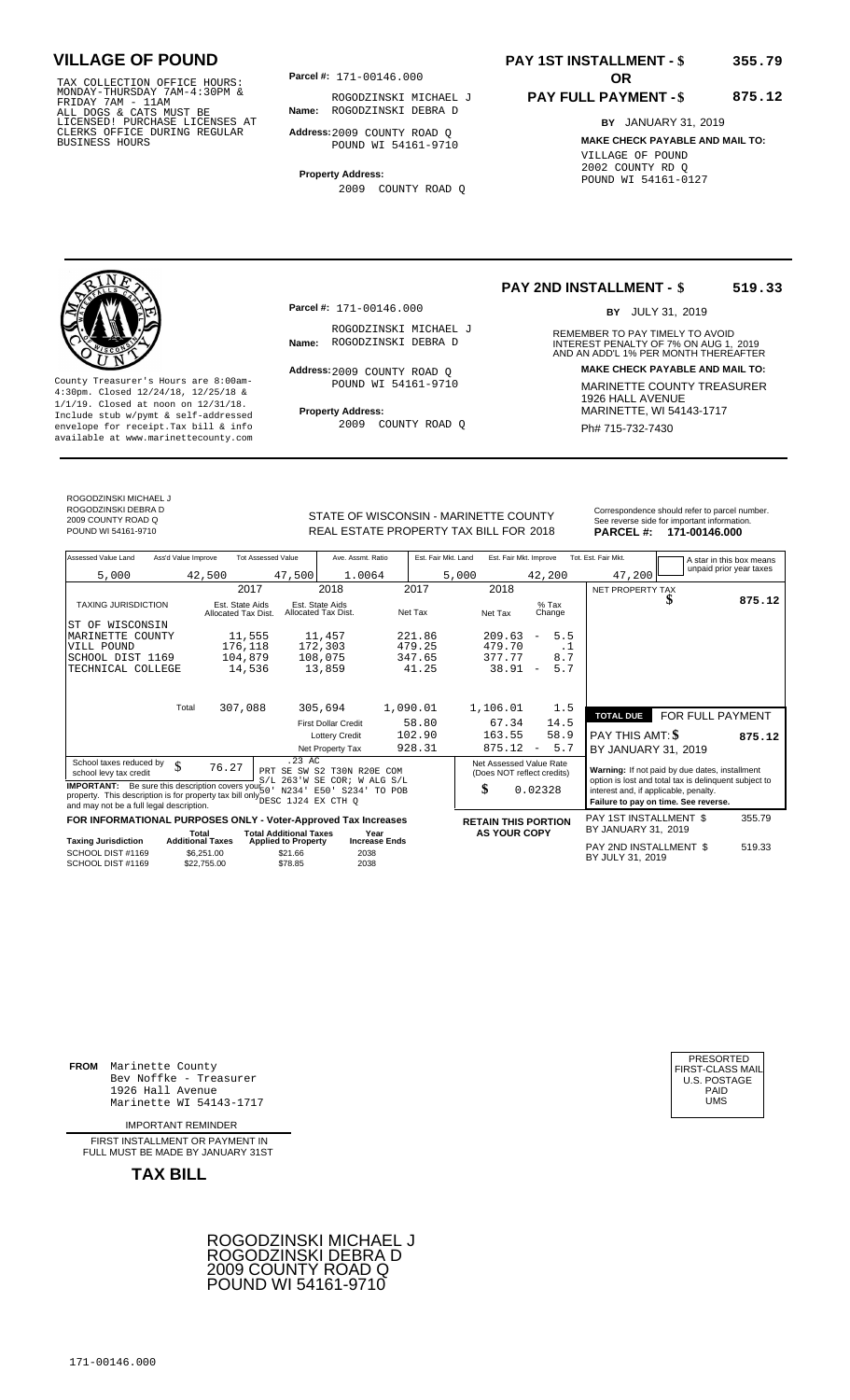TAX COLLECTION OFFICE HOURS:<br>
MONDAY-THURSDAY 7AM-4:30PM &<br>
FRIDAY 7AM - 11AM<br>
ALL DOGS & CATS MUST BE<br>
LICENSED! PURCHASE LICENSES AT<br>
CLERKS OFFICE DURING REGULAR<br>
CLERKS OFFICE DURING REGULAR<br>
BUSINESS HOURS<br>
BUSINESS H

**Parcel #:** 171-00132.000

**Name:** ROSERA MARK C

**Address:** W6225 STATE HIGHWAY 64 PESHTIGO WI 54157-9792

**Property Address:** 4014 US HIGHWAY 141

### **PAY 1ST INSTALLMENT - \$ 1,434.34**

#### **PAY FULL PAYMENT - \$ 1,787.19**

**BY** JANUARY 31, 2019 **MAKE CHECK PAYABLE AND MAIL TO:** VILLAGE OF POUND 2002 COUNTY RD Q POUND WI 54161-0127

**Property Address:** MARINETTE, WI 54143-1717 Include stub w/pymt & self-addressed envelope for receipt.Tax bill & info Ph# 715-732-7430 available at www.marinettecounty.com

**Parcel #:** 171-00132.000

PESHTIGO WI 54157-9792

4014 US HIGHWAY 141

### **PAY 2ND INSTALLMENT - \$ 352.85**

BY JULY 31, 2019

REMEMBER TO PAY TIMELY TO AVOID **Name:** INTEREST PENALTY OF 7% ON AUG 1, AND AN ADD'L 1% PER MONTH THEREAFTER ROSERA MARK C 2019 **Address: MAKE CHECK PAYABLE AND MAIL TO:** W6225 STATE HIGHWAY 64 County Treasurer's Hours are 8:00am-<br>
4:30pm. Closed 12/24/18, 12/25/18 & MARINETTE COUNTY TREASURER<br>
1/1/19. Closed at noon on 12/31/18.<br>
Include stub w/pwmt. & self-addressed<br>
Property Address:<br>
Property Address:<br>
ARRINE

ROSERA MARK C W6225 STATE HIGHWAY 64

STATE OF WISCONSIN - MARINETTE COUNTY<br>
See reverse side for important information.<br>
REAL ESTATE PROPERTY TAX BILL FOR 2018 PARCEL #: 171-00132.000 PESHTIGO WI 54157-9792 **18 CHAL ESTATE PROPERTY TAX BILL FOR 2018 19ARCEL #: 171-00132.000** 

| Assessed Value Land                                                                                                                                                                                                                                   | Ass'd Value Improve       |                                        | <b>Tot Assessed Value</b>     | Ave. Assmt. Ratio                      |                                                       | Est. Fair Mkt. Land | Est. Fair Mkt. Improve     |                                                                                                         |     | Tot. Est. Fair Mkt.                                                           |   | A star in this box means<br>unpaid prior year taxes |
|-------------------------------------------------------------------------------------------------------------------------------------------------------------------------------------------------------------------------------------------------------|---------------------------|----------------------------------------|-------------------------------|----------------------------------------|-------------------------------------------------------|---------------------|----------------------------|---------------------------------------------------------------------------------------------------------|-----|-------------------------------------------------------------------------------|---|-----------------------------------------------------|
| 7,400                                                                                                                                                                                                                                                 | 25,800                    |                                        | 33,200                        | 1.0064                                 |                                                       | 7,400               |                            | 25,600                                                                                                  |     | 33,000                                                                        |   |                                                     |
|                                                                                                                                                                                                                                                       |                           | 2017                                   |                               | 2018                                   | 2017                                                  |                     | 2018                       |                                                                                                         |     | NET PROPERTY TAX                                                              |   |                                                     |
| <b>TAXING JURISDICTION</b>                                                                                                                                                                                                                            |                           | Est. State Aids<br>Allocated Tax Dist. |                               | Est. State Aids<br>Allocated Tax Dist. | Net Tax                                               |                     | Net Tax                    | $%$ Tax<br>Change                                                                                       |     |                                                                               | ъ | 705.71                                              |
| ST OF WISCONSIN                                                                                                                                                                                                                                       |                           |                                        |                               |                                        |                                                       |                     |                            |                                                                                                         |     |                                                                               |   |                                                     |
| MARINETTE COUNTY                                                                                                                                                                                                                                      |                           | 11,555                                 |                               | 11,457                                 | 155.07                                                |                     | 146.52                     | 5.5<br>$\overline{\phantom{m}}$                                                                         |     |                                                                               |   |                                                     |
| VILL POUND                                                                                                                                                                                                                                            |                           | 176,118                                |                               | 172,303                                | 334.97                                                |                     | 335.29                     | $\cdot$ 1                                                                                               |     | Delng Water<br>Delng Sewer                                                    |   | 270.37                                              |
| SCHOOL DIST 1169                                                                                                                                                                                                                                      |                           | 104,879                                |                               | 108,075                                | 242.99                                                |                     | 264.04                     | 8.7                                                                                                     |     |                                                                               |   | 811.11                                              |
| TECHNICAL COLLEGE                                                                                                                                                                                                                                     |                           | 14,536                                 |                               | 13,859                                 | 28.83                                                 |                     | 27.20                      | 5.7<br>$\overline{\phantom{a}}$                                                                         |     |                                                                               |   |                                                     |
|                                                                                                                                                                                                                                                       | Total                     | 307,088                                |                               | 305,694                                | 761.86                                                |                     | 773.05                     | 1.5                                                                                                     |     |                                                                               |   |                                                     |
|                                                                                                                                                                                                                                                       |                           |                                        |                               |                                        |                                                       |                     |                            |                                                                                                         |     | <b>TOTAL DUE</b>                                                              |   | FOR FULL PAYMENT                                    |
|                                                                                                                                                                                                                                                       |                           |                                        |                               | <b>First Dollar Credit</b>             | 58.80                                                 |                     | 67.34                      | 14.5                                                                                                    |     |                                                                               |   |                                                     |
|                                                                                                                                                                                                                                                       |                           |                                        |                               | <b>Lottery Credit</b>                  |                                                       |                     |                            |                                                                                                         |     | PAY THIS AMT: \$                                                              |   | 1,787.19                                            |
|                                                                                                                                                                                                                                                       |                           |                                        |                               | Net Property Tax                       | 703.06                                                |                     | 705.71                     |                                                                                                         | . 4 | BY JANUARY 31, 2019                                                           |   |                                                     |
| .17 AC<br>School taxes reduced by<br>\$<br>53.31<br>PRT N10 AC OF SE SW S2 T30N<br>school levy tax credit                                                                                                                                             |                           |                                        |                               |                                        | Net Assessed Value Rate<br>(Does NOT reflect credits) |                     |                            | Warning: If not paid by due dates, installment<br>option is lost and total tax is delinquent subject to |     |                                                                               |   |                                                     |
| R20E COM 20 RODS S NE COR; W<br><b>IMPORTANT:</b> Be sure this description covers your 100<br>N110' E100' S110' TO<br>property. This description is for property tax bill only pop DESC 31D357 EX USH 141<br>and may not be a full legal description. |                           |                                        |                               |                                        |                                                       |                     | \$                         | 0.02328                                                                                                 |     | interest and, if applicable, penalty.<br>Failure to pay on time. See reverse. |   |                                                     |
| FOR INFORMATIONAL PURPOSES ONLY - Voter-Approved Tax Increases                                                                                                                                                                                        |                           |                                        |                               |                                        |                                                       |                     | <b>RETAIN THIS PORTION</b> |                                                                                                         |     | PAY 1ST INSTALLMENT \$                                                        |   | 1,434.34                                            |
|                                                                                                                                                                                                                                                       | Total                     |                                        | <b>Total Additional Taxes</b> | Year                                   |                                                       |                     | <b>AS YOUR COPY</b>        |                                                                                                         |     | BY JANUARY 31, 2019                                                           |   |                                                     |
| <b>Taxing Jurisdiction</b>                                                                                                                                                                                                                            | <b>Additional Taxes</b>   |                                        | <b>Applied to Property</b>    | <b>Increase Ends</b>                   |                                                       |                     |                            |                                                                                                         |     | PAY 2ND INSTALLMENT \$                                                        |   | 352.85                                              |
| SCHOOL DIST #1169<br>SCHOOL DIST #1169                                                                                                                                                                                                                | \$6,251.00<br>\$22,755.00 |                                        | \$15.14<br>\$55.11            | 2038<br>2038                           |                                                       |                     |                            |                                                                                                         |     | BY JULY 31, 2019                                                              |   |                                                     |

**FROM** Marinette County Bev Noffke - Treasurer 1926 Hall Avenue PAID Marinette WI 54143-1717 UMS

IMPORTANT REMINDER

FIRST INSTALLMENT OR PAYMENT IN FULL MUST BE MADE BY JANUARY 31ST



| PRESORTED        |
|------------------|
| FIRST-CLASS MAIL |
| U.S. POSTAGE     |
| PAID             |
| UMS              |
|                  |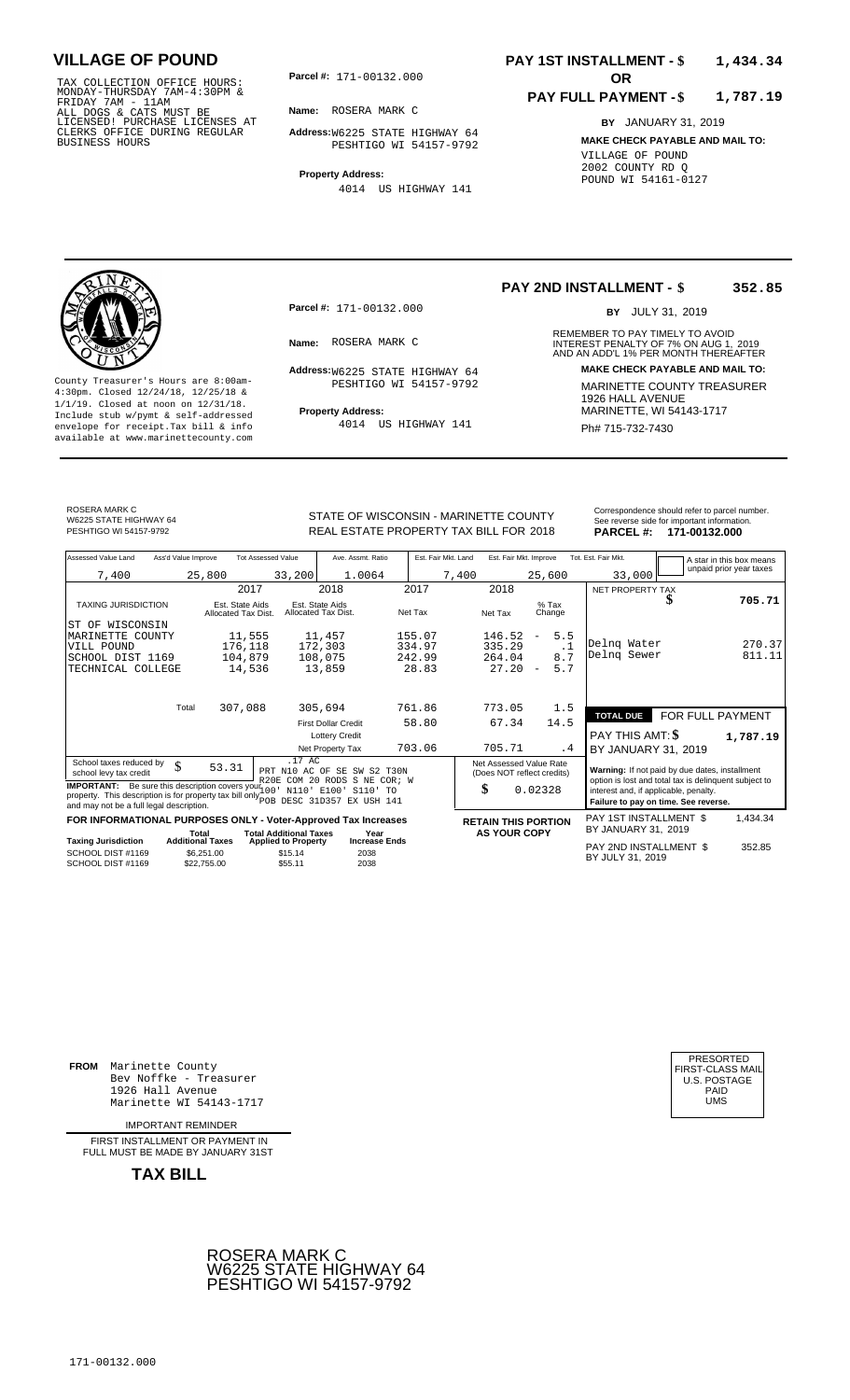TAX COLLECTION OFFICE HOURS:<br>
MONDAY-THURSDAY 7AM-4:30PM &<br>
FRIDAY 7AM - 11AM<br>
ALL DOGS & CATS MUST BE<br>
LICENSED! PURCHASE LICENSES AT<br>
CLERKS OFFICE DURING REGULAR<br>
CLERKS OFFICE DURING REGULAR<br>
BUSINESS HOURS<br>
BUSINESS H

**Parcel #:** 171-00377.000

**Name:** ROSNER ARLENE J TRST ROSNER AUGUST TRST

**Address:** PO BOX 24 POUND WI 54161-0024

**Property Address:**

# **PAY 1ST INSTALLMENT - \$**

### **PAY FULL PAYMENT - \$ 153.68**

**BY** JANUARY 31, 2019 **MAKE CHECK PAYABLE AND MAIL TO:** VILLAGE OF POUND 2002 COUNTY RD Q POUND WI 54161-0127



**Property Address:** MARINETTE, WI 54143-1717 Include stub w/pymt & self-addressed envelope for receipt.Tax bill & info Phat is a set of the phat of the Phat 715-732-7430 envelope for receipt.Tax bill & info Phat 715-732-7430 envelope for the phat 715-732-7430 envelope for the phat 715-732-7430 envelope

**Parcel #:** 171-00377.000

ROSNER AUGUST TRST<br>Name: ROSNER ARLENE J TRST

Address: PO BOX 24 POUND WI 54161-0024

## **PAY 2ND INSTALLMENT - \$**

BY JULY 31, 2019

**76.84**

**76.84**

REMEMBER TO PAY TIMELY TO AVOID **Name:** ROSNER ARLENE J TRST **INTEREST PENALTY OF 7% ON AUG 1, 2019**<br>AND AN ADD'L 1% PER MONTH THEREAFTER **Address: MAKE CHECK PAYABLE AND MAIL TO:** County Treasurer's Hours are 8:00am-<br>
4:30pm. Closed 12/24/18, 12/25/18 & MARINETTE COUNTY TREASURER<br>
1/1/19. Closed at noon on 12/31/18.<br>
Include stub w/pwmt & self-addressed **Property Address:** MARINETTE, WI 54143-1717

ROSNER AUGUST TRST ROSNER ARLENE J TRST PO BOX 24<br>POUND WI 54161-0024

STATE OF WISCONSIN - MARINETTE COUNTY<br>
See reverse side for important information.<br>
REAL ESTATE PROPERTY TAX BILL FOR 2018 PARCEL #: 171-00377.000 POUND WI 54161-0024 **171-00377.000** REAL ESTATE PROPERTY TAX BILL FOR 2018 **PARCEL #: 171-00377.000** 

| Assessed Value Land                                                                                                                                                                                                                                                         | Ass'd Value Improve       | <b>Tot Assessed Value</b>              |                                        | Ave. Assmt. Ratio           | Est. Fair Mkt. Land | Est. Fair Mkt. Improve                                |         |                          |        | Tot. Est. Fair Mkt.                                                                                                                    |  |  | A star in this box means |
|-----------------------------------------------------------------------------------------------------------------------------------------------------------------------------------------------------------------------------------------------------------------------------|---------------------------|----------------------------------------|----------------------------------------|-----------------------------|---------------------|-------------------------------------------------------|---------|--------------------------|--------|----------------------------------------------------------------------------------------------------------------------------------------|--|--|--------------------------|
| 6,600                                                                                                                                                                                                                                                                       |                           |                                        | 6,600                                  | 1.0064                      |                     | SEE REVERSE, USE VALUE ASSESSMENT                     |         |                          |        |                                                                                                                                        |  |  | unpaid prior year taxes  |
|                                                                                                                                                                                                                                                                             |                           |                                        |                                        |                             |                     |                                                       |         |                          |        |                                                                                                                                        |  |  |                          |
|                                                                                                                                                                                                                                                                             |                           | 2017                                   | 2018                                   |                             | 2017                | 2018                                                  |         |                          |        | NET PROPERTY TAX                                                                                                                       |  |  |                          |
| <b>TAXING JURISDICTION</b>                                                                                                                                                                                                                                                  |                           | Est. State Aids<br>Allocated Tax Dist. | Est. State Aids<br>Allocated Tax Dist. |                             | Net Tax             | Net Tax                                               |         | $%$ Tax                  | Change |                                                                                                                                        |  |  | 153.68                   |
| WISCONSIN<br>ST OF                                                                                                                                                                                                                                                          |                           |                                        |                                        |                             |                     |                                                       |         |                          |        |                                                                                                                                        |  |  |                          |
| MARINETTE COUNTY                                                                                                                                                                                                                                                            |                           | 11,555                                 | 11,457                                 |                             | 31.29               | 29.13                                                 |         | $\overline{\phantom{m}}$ | 6.9    |                                                                                                                                        |  |  |                          |
| VILL POUND                                                                                                                                                                                                                                                                  |                           | 176,118                                | 172,303                                |                             | 67.60               | 66.65                                                 |         | $\overline{\phantom{m}}$ | 1.4    |                                                                                                                                        |  |  |                          |
| SCHOOL DIST 1169                                                                                                                                                                                                                                                            |                           | 104,879                                | 108,075                                |                             | 49.04               | 52.49                                                 |         |                          | 7.0    |                                                                                                                                        |  |  |                          |
| TECHNICAL COLLEGE                                                                                                                                                                                                                                                           |                           | 14,536                                 | 13,859                                 |                             | 5.82                | 5.41                                                  |         | $\overline{\phantom{m}}$ | 7.0    |                                                                                                                                        |  |  |                          |
|                                                                                                                                                                                                                                                                             |                           |                                        |                                        |                             |                     |                                                       |         |                          |        |                                                                                                                                        |  |  |                          |
|                                                                                                                                                                                                                                                                             | Total                     | 307,088                                | 305,694                                |                             | 153.75              | 153.68                                                |         |                          |        | <b>TOTAL DUE</b>                                                                                                                       |  |  | FOR FULL PAYMENT         |
|                                                                                                                                                                                                                                                                             |                           |                                        | <b>First Dollar Credit</b>             |                             |                     |                                                       |         |                          |        |                                                                                                                                        |  |  |                          |
|                                                                                                                                                                                                                                                                             |                           |                                        |                                        | <b>Lottery Credit</b>       |                     |                                                       |         |                          |        | PAY THIS AMT: \$                                                                                                                       |  |  | 153.68                   |
|                                                                                                                                                                                                                                                                             |                           |                                        | Net Property Tax                       |                             | 153.75              | 153.68                                                |         |                          |        | BY JANUARY 31, 2019                                                                                                                    |  |  |                          |
| School taxes reduced by<br>school levy tax credit                                                                                                                                                                                                                           | \$<br>10.60               |                                        | 23.77 AC                               | PRT SE NW S11 T30N R20E COM |                     | Net Assessed Value Rate<br>(Does NOT reflect credits) |         |                          |        | Warning: If not paid by due dates, installment                                                                                         |  |  |                          |
| 16 RODS N SE COR; W20 RODS S<br><b>IMPORTANT:</b> Be sure this description covers your 6 RODS TO S/L W ON S/L 60<br>property. This description is for property tax bill only $_{\rm RODS}^{\text{20}}$<br>TO SW COR N ON W/L 58<br>and may not be a full legal description. |                           |                                        |                                        |                             |                     | \$                                                    | 0.02328 |                          |        | option is lost and total tax is delinquent subject to<br>interest and, if applicable, penalty.<br>Failure to pay on time. See reverse. |  |  |                          |
| FOR INFORMATIONAL PURPOSES ONLY - Voter-Approved Tax Increases                                                                                                                                                                                                              |                           |                                        |                                        | FOR FULL LEGAL SEE TAX ROLL |                     | <b>RETAIN THIS PORTION</b>                            |         |                          |        | PAY 1ST INSTALLMENT \$                                                                                                                 |  |  | 76.84                    |
|                                                                                                                                                                                                                                                                             | Total                     |                                        | <b>Total Additional Taxes</b>          | Year                        |                     | <b>AS YOUR COPY</b>                                   |         |                          |        | BY JANUARY 31, 2019                                                                                                                    |  |  |                          |
| <b>Taxing Jurisdiction</b>                                                                                                                                                                                                                                                  | <b>Additional Taxes</b>   |                                        | <b>Applied to Property</b>             | <b>Increase Ends</b>        |                     |                                                       |         |                          |        |                                                                                                                                        |  |  |                          |
| SCHOOL DIST #1169<br>SCHOOL DIST #1169                                                                                                                                                                                                                                      | \$6,251.00<br>\$22,755.00 |                                        | \$3.01<br>\$10.96                      | 2038<br>2038                |                     |                                                       |         |                          |        | PAY 2ND INSTALLMENT \$<br>BY JULY 31, 2019                                                                                             |  |  | 76.84                    |

**FROM** Marinette County Bev Noffke - Treasurer (U.S. POSTAGE)<br>1926 Hall Avenue (U.S. POSTAGE)<br>Marinette WI 54143-1717 (U.S. POSTAGE) 1926 Hall Avenue PAID Marinette WI 54143-1717 UMS

IMPORTANT REMINDER

FIRST INSTALLMENT OR PAYMENT IN FULL MUST BE MADE BY JANUARY 31ST



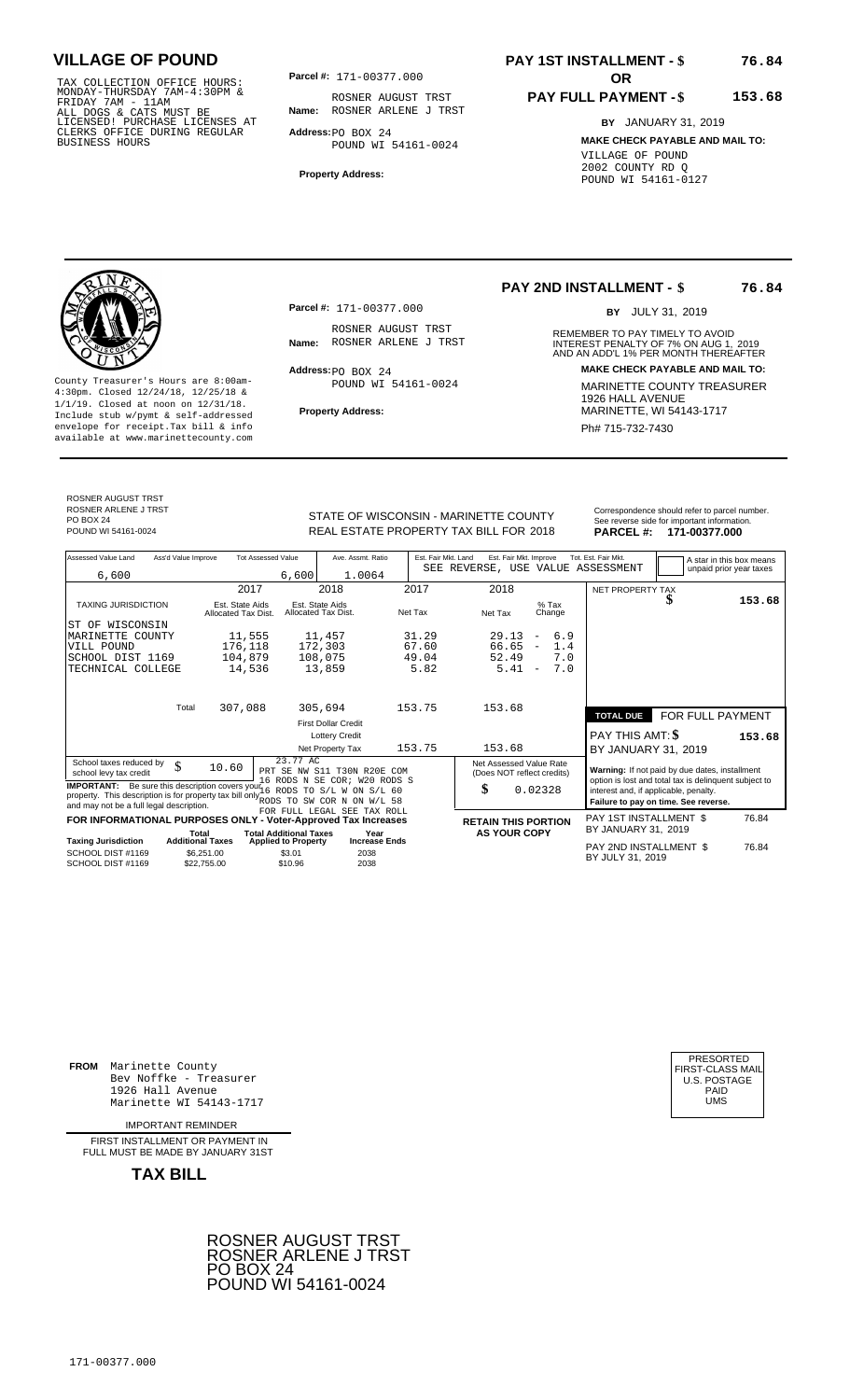TAX COLLECTION OFFICE HOURS:<br>
MONDAY-THURSDAY 7AM-4:30PM &<br>
FRIDAY 7AM - 11AM<br>
ALL DOGS & CATS MUST BE<br>
LICENSED I PURCHASE LICENSES AT<br>
CLERKS OFFICE DURING REGULAR<br>
CLERKS OFFICE DURING REGULAR<br>
BUSINESS HOURS<br>
POUND WI

**Parcel #:** 171-00381.000

**Name:** SALEWSKI DONNA SALEWSKI ALLEN

**Address:** 3041 US HIGHWAY 141 POUND WI 54161-9720

**Property Address:** 3041 US HIGHWAY 141

### **PAY 1ST INSTALLMENT - \$ 783.05**

### **PAY FULL PAYMENT - \$ 1,729.65**

**BY** JANUARY 31, 2019 **MAKE CHECK PAYABLE AND MAIL TO:** VILLAGE OF POUND 2002 COUNTY RD Q POUND WI 54161-0127

**Property Address:** MARINETTE, WI 54143-1717 Include stub w/pymt & self-addressed envelope for receipt.Tax bill & info Ph# 715-732-7430 available at www.marinettecounty.com

SALEWSKI ALLEN SALEWSKI DONNA

3041 US HIGHWAY 141

**Parcel #:** 171-00381.000 SALEWSKI ALLEN<br>Name: SALEWSKI DONNA

Address: 3041 US HIGHWAY 141 POUND WI 54161-9720

3041 US HIGHWAY 141

**PAY 2ND INSTALLMENT - \$ 946.60**

BY JULY 31, 2019

REMEMBER TO PAY TIMELY TO AVOID **Name:** SALEWSKI DONNA **1988**<br> **INTEREST PENALTY OF 7% ON AUG 1, 2019**<br>
AND AN ADD'L 1% PER MONTH THEREAFTER **Address: MAKE CHECK PAYABLE AND MAIL TO:** County Treasurer's Hours are 8:00am-<br>
4:30pm. Closed 12/24/18, 12/25/18 & MARINETTE COUNTY TREASURER<br>
1/1/19. Closed at noon on 12/31/18.<br>
Include stub w/pwmt & self-addressed<br>
Property Address: MARINETTE, WI 54143-1717

| SALEWSKI DONNA      |                                        | Correspondence should refer to parcel number. |
|---------------------|----------------------------------------|-----------------------------------------------|
| 3041 US HIGHWAY 141 | STATE OF WISCONSIN - MARINETTE COUNTY  | See reverse side for important information.   |
| POUND WI 54161-9720 | REAL ESTATE PROPERTY TAX BILL FOR 2018 | PARCEL #: 171-00381.000                       |
|                     |                                        |                                               |

| Assessed Value Land<br>Ass'd Value Improve                                                                                      | <b>Tot Assessed Value</b>                             | Ave. Assmt. Ratio                      | Est. Fair Mkt. Land | Est. Fair Mkt. Improve                      | Tot. Est. Fair Mkt.<br>A star in this box means       |
|---------------------------------------------------------------------------------------------------------------------------------|-------------------------------------------------------|----------------------------------------|---------------------|---------------------------------------------|-------------------------------------------------------|
| 9,400                                                                                                                           | 74,800<br>84,200                                      | 1.0064                                 | 9,300               | 74,300                                      | unpaid prior year taxes<br>83,600                     |
|                                                                                                                                 | 2017                                                  | 2018                                   | 2017                | 2018                                        | NET PROPERTY TAX                                      |
| <b>TAXING JURISDICTION</b>                                                                                                      | Est. State Aids<br>Allocated Tax Dist.                | Est. State Aids<br>Allocated Tax Dist. | Net Tax             | $%$ Tax<br>Net Tax<br>Change                | 1,729.65<br>ъ                                         |
| ST OF WISCONSIN                                                                                                                 |                                                       |                                        |                     |                                             |                                                       |
| MARINETTE COUNTY                                                                                                                | 11,555                                                | 11,457                                 | 393.28              | 5.5<br>371.59<br>$\overline{\phantom{a}}$   |                                                       |
| VILL POUND                                                                                                                      | 176,118                                               | 172,303                                | 849.53              | 850.33<br>. 1                               |                                                       |
| SCHOOL DIST 1169                                                                                                                | 104,879                                               | 108,075                                | 616.26              | 8.7<br>669.65                               |                                                       |
| TECHNICAL COLLEGE                                                                                                               | 14,536                                                | 13,859                                 | 73.12               | 5.7<br>68.97<br>$\overline{\phantom{a}}$    |                                                       |
|                                                                                                                                 |                                                       |                                        |                     |                                             |                                                       |
| Total                                                                                                                           | 307,088                                               | 305,694                                | 1,932.19            | 1,960.54<br>1.5                             |                                                       |
|                                                                                                                                 |                                                       | <b>First Dollar Credit</b>             | 58.80               | 14.5<br>67.34                               | FOR FULL PAYMENT<br><b>TOTAL DUE</b>                  |
|                                                                                                                                 |                                                       | <b>Lottery Credit</b>                  | 102.90              | 58.9<br>163.55                              | <b>PAY THIS AMT: \$</b><br>1,729.65                   |
|                                                                                                                                 |                                                       | Net Property Tax                       | 1,770.49            | 2.3<br>1,729.65<br>$\overline{\phantom{a}}$ | BY JANUARY 31, 2019                                   |
| School taxes reduced by<br>$\mathcal{S}$                                                                                        | .51 AC<br>135.19                                      | PRT SE NW S11 T30N R20E COM            |                     | Net Assessed Value Rate                     | Warning: If not paid by due dates, installment        |
| school levy tax credit                                                                                                          |                                                       | 180'S N/L & W/L HWY; W270' S           |                     | (Does NOT reflect credits)                  | option is lost and total tax is delinquent subject to |
| <b>IMPORTANT:</b> Be sure this description covers your 60                                                                       |                                                       | E150' S50' E120'<br>TO W/L             |                     | \$<br>0.02328                               | interest and, if applicable, penalty.                 |
| property. This description is for property tax bill only WHWY N ALG W/L HWY 110' TO<br>and may not be a full legal description. |                                                       |                                        |                     |                                             | Failure to pay on time. See reverse.                  |
| FOR INFORMATIONAL PURPOSES ONLY - Voter-Approved Tax Increases                                                                  | POB DESC 174D198                                      |                                        |                     | <b>RETAIN THIS PORTION</b>                  | PAY 1ST INSTALLMENT \$<br>783.05                      |
|                                                                                                                                 | <b>Total Additional Taxes</b><br>Total                | Year                                   |                     | <b>AS YOUR COPY</b>                         | BY JANUARY 31, 2019                                   |
| Taxing Jurisdiction                                                                                                             | <b>Additional Taxes</b><br><b>Applied to Property</b> | <b>Increase Ends</b>                   |                     |                                             | PAY 2ND INSTALLMENT \$<br>946.60                      |
| SCHOOL DIST #1169                                                                                                               | \$6.251.00<br>\$38.40                                 | 2038                                   |                     |                                             | BY JULY 31, 2019                                      |
| SCHOOL DIST #1169                                                                                                               | \$22,755,00<br>\$139.77                               | 2038                                   |                     |                                             |                                                       |

**FROM** Marinette County Bev Noffke - Treasurer (U.S. POSTAGE)<br>1926 Hall Avenue (U.S. POSTAGE)<br>Marinette WI 54143-1717 (U.S. POSTAGE) 1926 Hall Avenue Marinette WI 54143-1717

IMPORTANT REMINDER

FIRST INSTALLMENT OR PAYMENT IN FULL MUST BE MADE BY JANUARY 31ST



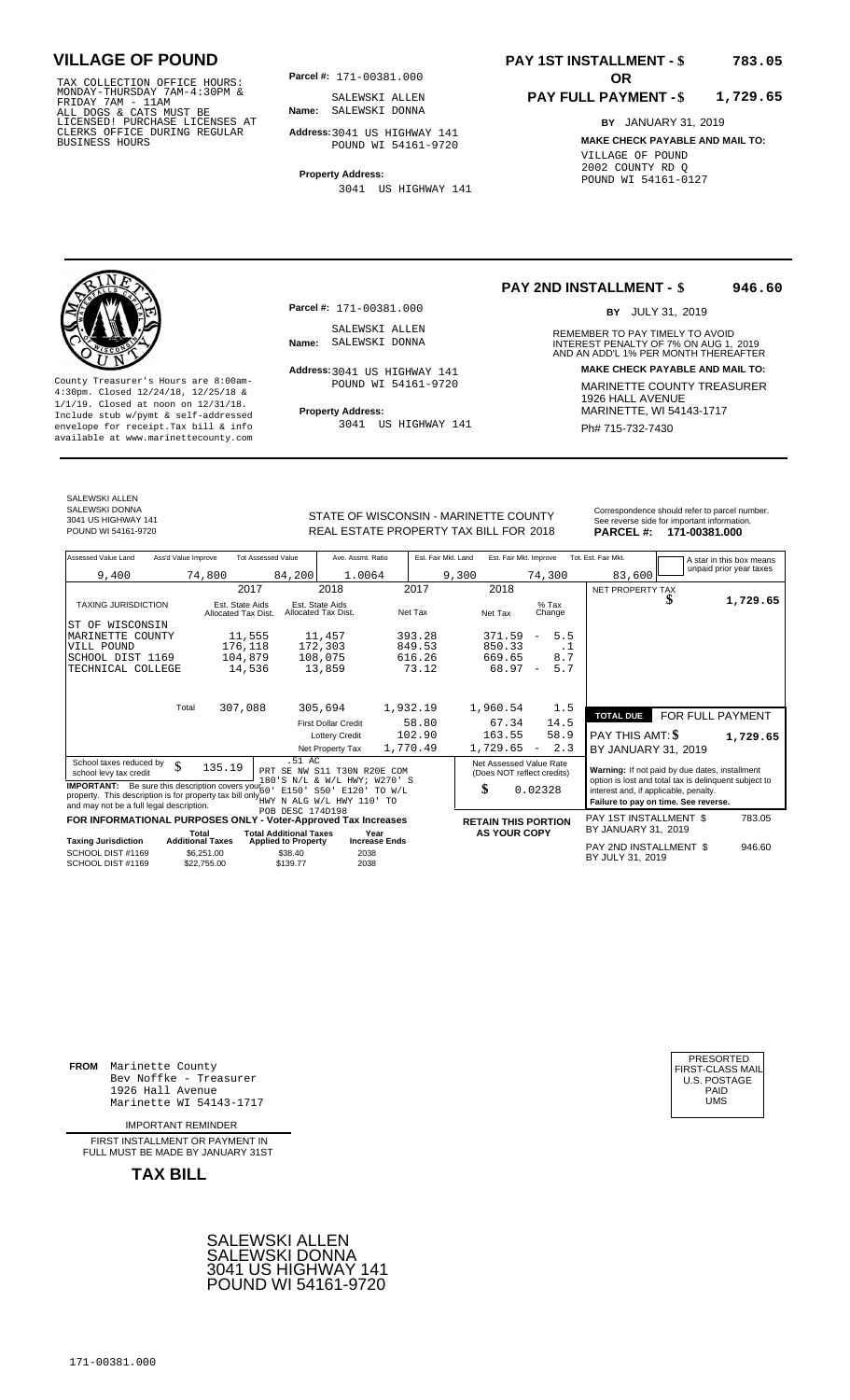TAX COLLECTION OFFICE HOURS:<br>
MONDAY-THURSDAY 7AM-4:30PM &<br>
FRIDAY 7AM - 11AM<br>
ALL DOGS & CATS MUST BE<br>
LICENSED! PURCHASE LICENSES AT<br>
CLERKS OFFICE DURING REGULAR<br>
CLERKS OFFICE DURING REGULAR<br>
BUSINESS HOURS<br>
BUSINESS H

**Parcel #:** 171-00113.001 **OR** 

**Name:** SCF RC FUNDING IV LLC

**Address:** 47 HULFISH ST STE 210 PRINCETON NJ 08542-3706

**Property Address:** 4057 US HIGHWAY 141

### **PAY 1ST INSTALLMENT - \$ 1,571.80**

#### **PAY FULL PAYMENT - \$ 3,143.59**

**BY** JANUARY 31, 2019 **MAKE CHECK PAYABLE AND MAIL TO:** VILLAGE OF POUND 2002 COUNTY RD Q POUND WI 54161-0127



**Property Address:** MARINETTE, WI 54143-1717 Include stub w/pymt & self-addressed envelope for receipt.Tax bill & info Film Research Business Human Research Ph# **715-732-7430** available at www.marinettecounty.com

**Parcel #:** 171-00113.001

PRINCETON NJ 08542-3706

4057 US HIGHWAY 141

### **PAY 2ND INSTALLMENT - \$ 1,571.79**

BY JULY 31, 2019

REMEMBER TO PAY TIMELY TO AVOID **Name:** SCF RC FUNDING IV LLC **INTEREST PENALTY OF 7% ON AUG 1, 2019**<br>AND AN ADD'L 1% PER MONTH THEREAFTER **Address: MAKE CHECK PAYABLE AND MAIL TO:** 47 HULFISH ST STE 210 County Treasurer's Hours are 8:00am-<br>
4:30pm. Closed 12/24/18, 12/25/18 & MARINETTE COUNTY TREASURER<br>
1/1/19. Closed at noon on 12/31/18.<br>
Include stub w/pwmt & self-addressed<br>
Property Address: MARINETTE, WI 54143-1717

SCF RC FUNDING IV LLC 47 HULFISH ST STE 210<br>PRINCETON NJ 08542-3706

STATE OF WISCONSIN - MARINETTE COUNTY<br>
See reverse side for important information.<br>
REAL ESTATE PROPERTY TAX BILL FOR 2018 PARCEL #: 171-00113.001 REAL ESTATE PROPERTY TAX BILL FOR **PARCEL #:** PRINCETON NJ 08542-3706 2018 **171-00113.001**

| Assessed Value Land                                                                                                                                                            | Ass'd Value Improve |                                                      | <b>Tot Assessed Value</b>                         | Ave. Assmt. Ratio                      |                      | Est. Fair Mkt. Land |        |                                                       | Est. Fair Mkt. Improve | Tot. Est. Fair Mkt.                                                                                     |                                                                               | A star in this box means<br>unpaid prior year taxes |
|--------------------------------------------------------------------------------------------------------------------------------------------------------------------------------|---------------------|------------------------------------------------------|---------------------------------------------------|----------------------------------------|----------------------|---------------------|--------|-------------------------------------------------------|------------------------|---------------------------------------------------------------------------------------------------------|-------------------------------------------------------------------------------|-----------------------------------------------------|
| 14,000                                                                                                                                                                         |                     | 123,900                                              | 137,900                                           | 1.0064                                 |                      |                     | 13,900 |                                                       | 123,100                | 137,000                                                                                                 |                                                                               |                                                     |
|                                                                                                                                                                                |                     | 2017                                                 |                                                   | 2018                                   |                      | 2017                |        | 2018                                                  |                        | NET PROPERTY TAX                                                                                        |                                                                               |                                                     |
| <b>TAXING JURISDICTION</b>                                                                                                                                                     |                     | Est. State Aids<br>Allocated Tax Dist.               |                                                   | Est. State Aids<br>Allocated Tax Dist. |                      | Net Tax             |        | Net Tax                                               | $%$ Tax<br>Change      |                                                                                                         | ъ                                                                             | 3,143.59                                            |
| ST OF WISCONSIN                                                                                                                                                                |                     |                                                      |                                                   |                                        |                      |                     |        |                                                       |                        |                                                                                                         |                                                                               |                                                     |
| MARINETTE<br>COUNTY                                                                                                                                                            |                     | 11,555                                               |                                                   | 11,457                                 |                      | 533.40              |        | 608.58                                                | 14.1                   |                                                                                                         |                                                                               |                                                     |
| VILL POUND                                                                                                                                                                     |                     | 176,118                                              |                                                   | 172,303                                |                      | 1,152.22            |        | 1,392.65                                              | 20.9                   |                                                                                                         |                                                                               |                                                     |
| SCHOOL DIST 1169                                                                                                                                                               |                     | 104,879                                              |                                                   | 108,075                                |                      | 835.83              |        | 1,096.74                                              | 31.2                   |                                                                                                         |                                                                               |                                                     |
| TECHNICAL COLLEGE                                                                                                                                                              |                     | 14,536                                               |                                                   | 13,859                                 |                      | 99.17               |        | 112.96                                                | 13.9                   |                                                                                                         |                                                                               |                                                     |
|                                                                                                                                                                                |                     |                                                      |                                                   |                                        |                      |                     |        |                                                       |                        |                                                                                                         |                                                                               |                                                     |
|                                                                                                                                                                                | Total               | 307,088                                              |                                                   | 305,694                                |                      | 2,620.62            |        | 3,210.93                                              | 22.5                   | <b>TOTAL DUE</b>                                                                                        |                                                                               | FOR FULL PAYMENT                                    |
|                                                                                                                                                                                |                     |                                                      |                                                   | <b>First Dollar Credit</b>             |                      | 58.80               |        | 67.34                                                 | 14.5                   |                                                                                                         |                                                                               |                                                     |
|                                                                                                                                                                                |                     |                                                      |                                                   | <b>Lottery Credit</b>                  |                      |                     |        |                                                       |                        | PAY THIS AMT: \$                                                                                        |                                                                               | 3,143.59                                            |
|                                                                                                                                                                                |                     |                                                      |                                                   | Net Property Tax                       |                      | 2,561.82            |        | 3, 143.59                                             | 22.7                   |                                                                                                         | BY JANUARY 31, 2019                                                           |                                                     |
| .98 AC<br>School taxes reduced by<br>\$<br>221.41<br>LOT 1 CSM 2135 IN V14 PG65<br>school levy tax credit<br>BNG PRT NW NE S2 T30N R20E                                        |                     |                                                      |                                                   |                                        |                      |                     |        | Net Assessed Value Rate<br>(Does NOT reflect credits) |                        | Warning: If not paid by due dates, installment<br>option is lost and total tax is delinquent subject to |                                                                               |                                                     |
| <b>IMPORTANT:</b> Be sure this description covers you SUBJ TO 16' ESMT<br>property. This description is for property tax bill only<br>and may not be a full legal description. |                     |                                                      |                                                   |                                        |                      |                     |        | \$                                                    | 0.02328                |                                                                                                         | interest and, if applicable, penalty.<br>Failure to pay on time. See reverse. |                                                     |
| FOR INFORMATIONAL PURPOSES ONLY - Voter-Approved Tax Increases                                                                                                                 |                     |                                                      |                                                   |                                        |                      |                     |        | <b>RETAIN THIS PORTION</b>                            |                        |                                                                                                         | PAY 1ST INSTALLMENT \$                                                        | 1,571.80                                            |
|                                                                                                                                                                                |                     | Total                                                | <b>Total Additional Taxes</b>                     |                                        | Year                 |                     |        | <b>AS YOUR COPY</b>                                   |                        | BY JANUARY 31, 2019                                                                                     |                                                                               |                                                     |
| <b>Taxing Jurisdiction</b><br>SCHOOL DIST #1169<br>SCHOOL DIST #1169                                                                                                           |                     | <b>Additional Taxes</b><br>\$6,251.00<br>\$22,755.00 | <b>Applied to Property</b><br>\$62.88<br>\$228.91 | 2038<br>2038                           | <b>Increase Ends</b> |                     |        |                                                       |                        | BY JULY 31, 2019                                                                                        | PAY 2ND INSTALLMENT \$                                                        | 1,571.79                                            |

**FROM** Marinette County Bev Noffke - Treasurer 1926 Hall Avenue Marinette WI 54143-1717 UMS

IMPORTANT REMINDER

FIRST INSTALLMENT OR PAYMENT IN FULL MUST BE MADE BY JANUARY 31ST



| PRESORTED<br>FIRST-CLASS MAIL<br><b>U.S. POSTAGE</b><br>PAID |
|--------------------------------------------------------------|
|                                                              |
| UMS                                                          |
|                                                              |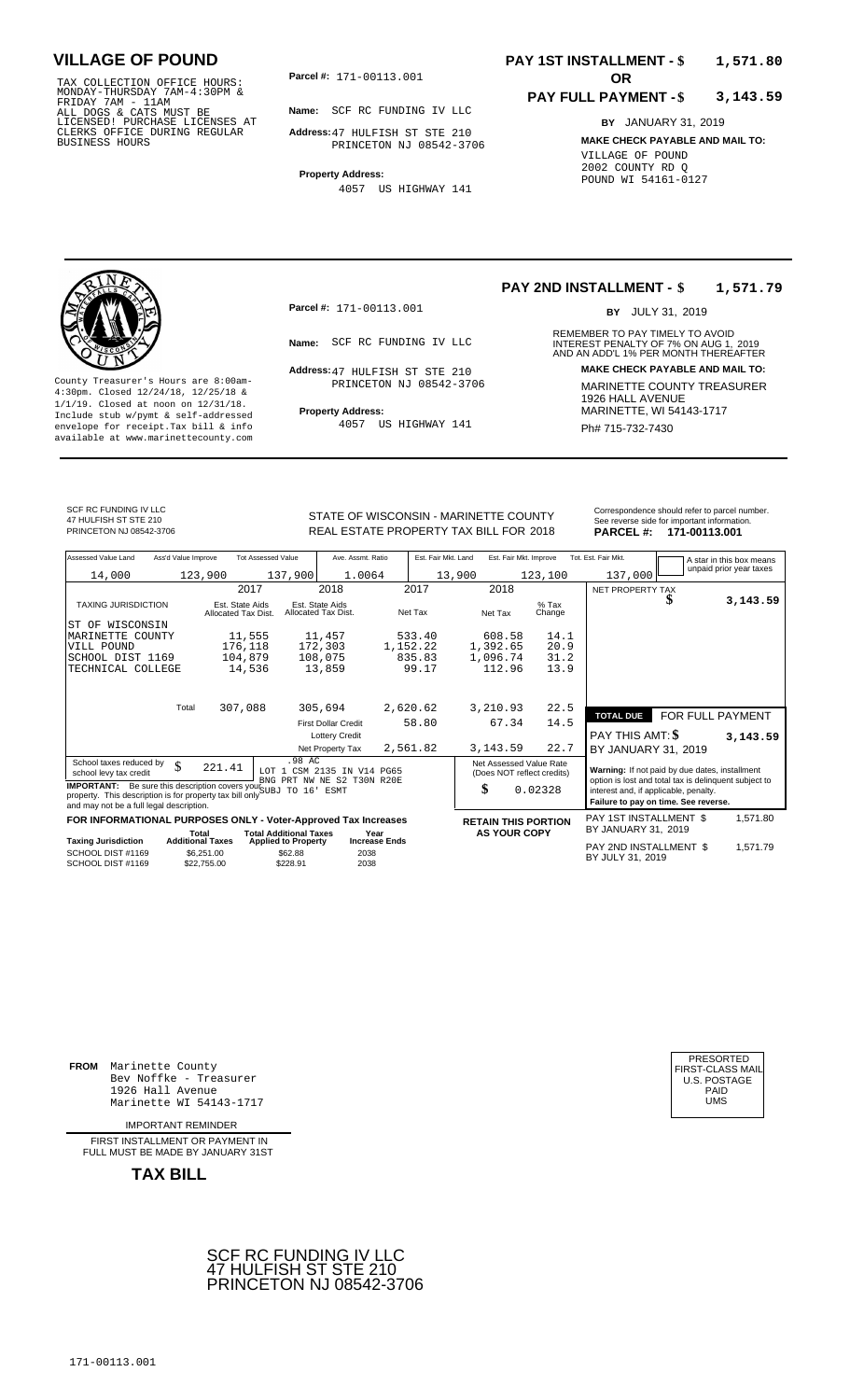TAX COLLECTION OFFICE HOURS:<br>
MONDAY-THURSDAY 7AM-4:30PM &<br>
FRIDAY 7AM - 11AM<br>
ALL DOGS & CATS MUST BE<br>
LICENSED! PURCHASE LICENSES AT<br>
CLERKS OFFICE DURING REGULAR<br>
CLERKS OFFICE DURING REGULAR<br>
BUSINESS HOURS<br>
BUSINESS H

**Parcel #: OR**

**Name:** SCHUTTE KEVIN **Address:** 512 ALMA ST POUND WI 54161-9702

**Property Address:**

509 ALMA ST

### **PAY 1ST INSTALLMENT - \$ 1,549.67**

#### **PAY FULL PAYMENT - \$ 3,099.34**

**BY** JANUARY 31, 2019 **MAKE CHECK PAYABLE AND MAIL TO:** VILLAGE OF POUND 2002 COUNTY RD Q POUND WI 54161-0127

**Property Address:** MARINETTE, WI 54143-1717 Include stub w/pymt & self-addressed envelope for receipt.Tax bill & info Ph# 715-732-7430 available at www.marinettecounty.com

**Parcel #:** 171-00340.000

Address: 512 ALMA ST POUND WI 54161-9702

509 ALMA ST

**PAY 2ND INSTALLMENT - \$ 1,549.67**

BY JULY 31, 2019

REMEMBER TO PAY TIMELY TO AVOID **Name:** SCHUTTE KEVIN **INTEREST PENALTY OF 7% ON AUG 1, 2019**<br>AND AN ADD'L 1% PER MONTH THEREAFTER **Address: MAKE CHECK PAYABLE AND MAIL TO:** County Treasurer's Hours are 8:00am-<br>
4:30pm. Closed 12/24/18, 12/25/18 & MARINETTE COUNTY TREASURER<br>
1/1/19. Closed at noon on 12/31/18.<br>
Include stub w/pwmt & self-addressed **Property Address:** MARINETTE, WI 54143-1717

SCHUTTE KEVIN 512 ALMA ST

STATE OF WISCONSIN - MARINETTE COUNTY<br>
REAL ESTATE PROPERTY TAX BILL FOR 2018 PARCEL #: 171-00340.000 REAL ESTATE PROPERTY TAX BILL FOR **PARCEL #:** POUND WI 54161-9702 2018 **171-00340.000**

| Assessed Value Land<br>Ass'd Value Improve                                                                                                                                               | <b>Tot Assessed Value</b>                        | Ave. Assmt. Ratio                                 | Est. Fair Mkt. Land | Est. Fair Mkt. Improve                                | Tot. Est. Fair Mkt.<br>$\overline{\textbf{r}}$                                                          | A star in this box means |
|------------------------------------------------------------------------------------------------------------------------------------------------------------------------------------------|--------------------------------------------------|---------------------------------------------------|---------------------|-------------------------------------------------------|---------------------------------------------------------------------------------------------------------|--------------------------|
| 24,500                                                                                                                                                                                   | 136,000<br>111,500                               | 1.0064                                            | 24,300              | 110,800                                               | 135,100                                                                                                 | unpaid prior year taxes  |
|                                                                                                                                                                                          | 2017                                             | 2018                                              | 2017                | 2018                                                  | NET PROPERTY TAX                                                                                        |                          |
| <b>TAXING JURISDICTION</b>                                                                                                                                                               | Est. State Aids<br>Allocated Tax Dist.           | Est. State Aids<br>Allocated Tax Dist.            | Net Tax             | $%$ Tax<br>Net Tax<br>Change                          | D                                                                                                       | 3,099.34                 |
| ST OF WISCONSIN                                                                                                                                                                          |                                                  |                                                   |                     |                                                       |                                                                                                         |                          |
| MARINETTE COUNTY                                                                                                                                                                         | 11,555                                           | 11,457                                            | 460.54              | 600.19<br>30.3                                        |                                                                                                         |                          |
| VILL POUND                                                                                                                                                                               | 176,118                                          | 172,303                                           | 994.82              | 1,373.46<br>38.1                                      |                                                                                                         |                          |
| SCHOOL DIST 1169                                                                                                                                                                         | 104,879                                          | 108,075                                           | 721.65              | 1,081.63<br>49.9                                      |                                                                                                         |                          |
| TECHNICAL COLLEGE                                                                                                                                                                        | 14,536                                           | 13,859                                            | 85.62               | 111.40<br>30.1                                        |                                                                                                         |                          |
| Total                                                                                                                                                                                    | 307,088                                          | 305,694                                           | 2,262.63            | 3,166.68<br>40.0                                      |                                                                                                         |                          |
|                                                                                                                                                                                          |                                                  | <b>First Dollar Credit</b>                        | 58.80               | 67.34<br>14.5                                         | <b>TOTAL DUE</b>                                                                                        | FOR FULL PAYMENT         |
|                                                                                                                                                                                          |                                                  | <b>Lottery Credit</b>                             |                     |                                                       | PAY THIS AMT: \$                                                                                        | 3,099.34                 |
|                                                                                                                                                                                          |                                                  | Net Property Tax                                  | 2,203.83            | 40.6<br>3,099.34                                      | BY JANUARY 31, 2019                                                                                     |                          |
| School taxes reduced by<br>\$<br>school levy tax credit                                                                                                                                  | 1.21 AC<br>218.36<br>PRT NE                      | NW S11 T30N R20E COM<br>E/L ST 775'W & 399.3'S NE |                     | Net Assessed Value Rate<br>(Does NOT reflect credits) | Warning: If not paid by due dates, installment<br>option is lost and total tax is delinquent subject to |                          |
| <b>IMPORTANT:</b> Be sure this description covers your $C \cap R$<br>property. This description is for property tax bill only ALG N/L ST 232<br>and may not be a full legal description. | S200.9'                                          | TO N/L ALMA E<br>N202.96' W                       |                     | \$<br>0.02328                                         | interest and, if applicable, penalty.<br>Failure to pay on time. See reverse.                           |                          |
| FOR INFORMATIONAL PURPOSES ONLY - Voter-Approved Tax Increases                                                                                                                           |                                                  | FOR FULL LEGAL SEE TAX ROLL                       |                     | <b>RETAIN THIS PORTION</b>                            | PAY 1ST INSTALLMENT \$                                                                                  | 1,549.67                 |
| Total                                                                                                                                                                                    | <b>Total Additional Taxes</b>                    | Year                                              |                     | <b>AS YOUR COPY</b>                                   | BY JANUARY 31, 2019                                                                                     |                          |
| <b>Additional Taxes</b><br><b>Taxing Jurisdiction</b>                                                                                                                                    | <b>Applied to Property</b>                       | <b>Increase Ends</b>                              |                     |                                                       | PAY 2ND INSTALLMENT \$                                                                                  | 1.549.67                 |
| SCHOOL DIST #1169<br>SCHOOL DIST #1169                                                                                                                                                   | \$62.02<br>\$6,251.00<br>\$22,755.00<br>\$225.76 | 2038<br>2038                                      |                     |                                                       | BY JULY 31, 2019                                                                                        |                          |

**FROM** Marinette County Bev Noffke - Treasurer 1926 Hall Avenue Marinette WI 54143-1717

IMPORTANT REMINDER

FIRST INSTALL MENT OR PAYMENT IN FULL MUST BE MADE BY JANUARY 31ST

**TAX BILL PRIOR YEAR TAXES DUE \***



| FIRST-CLASS MAIL<br>U.S. POSTAGE<br>PAID<br>UMS |
|-------------------------------------------------|
|-------------------------------------------------|

**3,099.34**

| <b>Taxing Jurisdiction</b> | Total<br><b>Additional Taxes</b> | <b>Total Additional Taxes</b><br><b>Applied to Property</b> | Year<br><b>Increase Ends</b> |
|----------------------------|----------------------------------|-------------------------------------------------------------|------------------------------|
| SCHOOL DIST #1169          | \$6,251,00                       | \$62.02                                                     | 2038                         |
| SCHOOL DIST #1169          | \$22,755,00                      | \$225.76                                                    | 2038                         |
|                            |                                  |                                                             |                              |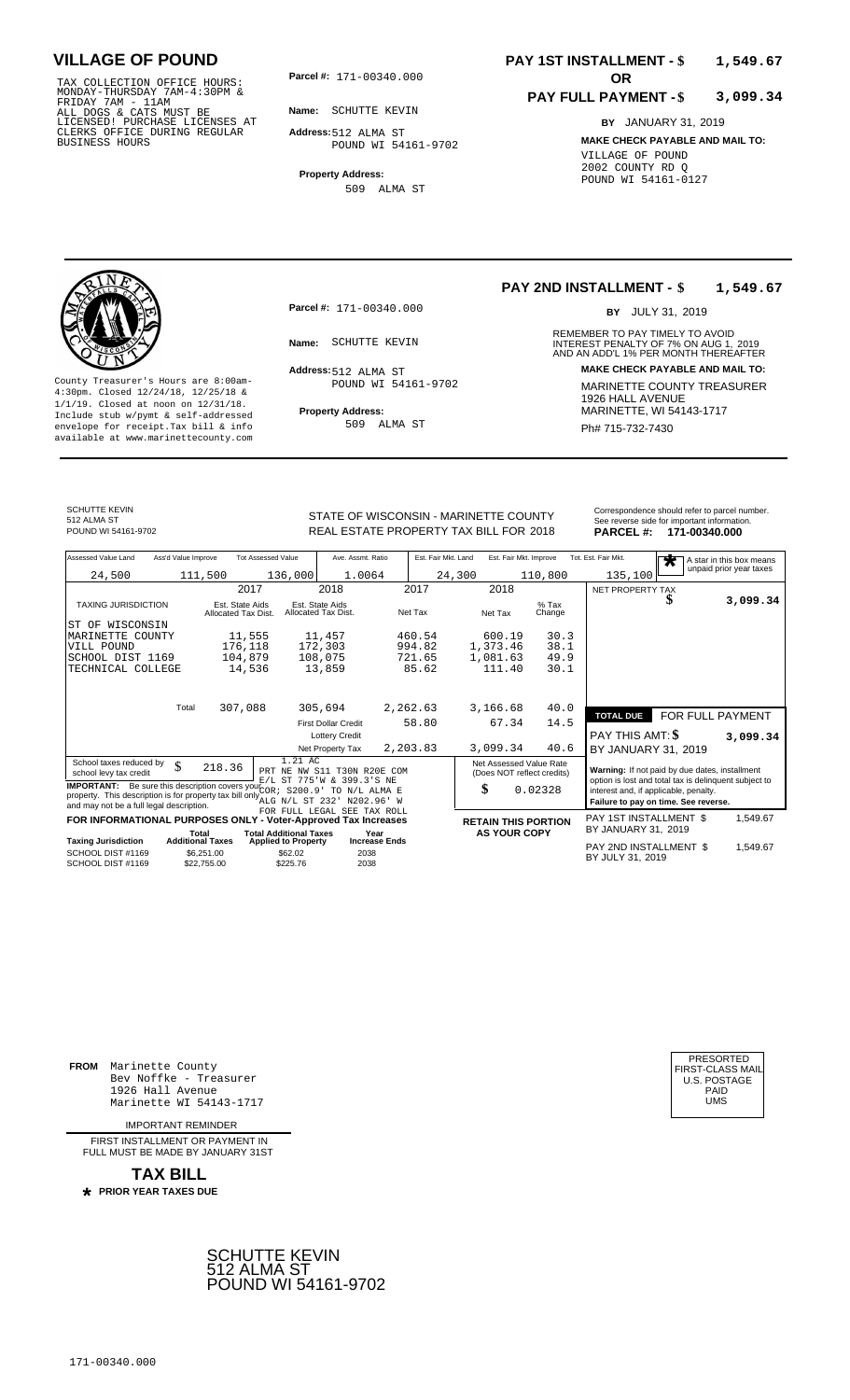TAX COLLECTION OFFICE HOURS:<br>
MONDAY-THURSDAY 7AM-4:30PM &<br>
FRIDAY 7AM - 11AM<br>
ALL DOGS & CATS MUST BE<br>
LICENSED! PURCHASE LICENSES AT<br>
CLERKS OFFICE DURING REGULAR<br>
CLERKS OFFICE DURING REGULAR<br>
BUSINESS HOURS<br>
BUSINESS H

**Parcel #: OR**

**Name:** SCHUTTE KEVIN **Address:** 512 ALMA ST POUND WI 54161-9702

**Property Address:**

### **PAY 1ST INSTALLMENT - \$ 95.47**

### **PAY FULL PAYMENT - \$**

**BY** JANUARY 31, 2019 **MAKE CHECK PAYABLE AND MAIL TO:** VILLAGE OF POUND 2002 COUNTY RD Q POUND WI 54161-0127



**Property Address:** MARINETTE, WI 54143-1717 Include stub w/pymt & self-addressed envelope for receipt.Tax bill & info Phat is a set of the phat of the Phat 715-732-7430 envelope for receipt.Tax bill & info Phat 715-732-7430 envelope for the phat 715-732-7430 envelope for the phat 715-732-7430 envelope

**Parcel #:** 171-00352.002

Address: 512 ALMA ST POUND WI 54161-9702

## **PAY 2ND INSTALLMENT - \$**

BY JULY 31, 2019

**95.46**

**190.93**

REMEMBER TO PAY TIMELY TO AVOID **Name:** SCHUTTE KEVIN **INTEREST PENALTY OF 7% ON AUG 1, 2019**<br>AND AN ADD'L 1% PER MONTH THEREAFTER **Address: MAKE CHECK PAYABLE AND MAIL TO:** County Treasurer's Hours are 8:00am-<br>
4:30pm. Closed 12/24/18, 12/25/18 & MARINETTE COUNTY TREASURER<br>
1/1/19. Closed at noon on 12/31/18.<br>
Include stub w/pwmt. & self-addressed<br>
Property Address:<br>
MARINETTE, WI 54143-1717

| SCHUTTE KEVIN<br>512 ALMA ST<br>POUND WI 54161-9702 | STATE OF WISCONSIN - MARINETTE COUNTY<br>REAL ESTATE PROPERTY TAX BILL FOR 2018 | Correspondence should refer to parcel number.<br>See reverse side for important information.<br>PARCEL #: 171-00352.002 |
|-----------------------------------------------------|---------------------------------------------------------------------------------|-------------------------------------------------------------------------------------------------------------------------|
|                                                     |                                                                                 |                                                                                                                         |

| Assessed Value Land<br>Ass'd Value Improve                                                                                                                                                       | <b>Tot Assessed Value</b>                             | Ave. Assmt. Ratio                                                                                                  | Est. Fair Mkt. Land | Est. Fair Mkt. Improve                                | Tot. Est. Fair Mkt.<br>A star in this box means<br>$\overline{\textbf{r}}$                                                             |
|--------------------------------------------------------------------------------------------------------------------------------------------------------------------------------------------------|-------------------------------------------------------|--------------------------------------------------------------------------------------------------------------------|---------------------|-------------------------------------------------------|----------------------------------------------------------------------------------------------------------------------------------------|
| 8,200                                                                                                                                                                                            |                                                       | 8,200<br>1.0064                                                                                                    | 8,100               |                                                       | unpaid prior year taxes<br>8,100                                                                                                       |
|                                                                                                                                                                                                  | 2017                                                  | 2018                                                                                                               | 2017<br>2018        |                                                       | <b>NET PROPERTY TAX</b>                                                                                                                |
| <b>TAXING JURISDICTION</b>                                                                                                                                                                       | Est. State Aids<br>Allocated Tax Dist.                | Est. State Aids<br>Allocated Tax Dist.                                                                             | Net Tax<br>Net Tax  | $%$ Tax<br>Change                                     | S<br>190.93                                                                                                                            |
| WISCONSIN<br>ST OF                                                                                                                                                                               |                                                       |                                                                                                                    |                     |                                                       |                                                                                                                                        |
| MARINETTE COUNTY                                                                                                                                                                                 | 11,555                                                | 11,457                                                                                                             | 38.30<br>36.19      | 5.5<br>$\overline{\phantom{a}}$                       |                                                                                                                                        |
| VILL POUND                                                                                                                                                                                       | 176,118                                               | 172,303                                                                                                            | 82.73<br>82.81      | . 1                                                   |                                                                                                                                        |
| SCHOOL DIST 1169                                                                                                                                                                                 | 104,879                                               | 108,075                                                                                                            | 60.01<br>65.21      | 8.7                                                   |                                                                                                                                        |
| TECHNICAL COLLEGE                                                                                                                                                                                | 14,536                                                | 13,859                                                                                                             | 7.12                | 6.72<br>5.6<br>$\overline{\phantom{m}}$               |                                                                                                                                        |
|                                                                                                                                                                                                  |                                                       |                                                                                                                    |                     |                                                       |                                                                                                                                        |
| Total                                                                                                                                                                                            | 307,088                                               | 305,694                                                                                                            | 188.16<br>190.93    | 1.5                                                   |                                                                                                                                        |
|                                                                                                                                                                                                  |                                                       | <b>First Dollar Credit</b>                                                                                         |                     |                                                       | FOR FULL PAYMENT<br><b>TOTAL DUE</b>                                                                                                   |
|                                                                                                                                                                                                  |                                                       | <b>Lottery Credit</b>                                                                                              |                     |                                                       | PAY THIS AMT: \$<br>190.93                                                                                                             |
|                                                                                                                                                                                                  |                                                       | Net Property Tax                                                                                                   | 188.16<br>190.93    | 1.5                                                   | BY JANUARY 31, 2019                                                                                                                    |
| School taxes reduced by<br>\$<br>school levy tax credit                                                                                                                                          | 13.17<br>PRT                                          | .45 AC<br>NE NW S11 T30N R20E COM                                                                                  |                     | Net Assessed Value Rate<br>(Does NOT reflect credits) | Warning: If not paid by due dates, installment                                                                                         |
| <b>IMPORTANT:</b> Be sure this description covers your $\frac{7}{4}$<br>property. This description is for property tax bill only $\sum_{\text{ALG}}$<br>and may not be a full legal description. |                                                       | E/L 657'S NE COR; W297.5' N<br>W271'<br>S <sub>180</sub> '<br>E568.5' N<br>$E/L$ 140'<br><b>TO</b><br>POB DESC 174 | \$                  | 0.02328                                               | option is lost and total tax is delinquent subject to<br>interest and, if applicable, penalty.<br>Failure to pay on time. See reverse. |
| FOR INFORMATIONAL PURPOSES ONLY - Voter-Approved Tax Increases                                                                                                                                   |                                                       | FOR FULL LEGAL SEE TAX ROLL                                                                                        |                     | <b>RETAIN THIS PORTION</b>                            | PAY 1ST INSTALLMENT \$<br>95.47                                                                                                        |
|                                                                                                                                                                                                  | <b>Total Additional Taxes</b><br>Total                | Year                                                                                                               |                     | <b>AS YOUR COPY</b>                                   | BY JANUARY 31, 2019                                                                                                                    |
| <b>Taxing Jurisdiction</b>                                                                                                                                                                       | <b>Additional Taxes</b><br><b>Applied to Property</b> | <b>Increase Ends</b>                                                                                               |                     |                                                       | PAY 2ND INSTALLMENT \$<br>95.46                                                                                                        |
| SCHOOL DIST #1169<br>SCHOOL DIST #1169                                                                                                                                                           | \$6.251.00<br>\$13.61<br>\$22,755.00                  | \$3.74<br>2038<br>2038                                                                                             |                     |                                                       | BY JULY 31, 2019                                                                                                                       |

**FROM** Marinette County Bev Noffke - Treasurer 1926 Hall Avenue PAID Marinette WI 54143-1717 UMS

IMPORTANT REMINDER

FIRST INSTALL MENT OR PAYMENT IN FULL MUST BE MADE BY JANUARY 31ST

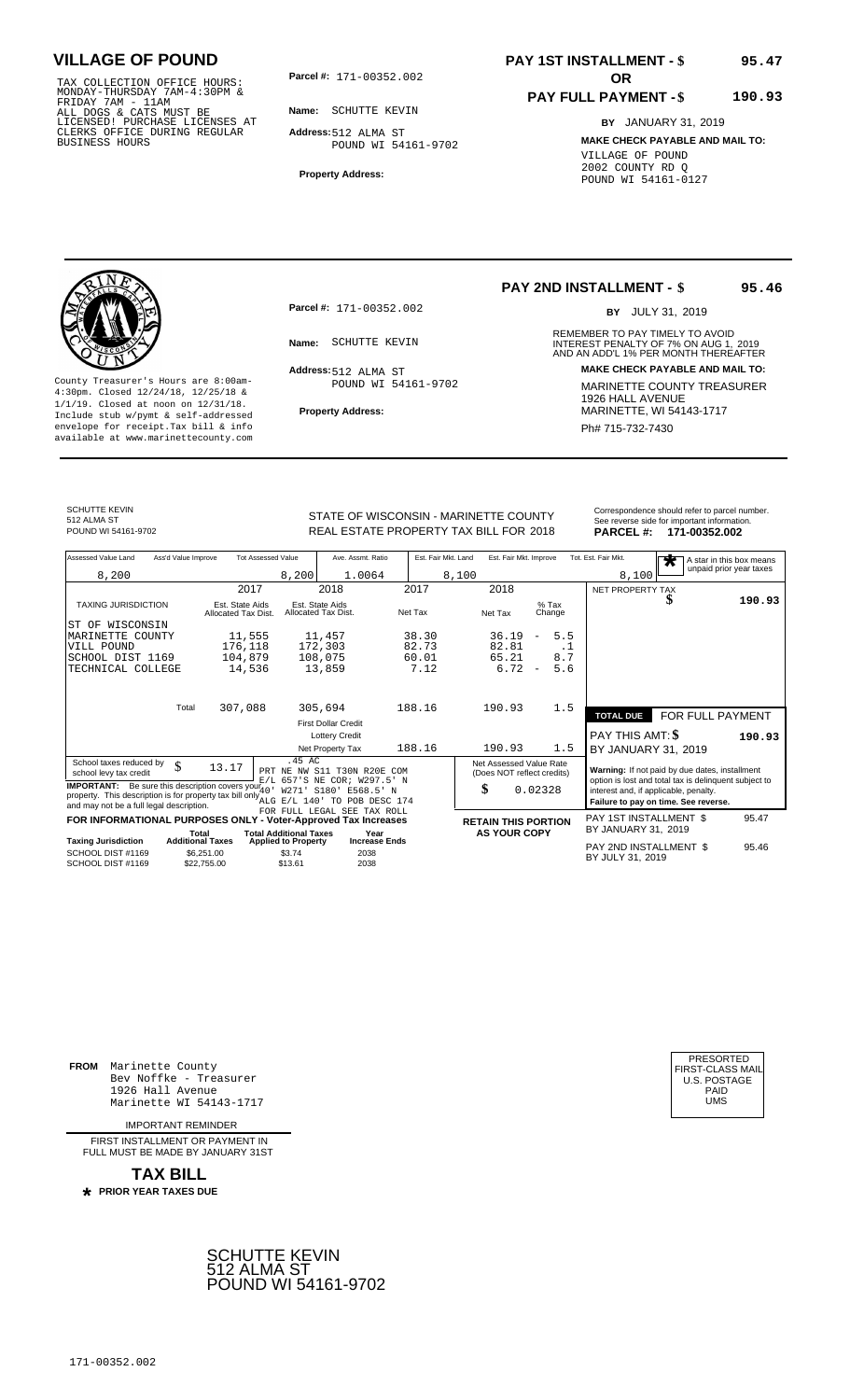TAX COLLECTION OFFICE HOURS:<br>
MONDAY-THURSDAY 7AM-4:30PM &<br>
FRIDAY 7AM - 11AM<br>
ALL DOGS & CATS MUST BE<br>
LICENSED! PURCHASE LICENSES AT<br>
CLERKS OFFICE DURING REGULAR<br>
CLERKS OFFICE DURING REGULAR<br>
BUSINESS HOURS<br>
BUSINESS H

**Parcel #: OR**

**Name:** SCHUTTE KEVIN

**Address:** 512 ALMA ST POUND WI 54161-9702

**Property Address:** 512 ALMA ST

### **PAY 1ST INSTALLMENT - \$ 1,346.54**

#### **PAY FULL PAYMENT - \$ 2,856.63**

**BY** JANUARY 31, 2019 **MAKE CHECK PAYABLE AND MAIL TO:** VILLAGE OF POUND 2002 COUNTY RD Q POUND WI 54161-0127

**Property Address:** MARINETTE, WI 54143-1717 Include stub w/pymt & self-addressed envelope for receipt.Tax bill & info Ph# 715-732-7430 available at www.marinettecounty.com

**Parcel #:** 171-00358.000

Address: 512 ALMA ST POUND WI 54161-9702

512 ALMA ST

### **PAY 2ND INSTALLMENT - \$ 1,510.09**

BY JULY 31, 2019

REMEMBER TO PAY TIMELY TO AVOID **Name:** SCHUTTE KEVIN **INTEREST PENALTY OF 7% ON AUG 1, 2019**<br>AND AN ADD'L 1% PER MONTH THEREAFTER **Address: MAKE CHECK PAYABLE AND MAIL TO:** County Treasurer's Hours are 8:00am-<br>
4:30pm. Closed 12/24/18, 12/25/18 & MARINETTE COUNTY TREASURER<br>
1/1/19. Closed at noon on 12/31/18.<br>
Include stub w/pwmt & self-addressed **Property Address:** MARINETTE, WI 54143-1717

SCHUTTE KEVIN

512 ALMA ST<br>POUND WI 54161-9702

STATE OF WISCONSIN - MARINETTE COUNTY REAL ESTATE PROPERTY TAX BILL FOR **PARCEL #:** POUND WI 54161-9702 2018 **171-00358.000**

| Correspondence should refer to parcel number. |
|-----------------------------------------------|
| See reverse side for important information.   |
| <b>BABOEL # 474 00050 000</b>                 |

| Assessed Value Land                                                                        | Ass'd Value Improve     |                                        | <b>Tot Assessed Value</b>     | Ave. Assmt. Ratio                      |                      | Est. Fair Mkt. Land | Est. Fair Mkt. Improve     |                          |                   | Tot. Est. Fair Mkt.                            |  | A star in this box means                              |
|--------------------------------------------------------------------------------------------|-------------------------|----------------------------------------|-------------------------------|----------------------------------------|----------------------|---------------------|----------------------------|--------------------------|-------------------|------------------------------------------------|--|-------------------------------------------------------|
| 12,200                                                                                     |                         | 120,400                                | 132,600                       | 1.0064                                 |                      | 12,100              |                            |                          | 119,600           | 131,700                                        |  | unpaid prior year taxes                               |
|                                                                                            |                         | 2017                                   |                               | 2018                                   |                      | 2017                | 2018                       |                          |                   | NET PROPERTY TAX                               |  |                                                       |
|                                                                                            |                         |                                        |                               |                                        |                      |                     |                            |                          |                   |                                                |  | 2,856.63                                              |
| <b>TAXING JURISDICTION</b>                                                                 |                         | Est. State Aids<br>Allocated Tax Dist. |                               | Est. State Aids<br>Allocated Tax Dist. | Net Tax              |                     | Net Tax                    |                          | $%$ Tax<br>Change |                                                |  |                                                       |
| ST OF WISCONSIN                                                                            |                         |                                        |                               |                                        |                      |                     |                            |                          |                   |                                                |  |                                                       |
| MARINETTE COUNTY                                                                           |                         | 11,555                                 |                               | 11,457                                 |                      | 619.35              | 585.19                     | $\overline{\phantom{a}}$ | 5.5               |                                                |  |                                                       |
| VILL POUND                                                                                 |                         | 176,118                                |                               | 172,303                                | 1,337.86             |                     | 1,339.12                   |                          | $\cdot$ 1         |                                                |  |                                                       |
| SCHOOL DIST 1169                                                                           |                         | 104,879                                |                               | 108,075                                |                      | 970.49              | 1,054.59                   |                          | 8.7               |                                                |  |                                                       |
| TECHNICAL COLLEGE                                                                          |                         | 14,536                                 |                               | 13,859                                 |                      | 115.15              | 108.62                     | $\overline{\phantom{a}}$ | 5.7               |                                                |  |                                                       |
|                                                                                            |                         |                                        |                               |                                        |                      |                     |                            |                          |                   |                                                |  |                                                       |
|                                                                                            |                         |                                        |                               |                                        |                      |                     |                            |                          |                   |                                                |  |                                                       |
|                                                                                            | Total                   | 307,088                                |                               | 305,694                                | 3,042.85             |                     | 3,087.52                   |                          | 1.5               |                                                |  |                                                       |
|                                                                                            |                         |                                        |                               | <b>First Dollar Credit</b>             |                      | 58.80               | 67.34                      |                          | 14.5              | <b>TOTAL DUE</b>                               |  | FOR FULL PAYMENT                                      |
|                                                                                            |                         |                                        |                               | <b>Lottery Credit</b>                  |                      | 102.90              | 163.55                     |                          | 58.9              | PAY THIS AMT: \$                               |  | 2,856.63                                              |
|                                                                                            |                         |                                        |                               | Net Property Tax                       | 2,881.15             |                     | 2,856.63                   | $\overline{\phantom{a}}$ | . 9               | BY JANUARY 31, 2019                            |  |                                                       |
| School taxes reduced by                                                                    |                         |                                        | .49AC                         |                                        |                      |                     | Net Assessed Value Rate    |                          |                   |                                                |  |                                                       |
| school levy tax credit                                                                     | \$                      | 212.90                                 |                               | PRT NE NW S11 T30N R20E COM            |                      |                     | (Does NOT reflect credits) |                          |                   | Warning: If not paid by due dates, installment |  |                                                       |
| <b>IMPORTANT:</b> Be sure this description covers yout                                     |                         |                                        |                               | S/L ALMA 528'W 610'3"S                 | 47.5'                |                     |                            |                          |                   |                                                |  | option is lost and total tax is delinquent subject to |
| property. This description is for property tax bill only $N108'3''$ TO $S/L$ ST E ON $S/L$ |                         |                                        |                               | 40'S NE COR; S108'3"                   | W200'                |                     | \$                         | 0.02328                  |                   | interest and, if applicable, penalty.          |  |                                                       |
| and may not be a full legal description.                                                   |                         |                                        |                               | ST TO POB DESC 322R229                 |                      |                     |                            |                          |                   | Failure to pay on time. See reverse.           |  |                                                       |
| FOR INFORMATIONAL PURPOSES ONLY - Voter-Approved Tax Increases                             |                         |                                        |                               |                                        |                      |                     | <b>RETAIN THIS PORTION</b> |                          |                   | <b>PAY 1ST INSTALLMENT \$</b>                  |  | 1,346.54                                              |
|                                                                                            | Total                   |                                        | <b>Total Additional Taxes</b> | Year                                   |                      |                     | <b>AS YOUR COPY</b>        |                          |                   | BY JANUARY 31, 2019                            |  |                                                       |
| <b>Taxing Jurisdiction</b>                                                                 | <b>Additional Taxes</b> |                                        | <b>Applied to Property</b>    |                                        | <b>Increase Ends</b> |                     |                            |                          |                   | PAY 2ND INSTALLMENT \$                         |  | 1,510.09                                              |
| SCHOOL DIST #1169                                                                          |                         | \$6,251.00                             | \$60.47                       | 2038                                   |                      |                     |                            |                          |                   | BY JULY 31, 2019                               |  |                                                       |
| SCHOOL DIST #1169                                                                          |                         | \$22,755.00                            | \$220.12                      | 2038                                   |                      |                     |                            |                          |                   |                                                |  |                                                       |

**FROM** Marinette County Bev Noffke - Treasurer (U.S. POSTAGE)<br>1926 Hall Avenue (U.S. POSTAGE)<br>Marinette WI 54143-1717 (U.S. POSTAGE) 1926 Hall Avenue PAID Marinette WI 54143-1717 UMS

IMPORTANT REMINDER

FIRST INSTALLMENT OR PAYMENT IN FULL MUST BE MADE BY JANUARY 31ST



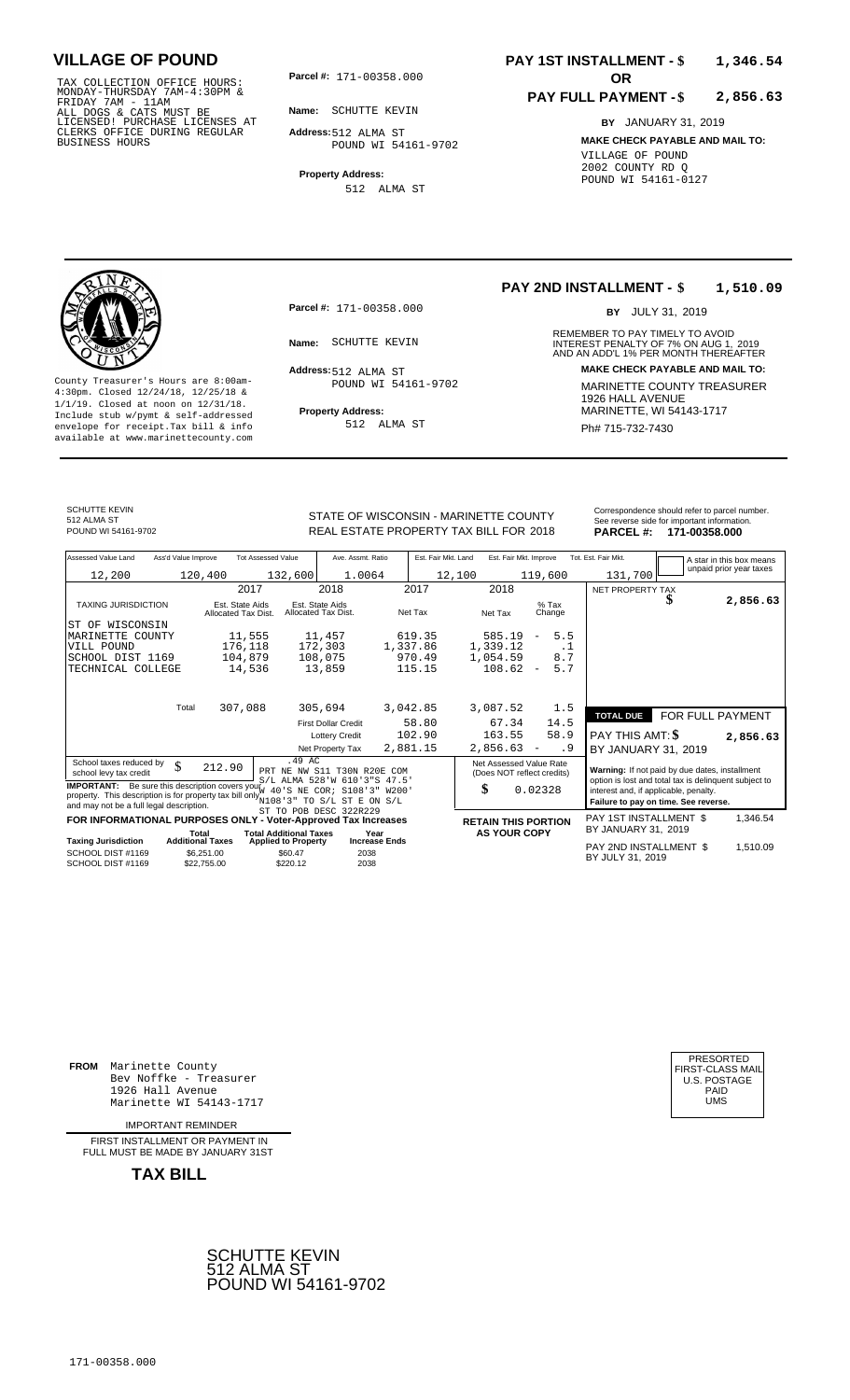TAX COLLECTION OFFICE HOURS:<br>
MONDAY-THURSDAY 7AM-4:30PM &<br>
FRIDAY 7AM - 11AM<br>
ALL DOGS & CATS MUST BE<br>
LICENSED! PURCHASE LICENSES AT<br>
CLERKS OFFICE DURING REGULAR<br>
CLERKS OFFICE DURING REGULAR<br>
BUSINESS HOURS<br>
BUSINESS H

**Parcel #: OR**

**Name:** SCHUTTE KEVIN

**Address:** 512 ALMA ST POUND WI 54161-9702

**Property Address:**

### **PAY 1ST INSTALLMENT - \$ 93.14**

### **PAY FULL PAYMENT - \$**

**BY** JANUARY 31, 2019 **MAKE CHECK PAYABLE AND MAIL TO:** VILLAGE OF POUND 2002 COUNTY RD Q POUND WI 54161-0127



**Property Address:** MARINETTE, WI 54143-1717 Include stub w/pymt & self-addressed envelope for receipt.Tax bill & info Phat is a set of the phat of the Phat 715-732-7430 envelope for receipt.Tax bill & info Phat 715-732-7430 envelope for the phat 715-732-7430 envelope for the phat 715-732-7430 envelope

**Parcel #:** 171-00580.000

Address: 512 ALMA ST POUND WI 54161-9702

# **PAY 2ND INSTALLMENT - \$**

BY JULY 31, 2019

**93.14**

**186.28**

REMEMBER TO PAY TIMELY TO AVOID **Name:** SCHUTTE KEVIN **INTEREST PENALTY OF 7% ON AUG 1, 2019**<br>AND AN ADD'L 1% PER MONTH THEREAFTER **Address: MAKE CHECK PAYABLE AND MAIL TO:** County Treasurer's Hours are 8:00am-<br>
4:30pm. Closed 12/24/18, 12/25/18 & MARINETTE COUNTY TREASURER<br>
1/1/19. Closed at noon on 12/31/18.<br>
Include stub w/pwmt. & self-addressed<br>
Property Address:<br>
MARINETTE, WI 54143-1717

SCHUTTE KEVIN 512 ALMA ST<br>POUND WI 54161-9702

STATE OF WISCONSIN - MARINETTE COUNTY<br>
See reverse side for important information.<br>
REAL ESTATE PROPERTY TAX BILL FOR 2018 PARCEL #: 171-00580.000 REAL ESTATE PROPERTY TAX BILL FOR **PARCEL #:** POUND WI 54161-9702 2018 **171-00580.000**

| Assessed Value Land                                                                                                                                            | Ass'd Value Improve                    | <b>Tot Assessed Value</b>                              | Ave. Assmt. Ratio                      | Est. Fair Mkt. Land |                                                       | Est. Fair Mkt. Improve          | Tot. Est. Fair Mkt.                   | A star in this box means<br>$\bigstar$<br>unpaid prior year taxes                                       |        |
|----------------------------------------------------------------------------------------------------------------------------------------------------------------|----------------------------------------|--------------------------------------------------------|----------------------------------------|---------------------|-------------------------------------------------------|---------------------------------|---------------------------------------|---------------------------------------------------------------------------------------------------------|--------|
| 8,000                                                                                                                                                          |                                        | 8,000                                                  | 1.0064                                 |                     | 7,900                                                 |                                 | 7,900                                 |                                                                                                         |        |
|                                                                                                                                                                | 2017                                   |                                                        | 2018                                   | 2017                | 2018                                                  |                                 | NET PROPERTY TAX                      |                                                                                                         |        |
| <b>TAXING JURISDICTION</b>                                                                                                                                     | Est. State Aids<br>Allocated Tax Dist. |                                                        | Est. State Aids<br>Allocated Tax Dist. | Net Tax             | Net Tax                                               | $%$ Tax<br>Change               |                                       |                                                                                                         | 186.28 |
| WISCONSIN<br>IST OF                                                                                                                                            |                                        |                                                        |                                        |                     |                                                       |                                 |                                       |                                                                                                         |        |
| MARINETTE COUNTY                                                                                                                                               | 11,555                                 |                                                        | 11,457                                 | 37.37               | 35.31                                                 | 5.5<br>$\overline{\phantom{m}}$ |                                       |                                                                                                         |        |
| VILL POUND                                                                                                                                                     | 176,118                                |                                                        | 172,303                                | 80.72               | 80.79                                                 | $\cdot$ 1                       |                                       |                                                                                                         |        |
| SCHOOL DIST 1169                                                                                                                                               | 104,879                                |                                                        | 108,075                                | 58.55               | 63.63                                                 | 8.7                             |                                       |                                                                                                         |        |
| TECHNICAL COLLEGE                                                                                                                                              | 14,536                                 |                                                        | 13,859                                 | 6.95                | 6.55                                                  | 5.8<br>$\overline{\phantom{a}}$ |                                       |                                                                                                         |        |
|                                                                                                                                                                |                                        |                                                        |                                        |                     |                                                       |                                 |                                       |                                                                                                         |        |
|                                                                                                                                                                | 307,088<br>Total                       |                                                        | 305,694                                | 183.59              | 186.28                                                | 1.5                             | <b>TOTAL DUE</b>                      | FOR FULL PAYMENT                                                                                        |        |
|                                                                                                                                                                |                                        |                                                        | <b>First Dollar Credit</b>             |                     |                                                       |                                 |                                       |                                                                                                         |        |
|                                                                                                                                                                |                                        |                                                        | <b>Lottery Credit</b>                  |                     |                                                       |                                 | PAY THIS AMT: \$                      |                                                                                                         | 186.28 |
|                                                                                                                                                                |                                        |                                                        | Net Property Tax                       | 183.59              | 186.28                                                | 1.5                             | BY JANUARY 31, 2019                   |                                                                                                         |        |
| School taxes reduced by<br>school levy tax credit                                                                                                              | \$<br>12.84                            | .34 AC<br>WARDECKE SUBDIVISION<br>LOT 5 & VAC MAPLE ST |                                        |                     | Net Assessed Value Rate<br>(Does NOT reflect credits) |                                 |                                       | Warning: If not paid by due dates, installment<br>option is lost and total tax is delinquent subject to |        |
| <b>IMPORTANT:</b> Be sure this description covers your<br>property. This description is for property tax bill only<br>and may not be a full legal description. |                                        |                                                        |                                        |                     | \$                                                    | 0.02328                         | interest and, if applicable, penalty. | Failure to pay on time. See reverse.                                                                    |        |
| FOR INFORMATIONAL PURPOSES ONLY - Voter-Approved Tax Increases                                                                                                 |                                        |                                                        |                                        |                     | <b>RETAIN THIS PORTION</b>                            |                                 | PAY 1ST INSTALLMENT \$                |                                                                                                         | 93.14  |
|                                                                                                                                                                | Total                                  | <b>Total Additional Taxes</b>                          | Year                                   |                     | <b>AS YOUR COPY</b>                                   |                                 | BY JANUARY 31, 2019                   |                                                                                                         |        |
| <b>Taxing Jurisdiction</b>                                                                                                                                     | <b>Additional Taxes</b>                | <b>Applied to Property</b>                             | <b>Increase Ends</b>                   |                     |                                                       |                                 | PAY 2ND INSTALLMENT \$                |                                                                                                         | 93.14  |
| SCHOOL DIST #1169<br>SCHOOL DIST #1169                                                                                                                         | \$6,251.00<br>\$22,755.00              | \$3.65<br>\$13.28                                      | 2038<br>2038                           |                     |                                                       |                                 | BY JULY 31, 2019                      |                                                                                                         |        |

**FROM** Marinette County Bev Noffke - Treasurer 1926 Hall Avenue PAID Marinette WI 54143-1717 UMS

IMPORTANT REMINDER

FIRST INSTALL MENT OR PAYMENT IN FULL MUST BE MADE BY JANUARY 31ST



| PRESORTED<br>FIRST-CLASS MAIL<br>U.S. POSTAGE<br>PAID |  |
|-------------------------------------------------------|--|
| UMS                                                   |  |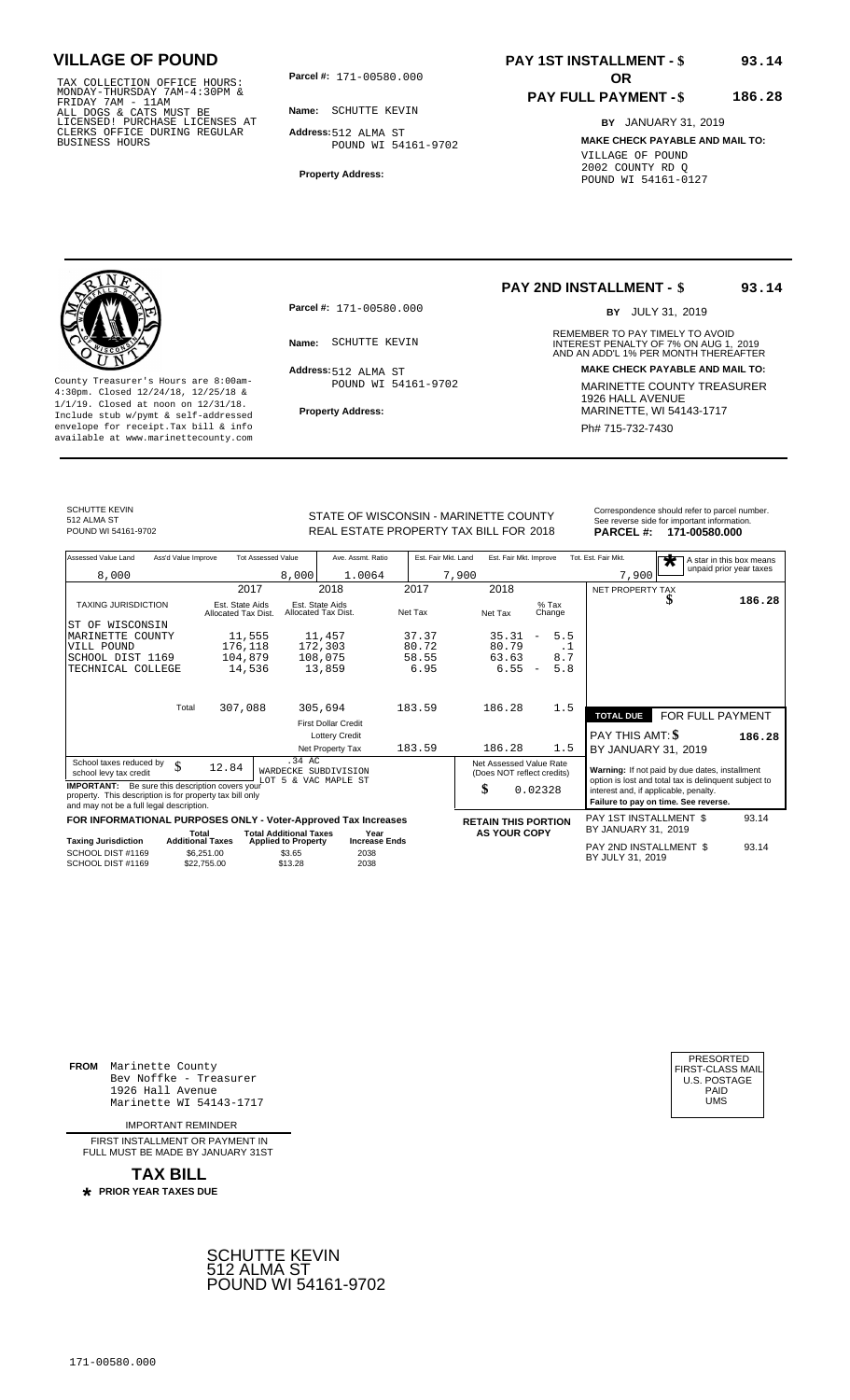TAX COLLECTION OFFICE HOURS:<br>
MONDAY-THURSDAY 7AM-4:30PM &<br>
FRIDAY 7AM - 11AM<br>
ALL DOGS & CATS MUST BE<br>
LICENSED! PURCHASE LICENSES AT<br>
CLERKS OFFICE DURING REGULAR<br>
CLERKS OFFICE DURING REGULAR<br>
BUSINESS HOURS<br>
BUSINESS H

**Parcel #:** 171-00581.000

**Name:** SCHUTTE KEVIN

**Address:** 512 ALMA ST POUND WI 54161-9702

**Property Address:**

### **PAY 1ST INSTALLMENT - \$ 93.14**

#### **PAY FULL PAYMENT - \$ 186.28**

**BY** JANUARY 31, 2019 **MAKE CHECK PAYABLE AND MAIL TO:** VILLAGE OF POUND 2002 COUNTY RD Q POUND WI 54161-0127



**Property Address:** MARINETTE, WI 54143-1717 Include stub w/pymt & self-addressed envelope for receipt.Tax bill & info Phat is a set of the phat of the Phat 715-732-7430 envelope for receipt.Tax bill & info Phat 715-732-7430 envelope for the phat 715-732-7430 envelope for the phat 715-732-7430 envelope

**Parcel #:** 171-00581.000

Address: 512 ALMA ST POUND WI 54161-9702

# **PAY 2ND INSTALLMENT - \$**

BY JULY 31, 2019

**93.14**

REMEMBER TO PAY TIMELY TO AVOID **Name:** SCHUTTE KEVIN **INTEREST PENALTY OF 7% ON AUG 1, 2019**<br>AND AN ADD'L 1% PER MONTH THEREAFTER **Address: MAKE CHECK PAYABLE AND MAIL TO:** County Treasurer's Hours are 8:00am-<br>
4:30pm. Closed 12/24/18, 12/25/18 & MARINETTE COUNTY TREASURER<br>
1/1/19. Closed at noon on 12/31/18.<br>
Include stub w/pwmt. & self-addressed<br>
Property Address:<br>
MARINETTE, WI 54143-1717

SCHUTTE KEVIN 512 ALMA ST<br>POUND WI 54161-9702

STATE OF WISCONSIN - MARINETTE COUNTY<br>
See reverse side for important information.<br>
REAL ESTATE PROPERTY TAX BILL FOR 2018 PARCEL #: 171-00581.000 REAL ESTATE PROPERTY TAX BILL FOR **PARCEL #:** POUND WI 54161-9702 2018 **171-00581.000**

| Assessed Value Land                                                                                                                                            | Ass'd Value Improve                    | <b>Tot Assessed Value</b>      | Ave. Assmt. Ratio                      | Est. Fair Mkt. Land | Est. Fair Mkt. Improve                                |                                 | Tot. Est. Fair Mkt.                                                                                                                    | $\bigstar$                                     | A star in this box means<br>unpaid prior year taxes |
|----------------------------------------------------------------------------------------------------------------------------------------------------------------|----------------------------------------|--------------------------------|----------------------------------------|---------------------|-------------------------------------------------------|---------------------------------|----------------------------------------------------------------------------------------------------------------------------------------|------------------------------------------------|-----------------------------------------------------|
| 8,000                                                                                                                                                          |                                        | 8,000                          | 1.0064                                 |                     | 7,900                                                 |                                 | 7,900                                                                                                                                  |                                                |                                                     |
|                                                                                                                                                                |                                        | 2017                           | 2018                                   | 2017                | 2018                                                  |                                 | NET PROPERTY TAX                                                                                                                       |                                                |                                                     |
| <b>TAXING JURISDICTION</b>                                                                                                                                     | Est. State Aids<br>Allocated Tax Dist. |                                | Est. State Aids<br>Allocated Tax Dist. | Net Tax             | Net Tax                                               | $%$ Tax<br>Change               |                                                                                                                                        | æ                                              | 186.28                                              |
| IST OF WISCONSIN                                                                                                                                               |                                        |                                |                                        |                     |                                                       |                                 |                                                                                                                                        |                                                |                                                     |
| MARINETTE COUNTY                                                                                                                                               | 11,555                                 |                                | 11,457                                 | 37.37               | 35.31                                                 | 5.5<br>$\overline{\phantom{m}}$ |                                                                                                                                        |                                                |                                                     |
| VILL POUND                                                                                                                                                     | 176,118                                |                                | 172,303                                | 80.72               | 80.79                                                 | . 1                             |                                                                                                                                        |                                                |                                                     |
| SCHOOL DIST 1169                                                                                                                                               | 104,879                                |                                | 108,075                                | 58.55               | 63.63                                                 | 8.7                             |                                                                                                                                        |                                                |                                                     |
| TECHNICAL COLLEGE                                                                                                                                              | 14,536                                 |                                | 13,859                                 | 6.95                | 6.55                                                  | 5.8<br>$\overline{\phantom{a}}$ |                                                                                                                                        |                                                |                                                     |
|                                                                                                                                                                | Total<br>307,088                       |                                | 305,694                                | 183.59              | 186.28                                                | 1.5                             |                                                                                                                                        |                                                |                                                     |
|                                                                                                                                                                |                                        |                                |                                        |                     |                                                       |                                 | <b>TOTAL DUE</b>                                                                                                                       | FOR FULL PAYMENT                               |                                                     |
|                                                                                                                                                                |                                        |                                | <b>First Dollar Credit</b>             |                     |                                                       |                                 |                                                                                                                                        |                                                |                                                     |
|                                                                                                                                                                |                                        |                                | <b>Lottery Credit</b>                  |                     |                                                       |                                 | PAY THIS AMT: \$                                                                                                                       |                                                | 186.28                                              |
|                                                                                                                                                                |                                        |                                | Net Property Tax                       | 183.59              | 186.28                                                | 1.5                             | BY JANUARY 31, 2019                                                                                                                    |                                                |                                                     |
| School taxes reduced by<br>school levy tax credit                                                                                                              | \$<br>12.84                            | .35 AC<br>WARDECKE SUBDIVISION |                                        |                     | Net Assessed Value Rate<br>(Does NOT reflect credits) |                                 |                                                                                                                                        | Warning: If not paid by due dates, installment |                                                     |
| <b>IMPORTANT:</b> Be sure this description covers your<br>property. This description is for property tax bill only<br>and may not be a full legal description. |                                        | LOT 6 & VAC MAPLE ST           |                                        |                     | \$<br>0.02328                                         |                                 | option is lost and total tax is delinquent subject to<br>interest and, if applicable, penalty.<br>Failure to pay on time. See reverse. |                                                |                                                     |
| FOR INFORMATIONAL PURPOSES ONLY - Voter-Approved Tax Increases                                                                                                 |                                        |                                |                                        |                     | <b>RETAIN THIS PORTION</b>                            |                                 | PAY 1ST INSTALLMENT \$                                                                                                                 |                                                | 93.14                                               |
|                                                                                                                                                                | Total                                  | <b>Total Additional Taxes</b>  | Year                                   |                     | <b>AS YOUR COPY</b>                                   |                                 | BY JANUARY 31, 2019                                                                                                                    |                                                |                                                     |
| <b>Taxing Jurisdiction</b>                                                                                                                                     | <b>Additional Taxes</b>                | <b>Applied to Property</b>     | <b>Increase Ends</b>                   |                     |                                                       |                                 | PAY 2ND INSTALLMENT \$                                                                                                                 |                                                | 93.14                                               |
| SCHOOL DIST #1169<br>SCHOOL DIST #1169                                                                                                                         | \$6,251.00<br>\$22,755.00              | \$3.65<br>\$13.28              | 2038<br>2038                           |                     |                                                       |                                 | BY JULY 31, 2019                                                                                                                       |                                                |                                                     |

**FROM** Marinette County Bev Noffke - Treasurer 1926 Hall Avenue PAID Marinette WI 54143-1717 UMS

IMPORTANT REMINDER

FIRST INSTALL MENT OR PAYMENT IN FULL MUST BE MADE BY JANUARY 31ST



| PRESORTED<br>FIRST-CLASS MAIL<br>U.S. POSTAGE<br>PAID |  |
|-------------------------------------------------------|--|
| UMS                                                   |  |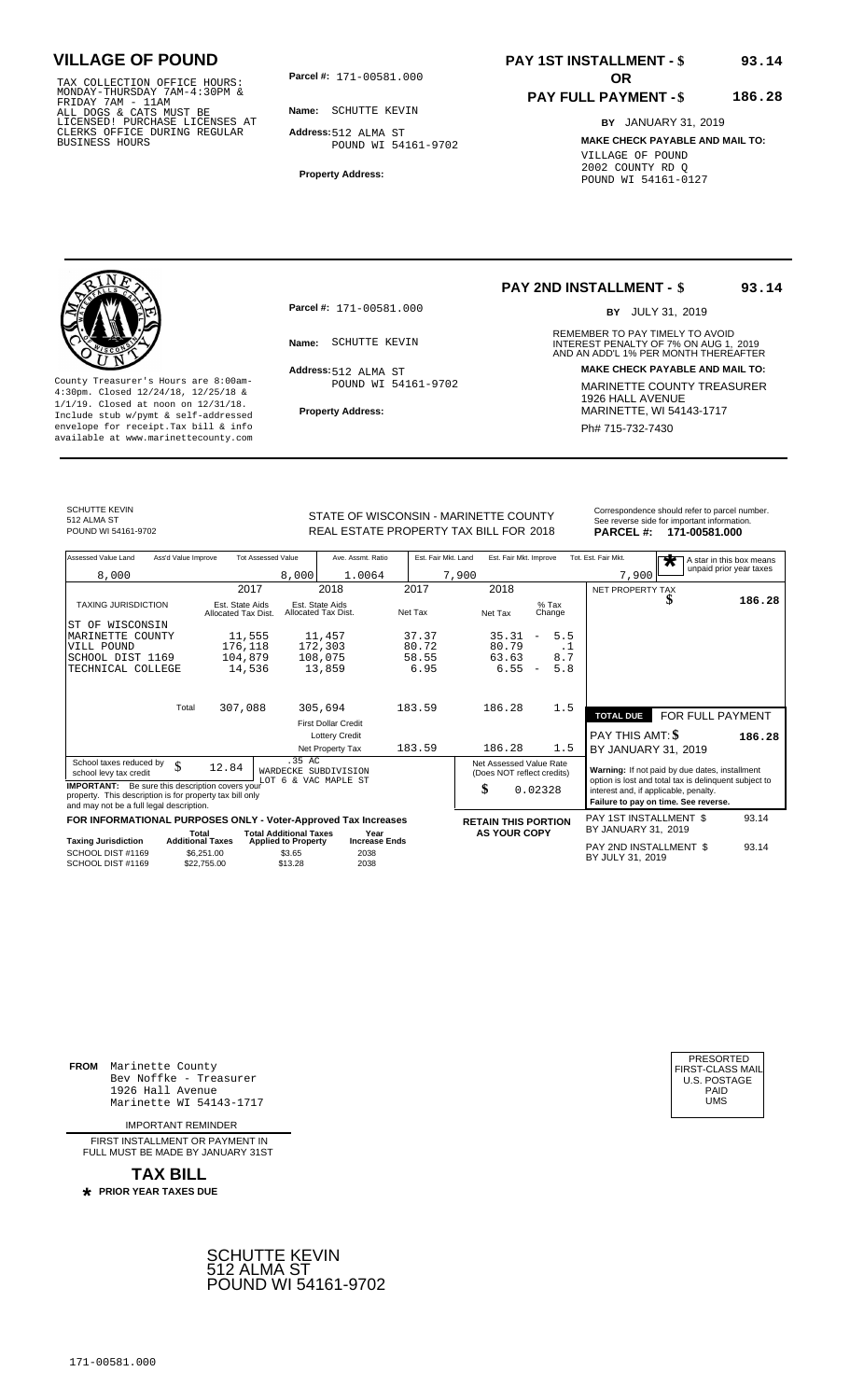TAX COLLECTION OFFICE HOURS:<br>
MONDAY-THURSDAY 7AM-4:30PM &<br>
FRIDAY 7AM - 11AM<br>
ALL DOGS & CATS MUST BE<br>
LICENSED! PURCHASE LICENSES AT<br>
CLERKS OFFICE DURING REGULAR<br>
CLERKS OFFICE DURING REGULAR<br>
BUSINESS HOURS<br>
BUSINESS H

**Parcel #: OR**

**Name:** SCHUTTE KEVIN **Address:** 512 ALMA ST POUND WI 54161-9702

**Property Address:**

### **PAY 1ST INSTALLMENT - \$ 93.14**

#### **PAY FULL PAYMENT - \$ 186.28**

**BY** JANUARY 31, 2019 **MAKE CHECK PAYABLE AND MAIL TO:** VILLAGE OF POUND 2002 COUNTY RD Q POUND WI 54161-0127

**Property Address:** MARINETTE, WI 54143-1717 Include stub w/pymt & self-addressed envelope for receipt.Tax bill & info Phat is a set of the phat of the Phat 715-732-7430 envelope for receipt.Tax bill & info Phat 715-732-7430 envelope for the phat 715-732-7430 envelope for the phat 715-732-7430 envelope

**Parcel #:** 171-00582.000

Address: 512 ALMA ST POUND WI 54161-9702

## **PAY 2ND INSTALLMENT - \$**

BY JULY 31, 2019

**93.14**

REMEMBER TO PAY TIMELY TO AVOID **Name:** SCHUTTE KEVIN **INTEREST PENALTY OF 7% ON AUG 1, 2019**<br>AND AN ADD'L 1% PER MONTH THEREAFTER **Address: MAKE CHECK PAYABLE AND MAIL TO:** County Treasurer's Hours are 8:00am-<br>
4:30pm. Closed 12/24/18, 12/25/18 & MARINETTE COUNTY TREASURER<br>
1/1/19. Closed at noon on 12/31/18.<br>
Include stub w/pwmt. & self-addressed<br>
Property Address:<br>
MARINETTE, WI 54143-1717

SCHUTTE KEVIN 512 ALMA ST<br>POUND WI 54161-9702

STATE OF WISCONSIN - MARINETTE COUNTY<br>
See reverse side for important information.<br>
REAL ESTATE PROPERTY TAX BILL FOR 2018 PARCEL #: 171-00582.000 REAL ESTATE PROPERTY TAX BILL FOR **PARCEL #:** POUND WI 54161-9702 2018 **171-00582.000**

| Assessed Value Land                                                                                                                                            | Ass'd Value Improve       | <b>Tot Assessed Value</b>              |                                        | Ave. Assmt. Ratio          | Est. Fair Mkt. Land |                                                       | Est. Fair Mkt. Improve |                          |     | Tot. Est. Fair Mkt.                                                                                     | $\overline{\textbf{r}}$ | A star in this box means<br>unpaid prior year taxes |
|----------------------------------------------------------------------------------------------------------------------------------------------------------------|---------------------------|----------------------------------------|----------------------------------------|----------------------------|---------------------|-------------------------------------------------------|------------------------|--------------------------|-----|---------------------------------------------------------------------------------------------------------|-------------------------|-----------------------------------------------------|
| 8,000                                                                                                                                                          |                           |                                        | 8,000                                  | 1.0064                     |                     | 7,900                                                 |                        |                          |     | 7,900                                                                                                   |                         |                                                     |
|                                                                                                                                                                |                           | 2017                                   |                                        | 2018                       | 2017                | 2018                                                  |                        |                          |     | NET PROPERTY TAX                                                                                        |                         |                                                     |
| <b>TAXING JURISDICTION</b>                                                                                                                                     |                           | Est. State Aids<br>Allocated Tax Dist. | Est. State Aids<br>Allocated Tax Dist. |                            | Net Tax             | Net Tax                                               |                        | $%$ Tax<br>Change        |     |                                                                                                         |                         | 186.28                                              |
| WISCONSIN<br>ST OF                                                                                                                                             |                           |                                        |                                        |                            |                     |                                                       |                        |                          |     |                                                                                                         |                         |                                                     |
| MARINETTE COUNTY                                                                                                                                               |                           | 11,555                                 |                                        | 11,457                     | 37.37               |                                                       | 35.31                  | $\overline{\phantom{m}}$ | 5.5 |                                                                                                         |                         |                                                     |
| VILL POUND                                                                                                                                                     |                           | 176,118                                | 172,303                                |                            | 80.72               |                                                       | 80.79                  |                          | . 1 |                                                                                                         |                         |                                                     |
| SCHOOL DIST 1169                                                                                                                                               |                           | 104,879                                | 108,075                                |                            | 58.55               |                                                       | 63.63                  |                          | 8.7 |                                                                                                         |                         |                                                     |
| TECHNICAL COLLEGE                                                                                                                                              |                           | 14,536                                 |                                        | 13,859                     | 6.95                |                                                       | 6.55                   | $\overline{\phantom{a}}$ | 5.8 |                                                                                                         |                         |                                                     |
|                                                                                                                                                                | Total                     | 307,088                                | 305,694                                |                            | 183.59              | 186.28                                                |                        |                          | 1.5 |                                                                                                         |                         |                                                     |
|                                                                                                                                                                |                           |                                        |                                        |                            |                     |                                                       |                        |                          |     | <b>TOTAL DUE</b>                                                                                        |                         | <b>FOR FULL PAYMENT</b>                             |
|                                                                                                                                                                |                           |                                        |                                        | <b>First Dollar Credit</b> |                     |                                                       |                        |                          |     |                                                                                                         |                         |                                                     |
|                                                                                                                                                                |                           |                                        |                                        | <b>Lottery Credit</b>      |                     |                                                       |                        |                          |     | PAY THIS AMT: \$                                                                                        |                         | 186.28                                              |
|                                                                                                                                                                |                           |                                        |                                        | Net Property Tax           | 183.59              | 186.28                                                |                        |                          | 1.5 | BY JANUARY 31, 2019                                                                                     |                         |                                                     |
| School taxes reduced by<br>school levy tax credit                                                                                                              | \$<br>12.84               | LOT <sub>7</sub>                       | .28 AC                                 | WARDECKE SUBDIVISION       |                     | Net Assessed Value Rate<br>(Does NOT reflect credits) |                        |                          |     | Warning: If not paid by due dates, installment<br>option is lost and total tax is delinquent subject to |                         |                                                     |
| <b>IMPORTANT:</b> Be sure this description covers your<br>property. This description is for property tax bill only<br>and may not be a full legal description. |                           |                                        |                                        |                            |                     | \$                                                    |                        | 0.02328                  |     | interest and, if applicable, penalty.<br>Failure to pay on time. See reverse.                           |                         |                                                     |
| FOR INFORMATIONAL PURPOSES ONLY - Voter-Approved Tax Increases                                                                                                 |                           |                                        |                                        |                            |                     | <b>RETAIN THIS PORTION</b>                            |                        |                          |     | PAY 1ST INSTALLMENT \$                                                                                  |                         | 93.14                                               |
|                                                                                                                                                                | Total                     |                                        | <b>Total Additional Taxes</b>          | Year                       |                     | <b>AS YOUR COPY</b>                                   |                        |                          |     | BY JANUARY 31, 2019                                                                                     |                         |                                                     |
| <b>Taxing Jurisdiction</b>                                                                                                                                     | <b>Additional Taxes</b>   |                                        | <b>Applied to Property</b>             | <b>Increase Ends</b>       |                     |                                                       |                        |                          |     | PAY 2ND INSTALLMENT \$                                                                                  |                         | 93.14                                               |
| SCHOOL DIST #1169<br>SCHOOL DIST #1169                                                                                                                         | \$6,251.00<br>\$22,755.00 |                                        | \$3.65<br>\$13.28                      | 2038<br>2038               |                     |                                                       |                        |                          |     | BY JULY 31, 2019                                                                                        |                         |                                                     |

**FROM** Marinette County Bev Noffke - Treasurer 1926 Hall Avenue PAID Marinette WI 54143-1717 UMS

IMPORTANT REMINDER

FIRST INSTALL MENT OR PAYMENT IN FULL MUST BE MADE BY JANUARY 31ST



| PRESORTED<br>FIRST-CLASS MAIL<br><b>U.S. POSTAGE</b><br>PAID<br>UMS |  |
|---------------------------------------------------------------------|--|
|---------------------------------------------------------------------|--|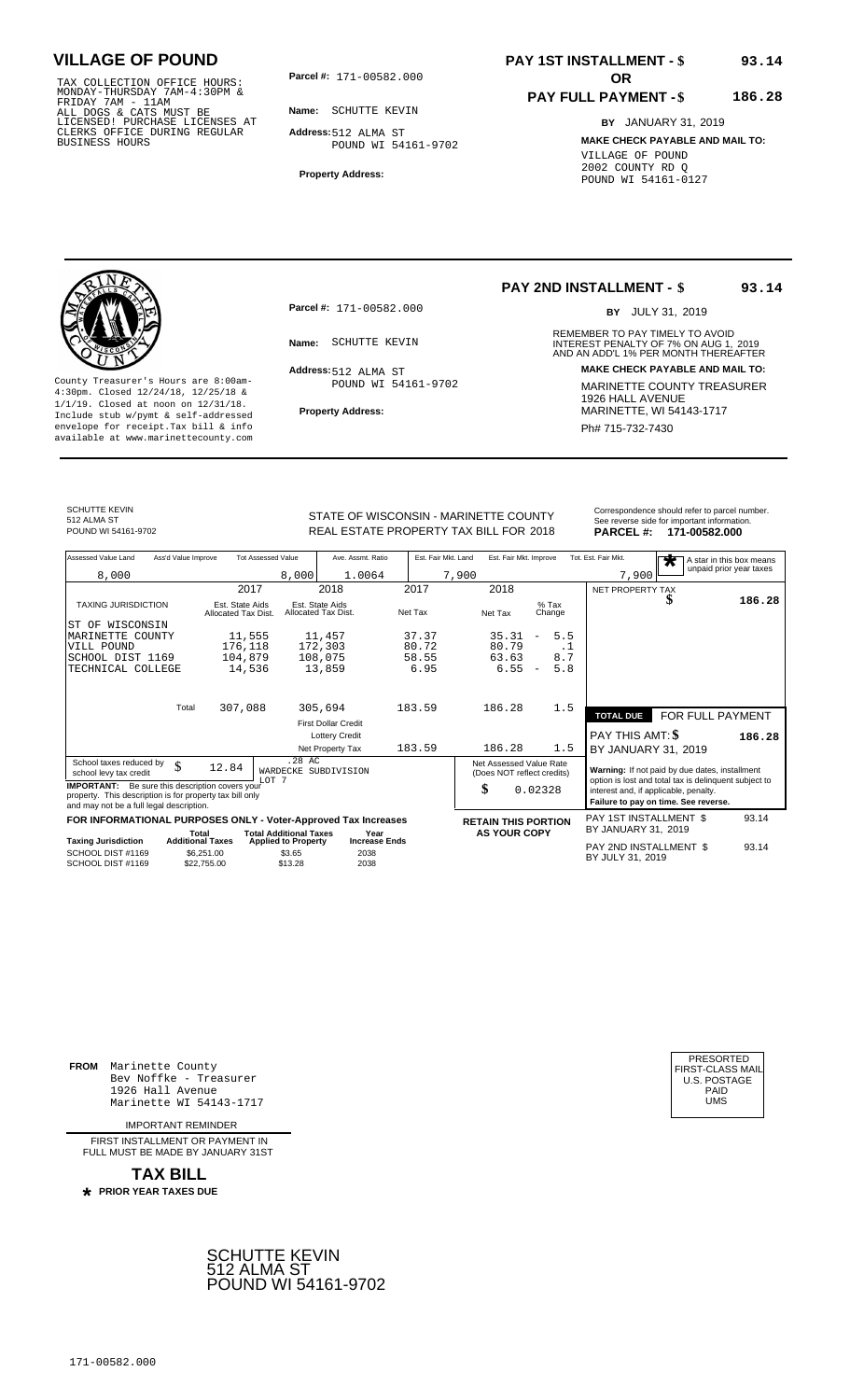TAX COLLECTION OFFICE HOURS:<br>
MONDAY-THURSDAY 7AM-4:30PM &<br>
FRIDAY 7AM - 11AM<br>
ALL DOGS & CATS MUST BE<br>
LICENSED! PURCHASE LICENSES AT<br>
CLERKS OFFICE DURING REGULAR<br>
CLERKS OFFICE DURING REGULAR<br>
BUSINESS HOURS<br>
BUSINESS H

**Parcel #: OR**

**Name:** SCHUTTE KEVIN

**Address:** 512 ALMA ST POUND WI 54161-9702

**Property Address:**

### **PAY 1ST INSTALLMENT - \$ 93.14**

### **PAY FULL PAYMENT - \$**

**BY** JANUARY 31, 2019 **MAKE CHECK PAYABLE AND MAIL TO:** VILLAGE OF POUND 2002 COUNTY RD Q POUND WI 54161-0127



**Property Address:** MARINETTE, WI 54143-1717 Include stub w/pymt & self-addressed envelope for receipt.Tax bill & info Phat is a set of the phat of the Phat 715-732-7430 envelope for receipt.Tax bill & info Phat 715-732-7430 envelope for the phat 715-732-7430 envelope for the phat 715-732-7430 envelope

**Parcel #:** 171-00583.000

Address: 512 ALMA ST POUND WI 54161-9702

## **PAY 2ND INSTALLMENT - \$**

BY JULY 31, 2019

**93.14**

**186.28**

REMEMBER TO PAY TIMELY TO AVOID **Name:** SCHUTTE KEVIN **INTEREST PENALTY OF 7% ON AUG 1, 2019**<br>AND AN ADD'L 1% PER MONTH THEREAFTER **Address: MAKE CHECK PAYABLE AND MAIL TO:** County Treasurer's Hours are 8:00am-<br>
4:30pm. Closed 12/24/18, 12/25/18 & MARINETTE COUNTY TREASURER<br>
1/1/19. Closed at noon on 12/31/18.<br>
Include stub w/pwmt. & self-addressed<br>
Property Address:<br>
MARINETTE, WI 54143-1717

SCHUTTE KEVIN 512 ALMA ST<br>POUND WI 54161-9702

STATE OF WISCONSIN - MARINETTE COUNTY<br>
See reverse side for important information.<br>
REAL ESTATE PROPERTY TAX BILL FOR 2018 PARCEL #: 171-00583.000 REAL ESTATE PROPERTY TAX BILL FOR **PARCEL #:** POUND WI 54161-9702 2018 **171-00583.000**

| Assessed Value Land                                                                                                                                            | Ass'd Value Improve                    | <b>Tot Assessed Value</b>               | Ave. Assmt. Ratio                      | Est. Fair Mkt. Land | Est. Fair Mkt. Improve                                |                                 | Tot. Est. Fair Mkt.                   | A star in this box means<br>$\bigstar$                                                                  |        |
|----------------------------------------------------------------------------------------------------------------------------------------------------------------|----------------------------------------|-----------------------------------------|----------------------------------------|---------------------|-------------------------------------------------------|---------------------------------|---------------------------------------|---------------------------------------------------------------------------------------------------------|--------|
| 8,000                                                                                                                                                          |                                        | 8,000                                   | 1.0064                                 |                     | 7,900                                                 |                                 | 7,900                                 | unpaid prior year taxes                                                                                 |        |
|                                                                                                                                                                |                                        | 2017                                    | 2018                                   | 2017                | 2018                                                  |                                 | NET PROPERTY TAX                      |                                                                                                         |        |
| <b>TAXING JURISDICTION</b>                                                                                                                                     | Est. State Aids<br>Allocated Tax Dist. |                                         | Est. State Aids<br>Allocated Tax Dist. | Net Tax             | Net Tax                                               | $%$ Tax<br>Change               |                                       | S                                                                                                       | 186.28 |
| ST OF WISCONSIN                                                                                                                                                |                                        |                                         |                                        |                     |                                                       |                                 |                                       |                                                                                                         |        |
| MARINETTE<br>COUNTY                                                                                                                                            |                                        | 11,555                                  | 11,457                                 | 37.37               | 35.31                                                 | 5.5                             |                                       |                                                                                                         |        |
| VILL POUND                                                                                                                                                     | 176,118                                |                                         | 172,303                                | 80.72               | 80.79                                                 | $\cdot$ 1                       |                                       |                                                                                                         |        |
| SCHOOL DIST 1169                                                                                                                                               | 104,879                                |                                         | 108,075                                | 58.55               | 63.63                                                 | 8.7                             |                                       |                                                                                                         |        |
| TECHNICAL COLLEGE                                                                                                                                              |                                        | 14,536                                  | 13,859                                 | 6.95                | 6.55                                                  | 5.8<br>$\overline{\phantom{a}}$ |                                       |                                                                                                         |        |
|                                                                                                                                                                | 307,088<br>Total                       |                                         | 305,694                                | 183.59              | 186.28                                                | 1.5                             |                                       |                                                                                                         |        |
|                                                                                                                                                                |                                        |                                         |                                        |                     |                                                       |                                 | <b>TOTAL DUE</b>                      | FOR FULL PAYMENT                                                                                        |        |
|                                                                                                                                                                |                                        |                                         | <b>First Dollar Credit</b>             |                     |                                                       |                                 |                                       |                                                                                                         |        |
|                                                                                                                                                                |                                        |                                         | <b>Lottery Credit</b>                  |                     |                                                       |                                 | PAY THIS AMT: \$                      |                                                                                                         | 186.28 |
|                                                                                                                                                                |                                        |                                         | Net Property Tax                       | 183.59              | 186.28                                                | 1.5                             | BY JANUARY 31, 2019                   |                                                                                                         |        |
| School taxes reduced by<br>school levy tax credit                                                                                                              | \$<br>12.84                            | .28 AC<br>WARDECKE SUBDIVISION<br>LOT 8 |                                        |                     | Net Assessed Value Rate<br>(Does NOT reflect credits) |                                 |                                       | Warning: If not paid by due dates, installment<br>option is lost and total tax is delinquent subject to |        |
| <b>IMPORTANT:</b> Be sure this description covers your<br>property. This description is for property tax bill only<br>and may not be a full legal description. |                                        |                                         |                                        |                     | \$                                                    | 0.02328                         | interest and, if applicable, penalty. | Failure to pay on time. See reverse.                                                                    |        |
| FOR INFORMATIONAL PURPOSES ONLY - Voter-Approved Tax Increases                                                                                                 |                                        |                                         |                                        |                     | <b>RETAIN THIS PORTION</b>                            |                                 | PAY 1ST INSTALLMENT \$                |                                                                                                         | 93.14  |
|                                                                                                                                                                | Total                                  | <b>Total Additional Taxes</b>           | Year                                   |                     | <b>AS YOUR COPY</b>                                   |                                 | BY JANUARY 31, 2019                   |                                                                                                         |        |
| <b>Taxing Jurisdiction</b>                                                                                                                                     | <b>Additional Taxes</b>                | <b>Applied to Property</b>              | <b>Increase Ends</b>                   |                     |                                                       |                                 | PAY 2ND INSTALLMENT \$                |                                                                                                         | 93.14  |
| SCHOOL DIST #1169<br>SCHOOL DIST #1169                                                                                                                         | \$6,251.00<br>\$22,755.00              | \$3.65<br>\$13.28                       | 2038<br>2038                           |                     |                                                       |                                 | BY JULY 31, 2019                      |                                                                                                         |        |

**FROM** Marinette County Bev Noffke - Treasurer 1926 Hall Avenue PAID Marinette WI 54143-1717 UMS

IMPORTANT REMINDER

FIRST INSTALL MENT OR PAYMENT IN FULL MUST BE MADE BY JANUARY 31ST



| PRESORTED<br>FIRST-CLASS MAIL<br>U.S. POSTAGE<br>PAID |  |
|-------------------------------------------------------|--|
| UMS                                                   |  |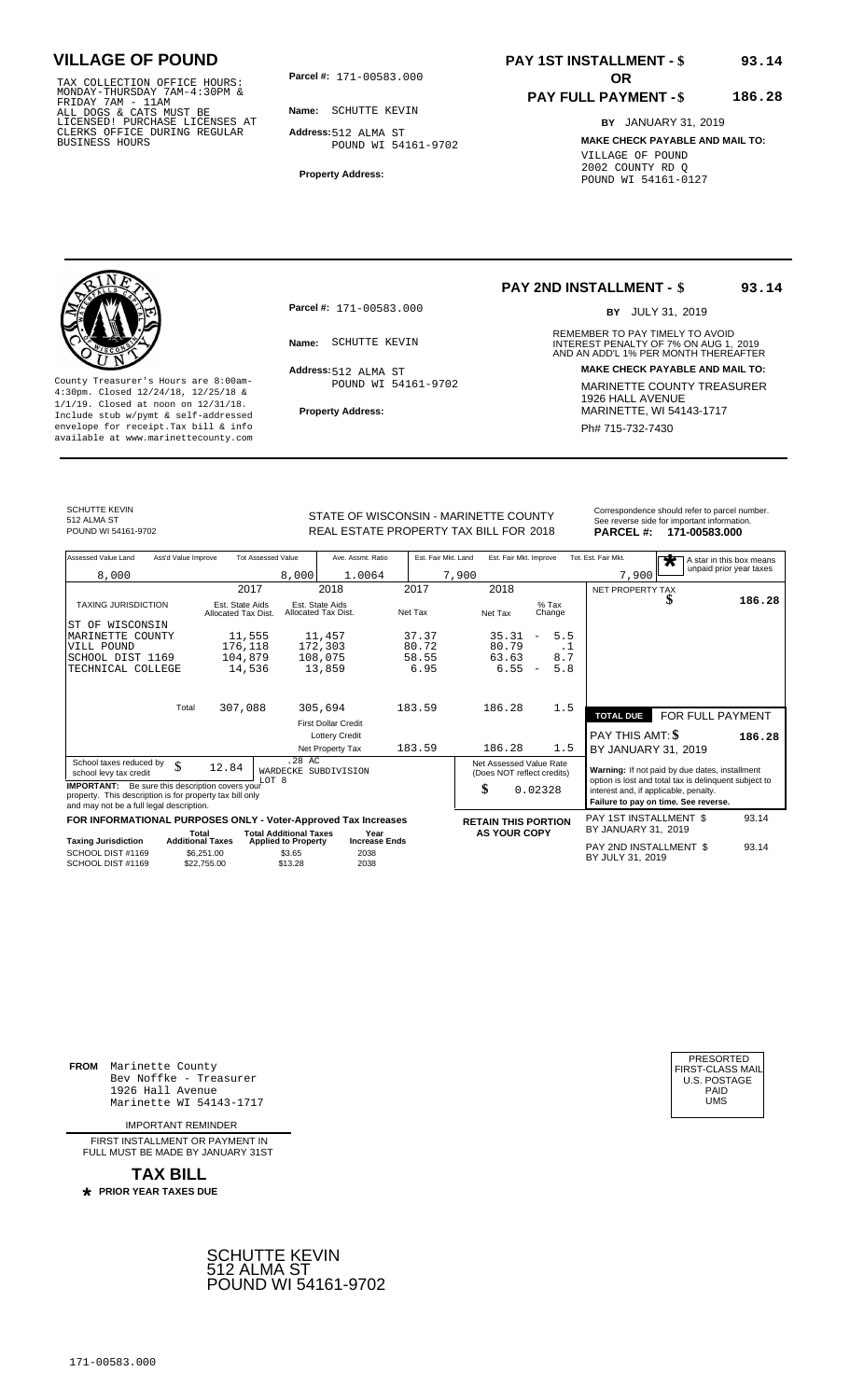TAX COLLECTION OFFICE HOURS:<br>
MONDAY-THURSDAY 7AM-4:30PM &<br>
FRIDAY 7AM - 11AM<br>
ALL DOGS & CATS MUST BE<br>
LICENSED! PURCHASE LICENSES AT<br>
CLERKS OFFICE DURING REGULAR<br>
CLERKS OFFICE DURING REGULAR<br>
BUSINESS HOURS<br>
BUSINESS H

**Parcel #: OR**

**Name:** SCHUTTE PATRICIA L SCHUTTE KEVIN F

**Address:** 512 ALMA ST POUND WI 54161-9702

**Property Address:**

# **PAY 1ST INSTALLMENT - \$**

## **PAY FULL PAYMENT - \$**

**BY** JANUARY 31, 2019 **MAKE CHECK PAYABLE AND MAIL TO:** VILLAGE OF POUND 2002 COUNTY RD Q POUND WI 54161-0127

**2.33**

**2.33**



**Property Address:** MARINETTE, WI 54143-1717 Include stub w/pymt & self-addressed envelope for receipt.Tax bill & info Phat is a set of the phat of the Phat 715-732-7430 envelope for receipt.Tax bill & info Phat 715-732-7430 envelope for the phat 715-732-7430 envelope for the phat 715-732-7430 envelope

**Parcel #:** 171-00102.002

SCHUTTE KEVIN F<br>Name: SCHUTTE PATRICIA L

Address: 512 ALMA ST POUND WI 54161-9702

## **PAY 2ND INSTALLMENT - \$**

BY JULY 31, 2019

REMEMBER TO PAY TIMELY TO AVOID **Name:** SCHUTTE PATRICIA L<br>
AND AN ADD'L 1% PER MONTH THEREAFTER **Address: MAKE CHECK PAYABLE AND MAIL TO:** County Treasurer's Hours are 8:00am-<br>
4:30pm. Closed 12/24/18, 12/25/18 & MARINETTE COUNTY TREASURER<br>
1/1/19. Closed at noon on 12/31/18.<br>
Include stub w/pwmt. & self-addressed<br>
Property Address:<br>
MARINETTE, WI 54143-1717

SCHUTTE KEVIN F SCHUTTE PATRICIA L

STATE OF WISCONSIN - MARINETTE COUNTY<br>
See reverse side for important information.<br>
REAL ESTATE PROPERTY TAX BILL FOR 2018 PARCEL #: 171-00102.002 REAL ESTATE PROPERTY TAX BILL FOR **PARCEL #:** POUND WI 54161-9702 2018 **171-00102.002**

| Assessed Value Land                                                                                                                                                                                                                                   | Ass'd Value Improve       |                                        | <b>Tot Assessed Value</b>     | Ave. Assmt. Ratio                                         | Est. Fair Mkt. Land | Est. Fair Mkt. Improve                                |                                  | Tot. Est. Fair Mkt.                   | A star in this box means<br>unpaid prior year taxes                                                     |  |
|-------------------------------------------------------------------------------------------------------------------------------------------------------------------------------------------------------------------------------------------------------|---------------------------|----------------------------------------|-------------------------------|-----------------------------------------------------------|---------------------|-------------------------------------------------------|----------------------------------|---------------------------------------|---------------------------------------------------------------------------------------------------------|--|
| 100                                                                                                                                                                                                                                                   |                           |                                        | 100                           | 1.0064                                                    |                     | 100                                                   |                                  | 100                                   |                                                                                                         |  |
|                                                                                                                                                                                                                                                       |                           | 2017                                   |                               | 2018                                                      | 2017                | 2018                                                  |                                  | NET PROPERTY TAX                      |                                                                                                         |  |
| <b>TAXING JURISDICTION</b>                                                                                                                                                                                                                            |                           | Est. State Aids<br>Allocated Tax Dist. |                               | Est. State Aids<br>Allocated Tax Dist.                    | Net Tax             | Net Tax                                               | $%$ Tax<br>Change                |                                       | 2.33                                                                                                    |  |
| WISCONSIN<br>ST OF                                                                                                                                                                                                                                    |                           |                                        |                               |                                                           |                     |                                                       |                                  |                                       |                                                                                                         |  |
| MARINETTE COUNTY                                                                                                                                                                                                                                      |                           | 11,555                                 |                               | 11,457                                                    | .47                 | .44                                                   | 6.4<br>$\overline{\phantom{m}}$  |                                       |                                                                                                         |  |
| VILL POUND                                                                                                                                                                                                                                            |                           | 176,118                                |                               | 172,303                                                   | 1.01                | 1.01                                                  |                                  |                                       |                                                                                                         |  |
| SCHOOL DIST 1169                                                                                                                                                                                                                                      |                           | 104,879                                |                               | 108,075                                                   | .74                 | .80                                                   | 8.1                              |                                       |                                                                                                         |  |
| TECHNICAL COLLEGE                                                                                                                                                                                                                                     |                           | 14,536                                 |                               | 13,859                                                    | .09                 | .08                                                   | 11.1<br>$\overline{\phantom{a}}$ |                                       |                                                                                                         |  |
|                                                                                                                                                                                                                                                       | Total                     | 307,088                                |                               | 305,694                                                   | 2.31                | 2.33                                                  | . 9                              |                                       |                                                                                                         |  |
|                                                                                                                                                                                                                                                       |                           |                                        |                               | <b>First Dollar Credit</b>                                |                     |                                                       |                                  | <b>TOTAL DUE</b>                      | FOR FULL PAYMENT                                                                                        |  |
|                                                                                                                                                                                                                                                       |                           |                                        |                               | <b>Lottery Credit</b>                                     |                     |                                                       |                                  | <b>PAY THIS AMT: \$</b>               | 2.33                                                                                                    |  |
|                                                                                                                                                                                                                                                       |                           |                                        |                               | Net Property Tax                                          | 2.31                | 2.33                                                  | . 9                              | BY JANUARY 31, 2019                   |                                                                                                         |  |
| School taxes reduced by<br>school levy tax credit                                                                                                                                                                                                     | \$                        | .16                                    | $.04$ AC                      | PRT FRAC NW NE S2 T30N R20E<br>COM E/L RD & S/L HWY 64; S |                     | Net Assessed Value Rate<br>(Does NOT reflect credits) |                                  |                                       | Warning: If not paid by due dates, installment<br>option is lost and total tax is delinquent subject to |  |
| <b>IMPORTANT:</b> Be sure this description covers your 104<br>property. This description is for property tax bill only $_{\text{W ALG S/L HWY 104}}^{\text{2.2}}$ and $_{\text{2.1}}$ and $_{\text{2.1}}$<br>and may not be a full legal description. |                           |                                        | E104' N104'                   | TO S/L HWY                                                |                     | \$                                                    | 0.02328                          | interest and, if applicable, penalty. | Failure to pay on time. See reverse.                                                                    |  |
| FOR INFORMATIONAL PURPOSES ONLY - Voter-Approved Tax Increases                                                                                                                                                                                        |                           |                                        |                               | FOR FULL LEGAL SEE TAX ROLL                               |                     | <b>RETAIN THIS PORTION</b>                            |                                  | PAY 1ST INSTALLMENT \$                | 2.33                                                                                                    |  |
|                                                                                                                                                                                                                                                       | Total                     |                                        | <b>Total Additional Taxes</b> | Year                                                      |                     | <b>AS YOUR COPY</b>                                   |                                  | BY JANUARY 31, 2019                   |                                                                                                         |  |
| <b>Taxing Jurisdiction</b>                                                                                                                                                                                                                            | <b>Additional Taxes</b>   |                                        | <b>Applied to Property</b>    | <b>Increase Ends</b>                                      |                     |                                                       |                                  | PAY 2ND INSTALLMENT \$                |                                                                                                         |  |
| SCHOOL DIST #1169<br>SCHOOL DIST #1169                                                                                                                                                                                                                | \$6,251.00<br>\$22,755.00 |                                        | \$.05<br>\$.17                | 2038<br>2038                                              |                     |                                                       |                                  | BY JULY 31, 2019                      |                                                                                                         |  |

**FROM** Marinette County Bev Noffke - Treasurer (U.S. POSTAGE)<br>1926 Hall Avenue (U.S. POSTAGE)<br>Marinette WI 54143-1717 (U.S. POSTAGE) 1926 Hall Avenue PAID Marinette WI 54143-1717 UMS

IMPORTANT REMINDER

FIRST INSTALLMENT OR PAYMENT IN FULL MUST BE MADE BY JANUARY 31ST

**TAX BILL**





512 ALMA ST<br>POUND WI 54161-9702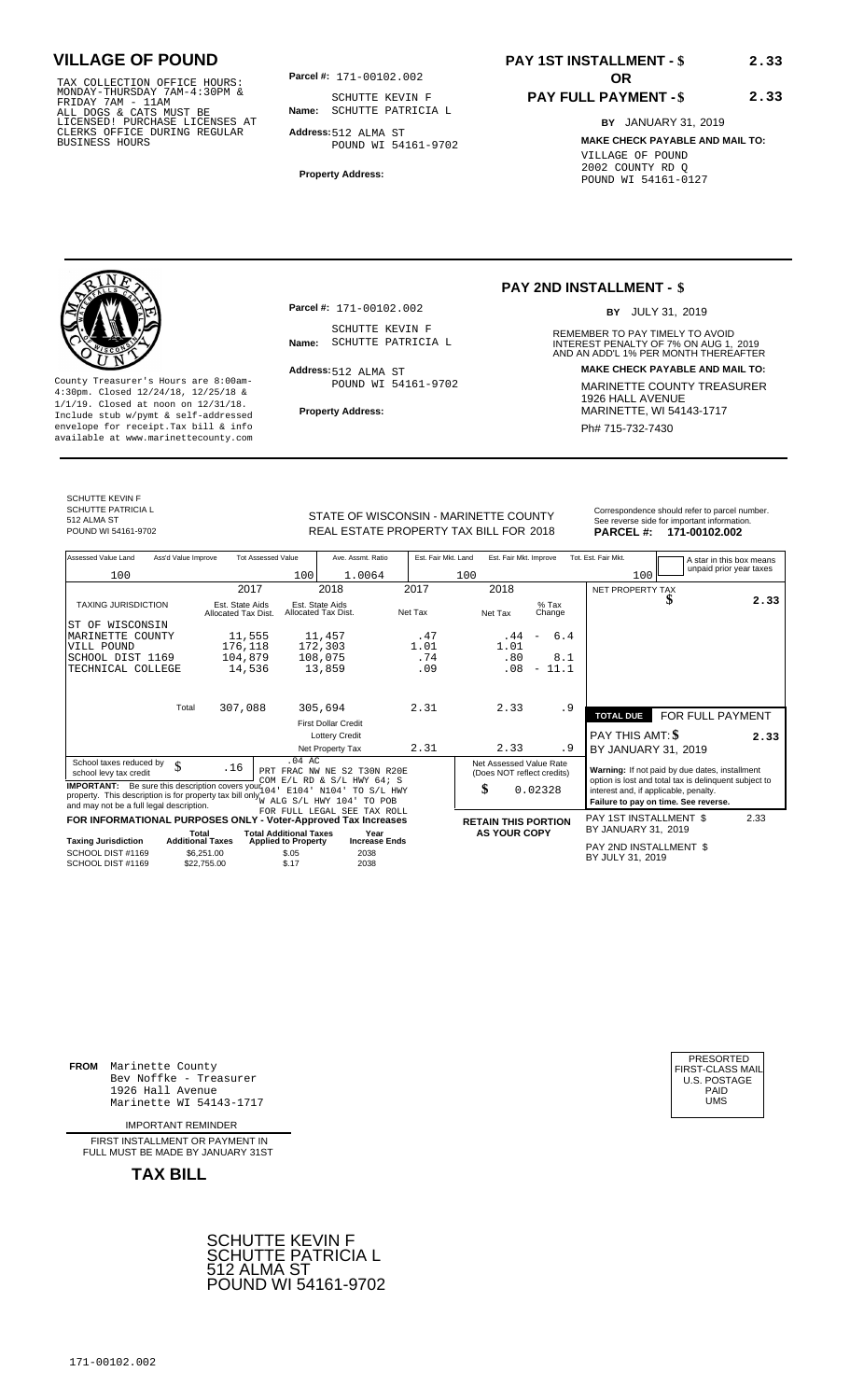TAX COLLECTION OFFICE HOURS:<br>
MONDAY-THURSDAY 7AM-4:30PM &<br>
FRIDAY 7AM - 11AM<br>
ALL DOGS & CATS MUST BE<br>
LICENSED! PURCHASE LICENSES AT<br>
CLERKS OFFICE DURING REGULAR<br>
CLERKS OFFICE DURING REGULAR<br>
BUSINESS HOURS<br>
BUSINESS H

**Parcel #: OR**

**Name:** SCHUTTE PATRICIA L SCHUTTE KEVIN F

**Address:** 512 ALMA ST POUND WI 54161-9702

**Property Address:** 5025 COUNTY ROAD CP

## **PAY 1ST INSTALLMENT - \$**

#### **PAY FULL PAYMENT - \$ 1,201.66**

**BY** JANUARY 31, 2019 **MAKE CHECK PAYABLE AND MAIL TO:** VILLAGE OF POUND 2002 COUNTY RD Q POUND WI 54161-0127

**600.83**



**Property Address:** MARINETTE, WI 54143-1717 Include stub w/pymt & self-addressed envelope for receipt.Tax bill & info Ph# 715-732-7430 available at www.marinettecounty.com

**Parcel #:** 171-00108.001

SCHUTTE KEVIN F<br>Name: SCHUTTE PATRICIA L

Address: 512 ALMA ST POUND WI 54161-9702

5025 COUNTY ROAD CP

**PAY 2ND INSTALLMENT - \$ 600.83**

BY JULY 31, 2019

REMEMBER TO PAY TIMELY TO AVOID **Name:** SCHUTTE PATRICIA L<br>
AND AN ADD'L 1% PER MONTH THEREAFTER **Address: MAKE CHECK PAYABLE AND MAIL TO:** County Treasurer's Hours are 8:00am-<br>
4:30pm. Closed 12/24/18, 12/25/18 & MARINETTE COUNTY TREASURER<br>
1/1/19. Closed at noon on 12/31/18.<br>
Include stub w/pwmt. & self-addressed<br>
Property Address:<br>
MARINETTE, WI 54143-1717

SCHUTTE KEVIN F SCHUTTE PATRICIA L 512 ALMA ST<br>POUND WI 54161-9702

STATE OF WISCONSIN - MARINETTE COUNTY REAL ESTATE PROPERTY TAX BILL FOR **PARCEL #:** POUND WI 54161-9702 2018 **171-00108.001**

| Correspondence should refer to parcel number. |
|-----------------------------------------------|
| See reverse side for important information.   |
| $DADCET$ #<br>171-00108 001                   |

| See reverse side for important importation.<br>PARCEL #: 171-00108.001 |
|------------------------------------------------------------------------|
|                                                                        |

| Assessed Value Land                                                     | Ass'd Value Improve              |                                        | <b>Tot Assessed Value</b>                                   | Ave. Assmt. Ratio                      |                              |        | Est. Fair Mkt. Land |                     | Est. Fair Mkt. Improve     | Tot. Est. Fair Mkt.                                                                                     |                  | A star in this box means |
|-------------------------------------------------------------------------|----------------------------------|----------------------------------------|-------------------------------------------------------------|----------------------------------------|------------------------------|--------|---------------------|---------------------|----------------------------|---------------------------------------------------------------------------------------------------------|------------------|--------------------------|
| 7,800                                                                   |                                  | 46,700                                 | 54,500                                                      | 1.0064                                 |                              |        | 7,800               |                     | 46,400                     | 54,200                                                                                                  |                  | unpaid prior year taxes  |
|                                                                         |                                  | 2017                                   |                                                             | 2018                                   |                              | 2017   |                     | 2018                |                            | NET PROPERTY TAX                                                                                        |                  |                          |
| <b>TAXING JURISDICTION</b>                                              |                                  | Est. State Aids<br>Allocated Tax Dist. |                                                             | Est. State Aids<br>Allocated Tax Dist. | Net Tax                      |        |                     | Net Tax             | $%$ Tax<br>Change          |                                                                                                         | æ                | 1,201.66                 |
| ST OF WISCONSIN                                                         |                                  |                                        |                                                             |                                        |                              |        |                     |                     |                            |                                                                                                         |                  |                          |
| COUNTY<br>MARINETTE                                                     |                                  | 11,555                                 |                                                             | 11,457                                 |                              | 218.59 |                     | 240.52              | 10.0                       |                                                                                                         |                  |                          |
| VILL POUND                                                              |                                  | 176,118                                |                                                             | 172,303                                |                              | 472.19 |                     | 550.39              | 16.6                       |                                                                                                         |                  |                          |
| SCHOOL DIST 1169                                                        |                                  | 104,879                                |                                                             | 108,075                                |                              | 342.53 |                     | 433.45              | 26.5                       |                                                                                                         |                  |                          |
| TECHNICAL COLLEGE                                                       |                                  | 14,536                                 |                                                             | 13,859                                 |                              | 40.64  |                     | 44.64               | 9.8                        |                                                                                                         |                  |                          |
|                                                                         |                                  |                                        |                                                             |                                        |                              |        |                     |                     |                            |                                                                                                         |                  |                          |
|                                                                         |                                  |                                        |                                                             |                                        |                              |        |                     |                     |                            |                                                                                                         |                  |                          |
|                                                                         | Total                            | 307,088                                |                                                             | 305,694                                | 1,073.95                     |        |                     | 1,269.00            | 18.2                       | <b>TOTAL DUE</b>                                                                                        | FOR FULL PAYMENT |                          |
|                                                                         |                                  |                                        |                                                             | <b>First Dollar Credit</b>             |                              | 58.80  |                     | 67.34               | 14.5                       |                                                                                                         |                  |                          |
|                                                                         |                                  |                                        |                                                             | <b>Lottery Credit</b>                  |                              |        |                     |                     |                            | PAY THIS AMT: <b>\$</b>                                                                                 |                  | 1,201.66                 |
|                                                                         |                                  |                                        |                                                             | Net Property Tax                       | 1,015.15                     |        |                     | 1,201.66            | 18.4                       | BY JANUARY 31, 2019                                                                                     |                  |                          |
| School taxes reduced by                                                 | \$                               | 87.50                                  | $.24 \text{ AC}$                                            |                                        |                              |        |                     |                     | Net Assessed Value Rate    |                                                                                                         |                  |                          |
| school levy tax credit                                                  |                                  |                                        | PRT FRAC NW NE S2 T30N R20E                                 | COM E/L RD 1277.06'E 138.83'           |                              |        |                     |                     | (Does NOT reflect credits) | Warning: If not paid by due dates, installment<br>option is lost and total tax is delinquent subject to |                  |                          |
| <b>IMPORTANT:</b> Be sure this description covers your                  |                                  |                                        | $\delta$                                                    | 33.09 F S1/4 COR S32-31-               |                              |        |                     | \$                  | 0.02328                    | interest and, if applicable, penalty.                                                                   |                  |                          |
| property. This description is for property tax bill only $\frac{1}{20}$ |                                  |                                        | E120'                                                       | S100'                                  | W120' N100'                  |        |                     |                     |                            | Failure to pay on time. See reverse.                                                                    |                  |                          |
| and may not be a full legal description.                                |                                  |                                        |                                                             | FOR FULL LEGAL SEE TAX ROLL            |                              |        |                     |                     |                            |                                                                                                         |                  |                          |
| FOR INFORMATIONAL PURPOSES ONLY - Voter-Approved Tax Increases          |                                  |                                        |                                                             |                                        |                              |        |                     |                     | <b>RETAIN THIS PORTION</b> | PAY 1ST INSTALLMENT \$                                                                                  |                  | 600.83                   |
| <b>Taxing Jurisdiction</b>                                              | Total<br><b>Additional Taxes</b> |                                        | <b>Total Additional Taxes</b><br><b>Applied to Property</b> |                                        | Year<br><b>Increase Ends</b> |        |                     | <b>AS YOUR COPY</b> |                            | BY JANUARY 31, 2019                                                                                     |                  |                          |
| SCHOOL DIST #1169                                                       |                                  | \$6.251.00                             | \$24.85                                                     | 2038                                   |                              |        |                     |                     |                            | PAY 2ND INSTALLMENT \$                                                                                  |                  | 600.83                   |
| SCHOOL DIST #1169                                                       |                                  | \$22.755.00                            | \$90.47                                                     | 2038                                   |                              |        |                     |                     |                            | BY JULY 31, 2019                                                                                        |                  |                          |
|                                                                         |                                  |                                        |                                                             |                                        |                              |        |                     |                     |                            |                                                                                                         |                  |                          |

**FROM** Marinette County Bev Noffke - Treasurer (U.S. POSTAGE)<br>1926 Hall Avenue (U.S. POSTAGE)<br>Marinette WI 54143-1717 (U.S. POSTAGE) 1926 Hall Avenue PAID Marinette WI 54143-1717 UMS

IMPORTANT REMINDER

FIRST INSTALLMENT OR PAYMENT IN FULL MUST BE MADE BY JANUARY 31ST



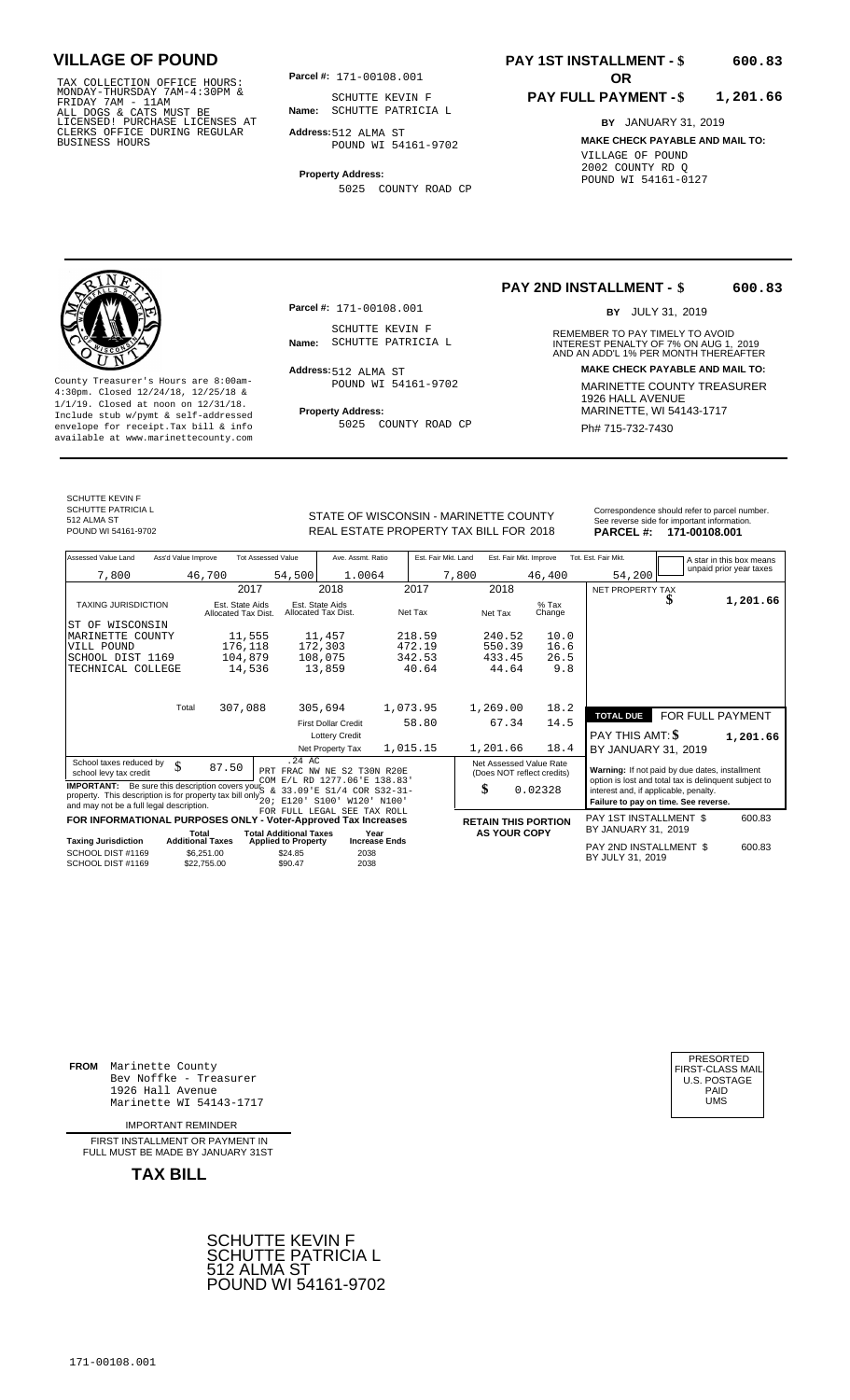TAX COLLECTION OFFICE HOURS: **Parcel#:** 171-00137.000<br>MONDAY-THURSDAY 7AM-4:30PM & SCHUTTE KEVIN<br>FRIDAY 7AM - 11AM<br>ALL DOGS & CATS MUST BE **Name:** SCHUTTE PATRIC<br>LICENSED! PURCHASE LICENSES AT CLERKS OFFICE DURING REGULAR BUSINESS HOURS

**Parcel #:** 171-00137.000

**Name:** SCHUTTE PATRICIA L SCHUTTE KEVIN F

**Address:** 512 ALMA ST POUND WI 54161-9702

**Property Address:** 4004 US HIGHWAY 141

### **PAY 1ST INSTALLMENT - \$ 427.37**

### **PAY FULL PAYMENT - \$ 854.73**

**BY** JANUARY 31, 2019 **MAKE CHECK PAYABLE AND MAIL TO:** VILLAGE OF POUND 2002 COUNTY RD Q POUND WI 54161-0127

**Property Address:** Mariner Address: 1/1/19. Closed at noon on 12/31/18.<br>Include stub w/pymt & self-addressed envelope for receipt.Tax bill & info  $4004$  US HIGHWAY 141  $\overline{PH}$  715-732-7430 available at www.marinettecounty.com

**Parcel #:** 171-00137.000

SCHUTTE KEVIN F<br>Name: SCHUTTE PATRICIA L

Address: 512 ALMA ST POUND WI 54161-9702

4004 US HIGHWAY 141

**PAY 2ND INSTALLMENT - \$ 427.36**

BY JULY 31, 2019

REMEMBER TO PAY TIMELY TO AVOID **Name:** SCHUTTE PATRICIA L<br>
AND AN ADD'L 1% PER MONTH THEREAFTER **Address: MAKE CHECK PAYABLE AND MAIL TO:** County Treasurer's Hours are 8:00am-<br>
4:30pm. Closed 12/24/18, 12/25/18 & MARINETTE COUNTY TREASURER<br>
1/1/19. Closed at noon on 12/31/18.<br>
Include stub w/pwmt & self-addressed **Property Address:** MARINETTE, WI 54143-1717

SCHUTTE KEVIN F SCHUTTE PATRICIA L 512 ALMA ST<br>POUND WI 54161-9702

STATE OF WISCONSIN - MARINETTE COUNTY<br>
See reverse side for important information.<br>
REAL ESTATE PROPERTY TAX BILL FOR 2018 PARCEL #: 171-00137.000 REAL ESTATE PROPERTY TAX BILL FOR **PARCEL #:** POUND WI 54161-9702 2018 **171-00137.000**

| Assessed Value Land<br>Ass'd Value Improve | <b>Tot Assessed Value</b>              |                                        | Ave. Assmt. Ratio          | Est. Fair Mkt. Land | Est. Fair Mkt. Improve |                   | Tot. Est. Fair Mkt. |                  | A star in this box means |
|--------------------------------------------|----------------------------------------|----------------------------------------|----------------------------|---------------------|------------------------|-------------------|---------------------|------------------|--------------------------|
| 14,400                                     | 25,200                                 | 39,600                                 | 1.0064                     | 14,300              |                        | 25,000            | 39,300              |                  | unpaid prior year taxes  |
|                                            | 2017                                   |                                        | 2018                       | 2017                | 2018                   |                   | NET PROPERTY TAX    |                  |                          |
| <b>TAXING JURISDICTION</b>                 | Est. State Aids<br>Allocated Tax Dist. | Est. State Aids<br>Allocated Tax Dist. |                            | Net Tax             | Net Tax                | $%$ Tax<br>Change |                     | Φ                | 854.73                   |
| WISCONSIN<br>ST OF                         |                                        |                                        |                            |                     |                        |                   |                     |                  |                          |
| MARINETTE<br>COUNTY                        | 11,555                                 | 11,457                                 |                            | 172.82              | 174.76                 | 1.1               |                     |                  |                          |
| VILL POUND                                 | 176,118                                | 172,303                                |                            | 373.31              | 399.92                 | 7.1               |                     |                  |                          |
| SCHOOL DIST 1169                           | 104,879                                | 108,075                                |                            | 270.80              | 314.95                 | 16.3              |                     |                  |                          |
| TECHNICAL COLLEGE                          | 14,536                                 | 13,859                                 |                            | 32.13               | 32.44                  | 1.0               |                     |                  |                          |
|                                            |                                        |                                        |                            |                     |                        |                   |                     |                  |                          |
| Total                                      | 307,088                                | 305,694                                |                            | 849.06              | 922.07                 | 8.6               |                     |                  |                          |
|                                            |                                        |                                        | <b>First Dollar Credit</b> | 58.80               | 67.34                  | 14.5              | <b>TOTAL DUE</b>    | FOR FULL PAYMENT |                          |
|                                            |                                        |                                        | <b>Lottery Credit</b>      |                     |                        |                   | PAY THIS AMT: \$    |                  | 854.73                   |
|                                            |                                        |                                        | Net Property Tax           | 790.26              | 854.73                 | 8.2               | BY JANUARY 31, 2019 |                  |                          |
|                                            |                                        | 1.11.22                                |                            |                     |                        |                   |                     |                  |                          |

School taxes reduced by  $\begin{array}{ccc} \text{School taxes} & 1.14 \text{ AC} \\ \text{School leaves} & 63.58 \end{array}$  PRT SE SW S2 T30N R20E COM (Does NOT reflect credits) **Warning:** If not paid by due dates, installment **IMPORTANT:** Be sure this description covers your  $\begin{bmatrix} E/L & 226 & N & S/L \\ 27 & 373 & 5119 \\ 23 & 72 & 625 \\ 10 & 21 & 625 \\ 20 & 21 & 625 \\ 21 & 21 & 625 \\ 22 & 22 & 625 \\ 23 & 24 & 625 \\ 24 & 25 & 100 \\ 25 & 26 & 100 \\ 26 & 27 & 100 \\ 27 & 245 & 101 \\ 28 &$ 1.14 AC<br>PRT SE SW S2 T30N R20E COM<br>E/L 226'N S/L; N ALG E/L<br>127' W373' S119' E160' ELY<br>63' TO PT 245'N S/L S19' E<br>FOR FULL LEGAL SEE TAX ROLL 63.58

|                                        |                                  | <b>PUR PULLE LIBATALE OBB LAA RULLE</b><br>FOR INFORMATIONAL PURPOSES ONLY - Voter-Approved Tax Increases |                              | <b>RETAIN THIS PORTION</b> | PAY 1ST INSTALLMENT \$                     | 427.37 |
|----------------------------------------|----------------------------------|-----------------------------------------------------------------------------------------------------------|------------------------------|----------------------------|--------------------------------------------|--------|
| <b>Taxing Jurisdiction</b>             | Total<br><b>Additional Taxes</b> | <b>Total Additional Taxes</b><br><b>Applied to Property</b>                                               | Year<br><b>Increase Ends</b> | <b>AS YOUR COPY</b>        | BY JANUARY 31, 2019                        |        |
| SCHOOL DIST #1169<br>SCHOOL DIST #1169 | \$6,251,00<br>\$22,755,00        | \$18.06<br>\$65.74                                                                                        | 2038<br>2038                 |                            | PAY 2ND INSTALLMENT \$<br>BY JULY 31, 2019 | 427.36 |

**FOR TION BET INSTALLMENT \$**<br>PPY BY JANUARY 31, 2019 **TAXIOUS PAY 2ND INSTALLMENT \$**  0.02328 BY JANUARY 31, 2019

**FROM** Marinette County Bev Noffke - Treasurer (U.S. POSTAGE)<br>1926 Hall Avenue (U.S. POSTAGE)<br>Marinette WI 54143-1717 (UMS 1926 Hall Avenue Marinette WI 54143-1717

IMPORTANT REMINDER

FIRST INSTALL MENT OR PAYMENT IN FULL MUST BE MADE BY JANUARY 31ST

**TAX BILL**





427.37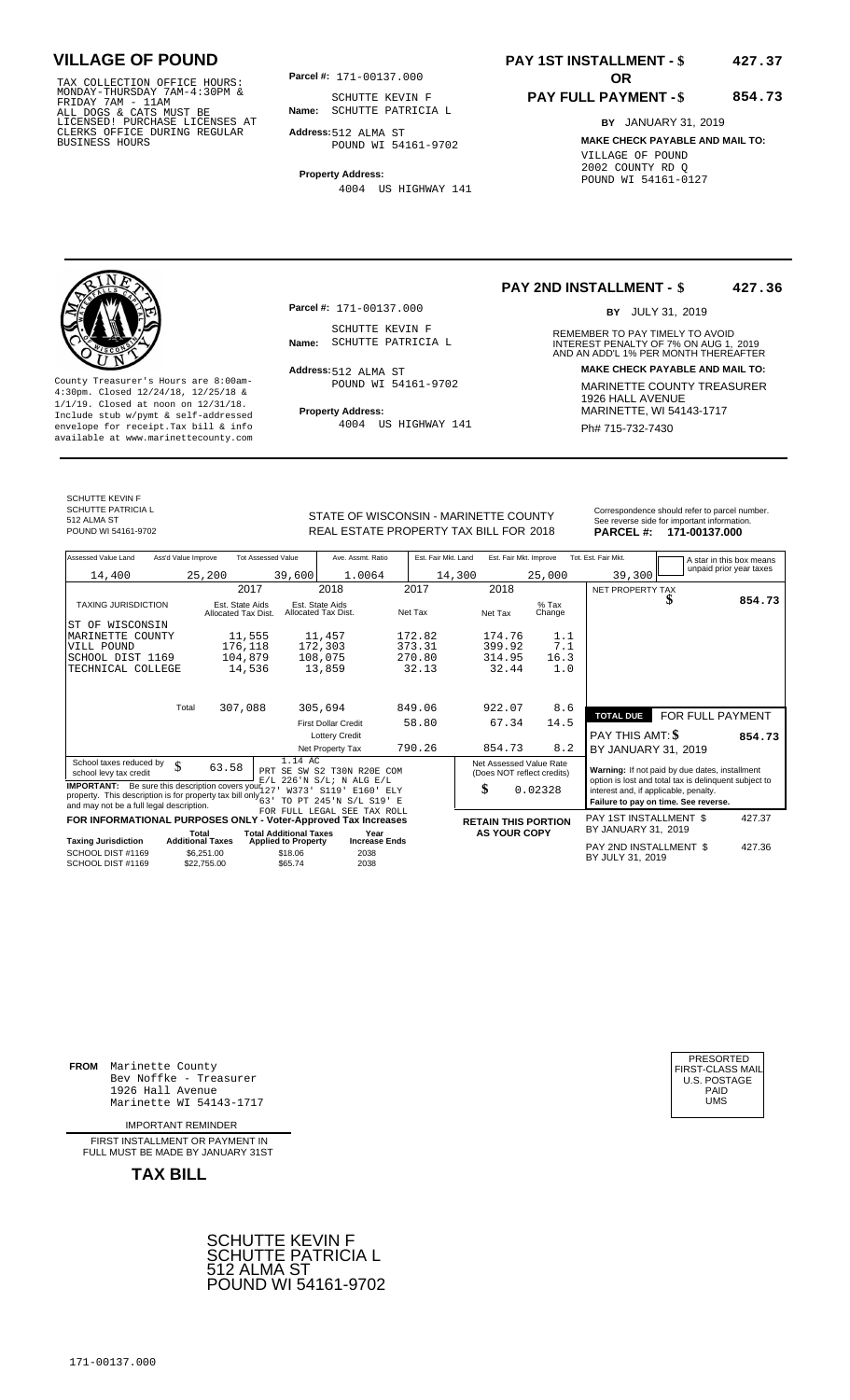TAX COLLECTION OFFICE HOURS:<br>
MONDAY-THURSDAY 7AM-4:30PM &<br>
FRIDAY 7AM - 11AM<br>
ALL DOGS & CATS MUST BE<br>
LICENSED! PURCHASE LICENSES AT<br>
CLERKS OFFICE DURING REGULAR<br>
CLERKS OFFICE DURING REGULAR<br>
BUSINESS HOURS<br>
BUSINESS H

**Parcel #: OR**

**Name:** SCHUTTE PATRICIA L SCHUTTE KEVIN F

**Address:** 512 ALMA ST POUND WI 54161-9702

**Property Address:** 400 MEYER ST

### **PAY 1ST INSTALLMENT - \$ 130.49**

## **PAY FULL PAYMENT - \$**

**260.98**

**BY** JANUARY 31, 2019 **MAKE CHECK PAYABLE AND MAIL TO:** VILLAGE OF POUND 2002 COUNTY RD Q POUND WI 54161-0127



**Property Address:** MARINETTE, WI 54143-1717 Include stub w/pymt & self-addressed envelope for receipt.Tax bill & info Ph# 715-732-7430 available at www.marinettecounty.com

**Parcel #:** 171-00503.000

SCHUTTE KEVIN F<br>Name: SCHUTTE PATRICIA L

Address: 512 ALMA ST POUND WI 54161-9702

400 MEYER ST

### **PAY 2ND INSTALLMENT - \$ 130.49**

BY JULY 31, 2019

REMEMBER TO PAY TIMELY TO AVOID **Name:** SCHUTTE PATRICIA L<br>
AND AN ADD'L 1% PER MONTH THEREAFTER **Address: MAKE CHECK PAYABLE AND MAIL TO:** County Treasurer's Hours are 8:00am-<br>
4:30pm. Closed 12/24/18, 12/25/18 & MARINETTE COUNTY TREASURER<br>
1/1/19. Closed at noon on 12/31/18.<br>
Include stub w/pwmt. & self-addressed<br>
Property Address:<br>
MARINETTE, WI 54143-1717

SCHUTTE KEVIN F SCHUTTE PATRICIA L 512 ALMA ST<br>POUND WI 54161-9702

STATE OF WISCONSIN - MARINETTE COUNTY REAL ESTATE PROPERTY TAX BILL FOR **PARCEL #:** POUND WI 54161-9702 2018 **171-00503.000**

| <b>PARCEL#:</b><br>171-00503.000              |
|-----------------------------------------------|
| See reverse side for important information.   |
| Correspondence should refer to parcel number. |
|                                               |
|                                               |

| Assessed Value Land                                                                                                                                            | Ass'd Value Improve                                  | <b>Tot Assessed Value</b>                       | Ave. Assmt. Ratio                    | Est. Fair Mkt. Land | Est. Fair Mkt. Improve                                |                                 | Tot. Est. Fair Mkt.                        | A star in this box means                                                                                |        |
|----------------------------------------------------------------------------------------------------------------------------------------------------------------|------------------------------------------------------|-------------------------------------------------|--------------------------------------|---------------------|-------------------------------------------------------|---------------------------------|--------------------------------------------|---------------------------------------------------------------------------------------------------------|--------|
| 9,000                                                                                                                                                          | 5,100                                                | 14,100                                          | 1.0064                               |                     | 8,900                                                 | 5,100                           | 14,000                                     | unpaid prior year taxes                                                                                 |        |
|                                                                                                                                                                | 2017                                                 |                                                 | 2018                                 | 2017                | 2018                                                  |                                 | NET PROPERTY TAX                           |                                                                                                         |        |
| <b>TAXING JURISDICTION</b>                                                                                                                                     | Est. State Aids<br>Allocated Tax Dist.               | Allocated Tax Dist.                             | Est. State Aids                      | Net Tax             | Net Tax                                               | $%$ Tax<br>Change               |                                            | S                                                                                                       | 260.98 |
| IST OF WISCONSIN                                                                                                                                               |                                                      |                                                 |                                      |                     |                                                       |                                 |                                            |                                                                                                         |        |
| MARINETTE COUNTY                                                                                                                                               | 11,555                                               |                                                 | 11,457                               | 65.86               | 62.23                                                 | 5.5<br>$\overline{\phantom{a}}$ |                                            |                                                                                                         |        |
| VILL POUND                                                                                                                                                     | 176,118                                              |                                                 | 172,303                              | 142.26              | 142.40                                                | $\cdot$ 1                       |                                            |                                                                                                         |        |
| SCHOOL DIST 1169                                                                                                                                               | 104,879                                              |                                                 | 108,075                              | 103.20              | 112.14                                                | 8.7                             |                                            |                                                                                                         |        |
| TECHNICAL COLLEGE                                                                                                                                              | 14,536                                               |                                                 | 13,859                               | 12.24               | 11.55                                                 | 5.6<br>$\overline{\phantom{a}}$ |                                            |                                                                                                         |        |
|                                                                                                                                                                |                                                      |                                                 |                                      |                     |                                                       |                                 |                                            |                                                                                                         |        |
|                                                                                                                                                                | 307,088<br>Total                                     |                                                 | 305,694                              | 323.56              | 328.32                                                | 1.5                             | <b>TOTAL DUE</b>                           | FOR FULL PAYMENT                                                                                        |        |
|                                                                                                                                                                |                                                      |                                                 | <b>First Dollar Credit</b>           | 58.80               | 67.34                                                 | 14.5                            |                                            |                                                                                                         |        |
|                                                                                                                                                                |                                                      |                                                 | <b>Lottery Credit</b>                |                     |                                                       |                                 | <b>PAY THIS AMT: \$</b>                    |                                                                                                         | 260.98 |
|                                                                                                                                                                |                                                      |                                                 | Net Property Tax                     | 264.76              | 260.98                                                | 1.4<br>$\overline{\phantom{a}}$ | BY JANUARY 31, 2019                        |                                                                                                         |        |
| School taxes reduced by<br>\$<br>school levy tax credit                                                                                                        | 22.64                                                | .32 AC<br>BAPTIST ADDITION<br>LOTS 4 & 5        |                                      |                     | Net Assessed Value Rate<br>(Does NOT reflect credits) |                                 |                                            | Warning: If not paid by due dates, installment<br>option is lost and total tax is delinquent subject to |        |
| <b>IMPORTANT:</b> Be sure this description covers your<br>property. This description is for property tax bill only<br>and may not be a full legal description. |                                                      |                                                 |                                      |                     | \$                                                    | 0.02328                         | interest and, if applicable, penalty.      | Failure to pay on time. See reverse.                                                                    |        |
| FOR INFORMATIONAL PURPOSES ONLY - Voter-Approved Tax Increases                                                                                                 |                                                      |                                                 |                                      |                     | <b>RETAIN THIS PORTION</b>                            |                                 | <b>PAY 1ST INSTALLMENT \$</b>              |                                                                                                         | 130.49 |
|                                                                                                                                                                | Total                                                | <b>Total Additional Taxes</b>                   | Year                                 |                     | <b>AS YOUR COPY</b>                                   |                                 | BY JANUARY 31, 2019                        |                                                                                                         |        |
| <b>Taxing Jurisdiction</b><br>SCHOOL DIST #1169<br>SCHOOL DIST #1169                                                                                           | <b>Additional Taxes</b><br>\$6,251.00<br>\$22,755.00 | <b>Applied to Property</b><br>\$6.43<br>\$23.41 | <b>Increase Ends</b><br>2038<br>2038 |                     |                                                       |                                 | PAY 2ND INSTALLMENT \$<br>BY JULY 31, 2019 |                                                                                                         | 130.49 |

**FROM** Marinette County Bev Noffke - Treasurer (U.S. POSTAGE)<br>1926 Hall Avenue (U.S. POSTAGE)<br>Marinette WI 54143-1717 (U.S. POSTAGE) 1926 Hall Avenue PAID Marinette WI 54143-1717 UMS

IMPORTANT REMINDER

FIRST INSTALLMENT OR PAYMENT IN FULL MUST BE MADE BY JANUARY 31ST



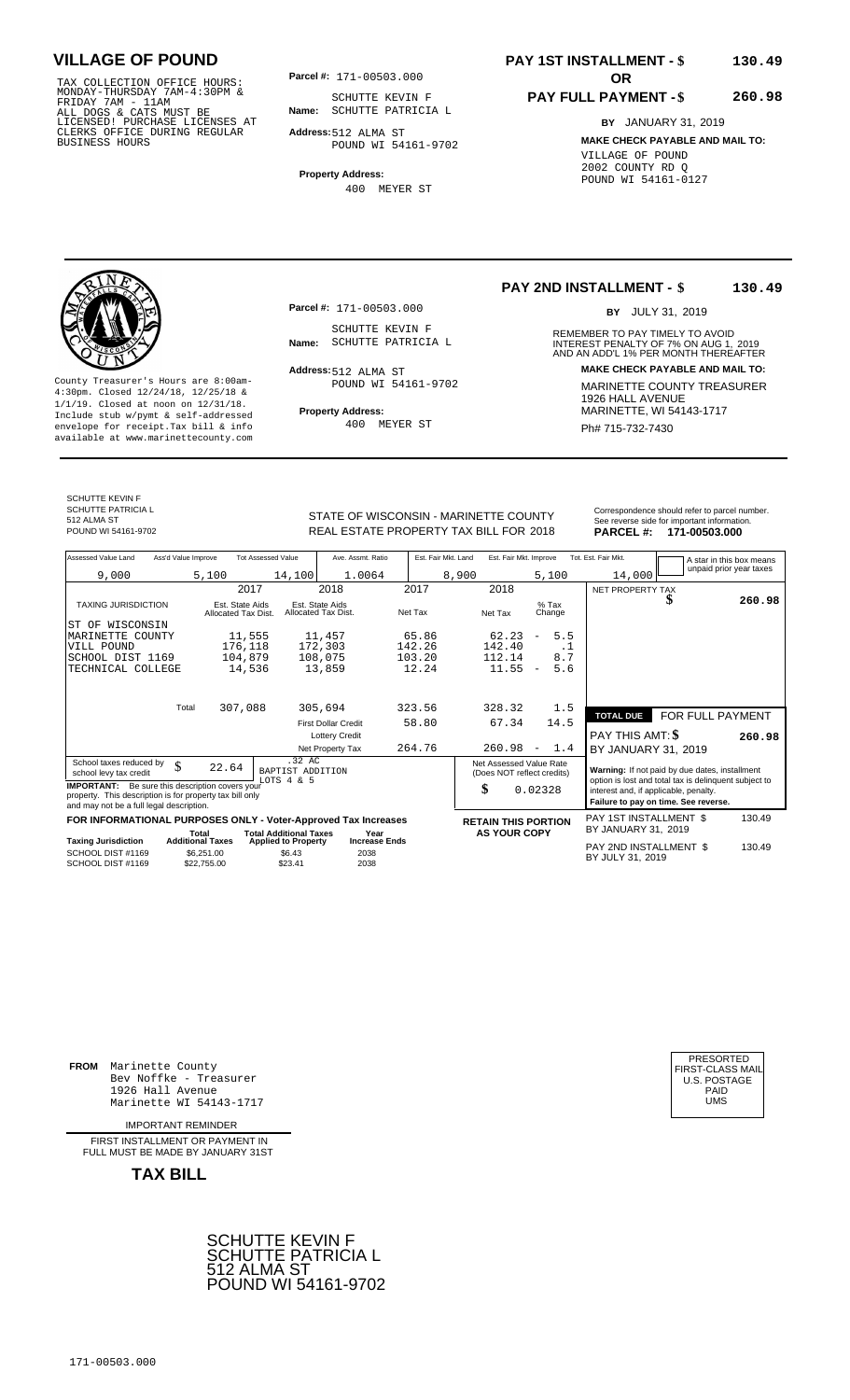TAX COLLECTION OFFICE HOURS:<br>
MONDAY-THURSDAY 7AM-4:30PM &<br>
FRIDAY 7AM - 11AM<br>
ALL DOGS & CATS MUST BE<br>
LICENSED! PURCHASE LICENSES AT<br>
LICENSED! PURCHASE LICENSES AT<br>
CLERKS OFFICE DURING REGULAR<br>
BUSINESS HOURS<br>
BUSINESS

**Parcel #:** 171-00176.000

**Name:** SEEWALD BRENDA S SEEWALD JAMES A

**Address:** PO BOX 204 POUND WI 54161-0204

**Property Address:** 1031 COUNTY ROAD Q

### **PAY 1ST INSTALLMENT - \$ 414.00**

### **PAY FULL PAYMENT - \$ 991.54**

**BY** JANUARY 31, 2019 **MAKE CHECK PAYABLE AND MAIL TO:** VILLAGE OF POUND 2002 COUNTY RD Q POUND WI 54161-0127



**Property Address:** MARINETTE, WI 54143-1717 Include stub w/pymt & self-addressed envelope for receipt.Tax bill & info Ph# 715-732-7430 available at www.marinettecounty.com

**Parcel #:** 171-00176.000

SEEWALD JAMES A<br>Name: SEEWALD BRENDA S

 $Address:  $PO$  BOX 204$ POUND WI 54161-0204

1031 COUNTY ROAD Q

**PAY 2ND INSTALLMENT - \$ 577.54**

BY JULY 31, 2019

REMEMBER TO PAY TIMELY TO AVOID **Name:** SEEWALD BRENDA S<br>
AND AN ADD'L 1% PER MONTH THEREAFTER **Address: MAKE CHECK PAYABLE AND MAIL TO:** County Treasurer's Hours are 8:00am-<br>
4:30pm. Closed 12/24/18, 12/25/18 & MARINETTE COUNTY TREASURER<br>
1/1/19. Closed at noon on 12/31/18.<br>
Include stub w/pwmt. & self-addressed<br> **Property Address:** MARINETTE, WI 54143-1717

SEEWALD JAMES A SEEWALD BRENDA S PO BOX 204<br>POUND WI 54161-0204

STATE OF WISCONSIN - MARINETTE COUNTY REAL ESTATE PROPERTY TAX BILL FOR **PARCEL #:** POUND WI 54161-0204 2018 **171-00176.000**

| Correspondence should refer to parcel number. |
|-----------------------------------------------|
| See reverse side for important information.   |
| ------                                        |

|          |               | $\mathsf{F}$ reverse side for important importation. |
|----------|---------------|------------------------------------------------------|
| \RCEL #: | 171-00176.000 |                                                      |

| Assessed Value Land                                                                                                                                                                                                  | Ass'd Value Improve     |                                        | <b>Tot Assessed Value</b>     | Ave. Assmt. Ratio                                         | Est. Fair Mkt. Land |                                                       | Est. Fair Mkt. Improve   |                   | Tot. Est. Fair Mkt.                        | A star in this box means                                                                                |        |
|----------------------------------------------------------------------------------------------------------------------------------------------------------------------------------------------------------------------|-------------------------|----------------------------------------|-------------------------------|-----------------------------------------------------------|---------------------|-------------------------------------------------------|--------------------------|-------------------|--------------------------------------------|---------------------------------------------------------------------------------------------------------|--------|
| 10,500                                                                                                                                                                                                               |                         | 42,000                                 | 52,500                        | 1.0064                                                    |                     | 10,400                                                | 41,700                   |                   | 52,100                                     | unpaid prior year taxes                                                                                 |        |
|                                                                                                                                                                                                                      |                         | 2017                                   |                               | 2018                                                      | 2017                | 2018                                                  |                          |                   | NET PROPERTY TAX                           |                                                                                                         |        |
| <b>TAXING JURISDICTION</b>                                                                                                                                                                                           |                         | Est. State Aids<br>Allocated Tax Dist. |                               | Est. State Aids<br>Allocated Tax Dist.                    | Net Tax             | Net Tax                                               |                          | $%$ Tax<br>Change |                                            | S                                                                                                       | 991.54 |
| ST OF WISCONSIN                                                                                                                                                                                                      |                         |                                        |                               |                                                           |                     |                                                       |                          |                   |                                            |                                                                                                         |        |
| MARINETTE<br>COUNTY                                                                                                                                                                                                  |                         | 11,555                                 |                               | 11,457                                                    | 245.22              | 231.69                                                | $\qquad \qquad -$        | 5.5               |                                            |                                                                                                         |        |
| VILL POUND                                                                                                                                                                                                           |                         | 176,118                                |                               | 172,303                                                   | 529.70              | 530.20                                                |                          | .1                |                                            |                                                                                                         |        |
| SCHOOL DIST 1169                                                                                                                                                                                                     |                         | 104,879                                |                               | 108,075                                                   | 384.25              | 417.54                                                |                          | 8.7               |                                            |                                                                                                         |        |
| TECHNICAL COLLEGE                                                                                                                                                                                                    |                         | 14,536                                 |                               | 13,859                                                    | 45.59               | 43.00                                                 | $\overline{\phantom{a}}$ | 5.7               |                                            |                                                                                                         |        |
|                                                                                                                                                                                                                      |                         |                                        |                               |                                                           |                     |                                                       |                          |                   |                                            |                                                                                                         |        |
|                                                                                                                                                                                                                      | Total                   | 307,088                                |                               | 305,694                                                   | 1,204.76            | 1,222.43                                              |                          | 1.5               | <b>TOTAL DUE</b>                           | FOR FULL PAYMENT                                                                                        |        |
|                                                                                                                                                                                                                      |                         |                                        |                               | <b>First Dollar Credit</b>                                | 58.80               | 67.34                                                 |                          | 14.5              |                                            |                                                                                                         |        |
|                                                                                                                                                                                                                      |                         |                                        |                               | <b>Lottery Credit</b>                                     | 102.90              | 163.55                                                |                          | 58.9              | <b>PAY THIS AMT: \$</b>                    |                                                                                                         | 991.54 |
|                                                                                                                                                                                                                      |                         |                                        |                               | Net Property Tax                                          | 1,043.06            | 991.54                                                | $\overline{\phantom{a}}$ | 4.9               | BY JANUARY 31, 2019                        |                                                                                                         |        |
| School taxes reduced by<br>school levy tax credit                                                                                                                                                                    | \$                      | 84.29                                  | .85 AC                        | PRT SW SE S2 T30N R20E COM<br>SE COR; W ALG S/L 63' N620. |                     | Net Assessed Value Rate<br>(Does NOT reflect credits) |                          |                   |                                            | Warning: If not paid by due dates, installment<br>option is lost and total tax is delinquent subject to |        |
| <b>IMPORTANT:</b> Be sure this description covers your $\frac{1}{3}$<br>property. This description is for property tax bill only $\frac{1}{16D139}$ 63' TO E/L S ALG E/L<br>and may not be a full legal description. |                         |                                        |                               | TO S/L 16D139 E ALG S/L                                   |                     | \$                                                    | 0.02328                  |                   | interest and, if applicable, penalty.      | Failure to pay on time. See reverse.                                                                    |        |
| FOR INFORMATIONAL PURPOSES ONLY - Voter-Approved Tax Increases                                                                                                                                                       |                         |                                        |                               | FOR FULL LEGAL SEE TAX ROLL                               |                     | <b>RETAIN THIS PORTION</b>                            |                          |                   | PAY 1ST INSTALLMENT \$                     |                                                                                                         | 414.00 |
|                                                                                                                                                                                                                      | Total                   |                                        | <b>Total Additional Taxes</b> | Year                                                      |                     | <b>AS YOUR COPY</b>                                   |                          |                   | BY JANUARY 31, 2019                        |                                                                                                         |        |
| <b>Taxing Jurisdiction</b>                                                                                                                                                                                           | <b>Additional Taxes</b> |                                        | <b>Applied to Property</b>    | <b>Increase Ends</b>                                      |                     |                                                       |                          |                   |                                            |                                                                                                         |        |
| SCHOOL DIST #1169<br>SCHOOL DIST #1169                                                                                                                                                                               |                         | \$6.251.00<br>\$22,755.00              | \$23.94<br>\$87.15            | 2038<br>2038                                              |                     |                                                       |                          |                   | PAY 2ND INSTALLMENT \$<br>BY JULY 31, 2019 |                                                                                                         | 577.54 |

**FROM** Marinette County Bev Noffke - Treasurer (U.S. POSTAGE)<br>1926 Hall Avenue (U.S. POSTAGE)<br>Marinette WI 54143-1717 (U.S. POSTAGE) 1926 Hall Avenue PAID Marinette WI 54143-1717 UMS

IMPORTANT REMINDER

FIRST INSTALLMENT OR PAYMENT IN FULL MUST BE MADE BY JANUARY 31ST



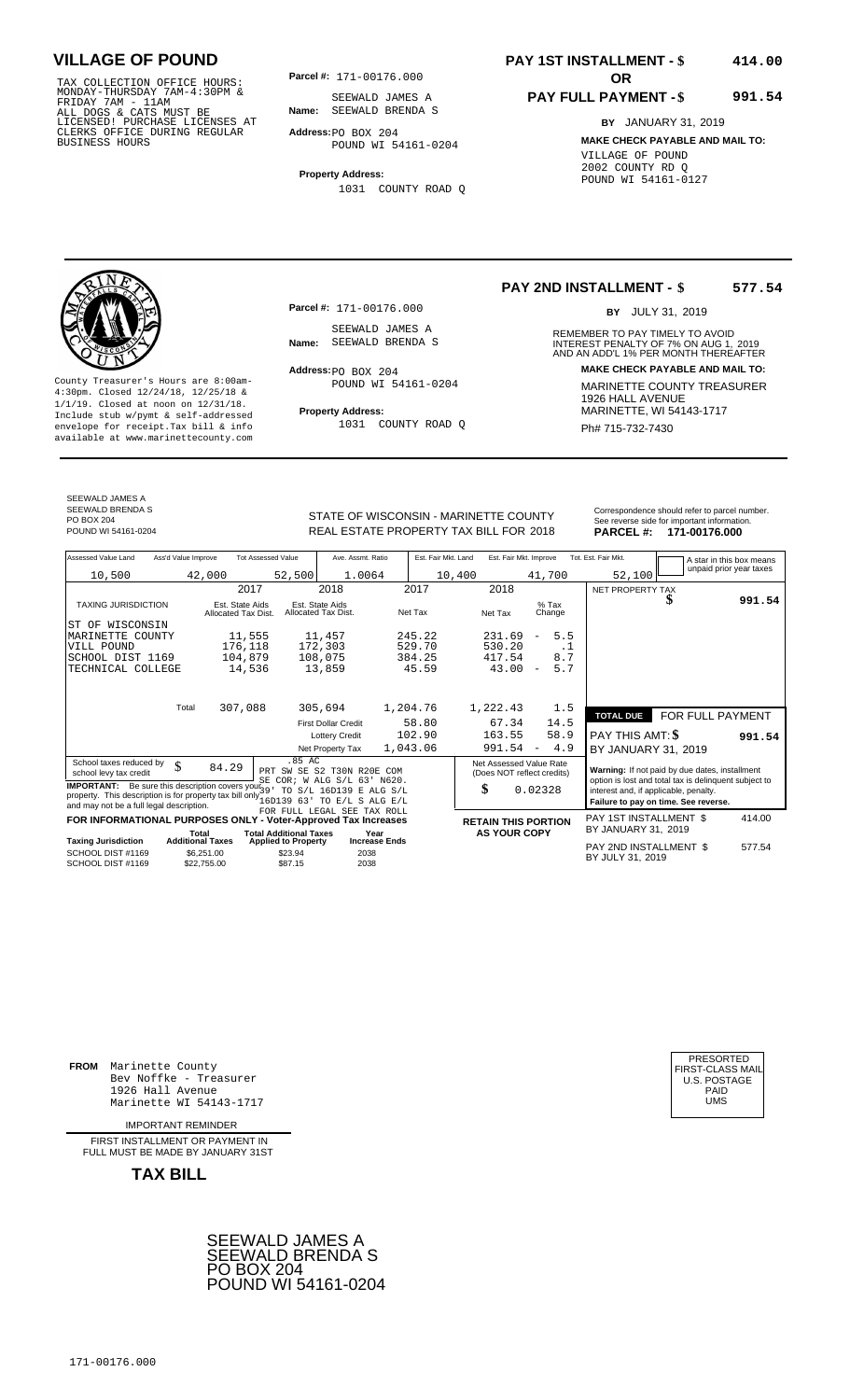TAX COLLECTION OFFICE HOURS:<br>
MONDAY-THURSDAY 7AM-4:30PM &<br>
FRIDAY 7AM - 11AM<br>
ALL DOGS & CATS MUST BE<br>
LICENSED! PURCHASE LICENSES AT<br>
CLERKS OFFICE DURING REGULAR<br>
CLERKS OFFICE DURING REGULAR<br>
BUSINESS HOURS<br>
BUSINESS H

**Parcel #:** 171-00367.000

**Name:** SEEWALD JOSHUA J

**Address:** 632 WALKER ST POUND WI 54161-9703

**Property Address:** 632 WALKER ST

### **PAY 1ST INSTALLMENT - \$ 1,840.77**

#### **PAY FULL PAYMENT - \$ 2,807.16**

**BY** JANUARY 31, 2019 **MAKE CHECK PAYABLE AND MAIL TO:** VILLAGE OF POUND 2002 COUNTY RD Q POUND WI 54161-0127

**Property Address:** MARINETTE, WI 54143-1717 Include stub w/pymt & self-addressed envelope for receipt.Tax bill & info Ph# 715-732-7430 available at www.marinettecounty.com

**Parcel #:** 171-00367.000

Address: 632 WALKER ST POUND WI 54161-9703

632 WALKER ST

### **PAY 2ND INSTALLMENT - \$ 966.39**

BY JULY 31, 2019

REMEMBER TO PAY TIMELY TO AVOID **Name:** SEEWALD JOSHUA J<br> **INTEREST PENALTY OF 7% ON AUG 1, 2019**<br>
AND AN ADD'L 1% PER MONTH THEREAFTER **Address: MAKE CHECK PAYABLE AND MAIL TO:** County Treasurer's Hours are 8:00am-<br>
4:30pm. Closed 12/24/18, 12/25/18 & 1/1/19. Closed at noon on 12/31/18.<br>
Include stub w/pwmt. & self-addressed<br>
Froperty Address: MARINETTE, WI 54143-1717

SEEWALD JOSHUA J

632 WALKER ST<br>POUND WI 54161-9703

STATE OF WISCONSIN - MARINETTE COUNTY REAL ESTATE PROPERTY TAX BILL FOR **PARCEL #:** POUND WI 54161-9703 2018 **171-00367.000**

| <b>PARCEL#:</b> | 171-00367.000                                 |
|-----------------|-----------------------------------------------|
|                 | See reverse side for important information.   |
|                 | Correspondence should refer to parcel number. |
|                 |                                               |

| Assessed Value Land                                                                                                                                                                                                                                                                                                                                                                       | Ass'd Value Improve     |                                        | <b>Tot Assessed Value</b>                         | Ave. Assmt. Ratio                      |                      | Est. Fair Mkt. Land | Est. Fair Mkt. Improve                                                                                                                                                                                                                                             |                          |                   | Tot. Est. Fair Mkt.                        |  | A star in this box means |
|-------------------------------------------------------------------------------------------------------------------------------------------------------------------------------------------------------------------------------------------------------------------------------------------------------------------------------------------------------------------------------------------|-------------------------|----------------------------------------|---------------------------------------------------|----------------------------------------|----------------------|---------------------|--------------------------------------------------------------------------------------------------------------------------------------------------------------------------------------------------------------------------------------------------------------------|--------------------------|-------------------|--------------------------------------------|--|--------------------------|
| 10,700                                                                                                                                                                                                                                                                                                                                                                                    |                         | 75,200                                 | 85,900                                            | 1.0064                                 |                      | 10,600              |                                                                                                                                                                                                                                                                    | 74,700                   |                   | 85,300                                     |  | unpaid prior year taxes  |
|                                                                                                                                                                                                                                                                                                                                                                                           |                         | 2017                                   |                                                   | 2018                                   | 2017                 |                     | 2018                                                                                                                                                                                                                                                               |                          |                   | NET PROPERTY TAX                           |  |                          |
| <b>TAXING JURISDICTION</b>                                                                                                                                                                                                                                                                                                                                                                |                         | Est. State Aids<br>Allocated Tax Dist. |                                                   | Est. State Aids<br>Allocated Tax Dist. | Net Tax              |                     | Net Tax                                                                                                                                                                                                                                                            |                          | $%$ Tax<br>Change |                                            |  | 1,769.23                 |
| ST OF WISCONSIN                                                                                                                                                                                                                                                                                                                                                                           |                         |                                        |                                                   |                                        |                      |                     |                                                                                                                                                                                                                                                                    |                          |                   |                                            |  |                          |
| MARINETTE COUNTY                                                                                                                                                                                                                                                                                                                                                                          |                         | 11,555                                 |                                                   | 11,457                                 | 401.22               |                     | 379.09                                                                                                                                                                                                                                                             | $\overline{\phantom{a}}$ | 5.5               | Delng Water                                |  | 259.48                   |
| VILL POUND                                                                                                                                                                                                                                                                                                                                                                                |                         | 176,118                                |                                                   | 172,303                                | 866.69               |                     | 867.50                                                                                                                                                                                                                                                             |                          | $\cdot$ 1         | Delng Sewer                                |  | 778.45                   |
| SCHOOL DIST 1169<br>TECHNICAL COLLEGE                                                                                                                                                                                                                                                                                                                                                     |                         | 104,879<br>14,536                      |                                                   | 108,075<br>13,859                      | 628.70               | 74.59               | 683.17<br>70.36                                                                                                                                                                                                                                                    | $\overline{\phantom{a}}$ | 8.7<br>5.7        |                                            |  |                          |
|                                                                                                                                                                                                                                                                                                                                                                                           |                         |                                        |                                                   |                                        |                      |                     |                                                                                                                                                                                                                                                                    |                          |                   |                                            |  |                          |
|                                                                                                                                                                                                                                                                                                                                                                                           | Total                   | 307,088                                |                                                   | 305,694                                | 1,971.20             |                     | 2,000.12                                                                                                                                                                                                                                                           |                          | 1.5               | <b>TOTAL DUE</b>                           |  | FOR FULL PAYMENT         |
|                                                                                                                                                                                                                                                                                                                                                                                           |                         |                                        |                                                   | <b>First Dollar Credit</b>             |                      | 58.80               | 67.34                                                                                                                                                                                                                                                              |                          | 14.5              |                                            |  |                          |
|                                                                                                                                                                                                                                                                                                                                                                                           |                         |                                        |                                                   | <b>Lottery Credit</b>                  | 102.90               |                     | 163.55                                                                                                                                                                                                                                                             |                          | 58.9              | PAY THIS AMT: <b>\$</b>                    |  | 2,807.16                 |
|                                                                                                                                                                                                                                                                                                                                                                                           |                         |                                        |                                                   | Net Property Tax                       | 1,809.50             |                     | 1,769.23                                                                                                                                                                                                                                                           | $\overline{\phantom{a}}$ | 2.2               | BY JANUARY 31, 2019                        |  |                          |
| .42 AC<br>School taxes reduced by<br>\$<br>137.92<br>PRT NE NW S11 T30N R20E COM<br>school levy tax credit<br>775 W & 1043.25 'S NE COR; S<br><b>IMPORTANT:</b> Be sure this description covers your $95^{\circ}$<br>E191.85' N95'<br>W193.3'<br><b>TO</b><br>property. This description is for property tax bill only $\sim$<br>DESC 401R233<br>and may not be a full legal description. |                         |                                        |                                                   |                                        |                      |                     | Net Assessed Value Rate<br>Warning: If not paid by due dates, installment<br>(Does NOT reflect credits)<br>option is lost and total tax is delinquent subject to<br>\$<br>0.02328<br>interest and, if applicable, penalty.<br>Failure to pay on time. See reverse. |                          |                   |                                            |  |                          |
| FOR INFORMATIONAL PURPOSES ONLY - Voter-Approved Tax Increases                                                                                                                                                                                                                                                                                                                            |                         |                                        |                                                   |                                        |                      |                     | <b>RETAIN THIS PORTION</b>                                                                                                                                                                                                                                         |                          |                   | PAY 1ST INSTALLMENT \$                     |  | 1,840.77                 |
|                                                                                                                                                                                                                                                                                                                                                                                           | Total                   |                                        | <b>Total Additional Taxes</b>                     |                                        | Year                 |                     | <b>AS YOUR COPY</b>                                                                                                                                                                                                                                                |                          |                   | BY JANUARY 31, 2019                        |  |                          |
| <b>Taxing Jurisdiction</b><br>SCHOOL DIST #1169<br>SCHOOL DIST #1169                                                                                                                                                                                                                                                                                                                      | <b>Additional Taxes</b> | \$6,251.00<br>\$22,755.00              | <b>Applied to Property</b><br>\$39.17<br>\$142.59 | 2038<br>2038                           | <b>Increase Ends</b> |                     |                                                                                                                                                                                                                                                                    |                          |                   | PAY 2ND INSTALLMENT \$<br>BY JULY 31, 2019 |  | 966.39                   |

**FROM** Marinette County Bev Noffke - Treasurer 1926 Hall Avenue PAID Marinette WI 54143-1717 UMS

IMPORTANT REMINDER

FIRST INSTALLMENT OR PAYMENT IN FULL MUST BE MADE BY JANUARY 31ST



| FIRST-CLASS MAIL<br>U.S. POSTAGE<br>PAID<br>UMS |
|-------------------------------------------------|
|-------------------------------------------------|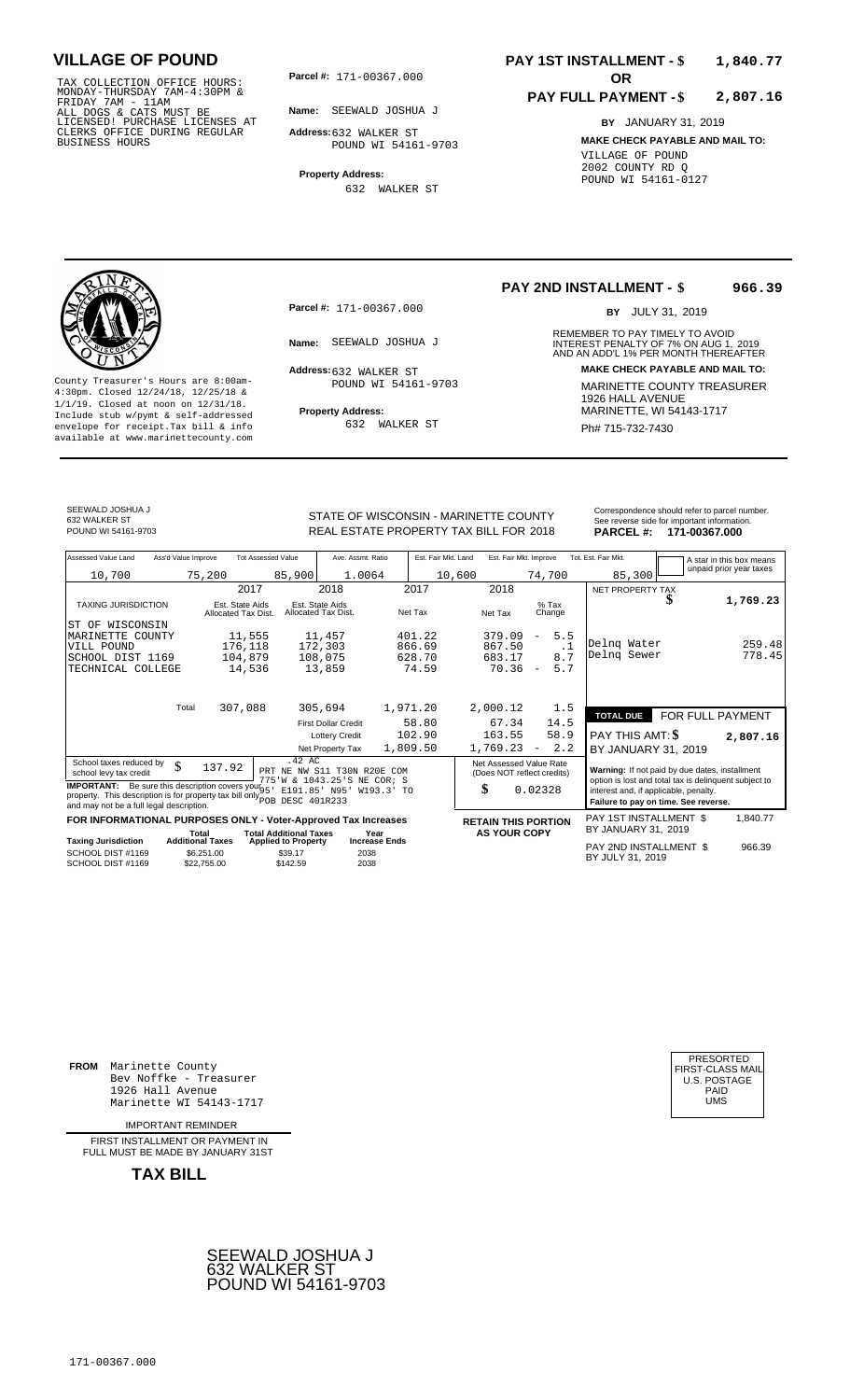TAX COLLECTION OFFICE HOURS:<br>
MONDAY-THURSDAY 7AM-4:30PM &<br>
FRIDAY 7AM - 11AM<br>
ALL DOGS & CATS MUST BE<br>
LICENSED! PURCHASE LICENSES AT<br>
LICENSED! PURCHASE LICENSES AT<br>
CLERKS OFFICE DURING REGULAR<br>
BUSINESS HOURS<br>
BUSINESS

**Parcel #:** 171-00517.000

**Name:** SEEWALD PAULA J VNE ETAL SEEWALD LARRY R VNE

**Address:** N1983 COUNTY ROAD J COLEMAN WI 54112-9567

**Property Address:**

1002 COUNTY ROAD Q

### **PAY 1ST INSTALLMENT - \$ 249.24**

#### **PAY FULL PAYMENT - \$ 498.48**

**BY** JANUARY 31, 2019 **MAKE CHECK PAYABLE AND MAIL TO:** VILLAGE OF POUND 2002 COUNTY RD Q POUND WI 54161-0127

**Property Address:** MARINETTE, WI 54143-1717 Include stub w/pymt & self-addressed envelope for receipt.Tax bill & info Ph# 715-732-7430 available at www.marinettecounty.com

**Parcel #:** 171-00517.000

SEEWALD LARRY R VNE<br>Name: SEEWALD PAULA J VNE ETAL

Address: N1983 COUNTY ROAD J COLEMAN WI 54112-9567

1002 COUNTY ROAD Q

**PAY 2ND INSTALLMENT - \$ 249.24**

BY JULY 31, 2019

REMEMBER TO PAY TIMELY TO AVOID **Name:** SEEWALD PAULA J VNE ETAL **INTEREST PENALTY OF 7% ON AUG 1, 2019**<br>AND AN ADD'L 1% PER MONTH THEREAFTER **Address: MAKE CHECK PAYABLE AND MAIL TO:** County Treasurer's Hours are 8:00am-<br>
4:30pm. Closed 12/24/18, 12/25/18 & COLEMAN WI 54112-9567 MARINETTE COUNTY TREASURER<br>
1/1/19. Closed at noon on 12/31/18.<br>
Include stub w/pwmt. & self-addressed Property Address: MARIN

SEEWALD LARRY R VNE SEEWALD PAULA J VNE ETAL N1983 COUNTY ROAD J<br>COLEMAN WI 54112-9567

STATE OF WISCONSIN - MARINETTE COUNTY REAL ESTATE PROPERTY TAX BILL FOR **PARCEL #:** COLEMAN WI 54112-9567 2018 **171-00517.000**

| Assessed Value Land                                                                                                                                            | Ass'd Value Improve                    | <b>Tot Assessed Value</b>                      | Ave. Assmt. Ratio                      |         | Est. Fair Mkt. Land | Est. Fair Mkt. Improve                                |      | Tot. Est. Fair Mkt.                   | A star in this box means                                                                                |        |
|----------------------------------------------------------------------------------------------------------------------------------------------------------------|----------------------------------------|------------------------------------------------|----------------------------------------|---------|---------------------|-------------------------------------------------------|------|---------------------------------------|---------------------------------------------------------------------------------------------------------|--------|
| 4,100                                                                                                                                                          | 20,200                                 | 24,300                                         | 1.0064                                 |         | 4,100               | 20,100                                                |      | 24,200                                | unpaid prior year taxes                                                                                 |        |
|                                                                                                                                                                | 2017                                   |                                                | 2018                                   | 2017    | 2018                |                                                       |      | NET PROPERTY TAX                      |                                                                                                         |        |
| <b>TAXING JURISDICTION</b>                                                                                                                                     | Est. State Aids<br>Allocated Tax Dist. |                                                | Est. State Aids<br>Allocated Tax Dist. | Net Tax | Net Tax             | $%$ Tax<br>Change                                     |      |                                       |                                                                                                         | 498.48 |
| WISCONSIN<br>ST OF                                                                                                                                             |                                        |                                                |                                        |         |                     |                                                       |      |                                       |                                                                                                         |        |
| MARINETTE COUNTY                                                                                                                                               | 11,555                                 |                                                | 11,457                                 | 122.37  |                     | $107.24 - 12.4$                                       |      |                                       |                                                                                                         |        |
| VILL POUND                                                                                                                                                     | 176,118                                |                                                | 172,303                                | 264.34  | 245.41              | $\overline{\phantom{m}}$                              | 7.2  |                                       |                                                                                                         |        |
| SCHOOL DIST 1169                                                                                                                                               | 104,879                                |                                                | 108,075                                | 191.76  | 193.26              |                                                       | . 8  |                                       |                                                                                                         |        |
| TECHNICAL COLLEGE                                                                                                                                              | 14,536                                 |                                                | 13,859                                 | 22.75   | 19.91               | $-12.5$                                               |      |                                       |                                                                                                         |        |
|                                                                                                                                                                |                                        |                                                |                                        |         |                     |                                                       |      |                                       |                                                                                                         |        |
|                                                                                                                                                                | 307,088<br>Total                       |                                                | 305,694                                | 601.22  | 565.82              | $\overline{\phantom{a}}$                              | 5.9  | <b>TOTAL DUE</b>                      | FOR FULL PAYMENT                                                                                        |        |
|                                                                                                                                                                |                                        |                                                | <b>First Dollar Credit</b>             | 58.80   | 67.34               |                                                       | 14.5 |                                       |                                                                                                         |        |
|                                                                                                                                                                |                                        |                                                | <b>Lottery Credit</b>                  |         |                     |                                                       |      | <b>PAY THIS AMT: \$</b>               |                                                                                                         | 498.48 |
|                                                                                                                                                                |                                        |                                                | Net Property Tax                       | 542.42  | 498.48              | $\overline{\phantom{a}}$                              | 8.1  | BY JANUARY 31, 2019                   |                                                                                                         |        |
| School taxes reduced by<br>\$<br>school levy tax credit                                                                                                        | 39.02                                  | .17 AC<br>VILLAGE OF POUND PLAT<br>LOT 9 BLK 1 |                                        |         |                     | Net Assessed Value Rate<br>(Does NOT reflect credits) |      |                                       | Warning: If not paid by due dates, installment<br>option is lost and total tax is delinquent subject to |        |
| <b>IMPORTANT:</b> Be sure this description covers your<br>property. This description is for property tax bill only<br>and may not be a full legal description. |                                        |                                                |                                        |         | \$                  | 0.02328                                               |      | interest and, if applicable, penalty. | Failure to pay on time. See reverse.                                                                    |        |
| FOR INFORMATIONAL PURPOSES ONLY - Voter-Approved Tax Increases                                                                                                 |                                        |                                                |                                        |         |                     |                                                       |      | PAY 1ST INSTALLMENT \$                |                                                                                                         | 249.24 |
|                                                                                                                                                                | Total                                  | <b>Total Additional Taxes</b>                  | Year                                   |         |                     | <b>RETAIN THIS PORTION</b><br><b>AS YOUR COPY</b>     |      | BY JANUARY 31, 2019                   |                                                                                                         |        |
| <b>Taxing Jurisdiction</b>                                                                                                                                     | <b>Additional Taxes</b>                | <b>Applied to Property</b>                     | <b>Increase Ends</b>                   |         |                     |                                                       |      | PAY 2ND INSTALLMENT \$                |                                                                                                         | 249.24 |
| SCHOOL DIST #1169<br>SCHOOL DIST #1169                                                                                                                         | \$6,251.00<br>\$22,755.00              | \$11.08<br>\$40.34                             | 2038<br>2038                           |         |                     |                                                       |      | BY JULY 31, 2019                      |                                                                                                         |        |

**FROM** Marinette County Bev Noffke - Treasurer 1926 Hall Avenue PAID Marinette WI 54143-1717 UMS

IMPORTANT REMINDER

FIRST INSTALLMENT OR PAYMENT IN FULL MUST BE MADE BY JANUARY 31ST



| PRESORTED        |
|------------------|
| FIRST-CLASS MAIL |
| U.S. POSTAGE     |
| PAID             |
| UMS              |
|                  |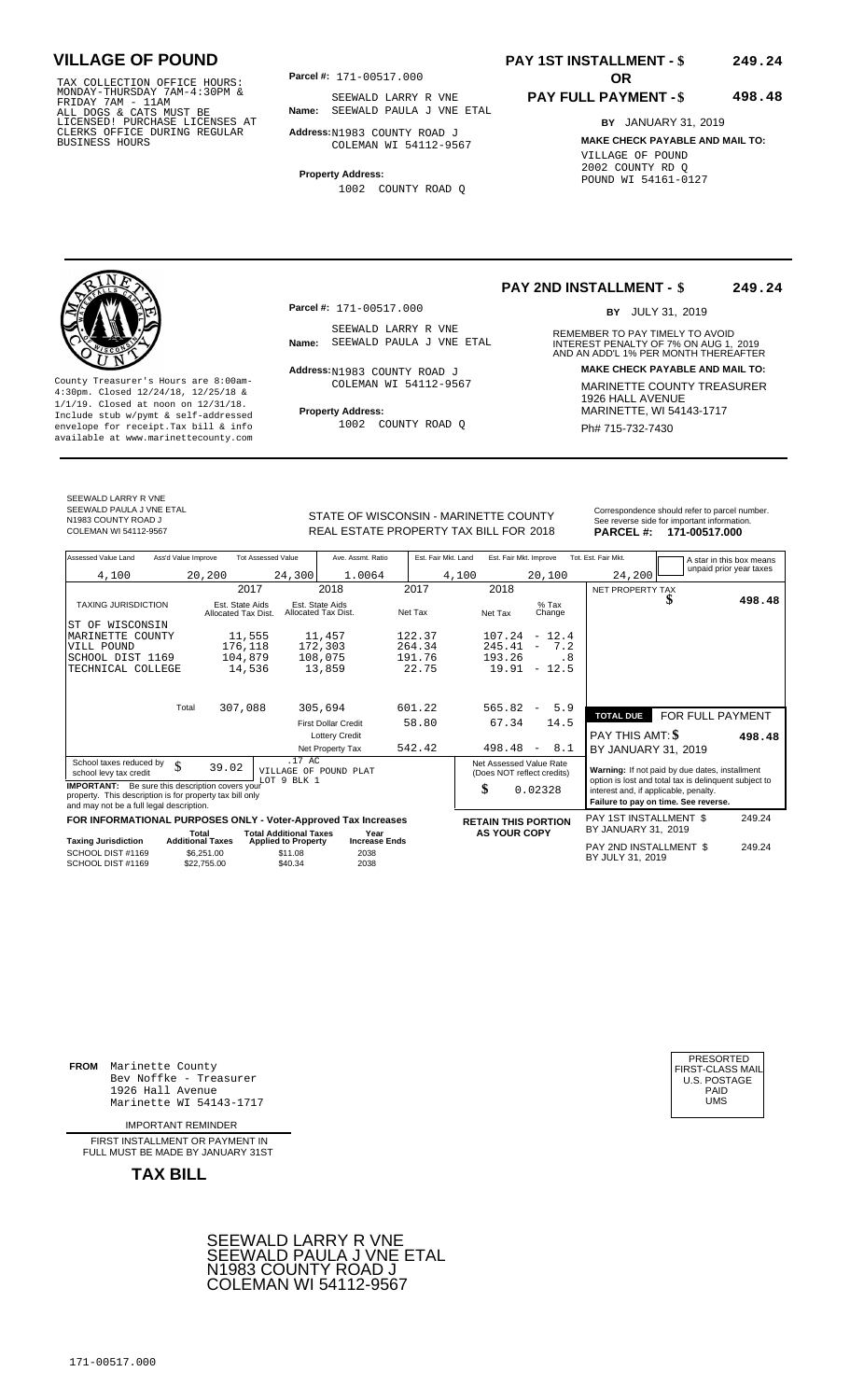TAX COLLECTION OFFICE HOURS:<br>
MONDAY-THURSDAY 7AM-4:30PM &<br>
FRIDAY 7AM - 11AM<br>
ALL DOGS & CATS MUST BE<br>
LICENSED I PURCHASE LICENSES AT<br>
LICENSED I PURCHASE LICENSES AT<br>
CLERKS OFFICE DURING REGULAR<br>
BUSINESS HOURS<br>
BUSINE

**Parcel #:** 171-00518.000

**Name:** SEEWALD PAULA J VNE ETAL SEEWALD LARRY R VNE

**Address:** N1983 COUNTY ROAD J COLEMAN WI 54112-9567

**Property Address:**

3000 COUNTY ROAD Q

### **PAY 1ST INSTALLMENT - \$ 151.44**

#### **PAY FULL PAYMENT - \$ 302.87**

**BY** JANUARY 31, 2019 **MAKE CHECK PAYABLE AND MAIL TO:** VILLAGE OF POUND 2002 COUNTY RD Q POUND WI 54161-0127

**Property Address:** MARINETTE, WI 54143-1717 Include stub w/pymt & self-addressed envelope for receipt.Tax bill & info Ph# 715-732-7430 available at www.marinettecounty.com

**Parcel #:** 171-00518.000

SEEWALD LARRY R VNE<br>Name: SEEWALD PAULA J VNE ETAL

Address: N1983 COUNTY ROAD J COLEMAN WI 54112-9567

3000 COUNTY ROAD Q

**PAY 2ND INSTALLMENT - \$ 151.43**

BY JULY 31, 2019

REMEMBER TO PAY TIMELY TO AVOID **Name:** SEEWALD PAULA J VNE ETAL **INTEREST PENALTY OF 7% ON AUG 1, 2019**<br>AND AN ADD'L 1% PER MONTH THEREAFTER **Address: MAKE CHECK PAYABLE AND MAIL TO:** County Treasurer's Hours are 8:00am-<br>
4:30pm. Closed 12/24/18, 12/25/18 & COLEMAN WI 54112-9567 MARINETTE COUNTY TREASURER<br>
1/1/19. Closed at noon on 12/31/18.<br>
Include stub w/pwmt & self-addressed **Property Address:** MARI

SEEWALD LARRY R VNE SEEWALD PAULA J VNE ETAL N1983 COUNTY ROAD J<br>COLEMAN WI 54112-9567

STATE OF WISCONSIN - MARINETTE COUNTY<br>
See reverse side for important information.<br>
REAL ESTATE PROPERTY TAX BILL FOR 2018 PARCEL #: 171-00518.000 REAL ESTATE PROPERTY TAX BILL FOR **PARCEL #:** COLEMAN WI 54112-9567 2018 **171-00518.000**

| Assessed Value Land                                                                                                                                                                          | Ass'd Value Improve     |                                        | <b>Tot Assessed Value</b>                       | Ave. Assmt. Ratio                      | Est. Fair Mkt. Land | Est. Fair Mkt. Improve                                |                   | Tot. Est. Fair Mkt.                                                                                                                    |                  | A star in this box means |
|----------------------------------------------------------------------------------------------------------------------------------------------------------------------------------------------|-------------------------|----------------------------------------|-------------------------------------------------|----------------------------------------|---------------------|-------------------------------------------------------|-------------------|----------------------------------------------------------------------------------------------------------------------------------------|------------------|--------------------------|
| 4,100                                                                                                                                                                                        |                         | 11,800                                 | 15,900                                          | 1.0064                                 |                     | 4,100                                                 | 11,700            | 15,800                                                                                                                                 |                  | unpaid prior year taxes  |
|                                                                                                                                                                                              |                         | 2017                                   |                                                 | 2018                                   | 2017                | 2018                                                  |                   | NET PROPERTY TAX                                                                                                                       |                  |                          |
| <b>TAXING JURISDICTION</b>                                                                                                                                                                   |                         | Est. State Aids<br>Allocated Tax Dist. |                                                 | Est. State Aids<br>Allocated Tax Dist. | Net Tax             | Net Tax                                               | $%$ Tax<br>Change |                                                                                                                                        |                  | 302.87                   |
| ST OF<br>WISCONSIN                                                                                                                                                                           |                         |                                        |                                                 |                                        |                     |                                                       |                   |                                                                                                                                        |                  |                          |
| MARINETTE COUNTY                                                                                                                                                                             |                         | 11,555                                 |                                                 | 11,457                                 | 107.90              |                                                       | $70.17 - 35.0$    |                                                                                                                                        |                  |                          |
| VILL POUND                                                                                                                                                                                   |                         | 176,118                                |                                                 | 172,303                                | 233.07              | 160.57                                                | $-31.1$           |                                                                                                                                        |                  |                          |
| SCHOOL DIST 1169                                                                                                                                                                             |                         | 104,879                                |                                                 | 108,075                                | 169.06              |                                                       | $126.45 - 25.2$   |                                                                                                                                        |                  |                          |
| TECHNICAL COLLEGE                                                                                                                                                                            |                         | 14,536                                 |                                                 | 13,859                                 | 20.06               |                                                       | $13.02 - 35.1$    |                                                                                                                                        |                  |                          |
|                                                                                                                                                                                              |                         |                                        |                                                 |                                        |                     |                                                       |                   |                                                                                                                                        |                  |                          |
|                                                                                                                                                                                              | Total                   | 307,088                                |                                                 | 305,694                                | 530.09              | 370.21                                                | $-30.2$           |                                                                                                                                        |                  |                          |
|                                                                                                                                                                                              |                         |                                        |                                                 | <b>First Dollar Credit</b>             | 58.80               | 67.34                                                 | 14.5              | <b>TOTAL DUE</b>                                                                                                                       | FOR FULL PAYMENT |                          |
|                                                                                                                                                                                              |                         |                                        |                                                 | <b>Lottery Credit</b>                  |                     |                                                       |                   | PAY THIS AMT: \$                                                                                                                       |                  | 302.87                   |
|                                                                                                                                                                                              |                         |                                        |                                                 | Net Property Tax                       | 471.29              | 302.87                                                | $-35.7$           | BY JANUARY 31, 2019                                                                                                                    |                  |                          |
| School taxes reduced by<br>school levy tax credit                                                                                                                                            | \$                      | 25.53                                  | .15AC                                           | VILLAGE OF POUND PLAT                  |                     | Net Assessed Value Rate<br>(Does NOT reflect credits) |                   | Warning: If not paid by due dates, installment                                                                                         |                  |                          |
| 10 BLK 1 EX USH 141<br>LOT<br><b>IMPORTANT:</b> Be sure this description covers your<br>property. This description is for property tax bill only<br>and may not be a full legal description. |                         |                                        |                                                 |                                        |                     | \$                                                    | 0.02328           | option is lost and total tax is delinquent subject to<br>interest and, if applicable, penalty.<br>Failure to pay on time. See reverse. |                  |                          |
| FOR INFORMATIONAL PURPOSES ONLY - Voter-Approved Tax Increases                                                                                                                               |                         |                                        |                                                 |                                        |                     | <b>RETAIN THIS PORTION</b>                            |                   | PAY 1ST INSTALLMENT \$                                                                                                                 |                  | 151.44                   |
|                                                                                                                                                                                              | Total                   |                                        | <b>Total Additional Taxes</b>                   | Year                                   |                     | <b>AS YOUR COPY</b>                                   |                   | BY JANUARY 31, 2019                                                                                                                    |                  |                          |
| <b>Taxing Jurisdiction</b><br>SCHOOL DIST #1169<br>SCHOOL DIST #1169                                                                                                                         | <b>Additional Taxes</b> | \$6.251.00<br>\$22.755.00              | <b>Applied to Property</b><br>\$7.25<br>\$26.39 | <b>Increase Ends</b><br>2038<br>2038   |                     |                                                       |                   | PAY 2ND INSTALLMENT \$<br>BY JULY 31, 2019                                                                                             |                  | 151.43                   |

**FROM** Marinette County Bev Noffke - Treasurer 1926 Hall Avenue Marinette WI 54143-1717

IMPORTANT REMINDER

FIRST INSTALLMENT OR PAYMENT IN FULL MUST BE MADE BY JANUARY 31ST



| PRESORTED           |
|---------------------|
| FIRST-CLASS MAIL    |
| <b>U.S. POSTAGE</b> |
| PAID                |
| UMS                 |
|                     |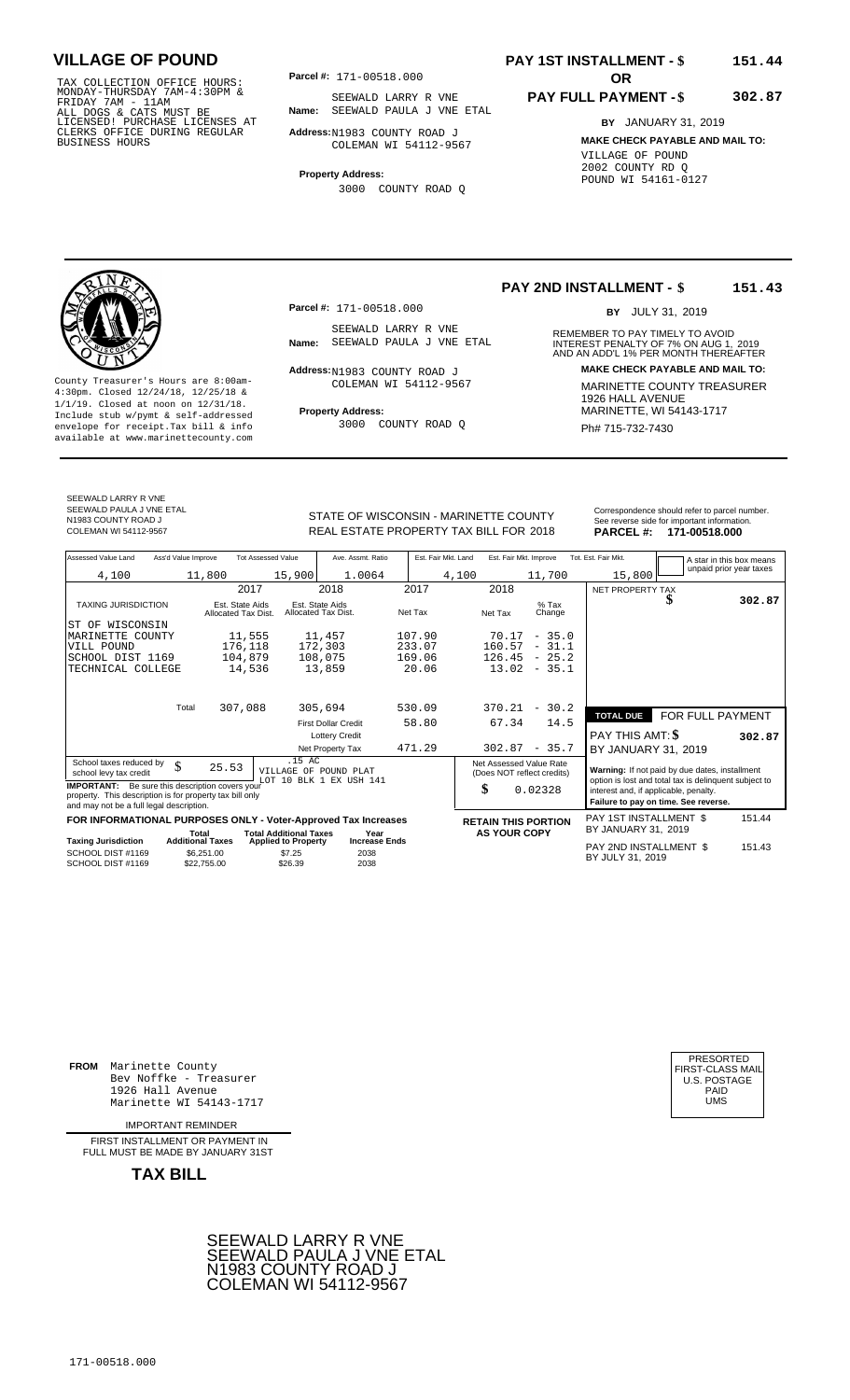TAX COLLECTION OFFICE HOURS:<br>
MONDAY-THURSDAY 7AM-4:30PM &<br>
FRIDAY 7AM - 11AM<br>
ALL DOGS & CATS MUST BE<br>
LICENSED! PURCHASE LICENSES AT<br>
CLERKS OFFICE DURING REGULAR<br>
CLERKS OFFICE DURING REGULAR<br>
BUSINESS HOURS<br>
POUND WI 5

**Parcel #:** 171-00349.002 **OR** 

**Name:** SHEVEY DUANE

**Address:** 3017 US HIGHWAY 141 POUND WI 54161-9701

**Property Address:** 3017 US HIGHWAY 141

### **PAY 1ST INSTALLMENT - \$ 978.20**

#### **PAY FULL PAYMENT - \$ 1,511.50**

**BY** JANUARY 31, 2019 **MAKE CHECK PAYABLE AND MAIL TO:** VILLAGE OF POUND 2002 COUNTY RD Q POUND WI 54161-0127



**Property Address:** MARINETTE, WI 54143-1717 Include stub w/pymt & self-addressed envelope for receipt.Tax bill & info Ph# 715-732-7430 available at www.marinettecounty.com

**Parcel #:** 171-00349.002

Address: 3017 US HIGHWAY 141 POUND WI 54161-9701

3017 US HIGHWAY 141

### **PAY 2ND INSTALLMENT - \$ 533.30**

BY JULY 31, 2019

REMEMBER TO PAY TIMELY TO AVOID **Name:** SHEVEY DUANE **INTEREST PENALTY OF 7% ON AUG 1, 2019**<br>AND AN ADD'L 1% PER MONTH THEREAFTER **Address: MAKE CHECK PAYABLE AND MAIL TO:** County Treasurer's Hours are 8:00am-<br>
4:30pm. Closed 12/24/18, 12/25/18 & MARINETTE COUNTY TREASURER<br>
1/1/19. Closed at noon on 12/31/18.<br>
Include stub w/pwmt & self-addressed **Property Address:** MARINETTE, WI 54143-1717

SHEVEY DUANE 3017 US HIGHWAY 141

STATE OF WISCONSIN - MARINETTE COUNTY REAL ESTATE PROPERTY TAX BILL FOR **PARCEL #:** POUND WI 54161-9701 2018 **171-00349.002**

| Correspondence should refer to parcel number. |
|-----------------------------------------------|
| See reverse side for important information.   |
| .                                             |

| Assessed Value Land                                                       | Ass'd Value Improve              |                                        | <b>Tot Assessed Value</b>                                   | Ave. Assmt. Ratio                      |                      | Est. Fair Mkt. Land |                     | Est. Fair Mkt. Improve          | Tot. Est. Fair Mkt.                                                                            | $\overline{\textbf{r}}$ | A star in this box means |
|---------------------------------------------------------------------------|----------------------------------|----------------------------------------|-------------------------------------------------------------|----------------------------------------|----------------------|---------------------|---------------------|---------------------------------|------------------------------------------------------------------------------------------------|-------------------------|--------------------------|
| 5,900                                                                     |                                  | 42,800                                 | 48,700                                                      | 1.0064                                 |                      | 5,900               |                     | 42,500                          | 48,400                                                                                         |                         | unpaid prior year taxes  |
|                                                                           |                                  |                                        | 2017                                                        | 2018                                   | 2017                 |                     | 2018                |                                 | NET PROPERTY TAX                                                                               |                         |                          |
| <b>TAXING JURISDICTION</b>                                                |                                  | Est. State Aids<br>Allocated Tax Dist. |                                                             | Est. State Aids<br>Allocated Tax Dist. | Net Tax              | Net Tax             |                     | $%$ Tax<br>Change               |                                                                                                |                         | 903.06                   |
| WISCONSIN<br>ST OF                                                        |                                  |                                        |                                                             |                                        |                      |                     |                     |                                 |                                                                                                |                         |                          |
| MARINETTE COUNTY                                                          |                                  | 11,555                                 |                                                             | 11,457                                 | 227.47               |                     | 214.92              | 5.5<br>$\overline{\phantom{m}}$ |                                                                                                |                         |                          |
| VILL POUND                                                                |                                  | 176,118                                |                                                             | 172,303                                | 491.36               |                     | 491.82              | $\cdot$ 1                       | Delng Water<br>Delnq Sewer                                                                     |                         | 152.11                   |
| SCHOOL DIST 1169                                                          |                                  | 104,879                                |                                                             | 108,075                                | 356.43               |                     | 387.32              | 8.7                             |                                                                                                |                         | 456.33                   |
| TECHNICAL COLLEGE                                                         |                                  | 14,536                                 |                                                             | 13,859                                 | 42.29                |                     | 39.89               | 5.7<br>$\overline{\phantom{a}}$ |                                                                                                |                         |                          |
|                                                                           |                                  |                                        |                                                             |                                        |                      |                     |                     |                                 |                                                                                                |                         |                          |
|                                                                           | Total                            | 307,088                                |                                                             | 305,694                                | 1,117.55             | 1,133.95            |                     | 1.5                             |                                                                                                |                         |                          |
|                                                                           |                                  |                                        |                                                             | <b>First Dollar Credit</b>             | 58.80                |                     | 67.34               | 14.5                            | <b>TOTAL DUE</b>                                                                               | FOR FULL PAYMENT        |                          |
|                                                                           |                                  |                                        |                                                             | <b>Lottery Credit</b>                  | 102.90               |                     | 163.55              | 58.9                            | PAY THIS AMT: \$                                                                               |                         | 1,511.50                 |
|                                                                           |                                  |                                        |                                                             | Net Property Tax                       | 955.85               |                     | 903.06              | 5.5<br>$\overline{\phantom{a}}$ | BY JANUARY 31, 2019                                                                            |                         |                          |
| School taxes reduced by                                                   | \$                               |                                        | $.18$ AC                                                    |                                        |                      |                     |                     | Net Assessed Value Rate         |                                                                                                |                         |                          |
| school levy tax credit                                                    |                                  | 78.19                                  | PRT NE NW S11 T30N R20E COM                                 |                                        |                      |                     |                     | (Does NOT reflect credits)      | Warning: If not paid by due dates, installment                                                 |                         |                          |
| <b>IMPORTANT:</b> Be sure this description covers your 150                |                                  |                                        | 552'S NE COR; W150' S55' E                                  | TO E/L N ALG E/L 55'                   | <b>TO</b>            | \$                  |                     | 0.02328                         | option is lost and total tax is delinquent subject to<br>interest and, if applicable, penalty. |                         |                          |
| property. This description is for property tax bill only $\overline{POB}$ |                                  |                                        |                                                             | & COM N/L ALMA 607'S &                 |                      |                     |                     |                                 | Failure to pay on time. See reverse.                                                           |                         |                          |
| and may not be a full legal description.                                  |                                  |                                        | FOR FULL LEGAL SEE TAX ROLL                                 |                                        |                      |                     |                     |                                 |                                                                                                |                         |                          |
| FOR INFORMATIONAL PURPOSES ONLY - Voter-Approved Tax Increases            |                                  |                                        |                                                             |                                        |                      |                     |                     | <b>RETAIN THIS PORTION</b>      | PAY 1ST INSTALLMENT \$                                                                         |                         | 978.20                   |
| <b>Taxing Jurisdiction</b>                                                | Total<br><b>Additional Taxes</b> |                                        | <b>Total Additional Taxes</b><br><b>Applied to Property</b> | Year                                   | <b>Increase Ends</b> |                     | <b>AS YOUR COPY</b> |                                 | BY JANUARY 31, 2019                                                                            |                         |                          |
| SCHOOL DIST #1169<br>SCHOOL DIST #1169                                    |                                  | \$6,251.00<br>\$22,755.00              | \$22.21<br>\$80.84                                          | 2038<br>2038                           |                      |                     |                     |                                 | PAY 2ND INSTALLMENT \$<br>BY JULY 31, 2019                                                     |                         | 533.30                   |
|                                                                           |                                  |                                        |                                                             |                                        |                      |                     |                     |                                 |                                                                                                |                         |                          |

**FROM** Marinette County Bev Noffke - Treasurer (U.S. POSTAGE)<br>1926 Hall Avenue (U.S. POSTAGE)<br>Marinette WI 54143-1717 (U.S. POSTAGE) 1926 Hall Avenue PAID Marinette WI 54143-1717 UMS

IMPORTANT REMINDER

FIRST INSTALL MENT OR PAYMENT IN FULL MUST BE MADE BY JANUARY 31ST

**TAX BILL**

 **PRIOR YEAR TAXES DUE \***



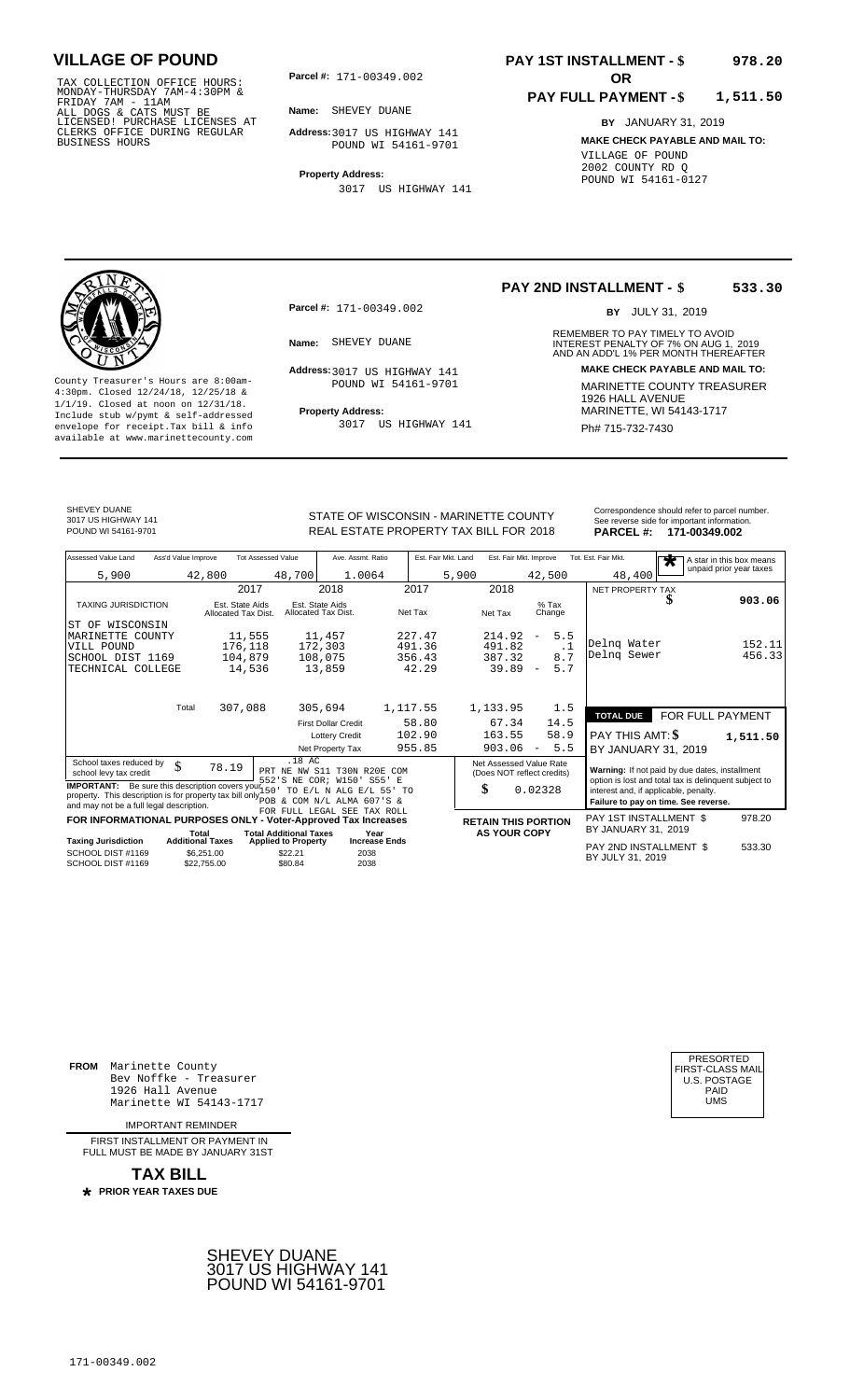TAX COLLECTION OFFICE HOURS:<br>
MONDAY-THURSDAY 7AM-4:30PM &<br>
FRIDAY 7AM - 11AM<br>
ALL DOGS & CATS MUST BE<br>
LICENSED! PURCHASE LICENSES AT<br>
CLERKS OFFICE DURING REGULAR<br>
CLERKS OFFICE DURING REGULAR<br>
BUSINESS HOURS<br>
COLEMAN WI

**Parcel #:** 171-00347.000

**Name:** SHEVEY DUANE F

**Address:** 7362 LEE LAKE RD COLEMAN WI 54112-9673

**Property Address:** 501 ALMA ST

### **PAY 1ST INSTALLMENT - \$ 1,559.88**

#### **PAY FULL PAYMENT - \$ 2,165.36**

**BY** JANUARY 31, 2019 **MAKE CHECK PAYABLE AND MAIL TO:** VILLAGE OF POUND 2002 COUNTY RD Q POUND WI 54161-0127

**Property Address:** MARINETTE, WI 54143-1717 Include stub w/pymt & self-addressed envelope for receipt.Tax bill & info Ph# 715-732-7430 available at www.marinettecounty.com

**Parcel #:** 171-00347.000

Address: 7362 LEE LAKE RD COLEMAN WI 54112-9673

501 ALMA ST

### **PAY 2ND INSTALLMENT - \$ 605.48**

BY JULY 31, 2019

REMEMBER TO PAY TIMELY TO AVOID **Name:** SHEVEY DUANE F **INTEREST PENALTY OF 7% ON AUG 1, 2019**<br>AND AN ADD'L 1% PER MONTH THEREAFTER **Address: MAKE CHECK PAYABLE AND MAIL TO:** County Treasurer's Hours are 8:00am-<br>
4:30pm. Closed 12/24/18, 12/25/18 & COLEMAN WI 54112-9673 MARINETTE COUNTY TREASURER<br>
1/1/19. Closed at noon on 12/31/18.<br>
Include stub w/pwmt. & self-addressed Property Address: MARIN

SHEVEY DUANE F 7362 LEE LAKE RD

REAL ESTATE PROPERTY TAX BILL FOR **PARCEL #:** COLEMAN WI 54112-9673 2018 **171-00347.000**

| STATE OF WISCONSIN - MARINETTE COUNTY<br>REAL ESTATE PROPERTY TAX BILL FOR 2018 | Correspondence should refer to parcel number.<br>See reverse side for important information.<br>PARCEL #: 171-00347.000 |
|---------------------------------------------------------------------------------|-------------------------------------------------------------------------------------------------------------------------|
|                                                                                 |                                                                                                                         |

| Assessed Value Land<br>Ass'd Value Improve                                                                                                                                                            |                                        | <b>Tot Assessed Value</b>                                            | Ave. Assmt. Ratio                      |                      | Est. Fair Mkt. Land | Est. Fair Mkt. Improve                                                        |                                 | Tot. Est. Fair Mkt.                                                                                     |                  | A star in this box means<br>unpaid prior year taxes |
|-------------------------------------------------------------------------------------------------------------------------------------------------------------------------------------------------------|----------------------------------------|----------------------------------------------------------------------|----------------------------------------|----------------------|---------------------|-------------------------------------------------------------------------------|---------------------------------|---------------------------------------------------------------------------------------------------------|------------------|-----------------------------------------------------|
| 13,300                                                                                                                                                                                                | 41,600                                 | 54,900                                                               | 1.0064                                 |                      | 13,200              |                                                                               | 41,300                          | 54,500                                                                                                  |                  |                                                     |
|                                                                                                                                                                                                       | 2017                                   |                                                                      | 2018                                   |                      | 2017                | 2018                                                                          |                                 | NET PROPERTY TAX                                                                                        |                  |                                                     |
| <b>TAXING JURISDICTION</b>                                                                                                                                                                            | Est. State Aids<br>Allocated Tax Dist. |                                                                      | Est. State Aids<br>Allocated Tax Dist. | Net Tax              |                     | Net Tax                                                                       | $%$ Tax<br>Change               |                                                                                                         | S                | 1,210.96                                            |
| IST OF WISCONSIN                                                                                                                                                                                      |                                        |                                                                      |                                        |                      |                     |                                                                               |                                 |                                                                                                         |                  |                                                     |
| <b>MARINETTE</b><br>COUNTY                                                                                                                                                                            | 11,555                                 |                                                                      | 11,457                                 |                      | 256.43              | 242.28                                                                        | 5.5<br>$\overline{\phantom{a}}$ |                                                                                                         |                  |                                                     |
| VILL POUND                                                                                                                                                                                            | 176,118                                |                                                                      | 172,303                                |                      | 553.91              | 554.43                                                                        | $\cdot$ 1                       | Delng Water                                                                                             |                  | 238.60                                              |
| SCHOOL DIST 1169                                                                                                                                                                                      | 104,879                                |                                                                      | 108,075                                |                      | 401.81              | 436.62                                                                        | 8.7                             | Delnq Sewer                                                                                             |                  | 715.80                                              |
| TECHNICAL COLLEGE                                                                                                                                                                                     | 14,536                                 |                                                                      | 13,859                                 |                      | 47.67               | 44.97                                                                         | 5.7<br>$\overline{\phantom{a}}$ |                                                                                                         |                  |                                                     |
| Total                                                                                                                                                                                                 |                                        |                                                                      |                                        |                      |                     |                                                                               |                                 |                                                                                                         |                  |                                                     |
|                                                                                                                                                                                                       | 307,088                                |                                                                      | 305,694                                | 1,259.82             |                     | 1,278.30                                                                      | 1.5                             | <b>TOTAL DUE</b>                                                                                        | FOR FULL PAYMENT |                                                     |
|                                                                                                                                                                                                       |                                        |                                                                      | <b>First Dollar Credit</b>             |                      | 58.80               | 67.34                                                                         | 14.5                            |                                                                                                         |                  |                                                     |
|                                                                                                                                                                                                       |                                        |                                                                      | <b>Lottery Credit</b>                  |                      |                     |                                                                               |                                 | PAY THIS AMT: \$                                                                                        |                  | 2,165.36                                            |
|                                                                                                                                                                                                       |                                        |                                                                      | Net Property Tax                       | 1,201.02             |                     | 1,210.96                                                                      | .8                              | BY JANUARY 31, 2019                                                                                     |                  |                                                     |
| School taxes reduced by<br>\$<br>school levy tax credit                                                                                                                                               | 88.15                                  | .32 AC<br>PRT NE NW S11 T30N R20E COM<br>607'S & 150'W NE COR; N105' |                                        |                      |                     | Net Assessed Value Rate<br>(Does NOT reflect credits)                         |                                 | Warning: If not paid by due dates, installment<br>option is lost and total tax is delinquent subject to |                  |                                                     |
| <b>IMPORTANT:</b> Be sure this description covers your W147.5<br>property. This description is for property tax bill only <b>ELECT 268D577</b> EX 4801J22<br>and may not be a full legal description. | S105'<br>E147.5'                       | TO POB                                                               |                                        | \$                   | 0.02328             | interest and, if applicable, penalty.<br>Failure to pay on time. See reverse. |                                 |                                                                                                         |                  |                                                     |
| FOR INFORMATIONAL PURPOSES ONLY - Voter-Approved Tax Increases                                                                                                                                        |                                        |                                                                      |                                        |                      |                     | <b>RETAIN THIS PORTION</b>                                                    |                                 | PAY 1ST INSTALLMENT \$                                                                                  |                  | 1,559.88                                            |
|                                                                                                                                                                                                       | Total                                  | <b>Total Additional Taxes</b><br>Year                                |                                        |                      |                     | <b>AS YOUR COPY</b>                                                           |                                 | BY JANUARY 31, 2019                                                                                     |                  |                                                     |
| <b>Taxing Jurisdiction</b>                                                                                                                                                                            | <b>Additional Taxes</b>                | <b>Applied to Property</b>                                           |                                        | <b>Increase Ends</b> |                     |                                                                               |                                 | PAY 2ND INSTALLMENT \$                                                                                  |                  | 605.48                                              |
| SCHOOL DIST #1169<br>SCHOOL DIST #1169                                                                                                                                                                | \$6,251.00<br>\$22,755,00              | \$25.04<br>\$91.13                                                   | 2038<br>2038                           |                      |                     |                                                                               |                                 | BY JULY 31, 2019                                                                                        |                  |                                                     |

**FROM** Marinette County Bev Noffke - Treasurer 1926 Hall Avenue PAID Marinette WI 54143-1717 UMS

IMPORTANT REMINDER

FIRST INSTALLMENT OR PAYMENT IN FULL MUST BE MADE BY JANUARY 31ST

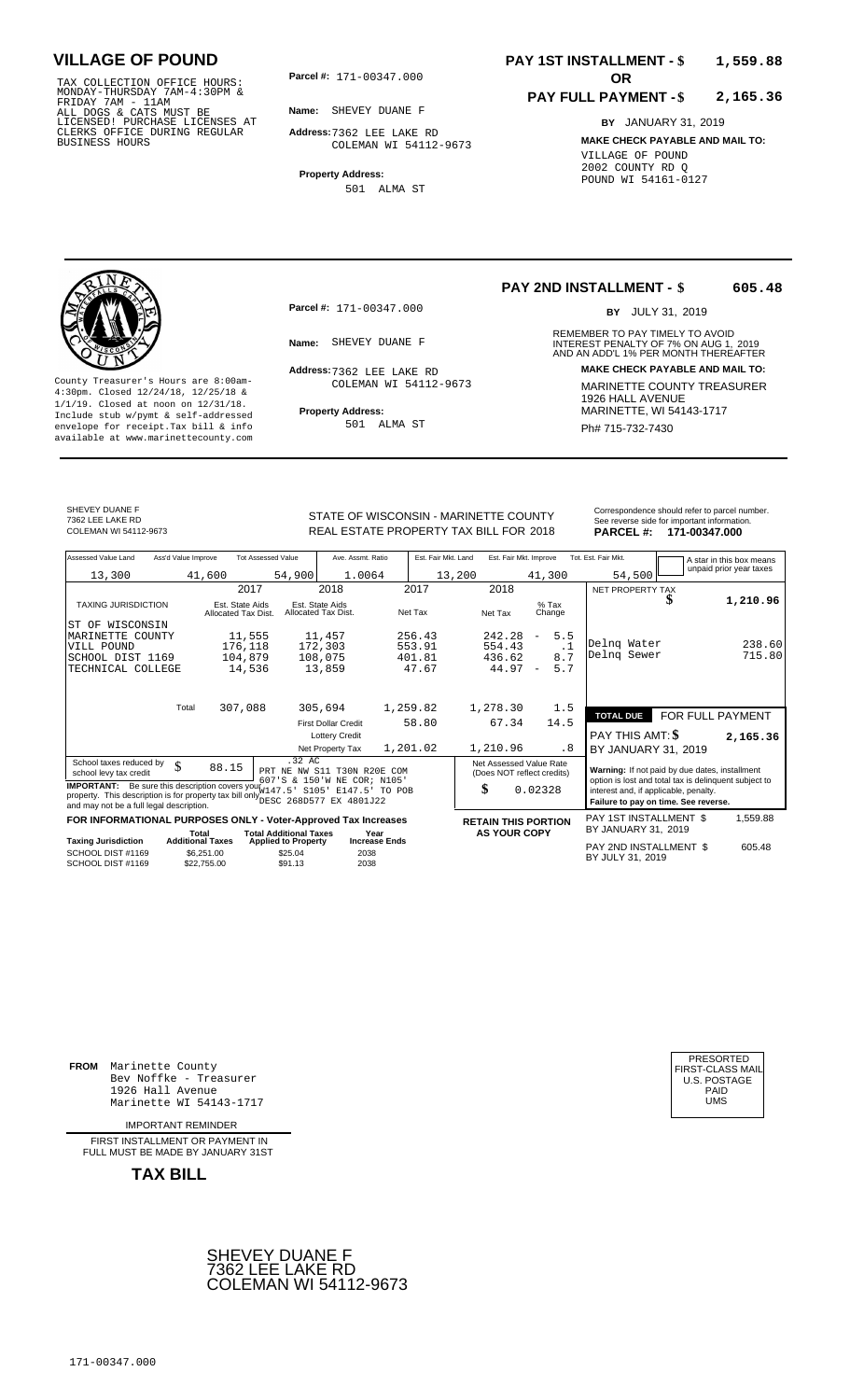TAX COLLECTION OFFICE HOURS:<br>
MONDAY-THURSDAY 7AM-4:30PM &<br>
FRIDAY 7AM - 11AM<br>
ALL DOGS & CATS MUST BE<br>
LICENSED! PURCHASE LICENSES AT<br>
CLERKS OFFICE DURING REGULAR<br>
CLERKS OFFICE DURING REGULAR<br>
BUSINESS HOURS<br>
PURCHASE C

**Parcel #:** 171-00175.000

**Name:** SKARDA DIANNA TRST ETAL SKARDA ARTHUR TRST

**Address:** 7562 SPRINGSIDE RD COLEMAN WI 54112-9643

**Property Address:**

1027 COUNTY ROAD Q

### **PAY 1ST INSTALLMENT - \$ 276.93**

#### **PAY FULL PAYMENT - \$ 547.11**

**BY** JANUARY 31, 2019 **MAKE CHECK PAYABLE AND MAIL TO:** VILLAGE OF POUND 2002 COUNTY RD Q POUND WI 54161-0127

**Property Address:** MARINETTE, WI 54143-1717 Include stub w/pymt & self-addressed envelope for receipt.Tax bill & info Ph# 715-732-7430 available at www.marinettecounty.com

**Parcel #:** 171-00175.000

SKARDA ARTHUR TRST<br>Name: SKARDA DIANNA TRST ETAL

Address: 7562 SPRINGSIDE RD COLEMAN WI 54112-9643

1027 COUNTY ROAD Q

### **PAY 2ND INSTALLMENT - \$ 270.18**

BY JULY 31, 2019

REMEMBER TO PAY TIMELY TO AVOID **Name:** SKARDA DIANNA TRST ETAL **INTEREST PENALTY OF 7% ON AUG 1, 2019**<br>AND AN ADD'L 1% PER MONTH THEREAFTER **Address: MAKE CHECK PAYABLE AND MAIL TO:** County Treasurer's Hours are 8:00am-<br>
4:30pm. Closed 12/24/18, 12/25/18 & COLEMAN WI 54112-9643 MARINETTE COUNTY TREASURER<br>
1/1/19. Closed at noon on 12/31/18.<br>
Include stub w/pwmt. & self-addressed Property Address: MARIN

SKARDA ARTHUR TRST SKARDA DIANNA TRST ETAL

7562 SPRINGSIDE RD

STATE OF WISCONSIN - MARINETTE COUNTY REAL ESTATE PROPERTY TAX BILL FOR **PARCEL #:** COLEMAN WI 54112-9643 2018 **171-00175.000**

|                 | Correspondence should refer to parcel number. |
|-----------------|-----------------------------------------------|
|                 | See reverse side for important information.   |
| <b>PARCEL#:</b> | 171-00175.000                                 |

| Assessed Value Land                                                                                                                                                                         | Ass'd Value Improve              |                                        | <b>Tot Assessed Value</b>                        | Ave. Assmt. Ratio                                     |         | Est. Fair Mkt. Land | Est. Fair Mkt. Improve                                |                          |           | Tot. Est. Fair Mkt.                                                           |   | A star in this box means                              |
|---------------------------------------------------------------------------------------------------------------------------------------------------------------------------------------------|----------------------------------|----------------------------------------|--------------------------------------------------|-------------------------------------------------------|---------|---------------------|-------------------------------------------------------|--------------------------|-----------|-------------------------------------------------------------------------------|---|-------------------------------------------------------|
| 8,600                                                                                                                                                                                       |                                  | 17,500                                 | 26,100                                           | 1.0064                                                |         | 8,500               |                                                       | 17,400                   |           | 25,900                                                                        |   | unpaid prior year taxes                               |
|                                                                                                                                                                                             |                                  | 2017                                   |                                                  | 2018                                                  | 2017    |                     | 2018                                                  |                          |           | NET PROPERTY TAX                                                              |   |                                                       |
| <b>TAXING JURISDICTION</b>                                                                                                                                                                  |                                  | Est. State Aids<br>Allocated Tax Dist. |                                                  | Est. State Aids<br>Allocated Tax Dist.                | Net Tax |                     | Net Tax                                               | $%$ Tax<br>Change        |           |                                                                               | ъ | 540.37                                                |
| ST OF WISCONSIN                                                                                                                                                                             |                                  |                                        |                                                  |                                                       |         |                     |                                                       |                          |           |                                                                               |   |                                                       |
| MARINETTE COUNTY                                                                                                                                                                            |                                  | 11,555                                 |                                                  | 11,457                                                | 121.91  |                     | 115.18                                                | $\overline{\phantom{m}}$ | 5.5       |                                                                               |   |                                                       |
| VILL POUND                                                                                                                                                                                  |                                  | 176,118                                |                                                  | 172,303                                               | 263.34  |                     | 263.58                                                |                          | $\cdot$ 1 | Delng Water                                                                   |   | 1.69                                                  |
| SCHOOL DIST 1169                                                                                                                                                                            |                                  | 104,879                                |                                                  | 108,075                                               | 191.02  |                     | 207.57                                                |                          | 8.7       | Delng Sewer                                                                   |   | 5.05                                                  |
| TECHNICAL COLLEGE                                                                                                                                                                           |                                  | 14,536                                 |                                                  | 13,859                                                | 22.66   |                     | 21.38                                                 | $\overline{\phantom{a}}$ | 5.6       |                                                                               |   |                                                       |
|                                                                                                                                                                                             | Total                            | 307,088                                |                                                  | 305,694                                               | 598.93  |                     | 607.71                                                |                          | 1.5       |                                                                               |   |                                                       |
|                                                                                                                                                                                             |                                  |                                        |                                                  |                                                       | 58.80   |                     | 67.34                                                 | 14.5                     |           | <b>TOTAL DUE</b>                                                              |   | FOR FULL PAYMENT                                      |
|                                                                                                                                                                                             |                                  |                                        |                                                  | <b>First Dollar Credit</b><br><b>Lottery Credit</b>   |         |                     |                                                       |                          |           | PAY THIS AMT: \$                                                              |   | 547.11                                                |
|                                                                                                                                                                                             |                                  |                                        |                                                  | Net Property Tax                                      | 540.13  |                     | 540.37                                                |                          |           | BY JANUARY 31, 2019                                                           |   |                                                       |
| School taxes reduced by<br>school levy tax credit                                                                                                                                           | \$                               | 41.91                                  | .46 AC                                           | PRT SW SE S2 T30N R20E COM<br>S/L 143'W SE COR; N366' | W60'    |                     | Net Assessed Value Rate<br>(Does NOT reflect credits) |                          |           | Warning: If not paid by due dates, installment                                |   | option is lost and total tax is delinquent subject to |
| <b>IMPORTANT:</b> Be sure this description covers your $S366$<br>property. This description is for property tax bill only DESC 176D312 EX CTH Q<br>and may not be a full legal description. |                                  |                                        |                                                  | TO S/L E ON S/L 60' TO                                |         |                     | \$                                                    | 0.02328                  |           | interest and, if applicable, penalty.<br>Failure to pay on time. See reverse. |   |                                                       |
| FOR INFORMATIONAL PURPOSES ONLY - Voter-Approved Tax Increases                                                                                                                              |                                  |                                        |                                                  |                                                       |         |                     | <b>RETAIN THIS PORTION</b>                            |                          |           | PAY 1ST INSTALLMENT \$                                                        |   | 276.93                                                |
|                                                                                                                                                                                             | Total<br><b>Additional Taxes</b> |                                        | <b>Total Additional Taxes</b>                    | Year<br><b>Increase Ends</b>                          |         |                     | <b>AS YOUR COPY</b>                                   |                          |           | BY JANUARY 31, 2019                                                           |   |                                                       |
| <b>Taxing Jurisdiction</b><br>SCHOOL DIST #1169<br>SCHOOL DIST #1169                                                                                                                        |                                  | \$6.251.00<br>\$22,755.00              | <b>Applied to Property</b><br>\$11.90<br>\$43.33 | 2038<br>2038                                          |         |                     |                                                       |                          |           | PAY 2ND INSTALLMENT \$<br>BY JULY 31, 2019                                    |   | 270.18                                                |

**FROM** Marinette County Bev Noffke - Treasurer (U.S. POSTAGE)<br>1926 Hall Avenue (U.S. POSTAGE)<br>Marinette WI 54143-1717 (UMS 1926 Hall Avenue PAID Marinette WI 54143-1717 UMS

IMPORTANT REMINDER

FIRST INSTALLMENT OR PAYMENT IN FULL MUST BE MADE BY JANUARY 31ST



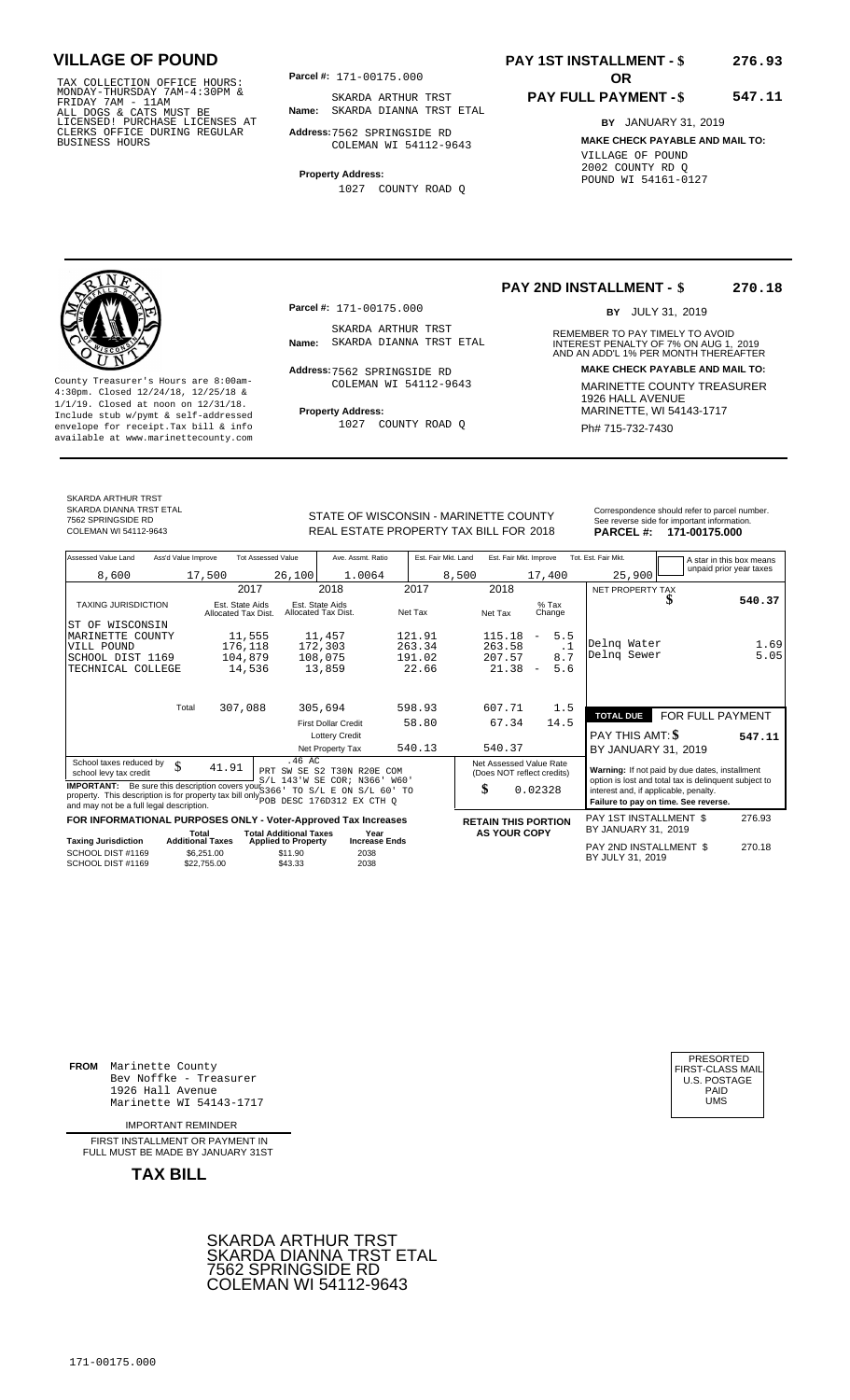TAX COLLECTION OFFICE HOURS:<br>
MONDAY-THURSDAY 7AM-4:30PM &<br>
FRIDAY 7AM - 11AM<br>
ALL DOGS & CATS MUST BE<br>
LICENSED! PURCHASE LICENSES AT<br>
CLERKS OFFICE DURING REGULAR<br>
CLERKS OFFICE DURING REGULAR<br>
BUSINESS HOURS<br>
BUSINESS H

**Parcel #:** 171-00127.003 **OR** 

**Name:** SOKOL LAND LLC

**Address:** PO BOX 181 CRIVITZ WI 54114-0181

**Property Address:**

# **PAY 1ST INSTALLMENT - \$**

#### **PAY FULL PAYMENT - \$ 114.09**

**BY** JANUARY 31, 2019 **MAKE CHECK PAYABLE AND MAIL TO:** VILLAGE OF POUND 2002 COUNTY RD Q POUND WI 54161-0127

**Property Address:** MARINETTE, WI 54143-1717 Include stub w/pymt & self-addressed envelope for receipt.Tax bill & info Phat is a set of the phat of the Phat 715-732-7430 envelope for receipt.Tax bill & info Phat 715-732-7430 envelope for the phat 715-732-7430 envelope for the phat 715-732-7430 envelope

**Parcel #:** 171-00127.003

Address: PO BOX 181 CRIVITZ WI 54114-0181

## **PAY 2ND INSTALLMENT - \$**

BY JULY 31, 2019

REMEMBER TO PAY TIMELY TO AVOID **Name:** SOKOL LAND LLC **And ADD** INTEREST PENALTY OF 7% ON AUG 1, 2019<br>AND AN ADD'L 1% PER MONTH THEREAFTER **Address: MAKE CHECK PAYABLE AND MAIL TO:** County Treasurer's Hours are 8:00am-<br>
4:30pm. Closed 12/24/18, 12/25/18 & CRIVITZ WI 54114-0181 MARINETTE COUNTY TREASURER<br>
1/1/19. Closed at noon on 12/31/18.<br>
Include stub w/pwmt & self-addressed **Property Address:** MARI

SOKOL LAND LLC PO BOX 181<br>CRIVITZ WI 54114-0181

STATE OF WISCONSIN - MARINETTE COUNTY<br>
See reverse side for important information.<br>
REAL ESTATE PROPERTY TAX BILL FOR 2018 PARCEL #: 171-00127.003 REAL ESTATE PROPERTY TAX BILL FOR **PARCEL #:** CRIVITZ WI 54114-0181 2018 **171-00127.003**

| Assessed Value Land                                                                                                                                                                                                                     | Ass'd Value Improve |                                        | <b>Tot Assessed Value</b>                                   | Ave. Assmt. Ratio                                           | Est. Fair Mkt. Land | Est. Fair Mkt. Improve<br>SEE REVERSE, USE VALUE ASSESSMENT |                                 | Tot. Est. Fair Mkt.                                                                                     |                  | A star in this box means<br>unpaid prior year taxes |
|-----------------------------------------------------------------------------------------------------------------------------------------------------------------------------------------------------------------------------------------|---------------------|----------------------------------------|-------------------------------------------------------------|-------------------------------------------------------------|---------------------|-------------------------------------------------------------|---------------------------------|---------------------------------------------------------------------------------------------------------|------------------|-----------------------------------------------------|
| 4,900                                                                                                                                                                                                                                   |                     |                                        | 4,900                                                       | 1.0064                                                      |                     |                                                             |                                 |                                                                                                         |                  |                                                     |
|                                                                                                                                                                                                                                         |                     | 2017                                   |                                                             | 2018                                                        | 2017                | 2018                                                        |                                 | NET PROPERTY TAX                                                                                        |                  |                                                     |
| <b>TAXING JURISDICTION</b>                                                                                                                                                                                                              |                     | Est. State Aids<br>Allocated Tax Dist. |                                                             | Est. State Aids<br>Allocated Tax Dist.                      | Net Tax             | Net Tax                                                     | % Tax<br>Change                 |                                                                                                         | D                | 114.09                                              |
| ST OF<br>WISCONSIN                                                                                                                                                                                                                      |                     |                                        |                                                             |                                                             |                     |                                                             |                                 |                                                                                                         |                  |                                                     |
| MARINETTE COUNTY                                                                                                                                                                                                                        |                     | 11,555                                 |                                                             | 11,457                                                      | 22.89               | 21.62                                                       | 5.5<br>$\overline{\phantom{a}}$ |                                                                                                         |                  |                                                     |
| VILL POUND                                                                                                                                                                                                                              |                     | 176,118                                |                                                             | 172,303                                                     | 49.44               | 49.49                                                       | $\cdot$ 1                       |                                                                                                         |                  |                                                     |
| SCHOOL DIST 1169                                                                                                                                                                                                                        |                     | 104,879                                |                                                             | 108,075                                                     | 35.86               | 38.97                                                       | 8.7                             |                                                                                                         |                  |                                                     |
| TECHNICAL COLLEGE                                                                                                                                                                                                                       |                     | 14,536                                 |                                                             | 13,859                                                      | 4.26                | 4.01                                                        | 5.9<br>$\overline{\phantom{a}}$ |                                                                                                         |                  |                                                     |
|                                                                                                                                                                                                                                         | Total               | 307,088                                |                                                             | 305,694                                                     | 112.45              | 114.09                                                      | 1.5                             |                                                                                                         |                  |                                                     |
|                                                                                                                                                                                                                                         |                     |                                        |                                                             |                                                             |                     |                                                             |                                 | <b>TOTAL DUE</b>                                                                                        | FOR FULL PAYMENT |                                                     |
|                                                                                                                                                                                                                                         |                     |                                        |                                                             | <b>First Dollar Credit</b>                                  |                     |                                                             |                                 |                                                                                                         |                  |                                                     |
|                                                                                                                                                                                                                                         |                     |                                        |                                                             | <b>Lottery Credit</b>                                       |                     |                                                             |                                 | PAY THIS AMT: \$                                                                                        |                  | 114.09                                              |
|                                                                                                                                                                                                                                         |                     |                                        |                                                             | Net Property Tax                                            | 112.45              | 114.09                                                      | 1.5                             | BY JANUARY 31, 2019                                                                                     |                  |                                                     |
| School taxes reduced by<br>school levy tax credit                                                                                                                                                                                       | \$                  | 7.87                                   | 15.79 AC                                                    | PRT E1/2 SW SW S2 T30N R20E<br>COM 660.66'E & 200'N SW COR; |                     | Net Assessed Value Rate<br>(Does NOT reflect credits)       |                                 | Warning: If not paid by due dates, installment<br>option is lost and total tax is delinquent subject to |                  |                                                     |
| <b>IMPORTANT:</b> Be sure this description covers your $N$ ON $W/L$ 1117.45' TO NW COR<br>property. This description is for property tax bill only $\frac{1}{E}$ on $N/L$ 659.48' TO NE COR<br>and may not be a full legal description. |                     |                                        |                                                             |                                                             |                     | \$                                                          | 0.02328                         | interest and, if applicable, penalty.<br>Failure to pay on time. See reverse.                           |                  |                                                     |
|                                                                                                                                                                                                                                         |                     |                                        |                                                             | FOR FULL LEGAL SEE TAX ROLL                                 |                     |                                                             |                                 |                                                                                                         |                  |                                                     |
| FOR INFORMATIONAL PURPOSES ONLY - Voter-Approved Tax Increases                                                                                                                                                                          |                     |                                        |                                                             |                                                             |                     | <b>RETAIN THIS PORTION</b>                                  |                                 | PAY 1ST INSTALLMENT \$<br>BY JANUARY 31, 2019                                                           |                  | 57.05                                               |
| <b>Taxing Jurisdiction</b>                                                                                                                                                                                                              |                     | Total<br><b>Additional Taxes</b>       | <b>Total Additional Taxes</b><br><b>Applied to Property</b> | Year<br><b>Increase Ends</b>                                |                     | <b>AS YOUR COPY</b>                                         |                                 |                                                                                                         |                  |                                                     |
| SCHOOL DIST #1169<br>SCHOOL DIST #1169                                                                                                                                                                                                  |                     | \$6,251.00<br>\$22.755.00              | \$2.23<br>\$8.13                                            | 2038<br>2038                                                |                     |                                                             |                                 | PAY 2ND INSTALLMENT \$<br>BY JULY 31, 2019                                                              |                  | 57.04                                               |
|                                                                                                                                                                                                                                         |                     |                                        |                                                             |                                                             |                     |                                                             |                                 |                                                                                                         |                  |                                                     |

**FROM** Marinette County Bev Noffke - Treasurer (U.S. POSTAGE)<br>1926 Hall Avenue (U.S. POSTAGE)<br>Marinette WI 54143-1717 (U.S. POSTAGE) 1926 Hall Avenue PAID Marinette WI 54143-1717 UMS

IMPORTANT REMINDER

FIRST INSTALLMENT OR PAYMENT IN FULL MUST BE MADE BY JANUARY 31ST

**TAX BILL**





**57.04**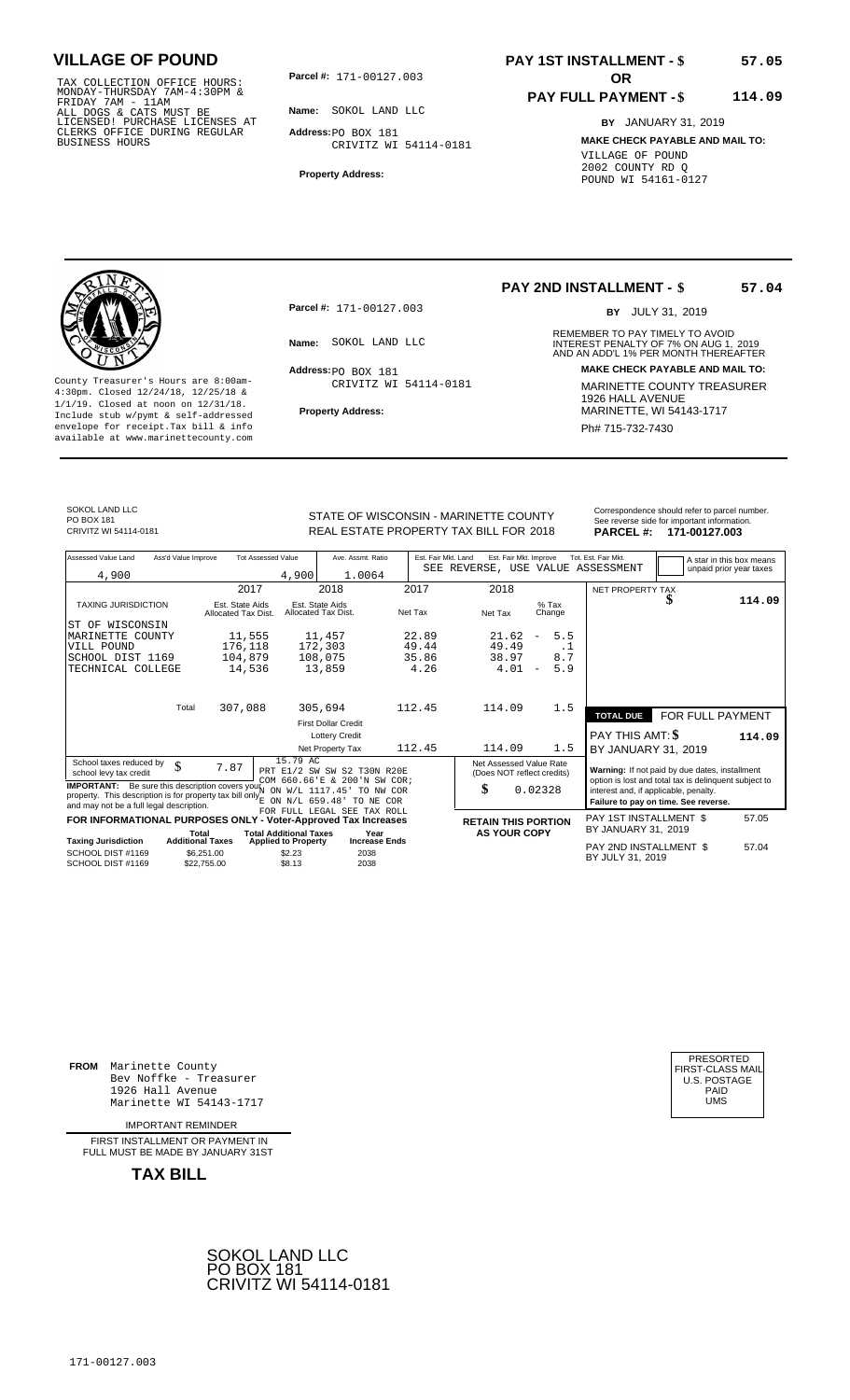TAX COLLECTION OFFICE HOURS:<br>
MONDAY-THURSDAY 7AM-4:30PM &<br>
FRIDAY 7AM - 11AM<br>
ALL DOGS & CATS MUST BE<br>
LICENSED! PURCHASE LICENSES AT<br>
CLERKS OFFICE DURING REGULAR<br>
CLERKS OFFICE DURING REGULAR<br>
BUSINESS HOURS<br>
BUSINESS H

**Parcel #:** 171-00127.004 **OR** 

**Name:** SOKOL SHARON A

**Address:** 2033 COUNTY ROAD Q POUND WI 54161-9711

**Property Address:** 2033 COUNTY ROAD Q

### **PAY 1ST INSTALLMENT - \$ 837.77**

#### **PAY FULL PAYMENT - \$ 1,839.09**

**BY** JANUARY 31, 2019 **MAKE CHECK PAYABLE AND MAIL TO:** VILLAGE OF POUND 2002 COUNTY RD Q POUND WI 54161-0127

**Property Address:** MARINETTE, WI 54143-1717 Include stub w/pymt & self-addressed envelope for receipt.Tax bill & info Ph# 715-732-7430 available at www.marinettecounty.com

**Parcel #:** 171-00127.004

Address: 2033 COUNTY ROAD Q POUND WI 54161-9711

2033 COUNTY ROAD Q

### **PAY 2ND INSTALLMENT - \$ 1,001.32**

BY JULY 31, 2019

REMEMBER TO PAY TIMELY TO AVOID **Name:** SOKOL SHARON A **INTEREST PENALTY OF 7% ON AUG 1, 2019**<br>AND AN ADD'L 1% PER MONTH THEREAFTER **Address: MAKE CHECK PAYABLE AND MAIL TO:** County Treasurer's Hours are 8:00am-<br>
4:30pm. Closed 12/24/18, 12/25/18 & MARINETTE COUNTY TREASURER<br>
1/1/19. Closed at noon on 12/31/18.<br>
Include stub w/pwmt & self-addressed **Property Address:** MARINETTE, WI 54143-1717

SOKOL SHARON A 2033 COUNTY ROAD Q

POUND WI 54161-9711 **171-00127.004** REAL ESTATE PROPERTY TAX BILL FOR 2018 **PARCEL #: 171-00127.004** 

| STATE OF WISCONSIN - MARINETTE COUNTY  | Correspondence should refer to parcel number.<br>See reverse side for important information. |
|----------------------------------------|----------------------------------------------------------------------------------------------|
| REAL ESTATE PROPERTY TAX BILL FOR 2018 | PARCEL #: 171-00127.004                                                                      |

| Assessed Value Land                                                                                                                                                                                             | Ass'd Value Improve |                                        | <b>Tot Assessed Value</b> |                                        | Ave. Assmt. Ratio                                           |                      | Est. Fair Mkt. Land |        | Est. Fair Mkt. Improve                                |                          |                   | Tot. Est. Fair Mkt.                                                                                     |                  | A star in this box means |
|-----------------------------------------------------------------------------------------------------------------------------------------------------------------------------------------------------------------|---------------------|----------------------------------------|---------------------------|----------------------------------------|-------------------------------------------------------------|----------------------|---------------------|--------|-------------------------------------------------------|--------------------------|-------------------|---------------------------------------------------------------------------------------------------------|------------------|--------------------------|
| 16,000                                                                                                                                                                                                          |                     | 72,900                                 |                           | 88,900                                 | 1.0064                                                      |                      |                     | 15,900 |                                                       | 72,400                   |                   | 88,300                                                                                                  |                  | unpaid prior year taxes  |
|                                                                                                                                                                                                                 |                     |                                        | 2017                      |                                        | 2018                                                        |                      | 2017                |        | 2018                                                  |                          |                   | NET PROPERTY TAX                                                                                        |                  |                          |
| <b>TAXING JURISDICTION</b>                                                                                                                                                                                      |                     | Est. State Aids<br>Allocated Tax Dist. |                           | Est. State Aids<br>Allocated Tax Dist. |                                                             |                      | Net Tax             |        | Net Tax                                               |                          | $%$ Tax<br>Change |                                                                                                         | ъ                | 1,839.09                 |
| ST OF WISCONSIN                                                                                                                                                                                                 |                     |                                        |                           |                                        |                                                             |                      |                     |        |                                                       |                          |                   |                                                                                                         |                  |                          |
| MARINETTE COUNTY                                                                                                                                                                                                |                     |                                        | 11,555                    |                                        | 11,457                                                      |                      | 415.23              |        | 392.33                                                | $\overline{\phantom{a}}$ | 5.5               |                                                                                                         |                  |                          |
| VILL POUND<br>SCHOOL DIST 1169                                                                                                                                                                                  |                     |                                        | 176,118<br>104,879        | 172,303<br>108,075                     |                                                             |                      | 896.95<br>650.66    |        | 897.80<br>707.03                                      |                          | $\cdot$ 1<br>8.7  |                                                                                                         |                  |                          |
| TECHNICAL COLLEGE                                                                                                                                                                                               |                     |                                        | 14,536                    | 13,859                                 |                                                             |                      | 77.20               |        | 72.82                                                 | $\overline{\phantom{a}}$ | 5.7               |                                                                                                         |                  |                          |
|                                                                                                                                                                                                                 |                     |                                        |                           |                                        |                                                             |                      |                     |        |                                                       |                          |                   |                                                                                                         |                  |                          |
|                                                                                                                                                                                                                 | Total               | 307,088                                |                           | 305,694                                |                                                             |                      | 2,040.04            |        | 2,069.98                                              |                          | 1.5               |                                                                                                         |                  |                          |
|                                                                                                                                                                                                                 |                     |                                        |                           |                                        | <b>First Dollar Credit</b>                                  |                      | 58.80               |        | 67.34                                                 |                          | 14.5              | <b>TOTAL DUE</b>                                                                                        | FOR FULL PAYMENT |                          |
|                                                                                                                                                                                                                 |                     |                                        |                           |                                        | <b>Lottery Credit</b>                                       |                      | 102.90              |        | 163.55                                                |                          | 58.9              | <b>PAY THIS AMT: \$</b>                                                                                 |                  | 1,839.09                 |
|                                                                                                                                                                                                                 |                     |                                        |                           |                                        | Net Property Tax                                            |                      | 1,878.34            |        | 1,839.09                                              | $\overline{\phantom{a}}$ | 2.1               | BY JANUARY 31, 2019                                                                                     |                  |                          |
| School taxes reduced by<br>school levy tax credit                                                                                                                                                               | \$                  | 142.74                                 |                           | 1.44 AC                                | LOT 1 CSM 2720 IN V18 PG143<br>& PRT SW SW S2 T30N R20E COM |                      |                     |        | Net Assessed Value Rate<br>(Does NOT reflect credits) |                          |                   | Warning: If not paid by due dates, installment<br>option is lost and total tax is delinquent subject to |                  |                          |
| <b>IMPORTANT:</b> Be sure this description covers your COR L1 CSM 2720 200'N &<br>property. This description is for property tax bill only 100.47 W SE COR: N148.75<br>and may not be a full legal description. |                     |                                        |                           |                                        |                                                             |                      |                     |        | \$                                                    | 0.02328                  |                   | interest and, if applicable, penalty.<br>Failure to pay on time. See reverse.                           |                  |                          |
|                                                                                                                                                                                                                 |                     |                                        |                           |                                        | FOR FULL LEGAL SEE TAX ROLL                                 |                      |                     |        |                                                       |                          |                   | PAY 1ST INSTALLMENT \$                                                                                  |                  | 837.77                   |
| FOR INFORMATIONAL PURPOSES ONLY - Voter-Approved Tax Increases                                                                                                                                                  |                     | Total                                  |                           | <b>Total Additional Taxes</b>          |                                                             | Year                 |                     |        | <b>RETAIN THIS PORTION</b><br><b>AS YOUR COPY</b>     |                          |                   | BY JANUARY 31, 2019                                                                                     |                  |                          |
| Taxing Jurisdiction                                                                                                                                                                                             |                     | <b>Additional Taxes</b>                |                           | <b>Applied to Property</b>             |                                                             | <b>Increase Ends</b> |                     |        |                                                       |                          |                   | PAY 2ND INSTALLMENT \$                                                                                  |                  | 1,001.32                 |
| SCHOOL DIST #1169<br>SCHOOL DIST #1169                                                                                                                                                                          |                     | \$6,251.00<br>\$22.755.00              |                           | \$40.54<br>\$147.57                    | 2038<br>2038                                                |                      |                     |        |                                                       |                          |                   | BY JULY 31, 2019                                                                                        |                  |                          |
|                                                                                                                                                                                                                 |                     |                                        |                           |                                        |                                                             |                      |                     |        |                                                       |                          |                   |                                                                                                         |                  |                          |

**FROM** Marinette County Bev Noffke - Treasurer (U.S. POSTAGE)<br>1926 Hall Avenue (U.S. POSTAGE)<br>Marinette WI 54143-1717 (U.S. POSTAGE) 1926 Hall Avenue Marinette WI 54143-1717

IMPORTANT REMINDER

FIRST INSTALLMENT OR PAYMENT IN FULL MUST BE MADE BY JANUARY 31ST



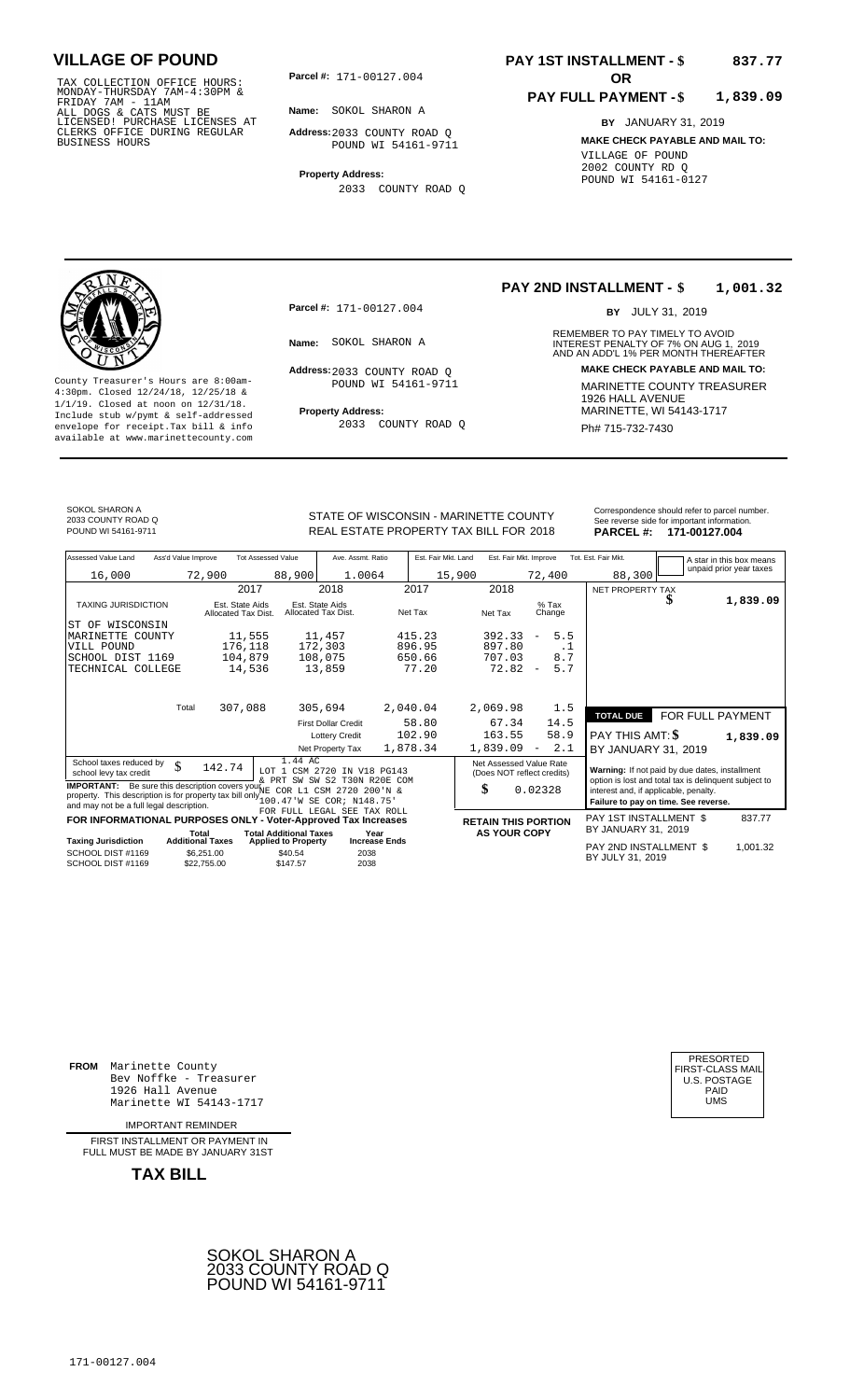TAX COLLECTION OFFICE HOURS:<br>
MONDAY-THURSDAY 7AM-4:30PM & ST LOUIS ANDRE<br>
FRIDAY 7AM - 11AM & ST LOUIS ANDRE<br>
ALL DOGS & CATS MUST BE **Name**: ST LOUIS LAURI<br>
CLERKS OFFICE DURING REGULAR **Address:**604 WALKER ST<br>
BUSINESS

**Parcel #:** 171-00339.000

**Name:** ST LOUIS LAURIE L ST LOUIS ANDREW J

**Address:** 604 WALKER ST POUND WI 54161-9704

**Property Address:** 604 WALKER ST

# **PAY 1ST INSTALLMENT - \$**

#### **PAY FULL PAYMENT - \$ 1,764.58**

**BY** JANUARY 31, 2019 **MAKE CHECK PAYABLE AND MAIL TO:** VILLAGE OF POUND 2002 COUNTY RD Q POUND WI 54161-0127

**800.52**

**Property Address:** MARINETTE, WI 54143-1717 Include stub w/pymt & self-addressed envelope for receipt.Tax bill & info Ph# 715-732-7430 available at www.marinettecounty.com

**Parcel #:** 171-00339.000

ST LOUIS ANDREW J<br>Name: ST LOUIS LAURIE L

 $Address:604$  WALKER ST POUND WI 54161-9704

604 WALKER ST

### **PAY 2ND INSTALLMENT - \$ 964.06**

BY JULY 31, 2019

REMEMBER TO PAY TIMELY TO AVOID **Name:** ST LOUIS LAURIE L<br> **INTEREST PENALTY OF 7% ON AUG 1, 2019**<br>
AND AN ADD'L 1% PER MONTH THEREAFTER **Address: MAKE CHECK PAYABLE AND MAIL TO:** County Treasurer's Hours are 8:00am-<br>
4:30pm. Closed 12/24/18, 12/25/18 & 1/1/19. Closed at noon on 12/31/18.<br>
Include stub w/pwmt. & self-addressed<br>
Froperty Address: MARINETTE, WI 54143-1717

ST LOUIS ANDREW J ST LOUIS LAURIE L 604 WALKER ST

Correspondence should refer to parcel n<br>
Correspondence should refer to parcel n<br>
REAL ESTATE PROPERTY TAX BILL FOR 2018 PARCEL #: 171-00339.000 REAL ESTATE PROPERTY TAX BILL FOR **PARCEL #:** POUND WI 54161-9704 2018 **171-00339.000**

| orrespondence should refer to parcel number. |  |
|----------------------------------------------|--|
| ee reverse side for important information.   |  |
| _____                                        |  |

| Assessed Value Land                                                                                                                                                                                             | Ass'd Value Improve              |                                        | <b>Tot Assessed Value</b>                                   | Ave. Assmt. Ratio                                        |          | Est. Fair Mkt. Land | Est. Fair Mkt. Improve                                |                          |           | Tot. Est. Fair Mkt.                                                           |        |  | A star in this box means                                                                                |
|-----------------------------------------------------------------------------------------------------------------------------------------------------------------------------------------------------------------|----------------------------------|----------------------------------------|-------------------------------------------------------------|----------------------------------------------------------|----------|---------------------|-------------------------------------------------------|--------------------------|-----------|-------------------------------------------------------------------------------|--------|--|---------------------------------------------------------------------------------------------------------|
| 8,600                                                                                                                                                                                                           |                                  | 77,100                                 | 85,700                                                      | 1.0064                                                   |          | 8,500               |                                                       | 76,600                   |           |                                                                               | 85,100 |  | unpaid prior year taxes                                                                                 |
|                                                                                                                                                                                                                 |                                  |                                        | 2017                                                        | 2018                                                     | 2017     |                     | 2018                                                  |                          |           | NET PROPERTY TAX                                                              |        |  |                                                                                                         |
| <b>TAXING JURISDICTION</b>                                                                                                                                                                                      |                                  | Est. State Aids<br>Allocated Tax Dist. |                                                             | Est. State Aids<br>Allocated Tax Dist.                   | Net Tax  |                     | Net Tax                                               | $%$ Tax<br>Change        |           |                                                                               |        |  | 1,764.58                                                                                                |
| WISCONSIN<br>ST OF                                                                                                                                                                                              |                                  |                                        |                                                             |                                                          |          |                     |                                                       |                          |           |                                                                               |        |  |                                                                                                         |
| MARINETTE COUNTY                                                                                                                                                                                                |                                  | 11,555                                 |                                                             | 11,457                                                   | 400.29   |                     | 378.21                                                | $\overline{\phantom{a}}$ | 5.5       |                                                                               |        |  |                                                                                                         |
| VILL POUND                                                                                                                                                                                                      |                                  | 176,118                                |                                                             | 172,303                                                  | 864.67   |                     | 865.48                                                |                          | $\cdot$ 1 |                                                                               |        |  |                                                                                                         |
| SCHOOL DIST 1169                                                                                                                                                                                                |                                  | 104,879                                |                                                             | 108,075                                                  | 627.24   |                     | 681.58                                                |                          | 8.7       |                                                                               |        |  |                                                                                                         |
| TECHNICAL COLLEGE                                                                                                                                                                                               |                                  | 14,536                                 |                                                             | 13,859                                                   | 74.42    |                     | 70.20                                                 | $\overline{\phantom{a}}$ | 5.7       |                                                                               |        |  |                                                                                                         |
|                                                                                                                                                                                                                 |                                  |                                        |                                                             |                                                          |          |                     |                                                       |                          |           |                                                                               |        |  |                                                                                                         |
|                                                                                                                                                                                                                 | Total                            | 307,088                                |                                                             | 305,694                                                  | 1,966.62 |                     | 1,995.47                                              |                          | 1.5       | <b>TOTAL DUE</b>                                                              |        |  | FOR FULL PAYMENT                                                                                        |
|                                                                                                                                                                                                                 |                                  |                                        |                                                             | <b>First Dollar Credit</b>                               | 58.80    |                     | 67.34                                                 |                          | 14.5      |                                                                               |        |  |                                                                                                         |
|                                                                                                                                                                                                                 |                                  |                                        |                                                             | <b>Lottery Credit</b>                                    | 102.90   |                     | 163.55                                                |                          | 58.9      | <b>PAY THIS AMT: \$</b>                                                       |        |  | 1,764.58                                                                                                |
|                                                                                                                                                                                                                 |                                  |                                        |                                                             | Net Property Tax                                         | 1,804.92 |                     | 1,764.58                                              | $\overline{\phantom{a}}$ | 2.2       | BY JANUARY 31, 2019                                                           |        |  |                                                                                                         |
| School taxes reduced by<br>school levy tax credit                                                                                                                                                               | \$                               | 137.60                                 | .40AC                                                       | PRT NE NW S11 T30N R20E COM<br>E/L ST 775'W & 265.4'S NE |          |                     | Net Assessed Value Rate<br>(Does NOT reflect credits) |                          |           |                                                                               |        |  | Warning: If not paid by due dates, installment<br>option is lost and total tax is delinquent subject to |
| <b>IMPORTANT:</b> Be sure this description covers your $\overline{C}$ $\overline{C}$ .<br>property. This description is for property tax bill only $_{160}^{000}$ .<br>and may not be a full legal description. |                                  |                                        |                                                             | S83.9' E160'<br>N83.9' W<br>TO POB DESC 464R556 &        |          | \$                  |                                                       | 0.02328                  |           | interest and, if applicable, penalty.<br>Failure to pay on time. See reverse. |        |  |                                                                                                         |
|                                                                                                                                                                                                                 |                                  |                                        | VAC MAPLE ST                                                |                                                          |          |                     |                                                       |                          |           |                                                                               |        |  |                                                                                                         |
| FOR INFORMATIONAL PURPOSES ONLY - Voter-Approved Tax Increases                                                                                                                                                  |                                  |                                        |                                                             |                                                          |          |                     | <b>RETAIN THIS PORTION</b>                            |                          |           | PAY 1ST INSTALLMENT \$<br>BY JANUARY 31, 2019                                 |        |  | 800.52                                                                                                  |
| <b>Taxing Jurisdiction</b>                                                                                                                                                                                      | Total<br><b>Additional Taxes</b> |                                        | <b>Total Additional Taxes</b><br><b>Applied to Property</b> | Year<br><b>Increase Ends</b>                             |          |                     | <b>AS YOUR COPY</b>                                   |                          |           |                                                                               |        |  |                                                                                                         |
| SCHOOL DIST #1169<br>SCHOOL DIST #1169                                                                                                                                                                          |                                  | \$6,251.00<br>\$22,755.00              | \$39.08<br>\$142.26                                         | 2038<br>2038                                             |          |                     |                                                       |                          |           | PAY 2ND INSTALLMENT \$<br>BY JULY 31, 2019                                    |        |  | 964.06                                                                                                  |

**FROM** Marinette County Bev Noffke - Treasurer 1926 Hall Avenue PAID Marinette WI 54143-1717 UMS

IMPORTANT REMINDER

FIRST INSTALLMENT OR PAYMENT IN FULL MUST BE MADE BY JANUARY 31ST



| PRESORTED        |
|------------------|
|                  |
| FIRST-CLASS MAIL |
| U.S. POSTAGE     |
| PAID             |
|                  |
| UMS              |
|                  |
|                  |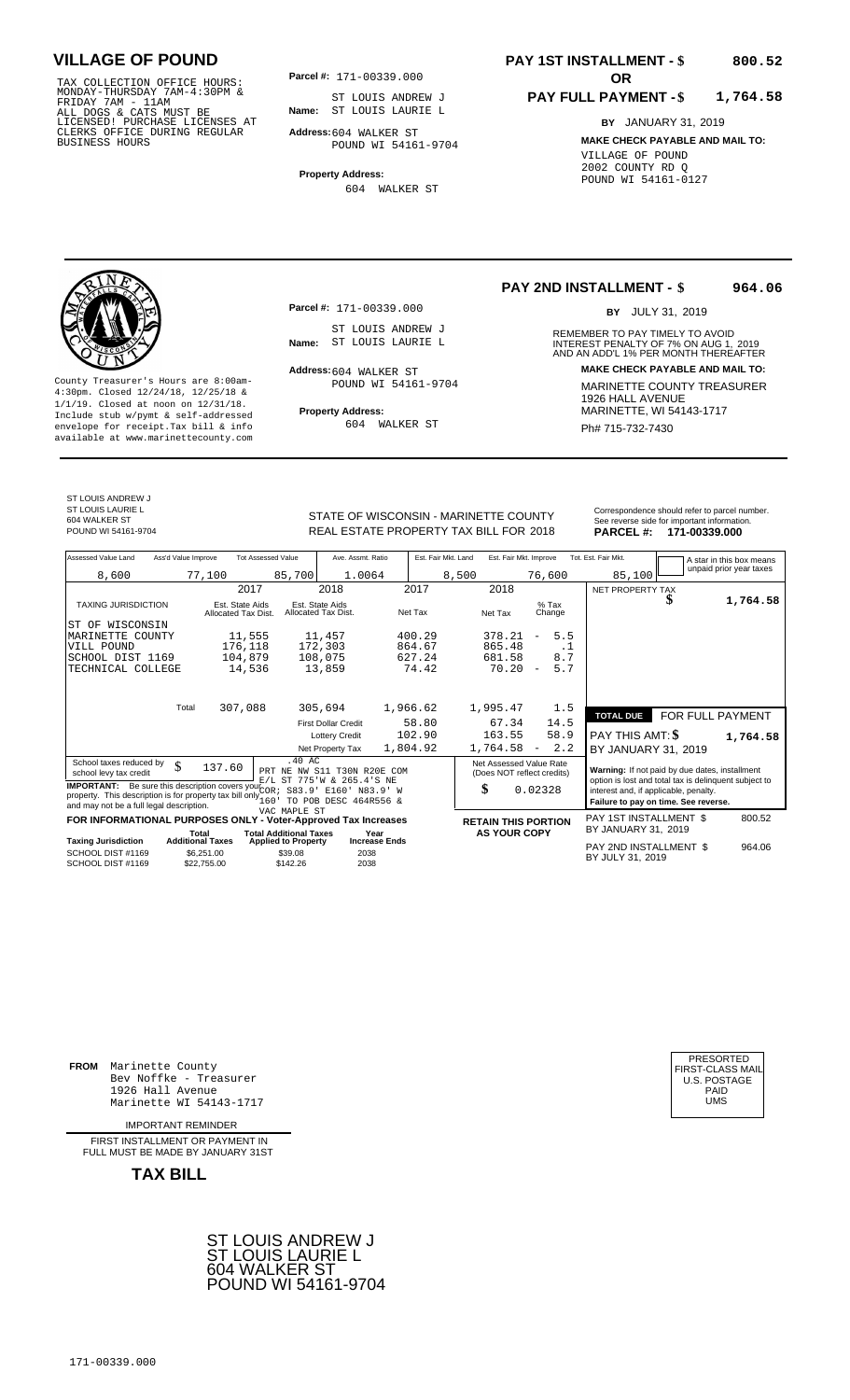TAX COLLECTION OFFICE HOURS:<br>
MONDAY-THURSDAY 7AM-4:30PM & STARK CAROL J<br>
FRIDAY 7AM - 11AM<br>
ALL DOGS & CATS MUST BE **Name**: HULS TAMMI L<br>
LICENSED ! PURCHASE LICENSES AT<br>
CLERKS OFFICE DURING REGULAR **Address:**405 MEYER S

**Parcel #: OR**

**Name:** HULS TAMMI L STARK CAROL J

**Address:** 405 MEYER ST POUND WI 54161-9721

**Property Address:** 405 MEYER ST

### **PAY 1ST INSTALLMENT - \$ 570.00**

### **PAY FULL PAYMENT - \$ 1,303.55**

**BY** JANUARY 31, 2019 **MAKE CHECK PAYABLE AND MAIL TO:** VILLAGE OF POUND 2002 COUNTY RD Q POUND WI 54161-0127

**Property Address:** MARINETTE, WI 54143-1717 Include stub w/pymt & self-addressed envelope for receipt.Tax bill & info Ph# 715-732-7430 available at www.marinettecounty.com

**Parcel #:** 171-00572.000

STARK CAROL J<br>Name: HULS TAMMI L

Address: 405 MEYER ST POUND WI 54161-9721

405 MEYER ST

**PAY 2ND INSTALLMENT - \$ 733.55**

BY JULY 31, 2019

REMEMBER TO PAY TIMELY TO AVOID **Name:** INTEREST PENALTY OF 7% ON AUG 1, AND AN ADD'L 1% PER MONTH THEREAFTER HULS TAMMI L 2019 **Address: MAKE CHECK PAYABLE AND MAIL TO:** County Treasurer's Hours are 8:00am-<br>
4:30pm. Closed 12/24/18, 12/25/18 & 1/1/19. Closed at noon on 12/31/18.<br>
Include stub w/pwmt. & self-addressed<br>
Froperty Address: MARINETTE, WI 54143-1717

STARK CAROL J HULS TAMMI L

405 MEYER ST<br>POUND WI 54161-9721

STATE OF WISCONSIN - MARINETTE COUNTY REAL ESTATE PROPERTY TAX BILL FOR **PARCEL #:** POUND WI 54161-9721 2018 **171-00572.000**

| DADCET H<br>171-00572.000                     |
|-----------------------------------------------|
| See reverse side for important information.   |
| Correspondence should refer to parcel number. |
|                                               |
|                                               |

| Assessed Value Land                                                                                                                                            | Ass'd Value Improve              |                                        | <b>Tot Assessed Value</b>                                   | Ave. Assmt. Ratio                      |                              |          | Est. Fair Mkt. Land | Est. Fair Mkt. Improve                                |                          |           | Tot. Est. Fair Mkt.                                                                                     |   | A star in this box means |
|----------------------------------------------------------------------------------------------------------------------------------------------------------------|----------------------------------|----------------------------------------|-------------------------------------------------------------|----------------------------------------|------------------------------|----------|---------------------|-------------------------------------------------------|--------------------------|-----------|---------------------------------------------------------------------------------------------------------|---|--------------------------|
| 5,400                                                                                                                                                          |                                  | 60,500                                 | 65,900                                                      | 1.0064                                 |                              |          | 5,400               |                                                       | 60,100                   |           | 65,500                                                                                                  |   | unpaid prior year taxes  |
|                                                                                                                                                                |                                  | 2017                                   |                                                             | 2018                                   |                              | 2017     |                     | 2018                                                  |                          |           | NET PROPERTY TAX                                                                                        |   |                          |
| TAXING JURISDICTION                                                                                                                                            |                                  | Est. State Aids<br>Allocated Tax Dist. |                                                             | Est. State Aids<br>Allocated Tax Dist. |                              | Net Tax  |                     | Net Tax                                               | $%$ Tax<br>Change        |           |                                                                                                         | ъ | 1,303.55                 |
| ST OF WISCONSIN                                                                                                                                                |                                  |                                        |                                                             |                                        |                              |          |                     |                                                       |                          |           |                                                                                                         |   |                          |
| MARINETTE<br>COUNTY                                                                                                                                            |                                  | 11,555                                 |                                                             | 11,457                                 |                              | 307.81   |                     | 290.83                                                | $\overline{\phantom{a}}$ | 5.5       |                                                                                                         |   |                          |
| VILL POUND                                                                                                                                                     |                                  | 176,118                                |                                                             | 172,303                                |                              | 664.90   |                     | 665.52                                                |                          | $\cdot$ 1 |                                                                                                         |   |                          |
| SCHOOL DIST 1169                                                                                                                                               |                                  | 104,879                                |                                                             | 108,075                                |                              | 482.32   |                     | 524.11                                                |                          | 8.7       |                                                                                                         |   |                          |
| TECHNICAL COLLEGE                                                                                                                                              |                                  | 14,536                                 |                                                             | 13,859                                 |                              | 57.23    |                     | 53.98                                                 | $\overline{\phantom{a}}$ | 5.7       |                                                                                                         |   |                          |
|                                                                                                                                                                |                                  |                                        |                                                             |                                        |                              |          |                     |                                                       |                          |           |                                                                                                         |   |                          |
|                                                                                                                                                                | Total                            | 307,088                                |                                                             | 305,694                                |                              | 1,512.26 |                     | 1,534.44                                              |                          | 1.5       |                                                                                                         |   |                          |
|                                                                                                                                                                |                                  |                                        |                                                             | <b>First Dollar Credit</b>             |                              | 58.80    |                     | 67.34                                                 | 14.5                     |           | <b>TOTAL DUE</b>                                                                                        |   | FOR FULL PAYMENT         |
|                                                                                                                                                                |                                  |                                        |                                                             | <b>Lottery Credit</b>                  |                              | 102.90   |                     | 163.55                                                | 58.9                     |           | PAY THIS AMT: \$                                                                                        |   | 1,303.55                 |
|                                                                                                                                                                |                                  |                                        |                                                             | Net Property Tax                       |                              | 1,350.56 |                     | 1,303.55                                              | $\overline{\phantom{a}}$ | 3.5       | BY JANUARY 31, 2019                                                                                     |   |                          |
| School taxes reduced by<br>school levy tax credit                                                                                                              | \$                               | 105.81                                 | .17 AC<br>VILLAGE OF POUND PLAT<br>LOT 17 BLK 5             |                                        |                              |          |                     | Net Assessed Value Rate<br>(Does NOT reflect credits) |                          |           | Warning: If not paid by due dates, installment<br>option is lost and total tax is delinguent subject to |   |                          |
| <b>IMPORTANT:</b> Be sure this description covers your<br>property. This description is for property tax bill only<br>and may not be a full legal description. |                                  |                                        |                                                             |                                        |                              |          |                     | \$                                                    | 0.02328                  |           | interest and, if applicable, penalty.<br>Failure to pay on time. See reverse.                           |   |                          |
| FOR INFORMATIONAL PURPOSES ONLY - Voter-Approved Tax Increases                                                                                                 |                                  |                                        |                                                             |                                        |                              |          |                     | <b>RETAIN THIS PORTION</b>                            |                          |           | PAY 1ST INSTALLMENT \$                                                                                  |   | 570.00                   |
| <b>Taxing Jurisdiction</b>                                                                                                                                     | Total<br><b>Additional Taxes</b> |                                        | <b>Total Additional Taxes</b><br><b>Applied to Property</b> |                                        | Year<br><b>Increase Ends</b> |          |                     | <b>AS YOUR COPY</b>                                   |                          |           | BY JANUARY 31, 2019                                                                                     |   |                          |
| SCHOOL DIST #1169<br>SCHOOL DIST #1169                                                                                                                         |                                  | \$6.251.00<br>\$22.755.00              | \$30.05<br>\$109.39                                         | 2038<br>2038                           |                              |          |                     |                                                       |                          |           | PAY 2ND INSTALLMENT \$<br>BY JULY 31, 2019                                                              |   | 733.55                   |

SCHOOL DIST #1169<br>SCHOOL DIST #1169  $$22,755.00$ \$109.39

**FROM** Marinette County Bev Noffke - Treasurer (U.S. POSTAGE)<br>1926 Hall Avenue (U.S. POSTAGE)<br>Marinette WI 54143-1717 (U.S. POSTAGE) 1926 Hall Avenue PAID Marinette WI 54143-1717 UMS

IMPORTANT REMINDER

FIRST INSTALL MENT OR PAYMENT IN FULL MUST BE MADE BY JANUARY 31ST



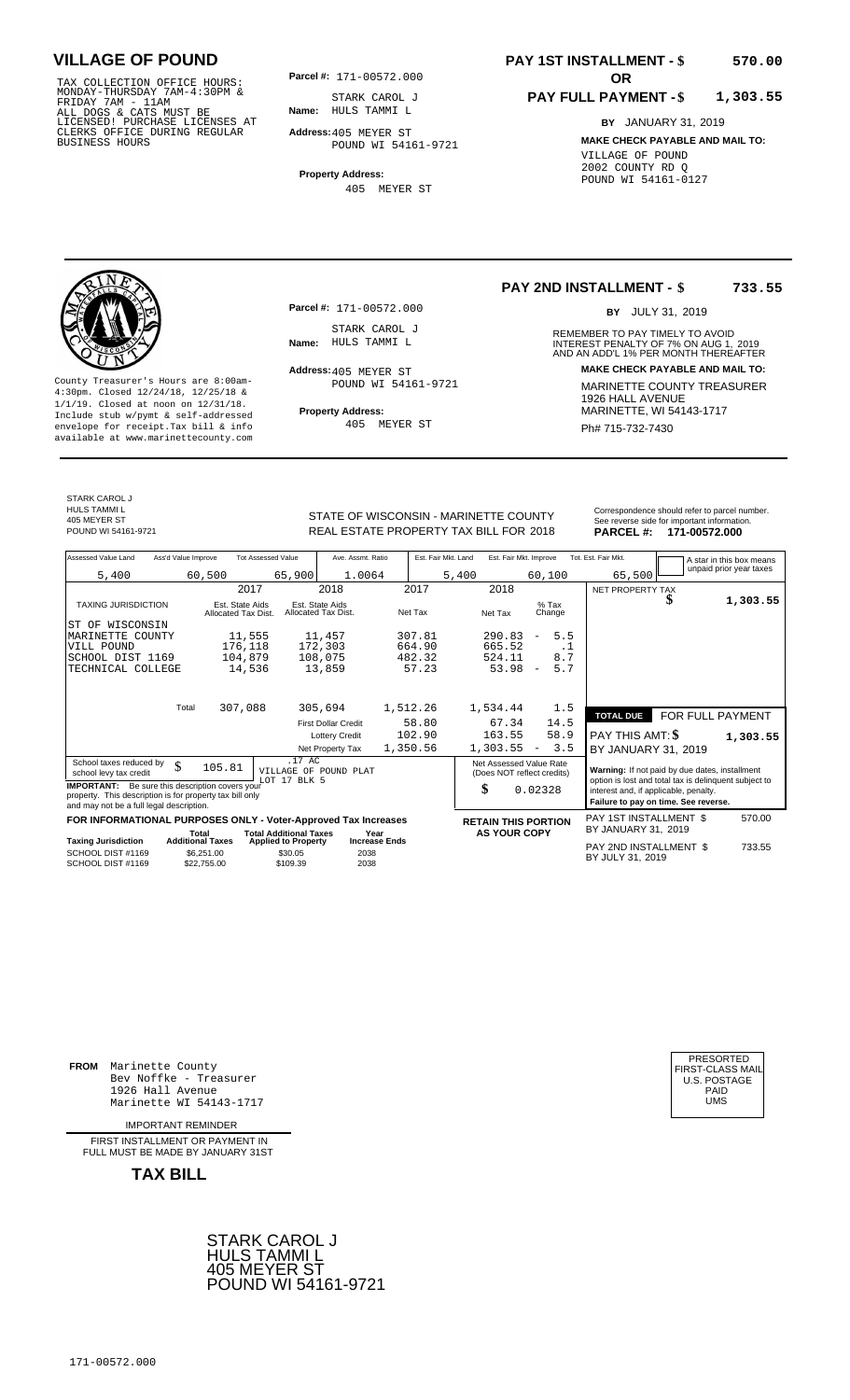TAX COLLECTION OFFICE HOURS:<br>
MONDAY-THURSDAY 7AM-4:30PM &<br>
FRIDAY 7AM - 11AM<br>
ALL DOGS & CATS MUST BE<br>
LICENSED! PURCHASE LICENSES AT<br>
CLERKS OFFICE DURING REGULAR<br>
BUSINESS HOURS<br>
BUSINESS HOURS

**Parcel #:** 171-00104.004

**Name:** STARZER JAMES J

**Address:** N6566 DEVILS LAKE RD CRIVITZ WI 54114-8435

**Property Address:** 4067 CRESCENT LN

### **PAY 1ST INSTALLMENT - \$ 737.05**

#### **PAY FULL PAYMENT - \$ 1,474.09**

**BY** JANUARY 31, 2019 **MAKE CHECK PAYABLE AND MAIL TO:** VILLAGE OF POUND 2002 COUNTY RD Q POUND WI 54161-0127



**Property Address:** MARINETTE, WI 54143-1717 Include stub w/pymt & self-addressed envelope for receipt.Tax bill & info Ph# 715-732-7430 available at www.marinettecounty.com

**Parcel #:** 171-00104.004

Address: N6566 DEVILS LAKE RD CRIVITZ WI 54114-8435

4067 CRESCENT LN

### **PAY 2ND INSTALLMENT - \$ 737.04**

BY JULY 31, 2019

REMEMBER TO PAY TIMELY TO AVOID **Name:** STARZER JAMES J<br>
AND AN ADD'L 1% PER MONTH THEREAFTER **Address: MAKE CHECK PAYABLE AND MAIL TO:** County Treasurer's Hours are 8:00am-<br>
4:30pm. Closed 12/24/18, 12/25/18 & CRIVITZ WI 54114-8435 MARINETTE COUNTY TREASURER<br>
1/1/19. Closed at noon on 12/31/18.<br>
Include stub w/pwmt. & self-addressed Property Address: MARIN

STARZER JAMES J N6566 DEVILS LAKE RD<br>CRIVITZ WI 54114-8435

STATE OF WISCONSIN - MARINETTE COUNTY REAL ESTATE PROPERTY TAX BILL FOR **PARCEL #:** CRIVITZ WI 54114-8435 2018 **171-00104.004**

| ٦Y |                  | Correspondence should refer to parcel number.<br>See reverse side for important information. |
|----|------------------|----------------------------------------------------------------------------------------------|
| 18 | <b>PARCEL #:</b> | 171-00104.004                                                                                |
|    |                  |                                                                                              |

| Assessed Value Land                                                                                                                                                 | Ass'd Value Improve                                  |                                        | <b>Tot Assessed Value</b>                                          | Ave. Assmt. Ratio                      |                      | Est. Fair Mkt. Land |                     |        | Est. Fair Mkt. Improve                                | Tot. Est. Fair Mkt.                                                                                     |                  | A star in this box means<br>unpaid prior year taxes |
|---------------------------------------------------------------------------------------------------------------------------------------------------------------------|------------------------------------------------------|----------------------------------------|--------------------------------------------------------------------|----------------------------------------|----------------------|---------------------|---------------------|--------|-------------------------------------------------------|---------------------------------------------------------------------------------------------------------|------------------|-----------------------------------------------------|
| 10,500                                                                                                                                                              | 55,700                                               |                                        | 66,200                                                             | 1.0064                                 |                      | 10,400              |                     |        | 55,300                                                | 65,700                                                                                                  |                  |                                                     |
|                                                                                                                                                                     |                                                      | 2017                                   |                                                                    | 2018                                   |                      | 2017                | 2018                |        |                                                       | NET PROPERTY TAX                                                                                        |                  |                                                     |
| <b>TAXING JURISDICTION</b>                                                                                                                                          |                                                      | Est. State Aids<br>Allocated Tax Dist. |                                                                    | Est. State Aids<br>Allocated Tax Dist. |                      | Net Tax             | Net Tax             |        | $%$ Tax<br>Change                                     |                                                                                                         | S                | 1,474.09                                            |
| ST OF WISCONSIN                                                                                                                                                     |                                                      |                                        |                                                                    |                                        |                      |                     |                     |        |                                                       |                                                                                                         |                  |                                                     |
| MARINETTE<br>COUNTY                                                                                                                                                 |                                                      | 11,555                                 |                                                                    | 11,457                                 |                      | 285.85              |                     | 292.15 | 2.2                                                   |                                                                                                         |                  |                                                     |
| VILL POUND                                                                                                                                                          |                                                      | 176,118                                |                                                                    | 172,303                                |                      | 617.48              |                     | 668.55 | 8.3                                                   |                                                                                                         |                  |                                                     |
| SCHOOL DIST 1169                                                                                                                                                    |                                                      | 104,879                                |                                                                    | 108,075                                |                      | 447.92              |                     | 526.50 | 17.5                                                  |                                                                                                         |                  |                                                     |
| TECHNICAL COLLEGE                                                                                                                                                   |                                                      | 14,536                                 |                                                                    | 13,859                                 |                      | 53.14               |                     | 54.23  | 2.1                                                   |                                                                                                         |                  |                                                     |
|                                                                                                                                                                     |                                                      |                                        |                                                                    |                                        |                      |                     |                     |        |                                                       |                                                                                                         |                  |                                                     |
|                                                                                                                                                                     | Total                                                | 307,088                                |                                                                    | 305,694                                |                      | 1,404.39            | 1,541.43            |        | 9.8                                                   | <b>TOTAL DUE</b>                                                                                        | FOR FULL PAYMENT |                                                     |
|                                                                                                                                                                     |                                                      |                                        |                                                                    | <b>First Dollar Credit</b>             |                      | 58.80               |                     | 67.34  | 14.5                                                  |                                                                                                         |                  |                                                     |
|                                                                                                                                                                     |                                                      |                                        |                                                                    | <b>Lottery Credit</b>                  |                      |                     |                     |        |                                                       | PAY THIS AMT: \$                                                                                        |                  | 1,474.09                                            |
|                                                                                                                                                                     |                                                      |                                        |                                                                    | Net Property Tax                       |                      | 1,345.59            | 1,474.09            |        | 9.5                                                   | BY JANUARY 31, 2019                                                                                     |                  |                                                     |
| School taxes reduced by<br>school levy tax credit                                                                                                                   | \$                                                   | 106.29                                 | .55 AC<br>LOT 2 CSM 3241 IN V22 PG44<br>BNG PRT FRAC NW NE S2 T30N |                                        |                      |                     |                     |        | Net Assessed Value Rate<br>(Does NOT reflect credits) | Warning: If not paid by due dates, installment<br>option is lost and total tax is delinquent subject to |                  |                                                     |
| <b>IMPORTANT:</b> Be sure this description covers your R20E<br>property. This description is for property tax bill only<br>and may not be a full legal description. |                                                      |                                        |                                                                    |                                        |                      |                     | \$                  |        | 0.02328                                               | interest and, if applicable, penalty.<br>Failure to pay on time. See reverse.                           |                  |                                                     |
| FOR INFORMATIONAL PURPOSES ONLY - Voter-Approved Tax Increases                                                                                                      |                                                      |                                        |                                                                    |                                        |                      |                     |                     |        | <b>RETAIN THIS PORTION</b>                            | PAY 1ST INSTALLMENT \$                                                                                  |                  | 737.05                                              |
|                                                                                                                                                                     | Total                                                |                                        | <b>Total Additional Taxes</b>                                      |                                        | Year                 |                     | <b>AS YOUR COPY</b> |        |                                                       | BY JANUARY 31, 2019                                                                                     |                  |                                                     |
| <b>Taxing Jurisdiction</b><br>SCHOOL DIST #1169<br>SCHOOL DIST #1169                                                                                                | <b>Additional Taxes</b><br>\$6,251.00<br>\$22,755.00 |                                        | <b>Applied to Property</b><br>\$30.19<br>\$109.89                  | 2038<br>2038                           | <b>Increase Ends</b> |                     |                     |        |                                                       | PAY 2ND INSTALLMENT \$<br>BY JULY 31, 2019                                                              |                  | 737.04                                              |
|                                                                                                                                                                     |                                                      |                                        |                                                                    |                                        |                      |                     |                     |        |                                                       |                                                                                                         |                  |                                                     |

**FROM** Marinette County Bev Noffke - Treasurer (U.S. POSTAGE)<br>1926 Hall Avenue (U.S. POSTAGE)<br>Marinette WI 54143-1717 (U.S. POSTAGE) 1926 Hall Avenue PAID Marinette WI 54143-1717 UMS

IMPORTANT REMINDER

FIRST INSTALLMENT OR PAYMENT IN FULL MUST BE MADE BY JANUARY 31ST



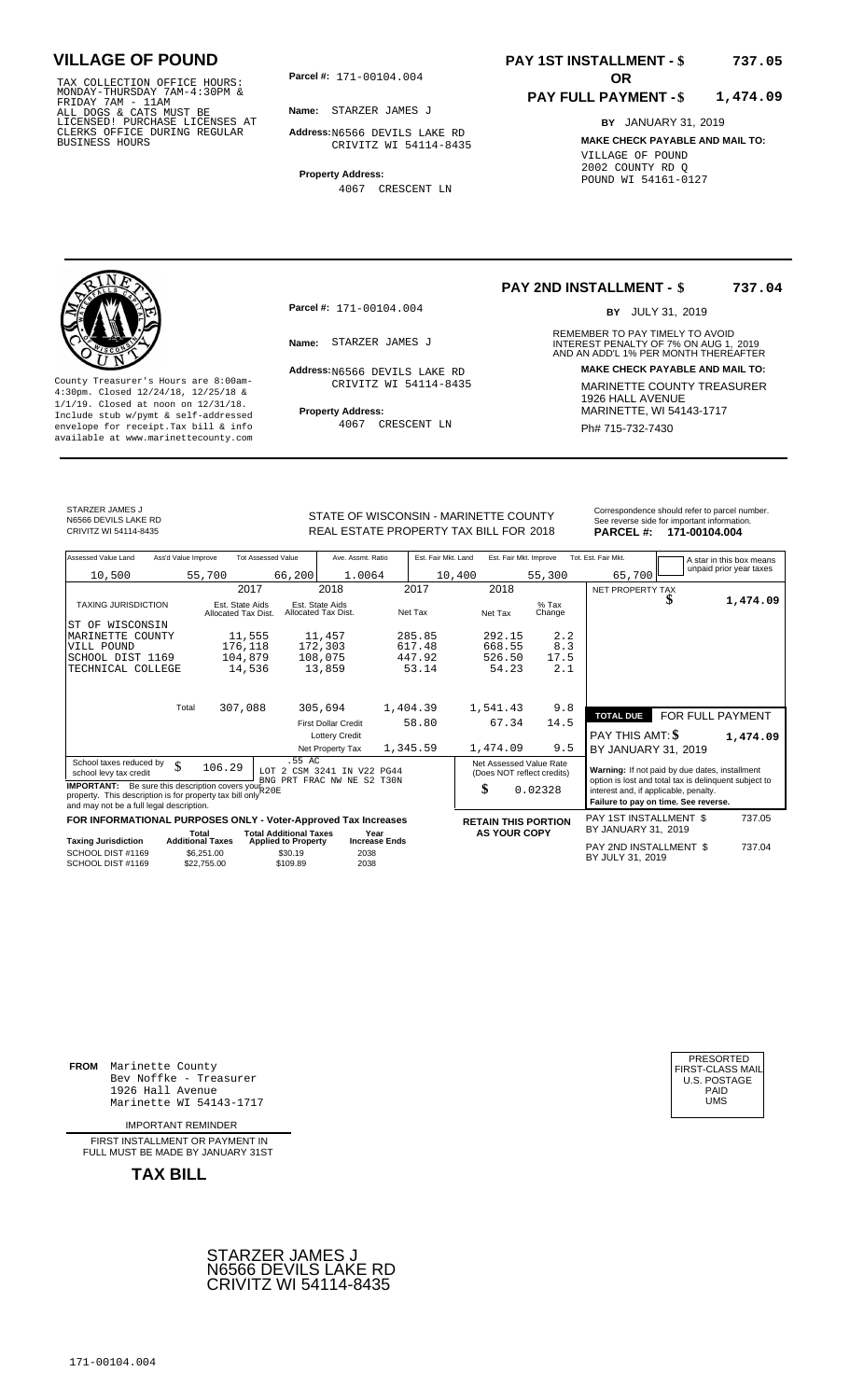TAX COLLECTION OFFICE HOURS:<br>
MONDAY-THURSDAY 7AM-4:30PM &<br>
FRIDAY 7AM - 11AM<br>
ALL DOGS & CATS MUST BE<br>
LICENSED! PURCHASE LICENSES AT<br>
CLERKS OFFICE DURING REGULAR<br>
CLERKS OFFICE DURING REGULAR<br>
BUSINESS HOURS<br>
BUSINESS H

**Parcel #:** 171-00104.003 **OR** 

**Name:** STARZER MEATS LLC

**Address:** N6567 DEVILS LAKE RD CRIVITZ WI 54114-8435

**Property Address:** 4069 CRESCENT LN

### **PAY 1ST INSTALLMENT - \$ 844.15**

#### **PAY FULL PAYMENT - \$ 1,688.30**

**BY** JANUARY 31, 2019 **MAKE CHECK PAYABLE AND MAIL TO:** VILLAGE OF POUND 2002 COUNTY RD Q POUND WI 54161-0127



**Property Address:** MARINETTE, WI 54143-1717 Include stub w/pymt & self-addressed envelope for receipt.Tax bill & info Ph# 715-732-7430 available at www.marinettecounty.com

**Parcel #:** 171-00104.003

Address: N6567 DEVILS LAKE RD CRIVITZ WI 54114-8435

4069 CRESCENT LN

### **PAY 2ND INSTALLMENT - \$ 844.15**

BY JULY 31, 2019

REMEMBER TO PAY TIMELY TO AVOID **Name:** STARZER MEATS LLC<br>
AND AN ADD'L 1% PER MONTH THEREAFTER **Address: MAKE CHECK PAYABLE AND MAIL TO:** County Treasurer's Hours are 8:00am-<br>
4:30pm. Closed 12/24/18, 12/25/18 & CRIVITZ WI 54114-8435 MARINETTE COUNTY TREASURER<br>
1/1/19. Closed at noon on 12/31/18.<br>
Include stub w/pwmt. & self-addressed Property Address: MARIN

STARZER MEATS LLC N6567 DEVILS LAKE RD<br>CRIVITZ WI 54114-8435

STATE OF WISCONSIN - MARINETTE COUNTY REAL ESTATE PROPERTY TAX BILL FOR **PARCEL #:** CRIVITZ WI 54114-8435 2018 **171-00104.003**

| Correspondence should refer to parcel number. |
|-----------------------------------------------|
| See reverse side for important information.   |
| ------                                        |

|         | $\sim$ . The map is the matrix intermediate of |
|---------|------------------------------------------------|
| :CEL #: | 171-00104.003                                  |

| Assessed Value Land                                                                                                                                                              | Ass'd Value Improve                                  | <b>Tot Assessed Value</b>                         | Ave. Assmt. Ratio                                        | Est. Fair Mkt. Land | Est. Fair Mkt. Improve                                |                                 | Tot. Est. Fair Mkt.                                                                                     |                  | A star in this box means |
|----------------------------------------------------------------------------------------------------------------------------------------------------------------------------------|------------------------------------------------------|---------------------------------------------------|----------------------------------------------------------|---------------------|-------------------------------------------------------|---------------------------------|---------------------------------------------------------------------------------------------------------|------------------|--------------------------|
| 9,400                                                                                                                                                                            | 66,000                                               | 75,400                                            | 1.0064                                                   |                     | 9,300                                                 | 65,600                          | 74,900                                                                                                  |                  | unpaid prior year taxes  |
|                                                                                                                                                                                  |                                                      | 2017                                              | 2018                                                     | 2017                | 2018                                                  |                                 | NET PROPERTY TAX                                                                                        |                  |                          |
| <b>TAXING JURISDICTION</b>                                                                                                                                                       | Est. State Aids<br>Allocated Tax Dist.               |                                                   | Est. State Aids<br>Allocated Tax Dist.                   | Net Tax             | Net Tax                                               | $%$ Tax<br>Change               |                                                                                                         |                  | 1,688.30                 |
| WISCONSIN<br>ST OF                                                                                                                                                               |                                                      |                                                   |                                                          |                     |                                                       |                                 |                                                                                                         |                  |                          |
| MARINETTE COUNTY                                                                                                                                                                 |                                                      | 11,555                                            | 11,457                                                   | 352.18              | 332.75                                                | 5.5<br>$\overline{\phantom{m}}$ |                                                                                                         |                  |                          |
| VILL POUND                                                                                                                                                                       |                                                      | 176,118                                           | 172,303                                                  | 760.75              | 761.46                                                | $\cdot$ 1                       |                                                                                                         |                  |                          |
| SCHOOL DIST 1169                                                                                                                                                                 |                                                      | 104,879                                           | 108,075                                                  | 551.85              | 599.67                                                | 8.7                             |                                                                                                         |                  |                          |
| TECHNICAL COLLEGE                                                                                                                                                                |                                                      | 14,536                                            | 13,859                                                   | 65.48               | 61.76                                                 | 5.7<br>$\overline{\phantom{a}}$ |                                                                                                         |                  |                          |
|                                                                                                                                                                                  |                                                      |                                                   |                                                          |                     |                                                       |                                 |                                                                                                         |                  |                          |
|                                                                                                                                                                                  | Total<br>307,088                                     |                                                   | 305,694                                                  | 1,730.26            | 1,755.64                                              | 1.5                             | <b>TOTAL DUE</b>                                                                                        |                  |                          |
|                                                                                                                                                                                  |                                                      |                                                   | <b>First Dollar Credit</b>                               | 58.80               | 67.34                                                 | 14.5                            |                                                                                                         | FOR FULL PAYMENT |                          |
|                                                                                                                                                                                  |                                                      |                                                   | <b>Lottery Credit</b>                                    |                     |                                                       |                                 | PAY THIS AMT: \$                                                                                        |                  | 1,688.30                 |
|                                                                                                                                                                                  |                                                      |                                                   | Net Property Tax                                         | 1,671.46            | 1,688.30                                              | 1.0                             | BY JANUARY 31, 2019                                                                                     |                  |                          |
| School taxes reduced by<br>\$<br>school levy tax credit                                                                                                                          | 121.06                                               | .74 AC                                            | LOT 1 CSM 3241 IN V22 PG44<br>BNG PRT FRAC NW NE S2 T30N |                     | Net Assessed Value Rate<br>(Does NOT reflect credits) |                                 | Warning: If not paid by due dates, installment<br>option is lost and total tax is delinquent subject to |                  |                          |
| <b>IMPORTANT:</b> Be sure this description covers your R20E<br>property. This description is for property tax bill only <sup>+</sup><br>and may not be a full legal description. |                                                      |                                                   |                                                          |                     | \$                                                    | 0.02328                         | interest and, if applicable, penalty.<br>Failure to pay on time. See reverse.                           |                  |                          |
| FOR INFORMATIONAL PURPOSES ONLY - Voter-Approved Tax Increases                                                                                                                   |                                                      |                                                   |                                                          |                     | <b>RETAIN THIS PORTION</b>                            |                                 | <b>PAY 1ST INSTALLMENT \$</b>                                                                           |                  | 844.15                   |
|                                                                                                                                                                                  | Total                                                | <b>Total Additional Taxes</b><br>Year             |                                                          |                     |                                                       | <b>AS YOUR COPY</b>             | BY JANUARY 31, 2019                                                                                     |                  |                          |
| <b>Taxing Jurisdiction</b><br>SCHOOL DIST #1169<br>SCHOOL DIST #1169                                                                                                             | <b>Additional Taxes</b><br>\$6,251.00<br>\$22,755.00 | <b>Applied to Property</b><br>\$34.38<br>\$125.16 | <b>Increase Ends</b><br>2038<br>2038                     |                     |                                                       |                                 | PAY 2ND INSTALLMENT \$<br>BY JULY 31, 2019                                                              |                  | 844.15                   |

**FROM** Marinette County Bev Noffke - Treasurer 1926 Hall Avenue PAID Marinette WI 54143-1717 UMS

IMPORTANT REMINDER

FIRST INSTALLMENT OR PAYMENT IN FULL MUST BE MADE BY JANUARY 31ST

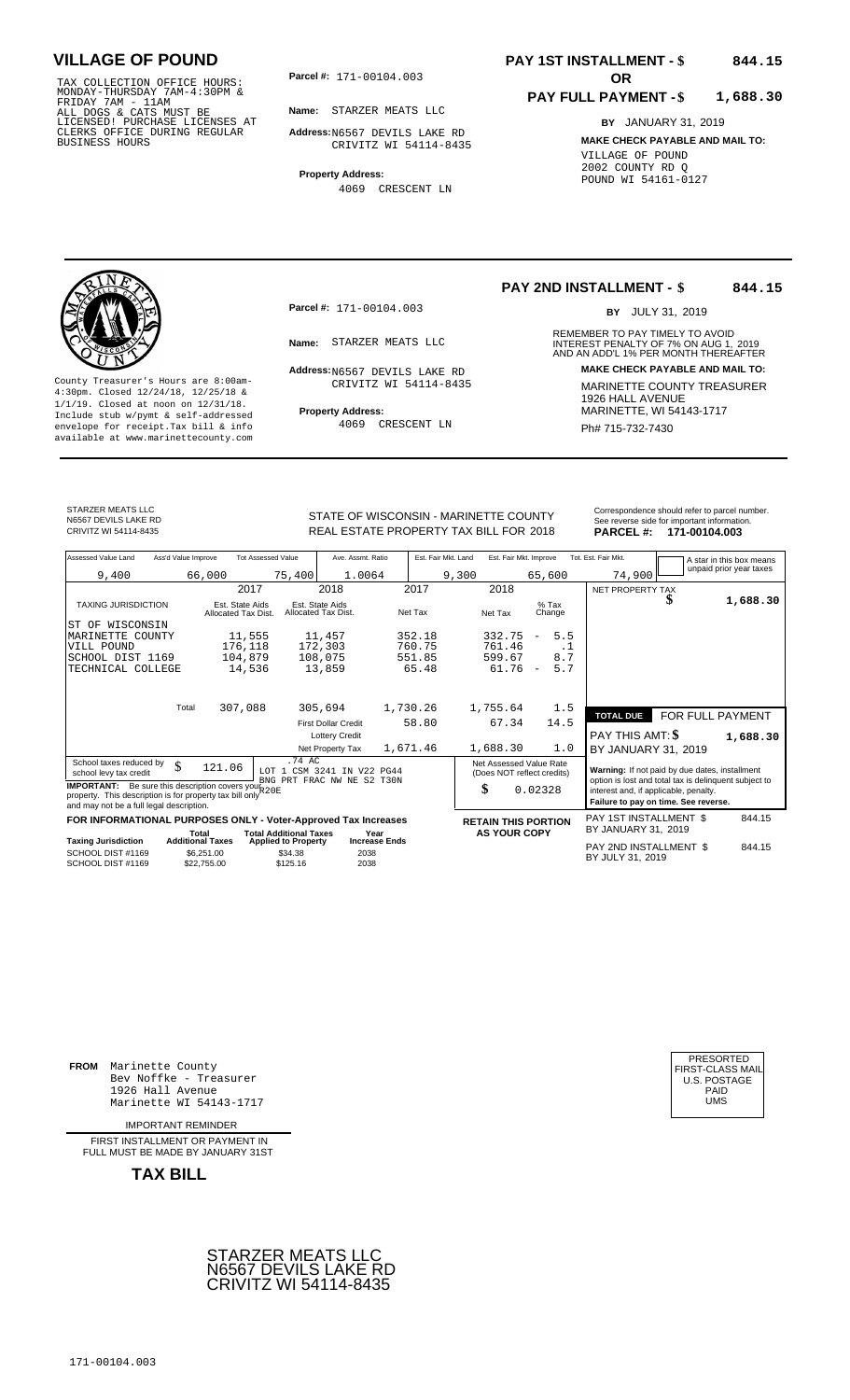TAX COLLECTION OFFICE HOURS:<br>
MONDAY-THURSDAY 7AM-4:30PM & STILLINGS PAUL<br>
FRIDAY 7AM - 11AM<br>
ALL DOGS & CATS MUST BE **Name**: STILLINGS MARI<br>
LICENSED ! PURCHASE LICENSES AT<br>
CLERKS OFFICE DURING REGULAR **Address**:629 WALK

**Parcel #:** 171-00365.000

**Name:** STILLINGS MARILU A STILLINGS PAUL M

**Address:** 629 WALKER ST POUND WI 54161-9703

**Property Address:** 629 WALKER ST

### **PAY 1ST INSTALLMENT - \$ 1,153.28**

### **PAY FULL PAYMENT - \$ 2,470.10**

**BY** JANUARY 31, 2019 **MAKE CHECK PAYABLE AND MAIL TO:** VILLAGE OF POUND 2002 COUNTY RD Q POUND WI 54161-0127

**Property Address:** MARINETTE, WI 54143-1717 Include stub w/pymt & self-addressed envelope for receipt.Tax bill & info Ph# 715-732-7430 available at www.marinettecounty.com

629 WALKER ST

**Parcel #:** 171-00365.000

STILLINGS PAUL M<br>Name: STILLINGS MARILU A

Address: 629 WALKER ST POUND WI 54161-9703

629 WALKER ST

### **PAY 2ND INSTALLMENT - \$ 1,316.82**

BY JULY 31, 2019

REMEMBER TO PAY TIMELY TO AVOID **Name:** STILLINGS MARILU A **INTEREST PENALTY OF 7% ON AUG 1, 2019**<br>AND AN ADD'L 1% PER MONTH THEREAFTER **Address: MAKE CHECK PAYABLE AND MAIL TO:** County Treasurer's Hours are 8:00am-<br>
4:30pm. Closed 12/24/18, 12/25/18 & 1/1/19. Closed at noon on 12/31/18.<br>
Include stub w/pwmt. & self-addressed<br>
Froperty Address: MARINETTE, WI 54143-1717

STILLINGS PAUL M STILLINGS MARILU A

REAL ESTATE PROPERTY TAX BILL FOR **PARCEL #:** POUND WI 54161-9703 2018 **171-00365.000**

| STATE OF WISCONSIN - MARINETTE COUNTY  | Correspondence should refer to parcel number.<br>See reverse side for important information. |
|----------------------------------------|----------------------------------------------------------------------------------------------|
| REAL ESTATE PROPERTY TAX BILL FOR 2018 | PARCEL #: 171-00365.000                                                                      |

| Assessed Value Land                                                                                                                                                            | Ass'd Value Improve     |                                        | <b>Tot Assessed Value</b>                                            | Ave. Assmt. Ratio                      |                      | Est. Fair Mkt. Land |                                                       | Est. Fair Mkt. Improve                            |                   | Tot. Est. Fair Mkt.                                                                                     |  |  |  | A star in this box means |
|--------------------------------------------------------------------------------------------------------------------------------------------------------------------------------|-------------------------|----------------------------------------|----------------------------------------------------------------------|----------------------------------------|----------------------|---------------------|-------------------------------------------------------|---------------------------------------------------|-------------------|---------------------------------------------------------------------------------------------------------|--|--|--|--------------------------|
| 9,000                                                                                                                                                                          |                         | 107,000                                | 116,000                                                              | 1.0064                                 |                      |                     | 8,900                                                 |                                                   | 106,300           | 115,200                                                                                                 |  |  |  | unpaid prior year taxes  |
|                                                                                                                                                                                |                         | 2017                                   |                                                                      | 2018                                   |                      | 2017                | 2018                                                  |                                                   |                   | NET PROPERTY TAX                                                                                        |  |  |  |                          |
| <b>TAXING JURISDICTION</b>                                                                                                                                                     |                         | Est. State Aids<br>Allocated Tax Dist. |                                                                      | Est. State Aids<br>Allocated Tax Dist. | Net Tax              |                     | Net Tax                                               |                                                   | $%$ Tax<br>Change |                                                                                                         |  |  |  | 2,470.10                 |
| WISCONSIN<br>ST OF                                                                                                                                                             |                         |                                        |                                                                      |                                        |                      |                     |                                                       |                                                   |                   |                                                                                                         |  |  |  |                          |
| MARINETTE COUNTY                                                                                                                                                               |                         | 11,555                                 |                                                                      | 11,457                                 |                      | 541.81              | 511.93                                                | $\overline{\phantom{a}}$                          | 5.5               |                                                                                                         |  |  |  |                          |
| VILL POUND                                                                                                                                                                     |                         | 176,118                                |                                                                      | 172,303                                | 1,170.38             |                     | 1,171.48                                              |                                                   | $\cdot$ 1         |                                                                                                         |  |  |  |                          |
| SCHOOL DIST 1169                                                                                                                                                               |                         | 104,879                                |                                                                      | 108,075                                |                      | 849.00              | 922.56                                                |                                                   | 8.7               |                                                                                                         |  |  |  |                          |
| TECHNICAL COLLEGE                                                                                                                                                              |                         | 14,536                                 |                                                                      | 13,859                                 |                      | 100.73              | 95.02                                                 | $\overline{\phantom{a}}$                          | 5.7               |                                                                                                         |  |  |  |                          |
|                                                                                                                                                                                |                         |                                        |                                                                      |                                        |                      |                     |                                                       |                                                   |                   |                                                                                                         |  |  |  |                          |
|                                                                                                                                                                                |                         |                                        |                                                                      |                                        |                      |                     |                                                       |                                                   |                   |                                                                                                         |  |  |  |                          |
|                                                                                                                                                                                | Total                   | 307,088                                |                                                                      | 305,694                                | 2,661.92             |                     | 2,700.99                                              |                                                   | 1.5               | <b>TOTAL DUE</b>                                                                                        |  |  |  | FOR FULL PAYMENT         |
|                                                                                                                                                                                |                         |                                        |                                                                      | <b>First Dollar Credit</b>             |                      | 58.80               | 67.34                                                 |                                                   | 14.5              |                                                                                                         |  |  |  |                          |
|                                                                                                                                                                                |                         |                                        |                                                                      | <b>Lottery Credit</b>                  |                      | 102.90              | 163.55                                                |                                                   | 58.9              | <b>PAY THIS AMT: \$</b>                                                                                 |  |  |  | 2,470.10                 |
|                                                                                                                                                                                |                         |                                        |                                                                      | Net Property Tax                       | 2,500.22             |                     | 2,470.10                                              | $\overline{\phantom{m}}$                          | 1.2               | BY JANUARY 31, 2019                                                                                     |  |  |  |                          |
| School taxes reduced by<br>school levy tax credit                                                                                                                              | \$                      | 186.25                                 | .29 AC<br>PRT NE NW S11 T30N R20E COM<br>825'W & 930'S NE COR; S100' |                                        |                      |                     | Net Assessed Value Rate<br>(Does NOT reflect credits) |                                                   |                   | Warning: If not paid by due dates, installment<br>option is lost and total tax is delinquent subject to |  |  |  |                          |
| <b>IMPORTANT:</b> Be sure this description covers your 25<br>property. This description is for property tax bill only hese 402R454<br>and may not be a full legal description. |                         |                                        |                                                                      | N100' E125' TO POB                     |                      |                     | \$                                                    |                                                   | 0.02328           | interest and, if applicable, penalty.<br>Failure to pay on time. See reverse.                           |  |  |  |                          |
| FOR INFORMATIONAL PURPOSES ONLY - Voter-Approved Tax Increases                                                                                                                 |                         |                                        |                                                                      |                                        |                      |                     |                                                       |                                                   |                   | PAY 1ST INSTALLMENT \$                                                                                  |  |  |  | 1,153.28                 |
|                                                                                                                                                                                | Total                   |                                        | <b>Total Additional Taxes</b>                                        |                                        | Year                 |                     |                                                       | <b>RETAIN THIS PORTION</b><br><b>AS YOUR COPY</b> |                   | BY JANUARY 31, 2019                                                                                     |  |  |  |                          |
| <b>Taxing Jurisdiction</b>                                                                                                                                                     | <b>Additional Taxes</b> |                                        | <b>Applied to Property</b>                                           |                                        | <b>Increase Ends</b> |                     |                                                       |                                                   |                   | PAY 2ND INSTALLMENT \$                                                                                  |  |  |  | 1,316.82                 |
| SCHOOL DIST #1169<br>SCHOOL DIST #1169                                                                                                                                         |                         | \$6,251.00<br>\$22,755.00              | \$52.90<br>\$192.56                                                  | 2038<br>2038                           |                      |                     |                                                       |                                                   |                   | BY JULY 31, 2019                                                                                        |  |  |  |                          |

**FROM** Marinette County Bev Noffke - Treasurer (U.S. POSTAGE)<br>1926 Hall Avenue (U.S. POSTAGE)<br>Marinette WI 54143-1717 (U.S. POSTAGE) 1926 Hall Avenue PAID Marinette WI 54143-1717 UMS

IMPORTANT REMINDER

FIRST INSTALLMENT OR PAYMENT IN FULL MUST BE MADE BY JANUARY 31ST



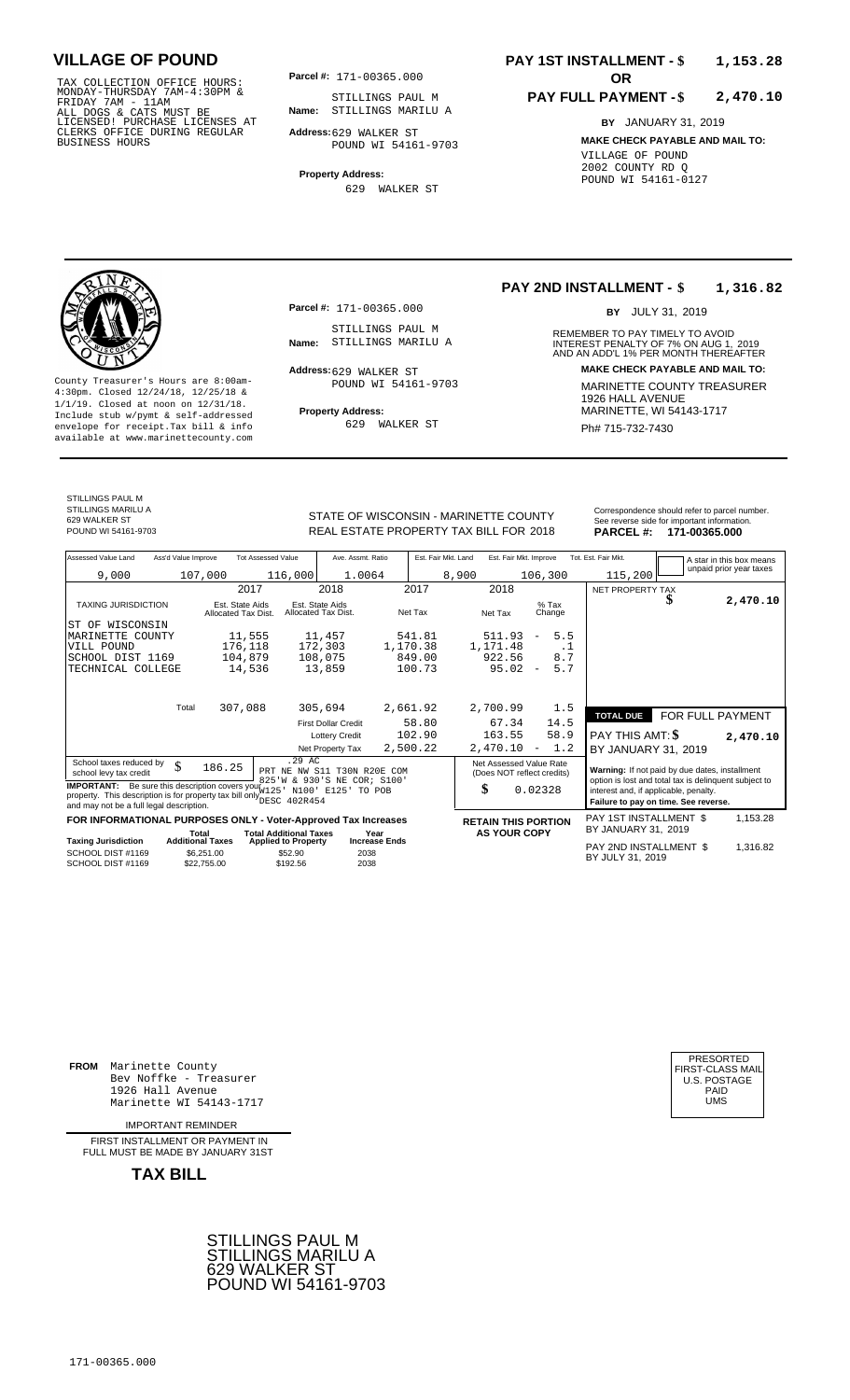TAX COLLECTION OFFICE HOURS:<br>
MONDAY-THURSDAY 7AM-4:30PM &<br>
FRIDAY 7AM - 11AM<br>
ALL DOGS & CATS MUST BE<br>
LICENSED! PURCHASE LICENSES AT<br>
CLERKS OFFICE DURING REGULAR<br>
CLERKS OFFICE DURING REGULAR<br>
BUSINESS HOURS<br>
POUND WI 5

**Parcel #:** 171-00355.000

**Name:** TADISCH MELISSA G TADISCH ALEX M

**Address:** 3035 US HIGHWAY 141 POUND WI 54161-9720

**Property Address:** 3035 US HIGHWAY 141

### **PAY 1ST INSTALLMENT - \$ 1,787.31**

### **PAY FULL PAYMENT - \$ 2,618.65**

**BY** JANUARY 31, 2019 **MAKE CHECK PAYABLE AND MAIL TO:** VILLAGE OF POUND 2002 COUNTY RD Q POUND WI 54161-0127

**Property Address:** MARINETTE, WI 54143-1717 Include stub w/pymt & self-addressed envelope for receipt.Tax bill & info Film Role of Bullah Muslim Pole Ph# **715-732-7430** available at www.marinettecounty.com

**Parcel #:** 171-00355.000

TADISCH ALEX M<br>Name: TADISCH MELISSA G

Address: 3035 US HIGHWAY 141 POUND WI 54161-9720

3035 US HIGHWAY 141

**PAY 2ND INSTALLMENT - \$ 831.34**

BY JULY 31, 2019

REMEMBER TO PAY TIMELY TO AVOID **Name:** TADISCH MELISSA G 2019<br>AND AN ADD'L 1% PER MONTH THEREAFTER **Address: MAKE CHECK PAYABLE AND MAIL TO:** County Treasurer's Hours are 8:00am-<br>
4:30pm. Closed 12/24/18, 12/25/18 & 1/1/19. Closed at noon on 12/31/18.<br>
Include stub w/pwmt. & self-addressed<br>
Froperty Address: MARINETTE, WI 54143-1717

TADISCH ALEX M TADISCH MELISSA G 3035 US HIGHWAY 141

STATE OF WISCONSIN - MARINETTE COUNTY Correspondence should refer to parcel number.

| 3035 US HIGHWAY 141<br>POUND WI 54161-9720 |                     |                    | <u>ULATE UL WIUUUNUIN " MANINETTE UUUN T</u><br>REAL ESTATE PROPERTY TAX BILL FOR 2018 |                     |                        | <b>PARCEL#:</b>     | See reverse side for important information.<br>171-00355.000 |
|--------------------------------------------|---------------------|--------------------|----------------------------------------------------------------------------------------|---------------------|------------------------|---------------------|--------------------------------------------------------------|
| Assessed Value Land                        | Ass'd Value Improve | Tot Assessed Value | Ave. Assmt. Ratio                                                                      | Est. Fair Mkt. Land | Est. Fair Mkt. Improve | Tot. Est. Fair Mkt. | A star in this box mean                                      |
| 6,600                                      | 67,700              | 74,300             | 1.0064                                                                                 | 6,600               | 67,300                 | 73,900              | unpaid prior year taxes                                      |
|                                            |                     | 2017               | 2018                                                                                   | 2017                | 2018                   | NET PROPERTY TAX    |                                                              |

| Assessed Value Land                                                                                                              | Ass'd Value Improve              |                                        | Tot Assessed Value                                          | Ave. Assmt. Ratio                      |                              | Est. Fair Mkt. Land |       | Est. Fair Mkt. Improve     |                          |                   | Tot. Est. Fair Mkt.                                                           | A star in this box means |
|----------------------------------------------------------------------------------------------------------------------------------|----------------------------------|----------------------------------------|-------------------------------------------------------------|----------------------------------------|------------------------------|---------------------|-------|----------------------------|--------------------------|-------------------|-------------------------------------------------------------------------------|--------------------------|
| 6,600                                                                                                                            |                                  | 67,700                                 | 74,300                                                      | 1.0064                                 |                              |                     | 6,600 |                            |                          | 67,300            | 73,900                                                                        | unpaid prior year taxes  |
|                                                                                                                                  |                                  | 2017                                   |                                                             | 2018                                   |                              | 2017                |       | 2018                       |                          |                   | NET PROPERTY TAX                                                              |                          |
| <b>TAXING JURISDICTION</b>                                                                                                       |                                  | Est. State Aids<br>Allocated Tax Dist. |                                                             | Est. State Aids<br>Allocated Tax Dist. |                              | Net Tax             |       | Net Tax                    |                          | $%$ Tax<br>Change |                                                                               | 1,662.69                 |
| WISCONSIN<br>ST OF                                                                                                               |                                  |                                        |                                                             |                                        |                              |                     |       |                            |                          |                   |                                                                               |                          |
| MARINETTE COUNTY                                                                                                                 |                                  | 11,555                                 |                                                             | 11,457                                 |                              | 347.04              |       | 327.90                     | $\overline{\phantom{a}}$ | 5.5               |                                                                               |                          |
| VILL POUND                                                                                                                       |                                  | 176,118                                |                                                             | 172,303                                |                              | 749.65              |       | 750.35                     |                          | $\cdot$ 1         | Delng Water                                                                   | 238.99                   |
| SCHOOL DIST 1169                                                                                                                 |                                  | 104,879                                |                                                             | 108,075                                |                              | 543.79              |       | 590.92                     |                          | 8.7               | Delng Sewer                                                                   | 716.97                   |
| TECHNICAL COLLEGE                                                                                                                |                                  | 14,536                                 |                                                             | 13,859                                 |                              | 64.52               |       | 60.86                      | $\overline{\phantom{a}}$ | 5.7               |                                                                               |                          |
|                                                                                                                                  | Total                            | 307,088                                |                                                             | 305,694                                |                              | 1,705.00            |       | 1,730.03                   |                          | 1.5               |                                                                               |                          |
|                                                                                                                                  |                                  |                                        |                                                             | <b>First Dollar Credit</b>             |                              | 58.80               |       | 67.34                      |                          | 14.5              | <b>TOTAL DUE</b>                                                              | FOR FULL PAYMENT         |
|                                                                                                                                  |                                  |                                        |                                                             | <b>Lottery Credit</b>                  |                              |                     |       |                            |                          |                   | PAY THIS AMT: \$                                                              |                          |
|                                                                                                                                  |                                  |                                        |                                                             | Net Property Tax                       |                              | 1,646.20            |       | 1,662.69                   |                          | 1.0               | BY JANUARY 31, 2019                                                           | 2,618.65                 |
| School taxes reduced by                                                                                                          |                                  |                                        | .27AC                                                       |                                        |                              |                     |       | Net Assessed Value Rate    |                          |                   |                                                                               |                          |
| school levy tax credit                                                                                                           | \$                               | 119.29                                 | PRT NE NW S11 T30N R20E COM                                 |                                        |                              |                     |       | (Does NOT reflect credits) |                          |                   | Warning: If not paid by due dates, installment                                |                          |
| <b>IMPORTANT:</b> Be sure this description covers your 59 W/L HWY: N ALG W/L HWY: N ALG W/L HWY: N ALG W/L HWY:                  |                                  |                                        |                                                             |                                        |                              |                     |       |                            |                          |                   | option is lost and total tax is delinquent subject to                         |                          |
| property. This description is for property tax bill only $\widetilde{p_{\text{TO}}}$<br>and may not be a full legal description. |                                  |                                        | POB DESC 262D74                                             |                                        |                              |                     |       | \$                         | 0.02328                  |                   | interest and, if applicable, penalty.<br>Failure to pay on time. See reverse. |                          |
| FOR INFORMATIONAL PURPOSES ONLY - Voter-Approved Tax Increases                                                                   |                                  |                                        |                                                             |                                        |                              |                     |       | <b>RETAIN THIS PORTION</b> |                          |                   | PAY 1ST INSTALLMENT \$<br>BY JANUARY 31, 2019                                 | 1,787.31                 |
| <b>Taxing Jurisdiction</b>                                                                                                       | Total<br><b>Additional Taxes</b> |                                        | <b>Total Additional Taxes</b><br><b>Applied to Property</b> |                                        | Year<br><b>Increase Ends</b> |                     |       | <b>AS YOUR COPY</b>        |                          |                   |                                                                               |                          |
| SCHOOL DIST #1169<br>SCHOOL DIST #1169                                                                                           |                                  | \$6,251,00<br>\$22.755.00              | \$33.88<br>\$123.34                                         | 2038<br>2038                           |                              |                     |       |                            |                          |                   | PAY 2ND INSTALLMENT \$<br>BY JULY 31, 2019                                    | 831.34                   |

**FROM** Marinette County Bev Noffke - Treasurer (U.S. POSTAGE)<br>1926 Hall Avenue (U.S. POSTAGE)<br>Marinette WI 54143-1717 (UMS 1926 Hall Avenue PAID Marinette WI 54143-1717 UMS

IMPORTANT REMINDER

FIRST INSTALL MENT OR PAYMENT IN FULL MUST BE MADE BY JANUARY 31ST



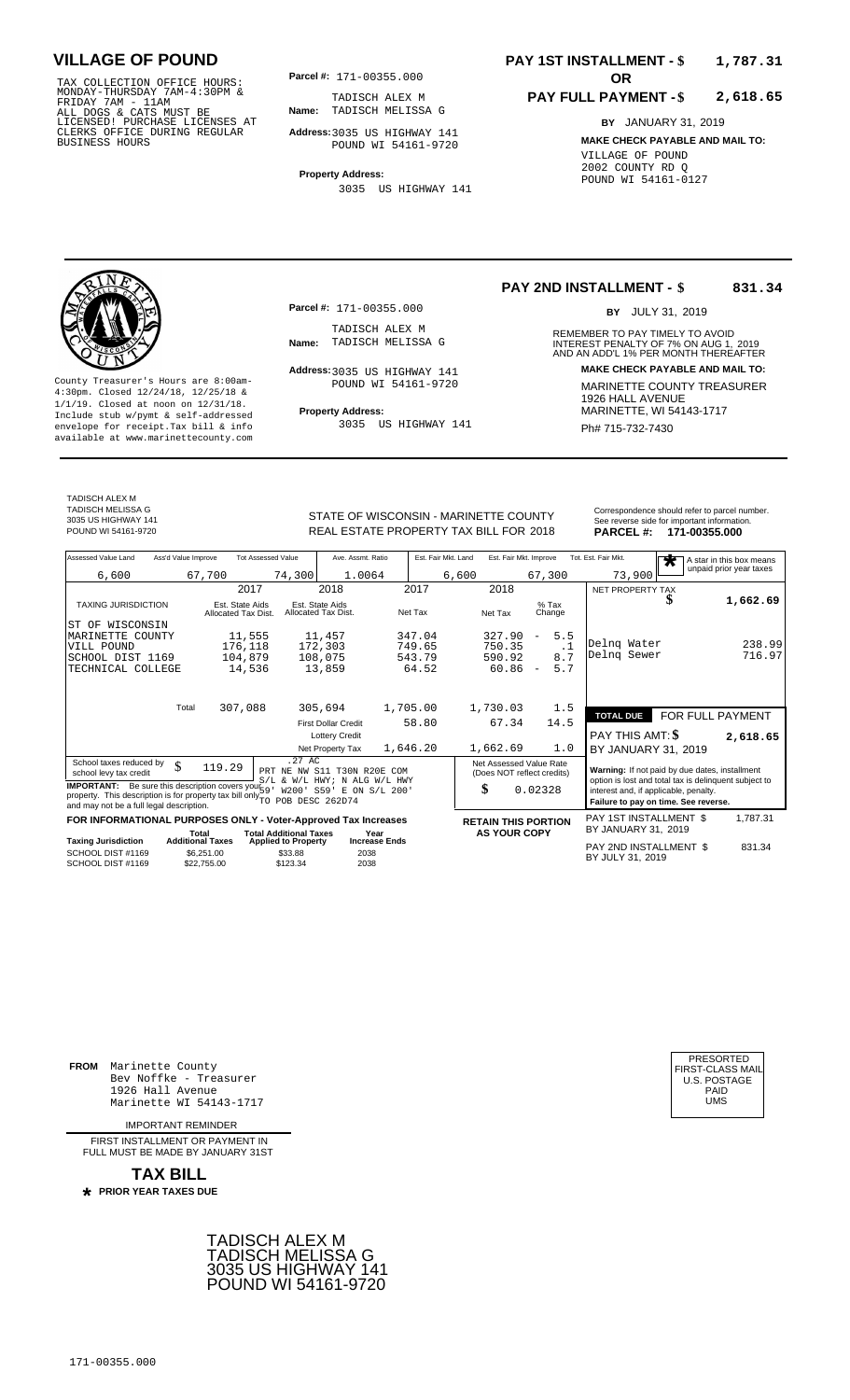TAX COLLECTION OFFICE HOURS:<br>
MONDAY-THURSDAY 7AM-4:30PM &<br>
FRIDAY 7AM - 11AM<br>
ALL DOGS & CATS MUST BE<br>
LICENSED! PURCHASE LICENSES AT<br>
CLERKS OFFICE DURING REGULAR<br>
BUSINESS HOURS<br>
BUSINESS HOURS<br>
POUND WI 54161

**Parcel #: OR**

**Name:** THONE STACY C

**Address:** 117 COLBURN ST POUND WI 54161-9725

**Property Address:** 117 COLBURN ST

### **PAY 1ST INSTALLMENT - \$ 599.11**

#### **PAY FULL PAYMENT - \$ 1,361.77**

**BY** JANUARY 31, 2019 **MAKE CHECK PAYABLE AND MAIL TO:** VILLAGE OF POUND 2002 COUNTY RD Q POUND WI 54161-0127

**Property Address:** MARINETTE, WI 54143-1717 Include stub w/pymt & self-addressed envelope for receipt.Tax bill & info Ph# 715-732-7430 available at www.marinettecounty.com

**Parcel #:** 171-00529.000

Address: 117 COLBURN ST POUND WI 54161-9725

117 COLBURN ST

**PAY 2ND INSTALLMENT - \$ 762.66**

BY JULY 31, 2019

REMEMBER TO PAY TIMELY TO AVOID **Name:** THONE STACY C **2008** INTEREST PENALTY OF 7% ON AUG 1, 2019<br>AND AN ADD'L 1% PER MONTH THEREAFTER **Address: MAKE CHECK PAYABLE AND MAIL TO:** County Treasurer's Hours are 8:00am-<br>
4:30pm. Closed 12/24/18, 12/25/18 & MARINETTE COUNTY TREASURER<br>
1/1/19. Closed at noon on 12/31/18.<br>
Include stub w/pwmt. & self-addressed<br>
Property Address:<br>
MARINETTE, WI 54143-1717

THONE STACY C 117 COLBURN ST<br>POUND WI 54161-9725

REAL ESTATE PROPERTY TAX BILL FOR **PARCEL #:** POUND WI 54161-9725 2018 **171-00529.000**

|                                        | Correspondence should refer to parcel number. |
|----------------------------------------|-----------------------------------------------|
| STATE OF WISCONSIN - MARINETTE COUNTY  | See reverse side for important information.   |
| REAL ESTATE PROPERTY TAX BILL FOR 2018 | PARCEL #: 171-00529.000                       |

| Assessed Value Land                                                                                                                                            | Ass'd Value Improve<br><b>Tot Assessed Value</b><br>Ave. Assmt. Ratio |                                        |                                                             | Est. Fair Mkt. Land                    | Est. Fair Mkt. Improve | Tot. Est. Fair Mkt.        | A star in this box means                                                      |                                                                                                         |                  |                         |
|----------------------------------------------------------------------------------------------------------------------------------------------------------------|-----------------------------------------------------------------------|----------------------------------------|-------------------------------------------------------------|----------------------------------------|------------------------|----------------------------|-------------------------------------------------------------------------------|---------------------------------------------------------------------------------------------------------|------------------|-------------------------|
| 5,600                                                                                                                                                          |                                                                       | 62,800                                 | 68,400                                                      | 1.0064                                 |                        | 5,600                      | 62,400                                                                        | 68,000                                                                                                  |                  | unpaid prior year taxes |
|                                                                                                                                                                |                                                                       | 2017                                   |                                                             | 2018                                   | 2017                   | 2018                       |                                                                               | NET PROPERTY TAX                                                                                        |                  |                         |
| <b>TAXING JURISDICTION</b>                                                                                                                                     |                                                                       | Est. State Aids<br>Allocated Tax Dist. |                                                             | Est. State Aids<br>Allocated Tax Dist. | Net Tax                | Net Tax                    | $%$ Tax<br>Change                                                             |                                                                                                         |                  | 1,361.77                |
| WISCONSIN<br>ST OF                                                                                                                                             |                                                                       |                                        |                                                             |                                        |                        |                            |                                                                               |                                                                                                         |                  |                         |
| MARINETTE COUNTY                                                                                                                                               |                                                                       | 11,555                                 |                                                             | 11,457                                 | 319.48                 | 301.86                     | 5.5<br>$\overline{\phantom{a}}$                                               |                                                                                                         |                  |                         |
| VILL POUND                                                                                                                                                     |                                                                       | 176,118                                |                                                             | 172,303                                | 690.12                 | 690.77                     | $\cdot$ 1                                                                     |                                                                                                         |                  |                         |
| SCHOOL DIST 1169                                                                                                                                               |                                                                       | 104,879                                |                                                             | 108,075                                | 500.62                 | 544.00                     | 8.7                                                                           |                                                                                                         |                  |                         |
| TECHNICAL COLLEGE                                                                                                                                              |                                                                       | 14,536                                 |                                                             | 13,859                                 | 59.40                  | 56.03                      | 5.7<br>$\overline{\phantom{m}}$                                               |                                                                                                         |                  |                         |
|                                                                                                                                                                | Total                                                                 | 307,088                                |                                                             | 305,694                                | 1,569.62               | 1,592.66                   | 1.5                                                                           |                                                                                                         |                  |                         |
|                                                                                                                                                                |                                                                       |                                        |                                                             |                                        |                        |                            |                                                                               | <b>TOTAL DUE</b>                                                                                        | FOR FULL PAYMENT |                         |
|                                                                                                                                                                |                                                                       |                                        |                                                             | <b>First Dollar Credit</b>             | 58.80                  | 67.34                      | 14.5                                                                          |                                                                                                         |                  |                         |
|                                                                                                                                                                |                                                                       |                                        |                                                             | <b>Lottery Credit</b>                  |                        | 163.55                     |                                                                               | PAY THIS AMT: \$                                                                                        |                  | 1,361.77                |
|                                                                                                                                                                |                                                                       |                                        |                                                             | Net Property Tax                       | 1,510.82               | 1,361.77                   | 9.9<br>$\overline{\phantom{a}}$                                               | BY JANUARY 31, 2019                                                                                     |                  |                         |
| School taxes reduced by<br>school levy tax credit                                                                                                              | \$                                                                    | 109.82                                 | .15 AC<br>VILLAGE OF POUND PLAT<br>LOT 2 BLK 2              |                                        |                        | Net Assessed Value Rate    | (Does NOT reflect credits)                                                    | Warning: If not paid by due dates, installment<br>option is lost and total tax is delinquent subject to |                  |                         |
| <b>IMPORTANT:</b> Be sure this description covers your<br>property. This description is for property tax bill only<br>and may not be a full legal description. |                                                                       |                                        |                                                             |                                        | \$                     | 0.02328                    | interest and, if applicable, penalty.<br>Failure to pay on time. See reverse. |                                                                                                         |                  |                         |
| FOR INFORMATIONAL PURPOSES ONLY - Voter-Approved Tax Increases                                                                                                 |                                                                       |                                        |                                                             |                                        |                        | <b>RETAIN THIS PORTION</b> |                                                                               | PAY 1ST INSTALLMENT \$                                                                                  |                  | 599.11                  |
| <b>Taxing Jurisdiction</b>                                                                                                                                     | Total<br><b>Additional Taxes</b>                                      |                                        | <b>Total Additional Taxes</b><br><b>Applied to Property</b> | Year                                   | <b>Increase Ends</b>   | <b>AS YOUR COPY</b>        |                                                                               | BY JANUARY 31, 2019                                                                                     |                  |                         |
| SCHOOL DIST #1169<br>SCHOOL DIST #1169                                                                                                                         |                                                                       | \$6,251.00<br>\$22,755.00              | \$31.19<br>\$113.54                                         | 2038<br>2038                           |                        |                            |                                                                               | PAY 2ND INSTALLMENT \$<br>BY JULY 31, 2019                                                              |                  | 762.66                  |

**FROM** Marinette County Bev Noffke - Treasurer 1926 Hall Avenue PAID Marinette WI 54143-1717 UMS

IMPORTANT REMINDER

FIRST INSTALLMENT OR PAYMENT IN FULL MUST BE MADE BY JANUARY 31ST



| PRESORTED        |  |
|------------------|--|
| FIRST-CLASS MAIL |  |
| U.S. POSTAGE     |  |
| PAID             |  |
| UMS              |  |
|                  |  |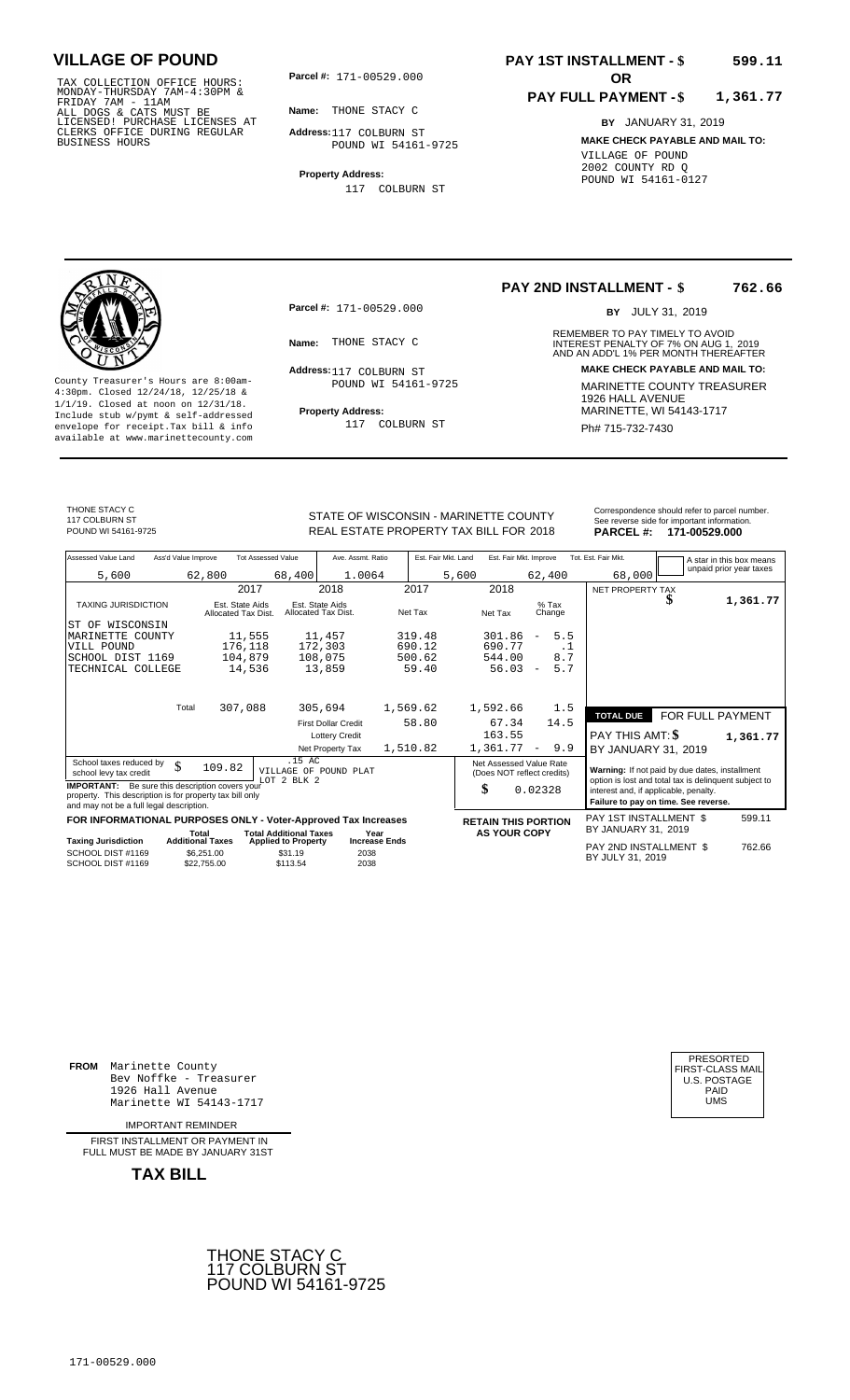TAX COLLECTION OFFICE HOURS:<br>
MONDAY-THURSDAY 7AM-4:30PM &<br>
FRIDAY 7AM - 11AM<br>
ALL DOGS & CATS MUST BE<br>
LICENSED! PURCHASE LICENSES AT<br>
CLERKS OFFICE DURING REGULAR<br>
CLERKS OFFICE DURING REGULAR<br>
BUSINESS HOURS<br>
BUSINESS H

**Parcel #: OR**

**Name:** TOLLY KATHLEEN A

**Address:** 4045 BUSINESS 141 POUND WI 54161-9728

**Property Address:** 4045 US HIGHWAY 141

### **PAY 1ST INSTALLMENT - \$ 1,085.76**

#### **PAY FULL PAYMENT - \$ 2,335.06**

**BY** JANUARY 31, 2019 **MAKE CHECK PAYABLE AND MAIL TO:** VILLAGE OF POUND 2002 COUNTY RD Q POUND WI 54161-0127

**Property Address:** MARINETTE, WI 54143-1717 Include stub w/pymt & self-addressed envelope for receipt.Tax bill & info Ph# 715-732-7430 available at www.marinettecounty.com

**Parcel #:** 171-00109.001

Address: 4045 BUSINESS 141 POUND WI 54161-9728

4045 US HIGHWAY 141

#### **PAY 2ND INSTALLMENT - \$ 1,249.30**

BY JULY 31, 2019

REMEMBER TO PAY TIMELY TO AVOID **Name:** TOLLY KATHLEEN A **INTEREST PENALTY OF 7% ON AUG 1, 2019**<br>AND AN ADD'L 1% PER MONTH THEREAFTER **Address: MAKE CHECK PAYABLE AND MAIL TO:** County Treasurer's Hours are 8:00am-<br>
4:30pm. Closed 12/24/18, 12/25/18 & MARINETTE COUNTY TREASURER<br>
1/1/19. Closed at noon on 12/31/18.<br>
Include stub w/pwmt & self-addressed **Property Address:** MARINETTE, WI 54143-1717

TOLLY KATHLEEN A 4045 BUSINESS 141

STATE OF WISCONSIN - MARINETTE COUNTY<br>REAL ESTATE PROPERTY TAX BILL FOR 2018 PARCEL #: 171-00109.001 REAL ESTATE PROPERTY TAX BILL FOR **PARCEL #:** POUND WI 54161-9728 2018 **171-00109.001**

| Assessed Value Land                                                                                                                                                                                                                                                                                                                                              | Ass'd Value Improve                                                           | <b>Tot Assessed Value</b>              | Ave. Assmt. Ratio                                                       |          | Est. Fair Mkt. Land       | Est. Fair Mkt. Improve                                                 |                                                     | Tot. Est. Fair Mkt.                                                                                                                                                                      |  | A star in this box means |
|------------------------------------------------------------------------------------------------------------------------------------------------------------------------------------------------------------------------------------------------------------------------------------------------------------------------------------------------------------------|-------------------------------------------------------------------------------|----------------------------------------|-------------------------------------------------------------------------|----------|---------------------------|------------------------------------------------------------------------|-----------------------------------------------------|------------------------------------------------------------------------------------------------------------------------------------------------------------------------------------------|--|--------------------------|
| 15,300                                                                                                                                                                                                                                                                                                                                                           | 94,900                                                                        | 110,200                                | 1.0064                                                                  |          | 15,200                    |                                                                        | 94,300                                              | 109,500                                                                                                                                                                                  |  | unpaid prior year taxes  |
|                                                                                                                                                                                                                                                                                                                                                                  |                                                                               | 2017                                   | 2018                                                                    |          | 2017                      | 2018                                                                   |                                                     | NET PROPERTY TAX                                                                                                                                                                         |  |                          |
| <b>TAXING JURISDICTION</b>                                                                                                                                                                                                                                                                                                                                       |                                                                               | Est. State Aids<br>Allocated Tax Dist. | Est. State Aids<br>Allocated Tax Dist.                                  |          | Net Tax                   | Net Tax                                                                | $%$ Tax<br>Change                                   |                                                                                                                                                                                          |  | 2,335.06                 |
| WISCONSIN<br>ST OF<br>MARINETTE COUNTY<br>VILL POUND<br>SCHOOL DIST 1169<br>TECHNICAL COLLEGE                                                                                                                                                                                                                                                                    |                                                                               | 11,555<br>176,118<br>104,879<br>14,536 | 11,457<br>172,303<br>108,075<br>13,859                                  | 1,111.86 | 514.72<br>806.55<br>95.69 | 486.33<br>1,112.91<br>876.44<br>$90.27 -$                              | 5.5<br>$\overline{\phantom{a}}$<br>.1<br>8.7<br>5.7 |                                                                                                                                                                                          |  |                          |
|                                                                                                                                                                                                                                                                                                                                                                  | Total                                                                         | 307,088                                | 305,694                                                                 | 2,528.82 |                           | 2,565.95                                                               | 1.5                                                 | <b>TOTAL DUE</b>                                                                                                                                                                         |  | FOR FULL PAYMENT         |
|                                                                                                                                                                                                                                                                                                                                                                  |                                                                               |                                        | <b>First Dollar Credit</b><br><b>Lottery Credit</b><br>Net Property Tax | 2,367.12 | 58.80<br>102.90           | 67.34<br>163.55<br>2,335.06                                            | 14.5<br>58.9<br>$-1.4$                              | <b>PAY THIS AMT: \$</b><br>BY JANUARY 31, 2019                                                                                                                                           |  | 2,335.06                 |
| 1.02 AC<br>School taxes reduced by<br>\$<br>176.93<br>PRT SW NE S2 T30N R20E COM<br>school levy tax credit<br>6.2'E 640'N & 400.1'E SW<br><b>IMPORTANT:</b> Be sure this description covers your COR ; N241.4' E194.7' S228.3'<br>property. This description is for property tax bill only W185.7' TO POB W/33' ESMT<br>and may not be a full legal description. |                                                                               |                                        |                                                                         |          |                           | Net Assessed Value Rate<br>(Does NOT reflect credits)<br>\$<br>0.02328 |                                                     | Warning: If not paid by due dates, installment<br>option is lost and total tax is delinquent subject to<br>interest and, if applicable, penalty.<br>Failure to pay on time. See reverse. |  |                          |
|                                                                                                                                                                                                                                                                                                                                                                  | FOR INFORMATIONAL PURPOSES ONLY - Voter-Approved Tax Increases<br>$T - 1 - 1$ | DESC 366R264                           | Tatel Additional Texton                                                 | $V - -$  |                           | <b>RETAIN THIS PORTION</b><br>AC VOLID CODY                            |                                                     | PAY 1ST INSTALLMENT \$<br>BY JANUARY 31, 2019                                                                                                                                            |  | 1,085.76                 |

| Total       | <b>Total Additional Taxes</b> | Year                       | <b>AS YOUR COPY</b>                                                                            |                            |                                                                   |
|-------------|-------------------------------|----------------------------|------------------------------------------------------------------------------------------------|----------------------------|-------------------------------------------------------------------|
|             |                               |                            |                                                                                                |                            | .249.30                                                           |
| \$6.251.00  | \$50.25                       | 2038                       |                                                                                                |                            |                                                                   |
| \$22,755,00 | \$182.93                      | 2038                       |                                                                                                |                            |                                                                   |
|             | <b>Additional Taxes</b>       | <b>Applied to Property</b> | <b>FUN INFUNIMATIONAL FUNFUSES UNLI - VULGI-APPIOVED TAX INCIEASES</b><br><b>Increase Ends</b> | <b>RETAIN THIS PURTION</b> | BY JANUARY 31, 2019<br>PAY 2ND INSTALLMENT \$<br>BY JULY 31, 2019 |

**FROM** Marinette County Bev Noffke - Treasurer 1926 Hall Avenue Marinette WI 54143-1717

IMPORTANT REMINDER

FIRST INSTALLMENT OR PAYMENT IN FULL MUST BE MADE BY JANUARY 31ST



| PRESORTED           |  |
|---------------------|--|
| FIRST-CLASS MAIL    |  |
| <b>U.S. POSTAGE</b> |  |
| PAID                |  |
| UMS                 |  |
|                     |  |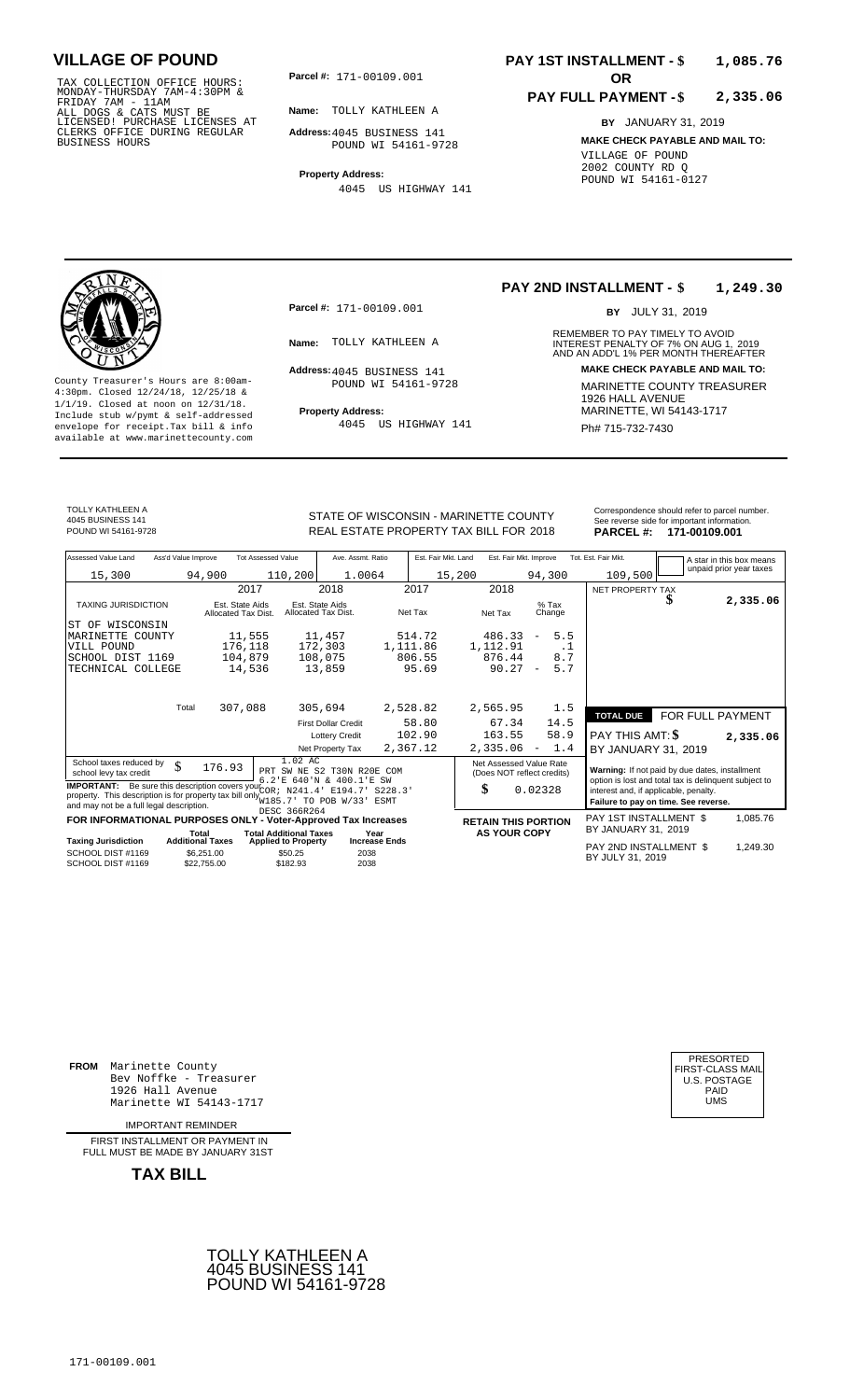TAX COLLECTION OFFICE HOURS:<br>
MONDAY-THURSDAY 7AM-4:30PM &<br>
FRIDAY 7AM - 11AM<br>
ALL DOGS & CATS MUST BE<br>
LICENSED! PURCHASE LICENSES AT<br>
CLERKS OFFICE DURING REGULAR<br>
BUSINESS HOURS<br>
BUSINESS HOURS

**Parcel #: OR**

**Name:** WENDT DIANE

**Address:** 11157 COUNTY ROAD Z POUND WI 54161-8743

**Property Address:** 1010 COUNTY ROAD Q

### **PAY 1ST INSTALLMENT - \$ 439.00**

### **PAY FULL PAYMENT - \$**

**878.00**

**BY** JANUARY 31, 2019 **MAKE CHECK PAYABLE AND MAIL TO:** VILLAGE OF POUND 2002 COUNTY RD Q POUND WI 54161-0127



**Property Address:** MARINETTE, WI 54143-1717 Include stub w/pymt & self-addressed envelope for receipt.Tax bill & info Ph# 715-732-7430 available at www.marinettecounty.com

**Parcel #:** 171-00510.000

Address: 11157 COUNTY ROAD Z POUND WI 54161-8743

1010 COUNTY ROAD Q

#### **PAY 2ND INSTALLMENT - \$ 439.00**

BY JULY 31, 2019

REMEMBER TO PAY TIMELY TO AVOID **Name:** WENDT DIANE **INTEREST PENALTY OF 7% ON AUG 1, 2019**<br>AND AN ADD'L 1% PER MONTH THEREAFTER **Address: MAKE CHECK PAYABLE AND MAIL TO:** County Treasurer's Hours are 8:00am-<br>
4:30pm. Closed 12/24/18, 12/25/18 & MARINETTE COUNTY TREASURER<br>
1/1/19. Closed at noon on 12/31/18.<br>
Include stub w/pwmt. & self-addressed<br>
Froperty Address:<br>
MARINETTE, WI 54143-1717

WENDT DIANE 11157 COUNTY ROAD Z

STATE OF WISCONSIN - MARINETTE COUNTY REAL ESTATE PROPERTY TAX BILL FOR **PARCEL #:** POUND WI 54161-8743 2018 **171-00510.000**

| Correspondence should refer to parcel number<br>See reverse side for important information. |  |
|---------------------------------------------------------------------------------------------|--|
|                                                                                             |  |
|                                                                                             |  |

|          |               | ee reverse side for important information. |  |
|----------|---------------|--------------------------------------------|--|
| ARCEL #: | 171-00510.000 |                                            |  |

| Assessed Value Land<br>Ass'd Value Improve                                                                                                                                        |                                        | <b>Tot Assessed Value</b>                                   | Ave. Assmt. Ratio            |         | Est. Fair Mkt. Land | Est. Fair Mkt. Improve                                |                   | Tot. Est. Fair Mkt.                        | A star in this box means                                                                      |        |
|-----------------------------------------------------------------------------------------------------------------------------------------------------------------------------------|----------------------------------------|-------------------------------------------------------------|------------------------------|---------|---------------------|-------------------------------------------------------|-------------------|--------------------------------------------|-----------------------------------------------------------------------------------------------|--------|
| 6,900                                                                                                                                                                             | 33,700                                 | 40,600                                                      | 1.0064                       |         | 6,900               |                                                       | 33,500            | 40,400                                     | unpaid prior year taxes                                                                       |        |
|                                                                                                                                                                                   | 2017                                   |                                                             | 2018                         | 2017    |                     | 2018                                                  |                   | NET PROPERTY TAX                           |                                                                                               |        |
| <b>TAXING JURISDICTION</b>                                                                                                                                                        | Est. State Aids<br>Allocated Tax Dist. | Est. State Aids<br>Allocated Tax Dist.                      |                              | Net Tax |                     | Net Tax                                               | $%$ Tax<br>Change |                                            | S                                                                                             | 878.00 |
| IST OF WISCONSIN                                                                                                                                                                  |                                        |                                                             |                              |         |                     |                                                       |                   |                                            |                                                                                               |        |
| MARINETTE<br>COUNTY                                                                                                                                                               | 11,555                                 |                                                             | 11,457                       | 169.08  |                     | 179.17                                                | 6.0               |                                            |                                                                                               |        |
| VILL POUND                                                                                                                                                                        | 176,118                                |                                                             | 172,303                      | 365.24  |                     | 410.02                                                | 12.3              |                                            |                                                                                               |        |
| SCHOOL DIST 1169                                                                                                                                                                  | 104,879                                |                                                             | 108,075                      | 264.95  |                     | 322.89                                                | 21.9              |                                            |                                                                                               |        |
| TECHNICAL COLLEGE                                                                                                                                                                 | 14,536                                 |                                                             | 13,859                       | 31.43   |                     | 33.26                                                 | 5.8               |                                            |                                                                                               |        |
|                                                                                                                                                                                   |                                        |                                                             |                              |         |                     |                                                       |                   |                                            |                                                                                               |        |
| Total                                                                                                                                                                             | 307,088                                |                                                             | 305,694                      | 830.70  |                     | 945.34                                                | 13.8              |                                            |                                                                                               |        |
|                                                                                                                                                                                   |                                        |                                                             | <b>First Dollar Credit</b>   | 58.80   |                     | 67.34                                                 | 14.5              | <b>TOTAL DUE</b>                           | FOR FULL PAYMENT                                                                              |        |
|                                                                                                                                                                                   |                                        |                                                             | <b>Lottery Credit</b>        |         |                     |                                                       |                   | <b>PAY THIS AMT: \$</b>                    |                                                                                               | 878.00 |
|                                                                                                                                                                                   |                                        |                                                             | Net Property Tax             | 771.90  |                     | 878.00                                                | 13.7              | BY JANUARY 31, 2019                        |                                                                                               |        |
| School taxes reduced by<br>\$<br>school levy tax credit                                                                                                                           | 65.19                                  | .15 AC<br>VILLAGE OF POUND PLAT                             | PRT LOTS 1 & 2 BLK 1 COM 45' |         |                     | Net Assessed Value Rate<br>(Does NOT reflect credits) |                   |                                            | Warning: If not paid by due dates, installment                                                |        |
| <b>IMPORTANT:</b> Be sure this description covers your $W = \frac{1}{W}$<br>property. This description is for property tax bill only $_{\text{ALG S/L 50}}^{100}$ N TO PT W35' TO |                                        |                                                             | COR L1; S TO S/L L2 W        |         |                     | \$                                                    | 0.02328           | interest and, if applicable, penalty.      | option is lost and total tax is delinquent subject to<br>Failure to pay on time. See reverse. |        |
| and may not be a full legal description.                                                                                                                                          |                                        |                                                             | FOR FULL LEGAL SEE TAX ROLL  |         |                     |                                                       |                   |                                            |                                                                                               |        |
| FOR INFORMATIONAL PURPOSES ONLY - Voter-Approved Tax Increases                                                                                                                    |                                        |                                                             |                              |         |                     | <b>RETAIN THIS PORTION</b>                            |                   | PAY 1ST INSTALLMENT \$                     |                                                                                               | 439.00 |
| <b>Taxing Jurisdiction</b>                                                                                                                                                        | Total<br><b>Additional Taxes</b>       | <b>Total Additional Taxes</b><br><b>Applied to Property</b> | Year<br><b>Increase Ends</b> |         |                     | <b>AS YOUR COPY</b>                                   |                   | BY JANUARY 31, 2019                        |                                                                                               |        |
| SCHOOL DIST #1169<br>SCHOOL DIST #1169                                                                                                                                            | \$6,251.00<br>\$22,755.00              | \$18.51<br>\$67.40                                          | 2038<br>2038                 |         |                     |                                                       |                   | PAY 2ND INSTALLMENT \$<br>BY JULY 31, 2019 |                                                                                               | 439.00 |

**FROM** Marinette County Bev Noffke - Treasurer 1926 Hall Avenue PAID Marinette WI 54143-1717 UMS

IMPORTANT REMINDER

FIRST INSTALLMENT OR PAYMENT IN FULL MUST BE MADE BY JANUARY 31ST



| PRESORTED        |
|------------------|
| FIRST-CLASS MAIL |
| U.S. POSTAGE     |
| PAID             |
| UMS              |
|                  |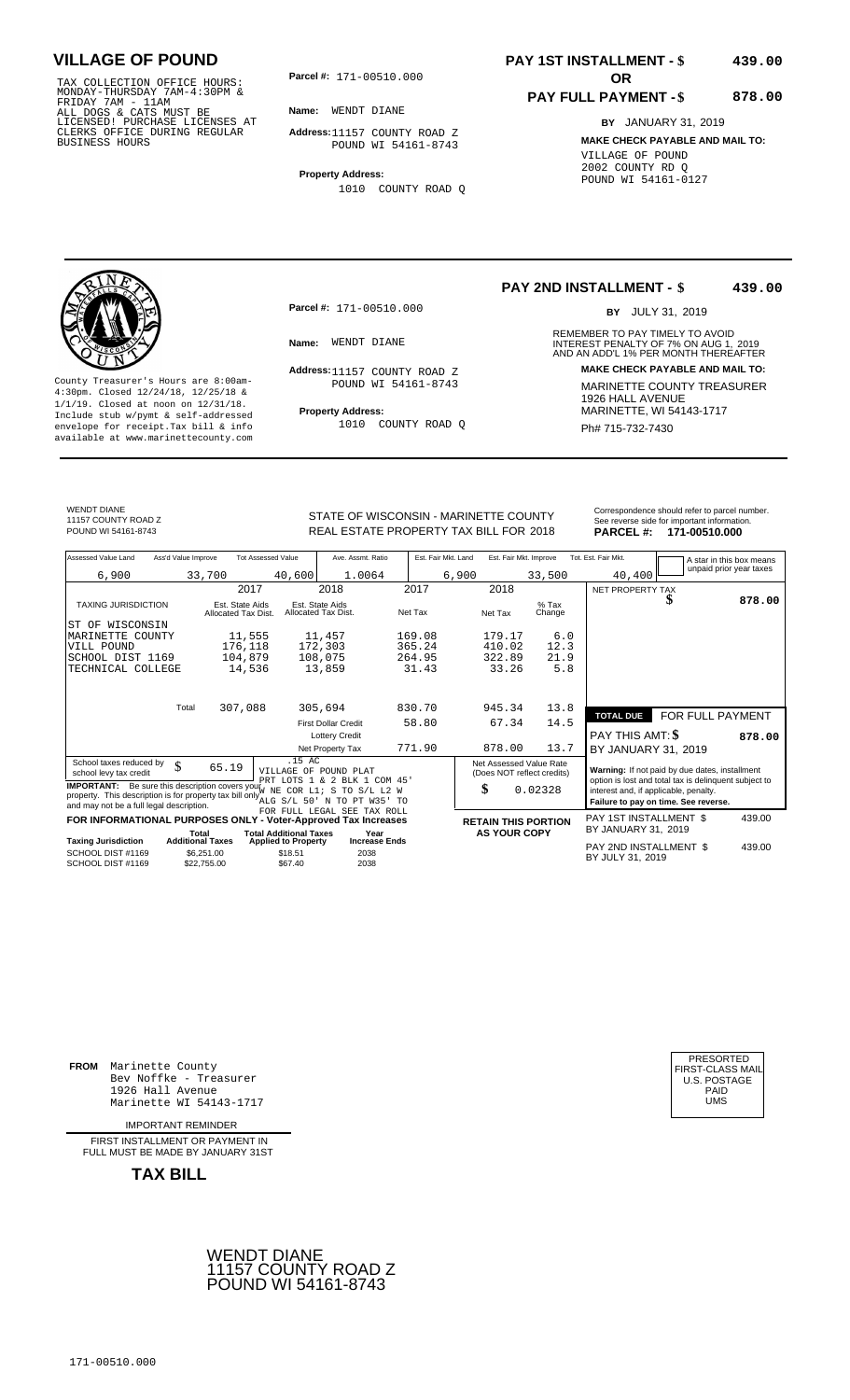TAX COLLECTION OFFICE HOURS: **Parcel#:** 171-00177.000<br>MONDAY-THURSDAY 7AM-4:30PM & WENDT SHERRE M<br>FRIDAY 7AM - 11AM<br>ALL DOGS & CATS MUST BE **Name:** KUREK SHEREE M<br>LICENSED! PURCHASE LICENSES AT CLERKS OFFICE DURING REGULAR BUSINESS HOURS

**Parcel #:** 171-00177.000

**Name:** KUREK SHEREE M FKA WENDT SHERRE M NKA

**Address:** PO BOX 142 POUND WI 54161-0142

**Property Address:** 1029 COUNTY ROAD Q

### **PAY 1ST INSTALLMENT - \$ 552.54**

#### **PAY FULL PAYMENT - \$ 1,268.62**

**BY** JANUARY 31, 2019 **MAKE CHECK PAYABLE AND MAIL TO:** VILLAGE OF POUND 2002 COUNTY RD Q POUND WI 54161-0127



**Property Address:** MARINETTE, WI 54143-1717 Include stub w/pymt & self-addressed envelope for receipt.Tax bill & info Final Revolution of Phames and Phames Ph# 715-732-7430 available at www.marinettecounty.com

**Parcel #:** 171-00177.000

WENDT SHERRE M NKA<br>Name: KUREK SHEREE M FKA

 $Address:  $PO$  BOX 142$ POUND WI 54161-0142

1029 COUNTY ROAD Q

**PAY 2ND INSTALLMENT - \$ 716.08**

BY JULY 31, 2019

REMEMBER TO PAY TIMELY TO AVOID **Name:** KUREK SHEREE M FKA **INTEREST PENALTY OF 7% ON AUG 1, 2019**<br>AND AN ADD'L 1% PER MONTH THEREAFTER **Address: MAKE CHECK PAYABLE AND MAIL TO:** County Treasurer's Hours are 8:00am-<br>
4:30pm. Closed 12/24/18, 12/25/18 & MARINETTE COUNTY TREASURER<br>
1/1/19. Closed at noon on 12/31/18.<br>
Include stub w/pwmt & self-addressed **Property Address:** MARINETTE, WI 54143-1717

WENDT SHERRE M NKA

KUREK SHEREE M FKA PO BOX 142<br>POUND WI 54161-0142

STATE OF WISCONSIN - MARINETTE COUNTY<br>
See reverse side for important information.<br>
REAL ESTATE PROPERTY TAX BILL FOR 2018 PARCEL #: 171-00177.000 REAL ESTATE PROPERTY TAX BILL FOR **PARCEL #:** POUND WI 54161-0142 2018 **171-00177.000**

| Assessed Value Land<br>Ass'd Value Improve<br><b>Tot Assessed Value</b><br>Est. Fair Mkt. Land<br>Ave. Assmt. Ratio<br>Est. Fair Mkt. Improve<br>Tot. Est. Fair Mkt.<br>unpaid prior year taxes<br>64,000<br>10,800<br>1.0064<br>10,700<br>53,300<br>53,600<br>64,400<br>2017<br>2017<br>2018<br>2018<br>NET PROPERTY TAX<br>\$<br>$%$ Tax<br><b>TAXING JURISDICTION</b><br>Est. State Aids<br>Est. State Aids<br>Net Tax<br>Change<br>Allocated Tax Dist.<br>Allocated Tax Dist.<br>Net Tax<br>300.80<br>5.5<br>11,555<br>11,457<br>284.21<br>COUNTY<br>649.76<br>176,118<br>172,303<br>650.37<br>. 1<br>104,879<br>108,075<br>471.34<br>8.7<br>512.18<br>52.75<br>55.92<br>5.7<br>14,536<br>13,859<br>$\overline{\phantom{a}}$<br>1,477.82<br>1.5<br>Total<br>307,088<br>305,694<br>1,499.51 |          |                          |                  |  |  |  |  |  |  |  |
|------------------------------------------------------------------------------------------------------------------------------------------------------------------------------------------------------------------------------------------------------------------------------------------------------------------------------------------------------------------------------------------------------------------------------------------------------------------------------------------------------------------------------------------------------------------------------------------------------------------------------------------------------------------------------------------------------------------------------------------------------------------------------------------------|----------|--------------------------|------------------|--|--|--|--|--|--|--|
|                                                                                                                                                                                                                                                                                                                                                                                                                                                                                                                                                                                                                                                                                                                                                                                                |          | A star in this box means |                  |  |  |  |  |  |  |  |
| ST OF WISCONSIN<br><b>MARINETTE</b><br>VILL POUND<br>SCHOOL DIST 1169<br>TECHNICAL COLLEGE                                                                                                                                                                                                                                                                                                                                                                                                                                                                                                                                                                                                                                                                                                     |          |                          |                  |  |  |  |  |  |  |  |
|                                                                                                                                                                                                                                                                                                                                                                                                                                                                                                                                                                                                                                                                                                                                                                                                |          |                          |                  |  |  |  |  |  |  |  |
|                                                                                                                                                                                                                                                                                                                                                                                                                                                                                                                                                                                                                                                                                                                                                                                                | 1,268.62 |                          |                  |  |  |  |  |  |  |  |
|                                                                                                                                                                                                                                                                                                                                                                                                                                                                                                                                                                                                                                                                                                                                                                                                |          |                          |                  |  |  |  |  |  |  |  |
|                                                                                                                                                                                                                                                                                                                                                                                                                                                                                                                                                                                                                                                                                                                                                                                                |          |                          |                  |  |  |  |  |  |  |  |
|                                                                                                                                                                                                                                                                                                                                                                                                                                                                                                                                                                                                                                                                                                                                                                                                |          |                          |                  |  |  |  |  |  |  |  |
|                                                                                                                                                                                                                                                                                                                                                                                                                                                                                                                                                                                                                                                                                                                                                                                                |          |                          |                  |  |  |  |  |  |  |  |
|                                                                                                                                                                                                                                                                                                                                                                                                                                                                                                                                                                                                                                                                                                                                                                                                |          |                          |                  |  |  |  |  |  |  |  |
|                                                                                                                                                                                                                                                                                                                                                                                                                                                                                                                                                                                                                                                                                                                                                                                                |          |                          |                  |  |  |  |  |  |  |  |
|                                                                                                                                                                                                                                                                                                                                                                                                                                                                                                                                                                                                                                                                                                                                                                                                |          | FOR FULL PAYMENT         | <b>TOTAL DUE</b> |  |  |  |  |  |  |  |
| 58.80<br>14.5<br>67.34<br><b>First Dollar Credit</b>                                                                                                                                                                                                                                                                                                                                                                                                                                                                                                                                                                                                                                                                                                                                           |          |                          |                  |  |  |  |  |  |  |  |
| 102.90<br>58.9<br>PAY THIS AMT: \$<br>163.55<br><b>Lottery Credit</b>                                                                                                                                                                                                                                                                                                                                                                                                                                                                                                                                                                                                                                                                                                                          | 1,268.62 |                          |                  |  |  |  |  |  |  |  |
| 3.6<br>1,316.12<br>1,268.62<br>Net Property Tax<br>$\overline{\phantom{a}}$<br>BY JANUARY 31, 2019                                                                                                                                                                                                                                                                                                                                                                                                                                                                                                                                                                                                                                                                                             |          |                          |                  |  |  |  |  |  |  |  |
| .86AC<br>School taxes reduced by<br>Net Assessed Value Rate<br>\$<br>103.40<br>Warning: If not paid by due dates, installment<br>SW SE S2 T30N R20E<br><b>PRT</b><br>COM<br>school levy tax credit<br>(Does NOT reflect credits)<br>option is lost and total tax is delinquent subject to<br>S/L 63'W SE COR; W ALG S/L                                                                                                                                                                                                                                                                                                                                                                                                                                                                        |          |                          |                  |  |  |  |  |  |  |  |
| <b>IMPORTANT:</b> Be sure this description covers you $\frac{1}{8}$<br>\$<br>0.02328<br>interest and, if applicable, penalty.<br>N500'<br>TO 16D139 E ALG 16<br>property. This description is for property tax bill only $_{\rm D139}^{\rm tot}$<br>80' S500' TO POB DESC<br>Failure to pay on time. See reverse.<br>and may not be a full legal description.                                                                                                                                                                                                                                                                                                                                                                                                                                  |          |                          |                  |  |  |  |  |  |  |  |
| 259D554 EX CTH O<br>PAY 1ST INSTALLMENT \$                                                                                                                                                                                                                                                                                                                                                                                                                                                                                                                                                                                                                                                                                                                                                     | 552.54   |                          |                  |  |  |  |  |  |  |  |
| FOR INFORMATIONAL PURPOSES ONLY - Voter-Approved Tax Increases<br><b>RETAIN THIS PORTION</b><br>BY JANUARY 31, 2019<br><b>AS YOUR COPY</b><br><b>Total Additional Taxes</b><br>Year<br>Total                                                                                                                                                                                                                                                                                                                                                                                                                                                                                                                                                                                                   |          |                          |                  |  |  |  |  |  |  |  |
| <b>Increase Ends</b><br>Taxing Jurisdiction<br><b>Additional Taxes</b><br><b>Applied to Property</b>                                                                                                                                                                                                                                                                                                                                                                                                                                                                                                                                                                                                                                                                                           |          |                          |                  |  |  |  |  |  |  |  |
| PAY 2ND INSTALLMENT \$<br>SCHOOL DIST #1169<br>\$6.251.00<br>\$29.37<br>2038<br>BY JULY 31, 2019<br>2038<br>SCHOOL DIST #1169<br>\$106.90<br>\$22,755.00                                                                                                                                                                                                                                                                                                                                                                                                                                                                                                                                                                                                                                       | 716.08   |                          |                  |  |  |  |  |  |  |  |

**FROM** Marinette County Bev Noffke - Treasurer (U.S. POSTAGE)<br>1926 Hall Avenue (U.S. POSTAGE)<br>Marinette WI 54143-1717 (U.S. POSTAGE) 1926 Hall Avenue Marinette WI 54143-1717

IMPORTANT REMINDER

FIRST INSTALL MENT OR PAYMENT IN FULL MUST BE MADE BY JANUARY 31ST



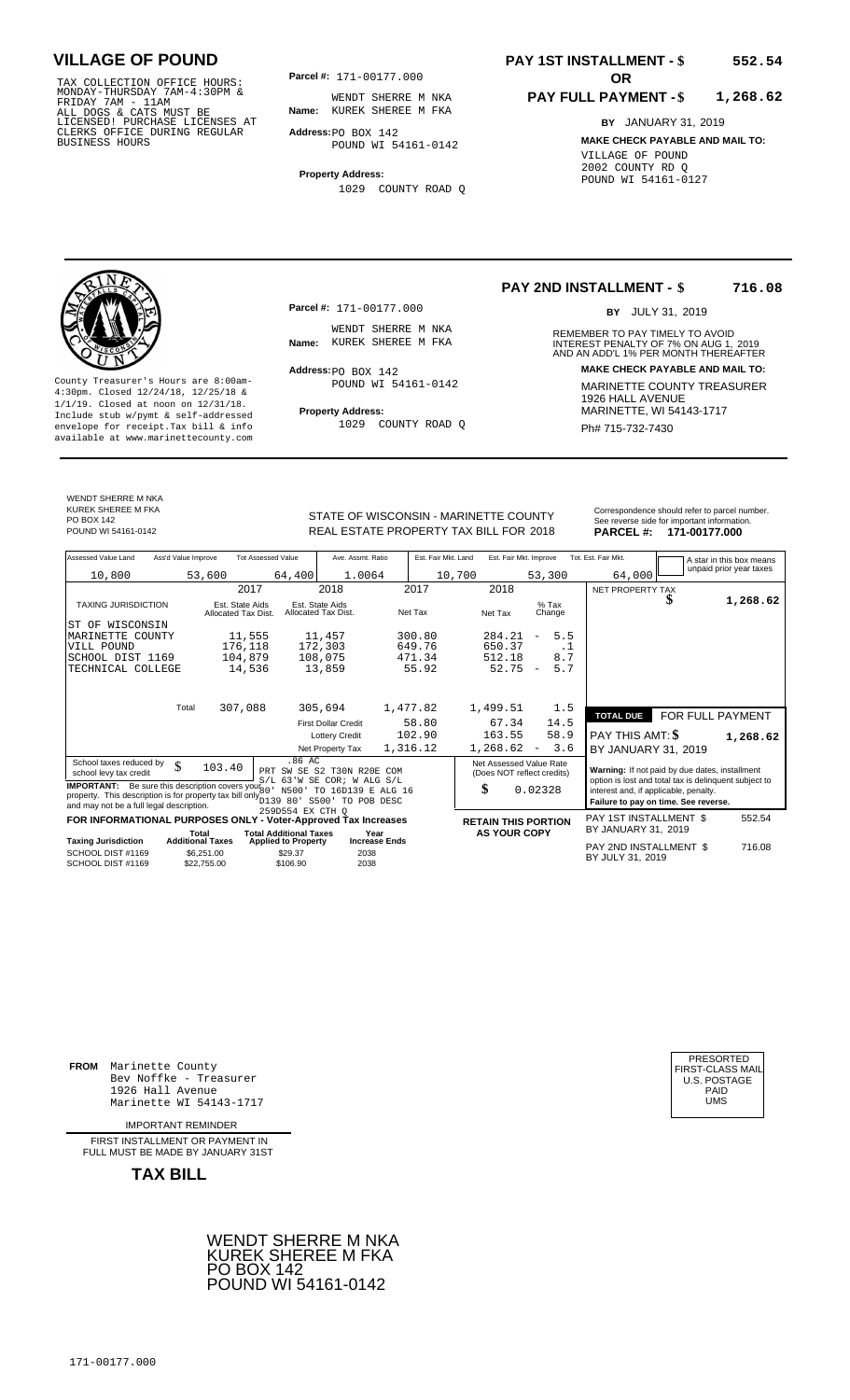171-00111.006 TAX COLLECTION OFFICE HOURS: MONDAY-THURSDAY 7AM-4:30PM & FRIDAY 7AM - 11AM ALL DOGS & CATS MUST BE LICENSED! PURCHASE LICENSES AT CLERKS OFFICE DURING REGULAR BUSINESS HOURS

**Parcel #:** 171-00111.006 **OR** 

**Name:** WICK KEVIN M

**Address:** 4061 CRESCENT LN POUND WI 54161-9739

**Property Address:** 4061 CRESCENT LN

### **PAY 1ST INSTALLMENT - \$ 1,967.62**

#### **PAY FULL PAYMENT - \$ 3,935.24**

**BY** JANUARY 31, 2019 **MAKE CHECK PAYABLE AND MAIL TO:** VILLAGE OF POUND 2002 COUNTY RD Q POUND WI 54161-0127

**Property Address:** MARINETTE, WI 54143-1717 Include stub w/pymt & self-addressed envelope for receipt.Tax bill & info Ph# 715-732-7430 available at www.marinettecounty.com

**Parcel #:** 171-00111.006

Address: 4061 CRESCENT LN POUND WI 54161-9739

4061 CRESCENT LN

### **PAY 2ND INSTALLMENT - \$ 1,967.62**

BY JULY 31, 2019

REMEMBER TO PAY TIMELY TO AVOID **Name:** INTEREST PENALTY OF 7% ON AUG 1, AND AN ADD'L 1% PER MONTH THEREAFTER WICK KEVIN M 2019 **Address: MAKE CHECK PAYABLE AND MAIL TO:** County Treasurer's Hours are 8:00am-<br>
4:30pm. Closed 12/24/18, 12/25/18 & 1/1/19. Closed at noon on 12/31/18.<br>
Include stub w/pwmt. & self-addressed<br>
Froperty Address: MARINETTE, WI 54143-1717

WICK KEVIN M 4061 CRESCENT LN

STATE OF WISCONSIN - MARINETTE COUNTY POUND WI 54161-9739 **18th State State BEAL ESTATE PROPERTY TAX BILL FOR 2018 PARCEL #: 171-00111.006** 

| Correspondence should refer to parcel number. |
|-----------------------------------------------|
| See reverse side for important information.   |
| <b>BABOEL # 474 00444 000</b>                 |

| Assessed Value Land                                                                                                                                            | Ass'd Value Improve       | <b>Tot Assessed Value</b>     | Ave. Assmt. Ratio                                     | Est. Fair Mkt. Land | Est. Fair Mkt. Improve                                |                                 | Tot. Est. Fair Mkt.                                                                                     |                  | A star in this box means |
|----------------------------------------------------------------------------------------------------------------------------------------------------------------|---------------------------|-------------------------------|-------------------------------------------------------|---------------------|-------------------------------------------------------|---------------------------------|---------------------------------------------------------------------------------------------------------|------------------|--------------------------|
| 19,100                                                                                                                                                         | 152,800                   | 171,900                       | 1.0064                                                | 19,000              |                                                       | 151,800                         | 170,800                                                                                                 |                  | unpaid prior year taxes  |
|                                                                                                                                                                |                           | 2017                          | 2018                                                  | 2017                | 2018                                                  |                                 | NET PROPERTY TAX                                                                                        |                  |                          |
| <b>TAXING JURISDICTION</b>                                                                                                                                     | Allocated Tax Dist.       | Est. State Aids               | Est. State Aids<br>Allocated Tax Dist.                | Net Tax             | Net Tax                                               | $%$ Tax<br>Change               |                                                                                                         | S                | 3,935.24                 |
| IST OF WISCONSIN                                                                                                                                               |                           |                               |                                                       |                     |                                                       |                                 |                                                                                                         |                  |                          |
| MARINETTE COUNTY                                                                                                                                               |                           | 11,555                        | 11,457                                                | 802.91              | 758.62                                                | 5.5<br>$\overline{\phantom{m}}$ |                                                                                                         |                  |                          |
| VILL POUND                                                                                                                                                     |                           | 176,118                       | 172,303                                               | 1,734.38            | 1,736.01                                              | . 1                             |                                                                                                         |                  |                          |
| SCHOOL DIST 1169                                                                                                                                               |                           | 104,879                       | 108,075                                               | 1,258.13            | 1,367.14                                              | 8.7                             |                                                                                                         |                  |                          |
| TECHNICAL COLLEGE                                                                                                                                              |                           | 14,536                        | 13,859                                                | 149.27              | 140.81                                                | 5.7<br>$\overline{\phantom{m}}$ |                                                                                                         |                  |                          |
|                                                                                                                                                                |                           |                               |                                                       |                     |                                                       |                                 |                                                                                                         |                  |                          |
|                                                                                                                                                                | Total                     | 307,088                       | 305,694                                               | 3,944.69            | 4,002.58                                              | 1.5                             | <b>TOTAL DUE</b>                                                                                        | FOR FULL PAYMENT |                          |
|                                                                                                                                                                |                           |                               | <b>First Dollar Credit</b>                            | 58.80               | 67.34                                                 | 14.5                            |                                                                                                         |                  |                          |
|                                                                                                                                                                |                           |                               | <b>Lottery Credit</b>                                 |                     |                                                       |                                 | PAY THIS AMT: \$                                                                                        |                  | 3,935.24                 |
|                                                                                                                                                                |                           |                               | Net Property Tax                                      | 3,885.89            | 3,935.24                                              | 1.3                             | BY JANUARY 31, 2019                                                                                     |                  |                          |
| School taxes reduced by<br>school levy tax credit                                                                                                              | \$<br>276.00              | 1.97 AC<br>T.OT               | 2 CSM 3019 IN V20 PG176<br>BNG PRT NW NE S2 T30N R20E |                     | Net Assessed Value Rate<br>(Does NOT reflect credits) |                                 | Warning: If not paid by due dates, installment<br>option is lost and total tax is delinquent subject to |                  |                          |
| <b>IMPORTANT:</b> Be sure this description covers your<br>property. This description is for property tax bill only<br>and may not be a full legal description. |                           |                               |                                                       |                     | \$                                                    | 0.02328                         | interest and, if applicable, penalty.<br>Failure to pay on time. See reverse.                           |                  |                          |
| FOR INFORMATIONAL PURPOSES ONLY - Voter-Approved Tax Increases                                                                                                 |                           |                               |                                                       |                     | <b>RETAIN THIS PORTION</b>                            |                                 | PAY 1ST INSTALLMENT \$                                                                                  |                  | 1,967.62                 |
|                                                                                                                                                                | Total                     | <b>Total Additional Taxes</b> | Year                                                  |                     | <b>AS YOUR COPY</b>                                   |                                 | BY JANUARY 31, 2019                                                                                     |                  |                          |
| <b>Taxing Jurisdiction</b>                                                                                                                                     | <b>Additional Taxes</b>   | <b>Applied to Property</b>    | <b>Increase Ends</b>                                  |                     |                                                       |                                 | PAY 2ND INSTALLMENT \$                                                                                  |                  | 1,967.62                 |
| SCHOOL DIST #1169<br>SCHOOL DIST #1169                                                                                                                         | \$6,251.00<br>\$22,755.00 | \$78.39<br>\$285.35           | 2038<br>2038                                          |                     |                                                       |                                 | BY JULY 31, 2019                                                                                        |                  |                          |

**FROM** Marinette County Bev Noffke - Treasurer 1926 Hall Avenue PAID Marinette WI 54143-1717 UMS

IMPORTANT REMINDER

FIRST INSTALLMENT OR PAYMENT IN FULL MUST BE MADE BY JANUARY 31ST



| PRESORTED        |
|------------------|
| FIRST-CLASS MAIL |
| U.S. POSTAGE     |
| PAID             |
| UMS              |
|                  |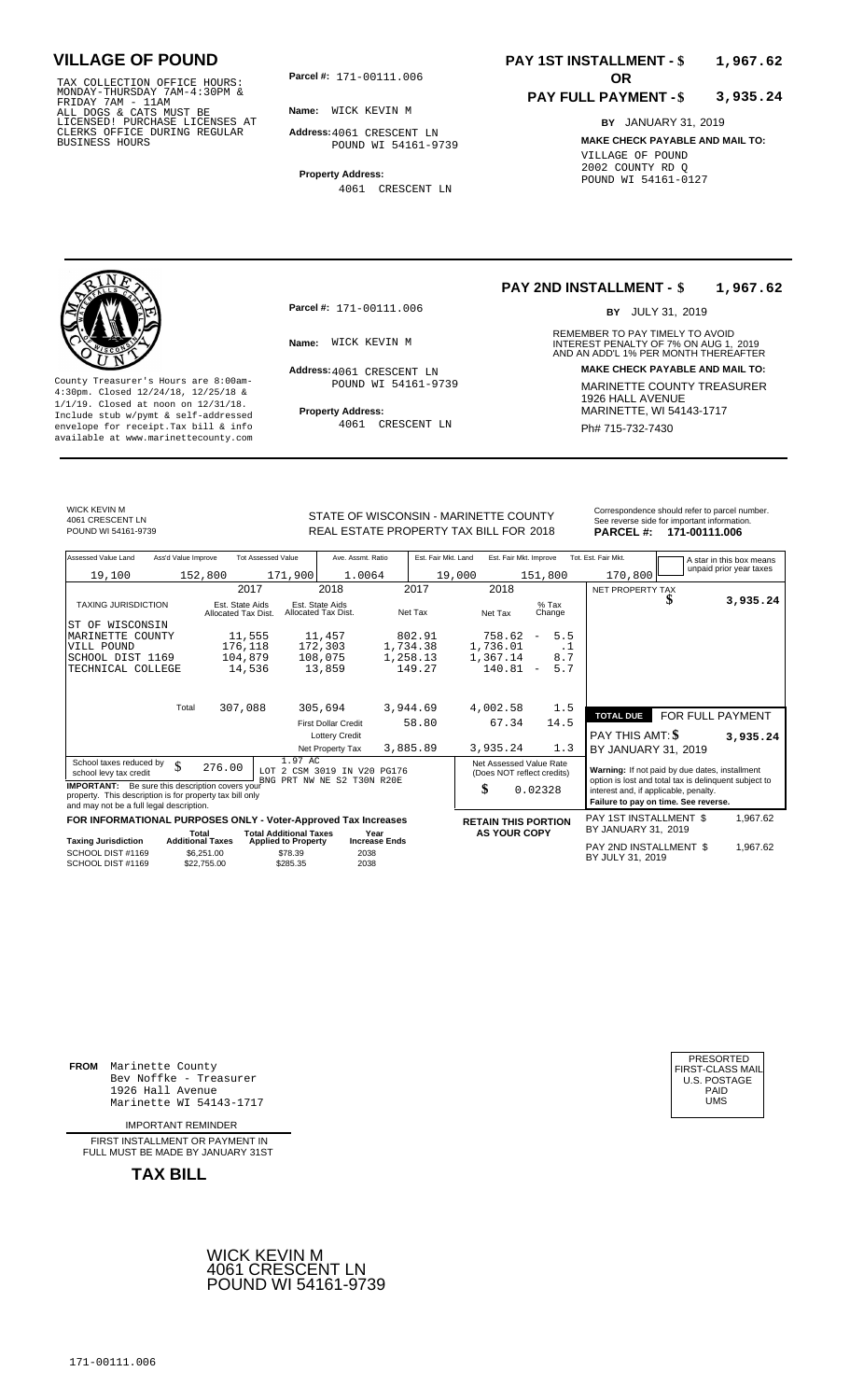TAX COLLECTION OFFICE HOURS: **Parcel#:** 171-00182.000<br>MONDAY-THURSDAY 7AM-4:30PM & WIERZBA DAVID<br>FRIDAY 7AM - 11AM<br>ALL DOGS & CATS MUST BE **Name:** WIERZBA ROBERT<br>LICENSED! PURCHASE LICENSES AT CLERKS OFFICE DURING REGULAR BUSINESS HOURS

**Parcel #: OR**

**Name:** WIERZBA ROBERTA J WIERZBA DAVID J

**Address:** C/O NEW CREDIT UNION

301 JACKSON ST OCONTO FALLS WI 54154-1120

**Property Address:** 1035 COUNTY ROAD Q

## **PAY 1ST INSTALLMENT - \$ 1,666.29**

## **PAY FULL PAYMENT - \$ 2,402.17**

**BY** JANUARY 31, 2019 **MAKE CHECK PAYABLE AND MAIL TO:** VILLAGE OF POUND 2002 COUNTY RD Q POUND WI 54161-0127

**Property Address:** Mariner Address: 1/1/19. Closed at noon on 12/31/18.<br>Include stub w/pymt & self-addressed envelope for receipt.Tax bill & info  $1035$  COUNTY ROAD Q  $Ph# 715-732-7430$ available at www.marinettecounty.com

**Parcel #:** 171-00182.000

WIERZBA DAVID J<br>**Name:** WIERZBA ROBERTA J

County Treasurer's Hours are 8:00am-<br>
4:30pm. Closed 12/24/18, 12/25/18 & 11/1/19. Closed at noon on 12/31/18.<br>
Include stub w/pwmt & self-addressed<br>
Froperty Address: Property Address: MARINETTE, WI 54143-1717 Address: C/O NEW CREDIT UNION 301 JACKSON ST OCONTO FALLS WI 54154-1120 1035 COUNTY ROAD Q

**PAY 2ND INSTALLMENT - \$ 735.88** BY JULY 31, 2019

REMEMBER TO PAY TIMELY TO AVOID **Name:** WIERZBA ROBERTA J<br>
AND AN ADD'L 1% PER MONTH THEREAFTER **Address: MAKE CHECK PAYABLE AND MAIL TO:**

WIERZRA DAVID J WIERZBA ROBERTA J C/O NEW CREDIT UNION

301 JACKSON ST OCONTO FALLS WI 54154-1120

STATE OF WISCONSIN - MARINETTE COUNTY Correspondence should refer to parcel number.<br>See reverse side for important information. REAL ESTATE PROPERTY TAX BILL FOR 2018

2018 **171-00182.000**

| Assessed Value Land                                                                                                                                                       | Ass'd Value Improve |                                                      | <b>Tot Assessed Value</b>                         | Ave. Assmt. Ratio                                   | Est. Fair Mkt. Land | Est. Fair Mkt. Improve                                |                                 | Tot. Est. Fair Mkt.                                                                                     |                  | A star in this box means |
|---------------------------------------------------------------------------------------------------------------------------------------------------------------------------|---------------------|------------------------------------------------------|---------------------------------------------------|-----------------------------------------------------|---------------------|-------------------------------------------------------|---------------------------------|---------------------------------------------------------------------------------------------------------|------------------|--------------------------|
| 20,200                                                                                                                                                                    |                     | 45,900                                               | 66,100                                            | 1.0064                                              |                     | 20,100                                                | 45,600                          | 65,700                                                                                                  |                  | unpaid prior year taxes  |
|                                                                                                                                                                           |                     | 2017                                                 |                                                   | 2018                                                | 2017                | 2018                                                  |                                 | NET PROPERTY TAX                                                                                        |                  |                          |
| <b>TAXING JURISDICTION</b>                                                                                                                                                |                     | Est. State Aids<br>Allocated Tax Dist.               |                                                   | Est. State Aids<br>Allocated Tax Dist.              | Net Tax             | Net Tax                                               | $%$ Tax<br>Change               |                                                                                                         |                  | 1,308.21                 |
| ST OF<br>WISCONSIN                                                                                                                                                        |                     |                                                      |                                                   |                                                     |                     |                                                       |                                 |                                                                                                         |                  |                          |
| MARINETTE COUNTY                                                                                                                                                          |                     | 11,555                                               |                                                   | 11,457                                              | 308.74              | 291.71                                                | 5.5<br>$\overline{\phantom{m}}$ | Delng Water                                                                                             |                  | 273.49                   |
| VILL POUND                                                                                                                                                                |                     | 176,118                                              |                                                   | 172,303                                             | 666.91              | 667.54                                                | $\cdot$ 1                       | Delng Sewer                                                                                             |                  | 820.47                   |
| SCHOOL DIST 1169                                                                                                                                                          |                     | 104,879                                              |                                                   | 108,075                                             | 483.78              | 525.70                                                | 8.7                             |                                                                                                         |                  |                          |
| TECHNICAL COLLEGE                                                                                                                                                         |                     | 14,536                                               |                                                   | 13,859                                              | 57.40               | 54.15                                                 | 5.7<br>$\overline{\phantom{a}}$ |                                                                                                         |                  |                          |
|                                                                                                                                                                           | Total               | 307,088                                              |                                                   | 305,694                                             | 1,516.83            | 1,539.10                                              | 1.5                             | <b>TOTAL DUE</b>                                                                                        | FOR FULL PAYMENT |                          |
|                                                                                                                                                                           |                     |                                                      |                                                   | <b>First Dollar Credit</b>                          | 58.80               | 67.34                                                 | 14.5                            |                                                                                                         |                  |                          |
|                                                                                                                                                                           |                     |                                                      |                                                   | <b>Lottery Credit</b>                               | 102.90              | 163.55                                                | 58.9                            | PAY THIS AMT: \$                                                                                        |                  | 2,402.17                 |
|                                                                                                                                                                           |                     |                                                      |                                                   | Net Property Tax                                    | 1,355.13            | 1,308.21                                              | 3.5<br>$\overline{\phantom{a}}$ | BY JANUARY 31, 2019                                                                                     |                  |                          |
| School taxes reduced by<br>school levy tax credit                                                                                                                         | $\mathcal{S}$       | 106.13                                               | 3.87 AC                                           | PRT SE SE S2 T30N R20E<br>S/L 150'E SW COR; N366' E | COM                 | Net Assessed Value Rate<br>(Does NOT reflect credits) |                                 | Warning: If not paid by due dates, installment<br>option is lost and total tax is delinquent subject to |                  |                          |
| <b>IMPORTANT:</b> Be sure this description covers your $530'$<br>property. This description is for property tax bill only 530<br>and may not be a full legal description. |                     |                                                      |                                                   | S366' TO S/L W ON S/L<br>TO POB DESC 96D235 EX      |                     | \$                                                    | 0.02328                         | interest and, if applicable, penalty.<br>Failure to pay on time. See reverse.                           |                  |                          |
| FOR INFORMATIONAL PURPOSES ONLY - Voter-Approved Tax Increases                                                                                                            |                     |                                                      | CTH O                                             |                                                     |                     | <b>RETAIN THIS PORTION</b>                            |                                 | PAY 1ST INSTALLMENT \$                                                                                  |                  | 1,666.29                 |
|                                                                                                                                                                           |                     | Total                                                | <b>Total Additional Taxes</b>                     | Year                                                |                     | <b>AS YOUR COPY</b>                                   |                                 | BY JANUARY 31, 2019                                                                                     |                  |                          |
| Taxing Jurisdiction<br>SCHOOL DIST #1169<br>SCHOOL DIST #1169                                                                                                             |                     | <b>Additional Taxes</b><br>\$6.251.00<br>\$22,755.00 | <b>Applied to Property</b><br>\$30.14<br>\$109.73 | <b>Increase Ends</b><br>2038<br>2038                |                     |                                                       |                                 | PAY 2ND INSTALLMENT \$<br>BY JULY 31, 2019                                                              |                  | 735.88                   |
|                                                                                                                                                                           |                     |                                                      |                                                   |                                                     |                     |                                                       |                                 |                                                                                                         |                  |                          |

**FROM** Marinette County Bev Noffke - Treasurer (U.S. POSTAGE)<br>1926 Hall Avenue (U.S. POSTAGE)<br>Marinette WI 54143-1717 (UMS 1926 Hall Avenue Marinette WI 54143-1717

IMPORTANT REMINDER

FIRST INSTALL MENT OR PAYMENT IN FULL MUST BE MADE BY JANUARY 31ST



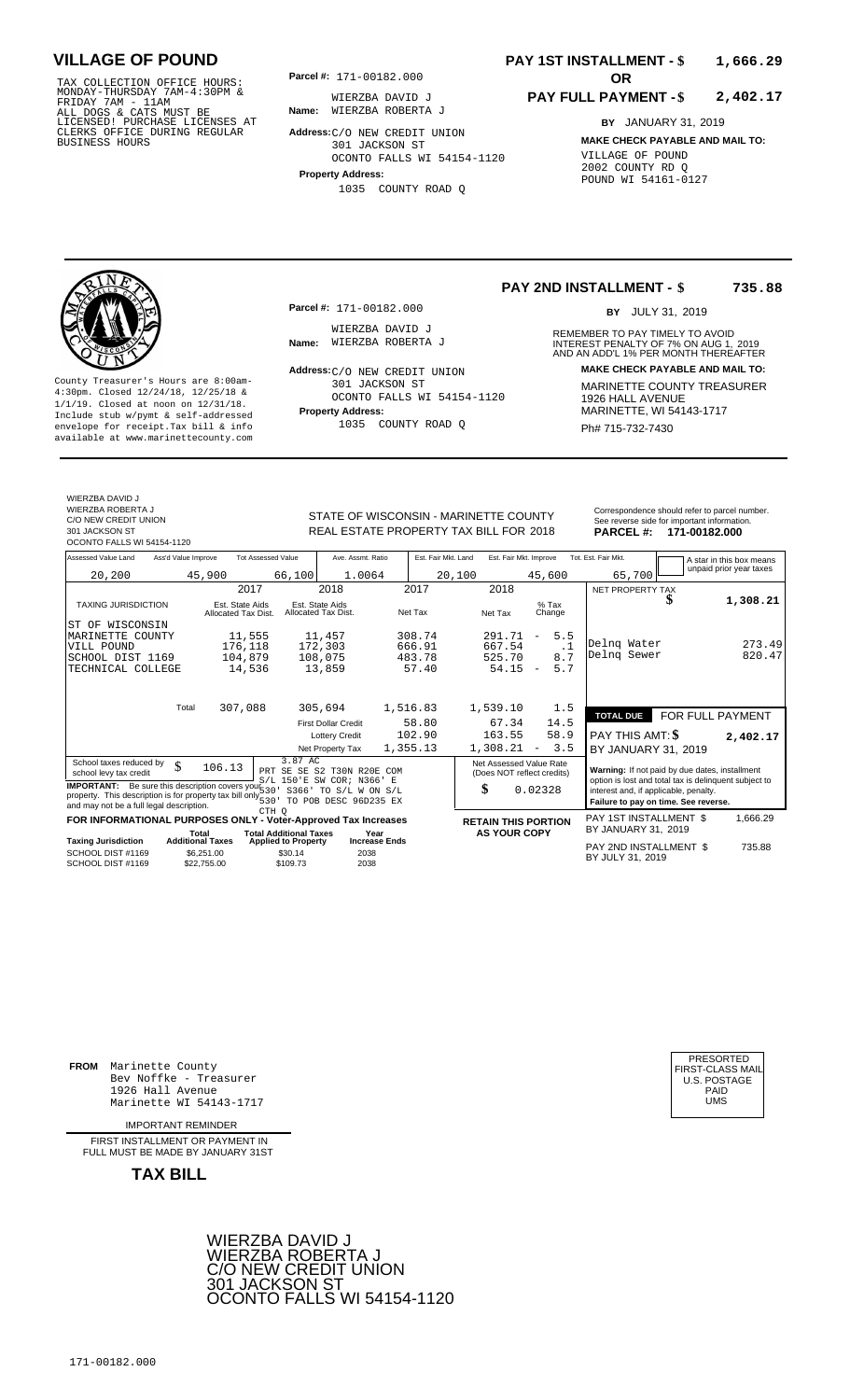TAX COLLECTION OFFICE HOURS: **Parcel#:** 171-00107.002<br>MONDAY-THURSDAY 7AM-4:30PM & WILLIQUETTE MY<br>FRIDAY 7AM - 11AM<br>ALL DOGS & CATS MUST BE **Name:** WILLIQUETTE AN<br>LICENSED! PURCHASE LICENSES AT CLERKS OFFICE DURING REGULAR BUSINESS HOURS

**Parcel #: OR**

**Name:** WILLIQUETTE ANTOINETTE G WILLIQUETTE MYRON P

**Address:** 8063 STATE HIGHWAY 64 POUND WI 54161-8729

**Property Address:** 5004 STATE HIGHWAY 64

## **PAY 1ST INSTALLMENT - \$ 1,174.23**

## **PAY FULL PAYMENT - \$ 2,512.01**

**BY** JANUARY 31, 2019 **MAKE CHECK PAYABLE AND MAIL TO:** VILLAGE OF POUND 2002 COUNTY RD Q POUND WI 54161-0127

**Property Address:** Mariner Address: 1/1/19. Closed at noon on 12/31/18.<br>Include stub w/pymt & self-addressed envelope for receipt.Tax bill & info 5004 STATE HIGHWAY 64 Ph# 715-732-7430 available at www.marinettecounty.com

WILLIQUETTE MYRON P

WILLIQUETTE ANTOINETTE G 8063 STATE HIGHWAY 64

**Parcel #:** 171-00107.002

WILLIQUETTE MYRON P<br>Name: WILLIQUETTE ANTOINETTE G

POUND WI 54161-8729

5004 STATE HIGHWAY 64

**PAY 2ND INSTALLMENT - \$ 1,337.78**

BY JULY 31, 2019

REMEMBER TO PAY TIMELY TO AVOID **Name:** INTEREST PENALTY OF 7% ON AUG 1, AND AN ADD'L 1% PER MONTH THEREAFTER WILLIQUETTE ANTOINETTE G 2019 **Address: MAKE CHECK PAYABLE AND MAIL TO:** 8063 STATE HIGHWAY 64 County Treasurer's Hours are 8:00am-<br>
4:30pm. Closed 12/24/18, 12/25/18 & MARINETTE COUNTY TREASURER<br>
1/1/19. Closed at noon on 12/31/18.<br>
Include stub w/pwmt & self-addressed **Property Address:** MARINETTE, WI 54143-1717

STATE OF WISCONSIN - MARINETTE COUNTY<br>
See reverse side for important information.<br>
REAL ESTATE PROPERTY TAX BILL FOR 2018 PARCEL #: 171-00107.002 REAL ESTATE PROPERTY TAX BILL FOR **PARCEL #:** POUND WI 54161-8729 2018 **171-00107.002**

| Assessed Value Land                                                                                                                                                                                      | Ass'd Value Improve       | <b>Tot Assessed Value</b>              | Ave. Assmt. Ratio                                        | Est. Fair Mkt. Land | Est. Fair Mkt. Improve                                |                                 | Tot. Est. Fair Mkt.                                                                                     |                         | A star in this box means |
|----------------------------------------------------------------------------------------------------------------------------------------------------------------------------------------------------------|---------------------------|----------------------------------------|----------------------------------------------------------|---------------------|-------------------------------------------------------|---------------------------------|---------------------------------------------------------------------------------------------------------|-------------------------|--------------------------|
| 37,000                                                                                                                                                                                                   | 80,800                    | 117,800                                | 1.0064                                                   | 36,800              |                                                       | 80,300                          | 117,100                                                                                                 |                         | unpaid prior year taxes  |
|                                                                                                                                                                                                          |                           | 2017                                   | 2018                                                     | 2017                | 2018                                                  |                                 | NET PROPERTY TAX                                                                                        |                         |                          |
| <b>TAXING JURISDICTION</b>                                                                                                                                                                               |                           | Est. State Aids<br>Allocated Tax Dist. | Est. State Aids<br>Allocated Tax Dist.                   | Net Tax             | Net Tax                                               | $%$ Tax<br>Change               |                                                                                                         | \$                      | 2,512.01                 |
| IST OF WISCONSIN                                                                                                                                                                                         |                           |                                        |                                                          |                     |                                                       |                                 |                                                                                                         |                         |                          |
| MARINETTE COUNTY                                                                                                                                                                                         |                           | 11,555                                 | 11,457                                                   | 602.06              | 519.87                                                | $-13.7$                         |                                                                                                         |                         |                          |
| VILL POUND                                                                                                                                                                                               |                           | 176,118                                | 172,303                                                  | 1,300.53            | 1,189.66                                              | 8.5<br>$\overline{\phantom{a}}$ |                                                                                                         |                         |                          |
| SCHOOL DIST 1169                                                                                                                                                                                         |                           | 104,879                                | 108,075                                                  | 943.42              | 936.88                                                | . 7<br>$\overline{\phantom{m}}$ |                                                                                                         |                         |                          |
| TECHNICAL COLLEGE                                                                                                                                                                                        |                           | 14,536                                 | 13,859                                                   | 111.93              | 96.49                                                 | 13.8<br>$\sim$                  |                                                                                                         |                         |                          |
|                                                                                                                                                                                                          |                           |                                        |                                                          |                     |                                                       |                                 |                                                                                                         |                         |                          |
|                                                                                                                                                                                                          | Total                     | 307,088                                | 305,694                                                  | 2,957.94            | 2,742.90                                              | 7.3<br>$\overline{\phantom{a}}$ | <b>TOTAL DUE</b>                                                                                        | <b>FOR FULL PAYMENT</b> |                          |
|                                                                                                                                                                                                          |                           |                                        | <b>First Dollar Credit</b>                               | 58.80               | 67.34                                                 | 14.5                            |                                                                                                         |                         |                          |
|                                                                                                                                                                                                          |                           |                                        | <b>Lottery Credit</b>                                    | 102.90              | 163.55                                                | 58.9                            | PAY THIS AMT: \$                                                                                        |                         | 2,512.01                 |
|                                                                                                                                                                                                          |                           |                                        | Net Property Tax                                         | 2,796.24            | 2,512.01                                              | $-10.2$                         | BY JANUARY 31, 2019                                                                                     |                         |                          |
| School taxes reduced by<br>school levy tax credit                                                                                                                                                        | \$<br>189.14              | 3.08 AC                                | PRT FRAC NW NE S2 T30N R20E<br>LYG NW USH 141 EX COM S/L |                     | Net Assessed Value Rate<br>(Does NOT reflect credits) |                                 | Warning: If not paid by due dates, installment<br>option is lost and total tax is delinquent subject to |                         |                          |
| <b>IMPORTANT:</b> Be sure this description covers you HWY & E/L RD E ON S/L HWY<br>property. This description is for property tax bill only $_{435}^{***}$ ,<br>and may not be a full legal description. |                           | S50' W30'                              | S54' W405' TO                                            |                     | \$                                                    | 0.02328                         | interest and, if applicable, penalty.<br>Failure to pay on time. See reverse.                           |                         |                          |
| FOR INFORMATIONAL PURPOSES ONLY - Voter-Approved Tax Increases                                                                                                                                           |                           |                                        | FOR FULL LEGAL SEE TAX ROLL                              |                     |                                                       |                                 | PAY 1ST INSTALLMENT \$                                                                                  |                         | 1,174.23                 |
|                                                                                                                                                                                                          | Total                     | <b>Total Additional Taxes</b>          | Year                                                     |                     | <b>RETAIN THIS PORTION</b><br><b>AS YOUR COPY</b>     |                                 | BY JANUARY 31, 2019                                                                                     |                         |                          |
| <b>Taxing Jurisdiction</b>                                                                                                                                                                               | <b>Additional Taxes</b>   | <b>Applied to Property</b>             | <b>Increase Ends</b>                                     |                     |                                                       |                                 |                                                                                                         |                         |                          |
| SCHOOL DIST #1169<br>SCHOOL DIST #1169                                                                                                                                                                   | \$6,251.00<br>\$22,755.00 | \$53.72<br>\$195.55                    | 2038<br>2038                                             |                     |                                                       |                                 | PAY 2ND INSTALLMENT \$<br>BY JULY 31, 2019                                                              |                         | 1,337.78                 |

**FROM** Marinette County Bev Noffke - Treasurer (U.S. POSTAGE)<br>1926 Hall Avenue (U.S. POSTAGE)<br>Marinette WI 54143-1717 (UMS 1926 Hall Avenue Marinette WI 54143-1717

IMPORTANT REMINDER

FIRST INSTALL MENT OR PAYMENT IN FULL MUST BE MADE BY JANUARY 31ST



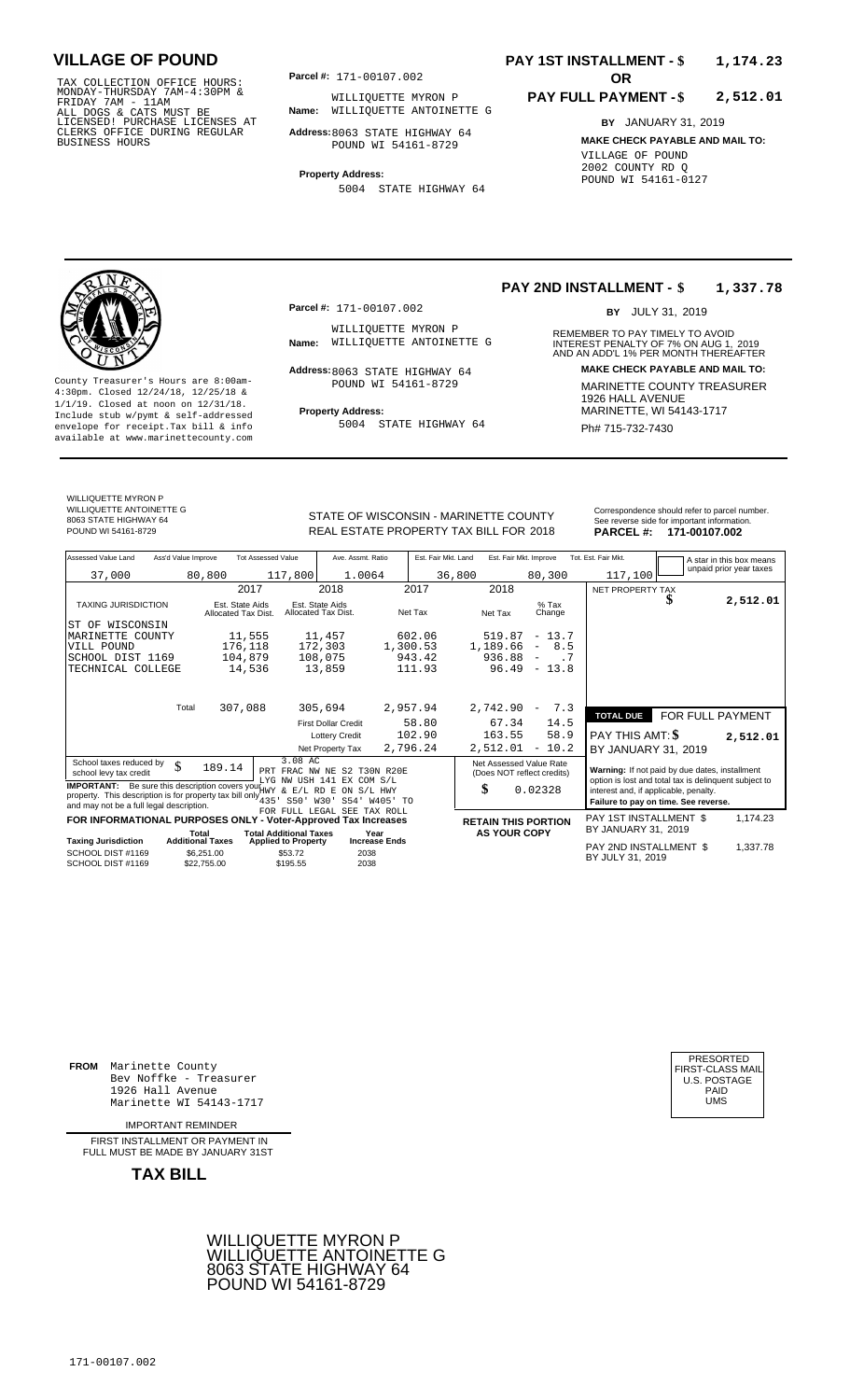TAX COLLECTION OFFICE HOURS:<br>
MONDAY-THURSDAY 7AM-4:30PM &<br>
FRIDAY 7AM - 11AM<br>
ALL DOGS & CATS MUST BE<br>
LICENSED! PURCHASE LICENSES AT<br>
CLERKS OFFICE DURING REGULAR<br>
CLERKS OFFICE DURING REGULAR<br>
BUSINESS HOURS<br>
BUSINESS H

**Parcel #: OR**

**Name:** WILLIQUETTE ROBERT D

**Address:** 2040 COUNTY ROAD Q POUND WI 54161-9707

**Property Address:** 2040 COUNTY ROAD Q

## **PAY 1ST INSTALLMENT - \$ 1,014.13**

## **PAY FULL PAYMENT - \$ 2,028.26**

**BY** JANUARY 31, 2019 **MAKE CHECK PAYABLE AND MAIL TO:** VILLAGE OF POUND 2002 COUNTY RD Q POUND WI 54161-0127

**Property Address:** MARINETTE, WI 54143-1717 Include stub w/pymt & self-addressed envelope for receipt.Tax bill & info Ph# 715-732-7430 available at www.marinettecounty.com

**Parcel #:** 171-00372.010

Address: 2040 COUNTY ROAD Q POUND WI 54161-9707

2040 COUNTY ROAD Q

## **PAY 2ND INSTALLMENT - \$ 1,014.13**

BY JULY 31, 2019

REMEMBER TO PAY TIMELY TO AVOID **Name:** WILLIQUETTE ROBERT D<br>
AND AN ADD'L 1% PER MONTH THEREAFTER **Address: MAKE CHECK PAYABLE AND MAIL TO:** County Treasurer's Hours are 8:00am-<br>
4:30pm. Closed 12/24/18, 12/25/18 & MARINETTE COUNTY TREASURER<br>
1/1/19. Closed at noon on 12/31/18.<br>
Include stub w/pwmt & self-addressed **Property Address:** MARINETTE, WI 54143-1717

WILLIQUETTE ROBERT D 2040 COUNTY ROAD Q

STATE OF WISCONSIN - MARINETTE COUNTY<br>
See reverse side for important information.<br>
REAL ESTATE PROPERTY TAX BILL FOR 2018 PARCEL #: 171-00372.010 POUND WI 54161-9707 **171-00372.010** REAL ESTATE PROPERTY TAX BILL FOR 2018 **PARCEL #: 171-00372.010** 

| Assessed Value Land<br>Ass'd Value Improve                                                                                   | <b>Tot Assessed Value</b>              | Ave. Assmt. Ratio                                  | Est. Fair Mkt. Land | Est. Fair Mkt. Improve                                | Tot. Est. Fair Mkt.<br>A star in this box means                               |
|------------------------------------------------------------------------------------------------------------------------------|----------------------------------------|----------------------------------------------------|---------------------|-------------------------------------------------------|-------------------------------------------------------------------------------|
| 13,500                                                                                                                       | 76,500                                 | 90,000<br>1.0064                                   | 13,400              | 76,000                                                | unpaid prior year taxes<br>89,400                                             |
|                                                                                                                              | 2017                                   | 2018                                               | 2017                | 2018                                                  | <b>NET PROPERTY TAX</b>                                                       |
| TAXING JURISDICTION                                                                                                          | Est. State Aids<br>Allocated Tax Dist. | Est. State Aids<br>Allocated Tax Dist.             | Net Tax             | $%$ Tax<br>Net Tax<br>Change                          | S<br>2,028.26                                                                 |
| ST OF WISCONSIN                                                                                                              |                                        |                                                    |                     |                                                       |                                                                               |
| MARINETTE COUNTY                                                                                                             | 11,555                                 | 11,457                                             | 420.37              | 5.5<br>397.19<br>$\overline{\phantom{m}}$             |                                                                               |
| VILL POUND                                                                                                                   | 176,118                                | 172,303                                            | 908.05              | 908.91<br>. 1                                         |                                                                               |
| SCHOOL DIST 1169                                                                                                             | 104,879                                | 108,075                                            | 658.71              | 8.7<br>715.78                                         |                                                                               |
| TECHNICAL COLLEGE                                                                                                            | 14,536                                 | 13,859                                             | 78.15               | 5.7<br>73.72<br>$\overline{\phantom{a}}$              |                                                                               |
|                                                                                                                              |                                        |                                                    |                     |                                                       |                                                                               |
| Total                                                                                                                        | 307,088                                | 305,694                                            | 2,065.28            | 2,095.60<br>1.5                                       |                                                                               |
|                                                                                                                              |                                        | <b>First Dollar Credit</b>                         | 58.80               | 14.5<br>67.34                                         | FOR FULL PAYMENT<br><b>TOTAL DUE</b>                                          |
|                                                                                                                              |                                        | <b>Lottery Credit</b>                              |                     |                                                       | PAY THIS AMT: \$<br>2,028.26                                                  |
|                                                                                                                              |                                        | Net Property Tax                                   | 2,006.48            | 2,028.26<br>1.1                                       | BY JANUARY 31, 2019                                                           |
| School taxes reduced by<br>\$<br>school levy tax credit                                                                      | 144.50                                 | 2.50 AC<br>PRT NW NW S11 T30N R20E COM             |                     | Net Assessed Value Rate<br>(Does NOT reflect credits) | Warning: If not paid by due dates, installment                                |
| <b>IMPORTANT:</b> Be sure this description covers your COR: S1292.7' TO S/L W ALG                                            |                                        |                                                    |                     | \$<br>0.02328                                         | option is lost and total tax is delinquent subject to                         |
| property. This description is for property tax bill only $\frac{1}{S/L}$ 1015.1'<br>and may not be a full legal description. |                                        | TO E/L RD SD PT                                    |                     |                                                       | interest and, if applicable, penalty.<br>Failure to pay on time. See reverse. |
| FOR INFORMATIONAL PURPOSES ONLY - Voter-Approved Tax Increases                                                               |                                        | FOR FULL LEGAL SEE TAX ROLL                        |                     | <b>RETAIN THIS PORTION</b>                            | 1,014.13<br>PAY 1ST INSTALLMENT \$                                            |
|                                                                                                                              | Total                                  | <b>Total Additional Taxes</b><br>Year              |                     | <b>AS YOUR COPY</b>                                   | BY JANUARY 31, 2019                                                           |
| <b>Taxing Jurisdiction</b>                                                                                                   | <b>Additional Taxes</b>                | <b>Increase Ends</b><br><b>Applied to Property</b> |                     |                                                       | PAY 2ND INSTALLMENT \$<br>1,014.13                                            |
| SCHOOL DIST #1169<br>SCHOOL DIST #1169                                                                                       | \$6,251.00<br>\$22,755.00              | \$41.04<br>2038<br>\$149.40<br>2038                |                     |                                                       | BY JULY 31, 2019                                                              |

**FROM** Marinette County Bev Noffke - Treasurer (U.S. POSTAGE)<br>1926 Hall Avenue (U.S. POSTAGE)<br>Marinette WI 54143-1717 (U.S. POSTAGE) 1926 Hall Avenue PAID Marinette WI 54143-1717 UMS

IMPORTANT REMINDER

FIRST INSTALLMENT OR PAYMENT IN FULL MUST BE MADE BY JANUARY 31ST



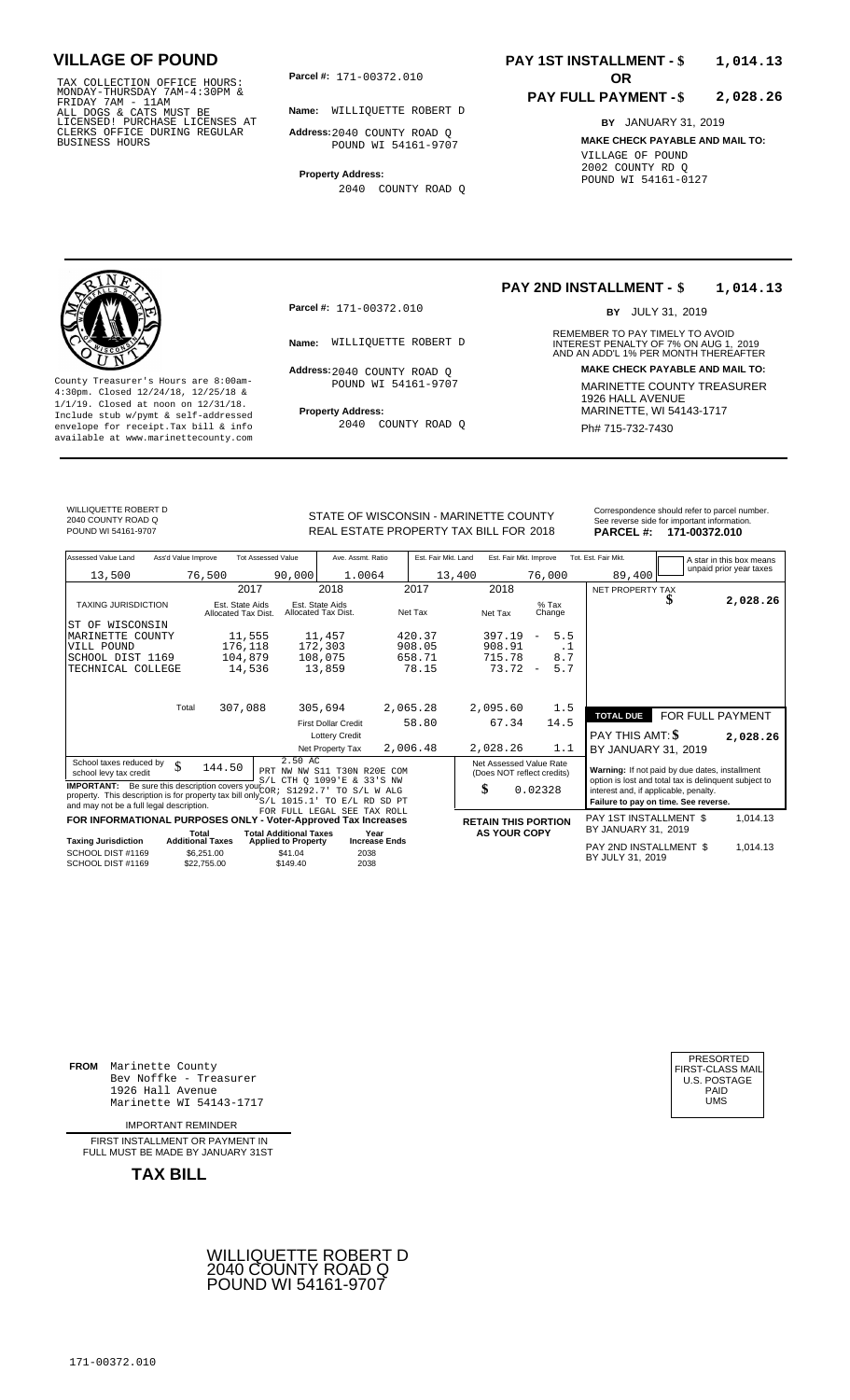TAX COLLECTION OFFICE HOURS: **Parcel#:** 171-00143.000<br>MONDAY-THURSDAY 7AM-4:30PM & WILTING PAUL F<br>FRIDAY 7AM - 11AM<br>ALL DOGS & CATS MUST BE **Name:** WILTING ELIZAE<br>LICENSED! PURCHASE LICENSES AT CLERKS OFFICE DURING REGULAR BUSINESS HOURS

**Parcel #:** 171-00143.000

**Name:** WILTING ELIZABETH L WILTING PAUL H

**Address:** W7903 COUNTY ROAD P CRIVITZ WI 54114-7377

**Property Address:** 2015 COUNTY ROAD Q

## **PAY 1ST INSTALLMENT - \$ 780.12**

## **PAY FULL PAYMENT - \$ 1,560.24**

**BY** JANUARY 31, 2019 **MAKE CHECK PAYABLE AND MAIL TO:** VILLAGE OF POUND 2002 COUNTY RD Q POUND WI 54161-0127



**Property Address:** Mariner Address: 1/1/19. Closed at noon on 12/31/18.<br>Include stub w/pymt & self-addressed envelope for receipt.Tax bill & info  $2015$  COUNTY ROAD Q  $Ph# 715-732-7430$ available at www.marinettecounty.com

**Parcel #:** 171-00143.000

WILTING PAUL H<br>Name: WILTING ELIZABETH L

Address: W7903 COUNTY ROAD P CRIVITZ WI 54114-7377

2015 COUNTY ROAD Q

**PAY 2ND INSTALLMENT - \$ 780.12**

BY JULY 31, 2019

REMEMBER TO PAY TIMELY TO AVOID **Name:** WILTING ELIZABETH L<br>
AND AN ADD'L 1% PER MONTH THEREAFTER **Address: MAKE CHECK PAYABLE AND MAIL TO:** County Treasurer's Hours are 8:00am-<br>
4:30pm. Closed 12/24/18, 12/25/18 & CRIVITZ WI 54114-7377 MARINETTE COUNTY TREASURER<br>
1/1/19. Closed at noon on 12/31/18.<br>
Include stub w/pwmt & self-addressed **Property Address:** MARI

WILTING PAUL H WILTING FRUETH L

W7903 COUNTY ROAD P<br>CRIVITZ WI 54114-7377

STATE OF WISCONSIN - MARINETTE COUNTY<br>REAL ESTATE PROPERTY TAX BILL FOR 2018 PARCEL #: 171-00143.000 REAL ESTATE PROPERTY TAX BILL FOR **PARCEL #:** CRIVITZ WI 54114-7377 2018 **171-00143.000**

| Assessed Value Land        | Ass'd Value Improve | <b>Tot Assessed Value</b>              |                                        | Ave. Assmt. Ratio | Est. Fair Mkt. Land |       | Est. Fair Mkt. Improve |                   |                | Tot. Est. Fair Mkt. |        | A star in this box means |  |
|----------------------------|---------------------|----------------------------------------|----------------------------------------|-------------------|---------------------|-------|------------------------|-------------------|----------------|---------------------|--------|--------------------------|--|
| 6,800                      | 63,100              |                                        | 69,900                                 | 1.0064            |                     | 6,800 |                        | 62,700            |                |                     | 69,500 | unpaid prior year taxes  |  |
|                            |                     | 2017                                   |                                        | 2018              | 2017                |       | 2018                   |                   |                | NET PROPERTY TAX    |        |                          |  |
| <b>TAXING JURISDICTION</b> |                     | Est. State Aids<br>Allocated Tax Dist. | Est. State Aids<br>Allocated Tax Dist. |                   | Net Tax             |       | Net Tax                | $%$ Tax<br>Change |                |                     |        | 1,560.24                 |  |
| ST OF WISCONSIN            |                     |                                        |                                        |                   |                     |       |                        |                   |                |                     |        |                          |  |
| MARINETTE COUNTY           |                     | 11,555                                 |                                        | 11,457            | 326.49              |       | 308.48                 | Ξ.                | 5.5            |                     |        |                          |  |
| VILL POUND                 |                     | 176,118                                |                                        | 172,303           | 705.25              |       | 705.92                 |                   | . . L          |                     |        |                          |  |
| CAUONI DICT 1160           |                     | 104.070                                |                                        | <b>100 075</b>    | 511 50              |       | EEE 00                 |                   | 0 <sub>7</sub> |                     |        |                          |  |

|                                                                                                              | 2017                                   | 2018                                    | 2017        | 2018                                                  |                                 | NET PROPERTY TAX                                                              |                  |
|--------------------------------------------------------------------------------------------------------------|----------------------------------------|-----------------------------------------|-------------|-------------------------------------------------------|---------------------------------|-------------------------------------------------------------------------------|------------------|
| <b>TAXING JURISDICTION</b>                                                                                   | Est. State Aids<br>Allocated Tax Dist. | Est. State Aids<br>Allocated Tax Dist.  | Net Tax     | Net Tax                                               | $%$ Tax<br>Change               |                                                                               | 1,560.24         |
| WISCONSIN<br>ST OF                                                                                           |                                        |                                         |             |                                                       |                                 |                                                                               |                  |
| MARINETTE COUNTY                                                                                             | 11,555                                 | 11,457                                  | 326.49      | 308.48                                                | 5.5<br>$\overline{\phantom{a}}$ |                                                                               |                  |
| VILL POUND                                                                                                   | 176,118                                | 172,303                                 | 705.25      | 705.92                                                | . .                             |                                                                               |                  |
| SCHOOL DIST 1169                                                                                             | 104,879                                | 108,075                                 | 511.59      | 555.92                                                | 8.7                             |                                                                               |                  |
| TECHNICAL COLLEGE                                                                                            | 14,536                                 | 13,859                                  | 60.70       | 57.26                                                 | 5.7<br>$\overline{\phantom{a}}$ |                                                                               |                  |
|                                                                                                              |                                        |                                         |             |                                                       |                                 |                                                                               |                  |
| Total                                                                                                        | 307,088                                | 305,694                                 | 1,604.03    | 1,627.58                                              | 1.5                             |                                                                               |                  |
|                                                                                                              |                                        | <b>First Dollar Credit</b>              | 58.80       | 67.34                                                 | 14.5                            | <b>TOTAL DUE</b>                                                              | FOR FULL PAYMENT |
|                                                                                                              |                                        | <b>Lottery Credit</b>                   |             |                                                       |                                 | PAY THIS AMT: \$                                                              | 1,560.24         |
|                                                                                                              |                                        | Net Property Tax                        | 1,545.23    | 1,560.24                                              | 1.0                             | BY JANUARY 31, 2019                                                           |                  |
| School taxes reduced by<br>¢<br>۰D<br>school levy tax credit                                                 | 112.23                                 | .28 AC<br>PRT SE SW<br>S2 T30N R20E COM |             | Net Assessed Value Rate<br>(Does NOT reflect credits) |                                 | Warning: If not paid by due dates, installment                                |                  |
| <b>IMPORTANT:</b> Be sure this description covers your $\frac{1}{W75}$                                       |                                        | 449'3"W & 33'N SE COR; N160'            |             |                                                       |                                 | option is lost and total tax is delinquent subject to                         |                  |
| property. This description is for property tax bill only 5054J39<br>and may not be a full legal description. |                                        | S160'<br>E75'                           | TO POB DESC | \$                                                    | 0.02328                         | interest and, if applicable, penalty.<br>Failure to pay on time. See reverse. |                  |
|                                                                                                              |                                        |                                         |             |                                                       |                                 | PAY 1ST INSTALLMENT \$                                                        | 780.12           |
| FOR INFORMATIONAL PURPOSES ONLY - Voter-Approved Tax Increases<br>_                                          | Total                                  | <b>Total Additional Taxes</b>           | Year        | <b>RETAIN THIS PORTION</b><br><b>AS YOUR COPY</b>     |                                 | BY JANUARY 31, 2019                                                           |                  |

Taxing Jurisdiction Additional Taxes Property Increase Ends<br>
PAY 2ND INSTALLMENT \$ 780.12 SCHOOL DIST #1169 SCHOOL DIST #1169 \$6,251.00  $$22,755.00$  \$31.88  $$116.03$ 2038

BY JULY 31, <sup>2038</sup> <sup>2019</sup>

**FROM** Marinette County Bev Noffke - Treasurer (U.S. POSTAGE)<br>1926 Hall Avenue (U.S. POSTAGE)<br>Marinette WI 54143-1717 (UMS 1926 Hall Avenue Marinette WI 54143-1717

IMPORTANT REMINDER

FIRST INSTALL MENT OR PAYMENT IN FULL MUST BE MADE BY JANUARY 31ST



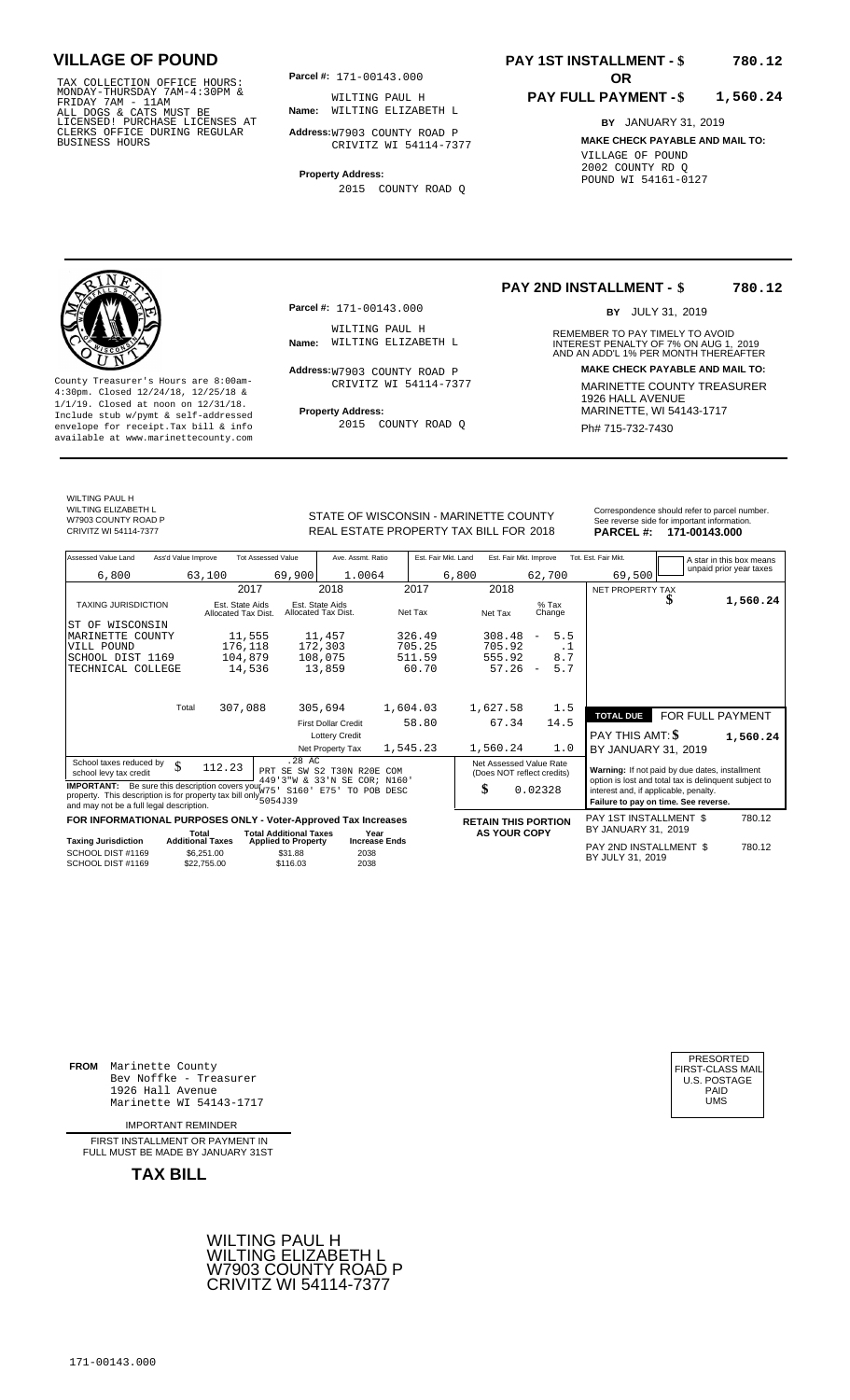TAX COLLECTION OFFICE HOURS:<br>
MONDAY-THURSDAY 7AM-4:30PM & WILTING PAUL F<br>
FRIDAY 7AM - 11AM<br>
ALL DOGS & CATS MUST BE **Name**: WILTING ELIZAE<br>
LICENSED! PURCHASE LICENSES AT<br>
CLERKS OFFICE DURING REGULAR **Address:**W7903 COU

**Parcel #:** 171-00344.000

**Name:** WILTING ELIZABETH L WILTING PAUL H

**Address:** W7903 COUNTY ROAD P CRIVITZ WI 54114-7377

**Property Address:** 600 WALKER ST

## **PAY 1ST INSTALLMENT - \$ 712.59**

## **PAY FULL PAYMENT - \$ 1,425.18**

**BY** JANUARY 31, 2019 **MAKE CHECK PAYABLE AND MAIL TO:** VILLAGE OF POUND 2002 COUNTY RD Q POUND WI 54161-0127

**Property Address:** MARINETTE, WI 54143-1717 Include stub w/pymt & self-addressed envelope for receipt.Tax bill & info Ph# 715-732-7430 available at www.marinettecounty.com

**Parcel #:** 171-00344.000

WILTING PAUL H<br>Name: WILTING ELIZABETH L

Address: W7903 COUNTY ROAD P CRIVITZ WI 54114-7377

600 WALKER ST

## **PAY 2ND INSTALLMENT - \$ 712.59**

BY JULY 31, 2019

REMEMBER TO PAY TIMELY TO AVOID **Name:** WILTING ELIZABETH L<br>
AND AN ADD'L 1% PER MONTH THEREAFTER **Address: MAKE CHECK PAYABLE AND MAIL TO:** County Treasurer's Hours are 8:00am-<br>
4:30pm. Closed 12/24/18, 12/25/18 & CRIVITZ WI 54114-7377 MARINETTE COUNTY TREASURER<br>
1/1/19. Closed at noon on 12/31/18.<br>
Include stub w/pwmt & self-addressed **Property Address:** MARI

WILTING PAUL H WILTING FRUETH L W7903 COUNTY ROAD P<br>CRIVITZ WI 54114-7377

STATE OF WISCONSIN - MARINETTE COUNTY<br>
See reverse side for important information.<br>
REAL ESTATE PROPERTY TAX BILL FOR 2018 PARCEL #: 171-00344.000 REAL ESTATE PROPERTY TAX BILL FOR **PARCEL #:** CRIVITZ WI 54114-7377 2018 **171-00344.000**

| Assessed Value Land                                                                                                                                                                                                                                                | Ass'd Value Improve       |                                        | <b>Tot Assessed Value</b>     | Ave. Assmt. Ratio                                         |                      | Est. Fair Mkt. Land | Est. Fair Mkt. Improve                                |                          |      | Tot. Est. Fair Mkt.                                                                                     |                  | A star in this box means |
|--------------------------------------------------------------------------------------------------------------------------------------------------------------------------------------------------------------------------------------------------------------------|---------------------------|----------------------------------------|-------------------------------|-----------------------------------------------------------|----------------------|---------------------|-------------------------------------------------------|--------------------------|------|---------------------------------------------------------------------------------------------------------|------------------|--------------------------|
| 5,400                                                                                                                                                                                                                                                              |                           | 58,700                                 | 64,100                        | 1.0064                                                    |                      | 5,400               |                                                       | 58,300                   |      | 63,700                                                                                                  |                  | unpaid prior year taxes  |
|                                                                                                                                                                                                                                                                    |                           | 2017                                   |                               | 2018                                                      | 2017                 |                     | 2018                                                  |                          |      | NET PROPERTY TAX                                                                                        |                  |                          |
| <b>TAXING JURISDICTION</b>                                                                                                                                                                                                                                         |                           | Est. State Aids<br>Allocated Tax Dist. |                               | Est. State Aids<br>Allocated Tax Dist.                    | Net Tax              |                     | Net Tax                                               | $%$ Tax<br>Change        |      |                                                                                                         | J                | 1,425.18                 |
| WISCONSIN<br>ST OF                                                                                                                                                                                                                                                 |                           |                                        |                               |                                                           |                      |                     |                                                       |                          |      |                                                                                                         |                  |                          |
| MARINETTE COUNTY                                                                                                                                                                                                                                                   |                           | 11,555                                 |                               | 11,457                                                    | 299.40               |                     | 282.88                                                | $\qquad \qquad -$        | 5.5  |                                                                                                         |                  |                          |
| VILL POUND                                                                                                                                                                                                                                                         |                           | 176,118                                |                               | 172,303                                                   | 646.74               |                     | 647.34                                                |                          | . 1  |                                                                                                         |                  |                          |
| SCHOOL DIST 1169                                                                                                                                                                                                                                                   |                           | 104,879                                |                               | 108,075                                                   | 469.14               |                     | 509.79                                                |                          | 8.7  |                                                                                                         |                  |                          |
| TECHNICAL COLLEGE                                                                                                                                                                                                                                                  |                           | 14,536                                 |                               | 13,859                                                    | 55.66                |                     | 52.51                                                 | $\overline{\phantom{m}}$ | 5.7  |                                                                                                         |                  |                          |
|                                                                                                                                                                                                                                                                    | Total                     | 307,088                                |                               | 305,694                                                   | 1,470.94             |                     | 1,492.52                                              |                          | 1.5  |                                                                                                         |                  |                          |
|                                                                                                                                                                                                                                                                    |                           |                                        |                               |                                                           |                      |                     |                                                       |                          |      | <b>TOTAL DUE</b>                                                                                        | FOR FULL PAYMENT |                          |
|                                                                                                                                                                                                                                                                    |                           |                                        |                               | <b>First Dollar Credit</b>                                | 58.80                |                     | 67.34                                                 |                          | 14.5 |                                                                                                         |                  |                          |
|                                                                                                                                                                                                                                                                    |                           |                                        |                               | <b>Lottery Credit</b>                                     |                      |                     |                                                       |                          |      | PAY THIS AMT: \$                                                                                        |                  | 1,425.18                 |
|                                                                                                                                                                                                                                                                    |                           |                                        |                               | Net Property Tax                                          | 1,412.14             |                     | 1,425.18                                              |                          | . 9  | BY JANUARY 31, 2019                                                                                     |                  |                          |
| School taxes reduced by<br>school levy tax credit                                                                                                                                                                                                                  | \$                        | 102.92                                 | $.21 \text{ AC}$              | W60.5' PCL DESC: PRT NE NW<br>S11 T30N R20E COM 36 RODS W |                      |                     | Net Assessed Value Rate<br>(Does NOT reflect credits) |                          |      | Warning: If not paid by due dates, installment<br>option is lost and total tax is delinquent subject to |                  |                          |
| <b>IMPORTANT:</b> Be sure this description covers your $\overline{NE}$<br>property. This description is for property tax bill only $_{\text{TO}~\text{N/L}}^{12}$ and $_{\text{FOD}}^{12}$ and $_{\text{N/L}}^{11}$ 11<br>and may not be a full legal description. |                           |                                        |                               | COR; S11 RODS W11 RODS N                                  |                      |                     | \$                                                    | 0.02328                  |      | interest and, if applicable, penalty.<br>Failure to pay on time. See reverse.                           |                  |                          |
| FOR INFORMATIONAL PURPOSES ONLY - Voter-Approved Tax Increases                                                                                                                                                                                                     |                           |                                        |                               | FOR FULL LEGAL SEE TAX ROLL                               |                      |                     |                                                       |                          |      | PAY 1ST INSTALLMENT \$                                                                                  |                  | 712.59                   |
|                                                                                                                                                                                                                                                                    | Total                     |                                        | <b>Total Additional Taxes</b> |                                                           | Year                 |                     | <b>RETAIN THIS PORTION</b><br><b>AS YOUR COPY</b>     |                          |      | BY JANUARY 31, 2019                                                                                     |                  |                          |
| <b>Taxing Jurisdiction</b>                                                                                                                                                                                                                                         | <b>Additional Taxes</b>   |                                        | <b>Applied to Property</b>    |                                                           | <b>Increase Ends</b> |                     |                                                       |                          |      | PAY 2ND INSTALLMENT \$                                                                                  |                  | 712.59                   |
| SCHOOL DIST #1169<br>SCHOOL DIST #1169                                                                                                                                                                                                                             | \$6.251.00<br>\$22,755.00 |                                        | \$29.23<br>\$106.41           | 2038<br>2038                                              |                      |                     |                                                       |                          |      | BY JULY 31, 2019                                                                                        |                  |                          |
|                                                                                                                                                                                                                                                                    |                           |                                        |                               |                                                           |                      |                     |                                                       |                          |      |                                                                                                         |                  |                          |

**FROM** Marinette County Bev Noffke - Treasurer (U.S. POSTAGE)<br>1926 Hall Avenue (U.S. POSTAGE)<br>Marinette WI 54143-1717 (U.S. POSTAGE) 1926 Hall Avenue Marinette WI 54143-1717

IMPORTANT REMINDER

FIRST INSTALL MENT OR PAYMENT IN FULL MUST BE MADE BY JANUARY 31ST



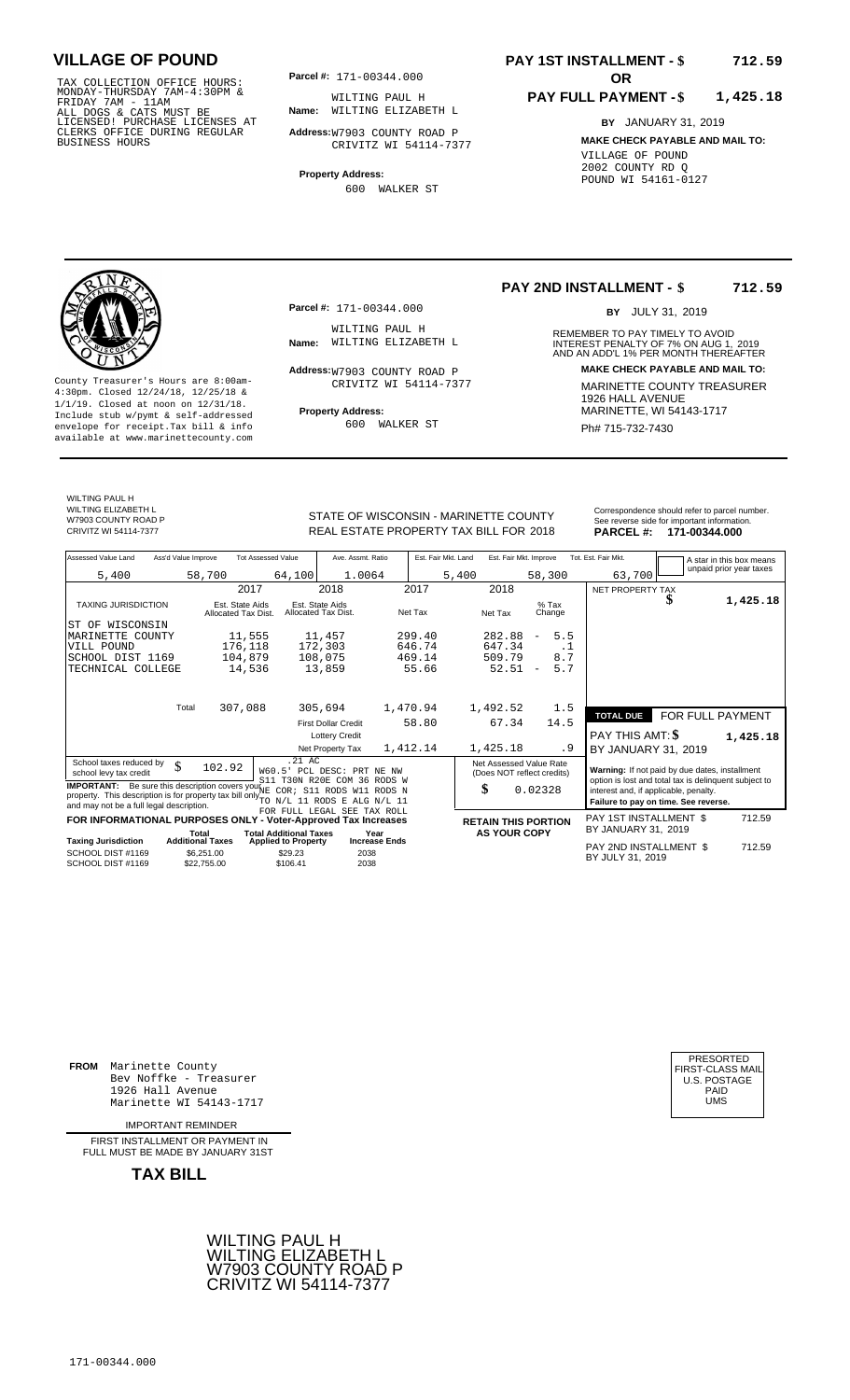TAX COLLECTION OFFICE HOURS:<br>
MONDAY-THURSDAY 7AM-4:30PM & WILTING PAUL F<br>
FRIDAY 7AM - 11AM<br>
ALL DOGS & CATS MUST BE **Name**: WILTING ELIZAE<br>
LICENSED! PURCHASE LICENSES AT<br>
CLERKS OFFICE DURING REGULAR **Address:**W7903 COU

**Parcel #: OR**

**Name:** WILTING ELIZABETH L WILTING PAUL H

**Address:** W7903 COUNTY ROAD P CRIVITZ WI 54114-7377

**Property Address:** 3023 US HIGHWAY 141

## **PAY 1ST INSTALLMENT - \$ 443.66**

## **PAY FULL PAYMENT - \$ 887.32**

**BY** JANUARY 31, 2019 **MAKE CHECK PAYABLE AND MAIL TO:** VILLAGE OF POUND 2002 COUNTY RD Q POUND WI 54161-0127

**Property Address:** MARINETTE, WI 54143-1717 Include stub w/pymt & self-addressed envelope for receipt.Tax bill & info Film Results of Bulla and August 141 Film Ph# 715-732-7430 available at www.marinettecounty.com

**Parcel #:** 171-00350.001

WILTING PAUL H<br>Name: WILTING ELIZABETH L

Address: W7903 COUNTY ROAD P CRIVITZ WI 54114-7377

3023 US HIGHWAY 141

**PAY 2ND INSTALLMENT - \$ 443.66**

BY JULY 31, 2019

REMEMBER TO PAY TIMELY TO AVOID **Name:** WILTING ELIZABETH L<br>
AND AN ADD'L 1% PER MONTH THEREAFTER **Address: MAKE CHECK PAYABLE AND MAIL TO:** County Treasurer's Hours are 8:00am-<br>
4:30pm. Closed 12/24/18, 12/25/18 & CRIVITZ WI 54114-7377<br>
1/1/19. Closed at noon on 12/31/18.<br>
Include stub w/pwmt. & self-addressed<br>
Property Address: MARINETTE, WI 54143-1717

WILTING PAUL H WILTING FREE THE

W7903 COUNTY ROAD P<br>CRIVITZ WI 54114-7377

STATE OF WISCONSIN - MARINETTE COUNTY REAL ESTATE PROPERTY TAX BILL FOR **PARCEL #:** CRIVITZ WI 54114-7377 2018 **171-00350.001**

| Correspondence should refer to parcel number.<br>See reverse side for important information. |
|----------------------------------------------------------------------------------------------|
| PARCEL #: 171-00350.001                                                                      |

| Assessed Value Land                                                                      | Ass'd Value Improve       |                                        | <b>Tot Assessed Value</b>     | Ave. Assmt. Ratio                                   | Est. Fair Mkt. Land |                            | Est. Fair Mkt. Improve |                          |      | Tot. Est. Fair Mkt.                                                                            |   | A star in this box means |
|------------------------------------------------------------------------------------------|---------------------------|----------------------------------------|-------------------------------|-----------------------------------------------------|---------------------|----------------------------|------------------------|--------------------------|------|------------------------------------------------------------------------------------------------|---|--------------------------|
| 17,400                                                                                   | 23,600                    |                                        | 41,000                        | 1.0064                                              | 17,300              |                            |                        | 23,400                   |      | 40,700                                                                                         |   | unpaid prior year taxes  |
|                                                                                          |                           | 2017                                   |                               | 2018                                                | 2017                | 2018                       |                        |                          |      | <b>NET PROPERTY TAX</b>                                                                        |   |                          |
| <b>TAXING JURISDICTION</b>                                                               |                           | Est. State Aids<br>Allocated Tax Dist. |                               | Est. State Aids<br>Allocated Tax Dist.              | Net Tax             | Net Tax                    |                        | $%$ Tax<br>Change        |      |                                                                                                | æ | 887.32                   |
| ST OF WISCONSIN                                                                          |                           |                                        |                               |                                                     |                     |                            |                        |                          |      |                                                                                                |   |                          |
| MARINETTE COUNTY                                                                         |                           | 11,555                                 |                               | 11,457                                              | 191.50              | 180.94                     |                        | $\overline{\phantom{a}}$ | 5.5  |                                                                                                |   |                          |
| VILL POUND                                                                               |                           | 176,118                                |                               | 172,303                                             | 413.67              | 414.06                     |                        |                          | . 1  |                                                                                                |   |                          |
| SCHOOL DIST 1169                                                                         |                           | 104,879                                |                               | 108,075                                             | 300.08              | 326.08                     |                        |                          | 8.7  |                                                                                                |   |                          |
| TECHNICAL COLLEGE                                                                        |                           | 14,536                                 |                               | 13,859                                              | 35.60               | 33.58                      |                        | $\overline{\phantom{a}}$ | 5.7  |                                                                                                |   |                          |
|                                                                                          |                           |                                        |                               |                                                     |                     |                            |                        |                          |      |                                                                                                |   |                          |
|                                                                                          |                           |                                        |                               |                                                     |                     |                            |                        |                          |      |                                                                                                |   |                          |
|                                                                                          | Total                     | 307,088                                |                               | 305,694                                             | 940.85              | 954.66                     |                        |                          | 1.5  |                                                                                                |   |                          |
|                                                                                          |                           |                                        |                               | <b>First Dollar Credit</b>                          | 58.80               | 67.34                      |                        |                          | 14.5 | <b>TOTAL DUE</b>                                                                               |   | FOR FULL PAYMENT         |
|                                                                                          |                           |                                        |                               | <b>Lottery Credit</b>                               |                     |                            |                        |                          |      | PAY THIS AMT: <b>\$</b>                                                                        |   | 887.32                   |
|                                                                                          |                           |                                        |                               | Net Property Tax                                    | 882.05              | 887.32                     |                        |                          | . 6  | BY JANUARY 31, 2019                                                                            |   |                          |
| School taxes reduced by                                                                  | \$                        |                                        | .95 AC                        |                                                     |                     | Net Assessed Value Rate    |                        |                          |      |                                                                                                |   |                          |
| school levy tax credit                                                                   |                           | 65.83                                  |                               | PRT NE NW S11 T30N R20E COM                         |                     | (Does NOT reflect credits) |                        |                          |      | Warning: If not paid by due dates, installment                                                 |   |                          |
| <b>IMPORTANT:</b> Be sure this description covers your $330$                             |                           |                                        |                               | E/L 737'S NE COR; W283.5'<br>E100' TO FNC/L N270' E |                     | \$                         |                        | 0.02328                  |      | option is lost and total tax is delinquent subject to<br>interest and, if applicable, penalty. |   |                          |
| property. This description is for property tax bill only $\frac{3}{183}$ , $\frac{3}{5}$ |                           |                                        |                               | TO E/L N ON E/L 60                                  |                     |                            |                        |                          |      | Failure to pay on time. See reverse.                                                           |   |                          |
| and may not be a full legal description.                                                 |                           |                                        |                               | FOR FULL LEGAL SEE TAX ROLL                         |                     |                            |                        |                          |      |                                                                                                |   |                          |
| FOR INFORMATIONAL PURPOSES ONLY - Voter-Approved Tax Increases                           |                           |                                        |                               |                                                     |                     | <b>RETAIN THIS PORTION</b> |                        |                          |      | PAY 1ST INSTALLMENT \$                                                                         |   | 443.66                   |
|                                                                                          | Total                     |                                        | <b>Total Additional Taxes</b> | Year                                                |                     | <b>AS YOUR COPY</b>        |                        |                          |      | BY JANUARY 31, 2019                                                                            |   |                          |
| <b>Taxing Jurisdiction</b>                                                               | <b>Additional Taxes</b>   |                                        | <b>Applied to Property</b>    | <b>Increase Ends</b>                                |                     |                            |                        |                          |      | PAY 2ND INSTALLMENT \$                                                                         |   | 443.66                   |
| SCHOOL DIST #1169<br>SCHOOL DIST #1169                                                   | \$6.251.00<br>\$22.755.00 |                                        | \$18.70<br>\$68.06            | 2038<br>2038                                        |                     |                            |                        |                          |      | BY JULY 31, 2019                                                                               |   |                          |
|                                                                                          |                           |                                        |                               |                                                     |                     |                            |                        |                          |      |                                                                                                |   |                          |

**FROM** Marinette County Bev Noffke - Treasurer (U.S. POSTAGE)<br>1926 Hall Avenue (U.S. POSTAGE)<br>Marinette WI 54143-1717 (U.S. POSTAGE) 1926 Hall Avenue Marinette WI 54143-1717

IMPORTANT REMINDER

FIRST INSTALLMENT OR PAYMENT IN FULL MUST BE MADE BY JANUARY 31ST



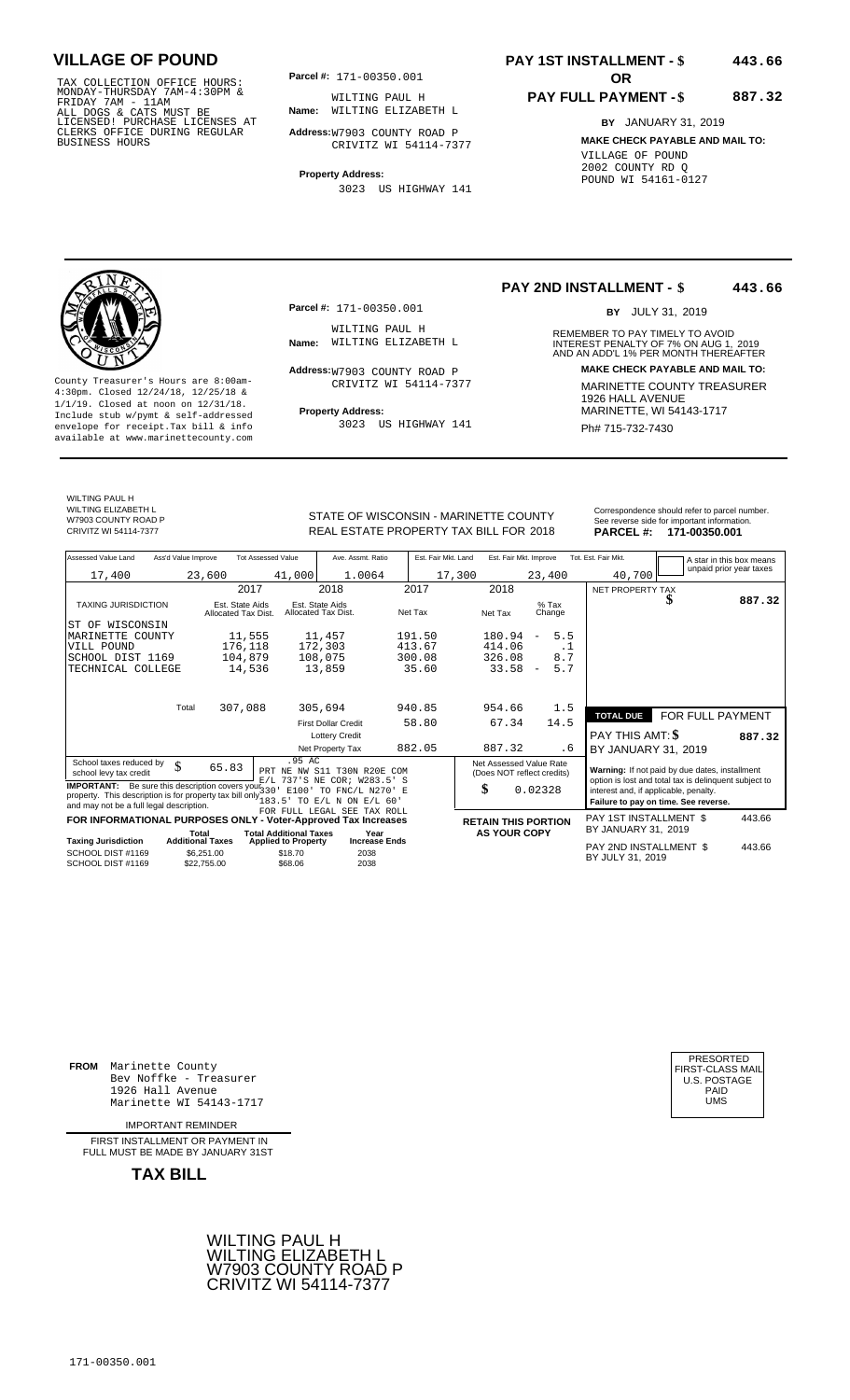TAX COLLECTION OFFICE HOURS:<br>
MONDAY-THURSDAY 7AM-4:30PM & WILTING PAUL F<br>
FRIDAY 7AM - 11AM<br>
ALL DOGS & CATS MUST BE **Name**: WILTING ELIZAE<br>
LICENSED! PURCHASE LICENSES AT<br>
CLERKS OFFICE DURING REGULAR **Address:**W7903 COU

**Parcel #:** 171-00351.002 **OR** 

**Name:** WILTING ELIZABETH L WILTING PAUL H

**Address:** W7903 COUNTY ROAD P CRIVITZ WI 54114-7377

**Property Address:** 3027 US HIGHWAY 141

## **PAY 1ST INSTALLMENT - \$ 1,355.25**

## **PAY FULL PAYMENT - \$ 2,710.49**

**BY** JANUARY 31, 2019 **MAKE CHECK PAYABLE AND MAIL TO:** VILLAGE OF POUND 2002 COUNTY RD Q POUND WI 54161-0127



**Property Address:** MARINETTE, WI 54143-1717 Include stub w/pymt & self-addressed envelope for receipt.Tax bill & info Film Research Muslim Book and Muslim Ph# **715-732-7430** Ph# **715-732-7430** available at www.marinettecounty.com

**Parcel #:** 171-00351.002

WILTING PAUL H<br>Name: WILTING ELIZABETH L

Address: W7903 COUNTY ROAD P CRIVITZ WI 54114-7377

3027 US HIGHWAY 141

## **PAY 2ND INSTALLMENT - \$ 1,355.24**

BY JULY 31, 2019

REMEMBER TO PAY TIMELY TO AVOID **Name:** WILTING ELIZABETH L<br>
AND AN ADD'L 1% PER MONTH THEREAFTER **Address: MAKE CHECK PAYABLE AND MAIL TO:** County Treasurer's Hours are 8:00am-<br>
4:30pm. Closed 12/24/18, 12/25/18 & CRIVITZ WI 54114-7377 MARINETTE COUNTY TREASURER<br>
1/1/19. Closed at noon on 12/31/18.<br>
Include stub w/pwmt & self-addressed **Property Address:** MARI

WILTING PAUL H WILTING FREE THE W7903 COUNTY ROAD P<br>CRIVITZ WI 54114-7377

STATE OF WISCONSIN - MARINETTE COUNTY<br>
See reverse side for important information.<br>
REAL ESTATE PROPERTY TAX BILL FOR 2018 PARCEL #: 171-00351.002 REAL ESTATE PROPERTY TAX BILL FOR **PARCEL #:** CRIVITZ WI 54114-7377 2018 **171-00351.002**

| Assessed Value Land<br>Ass'd Value Improve                                                                                                                                                                |                                                      | <b>Tot Assessed Value</b>                         | Ave. Assmt. Ratio                                          |          | Est. Fair Mkt. Land | Est. Fair Mkt. Improve                                |                                 | Tot. Est. Fair Mkt.                                                                                     |                  | A star in this box means |
|-----------------------------------------------------------------------------------------------------------------------------------------------------------------------------------------------------------|------------------------------------------------------|---------------------------------------------------|------------------------------------------------------------|----------|---------------------|-------------------------------------------------------|---------------------------------|---------------------------------------------------------------------------------------------------------|------------------|--------------------------|
| 23,600                                                                                                                                                                                                    | 95,700                                               | 119,300                                           | 1.0064                                                     |          | 23,400              |                                                       | 95,100                          | 118,500                                                                                                 |                  | unpaid prior year taxes  |
|                                                                                                                                                                                                           | 2017                                                 |                                                   | 2018                                                       | 2017     |                     | 2018                                                  |                                 | <b>NET PROPERTY TAX</b>                                                                                 |                  |                          |
| <b>TAXING JURISDICTION</b>                                                                                                                                                                                | Est. State Aids<br>Allocated Tax Dist.               |                                                   | Est. State Aids<br>Allocated Tax Dist.                     | Net Tax  |                     | Net Tax                                               | $%$ Tax<br>Change               |                                                                                                         | J                | 2,710.49                 |
| ST OF WISCONSIN                                                                                                                                                                                           |                                                      |                                                   |                                                            |          |                     |                                                       |                                 |                                                                                                         |                  |                          |
| MARINETTE COUNTY                                                                                                                                                                                          | 11,555                                               |                                                   | 11,457                                                     | 557.23   |                     | 526.49                                                | 5.5<br>$\overline{\phantom{m}}$ |                                                                                                         |                  |                          |
| VILL POUND                                                                                                                                                                                                | 176,118                                              |                                                   | 172,303                                                    | 1,203.67 |                     | 1,204.81                                              | . 1                             |                                                                                                         |                  |                          |
| SCHOOL DIST 1169                                                                                                                                                                                          | 104,879                                              |                                                   | 108,075                                                    | 873.15   |                     | 948.81                                                | 8.7                             |                                                                                                         |                  |                          |
| TECHNICAL COLLEGE                                                                                                                                                                                         | 14,536                                               |                                                   | 13,859                                                     | 103.60   |                     | 97.72                                                 | 5.7<br>$\overline{\phantom{a}}$ |                                                                                                         |                  |                          |
| Total                                                                                                                                                                                                     |                                                      |                                                   |                                                            |          |                     |                                                       |                                 |                                                                                                         |                  |                          |
|                                                                                                                                                                                                           | 307,088                                              |                                                   | 305,694                                                    | 2,737.65 |                     | 2,777.83                                              | 1.5                             | <b>TOTAL DUE</b>                                                                                        | FOR FULL PAYMENT |                          |
|                                                                                                                                                                                                           |                                                      |                                                   | <b>First Dollar Credit</b>                                 |          | 58.80               | 67.34                                                 | 14.5                            |                                                                                                         |                  |                          |
|                                                                                                                                                                                                           |                                                      |                                                   | <b>Lottery Credit</b>                                      |          |                     |                                                       |                                 | PAY THIS AMT: \$                                                                                        |                  | 2,710.49                 |
|                                                                                                                                                                                                           |                                                      |                                                   | Net Property Tax                                           | 2,678.85 |                     | 2,710.49                                              | 1.2                             | BY JANUARY 31, 2019                                                                                     |                  |                          |
| School taxes reduced by<br>\$<br>school levy tax credit                                                                                                                                                   | 191.55                                               | .82 AC                                            | PRT NE NW S11 T30N R20E COM<br>E/L 921.5'S NE COR; W181.5' |          |                     | Net Assessed Value Rate<br>(Does NOT reflect credits) |                                 | Warning: If not paid by due dates, installment<br>option is lost and total tax is delinquent subject to |                  |                          |
| <b>IMPORTANT:</b> Be sure this description covers your S125<br>property. This description is for property tax bill only $\frac{1}{10}$ POB & COM E/L 797'S NE<br>and may not be a full legal description. |                                                      | E181.5'                                           | N ON E/L 125'                                              |          |                     | \$                                                    | 0.02328                         | interest and, if applicable, penalty.<br>Failure to pay on time. See reverse.                           |                  |                          |
| FOR INFORMATIONAL PURPOSES ONLY - Voter-Approved Tax Increases                                                                                                                                            |                                                      |                                                   | FOR FULL LEGAL SEE TAX ROLL                                |          |                     | <b>RETAIN THIS PORTION</b>                            |                                 | PAY 1ST INSTALLMENT \$                                                                                  |                  | 1,355.25                 |
|                                                                                                                                                                                                           | Total                                                | <b>Total Additional Taxes</b>                     | Year                                                       |          |                     | <b>AS YOUR COPY</b>                                   |                                 | BY JANUARY 31, 2019                                                                                     |                  |                          |
| <b>Taxing Jurisdiction</b><br>SCHOOL DIST #1169<br>SCHOOL DIST #1169                                                                                                                                      | <b>Additional Taxes</b><br>\$6.251.00<br>\$22,755,00 | <b>Applied to Property</b><br>\$54.40<br>\$198.04 | <b>Increase Ends</b><br>2038<br>2038                       |          |                     |                                                       |                                 | PAY 2ND INSTALLMENT \$<br>BY JULY 31, 2019                                                              |                  | 1,355.24                 |

**FROM** Marinette County Bev Noffke - Treasurer (U.S. POSTAGE)<br>1926 Hall Avenue (U.S. POSTAGE)<br>Marinette WI 54143-1717 (U.S. POSTAGE) 1926 Hall Avenue Marinette WI 54143-1717

IMPORTANT REMINDER

FIRST INSTALL MENT OR PAYMENT IN FULL MUST BE MADE BY JANUARY 31ST



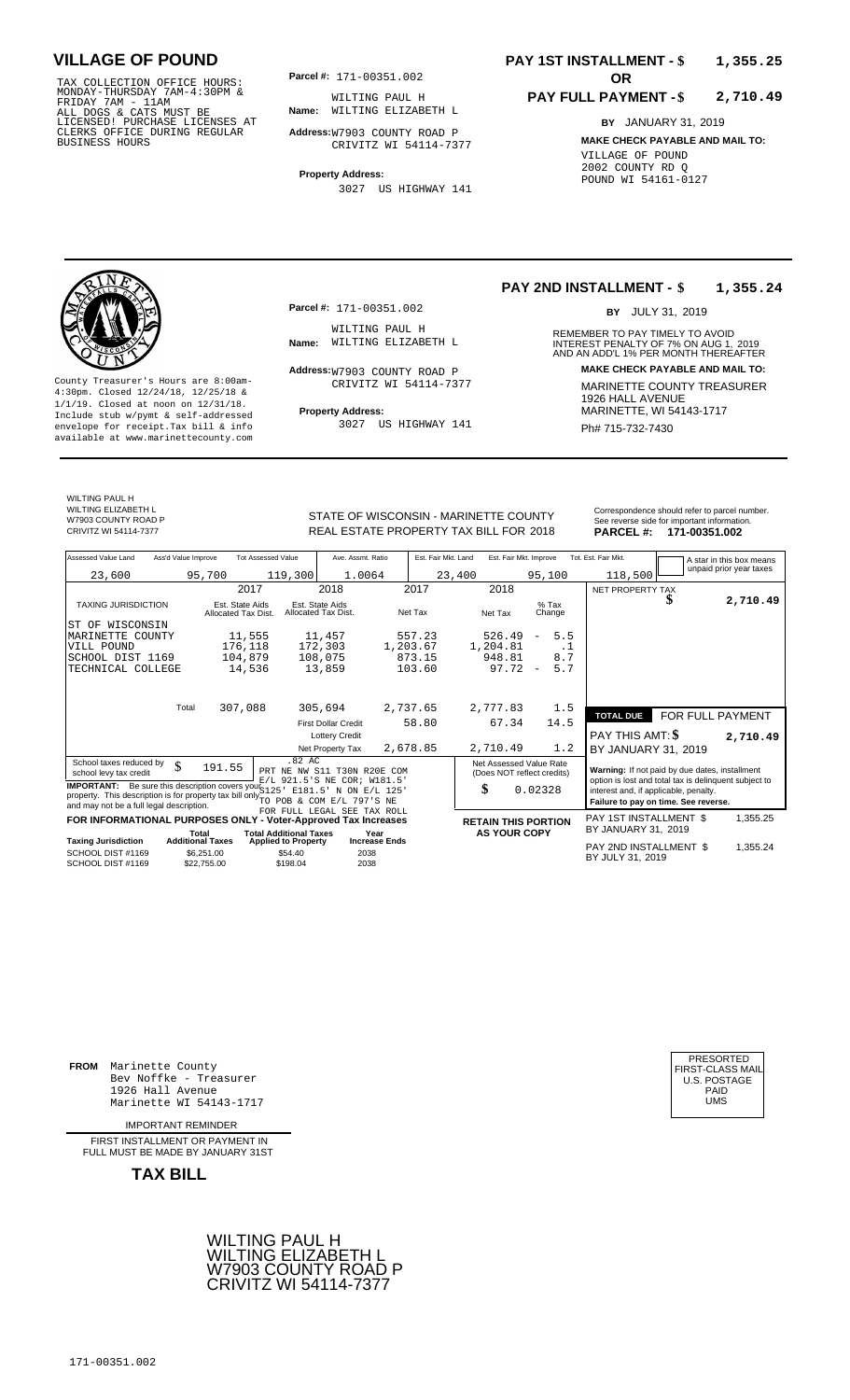TAX COLLECTION OFFICE HOURS:<br>
MONDAY-THURSDAY 7AM-4:30PM &<br>
FRIDAY 7AM - 11AM<br>
ALL DOGS & CATS MUST BE<br>
LICENSED! PURCHASE LICENSES AT<br>
CLERKS OFFICE DURING REGULAR<br>
CLERKS OFFICE DURING REGULAR<br>
BUSINESS HOURS<br>
BUSINESS H

**Parcel #: OR**

**Name:** WOLLER ARTHUR J

**Address:** 1023 COUNTY RD Q POUND WI 54161-9730

**Property Address:** 1023 COUNTY ROAD Q

## **PAY 1ST INSTALLMENT - \$ 720.19**

## **PAY FULL PAYMENT - \$ 1,603.93**

**BY** JANUARY 31, 2019 **MAKE CHECK PAYABLE AND MAIL TO:** VILLAGE OF POUND 2002 COUNTY RD Q POUND WI 54161-0127

**Property Address:** MARINETTE, WI 54143-1717 Include stub w/pymt & self-addressed envelope for receipt.Tax bill & info Ph# 715-732-7430 available at www.marinettecounty.com

**Parcel #:** 171-00178.001

Address: 1023 COUNTY RD Q POUND WI 54161-9730

1023 COUNTY ROAD Q

## **PAY 2ND INSTALLMENT - \$ 883.74**

BY JULY 31, 2019

REMEMBER TO PAY TIMELY TO AVOID **Name:** WOLLER ARTHUR J<br>
AND AN ADD'L 1% PER MONTH THEREAFTER **Address: MAKE CHECK PAYABLE AND MAIL TO:** County Treasurer's Hours are 8:00am-<br>
4:30pm. Closed 12/24/18, 12/25/18 & MARINETTE COUNTY TREASURER<br>
1/1/19. Closed at noon on 12/31/18.<br>
Include stub w/pwmt & self-addressed **Property Address:** MARINETTE, WI 54143-1717

WOLLER ARTHUR J 1023 COUNTY RD Q

STATE OF WISCONSIN - MARINETTE COUNTY<br>REAL ESTATE PROPERTY TAX BILL FOR 2018 PARCEL #: 171-00178.001 REAL ESTATE PROPERTY TAX BILL FOR **PARCEL #:** POUND WI 54161-9730 2018 **171-00178.001**

| Correspondence should refer to parcel number. |
|-----------------------------------------------|
| See reverse side for important information.   |
| - - - - - - -<br>.                            |

| Assessed Value Land                                                                                                                                                                    | Ass'd Value Improve       | <b>Tot Assessed Value</b>     | Ave. Assmt. Ratio                                           | Est. Fair Mkt. Land | Est. Fair Mkt. Improve                                |                                 | Tot. Est. Fair Mkt.                                                                                     |                  | A star in this box means |
|----------------------------------------------------------------------------------------------------------------------------------------------------------------------------------------|---------------------------|-------------------------------|-------------------------------------------------------------|---------------------|-------------------------------------------------------|---------------------------------|---------------------------------------------------------------------------------------------------------|------------------|--------------------------|
| 13,500                                                                                                                                                                                 | 65,300                    | 78,800                        | 1.0064                                                      | 13,400              |                                                       | 64,900                          | 78,300                                                                                                  |                  | unpaid prior year taxes  |
|                                                                                                                                                                                        |                           | 2017                          | 2018                                                        | 2017                | 2018                                                  |                                 | NET PROPERTY TAX                                                                                        |                  |                          |
| <b>TAXING JURISDICTION</b>                                                                                                                                                             | Allocated Tax Dist.       | Est. State Aids               | Est. State Aids<br>Allocated Tax Dist.                      | Net Tax             | Net Tax                                               | $%$ Tax<br>Change               |                                                                                                         |                  | 1,603.93                 |
| ST OF WISCONSIN                                                                                                                                                                        |                           |                               |                                                             |                     |                                                       |                                 |                                                                                                         |                  |                          |
| MARINETTE COUNTY                                                                                                                                                                       |                           | 11,555                        | 11,457                                                      | 368.06              | 347.76                                                | 5.5<br>$\overline{\phantom{a}}$ |                                                                                                         |                  |                          |
| VILL POUND                                                                                                                                                                             |                           | 176,118                       | 172,303                                                     | 795.05              | 795.80                                                | .1                              |                                                                                                         |                  |                          |
| SCHOOL DIST 1169                                                                                                                                                                       |                           | 104,879                       | 108,075                                                     | 576.73              | 626.71                                                | 8.7                             |                                                                                                         |                  |                          |
| TECHNICAL COLLEGE                                                                                                                                                                      |                           | 14,536                        | 13,859                                                      | 68.43               | 64.55                                                 | 5.7<br>$\overline{\phantom{a}}$ |                                                                                                         |                  |                          |
|                                                                                                                                                                                        |                           |                               |                                                             |                     |                                                       |                                 |                                                                                                         |                  |                          |
|                                                                                                                                                                                        | Total                     | 307,088                       | 305,694                                                     | 1,808.27            | 1,834.82                                              | 1.5                             | <b>TOTAL DUE</b>                                                                                        | FOR FULL PAYMENT |                          |
|                                                                                                                                                                                        |                           |                               | <b>First Dollar Credit</b>                                  | 58.80               | 67.34                                                 | 14.5                            |                                                                                                         |                  |                          |
|                                                                                                                                                                                        |                           |                               | <b>Lottery Credit</b>                                       | 102.90              | 163.55                                                | 58.9                            | PAY THIS AMT: \$                                                                                        |                  | 1,603.93                 |
|                                                                                                                                                                                        |                           |                               | Net Property Tax                                            | 1,646.57            | 1,603.93                                              | 2.6<br>$\overline{\phantom{a}}$ | BY JANUARY 31, 2019                                                                                     |                  |                          |
| School taxes reduced by<br>school levy tax credit                                                                                                                                      | \$<br>126.52              | 1.36 AC                       | PRT SW SE S2 T30N R20E<br>COM<br>191.5'E E/L RR & N/L ST; E |                     | Net Assessed Value Rate<br>(Does NOT reflect credits) |                                 | Warning: If not paid by due dates, installment<br>option is lost and total tax is delinquent subject to |                  |                          |
| <b>IMPORTANT:</b> Be sure this description covers your N/L ST<br>property. This description is for property tax bill only $\frac{1}{74}$ .<br>and may not be a full legal description. |                           |                               | 75'<br>N350'<br>WLY295.<br>TO E/L RR SE ON E/L RR           |                     | \$                                                    | 0.02328                         | interest and, if applicable, penalty.<br>Failure to pay on time. See reverse.                           |                  |                          |
| FOR INFORMATIONAL PURPOSES ONLY - Voter-Approved Tax Increases                                                                                                                         |                           |                               | FOR FULL LEGAL SEE TAX ROLL                                 |                     | <b>RETAIN THIS PORTION</b>                            |                                 | PAY 1ST INSTALLMENT \$                                                                                  |                  | 720.19                   |
|                                                                                                                                                                                        | Total                     | <b>Total Additional Taxes</b> | Year                                                        |                     | <b>AS YOUR COPY</b>                                   |                                 | BY JANUARY 31, 2019                                                                                     |                  |                          |
| <b>Taxing Jurisdiction</b>                                                                                                                                                             | <b>Additional Taxes</b>   | <b>Applied to Property</b>    | <b>Increase Ends</b>                                        |                     |                                                       |                                 |                                                                                                         |                  |                          |
| SCHOOL DIST #1169<br>SCHOOL DIST #1169                                                                                                                                                 | \$6,251.00<br>\$22,755.00 | \$35.93<br>\$130.81           | 2038<br>2038                                                |                     |                                                       |                                 | PAY 2ND INSTALLMENT \$<br>BY JULY 31, 2019                                                              |                  | 883.74                   |

**FROM** Marinette County Bev Noffke - Treasurer (U.S. POSTAGE)<br>1926 Hall Avenue (U.S. POSTAGE)<br>Marinette WI 54143-1717 (U.S. POSTAGE) 1926 Hall Avenue Marinette WI 54143-1717

IMPORTANT REMINDER

FIRST INSTALLMENT OR PAYMENT IN FULL MUST BE MADE BY JANUARY 31ST



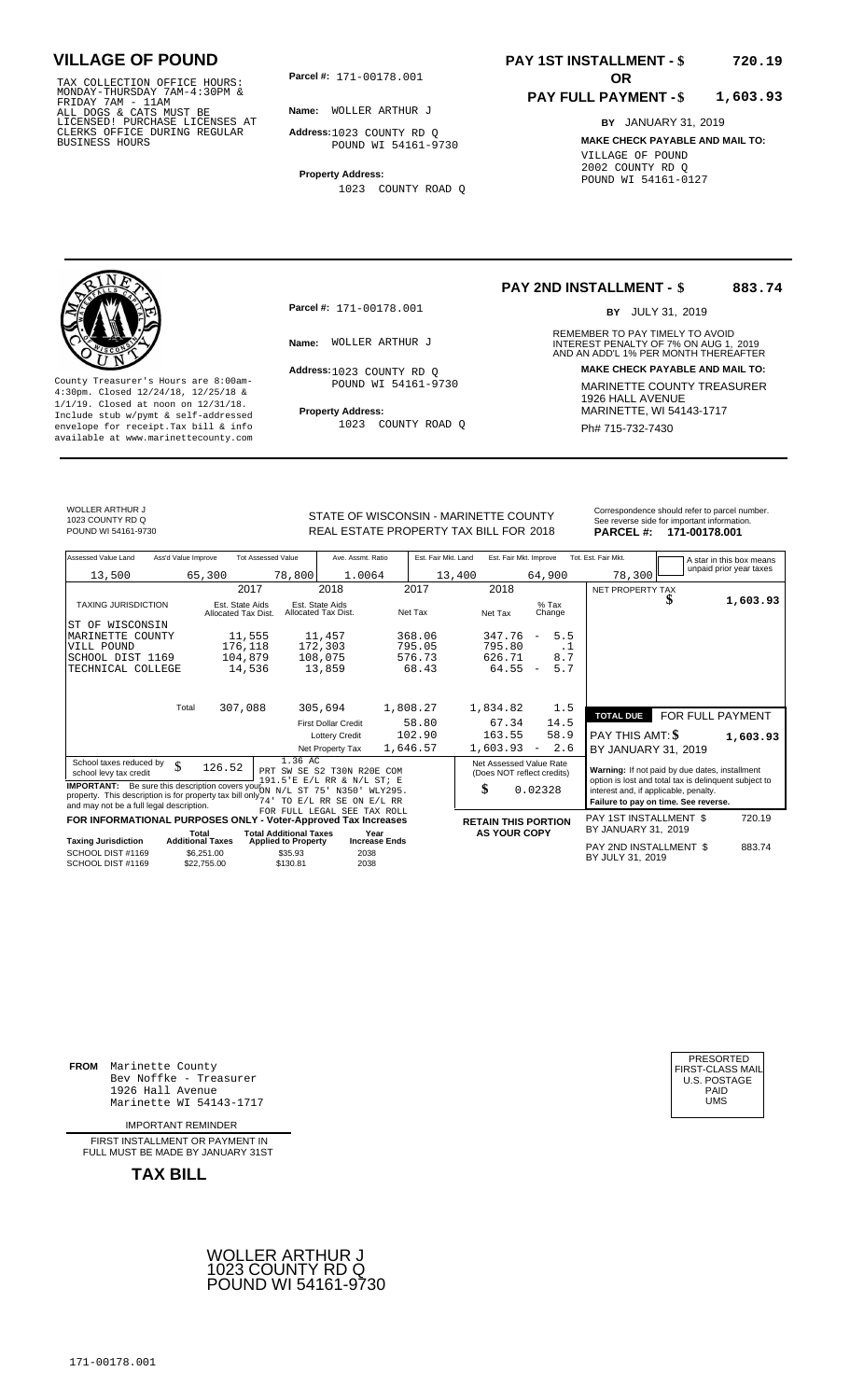TAX COLLECTION OFFICE HOURS:<br>
MONDAY-THURSDAY 7AM-4:30PM & WOLLER THOMAS<br>
FRIDAY 7AM - 11AM<br>
ALL DOGS & CATS MUST BE **Name**: WOLLER SANDRA<br>
LICENSED! PURCHASE LICENSES AT<br>
CLERKS OFFICE DURING REGULAR **Address:**N4023 N 13T

**Parcel #: OR**

**Name:** WOLLER SANDRA L WOLLER THOMAS

**Address:** N4023 N 13TH RD POUND WI 54161-9601

**Property Address:**

## **PAY 1ST INSTALLMENT - \$ 124.57**

## **PAY FULL PAYMENT - \$ 249.14**

**BY** JANUARY 31, 2019 **MAKE CHECK PAYABLE AND MAIL TO:** VILLAGE OF POUND 2002 COUNTY RD Q POUND WI 54161-0127

**Property Address:** MARINETTE, WI 54143-1717 Include stub w/pymt & self-addressed envelope for receipt.Tax bill & info Phat is a set of the phat of the Phat 715-732-7430 envelope for receipt.Tax bill & info Phat 715-732-7430 envelope for the phat 715-732-7430 envelope for the phat 715-732-7430 envelope

**Parcel #:** 171-00180.000

WOLLER THOMAS<br>Name: WOLLER SANDRA L

 $Address: N4023 N 13TH RD$ POUND WI 54161-9601

## **PAY 2ND INSTALLMENT - \$ 124.57**

BY JULY 31, 2019

REMEMBER TO PAY TIMELY TO AVOID **Name:** WOLLER SANDRA L<br>
INTEREST PENALTY OF 7% ON AUG 1, 2019<br>
AND AN ADD'L 1% PER MONTH THEREAFTER **Address: MAKE CHECK PAYABLE AND MAIL TO:** County Treasurer's Hours are 8:00am-<br>
4:30pm. Closed 12/24/18, 12/25/18 & 1/1/19. Closed at noon on 12/31/18.<br>
Include stub w/pwmt. & self-addressed<br>
Froperty Address: MARINETTE, WI 54143-1717

WOLLER THOMAS

WOLLER SANDRA L N4023 N 13TH RD

REAL ESTATE PROPERTY TAX BILL FOR **PARCEL #:** POUND WI 54161-9601 2018 **171-00180.000**

| STATE OF WISCONSIN - MARINETTE COUNTY  | Correspondence should refer to parcel number.<br>See reverse side for important information. |
|----------------------------------------|----------------------------------------------------------------------------------------------|
| REAL ESTATE DROPERTY TAY RILL EOR 2018 | DADCEL # 474-00490.000                                                                       |

| Assessed Value Land                                                                                  | Ass'd Value Improve                    | <b>Tot Assessed Value</b>                                   | Ave. Assmt. Ratio                      | Est. Fair Mkt. Land |                            | Est. Fair Mkt. Improve          | Tot. Est. Fair Mkt.                           |                                                                                                         | A star in this box means |
|------------------------------------------------------------------------------------------------------|----------------------------------------|-------------------------------------------------------------|----------------------------------------|---------------------|----------------------------|---------------------------------|-----------------------------------------------|---------------------------------------------------------------------------------------------------------|--------------------------|
| 10,700                                                                                               |                                        | 10,700                                                      | 1.0064                                 |                     | 10,600                     |                                 | 10,600                                        |                                                                                                         | unpaid prior year taxes  |
|                                                                                                      |                                        | 2017                                                        | 2018                                   | 2017                | 2018                       |                                 | NET PROPERTY TAX                              |                                                                                                         |                          |
| <b>TAXING JURISDICTION</b>                                                                           | Est. State Aids<br>Allocated Tax Dist. |                                                             | Est. State Aids<br>Allocated Tax Dist. | Net Tax             | Net Tax                    | $%$ Tax<br>Change               |                                               |                                                                                                         | 249.14                   |
| ST OF WISCONSIN                                                                                      |                                        |                                                             |                                        |                     |                            |                                 |                                               |                                                                                                         |                          |
| MARINETTE<br>COUNTY                                                                                  | 11,555                                 |                                                             | 11,457                                 | 49.98               | 47.22                      | 5.5<br>$\overline{\phantom{m}}$ |                                               |                                                                                                         |                          |
| VILL POUND                                                                                           | 176,118                                |                                                             | 172,303                                | 107.96              | 108.06                     | .1                              |                                               |                                                                                                         |                          |
| SCHOOL DIST 1169                                                                                     | 104,879                                |                                                             | 108,075                                | 78.31               | 85.10                      | 8.7                             |                                               |                                                                                                         |                          |
| TECHNICAL COLLEGE                                                                                    |                                        | 14,536                                                      | 13,859                                 | 9.29                | 8.76                       | 5.7<br>$\overline{\phantom{a}}$ |                                               |                                                                                                         |                          |
|                                                                                                      |                                        |                                                             |                                        |                     |                            |                                 |                                               |                                                                                                         |                          |
|                                                                                                      |                                        |                                                             |                                        |                     |                            |                                 |                                               |                                                                                                         |                          |
|                                                                                                      | Total<br>307,088                       |                                                             | 305,694                                | 245.54              | 249.14                     | 1.5                             | <b>TOTAL DUE</b>                              | FOR FULL PAYMENT                                                                                        |                          |
|                                                                                                      |                                        |                                                             | <b>First Dollar Credit</b>             |                     |                            |                                 |                                               |                                                                                                         |                          |
|                                                                                                      |                                        |                                                             | <b>Lottery Credit</b>                  |                     |                            |                                 | PAY THIS AMT: \$                              |                                                                                                         | 249.14                   |
|                                                                                                      |                                        |                                                             | Net Property Tax                       | 245.54              | 249.14                     | 1.5                             | BY JANUARY 31, 2019                           |                                                                                                         |                          |
| School taxes reduced by                                                                              | \$<br>17.18                            | 14.23 AC                                                    |                                        |                     | Net Assessed Value Rate    |                                 |                                               |                                                                                                         |                          |
| school levy tax credit                                                                               |                                        | 92D237 96D235                                               | SE SE S2 T30N R20E EX 45D418           |                     | (Does NOT reflect credits) |                                 |                                               | Warning: If not paid by due dates, installment<br>option is lost and total tax is delinquent subject to |                          |
| <b>IMPORTANT:</b> Be sure this description covers your                                               |                                        |                                                             |                                        |                     | \$                         | 0.02328                         | interest and, if applicable, penalty.         |                                                                                                         |                          |
| property. This description is for property tax bill only<br>and may not be a full legal description. |                                        |                                                             |                                        |                     |                            |                                 |                                               | Failure to pay on time. See reverse.                                                                    |                          |
|                                                                                                      |                                        |                                                             |                                        |                     |                            |                                 |                                               |                                                                                                         |                          |
| FOR INFORMATIONAL PURPOSES ONLY - Voter-Approved Tax Increases                                       |                                        |                                                             |                                        |                     | <b>RETAIN THIS PORTION</b> |                                 | PAY 1ST INSTALLMENT \$<br>BY JANUARY 31, 2019 |                                                                                                         | 124.57                   |
| <b>Taxing Jurisdiction</b>                                                                           | Total<br><b>Additional Taxes</b>       | <b>Total Additional Taxes</b><br><b>Applied to Property</b> | Year<br><b>Increase Ends</b>           |                     | <b>AS YOUR COPY</b>        |                                 |                                               |                                                                                                         |                          |
| SCHOOL DIST #1169<br>SCHOOL DIST #1169                                                               | \$6.251.00<br>\$22.755.00              | \$4.88<br>\$17.76                                           | 2038<br>2038                           |                     |                            |                                 | PAY 2ND INSTALLMENT \$<br>BY JULY 31, 2019    |                                                                                                         | 124.57                   |

**FROM** Marinette County Bev Noffke - Treasurer (U.S. POSTAGE)<br>1926 Hall Avenue (U.S. POSTAGE)<br>Marinette WI 54143-1717 (U.S. POSTAGE) 1926 Hall Avenue PAID Marinette WI 54143-1717 UMS

IMPORTANT REMINDER

FIRST INSTALLMENT OR PAYMENT IN FULL MUST BE MADE BY JANUARY 31ST



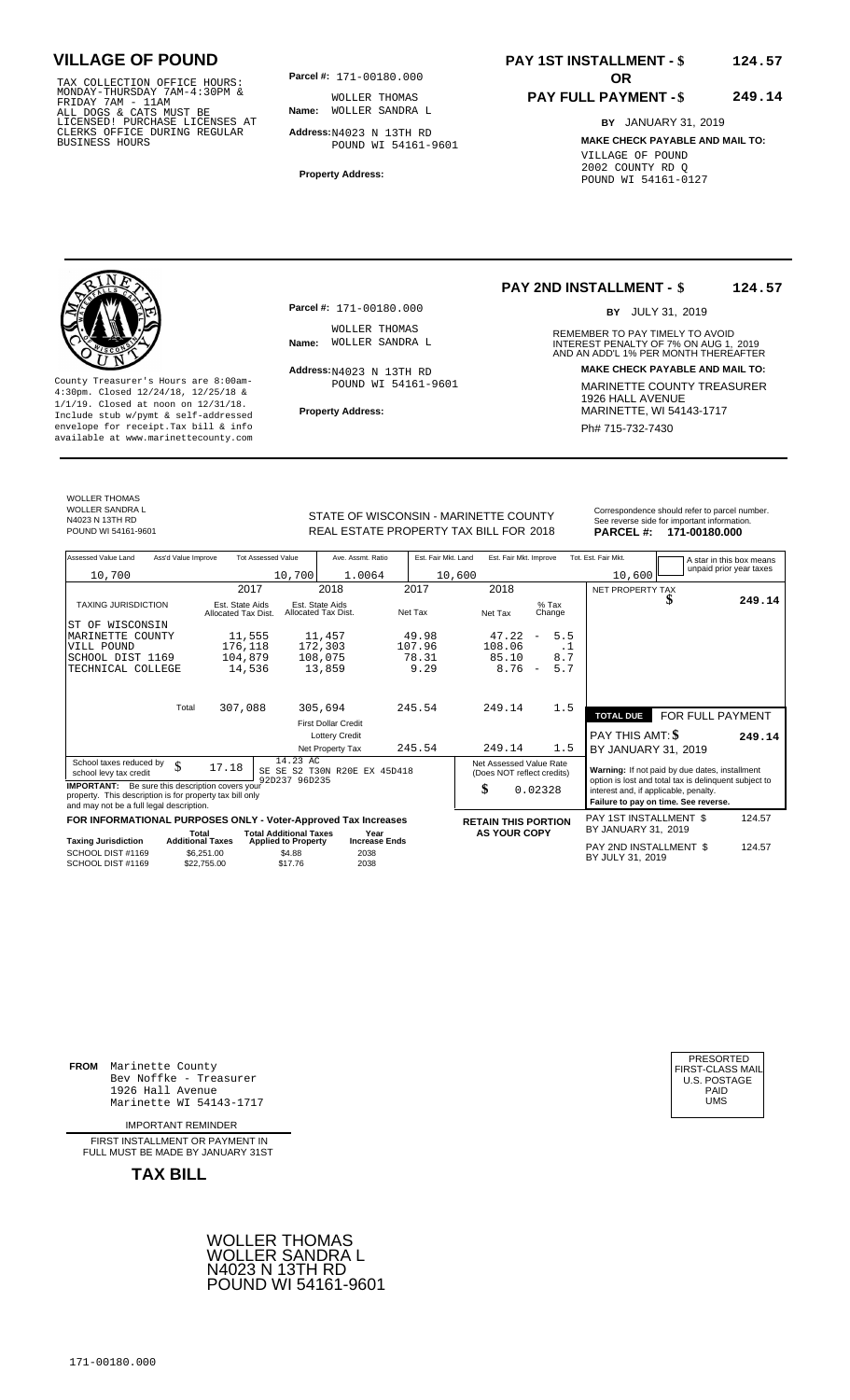TAX COLLECTION OFFICE HOURS:<br>
MONDAY-THURSDAY 7AM-4:30PM & WOLLER THOMAS<br>
FRIDAY 7AM - 11AM<br>
ALL DOGS & CATS MUST BE **Name**: WOLLER SANDRA<br>
LICENSED! PURCHASE LICENSES AT<br>
CLERKS OFFICE DURING REGULAR **Address:**N4023 N 13T

**Parcel #: OR**

**Name:** WOLLER SANDRA L WOLLER THOMAS M

**Address:** N4023 N 13TH D POUND WI 54161-9601

**Property Address:**

## **PAY 1ST INSTALLMENT - \$ 51.23**

# **PAY FULL PAYMENT - \$**

**BY** JANUARY 31, 2019 **MAKE CHECK PAYABLE AND MAIL TO:** VILLAGE OF POUND 2002 COUNTY RD Q POUND WI 54161-0127

**51.23**



**Property Address:** MARINETTE, WI 54143-1717 Include stub w/pymt & self-addressed envelope for receipt.Tax bill & info Phat is a set of the phat of the Phat 715-732-7430 envelope for receipt.Tax bill & info Phat 715-732-7430 envelope for the phat 715-732-7430 envelope for the phat 715-732-7430 envelope

**Parcel #:** 171-00110.002

WOLLER THOMAS M<br>Name: WOLLER SANDRA L

 $Address: N4023 N 13TH D$ POUND WI 54161-9601

# **PAY 2ND INSTALLMENT - \$**

BY JULY 31, 2019

REMEMBER TO PAY TIMELY TO AVOID **Name:** WOLLER SANDRA L<br>
INTEREST PENALTY OF 7% ON AUG 1, 2019<br>
AND AN ADD'L 1% PER MONTH THEREAFTER **Address: MAKE CHECK PAYABLE AND MAIL TO:** County Treasurer's Hours are 8:00am-<br>
4:30pm. Closed 12/24/18, 12/25/18 & 1/1/19. Closed at noon on 12/31/18.<br>
Include stub w/pwmt. & self-addressed<br>
Froperty Address: MARINETTE, WI 54143-1717

WOLLER THOMAS M WOLLER SANDRA L N4023 N 13TH D

STATE OF WISCONSIN - MARINETTE COUNTY REAL ESTATE PROPERTY TAX BILL FOR **PARCEL #:** POUND WI 54161-9601 2018 **171-00110.002**

| Correspondence should refer to parcel number<br>See reverse side for important information. |
|---------------------------------------------------------------------------------------------|
|                                                                                             |

| Assessed Value Land                                                                                                                                            | Ass'd Value Improve                    | <b>Tot Assessed Value</b>     | Ave. Assmt. Ratio                                       | Est. Fair Mkt. Land | Est. Fair Mkt. Improve                                |                                 | Tot. Est. Fair Mkt.                   | A star in this box means<br>unpaid prior year taxes                                                     |
|----------------------------------------------------------------------------------------------------------------------------------------------------------------|----------------------------------------|-------------------------------|---------------------------------------------------------|---------------------|-------------------------------------------------------|---------------------------------|---------------------------------------|---------------------------------------------------------------------------------------------------------|
| 2,200                                                                                                                                                          |                                        | 2,200                         | 1.0064                                                  |                     | 2,200                                                 |                                 | 2,200                                 |                                                                                                         |
|                                                                                                                                                                | 2017                                   |                               | 2018                                                    | 2017                | 2018                                                  |                                 | NET PROPERTY TAX                      |                                                                                                         |
| <b>TAXING JURISDICTION</b>                                                                                                                                     | Est. State Aids<br>Allocated Tax Dist. |                               | Est. State Aids<br>Allocated Tax Dist.                  | Net Tax             | Net Tax                                               | $%$ Tax<br>Change               |                                       | 51.23                                                                                                   |
| WISCONSIN<br>ST OF                                                                                                                                             |                                        |                               |                                                         |                     |                                                       |                                 |                                       |                                                                                                         |
| MARINETTE COUNTY                                                                                                                                               | 11,555                                 |                               | 11,457                                                  | 10.28               | 9.71                                                  | 5.5<br>$\overline{\phantom{m}}$ |                                       |                                                                                                         |
| VILL POUND                                                                                                                                                     | 176,118                                |                               | 172,303                                                 | 22.20               | 22.22                                                 | . 1                             |                                       |                                                                                                         |
| SCHOOL DIST 1169                                                                                                                                               | 104,879                                |                               | 108,075                                                 | 16.10               | 17.50                                                 | 8.7                             |                                       |                                                                                                         |
| TECHNICAL COLLEGE                                                                                                                                              | 14,536                                 |                               | 13,859                                                  | 1.91                | 1.80                                                  | 5.8<br>$\overline{\phantom{a}}$ |                                       |                                                                                                         |
|                                                                                                                                                                |                                        |                               |                                                         |                     |                                                       |                                 |                                       |                                                                                                         |
|                                                                                                                                                                | 307,088<br>Total                       |                               | 305,694                                                 | 50.49               | 51.23                                                 | 1.5                             | <b>TOTAL DUE</b>                      | FOR FULL PAYMENT                                                                                        |
|                                                                                                                                                                |                                        |                               | <b>First Dollar Credit</b>                              |                     |                                                       |                                 |                                       |                                                                                                         |
|                                                                                                                                                                |                                        |                               | <b>Lottery Credit</b>                                   |                     |                                                       |                                 | PAY THIS AMT: \$                      | 51.23                                                                                                   |
|                                                                                                                                                                |                                        |                               | Net Property Tax                                        | 50.49               | 51.23                                                 | 1.5                             | BY JANUARY 31, 2019                   |                                                                                                         |
| School taxes reduced by<br>\$<br>school levy tax credit                                                                                                        | 3.53                                   | 2.94 AC                       | SW NE S2 T30N R20E LYG E OF<br>RR DESC 216D47 EX 670586 |                     | Net Assessed Value Rate<br>(Does NOT reflect credits) |                                 |                                       | Warning: If not paid by due dates, installment<br>option is lost and total tax is delinquent subject to |
| <b>IMPORTANT:</b> Be sure this description covers your<br>property. This description is for property tax bill only<br>and may not be a full legal description. |                                        |                               | 684136(HWY)                                             |                     | \$                                                    | 0.02328                         | interest and, if applicable, penalty. | Failure to pay on time. See reverse.                                                                    |
| FOR INFORMATIONAL PURPOSES ONLY - Voter-Approved Tax Increases                                                                                                 |                                        |                               |                                                         |                     | <b>RETAIN THIS PORTION</b>                            |                                 | <b>PAY 1ST INSTALLMENT \$</b>         | 51.23                                                                                                   |
|                                                                                                                                                                | Total                                  | <b>Total Additional Taxes</b> | Year                                                    |                     | <b>AS YOUR COPY</b>                                   |                                 | BY JANUARY 31, 2019                   |                                                                                                         |
| <b>Taxing Jurisdiction</b>                                                                                                                                     | <b>Additional Taxes</b>                | <b>Applied to Property</b>    | <b>Increase Ends</b>                                    |                     |                                                       |                                 | PAY 2ND INSTALLMENT \$                |                                                                                                         |
| SCHOOL DIST #1169<br>SCHOOL DIST #1169                                                                                                                         | \$6,251.00<br>\$22,755,00              | \$1.00<br>\$3.65              | 2038<br>2038                                            |                     |                                                       |                                 | BY JULY 31, 2019                      |                                                                                                         |

**FROM** Marinette County Bev Noffke - Treasurer (U.S. POSTAGE)<br>1926 Hall Avenue (U.S. POSTAGE)<br>Marinette WI 54143-1717 (U.S. POSTAGE) 1926 Hall Avenue PAID Marinette WI 54143-1717 UMS

IMPORTANT REMINDER

FIRST INSTALLMENT OR PAYMENT IN FULL MUST BE MADE BY JANUARY 31ST



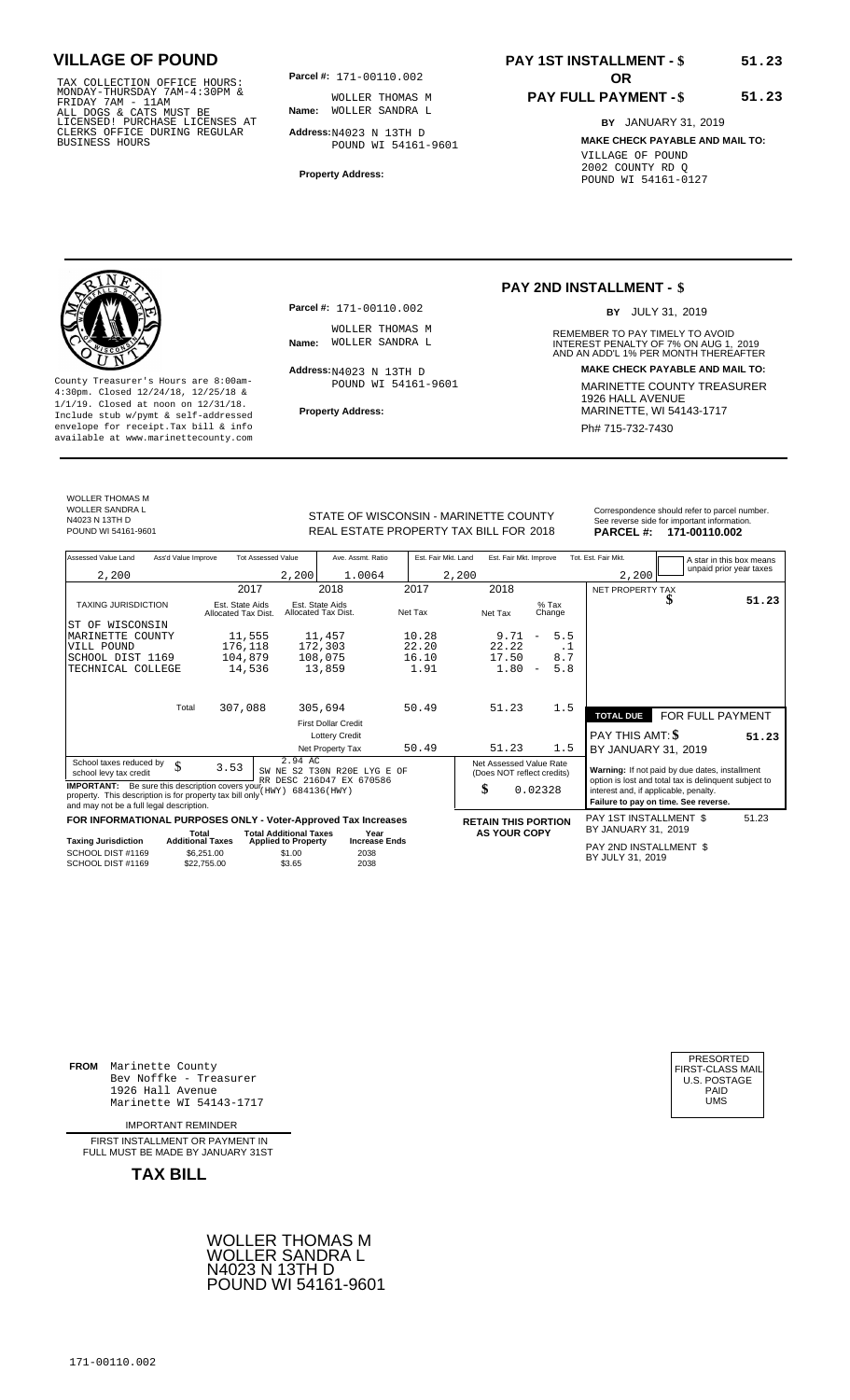TAX COLLECTION OFFICE HOURS:<br>
MONDAY-THURSDAY 7AM-4:30PM & WOLLER THOMAS<br>
FRIDAY 7AM - 11AM<br>
ALL DOGS & CATS MUST BE **Name**: WOLLER SANDRA<br>
LICENSED! PURCHASE LICENSES AT<br>
CLERKS OFFICE DURING REGULAR **Address:**N4023 N 13T

**Parcel #:** 171-00154.000

**Name:** WOLLER SANDRA L WOLLER THOMAS M

**Address:** N4023 N 13TH RD POUND WI 54161-9601

**Property Address:**

## **PAY 1ST INSTALLMENT - \$ 286.49**

# **PAY FULL PAYMENT - \$**

**572.98**

**BY** JANUARY 31, 2019 **MAKE CHECK PAYABLE AND MAIL TO:** VILLAGE OF POUND 2002 COUNTY RD Q POUND WI 54161-0127

WOLLER THOMAS M WOLLER SANDRA L N4023 N 13TH RD

**Property Address:** MARINETTE, WI 54143-1717 Include stub w/pymt & self-addressed envelope for receipt.Tax bill & info Phat is a set of the phat of the Phat 715-732-7430 envelope for receipt.Tax bill & info Phat 715-732-7430 envelope for the phat 715-732-7430 envelope for the phat 715-732-7430 envelope

**Parcel #:** 171-00154.000

WOLLER THOMAS M<br>Name: WOLLER SANDRA L

 $Address: N4023 N 13TH RD$ POUND WI 54161-9601

## **PAY 2ND INSTALLMENT - \$ 286.49**

BY JULY 31, 2019

REMEMBER TO PAY TIMELY TO AVOID **Name:** WOLLER SANDRA L<br>
INTEREST PENALTY OF 7% ON AUG 1, 2019<br>
AND AN ADD'L 1% PER MONTH THEREAFTER **Address: MAKE CHECK PAYABLE AND MAIL TO:** County Treasurer's Hours are 8:00am-<br>
4:30pm. Closed 12/24/18, 12/25/18 & 1/1/19. Closed at noon on 12/31/18.<br>
Include stub w/pwmt. & self-addressed<br>
Froperty Address: MARINETTE, WI 54143-1717

| WOLLER SANDRA L<br>N4023 N 13TH RD | STATE OF WISCONSIN - MARINETTE COUNTY  | Correspondence should refer to parcel number.<br>See reverse side for important information. |
|------------------------------------|----------------------------------------|----------------------------------------------------------------------------------------------|
| POUND WI 54161-9601                | REAL ESTATE PROPERTY TAX BILL FOR 2018 | PARCEL #: 171-00154.000                                                                      |

| Assessed Value Land                                                                                                                                            | Ass'd Value Improve     |                                        | <b>Tot Assessed Value</b>                        |                                        | Ave. Assmt. Ratio                    | Est. Fair Mkt. Land |                            | Est. Fair Mkt. Improve                                |                          |                   | Tot. Est. Fair Mkt.                                                                                     |  | A star in this box means |
|----------------------------------------------------------------------------------------------------------------------------------------------------------------|-------------------------|----------------------------------------|--------------------------------------------------|----------------------------------------|--------------------------------------|---------------------|----------------------------|-------------------------------------------------------|--------------------------|-------------------|---------------------------------------------------------------------------------------------------------|--|--------------------------|
| 14,800                                                                                                                                                         |                         | 12,700                                 | 27,500                                           |                                        | 1.0064                               |                     |                            |                                                       |                          |                   | SEE REVERSE, USE VALUE ASSESSMENT                                                                       |  | unpaid prior year taxes  |
|                                                                                                                                                                |                         |                                        | 2017                                             | 2018                                   |                                      | 2017                |                            | 2018                                                  |                          |                   | NET PROPERTY TAX                                                                                        |  |                          |
|                                                                                                                                                                |                         |                                        |                                                  |                                        |                                      |                     |                            |                                                       |                          |                   |                                                                                                         |  | 572.98                   |
| <b>TAXING JURISDICTION</b>                                                                                                                                     |                         | Est. State Aids<br>Allocated Tax Dist. |                                                  | Est. State Aids<br>Allocated Tax Dist. |                                      | Net Tax             | Net Tax                    |                                                       |                          | $%$ Tax<br>Change |                                                                                                         |  |                          |
| WISCONSIN<br>ST OF                                                                                                                                             |                         |                                        |                                                  |                                        |                                      |                     |                            |                                                       |                          |                   |                                                                                                         |  |                          |
| MARINETTE COUNTY                                                                                                                                               |                         | 11,555                                 |                                                  | 11,457                                 |                                      | 128.45              |                            | 121.36                                                | $\overline{\phantom{a}}$ | 5.5               |                                                                                                         |  |                          |
| VILL POUND                                                                                                                                                     |                         | 176,118                                |                                                  | 172,303                                |                                      | 277.46              |                            | 277.72                                                |                          | $\cdot$ 1         |                                                                                                         |  |                          |
| SCHOOL DIST 1169                                                                                                                                               |                         | 104,879                                |                                                  | 108,075                                |                                      | 201.27              |                            | 218.71                                                |                          | 8.7               |                                                                                                         |  |                          |
| TECHNICAL COLLEGE                                                                                                                                              |                         | 14,536                                 |                                                  | 13,859                                 |                                      | 23.88               |                            | 22.53                                                 | $\overline{\phantom{m}}$ | 5.7               |                                                                                                         |  |                          |
|                                                                                                                                                                | Total                   |                                        |                                                  |                                        |                                      | 631.06              |                            |                                                       |                          |                   |                                                                                                         |  |                          |
|                                                                                                                                                                |                         | 307,088                                |                                                  | 305,694                                |                                      |                     |                            | 640.32                                                |                          | 1.5               | <b>TOTAL DUE</b>                                                                                        |  | FOR FULL PAYMENT         |
|                                                                                                                                                                |                         |                                        |                                                  | <b>First Dollar Credit</b>             |                                      | 58.80               |                            | 67.34                                                 |                          | 14.5              |                                                                                                         |  |                          |
|                                                                                                                                                                |                         |                                        |                                                  |                                        | <b>Lottery Credit</b>                |                     |                            |                                                       |                          |                   | <b>PAY THIS AMT: \$</b>                                                                                 |  | 572.98                   |
|                                                                                                                                                                |                         |                                        |                                                  | Net Property Tax                       |                                      | 572.26              |                            | 572.98                                                |                          | .1                | BY JANUARY 31, 2019                                                                                     |  |                          |
| School taxes reduced by<br>school levy tax credit                                                                                                              | \$                      | 44.15                                  | DESC 134D27                                      | 16.67 AC                               | NW SE S2 T30N R20E LYG E RR          |                     |                            | Net Assessed Value Rate<br>(Does NOT reflect credits) |                          |                   | Warning: If not paid by due dates, installment<br>option is lost and total tax is delinquent subject to |  |                          |
| <b>IMPORTANT:</b> Be sure this description covers your<br>property. This description is for property tax bill only<br>and may not be a full legal description. |                         |                                        |                                                  |                                        |                                      |                     | \$                         |                                                       | 0.02328                  |                   | interest and, if applicable, penalty.<br>Failure to pay on time. See reverse.                           |  |                          |
| FOR INFORMATIONAL PURPOSES ONLY - Voter-Approved Tax Increases                                                                                                 |                         |                                        |                                                  |                                        |                                      |                     | <b>RETAIN THIS PORTION</b> |                                                       |                          |                   | PAY 1ST INSTALLMENT \$                                                                                  |  | 286.49                   |
|                                                                                                                                                                | Total                   |                                        | <b>Total Additional Taxes</b>                    |                                        | Year                                 |                     |                            | <b>AS YOUR COPY</b>                                   |                          |                   | BY JANUARY 31, 2019                                                                                     |  |                          |
| <b>Taxing Jurisdiction</b><br>SCHOOL DIST #1169<br>SCHOOL DIST #1169                                                                                           | <b>Additional Taxes</b> | \$6,251.00<br>\$22,755,00              | <b>Applied to Property</b><br>\$12.54<br>\$45.65 |                                        | <b>Increase Ends</b><br>2038<br>2038 |                     |                            |                                                       |                          |                   | PAY 2ND INSTALLMENT \$<br>BY JULY 31, 2019                                                              |  | 286.49                   |

**FROM** Marinette County Bev Noffke - Treasurer (U.S. POSTAGE)<br>1926 Hall Avenue (U.S. POSTAGE)<br>Marinette WI 54143-1717 (U.S. POSTAGE) 1926 Hall Avenue PAID Marinette WI 54143-1717 UMS

IMPORTANT REMINDER

FIRST INSTALLMENT OR PAYMENT IN FULL MUST BE MADE BY JANUARY 31ST



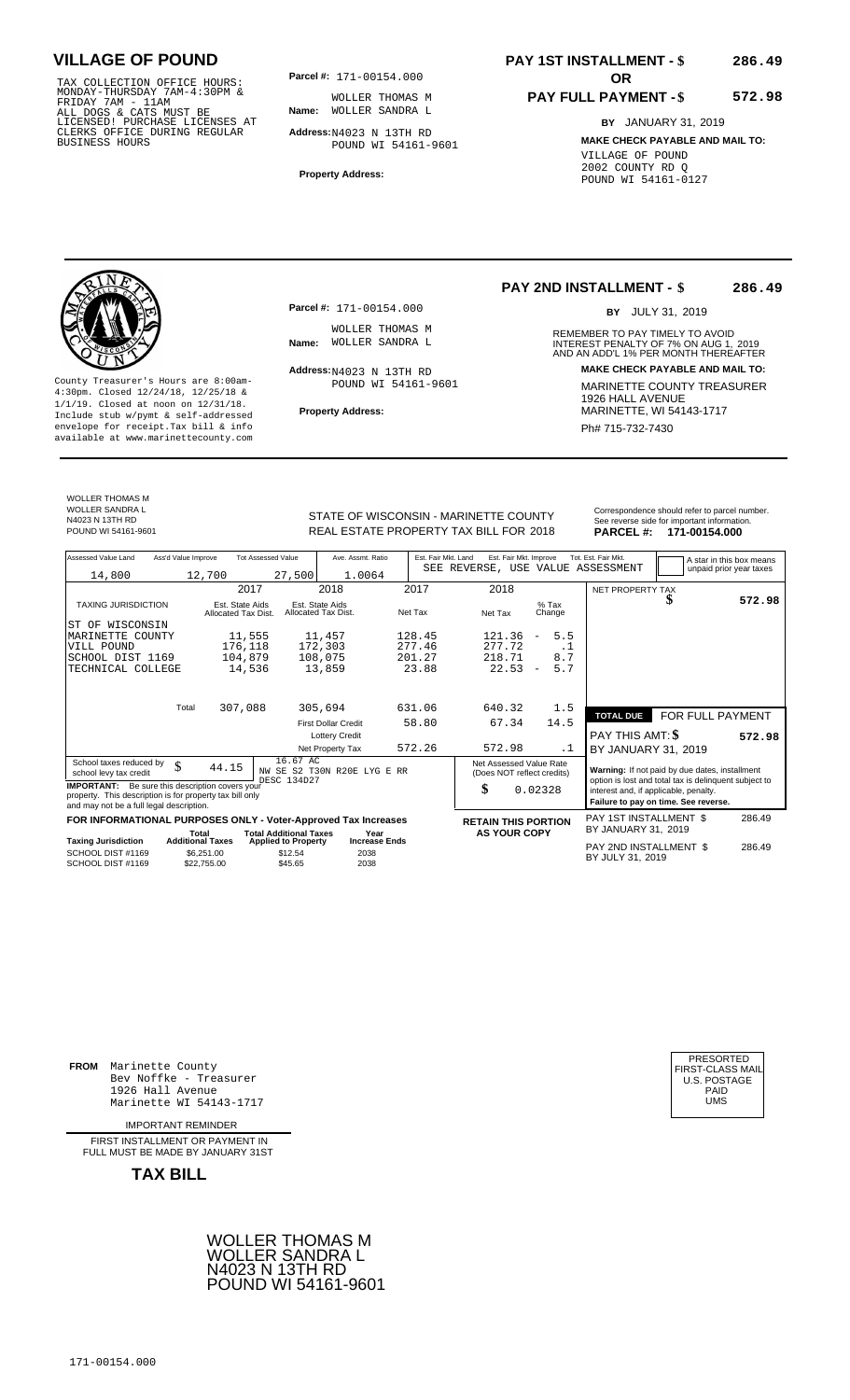TAX COLLECTION OFFICE HOURS:<br>
MONDAY-THURSDAY 7AM-4:30PM & WOLLER THOMAS<br>
FRIDAY 7AM - 11AM<br>
ALL DOGS & CATS MUST BE **Name**: WOLLER SANDRA<br>
LICENSED! PURCHASE LICENSES AT<br>
CLERKS OFFICE DURING REGULAR **Address:**N4023 N 13T

**Parcel #:** 171-00157.003 **OR** 

**Name:** WOLLER SANDRA L WOLLER THOMAS M

**Address:** N4023 N 13TH RD POUND WI 54161-9601

**Property Address:**

# **PAY 1ST INSTALLMENT - \$**

## **PAY FULL PAYMENT - \$ 430.76**

**BY** JANUARY 31, 2019 **MAKE CHECK PAYABLE AND MAIL TO:** VILLAGE OF POUND 2002 COUNTY RD Q POUND WI 54161-0127

**Property Address:** MARINETTE, WI 54143-1717 Include stub w/pymt & self-addressed envelope for receipt.Tax bill & info Ph# 715-732-7430 available at www.marinettecounty.com

**Parcel #:** 171-00157.003

WOLLER THOMAS M<br>Name: WOLLER SANDRA L

 $Address: N4023 N 13TH RD$ POUND WI 54161-9601

## **PAY 2ND INSTALLMENT - \$ 215.38**

BY JULY 31, 2019

REMEMBER TO PAY TIMELY TO AVOID **Name:** WOLLER SANDRA L<br>
INTEREST PENALTY OF 7% ON AUG 1, 2019<br>
AND AN ADD'L 1% PER MONTH THEREAFTER **Address: MAKE CHECK PAYABLE AND MAIL TO:** County Treasurer's Hours are 8:00am-<br>
4:30pm. Closed 12/24/18, 12/25/18 & MARINETTE COUNTY TREASURER<br>
1/1/19. Closed at noon on 12/31/18.<br>
Include stub w/pwmt & self-addressed<br>
Property Address: MARINETTE, WI 54143-1717

BY JANUARY 31, 2019

WOLLER THOMAS M WOLLER SANDRA L N4023 N 13TH RD

STATE OF WISCONSIN - MARINETTE COUNTY<br>
See reverse side for important information.<br>
REAL ESTATE PROPERTY TAX BILL FOR 2018 PARCEL #: 171-00157.003 REAL ESTATE PROPERTY TAX BILL FOR **PARCEL #:** POUND WI 54161-9601 2018 **171-00157.003**

| Assessed Value Land<br>Ass'd Value Improve<br>18,500                                                                                                                                                     | <b>Tot Assessed Value</b><br>18,500                                                                 | Ave. Assmt. Ratio<br>1.0064                                             | Est. Fair Mkt. Land<br>18,400      | Est. Fair Mkt. Improve                                                              |                   | Tot. Est. Fair Mkt.<br>18,400                                      |                                                                                                                                                 | A star in this box means<br>unpaid prior year taxes |
|----------------------------------------------------------------------------------------------------------------------------------------------------------------------------------------------------------|-----------------------------------------------------------------------------------------------------|-------------------------------------------------------------------------|------------------------------------|-------------------------------------------------------------------------------------|-------------------|--------------------------------------------------------------------|-------------------------------------------------------------------------------------------------------------------------------------------------|-----------------------------------------------------|
| <b>TAXING JURISDICTION</b><br>WISCONSIN<br>ST OF<br>COUNTY<br>MARINETTE<br>VILL POUND                                                                                                                    | 2017<br>Est. State Aids<br>Allocated Tax Dist.<br>11,555<br>176,118                                 | 2018<br>Est. State Aids<br>Allocated Tax Dist.<br>11,457<br>172,303     | 2017<br>Net Tax<br>86.41<br>186.66 | 2018<br>$%$ Tax<br>Net Tax<br>Change<br>81.64<br>$\overline{\phantom{m}}$<br>186.83 | 5.5<br>. 1        | NET PROPERTY TAX                                                   | æ                                                                                                                                               | 430.76                                              |
| SCHOOL DIST 1169<br>TECHNICAL COLLEGE<br>Total                                                                                                                                                           | 104,879<br>14,536<br>307,088                                                                        | 108,075<br>13,859<br>305,694                                            | 135.40<br>16.06<br>424.53          | 147.14<br>15.15<br>$\overline{\phantom{m}}$<br>430.76                               | 8.7<br>5.7<br>1.5 |                                                                    |                                                                                                                                                 |                                                     |
|                                                                                                                                                                                                          |                                                                                                     | <b>First Dollar Credit</b><br><b>Lottery Credit</b><br>Net Property Tax | 424.53                             | 430.76                                                                              | 1.5               | <b>TOTAL DUE</b><br><b>PAY THIS AMT: \$</b><br>BY JANUARY 31, 2019 | FOR FULL PAYMENT                                                                                                                                | 430.76                                              |
| School taxes reduced by<br>$\mathcal{S}$<br>school levy tax credit<br><b>IMPORTANT:</b><br>property. This description is for property tax bill only $802534$<br>and may not be a full legal description. | 12.85 AC<br>29.70<br>SW SE<br>S2<br>Be sure this description covers your 554 259D623 3009J1 5385J33 | T30N R20E<br>LYG ELY<br>E/L RR EX 52D620 79D152 259D                    |                                    | Net Assessed Value Rate<br>(Does NOT reflect credits)<br>\$<br>0.02328              |                   | interest and, if applicable, penalty.                              | Warning: If not paid by due dates, installment<br>option is lost and total tax is delinguent subject to<br>Failure to pay on time. See reverse. |                                                     |

**FOR INFORMATIONAL PURPOSES ONLY - Voter-Approved Tax Increases RETAIN THIS PORTION** PAY 1ST INSTALLMENT \$<br>Total Total Additional Taxes Year AS YOUR COPY BY JANUARY 31, 2019<br>PAY 2ND INSTALLMENT \$ **Total Additional Taxes** 

| Taxing Jurisdiction | <b>Additional Taxes</b> | <b>Applied to Property</b> | <b>Increase Ends</b> | PAY 2ND INSTALLMENT \$ | 215.38 |
|---------------------|-------------------------|----------------------------|----------------------|------------------------|--------|
| SCHOOL DIST #1169   | \$6.251.00              | \$8.44                     | 2038                 | BY JULY 31, 2019       |        |
| SCHOOL DIST #1169   | \$22,755,00             | \$30.71                    | 2038                 |                        |        |

BY JULY 31, <sup>2038</sup> <sup>2019</sup>

**FROM** Marinette County Bev Noffke - Treasurer (U.S. POSTAGE)<br>1926 Hall Avenue (U.S. POSTAGE)<br>Marinette WI 54143-1717 (UMS 1926 Hall Avenue Marinette WI 54143-1717

IMPORTANT REMINDER

FIRST INSTALL MENT OR PAYMENT IN FULL MUST BE MADE BY JANUARY 31ST

**TAX BILL**





215.38

**215.38**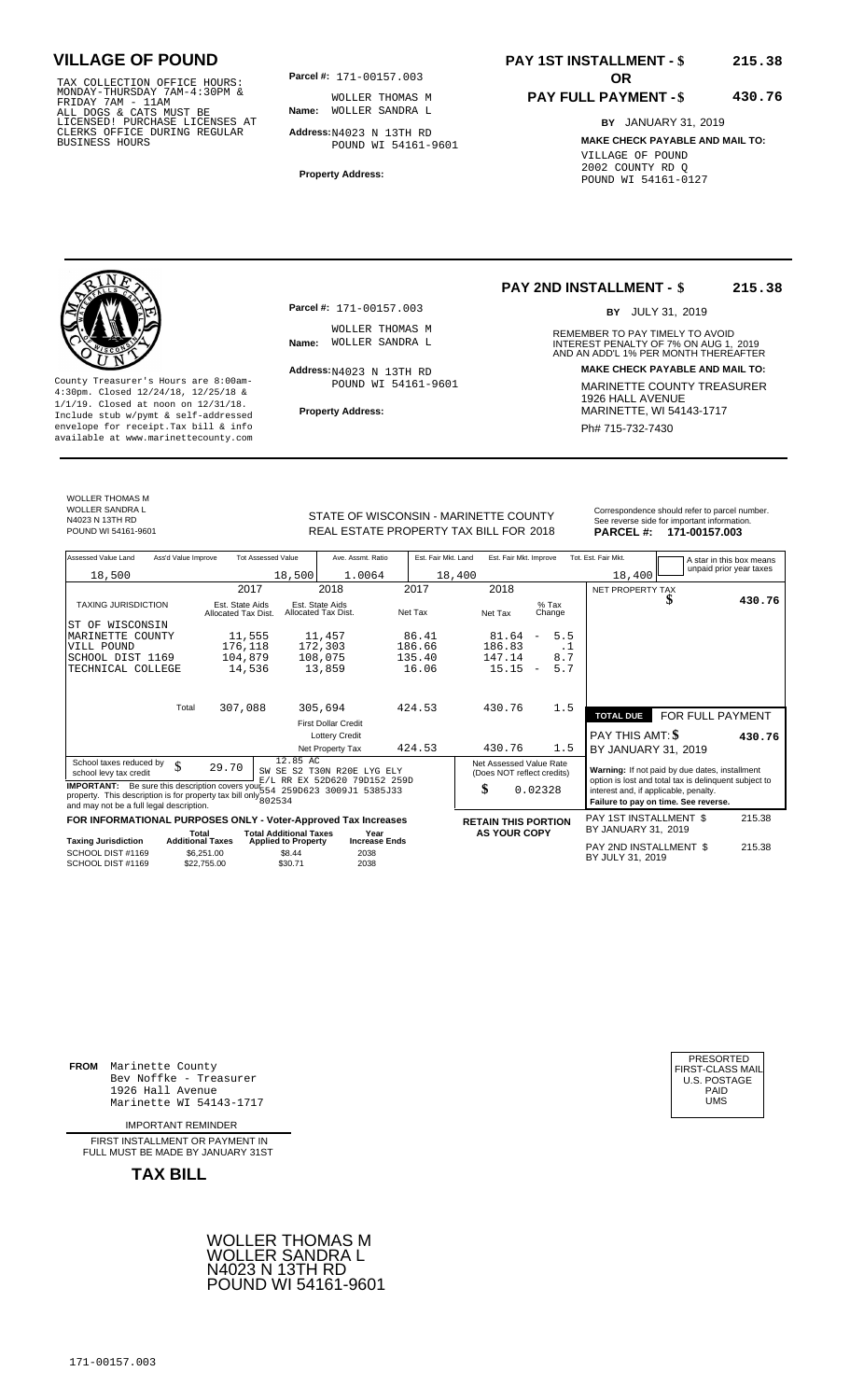TAX COLLECTION OFFICE HOURS:<br>
MONDAY-THURSDAY 7AM-4:30PM & FRIDAY 7AM - 11AM<br>
FRIDAY 7AM - 11AM<br>
ALL DOGS & CATS MUST BE **Name**: YENCHESKE LAUF<br>
LICENSED ! PURCHASE LICENSES AT<br>
CLERKS OFFICE DURING REGULAR **Address:**615 A

**Parcel #: OR**

**Name:** YENCHESKE LAURA J YENCHESKE DONALD P

**Address:** 615 ALMA ST POUND WI 54161-9734

**Property Address:** 615 ALMA ST

## **PAY 1ST INSTALLMENT - \$ 2,576.98**

## **PAY FULL PAYMENT - \$ 4,322.23**

**BY** JANUARY 31, 2019 **MAKE CHECK PAYABLE AND MAIL TO:** VILLAGE OF POUND 2002 COUNTY RD Q POUND WI 54161-0127

**Property Address:** MARINETTE, WI 54143-1717 Include stub w/pymt & self-addressed envelope for receipt.Tax bill & info Ph# 715-732-7430 available at www.marinettecounty.com

**Parcel #:** 171-00328.006

YENCHESKE DONALD P<br>Name: YENCHESKE LAURA J

Address: 615 ALMA ST POUND WI 54161-9734

615 ALMA ST

## **PAY 2ND INSTALLMENT - \$ 1,745.25**

BY JULY 31, 2019

REMEMBER TO PAY TIMELY TO AVOID **Name:** YENCHESKE LAURA J<br> **INTEREST PENALTY OF 7% ON AUG 1, 2019**<br>
AND AN ADD'L 1% PER MONTH THEREAFTER **Address: MAKE CHECK PAYABLE AND MAIL TO:** County Treasurer's Hours are 8:00am-<br>
4:30pm. Closed 12/24/18, 12/25/18 & MARINETTE COUNTY TREASURER<br>
1/1/19. Closed at noon on 12/31/18.<br>
Include stub w/pwmt & self-addressed **Property Address:** MARINETTE, WI 54143-1717

YENCHESKE DONALD P YENCHESKE LAURA J 615 ALMA ST<br>POUND WI 54161-9734

STATE OF WISCONSIN - MARINETTE COUNTY<br>
REAL ESTATE PROPERTY TAX BILL FOR 2018 PARCEL #: 171-00328.006 POUND WI 54161-9734 **171-00328.006** REAL ESTATE PROPERTY TAX BILL FOR 2018 **PARCEL #: 171-00328.006** 

| Assessed Value Land                                                                                                                                                                               | Ass'd Value Improve       | <b>Tot Assessed Value</b>              | Ave. Assmt. Ratio                                         | Est. Fair Mkt. Land | Est. Fair Mkt. Improve                                |                                 | Tot. Est. Fair Mkt.                                                                                     |                  | A star in this box means |
|---------------------------------------------------------------------------------------------------------------------------------------------------------------------------------------------------|---------------------------|----------------------------------------|-----------------------------------------------------------|---------------------|-------------------------------------------------------|---------------------------------|---------------------------------------------------------------------------------------------------------|------------------|--------------------------|
| 15,800                                                                                                                                                                                            | 137,000                   | 152,800                                | 1.0064                                                    | 15,700              |                                                       | 136,100                         | 151,800                                                                                                 |                  | unpaid prior year taxes  |
|                                                                                                                                                                                                   |                           | 2017                                   | 2018                                                      | 2017                | 2018                                                  |                                 | NET PROPERTY TAX                                                                                        |                  |                          |
| <b>TAXING JURISDICTION</b>                                                                                                                                                                        |                           | Est. State Aids<br>Allocated Tax Dist. | Est. State Aids<br>Allocated Tax Dist.                    | Net Tax             | Net Tax                                               | $%$ Tax<br>Change               |                                                                                                         | S                | 3,326.96                 |
| ST OF WISCONSIN                                                                                                                                                                                   |                           |                                        |                                                           |                     |                                                       |                                 |                                                                                                         |                  |                          |
| MARINETTE COUNTY                                                                                                                                                                                  |                           | 11,555                                 | 11,457                                                    | 713.70              | 674.33                                                | 5.5<br>$\overline{\phantom{a}}$ |                                                                                                         |                  |                          |
| VILL POUND                                                                                                                                                                                        |                           | 176,118                                | 172,303                                                   | 1,541.67            | 1,543.12                                              | $\cdot$ 1                       | Delng Water                                                                                             |                  | 248.82                   |
| SCHOOL DIST 1169                                                                                                                                                                                  |                           | 104,879                                | 108,075                                                   | 1,118.34            | 1,215.24                                              | 8.7                             | Delng Sewer                                                                                             |                  | 746.45                   |
| TECHNICAL COLLEGE                                                                                                                                                                                 |                           | 14,536                                 | 13,859                                                    | 132.69              | 125.16                                                | 5.7<br>$\overline{\phantom{a}}$ |                                                                                                         |                  |                          |
|                                                                                                                                                                                                   | Total                     | 307,088                                | 305,694                                                   | 3,506.40            | 3,557.85                                              | 1.5                             | <b>TOTAL DUE</b>                                                                                        | FOR FULL PAYMENT |                          |
|                                                                                                                                                                                                   |                           |                                        | <b>First Dollar Credit</b>                                | 58.80               | 67.34                                                 | 14.5                            |                                                                                                         |                  |                          |
|                                                                                                                                                                                                   |                           |                                        | <b>Lottery Credit</b>                                     | 102.90              | 163.55                                                | 58.9                            | PAY THIS AMT: \$                                                                                        |                  | 4,322.23                 |
|                                                                                                                                                                                                   |                           |                                        | Net Property Tax                                          | 3,344.70            | 3,326.96                                              | . 5<br>$\overline{\phantom{m}}$ | BY JANUARY 31, 2019                                                                                     |                  |                          |
| School taxes reduced by<br>school levy tax credit                                                                                                                                                 | \$<br>245.33              | $.68$ AC                               | PRT NE NW S11 T30N R20E COM<br>SW COR CSM 702 1249.95'W & |                     | Net Assessed Value Rate<br>(Does NOT reflect credits) |                                 | Warning: If not paid by due dates, installment<br>option is lost and total tax is delinquent subject to |                  |                          |
| <b>IMPORTANT:</b> Be sure this description covers your <sup>"</sup> 33' S NE COR; E<br>property. This description is for property tax bill only $702$<br>and may not be a full legal description. |                           |                                        | ON S/L CSM<br>174.96' S168.36' W175.                      |                     | \$                                                    | 0.02328                         | interest and, if applicable, penalty.<br>Failure to pay on time. See reverse.                           |                  |                          |
| FOR INFORMATIONAL PURPOSES ONLY - Voter-Approved Tax Increases                                                                                                                                    |                           |                                        | 55' N170' TO POB DESC 605743                              |                     | <b>RETAIN THIS PORTION</b>                            |                                 | PAY 1ST INSTALLMENT \$                                                                                  |                  | 2,576.98                 |
|                                                                                                                                                                                                   | Total                     | <b>Total Additional Taxes</b>          | Year                                                      |                     | <b>AS YOUR COPY</b>                                   |                                 | BY JANUARY 31, 2019                                                                                     |                  |                          |
| <b>Taxing Jurisdiction</b>                                                                                                                                                                        | <b>Additional Taxes</b>   | <b>Applied to Property</b>             | <b>Increase Ends</b>                                      |                     |                                                       |                                 | PAY 2ND INSTALLMENT \$                                                                                  |                  | 1,745.25                 |
| SCHOOL DIST #1169<br>SCHOOL DIST #1169                                                                                                                                                            | \$6,251.00<br>\$22.755.00 | \$69.68<br>\$253.65                    | 2038<br>2038                                              |                     |                                                       |                                 | BY JULY 31, 2019                                                                                        |                  |                          |

**FROM** Marinette County Bev Noffke - Treasurer (U.S. POSTAGE)<br>1926 Hall Avenue (U.S. POSTAGE)<br>Marinette WI 54143-1717 (U.S. POSTAGE) 1926 Hall Avenue PAID Marinette WI 54143-1717 UMS

IMPORTANT REMINDER

FIRST INSTALL MENT OR PAYMENT IN FULL MUST BE MADE BY JANUARY 31ST



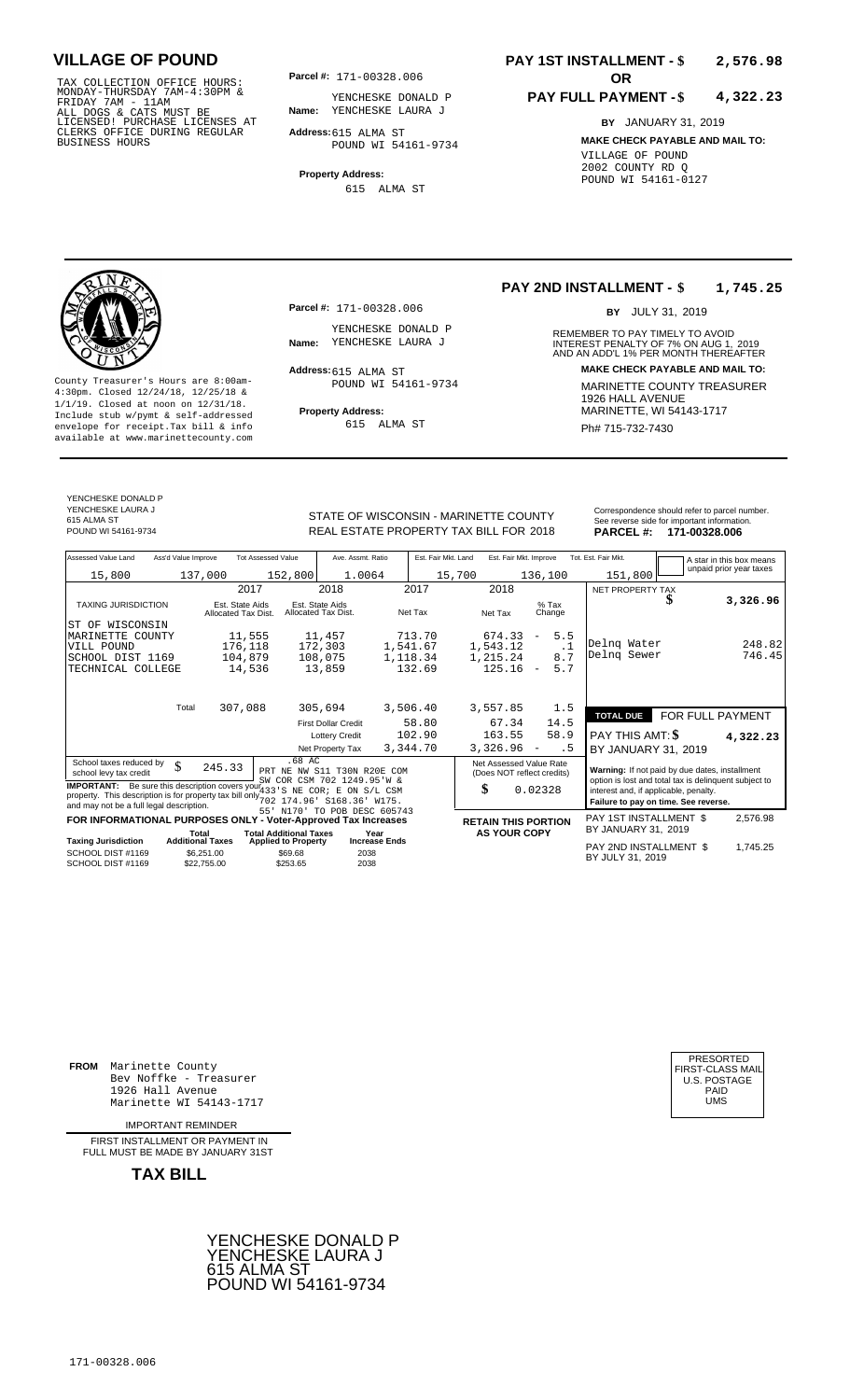TAX COLLECTION OFFICE HOURS:<br>
MONDAY-THURSDAY 7AM-4:30PM &<br>
FRIDAY 7AM - 11AM<br>
ALL DOGS & CATS MUST BE<br>
LICENSED! PURCHASE LICENSES AT<br>
CLERKS OFFICE DURING REGULAR<br>
CLERKS OFFICE DURING REGULAR<br>
BUSINESS HOURS<br>
BUSINESS H

**Parcel #:** 171-00524.000

**Name:** ZABLOCKI MARK J

**Address:** PO BOX 133 POUND WI 54161-0133

**Property Address:** 209 MAPLE ST

## **PAY 1ST INSTALLMENT - \$ 2,070.72**

## **PAY FULL PAYMENT - \$ 3,257.15**

**BY** JANUARY 31, 2019 **MAKE CHECK PAYABLE AND MAIL TO:** VILLAGE OF POUND 2002 COUNTY RD Q POUND WI 54161-0127

**Property Address:** MARINETTE, WI 54143-1717 Include stub w/pymt & self-addressed envelope for receipt.Tax bill & info Ph# 715-732-7430 available at www.marinettecounty.com

**Parcel #:** 171-00524.000

Address: PO BOX 133 POUND WI 54161-0133

209 MAPLE ST

## **PAY 2ND INSTALLMENT - \$ 1,186.43**

BY JULY 31, 2019

REMEMBER TO PAY TIMELY TO AVOID **Name:** ZABLOCKI MARK J<br>
AND AN ADD'L 1% PER MONTH THEREAFTER **Address: MAKE CHECK PAYABLE AND MAIL TO:** County Treasurer's Hours are 8:00am-<br>
4:30pm. Closed 12/24/18, 12/25/18 & MARINETTE COUNTY TREASURER<br>
1/1/19. Closed at noon on 12/31/18.<br>
Include stub w/pwmt. & self-addressed<br> **Property Address:** MARINETTE, WI 54143-1717

ZABLOCKI MARK J PO BOX 133<br>POUND WI 54161-0133

STATE OF WISCONSIN - MARINETTE COUNTY POUND WI 54161-0133 **171-00524.000** REAL ESTATE PROPERTY TAX BILL FOR 2018 **PARCEL #: 171-00524.000** 

| Correspondence should refer to parcel number. |
|-----------------------------------------------|
| See reverse side for important information.   |
| $1 = 1$ $0.0501$ $0.00$<br><b>BABARL #</b>    |

| Assessed Value Land<br>Ass'd Value Improve                                                                                                                     | <b>Tot Assessed Value</b>                                                      | Ave. Assmt. Ratio                      | Est. Fair Mkt. Land | Est. Fair Mkt. Improve                                |                                 | Tot. Est. Fair Mkt.                                                           | A star in this box means<br>$\overline{\textbf{r}}$<br>unpaid prior year taxes |
|----------------------------------------------------------------------------------------------------------------------------------------------------------------|--------------------------------------------------------------------------------|----------------------------------------|---------------------|-------------------------------------------------------|---------------------------------|-------------------------------------------------------------------------------|--------------------------------------------------------------------------------|
| 13,500                                                                                                                                                         | 91,300<br>104,800                                                              | 1.0064                                 | 13,400              |                                                       | 90,700                          | 104,100                                                                       |                                                                                |
|                                                                                                                                                                | 2017                                                                           | 2018                                   | 2017                | 2018                                                  |                                 | NET PROPERTY TAX                                                              |                                                                                |
| <b>TAXING JURISDICTION</b>                                                                                                                                     | Est. State Aids<br>Allocated Tax Dist.                                         | Est. State Aids<br>Allocated Tax Dist. | Net Tax             | Net Tax                                               | $%$ Tax<br>Change               |                                                                               | S<br>2,209.32                                                                  |
| WISCONSIN<br>ST OF                                                                                                                                             |                                                                                |                                        |                     |                                                       |                                 |                                                                               |                                                                                |
| MARINETTE COUNTY                                                                                                                                               | 11,555                                                                         | 11,457                                 | 489.50              | 462.50                                                | 5.5<br>$\overline{\phantom{a}}$ | Delng Water                                                                   |                                                                                |
| VILL POUND                                                                                                                                                     | 176,118                                                                        | 172,303                                | 1,057.38            | 1,058.37                                              | $\cdot$ 1                       | Delng Sewer                                                                   | 261.96<br>785.87                                                               |
| SCHOOL DIST 1169                                                                                                                                               | 104,879                                                                        | 108,075                                | 767.02              | 833.49                                                | 8.7                             |                                                                               |                                                                                |
| TECHNICAL COLLEGE                                                                                                                                              | 14,536                                                                         | 13,859                                 | 91.01               | 85.85                                                 | 5.7<br>$\overline{\phantom{a}}$ |                                                                               |                                                                                |
| Total                                                                                                                                                          | 307,088                                                                        | 305,694                                | 2,404.91            | 2,440.21                                              | 1.5                             |                                                                               |                                                                                |
|                                                                                                                                                                |                                                                                | <b>First Dollar Credit</b>             | 58.80               | 67.34                                                 | 14.5                            | <b>TOTAL DUE</b>                                                              | FOR FULL PAYMENT                                                               |
|                                                                                                                                                                |                                                                                | <b>Lottery Credit</b>                  | 102.90              | 163.55                                                | 58.9                            | PAY THIS AMT: \$                                                              |                                                                                |
|                                                                                                                                                                |                                                                                | Net Property Tax                       | 2,243.21            | 2,209.32                                              | 1.5<br>$\overline{\phantom{a}}$ |                                                                               | 3,257.15                                                                       |
|                                                                                                                                                                | .34 AC                                                                         |                                        |                     |                                                       |                                 | BY JANUARY 31, 2019                                                           |                                                                                |
| School taxes reduced by<br>\$<br>school levy tax credit                                                                                                        | 168.26                                                                         | VILLAGE OF POUND PLAT                  |                     | Net Assessed Value Rate<br>(Does NOT reflect credits) |                                 |                                                                               | Warning: If not paid by due dates, installment                                 |
| <b>IMPORTANT:</b> Be sure this description covers your<br>property. This description is for property tax bill only<br>and may not be a full legal description. |                                                                                | LOTS 16 & 17 BLK 1                     |                     | \$                                                    | 0.02328                         | interest and, if applicable, penalty.<br>Failure to pay on time. See reverse. | option is lost and total tax is delinquent subject to                          |
| FOR INFORMATIONAL PURPOSES ONLY - Voter-Approved Tax Increases                                                                                                 |                                                                                |                                        |                     | <b>RETAIN THIS PORTION</b>                            |                                 | PAY 1ST INSTALLMENT \$                                                        | 2,070.72                                                                       |
| Total                                                                                                                                                          | <b>Total Additional Taxes</b>                                                  | Year                                   |                     | <b>AS YOUR COPY</b>                                   |                                 | BY JANUARY 31, 2019                                                           |                                                                                |
| <b>Taxing Jurisdiction</b><br><b>Additional Taxes</b><br>SCHOOL DIST #1169<br>SCHOOL DIST #1169                                                                | <b>Applied to Property</b><br>\$6,251.00<br>\$47.79<br>\$173.97<br>\$22,755.00 | <b>Increase Ends</b><br>2038<br>2038   |                     |                                                       |                                 | PAY 2ND INSTALLMENT \$<br>BY JULY 31, 2019                                    | 1,186.43                                                                       |

**FROM** Marinette County Bev Noffke - Treasurer 1926 Hall Avenue PAID Marinette WI 54143-1717 UMS

IMPORTANT REMINDER

FIRST INSTALL MENT OR PAYMENT IN FULL MUST BE MADE BY JANUARY 31ST

**TAX BILL PRIOR YEAR TAXES DUE \***



| PRESORTED        |
|------------------|
| FIRST-CLASS MAIL |
| U.S. POSTAGE     |
| PAID             |
| UMS              |
|                  |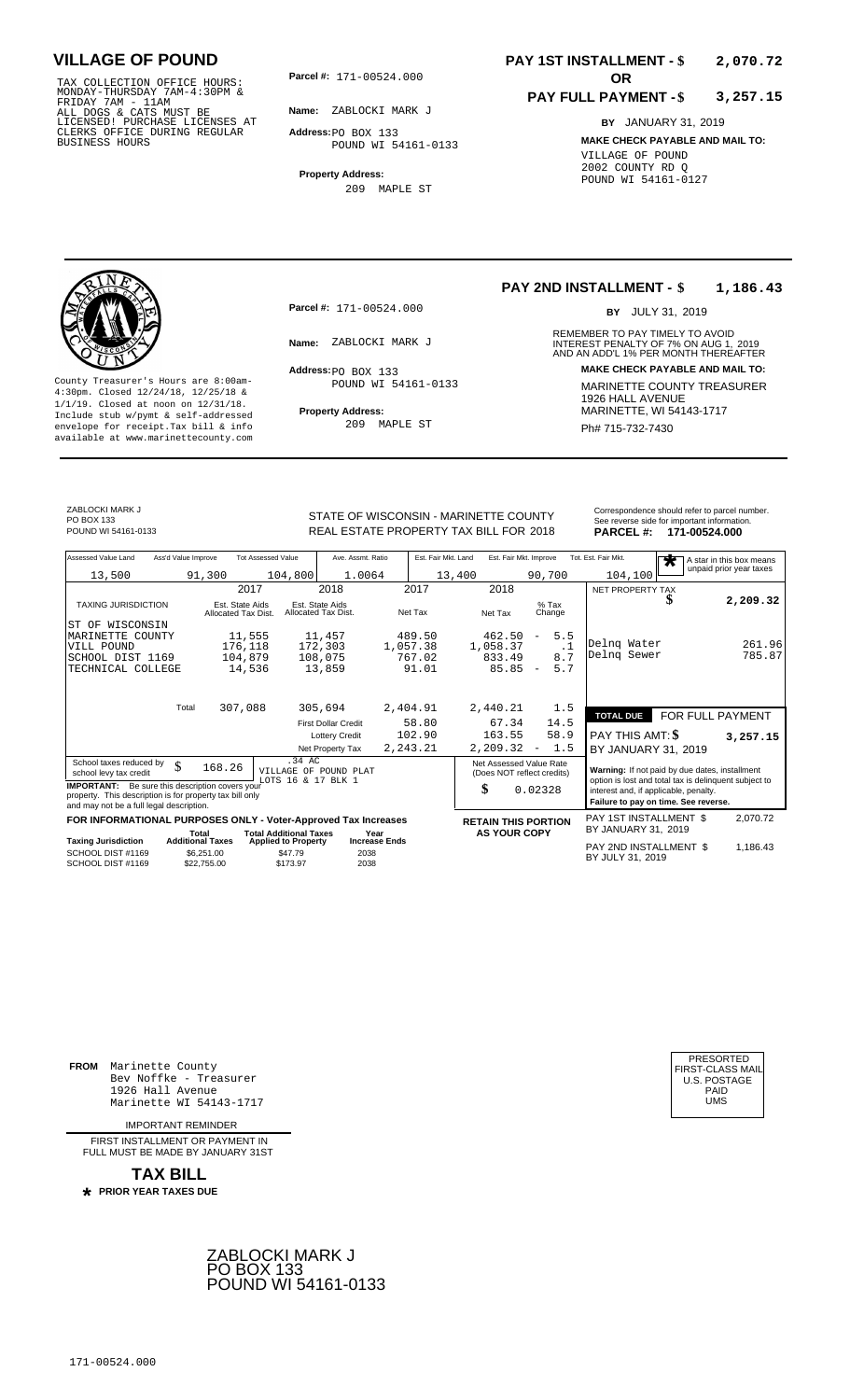TAX COLLECTION OFFICE HOURS:<br>
MONDAY-THURSDAY 7AM-4:30PM &<br>
FRIDAY 7AM - 11AM<br>
ALL DOGS & CATS MUST BE<br>
LICENSED! PURCHASE LICENSES AT<br>
CLERKS OFFICE DURING REGULAR<br>
CLERKS OFFICE DURING REGULAR<br>
BUSINESS HOURS<br>
BUSINESS H

**Parcel #:** 171-00556.000

**Name:** ZADURSKI JUNE B ZADURSKI PATRICK W

**Address:** 130 COLBURN ST POUND WI 54161-9724

**Property Address:** 130 COLBURN ST

## **PAY 1ST INSTALLMENT - \$ 326.08**

## **PAY FULL PAYMENT - \$**

**652.15**

**BY** JANUARY 31, 2019 **MAKE CHECK PAYABLE AND MAIL TO:** VILLAGE OF POUND 2002 COUNTY RD Q POUND WI 54161-0127

**Property Address:** MARINETTE, WI 54143-1717 Include stub w/pymt & self-addressed envelope for receipt.Tax bill & info Ph# 715-732-7430 available at www.marinettecounty.com

**Parcel #:** 171-00556.000

ZADURSKI PATRICK W<br>Name: ZADURSKI JUNE B

Address: 130 COLBURN ST POUND WI 54161-9724

130 COLBURN ST

**PAY 2ND INSTALLMENT - \$ 326.07**

BY JULY 31, 2019

REMEMBER TO PAY TIMELY TO AVOID **Name:** ZADURSKI JUNE B<br>
AND AN ADD'L 1% PER MONTH THEREAFTER **Address: MAKE CHECK PAYABLE AND MAIL TO:** County Treasurer's Hours are 8:00am-<br>
4:30pm. Closed 12/24/18, 12/25/18 & MARINETTE COUNTY TREASURER<br>
1/1/19. Closed at noon on 12/31/18.<br>
Include stub w/pwmt. & self-addressed<br>
Property Address:<br>
MARINETTE, WI 54143-1717

ZADURSKI PATRICK W ZADURSKI JUNE B 130 COLBURN ST<br>POUND WI 54161-9724

STATE OF WISCONSIN - MARINETTE COUNTY REAL ESTATE PROPERTY TAX BILL FOR **PARCEL #:** POUND WI 54161-9724 2018 **171-00556.000**

| See reverse side for important information.   |  |
|-----------------------------------------------|--|
| Correspondence should refer to parcel number. |  |

| Assessed Value Land                                                                                                                                            | Ass'd Value Improve              |                                        | <b>Tot Assessed Value</b>                        | Ave. Assmt. Ratio                      |  | Est. Fair Mkt. Land        |       | Est. Fair Mkt. Improve     |                          |                                                       | Tot. Est. Fair Mkt.                                                           |                                                | A star in this box means |        |  |
|----------------------------------------------------------------------------------------------------------------------------------------------------------------|----------------------------------|----------------------------------------|--------------------------------------------------|----------------------------------------|--|----------------------------|-------|----------------------------|--------------------------|-------------------------------------------------------|-------------------------------------------------------------------------------|------------------------------------------------|--------------------------|--------|--|
| 7,000                                                                                                                                                          |                                  | 23,900                                 | 30,900                                           | 1.0064                                 |  |                            | 7,000 |                            |                          | 23,700                                                | 30,700                                                                        |                                                | unpaid prior year taxes  |        |  |
|                                                                                                                                                                |                                  | 2017                                   |                                                  | 2018                                   |  | 2017                       |       | 2018                       |                          |                                                       | NET PROPERTY TAX                                                              |                                                |                          |        |  |
| <b>TAXING JURISDICTION</b>                                                                                                                                     |                                  | Est. State Aids<br>Allocated Tax Dist. |                                                  | Est. State Aids<br>Allocated Tax Dist. |  | Net Tax                    |       | Net Tax                    |                          | $%$ Tax<br>Change                                     |                                                                               | J                                              |                          | 652.15 |  |
| ST OF WISCONSIN                                                                                                                                                |                                  |                                        |                                                  |                                        |  |                            |       |                            |                          |                                                       |                                                                               |                                                |                          |        |  |
| MARINETTE COUNTY                                                                                                                                               |                                  | 11,555                                 |                                                  | 11,457                                 |  | 144.33                     |       | 136.37                     | $\qquad \qquad -$        | 5.5                                                   |                                                                               |                                                |                          |        |  |
| VILL POUND                                                                                                                                                     |                                  | 176,118                                |                                                  | 172,303                                |  | 311.76                     |       | 312.06                     |                          | . 1                                                   |                                                                               |                                                |                          |        |  |
| SCHOOL DIST 1169                                                                                                                                               |                                  | 104,879                                |                                                  | 108,075                                |  | 226.15                     |       | 245.75                     |                          | 8.7                                                   |                                                                               |                                                |                          |        |  |
| TECHNICAL COLLEGE                                                                                                                                              |                                  | 14,536                                 |                                                  | 13,859                                 |  | 26.83                      |       | 25.31                      | $\overline{\phantom{a}}$ | 5.7                                                   |                                                                               |                                                |                          |        |  |
|                                                                                                                                                                |                                  |                                        |                                                  |                                        |  |                            |       |                            |                          |                                                       |                                                                               |                                                |                          |        |  |
|                                                                                                                                                                | Total                            | 307,088                                |                                                  | 305,694                                |  | 709.07                     |       | 719.49                     |                          | 1.5                                                   |                                                                               |                                                |                          |        |  |
|                                                                                                                                                                |                                  |                                        |                                                  | <b>First Dollar Credit</b>             |  | 58.80                      |       | 67.34                      |                          | 14.5                                                  | <b>TOTAL DUE</b>                                                              |                                                | FOR FULL PAYMENT         |        |  |
|                                                                                                                                                                |                                  |                                        |                                                  | <b>Lottery Credit</b>                  |  |                            |       |                            |                          |                                                       | PAY THIS AMT: \$                                                              |                                                |                          | 652.15 |  |
|                                                                                                                                                                |                                  |                                        |                                                  | Net Property Tax                       |  | 650.27                     |       | 652.15                     |                          | . 3                                                   | BY JANUARY 31, 2019                                                           |                                                |                          |        |  |
| School taxes reduced by                                                                                                                                        | \$                               | 49.61                                  | .26AC                                            | VILLAGE OF POUND PLAT                  |  |                            |       | Net Assessed Value Rate    |                          |                                                       |                                                                               | Warning: If not paid by due dates, installment |                          |        |  |
| school levy tax credit                                                                                                                                         |                                  |                                        | $S1/2$ LOT 5                                     | & ALL LOT 6 BLK 4                      |  | (Does NOT reflect credits) |       |                            |                          | option is lost and total tax is delinquent subject to |                                                                               |                                                |                          |        |  |
| <b>IMPORTANT:</b> Be sure this description covers your<br>property. This description is for property tax bill only<br>and may not be a full legal description. |                                  |                                        |                                                  |                                        |  |                            |       | \$                         | 0.02328                  |                                                       | interest and, if applicable, penalty.<br>Failure to pay on time. See reverse. |                                                |                          |        |  |
| FOR INFORMATIONAL PURPOSES ONLY - Voter-Approved Tax Increases                                                                                                 |                                  |                                        |                                                  |                                        |  |                            |       | <b>RETAIN THIS PORTION</b> |                          |                                                       | PAY 1ST INSTALLMENT \$                                                        |                                                |                          | 326.08 |  |
|                                                                                                                                                                | Total<br><b>Additional Taxes</b> |                                        | <b>Total Additional Taxes</b>                    | Year<br><b>Increase Ends</b>           |  |                            |       | <b>AS YOUR COPY</b>        |                          |                                                       | BY JANUARY 31, 2019                                                           |                                                |                          |        |  |
| <b>Taxing Jurisdiction</b><br>SCHOOL DIST #1169<br>SCHOOL DIST #1169                                                                                           |                                  | \$6,251.00<br>\$22,755.00              | <b>Applied to Property</b><br>\$14.09<br>\$51.29 | 2038<br>2038                           |  |                            |       |                            |                          |                                                       | PAY 2ND INSTALLMENT \$<br>BY JULY 31, 2019                                    |                                                |                          | 326.07 |  |

**FROM** Marinette County Bev Noffke - Treasurer (U.S. POSTAGE)<br>1926 Hall Avenue (U.S. POSTAGE)<br>Marinette WI 54143-1717 (U.S. POSTAGE) 1926 Hall Avenue PAID Marinette WI 54143-1717 UMS

IMPORTANT REMINDER

FIRST INSTALLMENT OR PAYMENT IN FULL MUST BE MADE BY JANUARY 31ST



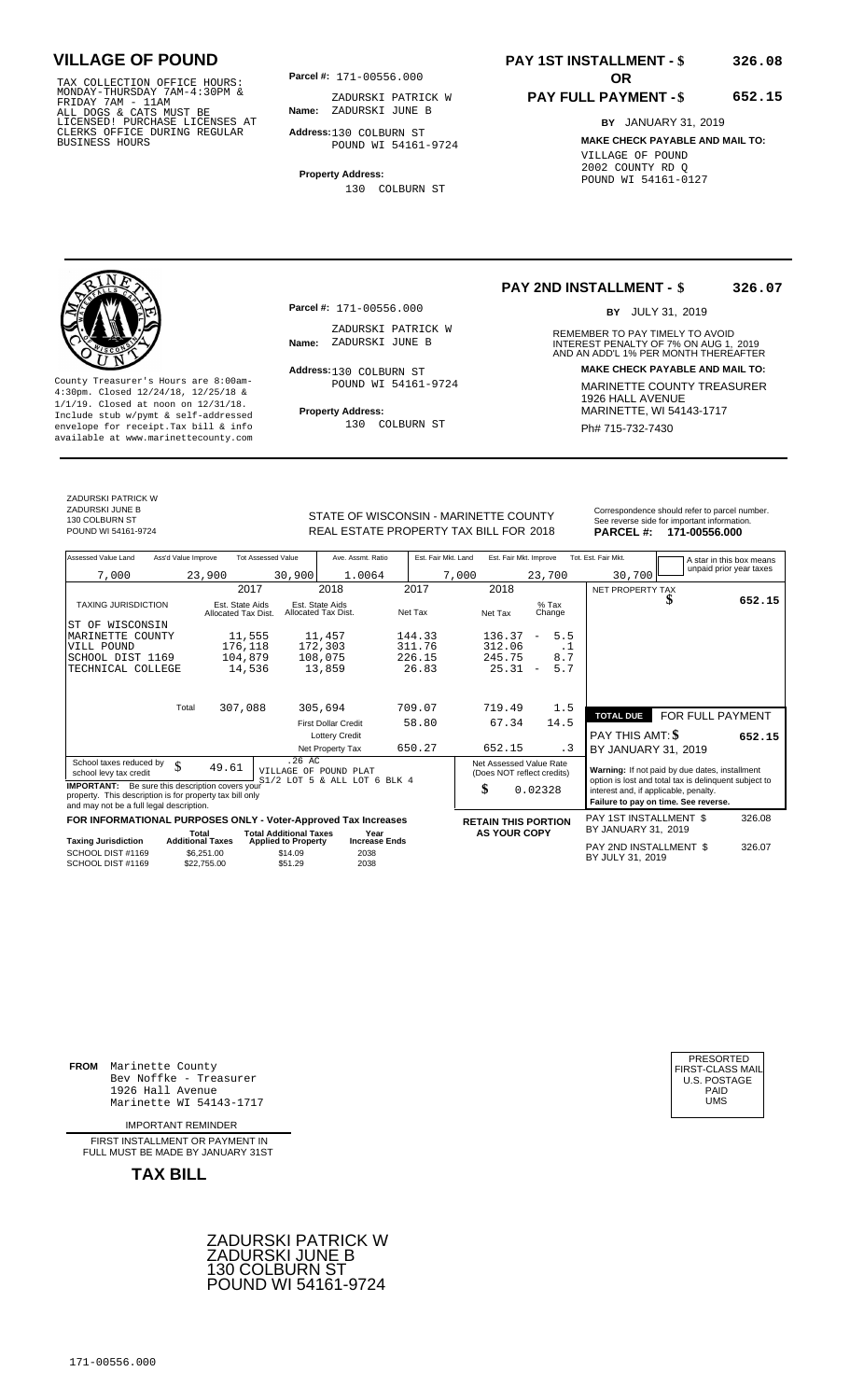TAX COLLECTION OFFICE HOURS:<br>
MONDAY-THURSDAY 7AM-4:30PM &<br>
FRIDAY 7AM - 11AM<br>
ALL DOGS & CATS MUST BE<br>
LICENSED! PURCHASE LICENSES AT<br>
CLERKS OFFICE DURING REGULAR<br>
CLERKS OFFICE DURING REGULAR<br>
BUSINESS HOURS<br>
BUSINESS H

**Parcel #: OR**

**Name:** ZEITLER ROBERT

**Address:** W6603 LITTLE RIVER RD PESHTIGO WI 54157-9401

**Property Address:**

2026 COUNTY ROAD Q

## **PAY 1ST INSTALLMENT - \$ 1,646.30**

## **PAY FULL PAYMENT - \$ 3,292.59**

**BY** JANUARY 31, 2019 **MAKE CHECK PAYABLE AND MAIL TO:** VILLAGE OF POUND 2002 COUNTY RD Q POUND WI 54161-0127



**Property Address:** MARINETTE, WI 54143-1717 Include stub w/pymt & self-addressed envelope for receipt.Tax bill & info Ph# 715-732-7430 available at www.marinettecounty.com

**Parcel #:** 171-00328.001

PESHTIGO WI 54157-9401

2026 COUNTY ROAD Q

## **PAY 2ND INSTALLMENT - \$ 1,646.29**

BY JULY 31, 2019

REMEMBER TO PAY TIMELY TO AVOID **Name:** ZEITLER ROBERT **1988** INTEREST PENALTY OF 7% ON AUG 1, 2019<br>AND AN ADD'L 1% PER MONTH THEREAFTER **Address: MAKE CHECK PAYABLE AND MAIL TO:** W6603 LITTLE RIVER RD County Treasurer's Hours are 8:00am-<br>
4:30pm. Closed 12/24/18, 12/25/18 & MARINETTE COUNTY TREASURER<br>
1/1/19. Closed at noon on 12/31/18.<br>
Include stub w/pwmt & self-addressed **Property Address:** MARINETTE, WI 54143-1717

ZEITLER ROBERT W6603 LITTLE RIVER RD<br>PESHTIGO WI 54157-9401

STATE OF WISCONSIN - MARINETTE COUNTY<br>REAL ESTATE PROPERTY TAX BILL FOR 2018 PARCEL #: 171-00328.001 PESHTIGO WI 54157-9401 **171-00328.001** REAL ESTATE PROPERTY TAX BILL FOR 2018 **PARCEL #: 171-00328.001** 

| $\overline{1}$<br><b>BABARI</b> "             |
|-----------------------------------------------|
| See reverse side for important information.   |
| Correspondence should refer to parcel number. |
|                                               |

| Assessed Value Land                                                                                                                                                                   | Ass'd Value Improve |                                                      | <b>Tot Assessed Value</b>                         | Ave. Assmt. Ratio                      |                      | Est. Fair Mkt. Land |                            | Est. Fair Mkt. Improve                                |                   | Tot. Est. Fair Mkt.                                                                                                                    |                  | A star in this box means |  |
|---------------------------------------------------------------------------------------------------------------------------------------------------------------------------------------|---------------------|------------------------------------------------------|---------------------------------------------------|----------------------------------------|----------------------|---------------------|----------------------------|-------------------------------------------------------|-------------------|----------------------------------------------------------------------------------------------------------------------------------------|------------------|--------------------------|--|
| 30,600                                                                                                                                                                                |                     | 113,700                                              | 144,300                                           | 1.0064                                 |                      | 30,400              |                            |                                                       | 113,000           | 143,400                                                                                                                                |                  | unpaid prior year taxes  |  |
|                                                                                                                                                                                       |                     |                                                      | 2017                                              | 2018                                   |                      | 2017                | 2018                       |                                                       |                   | NET PROPERTY TAX                                                                                                                       |                  |                          |  |
| <b>TAXING JURISDICTION</b>                                                                                                                                                            |                     | Est. State Aids<br>Allocated Tax Dist.               |                                                   | Est. State Aids<br>Allocated Tax Dist. | Net Tax              |                     | Net Tax                    |                                                       | $%$ Tax<br>Change |                                                                                                                                        | \$               | 3,292.59                 |  |
| ST OF WISCONSIN                                                                                                                                                                       |                     |                                                      |                                                   |                                        |                      |                     |                            |                                                       |                   |                                                                                                                                        |                  |                          |  |
| MARINETTE<br>COUNTY                                                                                                                                                                   |                     | 11,555                                               |                                                   | 11,457                                 |                      | 499.77              | 636.82                     |                                                       | 27.4              |                                                                                                                                        |                  |                          |  |
| VILL POUND                                                                                                                                                                            |                     | 176,118                                              |                                                   | 172,303                                | 1,079.57             |                     | 1,457.28                   |                                                       | 35.0              |                                                                                                                                        |                  |                          |  |
| SCHOOL DIST 1169                                                                                                                                                                      |                     | 104,879                                              |                                                   | 108,075                                |                      | 783.12              | 1,147.63                   |                                                       | 46.5              |                                                                                                                                        |                  |                          |  |
| TECHNICAL COLLEGE                                                                                                                                                                     |                     |                                                      | 14,536                                            | 13,859                                 |                      | 92.92               | 118.20                     |                                                       | 27.2              |                                                                                                                                        |                  |                          |  |
|                                                                                                                                                                                       |                     | 307,088                                              |                                                   |                                        |                      |                     |                            |                                                       |                   |                                                                                                                                        |                  |                          |  |
|                                                                                                                                                                                       | Total               |                                                      |                                                   | 305,694                                | 2,455.38             |                     | 3,359.93                   |                                                       | 36.8              | <b>TOTAL DUE</b>                                                                                                                       | FOR FULL PAYMENT |                          |  |
|                                                                                                                                                                                       |                     |                                                      |                                                   | <b>First Dollar Credit</b>             |                      | 58.80               | 67.34                      |                                                       | 14.5              |                                                                                                                                        |                  |                          |  |
|                                                                                                                                                                                       |                     |                                                      |                                                   | <b>Lottery Credit</b>                  |                      |                     |                            |                                                       |                   | <b>PAY THIS AMT: \$</b>                                                                                                                |                  | 3,292.59                 |  |
|                                                                                                                                                                                       |                     |                                                      |                                                   | Net Property Tax                       | 2,396.58             |                     | 3,292.59                   |                                                       | 37.4              | BY JANUARY 31, 2019                                                                                                                    |                  |                          |  |
| School taxes reduced by<br>school levy tax credit                                                                                                                                     | \$                  | 231.69                                               | 2.75 AC                                           | LOT 1 OF 5 CSM 702 BNG                 | PRT                  |                     |                            | Net Assessed Value Rate<br>(Does NOT reflect credits) |                   | Warning: If not paid by due dates, installment                                                                                         |                  |                          |  |
| NE NW S11 T30N R20E<br><b>IMPORTANT:</b> Be sure this description covers your<br>property. This description is for property tax bill only<br>and may not be a full legal description. |                     |                                                      |                                                   |                                        |                      |                     | \$                         | 0.02328                                               |                   | option is lost and total tax is delinquent subject to<br>interest and, if applicable, penalty.<br>Failure to pay on time. See reverse. |                  |                          |  |
| FOR INFORMATIONAL PURPOSES ONLY - Voter-Approved Tax Increases                                                                                                                        |                     |                                                      |                                                   |                                        |                      |                     | <b>RETAIN THIS PORTION</b> |                                                       |                   | PAY 1ST INSTALLMENT \$                                                                                                                 |                  | 1,646.30                 |  |
|                                                                                                                                                                                       | Total               |                                                      | <b>Total Additional Taxes</b>                     | Year                                   |                      |                     |                            | <b>AS YOUR COPY</b>                                   |                   | BY JANUARY 31, 2019                                                                                                                    |                  |                          |  |
| <b>Taxing Jurisdiction</b><br>SCHOOL DIST #1169<br>SCHOOL DIST #1169                                                                                                                  |                     | <b>Additional Taxes</b><br>\$6,251.00<br>\$22,755.00 | <b>Applied to Property</b><br>\$65.80<br>\$239.54 | 2038<br>2038                           | <b>Increase Ends</b> |                     |                            |                                                       |                   | PAY 2ND INSTALLMENT \$<br>BY JULY 31, 2019                                                                                             |                  | 1,646.29                 |  |

**FROM** Marinette County Bev Noffke - Treasurer 1926 Hall Avenue PAID Marinette WI 54143-1717 UMS

IMPORTANT REMINDER

FIRST INSTALLMENT OR PAYMENT IN FULL MUST BE MADE BY JANUARY 31ST



| PRESORTED        |
|------------------|
| FIRST-CLASS MAIL |
| U.S. POSTAGE     |
| PAID             |
| UMS              |
|                  |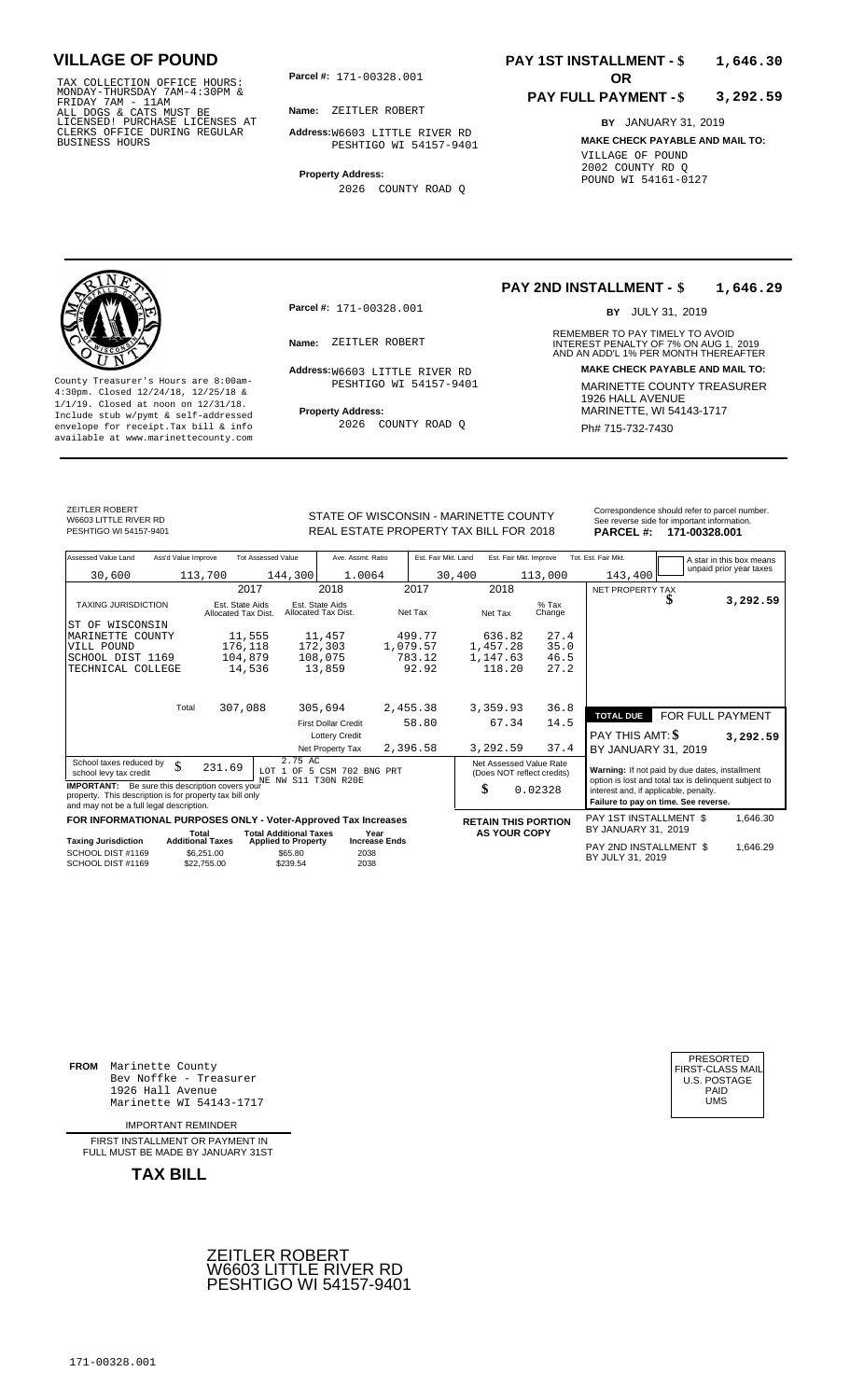TAX COLLECTION OFFICE HOURS:<br>
MONDAY-THURSDAY 7AM-4:30PM & ZEITLER ROGER<br>
FRIDAY 7AM - 11AM<br>
ALL DOGS & CATS MUST BE **Name**: ZEITLER NANCY<br>
LICENSED ! PURCHASE LICENSES AT<br>
CLERKS OFFICE DURING REGULAR **Address:**4017 US HI

**Parcel #:** 171-00159.000

**Name:** ZEITLER NANCY J ZEITLER ROGER G

**Address:** 4017 US HIGHWAY 141 POUND WI 54161-9728

**Property Address:** 4017 US HIGHWAY 141

## **PAY 1ST INSTALLMENT - \$ 824.97**

## **PAY FULL PAYMENT - \$ 1,813.49**

**BY** JANUARY 31, 2019 **MAKE CHECK PAYABLE AND MAIL TO:** VILLAGE OF POUND 2002 COUNTY RD Q POUND WI 54161-0127

**Property Address:** MARINETTE, WI 54143-1717 Include stub w/pymt & self-addressed envelope for receipt.Tax bill & info Film Research Phanges Huise Research Ph# **715-732-7430** available at www.marinettecounty.com

ZEITLER ROGER G ZEITLER NANCY J 4017 US HIGHWAY 141

ZEITLER ROGER G<br>Name: ZEITLER NANCY J

**Parcel #:** 171-00159.000

Address: 4017 US HIGHWAY 141 POUND WI 54161-9728

4017 US HIGHWAY 141

## **PAY 2ND INSTALLMENT - \$ 988.52**

BY JULY 31, 2019

REMEMBER TO PAY TIMELY TO AVOID **Name:** ZEITLER NANCY J<br>
AND AN ADD'L 1% PER MONTH THEREAFTER **Address: MAKE CHECK PAYABLE AND MAIL TO:** County Treasurer's Hours are 8:00am-<br>
4:30pm. Closed 12/24/18, 12/25/18 & MARINETTE COUNTY TREASURER<br>
1/1/19. Closed at noon on 12/31/18.<br>
Include stub w/pwmt & self-addressed<br>
Property Address: MARINETTE, WI 54143-1717

STATE OF WISCONSIN - MARINETTE COUNTY<br>
See reverse side for important information.<br>
REAL ESTATE PROPERTY TAX BILL FOR 2018 PARCEL #: 171-00159.000

| Assessed Value Land                                                                                                                                                                                           | Ass'd Value Improve     |                                        | <b>Tot Assessed Value</b>     | Ave. Assmt. Ratio                                        |          | Est. Fair Mkt. Land | Est. Fair Mkt. Improve                                                                                  |                                                                                                                                                   |     | Tot. Est. Fair Mkt.    |  | A star in this box means |
|---------------------------------------------------------------------------------------------------------------------------------------------------------------------------------------------------------------|-------------------------|----------------------------------------|-------------------------------|----------------------------------------------------------|----------|---------------------|---------------------------------------------------------------------------------------------------------|---------------------------------------------------------------------------------------------------------------------------------------------------|-----|------------------------|--|--------------------------|
| 7,200                                                                                                                                                                                                         |                         | 80,600                                 | 87,800                        | 1.0064                                                   |          | 7,200               |                                                                                                         | 80,100                                                                                                                                            |     | 87,300                 |  | unpaid prior year taxes  |
|                                                                                                                                                                                                               |                         |                                        | 2017                          | 2018                                                     | 2017     |                     | 2018                                                                                                    |                                                                                                                                                   |     | NET PROPERTY TAX       |  |                          |
| <b>TAXING JURISDICTION</b>                                                                                                                                                                                    |                         | Est. State Aids<br>Allocated Tax Dist. |                               | Est. State Aids<br>Allocated Tax Dist.                   | Net Tax  |                     | Net Tax                                                                                                 | $%$ Tax<br>Change                                                                                                                                 |     |                        |  | 1,813.49                 |
| WISCONSIN<br>IST OF                                                                                                                                                                                           |                         |                                        |                               |                                                          |          |                     |                                                                                                         |                                                                                                                                                   |     |                        |  |                          |
| MARINETTE COUNTY                                                                                                                                                                                              |                         |                                        | 11,555                        | 11,457                                                   | 410.10   |                     | 387.48                                                                                                  | $\overline{\phantom{m}}$                                                                                                                          | 5.5 |                        |  |                          |
| VILL POUND                                                                                                                                                                                                    |                         | 176,118                                |                               | 172,303                                                  | 885.86   |                     | 886.69                                                                                                  |                                                                                                                                                   | . 1 |                        |  |                          |
| SCHOOL DIST 1169                                                                                                                                                                                              |                         | 104,879                                |                               | 108,075                                                  | 642.60   |                     | 698.29                                                                                                  |                                                                                                                                                   | 8.7 |                        |  |                          |
| TECHNICAL COLLEGE                                                                                                                                                                                             |                         |                                        | 14,536                        | 13,859                                                   | 76.24    |                     | 71.92                                                                                                   | $\overline{\phantom{m}}$                                                                                                                          | 5.7 |                        |  |                          |
|                                                                                                                                                                                                               |                         |                                        |                               |                                                          |          |                     |                                                                                                         |                                                                                                                                                   |     |                        |  |                          |
|                                                                                                                                                                                                               | Total                   | 307,088                                |                               | 305,694                                                  | 2,014.80 |                     | 2,044.38                                                                                                |                                                                                                                                                   | 1.5 | <b>TOTAL DUE</b>       |  | FOR FULL PAYMENT         |
|                                                                                                                                                                                                               |                         |                                        |                               | <b>First Dollar Credit</b>                               | 58.80    |                     | 67.34                                                                                                   | 14.5                                                                                                                                              |     |                        |  |                          |
|                                                                                                                                                                                                               |                         |                                        |                               | <b>Lottery Credit</b>                                    | 102.90   |                     | 163.55                                                                                                  | 58.9                                                                                                                                              |     | PAY THIS AMT: \$       |  | 1,813.49                 |
|                                                                                                                                                                                                               |                         |                                        |                               | Net Property Tax                                         | 1,853.10 |                     | 1,813.49                                                                                                | $\overline{\phantom{m}}$                                                                                                                          | 2.1 | BY JANUARY 31, 2019    |  |                          |
| School taxes reduced by<br>school levy tax credit                                                                                                                                                             | \$                      | 140.97                                 | .28 AC                        | PRT SW SE S2 T30N R20E COM<br>2.65'W 1207.91'N & 60'E SW |          |                     | Net Assessed Value Rate<br>Warning: If not paid by due dates, installment<br>(Does NOT reflect credits) |                                                                                                                                                   |     |                        |  |                          |
| <b>IMPORTANT:</b> Be sure this description covers your $\overline{COR}$ ;<br>property. This description is for property tax bill only TO POB DESC 461R530 & 2019J<br>and may not be a full legal description. |                         |                                        |                               | E150' S80' W150' N80'                                    |          | \$                  |                                                                                                         | option is lost and total tax is delinquent subject to<br>0.02328<br>interest and, if applicable, penalty.<br>Failure to pay on time. See reverse. |     |                        |  |                          |
| FOR INFORMATIONAL PURPOSES ONLY - Voter-Approved Tax Increases                                                                                                                                                |                         |                                        | 13                            |                                                          |          |                     |                                                                                                         | <b>RETAIN THIS PORTION</b>                                                                                                                        |     | PAY 1ST INSTALLMENT \$ |  | 824.97                   |
|                                                                                                                                                                                                               | Total                   |                                        | <b>Total Additional Taxes</b> | Year                                                     |          |                     | <b>AS YOUR COPY</b>                                                                                     |                                                                                                                                                   |     | BY JANUARY 31, 2019    |  |                          |
| <b>Taxing Jurisdiction</b>                                                                                                                                                                                    | <b>Additional Taxes</b> |                                        | <b>Applied to Property</b>    | <b>Increase Ends</b>                                     |          |                     |                                                                                                         |                                                                                                                                                   |     | PAY 2ND INSTALLMENT \$ |  | 988.52                   |
| SCHOOL DIST #1169<br>SCHOOL DIST #1169                                                                                                                                                                        |                         | \$6,251.00<br>\$22,755.00              | \$40.04<br>\$145.75           | 2038<br>2038                                             |          |                     |                                                                                                         |                                                                                                                                                   |     | BY JULY 31, 2019       |  |                          |

**FROM** Marinette County Bev Noffke - Treasurer (U.S. POSTAGE)<br>1926 Hall Avenue (U.S. POSTAGE)<br>Marinette WI 54143-1717 (U.S. POSTAGE) 1926 Hall Avenue Marinette WI 54143-1717

IMPORTANT REMINDER

FIRST INSTALL MENT OR PAYMENT IN FULL MUST BE MADE BY JANUARY 31ST

**TAX BILL**





REAL ESTATE PROPERTY TAX BILL FOR **PARCEL #:** POUND WI 54161-9728 2018 **171-00159.000**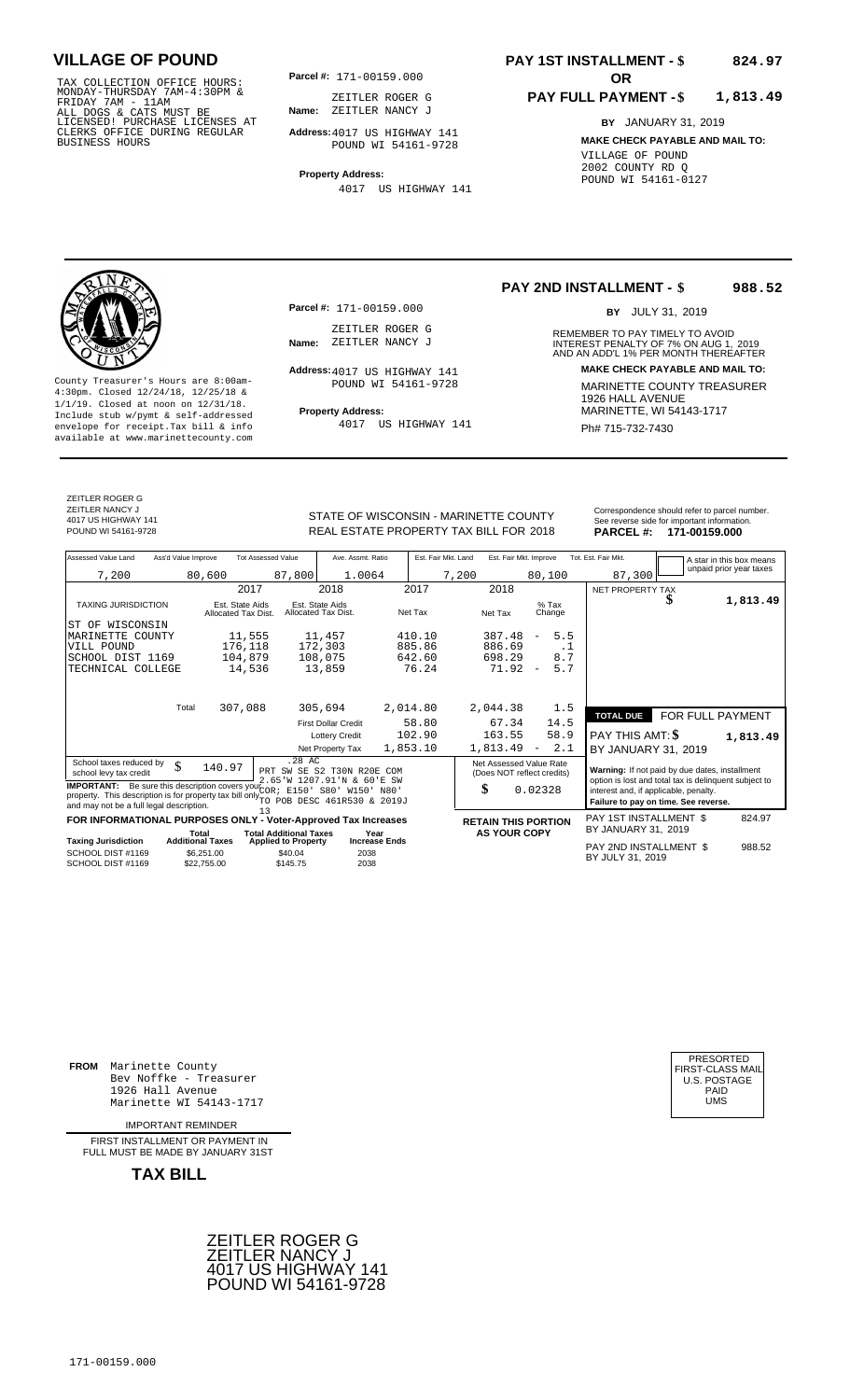TAX COLLECTION OFFICE HOURS:<br>
MONDAY-THURSDAY 7AM-4:30PM &<br>
FRIDAY 7AM - 11AM<br>
ALL DOGS & CATS MUST BE<br>
LICENSED! PURCHASE LICENSES AT<br>
CLERKS OFFICE DURING REGULAR<br>
CLERKS OFFICE DURING REGULAR<br>
BUSINESS HOURS<br>
BUSINESS H

**Parcel #: OR**

**Name:** ZETTLEMOYER ANTHONY

**Address:** 2042 COUNTY ROAD Q POUND WI 54161-9707

**Property Address:** 2042 COUNTY ROAD Q

## **PAY 1ST INSTALLMENT - \$ 1,841.39**

## **PAY FULL PAYMENT - \$ 3,484.20**

**BY** JANUARY 31, 2019 **MAKE CHECK PAYABLE AND MAIL TO:** VILLAGE OF POUND 2002 COUNTY RD Q POUND WI 54161-0127

**Property Address:** MARINETTE, WI 54143-1717 Include stub w/pymt & self-addressed envelope for receipt.Tax bill & info Fig. 2042 COUNTY ROAD Q Fig. 2014 Ph# 715-732-7430 available at www.marinettecounty.com

**Parcel #:** 171-00376.001

Address: 2042 COUNTY ROAD Q POUND WI 54161-9707

2042 COUNTY ROAD Q

## **PAY 2ND INSTALLMENT - \$ 1,642.81**

BY JULY 31, 2019

REMEMBER TO PAY TIMELY TO AVOID **Name:** ZETTLEMOYER ANTHONY **Anne** INTEREST PENALTY OF 7% ON AUG 1, 2019<br>AND AN ADD'L 1% PER MONTH THEREAFTER **Address: MAKE CHECK PAYABLE AND MAIL TO:** County Treasurer's Hours are 8:00am-<br>
4:30pm. Closed 12/24/18, 12/25/18 & MARINETTE COUNTY TREASURER<br>
1/1/19. Closed at noon on 12/31/18.<br>
Include stub w/pwmt & self-addressed **Property Address:** MARINETTE, WI 54143-1717

ZETTLEMOYER ANTHONY 2042 COUNTY ROAD Q

REAL ESTATE PROPERTY TAX BILL FOR **PARCEL #:** POUND WI 54161-9707 2018 **171-00376.001**

| Correspondence should refer to parcel number.                                    |
|----------------------------------------------------------------------------------|
| See reverse side for important information.<br><b>DADAEL #.</b><br>171 00276 001 |

| Assessed Value Land<br>Ass'd Value Improve                                                                                                                                               | <b>Tot Assessed Value</b>                       |                                                                      | Ave. Assmt. Ratio                     | Est. Fair Mkt. Land | Est. Fair Mkt. Improve                                                                                  |                                              | Tot. Est. Fair Mkt.                                                                                                                    |                  | A star in this box means |
|------------------------------------------------------------------------------------------------------------------------------------------------------------------------------------------|-------------------------------------------------|----------------------------------------------------------------------|---------------------------------------|---------------------|---------------------------------------------------------------------------------------------------------|----------------------------------------------|----------------------------------------------------------------------------------------------------------------------------------------|------------------|--------------------------|
| 15,800                                                                                                                                                                                   | 128,200                                         | 144,000                                                              | 1.0064                                | 15,700              |                                                                                                         | 127,400                                      | 143,100                                                                                                                                |                  | unpaid prior year taxes  |
|                                                                                                                                                                                          | 2017                                            | 2018                                                                 | 2017                                  |                     | 2018                                                                                                    |                                              | NET PROPERTY TAX                                                                                                                       |                  |                          |
| <b>TAXING JURISDICTION</b>                                                                                                                                                               | Est. State Aids<br>Allocated Tax Dist.          | Est. State Aids<br>Allocated Tax Dist.                               | Net Tax                               |                     | Net Tax                                                                                                 | $%$ Tax<br>Change                            |                                                                                                                                        |                  | 3,122.08                 |
| ST OF WISCONSIN                                                                                                                                                                          |                                                 |                                                                      |                                       |                     |                                                                                                         |                                              |                                                                                                                                        |                  |                          |
| MARINETTE COUNTY<br>VILL POUND                                                                                                                                                           | 11,555<br>176,118                               | 11,457<br>172,303                                                    | 672.59<br>1,452.88                    |                     | 635.50<br>1,454.25                                                                                      | 5.5<br>$\overline{\phantom{a}}$<br>$\cdot$ 1 | Delng Water                                                                                                                            |                  | 90.53                    |
| SCHOOL DIST 1169                                                                                                                                                                         | 104,879                                         | 108,075                                                              | 1,053.93                              |                     | 1,145.26                                                                                                | 8.7                                          | Delng Sewer                                                                                                                            |                  | 271.59                   |
| TECHNICAL COLLEGE                                                                                                                                                                        | 14,536                                          | 13,859                                                               | 125.05                                |                     | 117.96                                                                                                  | 5.7<br>$\overline{\phantom{a}}$              |                                                                                                                                        |                  |                          |
| Total                                                                                                                                                                                    | 307,088                                         | 305,694                                                              | 3,304.45                              |                     | 3,352.97                                                                                                | 1.5                                          |                                                                                                                                        |                  |                          |
|                                                                                                                                                                                          |                                                 | <b>First Dollar Credit</b>                                           | 58.80                                 |                     | 67.34                                                                                                   | 14.5                                         | <b>TOTAL DUE</b>                                                                                                                       | FOR FULL PAYMENT |                          |
|                                                                                                                                                                                          |                                                 | <b>Lottery Credit</b>                                                | 102.90                                |                     | 163.55                                                                                                  | 58.9                                         | PAY THIS AMT: \$                                                                                                                       |                  | 3,484.20                 |
|                                                                                                                                                                                          |                                                 | Net Property Tax                                                     | 3, 142. 75                            |                     | 3,122.08                                                                                                | .7<br>$\qquad \qquad -$                      | BY JANUARY 31, 2019                                                                                                                    |                  |                          |
| School taxes reduced by<br>\$<br>school levy tax credit                                                                                                                                  | 231.20                                          | 1.27 AC<br>PRT NW NW S11 T30N R20E COM<br>655'E & 33'S NW COR; S369  |                                       |                     | Net Assessed Value Rate<br>Warning: If not paid by due dates, installment<br>(Does NOT reflect credits) |                                              |                                                                                                                                        |                  |                          |
| <b>IMPORTANT:</b> Be sure this description covers your<br>property. This description is for property tax bill only pop DESC 427R353 & 601122<br>and may not be a full legal description. |                                                 | 66'<br>E150' N369.57' W150' TO                                       |                                       |                     | \$                                                                                                      | 0.02328                                      | option is lost and total tax is delinquent subject to<br>interest and, if applicable, penalty.<br>Failure to pay on time. See reverse. |                  |                          |
| FOR INFORMATIONAL PURPOSES ONLY - Voter-Approved Tax Increases                                                                                                                           |                                                 |                                                                      |                                       |                     | <b>RETAIN THIS PORTION</b>                                                                              |                                              | PAY 1ST INSTALLMENT \$<br>BY JANUARY 31, 2019                                                                                          |                  | 1,841.39                 |
| <b>Taxing Jurisdiction</b><br>$0.011001$ DIGT $0.1100$                                                                                                                                   | Total<br><b>Additional Taxes</b><br>$A - A - A$ | <b>Total Additional Taxes</b><br><b>Applied to Property</b><br>0.050 | Year<br><b>Increase Ends</b><br>0.000 |                     | <b>AS YOUR COPY</b>                                                                                     |                                              | PAY 2ND INSTALLMENT \$                                                                                                                 |                  | 1,642.81                 |

BY JULY 31, <sup>2038</sup> <sup>2019</sup> 1,642.81 SCHOOL DIST #1169 SCHOOL DIST #1169 \$6,251.00  $$22,755.00$ **S65.67**  \$239.04 2038

**FROM** Marinette County 1926 Hall Avenue Marinette WI 54143-1717

IMPORTANT REMINDER

FIRST INSTALL MENT OR PAYMENT IN FULL MUST BE MADE BY JANUARY 31ST

**TAX BILL**





Bev Noffke - Treasurer (U.S. POSTAGE)<br>1926 Hall Avenue (U.S. POSTAGE)<br>Marinette WI 54143-1717 (U.S. POSTAGE)

STATE OF WISCONSIN - MARINETTE COUNTY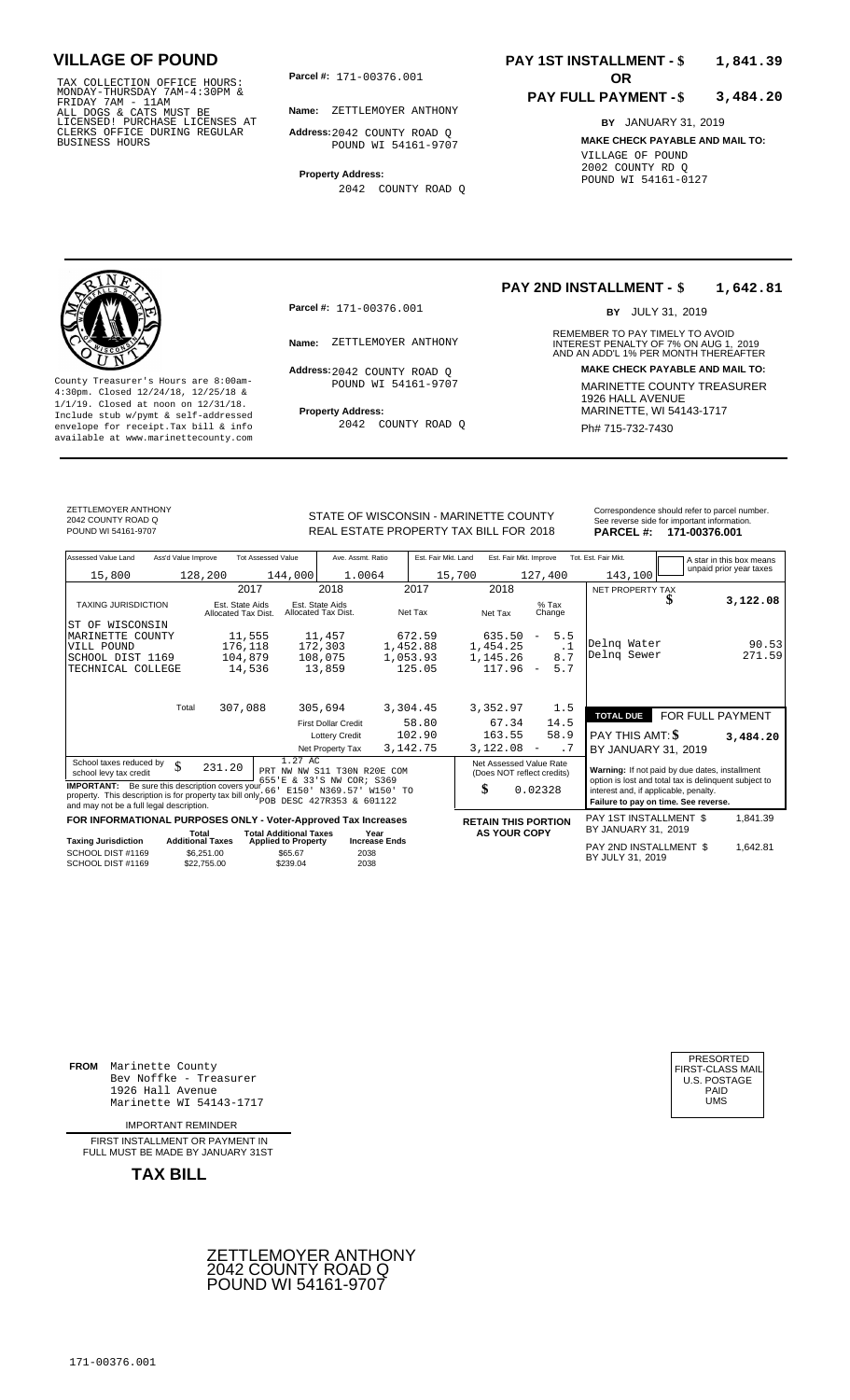TAX COLLECTION OFFICE HOURS:<br>
MONDAY-THURSDAY 7AM-4:30PM & ZIESMER JEFFER<br>
FRIDAY 7AM - 11AM<br>
ALL DOGS & CATS MUST BE **Name**: ZIESMER MICHEL<br>
LICENSED! PURCHASE LICENSES AT<br>
CLERKS OFFICE DURING REGULAR **Address**:po BOX 12

**Parcel #:** 171-00384.000

**Name:** ZIESMER MICHELLE L ZIESMER JEFFERY J

**Address:** PO BOX 123 POUND WI 54161-0123

**Property Address:** 3055 US HIGHWAY 141

## **PAY 1ST INSTALLMENT - \$ 1,671.35**

## **PAY FULL PAYMENT - \$ 3,506.25**

**BY** JANUARY 31, 2019 **MAKE CHECK PAYABLE AND MAIL TO:** VILLAGE OF POUND 2002 COUNTY RD Q POUND WI 54161-0127



**Property Address:** MARINETTE, WI 54143-1717 Include stub w/pymt & self-addressed envelope for receipt.Tax bill & info Ph# 715-732-7430 available at www.marinettecounty.com

**Parcel #:** 171-00384.000

ZIESMER JEFFERY J<br>Name: ZIESMER MICHELLE L

Address: PO BOX 123 POUND WI 54161-0123

3055 US HIGHWAY 141

## **PAY 2ND INSTALLMENT - \$ 1,834.90**

BY JULY 31, 2019

REMEMBER TO PAY TIMELY TO AVOID **Name:** ZIESMER MICHELLE L<br>
AND AN ADD'L 1% PER MONTH THEREAFTER **Address: MAKE CHECK PAYABLE AND MAIL TO:** County Treasurer's Hours are 8:00am-<br>
4:30pm. Closed 12/24/18, 12/25/18 & MARINETTE COUNTY TREASURER<br>
1/1/19. Closed at noon on 12/31/18.<br>
Include stub w/pwmt & self-addressed **Property Address:** MARINETTE, WI 54143-1717

ZIESMER JEFFERY J ZIESMER MICHELLE L PO BOX 123<br>POUND WI 54161-0123

STATE OF WISCONSIN - MARINETTE COUNTY<br>
See reverse side for important information.<br>
REAL ESTATE PROPERTY TAX BILL FOR 2018<br>
PARCEL #: 171-00384.000 REAL ESTATE PROPERTY TAX BILL FOR **PARCEL #:** POUND WI 54161-0123 2018 **171-00384.000**

|        | reverse side for important information. |
|--------|-----------------------------------------|
| RCEL#: | 171-00384.000                           |

| Assessed Value Land                                                                                                                                                                                                                                                                                                            | Ass'd Value Improve     |                                        | <b>Tot Assessed Value</b>                                       | Ave. Assmt. Ratio                      |                      | Est. Fair Mkt. Land |                                                   |                                                                                                                                                                                                                                                                    | Est. Fair Mkt. Improve   |           | Tot. Est. Fair Mkt.                           |         |  | A star in this box means |
|--------------------------------------------------------------------------------------------------------------------------------------------------------------------------------------------------------------------------------------------------------------------------------------------------------------------------------|-------------------------|----------------------------------------|-----------------------------------------------------------------|----------------------------------------|----------------------|---------------------|---------------------------------------------------|--------------------------------------------------------------------------------------------------------------------------------------------------------------------------------------------------------------------------------------------------------------------|--------------------------|-----------|-----------------------------------------------|---------|--|--------------------------|
| 17,300                                                                                                                                                                                                                                                                                                                         |                         | 143,200                                | 160,500                                                         | 1.0064                                 |                      |                     | 17,200                                            |                                                                                                                                                                                                                                                                    | 142,300                  |           |                                               | 159,500 |  | unpaid prior year taxes  |
|                                                                                                                                                                                                                                                                                                                                |                         | 2017                                   |                                                                 | 2018                                   |                      | 2017                | 2018                                              |                                                                                                                                                                                                                                                                    |                          |           | NET PROPERTY TAX                              |         |  |                          |
| <b>TAXING JURISDICTION</b>                                                                                                                                                                                                                                                                                                     |                         | Est. State Aids<br>Allocated Tax Dist. |                                                                 | Est. State Aids<br>Allocated Tax Dist. |                      | Net Tax             | Net Tax                                           |                                                                                                                                                                                                                                                                    | $%$ Tax<br>Change        |           |                                               |         |  | 3,506.25                 |
| WISCONSIN<br>ST OF                                                                                                                                                                                                                                                                                                             |                         |                                        |                                                                 |                                        |                      |                     |                                                   |                                                                                                                                                                                                                                                                    |                          |           |                                               |         |  |                          |
| MARINETTE COUNTY                                                                                                                                                                                                                                                                                                               |                         | 11,555                                 |                                                                 | 11,457                                 |                      | 749.66              | 708.31                                            |                                                                                                                                                                                                                                                                    | $\overline{\phantom{a}}$ | 5.5       |                                               |         |  |                          |
| VILL POUND                                                                                                                                                                                                                                                                                                                     |                         | 176,118                                |                                                                 | 172,303                                | 1,619.36             |                     | 1,620.89                                          |                                                                                                                                                                                                                                                                    |                          | $\cdot$ 1 |                                               |         |  |                          |
| SCHOOL DIST 1169                                                                                                                                                                                                                                                                                                               |                         | 104,879                                |                                                                 | 108,075                                | 1,174.69             |                     | 1,276.47                                          |                                                                                                                                                                                                                                                                    |                          | 8.7       |                                               |         |  |                          |
| TECHNICAL COLLEGE                                                                                                                                                                                                                                                                                                              |                         | 14,536                                 |                                                                 | 13,859                                 |                      | 139.37              | 131.47                                            |                                                                                                                                                                                                                                                                    | $\overline{\phantom{a}}$ | 5.7       |                                               |         |  |                          |
|                                                                                                                                                                                                                                                                                                                                | Total                   | 307,088                                |                                                                 | 305,694                                | 3,683.08             |                     | 3,737.14                                          |                                                                                                                                                                                                                                                                    |                          | 1.5       |                                               |         |  |                          |
|                                                                                                                                                                                                                                                                                                                                |                         |                                        |                                                                 |                                        |                      |                     |                                                   |                                                                                                                                                                                                                                                                    |                          |           | <b>TOTAL DUE</b>                              |         |  | FOR FULL PAYMENT         |
|                                                                                                                                                                                                                                                                                                                                |                         |                                        |                                                                 | <b>First Dollar Credit</b>             |                      | 58.80               |                                                   | 67.34                                                                                                                                                                                                                                                              |                          | 14.5      |                                               |         |  |                          |
|                                                                                                                                                                                                                                                                                                                                |                         |                                        |                                                                 | <b>Lottery Credit</b>                  |                      | 102.90              | 163.55                                            |                                                                                                                                                                                                                                                                    |                          | 58.9      | PAY THIS AMT: \$                              |         |  | 3,506.25                 |
|                                                                                                                                                                                                                                                                                                                                |                         |                                        |                                                                 | Net Property Tax                       | 3,521.38             |                     | 3,506.25                                          |                                                                                                                                                                                                                                                                    | $\overline{\phantom{a}}$ | . 4       | BY JANUARY 31, 2019                           |         |  |                          |
| 1.76 AC<br>School taxes reduced by<br>\$<br>257.70<br>PRT SE NW S11 T30N R20E COM<br>school levy tax credit<br>SE COR; W ALG S/L 20 RODS N<br><b>IMPORTANT:</b> Be sure this description covers your 16 RODS E20 RODS S<br>$AT.G$ $E/T$<br>property. This description is for property tax bill only 16 RODS TO POB DESC 88D374 |                         |                                        |                                                                 |                                        |                      |                     |                                                   | Net Assessed Value Rate<br>Warning: If not paid by due dates, installment<br>(Does NOT reflect credits)<br>option is lost and total tax is delinquent subject to<br>\$<br>0.02328<br>interest and, if applicable, penalty.<br>Failure to pay on time. See reverse. |                          |           |                                               |         |  |                          |
| and may not be a full legal description.                                                                                                                                                                                                                                                                                       |                         |                                        | FOR FULL LEGAL SEE TAX ROLL                                     |                                        |                      |                     |                                                   |                                                                                                                                                                                                                                                                    |                          |           |                                               |         |  |                          |
| <b>FOR INFORMATIONAL PURPOSES ONLY</b>                                                                                                                                                                                                                                                                                         | Total                   |                                        | - Voter-Approved Tax Increases<br><b>Total Additional Taxes</b> |                                        | Year                 |                     | <b>RETAIN THIS PORTION</b><br><b>AS YOUR COPY</b> |                                                                                                                                                                                                                                                                    |                          |           | PAY 1ST INSTALLMENT \$<br>BY JANUARY 31, 2019 |         |  | 1,671.35                 |
| <b>Taxing Jurisdiction</b>                                                                                                                                                                                                                                                                                                     | <b>Additional Taxes</b> |                                        | <b>Applied to Property</b>                                      |                                        | <b>Increase Ends</b> |                     |                                                   |                                                                                                                                                                                                                                                                    |                          |           |                                               |         |  |                          |
| SCHOOL DIST #1169<br>SCHOOL DIST #1169                                                                                                                                                                                                                                                                                         |                         | \$6,251.00<br>\$22.755.00              | \$73.19<br>\$266.43                                             | 2038<br>2038                           |                      |                     |                                                   |                                                                                                                                                                                                                                                                    |                          |           | PAY 2ND INSTALLMENT \$<br>BY JULY 31, 2019    |         |  | 1,834.90                 |

**FROM** Marinette County Bev Noffke - Treasurer (U.S. POSTAGE)<br>1926 Hall Avenue (U.S. POSTAGE)<br>Marinette WI 54143-1717 (U.S. POSTAGE) 1926 Hall Avenue PAID Marinette WI 54143-1717 UMS

IMPORTANT REMINDER

FIRST INSTALLMENT OR PAYMENT IN FULL MUST BE MADE BY JANUARY 31ST